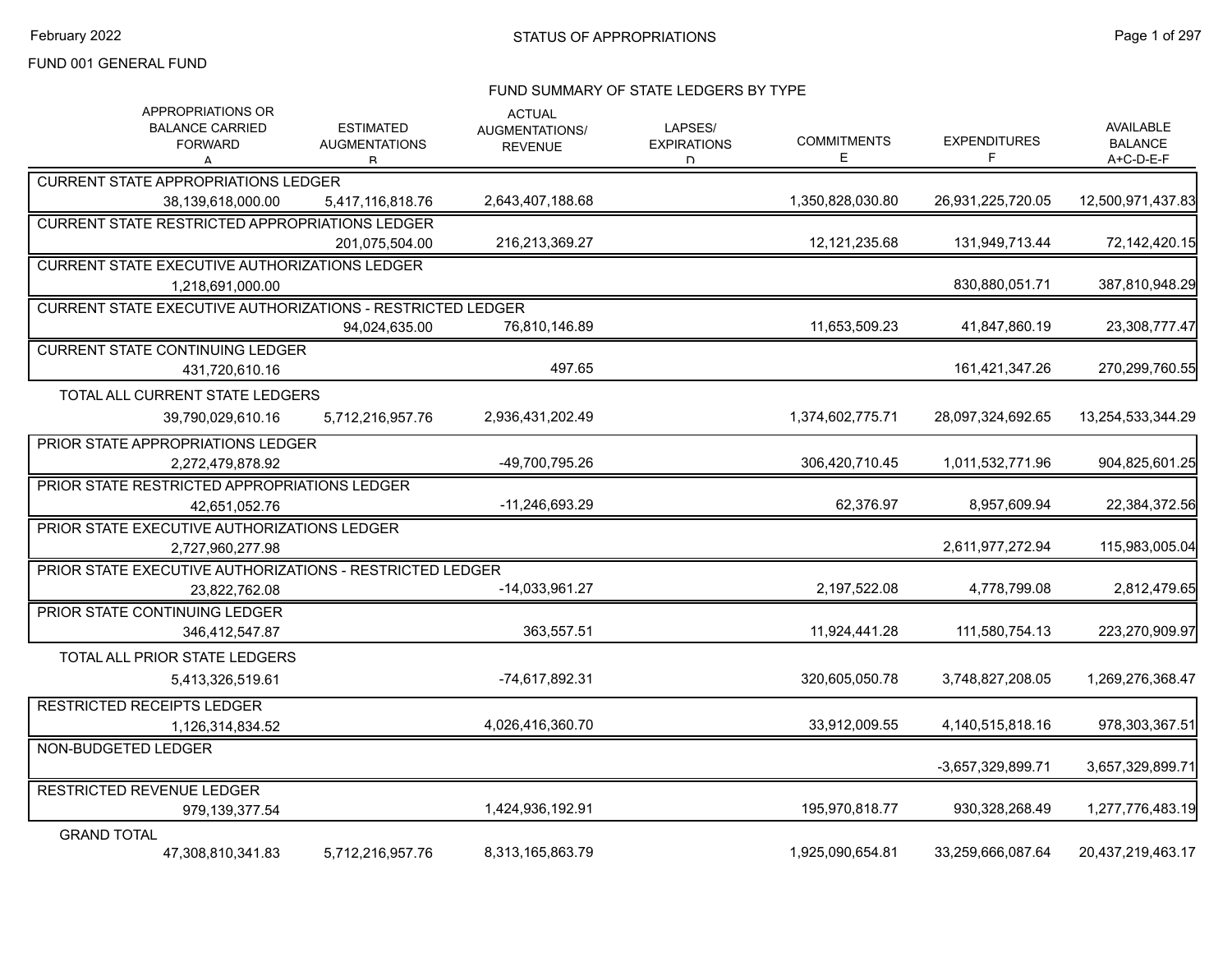# SUMMARY OF ALL CURRENT STATE LEDGERS BY DEPARTMENT

| APPROPRIATIONS OR<br><b>BALANCE CARRIED</b><br><b>FORWARD</b><br>A | <b>ESTIMATED</b><br><b>AUGMENTATIONS</b><br>В | <b>ACTUAL</b><br>AUGMENTATIONS/<br><b>REVENUE</b> | LAPSES/<br><b>EXPIRATIONS</b><br>D | <b>COMMITMENTS</b><br>Е | <b>EXPENDITURES</b><br>F. | <b>AVAILABLE</b><br><b>BALANCE</b><br>A+C-D-E-F |
|--------------------------------------------------------------------|-----------------------------------------------|---------------------------------------------------|------------------------------------|-------------------------|---------------------------|-------------------------------------------------|
| <b>EXECUTIVE BRANCH</b>                                            |                                               |                                                   |                                    |                         |                           |                                                 |
| BA 99 - Governor's Office                                          |                                               |                                                   |                                    |                         |                           |                                                 |
| 6,706,000.00                                                       | 2,734,000.00                                  | 202,165.70                                        |                                    | 589,573.67              | 5,614,886.76              | 703,705.27                                      |
| BA 81 - Executive Offices                                          |                                               |                                                   |                                    |                         |                           |                                                 |
| 182,727,000.00                                                     | 511,484,747.06                                | 341,934,522.30                                    |                                    | 93,523,886.94           | 374,718,290.87            | 56,419,344.49                                   |
| BA 28 - Lieutenant Governor                                        |                                               |                                                   |                                    |                         |                           |                                                 |
| 2,043,000.00                                                       |                                               |                                                   |                                    | 333,126.99              | 816,044.75                | 893,828.26                                      |
| BA 14 - Attorney General                                           |                                               |                                                   |                                    |                         |                           |                                                 |
| 114,262,000.00                                                     | 39,425,088.00                                 | 9,948,334.21                                      |                                    | 5,757,779.70            | 85,428,179.56             | 33,024,374.95                                   |
| BA 92 - Auditor General                                            |                                               |                                                   |                                    |                         |                           |                                                 |
| 40,609,000.00                                                      | 11,247,000.00                                 | 3,789,225.61                                      |                                    | 991,698.37              | 30,295,454.04             | 13,111,073.20                                   |
| BA 73 - Treasury                                                   |                                               |                                                   |                                    |                         |                           |                                                 |
| 1,225,464,000.00                                                   |                                               | 6,864,036.60                                      |                                    |                         | 926,390,449.62            | 305,937,586.98                                  |
| BA 68 - Agriculture                                                |                                               |                                                   |                                    |                         |                           |                                                 |
| 174,515,000.00                                                     | 9,698,800.00                                  | 8,237,706.56                                      |                                    | 16,564,030.49           | 129,508,706.16            | 36,679,969.91                                   |
| BA 75 - Banking & Securities                                       |                                               |                                                   |                                    |                         |                           |                                                 |
|                                                                    | 9,477,000.00                                  | 9,477,000.00                                      |                                    | 352,121.28              | 4,329,909.53              | 4,794,969.19                                    |
| BA 32 - Civil Service Commission                                   |                                               |                                                   |                                    |                         |                           |                                                 |
|                                                                    | 3,500,000.00                                  | 4,255,972.31                                      |                                    | 418,174.15              | 2,316,907.14              | 1,520,891.02                                    |
| BA 24 - Community & Economic Develop                               |                                               |                                                   |                                    |                         |                           |                                                 |
| 193,969,000.00                                                     | 14,129,504.00                                 | 10,972,372.49                                     |                                    | 47,516,348.40           | 72,640,624.57             | 84,784,399.52                                   |
| BA 38 - Conservation & Natural Resourc                             |                                               |                                                   |                                    |                         |                           |                                                 |
| 139,054,000.00                                                     | 71,199,000.00                                 | 51,492,686.74                                     |                                    | 15,760,534.70           | 121,493,058.98            | 53,293,093.06                                   |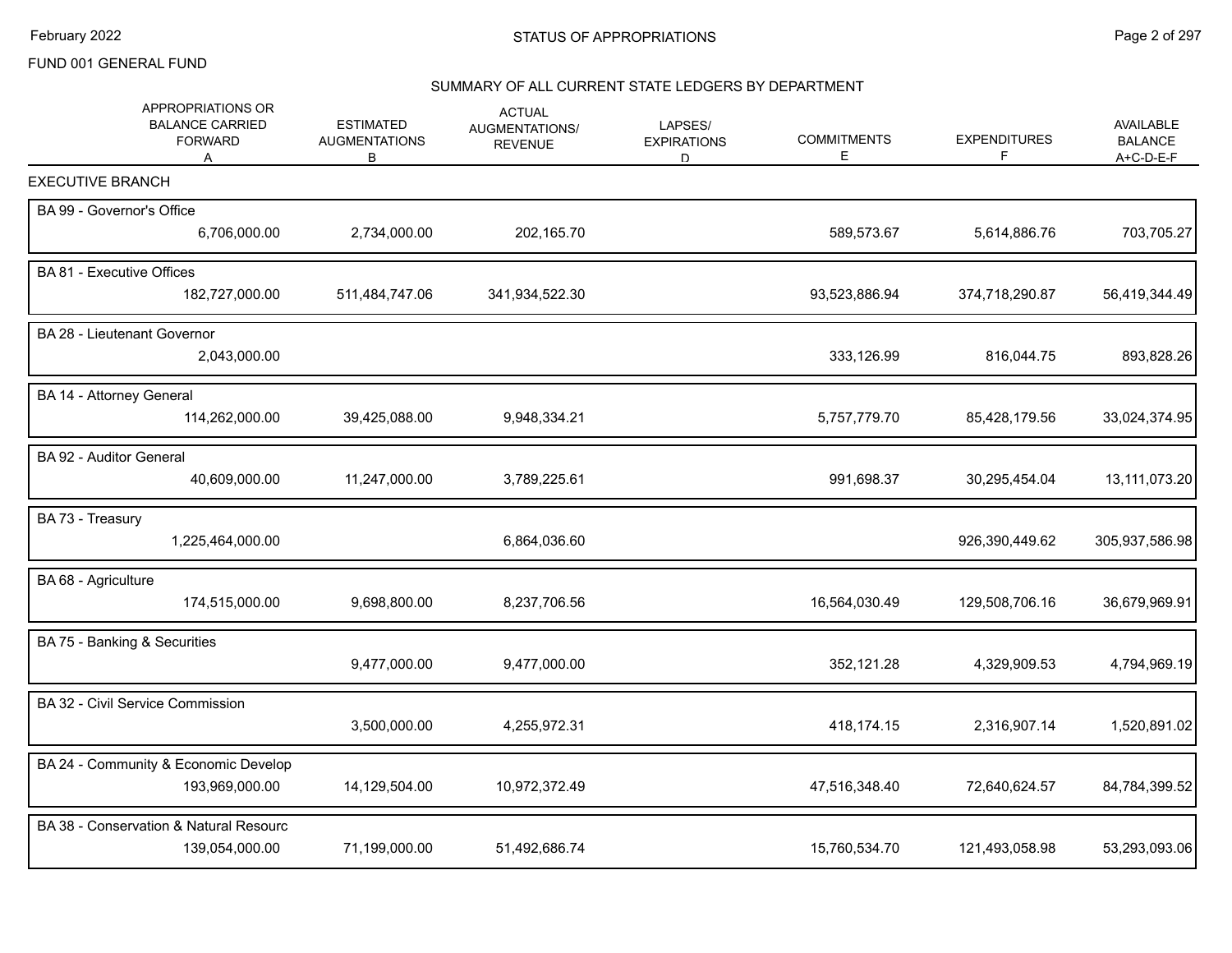# SUMMARY OF ALL CURRENT STATE LEDGERS BY DEPARTMENT

| APPROPRIATIONS OR<br><b>BALANCE CARRIED</b><br><b>FORWARD</b><br>A | <b>ESTIMATED</b><br><b>AUGMENTATIONS</b><br>В | <b>ACTUAL</b><br>AUGMENTATIONS/<br><b>REVENUE</b> | LAPSES/<br><b>EXPIRATIONS</b><br>D | <b>COMMITMENTS</b><br>E. | <b>EXPENDITURES</b> | <b>AVAILABLE</b><br><b>BALANCE</b><br>A+C-D-E-F |
|--------------------------------------------------------------------|-----------------------------------------------|---------------------------------------------------|------------------------------------|--------------------------|---------------------|-------------------------------------------------|
| <b>BA 11 - Corrections</b><br>2,664,454,000.00                     | 9,192,000.00                                  | 3,346,424.05                                      |                                    | 193,053,174.14           | 1,676,218,105.96    | 798,529,143.95                                  |
|                                                                    |                                               |                                                   |                                    |                          |                     |                                                 |
| BA 74 - Drug and Alcohol Programs<br>47,729,000.00                 | 5,126,000.00                                  |                                                   |                                    | 21,510,792.60            | 23,081,087.32       | 3,137,120.08                                    |
| BA 16 - Education<br>14,525,026,000.00                             | 6,216,000.00                                  | 4,393,222.43                                      |                                    | 305,106,178.40           | 8,492,433,269.95    | 5,731,879,774.08                                |
| BA 31 - PA Emergency Management Agency<br>13,890,000.00            | 1,405,650.00                                  | 1,406,449.28                                      |                                    | 1,218,902.74             | 9,781,774.81        | 4,295,771.73                                    |
| BA 37 - Environmental Hearing Board<br>2,593,000.00                |                                               |                                                   |                                    | 187,013.45               | 1,246,005.94        | 1,159,980.61                                    |
| <b>BA 35 - Environmental Protection</b><br>169,042,000.00          | 38,649,000.00                                 | 11,765,729.73                                     |                                    | 25,389,889.43            | 123,332,912.89      | 32,084,927.41                                   |
| <b>BA 15 - General Services</b><br>130,314,000.00                  | 69,023,000.00                                 | 20,258,420.08                                     |                                    | 20,543,106.96            | 121, 111, 706.05    | 8,917,607.07                                    |
| BA 67 - Health<br>209,815,000.00                                   | 23,214,635.00                                 | 15,257,909.81                                     |                                    | 37,604,308.20            | 109,249,015.90      | 78,219,585.71                                   |
| BA 39 - PA Higher Education Assistance<br>369,382,000.00           |                                               |                                                   |                                    |                          | 366,053,600.00      | 3,328,400.00                                    |
| BA 30 - Historical & Museum Commission<br>23,150,000.00            | 1,458,000.00                                  | 781,007.54                                        |                                    | 374,358.33               | 12,515,766.21       | 11,040,883.00                                   |
| BA 12 - Labor & Industry<br>79,033,000.00                          | 12,331,000.00                                 | 11,146,708.30                                     |                                    | 6,260,042.36             | 66,559,757.08       | 17,359,908.86                                   |
| BA 13 - Military & Veterans Affairs<br>160,534,000.00              | 26,165,030.00                                 | 16,267,240.07                                     |                                    | 20,778,212.56            | 127,667,263.07      | 28,355,764.44                                   |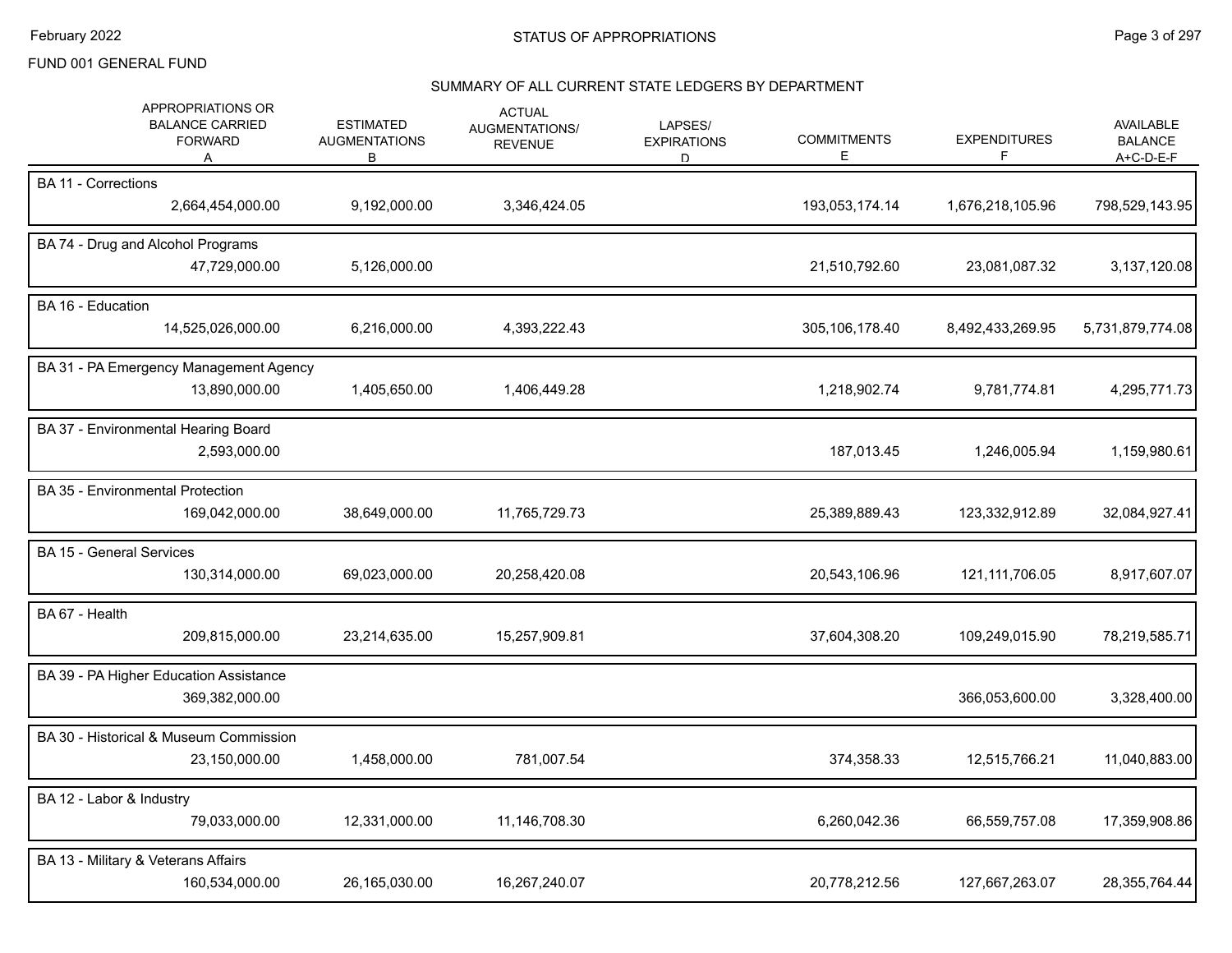## SUMMARY OF ALL CURRENT STATE LEDGERS BY DEPARTMENT

| APPROPRIATIONS OR<br><b>BALANCE CARRIED</b><br><b>FORWARD</b><br>A | <b>ESTIMATED</b><br><b>AUGMENTATIONS</b><br>В | <b>ACTUAL</b><br>AUGMENTATIONS/<br><b>REVENUE</b> | LAPSES/<br><b>EXPIRATIONS</b><br>D. | <b>COMMITMENTS</b><br>E | <b>EXPENDITURES</b><br>F | AVAILABLE<br><b>BALANCE</b><br>A+C-D-E-F |
|--------------------------------------------------------------------|-----------------------------------------------|---------------------------------------------------|-------------------------------------|-------------------------|--------------------------|------------------------------------------|
| BA 17 - Public Utility Commission                                  | 78,477,000.00                                 | 78,477,000.00                                     |                                     | 5,046,632.69            | 44,685,145.88            | 28,745,221.43                            |
| <b>BA 21 - Human Services</b><br>16,136,498,000.00                 | 3,866,386,434.00                              | 1,375,701,006.89                                  |                                     | 481,201,795.86          | 12,556,713,293.63        | 4,474,283,917.40                         |
| BA 18 - Revenue<br>1,392,704,000.00                                | 59,958,000.00                                 | 43,649,950.10                                     |                                     | 10,312,262.76           | 967,745,664.33           | 458,296,023.01                           |
| BA 19 - State Department<br>36,428,000.00                          | 86,548,069.70                                 | 68,223,994.26                                     |                                     | 13,993,657.63           | 57,085,032.76            | 33,573,303.87                            |
| BA 20 - State Police<br>462,250,000.00                             | 755,172,000.00                                | 717,478,480.85                                    |                                     | 50,202,999.25           | 773,022,126.84           | 356,503,354.76                           |
| BA 90 - System of Higher Education<br>477,470,000.00               |                                               |                                                   |                                     |                         | 318,313,328.00           | 159,156,672.00                           |
| BA 78 - Transportation<br>2,970,000.00                             |                                               |                                                   |                                     |                         | 2,450,000.00             | 520,000.00                               |
| BA 40 - Ethics Commission<br>3,015,000.00                          |                                               |                                                   |                                     | 12,173.66               | 1,627,980.37             | 1,374,845.97                             |
| BA 43 - Health Care Cost Containment<br>3,167,000.00               |                                               |                                                   |                                     |                         | 2,202,353.82             | 964,646.18                               |
| BA 64 - Thaddeus Stevens Coll of Tech<br>18,701,000.00             |                                               |                                                   |                                     |                         | 18,701,000.00            |                                          |
| TOTAL EXECUTIVE BRANCH<br>39,007,514,000.00                        | 5,712,216,957.76                              | 2,815,327,565.91                                  |                                     | 1,374,602,775.71        | 27,625,348,702.79        | 12,822,890,087.41                        |

LEGISLATIVE BRANCH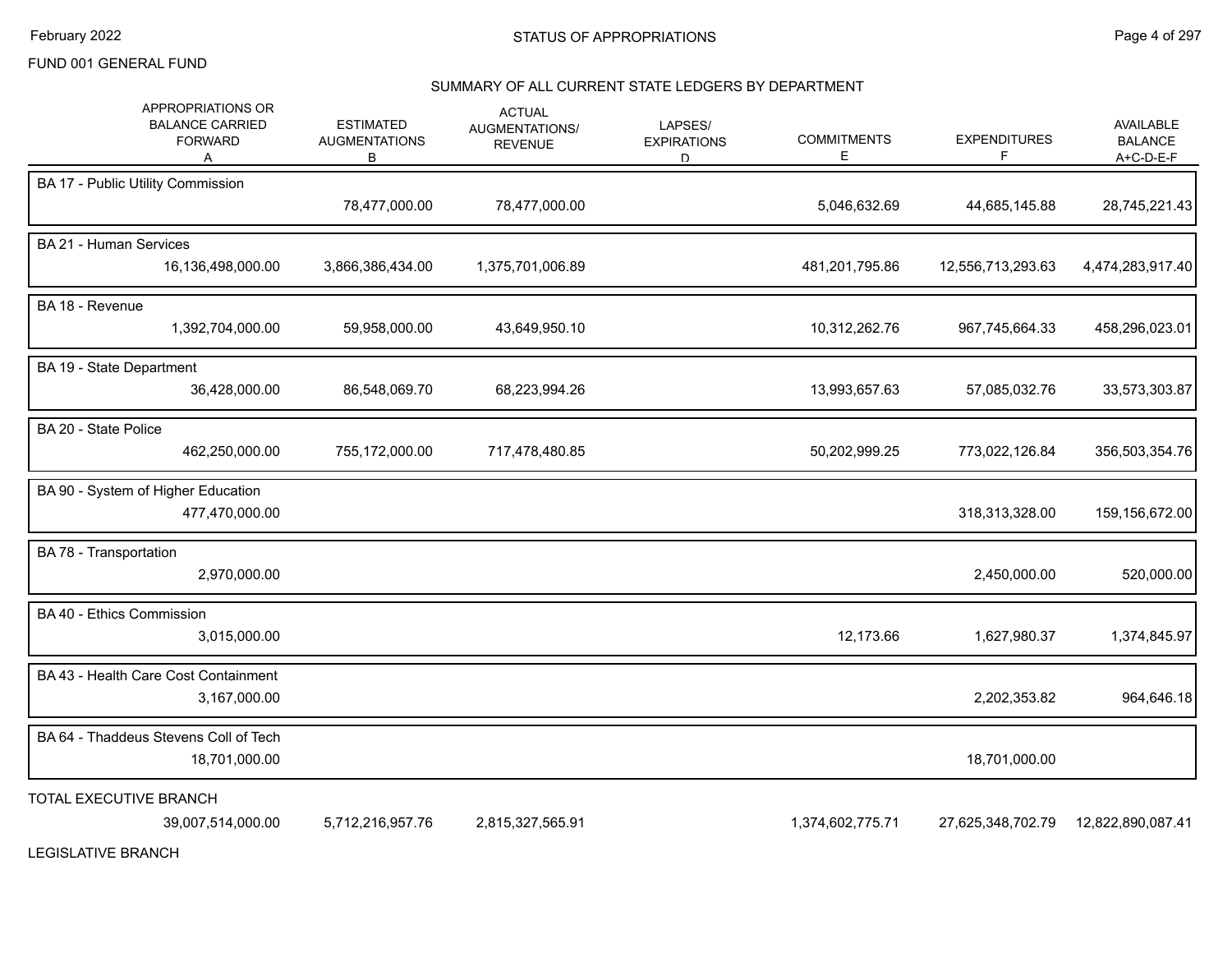### SUMMARY OF ALL CURRENT STATE LEDGERS BY DEPARTMENT

| BA41 - Senate<br>127,106,610.16<br>BA 42 - House of Representatives<br>231,682,000.00<br>BA 44 - Legislative Reference Bureau<br>10,896,000.00 |               |  | 51,568,293.51<br>93,952,708.89<br>994,753.61 | 75,538,316.65<br>137,729,291.11<br>9,901,246.39 |
|------------------------------------------------------------------------------------------------------------------------------------------------|---------------|--|----------------------------------------------|-------------------------------------------------|
|                                                                                                                                                |               |  |                                              |                                                 |
|                                                                                                                                                |               |  |                                              |                                                 |
|                                                                                                                                                |               |  |                                              |                                                 |
|                                                                                                                                                |               |  |                                              |                                                 |
| BA 45 - Legislative Misc & Commissions<br>16,236,000.00                                                                                        | 19.80         |  | 3,009,129.91                                 | 13,226,889.89                                   |
| BA 46 - Joint State Government Comm.<br>1,701,000.00                                                                                           |               |  | 451,600.91                                   | 1,249,399.09                                    |
| BA 47 - Legislative Budget and Finance<br>2,020,000.00                                                                                         |               |  | 462,429.50                                   | 1,557,570.50                                    |
| BA 48 - Legislative Data Processing<br>34,755,000.00                                                                                           |               |  | 8,372,776.24                                 | 26,382,223.76                                   |
| BA 63 - Regulatory Review Commission<br>2,155,000.00                                                                                           |               |  |                                              | 2,155,000.00                                    |
| TOTAL LEGISLATIVE BRANCH<br>426,551,610.16                                                                                                     | 19.80         |  | 158,811,692.57                               | 267,739,937.39                                  |
| <b>JUDICIAL BRANCH</b>                                                                                                                         |               |  |                                              |                                                 |
| BA 51 - Supreme Court<br>59,456,000.00                                                                                                         | 69,306,790.50 |  | 78,153,686.75                                | 50,609,103.75                                   |
| BA 52 - Superior Court<br>32,560,000.00                                                                                                        | 9,156,565.12  |  | 26,374,117.88                                | 15,342,447.24                                   |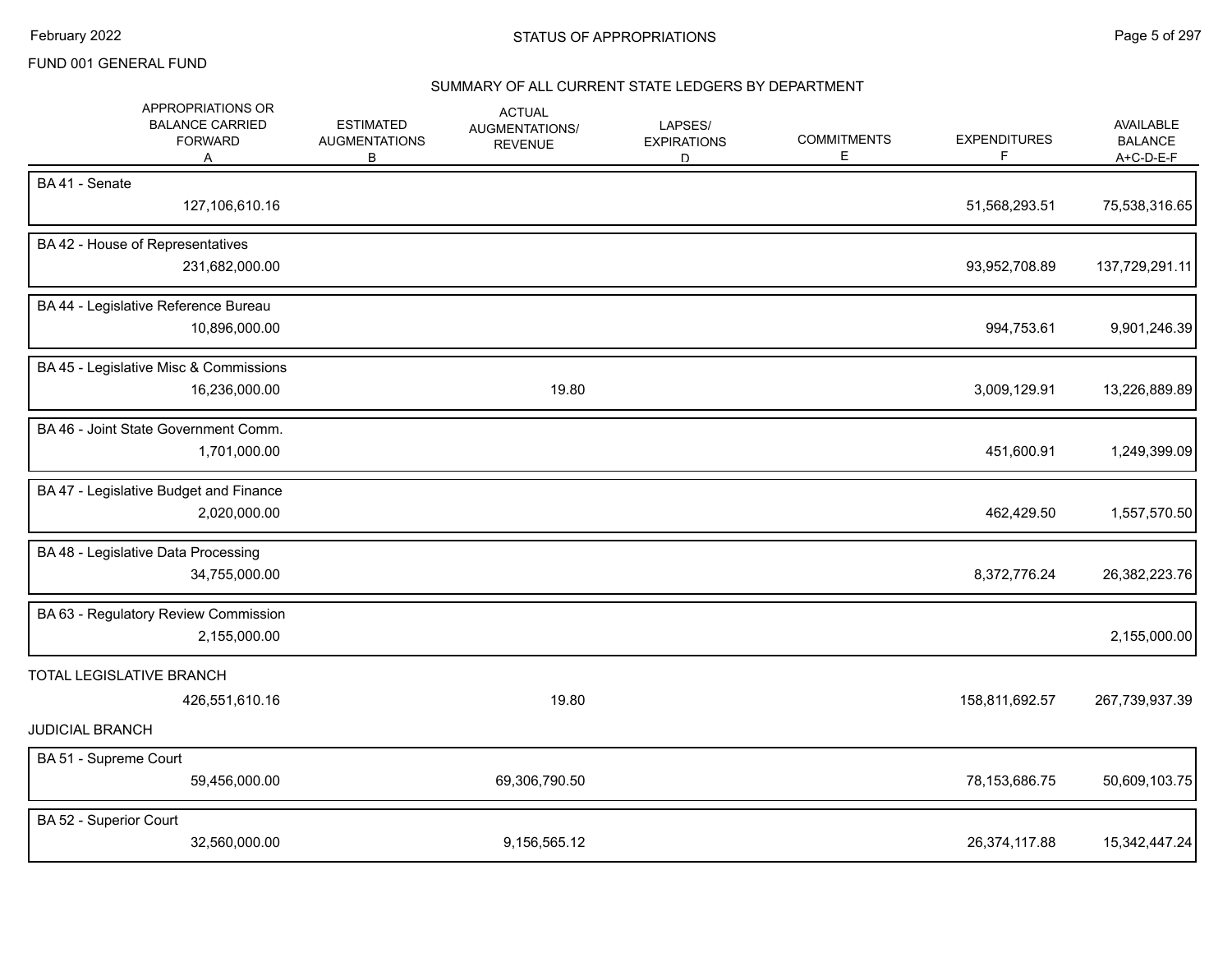#### SUMMARY OF ALL CURRENT STATE LEDGERS BY DEPARTMENT

| <b>APPROPRIATIONS OR</b><br><b>BALANCE CARRIED</b><br><b>FORWARD</b> | <b>ESTIMATED</b><br><b>AUGMENTATIONS</b><br>В | <b>ACTUAL</b><br><b>AUGMENTATIONS/</b><br><b>REVENUE</b> | LAPSES/<br><b>EXPIRATIONS</b><br>D. | <b>COMMITMENTS</b><br>Е | <b>EXPENDITURES</b><br>F | AVAILABLE<br><b>BALANCE</b><br>A+C-D-E-F |
|----------------------------------------------------------------------|-----------------------------------------------|----------------------------------------------------------|-------------------------------------|-------------------------|--------------------------|------------------------------------------|
| BA 53 - Courts of Common Pleas                                       |                                               |                                                          |                                     |                         |                          |                                          |
| 124,155,000.00                                                       |                                               | 27,424,236.53                                            |                                     |                         | 99,215,733.86            | 52,363,502.67                            |
| BA 57 - Miscellaneous Judges                                         |                                               |                                                          |                                     |                         |                          |                                          |
| 27,129,000.00                                                        |                                               |                                                          |                                     |                         | 23,437,168.85            | 3,691,831.15                             |
| BA 58 - Commonwealth Court                                           |                                               |                                                          |                                     |                         |                          |                                          |
| 21,324,000.00                                                        |                                               | 110,410.29                                               |                                     |                         | 14,357,885.04            | 7,076,525.25                             |
| BA 59 - Magisterial District Judges                                  |                                               |                                                          |                                     |                         |                          |                                          |
| 83,546,000.00                                                        |                                               | 12,776,627.67                                            |                                     |                         | 64,930,468.95            | 31,392,158.72                            |
| BA 62 - Philadelphia Municipal Court                                 |                                               |                                                          |                                     |                         |                          |                                          |
| 7,794,000.00                                                         |                                               | 2,328,986.67                                             |                                     |                         | 6,695,235.96             | 3,427,750.71                             |
| TOTAL JUDICIAL BRANCH                                                |                                               |                                                          |                                     |                         |                          |                                          |
| 355,964,000.00                                                       |                                               | 121,103,616.78                                           |                                     |                         | 313, 164, 297. 29        | 163,903,319.49                           |
| <b>GRAND TOTAL</b>                                                   |                                               |                                                          |                                     |                         |                          |                                          |
| 39,790,029,610.16                                                    | 5,712,216,957.76                              | 2,936,431,202.49                                         |                                     | 1,374,602,775.71        | 28,097,324,692.65        | 13,254,533,344.29                        |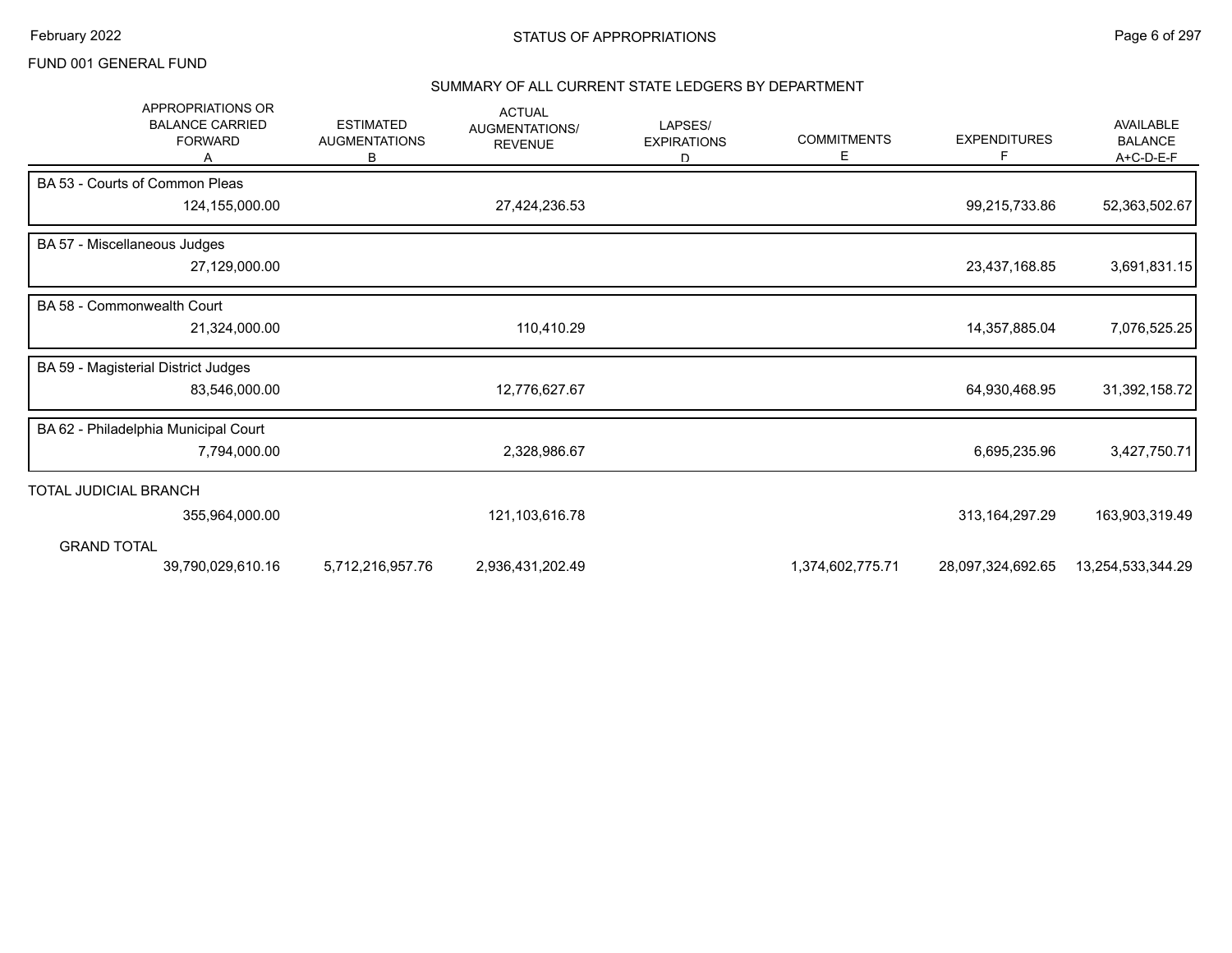#### February 2022 **STATUS OF APPROPRIATIONS** STATUS OF APPROPRIATIONS

FUND 001 GENERAL FUND

#### SUMMARY OF ALL CURRENT STATE LEDGERS BY CHARACTER OF EXPENDITURE

|                             | APPROPRIATIONS OR<br><b>BALANCE CARRIED</b><br><b>FORWARD</b> | <b>ESTIMATED</b><br><b>AUGMENTATIONS</b><br>R. | <b>ACTUAL</b><br>AUGMENTATIONS/<br><b>REVENUE</b> | LAPSES/EXPIRATIONS<br>D | <b>COMMITMENTS</b><br>Е | <b>EXPENDITURES</b> | AVAILABLE<br><b>BALANCE</b><br>$A+C-D-E-F$ |
|-----------------------------|---------------------------------------------------------------|------------------------------------------------|---------------------------------------------------|-------------------------|-------------------------|---------------------|--------------------------------------------|
| <b>GENERAL GOVERNMENT</b>   |                                                               |                                                |                                                   |                         |                         |                     |                                            |
|                             | 3,339,854,610.16                                              | 1,836,839,523.76                               | 1,550,371,295.90                                  |                         | 448,655,873.33          | 2,980,584,995.71    | 1,460,985,037.02                           |
| INSTITUTIONAL               |                                                               |                                                |                                                   |                         |                         |                     |                                            |
|                             | 3,582,584,000.00                                              | 98,448,000.00                                  | 28,254,841.34                                     |                         | 283,034,303.95          | 2,327,853,583.15    | 999,950,954.24                             |
| <b>GRANTS AND SUBSIDIES</b> |                                                               |                                                |                                                   |                         |                         |                     |                                            |
|                             | 30,489,055,000.00                                             | 3,776,929,434.00                               | 1,357,805,065.25                                  |                         | 642,912,598.43          | 21,074,469,047.08   | 10,129,478,419.74                          |
| <b>REFUNDS</b>              |                                                               |                                                |                                                   |                         |                         |                     |                                            |
|                             | 1,200,000,000.00                                              |                                                |                                                   |                         |                         | 820,035,865.02      | 379,964,134.98                             |
| <b>DEBT SERVICE</b>         |                                                               |                                                |                                                   |                         |                         |                     |                                            |
|                             | 1,178,536,000.00                                              |                                                |                                                   |                         |                         | 894,381,201.69      | 284, 154, 798. 31                          |
| <b>GRAND TOTAL</b>          |                                                               |                                                |                                                   |                         |                         |                     |                                            |
|                             | 39,790,029,610.16                                             | 5,712,216,957.76                               | 2,936,431,202.49                                  |                         | 1,374,602,775.71        | 28,097,324,692.65   | 13,254,533,344.29                          |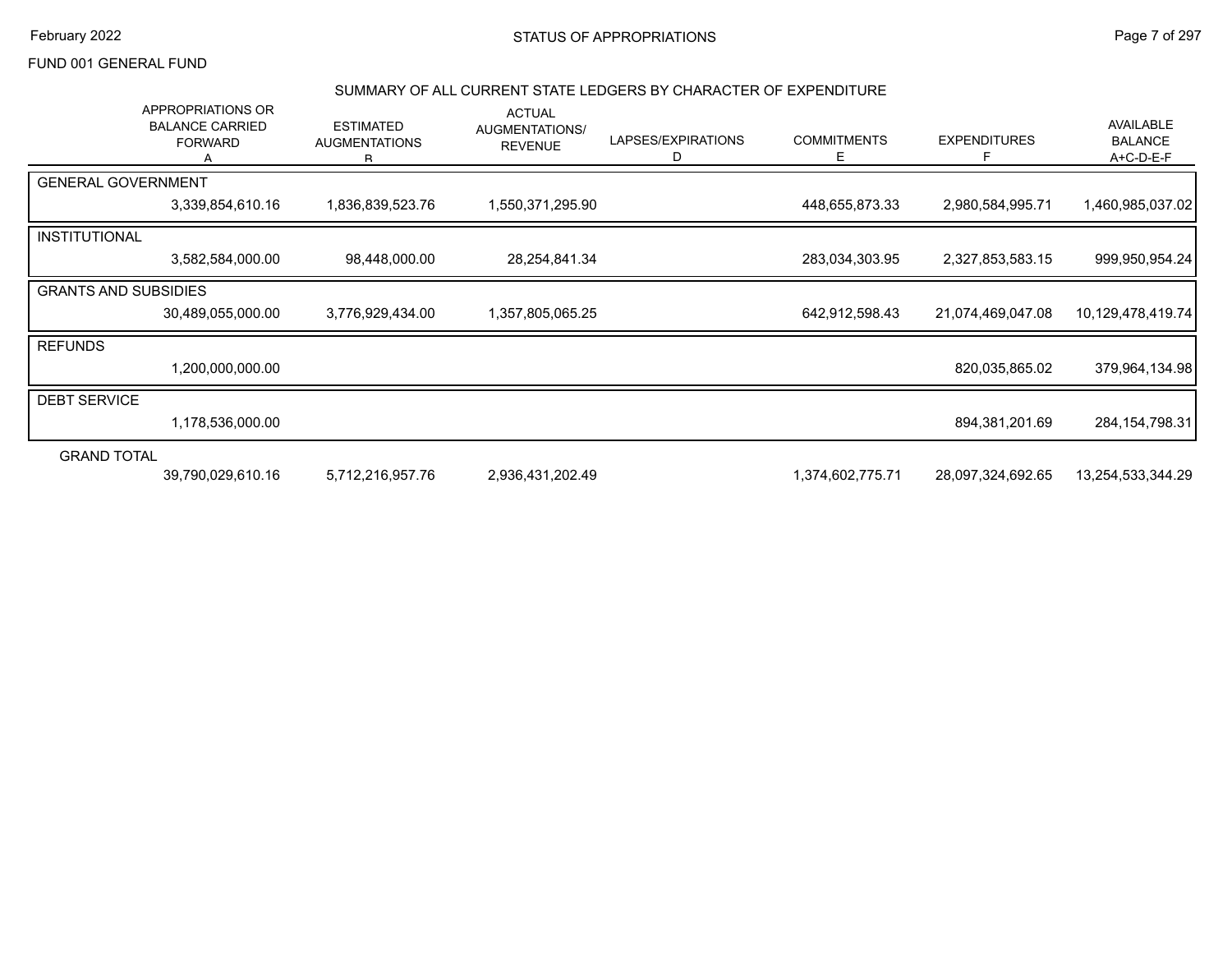|                                                               | APPROPRIATIONS OR<br><b>BALANCE CARRIED</b><br><b>FORWARD</b><br>A | <b>ESTIMATED</b><br><b>AUGMENTATIONS</b><br>В | <b>ACTUAL</b><br><b>AUGMENTATIONS/</b><br><b>REVENUE</b> | LAPSES/EXPIRATIONS<br>D | <b>COMMITMENTS</b><br>E | <b>EXPENDITURES</b><br>F. | AVAILABLE<br><b>BALANCE</b><br>A+C-D-E-F |
|---------------------------------------------------------------|--------------------------------------------------------------------|-----------------------------------------------|----------------------------------------------------------|-------------------------|-------------------------|---------------------------|------------------------------------------|
| <b>BA 99 - Governor's Office</b>                              |                                                                    |                                               |                                                          |                         |                         |                           |                                          |
| <b>GENERAL GOVERNMENT</b>                                     |                                                                    |                                               |                                                          |                         |                         |                           |                                          |
| 10648 2021                                                    | Governor's Office                                                  |                                               |                                                          |                         |                         |                           |                                          |
|                                                               | 6,706,000.00                                                       | 2,734,000.00                                  | 202,165.70                                               |                         | 589,573.67              | 5,614,886.76              | 703,705.27                               |
| <b>DEPT TOTAL</b>                                             |                                                                    |                                               |                                                          |                         |                         |                           |                                          |
|                                                               | 6,706,000.00                                                       | 2,734,000.00                                  | 202,165.70                                               |                         | 589,573.67              | 5,614,886.76              | 703,705.27                               |
| <b>BA 81 - Executive Offices</b><br><b>GENERAL GOVERNMENT</b> |                                                                    |                                               |                                                          |                         |                         |                           |                                          |
| 10595 2021                                                    | Office of State Inspector General                                  |                                               |                                                          |                         |                         |                           |                                          |
|                                                               | 4,276,000.00                                                       | 1,111,000.00                                  |                                                          |                         | 166,701.58              | 3,079,805.92              | 1,029,492.50                             |
| 10596 2021                                                    | Juvenile Court Judges Commission<br>2,980,000.00                   |                                               |                                                          |                         | 65,484.06               | 1,417,029.63              | 1,497,486.31                             |
| 10599 2021                                                    | Office of General Counsel<br>5,838,000.00                          | 376,000.00                                    | 66,945.00                                                |                         | 198,442.87              | 3,129,733.97              | 2,576,768.16                             |
| 10600 2021                                                    | Inspector General - Welfare Fraud<br>11.799.000.00                 |                                               |                                                          |                         | 341,575.35              | 6,429,271.45              | 5,028,153.20                             |
| 10620 2021                                                    | Office of Administration<br>10,453,000.00                          | 412,701,000.00                                | 266,716,578.36                                           |                         | 41,227,341.17           | 247,644,790.35            | $-11,702,553.16$                         |
| 10621 2021                                                    | Pennsylvania Council on the Arts<br>867,000.00                     | 60,000.00                                     | 48,000.00                                                |                         | 129,408.09              | 471,367.83                | 314,224.08                               |
| 10622 2021                                                    | Office of the Budget<br>18,788,000.00                              | 56,402,000.00                                 | 33,397,439.82                                            |                         | 3,343,689.20            | 37,018,039.51             | 11,823,711.11                            |
| 10624 2021                                                    | Commission on Crime and Delinquency<br>11,377,000.00               | 10,910,747.06                                 | 10,790,747.06                                            |                         | 6,186,447.71            | 6,132,349.92              | 9,848,949.43                             |
| 10633 2021                                                    | Human Relations Commission<br>9,713,000.00                         | 5,000.00                                      | 432.34                                                   |                         | 485,297.06              | 5,604,004.65              | 3,624,130.63                             |
| 11003 2021                                                    | Violence & Delinquency Prevention Prgms<br>4,033,000.00            | 4,919,000.00                                  | 4,355,843.26                                             |                         | 5,391,824.45            | 1,999,497.24              | 997,521.57                               |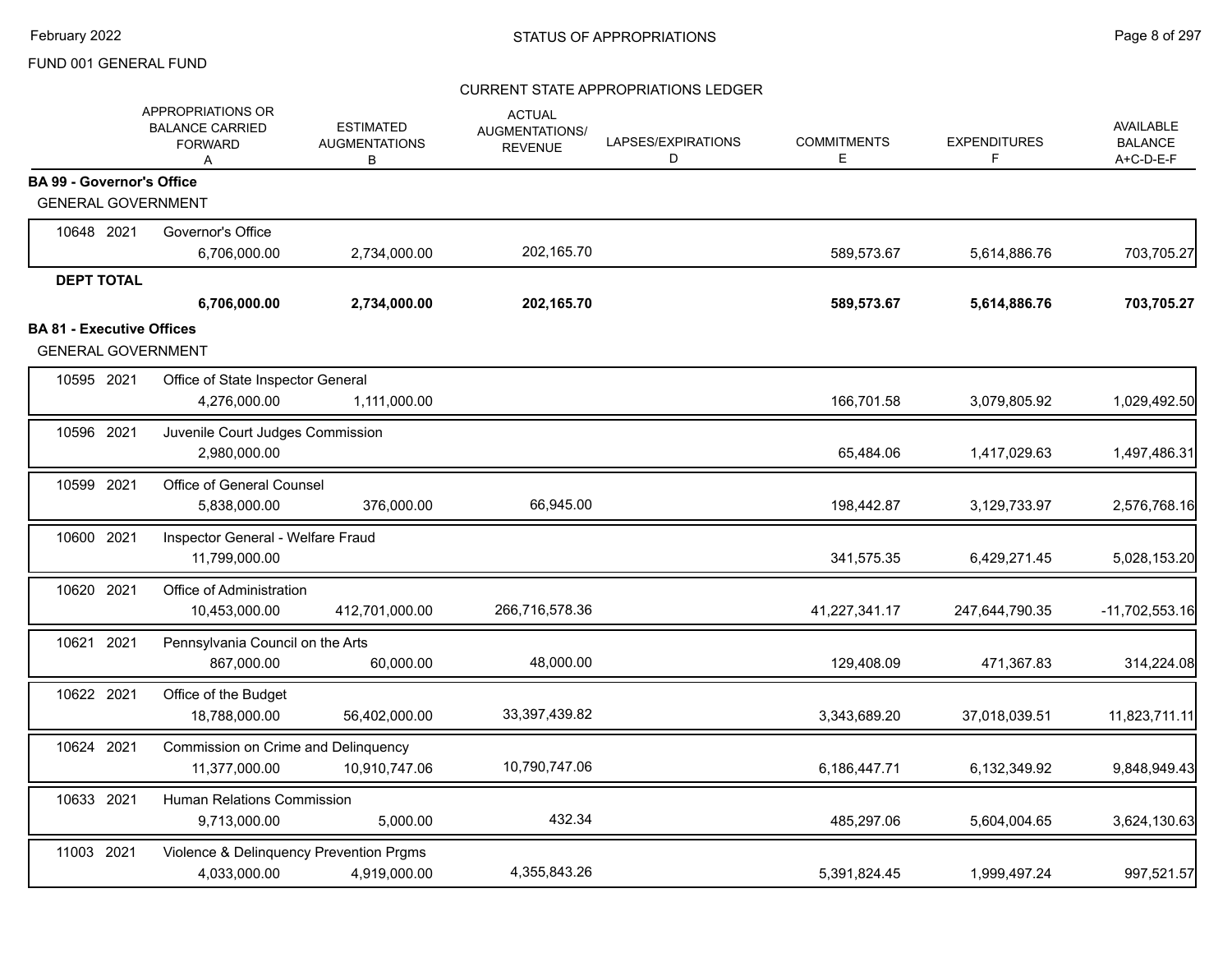|                                                                 | APPROPRIATIONS OR<br><b>BALANCE CARRIED</b><br><b>FORWARD</b><br>A | <b>ESTIMATED</b><br><b>AUGMENTATIONS</b><br>В | <b>ACTUAL</b><br>AUGMENTATIONS/<br><b>REVENUE</b> | LAPSES/EXPIRATIONS<br>D | <b>COMMITMENTS</b><br>E. | <b>EXPENDITURES</b><br>F | AVAILABLE<br><b>BALANCE</b><br>A+C-D-E-F |
|-----------------------------------------------------------------|--------------------------------------------------------------------|-----------------------------------------------|---------------------------------------------------|-------------------------|--------------------------|--------------------------|------------------------------------------|
| 11015 2021                                                      | Office for Safe Schools Advocate<br>379,000.00                     |                                               |                                                   |                         | 16,722.73                | 122,609.99               | 239,667.28                               |
| 11172 2021                                                      | 5,000,000.00                                                       | Trnsfr CommnwlthFinancngAuthrty-Broadbnd      |                                                   |                         |                          | 5,000,000.00             |                                          |
| 11174 2021                                                      | Violence Intervention and Prevention<br>30,000,000.00              |                                               |                                                   |                         | 6,590,062.56             | 136,744.44               | 23,273,193.00                            |
| <b>GRANTS AND SUBSIDIES</b>                                     |                                                                    |                                               |                                                   |                         |                          |                          |                                          |
| 10616 2021                                                      | <b>Law Enforcement Activities</b><br>3,000,000.00                  |                                               |                                                   |                         |                          |                          | 3,000,000.00                             |
| 10619 2021                                                      | Grants to the Arts<br>9,590,000.00                                 |                                               |                                                   |                         | 3,368,732.98             | 6,049,490.02             | 171,777.00                               |
| 11004 2021                                                      | 18,167,000.00                                                      | Intermed Punishment Treatment Programs        |                                                   |                         | 10,821,569.24            | 6,015,863.72             | 1,329,567.04                             |
| 11005 2021                                                      | <b>Juvenile Probation Services</b><br>18,945,000.00                |                                               |                                                   |                         | 4,247,292.00             | 13,817,103.00            | 880,605.00                               |
| 11045 2021                                                      | Victims of Juvenile Offenders<br>1,300,000.00                      |                                               |                                                   |                         | 700,821.16               | 596,377.34               | 2,801.50                                 |
| 11171 2021                                                      | 16,222,000.00                                                      | Improvement of Adult Probation Services       |                                                   |                         | 4,525,169.62             | 11,649,997.14            | 46,833.24                                |
| <b>DEPT TOTAL</b>                                               |                                                                    |                                               |                                                   |                         |                          |                          |                                          |
|                                                                 | 182,727,000.00                                                     | 486,484,747.06                                | 315,375,985.84                                    |                         | 87,806,581.83            | 356,314,076.12           | 53,982,327.89                            |
| <b>BA 28 - Lieutenant Governor</b><br><b>GENERAL GOVERNMENT</b> |                                                                    |                                               |                                                   |                         |                          |                          |                                          |
| 10666 2021                                                      | Board Of Pardons<br>906,000.00                                     |                                               |                                                   |                         | 331,058.35               | 227,305.80               | 347,635.85                               |
| 10667 2021                                                      | Lieutenant Governor's Office<br>1,137,000.00                       |                                               |                                                   |                         | 2,068.64                 | 588,738.95               | 546,192.41                               |
| <b>DEPT TOTAL</b>                                               | 2,043,000.00                                                       |                                               |                                                   |                         | 333,126.99               |                          | 893,828.26                               |
|                                                                 |                                                                    |                                               |                                                   |                         |                          | 816,044.75               |                                          |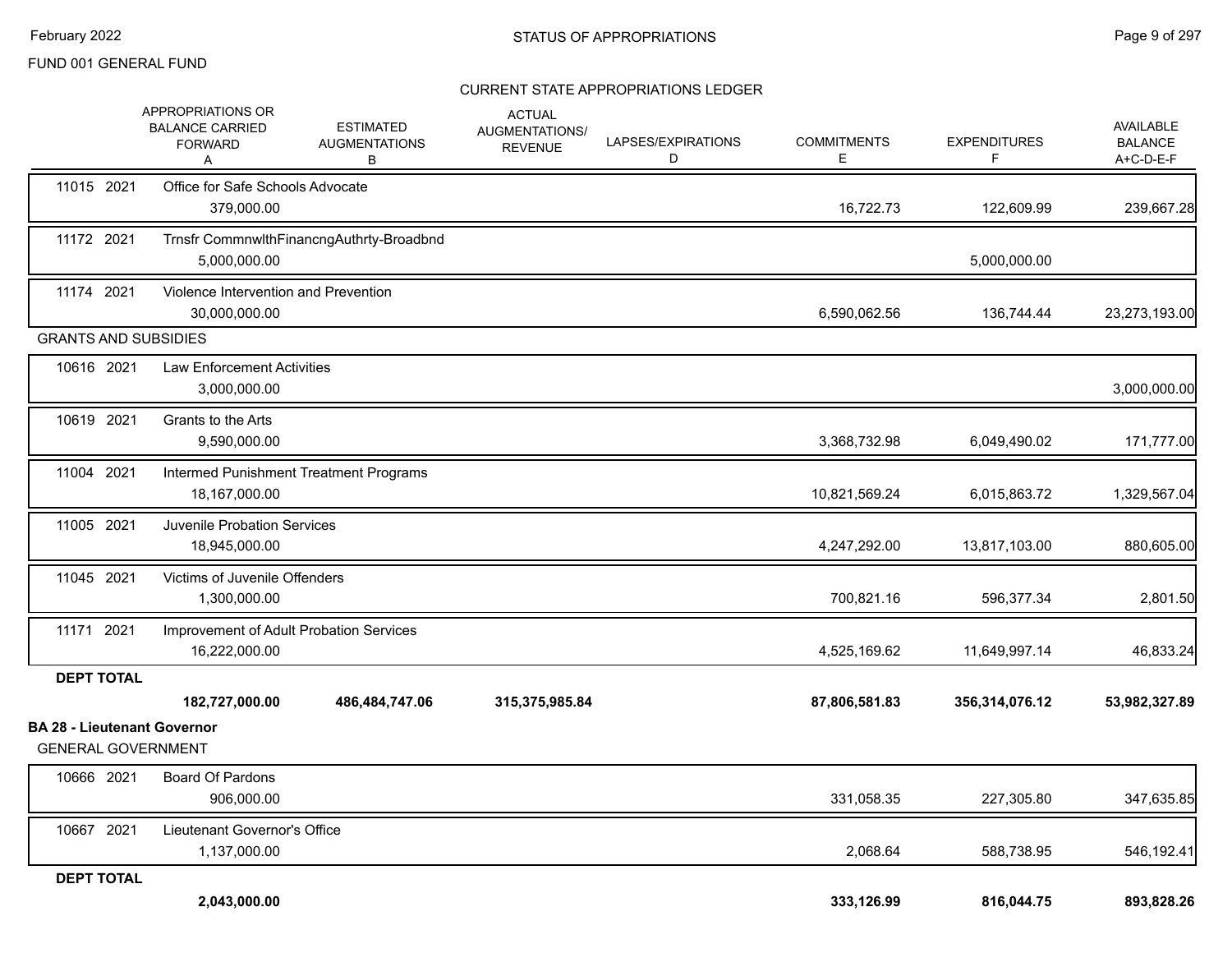|                                                             | APPROPRIATIONS OR<br><b>BALANCE CARRIED</b><br><b>FORWARD</b><br>A | <b>ESTIMATED</b><br><b>AUGMENTATIONS</b><br>B | <b>ACTUAL</b><br><b>AUGMENTATIONS/</b><br><b>REVENUE</b> | LAPSES/EXPIRATIONS<br>D | <b>COMMITMENTS</b><br>Е | <b>EXPENDITURES</b><br>F. | AVAILABLE<br><b>BALANCE</b><br>A+C-D-E-F |
|-------------------------------------------------------------|--------------------------------------------------------------------|-----------------------------------------------|----------------------------------------------------------|-------------------------|-------------------------|---------------------------|------------------------------------------|
| <b>BA 14 - Attorney General</b>                             |                                                                    |                                               |                                                          |                         |                         |                           |                                          |
| <b>GENERAL GOVERNMENT</b>                                   |                                                                    |                                               |                                                          |                         |                         |                           |                                          |
| 10057 2021                                                  | <b>Tobacco Law Enforcement</b><br>1,353,000.00                     |                                               |                                                          |                         | 687,040.00              | 312,620.02                | 353,339.98                               |
| 10059 2021                                                  | Drug Law Enforcement<br>49,455,000.00                              | 125,000.00                                    | 198,084.17                                               |                         | 710,353.42              | 30,757,761.60             | 18, 184, 969. 15                         |
| 10063 2021                                                  | <b>General Government Operations</b><br>47,408,000.00              | 22,479,088.00                                 | 653,250.04                                               |                         | 3,221,925.77            | 41,473,748.90             | 3,365,575.37                             |
| 10731 2021                                                  | Child Predator Interception<br>5,755,000.00                        |                                               |                                                          |                         | 77,378.72               | 3,401,719.12              | 2,275,902.16                             |
| 10732 2021                                                  | Witness Relocation Program<br>1,215,000.00                         |                                               |                                                          |                         |                         | 250,682.66                | 964,317.34                               |
| 10796 2021                                                  | Joint Local - State FirearmTask Force<br>7,115,000.00              |                                               |                                                          |                         | 39,212.03               | 3,737,899.37              | 3,337,888.60                             |
| 11124 2021                                                  | <b>School Safety</b><br>1,761,000.00                               |                                               |                                                          |                         | 14,042.90               | 947,462.80                | 799,494.30                               |
| <b>GRANTS AND SUBSIDIES</b>                                 |                                                                    |                                               |                                                          |                         |                         |                           |                                          |
| 10058 2021                                                  | <b>County Trial Reimbursement</b><br>200,000.00                    |                                               |                                                          |                         |                         |                           | 200,000.00                               |
| <b>DEPT TOTAL</b>                                           |                                                                    |                                               |                                                          |                         |                         |                           |                                          |
|                                                             | 114,262,000.00                                                     | 22,604,088.00                                 | 851,334.21                                               |                         | 4,749,952.84            | 80,881,894.47             | 29,481,486.90                            |
| <b>BA 92 - Auditor General</b><br><b>GENERAL GOVERNMENT</b> |                                                                    |                                               |                                                          |                         |                         |                           |                                          |
| 10640 2021                                                  | <b>Board of Claims</b><br>1,768,000.00                             |                                               |                                                          |                         | 25,602.40               | 998,609.86                | 743,787.74                               |
| 10642 2021                                                  | <b>Auditor General's Office</b><br>38,341,000.00                   | 11,247,000.00                                 | 3,789,225.61                                             |                         | 966,095.97              | 29,285,095.18             | 11,879,034.46                            |
| 11125 2021                                                  | <b>Special Financial Audits</b><br>500,000.00                      |                                               |                                                          |                         |                         | 11,749.00                 | 488,251.00                               |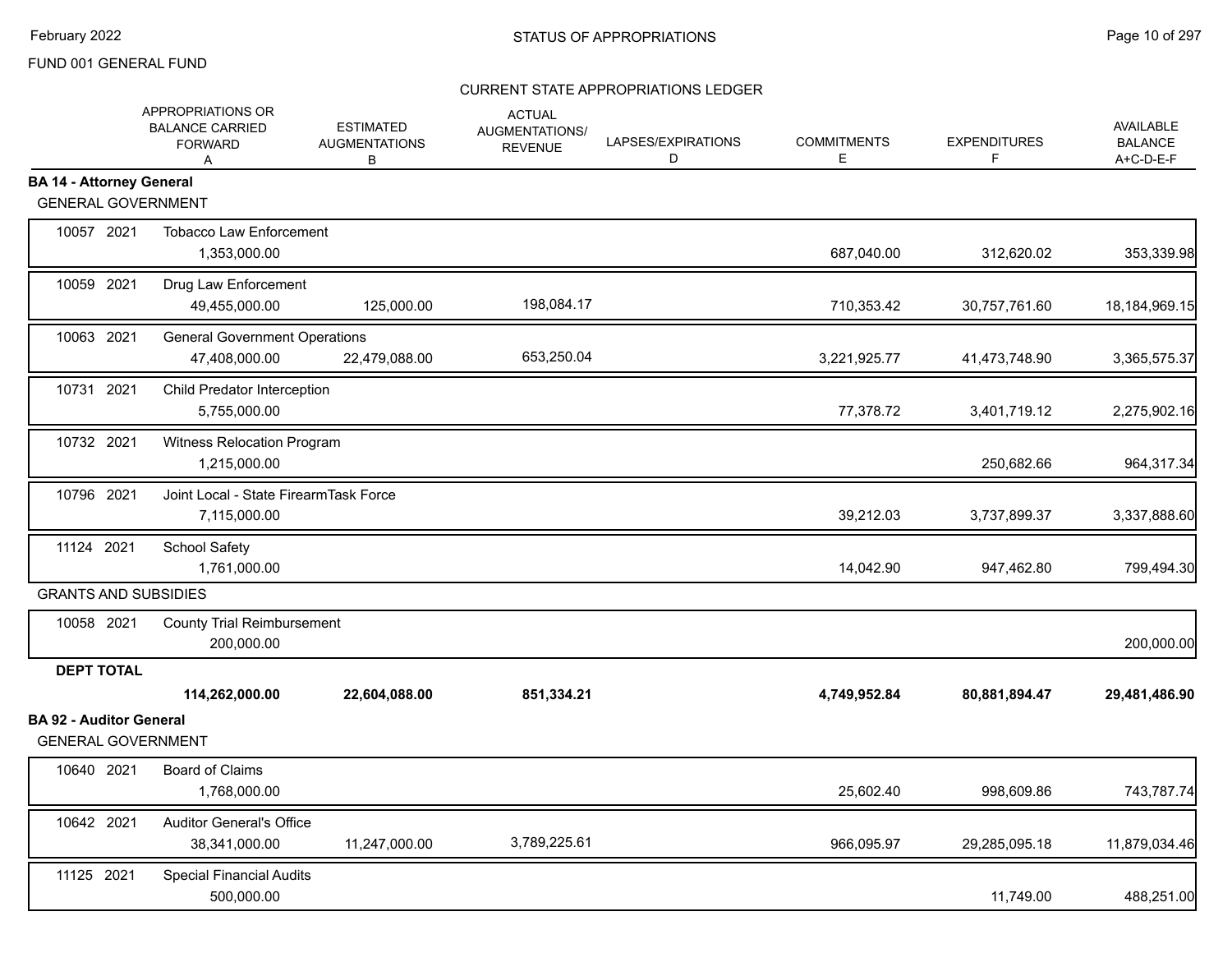|                             | APPROPRIATIONS OR<br><b>BALANCE CARRIED</b><br><b>FORWARD</b><br>Α | <b>ESTIMATED</b><br><b>AUGMENTATIONS</b><br>в | <b>ACTUAL</b><br>AUGMENTATIONS/<br><b>REVENUE</b> | LAPSES/EXPIRATIONS<br>D | <b>COMMITMENTS</b><br>Е | <b>EXPENDITURES</b><br>F | <b>AVAILABLE</b><br><b>BALANCE</b><br>A+C-D-E-F |
|-----------------------------|--------------------------------------------------------------------|-----------------------------------------------|---------------------------------------------------|-------------------------|-------------------------|--------------------------|-------------------------------------------------|
| <b>DEPT TOTAL</b>           |                                                                    |                                               |                                                   |                         |                         |                          |                                                 |
|                             | 40,609,000.00                                                      | 11,247,000.00                                 | 3,789,225.61                                      |                         | 991,698.37              | 30,295,454.04            | 13,111,073.20                                   |
| BA 73 - Treasury            |                                                                    |                                               |                                                   |                         |                         |                          |                                                 |
| <b>GENERAL GOVERNMENT</b>   |                                                                    |                                               |                                                   |                         |                         |                          |                                                 |
| 10537 2021                  | Board of Finanace and Revenue<br>2,992,000.00                      |                                               |                                                   |                         |                         | 1,680,885.38             | 1,311,114.62                                    |
| 10538 2021                  | <b>Publishing Monthly Statements</b><br>5,000.00                   |                                               |                                                   |                         |                         |                          | 5,000.00                                        |
| 10544 2021                  | <b>General Government Operations</b><br>37,206,000.00              |                                               | 6,864,036.60                                      |                         |                         | 26,965,083.35            | 17,104,953.25                                   |
|                             |                                                                    |                                               |                                                   |                         |                         |                          |                                                 |
| 10553 2021                  | Intergovernmental Organizations<br>1,195,000.00                    |                                               |                                                   |                         |                         | 1,120,494.00             | 74,506.00                                       |
| 11030 2021                  | Divestiture Reimbursement<br>300,000.00                            |                                               |                                                   |                         |                         | 300,000.00               |                                                 |
| 11139 2021                  | Information Technology Cyber Security<br>1,000,000.00              |                                               |                                                   |                         |                         | 546,633.91               | 453,366.09                                      |
| <b>GRANTS AND SUBSIDIES</b> |                                                                    |                                               |                                                   |                         |                         |                          |                                                 |
| 10540 2021                  | Law Enforcement Officers Death Benefits<br>3,330,000.00            |                                               |                                                   |                         |                         | 496,151.29               | 2,833,848.71                                    |
| 11112 2021                  | Transfer To ABLE Fund<br>900,000.00                                |                                               |                                                   |                         |                         | 900,000.00               |                                                 |
| <b>DEBT SERVICE</b>         |                                                                    |                                               |                                                   |                         |                         |                          |                                                 |
| 10539 2021                  | Loan & Transfer Agents<br>40,000.00                                |                                               |                                                   |                         |                         | 6,500.00                 | 33,500.00                                       |
| 10543 2021                  | <b>General Obligation Debt Service</b><br>1,178,496,000.00         |                                               |                                                   |                         |                         | 894,374,701.69           | 284, 121, 298. 31                               |
| <b>DEPT TOTAL</b>           |                                                                    |                                               |                                                   |                         |                         |                          |                                                 |
|                             | 1,225,464,000.00                                                   |                                               | 6,864,036.60                                      |                         |                         | 926,390,449.62           | 305,937,586.98                                  |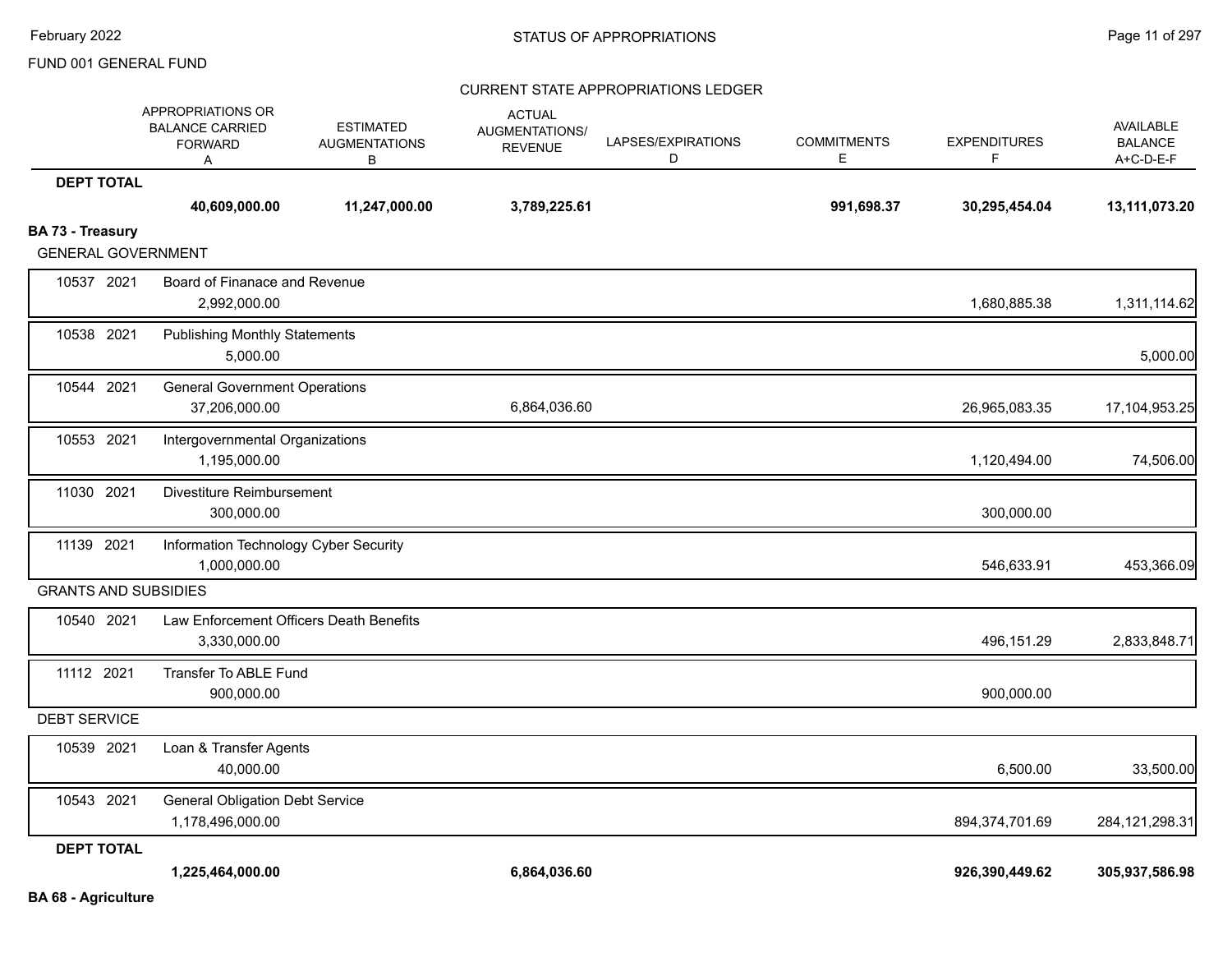|            | APPROPRIATIONS OR<br><b>BALANCE CARRIED</b><br><b>FORWARD</b><br>A | <b>ESTIMATED</b><br><b>AUGMENTATIONS</b><br>В | <b>ACTUAL</b><br>AUGMENTATIONS/<br><b>REVENUE</b> | LAPSES/EXPIRATIONS<br>D | <b>COMMITMENTS</b><br>Е | <b>EXPENDITURES</b><br>F. | <b>AVAILABLE</b><br><b>BALANCE</b><br>A+C-D-E-F |
|------------|--------------------------------------------------------------------|-----------------------------------------------|---------------------------------------------------|-------------------------|-------------------------|---------------------------|-------------------------------------------------|
|            | <b>GENERAL GOVERNMENT</b>                                          |                                               |                                                   |                         |                         |                           |                                                 |
| 10508 2021 | Agri Promo Edctn & Exprt<br>553,000.00                             |                                               |                                                   |                         | 179,516.94              | 5,572.46                  | 367,910.60                                      |
| 10516 2021 | <b>Agricultural Research</b><br>2,187,000.00                       |                                               |                                                   |                         | 2,173,068.21            | 13,931.79                 |                                                 |
| 10525 2021 | Farmers' Market Food Coupons<br>2,079,000.00                       |                                               |                                                   |                         | 161,305.13              | 211, 142. 17              | 1,706,552.70                                    |
| 10527 2021 | Hardwoods Research and Promotion<br>474,000.00                     |                                               |                                                   |                         | 241,916.53              | 232,083.47                |                                                 |
| 10528 2021 | <b>General Government Operations</b><br>34,952,000.00              | 9,698,800.00                                  | 8,237,706.56                                      |                         | 3,848,501.11            | 29,529,543.61             | 9,811,661.84                                    |
| 10784 2021 | <b>Agricultural Excellence</b><br>2,800,000.00                     |                                               |                                                   |                         | 2,233,547.75            | 516,452.25                | 50,000.00                                       |
| 11142 2021 | Agric Business and Workforce Investment<br>4,500,000.00            |                                               |                                                   |                         | 594,147.03              | 2,503,424.88              | 1,402,428.09                                    |
| 11145 2021 | Agricultural Preparedness and Response<br>3,000,000.00             |                                               |                                                   |                         |                         | 3,000,000.00              |                                                 |
|            | <b>GRANTS AND SUBSIDIES</b>                                        |                                               |                                                   |                         |                         |                           |                                                 |
| 10510 2021 | State Food Purchase<br>22,688,000.00                               |                                               |                                                   |                         | 4,921,999.66            | 17,266,000.33             | 500,000.01                                      |
| 10511 2021 | Livestock Show<br>215,000.00                                       |                                               |                                                   |                         |                         | 215,000.00                |                                                 |
| 10515 2021 | Open Dairy Show<br>215,000.00                                      |                                               |                                                   |                         |                         | 215,000.00                |                                                 |
| 10521 2021 | Trsfr to Conservation District Fund<br>869,000.00                  |                                               |                                                   |                         |                         | 869,000.00                |                                                 |
| 10523 2021 | Transfer to Nutrient Management fund<br>6,200,000.00               |                                               |                                                   |                         |                         | 6,200,000.00              |                                                 |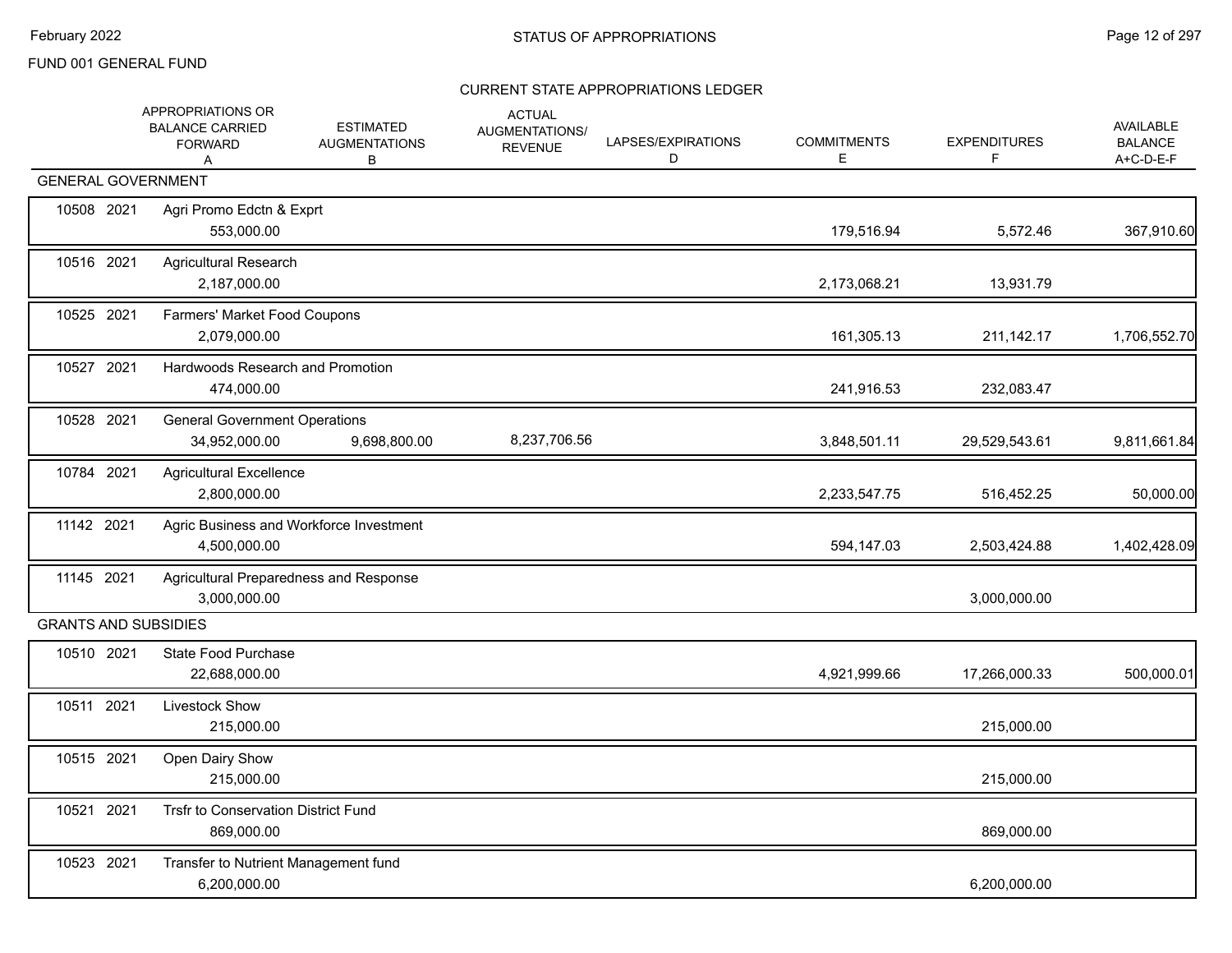|                           | APPROPRIATIONS OR<br><b>BALANCE CARRIED</b><br><b>FORWARD</b><br>Α | <b>ESTIMATED</b><br><b>AUGMENTATIONS</b><br>В | <b>ACTUAL</b><br>AUGMENTATIONS/<br><b>REVENUE</b> | LAPSES/EXPIRATIONS<br>D | <b>COMMITMENTS</b><br>E. | <b>EXPENDITURES</b> | AVAILABLE<br><b>BALANCE</b><br>A+C-D-E-F |
|---------------------------|--------------------------------------------------------------------|-----------------------------------------------|---------------------------------------------------|-------------------------|--------------------------|---------------------|------------------------------------------|
| 10864 2021                | Food Marketing and Research<br>494,000.00                          |                                               |                                                   |                         | 494,000.00               |                     |                                          |
| 11006 2021                | Youth Shows<br>169,000.00                                          |                                               |                                                   |                         | 56,333.33                |                     | 112,666.67                               |
| 11020 2021                | Transf-Agricultural College Land Scrip<br>54,960,000.00            |                                               |                                                   |                         |                          | 41,220,000.00       | 13,740,000.00                            |
| 11021 2021                | University of PA-Veterinary Activities<br>31,660,000.00            |                                               |                                                   |                         |                          | 23,745,000.00       | 7,915,000.00                             |
| 11022 2021                | UPA-Center for Infectious Disease<br>295,000.00                    |                                               |                                                   |                         |                          | 221,250.00          | 73,750.00                                |
| 11042 2021                | 3,205,000.00                                                       | PA Preferred Program Trademark Licensing      |                                                   |                         |                          | 3,205,000.00        |                                          |
| 11143 2021                | 1,000,000.00                                                       | Livestock and Consumer Health Protection      |                                                   |                         |                          |                     | 1,000,000.00                             |
| 11144 2021                | 2,000,000.00                                                       | Animal Health and Diagnostic Commission       |                                                   |                         | 1,659,694.80             | 340,305.20          |                                          |
| <b>DEPT TOTAL</b>         | 174,515,000.00                                                     | 9,698,800.00                                  | 8,237,706.56                                      |                         | 16,564,030.49            | 129,508,706.16      | 36,679,969.91                            |
| <b>GENERAL GOVERNMENT</b> | <b>BA 24 - Community &amp; Economic Develop</b>                    |                                               |                                                   |                         |                          |                     |                                          |
| 10274 2021                | <b>Base Realignment and Closure</b><br>556,000.00                  |                                               |                                                   |                         |                          | 217,156.92          | 338,843.08                               |
| 10294 2021                | Marketing to Attract Tourists<br>30,151,000.00                     | 120,000.00                                    | 113,379.82                                        |                         | 771,148.97               | 11,897,695.19       | 17,595,535.66                            |
| 10302 2021                | 5,830,000.00                                                       | Office of InternationalBusinessDevelopmt      |                                                   |                         | 1,285,477.09             | 2,351,030.22        | 2,193,492.69                             |
| 10303 2021                | Marketing to Attract Business<br>2,016,000.00                      |                                               |                                                   |                         | 535,902.25               | 724,453.89          | 755,643.86                               |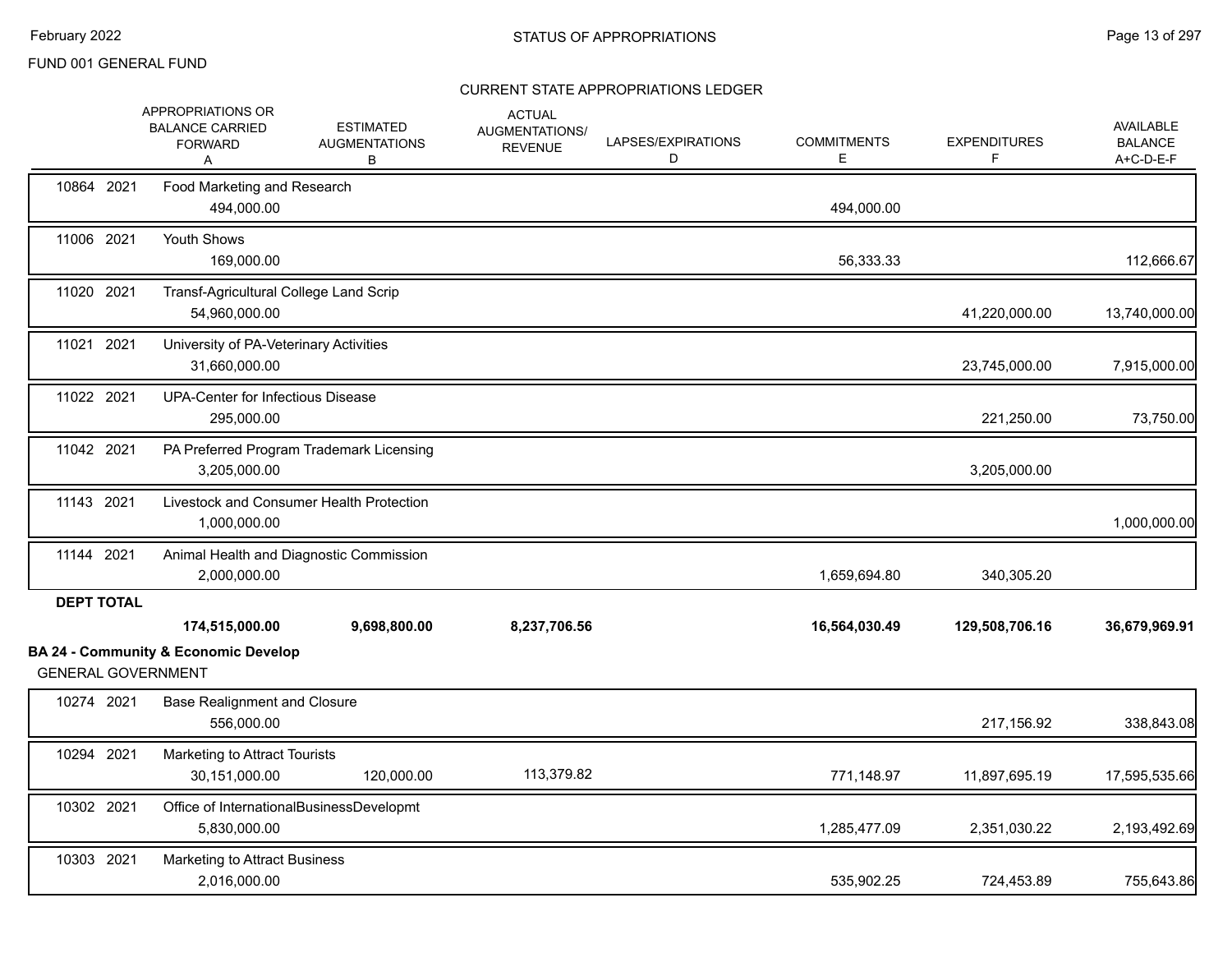|                             | APPROPRIATIONS OR<br><b>BALANCE CARRIED</b><br><b>FORWARD</b><br>Α | <b>ESTIMATED</b><br><b>AUGMENTATIONS</b><br>B | <b>ACTUAL</b><br>AUGMENTATIONS/<br><b>REVENUE</b> | LAPSES/EXPIRATIONS<br>D | <b>COMMITMENTS</b><br>Е | <b>EXPENDITURES</b><br>F. | <b>AVAILABLE</b><br><b>BALANCE</b><br>$A+C-D-E-F$ |
|-----------------------------|--------------------------------------------------------------------|-----------------------------------------------|---------------------------------------------------|-------------------------|-------------------------|---------------------------|---------------------------------------------------|
| 10313 2021                  | <b>General Government Operations</b><br>21,032,000.00              | 7,180,000.00                                  | 4,029,488.67                                      |                         | 2,735,992.99            | 15,335,438.67             | 6,990,057.01                                      |
| 10949 2021                  | Office of Open Records<br>3,299,000.00                             |                                               |                                                   |                         | 24,910.31               | 1,788,017.44              | 1,486,072.25                                      |
| 11052 2021                  | <b>Center For Local Government Services</b><br>4,217,000.00        | 5,000.00                                      | 5,000.00                                          |                         | 143,493.89              | 2,382,438.36              | 1,696,067.75                                      |
| <b>GRANTS AND SUBSIDIES</b> |                                                                    |                                               |                                                   |                         |                         |                           |                                                   |
| 10283 2021                  | Rural Leadership Training<br>100,000.00                            |                                               |                                                   |                         |                         | 99,999.00                 | 1.00                                              |
| 10284 2021                  | Tourism-Accredited Zoos<br>800,000.00                              |                                               |                                                   |                         |                         | 679,760.00                | 120,240.00                                        |
| 10285 2021                  | <b>Super Computer Center</b><br>500,000.00                         |                                               |                                                   |                         | 267,198.00              | 232,802.00                |                                                   |
| 10290 2021                  | <b>Powdered Metals</b><br>100,000.00                               |                                               |                                                   |                         | 100,000.00              |                           |                                                   |
| 10312 2021                  | Transfer to Ben Franklin Tech Dvlp Fund<br>14,500,000.00           |                                               |                                                   |                         |                         | 14,500,000.00             |                                                   |
| 10318 2021                  | Trnsfr to Municipalities Finan Rec Fund<br>4,500,000.00            |                                               |                                                   |                         |                         | 4,500,000.00              |                                                   |
| 10326 2021                  | PA Infrastructure Tech Assistance Prgram<br>2,000,000.00           |                                               |                                                   |                         | 2,000,000.00            |                           |                                                   |
| 10844 2021                  | Strategic Management Planning Program<br>2,367,000.00              |                                               |                                                   |                         | 1,132,993.30            | 91,115.99                 | 1,142,890.71                                      |
| 10856 2021                  | Infrastructure & Facilities Improvement<br>10,000,000.00           |                                               |                                                   |                         | 4,623,776.00            |                           | 5,376,224.00                                      |
| 11007 2021                  | Pennsylvania First<br>20,000,000.00                                |                                               |                                                   |                         | 10,168,288.93           | 1,783,495.13              | 8,048,215.94                                      |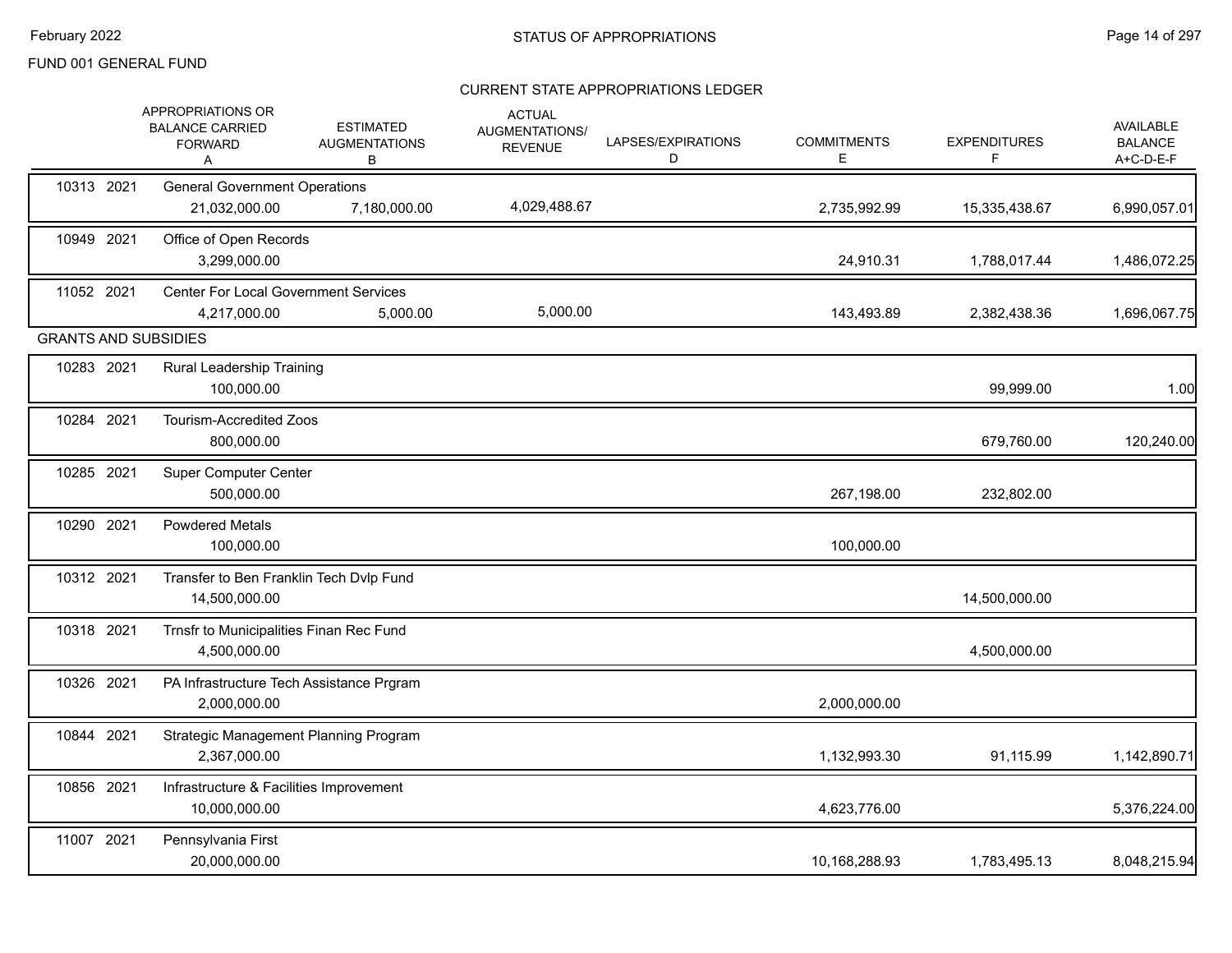|                                                | APPROPRIATIONS OR<br><b>BALANCE CARRIED</b><br><b>FORWARD</b><br>A  | <b>ESTIMATED</b><br><b>AUGMENTATIONS</b><br>В | <b>ACTUAL</b><br>AUGMENTATIONS/<br><b>REVENUE</b> | LAPSES/EXPIRATIONS<br>D | <b>COMMITMENTS</b><br>Е | <b>EXPENDITURES</b><br>F | AVAILABLE<br><b>BALANCE</b><br>$A+C-D-E-F$ |
|------------------------------------------------|---------------------------------------------------------------------|-----------------------------------------------|---------------------------------------------------|-------------------------|-------------------------|--------------------------|--------------------------------------------|
| 11008 2021                                     | Municipal Assistance Program<br>546,000.00                          |                                               |                                                   |                         | 198,640.68              |                          | 347,359.32                                 |
| 11009 2021                                     | Keystone Communities<br>29,700,000.00                               |                                               |                                                   |                         | 7,237,415.47            | 1,090,253.92             | 21,372,330.61                              |
| 11010 2021                                     | Partnerships/Regional Econom Performance<br>9,880,000.00            |                                               |                                                   |                         | 8,892,304.74            | 873,722.23               | 113,973.03                                 |
| 11077 2021                                     | Manufacturing PA<br>12,000,000.00                                   |                                               |                                                   |                         | 5,192,393.86            | 2,227,380.01             | 4,580,226.13                               |
| 11104 2021                                     | <b>Local Municipal Emergcy Relief</b><br>18,775,000.00              |                                               |                                                   |                         | 512,437.00              | 7,904,392.00             | 10,358,171.00                              |
| 11127 2021                                     | <b>Food Access Initiative</b><br>1,000,000.00                       |                                               |                                                   |                         | 1,000,000.00            |                          |                                            |
| 11141 2021                                     | IntrgvrnmntlCooperatnAuth3rdClassCities<br>100,000.00               |                                               |                                                   |                         |                         | 100,000.00               |                                            |
| <b>DEPT TOTAL</b><br><b>GENERAL GOVERNMENT</b> | 193,969,000.00<br><b>BA 38 - Conservation &amp; Natural Resourc</b> | 7,305,000.00                                  | 4,147,868.49                                      |                         | 46,822,373.48           | 68,779,150.97            | 82,515,344.04                              |
| 10394 2021                                     | <b>State Forest Operations</b><br>43,187,000.00                     | 17,384,000.00                                 | 12,349,138.74                                     |                         | 3,893,492.27            | 35,155,662.09            | 16,486,984.38                              |
| 10395 2021                                     | <b>State Park Operations</b><br>54,326,000.00                       | 37,901,000.00                                 | 25,405,739.20                                     |                         | 7,521,451.66            | 54, 359, 125. 34         | 17,851,162.20                              |
| 10399 2021                                     | <b>General Government Operations</b><br>28,350,000.00               | 3,414,000.00                                  | 3,287,808.80                                      |                         | 2,187,173.71            | 21,783,305.69            | 7,667,329.40                               |
| 11128 2021                                     | Parks & Forests Infrastructure Projects<br>900,000.00               |                                               |                                                   |                         |                         |                          | 900,000.00                                 |
| <b>GRANTS AND SUBSIDIES</b>                    |                                                                     |                                               |                                                   |                         |                         |                          |                                            |
| 10396 2021                                     | Heritage and Other Parks<br>3,852,000.00                            |                                               |                                                   |                         | 1,265,000.00            | 352,500.00               | 2,234,500.00                               |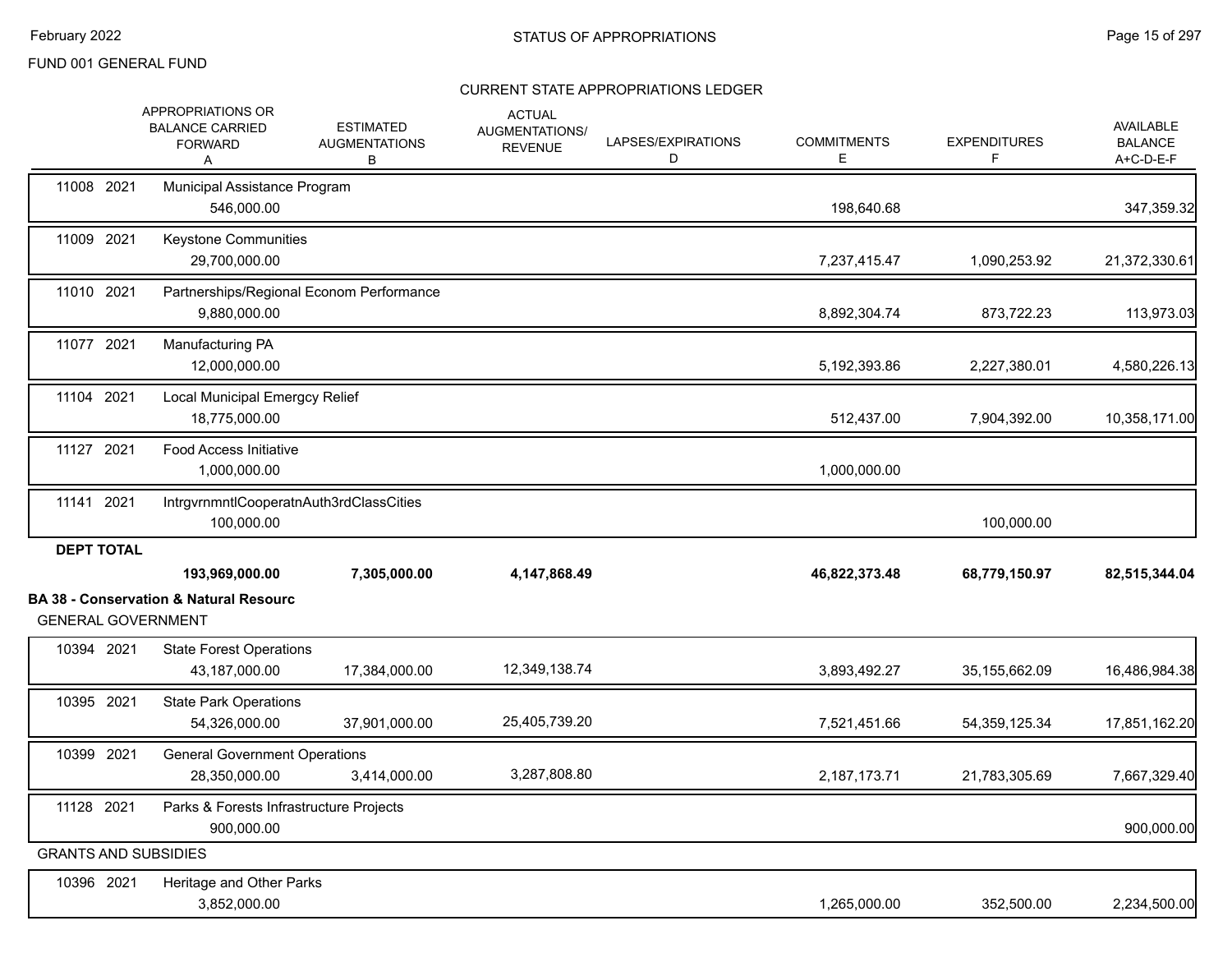|                            | APPROPRIATIONS OR<br><b>BALANCE CARRIED</b><br><b>FORWARD</b><br>Α |                                                       | <b>ESTIMATED</b><br><b>AUGMENTATIONS</b><br>в | <b>ACTUAL</b><br>AUGMENTATIONS/<br><b>REVENUE</b> | LAPSES/EXPIRATIONS<br>D | <b>COMMITMENTS</b><br>Е | <b>EXPENDITURES</b><br>F. | <b>AVAILABLE</b><br><b>BALANCE</b><br>A+C-D-E-F |
|----------------------------|--------------------------------------------------------------------|-------------------------------------------------------|-----------------------------------------------|---------------------------------------------------|-------------------------|-------------------------|---------------------------|-------------------------------------------------|
| 10673 2021                 |                                                                    | Annual Fixed Charges - Project 70<br>88,000.00        |                                               |                                                   |                         |                         | 87,996.95                 | 3.05                                            |
| 10674 2021                 |                                                                    | Annual Fixed Charges - Park Lands<br>430,000.00       |                                               |                                                   |                         |                         | 59,732.08                 | 370,267.92                                      |
| 10675 2021                 |                                                                    | Annual Fixed Charges - Flood Lands<br>70,000.00       |                                               |                                                   |                         |                         | 48,494.46                 | 21,505.54                                       |
| 10676 2021                 |                                                                    | Annual Fixed Charges - Forest Lands<br>7,851,000.00   |                                               |                                                   |                         |                         | 7,758,889.62              | 92,110.38                                       |
| <b>DEPT TOTAL</b>          |                                                                    |                                                       |                                               |                                                   |                         |                         |                           |                                                 |
|                            | 139,054,000.00                                                     |                                                       | 58,699,000.00                                 | 41,042,686.74                                     |                         | 14,867,117.64           | 119,605,706.23            | 45,623,862.87                                   |
| <b>BA 11 - Corrections</b> | <b>GENERAL GOVERNMENT</b>                                          |                                                       |                                               |                                                   |                         |                         |                           |                                                 |
| 10014 2021                 |                                                                    | <b>General Government Operations</b><br>42,268,000.00 | 164,000.00                                    | 226.99                                            |                         | 2,611,698.65            | 20,758,068.02             | 18,898,460.32                                   |
| 11116 2021                 | 146,356,000.00                                                     | <b>State Field Supervision</b>                        | 4,571,000.00                                  | 79,909.10                                         |                         | 4,110,688.00            | 93,568,502.59             | 48,756,718.51                                   |
| 11117 2021                 |                                                                    | Pennsylvania Parole Board<br>12,121,000.00            |                                               |                                                   |                         | 112,215.60              | 7,034,752.90              | 4,974,031.50                                    |
| 11119 2021                 |                                                                    | Sexual Offenders Assessment Board<br>6,582,000.00     |                                               |                                                   |                         | 156,974.69              | 3,886,430.64              | 2,538,594.67                                    |
| <b>INSTITUTIONAL</b>       |                                                                    |                                                       |                                               |                                                   |                         |                         |                           |                                                 |
| 10011 2021                 | <b>Medical Care</b><br>331,486,000.00                              |                                                       | 424,000.00                                    | 87,018.78                                         |                         | 68,603,792.62           | 205,136,614.79            | 57,832,611.37                                   |
| 10012 2021                 |                                                                    | Inmate Education and Training<br>42,597,000.00        |                                               |                                                   |                         | 611,411.01              | 25,972,913.03             | 16,012,675.96                                   |
| 10013 2021                 | 2,083,044,000.00                                                   | <b>State Correctional Institutions</b>                | 3,776,000.00                                  | 3,043,196.22                                      |                         | 116,769,105.40          | 1,319,785,404.77          | 649,532,686.05                                  |
| <b>DEPT TOTAL</b>          | 2,664,454,000.00                                                   |                                                       | 8,935,000.00                                  | 3,210,351.09                                      |                         | 192,975,885.97          | 1,676,142,686.74          | 798,545,778.38                                  |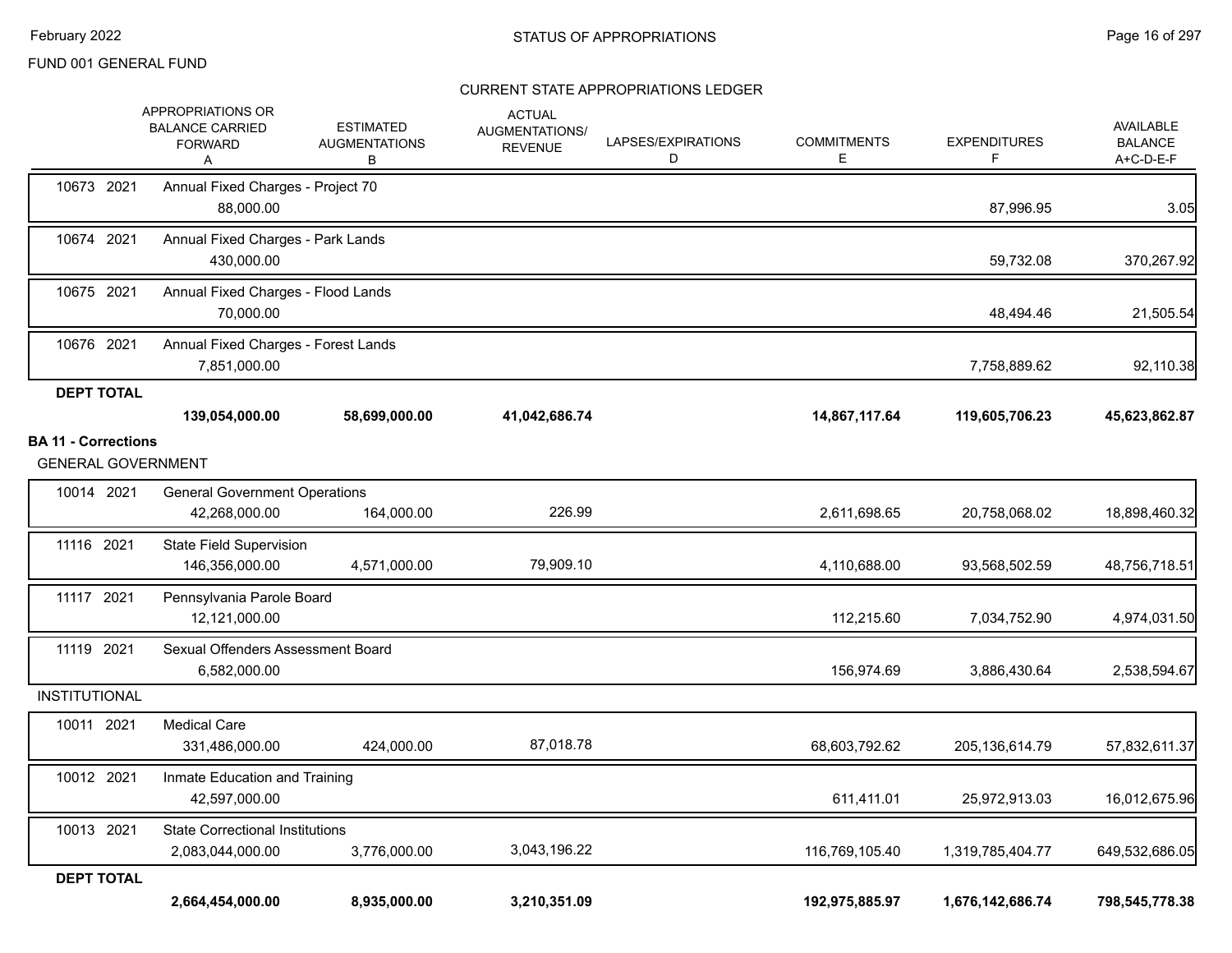|                             | APPROPRIATIONS OR<br><b>BALANCE CARRIED</b><br><b>FORWARD</b><br>Α | <b>ESTIMATED</b><br><b>AUGMENTATIONS</b><br>В | <b>ACTUAL</b><br><b>AUGMENTATIONS/</b><br><b>REVENUE</b> | LAPSES/EXPIRATIONS<br>D | <b>COMMITMENTS</b><br>Е | <b>EXPENDITURES</b><br>F. | <b>AVAILABLE</b><br><b>BALANCE</b><br>A+C-D-E-F |
|-----------------------------|--------------------------------------------------------------------|-----------------------------------------------|----------------------------------------------------------|-------------------------|-------------------------|---------------------------|-------------------------------------------------|
| <b>GENERAL GOVERNMENT</b>   | <b>BA 74 - Drug and Alcohol Programs</b>                           |                                               |                                                          |                         |                         |                           |                                                 |
|                             |                                                                    |                                               |                                                          |                         |                         |                           |                                                 |
| 11028 2021                  | <b>General Government Operations</b><br>2,997,000.00               |                                               |                                                          |                         | 112,898.38              | 1,891,341.39              | 992,760.23                                      |
| <b>GRANTS AND SUBSIDIES</b> |                                                                    |                                               |                                                          |                         |                         |                           |                                                 |
| 11029 2021                  | Assistance to Drug and Alcohol Programs                            |                                               |                                                          |                         |                         |                           |                                                 |
|                             | 44,732,000.00                                                      | 1,000.00                                      |                                                          |                         | 21,397,894.22           | 21,189,745.93             | 2,144,359.85                                    |
| <b>DEPT TOTAL</b>           |                                                                    |                                               |                                                          |                         |                         |                           |                                                 |
|                             | 47,729,000.00                                                      | 1,000.00                                      |                                                          |                         | 21,510,792.60           | 23,081,087.32             | 3,137,120.08                                    |
| <b>BA 16 - Education</b>    |                                                                    |                                               |                                                          |                         |                         |                           |                                                 |
| <b>GENERAL GOVERNMENT</b>   |                                                                    |                                               |                                                          |                         |                         |                           |                                                 |
| 10094 2021                  | <b>PA Assessments</b><br>45,265,000.00                             |                                               |                                                          |                         | 18,089,977.22           | 22,570,858.20             | 4,604,164.58                                    |
| 10141 2021                  | <b>General Government Operations</b>                               |                                               |                                                          |                         |                         |                           |                                                 |
|                             | 29,981,000.00                                                      | 6,110,000.00                                  | 4,288,222.43                                             |                         | 3,195,242.09            | 19, 173, 207. 74          | 11,900,772.60                                   |
| 10142 2021                  | State Library<br>2,238,000.00                                      | 106,000.00                                    | 105,000.00                                               |                         | 108,730.85              | 1,308,678.28              | 925,590.87                                      |
| 10149 2021                  | Information & Technology Improvement                               |                                               |                                                          |                         |                         |                           |                                                 |
|                             | 3,740,000.00                                                       |                                               |                                                          |                         | 1,443,271.15            | 2,199,509.73              | 97,219.12                                       |
| 11206 2021                  | Recovery Schools                                                   |                                               |                                                          |                         |                         |                           |                                                 |
|                             | 250,000.00                                                         |                                               |                                                          |                         | 250,000.00              |                           |                                                 |
| <b>INSTITUTIONAL</b>        |                                                                    |                                               |                                                          |                         |                         |                           |                                                 |
| 10093 2021                  | Youth Development Centers                                          |                                               |                                                          |                         |                         |                           |                                                 |
|                             | 8,283,000.00                                                       |                                               |                                                          |                         | 63.93                   | 8,186,901.41              | 96,034.66                                       |
| <b>GRANTS AND SUBSIDIES</b> |                                                                    |                                               |                                                          |                         |                         |                           |                                                 |
| 10085 2021                  | Libr Srvs - Visually Impaired & Disabled<br>2,567,000.00           |                                               |                                                          |                         |                         |                           | 2,567,000.00                                    |
| 10086 2021                  | Improvement of Library Services<br>59,470,000.00                   |                                               |                                                          |                         |                         | 59, 127, 124. 28          | 342,875.72                                      |
|                             |                                                                    |                                               |                                                          |                         |                         |                           |                                                 |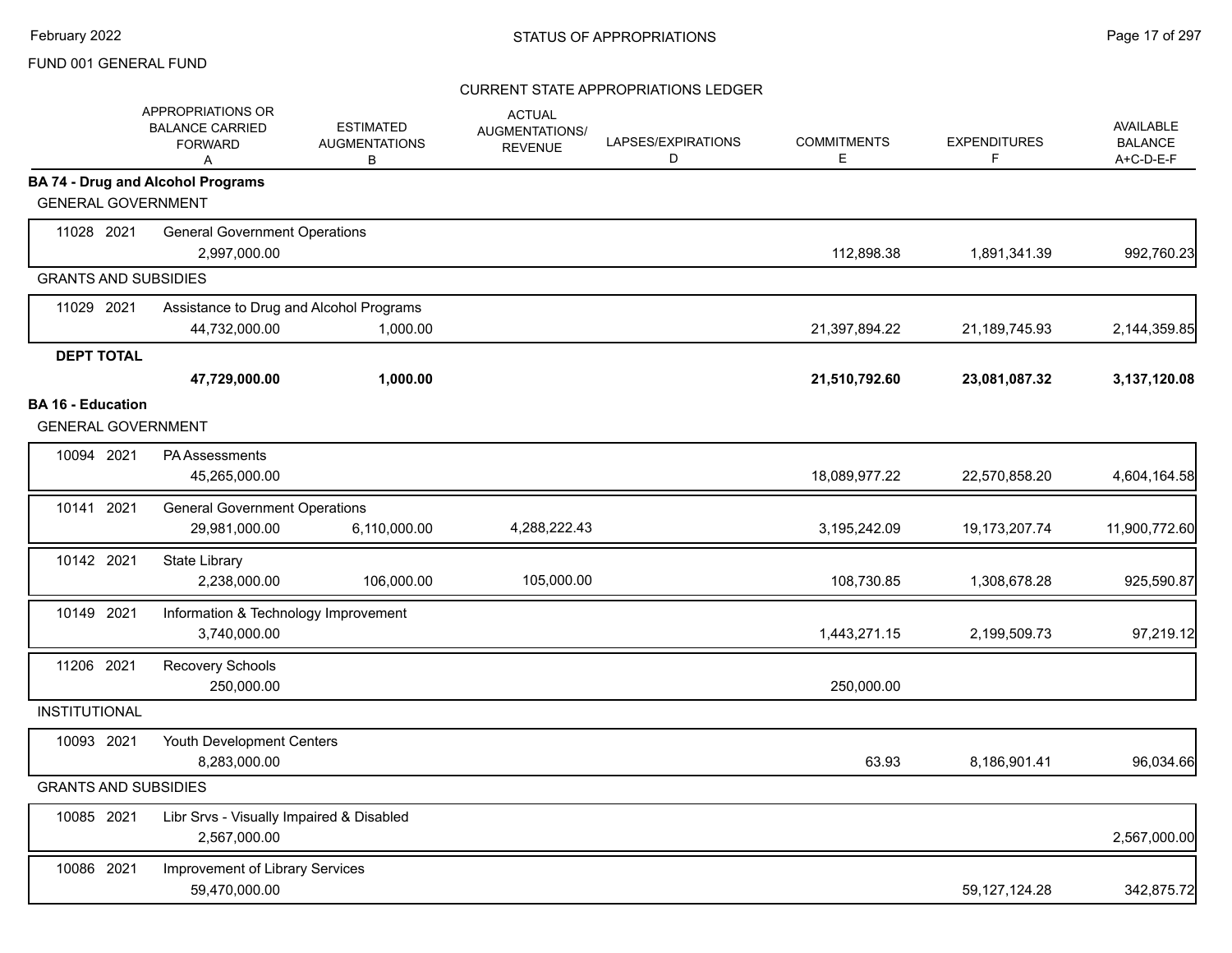|            | APPROPRIATIONS OR<br><b>BALANCE CARRIED</b><br><b>FORWARD</b><br>Α | <b>ESTIMATED</b><br><b>AUGMENTATIONS</b><br>В | <b>ACTUAL</b><br><b>AUGMENTATIONS/</b><br><b>REVENUE</b> | LAPSES/EXPIRATIONS<br>D | <b>COMMITMENTS</b><br>Е | <b>EXPENDITURES</b><br>F. | <b>AVAILABLE</b><br><b>BALANCE</b><br>A+C-D-E-F |
|------------|--------------------------------------------------------------------|-----------------------------------------------|----------------------------------------------------------|-------------------------|-------------------------|---------------------------|-------------------------------------------------|
| 10087 2021 | <b>School Food Services</b><br>30,000,000.00                       |                                               |                                                          |                         |                         | 15,055,833.54             | 14,944,166.46                                   |
| 10089 2021 | <b>Community Colleges</b><br>245,240,000.00                        |                                               |                                                          |                         |                         | 122,620,000.00            | 122,620,000.00                                  |
| 10090 2021 | <b>Basic Education Funding</b><br>7,066,773,000.00                 |                                               |                                                          |                         |                         | 4,214,285,553.34          | 2,852,487,446.66                                |
| 10097 2021 | Pa Charter Schools for the Deaf & Blind<br>57,722,000.00           |                                               |                                                          |                         |                         | 43,869,917.78             | 13,852,082.22                                   |
| 10098 2021 | <b>Community Education Councils</b><br>2,393,000.00                |                                               |                                                          |                         | 424,556.43              | 1,968,443.57              |                                                 |
| 10103 2021 | Services to Nonpublic Schools<br>87,939,000.00                     |                                               |                                                          |                         |                         | 87,939,000.00             |                                                 |
| 10104 2021 | Textbooks/Instruct Mat for Nonpublic Sch<br>26,751,000.00          |                                               |                                                          |                         |                         | 24,207,993.12             | 2,543,006.88                                    |
| 10106 2021 | Auth Rental & Sinking Fund Requirements<br>201,303,000.00          |                                               |                                                          |                         |                         | 171,569,279.79            | 29,733,720.21                                   |
| 10107 2021 | <b>Pupil Transportation</b><br>597,408,000.00                      |                                               |                                                          |                         |                         | 399,901,769.00            | 197,506,231.00                                  |
| 10109 2021 | <b>Special Education</b><br>1,236,815,000.00                       |                                               |                                                          |                         | 563,000.00              | 755,417,113.97            | 480,834,886.03                                  |
| 10110 2021 | Special Educ Approved Private Schools<br>122,656,000.00            |                                               |                                                          |                         |                         | 76,311,551.03             | 46,344,448.97                                   |
| 10114 2021 | Tuition for Orphans & Children<br>49,374,000.00                    |                                               |                                                          |                         |                         | 5,101,702.69              | 44,272,297.31                                   |
| 10115 2021 | Payments in Lieu of Taxes<br>170,000.00                            |                                               |                                                          |                         |                         |                           | 170,000.00                                      |
| 10116 2021 | Education of Migrant Laborers Children<br>853,000.00               |                                               |                                                          |                         | 688,846.49              | 96,153.51                 | 68,000.00                                       |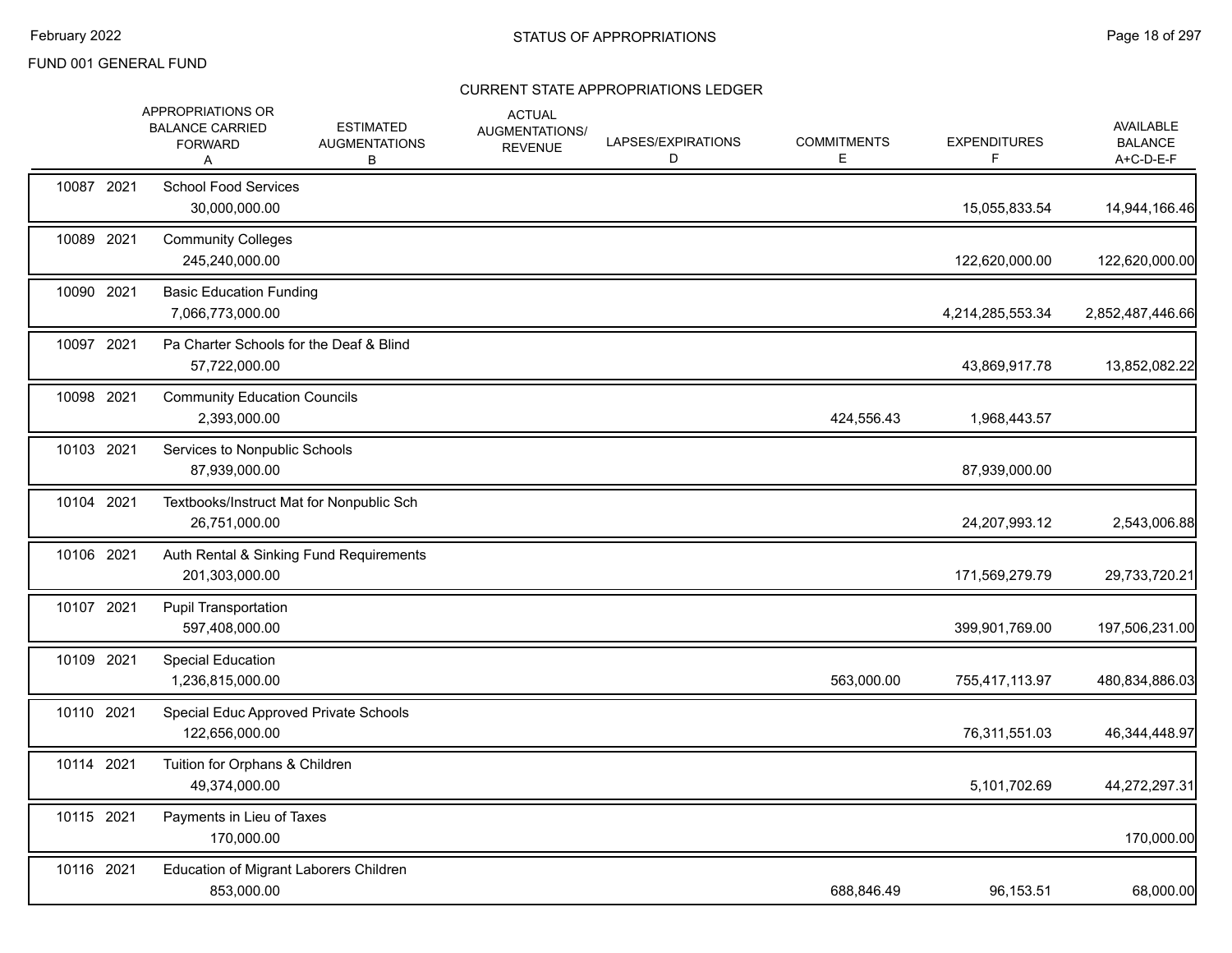|            | APPROPRIATIONS OR<br><b>BALANCE CARRIED</b><br><b>FORWARD</b><br>A | <b>ESTIMATED</b><br><b>AUGMENTATIONS</b><br>в | <b>ACTUAL</b><br><b>AUGMENTATIONS/</b><br><b>REVENUE</b> | LAPSES/EXPIRATIONS<br>D | <b>COMMITMENTS</b><br>E | <b>EXPENDITURES</b><br>F. | AVAILABLE<br><b>BALANCE</b><br>A+C-D-E-F |
|------------|--------------------------------------------------------------------|-----------------------------------------------|----------------------------------------------------------|-------------------------|-------------------------|---------------------------|------------------------------------------|
| 10121 2021 | Teacher Professional Development<br>5,044,000.00                   |                                               |                                                          |                         | 2,794,798.85            | 1,022,028.91              | 1,227,172.24                             |
| 10123 2021 | Early Intervention<br>336,500,000.00                               |                                               |                                                          |                         | 112,663,087.03          | 209,358,518.97            | 14,478,394.00                            |
| 10125 2021 | 79,442,000.00                                                      | Nonpub & Charter School Pupil Transport       |                                                          |                         |                         | 28,251,985.00             | 51,190,015.00                            |
| 10126 2021 | 5,550,000.00                                                       | Vocational Education Equipment Grants         |                                                          |                         |                         |                           | 5,550,000.00                             |
| 10133 2021 | School Employes Retirement<br>2,734,000,000.00                     |                                               |                                                          |                         |                         | 1,280,379,898.73          | 1,453,620,101.27                         |
| 10134 2021 | <b>Regional Community Colleges Servces</b><br>2,136,000.00         |                                               |                                                          |                         | 1,196,986.00            | 939,014.00                |                                          |
| 10135 2021 | 3,214,000.00                                                       | Mobile Science & Math Education Programs      |                                                          |                         |                         | 1,100,000.00              | 2,114,000.00                             |
| 10136 2021 | <b>School Employes Social Security</b><br>68,061,000.00            |                                               |                                                          |                         |                         | 51,687,968.09             | 16,373,031.91                            |
| 10138 2021 | Adult and Family Literacy<br>12,475,000.00                         |                                               |                                                          |                         | 1,408,680.59            | 9,610,749.41              | 1,455,570.00                             |
| 10139 2021 | <b>Library Access</b><br>3,071,000.00                              |                                               |                                                          |                         | 1,206,273.22            | 1,300,537.15              | 564,189.63                               |
| 10146 2021 | <b>Vocational Education</b><br>99,000,000.00                       |                                               |                                                          |                         | 7,395,773.69            | 50,965,033.73             | 40,639,192.58                            |
| 10148 2021 | Job Training & Education Programs<br>30,995,000.00                 |                                               |                                                          |                         | 3,277,500.00            | 3,622,500.00              | 24,095,000.00                            |
| 10152 2021 | PSU-Pa. College of Technology<br>26,736,000.00                     |                                               |                                                          |                         |                         | 17,824,000.00             | 8,912,000.00                             |
| 10168 2021 | U of Pitt-Rural Education Outreach<br>3,346,000.00                 |                                               |                                                          |                         |                         | 2,230,666.64              | 1,115,333.36                             |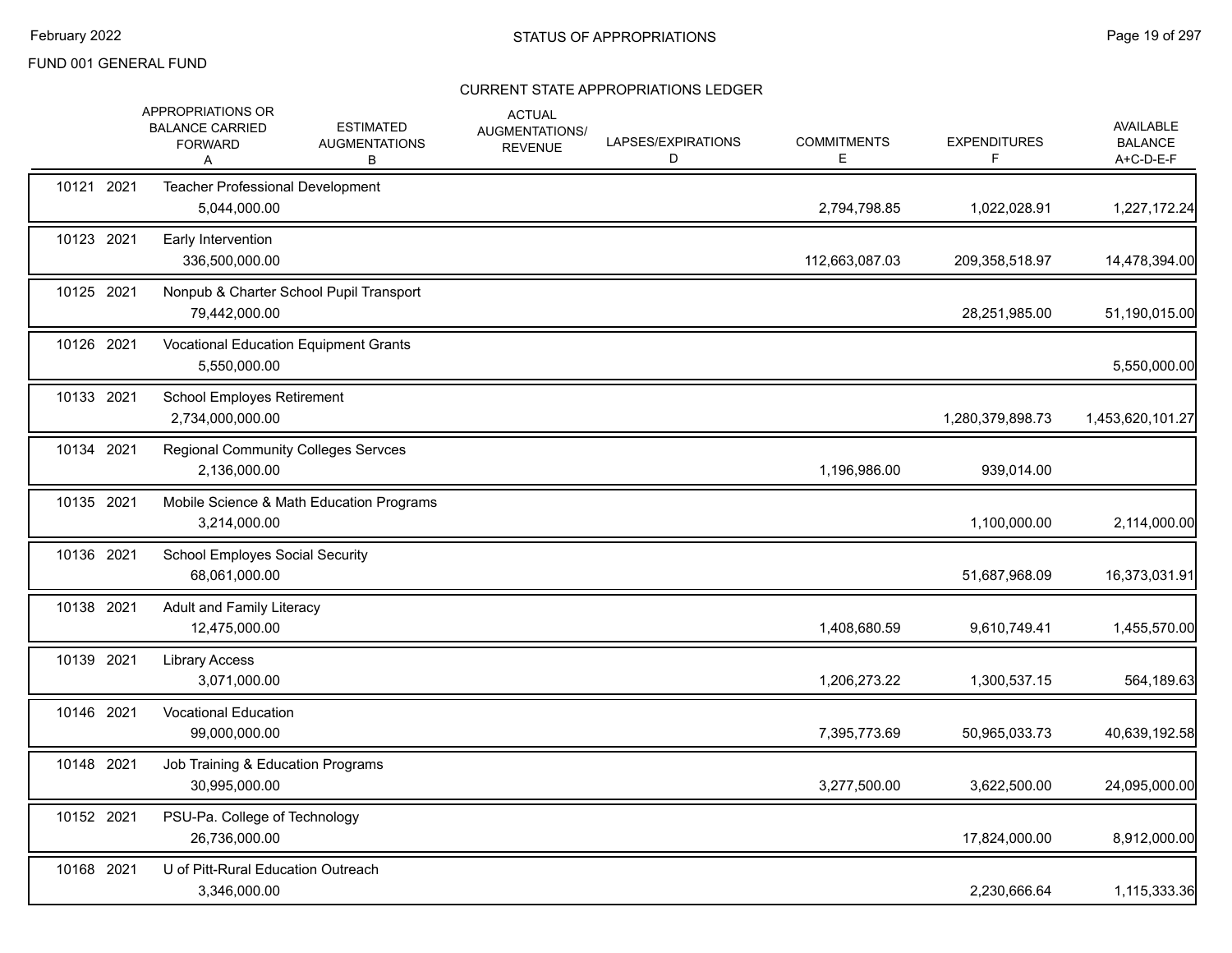| <b>GENERAL GOVERNMENT</b> | <b>BA 31 - PA Emergency Management Agency</b>                      |                                               |                                                   |                         |                         |                           |                                          |
|---------------------------|--------------------------------------------------------------------|-----------------------------------------------|---------------------------------------------------|-------------------------|-------------------------|---------------------------|------------------------------------------|
|                           | 14,525,026,000.00                                                  | 6,216,000.00                                  | 4,393,222.43                                      |                         | 305,106,178.40          | 8,492,433,269.95          | 5,731,879,774.08                         |
| <b>DEPT TOTAL</b>         |                                                                    |                                               |                                                   |                         |                         |                           |                                          |
| 11208 2021                | Northern PA Regional College<br>7,000,000.00                       |                                               |                                                   |                         |                         |                           | 7,000,000.00                             |
| 11207 2021                | <b>Trauma-Informed Education</b><br>750,000.00                     |                                               |                                                   |                         |                         |                           | 750,000.00                               |
| 11067 2021                | Ready To Learn Block Grant<br>288,000,000.00                       |                                               |                                                   |                         |                         | 269,491,285.00            | 18,508,715.00                            |
| 11011 2021                | Safe School Initiative<br>11,000,000.00                            |                                               |                                                   |                         | 1,450,996.10            | 761,567.43                | 8,787,436.47                             |
| 10986 2021                | General Support - Lincoln<br>15,166,000.00                         |                                               |                                                   |                         |                         | 10,110,666.67             | 5,055,333.33                             |
| 10985 2021                | General Support - Temple<br>158,206,000.00                         |                                               |                                                   |                         |                         | 79,103,000.00             | 79,103,000.00                            |
| 10984 2021                | General Support - Pitt<br>151,507,000.00                           |                                               |                                                   |                         |                         | 70,205,000.00             | 81,302,000.00                            |
| 10983 2021                | General Support - PSU<br>242,096,000.00                            |                                               |                                                   |                         |                         | 161,397,328.00            | 80,698,672.00                            |
| 10924 2021                | Pre-K Counts<br>242,284,000.00                                     |                                               |                                                   |                         | 116,708,683.46          | 123,148,649.54            | 2,426,667.00                             |
| 10838 2021                | Head Start Supplemental Assistance<br>69,178,000.00                |                                               |                                                   |                         | 32,239,711.30           | 36,934,281.70             | 4,007.00                                 |
| 10832 2021                | <b>Community Colleges Facilities</b><br>52,078,000.00              |                                               |                                                   |                         |                         | 52,078,000.00             |                                          |
| 10829 2021                | <b>Higher Education Assistance</b><br>1,000,000.00                 |                                               |                                                   |                         |                         |                           | 1,000,000.00                             |
|                           | APPROPRIATIONS OR<br><b>BALANCE CARRIED</b><br><b>FORWARD</b><br>Α | <b>ESTIMATED</b><br><b>AUGMENTATIONS</b><br>В | <b>ACTUAL</b><br>AUGMENTATIONS/<br><b>REVENUE</b> | LAPSES/EXPIRATIONS<br>D | <b>COMMITMENTS</b><br>Е | <b>EXPENDITURES</b><br>F. | AVAILABLE<br><b>BALANCE</b><br>A+C-D-E-F |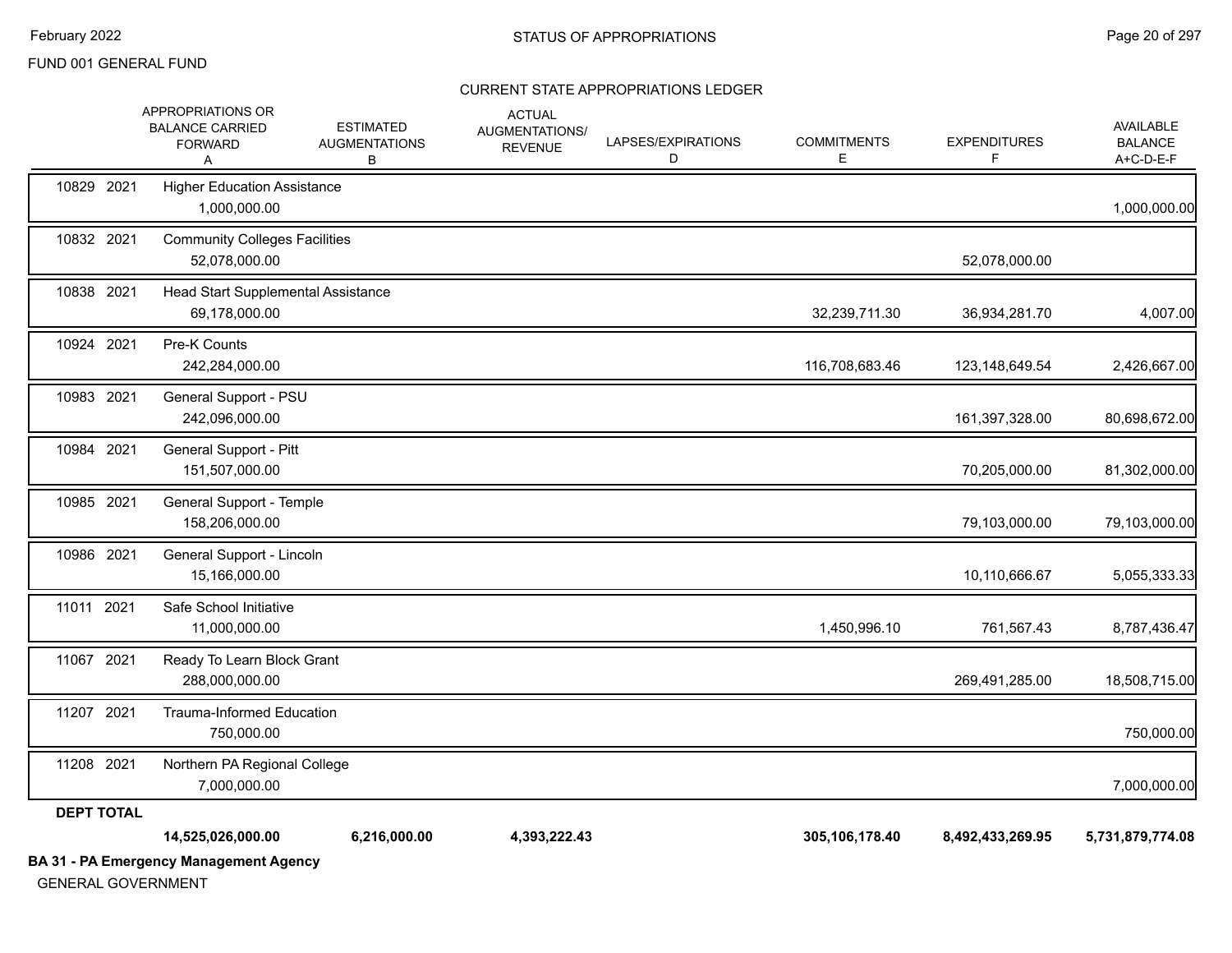|                             | <b>APPROPRIATIONS OR</b><br><b>BALANCE CARRIED</b><br><b>FORWARD</b><br>Α | <b>ESTIMATED</b><br><b>AUGMENTATIONS</b><br>В | <b>ACTUAL</b><br>AUGMENTATIONS/<br><b>REVENUE</b> | LAPSES/EXPIRATIONS<br>D | <b>COMMITMENTS</b><br>E. | <b>EXPENDITURES</b><br>F | <b>AVAILABLE</b><br><b>BALANCE</b><br>A+C-D-E-F |
|-----------------------------|---------------------------------------------------------------------------|-----------------------------------------------|---------------------------------------------------|-------------------------|--------------------------|--------------------------|-------------------------------------------------|
| 10354 2021                  | <b>State Fire Commissioners Office</b>                                    |                                               |                                                   |                         |                          |                          |                                                 |
|                             | 2,777,000.00                                                              | 1,401,000.00                                  | 1,401,698.10                                      |                         | 23,571.00                | 2,448,804.13             | 1,706,322.97                                    |
| 10355 2021                  | <b>General Government Operations</b><br>10,603,000.00                     | 4,650.00                                      | 4,751.18                                          |                         | 945,331.74               | 7,073,233.20             | 2,589,186.24                                    |
| <b>GRANTS AND SUBSIDIES</b> |                                                                           |                                               |                                                   |                         |                          |                          |                                                 |
| 10349 2021                  | Red Cross Extended Care Program<br>250,000.00                             |                                               |                                                   |                         |                          | 250,000.00               |                                                 |
| 10352 2021                  | Firefighters' Memorial Flag<br>10,000.00                                  |                                               |                                                   |                         |                          | 9,737.48                 | 262.52                                          |
| 11069 2021                  | Search And Rescue<br>250,000.00                                           |                                               |                                                   |                         | 250,000.00               |                          |                                                 |
| <b>DEPT TOTAL</b>           | 13,890,000.00                                                             | 1,405,650.00                                  | 1,406,449.28                                      |                         | 1,218,902.74             | 9,781,774.81             | 4,295,771.73                                    |
| <b>GENERAL GOVERNMENT</b>   | <b>BA 37 - Environmental Hearing Board</b>                                |                                               |                                                   |                         |                          |                          |                                                 |
| 10393 2021                  | <b>Environmental Hearing Board</b><br>2,593,000.00                        |                                               |                                                   |                         | 187,013.45               | 1,246,005.94             | 1,159,980.61                                    |
| <b>DEPT TOTAL</b>           | 2,593,000.00                                                              |                                               |                                                   |                         | 187,013.45               | 1,246,005.94             | 1,159,980.61                                    |
| <b>GENERAL GOVERNMENT</b>   | <b>BA 35 - Environmental Protection</b>                                   |                                               |                                                   |                         |                          |                          |                                                 |
| 10381 2021                  | <b>Environmental Protection Operations</b><br>98,036,000.00               | 24,641,000.00                                 | 4,891,723.93                                      |                         | 7,414,836.30             | 75,667,772.49            | 19,845,115.14                                   |
| 10382 2021                  | Environmental Program Management<br>34,160,000.00                         | 1,706,000.00                                  | 314,321.16                                        |                         | 617,633.05               | 21,388,216.60            | 12,468,471.51                                   |
| 10385 2021                  | Chesapeake Bay Agr Source Abatement<br>3,461,000.00                       |                                               |                                                   |                         | 386,335.19               | 564,405.64               | 2,510,259.17                                    |
| 10386 2021                  | <b>Blackfly Control and Research</b><br>7,645,000.00                      | 750,000.00                                    | 819,816.00                                        |                         | 3,851,980.73             | 3,992,308.13             | 620,527.14                                      |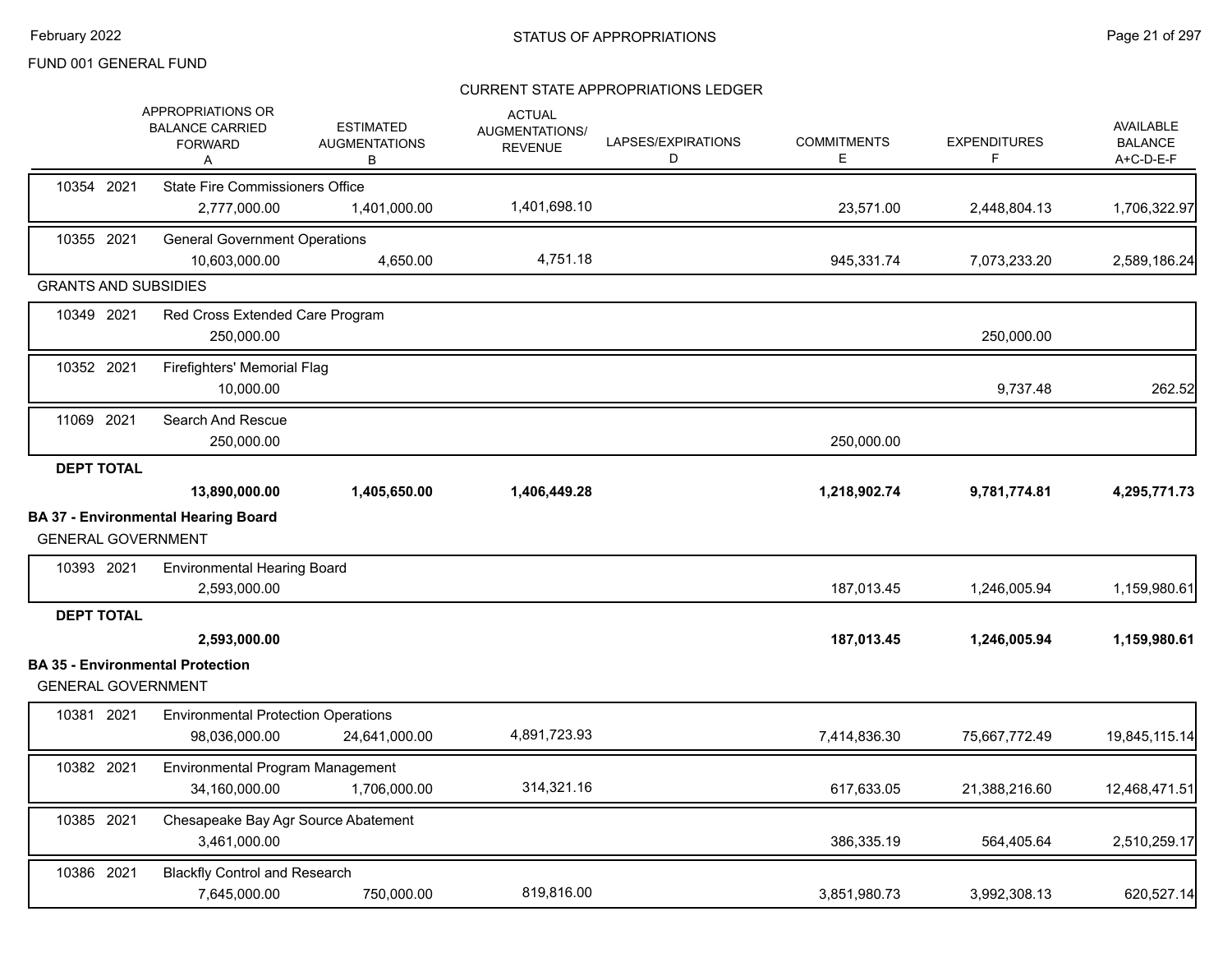|                                                              | APPROPRIATIONS OR<br><b>BALANCE CARRIED</b><br><b>FORWARD</b><br>Α | <b>ESTIMATED</b><br><b>AUGMENTATIONS</b><br>В | <b>ACTUAL</b><br>AUGMENTATIONS/<br><b>REVENUE</b> | LAPSES/EXPIRATIONS<br>D | <b>COMMITMENTS</b><br>Е | <b>EXPENDITURES</b><br>F | AVAILABLE<br><b>BALANCE</b><br>A+C-D-E-F |
|--------------------------------------------------------------|--------------------------------------------------------------------|-----------------------------------------------|---------------------------------------------------|-------------------------|-------------------------|--------------------------|------------------------------------------|
| 10389 2021                                                   | West Nile Virus Control<br>5,609,000.00                            | 740,000.00                                    | 95,938.75                                         |                         | 1,853,762.53            | 2,744,291.87             | 1,106,884.35                             |
| 10390 2021                                                   | <b>General Government Operations</b><br>16,759,000.00              | 10,006,000.00                                 | 4,991,929.89                                      |                         | 11,070,591.63           | 15,501,969.57            | $-4,821,631.31$                          |
| <b>GRANTS AND SUBSIDIES</b>                                  |                                                                    |                                               |                                                   |                         |                         |                          |                                          |
| 10368 2021                                                   | <b>Delaware River Master</b><br>38,000.00                          |                                               |                                                   |                         | 38,000.00               |                          |                                          |
| 10372 2021                                                   | Transfer to Conservation District Fund<br>2,506,000.00             |                                               |                                                   |                         |                         | 2,506,000.00             |                                          |
| 10374 2021                                                   | Ohio River Valley Water Sanitation Comm<br>68,000.00               |                                               |                                                   |                         |                         | 68,000.00                |                                          |
| 10375 2021                                                   | Interstate Commission/The Potomac River<br>23,000.00               |                                               |                                                   |                         |                         | 23,000.00                |                                          |
| 10376 2021                                                   | Susquehanna River Basin Commission<br>205,000.00                   |                                               |                                                   |                         | 102,500.00              | 102,500.00               |                                          |
| 10377 2021                                                   | Delaware River Basin Commission<br>217,000.00                      |                                               |                                                   |                         | 54,250.00               | 162,750.00               |                                          |
| 10378 2021                                                   | Interstate Mining Commission<br>15,000.00                          |                                               |                                                   |                         |                         | 15,000.00                |                                          |
| 10671 2021                                                   | Chesapeake Bay Commission<br>300,000.00                            |                                               |                                                   |                         |                         | 300,000.00               |                                          |
| <b>DEPT TOTAL</b>                                            |                                                                    |                                               |                                                   |                         |                         |                          |                                          |
|                                                              | 169,042,000.00                                                     | 37,843,000.00                                 | 11,113,729.73                                     |                         | 25,389,889.43           | 123,036,214.30           | 31,729,626.00                            |
| <b>BA 15 - General Services</b><br><b>GENERAL GOVERNMENT</b> |                                                                    |                                               |                                                   |                         |                         |                          |                                          |
| 10067 2021                                                   | <b>Capitol Police Operations</b><br>14,286,000.00                  | 1,200,000.00                                  | 802,785.94                                        |                         | 127, 161.31             | 9,235,215.45             | 5,726,409.18                             |
| 10070 2021                                                   | <b>Rental and Municipal Charges</b><br>26,150,000.00               | 30,330,000.00                                 | 14,303,711.80                                     |                         | 11,085,461.40           | 40,252,867.98            | $-10,884,617.58$                         |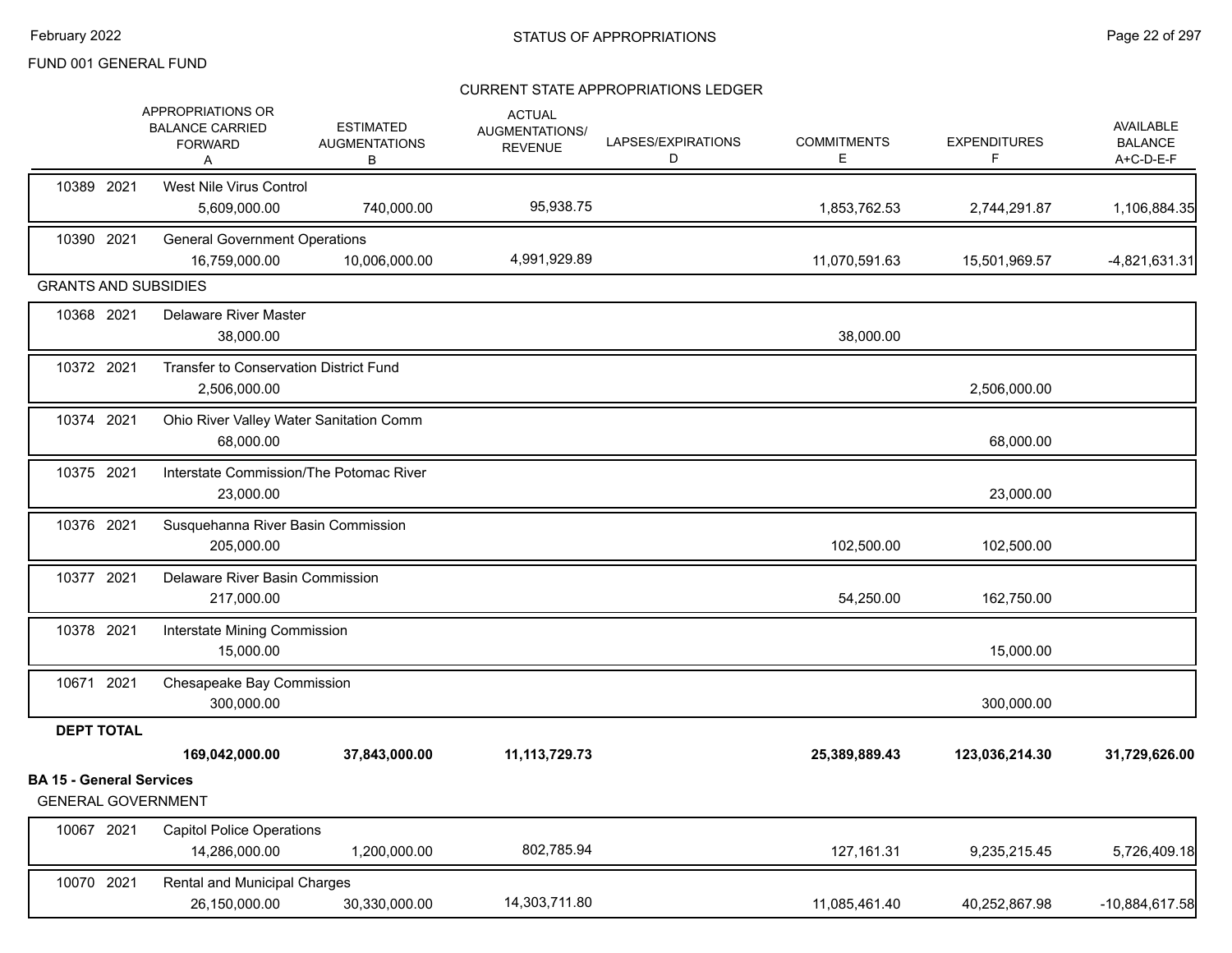|                                     | APPROPRIATIONS OR<br><b>BALANCE CARRIED</b><br><b>FORWARD</b><br>Α | <b>ESTIMATED</b><br><b>AUGMENTATIONS</b><br>В | <b>ACTUAL</b><br>AUGMENTATIONS/<br><b>REVENUE</b> | LAPSES/EXPIRATIONS<br>D | <b>COMMITMENTS</b><br>Е | <b>EXPENDITURES</b><br>F. | <b>AVAILABLE</b><br><b>BALANCE</b><br>A+C-D-E-F |
|-------------------------------------|--------------------------------------------------------------------|-----------------------------------------------|---------------------------------------------------|-------------------------|-------------------------|---------------------------|-------------------------------------------------|
| 10072 2021                          | <b>Capitol Fire Protection</b><br>5,000,000.00                     |                                               |                                                   |                         |                         | 5,000,000.00              |                                                 |
| 10073 2021                          | <b>Excess Insurance Coverage</b><br>4,977,000.00                   |                                               |                                                   |                         |                         | 2,955,342.82              | 2,021,657.18                                    |
| 10074 2021                          | <b>General Government Operations</b><br>55,275,000.00              | 37,048,000.00                                 | 5,128,645.26                                      |                         | 6,687,272.29            | 48,378,576.49             | 5,337,796.48                                    |
| 10075 2021                          | <b>Utility Costs</b><br>24,626,000.00                              | 445,000.00                                    | 23,277.08                                         |                         | 2,643,211.96            | 15,289,703.31             | 6,716,361.81                                    |
| <b>DEPT TOTAL</b><br>BA 67 - Health | 130,314,000.00                                                     | 69,023,000.00                                 | 20,258,420.08                                     |                         | 20,543,106.96           | 121,111,706.05            | 8,917,607.07                                    |
| <b>GENERAL GOVERNMENT</b>           |                                                                    |                                               |                                                   |                         |                         |                           |                                                 |
| 10467 2021                          | <b>Quality Assurance</b><br>24,393,000.00                          | 119,000.00                                    | 28.00                                             |                         | 2,147,182.57            | 11,892,612.81             | 10,353,232.62                                   |
| 10469 2021                          | <b>Vital Statistics</b><br>100,000.00                              |                                               |                                                   |                         | 36,125.46               | 37,957.22                 | 25,917.32                                       |
| 10470 2021                          | State Laboratory<br>4,028,000.00                                   | 1,728,000.00                                  | 2,754,294.58                                      |                         | 536,404.15              | 4,164,826.56              | 2,081,063.87                                    |
| 10471 2021                          | <b>State Health Care Centers</b><br>24,972,000.00                  |                                               |                                                   |                         | 1,227,924.35            | 14,557,357.21             | 9,186,718.44                                    |
| 10497 2021                          | <b>General Government Operations</b><br>30,268,000.00              | 1,191,000.00                                  | 248,022.07                                        |                         | 2,323,720.43            | 13,625,052.59             | 14,567,249.05                                   |
| 10658 2021                          | STD - Screening And Treatment<br>1,757,000.00                      |                                               |                                                   |                         | 438,376.06              | 709,204.88                | 609,419.06                                      |
| 11012 2021                          | Health Innovation<br>753,000.00                                    |                                               |                                                   |                         | 137, 159.52             | 238,041.76                | 377,798.72                                      |
| 11080 2021                          | Achieve Better Care-MAP Admin<br>2,989,000.00                      |                                               |                                                   |                         | 535,554.11              | 737,620.18                | 1,715,825.71                                    |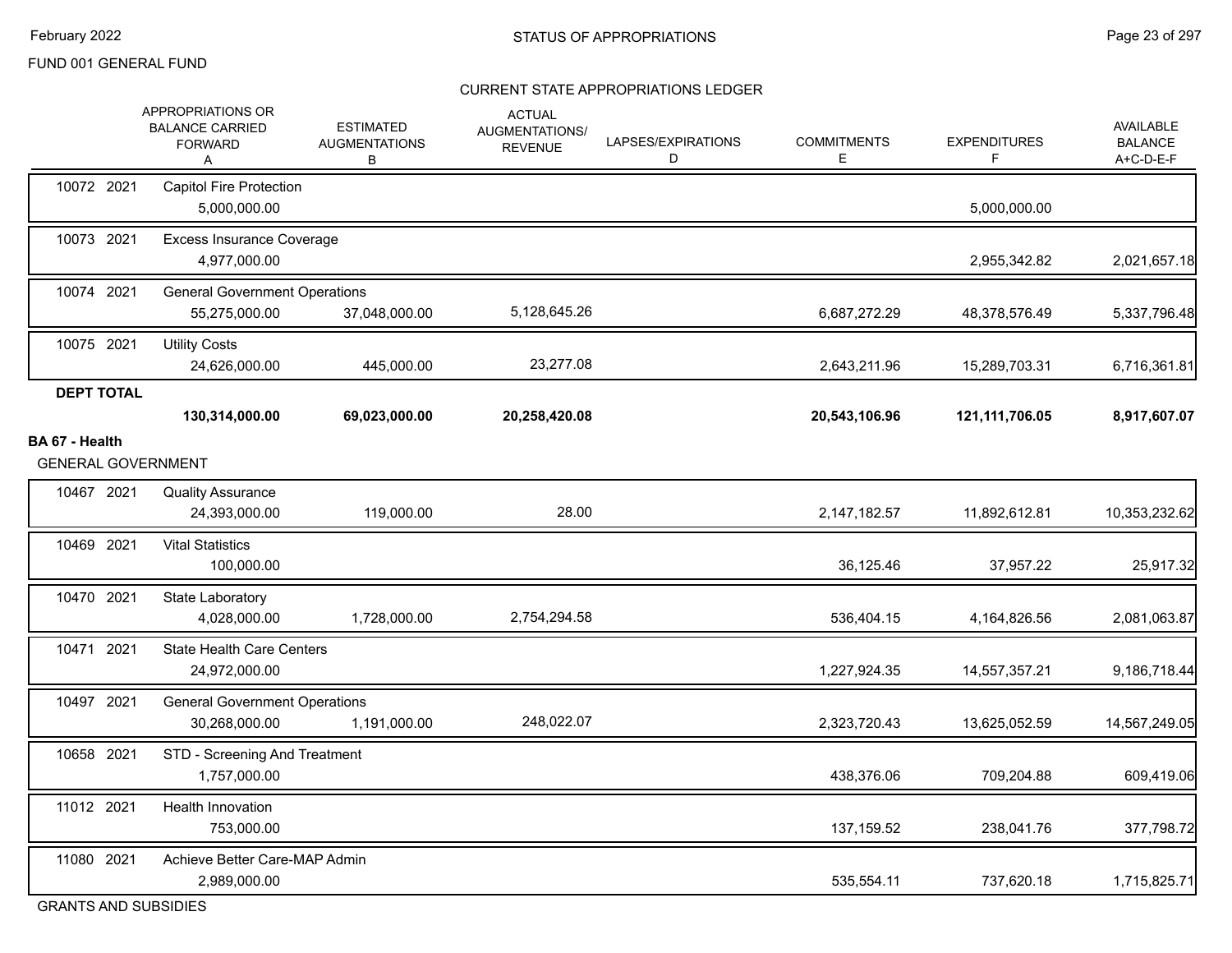|            | APPROPRIATIONS OR<br><b>BALANCE CARRIED</b><br><b>FORWARD</b><br>Α | <b>ESTIMATED</b><br><b>AUGMENTATIONS</b><br>В | <b>ACTUAL</b><br><b>AUGMENTATIONS/</b><br><b>REVENUE</b> | LAPSES/EXPIRATIONS<br>D | <b>COMMITMENTS</b><br>Е | <b>EXPENDITURES</b><br>F. | <b>AVAILABLE</b><br><b>BALANCE</b><br>A+C-D-E-F |
|------------|--------------------------------------------------------------------|-----------------------------------------------|----------------------------------------------------------|-------------------------|-------------------------|---------------------------|-------------------------------------------------|
| 10461 2021 | TB Screening & Treatment<br>913,000.00                             |                                               |                                                          |                         | 332,468.27              | 342,162.00                | 238,369.73                                      |
| 10462 2021 | Sickle Cell<br>1,260,000.00                                        |                                               |                                                          |                         | 704,751.89              | 555,248.11                |                                                 |
| 10463 2021 | 750,000.00                                                         | AdultCysticFibros&OthrChroncResprtryllIn      |                                                          |                         | 438,363.59              | 211,829.81                | 99,806.60                                       |
| 10464 2021 | Hemophilia<br>959,000.00                                           |                                               |                                                          |                         | 489,035.98              | 469,964.02                |                                                 |
| 10465 2021 | Local Health-Environmental<br>2,564,000.00                         |                                               |                                                          |                         |                         | 1,282,000.00              | 1,282,000.00                                    |
| 10466 2021 | Cooley's Anemia<br>100,000.00                                      |                                               |                                                          |                         | 53,086.13               | 46,913.87                 |                                                 |
| 10472 2021 | Tourette Syndrome<br>150,000.00                                    |                                               |                                                          |                         | 75,934.17               | 74,065.83                 |                                                 |
| 10473 2021 | <b>Trauma Prevention</b><br>460,000.00                             |                                               |                                                          |                         | 231,742.67              | 228,257.33                |                                                 |
| 10474 2021 | Lupus<br>100,000.00                                                |                                               |                                                          |                         | 82,214.38               | 17,785.62                 |                                                 |
| 10475 2021 | Regional Poison Control Centers<br>700,000.00                      |                                               |                                                          |                         | 700,000.00              |                           |                                                 |
| 10477 2021 | <b>Primary Health Care Practitioner</b><br>4,550,000.00            |                                               |                                                          |                         | 3,260,806.44            | 926,456.69                | 362,736.87                                      |
| 10479 2021 | Servs for Children with Special Needs<br>1,728,000.00              |                                               |                                                          |                         | 844,640.48              | 630,820.21                | 252,539.31                                      |
| 10491 2021 | <b>Epilepsy Support Services</b><br>550,000.00                     |                                               |                                                          |                         | 205,936.95              | 344,063.05                |                                                 |
| 10493 2021 | <b>Regional Cancer Institutes</b><br>1,200,000.00                  |                                               |                                                          |                         | 657,013.73              | 542,986.27                |                                                 |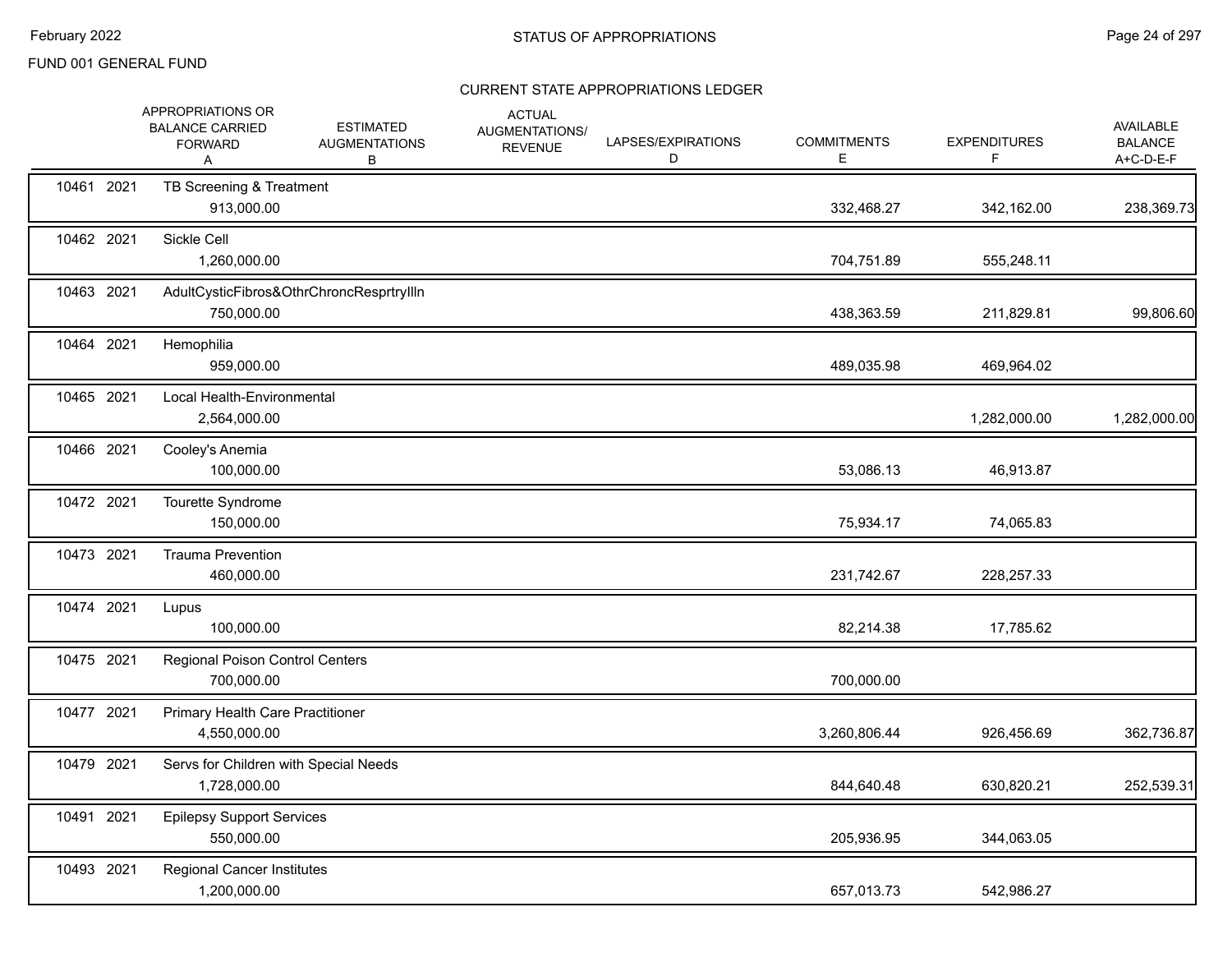|                   | APPROPRIATIONS OR<br><b>BALANCE CARRIED</b><br><b>FORWARD</b><br>Α | <b>ESTIMATED</b><br><b>AUGMENTATIONS</b><br>В | <b>ACTUAL</b><br><b>AUGMENTATIONS/</b><br><b>REVENUE</b> | LAPSES/EXPIRATIONS<br>D | <b>COMMITMENTS</b><br>E | <b>EXPENDITURES</b><br>F | AVAILABLE<br><b>BALANCE</b><br>A+C-D-E-F |
|-------------------|--------------------------------------------------------------------|-----------------------------------------------|----------------------------------------------------------|-------------------------|-------------------------|--------------------------|------------------------------------------|
| 10495 2021        | Bio-Technology Research<br>8,550,000.00                            |                                               |                                                          |                         | 2,400,000.00            | 1,900,000.00             | 4,250,000.00                             |
| 10502 2021        | Newborn Screening<br>7,092,000.00                                  |                                               |                                                          |                         | 3,077,227.64            | 3,810,686.92             | 204,085.44                               |
| 10651 2021        | Maternal And Child Health<br>1,398,000.00                          |                                               |                                                          |                         | 465,671.74              | 803,581.44               | 128,746.82                               |
| 10652 2021        | Local Health Departments<br>27,362,000.00                          |                                               |                                                          |                         |                         | 12,710,500.01            | 14,651,499.99                            |
| 10654 2021        | <b>School District Health Services</b><br>34,620,000.00            |                                               |                                                          |                         |                         | 24,463,110.09            | 10,156,889.91                            |
| 10655 2021        | <b>Renal Dialysis</b><br>6,300,000.00                              |                                               |                                                          |                         | 3,530,869.43            | 1,443,805.85             | 1,325,324.72                             |
| 10657 2021        | Diabetes Programs<br>200,000.00                                    |                                               |                                                          |                         | 43,297.91               | 56,702.09                | 100,000.00                               |
| 11014 2021        | <b>Cancer Screening Services</b><br>2,563,000.00                   |                                               |                                                          |                         | 1,700,872.77            | 862,127.22               | 0.01                                     |
| 11043 2021        | 850,000.00                                                         | Amyotrophic Lateral Sclerosis Supp Serv       |                                                          |                         | 562,296.76              | 287,703.24               |                                          |
| 11055 2021        | 2,000,000.00                                                       | Community-Based Health Care Subsidy           |                                                          |                         | 1,272,855.92            | 712,574.40               | 14,569.68                                |
| 11068 2021        | 10,436,000.00                                                      | AIDS Programs & Special Pharm Services        |                                                          |                         | 6,139,421.99            | 2,974,429.75             | 1,322,148.26                             |
| 11129 2021        | Lyme Disease<br>3,000,000.00                                       |                                               |                                                          |                         | 756,785.22              | 161,411.38               | 2,081,803.40                             |
| 11130 2021        | Leukemia/Lymphoma<br>200,000.00                                    |                                               |                                                          |                         |                         | 200,000.00               |                                          |
| <b>DEPT TOTAL</b> | 209,815,000.00                                                     | 3,038,000.00                                  | 3,002,344.65                                             |                         | 35,407,740.71           | 102,021,858.41           | 75,387,745.53                            |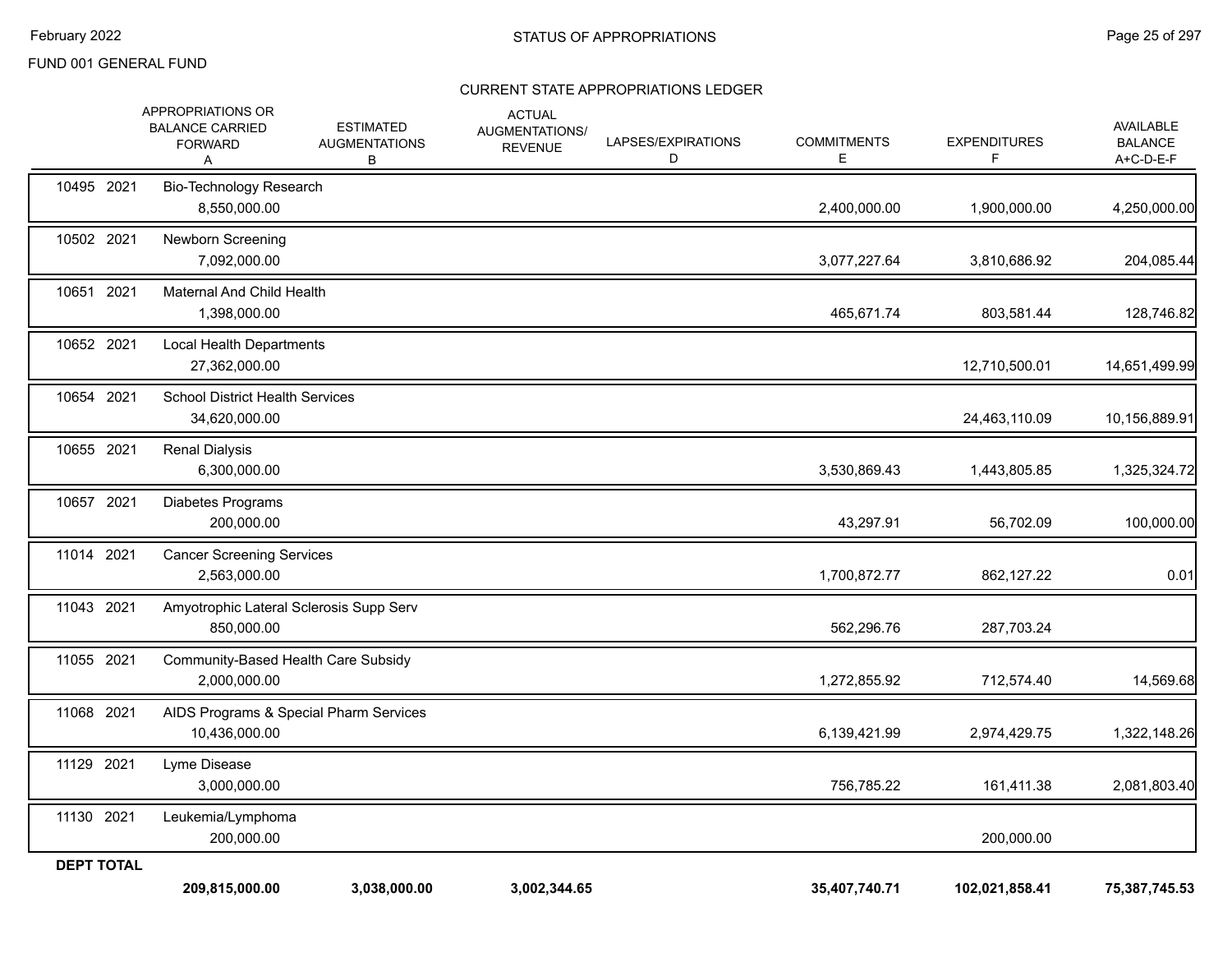#### CURRENT STATE APPROPRIATIONS LEDGER

|                                         | APPROPRIATIONS OR<br><b>BALANCE CARRIED</b><br><b>FORWARD</b><br>A  | <b>ESTIMATED</b><br><b>AUGMENTATIONS</b><br>В | <b>ACTUAL</b><br>AUGMENTATIONS/<br><b>REVENUE</b> | LAPSES/EXPIRATIONS<br>D | <b>COMMITMENTS</b><br>E | <b>EXPENDITURES</b><br>F. | AVAILABLE<br><b>BALANCE</b><br>A+C-D-E-F |
|-----------------------------------------|---------------------------------------------------------------------|-----------------------------------------------|---------------------------------------------------|-------------------------|-------------------------|---------------------------|------------------------------------------|
| <b>GRANTS AND SUBSIDIES</b>             | <b>BA 39 - PA Higher Education Assistance</b>                       |                                               |                                                   |                         |                         |                           |                                          |
| 10400 2021                              | Gr To Students-Transfer to High Ed. assi<br>310,733,000.00          |                                               |                                                   |                         |                         | 310,733,000.00            |                                          |
| 10401 2021                              | Matching Payment for Student Aid Funds<br>13,121,000.00             |                                               |                                                   |                         |                         | 13,121,000.00             |                                          |
| 10402 2021                              | 800,000.00                                                          | Horace Mann Bds-Leslie Pinckney Hill Sch      |                                                   |                         |                         | 800,000.00                |                                          |
| 10405 2021                              | Institutional Assistance Grants<br>26,521,000.00                    |                                               |                                                   |                         |                         | 23,900,000.00             | 2,621,000.00                             |
| 10408 2021                              | Cheyney University Keystone Academy<br>3,500,000.00                 |                                               |                                                   |                         |                         | 3,500,000.00              |                                          |
| 10833 2021                              | PA Internship Program Grants<br>450,000.00                          |                                               |                                                   |                         |                         | 450,000.00                |                                          |
| 11017 2021                              | Higher Education for the Disadvantaged<br>2,358,000.00              |                                               |                                                   |                         |                         | 1,650,600.00              | 707,400.00                               |
| 11018 2021                              | Higher Education - Blind or Deaf Students<br>49,000.00              |                                               |                                                   |                         |                         | 49,000.00                 |                                          |
| 11071 2021                              | Ready To Succeed Scholarships<br>5,550,000.00                       |                                               |                                                   |                         |                         | 5,550,000.00              |                                          |
| 11146 2021                              | Targeted Industry Scholarship Program<br>6,300,000.00               |                                               |                                                   |                         |                         | 6,300,000.00              |                                          |
| <b>DEPT TOTAL</b>                       | 369,382,000.00<br><b>BA 30 - Historical &amp; Museum Commission</b> |                                               |                                                   |                         |                         | 366,053,600.00            | 3,328,400.00                             |
| <b>GENERAL GOVERNMENT</b><br>10347 2021 | <b>General Government Operations</b>                                |                                               |                                                   |                         |                         |                           |                                          |
|                                         | 21,150,000.00                                                       | 1,458,000.00                                  | 781,007.54                                        |                         | 374,358.33              | 12,487,880.10             | 9,068,769.11                             |

GRANTS AND SUBSIDIES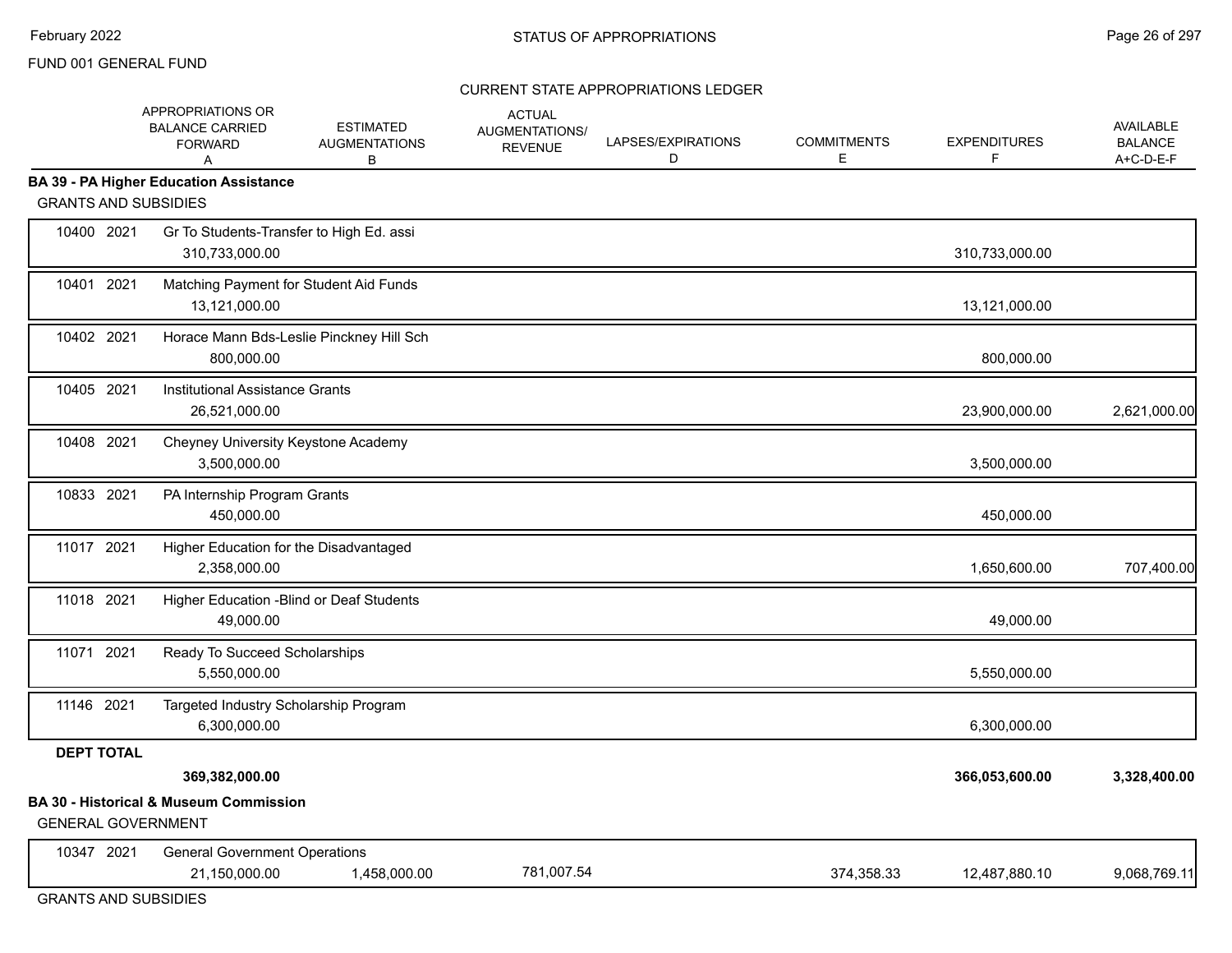|                          | APPROPRIATIONS OR<br><b>BALANCE CARRIED</b><br><b>FORWARD</b><br>Α | <b>ESTIMATED</b><br><b>AUGMENTATIONS</b><br>В | <b>ACTUAL</b><br>AUGMENTATIONS/<br><b>REVENUE</b> | LAPSES/EXPIRATIONS<br>D | <b>COMMITMENTS</b><br>Ε | <b>EXPENDITURES</b> | <b>AVAILABLE</b><br><b>BALANCE</b><br>A+C-D-E-F |
|--------------------------|--------------------------------------------------------------------|-----------------------------------------------|---------------------------------------------------|-------------------------|-------------------------|---------------------|-------------------------------------------------|
| 11057 2021               | <b>Cultural And Historical Support</b><br>2,000,000.00             |                                               |                                                   |                         |                         | 27,886.11           | 1,972,113.89                                    |
| <b>DEPT TOTAL</b>        | 23,150,000.00                                                      | 1,458,000.00                                  | 781,007.54                                        |                         | 374,358.33              | 12,515,766.21       | 11,040,883.00                                   |
| BA 12 - Labor & Industry | <b>GENERAL GOVERNMENT</b>                                          |                                               |                                                   |                         |                         |                     |                                                 |
| 10028 2021               | Occupational & Industrial Safety<br>2,945,000.00                   | 10,000,000.00                                 | 8,861,789.26                                      |                         | 733,511.77              | 7,818,569.89        | 3,254,707.60                                    |
| 10031 2021               | <b>General Government Operations</b><br>13,844,000.00              | 306,000.00                                    | 259,919.04                                        |                         | 2,051,738.20            | 8,111,578.94        | 3,940,601.90                                    |
|                          | <b>GRANTS AND SUBSIDIES</b>                                        |                                               |                                                   |                         |                         |                     |                                                 |
| 10016 2021               | Transfer to Vocational Rehab Fund<br>47,942,000.00                 |                                               |                                                   |                         |                         | 47,942,000.00       |                                                 |
| 10017 2021               | <b>Workers Compensation Payments</b><br>278,000.00                 |                                               |                                                   |                         |                         | 131,485.55          | 146,514.45                                      |
| 10018 2021               | <b>Occupational Disease Payments</b><br>164,000.00                 |                                               |                                                   |                         |                         | 84,273.54           | 79,726.46                                       |
| 10020 2021               | <b>Supported Employment</b><br>397,000.00                          |                                               |                                                   |                         | 294,869.46              | 102,130.54          |                                                 |
| 10030 2021               | Center for Independent Living<br>1,950,000.00                      |                                               |                                                   |                         | 916,580.62              | 1,032,847.38        | 572.00                                          |
| 10707 2021               | Industry Partnership<br>2,813,000.00                               |                                               |                                                   |                         | 339,283.41              | 143,729.33          | 2,329,987.26                                    |
| 10967 2021               | New Choices / New Options<br>750,000.00                            |                                               |                                                   |                         | 525,166.97              | 224,833.03          |                                                 |
| 11035 2021               | Assistive Technology Devices<br>500,000.00                         |                                               |                                                   |                         | 353,234.31              | 142,953.79          | 3,811.90                                        |
| 11036 2021               | Assistive Technology Demo&Training<br>450,000.00                   |                                               |                                                   |                         | 437,625.00              | 6,479.79            | 5,895.21                                        |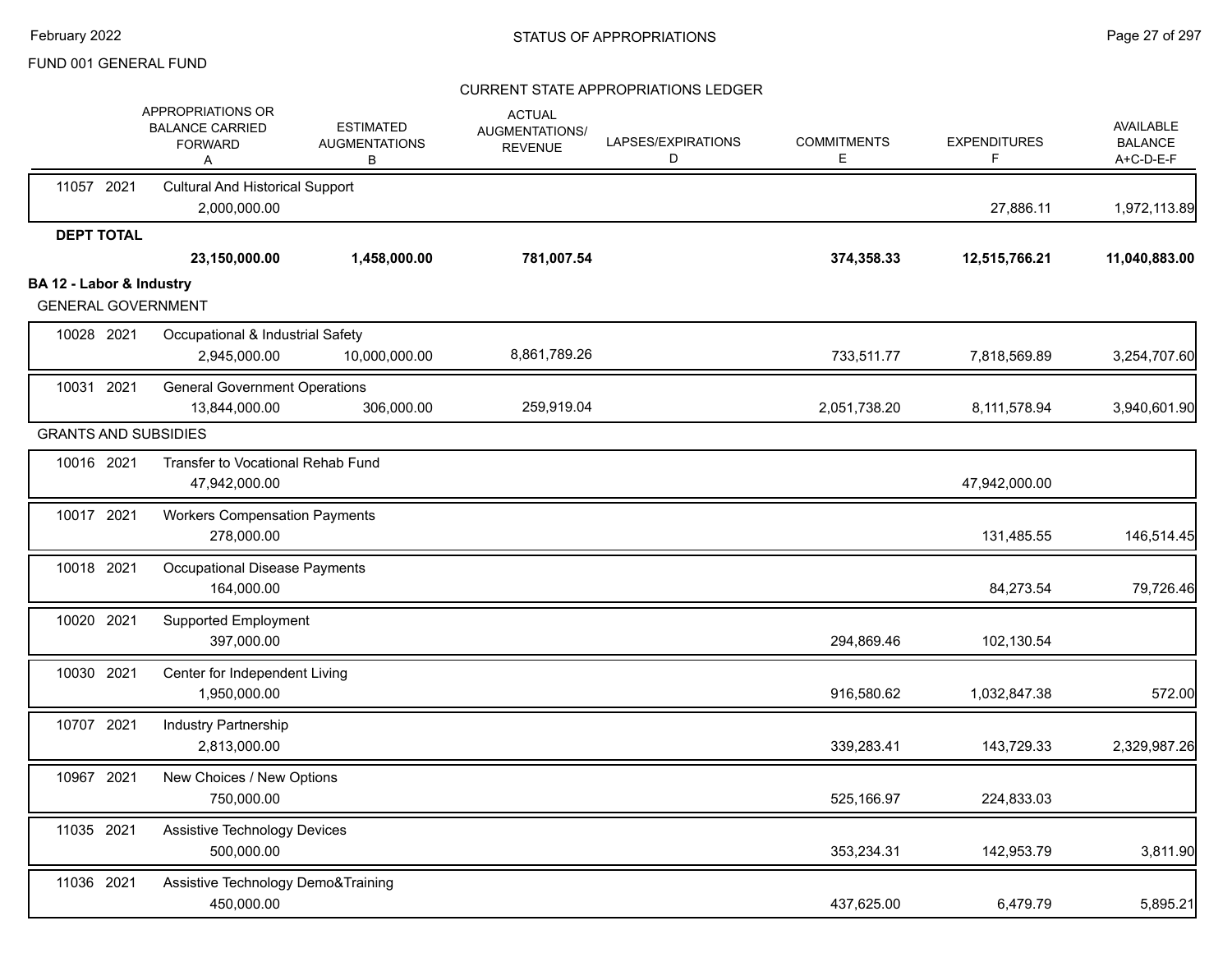|                             | APPROPRIATIONS OR<br><b>BALANCE CARRIED</b><br><b>FORWARD</b><br>A | <b>ESTIMATED</b><br><b>AUGMENTATIONS</b><br>В | <b>ACTUAL</b><br><b>AUGMENTATIONS/</b><br><b>REVENUE</b> | LAPSES/EXPIRATIONS<br>D | <b>COMMITMENTS</b><br>Е | <b>EXPENDITURES</b><br>F | <b>AVAILABLE</b><br><b>BALANCE</b><br>A+C-D-E-F |
|-----------------------------|--------------------------------------------------------------------|-----------------------------------------------|----------------------------------------------------------|-------------------------|-------------------------|--------------------------|-------------------------------------------------|
| 11136 2021                  | <b>Apprenticeship Training</b><br>7,000,000.00                     |                                               |                                                          |                         | 373,271.46              | 268,956.82               | 6,357,771.72                                    |
| <b>DEPT TOTAL</b>           |                                                                    |                                               |                                                          |                         |                         |                          |                                                 |
|                             | 79,033,000.00                                                      | 10,306,000.00                                 | 9,121,708.30                                             |                         | 6,025,281.20            | 66,009,838.60            | 16,119,588.50                                   |
| <b>GENERAL GOVERNMENT</b>   | <b>BA 13 - Military &amp; Veterans Affairs</b>                     |                                               |                                                          |                         |                         |                          |                                                 |
| 10041 2021                  | <b>American Battle Monuments</b><br>50,000.00                      |                                               |                                                          |                         |                         |                          | 50,000.00                                       |
| 10043 2021                  | Armory Maintenance and Repair<br>1,645,000.00                      |                                               |                                                          |                         | 369,741.33              | 92,679.31                | 1,182,579.36                                    |
| 10048 2021                  | Special State Duty<br>35,000.00                                    |                                               |                                                          |                         |                         | 2,788.60                 | 32,211.40                                       |
| 10051 2021                  | <b>Burial Detail Honor Guard</b><br>99,000.00                      |                                               |                                                          |                         | 24,750.00               | 74,250.00                |                                                 |
| 10053 2021                  | <b>General Government Operations</b><br>26,401,000.00              | 396,030.00                                    | 291,305.86                                               |                         | 1,949,868.07            | 16,892,955.31            | 7,849,482.48                                    |
| 11147 2021                  | National Guard Youth Challenge Program<br>1,400,000.00             |                                               |                                                          |                         | 147,699.44              | 316,511.28               | 935,789.28                                      |
| <b>INSTITUTIONAL</b>        |                                                                    |                                               |                                                          |                         |                         |                          |                                                 |
| 10702 2021                  | Veterans Homes<br>110,260,000.00                                   | 25,769,000.00                                 | 15,975,934.21                                            |                         | 17,332,403.72           | 92,279,983.27            | 16,623,547.22                                   |
| <b>GRANTS AND SUBSIDIES</b> |                                                                    |                                               |                                                          |                         |                         |                          |                                                 |
| 10034 2021                  | <b>Education of Veterans Children</b><br>135,000.00                |                                               |                                                          |                         |                         | 115,895.30               | 19,104.70                                       |
| 10035 2021                  | <b>National Guard Pension</b><br>5,000.00                          |                                               |                                                          |                         |                         |                          | 5,000.00                                        |
| 10036 2021                  | <b>Blind Veterans Pension</b><br>222,000.00                        |                                               |                                                          |                         |                         | 124,500.00               | 97,500.00                                       |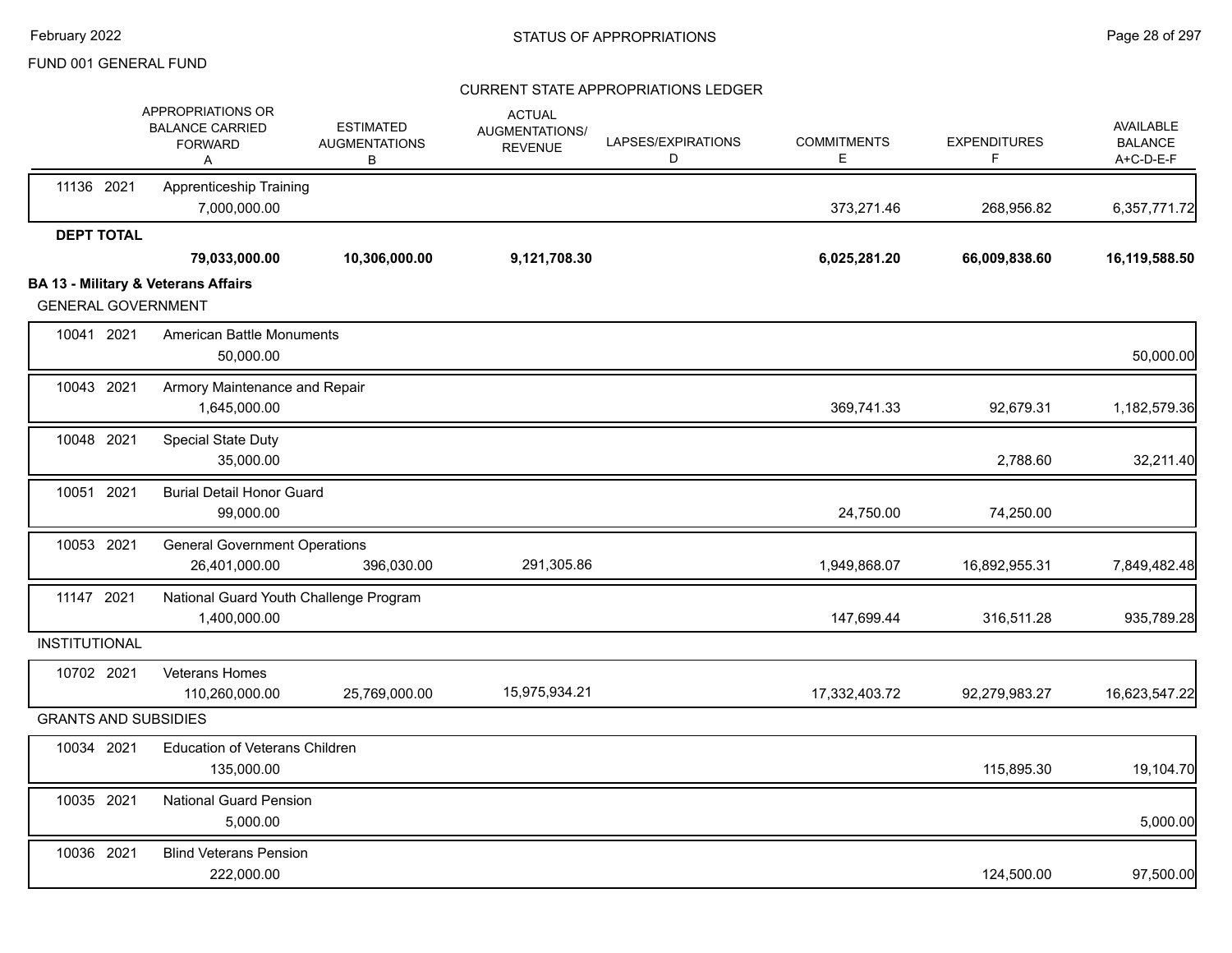|                               | APPROPRIATIONS OR<br><b>BALANCE CARRIED</b><br><b>FORWARD</b><br>Α | <b>ESTIMATED</b><br><b>AUGMENTATIONS</b><br>В | <b>ACTUAL</b><br><b>AUGMENTATIONS/</b><br><b>REVENUE</b> | LAPSES/EXPIRATIONS<br>D | <b>COMMITMENTS</b><br>Е | <b>EXPENDITURES</b><br>F. | <b>AVAILABLE</b><br><b>BALANCE</b><br>A+C-D-E-F |
|-------------------------------|--------------------------------------------------------------------|-----------------------------------------------|----------------------------------------------------------|-------------------------|-------------------------|---------------------------|-------------------------------------------------|
| 10045 2021                    | Amputee and Paralyzed Veterans Pension<br>3,878,000.00             |                                               |                                                          |                         |                         | 2,481,450.00              | 1,396,550.00                                    |
| 10050 2021                    | Civil Air Patrol<br>100,000.00                                     |                                               |                                                          |                         | 50,000.00               | 50,000.00                 |                                                 |
| 10660 2021                    | DisabledAmericanVeteransTransportation<br>336,000.00               |                                               |                                                          |                         | 84,000.00               | 252,000.00                |                                                 |
| 10705 2021                    | 12,525,000.00                                                      | TransferToEducationalAssistanceProgamFnd      |                                                          |                         |                         | 12,525,000.00             |                                                 |
| 10785 2021                    | Supplemental Life Insurance Premiums<br>164,000.00                 |                                               |                                                          |                         |                         |                           | 164,000.00                                      |
| 10936 2021                    | <b>Veterans Outreach Services</b><br>3,279,000.00                  |                                               |                                                          |                         | 819,750.00              | 2,459,250.00              |                                                 |
| <b>DEPT TOTAL</b>             | 160,534,000.00                                                     | 26,165,030.00                                 | 16,267,240.07                                            |                         | 20,778,212.56           | 127,667,263.07            | 28,355,764.44                                   |
| <b>BA 21 - Human Services</b> |                                                                    |                                               |                                                          |                         |                         |                           |                                                 |
|                               | <b>GENERAL GOVERNMENT</b>                                          |                                               |                                                          |                         |                         |                           |                                                 |
| 10233 2021                    | <b>County Administration-Statewide</b><br>51,334,000.00            | 2,669,000.00                                  | 1,402,876.78                                             |                         | 10,207,275.53           | 24,800,417.46             | 17,729,183.79                                   |
| 10238 2021                    | <b>Child Support Enforcement</b><br>16.250.000.00                  | 12,163,000.00                                 | 2,429,329.34                                             |                         | 14, 184, 086. 93        | 8,384,199.98              | $-3,888,957.57$                                 |
| 10244 2021                    | <b>New Directions</b><br>20,712,000.00                             |                                               |                                                          |                         | 1,490,438.50            | 9,064,158.71              | 10,157,402.79                                   |
| 10257 2021                    | <b>Information Systems</b><br>91,885,000.00                        | 533,000.00                                    | 520,000.00                                               |                         | 80,696,380.35           | 42,778,624.74             | $-31,070,005.09$                                |
| 10263 2021                    | <b>General Government Operations</b><br>120,570,000.00             | 10,614,000.00                                 | 4,395,043.39                                             |                         | 30,530,867.92           | 70,159,616.76             | 24,274,558.71                                   |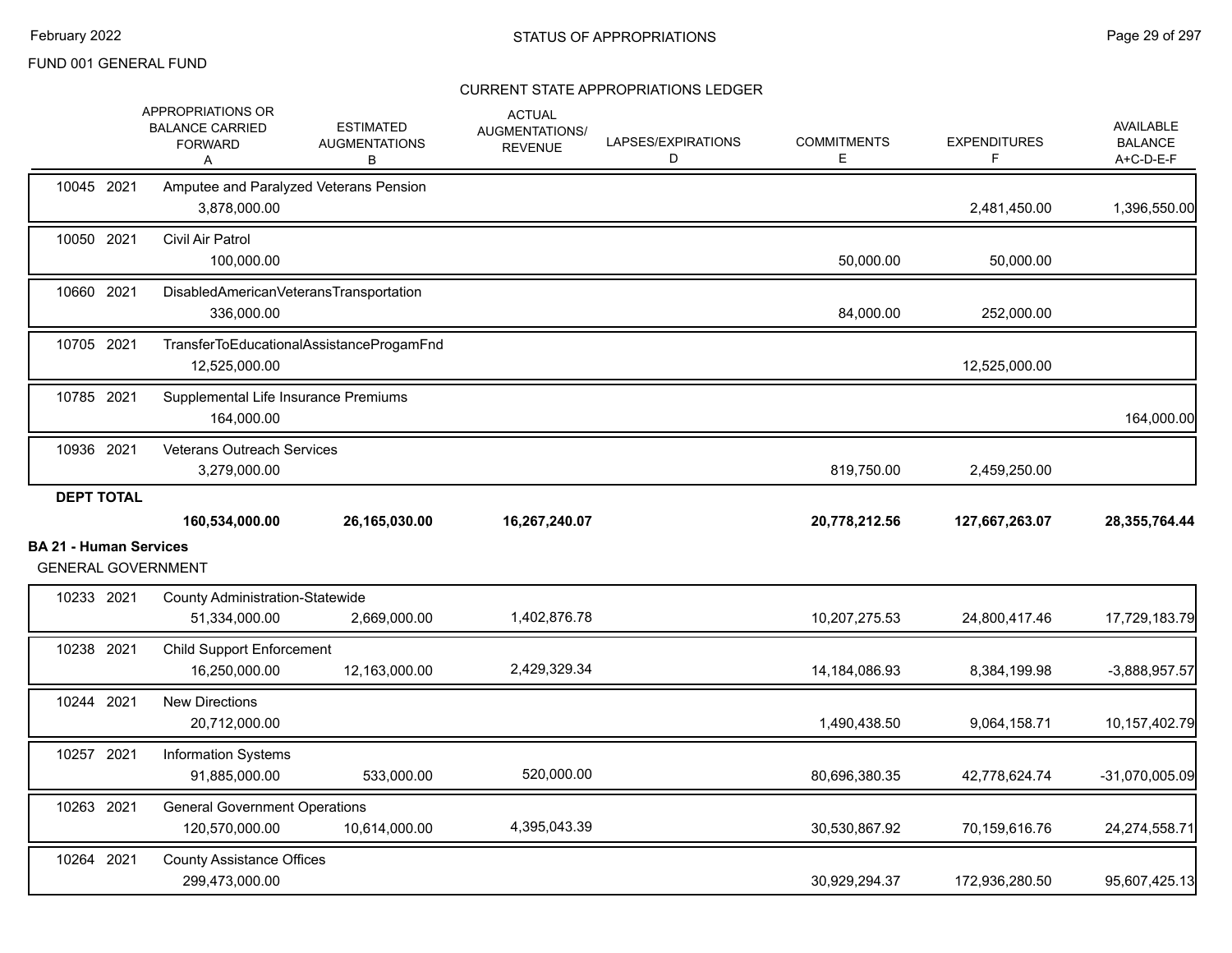|                      | APPROPRIATIONS OR<br><b>BALANCE CARRIED</b><br><b>FORWARD</b><br>Α | <b>ESTIMATED</b><br><b>AUGMENTATIONS</b><br>В        | <b>ACTUAL</b><br>AUGMENTATIONS/<br><b>REVENUE</b> | LAPSES/EXPIRATIONS<br>D | <b>COMMITMENTS</b><br>E. | <b>EXPENDITURES</b><br>F | AVAILABLE<br><b>BALANCE</b><br>A+C-D-E-F |
|----------------------|--------------------------------------------------------------------|------------------------------------------------------|---------------------------------------------------|-------------------------|--------------------------|--------------------------|------------------------------------------|
| 11096 2021           | Children's Health Insurance Admin                                  |                                                      |                                                   |                         |                          | 0.01                     | $-0.01$                                  |
| <b>INSTITUTIONAL</b> |                                                                    |                                                      |                                                   |                         |                          |                          |                                          |
| 10248 2021           | <b>Mental Health Services</b><br>833,145,000.00                    | 43,933,000.00                                        | 4,584,624.25                                      |                         | 40,264,522.66            | 595,100,449.37           | 202,364,652.22                           |
| 10249 2021           | <b>State Centers Intellectual Disabilities</b><br>109,204,000.00   | 24,536,000.00                                        | 4,564,039.88                                      |                         | 34,560,620.56            | 45,920,177.62            | 33,287,241.70                            |
| 10261 2021           | 64,565,000.00                                                      | Youth Development Center-Forestry Camps<br>10,000.00 | 28.00                                             |                         | 4,892,384.05             | 35,471,138.89            | 24,201,505.06                            |
|                      | <b>GRANTS AND SUBSIDIES</b>                                        |                                                      |                                                   |                         |                          |                          |                                          |
| 10226 2021           | <b>Medical Assistance-Capitation</b><br>3,982,395,000.00           | 2,737,183,000.00                                     | 1,089,902,585.78                                  |                         | 17,423,896.53            | 3,896,460,825.87         | 1,158,412,863.38                         |
| 10227 2021           | <b>Special Pharmaceutical Services</b><br>600,000.00               |                                                      |                                                   |                         | 499,843.00               | 100,156.72               | 0.28                                     |
| 10229 2021           | Domestic Violence<br>20,093,000.00                                 | 833,000.00                                           |                                                   |                         | 7,031,740.49             | 13,893,805.54            | $-832,546.03$                            |
| 10230 2021           | Human Services Development Fund<br>13,460,000.00                   |                                                      |                                                   |                         |                          | 10,083,411.00            | 3,376,589.00                             |
| 10232 2021           | Medical Assistance - Transportation<br>62,340,000.00               |                                                      |                                                   |                         | 5,701,119.84             | 30,704,827.38            | 25,934,052.78                            |
| 10235 2021           | Early Intervention<br>172,657,000.00                               |                                                      |                                                   |                         | 343,604.06               | 114,693,578.63           | 57,619,817.31                            |
| 10236 2021           | ID Residential Services-Lansdowne<br>200,000.00                    |                                                      |                                                   |                         |                          | 150,000.00               | 50,000.00                                |
| 10245 2021           | <b>Breast Cancer Screening</b><br>1,723,000.00                     |                                                      |                                                   |                         | 691,596.00               | 1,031,404.00             |                                          |
| 10247 2021           | <b>Legal Services</b><br>4,161,000.00                              |                                                      |                                                   |                         | 2,817,988.54             | 1,343,011.46             |                                          |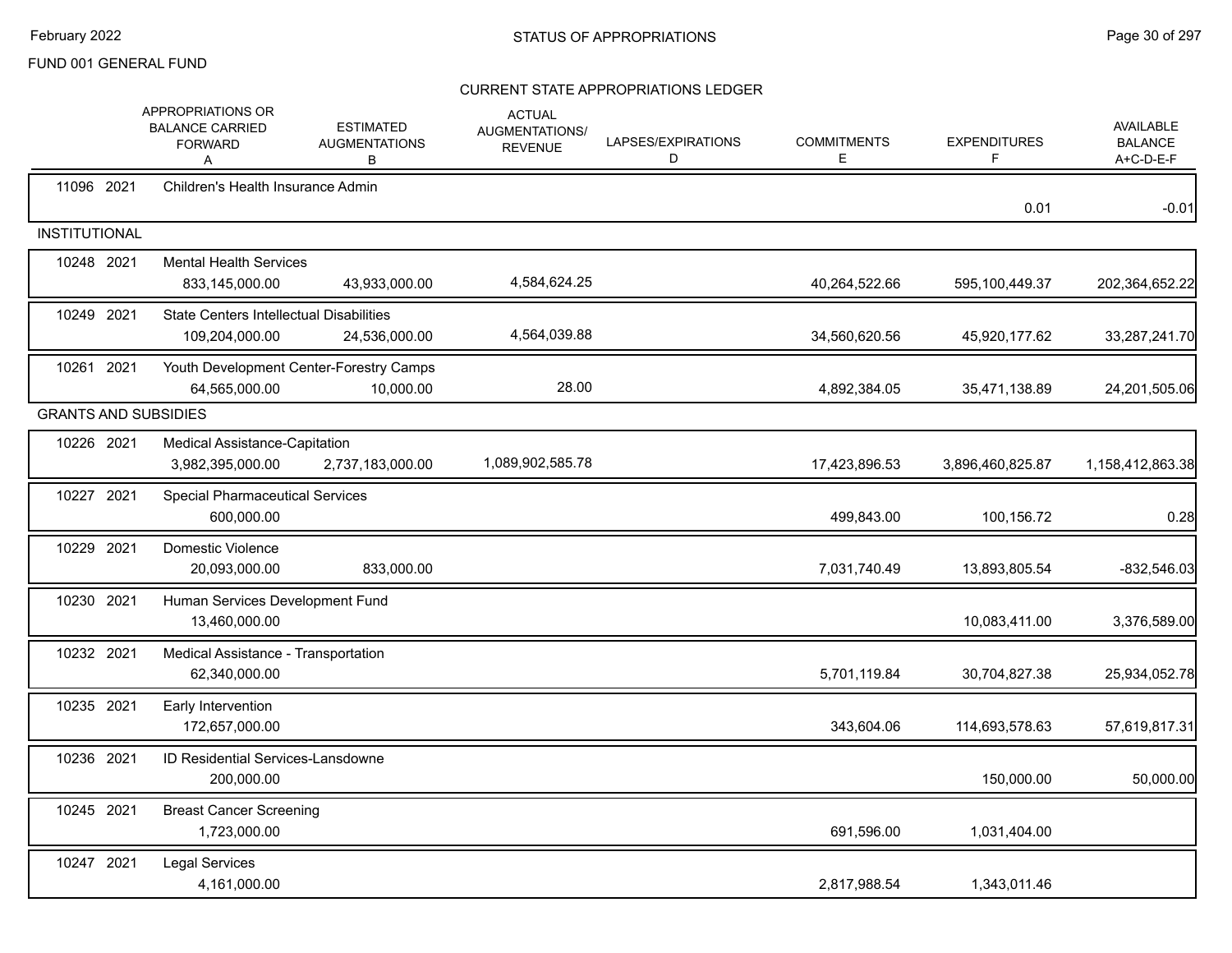|            | APPROPRIATIONS OR<br><b>BALANCE CARRIED</b><br><b>FORWARD</b><br>A | <b>ESTIMATED</b><br><b>AUGMENTATIONS</b><br>В | <b>ACTUAL</b><br>AUGMENTATIONS/<br><b>REVENUE</b> | LAPSES/EXPIRATIONS<br>D | <b>COMMITMENTS</b><br>E. | <b>EXPENDITURES</b><br>F. | AVAILABLE<br><b>BALANCE</b><br>A+C-D-E-F |
|------------|--------------------------------------------------------------------|-----------------------------------------------|---------------------------------------------------|-------------------------|--------------------------|---------------------------|------------------------------------------|
| 10250 2021 | Rape Crisis<br>11,921,000.00                                       |                                               |                                                   |                         | 2,283,495.00             | 9,637,505.00              |                                          |
| 10251 2021 | Intermediate Care Facilities-ID<br>168,399,000.00                  | 20,900,000.00                                 | 14,405,741.00                                     |                         |                          | 121, 157, 315.53          | 61,647,425.47                            |
| 10252 2021 | Supplemental Grants-Aged, Blind & Disabl<br>115,032,000.00         |                                               |                                                   |                         | 1,391,193.50             | 72,223,840.95             | 41,416,965.55                            |
| 10253 2021 | <b>Child Care Services</b><br>156,482,000.00                       |                                               |                                                   |                         | 67,572,405.97            | 88,609,594.03             | 300,000.00                               |
| 10254 2021 | Expanded Medical Serv. For Women<br>6,263,000.00                   |                                               |                                                   |                         | 1,565,808.00             | 4,697,192.00              |                                          |
| 10255 2021 | ID Community Base Program<br>144,716,000.00                        |                                               |                                                   |                         | 4,558,893.77             | 104,618,960.76            | 35,538,145.47                            |
| 10256 2021 | <b>Community-Based Family Centers</b><br>19,558,000.00             |                                               |                                                   |                         | 4,043,363.39             | 15,223,544.18             | 291,092.43                               |
| 10258 2021 | Homeless Assistance<br>18,496,000.00                               |                                               |                                                   |                         |                          | 13,871,953.00             | 4,624,047.00                             |
| 10262 2021 | <b>Behavioral Health Services</b><br>57,149,000.00                 |                                               |                                                   |                         |                          | 42,811,151.00             | 14,337,849.00                            |
| 10265 2021 | <b>Cash Grants</b><br>13,740,000.00                                |                                               |                                                   |                         | 3,488,231.30             | 5,294,684.34              | 4,957,084.36                             |
| 10266 2021 | <b>County Child Welfare</b><br>1,325,309,000.00                    | 953,000.00                                    |                                                   |                         | 32,486,588.29            | 748,790,749.15            | 544,031,662.56                           |
| 10267 2021 | MA-Long-Term Living<br>138,160,000.00                              | 537,000.00                                    | 150,087.26                                        |                         | 9,761.94                 | 93,642,750.60             | 44,657,574.72                            |
| 10709 2021 | Medical Assistance-Academic Medical Cntr<br>24,681,000.00          |                                               |                                                   |                         |                          |                           | 24,681,000.00                            |
| 10741 2021 | <b>Autism Intervention and Services</b><br>29,204,000.00           |                                               |                                                   |                         | 2,337,182.38             | 17,430,486.74             | 9,436,330.88                             |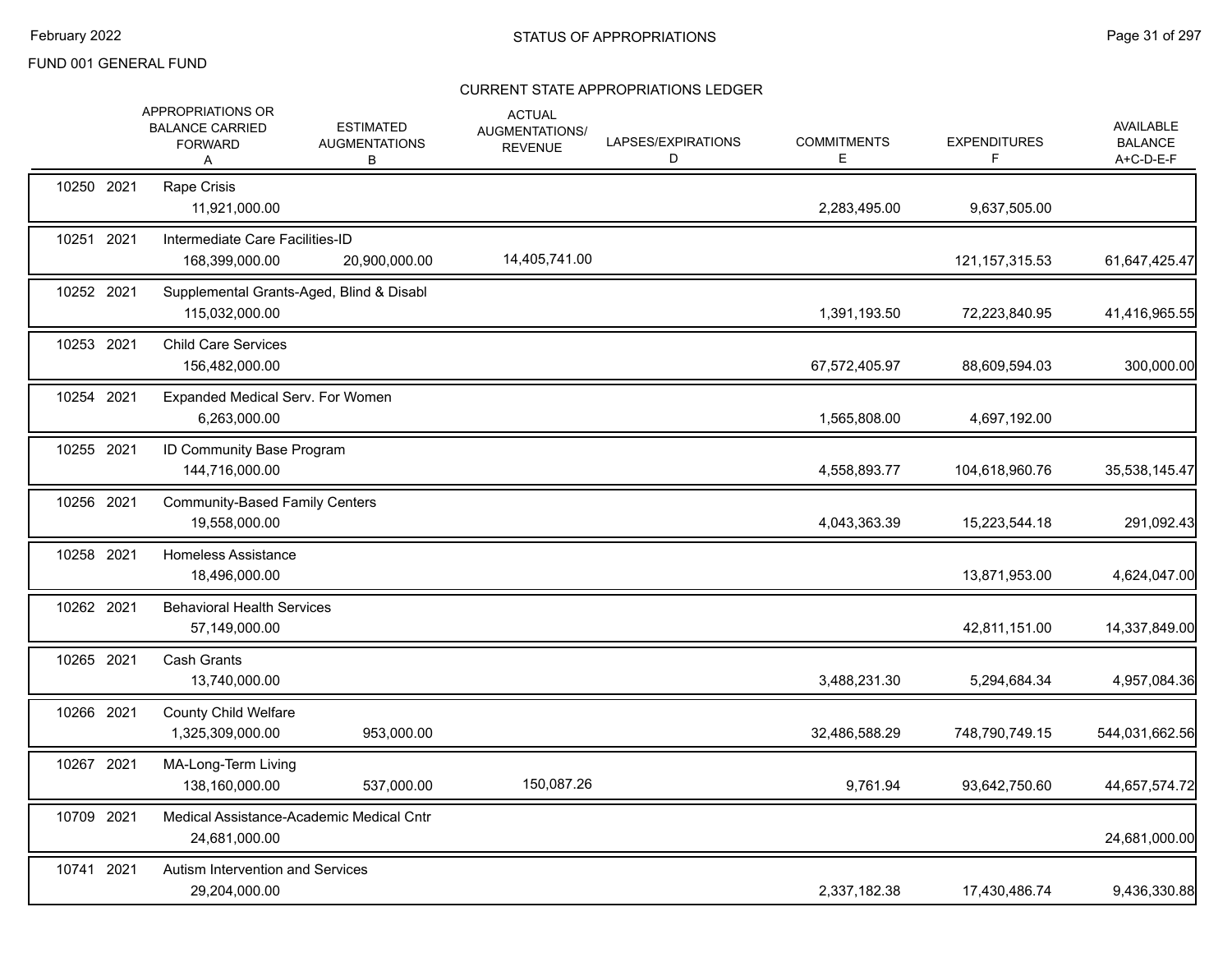|            | APPROPRIATIONS OR<br><b>BALANCE CARRIED</b><br><b>FORWARD</b><br>A | <b>ESTIMATED</b><br><b>AUGMENTATIONS</b><br>В | <b>ACTUAL</b><br>AUGMENTATIONS/<br><b>REVENUE</b> | LAPSES/EXPIRATIONS<br>D | <b>COMMITMENTS</b><br>E. | <b>EXPENDITURES</b><br>F | <b>AVAILABLE</b><br><b>BALANCE</b><br>A+C-D-E-F |
|------------|--------------------------------------------------------------------|-----------------------------------------------|---------------------------------------------------|-------------------------|--------------------------|--------------------------|-------------------------------------------------|
| 10760 2021 | <b>Nurse Family Partnership</b><br>13,131,000.00                   |                                               |                                                   |                         | 3,214,632.75             | 9,471,902.59             | 444,464.66                                      |
| 10763 2021 | 815,075,000.00                                                     | Paymnt to Fed Govt -Medicare Drug Progrm      |                                                   |                         |                          | 576,772,313.49           | 238,302,686.51                                  |
| 10789 2021 | <b>Hospital Based Burn Center</b><br>4,438,000.00                  |                                               |                                                   |                         |                          |                          | 4,438,000.00                                    |
| 10830 2021 | <b>MA-Trauma Centers</b><br>8,657,000.00                           |                                               |                                                   |                         |                          |                          | 8,657,000.00                                    |
| 10912 2021 | <b>Child Care Assistance</b><br>109,885,000.00                     | 1,705,000.00                                  | 1,650,737.08                                      |                         | 11,325,064.15            | 65,244,506.57            | 34,966,166.36                                   |
| 10946 2021 | MA-Obstetric & Neonatal Services<br>3,681,000.00                   | 3,000,000.00                                  |                                                   |                         |                          |                          | 3,681,000.00                                    |
| 10952 2021 | Med Assist- Physician Practice Plans<br>10,071,000.00              |                                               |                                                   |                         |                          | 3,868,358.93             | 6,202,641.07                                    |
| 10958 2021 | Med Assist - Critical Access Hospitals<br>13,057,000.00            | 3,200,000.00                                  |                                                   |                         |                          | $-31,620.67$             | 13,088,620.67                                   |
| 10975 2021 | 1,867,429,000.00                                                   | Community Intellectual Disab Waiver Prgm      |                                                   |                         |                          | 1,222,379,991.15         | 645,049,008.85                                  |
| 10996 2021 | <b>MA- Workers with Disabilities</b><br>64,307,000.00              |                                               |                                                   |                         |                          |                          | 64,307,000.00                                   |
| 11025 2021 | Long-Term Care Managed Care<br>161,754,000.00                      |                                               |                                                   |                         |                          | 96,378,368.77            | 65,375,631.23                                   |
| 11076 2021 | Medical Assistance-Fee for Service<br>647,560,000.00               | 403,286,000.00                                | 220,006,276.76                                    |                         | 14,332,220.29            | 721,992,093.77           | 131,241,962.70                                  |
| 11095 2021 | Children's Health Insurance Program<br>67,657,000.00               | 13,373,434.00                                 | 3,984,041.42                                      |                         | 28,501,831.04            | 44,368,507.36            | $-1,229,296.98$                                 |
| 11121 2021 | Services for the Visually Impaired<br>3,102,000.00                 |                                               |                                                   |                         |                          | 3,102,000.00             |                                                 |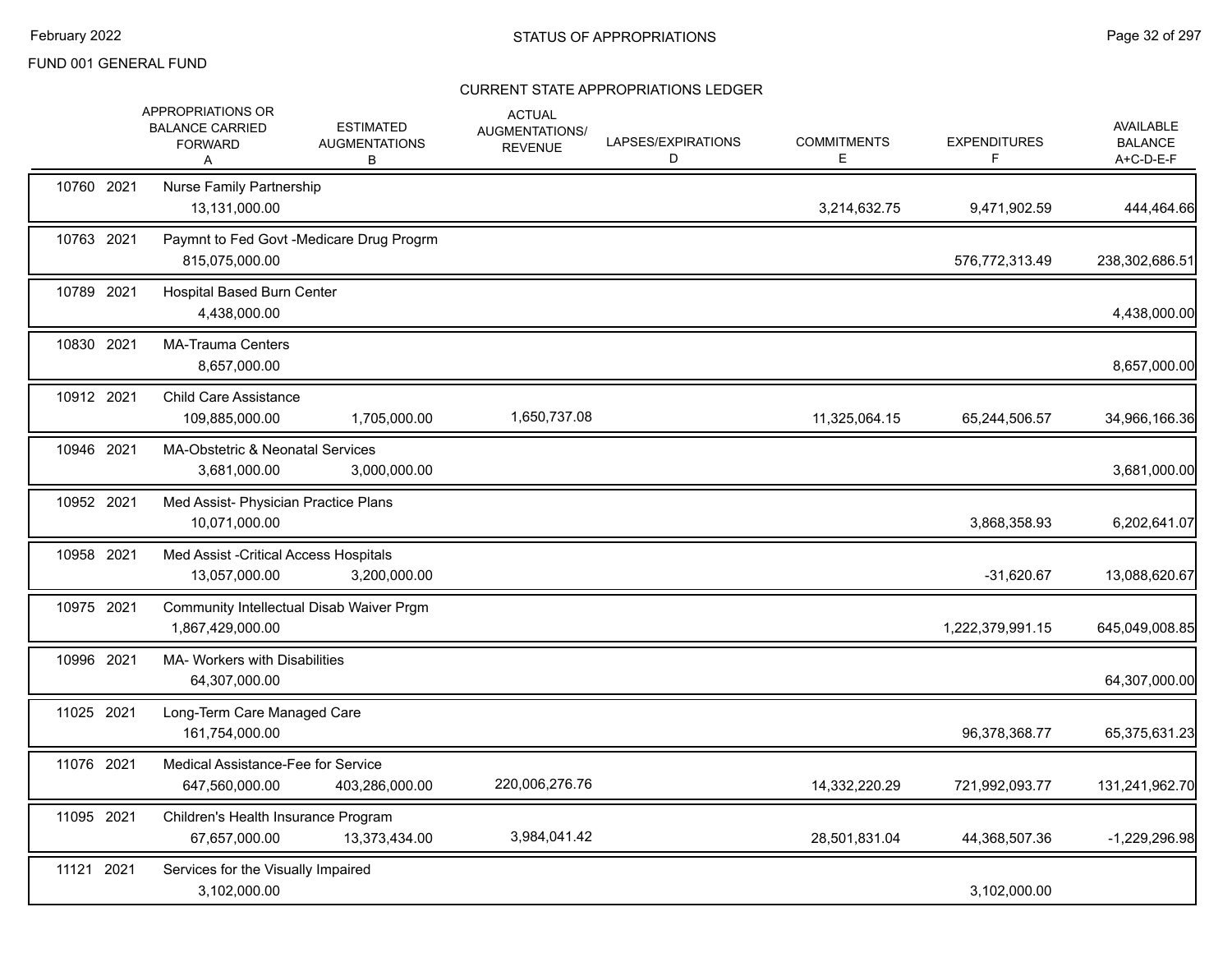|                                                              | APPROPRIATIONS OR<br><b>BALANCE CARRIED</b><br><b>FORWARD</b><br>Α | <b>ESTIMATED</b><br><b>AUGMENTATIONS</b><br>в              | <b>ACTUAL</b><br>AUGMENTATIONS/<br><b>REVENUE</b> | LAPSES/EXPIRATIONS<br>D | <b>COMMITMENTS</b><br>E. | <b>EXPENDITURES</b> | <b>AVAILABLE</b><br><b>BALANCE</b><br>A+C-D-E-F |
|--------------------------------------------------------------|--------------------------------------------------------------------|------------------------------------------------------------|---------------------------------------------------|-------------------------|--------------------------|---------------------|-------------------------------------------------|
| 11122 2021                                                   | 19,890,000.00                                                      | Health Program Assistance and Services                     |                                                   |                         |                          | 4,728,120.00        | 15,161,880.00                                   |
| 11132 2021                                                   | 211 Communications<br>750,000.00                                   |                                                            |                                                   |                         |                          | 750,000.00          |                                                 |
| 11133 2021                                                   | 4,232,177,000.00                                                   | Medical Assist - Community Healthchoices<br>586,958,000.00 | 27,705,595.95                                     |                         | 21,825,464.76            | 3,396,602,939.75    | 841,454,191.44                                  |
| <b>DEPT TOTAL</b>                                            |                                                                    |                                                            |                                                   |                         |                          |                     |                                                 |
|                                                              | 16,136,498,000.00                                                  | 3,866,386,434.00                                           | 1,375,701,006.89                                  |                         | 481,201,795.86           | 12,556,713,293.63   | 4,474,283,917.40                                |
| <b>BA 18 - Revenue</b><br><b>GENERAL GOVERNMENT</b>          |                                                                    |                                                            |                                                   |                         |                          |                     |                                                 |
| 10208 2021                                                   | <b>General Government Operations</b><br>142,954,000.00             | 29,958,000.00                                              | 23,649,950.10                                     |                         | 9,277,864.44             | 92,334,842.11       | 64,991,243.55                                   |
| 10953 2021                                                   | 4,750,000.00                                                       | Technology and Process Modernization                       |                                                   |                         | 1,034,398.32             | 1,010,341.67        | 2,705,260.01                                    |
| <b>GRANTS AND SUBSIDIES</b>                                  |                                                                    |                                                            |                                                   |                         |                          |                     |                                                 |
| 10209 2021                                                   | Distribution of Pub Utility Realty Tax<br>32,209,000.00            |                                                            |                                                   |                         |                          | 30, 162, 734. 26    | 2,046,265.74                                    |
| <b>DEPT TOTAL</b>                                            |                                                                    |                                                            |                                                   |                         |                          |                     |                                                 |
|                                                              | 179,913,000.00                                                     | 29,958,000.00                                              | 23,649,950.10                                     |                         | 10,312,262.76            | 123,507,918.04      | 69,742,769.30                                   |
| <b>BA 19 - State Department</b><br><b>GENERAL GOVERNMENT</b> |                                                                    |                                                            |                                                   |                         |                          |                     |                                                 |
| 10212 2021                                                   | Voter Registration<br>462,000.00                                   |                                                            |                                                   |                         | 12,497.89                | 187,181.89          | 262,320.22                                      |
| 10213 2021                                                   | <b>General Government Operations</b>                               |                                                            |                                                   |                         |                          |                     |                                                 |
|                                                              | 5,795,000.00                                                       | 5,673,069.70                                               | 4,150,994.26                                      |                         | 167,192.12               | 6,037,092.51        | 3,741,709.63                                    |
| 10699 2021                                                   | 400,000.00                                                         | Publishing Fed Reapportionment Maps                        |                                                   |                         |                          |                     | 400,000.00                                      |
| 10719 2021                                                   | 2,500,000.00                                                       | Publishing State Reapportionment Maps                      |                                                   |                         | 1,145,944.04             | 74,743.29           | 1,279,312.67                                    |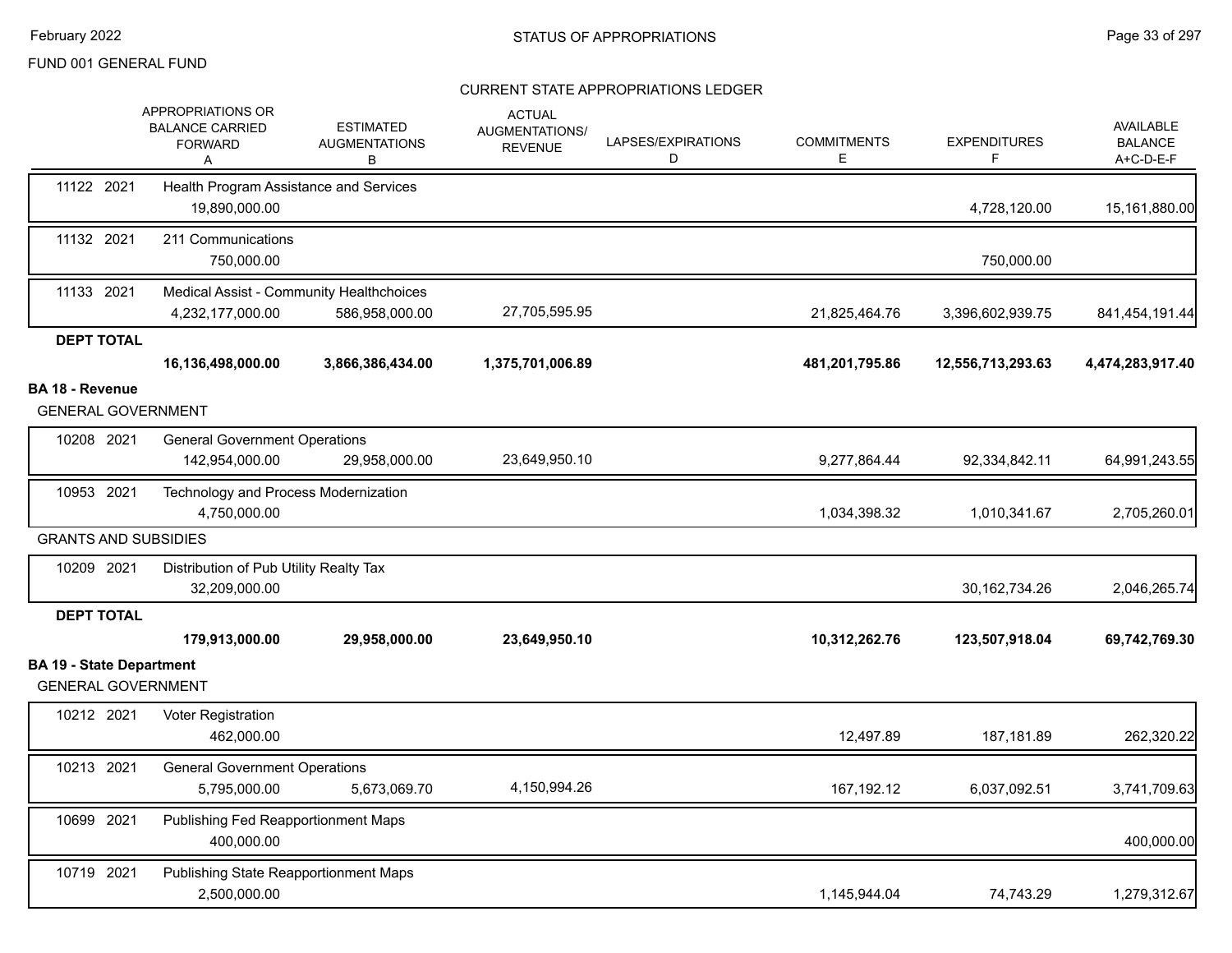#### CURRENT STATE APPROPRIATIONS LEDGER

|                                                          | <b>BA 90 - System of Higher Education</b>                          |                                               |                                                          |                         |                         |                          |                                                 |
|----------------------------------------------------------|--------------------------------------------------------------------|-----------------------------------------------|----------------------------------------------------------|-------------------------|-------------------------|--------------------------|-------------------------------------------------|
|                                                          | 462,250,000.00                                                     | 751,420,000.00                                | 717,278,480.85                                           |                         | 50,193,556.06           | 772,866,876.19           | 356,468,048.60                                  |
| <b>DEPT TOTAL</b>                                        |                                                                    |                                               |                                                          |                         |                         |                          |                                                 |
|                                                          | 6,992,000.00                                                       | 20,977,000.00                                 | 20,977,000.00                                            |                         | 11,418,138.28           | 14,904,901.89            | 1,645,959.83                                    |
| 11040 2021                                               | Public Safety Radio System                                         |                                               |                                                          |                         |                         |                          |                                                 |
| 10221 2021                                               | <b>Gun Checks</b><br>4,400,000.00                                  |                                               |                                                          |                         |                         | 3,444,488.89             | 955,511.11                                      |
| 10220 2021                                               | <b>General Government Operations</b><br>441,366,000.00             | 707,983,000.00                                | 673,796,783.53                                           |                         | 32,201,846.49           | 736,889,488.11           | 346,071,448.93                                  |
| 10217 2021                                               | Automated Fingerprint ID System<br>885,000.00                      |                                               |                                                          |                         | 39,250.00               | 699,162.50               | 146,587.50                                      |
| 10216 2021                                               | Law Enforcement Information Technology<br>6,899,000.00             | 20,697,000.00                                 | 20,697,000.00                                            |                         | 6,413,608.68            | 15,639,049.94            | 5,543,341.38                                    |
| 10214 2021                                               | <b>Municipal Police Training</b><br>1,708,000.00                   | 1,763,000.00                                  | 1,807,697.32                                             |                         | 120,712.61              | 1,289,784.86             | 2,105,199.85                                    |
| <b>BA 20 - State Police</b><br><b>GENERAL GOVERNMENT</b> |                                                                    |                                               |                                                          |                         |                         |                          |                                                 |
|                                                          | 30,528,000.00                                                      | 6,189,069.70                                  | 4,666,994.26                                             |                         | 6,866,424.80            | 12,347,524.22            | 15,981,045.24                                   |
| <b>DEPT TOTAL</b>                                        |                                                                    |                                               |                                                          |                         |                         |                          |                                                 |
| 11170 2021                                               | <b>Election Code Debt Service</b><br>9,275,000.00                  |                                               |                                                          |                         |                         | 1,378,129.99             | 7,896,870.01                                    |
| 10210 2021                                               | Voting of Citizens in Military Service<br>20,000.00                |                                               |                                                          |                         |                         |                          | 20,000.00                                       |
| <b>GRANTS AND SUBSIDIES</b>                              |                                                                    |                                               |                                                          |                         |                         |                          |                                                 |
| 10903 2021                                               | Lobbying Disclosure<br>285,000.00                                  | 516,000.00                                    | 516,000.00                                               |                         | 132,385.09              | 493,724.79               | 174,890.12                                      |
| 10759 2021                                               | Statewide Uniform Registry of Electors<br>11,791,000.00            |                                               |                                                          |                         | 5,408,405.66            | 4,176,651.75             | 2,205,942.59                                    |
|                                                          | APPROPRIATIONS OR<br><b>BALANCE CARRIED</b><br><b>FORWARD</b><br>A | <b>ESTIMATED</b><br><b>AUGMENTATIONS</b><br>В | <b>ACTUAL</b><br><b>AUGMENTATIONS/</b><br><b>REVENUE</b> | LAPSES/EXPIRATIONS<br>D | <b>COMMITMENTS</b><br>E | <b>EXPENDITURES</b><br>F | <b>AVAILABLE</b><br><b>BALANCE</b><br>A+C-D-E-F |

GRANTS AND SUBSIDIES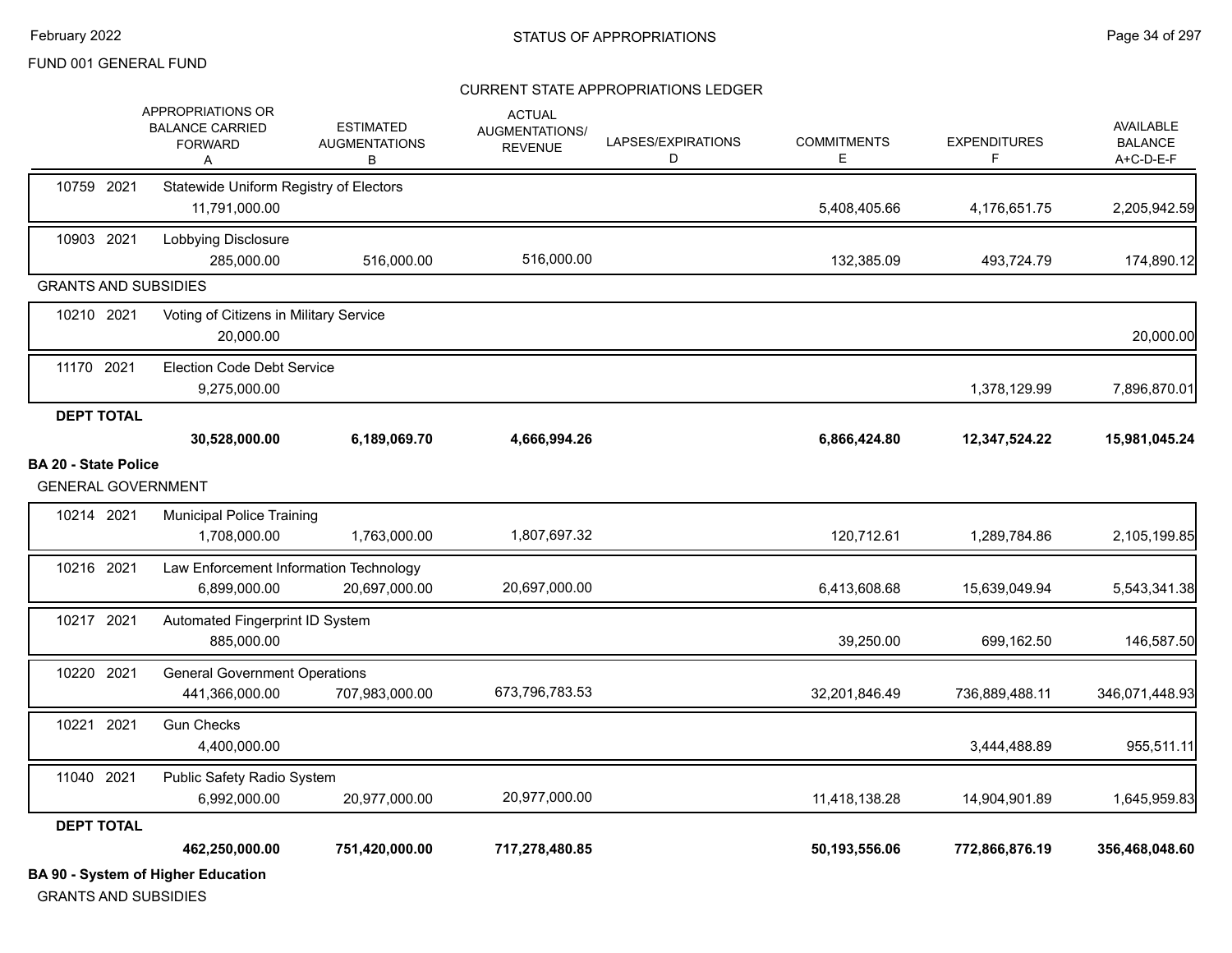|                                                           | APPROPRIATIONS OR<br><b>BALANCE CARRIED</b><br><b>FORWARD</b><br>A | <b>ESTIMATED</b><br><b>AUGMENTATIONS</b><br>В | <b>ACTUAL</b><br><b>AUGMENTATIONS/</b><br><b>REVENUE</b> | LAPSES/EXPIRATIONS<br>D | <b>COMMITMENTS</b><br>Ε | <b>EXPENDITURES</b><br>F | AVAILABLE<br><b>BALANCE</b><br>A+C-D-E-F |
|-----------------------------------------------------------|--------------------------------------------------------------------|-----------------------------------------------|----------------------------------------------------------|-------------------------|-------------------------|--------------------------|------------------------------------------|
| 10634 2021                                                | <b>SSHE-State Universities</b>                                     |                                               |                                                          |                         |                         |                          |                                          |
|                                                           | 477,470,000.00                                                     |                                               |                                                          |                         |                         | 318,313,328.00           | 159,156,672.00                           |
| <b>DEPT TOTAL</b>                                         |                                                                    |                                               |                                                          |                         |                         |                          |                                          |
|                                                           | 477,470,000.00                                                     |                                               |                                                          |                         |                         | 318,313,328.00           | 159,156,672.00                           |
| <b>BA 78 - Transportation</b>                             |                                                                    |                                               |                                                          |                         |                         |                          |                                          |
| <b>GENERAL GOVERNMENT</b>                                 |                                                                    |                                               |                                                          |                         |                         |                          |                                          |
| 10567 2021                                                | Voter Registration                                                 |                                               |                                                          |                         |                         |                          |                                          |
|                                                           | 550,000.00                                                         |                                               |                                                          |                         |                         | 550,000.00               |                                          |
| 10568 2021                                                | Vehicle Sales Tax Collections                                      |                                               |                                                          |                         |                         |                          |                                          |
|                                                           | 520,000.00                                                         |                                               |                                                          |                         |                         |                          | 520,000.00                               |
| 11148 2021                                                | Infrastructure Projects                                            |                                               |                                                          |                         |                         |                          |                                          |
|                                                           | 1,900,000.00                                                       |                                               |                                                          |                         |                         | 1,900,000.00             |                                          |
| <b>DEPT TOTAL</b>                                         |                                                                    |                                               |                                                          |                         |                         |                          |                                          |
|                                                           | 2,970,000.00                                                       |                                               |                                                          |                         |                         | 2,450,000.00             | 520,000.00                               |
| <b>BA 40 - Ethics Commission</b>                          |                                                                    |                                               |                                                          |                         |                         |                          |                                          |
| <b>GENERAL GOVERNMENT</b>                                 |                                                                    |                                               |                                                          |                         |                         |                          |                                          |
| 10677 2021                                                | <b>State Ethics Commission</b>                                     |                                               |                                                          |                         |                         |                          |                                          |
|                                                           | 3,015,000.00                                                       |                                               |                                                          |                         | 12,173.66               | 1,627,980.37             | 1,374,845.97                             |
| <b>DEPT TOTAL</b>                                         |                                                                    |                                               |                                                          |                         |                         |                          |                                          |
|                                                           | 3,015,000.00                                                       |                                               |                                                          |                         | 12,173.66               | 1,627,980.37             | 1,374,845.97                             |
| <b>BA 51 - Supreme Court</b><br><b>GENERAL GOVERNMENT</b> |                                                                    |                                               |                                                          |                         |                         |                          |                                          |
|                                                           |                                                                    |                                               |                                                          |                         |                         |                          |                                          |
| 10414 2021                                                | <b>Court Administrator</b>                                         |                                               | 4,698,634.30                                             |                         |                         |                          |                                          |
|                                                           | 11,577,000.00                                                      |                                               |                                                          |                         |                         | 10,882,264.50            | 5,393,369.80                             |
| 10417 2021                                                | Supreme Court                                                      |                                               |                                                          |                         |                         |                          |                                          |
|                                                           | 17,150,000.00                                                      |                                               | 4,403,350.35                                             |                         |                         | 14,518,167.28            | 7,035,183.07                             |
| 10420 2021                                                | Justice Expenses                                                   |                                               |                                                          |                         |                         |                          |                                          |
|                                                           | 118,000.00                                                         |                                               |                                                          |                         |                         | 31,393.81                | 86,606.19                                |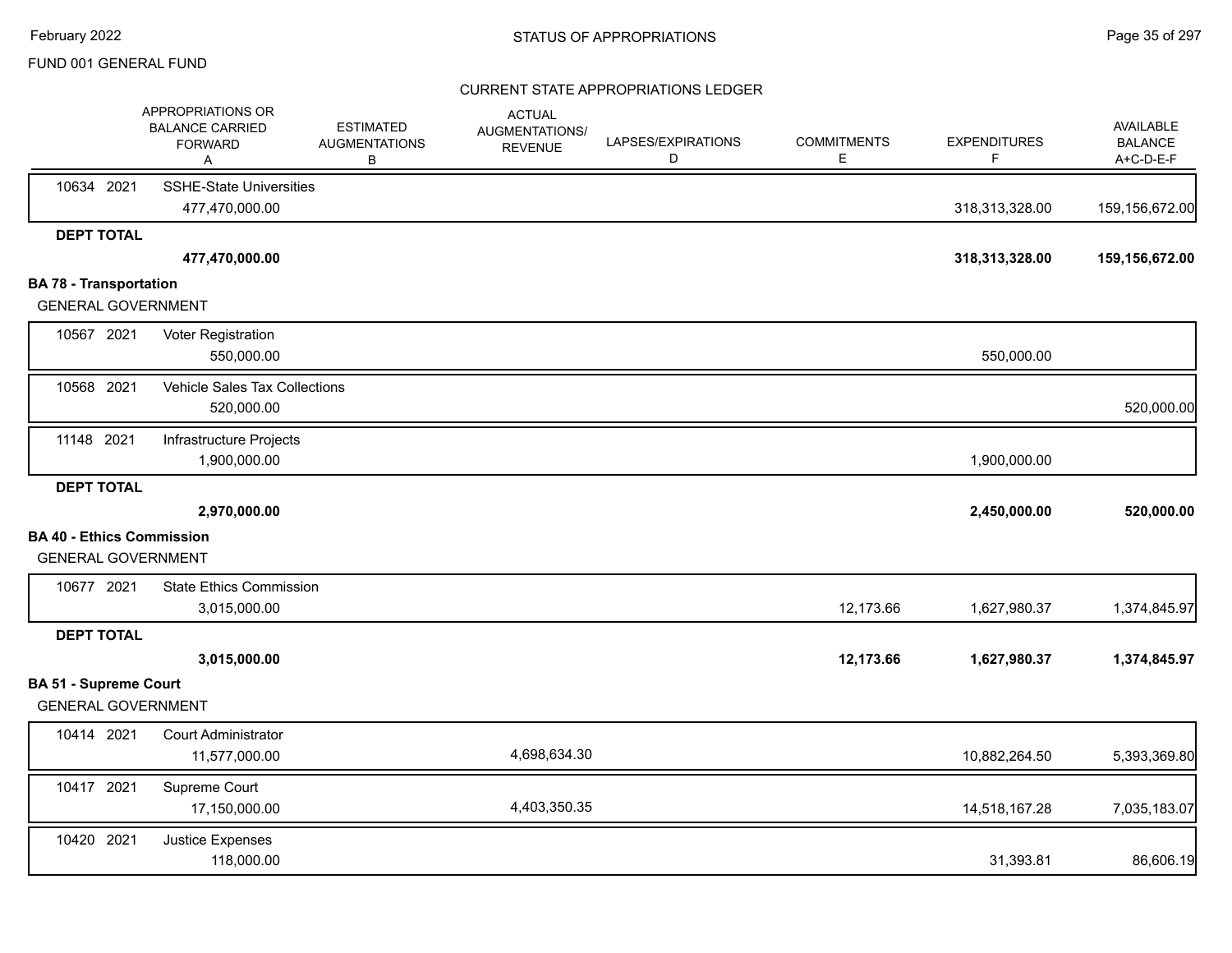|                                                            | APPROPRIATIONS OR<br><b>BALANCE CARRIED</b><br><b>FORWARD</b><br>Α | <b>ESTIMATED</b><br><b>AUGMENTATIONS</b><br>В | <b>ACTUAL</b><br>AUGMENTATIONS/<br><b>REVENUE</b> | LAPSES/EXPIRATIONS<br>D | <b>COMMITMENTS</b><br>Е | <b>EXPENDITURES</b><br>F. | <b>AVAILABLE</b><br><b>BALANCE</b><br>A+C-D-E-F |
|------------------------------------------------------------|--------------------------------------------------------------------|-----------------------------------------------|---------------------------------------------------|-------------------------|-------------------------|---------------------------|-------------------------------------------------|
| 10423 2021                                                 | <b>Judicial Conduct Board</b><br>2,505,000.00                      |                                               | 4,316.14                                          |                         |                         | 1,500,178.14              | 1,009,138.00                                    |
| 10424 2021                                                 | Court of Judicial Discipline<br>606,000.00                         |                                               | 803.17                                            |                         |                         | 305,511.42                | 301,291.75                                      |
| 10426 2021                                                 | Integrated Criminal Justice System<br>2,372,000.00                 |                                               |                                                   |                         |                         | 993,771.43                | 1,378,228.57                                    |
| 10429 2021                                                 | 73,000.00                                                          | Statewide Funding-Court Management Ed         |                                                   |                         |                         | 30,166.69                 | 42,833.31                                       |
| 10430 2021                                                 | <b>District Court Administrators</b><br>19,657,000.00              |                                               | 10,166,937.71                                     |                         |                         | 19,646,777.55             | 10,177,160.16                                   |
| 10431 2021                                                 | Statewide Funding-Judicial Council<br>141,000.00                   |                                               |                                                   |                         |                         | 132.37                    | 140,867.63                                      |
| 10913 2021                                                 | Interbranch Commission<br>350,000.00                               |                                               |                                                   |                         |                         | 212,770.80                | 137,229.20                                      |
| 10956 2021                                                 | <b>Judicial Center Operations</b><br>814,000.00                    |                                               | 971,060.74                                        |                         |                         | 1,108,554.77              | 676,505.97                                      |
| 11019 2021                                                 | <b>Rules Committees</b><br>1,595,000.00                            |                                               | 3,344.97                                          |                         |                         | 915,744.19                | 682,600.78                                      |
| 11110 2021                                                 | Office Of Elder Justice<br>496,000.00                              |                                               |                                                   |                         |                         | 234,315.59                | 261,684.41                                      |
| <b>DEPT TOTAL</b>                                          |                                                                    |                                               |                                                   |                         |                         |                           |                                                 |
|                                                            | 57,454,000.00                                                      |                                               | 20,248,447.38                                     |                         |                         | 50,379,748.54             | 27,322,698.84                                   |
| <b>BA 52 - Superior Court</b><br><b>GENERAL GOVERNMENT</b> |                                                                    |                                               |                                                   |                         |                         |                           |                                                 |
| 10432 2021                                                 | <b>Superior Court</b><br>32,377,000.00                             |                                               | 9,156,565.12                                      |                         |                         | 26,339,894.25             | 15,193,670.87                                   |
| 10433 2021                                                 | Judges Expenses<br>183,000.00                                      |                                               |                                                   |                         |                         | 34,223.63                 | 148,776.37                                      |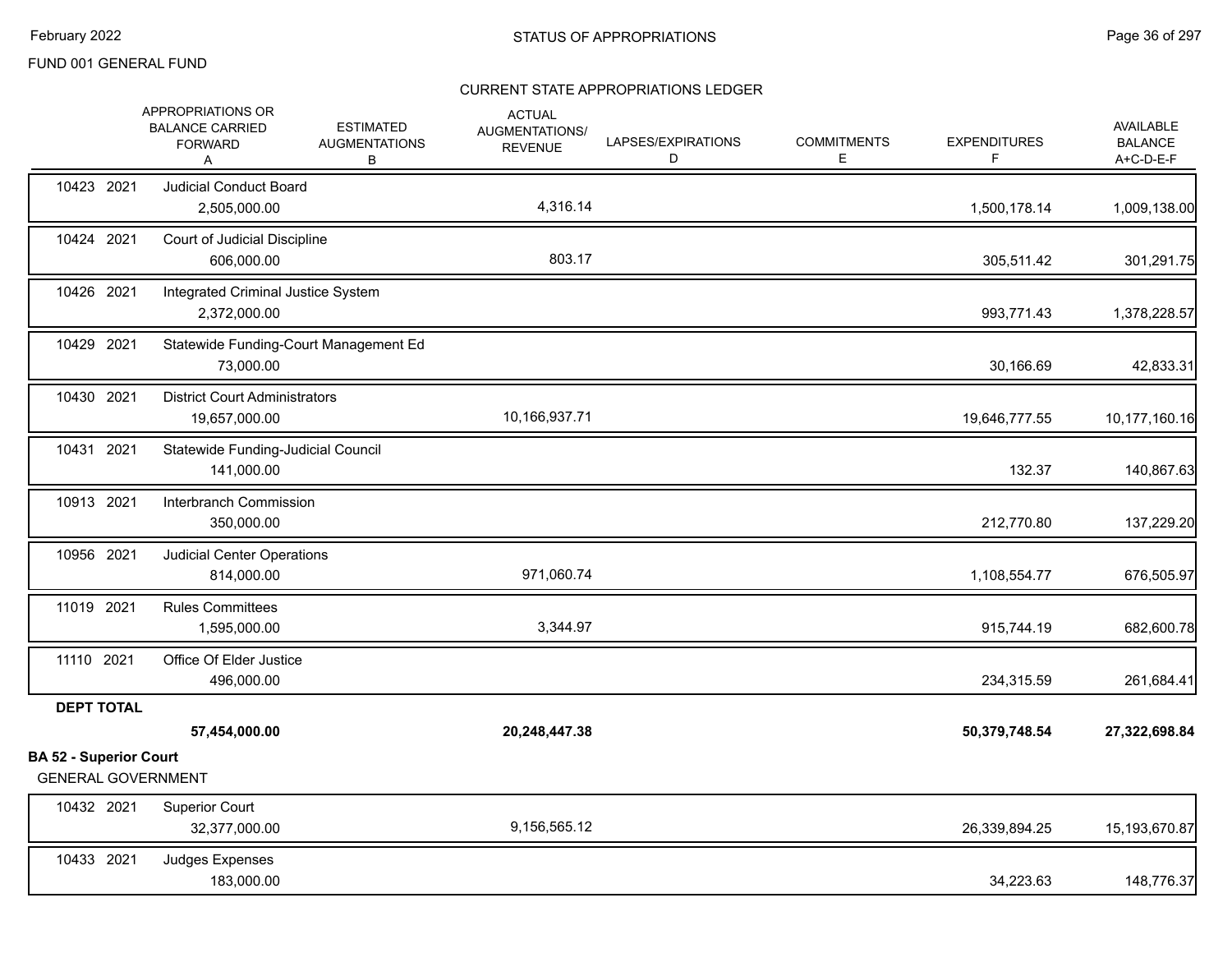# CURRENT STATE APPROPRIATIONS LEDGER

|                                                                    | APPROPRIATIONS OR<br><b>BALANCE CARRIED</b><br><b>FORWARD</b><br>A | <b>ESTIMATED</b><br><b>AUGMENTATIONS</b><br>В | <b>ACTUAL</b><br>AUGMENTATIONS/<br><b>REVENUE</b> | LAPSES/EXPIRATIONS<br>D | <b>COMMITMENTS</b><br>Е | <b>EXPENDITURES</b><br>F | <b>AVAILABLE</b><br><b>BALANCE</b><br>A+C-D-E-F |
|--------------------------------------------------------------------|--------------------------------------------------------------------|-----------------------------------------------|---------------------------------------------------|-------------------------|-------------------------|--------------------------|-------------------------------------------------|
| <b>DEPT TOTAL</b>                                                  |                                                                    |                                               |                                                   |                         |                         |                          |                                                 |
|                                                                    | 32,560,000.00                                                      |                                               | 9,156,565.12                                      |                         |                         | 26,374,117.88            | 15,342,447.24                                   |
| <b>GENERAL GOVERNMENT</b>                                          | <b>BA 53 - Courts of Common Pleas</b>                              |                                               |                                                   |                         |                         |                          |                                                 |
| 10435 2021                                                         | Court of Common Pleas<br>117,739,000.00                            |                                               | 26,548,236.53                                     |                         |                         | 96,471,448.23            | 47,815,788.30                                   |
| 10436 2021                                                         | Senior Judges<br>4,004,000.00                                      |                                               | 664,000.00                                        |                         |                         | 1,969,695.85             | 2,698,304.15                                    |
| 10437 2021                                                         | <b>Judicial Education</b><br>1,247,000.00                          |                                               | 212,000.00                                        |                         |                         | 524,306.60               | 934,693.40                                      |
| 10438 2021                                                         | <b>Ethics Committee</b><br>62,000.00                               |                                               |                                                   |                         |                         | 1,538.31                 | 60,461.69                                       |
| 11044 2021                                                         | Problem-Solving Courts<br>1,103,000.00                             |                                               |                                                   |                         |                         | 248,744.87               | 854,255.13                                      |
| <b>DEPT TOTAL</b>                                                  | 124,155,000.00                                                     |                                               | 27,424,236.53                                     |                         |                         | 99,215,733.86            | 52,363,502.67                                   |
| <b>BA 57 - Miscellaneous Judges</b><br><b>GRANTS AND SUBSIDIES</b> |                                                                    |                                               |                                                   |                         |                         |                          |                                                 |
| 10439 2021                                                         | <b>County Courts Reimbursement</b><br>23,136,000.00                |                                               |                                                   |                         |                         | 23,136,000.00            |                                                 |
| 10440 2021                                                         | Jurors Cost Reimbursement<br>1,118,000.00                          |                                               |                                                   |                         |                         | 301,168.85               | 816,831.15                                      |
| 10441 2021                                                         | Senior Judge Reimbursement<br>1,375,000.00                         |                                               |                                                   |                         |                         |                          | 1,375,000.00                                    |
| 11091 2021                                                         | Court Interpreter County Grant<br>1,500,000.00                     |                                               |                                                   |                         |                         |                          | 1,500,000.00                                    |
| <b>DEPT TOTAL</b>                                                  |                                                                    |                                               |                                                   |                         |                         |                          |                                                 |
| <b>BA 58 - Commonwealth Court</b>                                  | 27,129,000.00                                                      |                                               |                                                   |                         |                         | 23,437,168.85            | 3,691,831.15                                    |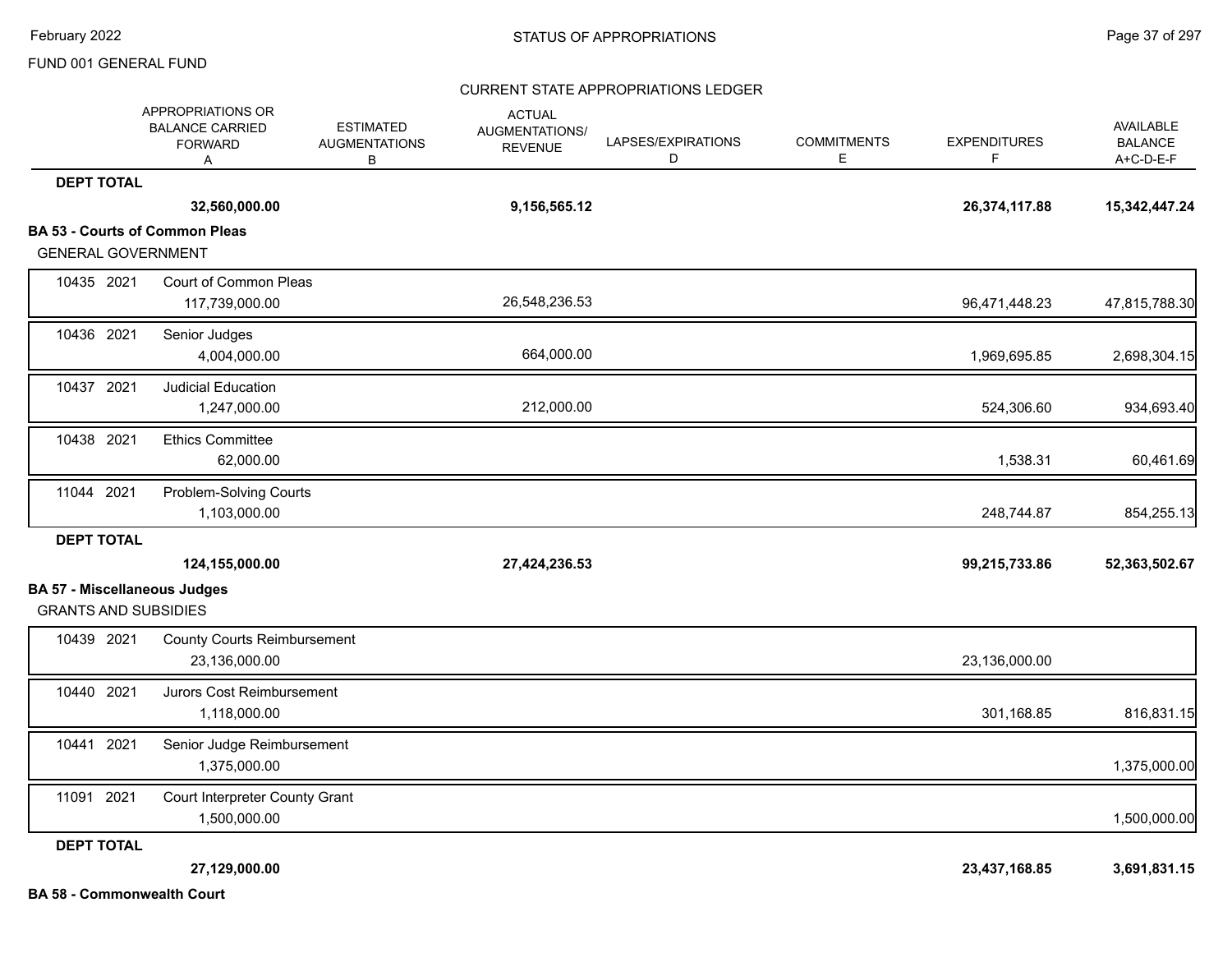# CURRENT STATE APPROPRIATIONS LEDGER

|                             | APPROPRIATIONS OR<br><b>BALANCE CARRIED</b><br><b>FORWARD</b><br>A | <b>ESTIMATED</b><br><b>AUGMENTATIONS</b><br>В | <b>ACTUAL</b><br><b>AUGMENTATIONS/</b><br><b>REVENUE</b> | LAPSES/EXPIRATIONS<br>D | <b>COMMITMENTS</b><br>E | <b>EXPENDITURES</b><br>F | <b>AVAILABLE</b><br><b>BALANCE</b><br>A+C-D-E-F |
|-----------------------------|--------------------------------------------------------------------|-----------------------------------------------|----------------------------------------------------------|-------------------------|-------------------------|--------------------------|-------------------------------------------------|
| <b>GENERAL GOVERNMENT</b>   |                                                                    |                                               |                                                          |                         |                         |                          |                                                 |
| 10447 2021                  | <b>Commonwealth Court</b><br>21,192,000.00                         |                                               | 110,410.29                                               |                         |                         | 14,320,982.35            | 6,981,427.94                                    |
| 10448 2021                  | <b>Judges Expenses</b><br>132,000.00                               |                                               |                                                          |                         |                         | 36,902.69                | 95,097.31                                       |
| <b>DEPT TOTAL</b>           |                                                                    |                                               |                                                          |                         |                         |                          |                                                 |
|                             | 21,324,000.00                                                      |                                               | 110,410.29                                               |                         |                         | 14,357,885.04            | 7,076,525.25                                    |
|                             | <b>BA 59 - Magisterial District Judges</b>                         |                                               |                                                          |                         |                         |                          |                                                 |
| <b>GENERAL GOVERNMENT</b>   |                                                                    |                                               |                                                          |                         |                         |                          |                                                 |
| 10451 2021                  | <b>Magisterial District Justices</b><br>82,802,000.00              |                                               | 12,760,179.81                                            |                         |                         | 64,566,891.45            | 30,995,288.36                                   |
| 10452 2021                  | Magisterial District Justices Education                            |                                               |                                                          |                         |                         |                          |                                                 |
|                             | 744,000.00                                                         |                                               | 16,447.86                                                |                         |                         | 363,577.50               | 396,870.36                                      |
| <b>DEPT TOTAL</b>           |                                                                    |                                               |                                                          |                         |                         |                          |                                                 |
|                             | 83,546,000.00                                                      |                                               | 12,776,627.67                                            |                         |                         | 64,930,468.95            | 31,392,158.72                                   |
| <b>GENERAL GOVERNMENT</b>   | BA 62 - Philadelphia Municipal Court                               |                                               |                                                          |                         |                         |                          |                                                 |
| 10456 2021                  | <b>Municipal Court</b>                                             |                                               |                                                          |                         |                         |                          |                                                 |
|                             | 7,794,000.00                                                       |                                               | 2,328,986.67                                             |                         |                         | 6,695,235.96             | 3,427,750.71                                    |
| <b>DEPT TOTAL</b>           |                                                                    |                                               |                                                          |                         |                         |                          |                                                 |
|                             | 7,794,000.00                                                       |                                               | 2,328,986.67                                             |                         |                         | 6,695,235.96             | 3,427,750.71                                    |
| <b>GRANTS AND SUBSIDIES</b> | <b>BA 64 - Thaddeus Stevens Coll of Tech</b>                       |                                               |                                                          |                         |                         |                          |                                                 |
| 10876 2021                  | Thaddeus Stevens College of Technology<br>18,701,000.00            |                                               |                                                          |                         |                         | 18,701,000.00            |                                                 |
| <b>DEPT TOTAL</b>           |                                                                    |                                               |                                                          |                         |                         |                          |                                                 |
|                             | 18,701,000.00                                                      |                                               |                                                          |                         |                         | 18,701,000.00            |                                                 |
| <b>LEDGER TOTAL</b>         |                                                                    |                                               |                                                          |                         |                         |                          |                                                 |
|                             | 38,139,618,000.00                                                  | 5,417,116,818.76                              | 2,643,407,188.68                                         |                         | 1,350,828,030.80        | 26,931,225,720.05        | 12,500,971,437.83                               |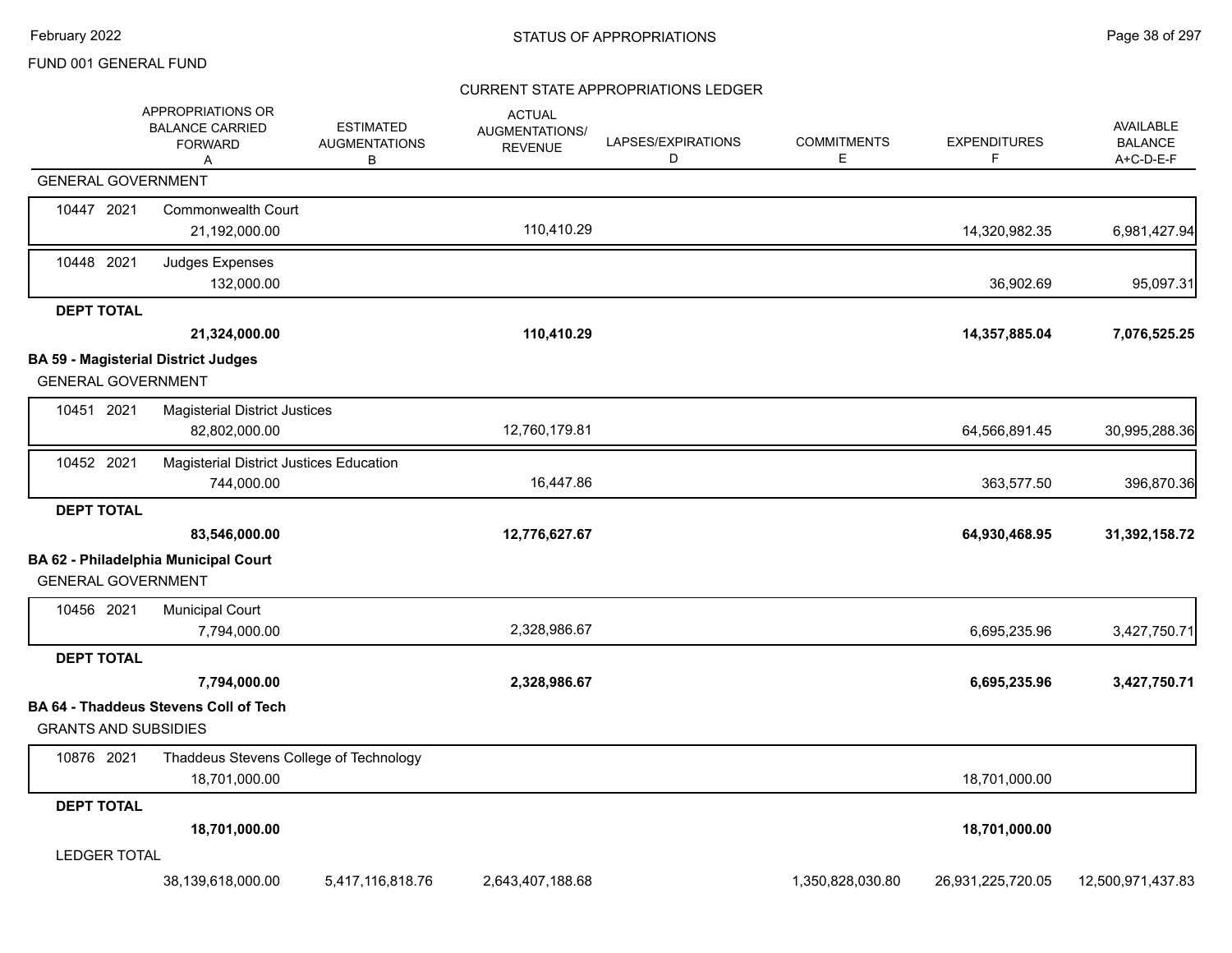#### CURRENT STATE RESTRICTED APPROPRIATIONS LEDGER

|                                 | APPROPRIATIONS OR<br><b>BALANCE CARRIED</b><br><b>FORWARD</b><br>Α | <b>ESTIMATED</b><br><b>AUGMENTATIONS</b><br>В | <b>ACTUAL</b><br>AUGMENTATIONS/<br><b>REVENUE</b> | LAPSES/EXPIRATIONS<br>D | <b>COMMITMENTS</b><br>E | <b>EXPENDITURES</b><br>F | <b>AVAILABLE</b><br><b>BALANCE</b><br>A+C-D-E-F |
|---------------------------------|--------------------------------------------------------------------|-----------------------------------------------|---------------------------------------------------|-------------------------|-------------------------|--------------------------|-------------------------------------------------|
| <b>BA 14 - Attorney General</b> |                                                                    |                                               |                                                   |                         |                         |                          |                                                 |
| <b>GENERAL GOVERNMENT</b>       |                                                                    |                                               |                                                   |                         |                         |                          |                                                 |
| 16054 2021                      | Office of Consumer Advocate                                        |                                               |                                                   |                         |                         |                          |                                                 |
|                                 |                                                                    | 6,204,000.00                                  | 6,204,000.00                                      |                         | 986,303.60              | 3,071,681.64             | 2,146,014.76                                    |
| 16819 2021                      | Home Improvement Consumer Protection                               |                                               |                                                   |                         |                         |                          |                                                 |
|                                 |                                                                    | 2,893,000.00                                  | 2,893,000.00                                      |                         | 21,523.26               | 1,474,603.45             | 1,396,873.29                                    |
| <b>DEPT TOTAL</b>               |                                                                    |                                               |                                                   |                         |                         |                          |                                                 |
|                                 |                                                                    | 9,097,000.00                                  | 9,097,000.00                                      |                         | 1,007,826.86            | 4,546,285.09             | 3,542,888.05                                    |
|                                 | BA 24 - Community & Economic Develop                               |                                               |                                                   |                         |                         |                          |                                                 |
| <b>GENERAL GOVERNMENT</b>       |                                                                    |                                               |                                                   |                         |                         |                          |                                                 |
| 16297 2021                      | <b>Small Business Advocate</b>                                     |                                               |                                                   |                         |                         |                          |                                                 |
|                                 |                                                                    | 1,824,504.00                                  | 1,824,504.00                                      |                         | 482,592.20              | 801,323.28               | 540,588.52                                      |
| 16902 2021                      | Marketing to Attract Tourists                                      |                                               |                                                   |                         |                         |                          |                                                 |
|                                 |                                                                    | 5,000,000.00                                  | 5,000,000.00                                      |                         | 211,382.72              | 3,060,150.32             | 1,728,466.96                                    |
| <b>DEPT TOTAL</b>               |                                                                    |                                               |                                                   |                         |                         |                          |                                                 |
|                                 |                                                                    | 6,824,504.00                                  | 6,824,504.00                                      |                         | 693,974.92              | 3,861,473.60             | 2,269,055.48                                    |
|                                 | <b>BA 74 - Drug and Alcohol Programs</b>                           |                                               |                                                   |                         |                         |                          |                                                 |
| <b>GRANTS AND SUBSIDIES</b>     |                                                                    |                                               |                                                   |                         |                         |                          |                                                 |
| 16967 2021                      | <b>Opioid Settlement</b>                                           |                                               |                                                   |                         |                         |                          |                                                 |
|                                 |                                                                    | 5,000,000.00                                  |                                                   |                         |                         |                          |                                                 |
| <b>DEPT TOTAL</b>               |                                                                    |                                               |                                                   |                         |                         |                          |                                                 |
|                                 |                                                                    | 5,000,000.00                                  |                                                   |                         |                         |                          |                                                 |
|                                 | <b>BA 17 - Public Utility Commission</b>                           |                                               |                                                   |                         |                         |                          |                                                 |
| <b>GENERAL GOVERNMENT</b>       |                                                                    |                                               |                                                   |                         |                         |                          |                                                 |
| 16205 2021                      | <b>General Government Operations</b>                               |                                               |                                                   |                         |                         |                          |                                                 |
|                                 |                                                                    | 78,477,000.00                                 | 78,477,000.00                                     |                         | 5,046,632.69            | 44,685,145.88            | 28,745,221.43                                   |
| <b>DEPT TOTAL</b>               |                                                                    |                                               |                                                   |                         |                         |                          |                                                 |
|                                 |                                                                    | 78,477,000.00                                 | 78,477,000.00                                     |                         | 5,046,632.69            | 44,685,145.88            | 28,745,221.43                                   |

**BA 18 - Revenue**

GENERAL GOVERNMENT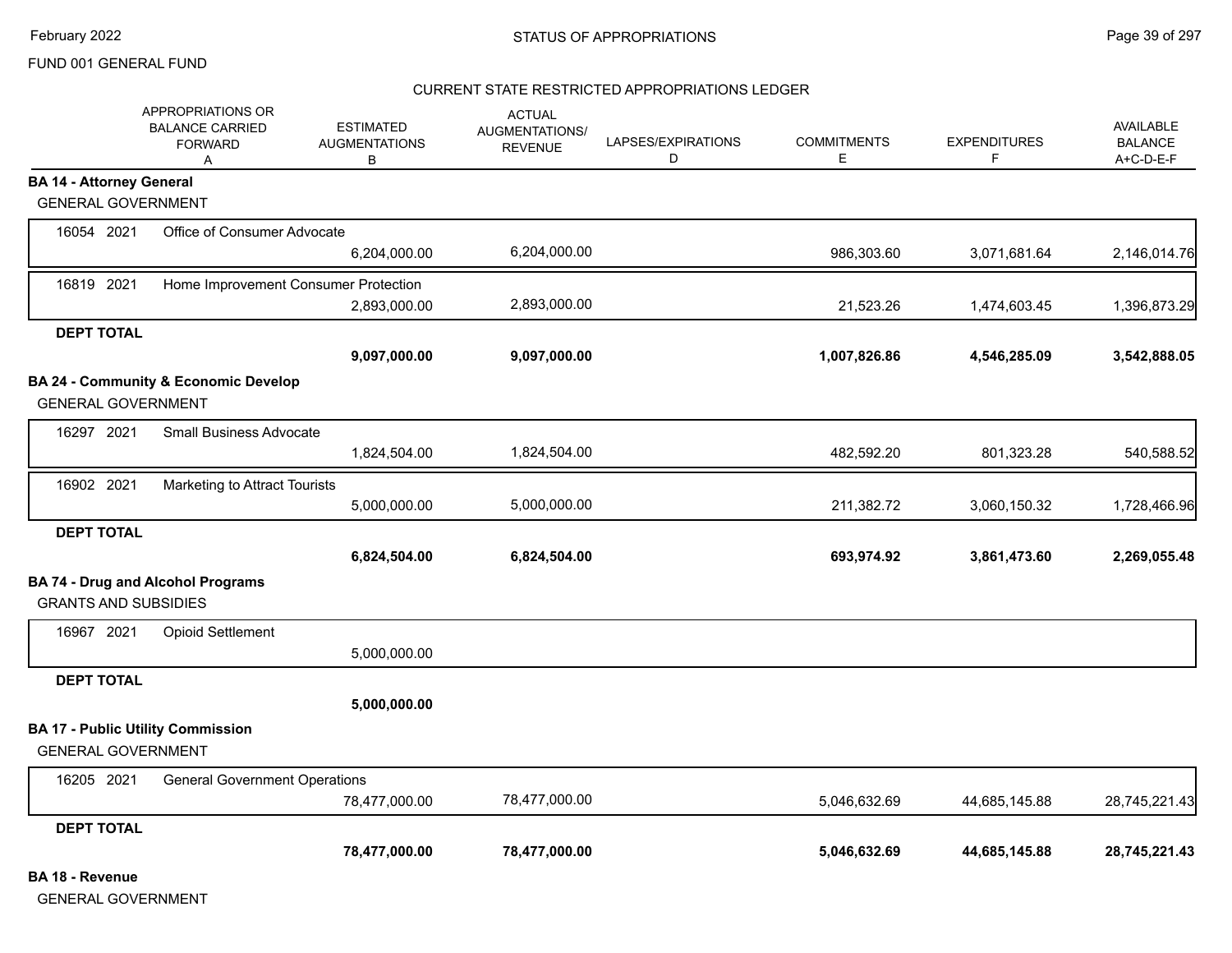# CURRENT STATE RESTRICTED APPROPRIATIONS LEDGER

|                                 | APPROPRIATIONS OR<br><b>BALANCE CARRIED</b><br><b>FORWARD</b><br>A | <b>ESTIMATED</b><br><b>AUGMENTATIONS</b><br>в | <b>ACTUAL</b><br>AUGMENTATIONS/<br><b>REVENUE</b> | LAPSES/EXPIRATIONS<br>D | <b>COMMITMENTS</b><br>Е | <b>EXPENDITURES</b><br>F | <b>AVAILABLE</b><br><b>BALANCE</b><br>A+C-D-E-F |
|---------------------------------|--------------------------------------------------------------------|-----------------------------------------------|---------------------------------------------------|-------------------------|-------------------------|--------------------------|-------------------------------------------------|
| 16903 2021                      | <b>Enhanced Revenue Collection Account</b>                         |                                               |                                                   |                         |                         |                          |                                                 |
|                                 |                                                                    | 30,000,000.00                                 | 20,000,000.00                                     |                         |                         | 14,474,775.16            | 5,525,224.84                                    |
| <b>DEPT TOTAL</b>               |                                                                    |                                               |                                                   |                         |                         |                          |                                                 |
|                                 |                                                                    | 30,000,000.00                                 | 20,000,000.00                                     |                         |                         | 14,474,775.16            | 5,525,224.84                                    |
| <b>BA 19 - State Department</b> |                                                                    |                                               |                                                   |                         |                         |                          |                                                 |
|                                 | <b>GENERAL GOVERNMENT</b>                                          |                                               |                                                   |                         |                         |                          |                                                 |
| 16239 2021                      | Professional and Occupational Affairs                              |                                               |                                                   |                         |                         |                          |                                                 |
|                                 |                                                                    | 55,325,000.00                                 | 39,957,000.00                                     |                         | 4,580,457.96            | 31,332,525.26            | 4,044,016.78                                    |
| 16240 2021                      | State Board of Podiatry                                            |                                               |                                                   |                         |                         |                          |                                                 |
|                                 |                                                                    | 393,000.00                                    | 393,000.00                                        |                         | 15,357.50               | 199,776.90               | 177,865.60                                      |
| 16646 2021                      | <b>State Board of Medicine</b>                                     |                                               |                                                   |                         |                         |                          |                                                 |
|                                 |                                                                    | 8,849,000.00                                  | 8,849,000.00                                      |                         | 554,299.46              | 4,120,345.35             | 4,174,355.19                                    |
| 16647 2021                      | State Board of Osteopathic Medicine                                |                                               |                                                   |                         |                         |                          |                                                 |
|                                 |                                                                    | 2,490,000.00                                  | 2,490,000.00                                      |                         | 203,042.82              | 852,766.93               | 1,434,190.25                                    |
| 16663 2021                      | <b>State Athletic Commission</b>                                   |                                               |                                                   |                         |                         |                          |                                                 |
|                                 |                                                                    | 868,000.00                                    | 868,000.00                                        |                         | 10,200.28               | 354,731.28               | 503,068.44                                      |
| <b>DEPT TOTAL</b>               |                                                                    |                                               |                                                   |                         |                         |                          |                                                 |
|                                 |                                                                    | 67,925,000.00                                 | 52,557,000.00                                     |                         | 5,363,358.02            | 36,860,145.72            | 10,333,496.26                                   |
| <b>BA 20 - State Police</b>     |                                                                    |                                               |                                                   |                         |                         |                          |                                                 |
|                                 | <b>GENERAL GOVERNMENT</b>                                          |                                               |                                                   |                         |                         |                          |                                                 |
| 16218 2021                      | <b>Firearms Records Check</b>                                      |                                               |                                                   |                         |                         |                          |                                                 |
|                                 |                                                                    | 3,752,000.00                                  | 200,000.00                                        |                         | 9,443.19                | 155,250.65               | 35,306.16                                       |
| <b>DEPT TOTAL</b>               |                                                                    |                                               |                                                   |                         |                         |                          |                                                 |
|                                 |                                                                    | 3,752,000.00                                  | 200,000.00                                        |                         | 9,443.19                | 155,250.65               | 35,306.16                                       |
| <b>BA 51 - Supreme Court</b>    |                                                                    |                                               |                                                   |                         |                         |                          |                                                 |
|                                 | <b>GENERAL GOVERNMENT</b>                                          |                                               |                                                   |                         |                         |                          |                                                 |
| 14421 2021                      | Statewide Judicial Computer System                                 |                                               |                                                   |                         |                         |                          |                                                 |
|                                 |                                                                    |                                               | 49,057,865.27                                     |                         |                         | 27,366,637.34            | 21,691,227.93                                   |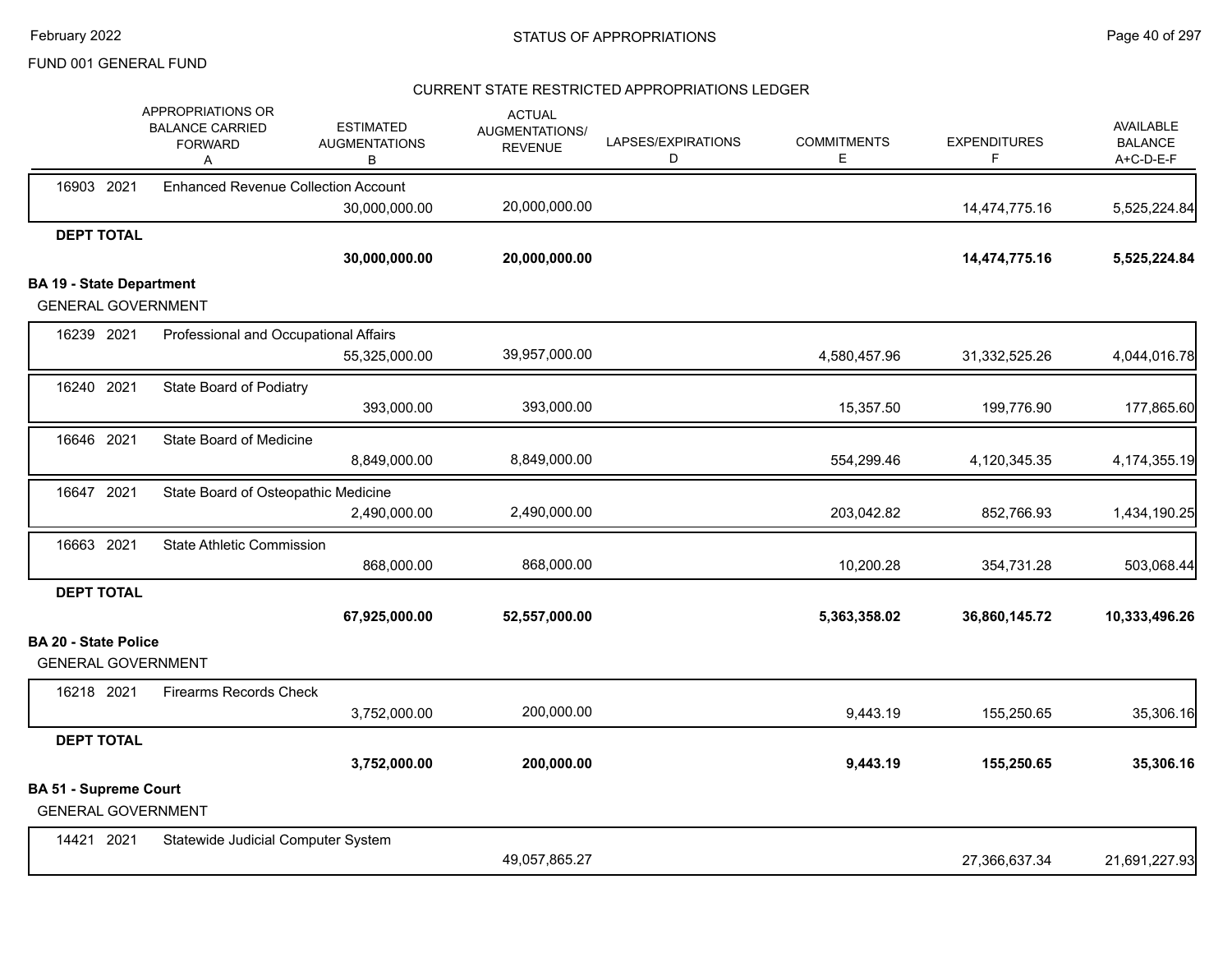### CURRENT STATE RESTRICTED APPROPRIATIONS LEDGER

|                     | APPROPRIATIONS OR<br><b>BALANCE CARRIED</b><br><b>FORWARD</b><br>$\mathsf{A}$ | ESTIMATED<br><b>AUGMENTATIONS</b><br>в | <b>ACTUAL</b><br>AUGMENTATIONS/<br><b>REVENUE</b> | LAPSES/EXPIRATIONS | <b>COMMITMENTS</b> | <b>EXPENDITURES</b> | AVAILABLE<br><b>BALANCE</b><br>A+C-D-E-F |
|---------------------|-------------------------------------------------------------------------------|----------------------------------------|---------------------------------------------------|--------------------|--------------------|---------------------|------------------------------------------|
| <b>DEPT TOTAL</b>   |                                                                               |                                        |                                                   |                    |                    |                     |                                          |
|                     |                                                                               |                                        | 49,057,865.27                                     |                    |                    | 27,366,637.34       | 21,691,227.93                            |
| <b>LEDGER TOTAL</b> |                                                                               |                                        |                                                   |                    |                    |                     |                                          |
|                     |                                                                               | 201,075,504.00                         | 216,213,369.27                                    |                    | 12,121,235.68      | 131,949,713.44      | 72,142,420.15                            |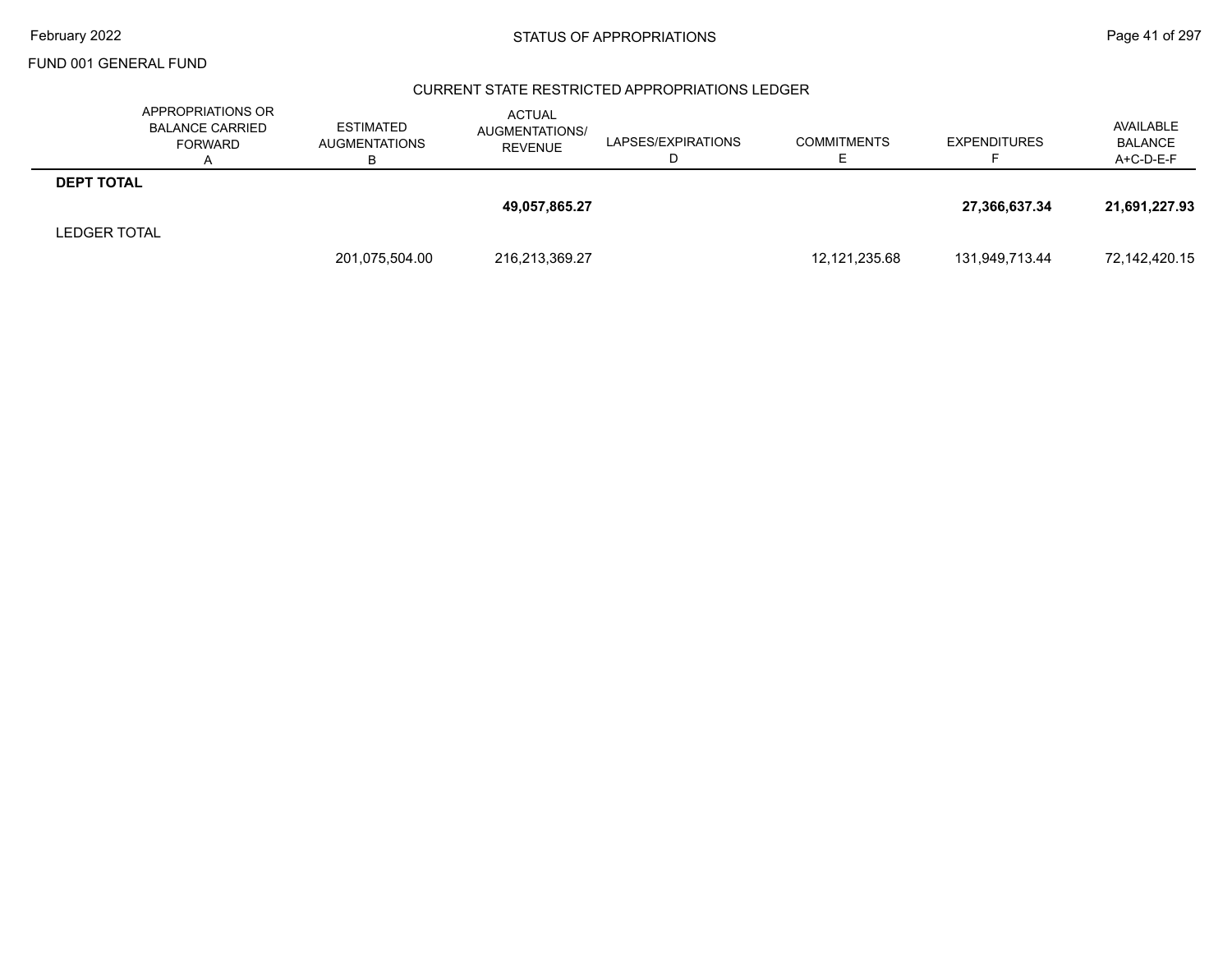### CURRENT STATE EXECUTIVE AUTHORIZATIONS LEDGER

|                                 | APPROPRIATIONS OR<br><b>BALANCE CARRIED</b><br><b>FORWARD</b><br>Α | <b>ESTIMATED</b><br><b>AUGMENTATIONS</b><br>в | <b>ACTUAL</b><br>AUGMENTATIONS/<br><b>REVENUE</b> | LAPSES/EXPIRATIONS<br>D | <b>COMMITMENTS</b><br>Е | <b>EXPENDITURES</b><br>F | AVAILABLE<br><b>BALANCE</b><br>A+C-D-E-F |
|---------------------------------|--------------------------------------------------------------------|-----------------------------------------------|---------------------------------------------------|-------------------------|-------------------------|--------------------------|------------------------------------------|
| <b>BA 18 - Revenue</b>          |                                                                    |                                               |                                                   |                         |                         |                          |                                          |
| <b>GENERAL GOVERNMENT</b>       |                                                                    |                                               |                                                   |                         |                         |                          |                                          |
| 20019 2021                      | Comm-Inherit & Realty Transfer Tax Col                             |                                               |                                                   |                         |                         |                          |                                          |
|                                 | 12,791,000.00                                                      |                                               |                                                   |                         |                         | 9,727,106.11             | 3,063,893.89                             |
| <b>REFUNDS</b>                  |                                                                    |                                               |                                                   |                         |                         |                          |                                          |
| 20018 2021                      | <b>Refunding Tax Collections</b>                                   |                                               |                                                   |                         |                         |                          |                                          |
|                                 | 1,200,000,000.00                                                   |                                               |                                                   |                         |                         | 820,035,865.02           | 379,964,134.98                           |
| <b>DEPT TOTAL</b>               |                                                                    |                                               |                                                   |                         |                         |                          |                                          |
|                                 | 1,212,791,000.00                                                   |                                               |                                                   |                         |                         | 829,762,971.13           | 383,028,028.87                           |
| <b>BA 19 - State Department</b> |                                                                    |                                               |                                                   |                         |                         |                          |                                          |
| <b>GENERAL GOVERNMENT</b>       |                                                                    |                                               |                                                   |                         |                         |                          |                                          |
| 20027 2021                      | <b>Publishing Constitutional Amendments</b>                        |                                               |                                                   |                         |                         |                          |                                          |
|                                 | 4,500,000.00                                                       |                                               |                                                   |                         |                         |                          | 4,500,000.00                             |
| <b>GRANTS AND SUBSIDIES</b>     |                                                                    |                                               |                                                   |                         |                         |                          |                                          |
| 20028 2021                      | <b>County Election Expenses</b>                                    |                                               |                                                   |                         |                         |                          |                                          |
|                                 | 1,400,000.00                                                       |                                               |                                                   |                         |                         | 1,117,080.58             | 282,919.42                               |
| <b>DEPT TOTAL</b>               |                                                                    |                                               |                                                   |                         |                         |                          |                                          |
|                                 | 5,900,000.00                                                       |                                               |                                                   |                         |                         | 1,117,080.58             | 4,782,919.42                             |
| <b>LEDGER TOTAL</b>             |                                                                    |                                               |                                                   |                         |                         |                          |                                          |
|                                 | 1,218,691,000.00                                                   |                                               |                                                   |                         |                         | 830,880,051.71           | 387,810,948.29                           |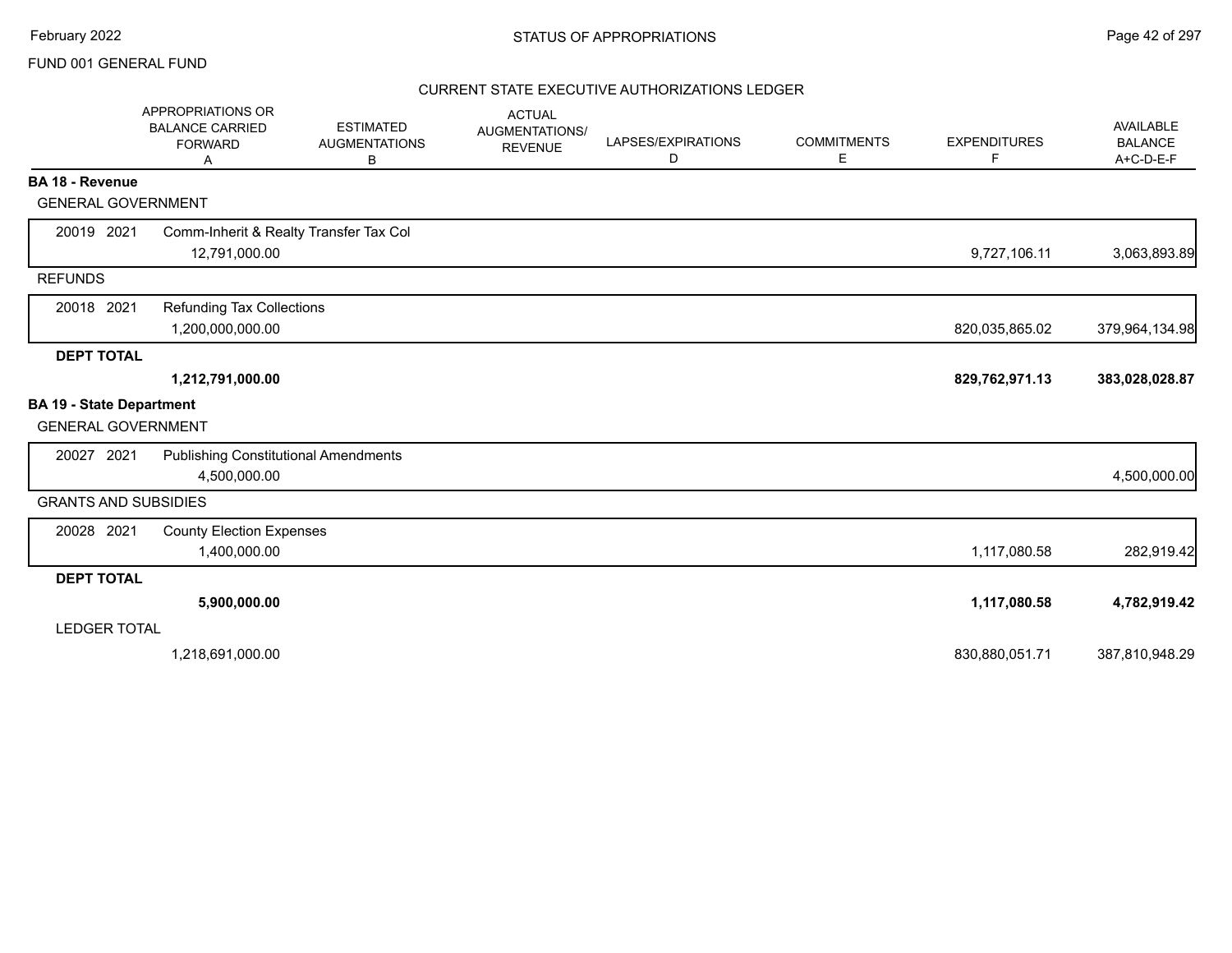### CURRENT STATE EXECUTIVE AUTHORIZATIONS - RESTRICTED LEDGER

|                                                                      | APPROPRIATIONS OR<br><b>BALANCE CARRIED</b><br><b>FORWARD</b><br>Α | <b>ESTIMATED</b><br><b>AUGMENTATIONS</b><br>B | <b>ACTUAL</b><br>AUGMENTATIONS/<br><b>REVENUE</b> | LAPSES/EXPIRATIONS<br>D | <b>COMMITMENTS</b><br>Е | <b>EXPENDITURES</b><br>F | <b>AVAILABLE</b><br><b>BALANCE</b><br>A+C-D-E-F |
|----------------------------------------------------------------------|--------------------------------------------------------------------|-----------------------------------------------|---------------------------------------------------|-------------------------|-------------------------|--------------------------|-------------------------------------------------|
| <b>BA 81 - Executive Offices</b>                                     |                                                                    |                                               |                                                   |                         |                         |                          |                                                 |
| <b>GENERAL GOVERNMENT</b>                                            |                                                                    |                                               |                                                   |                         |                         |                          |                                                 |
| 26434 2021                                                           | Agency IT Projects                                                 |                                               |                                                   |                         |                         |                          |                                                 |
|                                                                      |                                                                    | 25,000,000.00                                 | 26,558,536.46                                     |                         | 5,717,305.11            | 18,404,214.75            | 2,437,016.60                                    |
| <b>DEPT TOTAL</b>                                                    |                                                                    |                                               |                                                   |                         |                         |                          |                                                 |
|                                                                      |                                                                    | 25,000,000.00                                 | 26,558,536.46                                     |                         | 5,717,305.11            | 18,404,214.75            | 2,437,016.60                                    |
| <b>BA 14 - Attorney General</b><br><b>GENERAL GOVERNMENT</b>         |                                                                    |                                               |                                                   |                         |                         |                          |                                                 |
| 26346 2021                                                           | Reimb to Counties-FT District Attorneys                            | 7,724,000.00                                  |                                                   |                         |                         |                          |                                                 |
| <b>DEPT TOTAL</b>                                                    |                                                                    | 7,724,000.00                                  |                                                   |                         |                         |                          |                                                 |
| <b>BA 75 - Banking &amp; Securities</b><br><b>GENERAL GOVERNMENT</b> |                                                                    |                                               |                                                   |                         |                         |                          |                                                 |
| 26385 2021                                                           | Securities Operation                                               |                                               |                                                   |                         |                         |                          |                                                 |
|                                                                      |                                                                    | 9,477,000.00                                  | 9,477,000.00                                      |                         | 352,121.28              | 4,329,909.53             | 4,794,969.19                                    |
| <b>DEPT TOTAL</b>                                                    |                                                                    | 9,477,000.00                                  | 9,477,000.00                                      |                         | 352,121.28              | 4,329,909.53             | 4,794,969.19                                    |
| <b>GENERAL GOVERNMENT</b>                                            | <b>BA 32 - Civil Service Commission</b>                            |                                               |                                                   |                         |                         |                          |                                                 |
| 26469 2021                                                           | <b>Civil Service Commission</b>                                    | 3,500,000.00                                  | 4,255,972.31                                      |                         | 418,174.15              | 2,316,907.14             | 1,520,891.02                                    |
| <b>DEPT TOTAL</b>                                                    |                                                                    | 3,500,000.00                                  | 4,255,972.31                                      |                         | 418,174.15              | 2,316,907.14             | 1,520,891.02                                    |
| <b>GENERAL GOVERNMENT</b>                                            | <b>BA 38 - Conservation &amp; Natural Resourc</b>                  |                                               |                                                   |                         |                         |                          |                                                 |
| 26452 2021                                                           | <b>ATV Management</b>                                              | 7,000,000.00                                  | 5,200,000.00                                      |                         | 320,018.15              | 1,000,229.28             | 3,879,752.57                                    |
| 26453 2021                                                           | Snowmobile Management                                              | 1,000,000.00                                  | 750,000.00                                        |                         | 107,348.43              | 251,713.16               | 390,938.41                                      |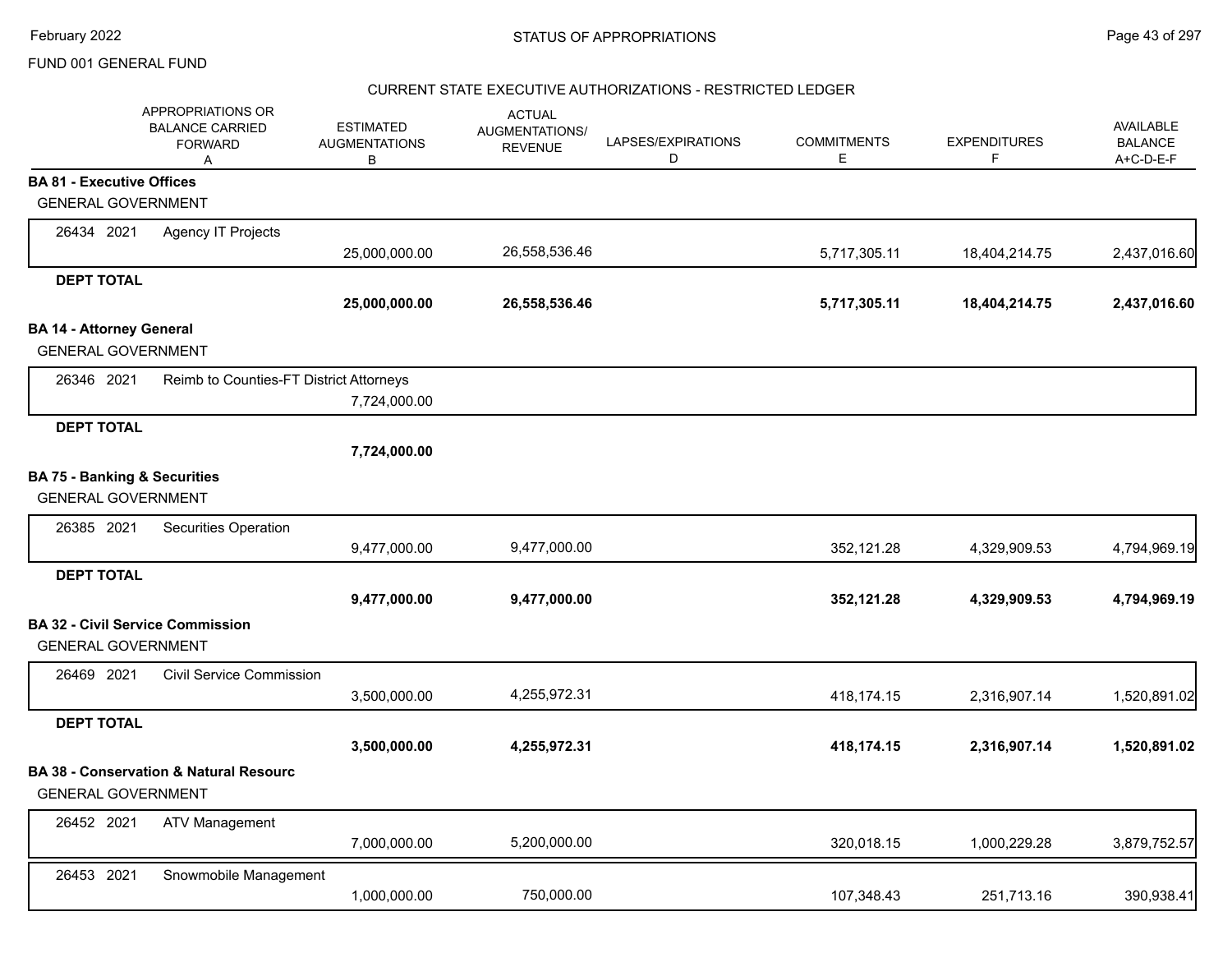### CURRENT STATE EXECUTIVE AUTHORIZATIONS - RESTRICTED LEDGER

|                            | APPROPRIATIONS OR<br><b>BALANCE CARRIED</b><br><b>FORWARD</b><br>Α | <b>ESTIMATED</b><br><b>AUGMENTATIONS</b><br>В | <b>ACTUAL</b><br>AUGMENTATIONS/<br><b>REVENUE</b> | LAPSES/EXPIRATIONS<br>D | <b>COMMITMENTS</b><br>Е | <b>EXPENDITURES</b><br>F | AVAILABLE<br><b>BALANCE</b><br>A+C-D-E-F |
|----------------------------|--------------------------------------------------------------------|-----------------------------------------------|---------------------------------------------------|-------------------------|-------------------------|--------------------------|------------------------------------------|
| 26464 2021                 | <b>Forest Regeneration</b>                                         |                                               |                                                   |                         |                         |                          |                                          |
|                            |                                                                    | 4,500,000.00                                  | 4,500,000.00                                      |                         | 466,050.48              | 635,410.31               | 3,398,539.21                             |
| <b>DEPT TOTAL</b>          |                                                                    | 12,500,000.00                                 | 10,450,000.00                                     |                         | 893,417.06              | 1,887,352.75             | 7,669,230.19                             |
| <b>BA 11 - Corrections</b> |                                                                    |                                               |                                                   |                         |                         |                          |                                          |
| <b>GENERAL GOVERNMENT</b>  |                                                                    |                                               |                                                   |                         |                         |                          |                                          |
| 26450 2021                 | Rockview Farm Program                                              |                                               |                                                   |                         |                         |                          |                                          |
|                            |                                                                    | 257,000.00                                    | 136,072.96                                        |                         | 77,288.17               | 75,419.22                | $-16,634.43$                             |
| <b>DEPT TOTAL</b>          |                                                                    |                                               |                                                   |                         |                         |                          |                                          |
|                            |                                                                    | 257,000.00                                    | 136,072.96                                        |                         | 77,288.17               | 75,419.22                | $-16,634.43$                             |
| <b>GENERAL GOVERNMENT</b>  | <b>BA 74 - Drug and Alcohol Programs</b>                           |                                               |                                                   |                         |                         |                          |                                          |
| 26470 2021                 | Recovery House Certification                                       |                                               |                                                   |                         |                         |                          |                                          |
|                            |                                                                    | 125,000.00                                    |                                                   |                         |                         |                          |                                          |
| <b>DEPT TOTAL</b>          |                                                                    |                                               |                                                   |                         |                         |                          |                                          |
|                            |                                                                    | 125,000.00                                    |                                                   |                         |                         |                          |                                          |
|                            | <b>BA 35 - Environmental Protection</b>                            |                                               |                                                   |                         |                         |                          |                                          |
| <b>GENERAL GOVERNMENT</b>  |                                                                    |                                               |                                                   |                         |                         |                          |                                          |
| 26250 2021                 | Used Tire Pile Remediation                                         |                                               |                                                   |                         |                         |                          |                                          |
|                            |                                                                    | 3,000.00                                      |                                                   |                         |                         |                          |                                          |
| 26251 2021                 | Sewage Facilities Program Administration                           |                                               |                                                   |                         |                         |                          |                                          |
|                            |                                                                    | 803,000.00                                    | 652,000.00                                        |                         |                         | 296,698.59               | 355,301.41                               |
| <b>DEPT TOTAL</b>          |                                                                    |                                               |                                                   |                         |                         |                          |                                          |
|                            |                                                                    | 806,000.00                                    | 652,000.00                                        |                         |                         | 296,698.59               | 355,301.41                               |
| BA 67 - Health             |                                                                    |                                               |                                                   |                         |                         |                          |                                          |
| <b>GENERAL GOVERNMENT</b>  |                                                                    |                                               |                                                   |                         |                         |                          |                                          |
| 26322 2021                 | Vital Statistics Improvement Admin                                 |                                               |                                                   |                         |                         |                          |                                          |
|                            |                                                                    | 18,151,000.00                                 | 11,340,365.16                                     |                         | 2,196,567.49            | 7,227,157.49             | 1,916,640.18                             |
| 26328 2021                 | County Coroner / Medical Examiner Distri                           |                                               |                                                   |                         |                         |                          |                                          |
|                            |                                                                    | 1,110,435.00                                  |                                                   |                         |                         |                          |                                          |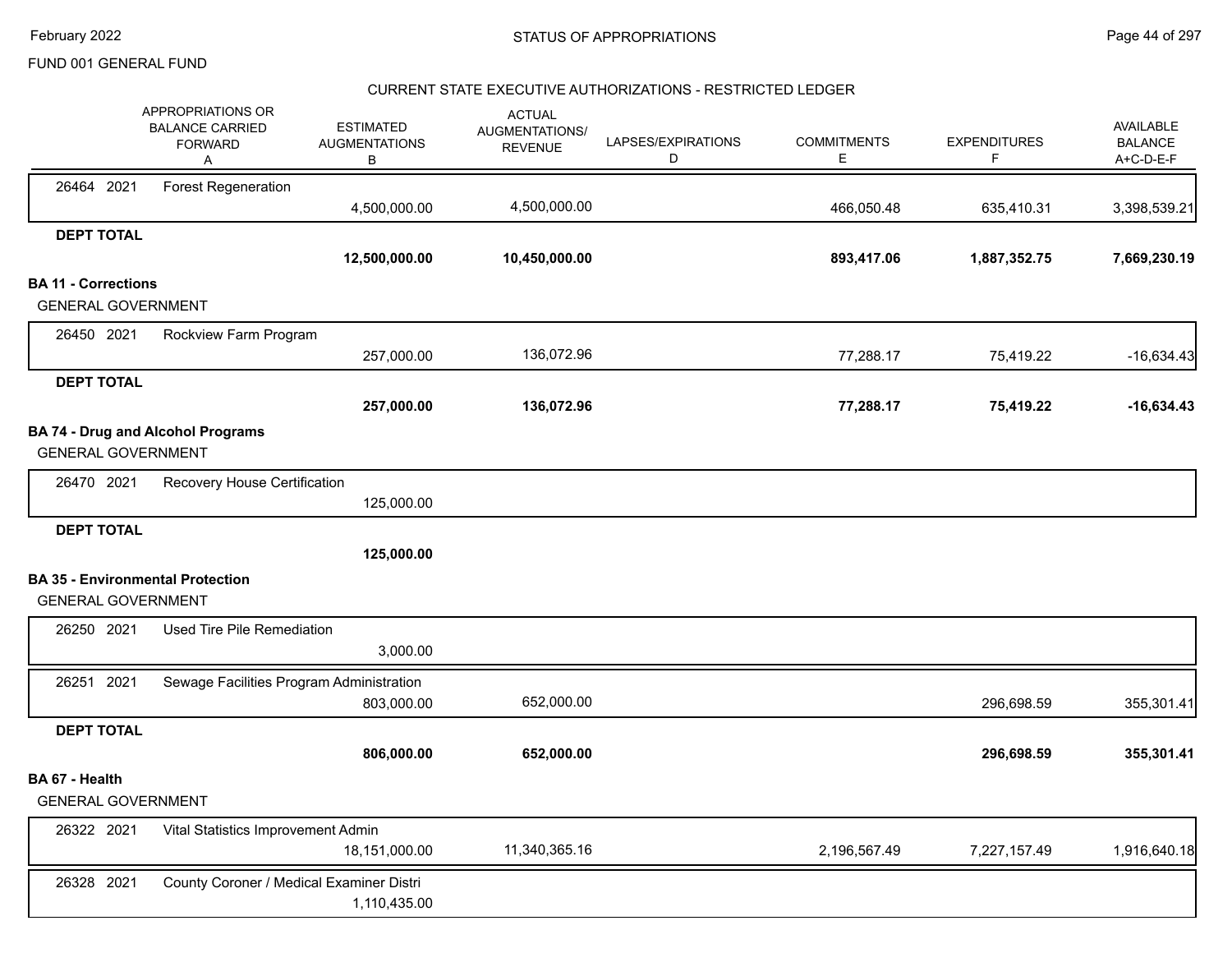### CURRENT STATE EXECUTIVE AUTHORIZATIONS - RESTRICTED LEDGER

|                                 | APPROPRIATIONS OR<br><b>BALANCE CARRIED</b><br><b>FORWARD</b> | <b>ESTIMATED</b><br><b>AUGMENTATIONS</b><br>B | <b>ACTUAL</b><br>AUGMENTATIONS/<br><b>REVENUE</b> | LAPSES/EXPIRATIONS<br>D | <b>COMMITMENTS</b><br>Е | <b>EXPENDITURES</b><br>F | AVAILABLE<br><b>BALANCE</b><br>A+C-D-E-F |
|---------------------------------|---------------------------------------------------------------|-----------------------------------------------|---------------------------------------------------|-------------------------|-------------------------|--------------------------|------------------------------------------|
| 26509<br>2021                   | LT Care Infection Prevention & Control                        |                                               |                                                   |                         |                         |                          |                                          |
|                                 |                                                               | 915,200.00                                    | 915,200.00                                        |                         |                         |                          | 915,200.00                               |
| <b>DEPT TOTAL</b>               |                                                               |                                               |                                                   |                         |                         |                          |                                          |
|                                 |                                                               | 20,176,635.00                                 | 12,255,565.16                                     |                         | 2,196,567.49            | 7,227,157.49             | 2,831,840.18                             |
| BA 12 - Labor & Industry        |                                                               |                                               |                                                   |                         |                         |                          |                                          |
| <b>GENERAL GOVERNMENT</b>       |                                                               |                                               |                                                   |                         |                         |                          |                                          |
| 26235 2021                      | Asbestos and Lead Certification                               |                                               |                                                   |                         |                         |                          |                                          |
|                                 |                                                               | 2,025,000.00                                  | 2,025,000.00                                      |                         | 234,761.16              | 549,918.48               | 1,240,320.36                             |
| <b>DEPT TOTAL</b>               |                                                               |                                               |                                                   |                         |                         |                          |                                          |
|                                 |                                                               | 2,025,000.00                                  | 2,025,000.00                                      |                         | 234,761.16              | 549,918.48               | 1,240,320.36                             |
| <b>BA 19 - State Department</b> |                                                               |                                               |                                                   |                         |                         |                          |                                          |
| <b>GENERAL GOVERNMENT</b>       |                                                               |                                               |                                                   |                         |                         |                          |                                          |
| 26239 2021                      |                                                               | Bureau ofCorporatns&CharitableOrganizatn      |                                                   |                         |                         |                          |                                          |
|                                 |                                                               | 12,434,000.00                                 | 11,000,000.00                                     |                         | 1,763,874.81            | 6,760,282.24             | 2,475,842.95                             |
| <b>DEPT TOTAL</b>               |                                                               |                                               |                                                   |                         |                         |                          |                                          |
|                                 |                                                               | 12,434,000.00                                 | 11,000,000.00                                     |                         | 1,763,874.81            | 6,760,282.24             | 2,475,842.95                             |
| <b>LEDGER TOTAL</b>             |                                                               |                                               |                                                   |                         |                         |                          |                                          |
|                                 |                                                               | 94,024,635.00                                 | 76,810,146.89                                     |                         | 11,653,509.23           | 41,847,860.19            | 23,308,777.47                            |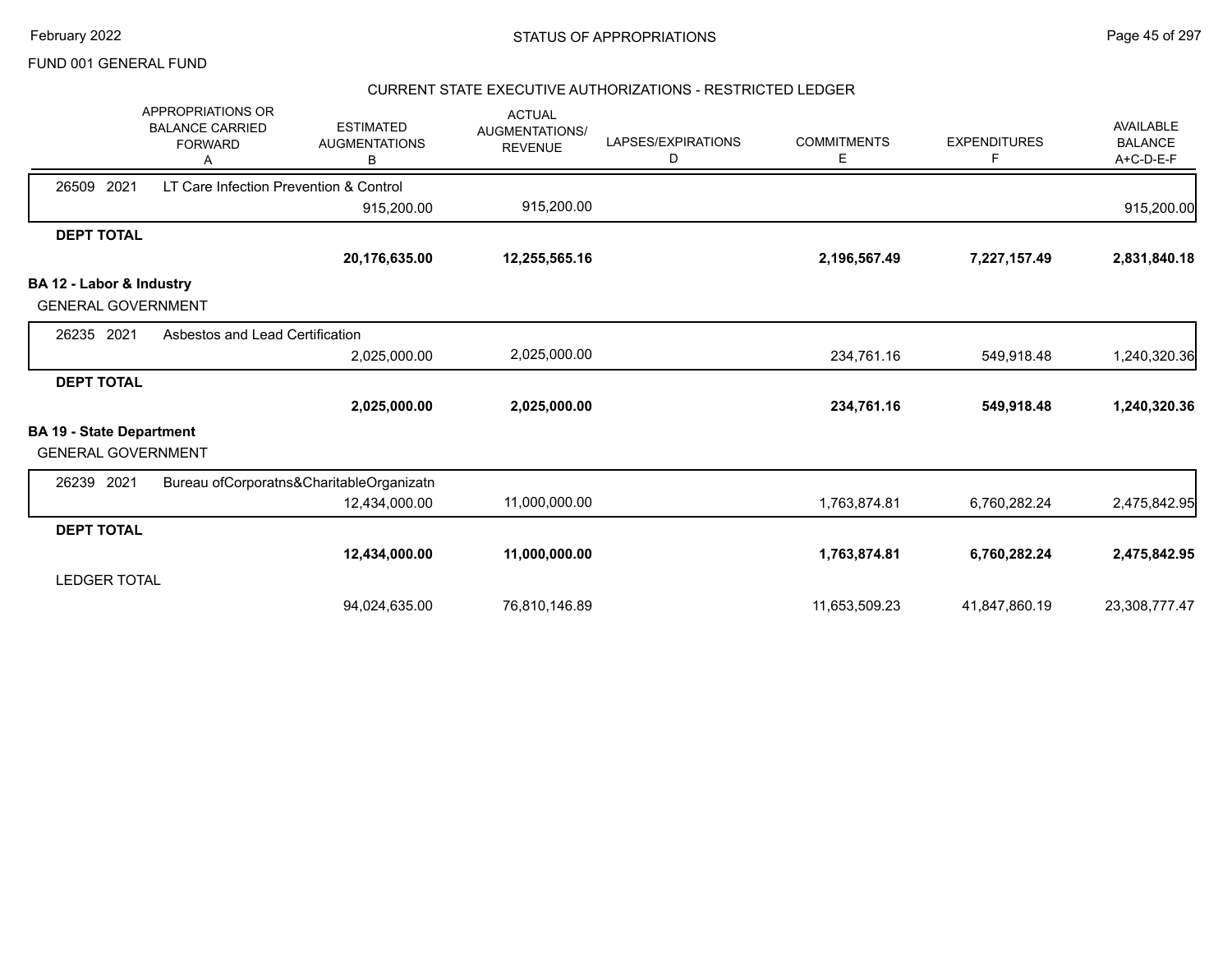|                           | APPROPRIATIONS OR<br><b>BALANCE CARRIED</b><br><b>FORWARD</b><br>A | <b>ESTIMATED</b><br><b>AUGMENTATIONS</b><br>В | <b>ACTUAL</b><br>AUGMENTATIONS/<br><b>REVENUE</b> | LAPSES/EXPIRATIONS<br>D | <b>COMMITMENTS</b><br>Е | <b>EXPENDITURES</b><br>F. | AVAILABLE<br><b>BALANCE</b><br>A+C-D-E-F |
|---------------------------|--------------------------------------------------------------------|-----------------------------------------------|---------------------------------------------------|-------------------------|-------------------------|---------------------------|------------------------------------------|
|                           | <b>BA 43 - Health Care Cost Containment</b>                        |                                               |                                                   |                         |                         |                           |                                          |
| <b>GENERAL GOVERNMENT</b> |                                                                    |                                               |                                                   |                         |                         |                           |                                          |
| 30309 2021                | Health Care Cost Containment Council                               |                                               |                                                   |                         |                         |                           |                                          |
|                           | 3,167,000.00                                                       |                                               |                                                   |                         |                         | 2,202,353.82              | 964,646.18                               |
| <b>DEPT TOTAL</b>         |                                                                    |                                               |                                                   |                         |                         |                           |                                          |
|                           | 3,167,000.00                                                       |                                               |                                                   |                         |                         | 2,202,353.82              | 964,646.18                               |
| BA 41 - Senate            |                                                                    |                                               |                                                   |                         |                         |                           |                                          |
| <b>GENERAL GOVERNMENT</b> |                                                                    |                                               |                                                   |                         |                         |                           |                                          |
| 30037 2021                | Senators' Salaries<br>8,864,000.00                                 |                                               |                                                   |                         |                         | 3,923,039.35              | 4,940,960.65                             |
|                           |                                                                    |                                               |                                                   |                         |                         |                           |                                          |
| 30039 2021                | <b>Employes of Chief Clerk</b><br>3,085,000.00                     |                                               |                                                   |                         |                         |                           | 3,085,000.00                             |
| 30040 2021                | Salaried Officers & Employes                                       |                                               |                                                   |                         |                         |                           |                                          |
|                           | 13,973,000.00                                                      |                                               |                                                   |                         |                         | 8,410,182.98              | 5,562,817.02                             |
| 30041 2021                | <b>Reapportionment Expenses</b>                                    |                                               |                                                   |                         |                         |                           |                                          |
|                           | 800,000.00                                                         |                                               |                                                   |                         |                         | 26,300.00                 | 773,700.00                               |
| 30047 2021                | Committee on Appropriations (R)                                    |                                               |                                                   |                         |                         |                           |                                          |
|                           | 1,507,500.00                                                       |                                               |                                                   |                         |                         |                           | 1,507,500.00                             |
| 30060 2021                | Incidental Expenses                                                |                                               |                                                   |                         |                         |                           |                                          |
|                           | 3,595,000.00                                                       |                                               |                                                   |                         |                         | $-7,307.12$               | 3,602,307.12                             |
| 30061 2021                | Committee on Appropriations (D)                                    |                                               |                                                   |                         |                         |                           |                                          |
|                           | 1,507,500.00                                                       |                                               |                                                   |                         |                         |                           | 1,507,500.00                             |
| 30062 2021                | Expenses-Senators                                                  |                                               |                                                   |                         |                         |                           |                                          |
|                           | 1,416,000.00                                                       |                                               |                                                   |                         |                         | $-14,657.95$              | 1,430,657.95                             |
| 30063 2021                | Legislative Printing & Expenses                                    |                                               |                                                   |                         |                         |                           |                                          |
|                           | 8,048,000.00                                                       |                                               |                                                   |                         |                         |                           | 8,048,000.00                             |
| 30218 2021                | Caucus Operations (D)                                              |                                               |                                                   |                         |                         |                           |                                          |
|                           | 37,371,822.21                                                      |                                               |                                                   |                         |                         | 19,968,089.09             | 17,403,733.12                            |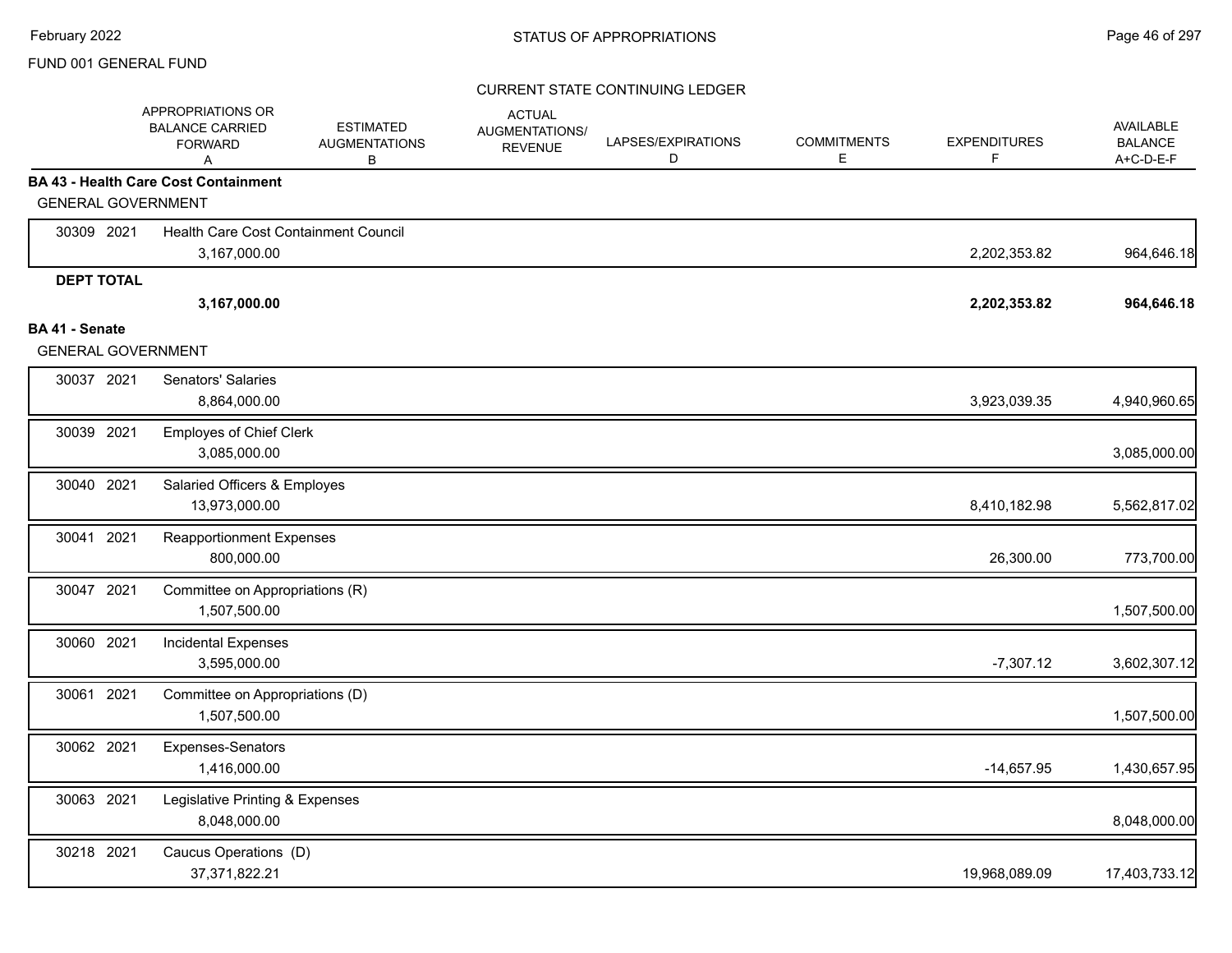|                           | APPROPRIATIONS OR<br><b>BALANCE CARRIED</b><br><b>FORWARD</b><br>A | <b>ESTIMATED</b><br><b>AUGMENTATIONS</b><br>В | <b>ACTUAL</b><br>AUGMENTATIONS/<br><b>REVENUE</b> | LAPSES/EXPIRATIONS<br>D | <b>COMMITMENTS</b><br>Е | <b>EXPENDITURES</b><br>F | <b>AVAILABLE</b><br><b>BALANCE</b><br>A+C-D-E-F |
|---------------------------|--------------------------------------------------------------------|-----------------------------------------------|---------------------------------------------------|-------------------------|-------------------------|--------------------------|-------------------------------------------------|
| 30219 2021                | Caucus Operations (R)<br>46,938,787.95                             |                                               |                                                   |                         |                         | 19,262,647.16            | 27,676,140.79                                   |
| <b>DEPT TOTAL</b>         |                                                                    |                                               |                                                   |                         |                         |                          |                                                 |
|                           | 127,106,610.16                                                     |                                               |                                                   |                         |                         | 51,568,293.51            | 75,538,316.65                                   |
| <b>GENERAL GOVERNMENT</b> | <b>BA 42 - House of Representatives</b>                            |                                               |                                                   |                         |                         |                          |                                                 |
| 30073 2021                | 35,290,000.00                                                      | Members' Salaries, Speaker's Extra Comp       |                                                   |                         |                         | 20,885,895.49            | 14,404,104.51                                   |
| 30076 2021                | Reappropriationment Expenses-House<br>800,000.00                   |                                               |                                                   |                         |                         | 61,402.96                | 738,597.04                                      |
| 30077 2021                | Speaker's Office<br>1,756,000.00                                   |                                               |                                                   |                         |                         |                          | 1,756,000.00                                    |
| 30078 2021                | 14,834,000.00                                                      | Bi-Partisan Committee, Chief Clerk & Com      |                                                   |                         |                         | 3,684,422.55             | 11, 149, 577. 45                                |
| 30080 2021                | Mileage: Reps, Officers, & Employees<br>572,000.00                 |                                               |                                                   |                         |                         | 156,918.08               | 415,081.92                                      |
| 30082 2021                | Chief Clerk & Legislative Journal<br>2,816,000.00                  |                                               |                                                   |                         |                         | 140,200.90               | 2,675,799.10                                    |
| 30083 2021                | Speaker<br>20,000.00                                               |                                               |                                                   |                         |                         |                          | 20,000.00                                       |
| 30084 2021                | <b>Chief Clerk</b><br>1,091,000.00                                 |                                               |                                                   |                         |                         | 412,529.46               | 678,470.54                                      |
| 30085 2021                | Floor Leader (R)<br>7,000.00                                       |                                               |                                                   |                         |                         |                          | 7,000.00                                        |
| 30086 2021                | Floor Leader (D)<br>7,000.00                                       |                                               |                                                   |                         |                         |                          | 7,000.00                                        |
| 30087 2021                | WHIP(R)<br>6,000.00                                                |                                               |                                                   |                         |                         | 6,000.00                 |                                                 |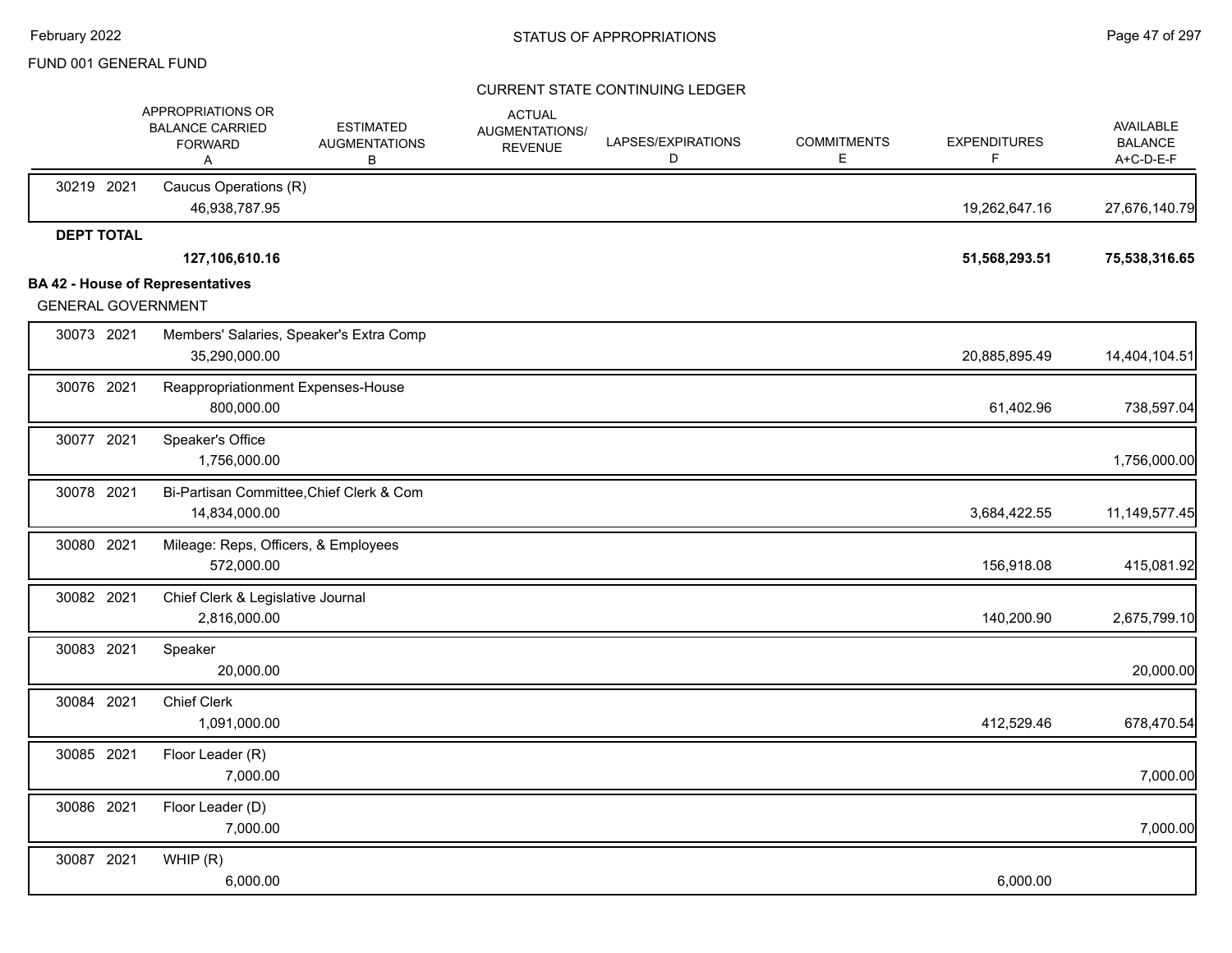|            | APPROPRIATIONS OR<br><b>BALANCE CARRIED</b><br><b>FORWARD</b><br>A | <b>ESTIMATED</b><br><b>AUGMENTATIONS</b><br>В | <b>ACTUAL</b><br>AUGMENTATIONS/<br><b>REVENUE</b> | LAPSES/EXPIRATIONS<br>D | <b>COMMITMENTS</b><br>E. | <b>EXPENDITURES</b><br>F | <b>AVAILABLE</b><br><b>BALANCE</b><br>A+C-D-E-F |
|------------|--------------------------------------------------------------------|-----------------------------------------------|---------------------------------------------------|-------------------------|--------------------------|--------------------------|-------------------------------------------------|
| 30088 2021 | WHIP (D)<br>6,000.00                                               |                                               |                                                   |                         |                          |                          | 6,000.00                                        |
| 30089 2021 | Chairman Caucus Operations (R)<br>3,000.00                         |                                               |                                                   |                         |                          | 3,000.00                 |                                                 |
| 30090 2021 | Chairman Caucus Operations (D)<br>3,000.00                         |                                               |                                                   |                         |                          | 3,000.00                 |                                                 |
| 30091 2021 | Chairman-Appropriations Committee (R)<br>6,000.00                  |                                               |                                                   |                         |                          |                          | 6,000.00                                        |
| 30092 2021 | Caucus Administrator (R)<br>2,000.00                               |                                               |                                                   |                         |                          | 2,000.00                 |                                                 |
| 30093 2021 | Caucus Administrator (D)<br>2,000.00                               |                                               |                                                   |                         |                          | 2,000.00                 |                                                 |
| 30094 2021 | Secretary-Caucus (R)<br>3,000.00                                   |                                               |                                                   |                         |                          | 3,000.00                 |                                                 |
| 30095 2021 | <b>Incidental Expenses</b><br>7,569,000.00                         |                                               |                                                   |                         |                          | 1,941,341.22             | 5,627,658.78                                    |
| 30097 2021 | Committee on Appropriations (R)<br>3,223,000.00                    |                                               |                                                   |                         |                          |                          | 3,223,000.00                                    |
| 30099 2021 | Expenses-Representative<br>4,251,000.00                            |                                               |                                                   |                         |                          | 488,861.93               | 3,762,138.07                                    |
| 30100 2021 | Legislative Printing & Expenses<br>10,674,000.00                   |                                               |                                                   |                         |                          | 2,401,992.86             | 8,272,007.14                                    |
| 30101 2021 | Secretary-Caucus (D)<br>3,000.00                                   |                                               |                                                   |                         |                          | 3,000.00                 |                                                 |
| 30102 2021 | Special Leadership Account (R)<br>6,045,000.00                     |                                               |                                                   |                         |                          |                          | 6,045,000.00                                    |
| 30103 2021 | Special Leadership Account (D)<br>6,045,000.00                     |                                               |                                                   |                         |                          |                          | 6,045,000.00                                    |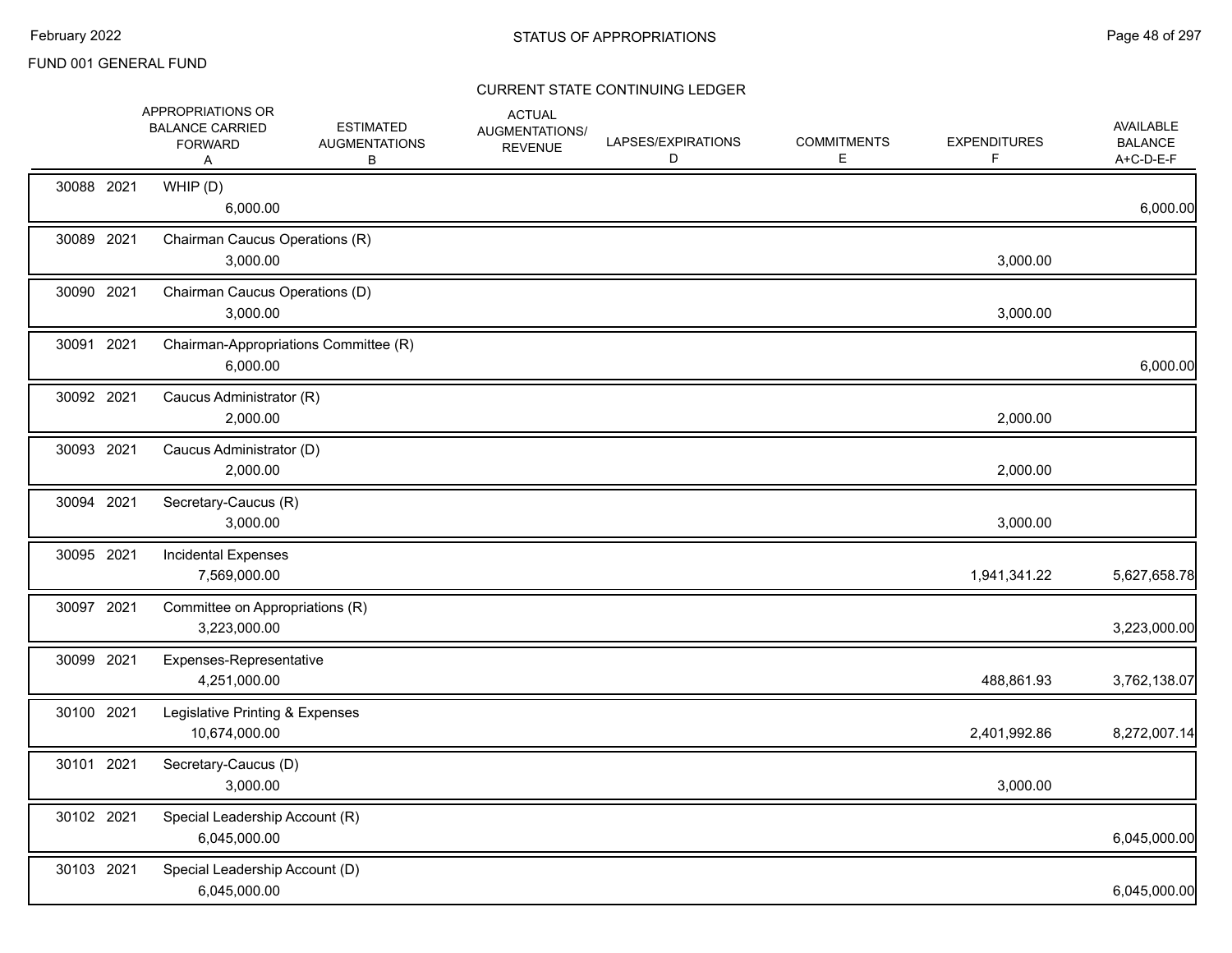|                           | APPROPRIATIONS OR<br><b>BALANCE CARRIED</b><br><b>FORWARD</b><br>Α | <b>ESTIMATED</b><br><b>AUGMENTATIONS</b><br>В | <b>ACTUAL</b><br>AUGMENTATIONS/<br><b>REVENUE</b> | LAPSES/EXPIRATIONS<br>D | <b>COMMITMENTS</b><br>E. | <b>EXPENDITURES</b><br>F | AVAILABLE<br><b>BALANCE</b><br>A+C-D-E-F |
|---------------------------|--------------------------------------------------------------------|-----------------------------------------------|---------------------------------------------------|-------------------------|--------------------------|--------------------------|------------------------------------------|
| 30104 2021                | Chairman-Policy Committee (D)<br>2,000.00                          |                                               |                                                   |                         |                          | 2,000.00                 |                                          |
| 30105 2021                | Committee on Appropriations (D)<br>3,223,000.00                    |                                               |                                                   |                         |                          |                          | 3,223,000.00                             |
| 30106 2021                | Chairman Policy Committee (R)<br>2,000.00                          |                                               |                                                   |                         |                          | 2,000.00                 |                                          |
| 30107 2021                | Administrator for Staff (D)<br>20,000.00                           |                                               |                                                   |                         |                          |                          | 20,000.00                                |
| 30108 2021                | Chairman Appropriations Committee (D)<br>6,000.00                  |                                               |                                                   |                         |                          | 6,000.00                 |                                          |
| 30109 2021                | Administrator for Staff (R)<br>20,000.00                           |                                               |                                                   |                         |                          |                          | 20,000.00                                |
| 30311 2021                | Caucus Operations (R)<br>69,275,000.00                             |                                               |                                                   |                         |                          | 36,604,935.47            | 32,670,064.53                            |
| 30312 2021                | Caucus Operations (D)<br>64,100,000.00                             |                                               |                                                   |                         |                          | 27, 142, 207. 97         | 36,957,792.03                            |
| <b>DEPT TOTAL</b>         | 231,682,000.00<br><b>BA 44 - Legislative Reference Bureau</b>      |                                               |                                                   |                         |                          | 93,952,708.89            | 137,729,291.11                           |
| <b>GENERAL GOVERNMENT</b> |                                                                    |                                               |                                                   |                         |                          |                          |                                          |
| 30115 2021                | <b>LRB-Salaries &amp; Expenses</b><br>9,985,000.00                 |                                               |                                                   |                         |                          | 969,753.61               | 9,015,246.39                             |
| 30117 2021                | Printing of Pa Bulletin & Pa Code<br>886,000.00                    |                                               |                                                   |                         |                          |                          | 886,000.00                               |
| 30359 2021                | <b>Contingent Expenses</b><br>25,000.00                            |                                               |                                                   |                         |                          | 25,000.00                |                                          |
| <b>DEPT TOTAL</b>         | 10,896,000.00<br><b>BA 45 - Legislative Misc &amp; Commissions</b> |                                               |                                                   |                         |                          | 994,753.61               | 9,901,246.39                             |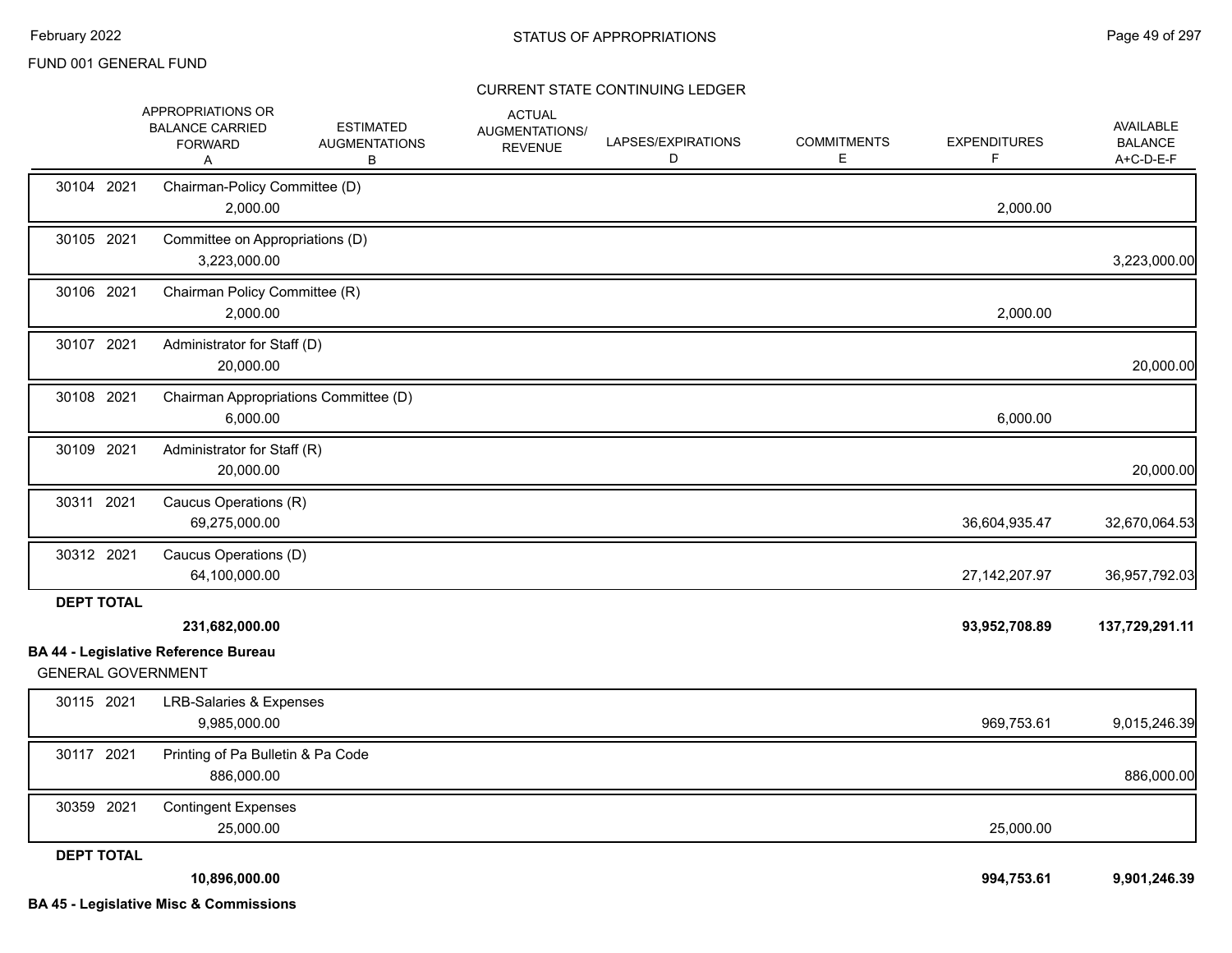|                           | APPROPRIATIONS OR<br><b>BALANCE CARRIED</b><br><b>FORWARD</b><br>A | <b>ESTIMATED</b><br><b>AUGMENTATIONS</b><br>В | <b>ACTUAL</b><br>AUGMENTATIONS/<br><b>REVENUE</b> | LAPSES/EXPIRATIONS<br>D | <b>COMMITMENTS</b><br>Е | <b>EXPENDITURES</b><br>F | AVAILABLE<br><b>BALANCE</b><br>A+C-D-E-F |
|---------------------------|--------------------------------------------------------------------|-----------------------------------------------|---------------------------------------------------|-------------------------|-------------------------|--------------------------|------------------------------------------|
| <b>GENERAL GOVERNMENT</b> |                                                                    |                                               |                                                   |                         |                         |                          |                                          |
| 30118 2021                | <b>Local Government Commission</b><br>1,283,000.00                 |                                               |                                                   |                         |                         | 188,196.04               | 1,094,803.96                             |
| 30119 2021                | Legislative Audit Advisory Commission<br>285,000.00                |                                               |                                                   |                         |                         |                          | 285,000.00                               |
| 30121 2021                | <b>Local Government Codes</b><br>24,000.00                         |                                               | 19.80                                             |                         |                         | 180.00                   | 23,839.80                                |
| 30122 2021                | <b>Capitol Preservation Committee</b><br>827,000.00                |                                               |                                                   |                         |                         | 191,599.67               | 635,400.33                               |
| 30123 2021                | <b>Capitol Restoration</b><br>3,157,000.00                         |                                               |                                                   |                         |                         |                          | 3,157,000.00                             |
| 30127 2021                | <b>Commission on Sentencing</b><br>2,553,000.00                    |                                               |                                                   |                         |                         | 1,502,282.22             | 1,050,717.78                             |
| 30129 2021                | Center for Rural Pennsylvania<br>1,128,000.00                      |                                               |                                                   |                         |                         | 17,741.84                | 1,110,258.16                             |
| 30131 2021                | 1,053,000.00                                                       | Legislative Reapportionment Commissions       |                                                   |                         |                         |                          | 1,053,000.00                             |
| 30308 2021                | Independent Fiscal Office<br>2,343,000.00                          |                                               |                                                   |                         |                         |                          | 2,343,000.00                             |
| 30721 2021                | <b>Commonwealth Mail Processing Center</b><br>3,583,000.00         |                                               |                                                   |                         |                         | 1,109,130.14             | 2,473,869.86                             |
| <b>DEPT TOTAL</b>         |                                                                    |                                               |                                                   |                         |                         |                          |                                          |
|                           | 16,236,000.00                                                      |                                               | 19.80                                             |                         |                         | 3,009,129.91             | 13,226,889.89                            |
| <b>GENERAL GOVERNMENT</b> | <b>BA 46 - Joint State Government Comm.</b>                        |                                               |                                                   |                         |                         |                          |                                          |
| 30133 2021                | Joint State Government Commission<br>1,701,000.00                  |                                               |                                                   |                         |                         | 451,600.91               | 1,249,399.09                             |
| <b>DEPT TOTAL</b>         | 1,701,000.00                                                       |                                               |                                                   |                         |                         | 451,600.91               | 1,249,399.09                             |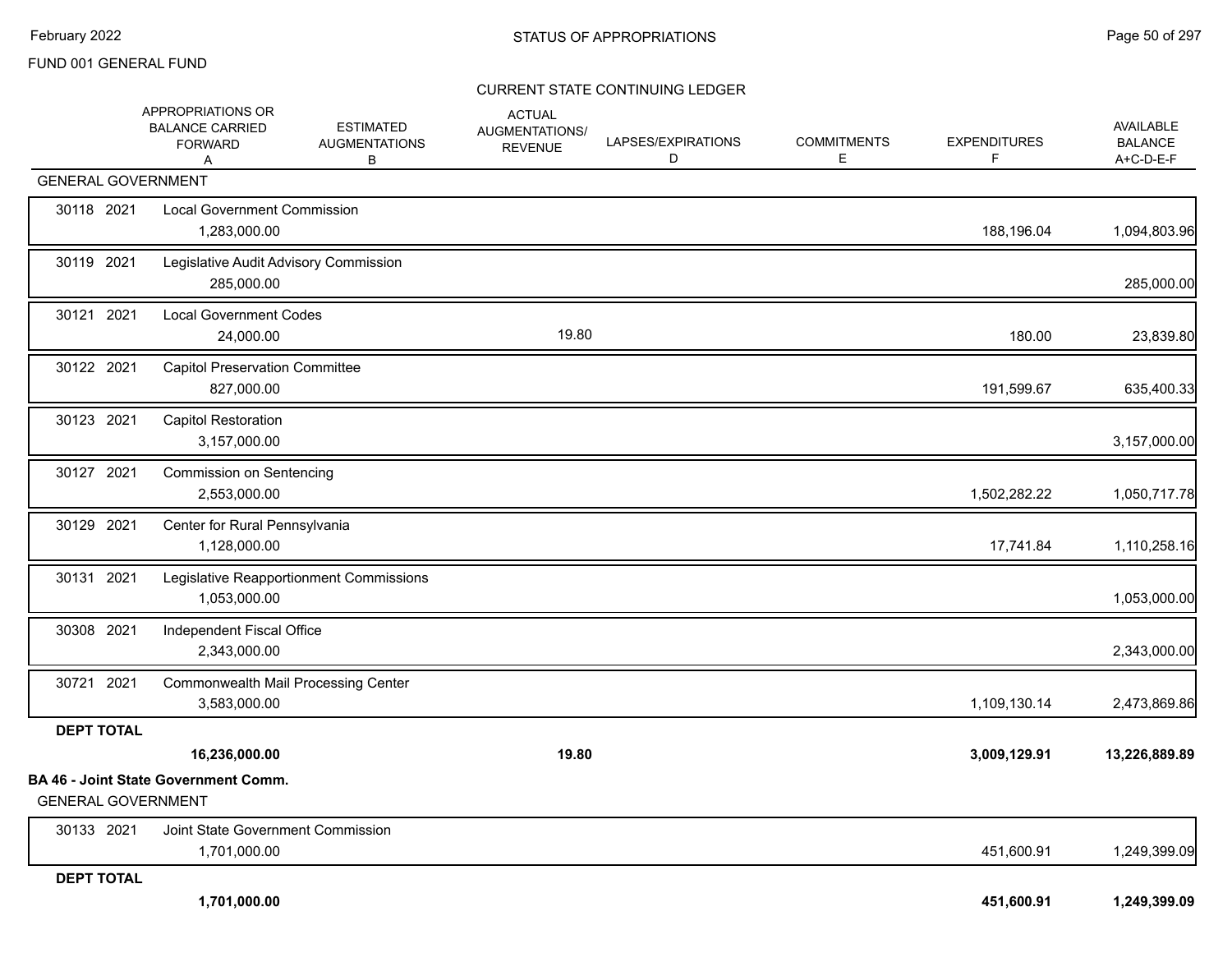|                              | APPROPRIATIONS OR<br><b>BALANCE CARRIED</b><br><b>FORWARD</b><br>Α | <b>ESTIMATED</b><br><b>AUGMENTATIONS</b><br>B | <b>ACTUAL</b><br>AUGMENTATIONS/<br><b>REVENUE</b> | LAPSES/EXPIRATIONS<br>D | <b>COMMITMENTS</b><br>Е | <b>EXPENDITURES</b><br>F | <b>AVAILABLE</b><br><b>BALANCE</b><br>A+C-D-E-F |
|------------------------------|--------------------------------------------------------------------|-----------------------------------------------|---------------------------------------------------|-------------------------|-------------------------|--------------------------|-------------------------------------------------|
|                              | <b>BA 47 - Legislative Budget and Finance</b>                      |                                               |                                                   |                         |                         |                          |                                                 |
| <b>GENERAL GOVERNMENT</b>    |                                                                    |                                               |                                                   |                         |                         |                          |                                                 |
| 30134 2021                   | Legislative Budget & Finance Committee                             |                                               |                                                   |                         |                         |                          |                                                 |
|                              | 2,020,000.00                                                       |                                               |                                                   |                         |                         | 462,429.50               | 1,557,570.50                                    |
| <b>DEPT TOTAL</b>            |                                                                    |                                               |                                                   |                         |                         |                          |                                                 |
|                              | 2,020,000.00                                                       |                                               |                                                   |                         |                         | 462,429.50               | 1,557,570.50                                    |
|                              | <b>BA 48 - Legislative Data Processing</b>                         |                                               |                                                   |                         |                         |                          |                                                 |
| <b>GENERAL GOVERNMENT</b>    |                                                                    |                                               |                                                   |                         |                         |                          |                                                 |
| 30135 2021                   | Legislative Data Processing Center                                 |                                               |                                                   |                         |                         |                          |                                                 |
|                              | 32,255,000.00                                                      |                                               |                                                   |                         |                         | 8,372,776.24             | 23,882,223.76                                   |
| 30360 2021                   |                                                                    | LDP-Information Technology Modernization      |                                                   |                         |                         |                          |                                                 |
|                              | 2,500,000.00                                                       |                                               |                                                   |                         |                         |                          | 2,500,000.00                                    |
| <b>DEPT TOTAL</b>            |                                                                    |                                               |                                                   |                         |                         |                          |                                                 |
|                              | 34,755,000.00                                                      |                                               |                                                   |                         |                         | 8,372,776.24             | 26,382,223.76                                   |
|                              | <b>BA 63 - Regulatory Review Commission</b>                        |                                               |                                                   |                         |                         |                          |                                                 |
| <b>GENERAL GOVERNMENT</b>    |                                                                    |                                               |                                                   |                         |                         |                          |                                                 |
| 30138 2021                   |                                                                    | Independent Regulatory Review Commission      |                                                   |                         |                         |                          |                                                 |
|                              | 2,155,000.00                                                       |                                               |                                                   |                         |                         |                          | 2,155,000.00                                    |
| <b>DEPT TOTAL</b>            |                                                                    |                                               |                                                   |                         |                         |                          |                                                 |
|                              | 2,155,000.00                                                       |                                               |                                                   |                         |                         |                          | 2,155,000.00                                    |
| <b>BA 51 - Supreme Court</b> |                                                                    |                                               |                                                   |                         |                         |                          |                                                 |
| <b>GENERAL GOVERNMENT</b>    |                                                                    |                                               |                                                   |                         |                         |                          |                                                 |
| 30249 2021                   | <b>Unified Judicial System Security</b>                            |                                               |                                                   |                         |                         |                          |                                                 |
|                              | 2,002,000.00                                                       |                                               | 477.85                                            |                         |                         | 407,300.87               | 1,595,176.98                                    |
| <b>DEPT TOTAL</b>            |                                                                    |                                               |                                                   |                         |                         |                          |                                                 |
|                              | 2,002,000.00                                                       |                                               | 477.85                                            |                         |                         | 407,300.87               | 1,595,176.98                                    |
| <b>LEDGER TOTAL</b>          |                                                                    |                                               |                                                   |                         |                         |                          |                                                 |
|                              | 431,720,610.16                                                     |                                               | 497.65                                            |                         |                         | 161,421,347.26           | 270,299,760.55                                  |
|                              | TOTAL TOTAL ALL CURRENT STATE LEDGERS                              |                                               |                                                   |                         |                         |                          |                                                 |
|                              | 39,790,029,610.16                                                  | 5,712,216,957.76                              | 2,936,431,202.49                                  |                         | 1,374,602,775.71        | 28,097,324,692.65        | 13,254,533,344.29                               |
|                              |                                                                    |                                               |                                                   |                         |                         |                          |                                                 |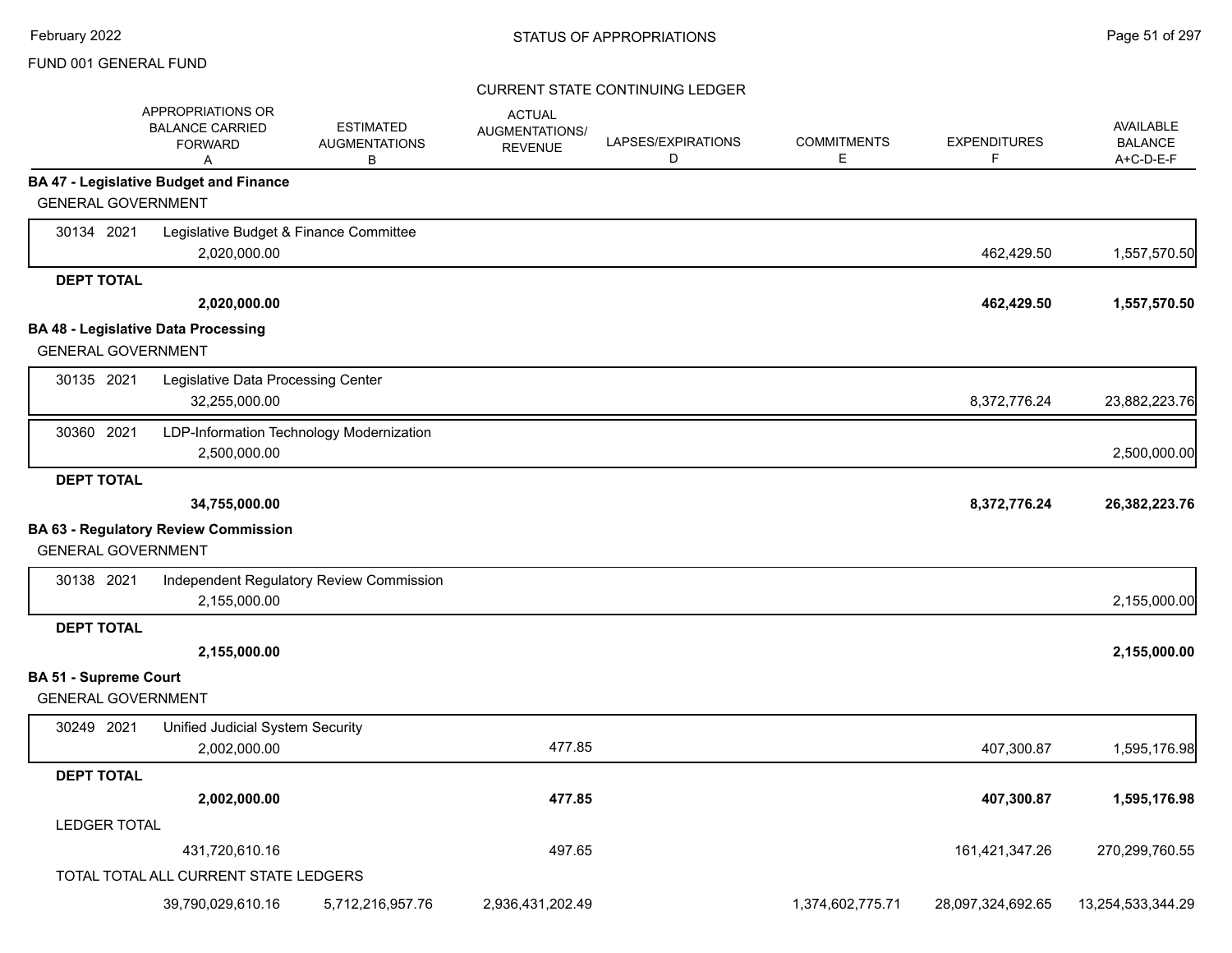|                                                               | APPROPRIATIONS OR<br><b>BALANCE CARRIED</b><br><b>FORWARD</b><br>Α | <b>ESTIMATED</b><br><b>AUGMENTATIONS</b><br>в | <b>ACTUAL</b><br>AUGMENTATIONS/<br><b>REVENUE</b> | LAPSES/EXPIRATIONS<br>D | <b>COMMITMENTS</b><br>Е | <b>EXPENDITURES</b><br>F | AVAILABLE<br><b>BALANCE</b><br>A+C-D-E-F |
|---------------------------------------------------------------|--------------------------------------------------------------------|-----------------------------------------------|---------------------------------------------------|-------------------------|-------------------------|--------------------------|------------------------------------------|
| <b>BA 99 - Governor's Office</b>                              |                                                                    |                                               |                                                   |                         |                         |                          |                                          |
| <b>GENERAL GOVERNMENT</b>                                     |                                                                    |                                               |                                                   |                         |                         |                          |                                          |
| 10648 2017                                                    | Governor's Office<br>1,824.00                                      |                                               |                                                   |                         |                         | 1,824.00                 |                                          |
| 10648 2018                                                    | Governor's Office<br>121,232.61                                    |                                               |                                                   |                         | 121,232.61              |                          |                                          |
| 10648 2019                                                    | Governor's Office<br>1,595,308.23                                  |                                               |                                                   |                         | 61,259.43               | 487,899.23               | 1,046,149.57                             |
| 10648 2020                                                    | Governor's Office<br>1,925,374.02                                  |                                               | $-200,000.00$                                     |                         | 186,946.06              | 441,188.97               | 1,097,238.99                             |
| <b>DEPT TOTAL</b>                                             |                                                                    |                                               |                                                   |                         |                         |                          |                                          |
|                                                               | 3,643,738.86                                                       |                                               | $-200,000.00$                                     |                         | 369,438.10              | 930,912.20               | 2,143,388.56                             |
| <b>BA 81 - Executive Offices</b><br><b>GENERAL GOVERNMENT</b> |                                                                    |                                               |                                                   |                         |                         |                          |                                          |
| 10595 2017                                                    | Office of State Inspector General<br>163,055.60                    |                                               |                                                   |                         |                         | 158,220.70               | 4,834.90                                 |
| 10595 2018                                                    | Office of State Inspector General<br>4.21                          |                                               |                                                   |                         |                         |                          | 4.21                                     |
| 10595 2019                                                    | Office of State Inspector General<br>385,940.96                    |                                               |                                                   |                         | 20,066.43               | 233,854.38               | 132,020.15                               |
| 10595 2020                                                    | Office of State Inspector General<br>1,132,591.34                  |                                               |                                                   |                         | 39,399.14               | 155,398.69               | 937,793.51                               |
| 10596 2019                                                    | Juvenile Court Judges Commission<br>346,386.71                     |                                               |                                                   |                         |                         | 116.49                   | 346,270.22                               |
| 10596 2020                                                    | Juvenile Court Judges Commission<br>457,279.44                     |                                               |                                                   |                         |                         | 82,355.98                | 374,923.46                               |
| 10599 2019                                                    | Office of General Counsel<br>56,351.23                             |                                               |                                                   |                         |                         |                          | 56,351.23                                |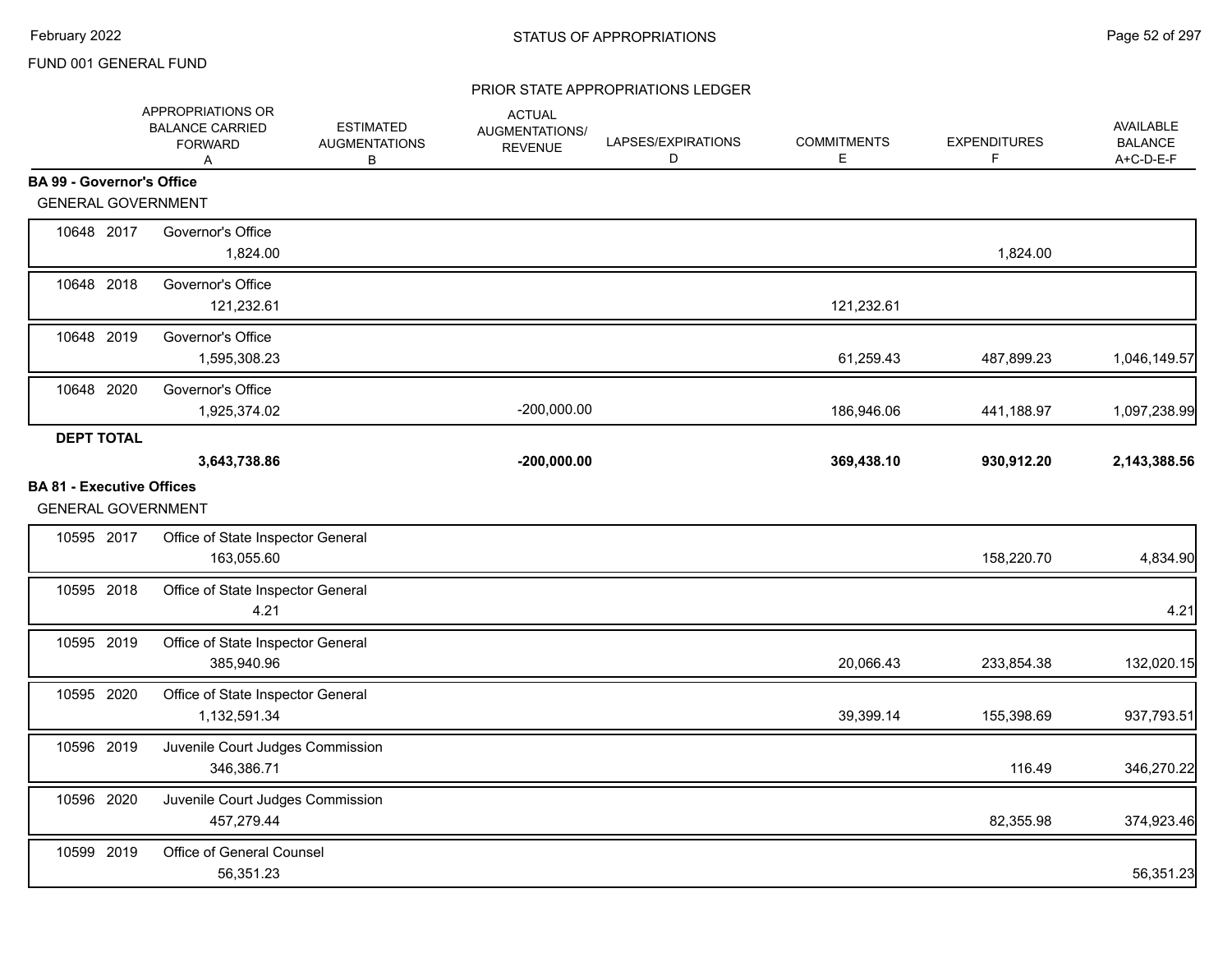|            | APPROPRIATIONS OR<br><b>BALANCE CARRIED</b><br><b>FORWARD</b><br>Α | <b>ESTIMATED</b><br><b>AUGMENTATIONS</b><br>В | <b>ACTUAL</b><br>AUGMENTATIONS/<br><b>REVENUE</b> | LAPSES/EXPIRATIONS<br>D | <b>COMMITMENTS</b><br>E | <b>EXPENDITURES</b><br>F. | AVAILABLE<br><b>BALANCE</b><br>A+C-D-E-F |
|------------|--------------------------------------------------------------------|-----------------------------------------------|---------------------------------------------------|-------------------------|-------------------------|---------------------------|------------------------------------------|
| 10599 2020 | Office of General Counsel<br>622,279.58                            |                                               | 20.00                                             |                         | 3,088.28                | 240,490.14                | 378,721.16                               |
| 10600 2017 | Inspector General - Welfare Fraud<br>1,640,649.83                  |                                               |                                                   |                         | 185.00                  | $-64.00$                  | 1,640,528.83                             |
| 10600 2018 | Inspector General - Welfare Fraud<br>330,934.58                    |                                               |                                                   |                         | 3,152.90                | 327,698.73                | 82.95                                    |
| 10600 2019 | Inspector General - Welfare Fraud<br>2,781,696.52                  |                                               |                                                   |                         | 102,300.42              | 82.12                     | 2,679,313.98                             |
| 10600 2020 | Inspector General - Welfare Fraud<br>6,227,011.83                  |                                               |                                                   |                         | 94,225.88               | 317,611.76                | 5,815,174.19                             |
| 10605 2015 | <b>Commonwealth Technology Services</b><br>2,921.24                |                                               |                                                   |                         |                         |                           | 2,921.24                                 |
| 10620 2018 | Office of Administration<br>388.05                                 |                                               |                                                   |                         |                         |                           | 388.05                                   |
| 10620 2019 | Office of Administration<br>836,299.06                             |                                               | $-17,736.08$                                      |                         | 512,904.19              | 81,305.88                 | 224,352.91                               |
| 10620 2020 | Office of Administration<br>42,584,667.28                          |                                               | -12,798,847.32                                    |                         | 1,965,120.42            | 24,709,095.82             | 3,111,603.72                             |
| 10621 2019 | Pennsylvania Council on the Arts<br>68,554.60                      |                                               |                                                   |                         |                         |                           | 68,554.60                                |
| 10621 2020 | Pennsylvania Council on the Arts<br>123,217.70                     |                                               |                                                   |                         |                         | 70,682.65                 | 52,535.05                                |
| 10622 2016 | Office of the Budget<br>6,608.85                                   |                                               |                                                   |                         |                         |                           | 6,608.85                                 |
| 10622 2019 | Office of the Budget<br>5,897,312.94                               |                                               |                                                   |                         |                         | $-17,600.23$              | 5,914,913.17                             |
| 10622 2020 | Office of the Budget<br>13,285,143.89                              |                                               | $-6,493,910.92$                                   |                         | 93,369.96               | 3,234,605.19              | 3,463,257.82                             |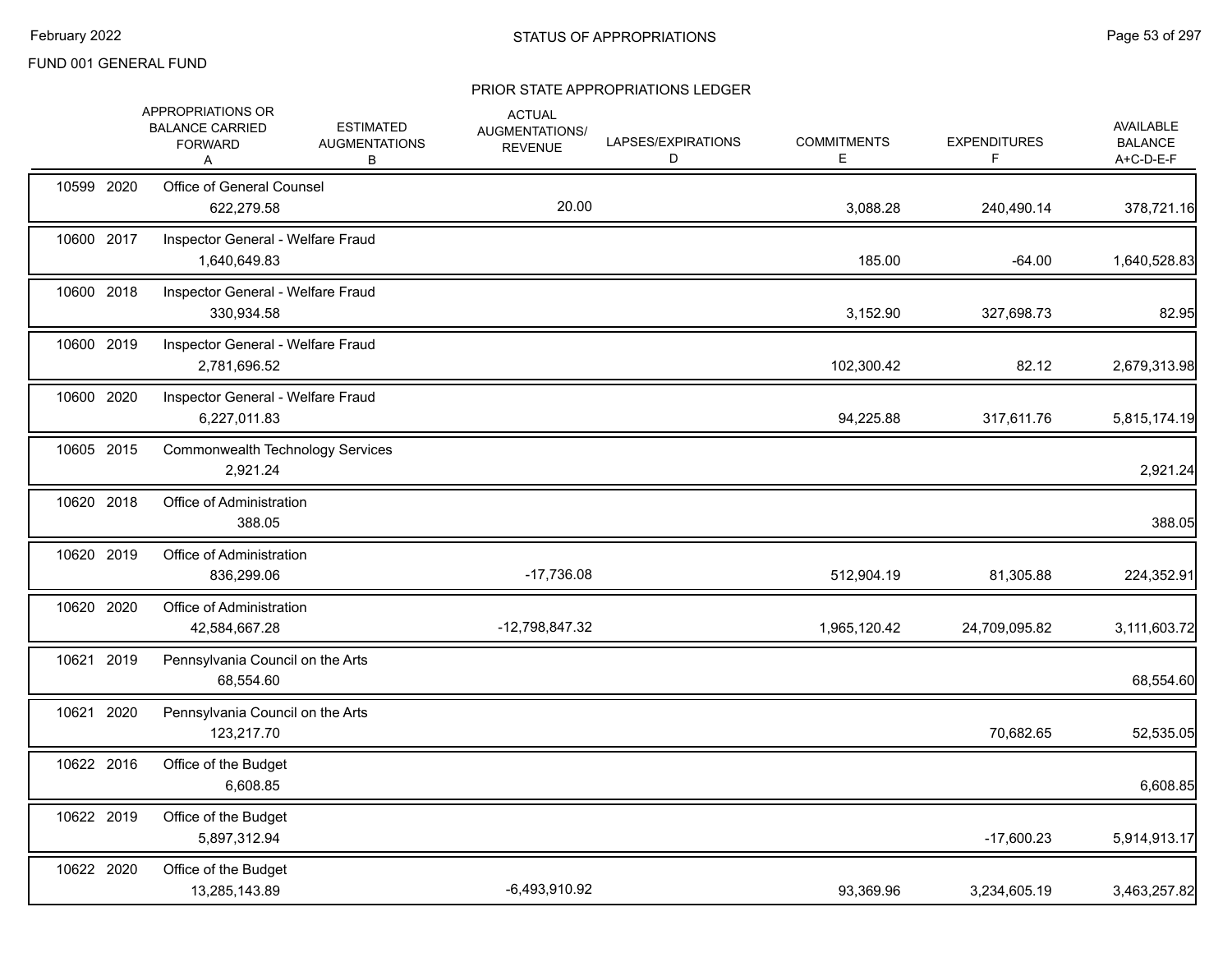|            | APPROPRIATIONS OR<br><b>BALANCE CARRIED</b><br><b>FORWARD</b><br>Α | <b>ESTIMATED</b><br><b>AUGMENTATIONS</b><br>В | <b>ACTUAL</b><br>AUGMENTATIONS/<br><b>REVENUE</b> | LAPSES/EXPIRATIONS<br>D | <b>COMMITMENTS</b><br>Е | <b>EXPENDITURES</b><br>F | AVAILABLE<br><b>BALANCE</b><br>A+C-D-E-F |
|------------|--------------------------------------------------------------------|-----------------------------------------------|---------------------------------------------------|-------------------------|-------------------------|--------------------------|------------------------------------------|
| 10624 2017 | Commission on Crime and Delinquency<br>342,493.25                  |                                               |                                                   |                         | 224.93                  | 0.05                     | 342,268.27                               |
| 10624 2018 | Commission on Crime and Delinquency<br>379,988.92                  |                                               |                                                   |                         |                         | 379,779.13               | 209.79                                   |
| 10624 2019 | Commission on Crime and Delinquency<br>1,082,578.67                |                                               |                                                   |                         | 827,012.26              | 252,854.15               | 2,712.26                                 |
| 10624 2020 | Commission on Crime and Delinquency<br>11,707,633.29               |                                               | $-8,191,734.06$                                   |                         | 1,309,951.85            | 2,030,015.05             | 175,932.33                               |
| 10624 2013 | Commission on Crime and Delinquency<br>500,000.00                  |                                               |                                                   |                         |                         |                          | 500,000.00                               |
| 10633 2017 | <b>Human Relations Commission</b><br>0.01                          |                                               |                                                   |                         |                         |                          | 0.01                                     |
| 10633 2018 | Human Relations Commission<br>550,000.22                           |                                               |                                                   |                         |                         | 0.22                     | 550,000.00                               |
| 10633 2019 | <b>Human Relations Commission</b><br>1,060.00                      |                                               | $-250.00$                                         |                         | 810.00                  |                          |                                          |
| 10633 2020 | Human Relations Commission<br>6,399,034.94                         |                                               |                                                   |                         | 6,840.00                | 466,212.44               | 5,925,982.50                             |
| 10711 2020 | Audit of the Auditor General<br>99,000.00                          |                                               |                                                   |                         | 89,750.00               |                          | 9,250.00                                 |
| 11003 2017 | Violence & Delinquency Prevention Prgms<br>0.02                    |                                               |                                                   |                         |                         | 0.02                     |                                          |
| 11003 2018 | Violence & Delinquency Prevention Prgms<br>163,506.69              |                                               |                                                   |                         |                         | 163,506.69               |                                          |
| 11003 2019 | Violence & Delinquency Prevention Prgms<br>444.000.58              |                                               |                                                   |                         |                         | 376,586.83               | 67,413.75                                |
| 11003 2020 | Violence & Delinquency Prevention Prgms<br>5,712,632.38            |                                               | $-3,164,928.39$                                   |                         | 1,923,497.57            | 541,237.67               | 82,968.75                                |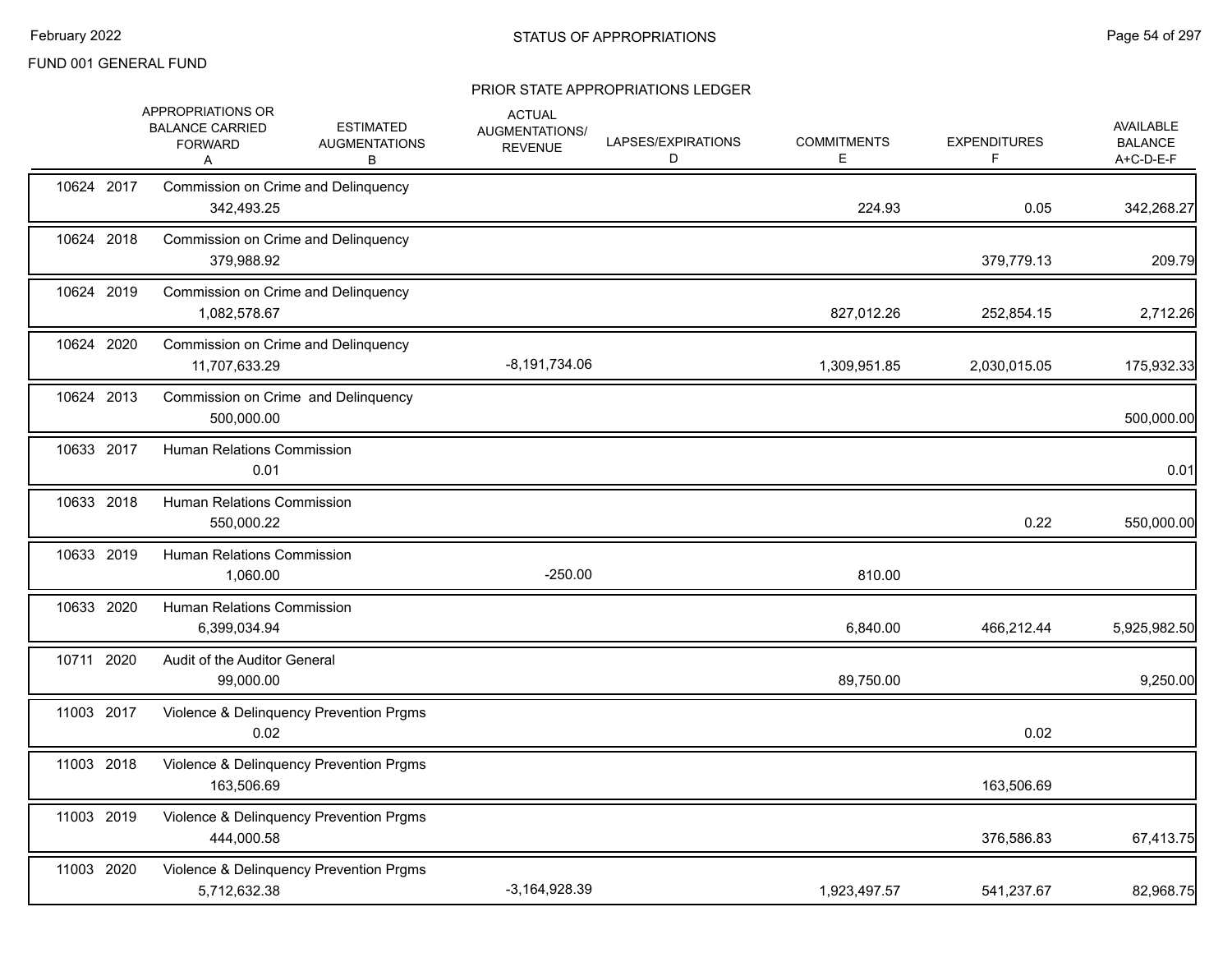|                             | APPROPRIATIONS OR<br><b>BALANCE CARRIED</b><br><b>FORWARD</b><br>A | <b>ESTIMATED</b><br><b>AUGMENTATIONS</b><br>в | <b>ACTUAL</b><br>AUGMENTATIONS/<br><b>REVENUE</b> | LAPSES/EXPIRATIONS<br>D | <b>COMMITMENTS</b><br>Е | <b>EXPENDITURES</b><br>F. | <b>AVAILABLE</b><br><b>BALANCE</b><br>A+C-D-E-F |
|-----------------------------|--------------------------------------------------------------------|-----------------------------------------------|---------------------------------------------------|-------------------------|-------------------------|---------------------------|-------------------------------------------------|
| 11015 2020                  | Office for Safe Schools Advocate<br>188,386.18                     |                                               |                                                   |                         | 1,000.00                | 20,861.79                 | 166,524.39                                      |
| 11168 2020                  | Transfer to Nonprofit Security Grant Fnd<br>5,000,000.00           |                                               |                                                   |                         |                         | 5,000,000.00              |                                                 |
| <b>GRANTS AND SUBSIDIES</b> |                                                                    |                                               |                                                   |                         |                         |                           |                                                 |
| 10619 2015                  | Grants to the Arts<br>10,082.39                                    |                                               |                                                   |                         |                         |                           | 10,082.39                                       |
| 10619 2017                  | Grants to the Arts<br>1,042.00                                     |                                               |                                                   |                         |                         |                           | 1,042.00                                        |
| 10619 2018                  | Grants to the Arts<br>1,744.00                                     |                                               |                                                   |                         |                         | $-3,551.16$               | 5,295.16                                        |
| 10619 2019                  | Grants to the Arts<br>50,201.00                                    |                                               |                                                   |                         |                         | 50,201.00                 |                                                 |
| 10619 2020                  | Grants to the Arts<br>2,042,894.96                                 |                                               |                                                   |                         | 49,000.00               | 1,757,936.96              | 235,958.00                                      |
| 11004 2017                  | 0.03                                                               | Intermed Punishment Treatment Programs        |                                                   |                         |                         | 0.03                      |                                                 |
| 11004 2019                  | 3,996,109.18                                                       | Intermed Punishment Treatment Programs        |                                                   |                         |                         |                           | 3,996,109.18                                    |
| 11004 2020                  | 8,394,807.24                                                       | Intermed Punishment Treatment Programs        |                                                   |                         | 236,042.20              | 4,107,760.22              | 4,051,004.82                                    |
| 11005 2020                  | <b>Juvenile Probation Services</b><br>57,375.00                    |                                               |                                                   |                         |                         | 57,375.00                 |                                                 |
| 11045 2019                  | Victims of Juvenile Offenders<br>138,289.71                        |                                               |                                                   |                         |                         |                           | 138,289.71                                      |
| 11045 2020                  | Victims of Juvenile Offenders<br>368,374.76                        |                                               |                                                   |                         | 12,265.00               | 302,148.86                | 53,960.90                                       |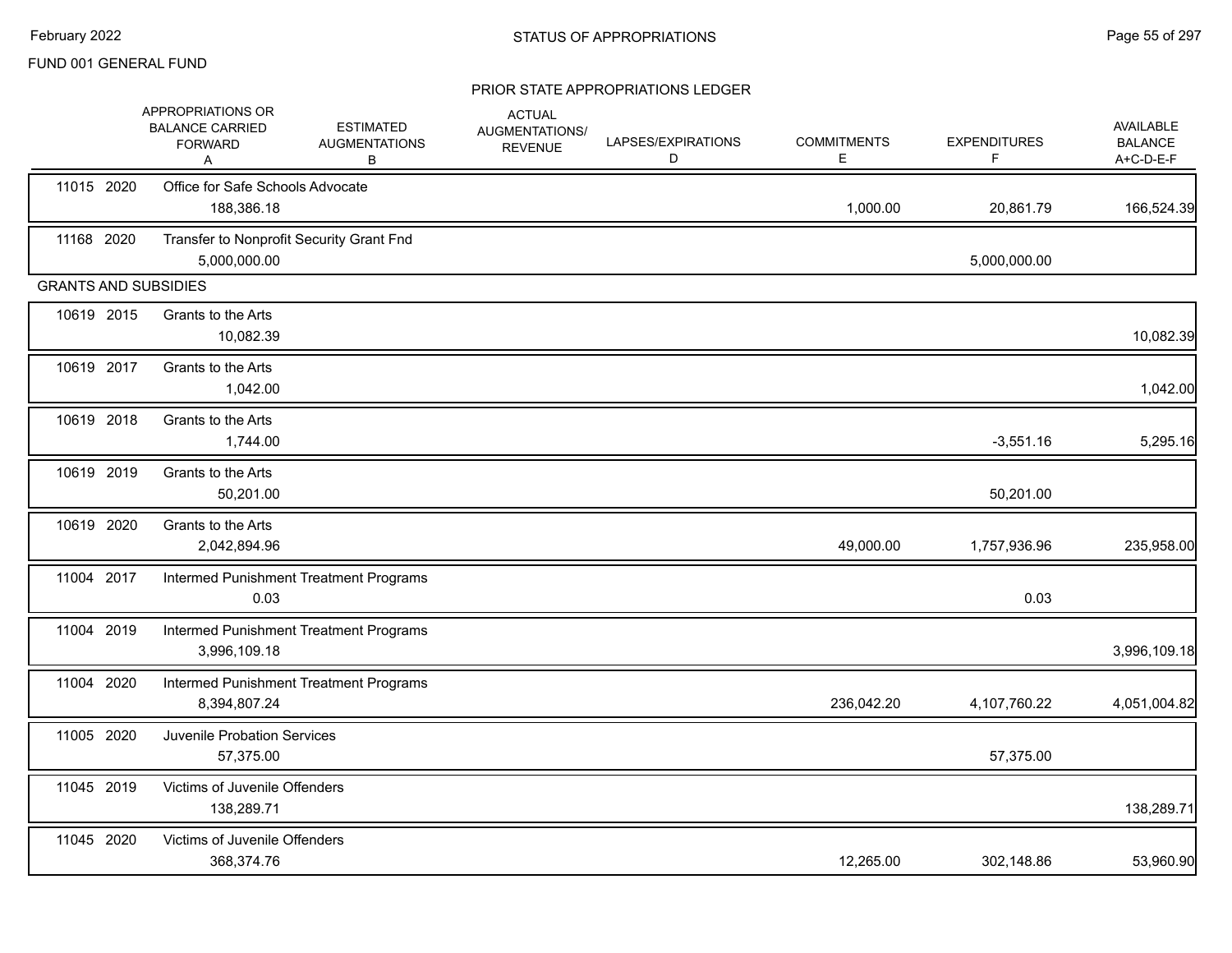|                                                              | APPROPRIATIONS OR<br><b>BALANCE CARRIED</b><br><b>FORWARD</b><br>Α | <b>ESTIMATED</b><br><b>AUGMENTATIONS</b><br>В | <b>ACTUAL</b><br>AUGMENTATIONS/<br><b>REVENUE</b> | LAPSES/EXPIRATIONS<br>D | <b>COMMITMENTS</b><br>E. | <b>EXPENDITURES</b><br>F | <b>AVAILABLE</b><br><b>BALANCE</b><br>A+C-D-E-F |
|--------------------------------------------------------------|--------------------------------------------------------------------|-----------------------------------------------|---------------------------------------------------|-------------------------|--------------------------|--------------------------|-------------------------------------------------|
| 11171 2020                                                   | Improvement of Adult Probation Services<br>6,923,780.84            |                                               |                                                   |                         | 38,054.20                | 6,812,158.23             | 73,568.41                                       |
| <b>DEPT TOTAL</b>                                            |                                                                    |                                               |                                                   |                         |                          |                          |                                                 |
|                                                              | 131,504,311.70                                                     |                                               | -30,667,386.77                                    |                         | 7,328,260.63             | 51,908,937.48            | 41,599,726.82                                   |
| <b>BA 28 - Lieutenant Governor</b>                           |                                                                    |                                               |                                                   |                         |                          |                          |                                                 |
| <b>GENERAL GOVERNMENT</b>                                    |                                                                    |                                               |                                                   |                         |                          |                          |                                                 |
| 10666 2019                                                   | <b>Board Of Pardons</b><br>517,018.54                              |                                               |                                                   |                         |                          | 517,018.54               |                                                 |
| 10666 2020                                                   | <b>Board Of Pardons</b><br>195,020.97                              |                                               |                                                   |                         | 6,533.66                 | 187,566.69               | 920.62                                          |
| 10667 2018                                                   | Lieutenant Governor's Office<br>80.00                              |                                               |                                                   |                         | 80.00                    |                          |                                                 |
| 10667 2019                                                   | Lieutenant Governor's Office<br>372,454.03                         |                                               |                                                   |                         |                          | 244,700.33               | 127,753.70                                      |
| 10667 2020                                                   | Lieutenant Governor's Office<br>527,057.29                         |                                               |                                                   |                         |                          | 50,009.58                | 477,047.71                                      |
| <b>DEPT TOTAL</b>                                            |                                                                    |                                               |                                                   |                         |                          |                          |                                                 |
|                                                              | 1,611,630.83                                                       |                                               |                                                   |                         | 6,613.66                 | 999,295.14               | 605,722.03                                      |
| <b>BA 14 - Attorney General</b><br><b>GENERAL GOVERNMENT</b> |                                                                    |                                               |                                                   |                         |                          |                          |                                                 |
| 10057 2020                                                   | <b>Tobacco Law Enforcement</b><br>707,889.28                       |                                               |                                                   |                         |                          | 562,287.93               | 145,601.35                                      |
| 10059 2020                                                   | Drug Law Enforcement<br>2,465,329.86                               |                                               |                                                   |                         |                          | 2,464,750.00             | 579.86                                          |
| 10063 2020                                                   | <b>General Government Operations</b><br>4,294,798.63               |                                               | 2,561.53                                          |                         | 11,368.56                | 4,116,542.72             | 169,448.88                                      |
| 10731 2020                                                   | Child Predator Interception<br>374,524.84                          |                                               |                                                   |                         |                          | 374,524.84               |                                                 |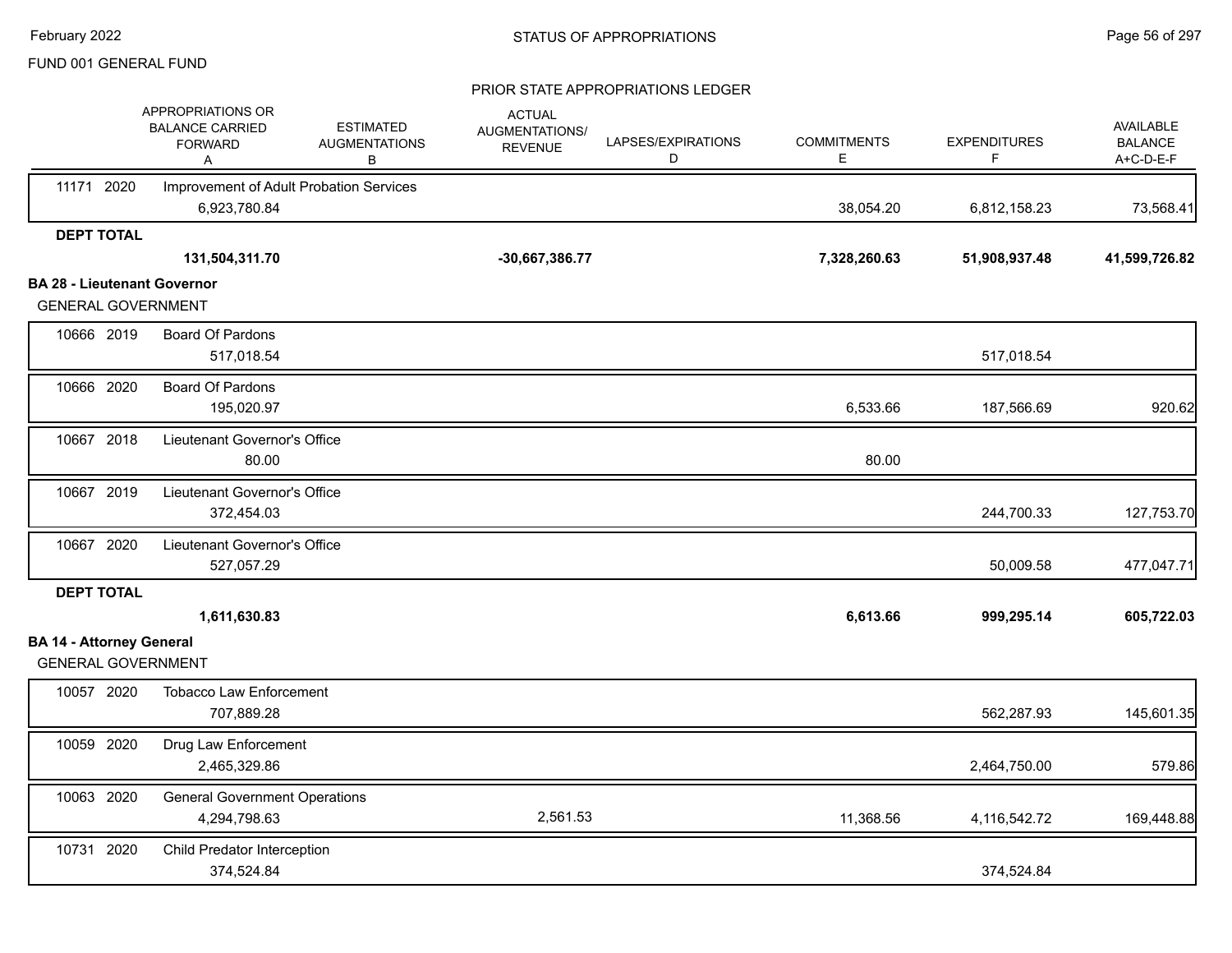|                                                             | APPROPRIATIONS OR<br><b>BALANCE CARRIED</b><br><b>FORWARD</b><br>A | <b>ESTIMATED</b><br><b>AUGMENTATIONS</b><br>B | <b>ACTUAL</b><br>AUGMENTATIONS/<br><b>REVENUE</b> | LAPSES/EXPIRATIONS<br>D | <b>COMMITMENTS</b><br>Е | <b>EXPENDITURES</b><br>F | AVAILABLE<br><b>BALANCE</b><br>A+C-D-E-F |
|-------------------------------------------------------------|--------------------------------------------------------------------|-----------------------------------------------|---------------------------------------------------|-------------------------|-------------------------|--------------------------|------------------------------------------|
| 10732 2020                                                  | Witness Relocation Program<br>501,213.99                           |                                               |                                                   |                         |                         | 501,213.99               |                                          |
| 10796 2020                                                  | Joint Local - State FirearmTask Force<br>2,380,728.89              |                                               |                                                   |                         | 179,931.40              | 1,120,014.66             | 1,080,782.83                             |
| 11124 2020                                                  | <b>School Safety</b><br>390,829.26                                 |                                               |                                                   |                         |                         | 77,910.87                | 312,918.39                               |
| <b>GRANTS AND SUBSIDIES</b>                                 |                                                                    |                                               |                                                   |                         |                         |                          |                                          |
| 10058 2020                                                  | <b>County Trial Reimbursement</b><br>200,000.00                    |                                               |                                                   |                         |                         |                          | 200,000.00                               |
| <b>DEPT TOTAL</b>                                           |                                                                    |                                               |                                                   |                         |                         |                          |                                          |
|                                                             | 11,315,314.75                                                      |                                               | 2,561.53                                          |                         | 191,299.96              | 9,217,245.01             | 1,909,331.31                             |
| <b>BA 92 - Auditor General</b><br><b>GENERAL GOVERNMENT</b> |                                                                    |                                               |                                                   |                         |                         |                          |                                          |
| 10640 2019                                                  | <b>Board of Claims</b><br>164,456.16                               |                                               |                                                   |                         |                         |                          | 164,456.16                               |
| 10640 2020                                                  | <b>Board of Claims</b><br>273,944.02                               |                                               |                                                   |                         |                         | 40,568.83                | 233,375.19                               |
| 10642 2014                                                  | <b>Auditor General's Office</b><br>101.66                          |                                               |                                                   |                         |                         |                          | 101.66                                   |
| 10642 2015                                                  | <b>Auditor General's Office</b><br>177.78                          |                                               |                                                   |                         |                         |                          | 177.78                                   |
| 10642 2019                                                  | <b>Auditor General's Office</b><br>5,847.71                        |                                               |                                                   |                         |                         |                          | 5,847.71                                 |
| 10642 2020                                                  | <b>Auditor General's Office</b><br>2,569,046.20                    |                                               | $-1,041,884.13$                                   |                         |                         | 1,527,162.07             |                                          |
| 11125 2020                                                  | <b>Special Financial Audits</b><br>82,002.49                       |                                               |                                                   |                         |                         |                          | 82,002.49                                |
| <b>DEPT TOTAL</b>                                           |                                                                    |                                               |                                                   |                         |                         |                          |                                          |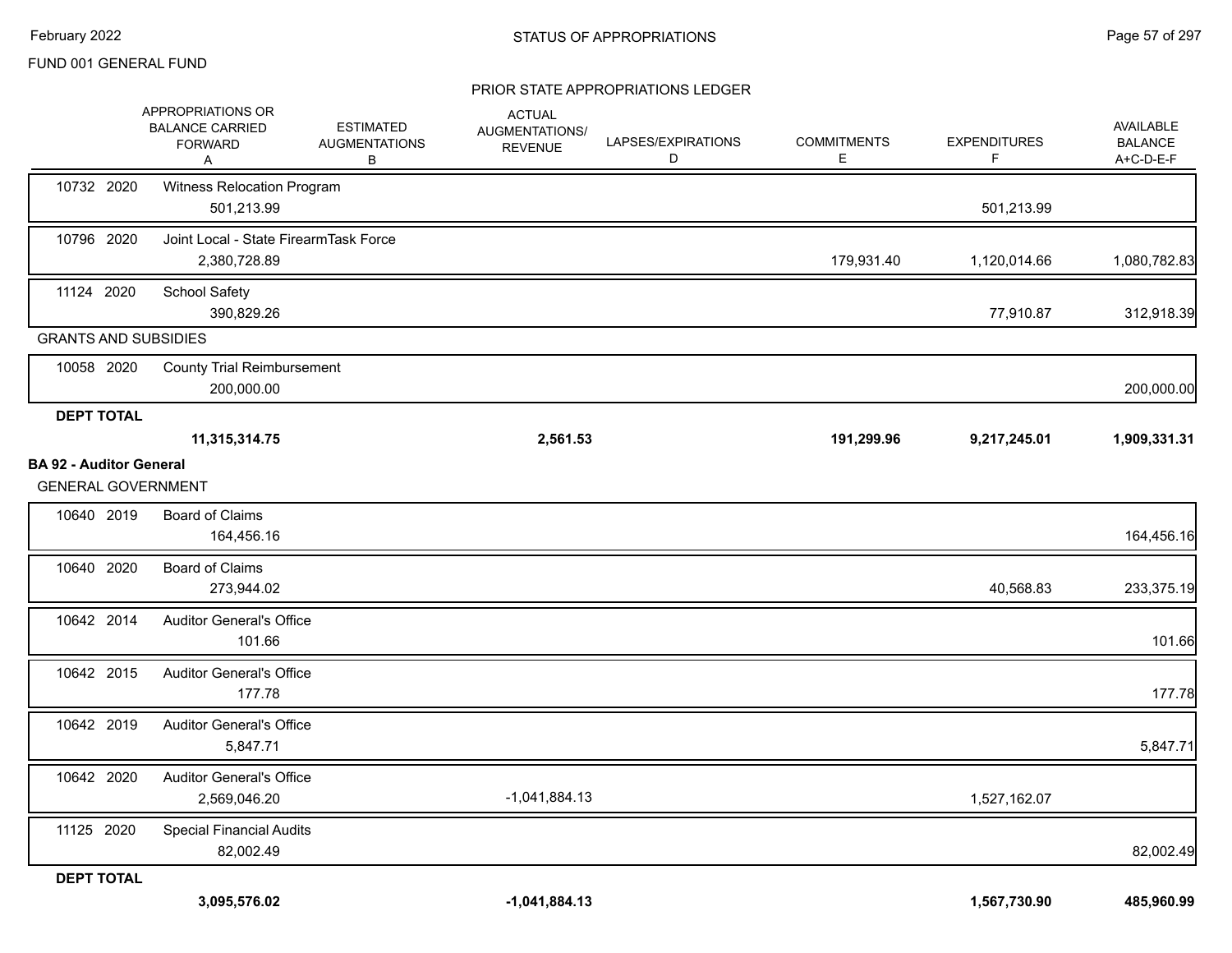|                  | APPROPRIATIONS OR<br><b>BALANCE CARRIED</b><br><b>FORWARD</b><br>A | <b>ESTIMATED</b><br><b>AUGMENTATIONS</b><br>В | <b>ACTUAL</b><br>AUGMENTATIONS/<br><b>REVENUE</b> | LAPSES/EXPIRATIONS<br>D | <b>COMMITMENTS</b><br>Е | <b>EXPENDITURES</b><br>F | <b>AVAILABLE</b><br><b>BALANCE</b><br>A+C-D-E-F |
|------------------|--------------------------------------------------------------------|-----------------------------------------------|---------------------------------------------------|-------------------------|-------------------------|--------------------------|-------------------------------------------------|
| BA 73 - Treasury |                                                                    |                                               |                                                   |                         |                         |                          |                                                 |
|                  | <b>GENERAL GOVERNMENT</b>                                          |                                               |                                                   |                         |                         |                          |                                                 |
| 10537 2018       | Board of Finanace and Revenue<br>30,733.49                         |                                               |                                                   |                         |                         |                          | 30,733.49                                       |
| 10537 2019       | Board of Finanace and Revenue<br>28,619.07                         |                                               |                                                   |                         |                         |                          | 28,619.07                                       |
| 10537 2020       | Board of Finanace and Revenue<br>147,089.91                        |                                               |                                                   |                         |                         | 124,748.94               | 22,340.97                                       |
| 10538 2018       | <b>Publishing Monthly Statements</b><br>15,000.00                  |                                               |                                                   |                         |                         |                          | 15,000.00                                       |
| 10538 2019       | <b>Publishing Monthly Statements</b><br>10,000.00                  |                                               |                                                   |                         |                         |                          | 10,000.00                                       |
| 10538 2020       | <b>Publishing Monthly Statements</b><br>5,000.00                   |                                               |                                                   |                         |                         |                          | 5,000.00                                        |
| 10544 2018       | <b>General Government Operations</b><br>513,771.75                 |                                               |                                                   |                         |                         | 330,530.78               | 183,240.97                                      |
| 10544 2019       | <b>General Government Operations</b><br>192,256.41                 |                                               |                                                   |                         |                         | 164,195.90               | 28,060.51                                       |
| 10544 2020       | <b>General Government Operations</b><br>2,805,107.98               |                                               |                                                   |                         |                         | 2,773,112.01             | 31,995.97                                       |
| 10553 2019       | Intergovernmental Organizations<br>38,247.00                       |                                               |                                                   |                         |                         |                          | 38,247.00                                       |
| 10553 2020       | Intergovernmental Organizations<br>40,360.00                       |                                               |                                                   |                         |                         |                          | 40,360.00                                       |
| 11139 2019       | Information Technology Cyber Security<br>56,207.62                 |                                               |                                                   |                         |                         |                          | 56,207.62                                       |
| 11139 2020       | Information Technology Cyber Security<br>32,803.90                 |                                               |                                                   |                         |                         | 29,093.54                | 3,710.36                                        |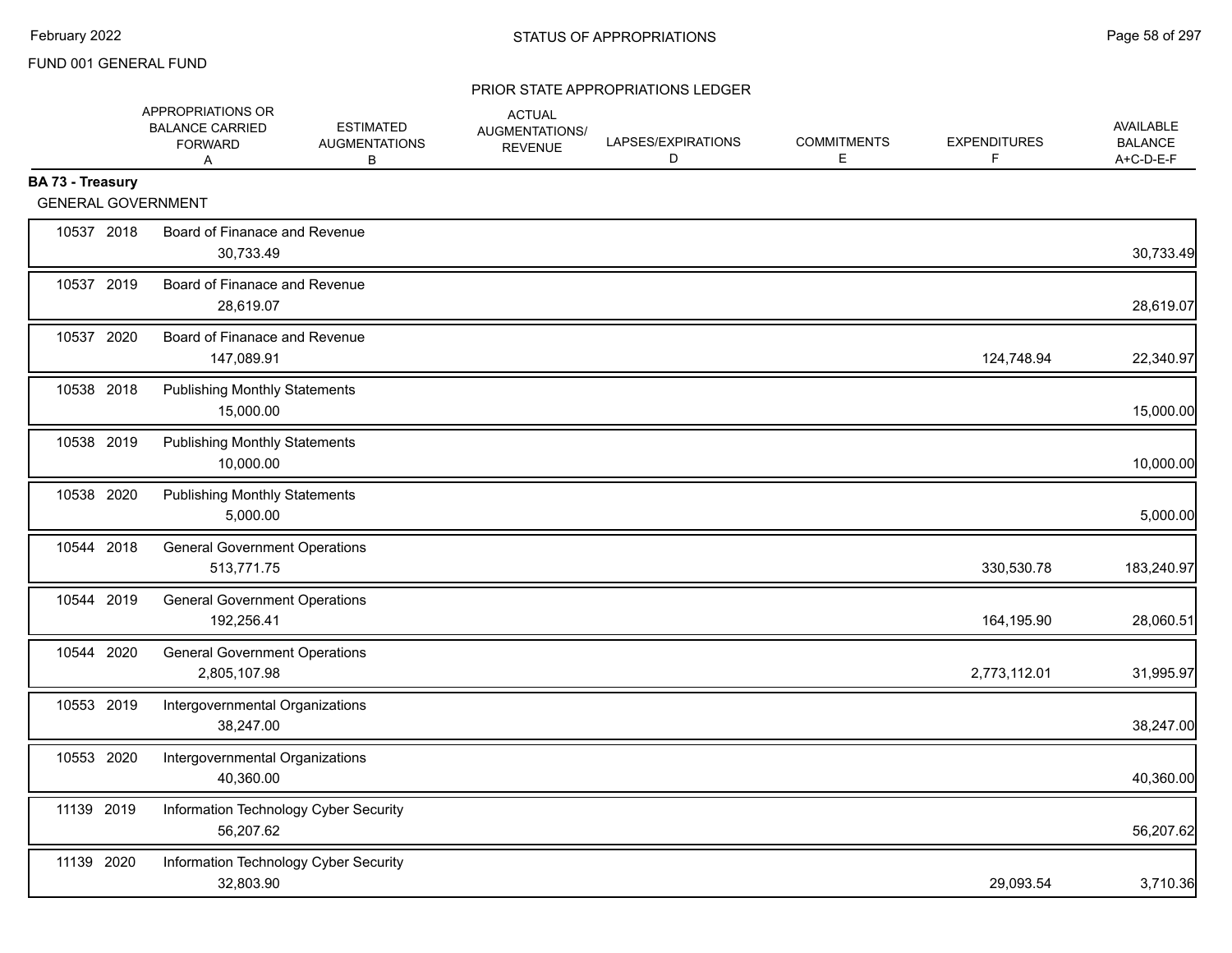|                                                         | APPROPRIATIONS OR<br><b>BALANCE CARRIED</b><br><b>FORWARD</b><br>Α | <b>ESTIMATED</b><br><b>AUGMENTATIONS</b><br>в | <b>ACTUAL</b><br>AUGMENTATIONS/<br><b>REVENUE</b> | LAPSES/EXPIRATIONS<br>D | <b>COMMITMENTS</b><br>Е | <b>EXPENDITURES</b><br>F. | AVAILABLE<br><b>BALANCE</b><br>A+C-D-E-F |
|---------------------------------------------------------|--------------------------------------------------------------------|-----------------------------------------------|---------------------------------------------------|-------------------------|-------------------------|---------------------------|------------------------------------------|
| <b>GRANTS AND SUBSIDIES</b>                             |                                                                    |                                               |                                                   |                         |                         |                           |                                          |
| 10540 2018                                              | Law Enforcement Officers Death Benefits<br>464,353.46              |                                               |                                                   |                         |                         | 238,671.49                | 225,681.97                               |
| 10540 2019                                              | Law Enforcement Officers Death Benefits<br>1,433,015.86            |                                               |                                                   |                         |                         | 166,074.51                | 1,266,941.35                             |
| 10540 2020                                              | Law Enforcement Officers Death Benefits<br>1,812,627.97            |                                               |                                                   |                         |                         | 1,117,379.01              | 695,248.96                               |
| <b>DEBT SERVICE</b>                                     |                                                                    |                                               |                                                   |                         |                         |                           |                                          |
| 10539 2018                                              | Loan & Transfer Agents<br>30,500.00                                |                                               |                                                   |                         |                         |                           | 30,500.00                                |
| 10539 2019                                              | Loan & Transfer Agents<br>32,000.00                                |                                               |                                                   |                         |                         |                           | 32,000.00                                |
| 10539 2020                                              | Loan & Transfer Agents<br>29,500.00                                |                                               |                                                   |                         |                         |                           | 29,500.00                                |
| <b>DEPT TOTAL</b>                                       |                                                                    |                                               |                                                   |                         |                         |                           |                                          |
|                                                         | 7,717,194.42                                                       |                                               |                                                   |                         |                         | 4,943,806.18              | 2,773,388.24                             |
| <b>BA 68 - Agriculture</b><br><b>GENERAL GOVERNMENT</b> |                                                                    |                                               |                                                   |                         |                         |                           |                                          |
| 10508 2019                                              | Agri Promo Edctn & Exprt<br>253,145.65                             |                                               |                                                   |                         | 7,415.29                | 150,415.00                | 95,315.36                                |
| 10508 2020                                              | Agri Promo Edctn & Exprt<br>553,000.00                             |                                               |                                                   |                         | 153,437.75              | 146,562.25                | 253,000.00                               |
| 10516 2019                                              | <b>Agricultural Research</b><br>593,207.25                         |                                               |                                                   |                         | 151,398.97              | 441,804.33                | 3.95                                     |
| 10516 2020                                              | <b>Agricultural Research</b><br>1,520,055.46                       |                                               |                                                   |                         | 872,989.69              | 647,065.77                |                                          |
| 10525 2019                                              | Farmers' Market Food Coupons<br>179,662.74                         |                                               |                                                   |                         |                         |                           | 179,662.74                               |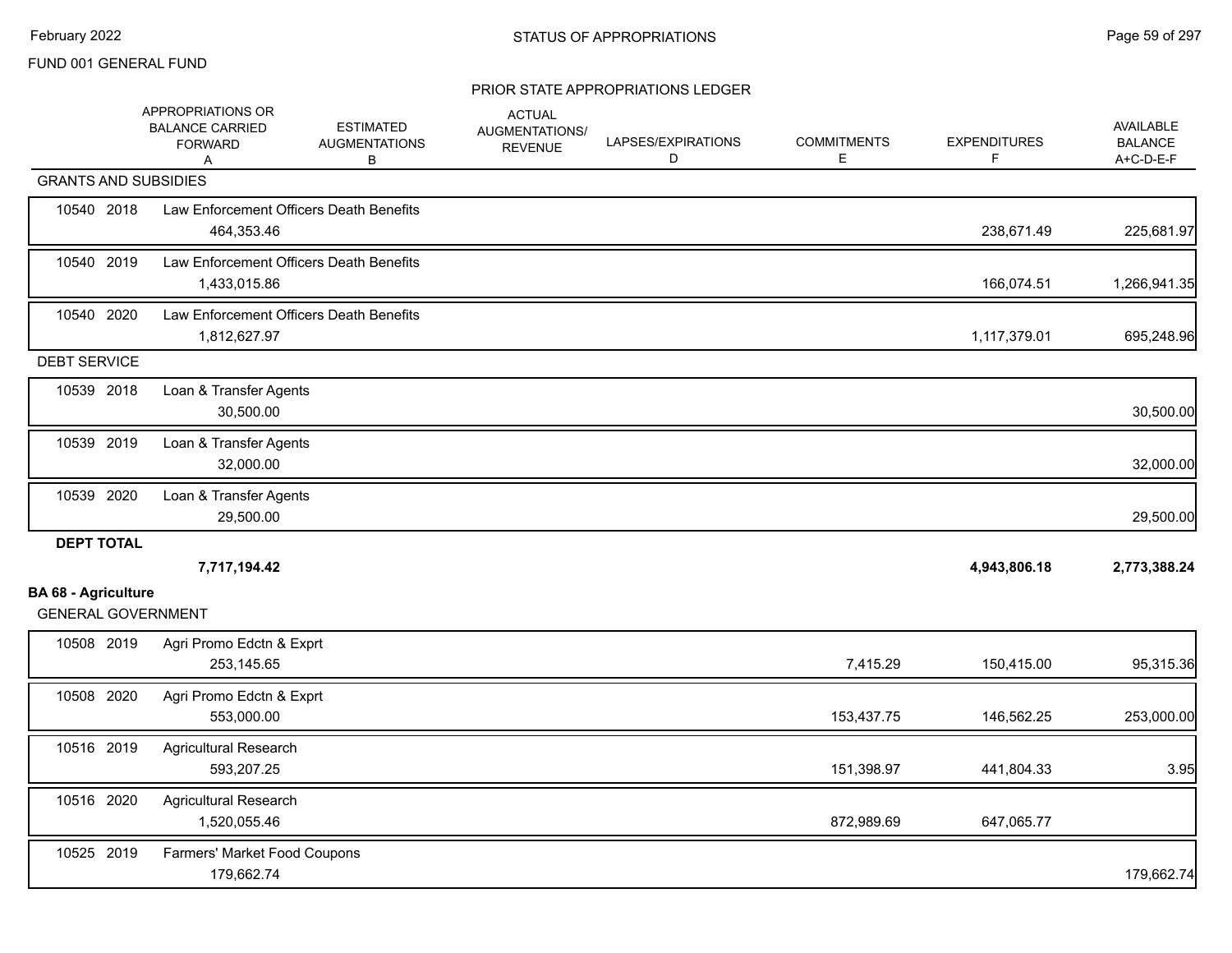|                             | APPROPRIATIONS OR<br><b>BALANCE CARRIED</b><br><b>FORWARD</b><br>A | <b>ESTIMATED</b><br><b>AUGMENTATIONS</b><br>В | <b>ACTUAL</b><br>AUGMENTATIONS/<br><b>REVENUE</b> | LAPSES/EXPIRATIONS<br>D | <b>COMMITMENTS</b><br>Е | <b>EXPENDITURES</b><br>F | <b>AVAILABLE</b><br><b>BALANCE</b><br>A+C-D-E-F |
|-----------------------------|--------------------------------------------------------------------|-----------------------------------------------|---------------------------------------------------|-------------------------|-------------------------|--------------------------|-------------------------------------------------|
| 10525 2020                  | Farmers' Market Food Coupons<br>1,846,127.08                       |                                               |                                                   |                         | 135,691.16              | 1,141,976.97             | 568,458.95                                      |
| 10527 2020                  | Hardwoods Research and Promotion<br>131,956.51                     |                                               |                                                   |                         |                         | 131,956.51               |                                                 |
| 10528 2018                  | <b>General Government Operations</b>                               |                                               |                                                   |                         |                         | $-560.82$                | 560.82                                          |
| 10528 2019                  | <b>General Government Operations</b><br>460,642.38                 |                                               |                                                   |                         | 92,970.00               | 351,628.70               | 16,043.68                                       |
| 10528 2020                  | <b>General Government Operations</b><br>12,257,285.53              |                                               | $-5,058.50$                                       |                         | 2,776,161.09            | 6,986,412.62             | 2,489,653.32                                    |
| 10784 2019                  | <b>Agricultural Excellence</b><br>276.35                           |                                               |                                                   |                         |                         |                          | 276.35                                          |
| 10784 2020                  | <b>Agricultural Excellence</b><br>677,017.62                       |                                               |                                                   |                         | 236.03                  | 676,781.59               |                                                 |
| 11103 2016                  | AvianFlu Preparedness&Response<br>2,000,000.00                     |                                               |                                                   |                         |                         |                          | 2,000,000.00                                    |
| 11142 2019                  | 1,127,336.63                                                       | Agric Business and Workforce Investment       |                                                   |                         | 389,150.92              | 489,789.65               | 248,396.06                                      |
| 11142 2020                  | 1,985,294.00                                                       | Agric Business and Workforce Investment       |                                                   |                         | 886,921.94              | 399,624.00               | 698,748.06                                      |
| 11145 2019                  | 585.12                                                             | Agricultural Preparedness and Response        |                                                   |                         |                         |                          | 585.12                                          |
| <b>GRANTS AND SUBSIDIES</b> |                                                                    |                                               |                                                   |                         |                         |                          |                                                 |
| 10511 2020                  | Livestock Show<br>201,708.40                                       |                                               |                                                   |                         |                         | 26,708.40                | 175,000.00                                      |
| 10515 2020                  | Open Dairy Show<br>166,083.91                                      |                                               |                                                   |                         |                         | 26,083.91                | 140,000.00                                      |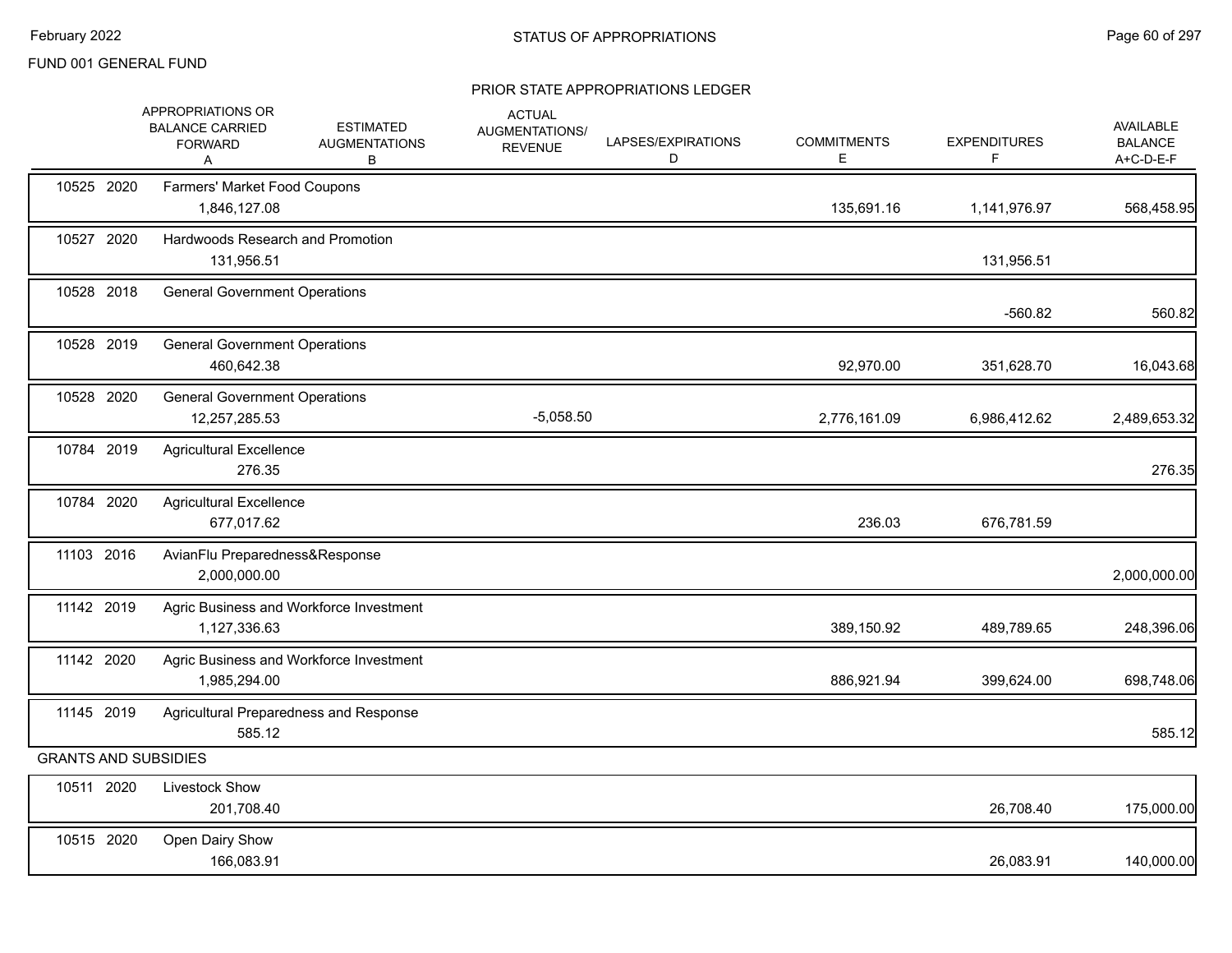|                   | APPROPRIATIONS OR<br><b>BALANCE CARRIED</b><br><b>FORWARD</b><br>Α           | <b>ESTIMATED</b><br><b>AUGMENTATIONS</b><br>В | <b>ACTUAL</b><br>AUGMENTATIONS/<br><b>REVENUE</b> | LAPSES/EXPIRATIONS<br>D | <b>COMMITMENTS</b><br>Е | <b>EXPENDITURES</b><br>F. | <b>AVAILABLE</b><br><b>BALANCE</b><br>A+C-D-E-F |
|-------------------|------------------------------------------------------------------------------|-----------------------------------------------|---------------------------------------------------|-------------------------|-------------------------|---------------------------|-------------------------------------------------|
| 10864 2020        | Food Marketing and Research<br>494,000.00                                    |                                               |                                                   |                         |                         | 494,000.00                |                                                 |
| 11006 2020        | Youth Shows<br>56,333.34                                                     |                                               |                                                   |                         | 56,333.33               |                           | 0.01                                            |
| 11143 2019        | 38,779.34                                                                    | Livestock and Consumer Health Protection      |                                                   |                         |                         | 38,779.34                 |                                                 |
| 11143 2020        | 25,114.70                                                                    | Livestock and Consumer Health Protection      |                                                   |                         |                         |                           | 25,114.70                                       |
| 11144 2019        | 37,982.99                                                                    | Animal Health and Diagnostic Commission       |                                                   |                         |                         | 19,189.50                 | 18,793.49                                       |
| 11144 2020        | 1,716,964.30                                                                 | Animal Health and Diagnostic Commission       |                                                   |                         | 558,163.27              | 1,135,890.89              | 22,910.14                                       |
| <b>DEPT TOTAL</b> |                                                                              |                                               |                                                   |                         |                         |                           |                                                 |
|                   | 26,322,559.30                                                                |                                               | $-5,058.50$                                       |                         | 6,080,869.44            | 13,304,108.61             | 6,932,522.75                                    |
|                   | <b>BA 24 - Community &amp; Economic Develop</b><br><b>GENERAL GOVERNMENT</b> |                                               |                                                   |                         |                         |                           |                                                 |
| 10274 2017        | <b>Base Realignment and Closure</b><br>19,585.54                             |                                               |                                                   |                         |                         | 19,585.54                 |                                                 |
| 10274 2018        | <b>Base Realignment and Closure</b><br>152,599.98                            |                                               |                                                   |                         | 17,089.98               | 135,510.00                |                                                 |
| 10274 2019        |                                                                              |                                               |                                                   |                         |                         |                           |                                                 |
|                   | <b>Base Realignment and Closure</b><br>293,436.10                            |                                               |                                                   |                         | 143,000.00              | 126,991.12                | 23,444.98                                       |
| 10274 2020        | <b>Base Realignment and Closure</b><br>275,465.55                            |                                               |                                                   |                         | 260,000.00              | 15,465.55                 |                                                 |
| 10294 2017        | Marketing to Attract Tourists<br>47,306.75                                   |                                               |                                                   |                         |                         | 3,500.00                  | 43,806.75                                       |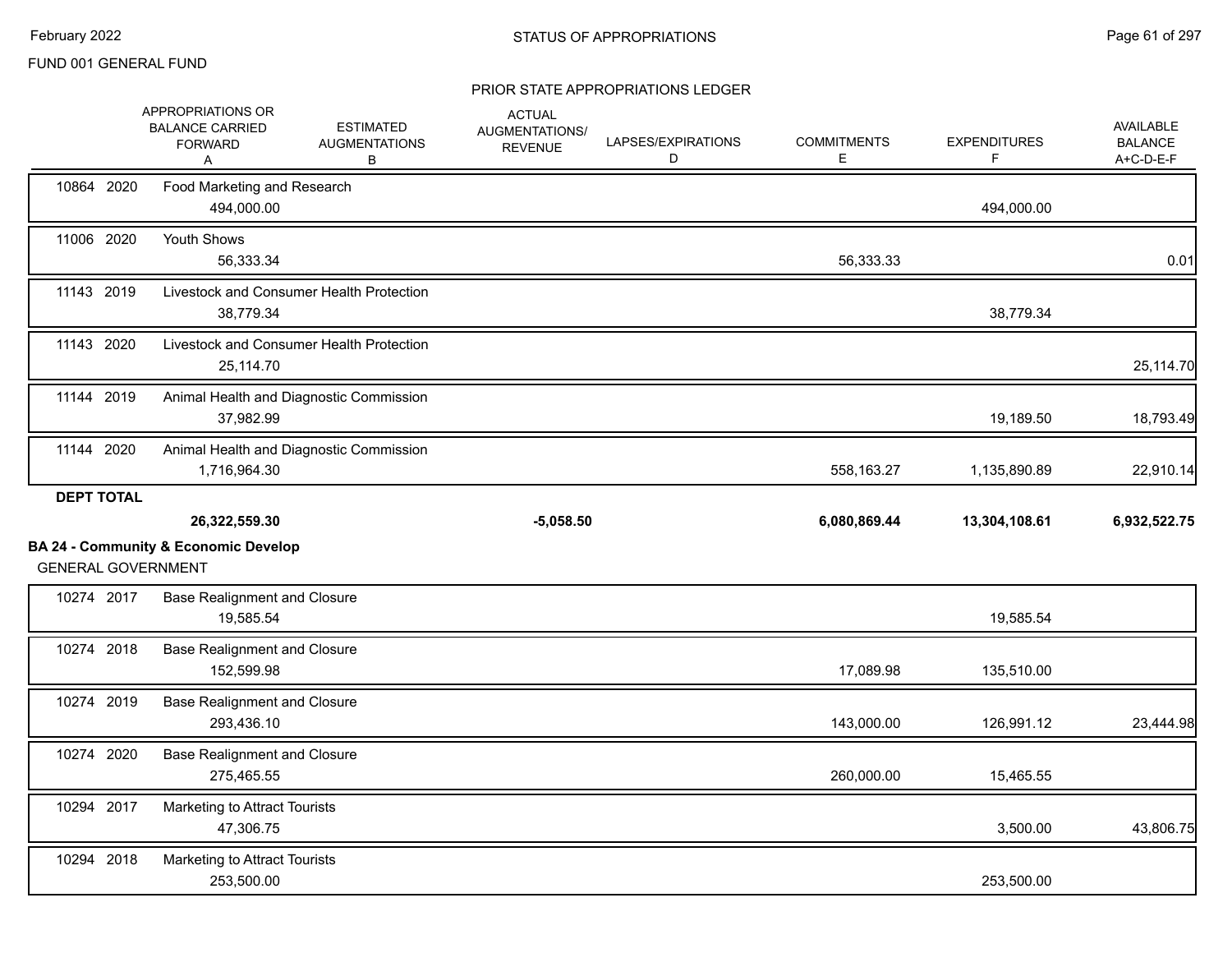|            | APPROPRIATIONS OR<br><b>BALANCE CARRIED</b><br><b>FORWARD</b><br>A | <b>ESTIMATED</b><br><b>AUGMENTATIONS</b><br>В | <b>ACTUAL</b><br>AUGMENTATIONS/<br><b>REVENUE</b> | LAPSES/EXPIRATIONS<br>D | <b>COMMITMENTS</b><br>Е | <b>EXPENDITURES</b><br>F | <b>AVAILABLE</b><br><b>BALANCE</b><br>A+C-D-E-F |
|------------|--------------------------------------------------------------------|-----------------------------------------------|---------------------------------------------------|-------------------------|-------------------------|--------------------------|-------------------------------------------------|
| 10294 2019 | Marketing to Attract Tourists<br>542,423.83                        |                                               |                                                   |                         | 148,467.48              | 301,851.35               | 92,105.00                                       |
| 10294 2020 | Marketing to Attract Tourists<br>6,487,113.01                      |                                               |                                                   |                         | 884,676.06              | 4,871,436.87             | 731,000.08                                      |
| 10302 2018 | 40,697.52                                                          | Office of InternationalBusinessDevelopmt      |                                                   |                         |                         | 40,697.52                |                                                 |
| 10302 2019 | 298,957.10                                                         | Office of InternationalBusinessDevelopmt      |                                                   |                         | 71,127.92               | 34,049.13                | 193,780.05                                      |
| 10302 2020 | 1,667,380.51                                                       | Office of InternationalBusinessDevelopmt      |                                                   |                         | 302,523.61              | 1,364,856.90             |                                                 |
| 10303 2019 | <b>Marketing to Attract Business</b><br>165,321.33                 |                                               |                                                   |                         | 38,153.33               |                          | 127,168.00                                      |
| 10303 2020 | <b>Marketing to Attract Business</b><br>505,477.18                 |                                               |                                                   |                         | 142,344.24              | 363,132.94               |                                                 |
| 10313 2018 | <b>General Government Operations</b><br>1,223.60                   |                                               |                                                   |                         |                         | 1,223.60                 |                                                 |
| 10313 2019 | <b>General Government Operations</b><br>317,828.90                 |                                               |                                                   |                         |                         | 126,869.63               | 190,959.27                                      |
| 10313 2020 | <b>General Government Operations</b><br>3,293,098.40               |                                               |                                                   |                         | 169,014.01              | 3,124,083.55             | 0.84                                            |
| 10949 2018 | Office of Open Records<br>70,548.84                                |                                               |                                                   |                         | 1,665.80                | 68,883.04                |                                                 |
| 10949 2019 | Office of Open Records<br>306,676.50                               |                                               |                                                   |                         |                         | 51,014.94                | 255,661.56                                      |
| 10949 2020 | Office of Open Records<br>607,387.51                               |                                               |                                                   |                         |                         | 216,539.02               | 390,848.49                                      |
| 11052 2016 | 19,339.80                                                          | <b>Center For Local Government Services</b>   |                                                   |                         | 19,339.80               |                          |                                                 |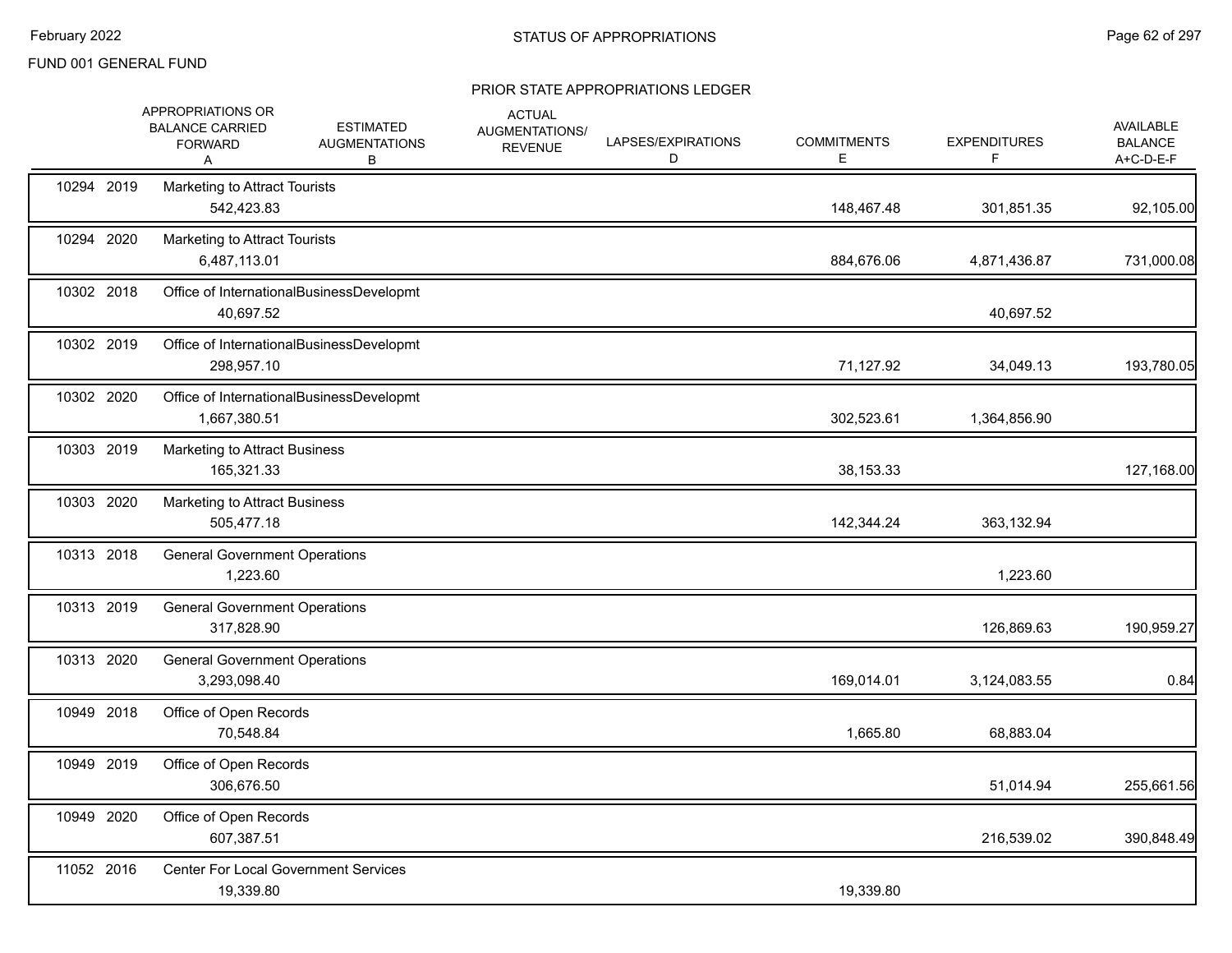|                             | APPROPRIATIONS OR<br><b>BALANCE CARRIED</b><br><b>FORWARD</b><br>Α | <b>ESTIMATED</b><br><b>AUGMENTATIONS</b><br>В | <b>ACTUAL</b><br>AUGMENTATIONS/<br><b>REVENUE</b> | LAPSES/EXPIRATIONS<br>D | <b>COMMITMENTS</b><br>Ε | <b>EXPENDITURES</b><br>F | AVAILABLE<br><b>BALANCE</b><br>A+C-D-E-F |
|-----------------------------|--------------------------------------------------------------------|-----------------------------------------------|---------------------------------------------------|-------------------------|-------------------------|--------------------------|------------------------------------------|
| 11052 2017                  | <b>Center For Local Government Services</b><br>9,612.86            |                                               |                                                   |                         | 9,612.86                |                          |                                          |
| 11052 2018                  | <b>Center For Local Government Services</b><br>40,649.97           |                                               |                                                   |                         | 38,098.15               | 2,551.82                 |                                          |
| 11052 2019                  | <b>Center For Local Government Services</b><br>5,292.83            |                                               |                                                   |                         | 4,242.23                | 1,050.60                 |                                          |
| 11052 2020                  | <b>Center For Local Government Services</b><br>655,521.20          |                                               |                                                   |                         | 82,384.21               | 573,136.99               |                                          |
| <b>GRANTS AND SUBSIDIES</b> |                                                                    |                                               |                                                   |                         |                         |                          |                                          |
| 10283 2020                  | Rural Leadership Training<br>100,000.00                            |                                               |                                                   |                         |                         | 99,939.00                | 61.00                                    |
| 10285 2020                  | <b>Super Computer Center</b><br>198,368.00                         |                                               |                                                   |                         |                         | 187,788.00               | 10,580.00                                |
| 10290 2019                  | <b>Powdered Metals</b><br>87,068.32                                |                                               |                                                   |                         | 57,950.39               | 29,117.93                |                                          |
| 10290 2020                  | <b>Powdered Metals</b><br>100,000.00                               |                                               |                                                   |                         | 100,000.00              |                          |                                          |
| 10305 2004                  | <b>Opportunity Grants Program</b><br>6,500.00                      |                                               |                                                   |                         |                         |                          | 6,500.00                                 |
| 10305 2005                  | <b>Opportunity Grants Program</b><br>45,000.00                     |                                               |                                                   |                         | 2,000.00                | 2,562.06                 | 40,437.94                                |
| 10305 2007                  | <b>Opportunity Grants Program</b><br>25,866.60                     |                                               |                                                   |                         |                         | 19,200.00                | 6,666.60                                 |
| 10305 2009                  | <b>Opportunity Grants Program</b><br>207,184.05                    |                                               |                                                   |                         | 192,660.30              |                          | 14,523.75                                |
| 10305 2010                  | <b>Opportunity Grants Program</b><br>68,976.25                     |                                               |                                                   |                         |                         | $-405,226.45$            | 474,202.70                               |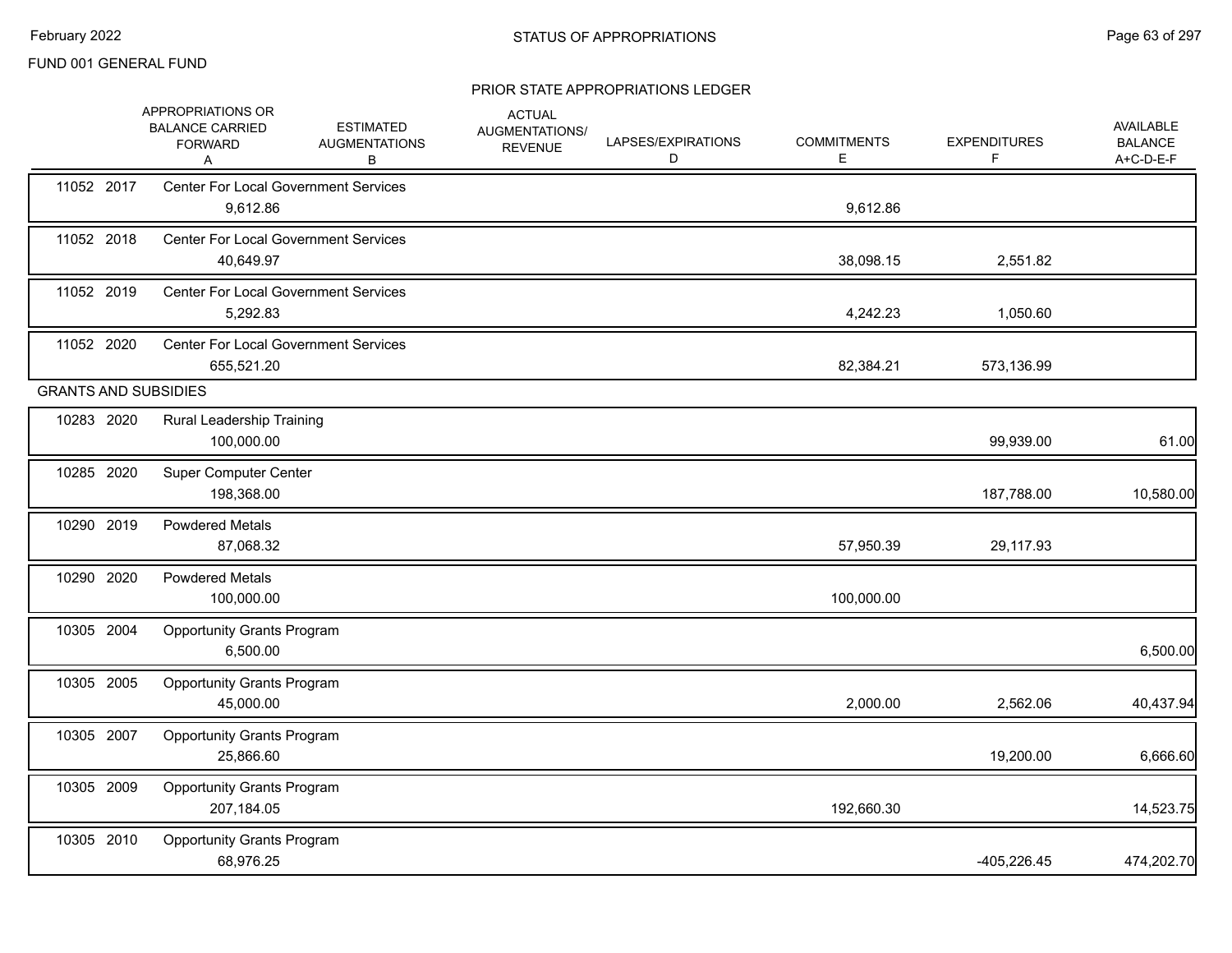|            | APPROPRIATIONS OR<br><b>BALANCE CARRIED</b><br><b>FORWARD</b><br>Α | <b>ESTIMATED</b><br><b>AUGMENTATIONS</b><br>В | <b>ACTUAL</b><br>AUGMENTATIONS/<br><b>REVENUE</b> | LAPSES/EXPIRATIONS<br>D | <b>COMMITMENTS</b><br>Е | <b>EXPENDITURES</b><br>F | <b>AVAILABLE</b><br><b>BALANCE</b><br>A+C-D-E-F |
|------------|--------------------------------------------------------------------|-----------------------------------------------|---------------------------------------------------|-------------------------|-------------------------|--------------------------|-------------------------------------------------|
| 10306 2009 | 500,000.00                                                         | HOUSING AND REDEVELOPMENT ASSIST              |                                                   |                         | 500,000.00              |                          |                                                 |
| 10309 2005 | Infrastructure Development<br>300.00                               |                                               |                                                   |                         |                         | $-300.00$                | 600.00                                          |
| 10309 2008 | Infrastructure Development<br>52,670.00                            |                                               |                                                   |                         |                         |                          | 52,670.00                                       |
| 10321 2008 | <b>Community Revitalization</b><br>30,780.26                       |                                               |                                                   |                         |                         | 23,423.50                | 7,356.76                                        |
| 10326 2017 | 165,191.15                                                         | PA Infrastructure Tech Assistance Prgram      |                                                   |                         |                         | 165,191.15               |                                                 |
| 10326 2018 | 746,591.93                                                         | PA Infrastructure Tech Assistance Prgram      |                                                   |                         | 746,591.93              |                          |                                                 |
| 10326 2019 | 1,321,923.60                                                       | PA Infrastructure Tech Assistance Prgram      |                                                   |                         | 442,011.48              | 879,912.12               |                                                 |
| 10326 2020 | 1,977,137.77                                                       | PA Infrastructure Tech Assistance Prgram      |                                                   |                         | 1,398,295.06            | 578,842.71               |                                                 |
| 10826 2006 | 652.00                                                             | Local Government Resources & Development      |                                                   |                         |                         | $-3,346.47$              | 3,998.47                                        |
| 10844 2015 | 941.00                                                             | Strategic Management Planning Program         |                                                   |                         |                         | 941.00                   |                                                 |
| 10844 2016 | 276,000.88                                                         | Strategic Management Planning Program         |                                                   |                         | 192,338.54              | 83,662.34                |                                                 |
| 10844 2017 | 445,557.08                                                         | Strategic Management Planning Program         |                                                   |                         | 342,038.17              | 103,518.91               |                                                 |
| 10844 2018 | 516,981.89                                                         | Strategic Management Planning Program         |                                                   |                         | 463,941.51              | 53,040.38                |                                                 |
| 10844 2019 | 719,572.63                                                         | Strategic Management Planning Program         |                                                   |                         | 369,900.84              | 341,971.79               | 7,700.00                                        |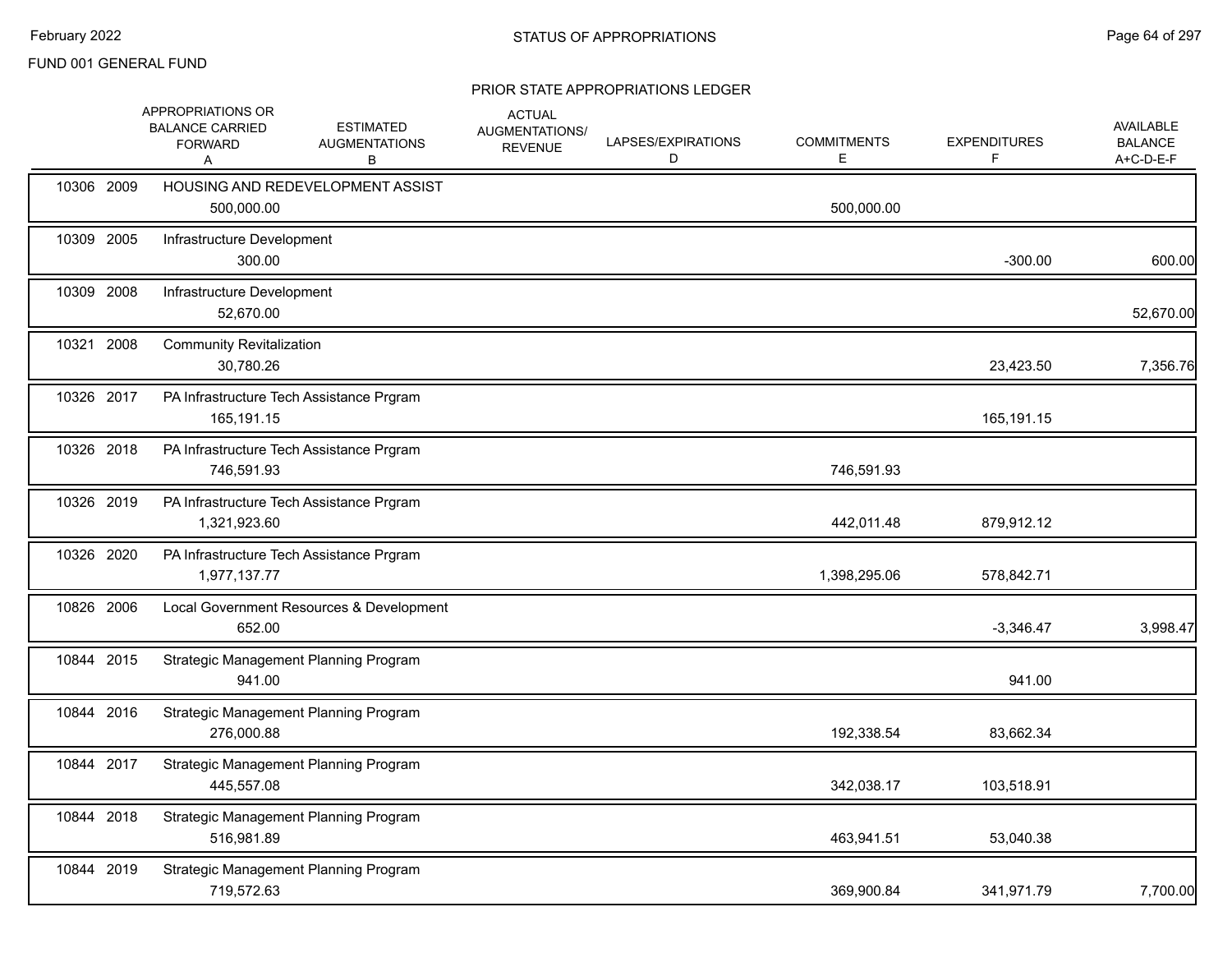|            | APPROPRIATIONS OR<br><b>BALANCE CARRIED</b><br><b>FORWARD</b><br>A | <b>ESTIMATED</b><br><b>AUGMENTATIONS</b><br>В | <b>ACTUAL</b><br>AUGMENTATIONS/<br><b>REVENUE</b> | LAPSES/EXPIRATIONS<br>D | <b>COMMITMENTS</b><br>E | <b>EXPENDITURES</b><br>F | AVAILABLE<br><b>BALANCE</b><br>A+C-D-E-F |
|------------|--------------------------------------------------------------------|-----------------------------------------------|---------------------------------------------------|-------------------------|-------------------------|--------------------------|------------------------------------------|
| 10844 2020 | 2,111,806.10                                                       | Strategic Management Planning Program         |                                                   |                         | 1,659,304.82            | 452,501.28               |                                          |
| 10856 2018 | Infrastructure & Facilities Improvement<br>4,256,889.00            |                                               |                                                   |                         | 613,538.00              | 3,643,351.00             |                                          |
| 10856 2019 | Infrastructure & Facilities Improvement<br>9,835,546.00            |                                               |                                                   |                         | 634,757.00              |                          | 9,200,789.00                             |
| 10856 2020 | Infrastructure & Facilities Improvement<br>9,600,000.00            |                                               |                                                   |                         | 8,203,496.00            | 923,504.00               | 473,000.00                               |
| 11007 2014 | Pennsylvania First<br>195,085.53                                   |                                               |                                                   |                         | 24,302.69               | 126,250.32               | 44,532.52                                |
| 11007 2015 | Pennsylvania First<br>810,488.63                                   |                                               |                                                   |                         | 811,387.93              | $-899.30$                |                                          |
| 11007 2016 | Pennsylvania First<br>405,983.89                                   |                                               |                                                   |                         | 417,396.22              | $-11,412.33$             |                                          |
| 11007 2017 | Pennsylvania First<br>553,673.41                                   |                                               |                                                   |                         | 518,673.41              |                          | 35,000.00                                |
| 11007 2018 | Pennsylvania First<br>4,525,761.42                                 |                                               |                                                   |                         | 4,126,190.08            | 23,286.34                | 376,285.00                               |
| 11007 2019 | Pennsylvania First<br>13,556,755.22                                |                                               |                                                   |                         | 2,898,634.24            | 1,447,627.62             | 9,210,493.36                             |
| 11007 2020 | Pennsylvania First<br>16,093,783.71                                |                                               |                                                   |                         | 7,266,527.99            | 5,217,158.37             | 3,610,097.35                             |
| 11007 2011 | Pennsylvania First<br>309,424.38                                   |                                               |                                                   |                         | 293,181.54              | $-44,998.61$             | 61,241.45                                |
| 11007 2012 | Pennsylvania First<br>336,280.03                                   |                                               |                                                   |                         | 343,904.82              | $-36,390.75$             | 28,765.96                                |
| 11007 2013 | Pennsylvania First<br>881,875.52                                   |                                               |                                                   |                         | 874,945.52              | $-20,790.00$             | 27,720.00                                |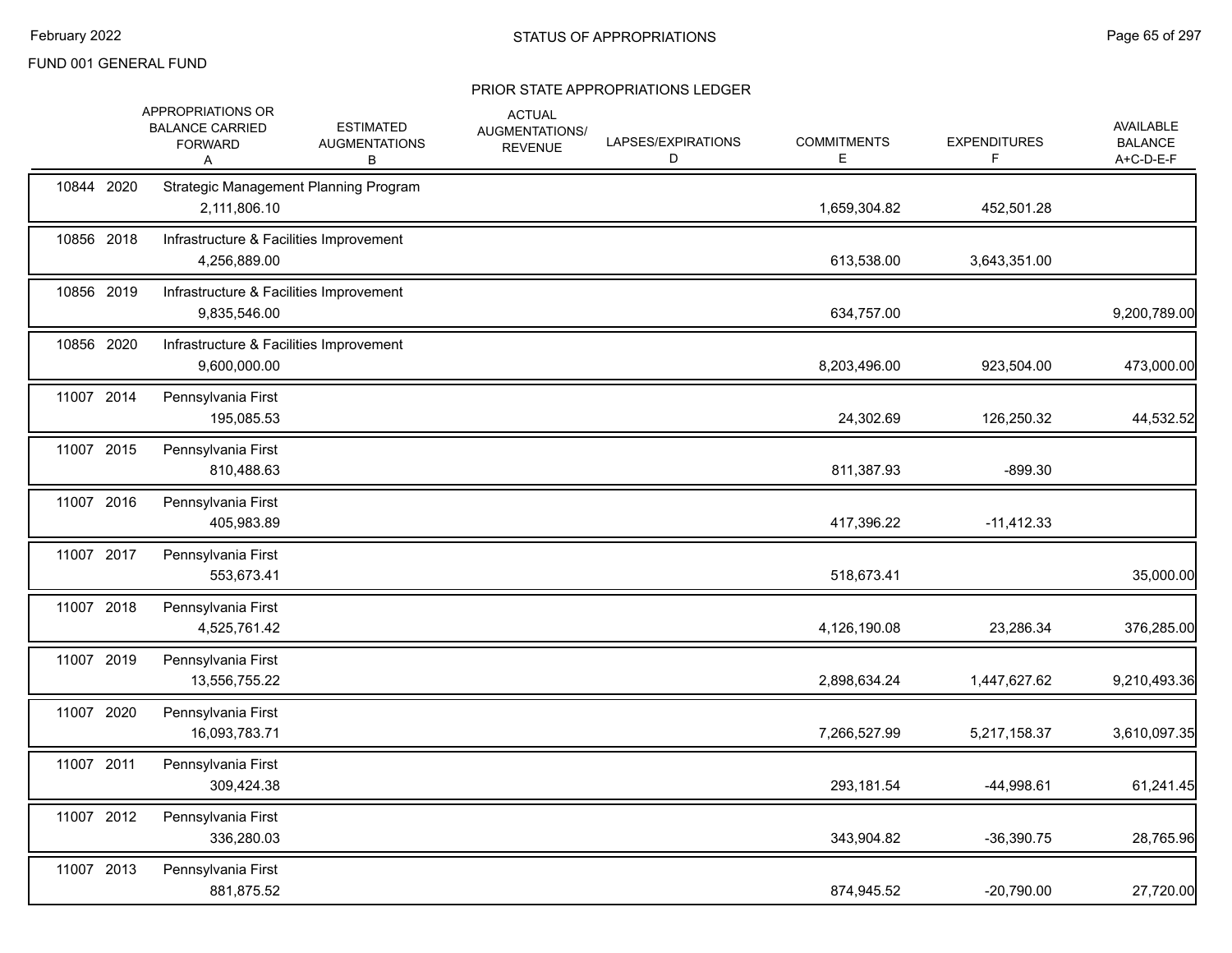|            | APPROPRIATIONS OR<br><b>BALANCE CARRIED</b><br><b>FORWARD</b><br>A | <b>ESTIMATED</b><br><b>AUGMENTATIONS</b><br>В | <b>ACTUAL</b><br>AUGMENTATIONS/<br><b>REVENUE</b> | LAPSES/EXPIRATIONS<br>D | <b>COMMITMENTS</b><br>Е | <b>EXPENDITURES</b><br>F. | <b>AVAILABLE</b><br><b>BALANCE</b><br>A+C-D-E-F |
|------------|--------------------------------------------------------------------|-----------------------------------------------|---------------------------------------------------|-------------------------|-------------------------|---------------------------|-------------------------------------------------|
| 11008 2016 | Municipal Assistance Program<br>32,375.00                          |                                               |                                                   |                         | 32,375.00               |                           |                                                 |
| 11008 2017 | Municipal Assistance Program<br>24,214.01                          |                                               |                                                   |                         | 1,955.97                | 22,258.04                 |                                                 |
| 11008 2018 | Municipal Assistance Program<br>301,225.16                         |                                               |                                                   |                         | 160,772.92              | 140,452.24                |                                                 |
| 11008 2019 | Municipal Assistance Program<br>416,523.35                         |                                               |                                                   |                         | 263,186.00              | 153,337.35                |                                                 |
| 11008 2020 | Municipal Assistance Program<br>494,476.00                         |                                               |                                                   |                         | 289,639.35              | 204,836.65                |                                                 |
| 11009 2014 | Keystone Communities<br>22,293.73                                  |                                               |                                                   |                         | 4,754.68                | 17,255.20                 | 283.85                                          |
| 11009 2015 | <b>Keystone Communities</b><br>1,881,872.64                        |                                               |                                                   |                         | 1,261,214.06            | 510,658.58                | 110,000.00                                      |
| 11009 2016 | Keystone Communities<br>1,457,149.31                               |                                               |                                                   |                         | 599,639.64              | 804,620.19                | 52,889.48                                       |
| 11009 2017 | <b>Keystone Communities</b><br>4,884,696.46                        |                                               |                                                   |                         | 2,515,154.61            | 794,060.33                | 1,575,481.52                                    |
| 11009 2018 | Keystone Communities<br>8,242,855.79                               |                                               |                                                   |                         | 4,372,728.33            | 2,263,904.64              | 1,606,222.82                                    |
| 11009 2019 | <b>Keystone Communities</b><br>16,516,150.45                       |                                               |                                                   |                         | 10,031,633.43           | 4,013,835.02              | 2,470,682.00                                    |
| 11009 2020 | Keystone Communities<br>23,150,621.71                              |                                               |                                                   |                         | 14,670,718.92           | 3,833,488.66              | 4,646,414.13                                    |
| 11009 2013 | <b>Keystone Communities</b><br>18,438.00                           |                                               |                                                   |                         | 18,438.00               |                           |                                                 |
| 11010 2018 | 750.00                                                             | Partnerships/Regional Econom Performance      |                                                   |                         |                         | 750.00                    |                                                 |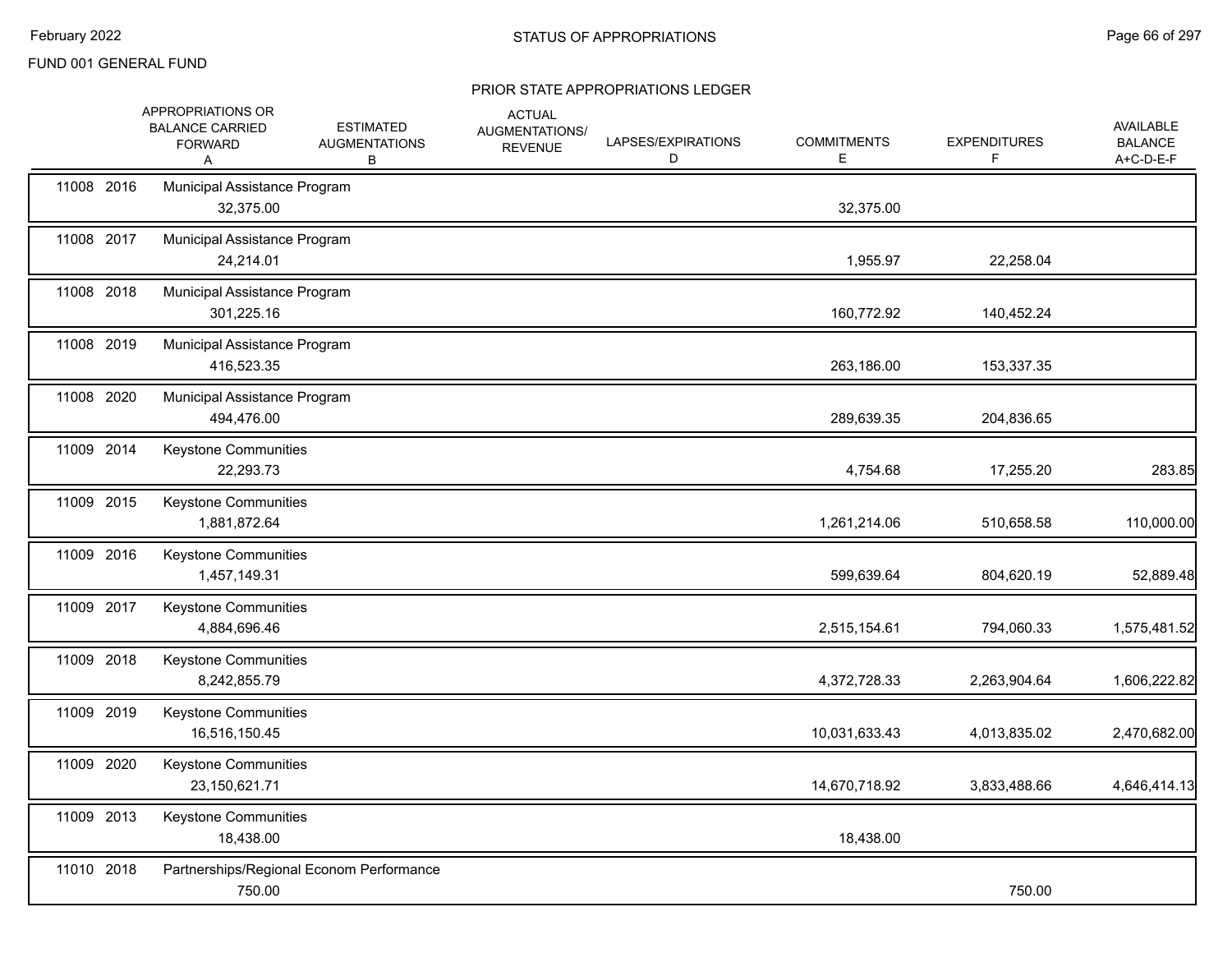|                   | APPROPRIATIONS OR<br><b>BALANCE CARRIED</b><br><b>FORWARD</b><br>Α | <b>ESTIMATED</b><br><b>AUGMENTATIONS</b><br>В | <b>ACTUAL</b><br>AUGMENTATIONS/<br><b>REVENUE</b> | LAPSES/EXPIRATIONS<br>D | <b>COMMITMENTS</b><br>Е | <b>EXPENDITURES</b><br>F | <b>AVAILABLE</b><br><b>BALANCE</b><br>A+C-D-E-F |
|-------------------|--------------------------------------------------------------------|-----------------------------------------------|---------------------------------------------------|-------------------------|-------------------------|--------------------------|-------------------------------------------------|
| 11010 2019        | 491,169.90                                                         | Partnerships/Regional Econom Performance      |                                                   |                         | 300,000.00              | 135,126.56               | 56,043.34                                       |
| 11010 2020        | 7,512,659.63                                                       | Partnerships/Regional Econom Performance      |                                                   |                         | 3,329,118.74            | 4,183,540.89             |                                                 |
| 11023 2011        | Discovered in PA, Developed in PA                                  |                                               |                                                   |                         |                         | -70,933.30               | 70,933.30                                       |
| 11077 2017        | Manufacturing PA<br>370,132.62                                     |                                               |                                                   |                         | 294,625.40              | 75,507.22                |                                                 |
| 11077 2018        | Manufacturing PA<br>3,848,378.83                                   |                                               |                                                   |                         | 1,962,143.10            | 1,886,235.73             |                                                 |
| 11077 2019        | Manufacturing PA<br>5,342,767.57                                   |                                               |                                                   |                         | 2,266,976.38            | 1,204,681.23             | 1,871,109.96                                    |
| 11077 2020        | Manufacturing PA<br>7,708,377.98                                   |                                               |                                                   |                         | 5,530,988.67            | 1,748,429.31             | 428,960.00                                      |
| 11104 2017        | Local Municipal Emergcy Relief<br>98,574.00                        |                                               |                                                   |                         |                         |                          | 98,574.00                                       |
| 11104 2018        | <b>Local Municipal Emergcy Relief</b><br>427,951.84                |                                               |                                                   |                         |                         | 57,000.00                | 370,951.84                                      |
| 11104 2019        | Local Municipal Emergcy Relief<br>2,495,983.76                     |                                               |                                                   |                         | 700,000.00              | 1,055,000.00             | 740,983.76                                      |
| 11104 2020        | Local Municipal Emergcy Relief<br>10,235,100.00                    |                                               |                                                   |                         | 494,000.00              | 8,701,281.00             | 1,039,819.00                                    |
| 11127 2020        | Food Access Initiative<br>1,000,000.00                             |                                               |                                                   |                         | 1,000,000.00            |                          |                                                 |
| 11169 2020        | State Facility Closure TransitionProgram<br>2,386,363.63           |                                               |                                                   |                         |                         | 2,386,363.63             |                                                 |
| <b>DEPT TOTAL</b> |                                                                    |                                               |                                                   |                         |                         |                          |                                                 |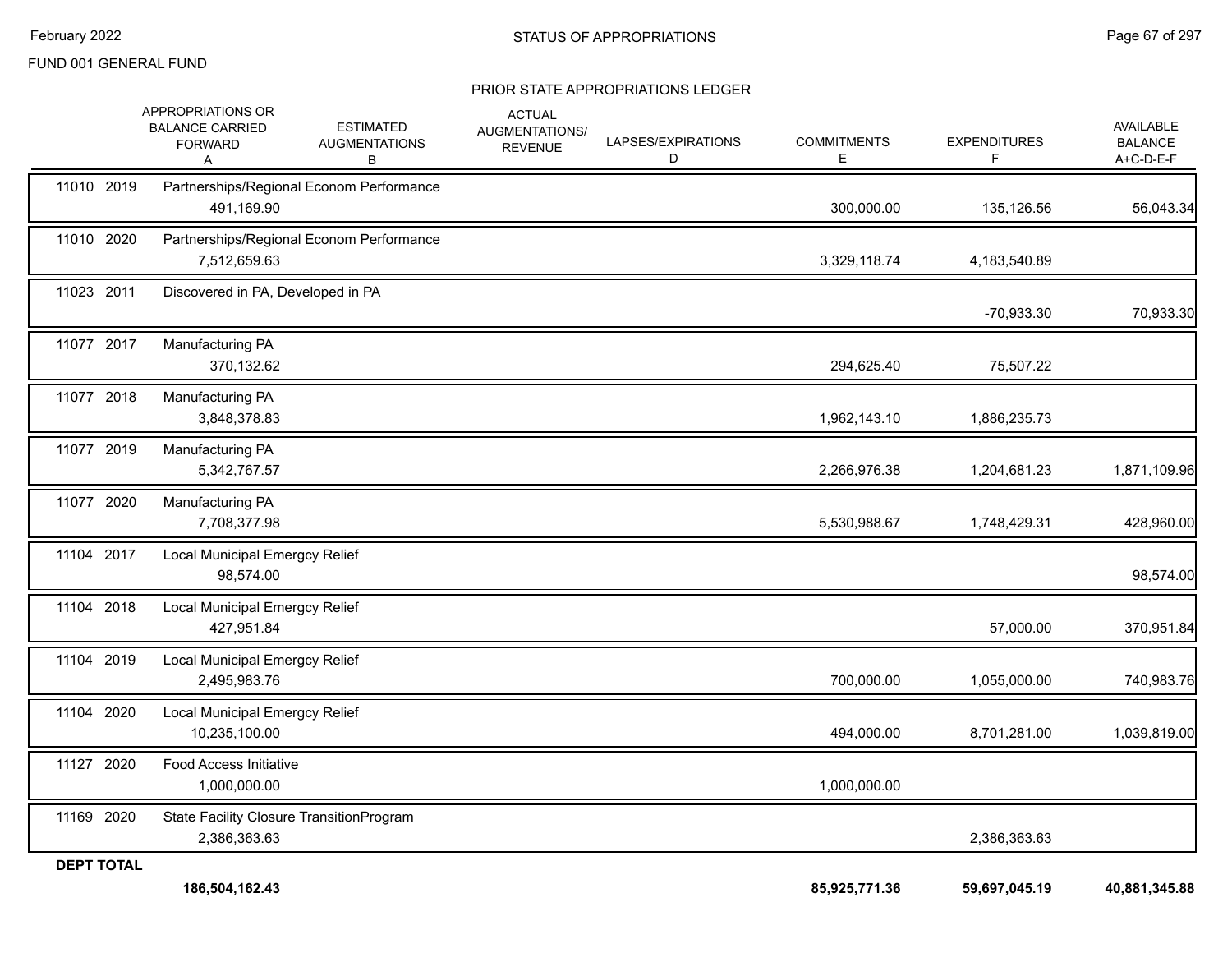|            | APPROPRIATIONS OR<br><b>BALANCE CARRIED</b><br><b>FORWARD</b><br>A             | <b>ESTIMATED</b><br><b>AUGMENTATIONS</b><br>В | <b>ACTUAL</b><br>AUGMENTATIONS/<br><b>REVENUE</b> | LAPSES/EXPIRATIONS<br>D | <b>COMMITMENTS</b><br>E | <b>EXPENDITURES</b><br>F | <b>AVAILABLE</b><br><b>BALANCE</b><br>A+C-D-E-F |
|------------|--------------------------------------------------------------------------------|-----------------------------------------------|---------------------------------------------------|-------------------------|-------------------------|--------------------------|-------------------------------------------------|
|            | <b>BA 38 - Conservation &amp; Natural Resourc</b><br><b>GENERAL GOVERNMENT</b> |                                               |                                                   |                         |                         |                          |                                                 |
| 10394 2016 | <b>State Forest Operations</b>                                                 |                                               |                                                   |                         |                         | $-4,823.00$              | 4,823.00                                        |
| 10394 2018 | <b>State Forest Operations</b>                                                 |                                               |                                                   |                         |                         | $-2,375.00$              | 2,375.00                                        |
| 10394 2019 | <b>State Forest Operations</b><br>2,375,491.25                                 |                                               |                                                   |                         | 276,150.43              | 412,541.18               | 1,686,799.64                                    |
| 10394 2020 | <b>State Forest Operations</b><br>4,226,542.75                                 |                                               | 451.89                                            |                         | 869,561.90              | 3,304,929.66             | 52,503.08                                       |
| 10395 2016 | <b>State Park Operations</b>                                                   |                                               |                                                   |                         |                         | $-5,824.00$              | 5,824.00                                        |
| 10395 2018 | <b>State Park Operations</b><br>138.75                                         |                                               |                                                   |                         |                         |                          | 138.75                                          |
| 10395 2019 | <b>State Park Operations</b><br>5,612,055.90                                   |                                               |                                                   |                         | 4,280,843.96            | $-9,270.41$              | 1,340,482.35                                    |
| 10395 2020 | <b>State Park Operations</b><br>11,677,241.27                                  |                                               | $-5,376,395.23$                                   |                         | 177,684.04              | 5,899,712.77             | 223,449.23                                      |
| 10399 2018 | <b>General Government Operations</b><br>3,632.36                               |                                               |                                                   |                         |                         |                          | 3,632.36                                        |
| 10399 2019 | <b>General Government Operations</b><br>2,139,567.42                           |                                               |                                                   |                         | 66,834.09               | 27,323.25                | 2,045,410.08                                    |
| 10399 2020 | <b>General Government Operations</b><br>1,690,325.95                           |                                               | $-151.10$                                         |                         | 119,463.01              | 1,011,029.82             | 559,682.02                                      |
| 11128 2018 | 165.80                                                                         | Parks & Forests Infrastructure Projects       |                                                   |                         |                         |                          | 165.80                                          |
| 11128 2019 | 810,000.00                                                                     | Parks & Forests Infrastructure Projects       |                                                   |                         | 810,000.00              |                          |                                                 |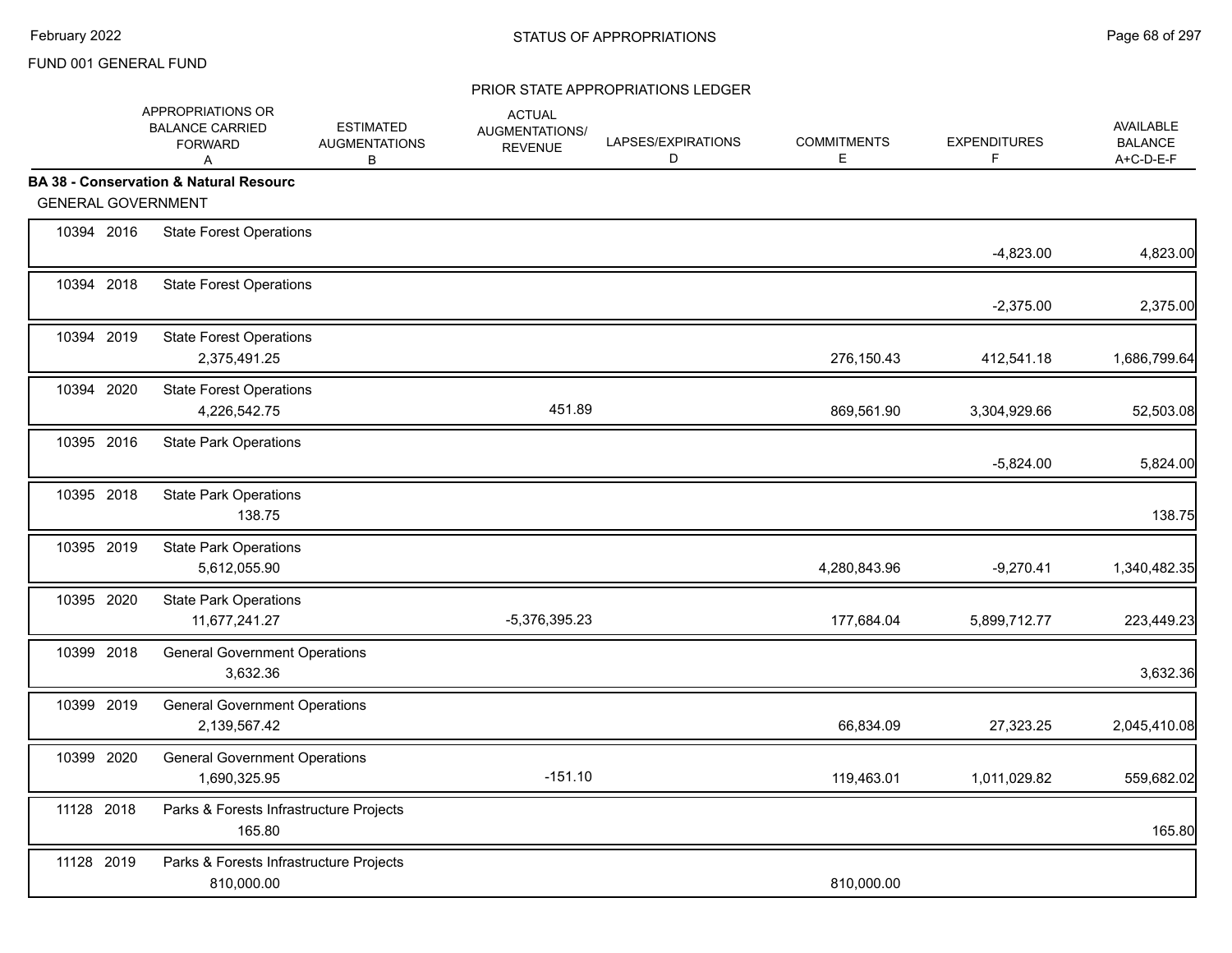|                                                         | APPROPRIATIONS OR<br><b>BALANCE CARRIED</b><br><b>FORWARD</b><br>Α | <b>ESTIMATED</b><br><b>AUGMENTATIONS</b><br>В | <b>ACTUAL</b><br>AUGMENTATIONS/<br><b>REVENUE</b> | LAPSES/EXPIRATIONS<br>D | <b>COMMITMENTS</b><br>E. | <b>EXPENDITURES</b><br>F | <b>AVAILABLE</b><br><b>BALANCE</b><br>A+C-D-E-F |
|---------------------------------------------------------|--------------------------------------------------------------------|-----------------------------------------------|---------------------------------------------------|-------------------------|--------------------------|--------------------------|-------------------------------------------------|
| 11128 2020                                              | Parks & Forests Infrastructure Projects<br>900,000.00              |                                               |                                                   |                         |                          |                          | 900,000.00                                      |
| <b>GRANTS AND SUBSIDIES</b>                             |                                                                    |                                               |                                                   |                         |                          |                          |                                                 |
| 10396 2015                                              | Heritage and Other Parks<br>150,000.00                             |                                               |                                                   |                         | 150,000.00               |                          |                                                 |
| 10396 2016                                              | Heritage and Other Parks<br>30,100.00                              |                                               |                                                   |                         | 8,100.00                 | 22,000.00                |                                                 |
| 10396 2017                                              | Heritage and Other Parks<br>376,705.00                             |                                               |                                                   |                         | 294,000.00               | 79,150.00                | 3,555.00                                        |
| 10396 2018                                              | Heritage and Other Parks<br>872,656.00                             |                                               |                                                   |                         | 208,750.00               | 103,000.00               | 560,906.00                                      |
| 10396 2019                                              | Heritage and Other Parks<br>1,823,600.00                           |                                               |                                                   |                         | 243,600.00               |                          | 1,580,000.00                                    |
| 10396 2020                                              | Heritage and Other Parks<br>2,421,375.00                           |                                               |                                                   |                         | 190,750.00               | 878,625.00               | 1,352,000.00                                    |
| 10673 2020                                              | Annual Fixed Charges - Project 70<br>3.05                          |                                               |                                                   |                         |                          |                          | 3.05                                            |
| 10674 2020                                              | Annual Fixed Charges - Park Lands<br>106,407.89                    |                                               |                                                   |                         |                          |                          | 106,407.89                                      |
| 10675 2020                                              | Annual Fixed Charges - Flood Lands<br>20,090.91                    |                                               |                                                   |                         |                          | 10,277.35                | 9,813.56                                        |
| 10676 2020                                              | Annual Fixed Charges - Forest Lands<br>57,764.04                   |                                               |                                                   |                         |                          |                          | 57,764.04                                       |
| <b>DEPT TOTAL</b>                                       |                                                                    |                                               |                                                   |                         |                          |                          |                                                 |
|                                                         | 35,293,863.34                                                      |                                               | $-5,376,094.44$                                   |                         | 7,695,737.43             | 11,726,296.62            | 10,495,734.85                                   |
| <b>BA 11 - Corrections</b><br><b>GENERAL GOVERNMENT</b> |                                                                    |                                               |                                                   |                         |                          |                          |                                                 |
| 10014 2018                                              | <b>General Government Operations</b><br>1.00                       |                                               |                                                   |                         | 1.00                     |                          |                                                 |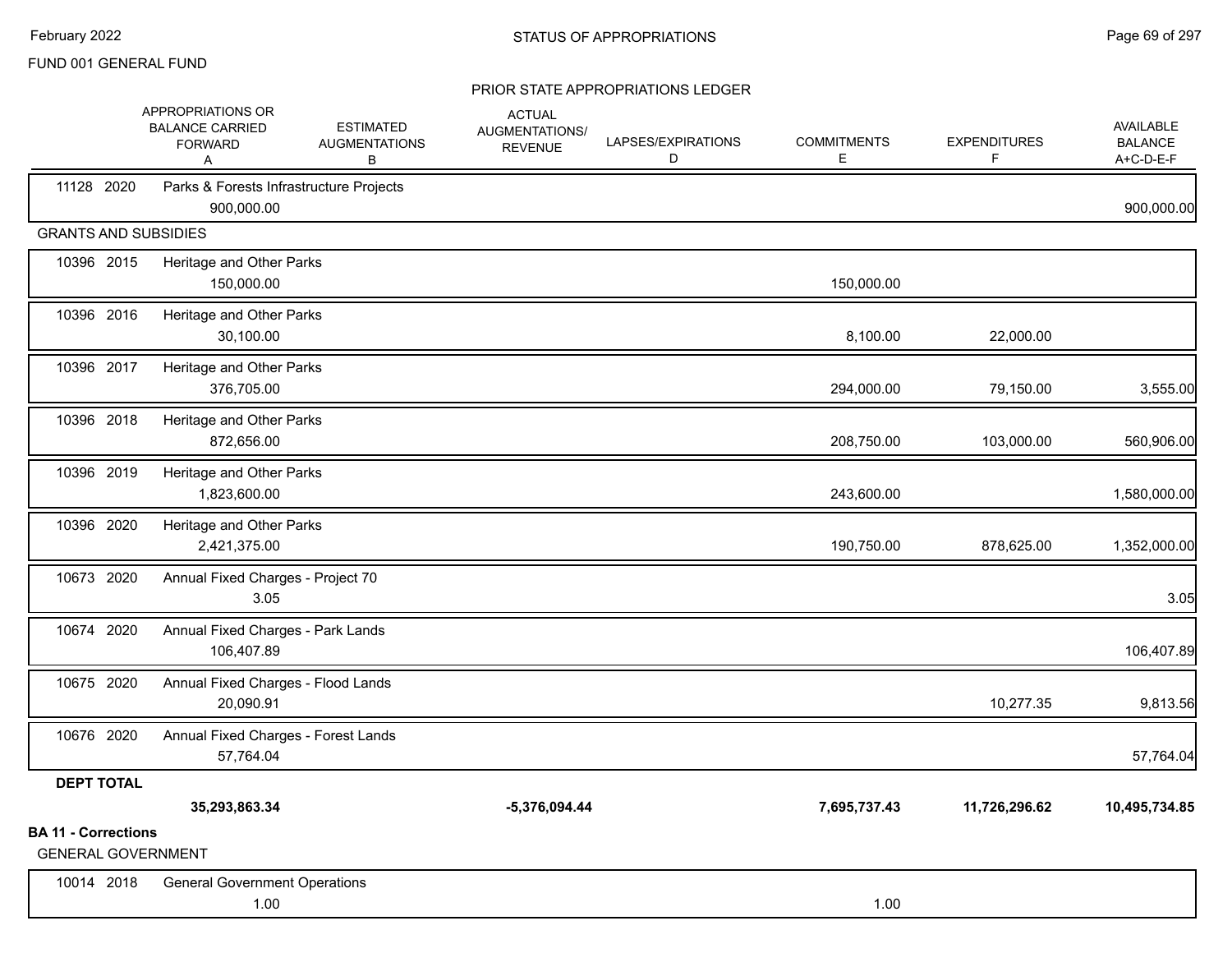|                      | APPROPRIATIONS OR<br><b>BALANCE CARRIED</b><br><b>FORWARD</b><br>A | <b>ESTIMATED</b><br><b>AUGMENTATIONS</b><br>В | <b>ACTUAL</b><br>AUGMENTATIONS/<br><b>REVENUE</b> | LAPSES/EXPIRATIONS<br>D | <b>COMMITMENTS</b><br>Е | <b>EXPENDITURES</b><br>F | AVAILABLE<br><b>BALANCE</b><br>A+C-D-E-F |
|----------------------|--------------------------------------------------------------------|-----------------------------------------------|---------------------------------------------------|-------------------------|-------------------------|--------------------------|------------------------------------------|
| 10014 2019           | <b>General Government Operations</b><br>28,520.45                  |                                               |                                                   |                         |                         | 24,074.95                | 4,445.50                                 |
| 10014 2020           | <b>General Government Operations</b><br>6,112,865.04               |                                               |                                                   |                         | 437,802.92              | 3,439,603.08             | 2,235,459.04                             |
| 11116 2018           | <b>State Field Supervision</b><br>181.90                           |                                               |                                                   |                         |                         |                          | 181.90                                   |
| 11116 2019           | <b>State Field Supervision</b>                                     |                                               |                                                   |                         |                         | $-5,111.17$              | 5,111.17                                 |
| 11116 2020           | <b>State Field Supervision</b><br>4,133,264.04                     |                                               |                                                   |                         | 461,144.74              | 3,452,346.31             | 219,772.99                               |
| 11117 2020           | Pennsylvania Parole Board<br>1,240,574.90                          |                                               |                                                   |                         | 770.00                  | 352,959.36               | 886,845.54                               |
| 11119 2020           | Sexual Offenders Assessment Board<br>965,558.84                    |                                               |                                                   |                         |                         | 205,539.00               | 760,019.84                               |
| <b>INSTITUTIONAL</b> |                                                                    |                                               |                                                   |                         |                         |                          |                                          |
| 10011 2018           | <b>Medical Care</b><br>190.48                                      |                                               |                                                   |                         |                         | $-4,736.32$              | 4,926.80                                 |
| 10011 2019           | <b>Medical Care</b><br>642,879.16                                  |                                               |                                                   |                         |                         | 642,290.11               | 589.05                                   |
| 10011 2020           | <b>Medical Care</b><br>34,156,024.06                               |                                               | 65.00                                             |                         | 1,671,292.23            | 32,042,976.57            | 441,820.26                               |
| 10012 2018           | Inmate Education and Training<br>9,106.00                          |                                               |                                                   |                         |                         | 9,106.00                 |                                          |
| 10012 2019           | Inmate Education and Training<br>104,246.11                        |                                               |                                                   |                         | 46,895.90               | 50,648.52                | 6,701.69                                 |
| 10012 2020           | Inmate Education and Training<br>3,349,822.38                      |                                               |                                                   |                         | 72,496.06               | 2, 154, 125.52           | 1,123,200.80                             |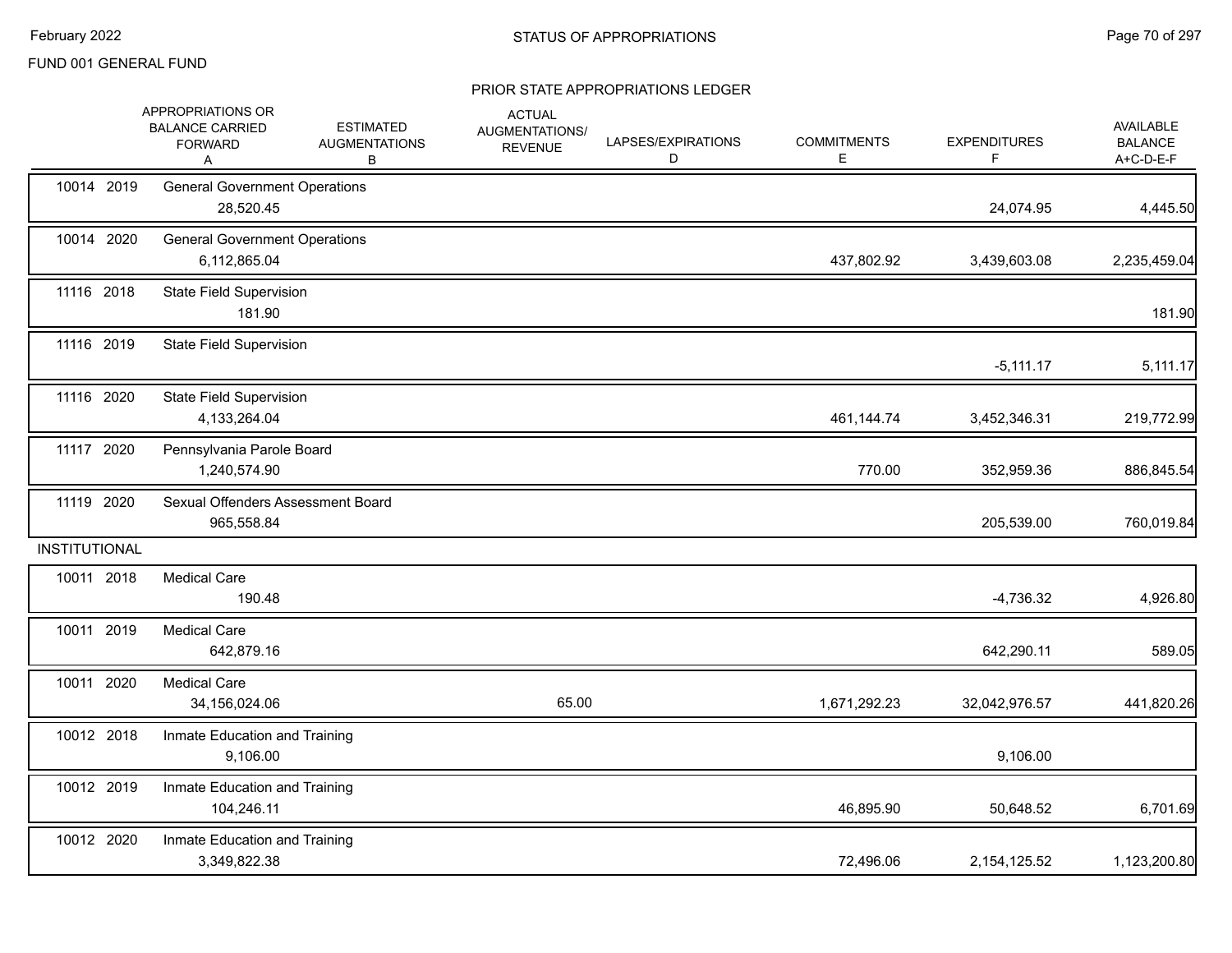#### PRIOR STATE APPROPRIATIONS LEDGER

|                             | APPROPRIATIONS OR<br><b>BALANCE CARRIED</b><br><b>FORWARD</b><br>A | <b>ESTIMATED</b><br><b>AUGMENTATIONS</b><br>В | <b>ACTUAL</b><br>AUGMENTATIONS/<br><b>REVENUE</b> | LAPSES/EXPIRATIONS<br>D | <b>COMMITMENTS</b><br>E | <b>EXPENDITURES</b><br>F | <b>AVAILABLE</b><br><b>BALANCE</b><br>A+C-D-E-F |
|-----------------------------|--------------------------------------------------------------------|-----------------------------------------------|---------------------------------------------------|-------------------------|-------------------------|--------------------------|-------------------------------------------------|
| 10012 2010                  | Inmate Education and Training                                      |                                               |                                                   |                         |                         | $-136.00$                | 136.00                                          |
| 10013 2014                  | <b>State Correctional Institutions</b><br>985.72                   |                                               |                                                   |                         |                         |                          | 985.72                                          |
| 10013 2015                  | <b>State Correctional Institutions</b><br>56.50                    |                                               |                                                   |                         |                         |                          | 56.50                                           |
| 10013 2017                  | <b>State Correctional Institutions</b><br>5,280.07                 |                                               |                                                   |                         | 9,066.40                | $-9,066.40$              | 5,280.07                                        |
| 10013 2018                  | <b>State Correctional Institutions</b>                             |                                               |                                                   |                         | 9,578.80                | $-12,040.20$             | 2,461.40                                        |
| 10013 2019                  | <b>State Correctional Institutions</b><br>601,775.03               |                                               |                                                   |                         | 83,024.97               | 423,898.44               | 94,851.62                                       |
| 10013 2020                  | <b>State Correctional Institutions</b><br>93,849,592.84            |                                               | $-0.55$                                           |                         | 13,281,176.05           | 53,090,294.48            | 27,478,121.76                                   |
| 10013 2010                  | <b>State Correctional Institutions</b>                             |                                               |                                                   |                         |                         | $-3,060.32$              | 3,060.32                                        |
| 10013 2012                  | <b>State Correctional Institutions</b><br>765.77                   |                                               |                                                   |                         |                         |                          | 765.77                                          |
| <b>GRANTS AND SUBSIDIES</b> |                                                                    |                                               |                                                   |                         |                         |                          |                                                 |
| 11120 2019                  | Improvement of Adult Probation Services<br>32,703.73               |                                               |                                                   |                         |                         |                          | 32,703.73                                       |
| <b>DEPT TOTAL</b>           |                                                                    |                                               |                                                   |                         |                         |                          |                                                 |
|                             | 145,234,394.02                                                     |                                               | 64.45                                             |                         | 16,073,249.07           | 95,853,711.93            | 33,307,497.47                                   |
| <b>GENERAL GOVERNMENT</b>   | <b>BA 74 - Drug and Alcohol Programs</b>                           |                                               |                                                   |                         |                         |                          |                                                 |
| 11028 2020                  | <b>General Government Operations</b><br>200,789.22                 |                                               |                                                   |                         |                         | 200,789.22               |                                                 |

GRANTS AND SUBSIDIES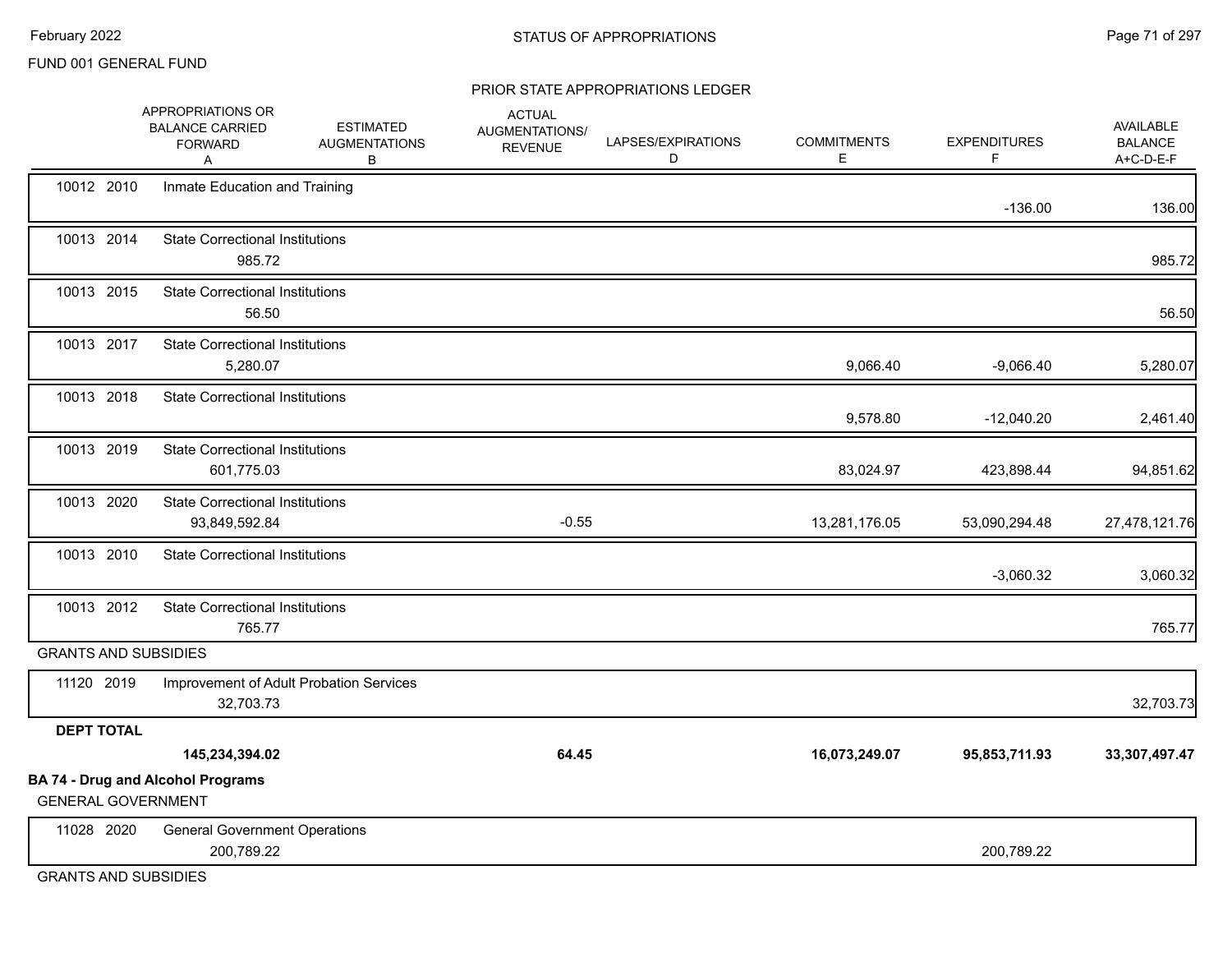|                                                       | APPROPRIATIONS OR<br><b>BALANCE CARRIED</b><br><b>FORWARD</b><br>Α | <b>ESTIMATED</b><br><b>AUGMENTATIONS</b><br>В | <b>ACTUAL</b><br>AUGMENTATIONS/<br><b>REVENUE</b> | LAPSES/EXPIRATIONS<br>D | <b>COMMITMENTS</b><br>E | <b>EXPENDITURES</b><br>F | AVAILABLE<br><b>BALANCE</b><br>A+C-D-E-F |
|-------------------------------------------------------|--------------------------------------------------------------------|-----------------------------------------------|---------------------------------------------------|-------------------------|-------------------------|--------------------------|------------------------------------------|
| 11029 2018                                            | 67,548.06                                                          | Assistance to Drug and Alcohol Programs       |                                                   |                         |                         |                          | 67,548.06                                |
| 11029 2020                                            | 8,080,313.91                                                       | Assistance to Drug and Alcohol Programs       |                                                   |                         | 67,436.01               | 8,012,877.90             |                                          |
| <b>DEPT TOTAL</b>                                     | 8,348,651.19                                                       |                                               |                                                   |                         | 67,436.01               | 8,213,667.12             | 67,548.06                                |
| <b>BA 16 - Education</b><br><b>GENERAL GOVERNMENT</b> |                                                                    |                                               |                                                   |                         |                         |                          |                                          |
| 10094 2018                                            | PA Assessments<br>1,311,368.13                                     |                                               |                                                   |                         |                         | 1,311,368.13             |                                          |
| 10094 2019                                            | <b>PA Assessments</b><br>6,192,841.32                              |                                               |                                                   |                         |                         | 3,522,526.16             | 2,670,315.16                             |
| 10094 2020                                            | PA Assessments<br>6,619,865.06                                     |                                               |                                                   |                         | 264,761.59              | 5,843,989.37             | 511,114.10                               |
| 10141 2019                                            | <b>General Government Operations</b><br>10,802.08                  |                                               |                                                   |                         |                         | 6,416.63                 | 4,385.45                                 |
| 10141 2020                                            | <b>General Government Operations</b><br>3,478,375.90               |                                               |                                                   |                         | 42,491.65               | 2,851,727.47             | 584,156.78                               |
| 10142 2019                                            | State Library<br>329,523.51                                        |                                               |                                                   |                         | 284.00                  |                          | 329,239.51                               |
| 10142 2020                                            | State Library<br>285,875.99                                        |                                               |                                                   |                         | 784.00                  | 67,392.17                | 217,699.82                               |
| 10149 2018                                            | Information & Technology Improvement<br>1,940.25                   |                                               |                                                   |                         |                         |                          | 1,940.25                                 |
| 10149 2020                                            | Information & Technology Improvement<br>957,247.19                 |                                               |                                                   |                         |                         | 936,918.01               | 20,329.18                                |
| 11206 2017                                            | Recovery Schools<br>174,600.00                                     |                                               |                                                   |                         |                         |                          | 174,600.00                               |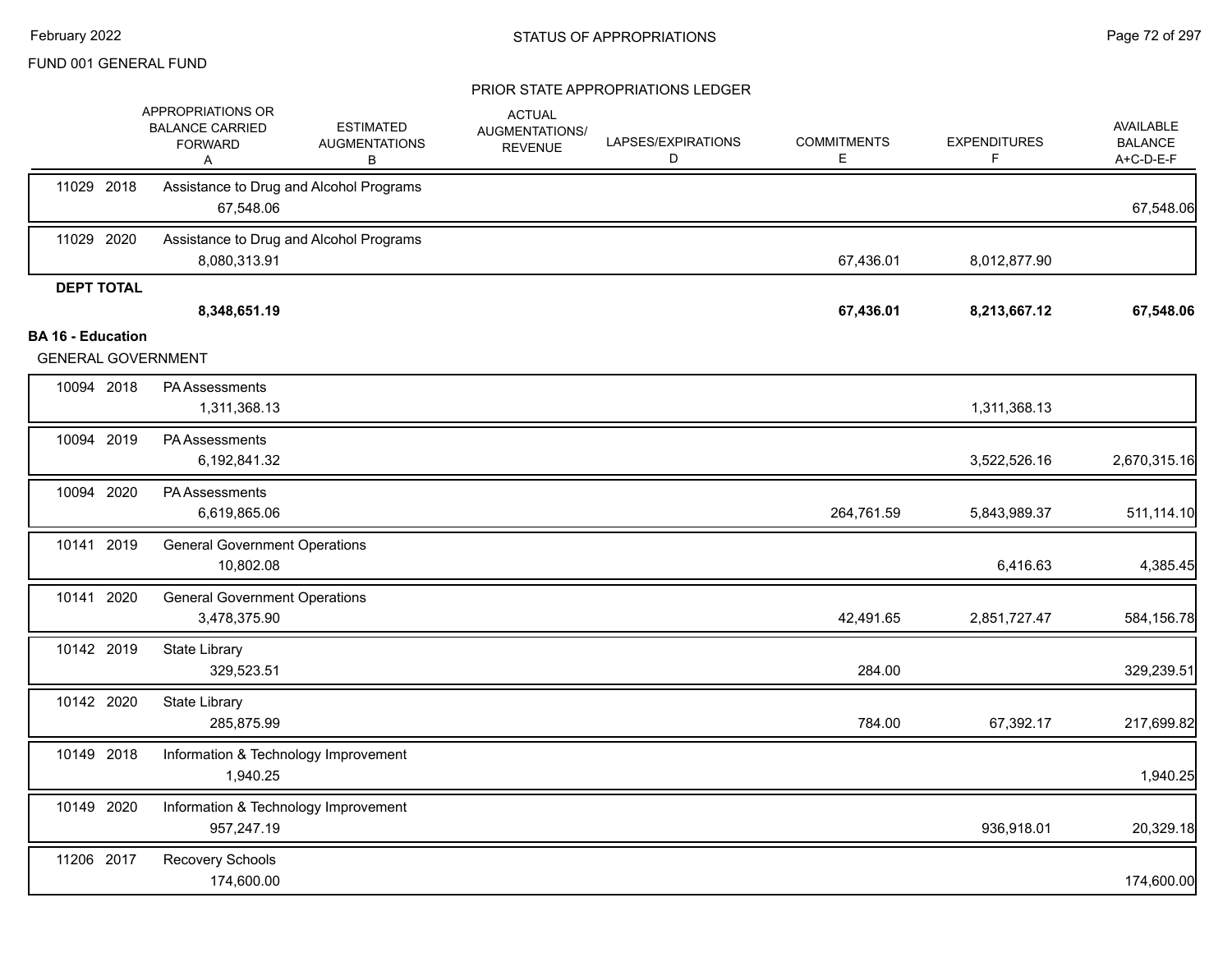|                      | APPROPRIATIONS OR<br><b>BALANCE CARRIED</b><br><b>FORWARD</b><br>A | <b>ESTIMATED</b><br><b>AUGMENTATIONS</b><br>В | <b>ACTUAL</b><br>AUGMENTATIONS/<br><b>REVENUE</b> | LAPSES/EXPIRATIONS<br>D | <b>COMMITMENTS</b><br>E. | <b>EXPENDITURES</b><br>F. | AVAILABLE<br><b>BALANCE</b><br>A+C-D-E-F |
|----------------------|--------------------------------------------------------------------|-----------------------------------------------|---------------------------------------------------|-------------------------|--------------------------|---------------------------|------------------------------------------|
| 11206 2018           | <b>Recovery Schools</b><br>149,200.00                              |                                               |                                                   |                         | 137,184.00               | 2,016.00                  | 10,000.00                                |
| 11206 2019           | Recovery Schools<br>122,800.00                                     |                                               |                                                   |                         | 107,076.00               | 5,724.00                  | 10,000.00                                |
| 11206 2020           | Recovery Schools<br>172,800.00                                     |                                               |                                                   |                         | 87,378.00                | 85,422.00                 |                                          |
| <b>INSTITUTIONAL</b> |                                                                    |                                               |                                                   |                         |                          |                           |                                          |
| 10093 2019           | Youth Development Centers<br>56,663.82                             |                                               |                                                   |                         |                          |                           | 56,663.82                                |
| 10093 2020           | Youth Development Centers<br>56,164.84                             |                                               |                                                   |                         |                          | 3,440.92                  | 52,723.92                                |
|                      | <b>GRANTS AND SUBSIDIES</b>                                        |                                               |                                                   |                         |                          |                           |                                          |
| 10085 2019           | Libr Srvs - Visually Impaired & Disabled<br>140,665.90             |                                               |                                                   |                         |                          |                           | 140,665.90                               |
| 10085 2020           | Libr Srvs - Visually Impaired & Disabled<br>1,153,109.98           |                                               |                                                   |                         | 165,522.15               | 987,587.83                |                                          |
| 10086 2019           | Improvement of Library Services<br>67,688.27                       |                                               |                                                   |                         |                          |                           | 67,688.27                                |
| 10086 2020           | Improvement of Library Services<br>67,442.61                       |                                               |                                                   |                         |                          |                           | 67,442.61                                |
| 10087 2016           | School Food Services<br>748,814.41                                 |                                               |                                                   |                         |                          |                           | 748,814.41                               |
| 10087 2017           | <b>School Food Services</b><br>951,055.85                          |                                               |                                                   |                         |                          |                           | 951,055.85                               |
| 10087 2018           | <b>School Food Services</b><br>1,200,861.12                        |                                               |                                                   |                         |                          |                           | 1,200,861.12                             |
| 10087 2019           | <b>School Food Services</b><br>6,490,595.06                        |                                               |                                                   |                         |                          | $-2,627.66$               | 6,493,222.72                             |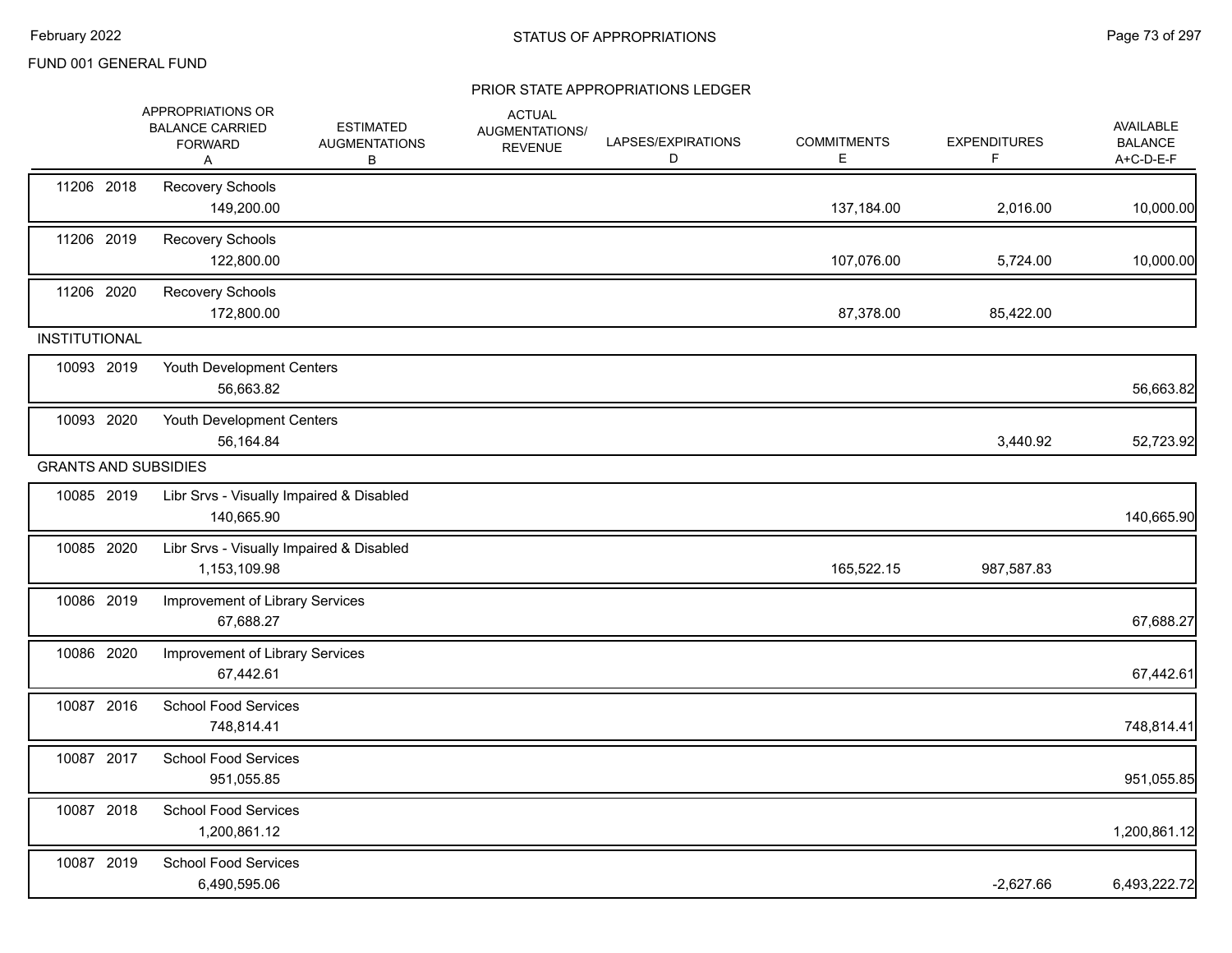|            | APPROPRIATIONS OR<br><b>BALANCE CARRIED</b><br><b>FORWARD</b><br>A | <b>ESTIMATED</b><br><b>AUGMENTATIONS</b><br>В | <b>ACTUAL</b><br>AUGMENTATIONS/<br><b>REVENUE</b> | LAPSES/EXPIRATIONS<br>D | <b>COMMITMENTS</b><br>E | <b>EXPENDITURES</b><br>F. | AVAILABLE<br><b>BALANCE</b><br>A+C-D-E-F |
|------------|--------------------------------------------------------------------|-----------------------------------------------|---------------------------------------------------|-------------------------|-------------------------|---------------------------|------------------------------------------|
| 10087 2020 | <b>School Food Services</b><br>16,669,428.72                       |                                               |                                                   |                         |                         | 990,122.40                | 15,679,306.32                            |
| 10090 2016 | <b>Basic Education Funding</b><br>741,679.69                       |                                               |                                                   |                         |                         | 741,679.69                |                                          |
| 10090 2017 | <b>Basic Education Funding</b><br>1,872,987.71                     |                                               |                                                   |                         |                         | 1,872,987.71              |                                          |
| 10090 2018 | <b>Basic Education Funding</b><br>1,601,716.09                     |                                               |                                                   |                         |                         |                           | 1,601,716.09                             |
| 10090 2019 | <b>Basic Education Funding</b><br>1,552,148.28                     |                                               |                                                   |                         |                         | 99,512.59                 | 1,452,635.69                             |
| 10090 2020 | <b>Basic Education Funding</b><br>192,881.66                       |                                               |                                                   |                         |                         | $-169,014.63$             | 361,896.29                               |
| 10097 2020 | Pa Charter Schools for the Deaf & Blind<br>4,045,338.07            |                                               |                                                   |                         |                         | 4,045,338.07              |                                          |
| 10098 2016 | <b>Community Education Councils</b><br>77,201.00                   |                                               |                                                   |                         |                         |                           | 77,201.00                                |
| 10098 2019 | <b>Community Education Councils</b><br>39,832.54                   |                                               |                                                   |                         |                         |                           | 39,832.54                                |
| 10098 2020 | <b>Community Education Councils</b><br>239,299.99                  |                                               |                                                   |                         | 90,979.67               | 148,320.32                |                                          |
| 10103 2015 | Services to Nonpublic Schools<br>4,398.38                          |                                               |                                                   |                         |                         |                           | 4,398.38                                 |
| 10103 2016 | Services to Nonpublic Schools<br>296,317.05                        |                                               |                                                   |                         |                         |                           | 296,317.05                               |
| 10103 2017 | Services to Nonpublic Schools<br>413,169.52                        |                                               |                                                   |                         |                         |                           | 413,169.52                               |
| 10103 2018 | Services to Nonpublic Schools<br>584,739.79                        |                                               |                                                   |                         |                         |                           | 584,739.79                               |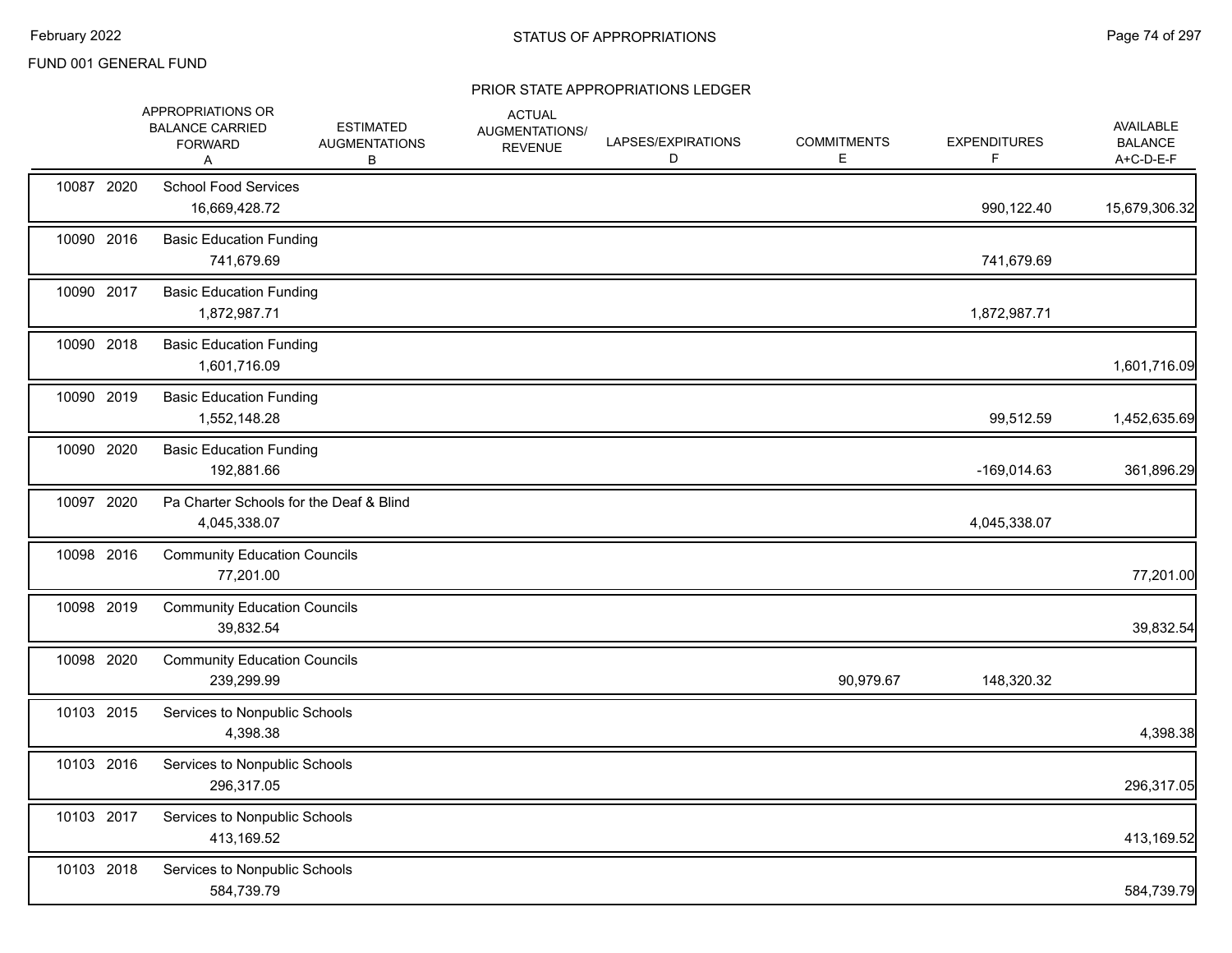|            | APPROPRIATIONS OR<br><b>BALANCE CARRIED</b><br><b>FORWARD</b><br>Α | <b>ESTIMATED</b><br><b>AUGMENTATIONS</b><br>В | <b>ACTUAL</b><br>AUGMENTATIONS/<br><b>REVENUE</b> | LAPSES/EXPIRATIONS<br>D | <b>COMMITMENTS</b><br>Е | <b>EXPENDITURES</b> | <b>AVAILABLE</b><br><b>BALANCE</b><br>A+C-D-E-F |
|------------|--------------------------------------------------------------------|-----------------------------------------------|---------------------------------------------------|-------------------------|-------------------------|---------------------|-------------------------------------------------|
| 10103 2020 | Services to Nonpublic Schools<br>0.01                              |                                               |                                                   |                         |                         |                     | 0.01                                            |
| 10104 2016 | Textbooks/Instruct Mat for Nonpublic Sch<br>148,351.00             |                                               |                                                   |                         |                         |                     | 148,351.00                                      |
| 10104 2017 | Textbooks/Instruct Mat for Nonpublic Sch<br>156,493.62             |                                               |                                                   |                         |                         |                     | 156,493.62                                      |
| 10104 2018 | Textbooks/Instruct Mat for Nonpublic Sch                           |                                               |                                                   |                         |                         | $-843.00$           | 843.00                                          |
| 10104 2019 | Textbooks/Instruct Mat for Nonpublic Sch<br>105,455.80             |                                               |                                                   |                         |                         | 301.85              | 105,153.95                                      |
| 10104 2020 | Textbooks/Instruct Mat for Nonpublic Sch<br>1,123,182.54           |                                               |                                                   |                         |                         | 373,560.76          | 749,621.78                                      |
| 10106 2014 | 2,891,755.22                                                       | Auth Rental & Sinking Fund Requirements       |                                                   |                         |                         |                     | 2,891,755.22                                    |
| 10106 2017 | 2,249,004.64                                                       | Auth Rental & Sinking Fund Requirements       |                                                   |                         |                         |                     | 2,249,004.64                                    |
| 10106 2018 | 2,317,754.20                                                       | Auth Rental & Sinking Fund Requirements       |                                                   |                         |                         |                     | 2,317,754.20                                    |
| 10106 2019 | 2,282,557.53                                                       | Auth Rental & Sinking Fund Requirements       |                                                   |                         |                         | 90,772.73           | 2,191,784.80                                    |
| 10106 2020 | 2,201,095.23                                                       | Auth Rental & Sinking Fund Requirements       |                                                   |                         |                         | 198,752.57          | 2,002,342.66                                    |
| 10107 2020 | <b>Pupil Transportation</b><br>4,752,116.38                        |                                               |                                                   |                         |                         | $-2,710,097.96$     | 7,462,214.34                                    |
| 10109 2016 | <b>Special Education</b><br>262,633.47                             |                                               |                                                   |                         |                         | 262,633.47          |                                                 |
| 10109 2017 | <b>Special Education</b><br>1,217,565.62                           |                                               |                                                   |                         |                         | 1,217,565.62        |                                                 |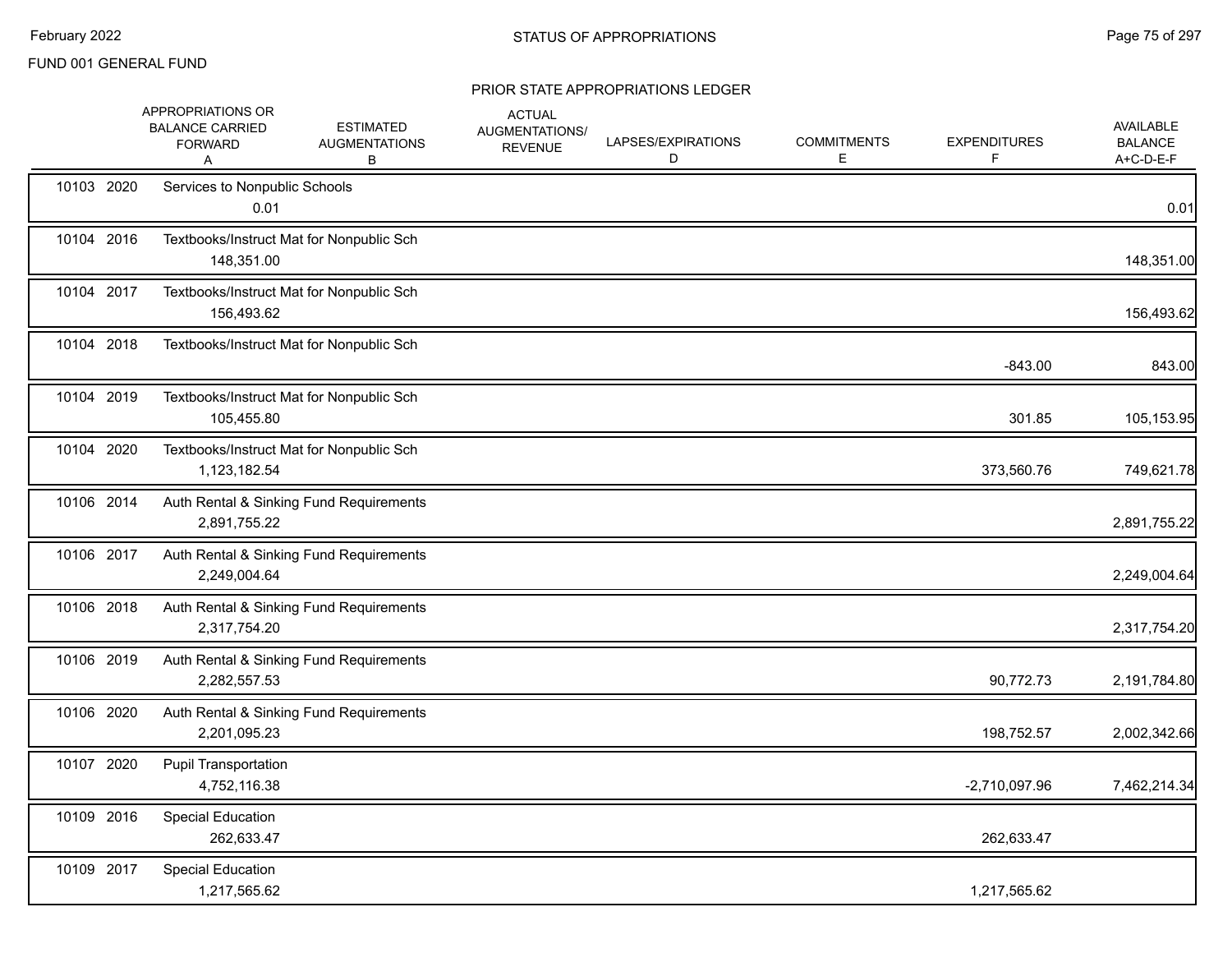|            | APPROPRIATIONS OR<br><b>BALANCE CARRIED</b><br><b>FORWARD</b><br>A | <b>ESTIMATED</b><br><b>AUGMENTATIONS</b><br>В | <b>ACTUAL</b><br>AUGMENTATIONS/<br><b>REVENUE</b> | LAPSES/EXPIRATIONS<br>D | <b>COMMITMENTS</b><br>Е | <b>EXPENDITURES</b><br>F. | AVAILABLE<br><b>BALANCE</b><br>A+C-D-E-F |
|------------|--------------------------------------------------------------------|-----------------------------------------------|---------------------------------------------------|-------------------------|-------------------------|---------------------------|------------------------------------------|
| 10109 2018 | <b>Special Education</b><br>2,878,936.36                           |                                               |                                                   |                         |                         | 451,834.59                | 2,427,101.77                             |
| 10109 2019 | Special Education<br>5,186,329.06                                  |                                               |                                                   |                         |                         | $-22,454.08$              | 5,208,783.14                             |
| 10109 2020 | Special Education<br>9,894,266.07                                  |                                               |                                                   |                         |                         | 495,119.74                | 9,399,146.33                             |
| 10110 2015 | 207,659.00                                                         | Special Educ Approved Private Schools         |                                                   |                         |                         |                           | 207,659.00                               |
| 10110 2016 | 2,274,845.00                                                       | Special Educ Approved Private Schools         |                                                   |                         |                         |                           | 2,274,845.00                             |
| 10110 2017 | 743,682.16                                                         | Special Educ Approved Private Schools         |                                                   |                         |                         |                           | 743,682.16                               |
| 10110 2018 | 1,421,662.25                                                       | Special Educ Approved Private Schools         |                                                   |                         |                         |                           | 1,421,662.25                             |
| 10110 2019 | 198,125.87                                                         | Special Educ Approved Private Schools         |                                                   |                         |                         |                           | 198,125.87                               |
| 10110 2020 | 923,888.19                                                         | Special Educ Approved Private Schools         |                                                   |                         |                         |                           | 923,888.19                               |
| 10114 2016 | Tuition for Orphans & Children<br>388,531.48                       |                                               |                                                   |                         |                         | 388,531.48                |                                          |
| 10114 2017 | Tuition for Orphans & Children<br>682,897.87                       |                                               |                                                   |                         |                         | 682,897.87                |                                          |
| 10114 2018 | Tuition for Orphans & Children<br>175,132.89                       |                                               |                                                   |                         |                         | 175,132.89                |                                          |
| 10114 2019 | Tuition for Orphans & Children<br>628,398.19                       |                                               |                                                   |                         |                         | 181,545.00                | 446,853.19                               |
| 10114 2020 | Tuition for Orphans & Children<br>1,928,592.39                     |                                               |                                                   |                         |                         |                           | 1,928,592.39                             |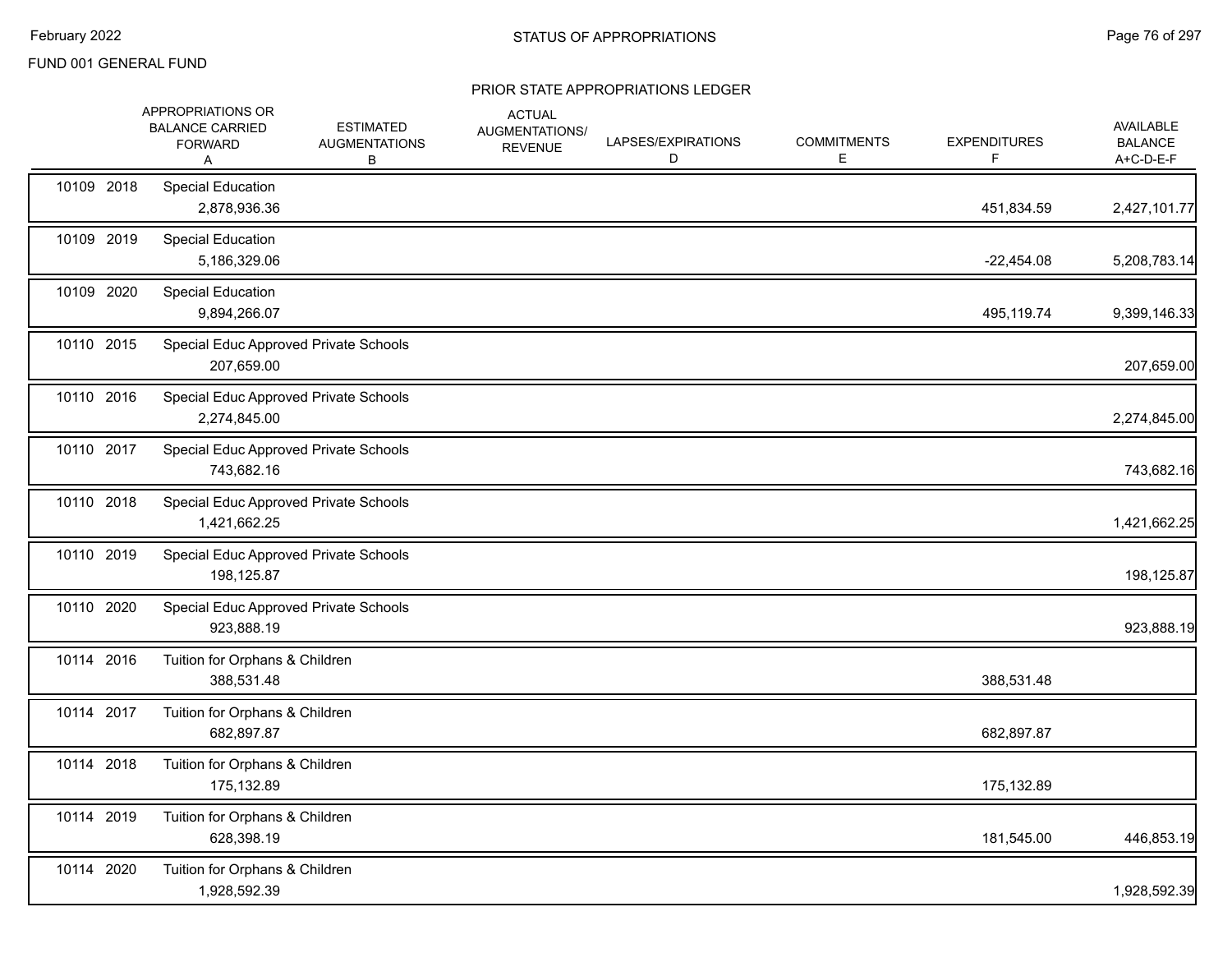|            | APPROPRIATIONS OR<br><b>BALANCE CARRIED</b><br><b>FORWARD</b><br>A | <b>ESTIMATED</b><br><b>AUGMENTATIONS</b><br>В | <b>ACTUAL</b><br>AUGMENTATIONS/<br><b>REVENUE</b> | LAPSES/EXPIRATIONS<br>D | <b>COMMITMENTS</b><br>Е | <b>EXPENDITURES</b><br>F | AVAILABLE<br><b>BALANCE</b><br>A+C-D-E-F |
|------------|--------------------------------------------------------------------|-----------------------------------------------|---------------------------------------------------|-------------------------|-------------------------|--------------------------|------------------------------------------|
| 10115 2019 | Payments in Lieu of Taxes<br>2,686.98                              |                                               |                                                   |                         |                         | 2,686.98                 |                                          |
| 10115 2020 | Payments in Lieu of Taxes<br>5,197.51                              |                                               |                                                   |                         |                         | 5,197.51                 |                                          |
| 10116 2020 | Education of Migrant Laborers Children<br>551,503.96               |                                               |                                                   |                         |                         | 551,460.96               | 43.00                                    |
| 10121 2020 | <b>Teacher Professional Development</b><br>4,818,450.30            |                                               |                                                   |                         | 234,057.22              | 2,397,755.37             | 2,186,637.71                             |
| 10123 2019 | Early Intervention<br>1,286,023.61                                 |                                               |                                                   |                         | 952,461.18              | -160,360.57              | 493,923.00                               |
| 10123 2020 | Early Intervention<br>9,029,207.05                                 |                                               |                                                   |                         | 3,400,964.67            | 5,343,116.38             | 285,126.00                               |
| 10125 2017 | 425,809.98                                                         | Nonpub & Charter School Pupil Transport       |                                                   |                         |                         | 123,969.94               | 301,840.04                               |
| 10125 2018 | 2,525,183.33                                                       | Nonpub & Charter School Pupil Transport       |                                                   |                         |                         | 165,671.76               | 2,359,511.57                             |
| 10125 2019 | 2,037,108.33                                                       | Nonpub & Charter School Pupil Transport       |                                                   |                         |                         |                          | 2,037,108.33                             |
| 10125 2020 | 5,238,255.00                                                       | Nonpub & Charter School Pupil Transport       |                                                   |                         |                         |                          | 5,238,255.00                             |
| 10133 2020 | School Employes Retirement<br>68,851,660.75                        |                                               |                                                   |                         |                         | 68,851,660.75            |                                          |
| 10134 2014 | <b>Regional Community Colleges Servces</b><br>70,161.00            |                                               |                                                   |                         |                         | 59,778.69                | 10,382.31                                |
| 10134 2015 | <b>Regional Community Colleges Servces</b><br>22,888.00            |                                               |                                                   |                         |                         |                          | 22,888.00                                |
| 10134 2017 | Regional Community Colleges Servces<br>77,386.76                   |                                               |                                                   |                         |                         | 77,386.76                |                                          |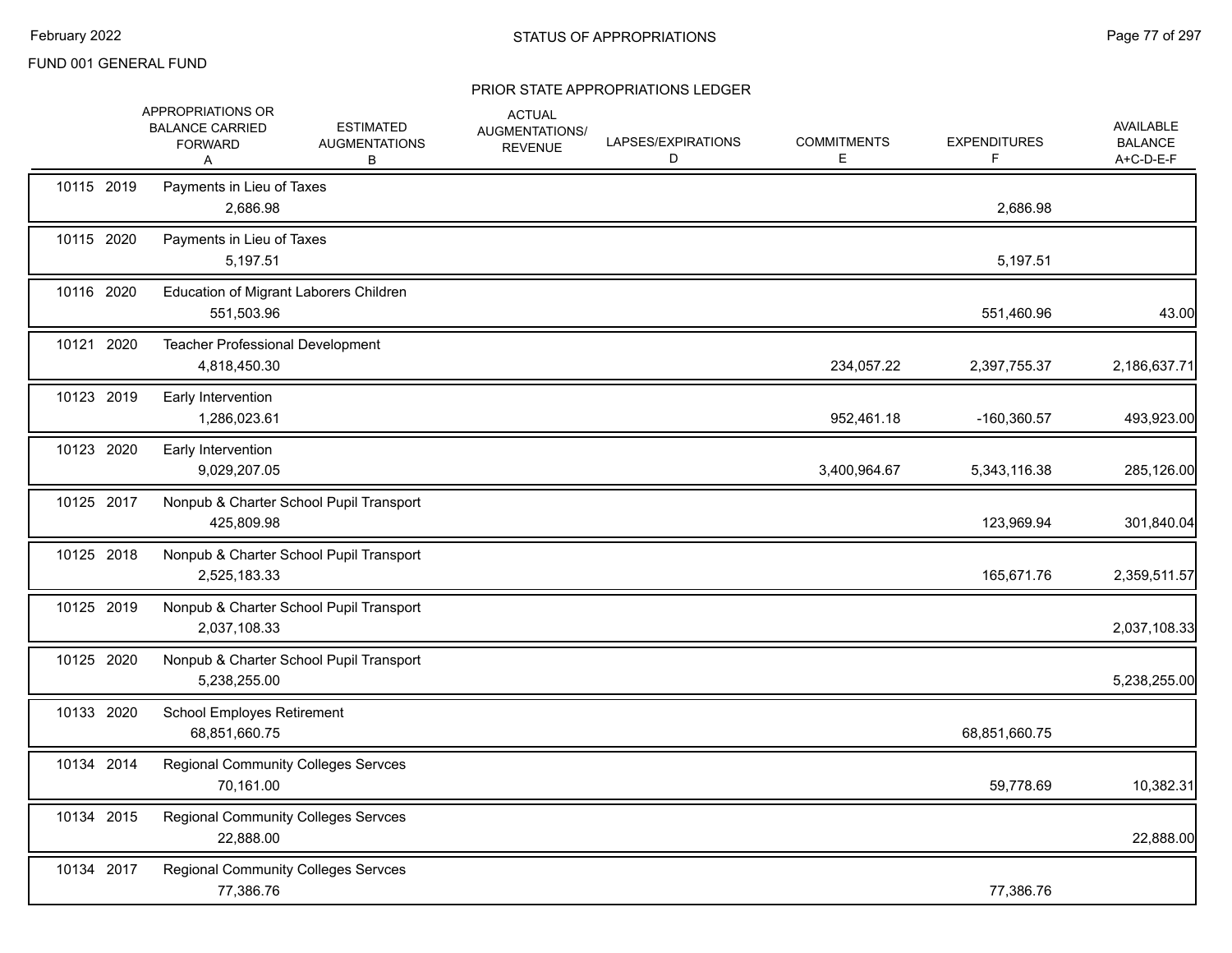|            | APPROPRIATIONS OR<br><b>BALANCE CARRIED</b><br><b>FORWARD</b><br>Α | <b>ESTIMATED</b><br><b>AUGMENTATIONS</b><br>В | <b>ACTUAL</b><br>AUGMENTATIONS/<br><b>REVENUE</b> | LAPSES/EXPIRATIONS<br>D | <b>COMMITMENTS</b><br>Е | <b>EXPENDITURES</b><br>F | <b>AVAILABLE</b><br><b>BALANCE</b><br>A+C-D-E-F |
|------------|--------------------------------------------------------------------|-----------------------------------------------|---------------------------------------------------|-------------------------|-------------------------|--------------------------|-------------------------------------------------|
| 10134 2020 | <b>Regional Community Colleges Servces</b><br>368,200.00           |                                               |                                                   |                         |                         | 368,200.00               |                                                 |
| 10135 2016 | 100,000.00                                                         | Mobile Science & Math Education Programs      |                                                   |                         |                         |                          | 100,000.00                                      |
| 10135 2018 | 330,000.00                                                         | Mobile Science & Math Education Programs      |                                                   |                         |                         |                          | 330,000.00                                      |
| 10135 2019 | 239,000.00                                                         | Mobile Science & Math Education Programs      |                                                   |                         |                         |                          | 239,000.00                                      |
| 10135 2020 | 3,721,317.08                                                       | Mobile Science & Math Education Programs      |                                                   |                         | 150,000.00              | 2,182,281.08             | 1,389,036.00                                    |
| 10136 2019 | <b>School Employes Social Security</b><br>0.01                     |                                               |                                                   |                         |                         | 0.01                     |                                                 |
| 10136 2020 | <b>School Employes Social Security</b><br>136.57                   |                                               |                                                   |                         |                         | 136.57                   |                                                 |
| 10138 2017 | Adult and Family Literacy<br>692,391.58                            |                                               |                                                   |                         |                         |                          | 692,391.58                                      |
| 10138 2018 | <b>Adult and Family Literacy</b><br>402,310.61                     |                                               |                                                   |                         |                         |                          | 402,310.61                                      |
| 10138 2019 | <b>Adult and Family Literacy</b><br>349,910.22                     |                                               |                                                   |                         |                         |                          | 349,910.22                                      |
| 10138 2020 | Adult and Family Literacy<br>2,160,767.03                          |                                               |                                                   |                         | 148,006.66              | 1,062,400.91             | 950,359.46                                      |
| 10139 2015 | <b>Library Access</b><br>249,916.00                                |                                               |                                                   |                         |                         |                          | 249,916.00                                      |
| 10139 2017 | <b>Library Access</b><br>77,000.00                                 |                                               |                                                   |                         |                         |                          | 77,000.00                                       |
| 10139 2018 | <b>Library Access</b><br>138,699.62                                |                                               |                                                   |                         | 56.00                   |                          | 138,643.62                                      |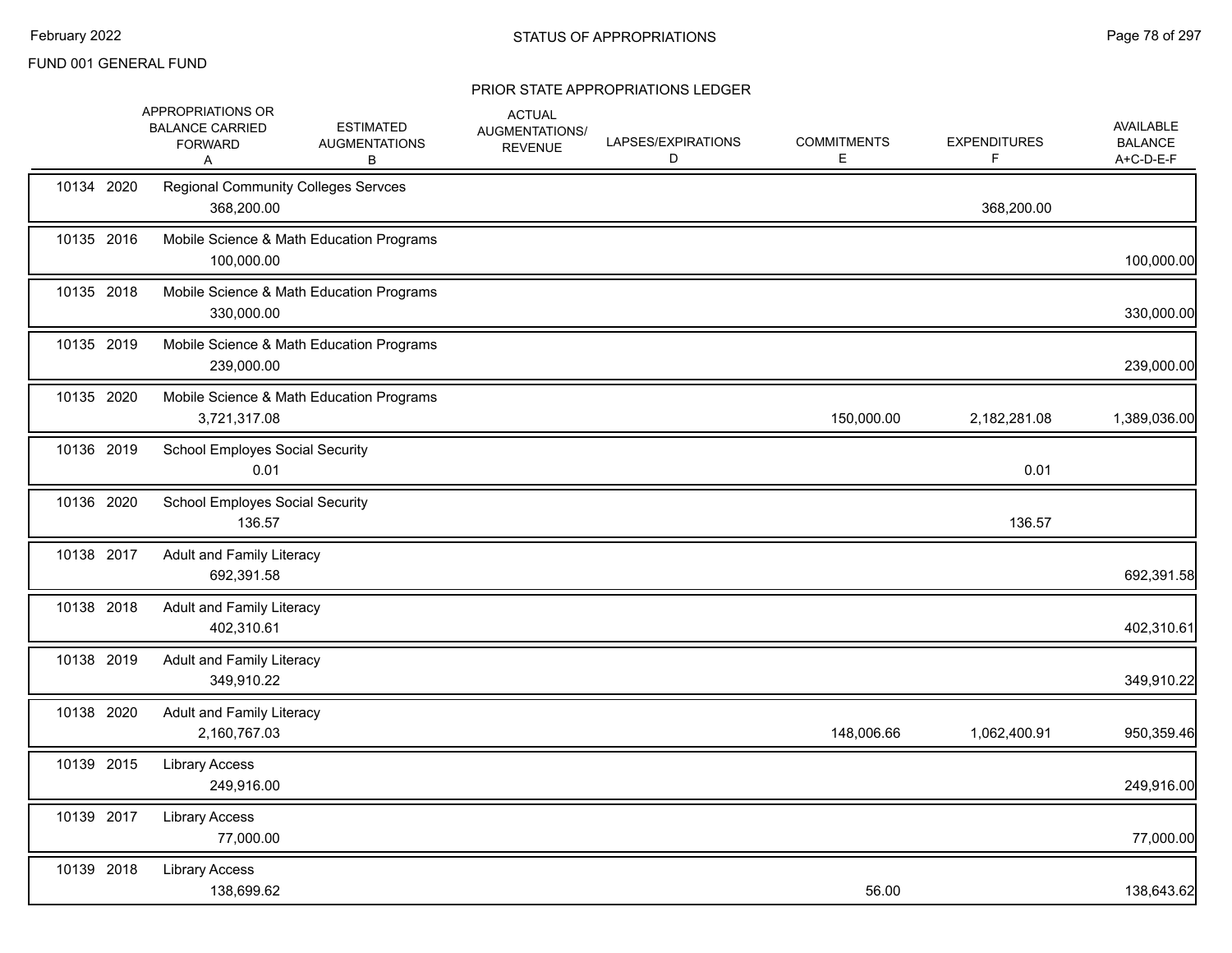|            | APPROPRIATIONS OR<br><b>BALANCE CARRIED</b><br><b>FORWARD</b><br>A | <b>ESTIMATED</b><br><b>AUGMENTATIONS</b><br>В | <b>ACTUAL</b><br>AUGMENTATIONS/<br><b>REVENUE</b> | LAPSES/EXPIRATIONS<br>D | <b>COMMITMENTS</b><br>E. | <b>EXPENDITURES</b> | AVAILABLE<br><b>BALANCE</b><br>A+C-D-E-F |
|------------|--------------------------------------------------------------------|-----------------------------------------------|---------------------------------------------------|-------------------------|--------------------------|---------------------|------------------------------------------|
| 10139 2019 | <b>Library Access</b><br>513,574.73                                |                                               |                                                   |                         |                          | 218,221.73          | 295,353.00                               |
| 10139 2020 | <b>Library Access</b><br>540,651.68                                |                                               |                                                   |                         | 29,040.00                | 434,611.68          | 77,000.00                                |
| 10146 2019 | <b>Vocational Education</b><br>9,692,939.74                        |                                               |                                                   |                         | 5,207,857.12             | 3,604,090.86        | 880,991.76                               |
| 10146 2020 | <b>Vocational Education</b><br>20,634,837.82                       |                                               |                                                   |                         | 1,104,671.55             | 1,450,547.88        | 18,079,618.39                            |
| 10148 2015 | Job Training & Education Programs<br>30,000.00                     |                                               |                                                   |                         |                          |                     | 30,000.00                                |
| 10148 2016 | Job Training & Education Programs<br>777,439.00                    |                                               |                                                   |                         |                          |                     | 777,439.00                               |
| 10148 2017 | Job Training & Education Programs<br>111,281.39                    |                                               |                                                   |                         | 6,907.48                 |                     | 104,373.91                               |
| 10148 2018 | Job Training & Education Programs<br>4,168,000.00                  |                                               |                                                   |                         | 25,000.00                | 667,500.00          | 3,475,500.00                             |
| 10148 2019 | Job Training & Education Programs<br>10,462,393.89                 |                                               |                                                   |                         |                          | 5,969,995.00        | 4,492,398.89                             |
| 10148 2020 | Job Training & Education Programs<br>30,277,500.00                 |                                               |                                                   |                         |                          | 9,362,500.00        | 20,915,000.00                            |
| 10829 2016 | <b>Higher Education Assistance</b><br>111,929.06                   |                                               |                                                   |                         |                          |                     | 111,929.06                               |
| 10829 2017 | <b>Higher Education Assistance</b><br>77,305.95                    |                                               |                                                   |                         |                          |                     | 77,305.95                                |
| 10829 2018 | <b>Higher Education Assistance</b><br>54,582.40                    |                                               |                                                   |                         | 8,530.60                 | 46,051.80           |                                          |
| 10829 2019 | <b>Higher Education Assistance</b><br>63,599.07                    |                                               |                                                   |                         | 35,320.00                | -59,029.39          | 87,308.46                                |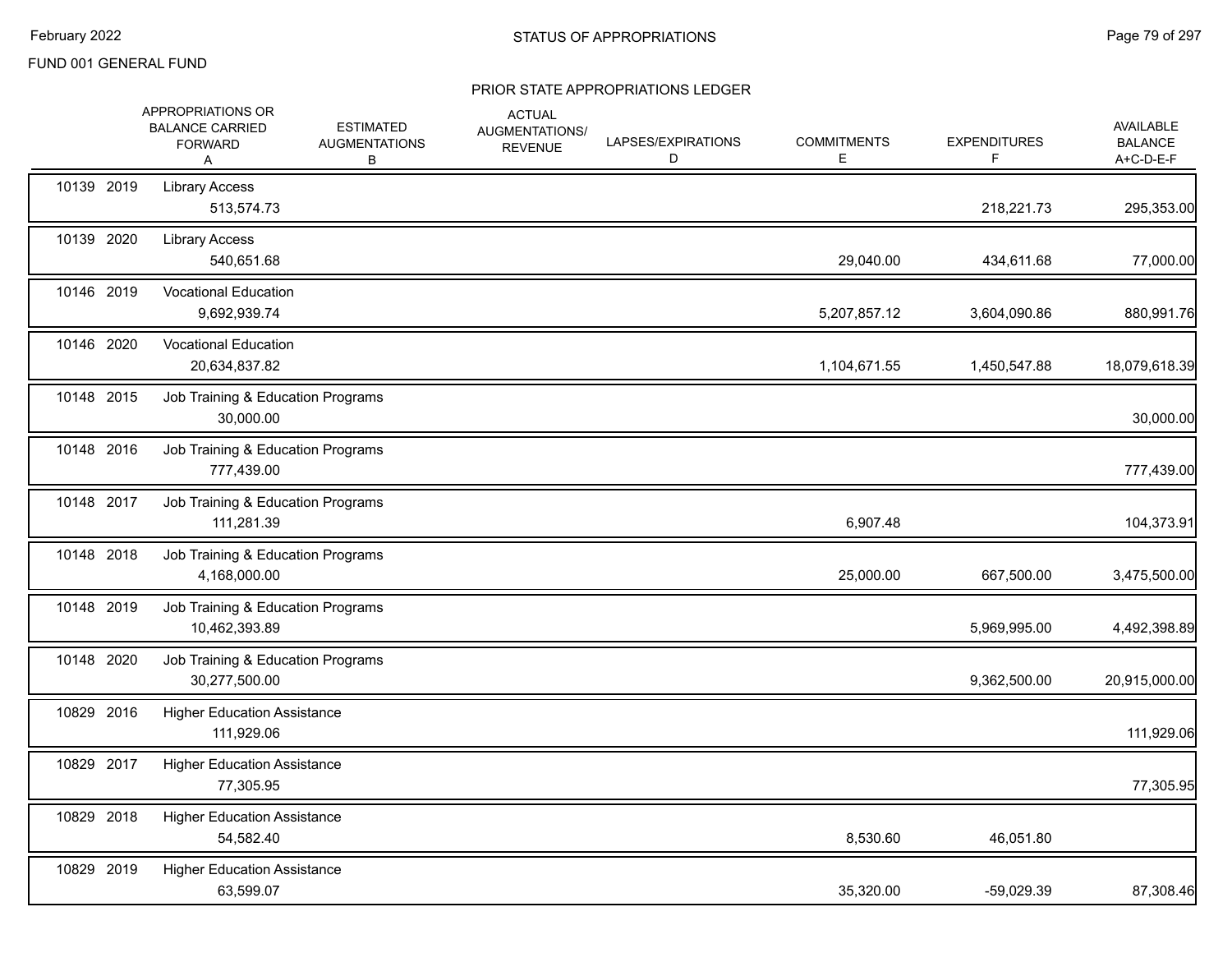|            | APPROPRIATIONS OR<br><b>BALANCE CARRIED</b><br><b>FORWARD</b><br>Α | <b>ESTIMATED</b><br><b>AUGMENTATIONS</b><br>В | <b>ACTUAL</b><br>AUGMENTATIONS/<br><b>REVENUE</b> | LAPSES/EXPIRATIONS<br>D | <b>COMMITMENTS</b><br>E | <b>EXPENDITURES</b><br>F | <b>AVAILABLE</b><br><b>BALANCE</b><br>A+C-D-E-F |
|------------|--------------------------------------------------------------------|-----------------------------------------------|---------------------------------------------------|-------------------------|-------------------------|--------------------------|-------------------------------------------------|
| 10829 2020 | <b>Higher Education Assistance</b><br>541,216.30                   |                                               |                                                   |                         | 120,000.00              | 421,216.30               |                                                 |
| 10838 2017 | Head Start Supplemental Assistance<br>259,619.85                   |                                               |                                                   |                         |                         | 259,619.85               |                                                 |
| 10838 2018 | Head Start Supplemental Assistance<br>30,836.90                    |                                               |                                                   |                         |                         | 30,836.90                |                                                 |
| 10838 2019 | Head Start Supplemental Assistance<br>206,409.98                   |                                               |                                                   |                         |                         |                          | 206,409.98                                      |
| 10838 2020 | Head Start Supplemental Assistance<br>3,692,755.89                 |                                               |                                                   |                         |                         | 3,667,577.23             | 25,178.66                                       |
| 10924 2015 | Pre-K Counts<br>215,602.00                                         |                                               |                                                   |                         |                         | 215,602.00               |                                                 |
| 10924 2016 | Pre-K Counts<br>54,101.00                                          |                                               |                                                   |                         |                         | 54,101.00                |                                                 |
| 10924 2017 | Pre-K Counts<br>557,989.68                                         |                                               |                                                   |                         |                         | 557,989.68               |                                                 |
| 10924 2018 | Pre-K Counts<br>241,055.61                                         |                                               |                                                   |                         |                         | 241,055.61               |                                                 |
| 10924 2019 | Pre-K Counts<br>563,427.65                                         |                                               |                                                   |                         |                         | 42,634.14                | 520,793.51                                      |
| 10924 2020 | Pre-K Counts<br>12,301,925.19                                      |                                               |                                                   |                         |                         | 11,659,307.45            | 642,617.74                                      |
| 10984 2020 | General Support - Pitt<br>73,123,000.00                            |                                               |                                                   |                         |                         |                          | 73,123,000.00                                   |
| 10985 2020 | General Support - Temple<br>79,103,000.00                          |                                               |                                                   |                         |                         |                          | 79,103,000.00                                   |
| 11011 2015 | Safe School Initiative<br>1,850.56                                 |                                               |                                                   |                         |                         |                          | 1,850.56                                        |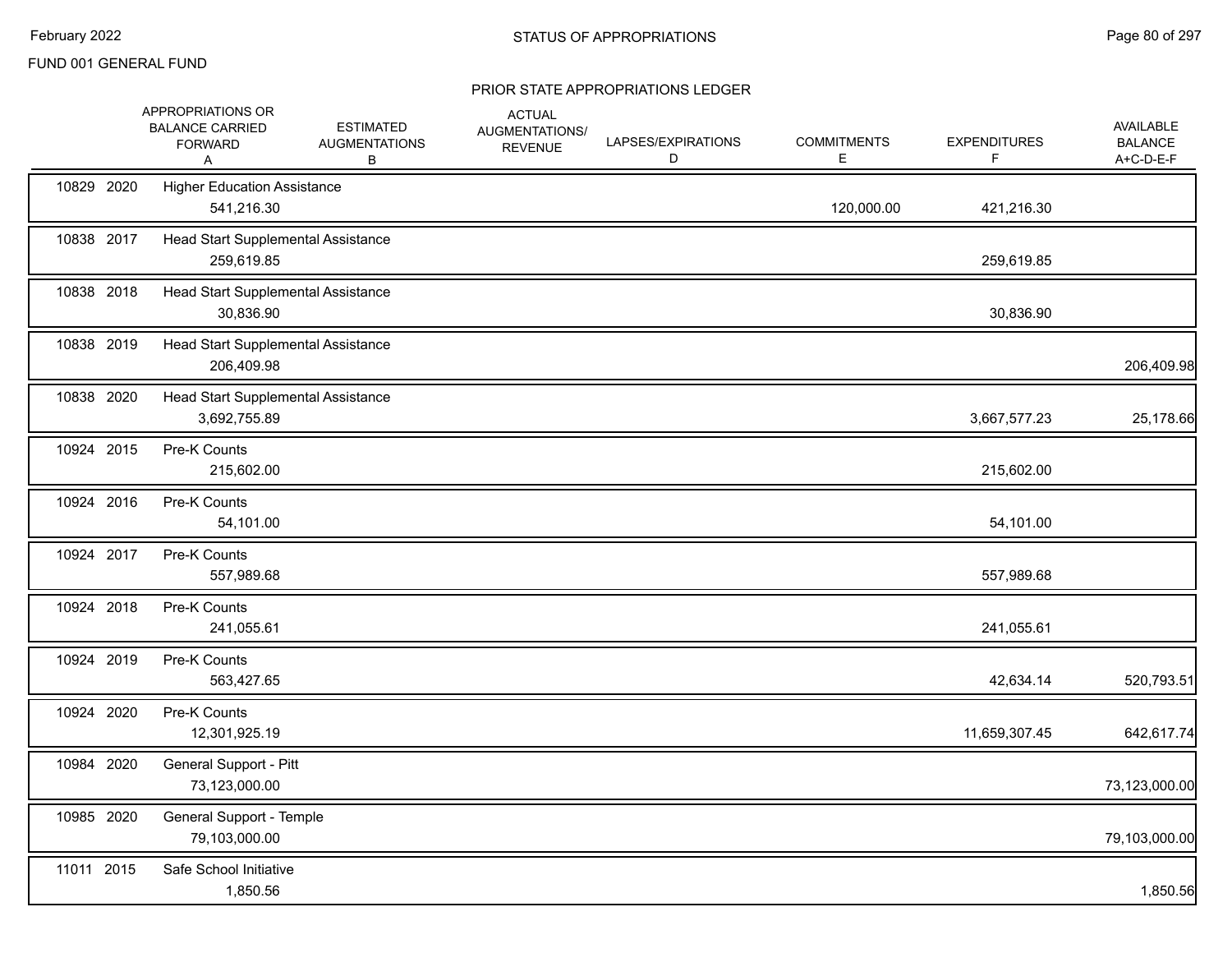|                   | APPROPRIATIONS OR<br><b>BALANCE CARRIED</b><br><b>FORWARD</b><br>A | <b>ESTIMATED</b><br><b>AUGMENTATIONS</b><br>В | <b>ACTUAL</b><br>AUGMENTATIONS/<br><b>REVENUE</b> | LAPSES/EXPIRATIONS<br>D | <b>COMMITMENTS</b><br>E. | <b>EXPENDITURES</b><br>F. | <b>AVAILABLE</b><br><b>BALANCE</b><br>A+C-D-E-F |
|-------------------|--------------------------------------------------------------------|-----------------------------------------------|---------------------------------------------------|-------------------------|--------------------------|---------------------------|-------------------------------------------------|
| 11011 2016        | Safe School Initiative<br>26,865.78                                |                                               |                                                   |                         |                          |                           | 26,865.78                                       |
| 11011 2017        | Safe School Initiative<br>1,004,763.86                             |                                               |                                                   |                         | 20,520.00                | 413,712.42                | 570,531.44                                      |
| 11011 2018        | Safe School Initiative<br>2,337,528.97                             |                                               |                                                   |                         | 614,311.29               | 754,540.43                | 968,677.25                                      |
| 11011 2019        | Safe School Initiative<br>4,046,941.41                             |                                               |                                                   |                         | 2,279,350.49             | 1,084,060.57              | 683,530.35                                      |
| 11011 2020        | Safe School Initiative<br>10,029,057.20                            |                                               |                                                   |                         | 2,356,128.14             | 5,787,931.49              | 1,884,997.57                                    |
| 11067 2018        | Ready To Learn Block Grant<br>385,534.00                           |                                               |                                                   |                         |                          |                           | 385,534.00                                      |
| 11067 2020        | Ready To Learn Block Grant<br>653,484.00                           |                                               |                                                   |                         |                          | $-25,746.00$              | 679,230.00                                      |
| 11205 2015        | <b>Educational Access Programs</b><br>133,644.00                   |                                               |                                                   |                         |                          |                           | 133,644.00                                      |
| 11205 2016        | <b>Educational Access Programs</b><br>149,941.48                   |                                               |                                                   |                         |                          | 20,475.20                 | 129,466.28                                      |
| 11205 2017        | <b>Educational Access Programs</b><br>51,869.52                    |                                               |                                                   |                         |                          |                           | 51,869.52                                       |
| 11207 2020        | <b>Trauma-Informed Education</b><br>750,000.00                     |                                               |                                                   |                         |                          |                           | 750,000.00                                      |
| 11208 2019        | Northern PA Regional College<br>7,000,000.00                       |                                               |                                                   |                         |                          | 7,000,000.00              |                                                 |
| 11208 2020        | Northern PA Regional College<br>7,000,000.00                       |                                               |                                                   |                         |                          | 7,000,000.00              |                                                 |
| <b>DEPT TOTAL</b> |                                                                    |                                               |                                                   |                         |                          |                           |                                                 |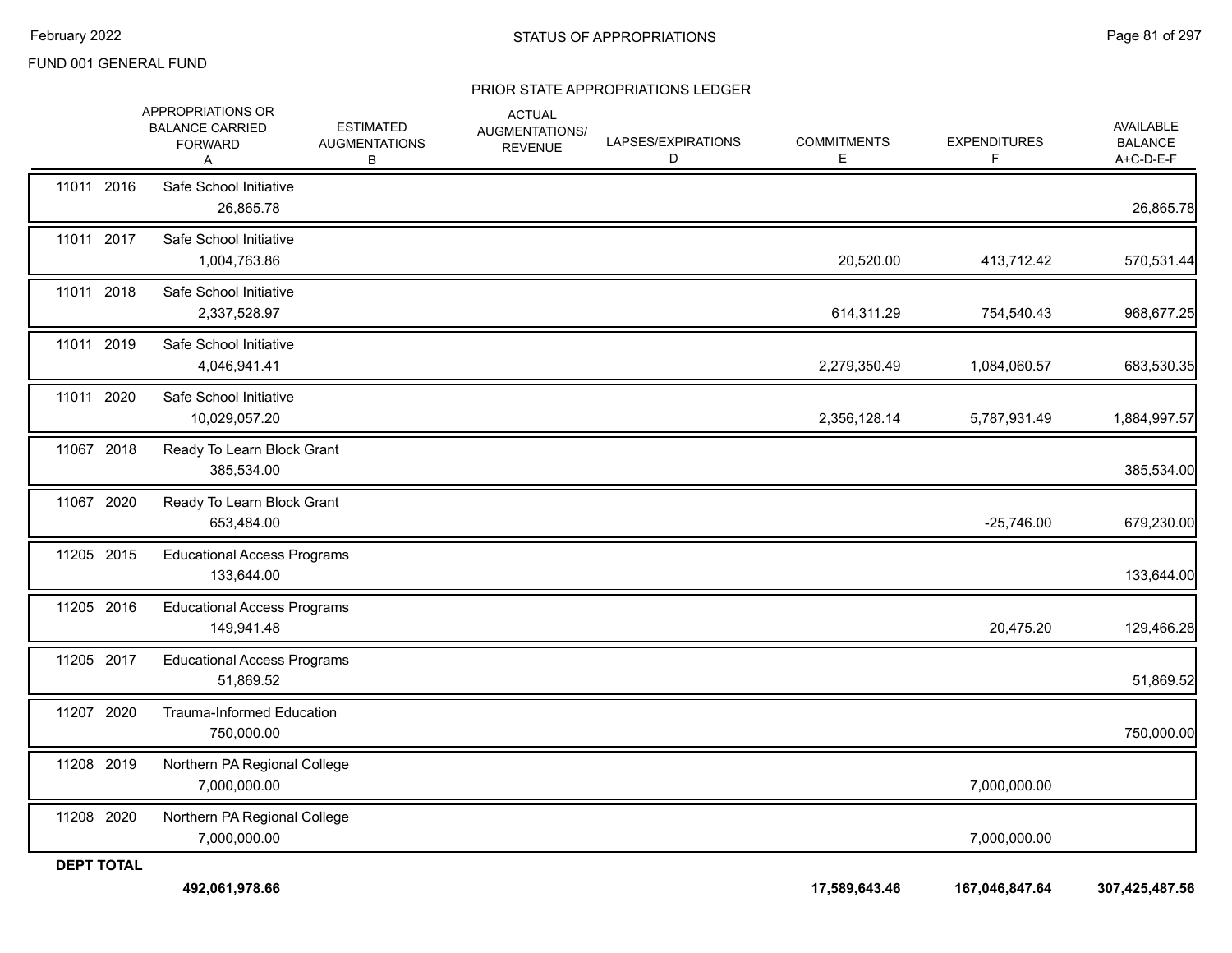|                             | APPROPRIATIONS OR<br><b>BALANCE CARRIED</b><br><b>FORWARD</b><br>Α | <b>ESTIMATED</b><br><b>AUGMENTATIONS</b><br>В | <b>ACTUAL</b><br>AUGMENTATIONS/<br><b>REVENUE</b> | LAPSES/EXPIRATIONS<br>D | <b>COMMITMENTS</b><br>E | <b>EXPENDITURES</b><br>F | <b>AVAILABLE</b><br><b>BALANCE</b><br>A+C-D-E-F |
|-----------------------------|--------------------------------------------------------------------|-----------------------------------------------|---------------------------------------------------|-------------------------|-------------------------|--------------------------|-------------------------------------------------|
|                             | BA 31 - PA Emergency Management Agency                             |                                               |                                                   |                         |                         |                          |                                                 |
| <b>GENERAL GOVERNMENT</b>   |                                                                    |                                               |                                                   |                         |                         |                          |                                                 |
| 10354 2019                  | <b>State Fire Commissioners Office</b><br>606,320.95               |                                               |                                                   |                         | 583.08                  | 112,108.05               | 493,629.82                                      |
| 10354 2020                  | <b>State Fire Commissioners Office</b><br>1,380,748.13             |                                               |                                                   |                         | 131,159.38              | 190,787.03               | 1,058,801.72                                    |
| 10355 2018                  | <b>General Government Operations</b><br>10,148.32                  |                                               |                                                   |                         |                         | 10,148.32                |                                                 |
| 10355 2019                  | <b>General Government Operations</b><br>539,055.29                 |                                               |                                                   |                         | 67,990.86               | 434,683.44               | 36,380.99                                       |
| 10355 2020                  | <b>General Government Operations</b><br>4,782,808.75               |                                               |                                                   |                         | 858,163.58              | 1,793,308.61             | 2,131,336.56                                    |
| <b>GRANTS AND SUBSIDIES</b> |                                                                    |                                               |                                                   |                         |                         |                          |                                                 |
| 10352 2019                  | Firefighters' Memorial Flag<br>975.32                              |                                               |                                                   |                         |                         |                          | 975.32                                          |
| 10352 2020                  | Firefighters' Memorial Flag<br>4,904.02                            |                                               |                                                   |                         |                         | 1,059.39                 | 3,844.63                                        |
| <b>DEPT TOTAL</b>           |                                                                    |                                               |                                                   |                         |                         |                          |                                                 |
|                             | 7,324,960.78                                                       |                                               |                                                   |                         | 1,057,896.90            | 2,542,094.84             | 3,724,969.04                                    |
|                             | <b>BA 37 - Environmental Hearing Board</b>                         |                                               |                                                   |                         |                         |                          |                                                 |
| <b>GENERAL GOVERNMENT</b>   |                                                                    |                                               |                                                   |                         |                         |                          |                                                 |
| 10393 2020                  | <b>Environmental Hearing Board</b><br>974,441.88                   |                                               |                                                   |                         | 7,471.70                | 86,027.01                | 880,943.17                                      |
| <b>DEPT TOTAL</b>           |                                                                    |                                               |                                                   |                         |                         |                          |                                                 |
|                             | 974,441.88                                                         |                                               |                                                   |                         | 7,471.70                | 86,027.01                | 880,943.17                                      |
| <b>GENERAL GOVERNMENT</b>   | <b>BA 35 - Environmental Protection</b>                            |                                               |                                                   |                         |                         |                          |                                                 |
| 10381 2015                  | <b>Environmental Protection Operations</b><br>2,959.89             |                                               |                                                   |                         |                         |                          | 2,959.89                                        |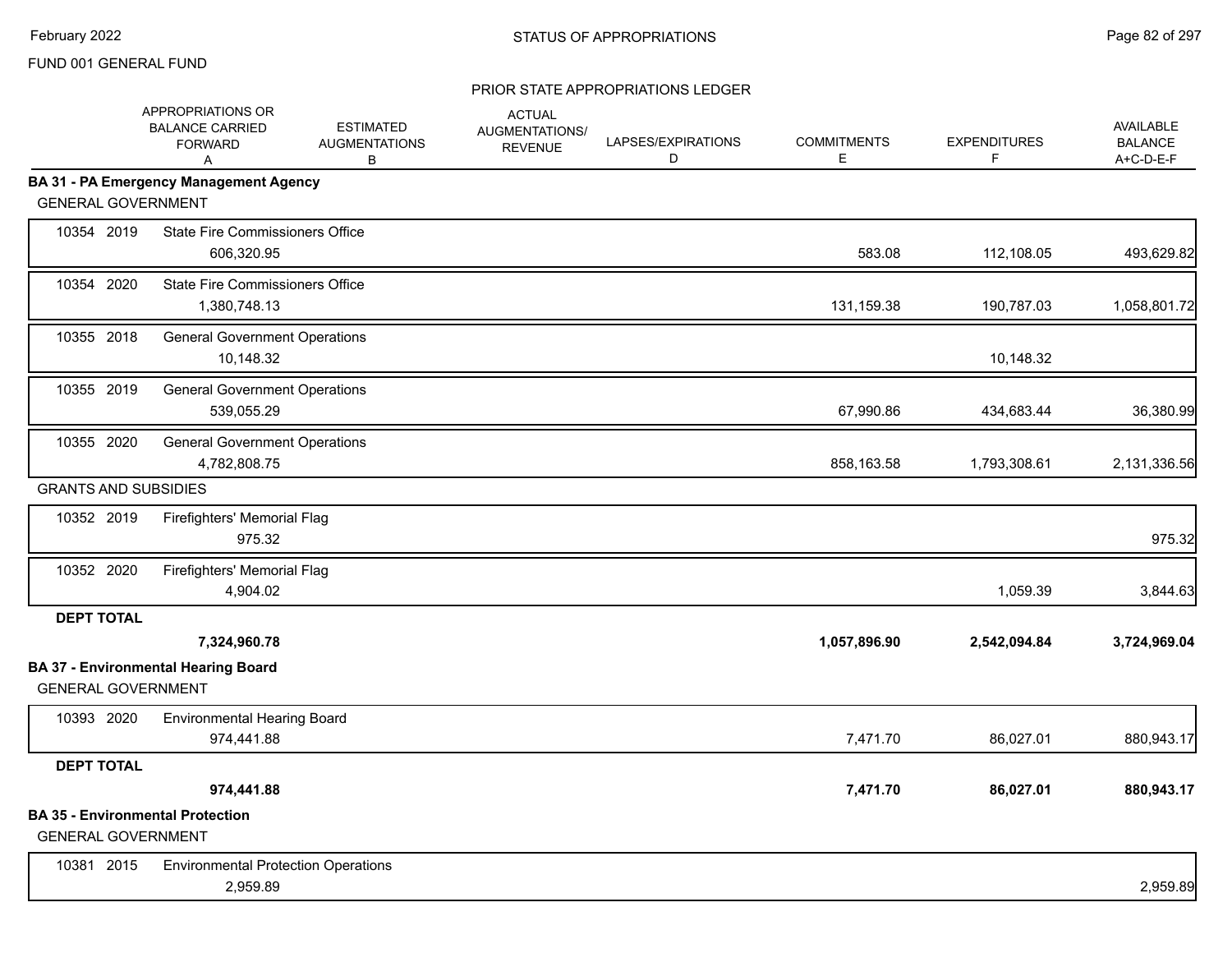|            | APPROPRIATIONS OR<br><b>BALANCE CARRIED</b><br><b>FORWARD</b><br>Α | <b>ESTIMATED</b><br><b>AUGMENTATIONS</b><br>В | <b>ACTUAL</b><br>AUGMENTATIONS/<br><b>REVENUE</b> | LAPSES/EXPIRATIONS<br>D | <b>COMMITMENTS</b><br>E. | <b>EXPENDITURES</b><br>F. | <b>AVAILABLE</b><br><b>BALANCE</b><br>A+C-D-E-F |
|------------|--------------------------------------------------------------------|-----------------------------------------------|---------------------------------------------------|-------------------------|--------------------------|---------------------------|-------------------------------------------------|
| 10381 2019 | <b>Environmental Protection Operations</b><br>170,514.50           |                                               |                                                   |                         | 57,782.51                | 112,713.77                | 18.22                                           |
| 10381 2020 | <b>Environmental Protection Operations</b><br>4,360,209.36         |                                               | 81,822.01                                         |                         | 225,276.75               | 4,162,011.80              | 54,742.82                                       |
| 10382 2014 | Environmental Program Management<br>0.16                           |                                               |                                                   |                         |                          |                           | 0.16                                            |
| 10382 2019 | Environmental Program Management<br>974,255.14                     |                                               |                                                   |                         |                          | 248,548.80                | 725,706.34                                      |
| 10382 2020 | Environmental Program Management<br>2,146,068.72                   |                                               |                                                   |                         | 7,860.35                 | 2,121,534.17              | 16,674.20                                       |
| 10382 2011 | Environmental Program Management                                   |                                               | 1,957.00                                          |                         |                          |                           | 1,957.00                                        |
| 10385 2020 | 1,117,152.88                                                       | Chesapeake Bay Agr Source Abatement           |                                                   |                         | 59,691.08                | 434,963.97                | 622,497.83                                      |
| 10386 2020 | <b>Blackfly Control and Research</b><br>1,473,088.05               |                                               |                                                   |                         | 350.90                   | 1,472,737.15              |                                                 |
| 10389 2018 | West Nile Virus Control<br>296.30                                  |                                               |                                                   |                         |                          |                           | 296.30                                          |
| 10389 2019 | West Nile Virus Control<br>27,353.22                               |                                               |                                                   |                         | 4,722.50                 |                           | 22,630.72                                       |
| 10389 2020 | West Nile Virus Control<br>2,704,334.97                            |                                               |                                                   |                         | 422,142.75               | 1,197,938.72              | 1,084,253.50                                    |
| 10390 2015 | <b>General Government Operations</b><br>401,280.00                 |                                               |                                                   |                         |                          |                           | 401,280.00                                      |
| 10390 2018 | <b>General Government Operations</b><br>7,460.07                   |                                               |                                                   |                         | 7,460.07                 |                           |                                                 |
| 10390 2019 | <b>General Government Operations</b><br>5,209,276.34               |                                               |                                                   |                         | 1,932,571.18             | 32,260.41                 | 3,244,444.75                                    |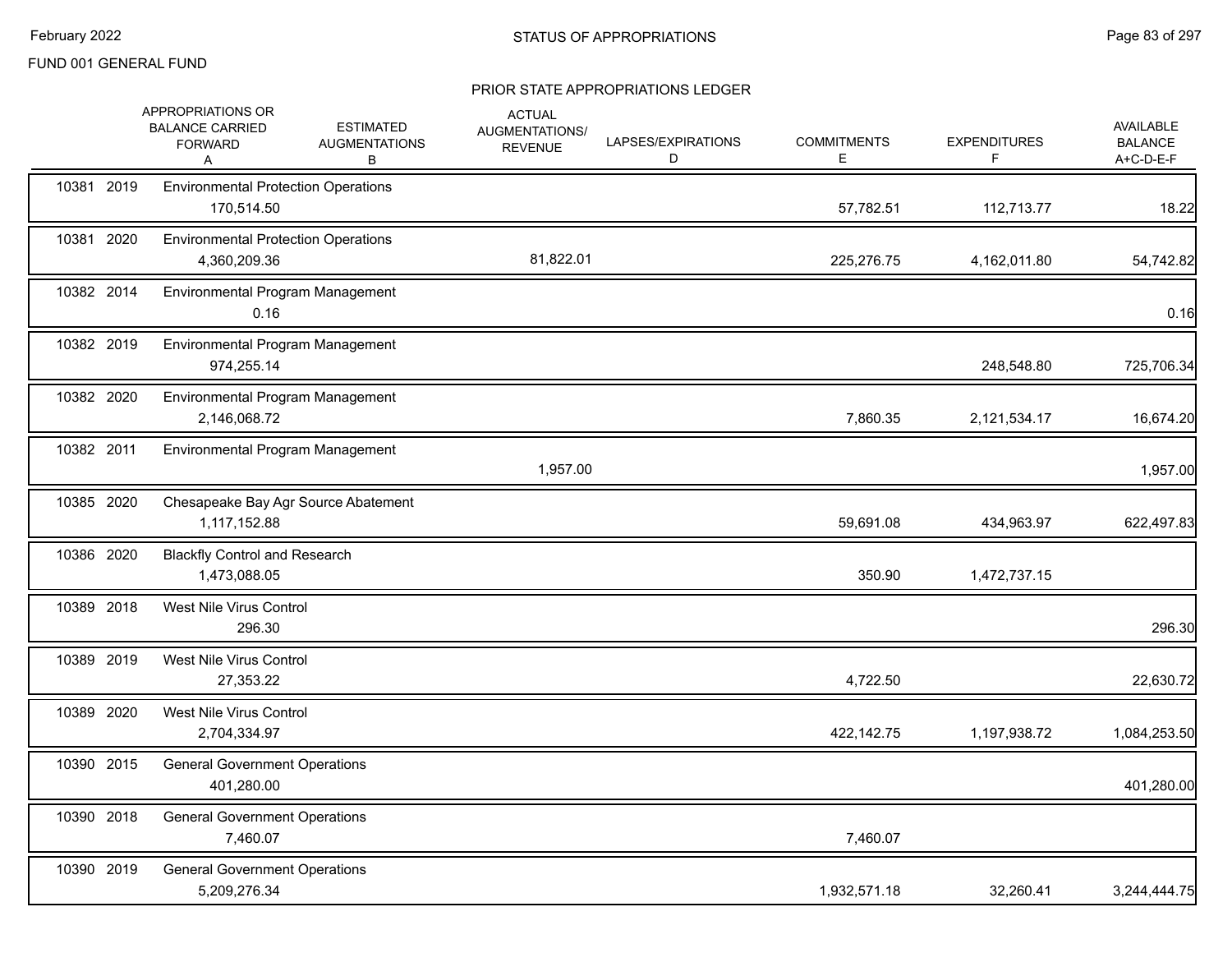|                                                              | APPROPRIATIONS OR<br><b>BALANCE CARRIED</b><br><b>FORWARD</b><br>Α | <b>ESTIMATED</b><br><b>AUGMENTATIONS</b><br>В | <b>ACTUAL</b><br><b>AUGMENTATIONS/</b><br><b>REVENUE</b> | LAPSES/EXPIRATIONS<br>D | <b>COMMITMENTS</b><br>Е | <b>EXPENDITURES</b><br>F | <b>AVAILABLE</b><br><b>BALANCE</b><br>A+C-D-E-F |
|--------------------------------------------------------------|--------------------------------------------------------------------|-----------------------------------------------|----------------------------------------------------------|-------------------------|-------------------------|--------------------------|-------------------------------------------------|
| 10390 2020                                                   | <b>General Government Operations</b><br>5,132,455.01               |                                               |                                                          |                         | 1,806,354.00            | 2,524,752.10             | 801,348.91                                      |
| <b>DEPT TOTAL</b>                                            | 23,726,704.61                                                      |                                               | 83,779.01                                                |                         | 4,524,212.09            | 12,307,460.89            | 6,978,810.64                                    |
| <b>BA 15 - General Services</b><br><b>GENERAL GOVERNMENT</b> |                                                                    |                                               |                                                          |                         |                         |                          |                                                 |
| 10067 2019                                                   | <b>Capitol Police Operations</b>                                   |                                               | 4,255.00                                                 |                         |                         |                          | 4,255.00                                        |
| 10067 2020                                                   | <b>Capitol Police Operations</b><br>692,752.14                     |                                               | 12,622.25                                                |                         | 7,149.54                | 677,659.67               | 20,565.18                                       |
| 10070 2018                                                   | <b>Rental and Municipal Charges</b><br>328,674.42                  |                                               |                                                          |                         |                         |                          | 328,674.42                                      |
| 10070 2019                                                   | Rental and Municipal Charges<br>594,531.28                         |                                               |                                                          |                         | 11,316.00               | 299,340.09               | 283,875.19                                      |
| 10070 2020                                                   | <b>Rental and Municipal Charges</b><br>3,238,156.19                |                                               | 8,055.60                                                 |                         |                         | 111,793.38               | 3,134,418.41                                    |
| 10070 2013                                                   | Rental and Municipal Charges                                       |                                               | 2,500.00                                                 |                         |                         |                          | 2,500.00                                        |
| 10073 2020                                                   | <b>Excess Insurance Coverage</b><br>198.00                         |                                               |                                                          |                         |                         |                          | 198.00                                          |
| 10074 2017                                                   | <b>General Government Operations</b><br>250.00                     |                                               | $-250.00$                                                |                         |                         |                          |                                                 |
| 10074 2018                                                   | <b>General Government Operations</b><br>81,532.99                  |                                               | $-26,264.05$                                             |                         | 51,721.25               | $-2,965,186.87$          | 2,968,734.56                                    |
| 10074 2019                                                   | <b>General Government Operations</b><br>1,714,423.23               |                                               | $-11,658.96$                                             |                         | 275,324.16              | $-354,296.31$            | 1,781,736.42                                    |
| 10074 2020                                                   | <b>General Government Operations</b><br>14,104,681.76              |                                               | 23,641.76                                                |                         | 1,038,499.65            | 6,375,255.50             | 6,714,568.37                                    |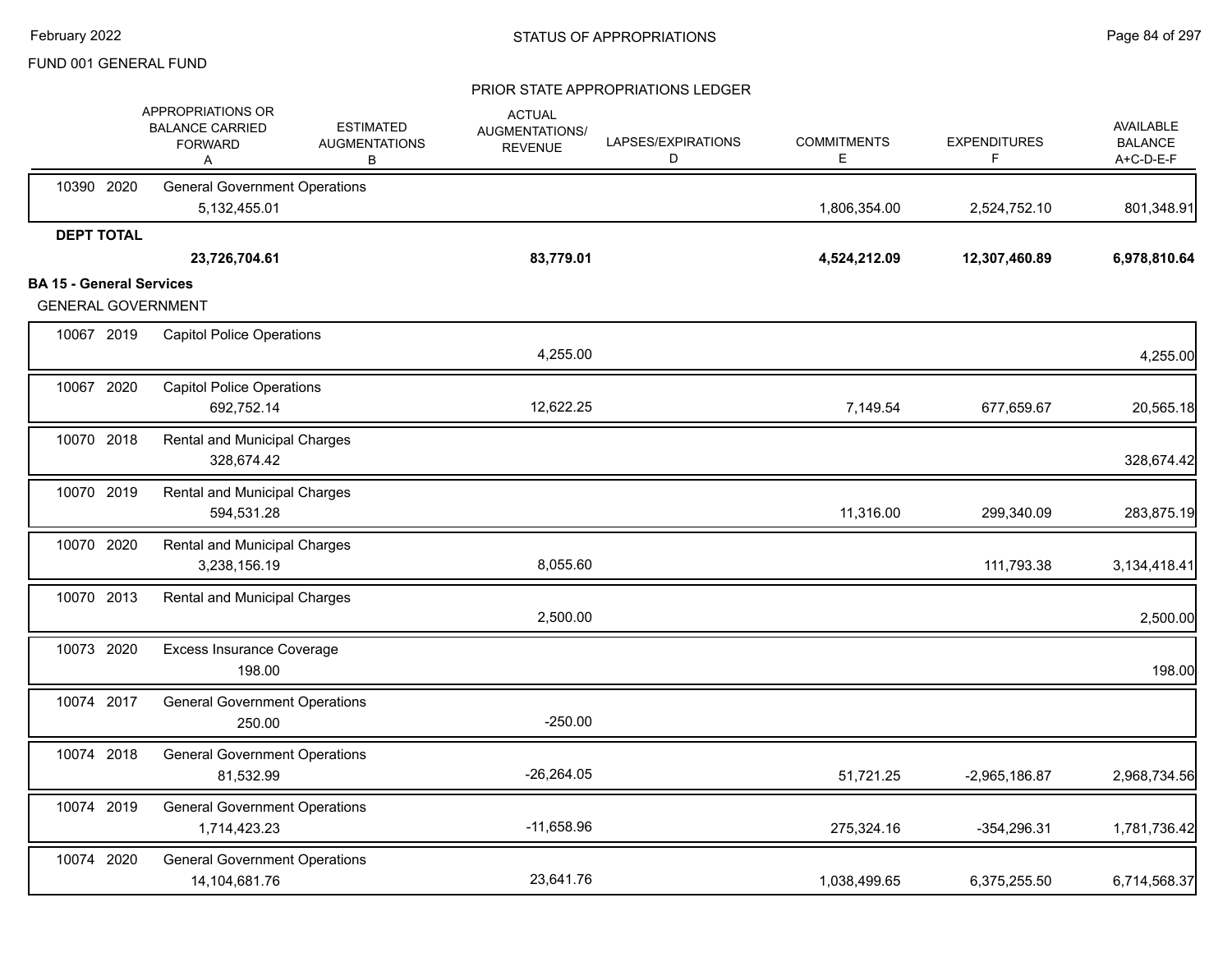|                                             | APPROPRIATIONS OR<br><b>BALANCE CARRIED</b><br><b>FORWARD</b><br>Α | <b>ESTIMATED</b><br><b>AUGMENTATIONS</b><br>В | <b>ACTUAL</b><br>AUGMENTATIONS/<br><b>REVENUE</b> | LAPSES/EXPIRATIONS<br>D | <b>COMMITMENTS</b><br>Е | <b>EXPENDITURES</b><br>F | AVAILABLE<br><b>BALANCE</b><br>A+C-D-E-F |
|---------------------------------------------|--------------------------------------------------------------------|-----------------------------------------------|---------------------------------------------------|-------------------------|-------------------------|--------------------------|------------------------------------------|
| 10075 2017                                  | <b>Utility Costs</b><br>24,443.04                                  |                                               |                                                   |                         | 24,443.04               |                          |                                          |
| 10075 2018                                  | <b>Utility Costs</b><br>187,071.45                                 |                                               |                                                   |                         | 3,031.00                |                          | 184,040.45                               |
| 10075 2019                                  | <b>Utility Costs</b><br>164,790.97                                 |                                               |                                                   |                         |                         |                          | 164,790.97                               |
| 10075 2020                                  | <b>Utility Costs</b><br>1,548,164.15                               |                                               | 26,620.37                                         |                         |                         | 1,445,382.60             | 129,401.92                               |
| <b>DEPT TOTAL</b>                           | 22,679,669.62                                                      |                                               | 39,521.97                                         |                         | 1,411,484.64            | 5,589,948.06             | 15,717,758.89                            |
| BA 67 - Health<br><b>GENERAL GOVERNMENT</b> |                                                                    |                                               |                                                   |                         |                         |                          |                                          |
| 10467 2017                                  | <b>Quality Assurance</b><br>362,079.21                             |                                               |                                                   |                         |                         |                          | 362,079.21                               |
| 10467 2019                                  | <b>Quality Assurance</b><br>3,131,352.88                           |                                               |                                                   |                         | 160,433.00              | 1,280,000.00             | 1,690,919.88                             |
| 10467 2020                                  | <b>Quality Assurance</b><br>4,413,322.27                           |                                               |                                                   |                         | 635,324.19              | 1,902,180.47             | 1,875,817.61                             |
| 10469 2020                                  | <b>Vital Statistics</b><br>26,738.67                               |                                               |                                                   |                         |                         | 26,738.67                |                                          |
| 10470 2019                                  | State Laboratory<br>3,479.96                                       |                                               |                                                   |                         | 300.00                  |                          | 3,179.96                                 |
| 10470 2020                                  | State Laboratory<br>948,165.99                                     |                                               | 47,017.00                                         |                         | 62,827.26               | 300,744.62               | 631,611.11                               |
| 10471 2018                                  | <b>State Health Care Centers</b><br>71,557.73                      |                                               |                                                   |                         |                         |                          | 71,557.73                                |
| 10471 2019                                  | <b>State Health Care Centers</b><br>1,640,936.17                   |                                               |                                                   |                         |                         | 18.00                    | 1,640,918.17                             |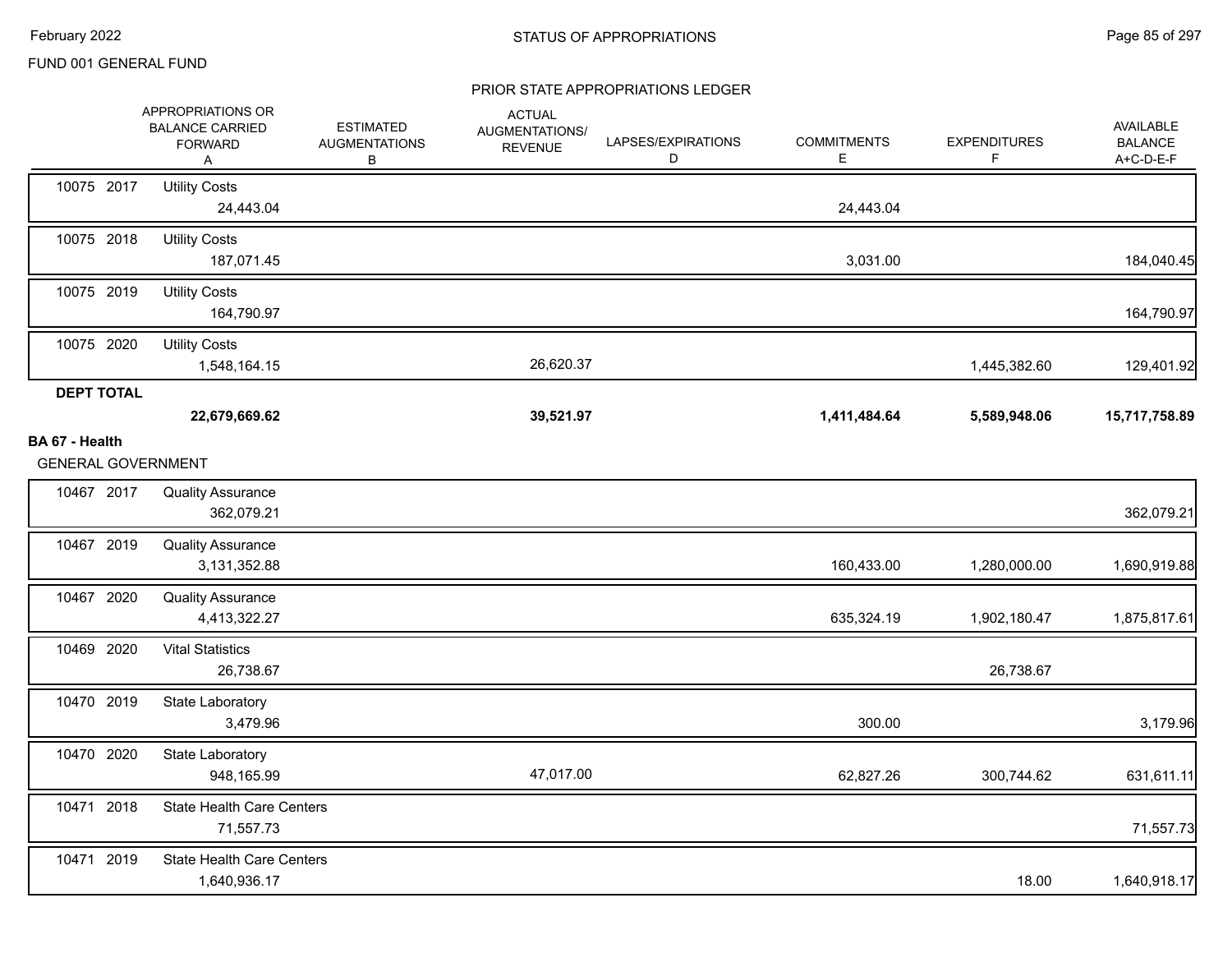|                             | APPROPRIATIONS OR<br><b>BALANCE CARRIED</b><br><b>FORWARD</b><br>Α | <b>ESTIMATED</b><br><b>AUGMENTATIONS</b><br>В | <b>ACTUAL</b><br>AUGMENTATIONS/<br><b>REVENUE</b> | LAPSES/EXPIRATIONS<br>D | <b>COMMITMENTS</b><br>Е | <b>EXPENDITURES</b><br>F | AVAILABLE<br><b>BALANCE</b><br>A+C-D-E-F |
|-----------------------------|--------------------------------------------------------------------|-----------------------------------------------|---------------------------------------------------|-------------------------|-------------------------|--------------------------|------------------------------------------|
| 10471 2020                  | <b>State Health Care Centers</b><br>1,655,849.39                   |                                               |                                                   |                         | 36,224.20               | 778,372.60               | 841,252.59                               |
| 10497 2018                  | <b>General Government Operations</b><br>585,079.14                 |                                               |                                                   |                         |                         | 198,025.16               | 387,053.98                               |
| 10497 2019                  | <b>General Government Operations</b><br>5,098,171.20               |                                               |                                                   |                         | 2,861,485.85            | 1,410,634.83             | 826,050.52                               |
| 10497 2020                  | <b>General Government Operations</b><br>5,651,380.61               |                                               | $-48,562.50$                                      |                         | 2,746,778.77            | $-696, 115.91$           | 3,552,155.25                             |
| 10658 2018                  | STD - Screening And Treatment                                      |                                               |                                                   |                         |                         | $-4,733.40$              | 4,733.40                                 |
| 10658 2019                  | STD - Screening And Treatment<br>212,025.16                        |                                               |                                                   |                         |                         |                          | 212,025.16                               |
| 10658 2020                  | STD - Screening And Treatment<br>487,468.46                        |                                               |                                                   |                         |                         | 130,452.27               | 357,016.19                               |
| 11012 2018                  | <b>Health Innovation</b><br>107,926.57                             |                                               |                                                   |                         |                         | $-19,838.71$             | 127,765.28                               |
| 11012 2019                  | Health Innovation<br>227,054.66                                    |                                               |                                                   |                         |                         | 25,550.87                | 201,503.79                               |
| 11012 2020                  | Health Innovation<br>153,140.55                                    |                                               |                                                   |                         |                         | 10,810.54                | 142,330.01                               |
| 11080 2019                  | Achieve Better Care-MAP Admin<br>595,631.54                        |                                               |                                                   |                         |                         |                          | 595,631.54                               |
| 11080 2020                  | Achieve Better Care-MAP Admin<br>1,338,360.17                      |                                               |                                                   |                         |                         | 958,326.05               | 380,034.12                               |
| <b>GRANTS AND SUBSIDIES</b> |                                                                    |                                               |                                                   |                         |                         |                          |                                          |
| 10461 2019                  | TB Screening & Treatment<br>87,725.09                              |                                               |                                                   |                         |                         |                          | 87,725.09                                |
|                             |                                                                    |                                               |                                                   |                         |                         |                          |                                          |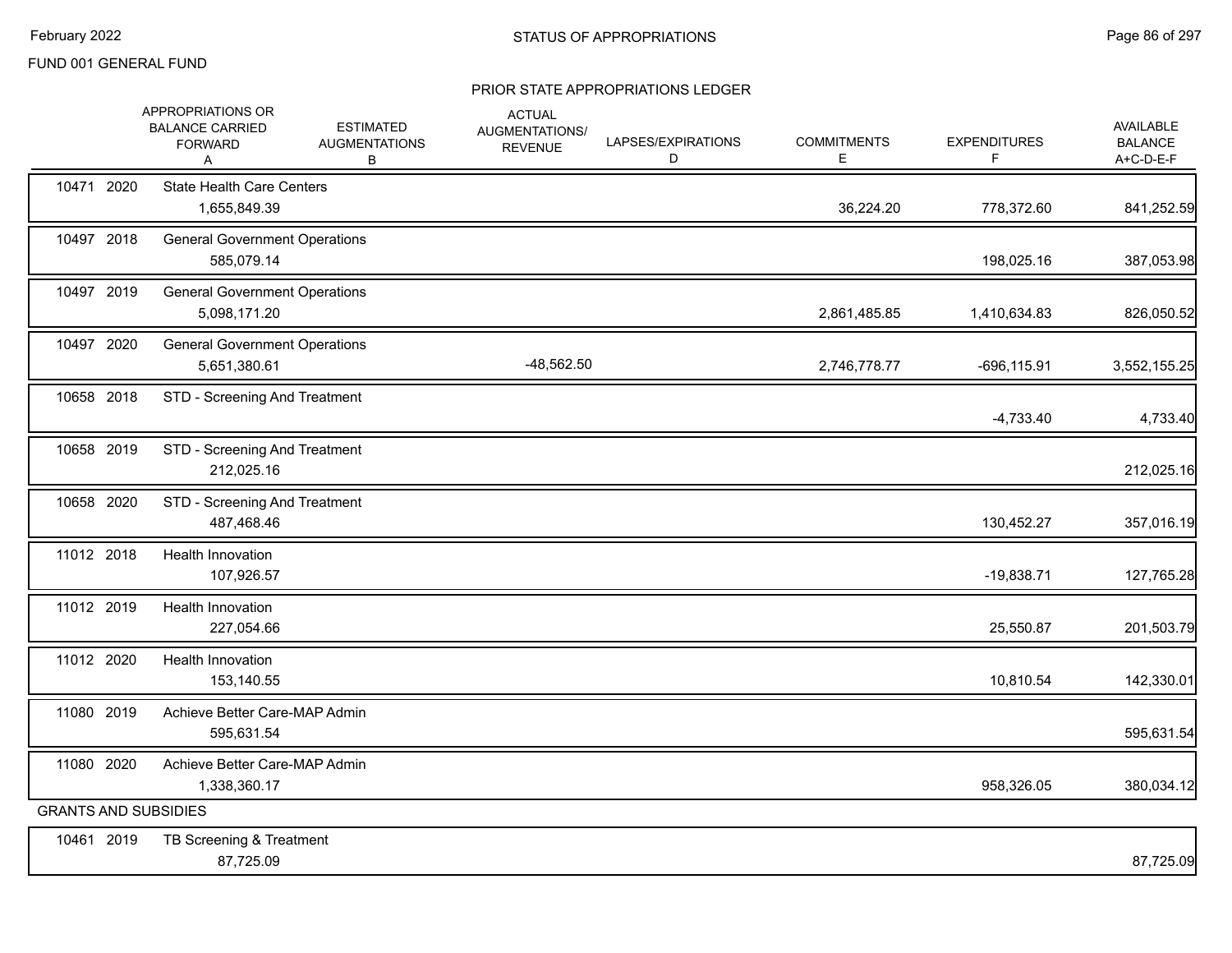|            | APPROPRIATIONS OR<br><b>BALANCE CARRIED</b><br><b>FORWARD</b><br>Α | <b>ESTIMATED</b><br><b>AUGMENTATIONS</b><br>В | <b>ACTUAL</b><br>AUGMENTATIONS/<br><b>REVENUE</b> | LAPSES/EXPIRATIONS<br>D | <b>COMMITMENTS</b><br>E. | <b>EXPENDITURES</b><br>F | <b>AVAILABLE</b><br><b>BALANCE</b><br>A+C-D-E-F |
|------------|--------------------------------------------------------------------|-----------------------------------------------|---------------------------------------------------|-------------------------|--------------------------|--------------------------|-------------------------------------------------|
| 10461 2020 | TB Screening & Treatment<br>449,741.28                             |                                               |                                                   |                         |                          | 240,734.41               | 209,006.87                                      |
| 10462 2019 | Sickle Cell<br>18,275.00                                           |                                               |                                                   |                         |                          |                          | 18,275.00                                       |
| 10462 2020 | Sickle Cell<br>246,217.04                                          |                                               |                                                   |                         |                          | 205,579.83               | 40,637.21                                       |
| 10463 2019 | 47,052.27                                                          | AdultCysticFibros&OthrChroncResprtryIlln      |                                                   |                         | 98,657.97                | -98,657.97               | 47,052.27                                       |
| 10463 2020 | 235,965.34                                                         | AdultCysticFibros&OthrChroncResprtryIlln      |                                                   |                         |                          | 150,089.34               | 85,876.00                                       |
| 10464 2019 | Hemophilia<br>57,189.76                                            |                                               |                                                   |                         |                          |                          | 57,189.76                                       |
| 10464 2020 | Hemophilia<br>153,981.04                                           |                                               |                                                   |                         |                          | 133,725.22               | 20,255.82                                       |
| 10465 2020 | Local Health-Environmental<br>0.01                                 |                                               |                                                   |                         |                          |                          | 0.01                                            |
| 10466 2019 | Cooley's Anemia<br>6,789.42                                        |                                               |                                                   |                         |                          |                          | 6,789.42                                        |
| 10466 2020 | Cooley's Anemia<br>2,882.79                                        |                                               |                                                   |                         |                          | 2,882.55                 | 0.24                                            |
| 10472 2020 | Tourette Syndrome<br>30,031.01                                     |                                               |                                                   |                         |                          | 30,031.01                |                                                 |
| 10473 2020 | <b>Trauma Prevention</b><br>99,835.25                              |                                               |                                                   |                         |                          | 99,835.25                |                                                 |
| 10474 2020 | Lupus<br>35,981.70                                                 |                                               |                                                   |                         |                          | 35,981.70                |                                                 |
| 10475 2020 | Regional Poison Control Centers<br>350,000.00                      |                                               |                                                   |                         |                          | 350,000.00               |                                                 |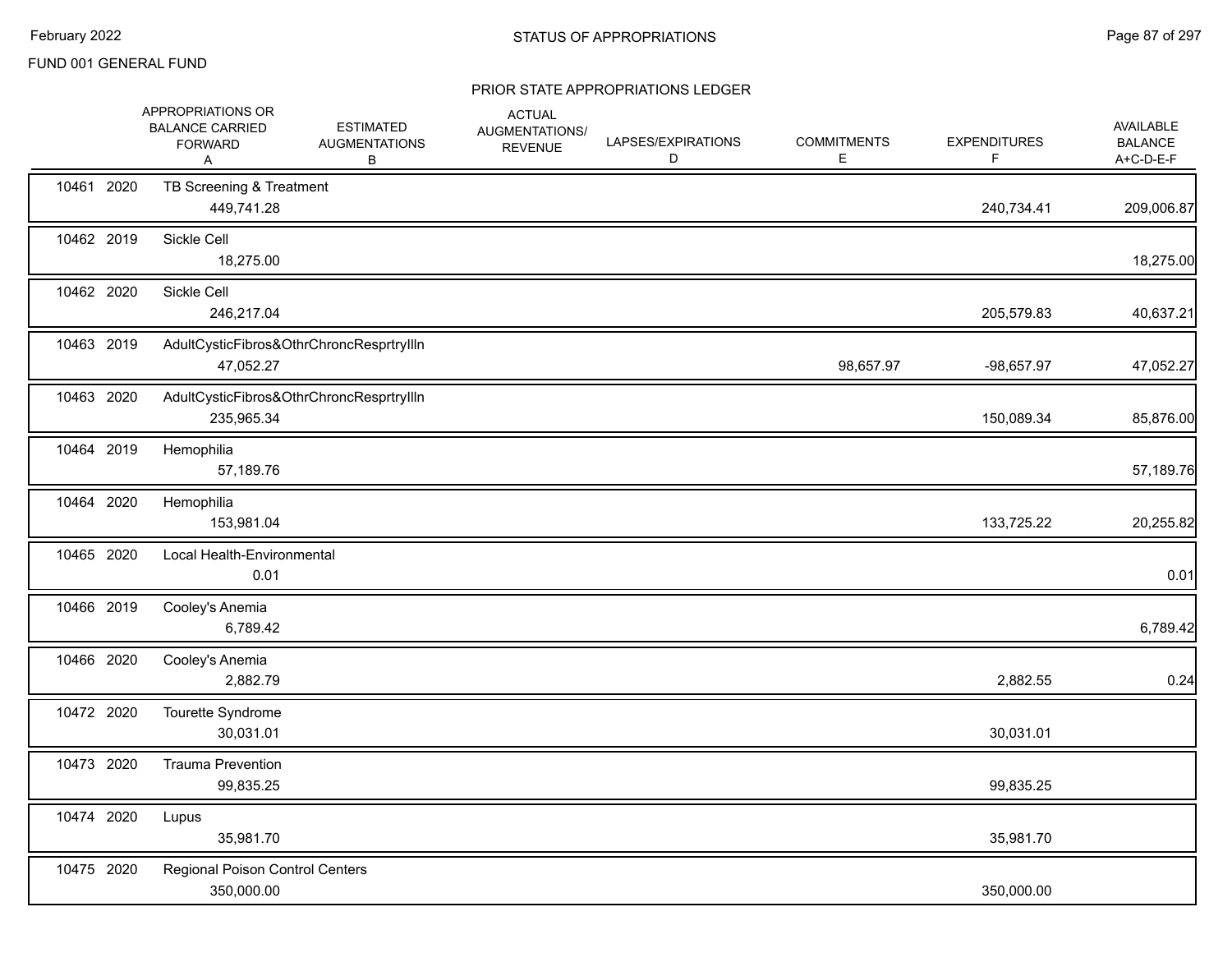|            | APPROPRIATIONS OR<br><b>BALANCE CARRIED</b><br><b>FORWARD</b><br>Α | <b>ESTIMATED</b><br><b>AUGMENTATIONS</b><br>В | <b>ACTUAL</b><br>AUGMENTATIONS/<br><b>REVENUE</b> | LAPSES/EXPIRATIONS<br>D | <b>COMMITMENTS</b><br>E | <b>EXPENDITURES</b><br>F | AVAILABLE<br><b>BALANCE</b><br>A+C-D-E-F |
|------------|--------------------------------------------------------------------|-----------------------------------------------|---------------------------------------------------|-------------------------|-------------------------|--------------------------|------------------------------------------|
| 10477 2019 | Primary Health Care Practitioner<br>362,718.28                     |                                               |                                                   |                         |                         |                          | 362,718.28                               |
| 10477 2020 | Primary Health Care Practitioner<br>1,156,718.49                   |                                               |                                                   |                         |                         | 791,732.33               | 364,986.16                               |
| 10479 2019 | Servs for Children with Special Needs<br>132,085.17                |                                               |                                                   |                         |                         |                          | 132,085.17                               |
| 10479 2020 | Servs for Children with Special Needs<br>487,452.96                |                                               |                                                   |                         |                         | 276,098.40               | 211,354.56                               |
| 10491 2020 | <b>Epilepsy Support Services</b><br>74,843.52                      |                                               |                                                   |                         |                         | 74,843.52                |                                          |
| 10493 2016 | <b>Regional Cancer Institutes</b><br>150,000.00                    |                                               |                                                   |                         | 150,000.00              |                          |                                          |
| 10493 2019 | <b>Regional Cancer Institutes</b><br>154,372.07                    |                                               |                                                   |                         |                         |                          | 154,372.07                               |
| 10493 2020 | <b>Regional Cancer Institutes</b><br>278,246.08                    |                                               |                                                   |                         |                         | 171,082.03               | 107,164.05                               |
| 10495 2015 | Bio-Technology Research<br>44,517.43                               |                                               |                                                   |                         | 44,517.43               |                          |                                          |
| 10495 2018 | Bio-Technology Research<br>201,670.78                              |                                               |                                                   |                         | 29,182.33               | 22,488.45                | 150,000.00                               |
| 10502 2019 | Newborn Screening<br>789,199.69                                    |                                               |                                                   |                         |                         |                          | 789,199.69                               |
| 10502 2020 | Newborn Screening<br>1,591,982.28                                  |                                               |                                                   |                         |                         | 949,542.62               | 642,439.66                               |
| 10651 2019 | Maternal And Child Health<br>257,075.30                            |                                               |                                                   |                         |                         |                          | 257,075.30                               |
| 10651 2020 | Maternal And Child Health<br>317,812.11                            |                                               |                                                   |                         |                         | 136,099.97               | 181,712.14                               |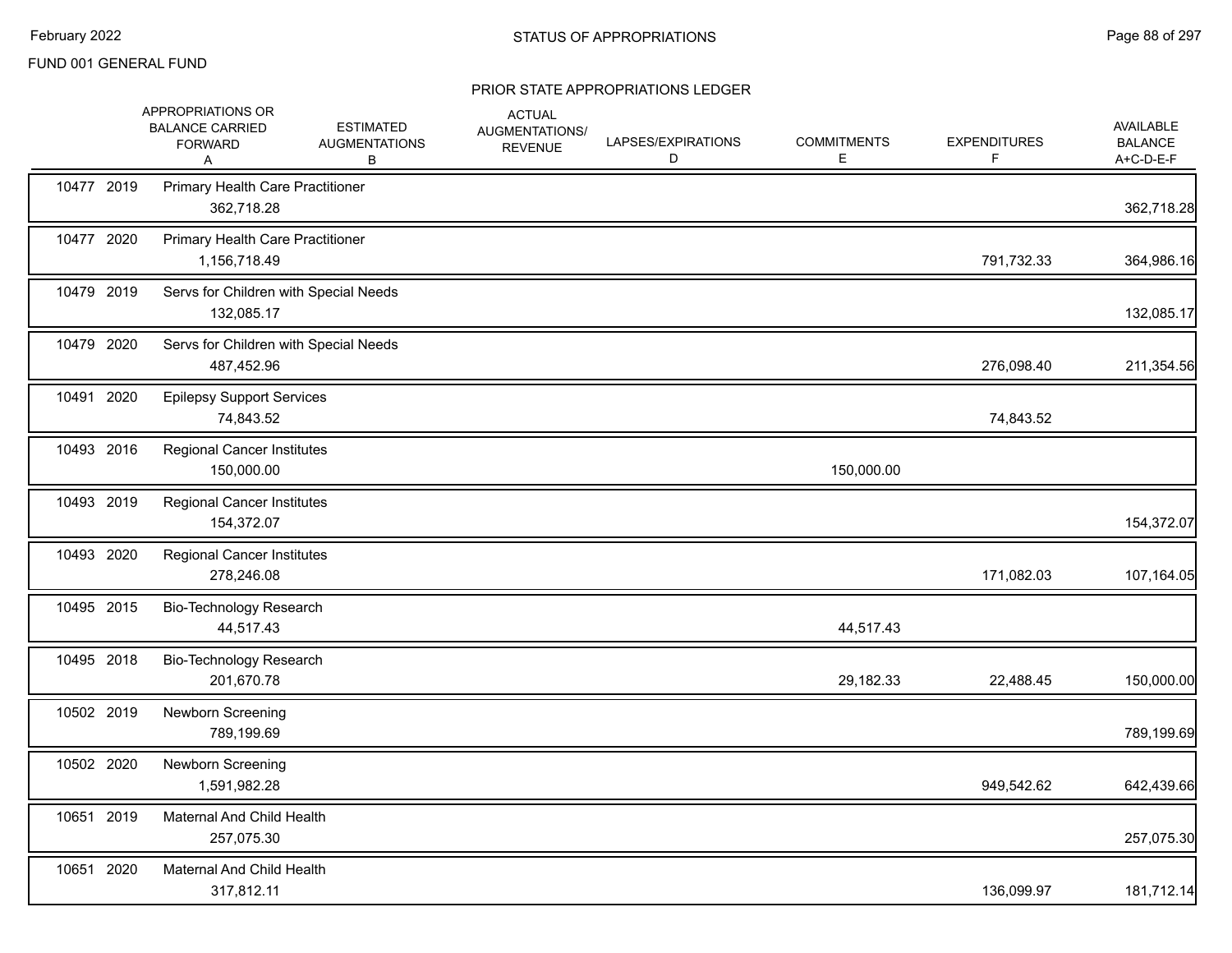|            | APPROPRIATIONS OR<br><b>BALANCE CARRIED</b><br><b>FORWARD</b><br>Α | <b>ESTIMATED</b><br><b>AUGMENTATIONS</b><br>В | <b>ACTUAL</b><br><b>AUGMENTATIONS/</b><br><b>REVENUE</b> | LAPSES/EXPIRATIONS<br>D | <b>COMMITMENTS</b><br>E. | <b>EXPENDITURES</b><br>F | <b>AVAILABLE</b><br><b>BALANCE</b><br>A+C-D-E-F |
|------------|--------------------------------------------------------------------|-----------------------------------------------|----------------------------------------------------------|-------------------------|--------------------------|--------------------------|-------------------------------------------------|
| 10654 2019 | <b>School District Health Services</b><br>617,520.89               |                                               |                                                          |                         |                          | 833.60                   | 616,687.29                                      |
| 10654 2020 | <b>School District Health Services</b><br>616,217.38               |                                               |                                                          |                         |                          |                          | 616,217.38                                      |
| 10655 2018 | <b>Renal Dialysis</b><br>52.16                                     |                                               |                                                          |                         |                          |                          | 52.16                                           |
| 10655 2019 | <b>Renal Dialysis</b><br>895,544.69                                |                                               |                                                          |                         |                          | $-16,751.26$             | 912,295.95                                      |
| 10655 2020 | <b>Renal Dialysis</b><br>3,696,041.53                              |                                               |                                                          |                         |                          | 2,019,060.47             | 1,676,981.06                                    |
| 10657 2019 | Diabetes Programs<br>35,019.35                                     |                                               |                                                          |                         |                          |                          | 35,019.35                                       |
| 10657 2020 | Diabetes Programs<br>59,456.77                                     |                                               |                                                          |                         | 36,203.87                | 23,252.90                |                                                 |
| 11014 2019 | <b>Cancer Screening Services</b><br>1,235,109.40                   |                                               |                                                          |                         |                          |                          | 1,235,109.40                                    |
| 11014 2020 | <b>Cancer Screening Services</b><br>1,684,754.23                   |                                               |                                                          |                         |                          | 366,080.90               | 1,318,673.33                                    |
| 11043 2020 | Amyotrophic Lateral Sclerosis Supp Serv<br>276,165.14              |                                               |                                                          |                         |                          | 273,038.36               | 3,126.78                                        |
| 11055 2018 | Community-Based Health Care Subsidy<br>11,009.06                   |                                               |                                                          |                         |                          |                          | 11,009.06                                       |
| 11055 2019 | Community-Based Health Care Subsidy<br>309,472.44                  |                                               |                                                          |                         |                          |                          | 309,472.44                                      |
| 11055 2020 | Community-Based Health Care Subsidy<br>853,722.55                  |                                               |                                                          |                         |                          | 411,495.95               | 442,226.60                                      |
| 11068 2018 |                                                                    | AIDS Programs & Special Pharm Services        |                                                          |                         |                          | $-3,713.60$              | 3,713.60                                        |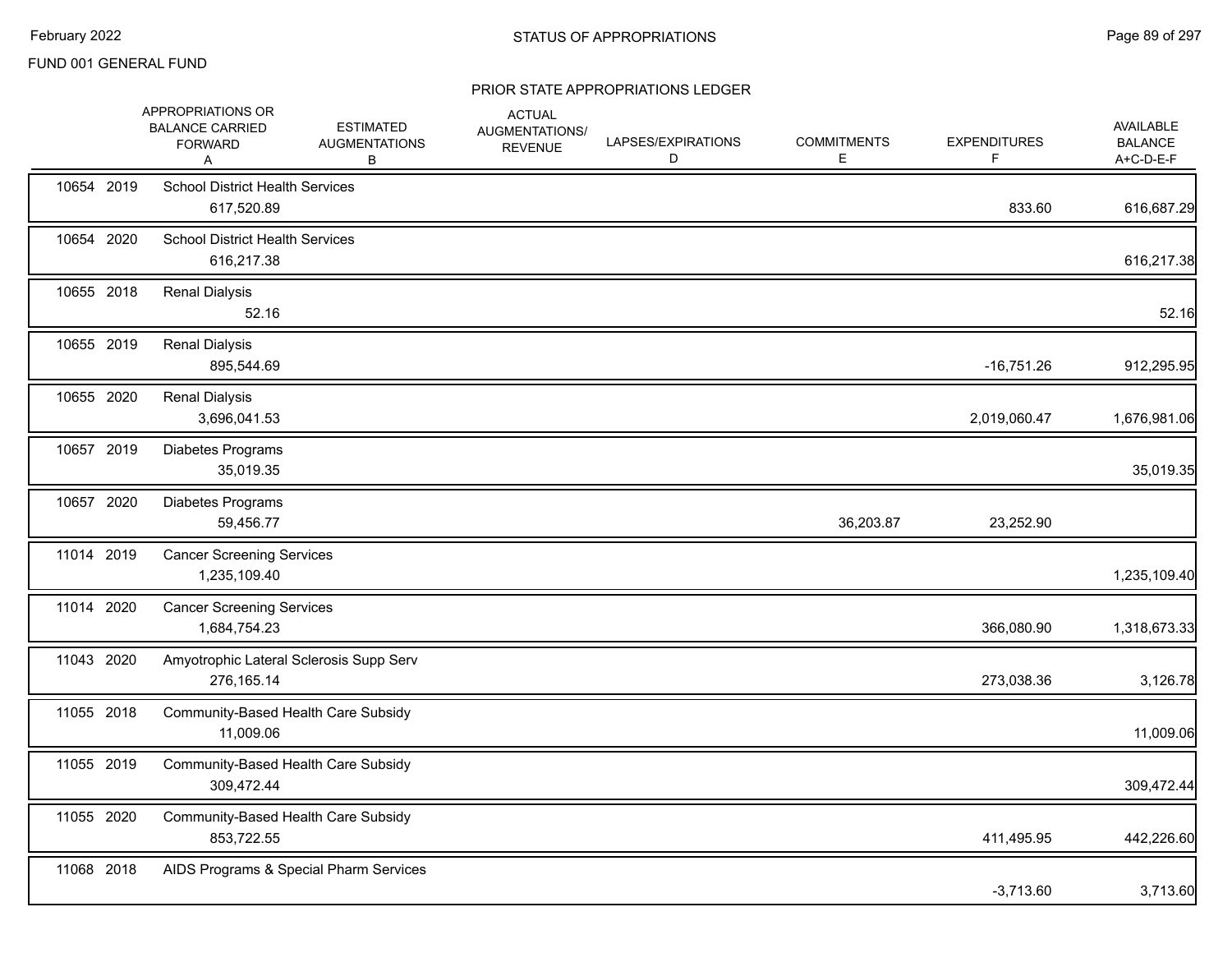|                                                         | APPROPRIATIONS OR<br><b>BALANCE CARRIED</b><br><b>FORWARD</b><br>Α | <b>ESTIMATED</b><br><b>AUGMENTATIONS</b><br>B | <b>ACTUAL</b><br><b>AUGMENTATIONS/</b><br><b>REVENUE</b> | LAPSES/EXPIRATIONS<br>D | <b>COMMITMENTS</b><br>E. | <b>EXPENDITURES</b><br>F | <b>AVAILABLE</b><br><b>BALANCE</b><br>A+C-D-E-F |
|---------------------------------------------------------|--------------------------------------------------------------------|-----------------------------------------------|----------------------------------------------------------|-------------------------|--------------------------|--------------------------|-------------------------------------------------|
| 11068 2019                                              | 3,014,960.72                                                       | AIDS Programs & Special Pharm Services        |                                                          |                         |                          |                          | 3,014,960.72                                    |
| 11068 2020                                              | 4,576,280.75                                                       | AIDS Programs & Special Pharm Services        |                                                          |                         |                          | 2,896,816.89             | 1,679,463.86                                    |
| 11129 2019                                              | Lyme Disease<br>671,059.08                                         |                                               |                                                          |                         | 156,738.70               |                          | 514,320.38                                      |
| 11129 2020                                              | Lyme Disease<br>2,054,604.55                                       |                                               |                                                          |                         | 511,792.85               | 130,639.60               | 1,412,172.10                                    |
| <b>DEPT TOTAL</b>                                       | 55, 137, 072. 18                                                   |                                               | $-1,545.50$                                              |                         | 7,530,466.42             | 15,974,008.53            | 31,631,051.73                                   |
| <b>GENERAL GOVERNMENT</b>                               | <b>BA 30 - Historical &amp; Museum Commission</b>                  |                                               |                                                          |                         |                          |                          |                                                 |
| 10347 2019                                              | <b>General Government Operations</b><br>3,498,752.23               |                                               |                                                          |                         | 588,082.20               | 278,820.28               | 2,631,849.75                                    |
| 10347 2020                                              | <b>General Government Operations</b><br>2,984,095.98               |                                               | $-87,458.37$                                             |                         | 639,565.14               | 930,058.19               | 1,327,014.28                                    |
| <b>GRANTS AND SUBSIDIES</b>                             |                                                                    |                                               |                                                          |                         |                          |                          |                                                 |
| 11057 2020                                              | <b>Cultural And Historical Support</b><br>83,443.00                |                                               |                                                          |                         |                          | 76,379.00                | 7,064.00                                        |
| <b>DEPT TOTAL</b>                                       |                                                                    |                                               |                                                          |                         |                          |                          |                                                 |
|                                                         | 6,566,291.21                                                       |                                               | $-87,458.37$                                             |                         | 1,227,647.34             | 1,285,257.47             | 3,965,928.03                                    |
| <b>BA 79 - Insurance</b><br><b>GRANTS AND SUBSIDIES</b> |                                                                    |                                               |                                                          |                         |                          |                          |                                                 |
| 10824 2020                                              | <b>USTIF Loan Payment</b><br>4,074.32                              |                                               |                                                          |                         |                          |                          | 4,074.32                                        |
| <b>DEPT TOTAL</b>                                       |                                                                    |                                               |                                                          |                         |                          |                          |                                                 |
|                                                         | 4,074.32                                                           |                                               |                                                          |                         |                          |                          | 4,074.32                                        |
| BA 12 - Labor & Industry<br><b>GENERAL GOVERNMENT</b>   |                                                                    |                                               |                                                          |                         |                          |                          |                                                 |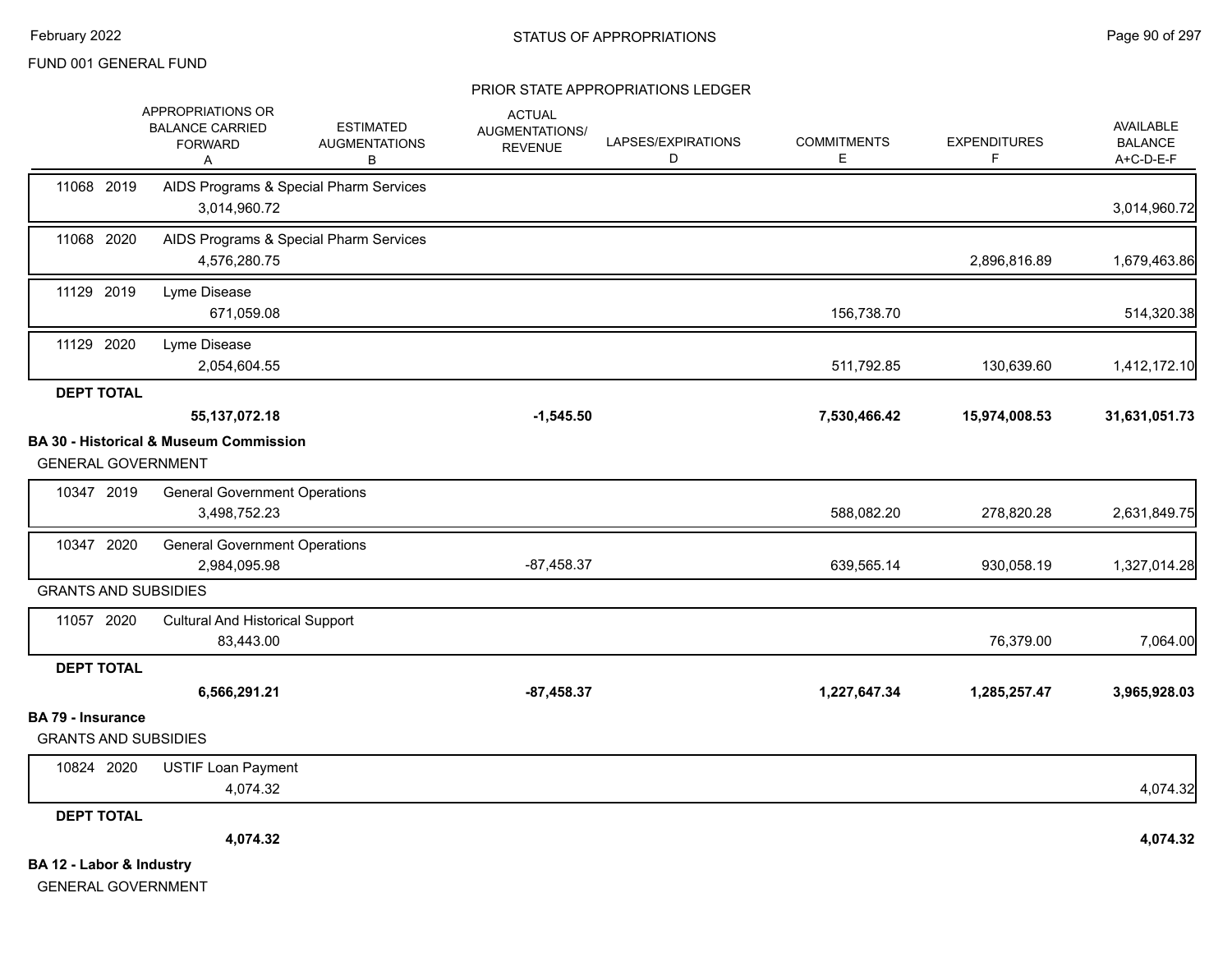|            | APPROPRIATIONS OR<br><b>BALANCE CARRIED</b><br><b>FORWARD</b><br>A | <b>ESTIMATED</b><br><b>AUGMENTATIONS</b><br>B | <b>ACTUAL</b><br>AUGMENTATIONS/<br><b>REVENUE</b> | LAPSES/EXPIRATIONS<br>D | <b>COMMITMENTS</b><br>Е | <b>EXPENDITURES</b><br>F | <b>AVAILABLE</b><br><b>BALANCE</b><br>A+C-D-E-F |
|------------|--------------------------------------------------------------------|-----------------------------------------------|---------------------------------------------------|-------------------------|-------------------------|--------------------------|-------------------------------------------------|
| 10028 2018 | Occupational & Industrial Safety<br>1,240.14                       |                                               |                                                   |                         |                         |                          | 1,240.14                                        |
| 10028 2019 | Occupational & Industrial Safety<br>699,474.16                     |                                               |                                                   |                         |                         |                          | 699,474.16                                      |
| 10028 2020 | Occupational & Industrial Safety<br>2,389,670.47                   |                                               |                                                   |                         |                         | 485,280.43               | 1,904,390.04                                    |
| 10031 2018 | <b>General Government Operations</b><br>1,246,449.57               |                                               |                                                   |                         | 136,227.36              | 1,044,307.69             | 65,914.52                                       |
| 10031 2019 | <b>General Government Operations</b><br>1,891,215.75               |                                               |                                                   |                         | 147,293.77              | 4,957.57                 | 1,738,964.41                                    |
| 10031 2020 | <b>General Government Operations</b><br>5,325,137.98               |                                               | 18.75                                             |                         | 342,061.38              | 1,028,803.50             | 3,954,291.85                                    |
|            | <b>GRANTS AND SUBSIDIES</b>                                        |                                               |                                                   |                         |                         |                          |                                                 |
| 10017 2019 | <b>Workers Compensation Payments</b><br>117,476.66                 |                                               |                                                   |                         |                         |                          | 117,476.66                                      |
| 10017 2020 | <b>Workers Compensation Payments</b><br>128,247.54                 |                                               |                                                   |                         |                         | 7,024.34                 | 121,223.20                                      |
| 10018 2019 | Occupational Disease Payments<br>93,622.51                         |                                               |                                                   |                         |                         |                          | 93,622.51                                       |
| 10018 2020 | Occupational Disease Payments<br>38,644.68                         |                                               |                                                   |                         |                         | 16,794.40                | 21,850.28                                       |
| 10020 2020 | <b>Supported Employment</b><br>283,676.05                          |                                               |                                                   |                         | 308.05                  | 283,368.00               |                                                 |
| 10030 2020 | Center for Independent Living<br>369,482.44                        |                                               |                                                   |                         |                         | 348,770.42               | 20,712.02                                       |
| 10707 2017 | Industry Partnership<br>489,206.28                                 |                                               |                                                   |                         | 300,893.40              | 188,312.88               |                                                 |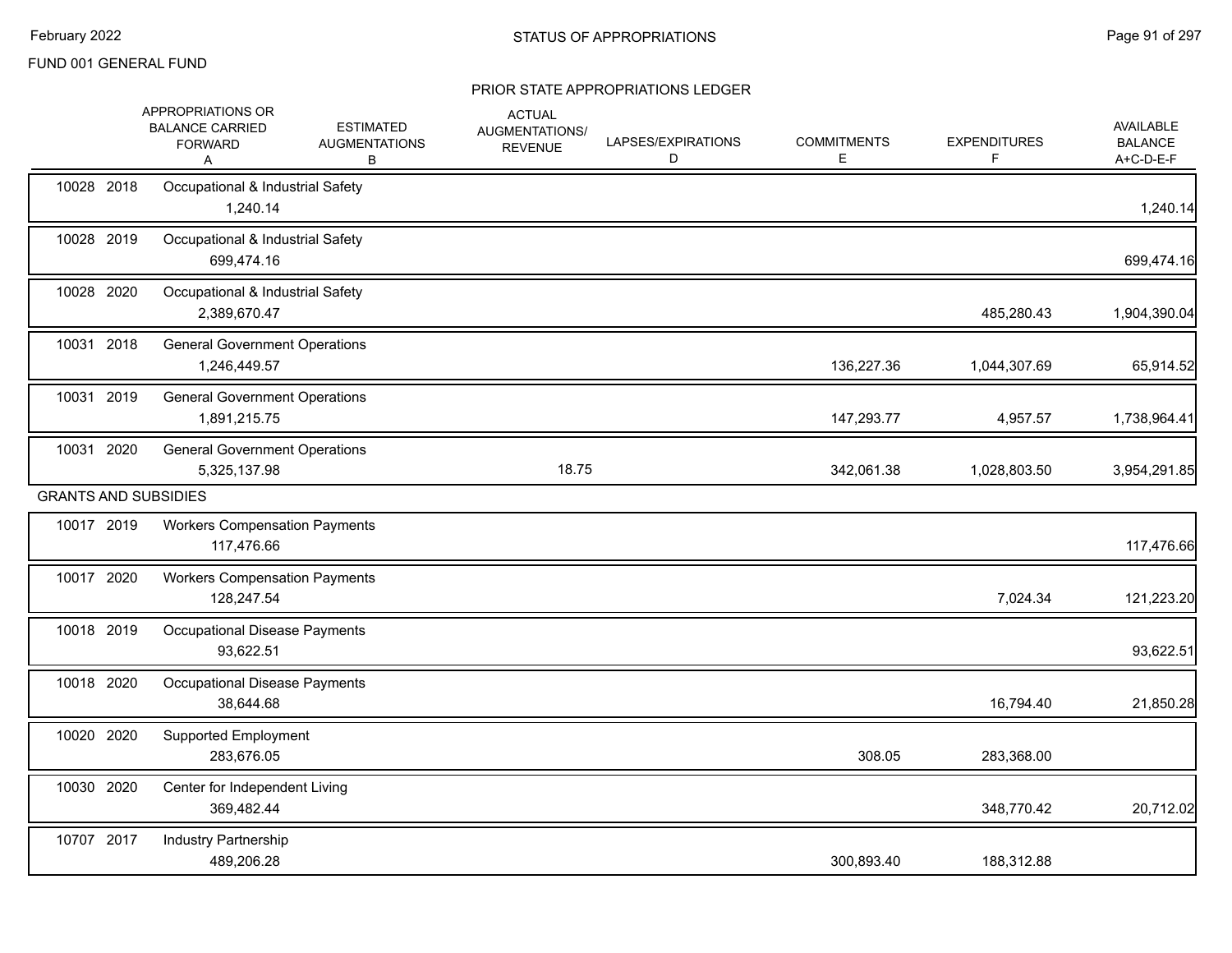|                   | APPROPRIATIONS OR<br><b>BALANCE CARRIED</b><br><b>FORWARD</b><br>A | <b>ESTIMATED</b><br><b>AUGMENTATIONS</b><br>В | <b>ACTUAL</b><br>AUGMENTATIONS/<br><b>REVENUE</b> | LAPSES/EXPIRATIONS<br>D | <b>COMMITMENTS</b><br>E | <b>EXPENDITURES</b><br>F. | <b>AVAILABLE</b><br><b>BALANCE</b><br>A+C-D-E-F |
|-------------------|--------------------------------------------------------------------|-----------------------------------------------|---------------------------------------------------|-------------------------|-------------------------|---------------------------|-------------------------------------------------|
| 10707 2018        | Industry Partnership<br>1,926,260.30                               |                                               |                                                   |                         | 1,536,569.27            | 389,691.03                |                                                 |
| 10707 2019        | <b>Industry Partnership</b><br>4,559,611.73                        |                                               |                                                   |                         | 3,741,620.33            | 817,991.40                |                                                 |
| 10707 2020        | <b>Industry Partnership</b><br>2,726,296.92                        |                                               |                                                   |                         | 2,220,409.35            | 42,213.30                 | 463,674.27                                      |
| 10967 2020        | New Choices / New Options<br>226,377.29                            |                                               |                                                   |                         |                         | 226,377.29                |                                                 |
| 11035 2020        | <b>Assistive Technology Devices</b><br>111,380.07                  |                                               |                                                   |                         |                         | 102,560.21                | 8,819.86                                        |
| 11036 2020        | Assistive Technology Demo&Training<br>427,576.06                   |                                               |                                                   |                         | 45,158.33               | 376,585.01                | 5,832.72                                        |
| 11136 2018        | Apprenticeship Training<br>1,737,395.68                            |                                               |                                                   |                         | 547,201.84              | 603,815.80                | 586,378.04                                      |
| 11136 2019        | Apprenticeship Training<br>5,760,738.83                            |                                               |                                                   |                         | 4,003,638.26            | 1,357,062.33              | 400,038.24                                      |
| 11136 2020        | Apprenticeship Training<br>6,999,998.83                            |                                               |                                                   |                         |                         | $-1.17$                   | 7,000,000.00                                    |
| <b>DEPT TOTAL</b> | 37,549,179.94<br><b>BA 13 - Military &amp; Veterans Affairs</b>    |                                               | 18.75                                             |                         | 13,021,381.34           | 7,323,914.43              | 17,203,902.92                                   |
| 10041 2020        | <b>GENERAL GOVERNMENT</b><br><b>American Battle Monuments</b>      |                                               |                                                   |                         |                         |                           |                                                 |
|                   | 50,000.00                                                          |                                               |                                                   |                         |                         |                           | 50,000.00                                       |
| 10043 2020        | Armory Maintenance and Repair<br>807,792.07                        |                                               |                                                   |                         | 135,237.63              | 658,458.78                | 14,095.66                                       |
| 10048 2019        | <b>Special State Duty</b><br>14,984.21                             |                                               |                                                   |                         |                         |                           | 14,984.21                                       |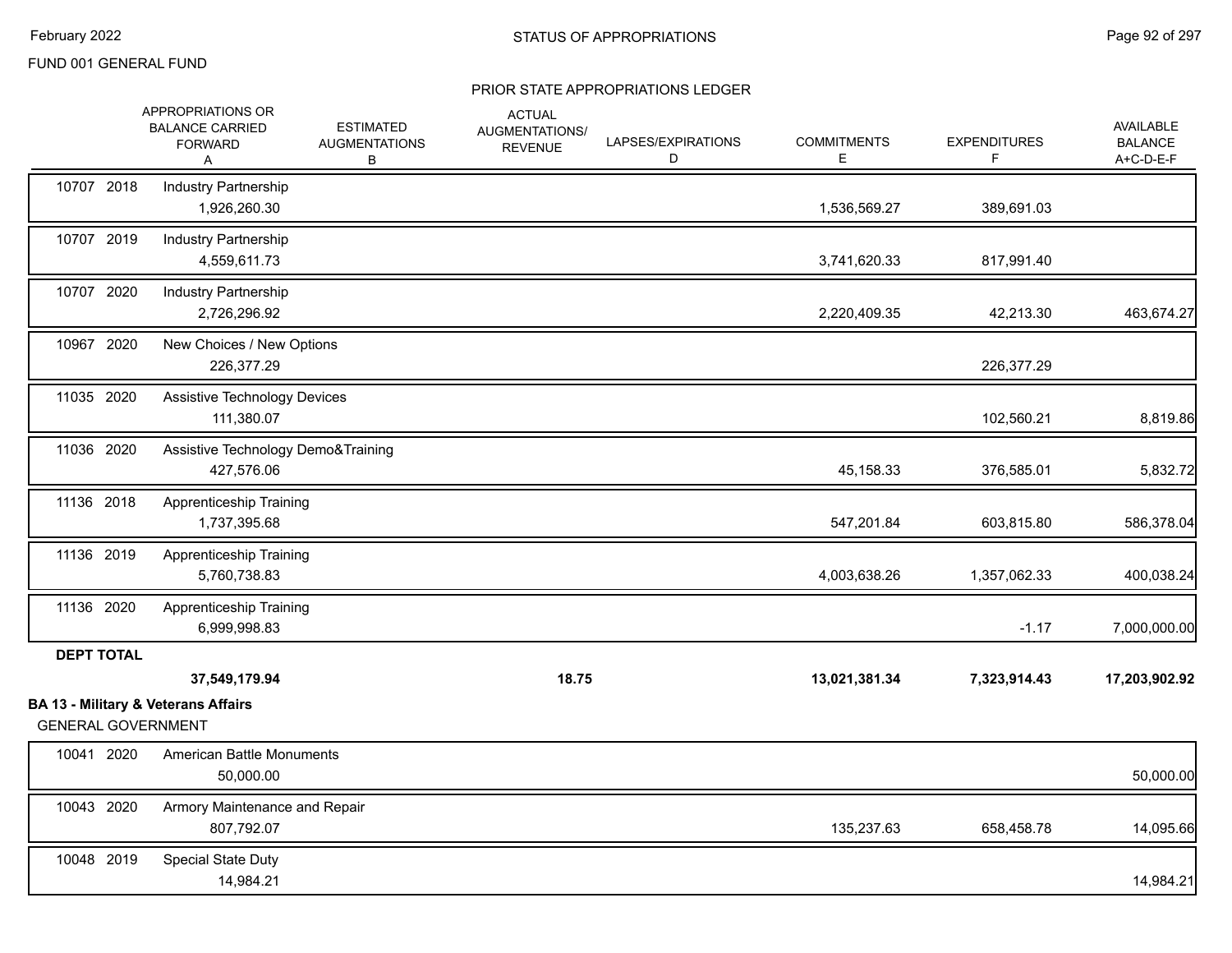|                      | APPROPRIATIONS OR<br><b>BALANCE CARRIED</b><br><b>FORWARD</b><br>A | <b>ESTIMATED</b><br><b>AUGMENTATIONS</b><br>В | <b>ACTUAL</b><br>AUGMENTATIONS/<br><b>REVENUE</b> | LAPSES/EXPIRATIONS<br>D | <b>COMMITMENTS</b><br>Е | <b>EXPENDITURES</b><br>F | AVAILABLE<br><b>BALANCE</b><br>A+C-D-E-F |
|----------------------|--------------------------------------------------------------------|-----------------------------------------------|---------------------------------------------------|-------------------------|-------------------------|--------------------------|------------------------------------------|
| 10048 2020           | <b>Special State Duty</b><br>28,485.13                             |                                               |                                                   |                         |                         |                          | 28,485.13                                |
| 10051 2018           | <b>Burial Detail Honor Guard</b><br>5,730.12                       |                                               |                                                   |                         |                         |                          | 5,730.12                                 |
| 10051 2020           | <b>Burial Detail Honor Guard</b><br>47,450.00                      |                                               |                                                   |                         |                         | 1,200.00                 | 46,250.00                                |
| 10053 2019           | <b>General Government Operations</b><br>1,881,957.20               |                                               |                                                   |                         |                         | 130,078.75               | 1,751,878.45                             |
| 10053 2020           | <b>General Government Operations</b><br>4,396,737.72               |                                               | 4.56                                              |                         | 887,637.04              | 3,270,965.41             | 238,139.83                               |
| 11147 2019           | 729,280.92                                                         | National Guard Youth Challenge Program        |                                                   |                         | 126,719.74              | 602,116.17               | 445.01                                   |
| 11147 2020           | National Guard Youth Challenge Program<br>1,179,601.10             |                                               |                                                   |                         | 411,895.92              | 753,991.23               | 13,713.95                                |
| <b>INSTITUTIONAL</b> |                                                                    |                                               |                                                   |                         |                         |                          |                                          |
| 10702 2015           | <b>Veterans Homes</b>                                              |                                               | 144.00                                            |                         |                         |                          | 144.00                                   |
| 10702 2016           | <b>Veterans Homes</b>                                              |                                               | 776.00                                            |                         |                         |                          | 776.00                                   |
| 10702 2018           | <b>Veterans Homes</b><br>256.16                                    |                                               |                                                   |                         |                         | 152.00                   | 104.16                                   |
| 10702 2019           | <b>Veterans Homes</b><br>389,739.90                                |                                               |                                                   |                         | 18,471.25               | $-1,648,518.72$          | 2,019,787.37                             |
| 10702 2020           | <b>Veterans Homes</b><br>17,682,991.25                             |                                               |                                                   |                         | 2,266,264.21            | 9,816,347.74             | 5,600,379.30                             |
|                      | <b>GRANTS AND SUBSIDIES</b>                                        |                                               |                                                   |                         |                         |                          |                                          |
| 10034 2020           | Education of Veterans Children<br>11,797.40                        |                                               |                                                   |                         |                         |                          | 11,797.40                                |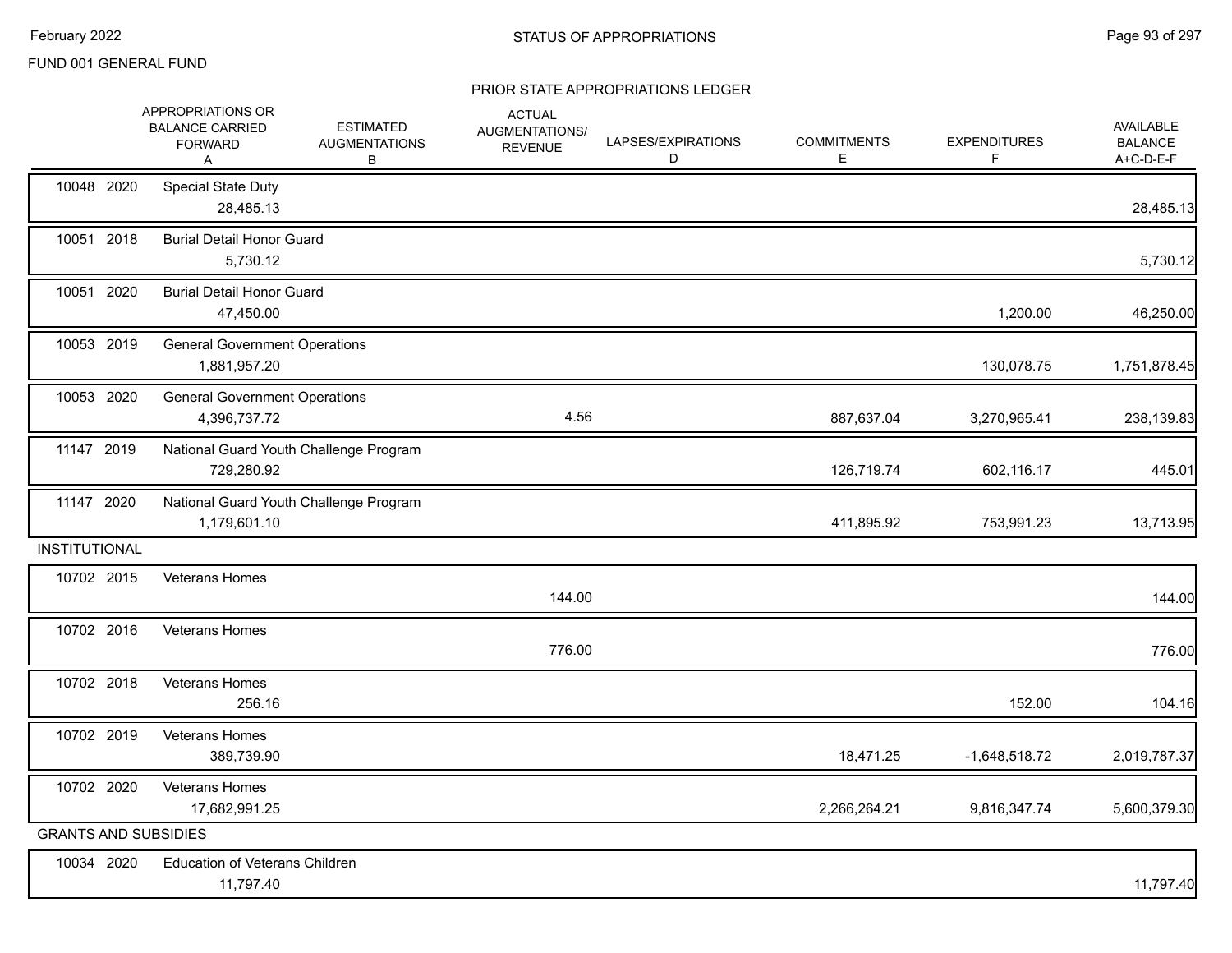|                               | APPROPRIATIONS OR<br><b>BALANCE CARRIED</b><br><b>FORWARD</b><br>A | <b>ESTIMATED</b><br><b>AUGMENTATIONS</b><br>В | <b>ACTUAL</b><br>AUGMENTATIONS/<br><b>REVENUE</b> | LAPSES/EXPIRATIONS<br>D | <b>COMMITMENTS</b><br>E. | <b>EXPENDITURES</b><br>F | <b>AVAILABLE</b><br><b>BALANCE</b><br>A+C-D-E-F |
|-------------------------------|--------------------------------------------------------------------|-----------------------------------------------|---------------------------------------------------|-------------------------|--------------------------|--------------------------|-------------------------------------------------|
| 10035 2020                    | <b>National Guard Pension</b><br>5,000.00                          |                                               |                                                   |                         |                          |                          | 5,000.00                                        |
| 10036 2020                    | <b>Blind Veterans Pension</b><br>75,750.00                         |                                               |                                                   |                         |                          |                          | 75,750.00                                       |
| 10045 2019                    |                                                                    | Amputee and Paralyzed Veterans Pension        |                                                   |                         |                          | $-1,800.00$              | 1,800.00                                        |
| 10045 2020                    | 145,950.00                                                         | Amputee and Paralyzed Veterans Pension        |                                                   |                         |                          | $-6,900.00$              | 152,850.00                                      |
| 10785 2019                    | Supplemental Life Insurance Premiums<br>146,509.00                 |                                               |                                                   |                         |                          |                          | 146,509.00                                      |
| 10785 2020                    | Supplemental Life Insurance Premiums<br>154,956.00                 |                                               |                                                   |                         |                          |                          | 154,956.00                                      |
|                               |                                                                    |                                               |                                                   |                         |                          |                          |                                                 |
| <b>DEPT TOTAL</b>             |                                                                    |                                               |                                                   |                         |                          |                          |                                                 |
|                               | 27,754,968.18                                                      |                                               | 924.56                                            |                         | 3,846,225.79             | 13,576,091.36            |                                                 |
| <b>BA 25 - Parole Board</b>   | <b>GENERAL GOVERNMENT</b>                                          |                                               |                                                   |                         |                          |                          | 10,333,575.59                                   |
| 10331 2016                    | <b>General Government Operations</b>                               |                                               |                                                   |                         |                          |                          |                                                 |
|                               | 182.71                                                             |                                               |                                                   |                         |                          |                          | 182.71                                          |
| <b>DEPT TOTAL</b>             |                                                                    |                                               |                                                   |                         |                          |                          |                                                 |
|                               | 182.71                                                             |                                               |                                                   |                         |                          |                          | 182.71                                          |
| <b>BA 21 - Human Services</b> | <b>GENERAL GOVERNMENT</b>                                          |                                               |                                                   |                         |                          |                          |                                                 |
| 10233 2017                    | <b>County Administration-Statewide</b><br>167.81                   |                                               |                                                   |                         |                          |                          | 167.81                                          |
| 10233 2018                    | <b>County Administration-Statewide</b><br>5,948.25                 |                                               |                                                   |                         | 3,287.96                 |                          | 2,660.29                                        |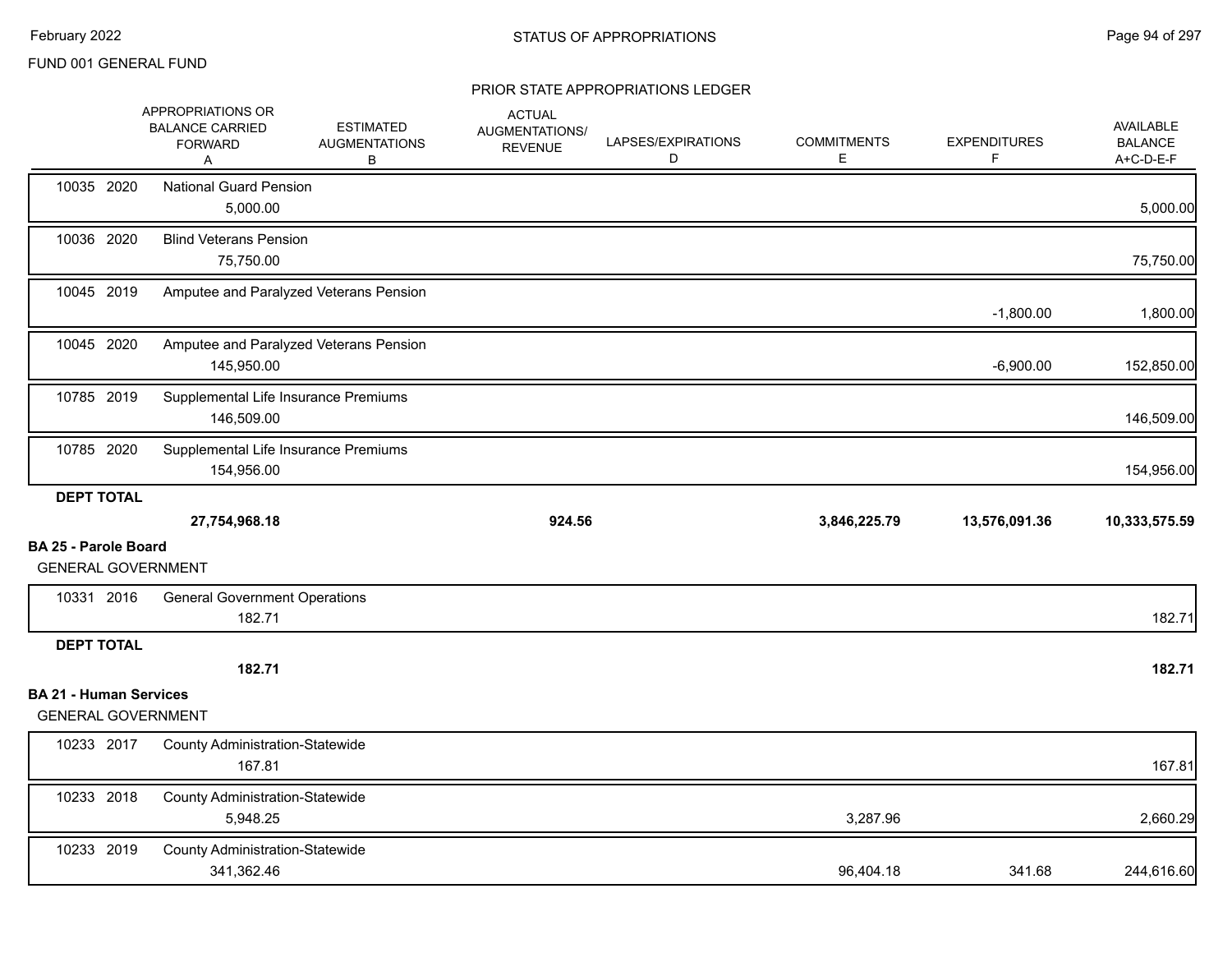|            | APPROPRIATIONS OR<br><b>BALANCE CARRIED</b><br><b>FORWARD</b><br>Α | <b>ESTIMATED</b><br><b>AUGMENTATIONS</b><br>в | <b>ACTUAL</b><br>AUGMENTATIONS/<br><b>REVENUE</b> | LAPSES/EXPIRATIONS<br>D | <b>COMMITMENTS</b><br>E | <b>EXPENDITURES</b><br>F | AVAILABLE<br><b>BALANCE</b><br>A+C-D-E-F |
|------------|--------------------------------------------------------------------|-----------------------------------------------|---------------------------------------------------|-------------------------|-------------------------|--------------------------|------------------------------------------|
| 10233 2020 | <b>County Administration-Statewide</b><br>8,001,160.62             |                                               |                                                   |                         | 663,736.42              | 6,844,195.66             | 493,228.54                               |
| 10233 2010 | <b>County Administration-Statewide</b>                             |                                               |                                                   |                         |                         | $-2,640.00$              | 2,640.00                                 |
| 10238 2020 | <b>Child Support Enforcement</b><br>4,899,754.29                   |                                               |                                                   |                         | 481,996.46              | 3,378,414.14             | 1,039,343.69                             |
| 10244 2018 | <b>New Directions</b><br>272.06                                    |                                               |                                                   |                         |                         |                          | 272.06                                   |
| 10244 2019 | <b>New Directions</b><br>90,739.65                                 |                                               |                                                   |                         |                         |                          | 90,739.65                                |
| 10244 2020 | <b>New Directions</b><br>2,024,084.82                              |                                               |                                                   |                         | 38,121.69               | 1,599,768.58             | 386,194.55                               |
| 10257 2016 | <b>Information Systems</b><br>284.51                               |                                               |                                                   |                         |                         |                          | 284.51                                   |
| 10257 2018 | <b>Information Systems</b><br>513,281.25                           |                                               |                                                   |                         | 239.94                  |                          | 513,041.31                               |
| 10257 2019 | <b>Information Systems</b><br>9,191,261.62                         |                                               |                                                   |                         | 1,422,178.93            | 237,804.06               | 7,531,278.63                             |
| 10257 2020 | <b>Information Systems</b><br>41,789,618.21                        |                                               |                                                   |                         | 20,225,765.62           | 20,207,704.01            | 1,356,148.58                             |
| 10263 2016 | <b>General Government Operations</b><br>10,696.50                  |                                               |                                                   |                         | 10,330.00               |                          | 366.50                                   |
| 10263 2017 | <b>General Government Operations</b><br>3,491,481.89               |                                               |                                                   |                         |                         |                          | 3,491,481.89                             |
| 10263 2018 | <b>General Government Operations</b><br>420,712.57                 |                                               |                                                   |                         | 30,044.21               |                          | 390,668.36                               |
| 10263 2019 | <b>General Government Operations</b><br>7,181,366.33               |                                               |                                                   |                         | 405,645.10              | 74,526.81                | 6,701,194.42                             |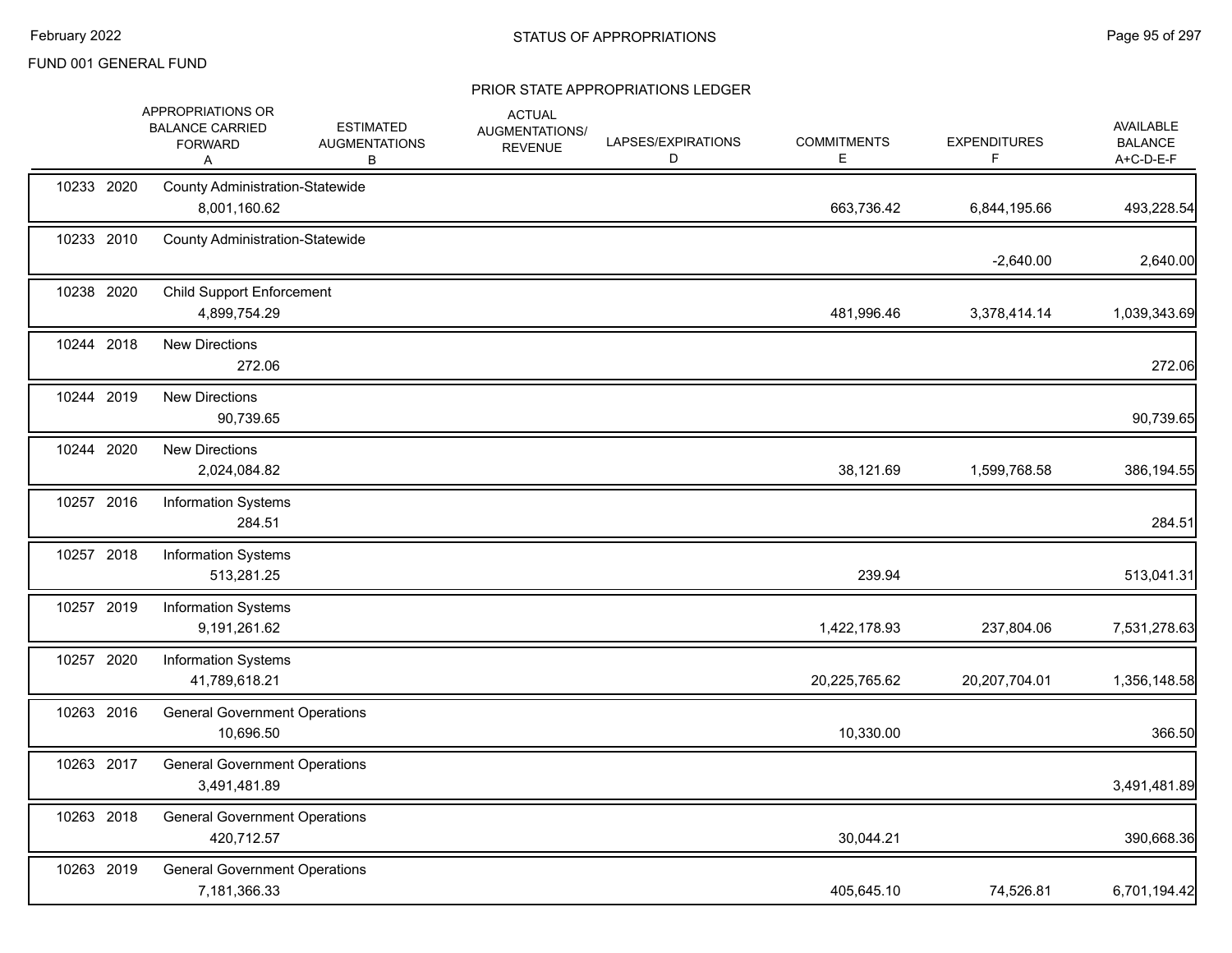|                      | APPROPRIATIONS OR<br><b>BALANCE CARRIED</b><br><b>FORWARD</b><br>Α | <b>ESTIMATED</b><br><b>AUGMENTATIONS</b><br>В | <b>ACTUAL</b><br>AUGMENTATIONS/<br><b>REVENUE</b> | LAPSES/EXPIRATIONS<br>D | <b>COMMITMENTS</b><br>E | <b>EXPENDITURES</b><br>F. | <b>AVAILABLE</b><br><b>BALANCE</b><br>A+C-D-E-F |
|----------------------|--------------------------------------------------------------------|-----------------------------------------------|---------------------------------------------------|-------------------------|-------------------------|---------------------------|-------------------------------------------------|
| 10263 2020           | <b>General Government Operations</b><br>16,902,109.77              |                                               | $-30,981.99$                                      |                         | 5,826,980.83            | 10,449,637.81             | 594,509.14                                      |
| 10264 2018           | <b>County Assistance Offices</b><br>1,174,336.85                   |                                               |                                                   |                         | 184.96                  |                           | 1,174,151.89                                    |
| 10264 2019           | <b>County Assistance Offices</b><br>1,956,932.02                   |                                               |                                                   |                         | 379,724.29              | 26,072.38                 | 1,551,135.35                                    |
| 10264 2020           | <b>County Assistance Offices</b><br>22,627,602.48                  |                                               |                                                   |                         | 935, 144. 37            | 21,398,537.63             | 293,920.48                                      |
| 11096 2018           | Children's Health Insurance Admin<br>1,741.00                      |                                               |                                                   |                         |                         |                           | 1,741.00                                        |
| 11096 2020           | Children's Health Insurance Admin<br>1,152,635.03                  |                                               |                                                   |                         |                         | 27,606.69                 | 1,125,028.34                                    |
| <b>INSTITUTIONAL</b> |                                                                    |                                               |                                                   |                         |                         |                           |                                                 |
| 10248 2017           | <b>Mental Health Services</b><br>1,386,782.95                      |                                               |                                                   |                         | 311,244.15              | 12,095.23                 | 1,063,443.57                                    |
| 10248 2019           | <b>Mental Health Services</b><br>10,811,361.98                     |                                               |                                                   |                         | 79,686.48               | 834,546.81                | 9,897,128.69                                    |
| 10248 2020           | <b>Mental Health Services</b><br>62,825,814.95                     |                                               |                                                   |                         | 14,089,004.64           | 29,971,667.45             | 18,765,142.86                                   |
| 10249 2019           | <b>State Centers Intellectual Disabilities</b><br>7,392,815.47     |                                               |                                                   |                         | 6,088,000.00            | 325,540.72                | 979,274.75                                      |
| 10249 2020           | <b>State Centers Intellectual Disabilities</b><br>16,593,335.66    |                                               |                                                   |                         | 3,806,097.51            | 11,347,554.67             | 1,439,683.48                                    |
| 10261 2018           | 413,500.00                                                         | Youth Development Center-Forestry Camps       |                                                   |                         |                         | 413,500.00                |                                                 |
| 10261 2019           | 658,035.77                                                         | Youth Development Center-Forestry Camps       |                                                   |                         | 1,750.00                | 292,824.32                | 363,461.45                                      |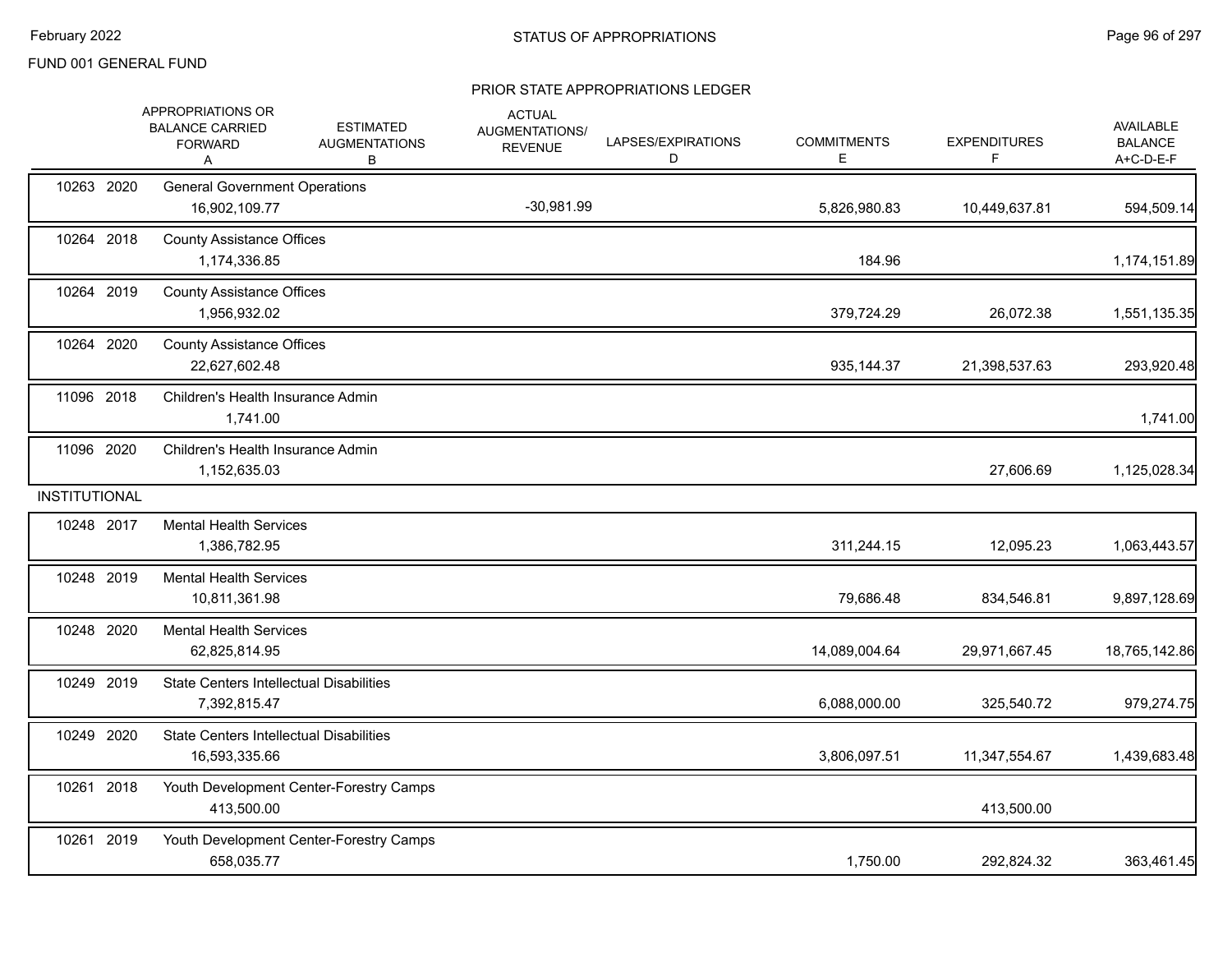|            | APPROPRIATIONS OR<br><b>BALANCE CARRIED</b><br><b>FORWARD</b><br>A | <b>ESTIMATED</b><br><b>AUGMENTATIONS</b><br>B | <b>ACTUAL</b><br>AUGMENTATIONS/<br><b>REVENUE</b> | LAPSES/EXPIRATIONS<br>D | <b>COMMITMENTS</b><br>Е | <b>EXPENDITURES</b><br>F | <b>AVAILABLE</b><br><b>BALANCE</b><br>A+C-D-E-F |
|------------|--------------------------------------------------------------------|-----------------------------------------------|---------------------------------------------------|-------------------------|-------------------------|--------------------------|-------------------------------------------------|
| 10261 2020 | 12,661,394.06                                                      | Youth Development Center-Forestry Camps       |                                                   |                         | 4,638,344.42            | 4,902,550.66             | 3,120,498.98                                    |
|            | <b>GRANTS AND SUBSIDIES</b>                                        |                                               |                                                   |                         |                         |                          |                                                 |
| 10226 2018 | Medical Assistance-Capitation<br>189,096.53                        |                                               |                                                   |                         | 86,905.96               | 102,190.57               |                                                 |
| 10226 2019 | Medical Assistance-Capitation<br>284,904.88                        |                                               |                                                   |                         | 230,494.18              | 54,410.70                |                                                 |
| 10226 2020 | Medical Assistance-Capitation<br>10,342,300.51                     |                                               |                                                   |                         | 876,269.32              | 9,459,672.63             | 6,358.56                                        |
| 10227 2019 | <b>Special Pharmaceutical Services</b><br>372,334.41               |                                               |                                                   |                         |                         |                          | 372,334.41                                      |
| 10227 2020 | <b>Special Pharmaceutical Services</b><br>263,191.73               |                                               |                                                   |                         |                         | 65,754.01                | 197,437.72                                      |
| 10229 2019 | Domestic Violence<br>211,323.96                                    |                                               |                                                   |                         |                         |                          | 211,323.96                                      |
| 10229 2020 | Domestic Violence<br>3,553,113.06                                  |                                               |                                                   |                         |                         | 2,987,905.14             | 565,207.92                                      |
| 10230 2020 | Human Services Development Fund                                    |                                               |                                                   |                         |                         | $-1,958.00$              | 1,958.00                                        |
| 10232 2019 | Medical Assistance - Transportation<br>322,468.42                  |                                               |                                                   |                         |                         |                          | 322,468.42                                      |
| 10232 2020 | Medical Assistance - Transportation<br>11, 135, 937. 27            |                                               |                                                   |                         |                         | 485,976.06               | 10,649,961.21                                   |
| 10234 2018 | <b>Attendant Care</b><br>6,874.78                                  |                                               |                                                   |                         |                         |                          | 6,874.78                                        |
| 10234 2019 | <b>Attendant Care</b><br>319.74                                    |                                               |                                                   |                         |                         |                          | 319.74                                          |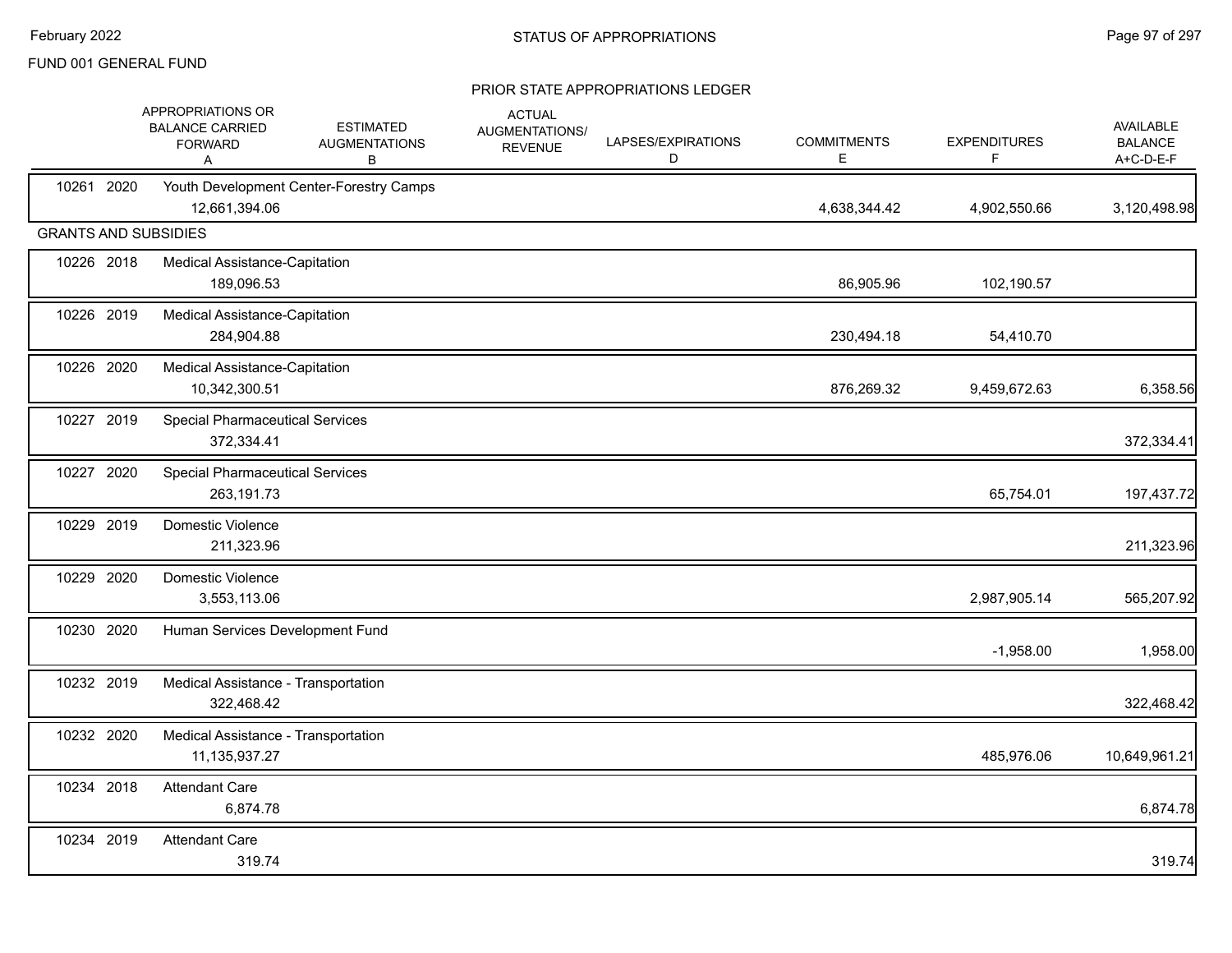|            | APPROPRIATIONS OR<br><b>BALANCE CARRIED</b><br><b>FORWARD</b><br>Α | <b>ESTIMATED</b><br><b>AUGMENTATIONS</b><br>В | <b>ACTUAL</b><br>AUGMENTATIONS/<br><b>REVENUE</b> | LAPSES/EXPIRATIONS<br>D | <b>COMMITMENTS</b><br>Е | <b>EXPENDITURES</b><br>F | <b>AVAILABLE</b><br><b>BALANCE</b><br>A+C-D-E-F |
|------------|--------------------------------------------------------------------|-----------------------------------------------|---------------------------------------------------|-------------------------|-------------------------|--------------------------|-------------------------------------------------|
| 10235 2019 | Early Intervention<br>409.83                                       |                                               |                                                   |                         |                         | $-8,681.24$              | 9,091.07                                        |
| 10235 2020 | Early Intervention<br>895,723.95                                   |                                               |                                                   |                         |                         | 674,923.61               | 220,800.34                                      |
| 10236 2019 | ID Residential Services-Lansdowne<br>122,712.00                    |                                               |                                                   |                         |                         |                          | 122,712.00                                      |
| 10236 2020 | ID Residential Services-Lansdowne<br>100,000.00                    |                                               |                                                   |                         |                         | $-62,559.00$             | 162,559.00                                      |
| 10243 2018 | Services to Persons with Disabilities<br>21,921.86                 |                                               |                                                   |                         |                         |                          | 21,921.86                                       |
| 10243 2019 | Services to Persons with Disabilities<br>8,262.56                  |                                               |                                                   |                         |                         |                          | 8,262.56                                        |
| 10245 2020 | <b>Breast Cancer Screening</b><br>810,706.00                       |                                               |                                                   |                         | 405,006.00              | 405,700.00               |                                                 |
| 10247 2020 | <b>Legal Services</b><br>333,681.26                                |                                               |                                                   |                         |                         | 333,681.26               |                                                 |
| 10250 2019 | Rape Crisis<br>433.00                                              |                                               |                                                   |                         |                         |                          | 433.00                                          |
| 10250 2020 | Rape Crisis                                                        |                                               |                                                   |                         |                         | $-60,441.93$             | 60,441.93                                       |
| 10251 2020 | Intermediate Care Facilities-ID<br>12,209,144.67                   |                                               |                                                   |                         |                         | -439,720.27              | 12,648,864.94                                   |
| 10252 2019 |                                                                    | Supplemental Grants-Aged, Blind & Disabl      |                                                   |                         |                         | $-243.10$                | 243.10                                          |
| 10252 2020 | 3,674,254.38                                                       | Supplemental Grants-Aged, Blind & Disabl      |                                                   |                         | 45,029.66               | 1,081,088.81             | 2,548,135.91                                    |
| 10253 2020 | <b>Child Care Services</b><br>152,527.79                           |                                               |                                                   |                         |                         | 36,897.29                | 115,630.50                                      |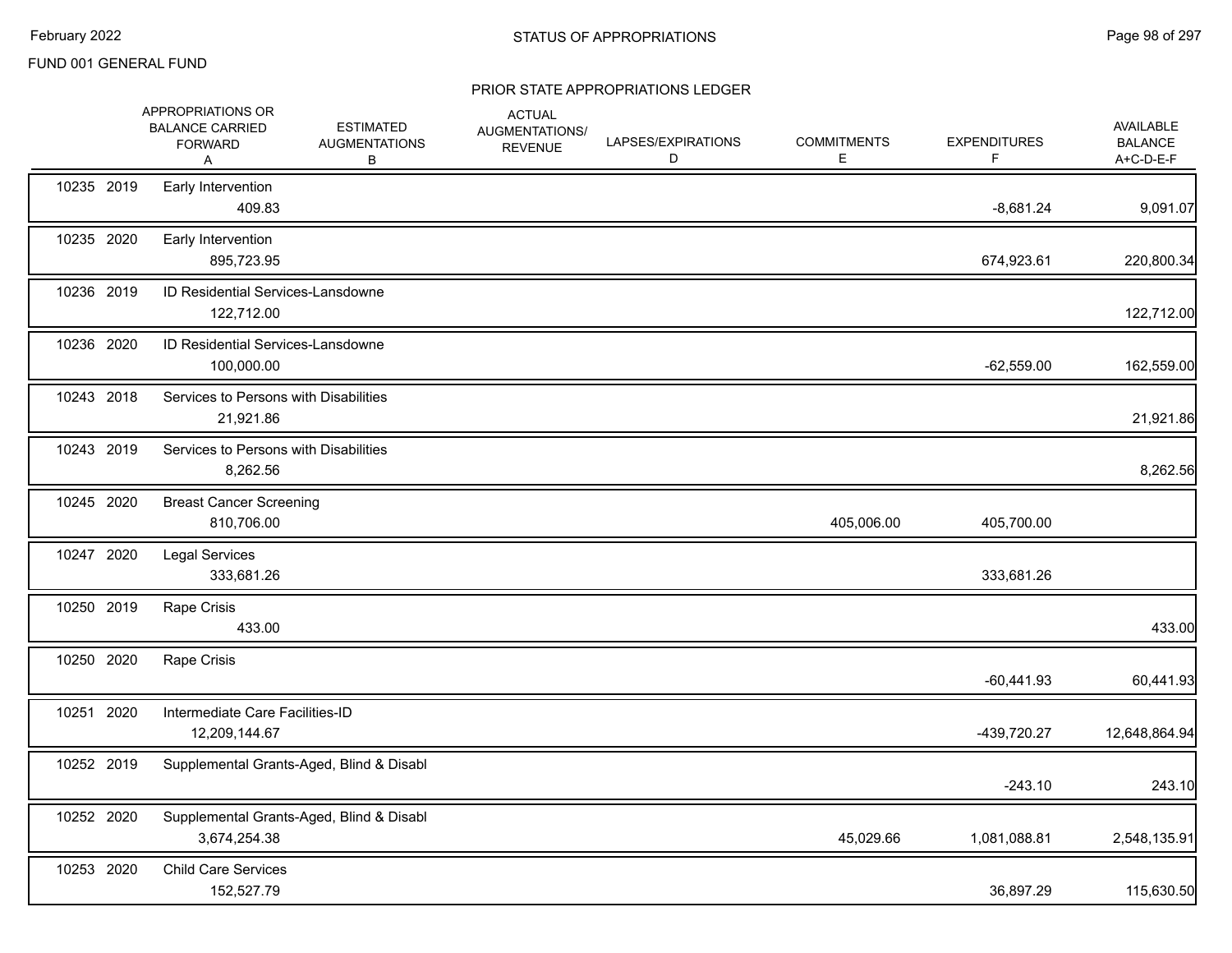|            | APPROPRIATIONS OR<br><b>BALANCE CARRIED</b><br><b>FORWARD</b><br>Α | <b>ESTIMATED</b><br><b>AUGMENTATIONS</b><br>В | <b>ACTUAL</b><br>AUGMENTATIONS/<br><b>REVENUE</b> | LAPSES/EXPIRATIONS<br>D | <b>COMMITMENTS</b><br>E | <b>EXPENDITURES</b><br>F. | AVAILABLE<br><b>BALANCE</b><br>A+C-D-E-F |
|------------|--------------------------------------------------------------------|-----------------------------------------------|---------------------------------------------------|-------------------------|-------------------------|---------------------------|------------------------------------------|
| 10254 2017 | Expanded Medical Serv. For Women<br>63.22                          |                                               |                                                   |                         |                         |                           | 63.22                                    |
| 10254 2018 | Expanded Medical Serv. For Women<br>1,222.98                       |                                               |                                                   |                         |                         |                           | 1,222.98                                 |
| 10254 2020 | Expanded Medical Serv. For Women                                   |                                               |                                                   |                         |                         | $-1,810,337.62$           | 1,810,337.62                             |
| 10255 2015 | ID Community Base Program<br>474,984.72                            |                                               |                                                   |                         | 21,520.11               |                           | 453,464.61                               |
| 10255 2016 | ID Community Base Program<br>179,615.67                            |                                               |                                                   |                         | 179,615.37              | 0.01                      | 0.29                                     |
| 10255 2017 | ID Community Base Program<br>1,321,166.23                          |                                               |                                                   |                         | 144,094.70              | 22,567.21                 | 1,154,504.32                             |
| 10255 2018 | ID Community Base Program<br>2,174,471.48                          |                                               |                                                   |                         | 0.45                    | 23,336.11                 | 2,151,134.92                             |
| 10255 2019 | ID Community Base Program<br>1,226,602.16                          |                                               |                                                   |                         |                         | 7,242.14                  | 1,219,360.02                             |
| 10255 2020 | ID Community Base Program<br>5,530,125.22                          |                                               |                                                   |                         |                         | 2,758,390.18              | 2,771,735.04                             |
| 10256 2020 | <b>Community-Based Family Centers</b><br>2,760,470.18              |                                               |                                                   |                         |                         | 2,205,764.29              | 554,705.89                               |
| 10262 2018 | <b>Behavioral Health Services</b>                                  |                                               |                                                   |                         |                         | $-224,712.52$             | 224,712.52                               |
| 10262 2020 | <b>Behavioral Health Services</b><br>225,376.00                    |                                               |                                                   |                         |                         | $-92,632.32$              | 318,008.32                               |
| 10265 2019 | Cash Grants<br>547.33                                              |                                               |                                                   |                         |                         |                           | 547.33                                   |
| 10265 2020 | <b>Cash Grants</b><br>6,691,684.98                                 |                                               |                                                   |                         | 117,402.22              | 1,935,049.17              | 4,639,233.59                             |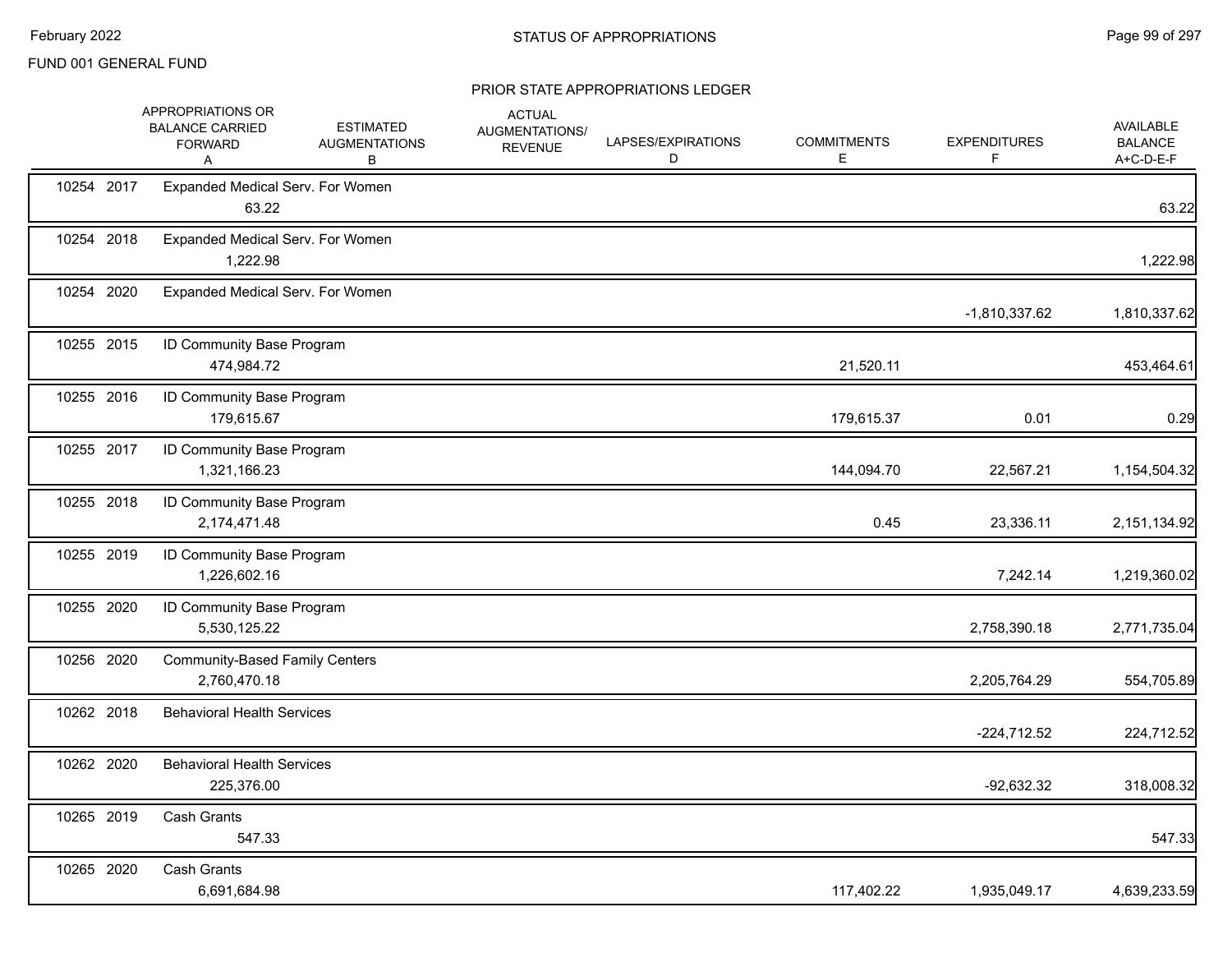|            | APPROPRIATIONS OR<br><b>BALANCE CARRIED</b><br><b>FORWARD</b><br>Α | <b>ESTIMATED</b><br><b>AUGMENTATIONS</b><br>В | <b>ACTUAL</b><br>AUGMENTATIONS/<br><b>REVENUE</b> | LAPSES/EXPIRATIONS<br>D | <b>COMMITMENTS</b><br>Е | <b>EXPENDITURES</b><br>F | AVAILABLE<br><b>BALANCE</b><br>A+C-D-E-F |
|------------|--------------------------------------------------------------------|-----------------------------------------------|---------------------------------------------------|-------------------------|-------------------------|--------------------------|------------------------------------------|
| 10266 2018 | <b>County Child Welfare</b>                                        |                                               |                                                   |                         |                         | $-15,164.61$             | 15,164.61                                |
| 10266 2019 | <b>County Child Welfare</b><br>88,479,381.59                       |                                               |                                                   |                         | 830,406.39              | 28,054,802.96            | 59,594,172.24                            |
| 10266 2020 | <b>County Child Welfare</b><br>172,650,068.32                      |                                               |                                                   |                         | 9,940,959.95            | 162,294,370.96           | 414,737.41                               |
| 10267 2017 | MA-Long-Term Living<br>73,761.44                                   |                                               |                                                   |                         | 73,761.44               |                          |                                          |
| 10267 2018 | MA-Long-Term Living<br>271,447.03                                  |                                               |                                                   |                         | 139,275.30              |                          | 132, 171.73                              |
| 10267 2019 | MA-Long-Term Living<br>6,334,231.98                                |                                               |                                                   |                         | 6,148,988.65            | 2,916.93                 | 182,326.40                               |
| 10267 2020 | MA-Long-Term Living<br>9,651,001.00                                |                                               |                                                   |                         | 20,001.00               | 9,598,303.66             | 32,696.34                                |
| 10741 2018 | Autism Intervention and Services<br>730,122.02                     |                                               |                                                   |                         |                         | $-18,886.56$             | 749,008.58                               |
| 10741 2019 | Autism Intervention and Services<br>1,257,824.96                   |                                               |                                                   |                         |                         | 787,323.71               | 470,501.25                               |
| 10741 2020 | Autism Intervention and Services<br>4,926,029.22                   |                                               |                                                   |                         | 592,930.13              | 2,292,327.48             | 2,040,771.61                             |
| 10760 2020 | Nurse Family Partnership<br>1,900,197.25                           |                                               |                                                   |                         |                         | 1,438,362.05             | 461,835.20                               |
| 10763 2020 | Paymnt to Fed Govt -Medicare Drug Progrm<br>7,026,000.00           |                                               |                                                   |                         |                         | 7,026,000.00             |                                          |
| 10789 2020 | Hospital Based Burn Center<br>510.46                               |                                               |                                                   |                         |                         |                          | 510.46                                   |
| 10830 2020 | <b>MA-Trauma Centers</b><br>744.77                                 |                                               |                                                   |                         |                         |                          | 744.77                                   |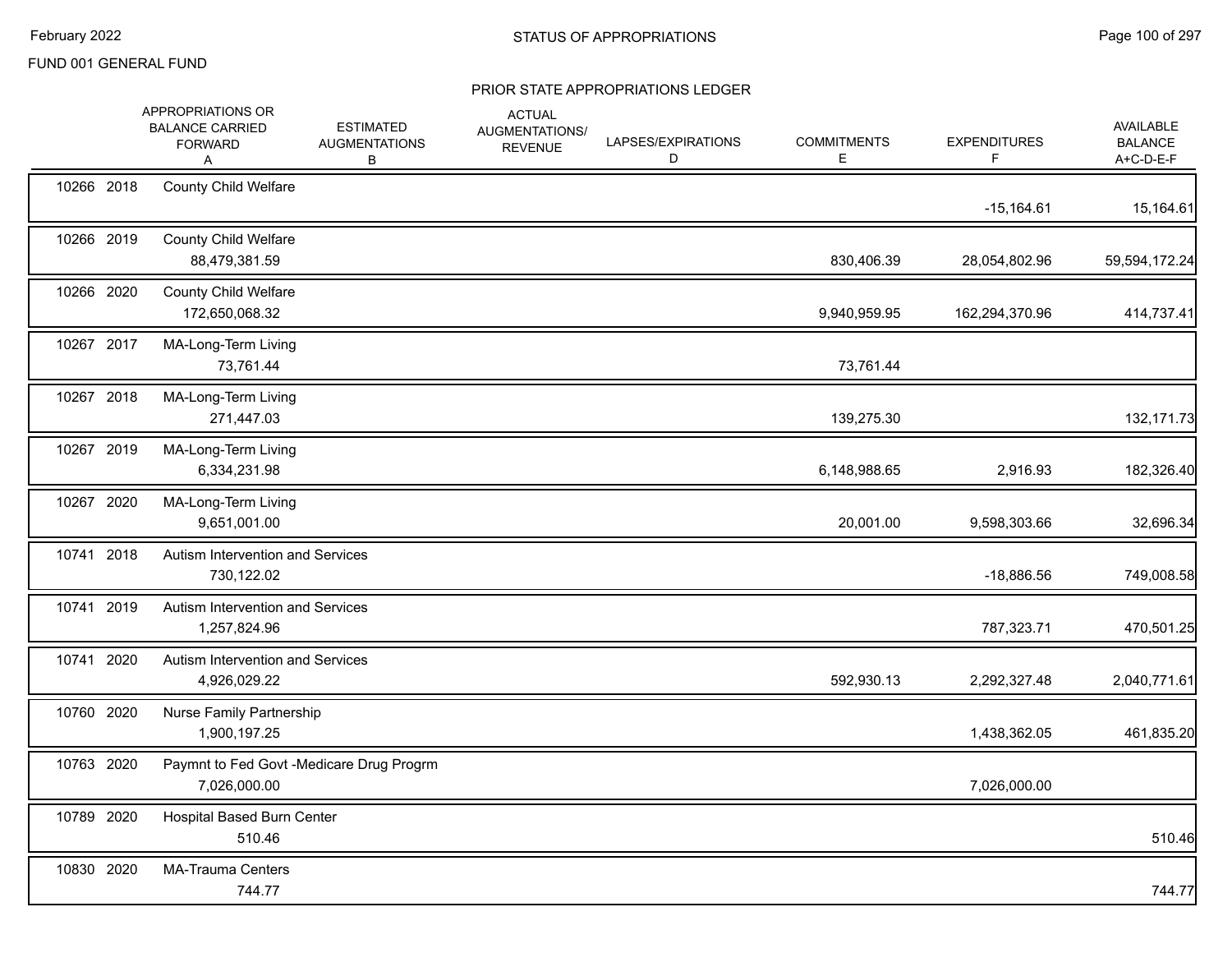|            | APPROPRIATIONS OR<br><b>BALANCE CARRIED</b><br><b>FORWARD</b><br>Α | <b>ESTIMATED</b><br><b>AUGMENTATIONS</b><br>В | <b>ACTUAL</b><br>AUGMENTATIONS/<br><b>REVENUE</b> | LAPSES/EXPIRATIONS<br>D | <b>COMMITMENTS</b><br>E. | <b>EXPENDITURES</b><br>F. | AVAILABLE<br><b>BALANCE</b><br>A+C-D-E-F |
|------------|--------------------------------------------------------------------|-----------------------------------------------|---------------------------------------------------|-------------------------|--------------------------|---------------------------|------------------------------------------|
| 10912 2019 | <b>Child Care Assistance</b><br>15,329,742.67                      |                                               |                                                   |                         |                          |                           | 15,329,742.67                            |
| 10912 2020 | <b>Child Care Assistance</b><br>7,352,910.86                       |                                               |                                                   |                         |                          | 177,293.66                | 7,175,617.20                             |
| 10946 2019 | MA-Obstetric & Neonatal Services<br>650,109.47                     |                                               |                                                   |                         |                          |                           | 650,109.47                               |
| 10946 2020 | MA-Obstetric & Neonatal Services<br>325,861.61                     |                                               |                                                   |                         |                          | $-343,910.71$             | 669,772.32                               |
| 10952 2020 | Med Assist- Physician Practice Plans<br>2,159,439.33               |                                               |                                                   |                         |                          | 2,159,439.33              |                                          |
| 10958 2020 | Med Assist - Critical Access Hospitals<br>1,114,956.98             |                                               |                                                   |                         |                          | 243,785.22                | 871,171.76                               |
| 10975 2018 | 8,820.02                                                           | Community Intellectual Disab Waiver Prgm      |                                                   |                         |                          |                           | 8,820.02                                 |
| 10975 2019 |                                                                    | Community Intellectual Disab Waiver Prgm      |                                                   |                         |                          | $-61,402.34$              | 61,402.34                                |
| 10975 2020 | Community Intellectual Disab Waiver Prgm<br>46,991,572.53          |                                               |                                                   |                         |                          | $-3,595,732.87$           | 50,587,305.40                            |
| 10996 2020 | <b>MA- Workers with Disabilities</b><br>28,501,440.06              |                                               |                                                   |                         |                          | 28,453,286.13             | 48,153.93                                |
| 11016 2018 | Home and Community - Based Services<br>23,949.69                   |                                               |                                                   |                         |                          |                           | 23,949.69                                |
| 11016 2019 | Home and Community - Based Services<br>341.16                      |                                               |                                                   |                         |                          |                           | 341.16                                   |
| 11025 2019 | Long-Term Care Managed Care<br>1,985,417.03                        |                                               |                                                   |                         |                          |                           | 1,985,417.03                             |
| 11076 2017 | Medical Assistance-Fee for Service<br>1,069,750.65                 |                                               |                                                   |                         |                          |                           | 1,069,750.65                             |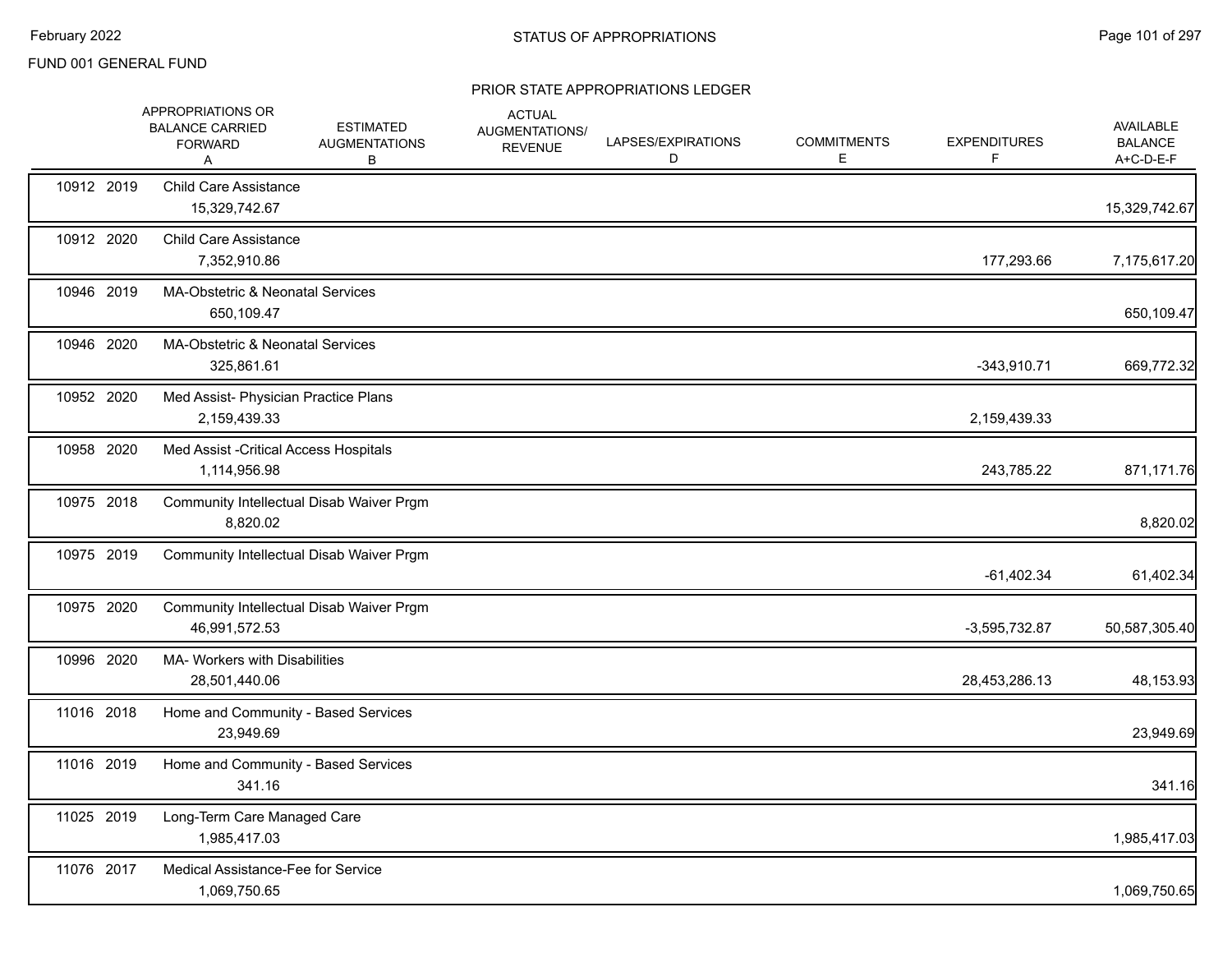|            | APPROPRIATIONS OR<br><b>BALANCE CARRIED</b><br><b>FORWARD</b><br>A | <b>ESTIMATED</b><br><b>AUGMENTATIONS</b><br>в | <b>ACTUAL</b><br>AUGMENTATIONS/<br><b>REVENUE</b> | LAPSES/EXPIRATIONS<br>D | <b>COMMITMENTS</b><br>Е | <b>EXPENDITURES</b><br>F | AVAILABLE<br><b>BALANCE</b><br>A+C-D-E-F |
|------------|--------------------------------------------------------------------|-----------------------------------------------|---------------------------------------------------|-------------------------|-------------------------|--------------------------|------------------------------------------|
| 11076 2018 | 348,325.60                                                         | Medical Assistance-Fee for Service            |                                                   |                         |                         |                          | 348,325.60                               |
| 11076 2019 | 29,013.52                                                          | Medical Assistance-Fee for Service            |                                                   |                         |                         | $-5,341.15$              | 34,354.67                                |
| 11076 2020 | 22,880,548.31                                                      | Medical Assistance-Fee for Service            |                                                   |                         | 56,960.77               | 22,349,755.01            | 473,832.53                               |
| 11095 2020 | 9,203,093.62                                                       | Children's Health Insurance Program           |                                                   |                         |                         | 8,561,240.55             | 641,853.07                               |
| 11121 2017 | 318.05                                                             | Services for the Visually Impaired            |                                                   |                         |                         |                          | 318.05                                   |
| 11121 2019 |                                                                    | Services for the Visually Impaired            |                                                   |                         |                         | $-1,043.04$              | 1,043.04                                 |
| 11121 2020 | 518,000.04                                                         | Services for the Visually Impaired            |                                                   |                         |                         | 518,000.00               | 0.04                                     |
| 11122 2017 | 542,488.62                                                         | Health Program Assistance and Services        |                                                   |                         |                         | 186,966.24               | 355,522.38                               |
| 11122 2018 | 425,204.57                                                         | Health Program Assistance and Services        |                                                   |                         | 10,513.15               | 411,691.42               | 3,000.00                                 |
| 11122 2019 | 1,381,284.00                                                       | Health Program Assistance and Services        |                                                   |                         | 9,045.10                | 1,001,024.64             | 371,214.26                               |
| 11122 2020 | 13,320,157.38                                                      | Health Program Assistance and Services        |                                                   |                         |                         | 11,910,500.00            | 1,409,657.38                             |
| 11132 2020 | 211 Communications<br>750,000.00                                   |                                               |                                                   |                         |                         | 750,000.00               |                                          |
| 11133 2019 | 510,000.00                                                         | Medical Assist - Community Healthchoices      |                                                   |                         | 510,000.00              |                          |                                          |
| 11133 2020 | 14,551,765.28                                                      | Medical Assist - Community Healthchoices      |                                                   |                         | 7,804,201.16            | 5,275,910.32             | 1,471,653.80                             |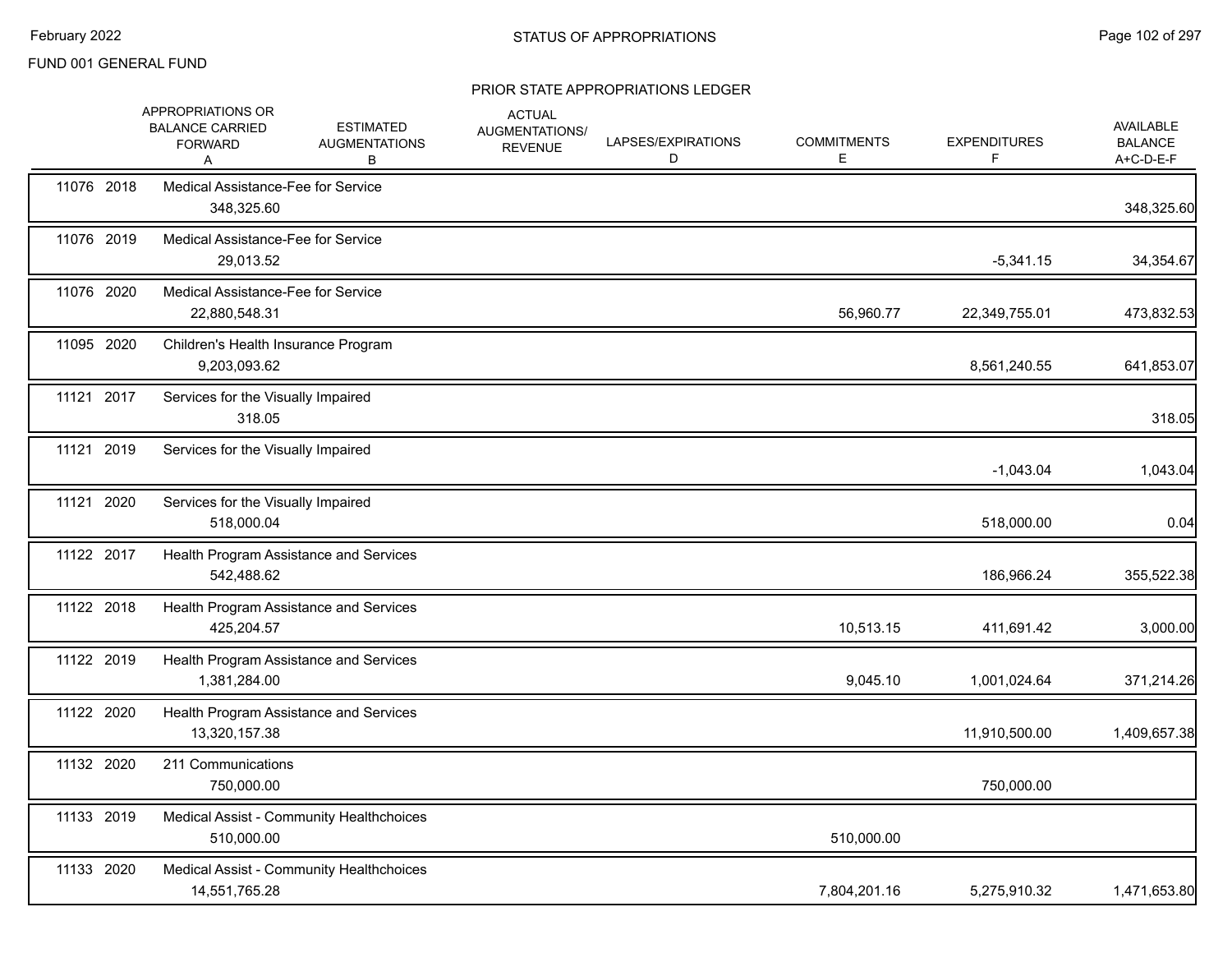|                                                              | APPROPRIATIONS OR<br><b>BALANCE CARRIED</b><br><b>FORWARD</b><br>Α | <b>ESTIMATED</b><br><b>AUGMENTATIONS</b><br>в | <b>ACTUAL</b><br>AUGMENTATIONS/<br><b>REVENUE</b> | LAPSES/EXPIRATIONS<br>D | <b>COMMITMENTS</b><br>E | <b>EXPENDITURES</b><br>F. | AVAILABLE<br><b>BALANCE</b><br>A+C-D-E-F |
|--------------------------------------------------------------|--------------------------------------------------------------------|-----------------------------------------------|---------------------------------------------------|-------------------------|-------------------------|---------------------------|------------------------------------------|
| <b>DEPT TOTAL</b>                                            |                                                                    |                                               |                                                   |                         |                         |                           |                                          |
|                                                              | 763,394,394.68                                                     |                                               | $-30,981.99$                                      |                         | 87,777,293.17           | 421,733,331.49            | 253,852,788.03                           |
| <b>BA 18 - Revenue</b>                                       |                                                                    |                                               |                                                   |                         |                         |                           |                                          |
| <b>GENERAL GOVERNMENT</b>                                    |                                                                    |                                               |                                                   |                         |                         |                           |                                          |
| 10208 2018                                                   | <b>General Government Operations</b><br>14,612,379.52              |                                               |                                                   |                         |                         | 1,093,974.09              | 13,518,405.43                            |
| 10208 2019                                                   | <b>General Government Operations</b>                               |                                               |                                                   |                         |                         |                           |                                          |
|                                                              | 28,587,503.22                                                      |                                               |                                                   |                         | 37,860.88               | 6,133,954.16              | 22,415,688.18                            |
| 10208 2020                                                   | <b>General Government Operations</b><br>45,110,756.11              |                                               |                                                   |                         | 1,616,358.76            | 16,866,919.38             | 26,627,477.97                            |
| 10953 2019                                                   | Technology and Process Modernization<br>2,335,420.35               |                                               |                                                   |                         | 6,830.02                | 187,933.33                | 2,140,657.00                             |
| 10953 2020                                                   | Technology and Process Modernization<br>4,564,302.27               |                                               |                                                   |                         |                         | 96,459.43                 | 4,467,842.84                             |
| <b>GRANTS AND SUBSIDIES</b>                                  |                                                                    |                                               |                                                   |                         |                         |                           |                                          |
| 10209 2020                                                   | Distribution of Pub Utility Realty Tax<br>927.55                   |                                               |                                                   |                         |                         |                           | 927.55                                   |
| <b>DEPT TOTAL</b>                                            |                                                                    |                                               |                                                   |                         |                         |                           |                                          |
|                                                              | 95,211,289.02                                                      |                                               |                                                   |                         | 1,661,049.66            | 24,379,240.39             | 69,170,998.97                            |
| <b>BA 19 - State Department</b><br><b>GENERAL GOVERNMENT</b> |                                                                    |                                               |                                                   |                         |                         |                           |                                          |
| 10211 2020                                                   | <b>Electoral College</b><br>5,867.35                               |                                               |                                                   |                         |                         |                           | 5,867.35                                 |
| 10212 2017                                                   | Voter Registration<br>9,628.69                                     |                                               |                                                   |                         |                         |                           | 9,628.69                                 |
| 10212 2019                                                   | Voter Registration<br>1,029.58                                     |                                               |                                                   |                         |                         |                           | 1,029.58                                 |
| 10212 2020                                                   | Voter Registration<br>122,378.23                                   |                                               |                                                   |                         |                         | 99,453.51                 | 22,924.72                                |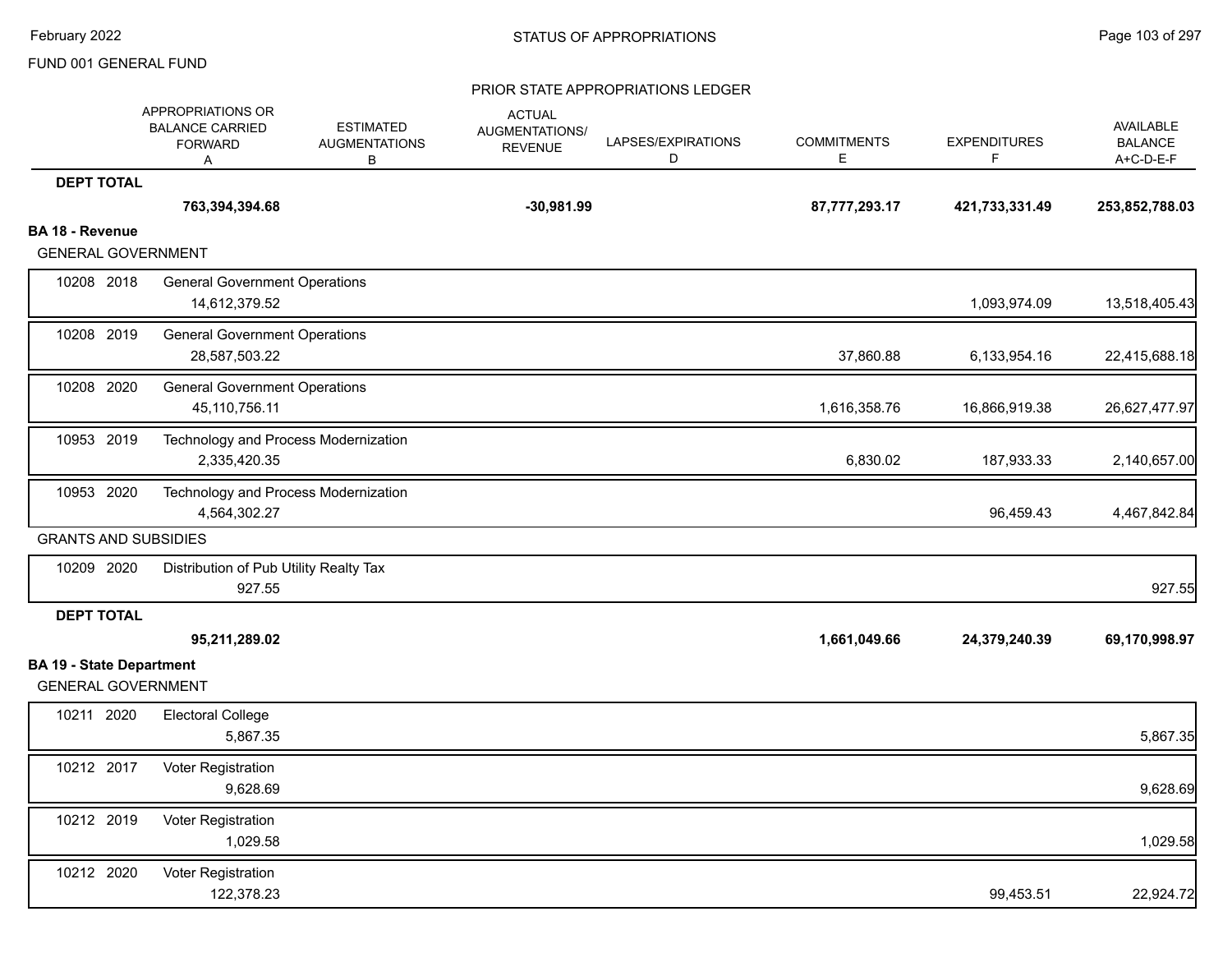|                                                          | APPROPRIATIONS OR<br><b>BALANCE CARRIED</b><br><b>FORWARD</b><br>A | <b>ESTIMATED</b><br><b>AUGMENTATIONS</b><br>В | <b>ACTUAL</b><br>AUGMENTATIONS/<br><b>REVENUE</b> | LAPSES/EXPIRATIONS<br>D | <b>COMMITMENTS</b><br>Е | <b>EXPENDITURES</b><br>F | AVAILABLE<br><b>BALANCE</b><br>A+C-D-E-F |
|----------------------------------------------------------|--------------------------------------------------------------------|-----------------------------------------------|---------------------------------------------------|-------------------------|-------------------------|--------------------------|------------------------------------------|
| 10213 2018                                               | <b>General Government Operations</b><br>83,107.77                  |                                               |                                                   |                         |                         |                          | 83,107.77                                |
| 10213 2020                                               | <b>General Government Operations</b><br>1,949,553.31               |                                               | -427,231.78                                       |                         | 73,841.65               | 669,892.42               | 778,587.46                               |
| 10759 2019                                               | Statewide Uniform Registry of Electors<br>490,749.73               |                                               |                                                   |                         | 146,700.00              | 343,400.00               | 649.73                                   |
| 10759 2020                                               | Statewide Uniform Registry of Electors<br>1,028,971.32             |                                               |                                                   |                         | 4,386.30                | 843,863.10               | 180,721.92                               |
| 10903 2019                                               | Lobbying Disclosure<br>83,526.63                                   |                                               |                                                   |                         |                         |                          | 83,526.63                                |
| 10903 2020                                               | Lobbying Disclosure<br>42,743.83                                   |                                               |                                                   |                         |                         | 25,942.16                | 16,801.67                                |
| <b>GRANTS AND SUBSIDIES</b>                              |                                                                    |                                               |                                                   |                         |                         |                          |                                          |
| 10210 2019                                               | Voting of Citizens in Military Service<br>18,674.00                |                                               |                                                   |                         |                         |                          | 18,674.00                                |
| 10210 2020                                               | Voting of Citizens in Military Service<br>12,464.00                |                                               |                                                   |                         |                         |                          | 12,464.00                                |
| 11170 2020                                               | Election Code Debt Service<br>650.00                               |                                               |                                                   |                         |                         |                          | 650.00                                   |
| <b>DEPT TOTAL</b>                                        |                                                                    |                                               |                                                   |                         |                         |                          |                                          |
|                                                          | 3,849,344.44                                                       |                                               | -427,231.78                                       |                         | 224,927.95              | 1,982,551.19             | 1,214,633.52                             |
| <b>BA 20 - State Police</b><br><b>GENERAL GOVERNMENT</b> |                                                                    |                                               |                                                   |                         |                         |                          |                                          |
| 10214 2019                                               | <b>Municipal Police Training</b><br>537,536.35                     |                                               |                                                   |                         |                         |                          | 537,536.35                               |
| 10214 2020                                               | <b>Municipal Police Training</b><br>1,227,647.02                   |                                               |                                                   |                         |                         | 136,283.43               | 1,091,363.59                             |
| 10216 2019                                               | 106,347.00                                                         | Law Enforcement Information Technology        |                                                   |                         |                         |                          | 106,347.00                               |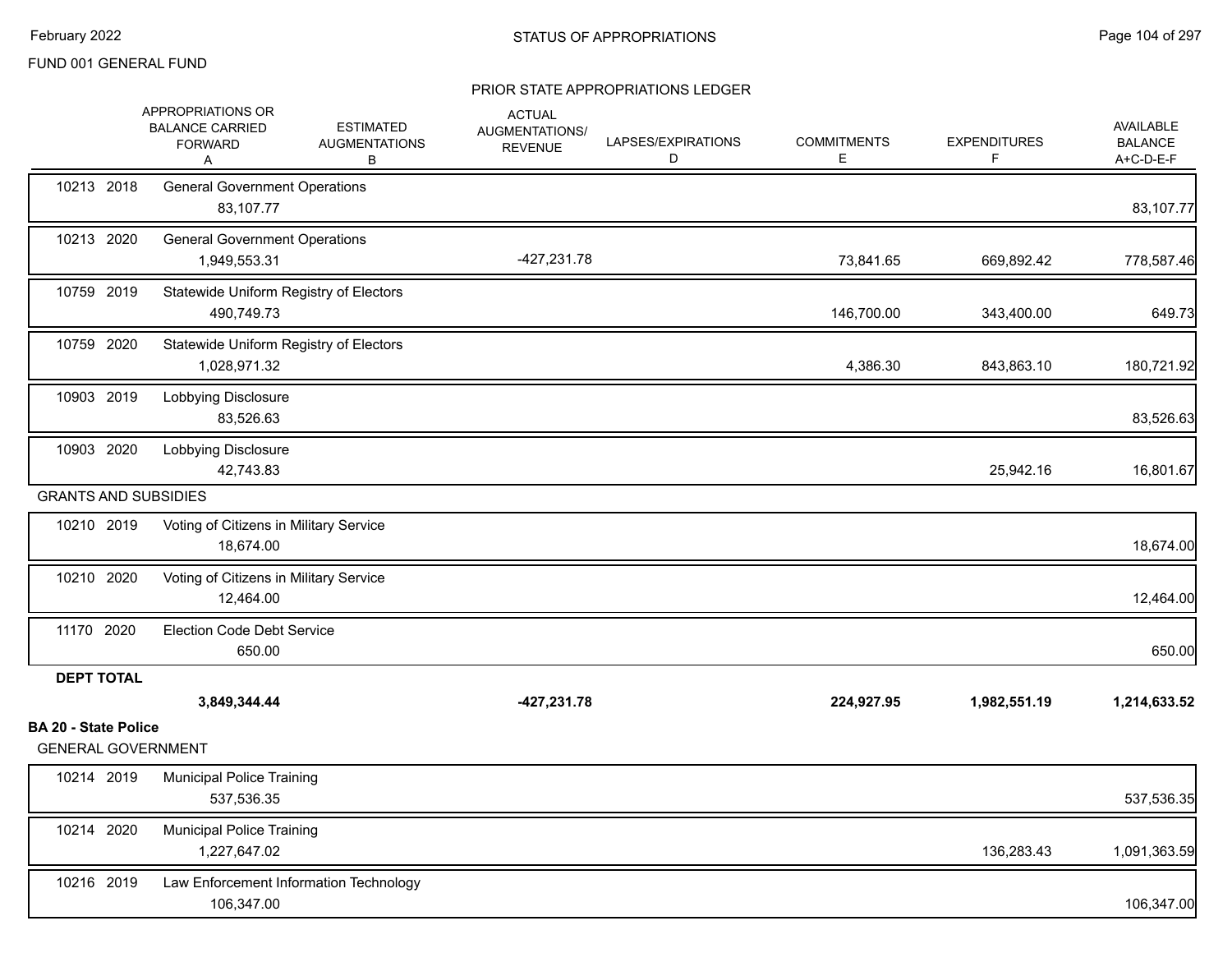#### PRIOR STATE APPROPRIATIONS LEDGER

|                                  | APPROPRIATIONS OR<br><b>BALANCE CARRIED</b>           | <b>ESTIMATED</b>                       | <b>ACTUAL</b><br>AUGMENTATIONS/ |                         |                         |                          | <b>AVAILABLE</b>            |
|----------------------------------|-------------------------------------------------------|----------------------------------------|---------------------------------|-------------------------|-------------------------|--------------------------|-----------------------------|
|                                  | <b>FORWARD</b><br>A                                   | <b>AUGMENTATIONS</b><br>В              | <b>REVENUE</b>                  | LAPSES/EXPIRATIONS<br>D | <b>COMMITMENTS</b><br>E | <b>EXPENDITURES</b><br>F | <b>BALANCE</b><br>A+C-D-E-F |
| 10216 2020                       |                                                       | Law Enforcement Information Technology |                                 |                         |                         |                          |                             |
|                                  | 4,086,712.69                                          |                                        |                                 |                         | 99,107.00               | 3,602,168.70             | 385,436.99                  |
| 10220 2016                       | <b>General Government Operations</b><br>15,282.79     |                                        |                                 |                         |                         |                          | 15,282.79                   |
| 10220 2018                       | <b>General Government Operations</b><br>1,484,054.37  |                                        |                                 |                         | 231,242.77              | 1,286,580.69             | $-33,769.09$                |
| 10220 2019                       | <b>General Government Operations</b><br>15,625,445.99 |                                        |                                 |                         | 14,656,914.84           | 967,651.15               | 880.00                      |
| 10220 2020                       | <b>General Government Operations</b><br>92,723,537.73 |                                        | 113,262.75                      |                         | 25,004,979.66           | 60,572,377.17            | 7,259,443.65                |
| 10220 2010                       | <b>General Government Operations</b><br>20,381.39     |                                        | 29,185.65                       |                         |                         |                          | 49,567.04                   |
| 10220 2011                       | <b>General Government Operations</b><br>196.16        |                                        |                                 |                         |                         | $-683.09$                | 879.25                      |
| 11040 2018                       | Public Safety Radio System<br>0.01                    |                                        |                                 |                         | 0.01                    |                          |                             |
| 11040 2020                       | Public Safety Radio System<br>9,183,815.48            |                                        |                                 |                         | 2,810,035.00            | 6,371,130.48             | 2,650.00                    |
| <b>DEPT TOTAL</b>                |                                                       |                                        |                                 |                         |                         |                          |                             |
|                                  | 125,010,956.98                                        |                                        | 142,448.40                      |                         | 42,802,279.28           | 72,935,508.53            | 9,415,617.57                |
| <b>BA 40 - Ethics Commission</b> |                                                       |                                        |                                 |                         |                         |                          |                             |
| <b>GENERAL GOVERNMENT</b>        |                                                       |                                        |                                 |                         |                         |                          |                             |
| 10677 2020                       | <b>State Ethics Commission</b><br>245,433.30          |                                        |                                 |                         | 55.05                   | 236,269.34               | 9,108.91                    |
| <b>DEPT TOTAL</b>                |                                                       |                                        |                                 |                         |                         |                          |                             |
|                                  | 245,433.30                                            |                                        |                                 |                         | 55.05                   | 236,269.34               | 9,108.91                    |
| <b>BA 51 - Supreme Court</b>     |                                                       |                                        |                                 |                         |                         |                          |                             |

GENERAL GOVERNMENT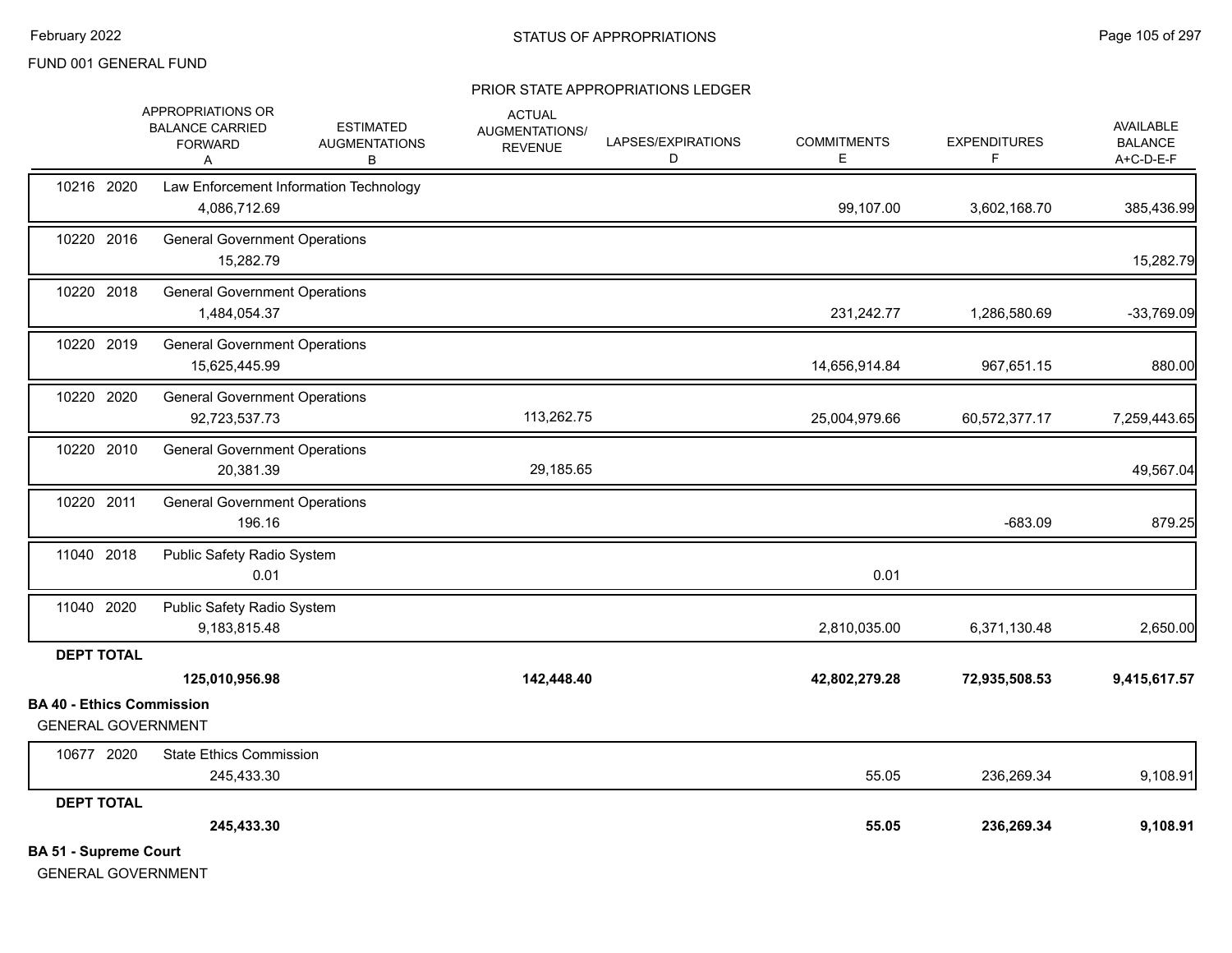|            | APPROPRIATIONS OR<br><b>BALANCE CARRIED</b><br><b>FORWARD</b><br>Α | <b>ESTIMATED</b><br><b>AUGMENTATIONS</b><br>В | <b>ACTUAL</b><br>AUGMENTATIONS/<br><b>REVENUE</b> | LAPSES/EXPIRATIONS<br>D | <b>COMMITMENTS</b><br>E | <b>EXPENDITURES</b><br>F | AVAILABLE<br><b>BALANCE</b><br>A+C-D-E-F |
|------------|--------------------------------------------------------------------|-----------------------------------------------|---------------------------------------------------|-------------------------|-------------------------|--------------------------|------------------------------------------|
| 10414 2019 | <b>Court Administrator</b><br>482,962.04                           |                                               | -482,962.04                                       |                         |                         |                          |                                          |
| 10414 2020 | <b>Court Administrator</b><br>4,300,091.36                         |                                               | 390,699.34                                        |                         |                         | 600,532.49               | 4,090,258.21                             |
| 10417 2019 | Supreme Court<br>1,161,360.36                                      |                                               | $-1,161,360.36$                                   |                         |                         |                          |                                          |
| 10417 2020 | Supreme Court<br>3,758,792.26                                      |                                               |                                                   |                         |                         | 651,548.95               | 3,107,243.31                             |
| 10420 2020 | Justice Expenses<br>395.74                                         |                                               |                                                   |                         |                         | 395.74                   |                                          |
| 10423 2016 | <b>Judicial Conduct Board</b><br>44,550.92                         |                                               |                                                   |                         |                         | 4,071.44                 | 40,479.48                                |
| 10423 2017 | Judicial Conduct Board<br>37,292.21                                |                                               |                                                   |                         |                         | 17,084.74                | 20,207.47                                |
| 10423 2019 | <b>Judicial Conduct Board</b><br>270,561.68                        |                                               |                                                   |                         |                         | 46,456.72                | 224,104.96                               |
| 10423 2020 | Judicial Conduct Board<br>381,604.71                               |                                               |                                                   |                         |                         | 53,965.12                | 327,639.59                               |
| 10424 2014 | Court of Judicial Discipline<br>23,250.27                          |                                               |                                                   |                         |                         | 7,384.34                 | 15,865.93                                |
| 10424 2015 | Court of Judicial Discipline<br>1,571.47                           |                                               |                                                   |                         |                         | 348.88                   | 1,222.59                                 |
| 10424 2016 | Court of Judicial Discipline<br>10,449.90                          |                                               |                                                   |                         |                         | 2,351.72                 | 8,098.18                                 |
| 10424 2017 | Court of Judicial Discipline<br>6,286.12                           |                                               |                                                   |                         |                         | 472.01                   | 5,814.11                                 |
| 10424 2018 | Court of Judicial Discipline<br>8,944.59                           |                                               |                                                   |                         |                         | 4,298.49                 | 4,646.10                                 |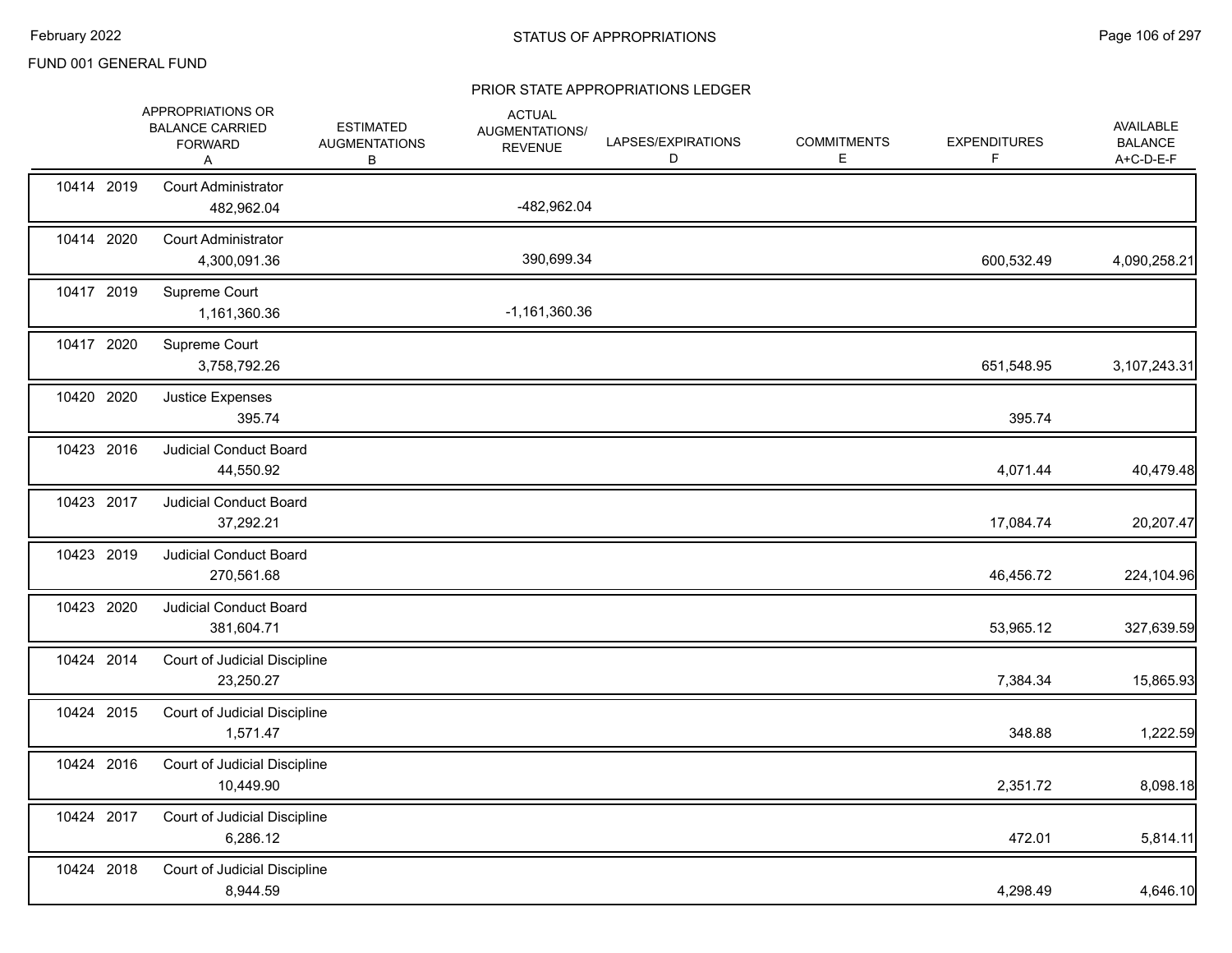|            | APPROPRIATIONS OR<br><b>BALANCE CARRIED</b><br><b>FORWARD</b><br>Α | <b>ESTIMATED</b><br><b>AUGMENTATIONS</b><br>в | <b>ACTUAL</b><br>AUGMENTATIONS/<br><b>REVENUE</b> | LAPSES/EXPIRATIONS<br>D | <b>COMMITMENTS</b><br>Е | <b>EXPENDITURES</b><br>F | AVAILABLE<br><b>BALANCE</b><br>A+C-D-E-F |
|------------|--------------------------------------------------------------------|-----------------------------------------------|---------------------------------------------------|-------------------------|-------------------------|--------------------------|------------------------------------------|
| 10424 2020 | Court of Judicial Discipline<br>37,155.93                          |                                               |                                                   |                         |                         | 15,076.15                | 22,079.78                                |
| 10426 2020 | Integrated Criminal Justice System<br>680,805.34                   |                                               |                                                   |                         |                         | 526,784.96               | 154,020.38                               |
| 10429 2018 | 1,899.90                                                           | Statewide Funding-Court Management Ed         |                                                   |                         |                         | 1,899.90                 |                                          |
| 10430 2019 | <b>District Court Administrators</b><br>369,434.09                 |                                               | -369,434.09                                       |                         |                         |                          |                                          |
| 10430 2020 | <b>District Court Administrators</b><br>1,581,395.38               |                                               |                                                   |                         |                         | 695,899.53               | 885,495.85                               |
| 10431 2019 | Statewide Funding-Judicial Council<br>953.44                       |                                               |                                                   |                         |                         |                          | 953.44                                   |
| 10913 2016 | Interbranch Commission<br>145.96                                   |                                               |                                                   |                         |                         | 145.96                   |                                          |
| 10913 2017 | Interbranch Commission<br>8,044.94                                 |                                               |                                                   |                         |                         | 1,669.30                 | 6,375.64                                 |
| 10913 2018 | Interbranch Commission<br>6,835.39                                 |                                               |                                                   |                         |                         | 597.55                   | 6,237.84                                 |
| 10913 2019 | Interbranch Commission<br>41,312.51                                |                                               |                                                   |                         |                         | 13,215.43                | 28,097.08                                |
| 10913 2020 | Interbranch Commission<br>51,408.02                                |                                               |                                                   |                         |                         | 7,279.97                 | 44,128.05                                |
| 10956 2018 | <b>Judicial Center Operations</b><br>549,766.00                    |                                               |                                                   |                         |                         |                          | 549,766.00                               |
| 10956 2019 | <b>Judicial Center Operations</b><br>100,000.00                    |                                               | $-100,000.00$                                     |                         |                         |                          |                                          |
| 10956 2020 | <b>Judicial Center Operations</b><br>909,395.48                    |                                               |                                                   |                         |                         | 102,595.72               | 806,799.76                               |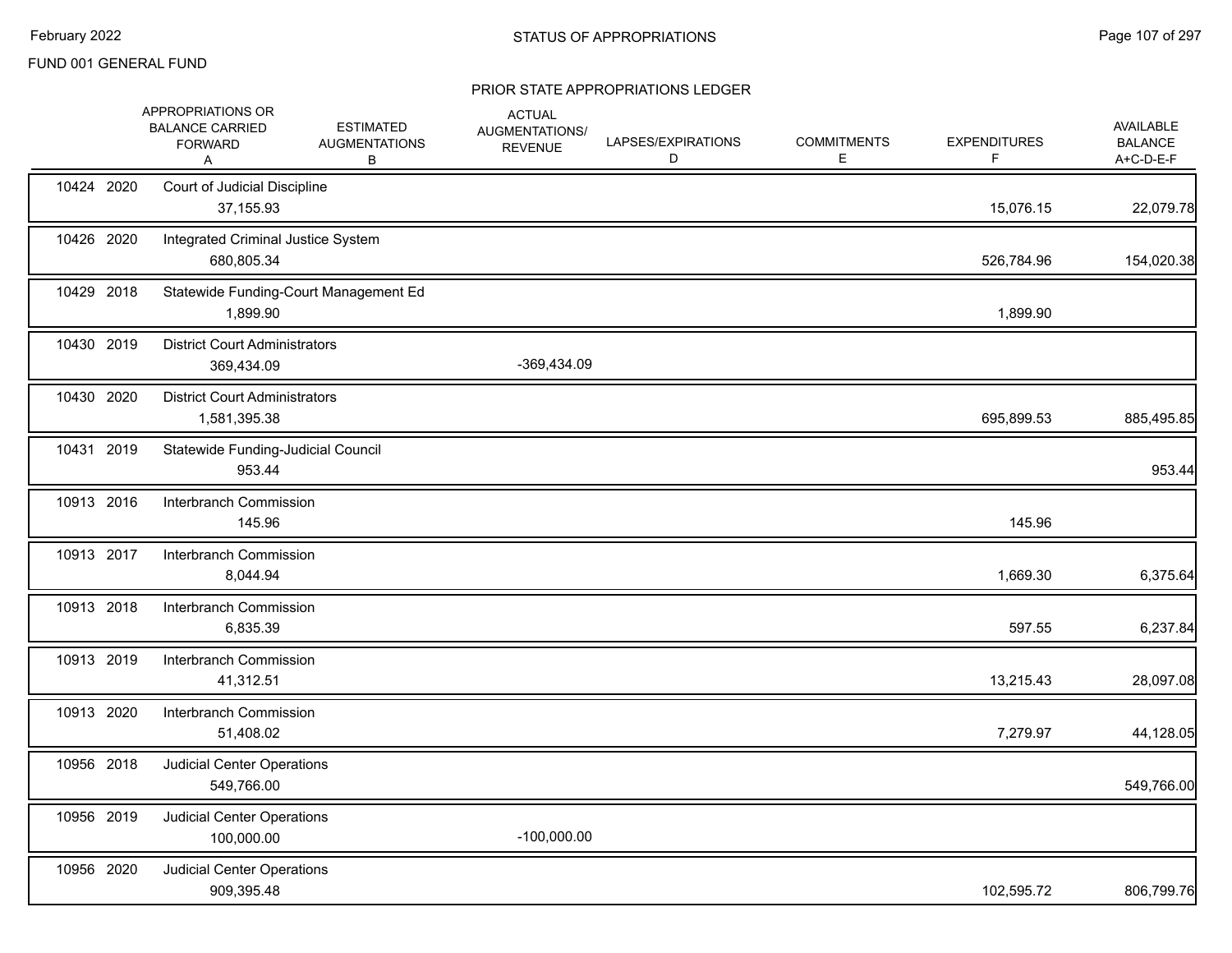|                                                            | APPROPRIATIONS OR<br><b>BALANCE CARRIED</b><br><b>FORWARD</b><br>Α | <b>ESTIMATED</b><br><b>AUGMENTATIONS</b><br>В | <b>ACTUAL</b><br>AUGMENTATIONS/<br><b>REVENUE</b> | LAPSES/EXPIRATIONS<br>D | <b>COMMITMENTS</b><br>E. | <b>EXPENDITURES</b><br>F. | AVAILABLE<br><b>BALANCE</b><br>A+C-D-E-F |
|------------------------------------------------------------|--------------------------------------------------------------------|-----------------------------------------------|---------------------------------------------------|-------------------------|--------------------------|---------------------------|------------------------------------------|
| 11019 2018                                                 | <b>Rules Committees</b><br>58,986.68                               |                                               |                                                   |                         |                          | 9,777.02                  | 49,209.66                                |
| 11019 2019                                                 | <b>Rules Committees</b><br>110,076.31                              |                                               |                                                   |                         |                          | 20,211.99                 | 89,864.32                                |
| 11019 2020                                                 | <b>Rules Committees</b><br>130,850.12                              |                                               |                                                   |                         |                          | 37,468.97                 | 93,381.15                                |
| 11110 2016                                                 | Office Of Elder Justice<br>51,940.12                               |                                               |                                                   |                         |                          | 1,986.32                  | 49,953.80                                |
| 11110 2017                                                 | Office Of Elder Justice<br>31,623.20                               |                                               |                                                   |                         |                          | 5,406.25                  | 26,216.95                                |
| 11110 2020                                                 | Office Of Elder Justice<br>10,473.90                               |                                               |                                                   |                         |                          | 10,473.90                 |                                          |
| <b>DEPT TOTAL</b>                                          |                                                                    |                                               |                                                   |                         |                          |                           |                                          |
|                                                            | 15,220,616.34                                                      |                                               | $-1,723,057.15$                                   |                         |                          | 2,839,399.56              | 10,658,159.63                            |
| <b>BA 52 - Superior Court</b><br><b>GENERAL GOVERNMENT</b> |                                                                    |                                               |                                                   |                         |                          |                           |                                          |
| 10432 2019                                                 | <b>Superior Court</b><br>2,029,699.55                              |                                               | $-2,029,699.55$                                   |                         |                          |                           |                                          |
| 10432 2020                                                 | <b>Superior Court</b><br>6,143,544.84                              |                                               |                                                   |                         |                          | 1,047,514.89              | 5,096,029.95                             |
| 10433 2020                                                 | Judges Expenses<br>289.50                                          |                                               |                                                   |                         |                          | 289.50                    |                                          |
| <b>DEPT TOTAL</b>                                          |                                                                    |                                               |                                                   |                         |                          |                           |                                          |
|                                                            | 8,173,533.89                                                       |                                               | $-2,029,699.55$                                   |                         |                          | 1,047,804.39              | 5,096,029.95                             |
| <b>GENERAL GOVERNMENT</b>                                  | <b>BA 53 - Courts of Common Pleas</b>                              |                                               |                                                   |                         |                          |                           |                                          |
| 10435 2019                                                 | Court of Common Pleas<br>4,486,357.46                              |                                               | $-4,486,357.46$                                   |                         |                          |                           |                                          |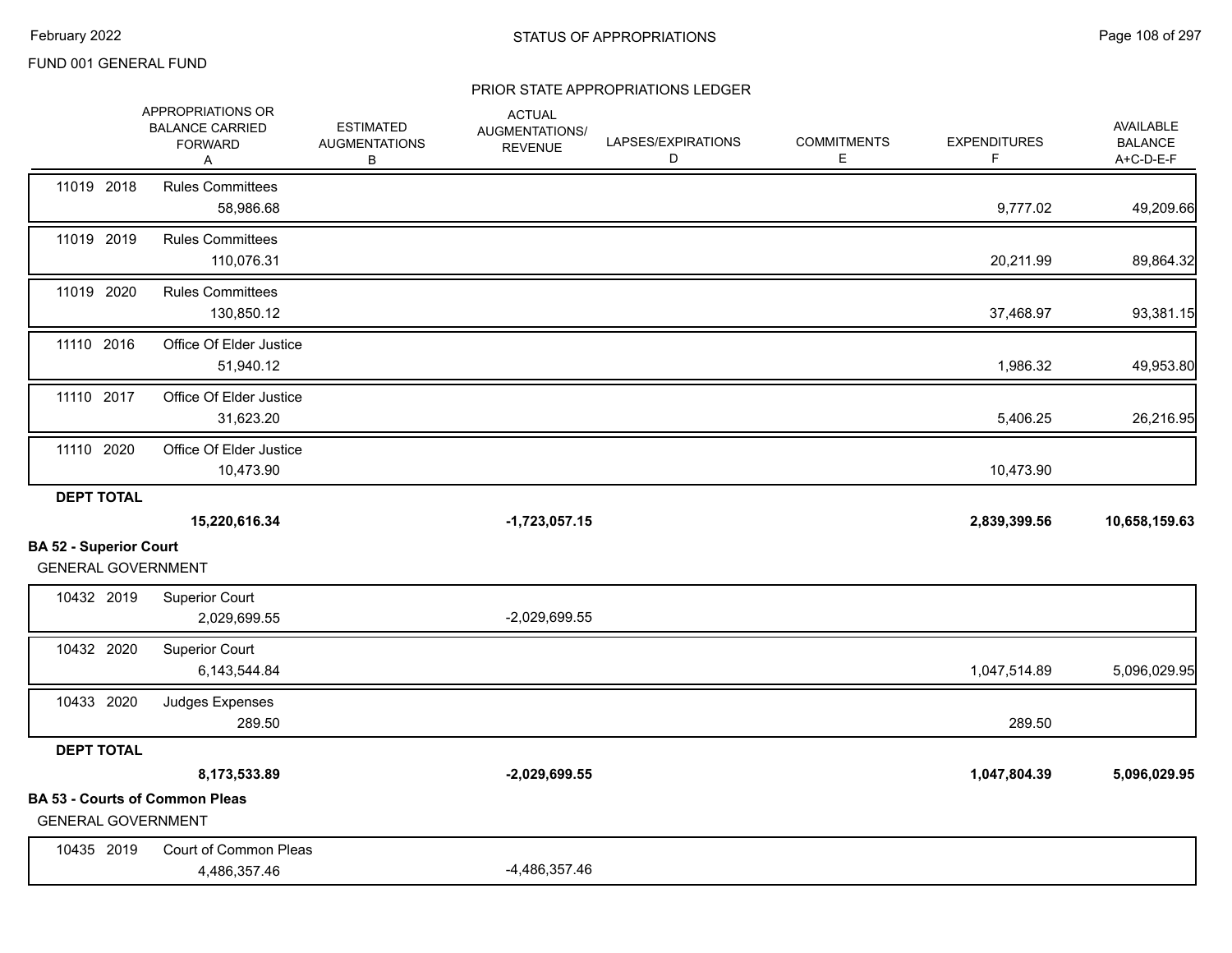#### PRIOR STATE APPROPRIATIONS LEDGER

|                   | APPROPRIATIONS OR<br><b>BALANCE CARRIED</b><br><b>FORWARD</b><br>A | <b>ESTIMATED</b><br><b>AUGMENTATIONS</b><br>В | <b>ACTUAL</b><br>AUGMENTATIONS/<br><b>REVENUE</b> | LAPSES/EXPIRATIONS<br>D | <b>COMMITMENTS</b><br>E. | <b>EXPENDITURES</b><br>F | <b>AVAILABLE</b><br><b>BALANCE</b><br>A+C-D-E-F |
|-------------------|--------------------------------------------------------------------|-----------------------------------------------|---------------------------------------------------|-------------------------|--------------------------|--------------------------|-------------------------------------------------|
| 10435 2020        | Court of Common Pleas<br>8,053,822.15                              |                                               |                                                   |                         |                          | $-52,358.62$             | 8,106,180.77                                    |
| 10436 2020        | Senior Judges<br>126,527.31                                        |                                               |                                                   |                         |                          | 126,527.31               |                                                 |
| 10437 2019        | <b>Judicial Education</b><br>199,438.67                            |                                               | -199,438.67                                       |                         |                          |                          |                                                 |
| 10437 2020        | <b>Judicial Education</b><br>1,589,402.15                          |                                               |                                                   |                         |                          | 376,050.22               | 1,213,351.93                                    |
| 10438 2020        | <b>Ethics Committee</b><br>57,326.51                               |                                               |                                                   |                         |                          | 10,725.00                | 46,601.51                                       |
| 11044 2016        | Problem-Solving Courts<br>61,655.29                                |                                               |                                                   |                         |                          | 61,655.29                |                                                 |
| 11044 2018        | <b>Problem-Solving Courts</b><br>18,883.20                         |                                               |                                                   |                         |                          | 18,883.20                |                                                 |
| 11044 2019        | Problem-Solving Courts<br>338,512.65                               |                                               |                                                   |                         |                          | 240,946.42               | 97,566.23                                       |
| 11044 2020        | Problem-Solving Courts<br>894,678.43                               |                                               |                                                   |                         |                          | 335,714.63               | 558,963.80                                      |
| <b>DEPT TOTAL</b> |                                                                    |                                               |                                                   |                         |                          |                          |                                                 |
|                   | 15,826,603.82                                                      |                                               | $-4,685,796.13$                                   |                         |                          | 1,118,143.45             | 10,022,664.24                                   |
|                   | <b>BA 58 - Commonwealth Court</b><br><b>GENERAL GOVERNMENT</b>     |                                               |                                                   |                         |                          |                          |                                                 |
| 10447 2016        | <b>Commonwealth Court</b><br>247,168.48                            |                                               |                                                   |                         |                          | 194,020.84               | 53,147.64                                       |
| 10447 2017        | <b>Commonwealth Court</b><br>951,284.19                            |                                               |                                                   |                         |                          | 8,422.54                 | 942,861.65                                      |
| 10447 2018        | <b>Commonwealth Court</b><br>97,307.33                             |                                               |                                                   |                         |                          | 55,455.27                | 41,852.06                                       |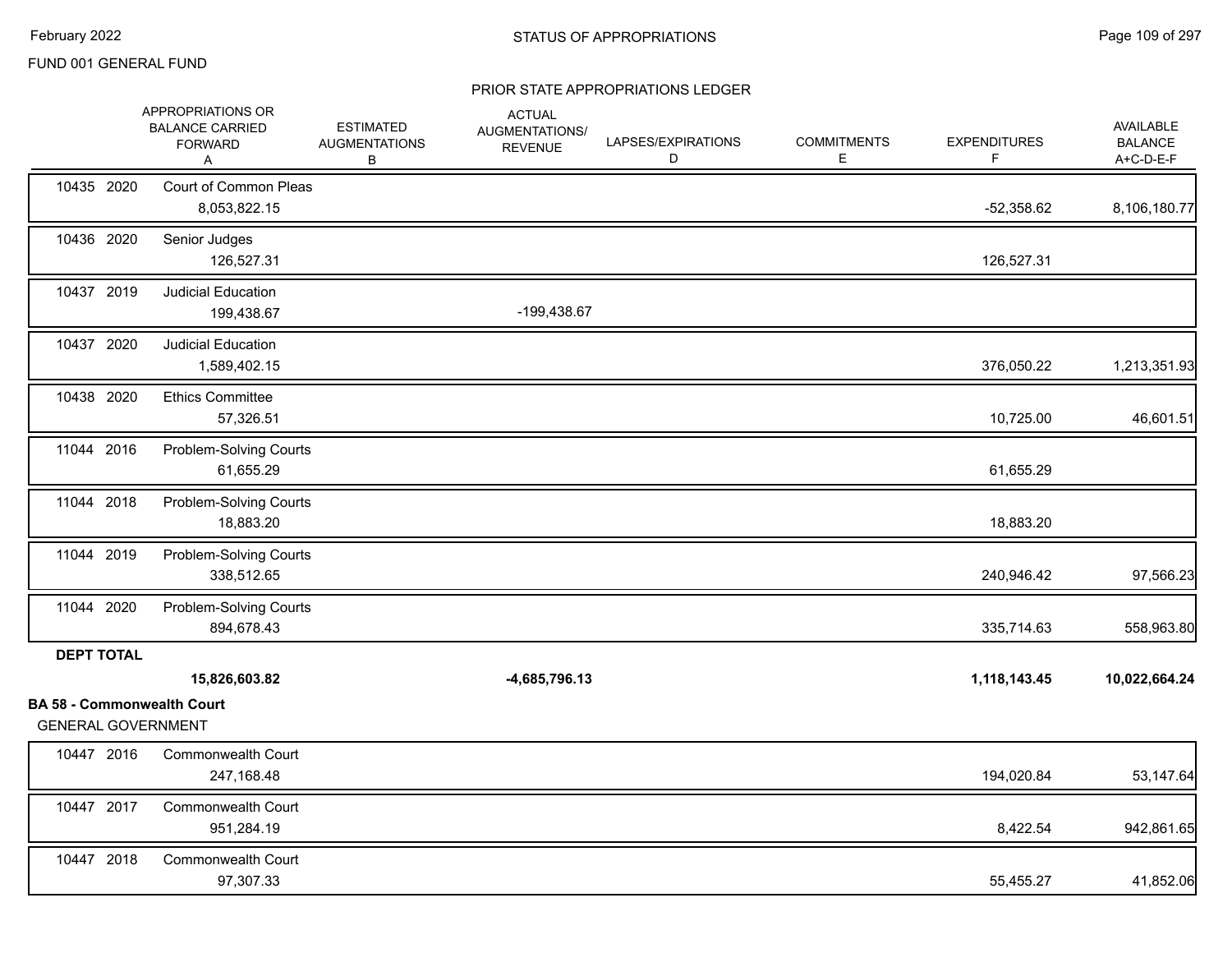#### PRIOR STATE APPROPRIATIONS LEDGER

|                           | APPROPRIATIONS OR<br><b>BALANCE CARRIED</b><br><b>FORWARD</b><br>Α | <b>ESTIMATED</b><br><b>AUGMENTATIONS</b><br>в | <b>ACTUAL</b><br>AUGMENTATIONS/<br><b>REVENUE</b> | LAPSES/EXPIRATIONS<br>D | <b>COMMITMENTS</b><br>Ε | <b>EXPENDITURES</b><br>F | AVAILABLE<br><b>BALANCE</b><br>A+C-D-E-F |
|---------------------------|--------------------------------------------------------------------|-----------------------------------------------|---------------------------------------------------|-------------------------|-------------------------|--------------------------|------------------------------------------|
| 10447 2019                | <b>Commonwealth Court</b><br>662,551.98                            |                                               |                                                   |                         |                         | 3,179.54                 | 659,372.44                               |
| 10447 2020                | Commonwealth Court<br>516,644.89                                   |                                               |                                                   |                         |                         | 441,277.27               | 75,367.62                                |
| 10447 2008                | Commonwealth Court<br>92,658.50                                    |                                               |                                                   |                         |                         | 66,759.50                | 25,899.00                                |
| 10448 2020                | Judges Expenses<br>682.99                                          |                                               |                                                   |                         |                         | 682.99                   |                                          |
| <b>DEPT TOTAL</b>         |                                                                    |                                               |                                                   |                         |                         |                          |                                          |
|                           | 2,568,298.36                                                       |                                               |                                                   |                         |                         | 769,797.95               | 1,798,500.41                             |
|                           | <b>BA 59 - Magisterial District Judges</b>                         |                                               |                                                   |                         |                         |                          |                                          |
| <b>GENERAL GOVERNMENT</b> |                                                                    |                                               |                                                   |                         |                         |                          |                                          |
| 10451 2019                | <b>Magisterial District Justices</b><br>2,811,368.10               |                                               | $-2,811,368.10$                                   |                         |                         |                          |                                          |
| 10451 2020                | <b>Magisterial District Justices</b><br>3,587,522.63               |                                               |                                                   |                         |                         | 172,167.40               | 3,415,355.23                             |
| 10452 2019                | Magisterial District Justices Education<br>319,000.00              |                                               | -319,000.00                                       |                         |                         |                          |                                          |
| 10452 2020                | Magisterial District Justices Education<br>316,544.28              |                                               |                                                   |                         |                         | 171,642.18               | 144,902.10                               |
| <b>DEPT TOTAL</b>         |                                                                    |                                               |                                                   |                         |                         |                          |                                          |
|                           | 7,034,435.01                                                       |                                               | $-3,130,368.10$                                   |                         |                         | 343,809.58               | 3,560,257.33                             |
|                           | BA 62 - Philadelphia Municipal Court                               |                                               |                                                   |                         |                         |                          |                                          |
| <b>GENERAL GOVERNMENT</b> |                                                                    |                                               |                                                   |                         |                         |                          |                                          |
| 10456 2019                | <b>Municipal Court</b><br>563,551.52                               |                                               | $-563,551.52$                                     |                         |                         |                          |                                          |
| 10456 2020                | <b>Municipal Court</b><br>1,010,500.61                             |                                               |                                                   |                         |                         | 52,509.48                | 957,991.13                               |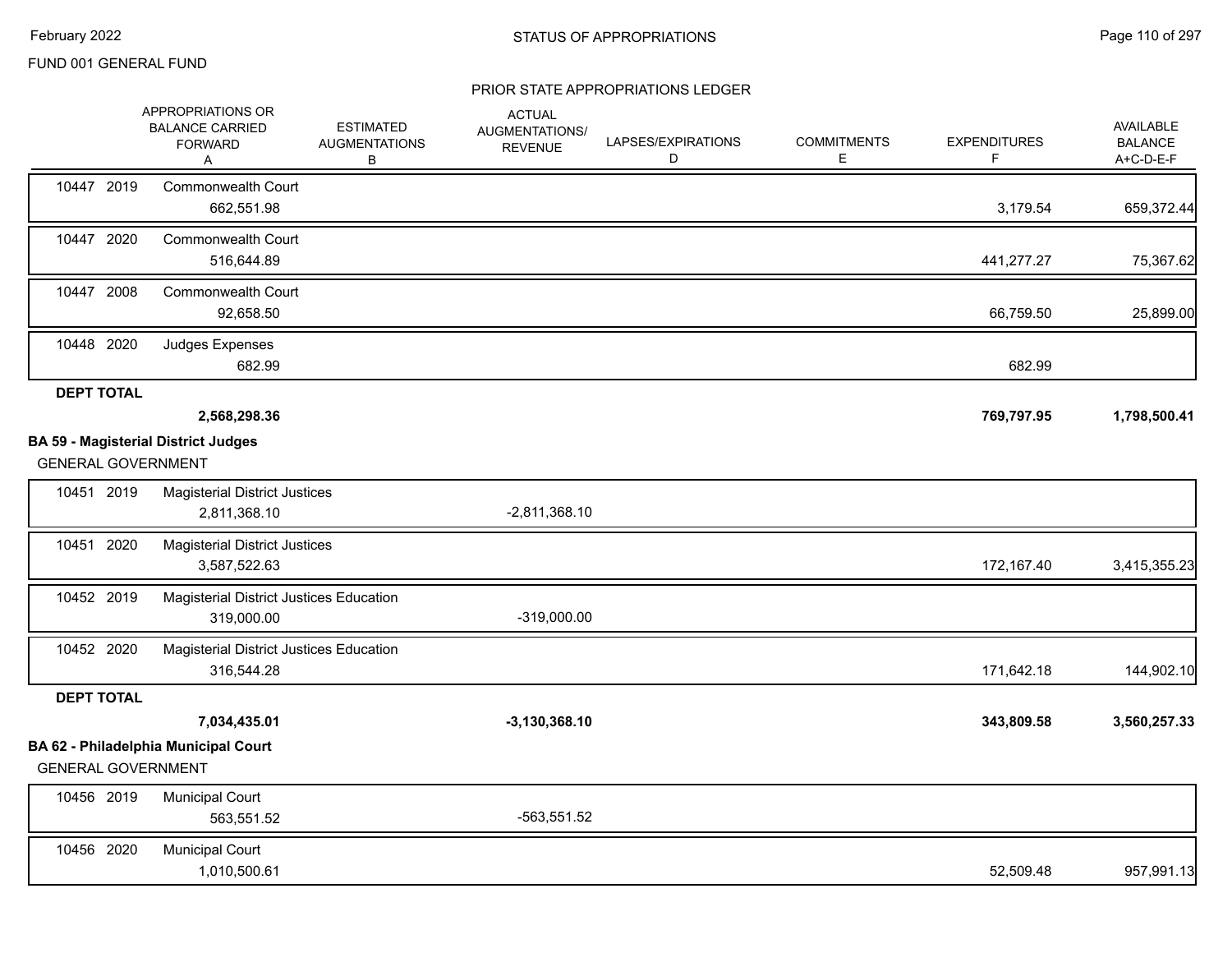#### PRIOR STATE APPROPRIATIONS LEDGER

|                     | APPROPRIATIONS OR<br><b>BALANCE CARRIED</b><br>FORWARD | <b>ESTIMATED</b><br><b>AUGMENTATIONS</b> | <b>ACTUAL</b><br>AUGMENTATIONS/<br><b>REVENUE</b> | LAPSES/EXPIRATIONS | <b>COMMITMENTS</b> | <b>EXPENDITURES</b> | AVAILABLE<br><b>BALANCE</b><br>$A+C-D-E-F$ |
|---------------------|--------------------------------------------------------|------------------------------------------|---------------------------------------------------|--------------------|--------------------|---------------------|--------------------------------------------|
| <b>DEPT TOTAL</b>   |                                                        |                                          |                                                   |                    |                    |                     |                                            |
|                     | 1.574.052.13                                           |                                          | $-563.551.52$                                     |                    |                    | 52.509.48           | 957.991.13                                 |
| <b>LEDGER TOTAL</b> |                                                        |                                          |                                                   |                    |                    |                     |                                            |
|                     | 2,272,479,878.92                                       |                                          | -49,700,795.26                                    |                    | 306,420,710.45     | 1,011,532,771.96    | 904,825,601.25                             |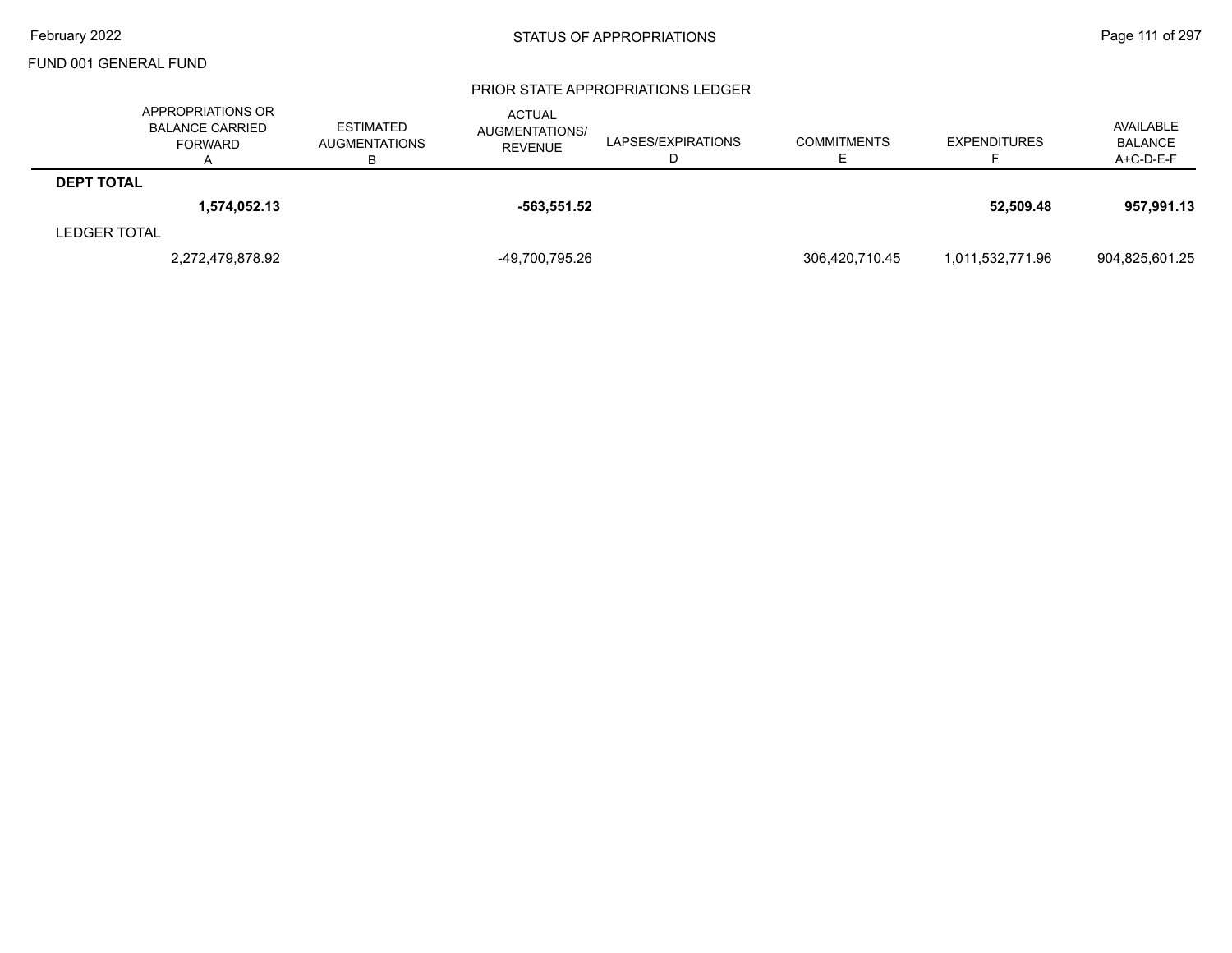#### PRIOR STATE RESTRICTED APPROPRIATIONS LEDGER

|                                  | APPROPRIATIONS OR<br><b>BALANCE CARRIED</b><br><b>FORWARD</b><br>A | <b>ESTIMATED</b><br><b>AUGMENTATIONS</b><br>В | <b>ACTUAL</b><br>AUGMENTATIONS/<br><b>REVENUE</b> | LAPSES/EXPIRATIONS<br>D | <b>COMMITMENTS</b><br>E | <b>EXPENDITURES</b><br>F. | AVAILABLE<br><b>BALANCE</b><br>A+C-D-E-F |
|----------------------------------|--------------------------------------------------------------------|-----------------------------------------------|---------------------------------------------------|-------------------------|-------------------------|---------------------------|------------------------------------------|
| <b>BA 81 - Executive Offices</b> |                                                                    |                                               |                                                   |                         |                         |                           |                                          |
| <b>GENERAL GOVERNMENT</b>        |                                                                    |                                               |                                                   |                         |                         |                           |                                          |
| 16857 2013                       | <b>Children's Advocacy Centers</b>                                 |                                               |                                                   |                         |                         |                           |                                          |
|                                  | 0.85                                                               |                                               |                                                   |                         |                         |                           | 0.85                                     |
| <b>DEPT TOTAL</b>                |                                                                    |                                               |                                                   |                         |                         |                           |                                          |
|                                  | 0.85                                                               |                                               |                                                   |                         |                         |                           | 0.85                                     |
| <b>BA 14 - Attorney General</b>  |                                                                    |                                               |                                                   |                         |                         |                           |                                          |
| <b>GENERAL GOVERNMENT</b>        |                                                                    |                                               |                                                   |                         |                         |                           |                                          |
| 16054 2020                       | Office of Consumer Advocate<br>1,279,883.27                        |                                               |                                                   |                         |                         | 480,452.53                | 799,430.74                               |
| 16819 2020                       | Home Improvement Consumer Protection<br>674,909.94                 |                                               |                                                   |                         |                         | 99,286.97                 | 575,622.97                               |
| <b>DEPT TOTAL</b>                |                                                                    |                                               |                                                   |                         |                         |                           |                                          |
|                                  | 1,954,793.21                                                       |                                               |                                                   |                         |                         | 579,739.50                | 1,375,053.71                             |
|                                  | <b>BA 24 - Community &amp; Economic Develop</b>                    |                                               |                                                   |                         |                         |                           |                                          |
| <b>GENERAL GOVERNMENT</b>        |                                                                    |                                               |                                                   |                         |                         |                           |                                          |
| 16297 2020                       | <b>Small Business Advocate</b>                                     |                                               |                                                   |                         |                         |                           |                                          |
|                                  | 377,590.04                                                         |                                               | -289,953.94                                       |                         |                         | 87,636.10                 |                                          |
| 16902 2019                       | Marketing to Attract Tourists<br>94,960.59                         |                                               |                                                   |                         |                         |                           | 94,960.59                                |
| 16902 2020                       | Marketing to Attract Tourists                                      |                                               |                                                   |                         |                         |                           |                                          |
|                                  | 1,970,479.14                                                       |                                               |                                                   |                         |                         |                           | 1,970,479.14                             |
| <b>DEPT TOTAL</b>                |                                                                    |                                               |                                                   |                         |                         |                           |                                          |
|                                  | 2,443,029.77                                                       |                                               | -289,953.94                                       |                         |                         | 87,636.10                 | 2,065,439.73                             |
| BA 12 - Labor & Industry         |                                                                    |                                               |                                                   |                         |                         |                           |                                          |
| <b>GENERAL GOVERNMENT</b>        |                                                                    |                                               |                                                   |                         |                         |                           |                                          |
| 14845 2013                       | Asbestos Abatement                                                 |                                               |                                                   |                         |                         |                           |                                          |
|                                  | 100,000.00                                                         |                                               |                                                   |                         |                         |                           | 100,000.00                               |
| DEDT TOTAL                       |                                                                    |                                               |                                                   |                         |                         |                           |                                          |

**DEPT TOTAL**

 **100,000.00 100,000.00**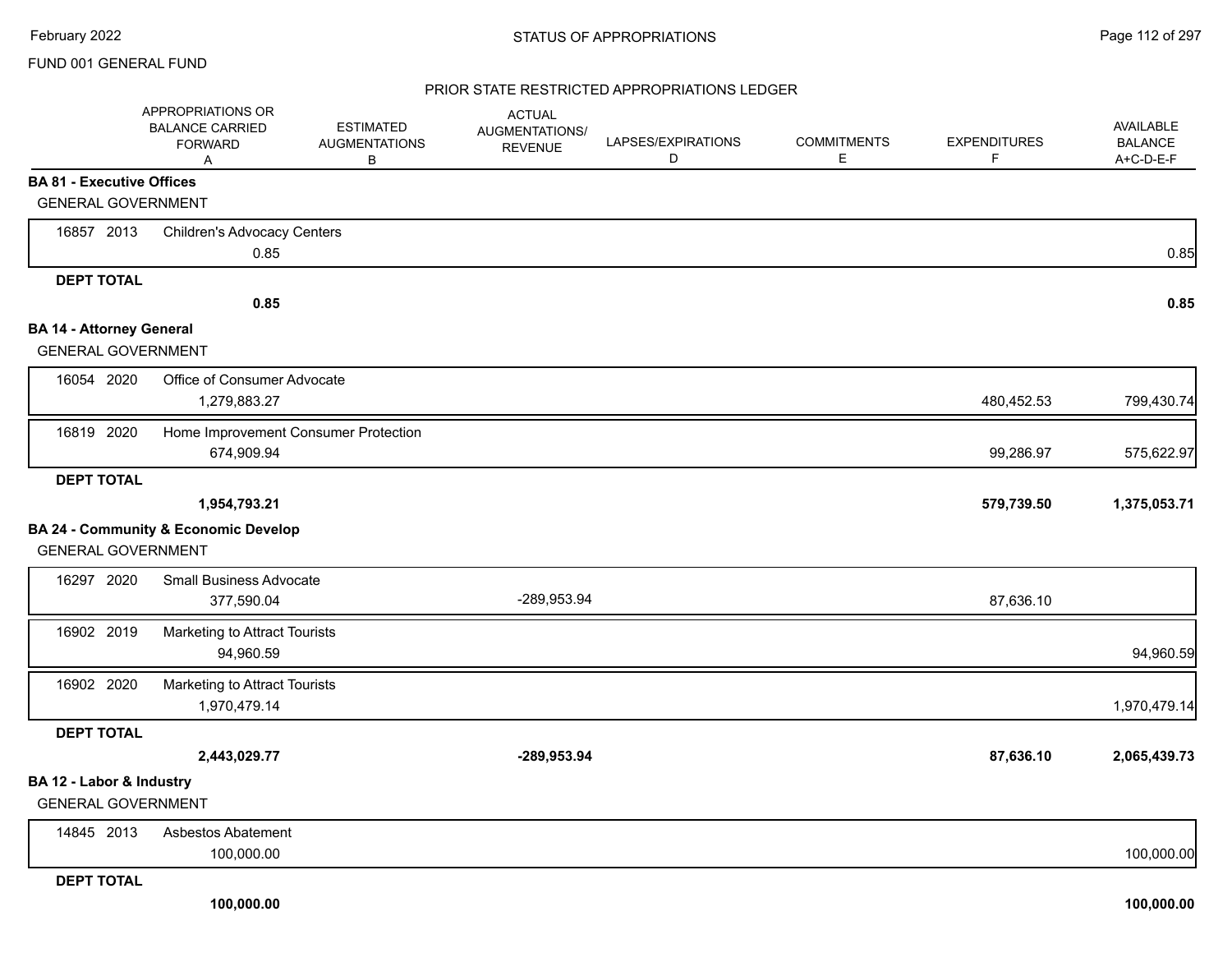# PRIOR STATE RESTRICTED APPROPRIATIONS LEDGER

|                                                              | APPROPRIATIONS OR<br><b>BALANCE CARRIED</b><br><b>FORWARD</b><br>Α | <b>ESTIMATED</b><br><b>AUGMENTATIONS</b><br>В | <b>ACTUAL</b><br>AUGMENTATIONS/<br><b>REVENUE</b> | LAPSES/EXPIRATIONS<br>D | <b>COMMITMENTS</b><br>E | <b>EXPENDITURES</b><br>F | <b>AVAILABLE</b><br><b>BALANCE</b><br>A+C-D-E-F |
|--------------------------------------------------------------|--------------------------------------------------------------------|-----------------------------------------------|---------------------------------------------------|-------------------------|-------------------------|--------------------------|-------------------------------------------------|
|                                                              | <b>BA 17 - Public Utility Commission</b>                           |                                               |                                                   |                         |                         |                          |                                                 |
| <b>GENERAL GOVERNMENT</b>                                    |                                                                    |                                               |                                                   |                         |                         |                          |                                                 |
| 16205 2018                                                   | <b>General Government Operations</b><br>228.74                     |                                               | $-228.74$                                         |                         |                         |                          |                                                 |
| 16205 2019                                                   | <b>General Government Operations</b>                               |                                               |                                                   |                         | 237.25                  |                          | $-237.25$                                       |
| 16205 2020                                                   | <b>General Government Operations</b><br>14,047,740.30              |                                               | $-11,000,000.00$                                  |                         |                         | 514,256.88               | 2,533,483.42                                    |
| <b>DEPT TOTAL</b>                                            | 14,047,969.04                                                      |                                               | -11,000,228.74                                    |                         | 237.25                  | 514,256.88               | 2,533,246.17                                    |
| <b>BA 19 - State Department</b><br><b>GENERAL GOVERNMENT</b> |                                                                    |                                               |                                                   |                         |                         |                          |                                                 |
| 16239 2020                                                   | Professional and Occupational Affairs<br>9,859,491.38              |                                               |                                                   |                         | 62,139.72               | 1,450,277.93             | 8,347,073.73                                    |
| 16240 2020                                                   | State Board of Podiatry<br>82,956.11                               |                                               |                                                   |                         |                         | 39,511.35                | 43,444.76                                       |
| 16646 2020                                                   | State Board of Medicine<br>2,684,804.58                            |                                               |                                                   |                         |                         | 947,226.89               | 1,737,577.69                                    |
| 16647 2020                                                   | State Board of Osteopathic Medicine<br>1,118,285.69                |                                               |                                                   |                         |                         | 190,478.74               | 927,806.95                                      |
| 16663 2020                                                   | <b>State Athletic Commission</b><br>315,706.50                     |                                               |                                                   |                         |                         | 24,831.45                | 290,875.05                                      |
| <b>DEPT TOTAL</b>                                            |                                                                    |                                               |                                                   |                         |                         |                          |                                                 |
|                                                              | 14,061,244.26                                                      |                                               |                                                   |                         | 62,139.72               | 2,652,326.36             | 11,346,778.18                                   |
| <b>BA 20 - State Police</b><br><b>GENERAL GOVERNMENT</b>     |                                                                    |                                               |                                                   |                         |                         |                          |                                                 |
| 16218 2015                                                   | <b>Firearms Records Check</b><br>242.71                            |                                               |                                                   |                         |                         |                          | 242.71                                          |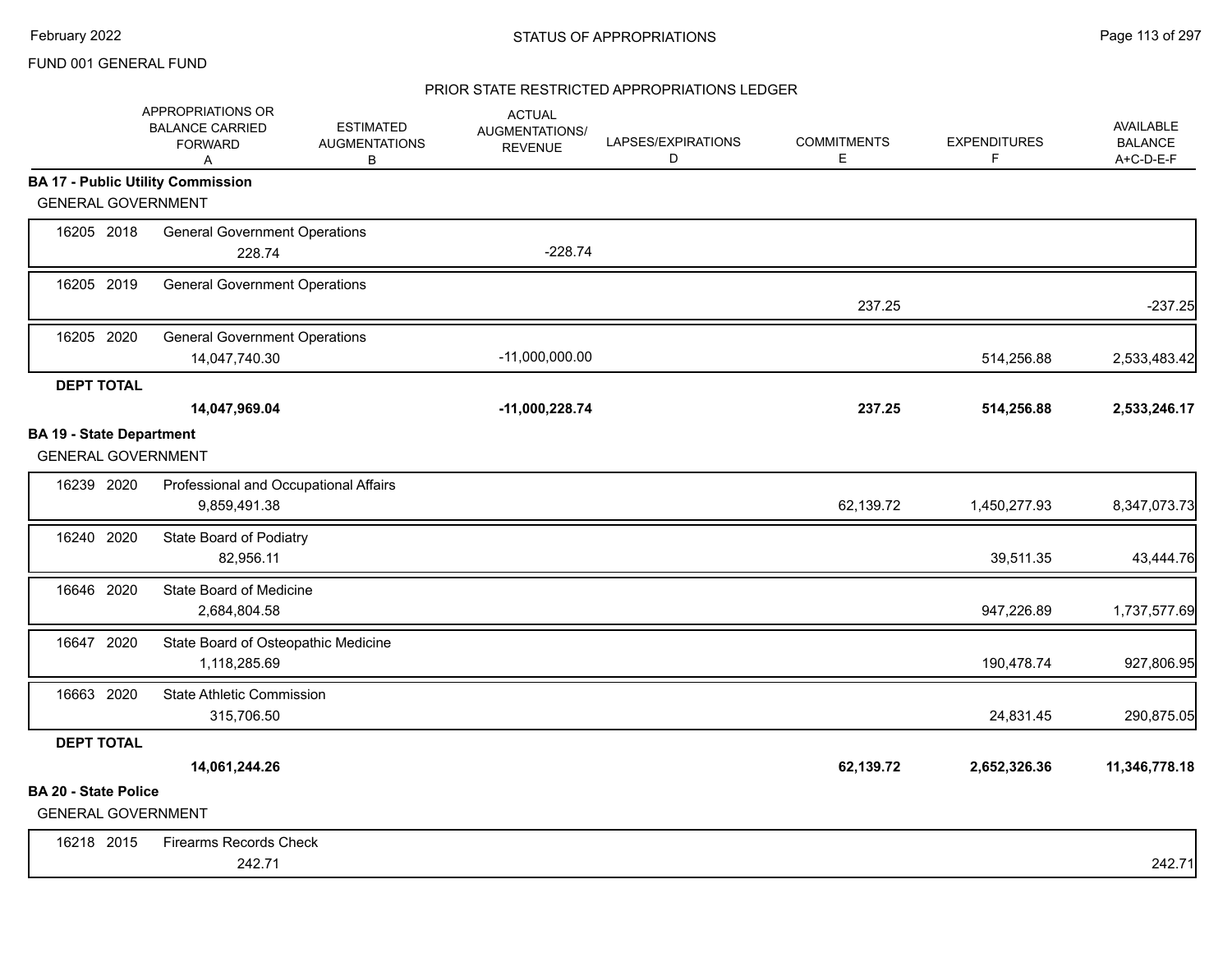#### PRIOR STATE RESTRICTED APPROPRIATIONS LEDGER

|                                                           | APPROPRIATIONS OR<br><b>BALANCE CARRIED</b><br><b>FORWARD</b><br>A | <b>ESTIMATED</b><br><b>AUGMENTATIONS</b><br>В | <b>ACTUAL</b><br>AUGMENTATIONS/<br><b>REVENUE</b> | LAPSES/EXPIRATIONS<br>D | <b>COMMITMENTS</b><br>Е | <b>EXPENDITURES</b><br>F | <b>AVAILABLE</b><br><b>BALANCE</b><br>A+C-D-E-F |
|-----------------------------------------------------------|--------------------------------------------------------------------|-----------------------------------------------|---------------------------------------------------|-------------------------|-------------------------|--------------------------|-------------------------------------------------|
| 16218 2017                                                | <b>Firearms Records Check</b><br>34,196.60                         |                                               |                                                   |                         |                         |                          | 34,196.60                                       |
| 16218 2018                                                | <b>Firearms Records Check</b><br>6.18                              |                                               |                                                   |                         |                         |                          | 6.18                                            |
| 16218 2020                                                | <b>Firearms Records Check</b><br>$-1,239.30$                       |                                               | 43,489.39                                         |                         |                         | 41,010.70                | 1,239.39                                        |
| <b>DEPT TOTAL</b>                                         | 33,206.19                                                          |                                               | 43,489.39                                         |                         |                         | 41,010.70                | 35,684.88                                       |
| <b>BA 51 - Supreme Court</b><br><b>GENERAL GOVERNMENT</b> |                                                                    |                                               |                                                   |                         |                         |                          |                                                 |
| 2018<br>14421                                             | Statewide Judicial Computer System<br>237, 167.65                  |                                               |                                                   |                         |                         |                          | 237, 167.65                                     |
| 2019<br>14421                                             | Statewide Judicial Computer System<br>315,000.00                   |                                               |                                                   |                         |                         |                          | 315,000.00                                      |
| 2020<br>14421                                             | Statewide Judicial Computer System<br>9,458,641.79                 |                                               |                                                   |                         |                         | 5,082,640.40             | 4,376,001.39                                    |
| <b>DEPT TOTAL</b>                                         |                                                                    |                                               |                                                   |                         |                         |                          |                                                 |
|                                                           | 10,010,809.44                                                      |                                               |                                                   |                         |                         | 5,082,640.40             | 4,928,169.04                                    |
| <b>LEDGER TOTAL</b>                                       |                                                                    |                                               |                                                   |                         |                         |                          |                                                 |
|                                                           | 42,651,052.76                                                      |                                               | -11,246,693.29                                    |                         | 62,376.97               | 8,957,609.94             | 22,384,372.56                                   |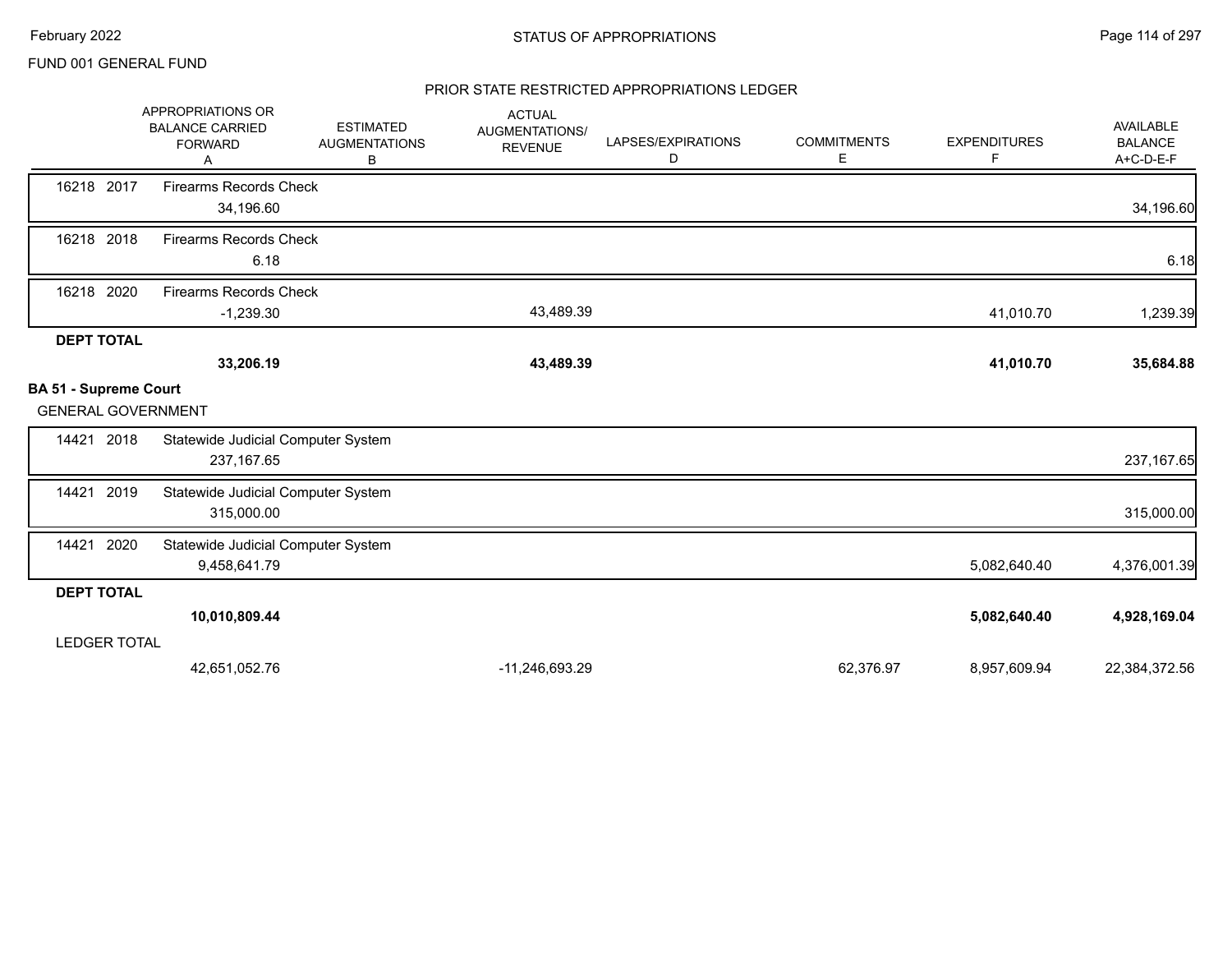## PRIOR STATE EXECUTIVE AUTHORIZATIONS LEDGER

|                                  | APPROPRIATIONS OR<br><b>BALANCE CARRIED</b><br><b>FORWARD</b><br>A | <b>ESTIMATED</b><br><b>AUGMENTATIONS</b><br>В | <b>ACTUAL</b><br>AUGMENTATIONS/<br><b>REVENUE</b> | LAPSES/EXPIRATIONS<br>D | <b>COMMITMENTS</b><br>Е | <b>EXPENDITURES</b><br>F | AVAILABLE<br><b>BALANCE</b><br>A+C-D-E-F |
|----------------------------------|--------------------------------------------------------------------|-----------------------------------------------|---------------------------------------------------|-------------------------|-------------------------|--------------------------|------------------------------------------|
| <b>BA 81 - Executive Offices</b> |                                                                    |                                               |                                                   |                         |                         |                          |                                          |
| <b>GENERAL GOVERNMENT</b>        |                                                                    |                                               |                                                   |                         |                         |                          |                                          |
| 20517 2020                       |                                                                    | Transfer to Crime Victim's Reimbursement      |                                                   |                         |                         |                          |                                          |
|                                  | 83,486.11                                                          |                                               |                                                   |                         |                         | 83,486.11                |                                          |
| <b>GRANTS AND SUBSIDIES</b>      |                                                                    |                                               |                                                   |                         |                         |                          |                                          |
| 20304 2020                       | Tfr to Budget Stabilization Reserve Fund<br>2,621,516,423.69       |                                               |                                                   |                         |                         | 2,621,516,423.69         |                                          |
| <b>DEPT TOTAL</b>                |                                                                    |                                               |                                                   |                         |                         |                          |                                          |
|                                  | 2,621,599,909.80                                                   |                                               |                                                   |                         |                         | 2,621,599,909.80         |                                          |
| BA 18 - Revenue                  |                                                                    |                                               |                                                   |                         |                         |                          |                                          |
| <b>GENERAL GOVERNMENT</b>        |                                                                    |                                               |                                                   |                         |                         |                          |                                          |
| 20019 2020                       | Comm-Inherit & Realty Transfer Tax Col<br>591,502.18               |                                               |                                                   |                         |                         |                          | 591,502.18                               |
| <b>REFUNDS</b>                   |                                                                    |                                               |                                                   |                         |                         |                          |                                          |
| 20018 2018                       | <b>Refunding Tax Collections</b>                                   |                                               |                                                   |                         |                         |                          |                                          |
|                                  | 262.16                                                             |                                               |                                                   |                         |                         |                          | 262.16                                   |
| 20018 2019                       | <b>Refunding Tax Collections</b>                                   |                                               |                                                   |                         |                         |                          |                                          |
|                                  | 1,170,028.29                                                       |                                               |                                                   |                         |                         | $-5,015,051.29$          | 6,185,079.58                             |
| 20018 2020                       | <b>Refunding Tax Collections</b>                                   |                                               |                                                   |                         |                         |                          |                                          |
|                                  | 104,180,244.97                                                     |                                               |                                                   |                         |                         | -4,607,585.57            | 108,787,830.54                           |
| <b>DEPT TOTAL</b>                |                                                                    |                                               |                                                   |                         |                         |                          |                                          |
|                                  | 105,942,037.60                                                     |                                               |                                                   |                         |                         | $-9,622,636.86$          | 115,564,674.46                           |
| <b>BA 19 - State Department</b>  |                                                                    |                                               |                                                   |                         |                         |                          |                                          |
| <b>GENERAL GOVERNMENT</b>        |                                                                    |                                               |                                                   |                         |                         |                          |                                          |
| 20027 2020                       | <b>Publishing Constitutional Amendments</b>                        |                                               |                                                   |                         |                         |                          |                                          |
|                                  | 728.39                                                             |                                               |                                                   |                         |                         |                          | 728.39                                   |
| <b>GRANTS AND SUBSIDIES</b>      |                                                                    |                                               |                                                   |                         |                         |                          |                                          |
| 20028 2019                       | <b>County Election Expenses</b>                                    |                                               |                                                   |                         |                         |                          |                                          |
|                                  | 60,730.91                                                          |                                               |                                                   |                         |                         |                          | 60,730.91                                |
|                                  |                                                                    |                                               |                                                   |                         |                         |                          |                                          |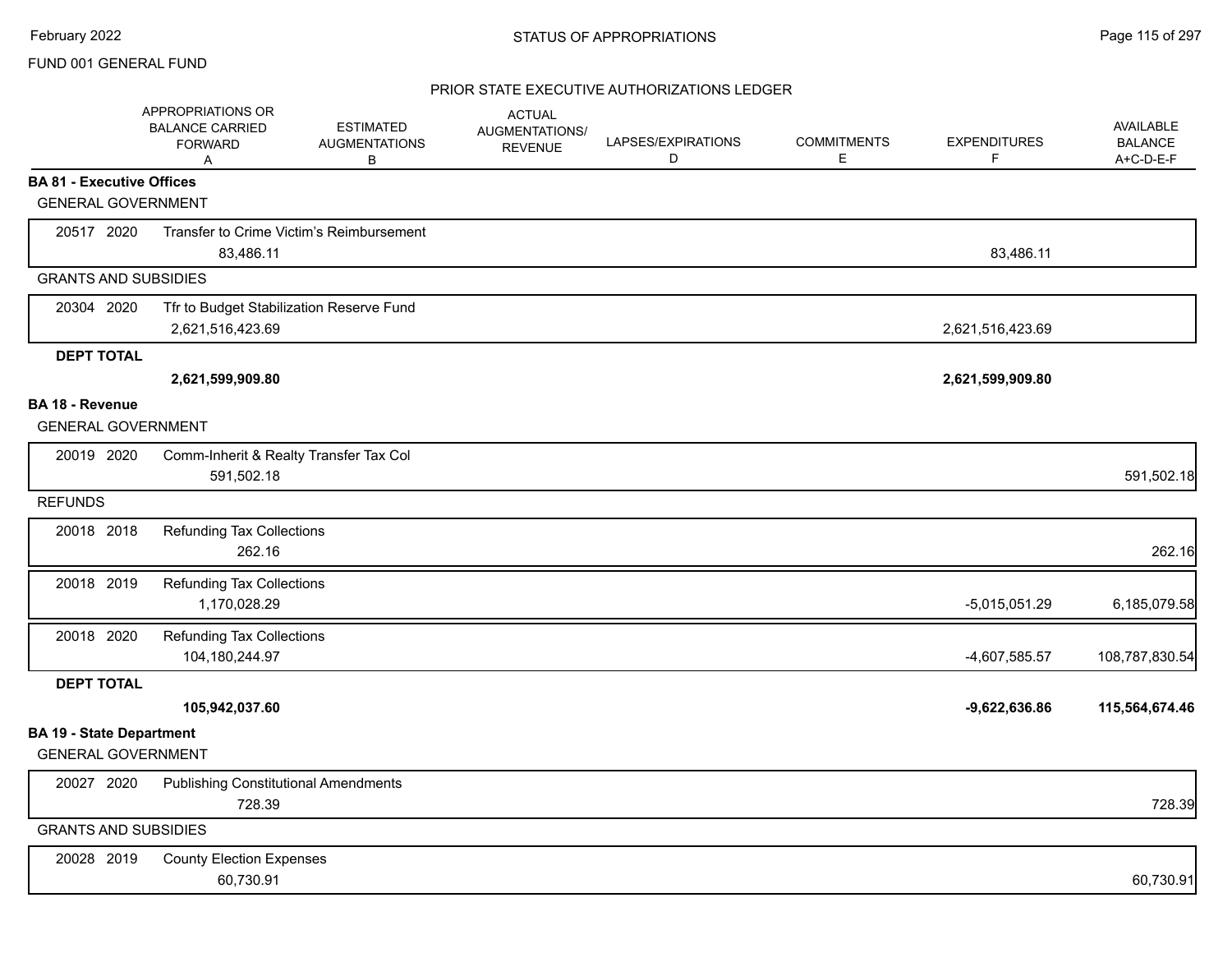#### PRIOR STATE EXECUTIVE AUTHORIZATIONS LEDGER

|                     | APPROPRIATIONS OR<br><b>BALANCE CARRIED</b><br><b>FORWARD</b> | <b>ESTIMATED</b><br><b>AUGMENTATIONS</b><br>в | ACTUAL<br><b>AUGMENTATIONS/</b><br><b>REVENUE</b> | LAPSES/EXPIRATIONS | <b>COMMITMENTS</b> | <b>EXPENDITURES</b> | AVAILABLE<br><b>BALANCE</b><br>A+C-D-E-F |
|---------------------|---------------------------------------------------------------|-----------------------------------------------|---------------------------------------------------|--------------------|--------------------|---------------------|------------------------------------------|
| 20028 2020          | <b>County Election Expenses</b>                               |                                               |                                                   |                    |                    |                     |                                          |
|                     | 356.871.28                                                    |                                               |                                                   |                    |                    |                     | 356,871.28                               |
| <b>DEPT TOTAL</b>   |                                                               |                                               |                                                   |                    |                    |                     |                                          |
|                     | 418,330.58                                                    |                                               |                                                   |                    |                    |                     | 418,330.58                               |
| <b>LEDGER TOTAL</b> |                                                               |                                               |                                                   |                    |                    |                     |                                          |
|                     | 2,727,960,277.98                                              |                                               |                                                   |                    |                    | 2,611,977,272.94    | 115,983,005.04                           |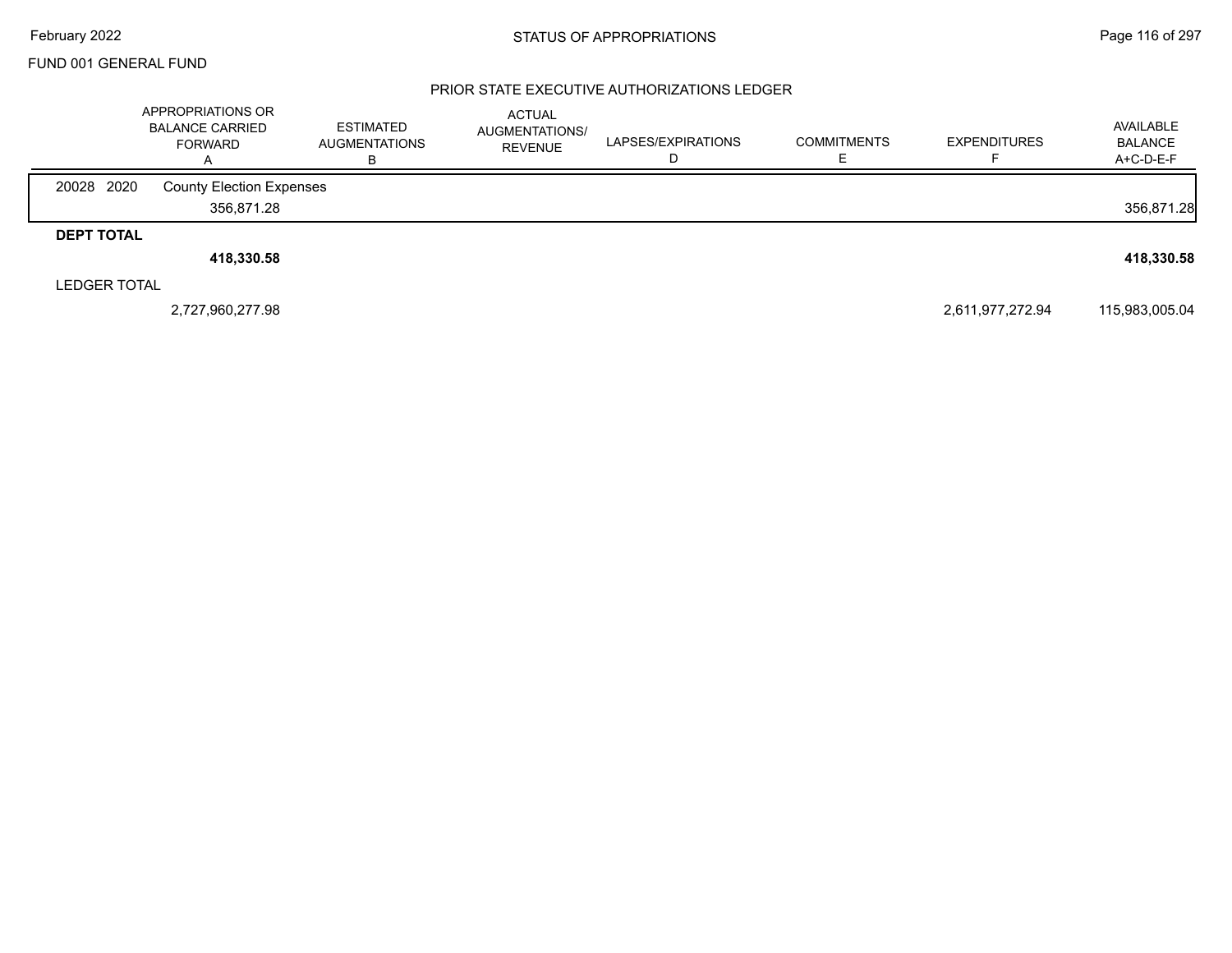#### PRIOR STATE EXECUTIVE AUTHORIZATIONS - RESTRICTED LEDGER

|                                         | APPROPRIATIONS OR<br><b>BALANCE CARRIED</b><br><b>FORWARD</b><br>A | <b>ESTIMATED</b><br><b>AUGMENTATIONS</b><br>В | <b>ACTUAL</b><br>AUGMENTATIONS/<br><b>REVENUE</b> | LAPSES/EXPIRATIONS<br>D | <b>COMMITMENTS</b><br>E | <b>EXPENDITURES</b><br>F. | AVAILABLE<br><b>BALANCE</b><br>A+C-D-E-F |
|-----------------------------------------|--------------------------------------------------------------------|-----------------------------------------------|---------------------------------------------------|-------------------------|-------------------------|---------------------------|------------------------------------------|
| <b>BA 81 - Executive Offices</b>        |                                                                    |                                               |                                                   |                         |                         |                           |                                          |
| <b>GENERAL GOVERNMENT</b>               |                                                                    |                                               |                                                   |                         |                         |                           |                                          |
| 26434 2019                              | <b>Agency IT Projects</b>                                          |                                               |                                                   |                         |                         |                           |                                          |
|                                         | 940,433.09                                                         |                                               | $-860,044.08$                                     |                         | 80,389.01               |                           |                                          |
| 26434 2020                              | <b>Agency IT Projects</b>                                          |                                               |                                                   |                         |                         |                           |                                          |
|                                         | 9,786,876.00                                                       |                                               | $-9,042,308.85$                                   |                         |                         | 744,567.15                |                                          |
| <b>DEPT TOTAL</b>                       |                                                                    |                                               |                                                   |                         |                         |                           |                                          |
|                                         | 10,727,309.09                                                      |                                               | $-9,902,352.93$                                   |                         | 80,389.01               | 744,567.15                |                                          |
| <b>BA 75 - Banking &amp; Securities</b> |                                                                    |                                               |                                                   |                         |                         |                           |                                          |
| <b>GENERAL GOVERNMENT</b>               |                                                                    |                                               |                                                   |                         |                         |                           |                                          |
| 26385 2018                              | Securities Operation                                               |                                               |                                                   |                         |                         |                           |                                          |
|                                         | 3.61                                                               |                                               |                                                   |                         |                         |                           | 3.61                                     |
| 26385 2019                              | Securities Operation                                               |                                               |                                                   |                         |                         |                           |                                          |
|                                         | 150,990.07                                                         |                                               |                                                   |                         |                         |                           | 150,990.07                               |
| 26385 2020                              | Securities Operation                                               |                                               |                                                   |                         |                         |                           |                                          |
|                                         | 1,946,394.78                                                       |                                               | $-1,753,857.70$                                   |                         |                         | 192,537.08                |                                          |
| 26385 2013                              | Securities Operation                                               |                                               |                                                   |                         |                         |                           |                                          |
|                                         | 122.48                                                             |                                               |                                                   |                         |                         |                           | 122.48                                   |
| <b>DEPT TOTAL</b>                       |                                                                    |                                               |                                                   |                         |                         |                           |                                          |
|                                         | 2,097,510.94                                                       |                                               | $-1,753,857.70$                                   |                         |                         | 192,537.08                | 151,116.16                               |
|                                         | <b>BA 32 - Civil Service Commission</b>                            |                                               |                                                   |                         |                         |                           |                                          |
| <b>GENERAL GOVERNMENT</b>               |                                                                    |                                               |                                                   |                         |                         |                           |                                          |
| 26469 2020                              | <b>Civil Service Commission</b>                                    |                                               |                                                   |                         |                         |                           |                                          |
|                                         | 1,423,825.04                                                       |                                               | $-1,338,104.28$                                   |                         |                         | 85,720.76                 |                                          |
| <b>DEPT TOTAL</b>                       |                                                                    |                                               |                                                   |                         |                         |                           |                                          |
|                                         | 1,423,825.04                                                       |                                               | $-1,338,104.28$                                   |                         |                         | 85,720.76                 |                                          |
|                                         | <b>BA 24 - Community &amp; Economic Develop</b>                    |                                               |                                                   |                         |                         |                           |                                          |
| <b>GRANTS AND SUBSIDIES</b>             |                                                                    |                                               |                                                   |                         |                         |                           |                                          |
| 26508 2020                              | COVID-HospitalityIndustryRecvry CBG Prgm                           |                                               |                                                   |                         |                         |                           |                                          |
|                                         |                                                                    |                                               | $-242,216.60$                                     |                         |                         | $-242,216.60$             |                                          |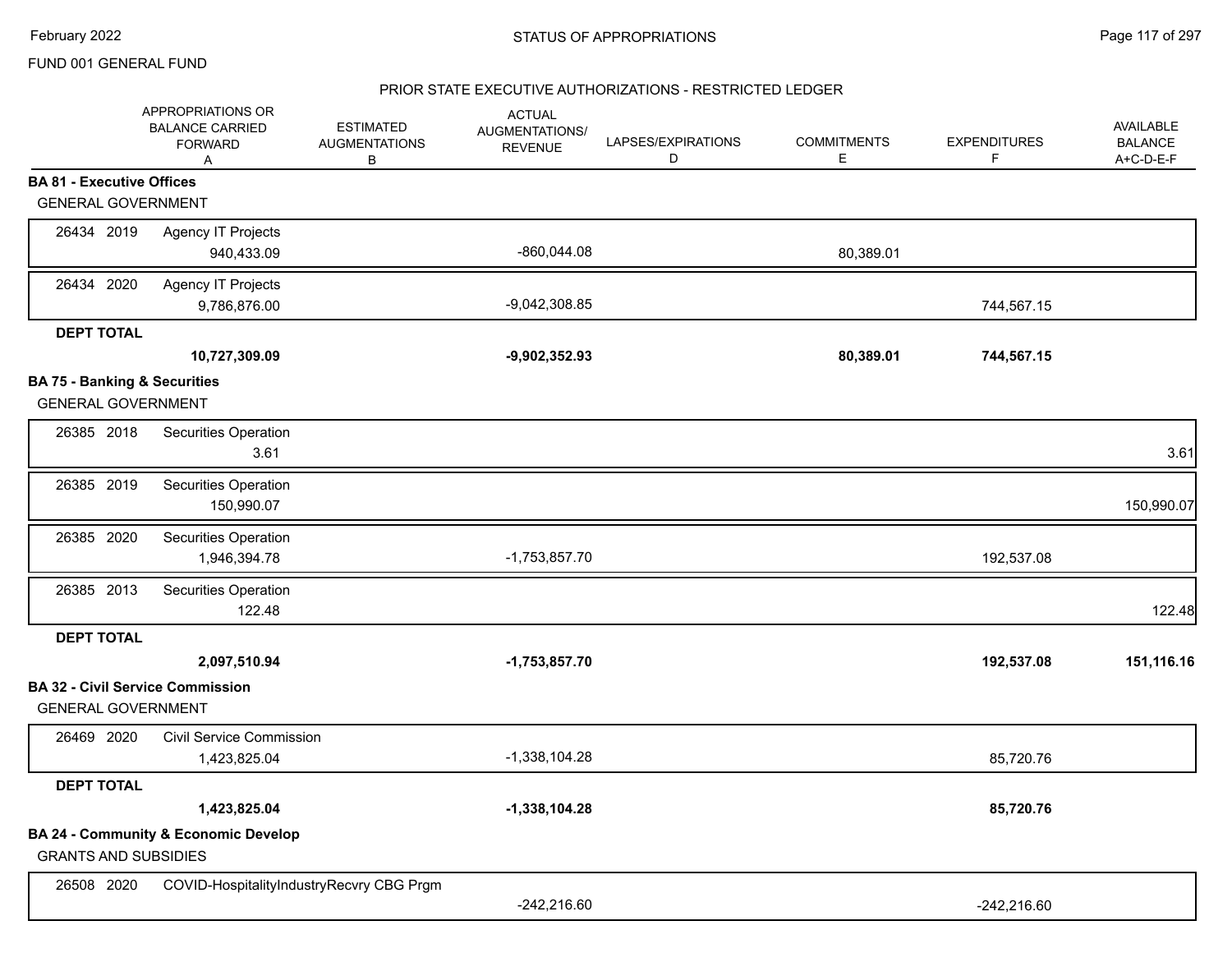#### PRIOR STATE EXECUTIVE AUTHORIZATIONS - RESTRICTED LEDGER

|                            | APPROPRIATIONS OR<br><b>BALANCE CARRIED</b><br><b>FORWARD</b><br>Α | <b>ESTIMATED</b><br><b>AUGMENTATIONS</b><br>В | <b>ACTUAL</b><br>AUGMENTATIONS/<br><b>REVENUE</b> | LAPSES/EXPIRATIONS<br>D | <b>COMMITMENTS</b><br>Е | <b>EXPENDITURES</b><br>F. | <b>AVAILABLE</b><br><b>BALANCE</b><br>A+C-D-E-F |
|----------------------------|--------------------------------------------------------------------|-----------------------------------------------|---------------------------------------------------|-------------------------|-------------------------|---------------------------|-------------------------------------------------|
| <b>DEPT TOTAL</b>          |                                                                    |                                               |                                                   |                         |                         |                           |                                                 |
|                            |                                                                    |                                               | $-242,216.60$                                     |                         |                         | $-242,216.60$             |                                                 |
|                            | <b>BA 38 - Conservation &amp; Natural Resourc</b>                  |                                               |                                                   |                         |                         |                           |                                                 |
| <b>GENERAL GOVERNMENT</b>  |                                                                    |                                               |                                                   |                         |                         |                           |                                                 |
| 26452 2018                 | <b>ATV Management</b>                                              |                                               |                                                   |                         |                         |                           |                                                 |
|                            | 152,060.00                                                         |                                               |                                                   |                         | 73,860.00               | 78,200.00                 |                                                 |
| 26452 2019                 | <b>ATV Management</b>                                              |                                               |                                                   |                         |                         |                           |                                                 |
|                            | 559,432.70                                                         |                                               |                                                   |                         | 347,034.82              | 212,397.88                |                                                 |
| 26452 2020                 | <b>ATV Management</b>                                              |                                               |                                                   |                         |                         |                           |                                                 |
|                            | 2,076,183.86                                                       |                                               | -691,398.69                                       |                         | 885,228.23              | 499,556.94                |                                                 |
| 26453 2019                 | Snowmobile Management                                              |                                               |                                                   |                         |                         |                           |                                                 |
|                            | 13,290.65                                                          |                                               | $-24.59$                                          |                         | 12,081.44               | 1,128.20                  | 56.42                                           |
| 26453 2020                 | Snowmobile Management                                              |                                               |                                                   |                         |                         |                           |                                                 |
|                            | 180,220.79                                                         |                                               | $-88,175.49$                                      |                         | 22,634.71               | 69,410.59                 |                                                 |
| 26464 2019                 | <b>Forest Regeneration</b>                                         |                                               |                                                   |                         |                         |                           |                                                 |
|                            | 169,220.84                                                         |                                               |                                                   |                         |                         | 169,219.62                | 1.22                                            |
| 26464 2020                 | <b>Forest Regeneration</b>                                         |                                               |                                                   |                         |                         |                           |                                                 |
|                            | 1,494,928.90                                                       |                                               |                                                   |                         | 34,487.07               | 842,816.95                | 617,624.88                                      |
| <b>DEPT TOTAL</b>          |                                                                    |                                               |                                                   |                         |                         |                           |                                                 |
|                            | 4,645,337.74                                                       |                                               | -779,598.77                                       |                         | 1,375,326.27            | 1,872,730.18              | 617,682.52                                      |
| <b>BA 11 - Corrections</b> |                                                                    |                                               |                                                   |                         |                         |                           |                                                 |
| <b>GENERAL GOVERNMENT</b>  |                                                                    |                                               |                                                   |                         |                         |                           |                                                 |
| 26450 2020                 | Rockview Farm Program                                              |                                               |                                                   |                         |                         |                           |                                                 |
|                            | 43,029.88                                                          |                                               | $-7,399.18$                                       |                         |                         | 35,630.70                 |                                                 |
| <b>DEPT TOTAL</b>          |                                                                    |                                               |                                                   |                         |                         |                           |                                                 |
|                            | 43,029.88                                                          |                                               | $-7,399.18$                                       |                         |                         | 35,630.70                 |                                                 |
|                            | <b>BA 35 - Environmental Protection</b>                            |                                               |                                                   |                         |                         |                           |                                                 |
| <b>GENERAL GOVERNMENT</b>  |                                                                    |                                               |                                                   |                         |                         |                           |                                                 |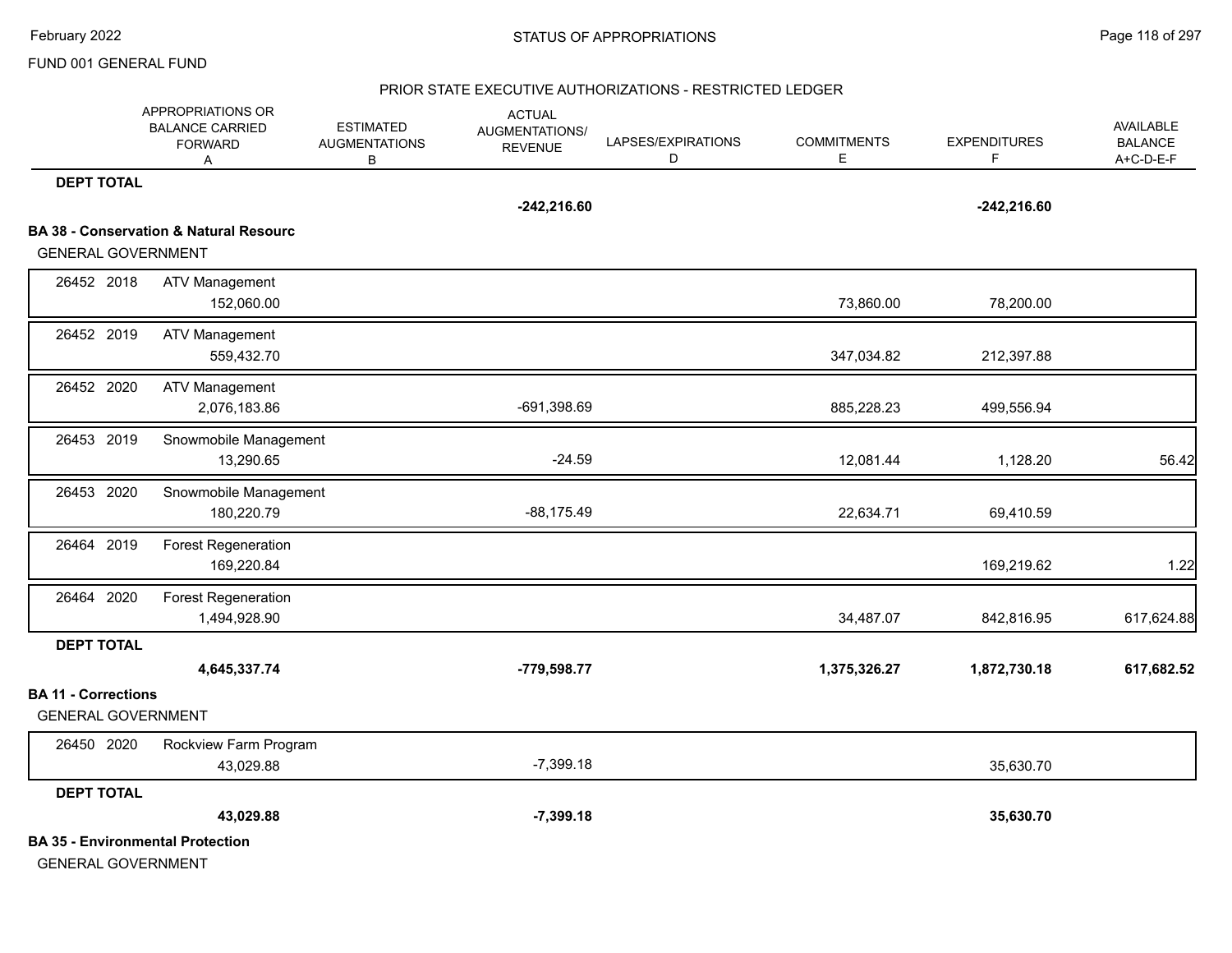#### PRIOR STATE EXECUTIVE AUTHORIZATIONS - RESTRICTED LEDGER

|                                 | APPROPRIATIONS OR<br><b>BALANCE CARRIED</b><br><b>FORWARD</b><br>A | <b>ESTIMATED</b><br><b>AUGMENTATIONS</b><br>В | <b>ACTUAL</b><br>AUGMENTATIONS/<br><b>REVENUE</b> | LAPSES/EXPIRATIONS<br>D | <b>COMMITMENTS</b><br>E | <b>EXPENDITURES</b><br>F | <b>AVAILABLE</b><br><b>BALANCE</b><br>A+C-D-E-F |
|---------------------------------|--------------------------------------------------------------------|-----------------------------------------------|---------------------------------------------------|-------------------------|-------------------------|--------------------------|-------------------------------------------------|
| 26251 2020                      | Sewage Facilities Program Administration                           |                                               |                                                   |                         |                         |                          |                                                 |
|                                 | 10,431.81                                                          |                                               | $-10,431.81$                                      |                         |                         |                          |                                                 |
| <b>DEPT TOTAL</b>               |                                                                    |                                               |                                                   |                         |                         |                          |                                                 |
|                                 | 10,431.81                                                          |                                               | $-10,431.81$                                      |                         |                         |                          |                                                 |
| BA 67 - Health                  |                                                                    |                                               |                                                   |                         |                         |                          |                                                 |
| <b>GENERAL GOVERNMENT</b>       |                                                                    |                                               |                                                   |                         |                         |                          |                                                 |
| 26322 2020                      | Vital Statistics Improvement Admin                                 |                                               |                                                   |                         |                         |                          |                                                 |
|                                 | 2,783,898.39                                                       |                                               |                                                   |                         | 653,403.03              | 1,544,163.18             | 586,332.18                                      |
| <b>DEPT TOTAL</b>               |                                                                    |                                               |                                                   |                         |                         |                          |                                                 |
|                                 | 2,783,898.39                                                       |                                               |                                                   |                         | 653,403.03              | 1,544,163.18             | 586,332.18                                      |
| BA 12 - Labor & Industry        |                                                                    |                                               |                                                   |                         |                         |                          |                                                 |
| <b>GENERAL GOVERNMENT</b>       |                                                                    |                                               |                                                   |                         |                         |                          |                                                 |
| 26235 2020                      | Asbestos and Lead Certification                                    |                                               |                                                   |                         |                         |                          |                                                 |
|                                 | 917,154.92                                                         |                                               |                                                   |                         | 88,200.00               | 85,619.34                | 743,335.58                                      |
| <b>DEPT TOTAL</b>               |                                                                    |                                               |                                                   |                         |                         |                          |                                                 |
|                                 | 917,154.92                                                         |                                               |                                                   |                         | 88,200.00               | 85,619.34                | 743,335.58                                      |
| <b>BA 19 - State Department</b> |                                                                    |                                               |                                                   |                         |                         |                          |                                                 |
| <b>GENERAL GOVERNMENT</b>       |                                                                    |                                               |                                                   |                         |                         |                          |                                                 |
| 26239 2020                      |                                                                    | Bureau ofCorporatns&CharitableOrganizatn      |                                                   |                         |                         |                          |                                                 |
|                                 | 1,174,264.27                                                       |                                               |                                                   |                         | 203.77                  | 460,047.29               | 714,013.21                                      |
| <b>DEPT TOTAL</b>               |                                                                    |                                               |                                                   |                         |                         |                          |                                                 |
|                                 | 1,174,264.27                                                       |                                               |                                                   |                         | 203.77                  | 460,047.29               | 714,013.21                                      |
| <b>LEDGER TOTAL</b>             |                                                                    |                                               |                                                   |                         |                         |                          |                                                 |
|                                 | 23,822,762.08                                                      |                                               | -14,033,961.27                                    |                         | 2,197,522.08            | 4,778,799.08             | 2,812,479.65                                    |
|                                 |                                                                    |                                               |                                                   |                         |                         |                          |                                                 |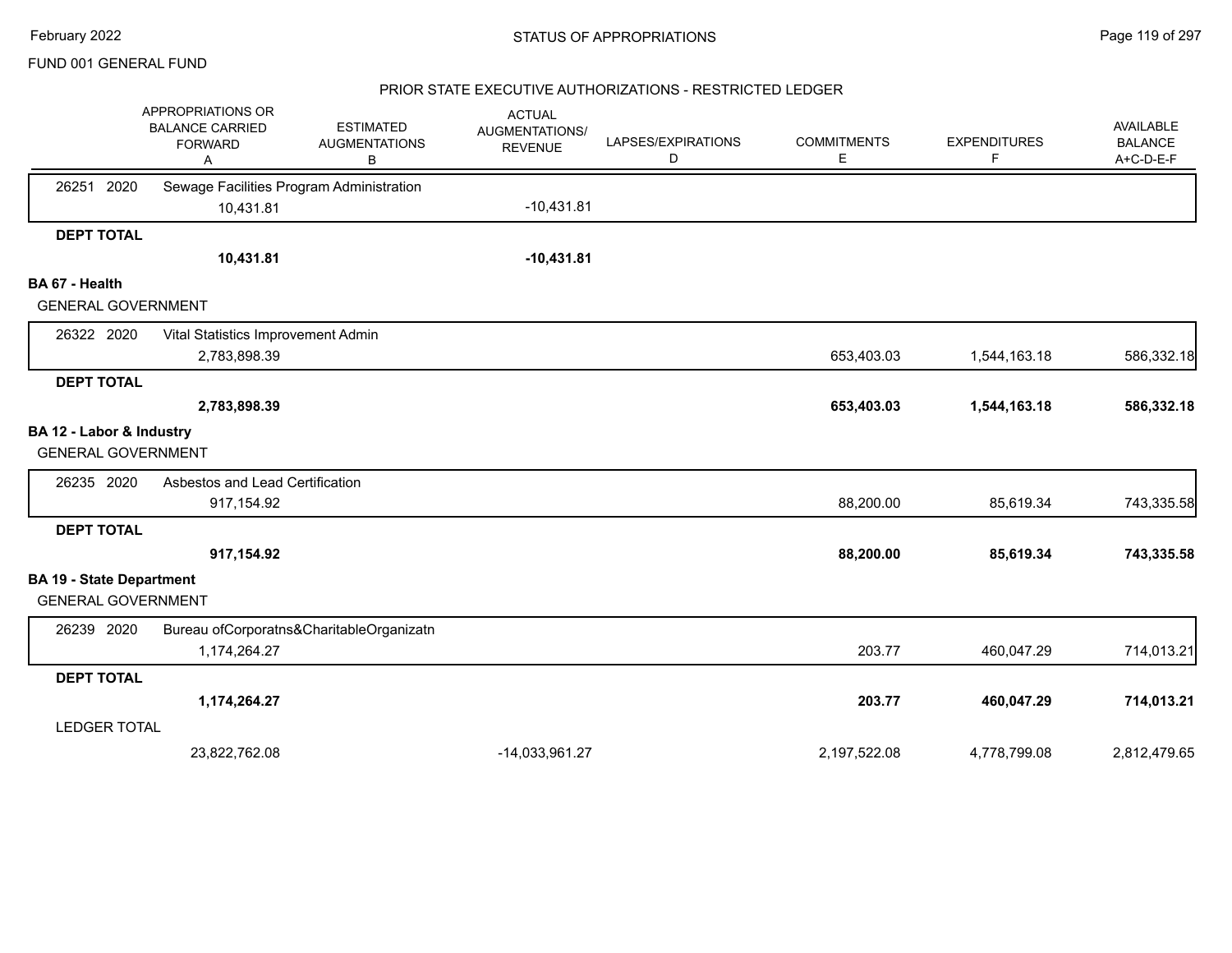|                                                               | APPROPRIATIONS OR<br><b>BALANCE CARRIED</b><br><b>FORWARD</b><br>A | <b>ESTIMATED</b><br><b>AUGMENTATIONS</b><br>B | <b>ACTUAL</b><br>AUGMENTATIONS/<br><b>REVENUE</b> | LAPSES/EXPIRATIONS<br>D | <b>COMMITMENTS</b><br>E | <b>EXPENDITURES</b><br>F. | AVAILABLE<br><b>BALANCE</b><br>A+C-D-E-F |
|---------------------------------------------------------------|--------------------------------------------------------------------|-----------------------------------------------|---------------------------------------------------|-------------------------|-------------------------|---------------------------|------------------------------------------|
|                                                               | <b>BA 31 - PA Emergency Management Agency</b>                      |                                               |                                                   |                         |                         |                           |                                          |
| <b>GRANTS AND SUBSIDIES</b>                                   |                                                                    |                                               |                                                   |                         |                         |                           |                                          |
| 30328 2018                                                    | <b>Hazard Mitigation</b><br>1,000,000.00                           |                                               |                                                   |                         |                         |                           | 1,000,000.00                             |
| 30328 2012                                                    | <b>Hazard Mitigation</b><br>1,292,236.46                           |                                               |                                                   |                         | 683,892.48              | 567,520.69                | 40,823.29                                |
| 30328 2013                                                    | <b>Hazard Mitigation</b><br>1,916,696.93                           |                                               |                                                   |                         | 1,034,385.00            | 697,742.00                | 184,569.93                               |
| 30355 2014                                                    | 616,450.80                                                         | Emergency Management Assistance Compact       |                                                   |                         |                         | $-7,103.52$               | 623,554.32                               |
| 30355 2017                                                    | 3,069,913.02                                                       | Emergency Management Assistance Compact       |                                                   |                         |                         |                           | 3,069,913.02                             |
| 30357 2016                                                    | <b>Disaster Relief</b>                                             |                                               |                                                   |                         | 15,307.24               | $-15,307.24$              |                                          |
| 30357 2018                                                    | <b>Disaster Relief</b><br>2,852,632.78                             |                                               |                                                   |                         | 1,925,701.05            | 473,430.56                | 453,501.17                               |
| 30357 2019                                                    | Disaster Relief<br>3,723,827.77                                    |                                               |                                                   |                         | 1,907,252.04            | 21,744.34                 | 1,794,831.39                             |
| 30357 2020                                                    | <b>Disaster Relief</b><br>26,848,040.97                            |                                               |                                                   |                         | 6,357,903.47            | 7,899,376.58              | 12,590,760.92                            |
| <b>DEPT TOTAL</b>                                             |                                                                    |                                               |                                                   |                         |                         |                           |                                          |
|                                                               | 41,319,798.73                                                      |                                               |                                                   |                         | 11,924,441.28           | 9,637,403.41              | 19,757,954.04                            |
| <b>BA 40 - Ethics Commission</b><br><b>GENERAL GOVERNMENT</b> |                                                                    |                                               |                                                   |                         |                         |                           |                                          |
| 30310 2011                                                    | <b>State Ethics Commission</b><br>83.50                            |                                               |                                                   |                         |                         |                           | 83.50                                    |
| 30310 2012                                                    | <b>State Ethics Commission</b><br>172,991.45                       |                                               |                                                   |                         |                         |                           | 172,991.45                               |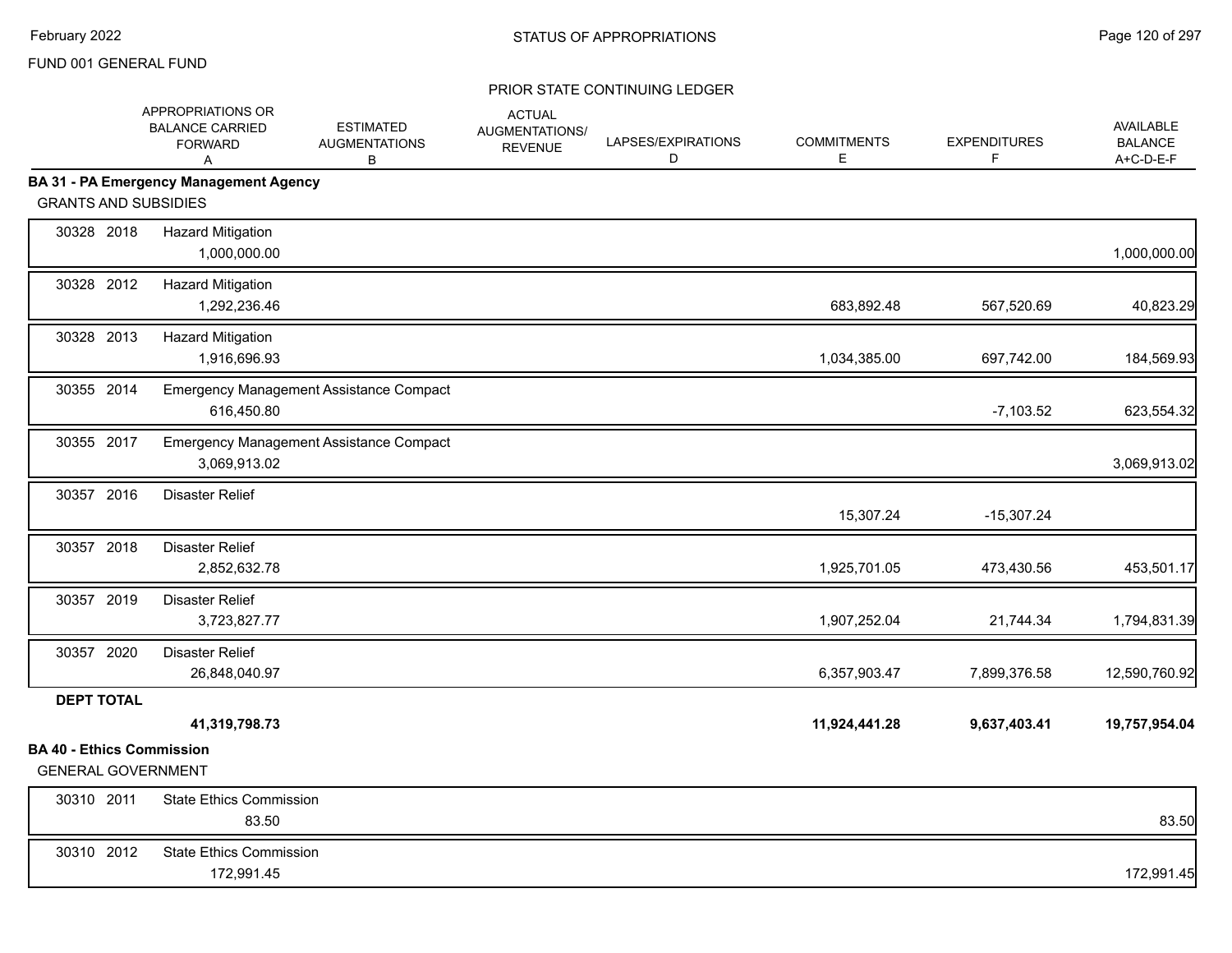|                           | APPROPRIATIONS OR<br><b>BALANCE CARRIED</b><br><b>FORWARD</b><br>Α | <b>ESTIMATED</b><br><b>AUGMENTATIONS</b><br>В | <b>ACTUAL</b><br>AUGMENTATIONS/<br><b>REVENUE</b> | LAPSES/EXPIRATIONS<br>D | <b>COMMITMENTS</b><br>Е | <b>EXPENDITURES</b><br>F | <b>AVAILABLE</b><br><b>BALANCE</b><br>A+C-D-E-F |
|---------------------------|--------------------------------------------------------------------|-----------------------------------------------|---------------------------------------------------|-------------------------|-------------------------|--------------------------|-------------------------------------------------|
| <b>DEPT TOTAL</b>         |                                                                    |                                               |                                                   |                         |                         |                          |                                                 |
|                           | 173,074.95                                                         |                                               |                                                   |                         |                         |                          | 173,074.95                                      |
|                           | <b>BA 43 - Health Care Cost Containment</b>                        |                                               |                                                   |                         |                         |                          |                                                 |
| <b>GENERAL GOVERNMENT</b> |                                                                    |                                               |                                                   |                         |                         |                          |                                                 |
| 30309 2019                | Health Care Cost Containment Council                               |                                               |                                                   |                         |                         | $-78,578.01$             | 78,578.01                                       |
| <b>DEPT TOTAL</b>         |                                                                    |                                               |                                                   |                         |                         |                          |                                                 |
|                           |                                                                    |                                               |                                                   |                         |                         | $-78,578.01$             | 78,578.01                                       |
| BA 41 - Senate            |                                                                    |                                               |                                                   |                         |                         |                          |                                                 |
| <b>GENERAL GOVERNMENT</b> |                                                                    |                                               |                                                   |                         |                         |                          |                                                 |
| 30037 2020                | <b>Senators' Salaries</b>                                          |                                               |                                                   |                         |                         |                          |                                                 |
|                           | 2,231,347.87                                                       |                                               |                                                   |                         |                         | 2,231,347.87             |                                                 |
| 30039 2019                | <b>Employes of Chief Clerk</b>                                     |                                               |                                                   |                         |                         |                          |                                                 |
|                           | 1,025,824.22                                                       |                                               |                                                   |                         |                         | 1,023,722.57             | 2,101.65                                        |
| 30039 2020                | <b>Employes of Chief Clerk</b>                                     |                                               |                                                   |                         |                         |                          |                                                 |
|                           | 3,085,000.00                                                       |                                               |                                                   |                         |                         | 713,643.73               | 2,371,356.27                                    |
| 30040 2020                | Salaried Officers & Employes                                       |                                               |                                                   |                         |                         |                          |                                                 |
|                           | 1,731,377.24                                                       |                                               |                                                   |                         |                         | 1,731,377.24             |                                                 |
| 30047 2019                | Committee on Appropriations (R)                                    |                                               |                                                   |                         |                         |                          |                                                 |
|                           | 652,179.95                                                         |                                               |                                                   |                         |                         | 652,158.22               | 21.73                                           |
| 30047 2020                | Committee on Appropriations (R)                                    |                                               |                                                   |                         |                         |                          |                                                 |
|                           | 1,507,500.00                                                       |                                               |                                                   |                         |                         | 306,538.30               | 1,200,961.70                                    |
| 30060 2017                | <b>Incidental Expenses</b>                                         |                                               |                                                   |                         |                         |                          |                                                 |
|                           | 698,359.33                                                         |                                               |                                                   |                         |                         | 698,359.33               |                                                 |
| 30060 2018                | <b>Incidental Expenses</b>                                         |                                               |                                                   |                         |                         |                          |                                                 |
|                           | 2,947,424.63                                                       |                                               |                                                   |                         |                         | 100,216.05               | 2,847,208.58                                    |
| 30060 2019                | <b>Incidental Expenses</b>                                         |                                               |                                                   |                         |                         |                          |                                                 |
|                           | 3,593,476.80                                                       |                                               |                                                   |                         |                         | $-1,523.20$              | 3,595,000.00                                    |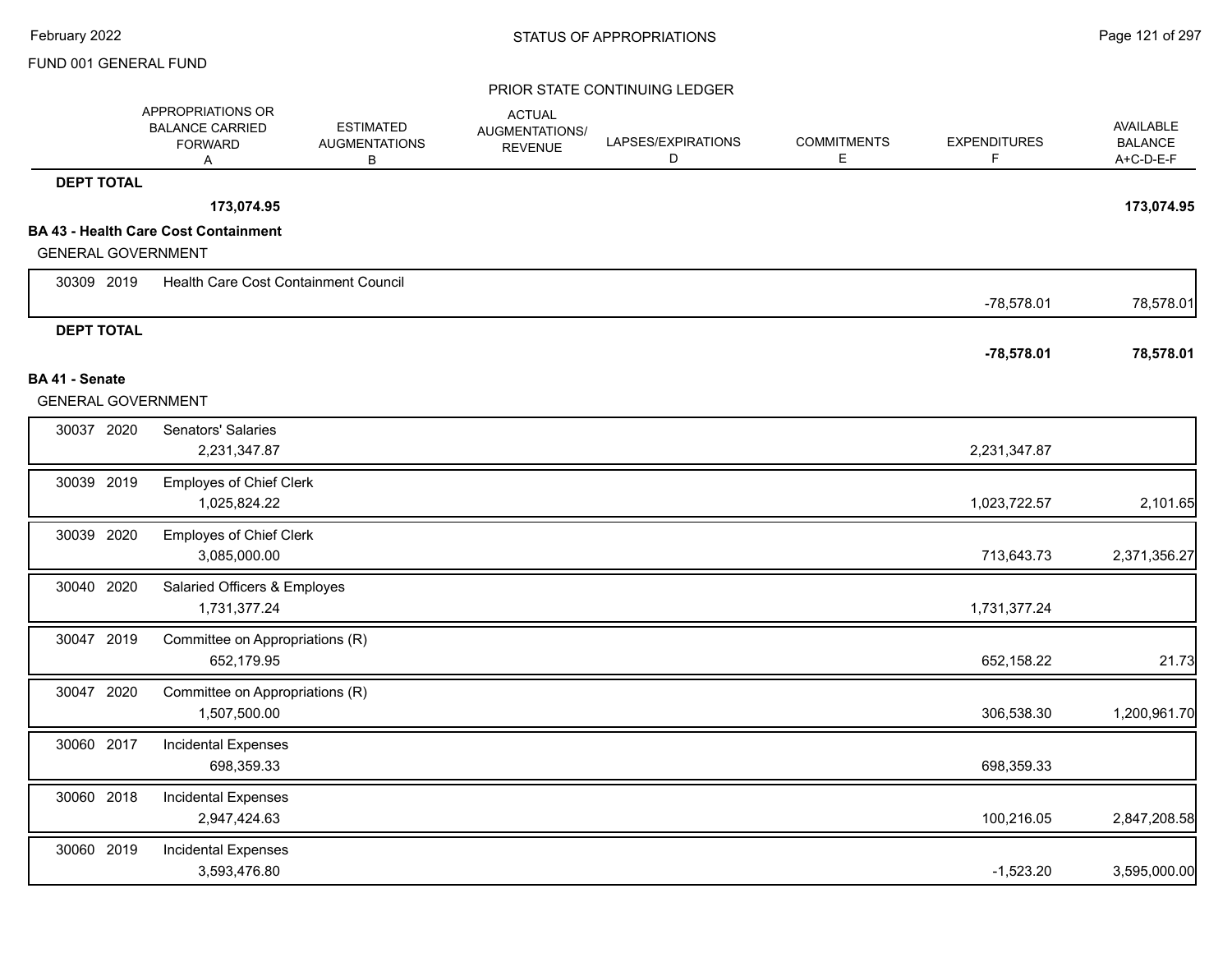|                           | APPROPRIATIONS OR<br><b>BALANCE CARRIED</b><br><b>FORWARD</b><br>A | <b>ESTIMATED</b><br><b>AUGMENTATIONS</b><br>В | <b>ACTUAL</b><br>AUGMENTATIONS/<br><b>REVENUE</b> | LAPSES/EXPIRATIONS<br>D | <b>COMMITMENTS</b><br>Е | <b>EXPENDITURES</b> | AVAILABLE<br><b>BALANCE</b><br>A+C-D-E-F |
|---------------------------|--------------------------------------------------------------------|-----------------------------------------------|---------------------------------------------------|-------------------------|-------------------------|---------------------|------------------------------------------|
| 30060 2020                | <b>Incidental Expenses</b><br>3,585,542.77                         |                                               |                                                   |                         |                         | $-11,691.16$        | 3,597,233.93                             |
| 30061 2019                | Committee on Appropriations (D)<br>528,820.02                      |                                               |                                                   |                         |                         | 526,834.58          | 1,985.44                                 |
| 30061 2020                | Committee on Appropriations (D)<br>1,458,779.71                    |                                               |                                                   |                         |                         | $-39,354.04$        | 1,498,133.75                             |
| 30062 2019                | Expenses-Senators<br>7,869.02                                      |                                               |                                                   |                         |                         | 7,869.02            |                                          |
| 30062 2020                | Expenses-Senators<br>1,404,455.91                                  |                                               |                                                   |                         |                         | 537,216.40          | 867,239.51                               |
| 30063 2018                | Legislative Printing & Expenses<br>3,532,245.80                    |                                               |                                                   |                         |                         | 3,532,245.80        |                                          |
| 30063 2019                | Legislative Printing & Expenses<br>8,048,000.00                    |                                               |                                                   |                         |                         | 3,896,821.77        | 4, 151, 178. 23                          |
| 30063 2020                | Legislative Printing & Expenses<br>6,174,174.57                    |                                               |                                                   |                         |                         | $-1,873,825.43$     | 8,048,000.00                             |
| 30218 2020                | Caucus Operations (D)<br>6,319,845.58                              |                                               |                                                   |                         |                         | 6,267,249.12        | 52,596.46                                |
| 30219 2020                | Caucus Operations (R)<br>12,968,835.36                             |                                               |                                                   |                         |                         | 12,728,237.23       | 240,598.13                               |
| <b>DEPT TOTAL</b>         | 61,501,058.78                                                      |                                               |                                                   |                         |                         | 33,027,443.40       | 28,473,615.38                            |
| <b>GENERAL GOVERNMENT</b> | <b>BA 42 - House of Representatives</b>                            |                                               |                                                   |                         |                         |                     |                                          |
| 30073 2020                | 3,239,649.52                                                       | Members' Salaries, Speaker's Extra Comp       |                                                   |                         |                         | 2,385,180.10        | 854,469.42                               |
| 30075 2016                | 18,446.48                                                          | National Legislative Conference Expenses      |                                                   |                         |                         | 11,920.57           | 6,525.91                                 |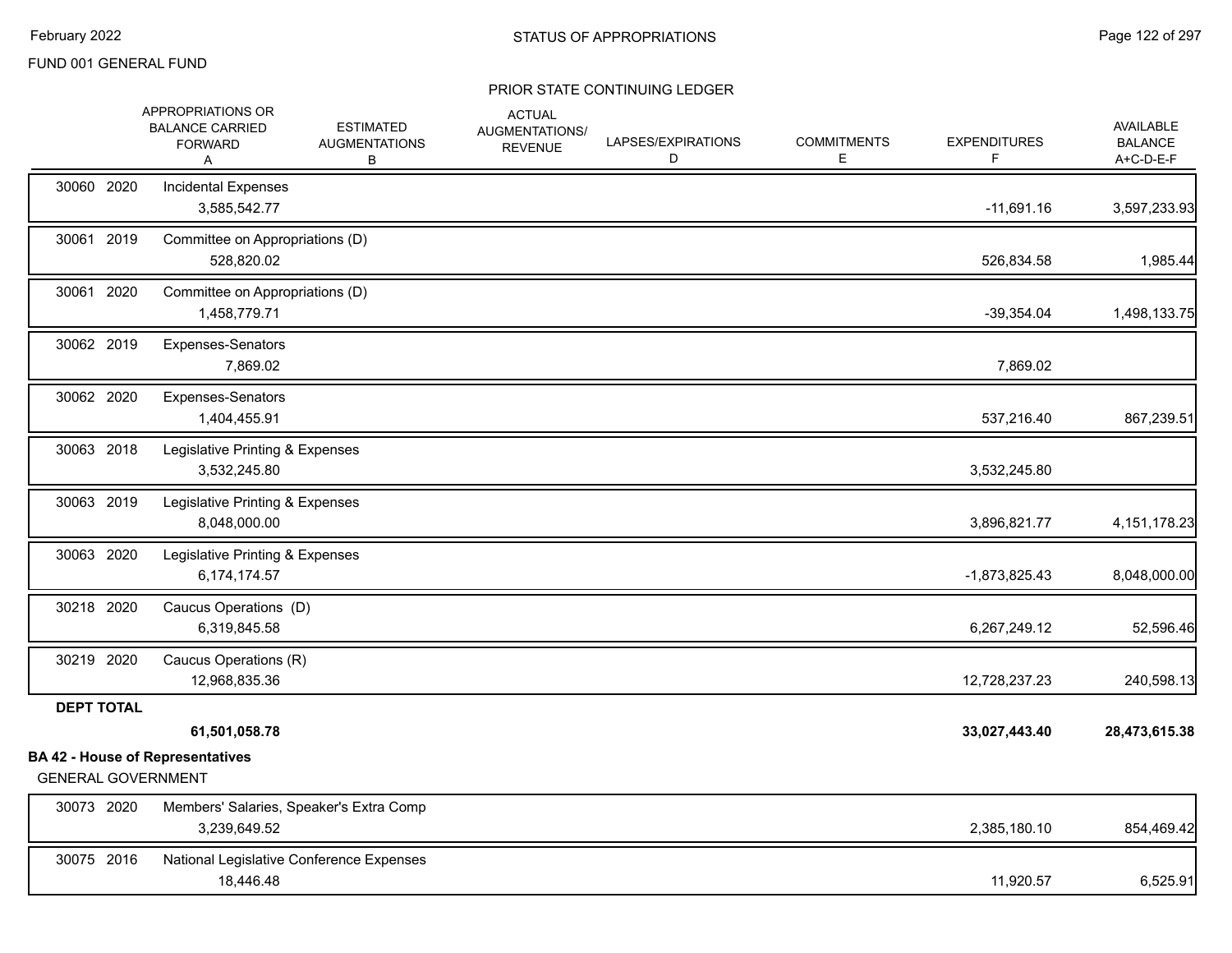|            | APPROPRIATIONS OR<br><b>BALANCE CARRIED</b><br><b>FORWARD</b><br>A | <b>ESTIMATED</b><br><b>AUGMENTATIONS</b><br>В | <b>ACTUAL</b><br>AUGMENTATIONS/<br><b>REVENUE</b> | LAPSES/EXPIRATIONS<br>D | <b>COMMITMENTS</b><br>E. | <b>EXPENDITURES</b><br>F | AVAILABLE<br><b>BALANCE</b><br>A+C-D-E-F |
|------------|--------------------------------------------------------------------|-----------------------------------------------|---------------------------------------------------|-------------------------|--------------------------|--------------------------|------------------------------------------|
| 30075 2017 | 11,000.00                                                          | National Legislative Conference Expenses      |                                                   |                         |                          | 3,284.75                 | 7,715.25                                 |
| 30077 2014 | Speaker's Office<br>553,781.96                                     |                                               |                                                   |                         |                          | 553,781.96               |                                          |
| 30077 2015 | Speaker's Office<br>1,757,000.00                                   |                                               |                                                   |                         |                          | 1,282,517.21             | 474,482.79                               |
| 30077 2016 | Speaker's Office<br>1,810,000.00                                   |                                               |                                                   |                         |                          |                          | 1,810,000.00                             |
| 30077 2017 | Speaker's Office<br>1,810,000.00                                   |                                               |                                                   |                         |                          |                          | 1,810,000.00                             |
| 30077 2018 | Speaker's Office<br>1,810,000.00                                   |                                               |                                                   |                         |                          |                          | 1,810,000.00                             |
| 30077 2019 | Speaker's Office<br>1,810,000.00                                   |                                               |                                                   |                         |                          |                          | 1,810,000.00                             |
| 30077 2020 | Speaker's Office<br>1,810,000.00                                   |                                               |                                                   |                         |                          |                          | 1,810,000.00                             |
| 30078 2020 | 4,766,611.25                                                       | Bi-Partisan Committee, Chief Clerk & Com      |                                                   |                         |                          | 4,471,609.53             | 295,001.72                               |
| 30080 2019 | Mileage: Reps, Officers, & Employees<br>30,896.01                  |                                               |                                                   |                         |                          | 23,298.08                | 7,597.93                                 |
| 30080 2020 | Mileage: Reps, Officers, & Employees<br>393,093.55                 |                                               |                                                   |                         |                          | 80,231.48                | 312,862.07                               |
| 30082 2019 | Chief Clerk & Legislative Journal<br>1,362,656.87                  |                                               |                                                   |                         |                          | 522,331.74               | 840,325.13                               |
| 30082 2020 | Chief Clerk & Legislative Journal<br>2,619,720.76                  |                                               |                                                   |                         |                          | 257,523.54               | 2,362,197.22                             |
| 30083 2016 | Speaker<br>16,000.00                                               |                                               |                                                   |                         |                          | 16,000.00                |                                          |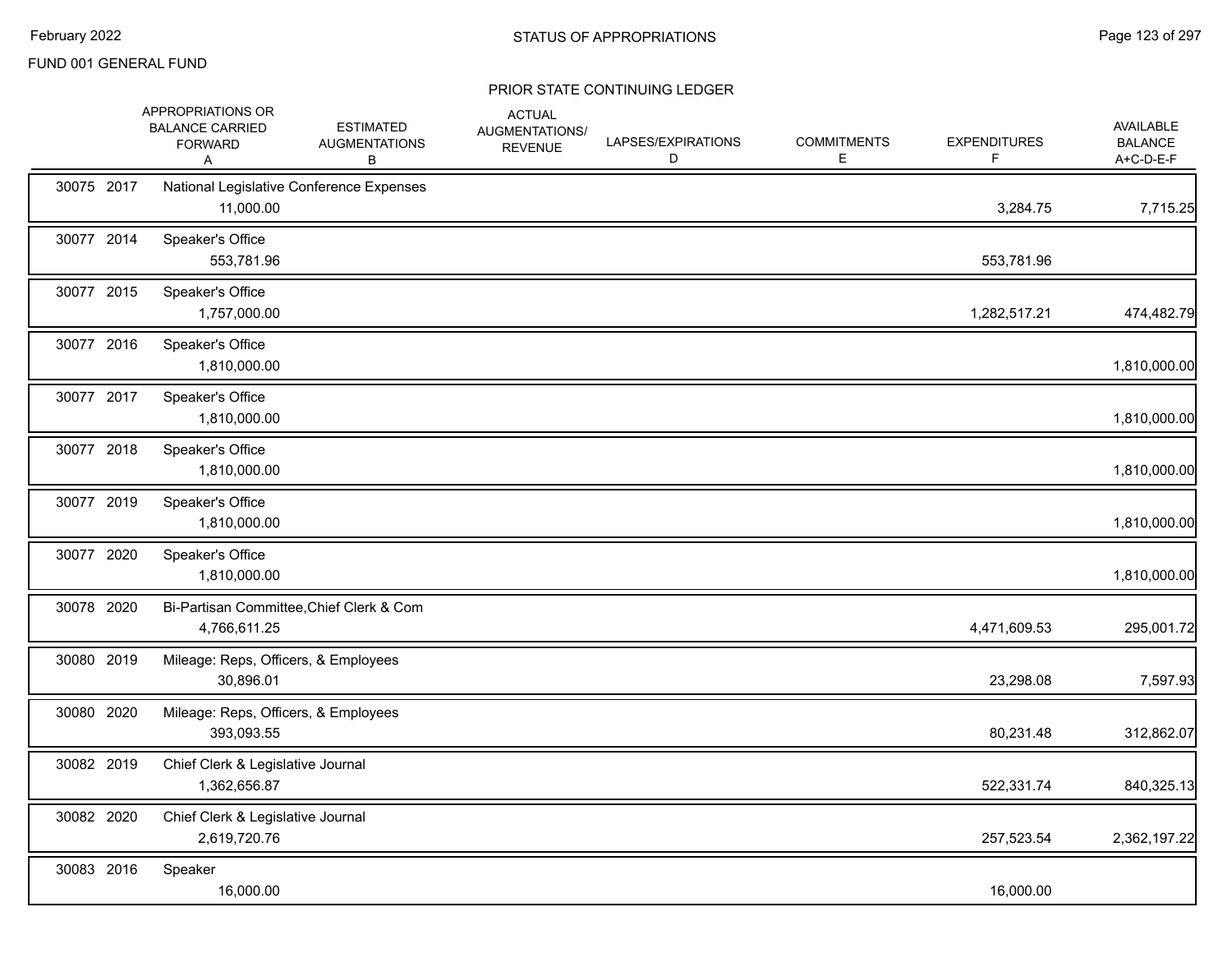|            | APPROPRIATIONS OR<br><b>BALANCE CARRIED</b><br><b>FORWARD</b><br>Α | <b>ESTIMATED</b><br><b>AUGMENTATIONS</b><br>B | <b>ACTUAL</b><br>AUGMENTATIONS/<br><b>REVENUE</b> | LAPSES/EXPIRATIONS<br>D | <b>COMMITMENTS</b><br>Е | <b>EXPENDITURES</b><br>F | AVAILABLE<br><b>BALANCE</b><br>A+C-D-E-F |
|------------|--------------------------------------------------------------------|-----------------------------------------------|---------------------------------------------------|-------------------------|-------------------------|--------------------------|------------------------------------------|
| 30083 2017 | Speaker<br>20,000.00                                               |                                               |                                                   |                         |                         |                          | 20,000.00                                |
| 30083 2018 | Speaker<br>20,000.00                                               |                                               |                                                   |                         |                         |                          | 20,000.00                                |
| 30083 2019 | Speaker<br>20,000.00                                               |                                               |                                                   |                         |                         |                          | 20,000.00                                |
| 30083 2020 | Speaker<br>20,000.00                                               |                                               |                                                   |                         |                         |                          | 20,000.00                                |
| 30084 2020 | <b>Chief Clerk</b><br>468,368.37                                   |                                               |                                                   |                         |                         | 371,771.11               | 96,597.26                                |
| 30085 2015 | Floor Leader (R)<br>5,000.00                                       |                                               |                                                   |                         |                         | 5,000.00                 |                                          |
| 30085 2016 | Floor Leader (R)<br>7,000.00                                       |                                               |                                                   |                         |                         |                          | 7,000.00                                 |
| 30085 2017 | Floor Leader (R)<br>7,000.00                                       |                                               |                                                   |                         |                         |                          | 7,000.00                                 |
| 30085 2018 | Floor Leader (R)<br>7,000.00                                       |                                               |                                                   |                         |                         |                          | 7,000.00                                 |
| 30085 2019 | Floor Leader (R)<br>7,000.00                                       |                                               |                                                   |                         |                         |                          | 7,000.00                                 |
| 30085 2020 | Floor Leader (R)<br>7,000.00                                       |                                               |                                                   |                         |                         |                          | 7,000.00                                 |
| 30086 2020 | Floor Leader (D)<br>4,760.26                                       |                                               |                                                   |                         |                         | 1,469.84                 | 3,290.42                                 |
| 30091 2019 | Chairman-Appropriations Committee (R)<br>6,000.00                  |                                               |                                                   |                         |                         |                          | 6,000.00                                 |
| 30091 2020 | Chairman-Appropriations Committee (R)<br>6,000.00                  |                                               |                                                   |                         |                         |                          | 6,000.00                                 |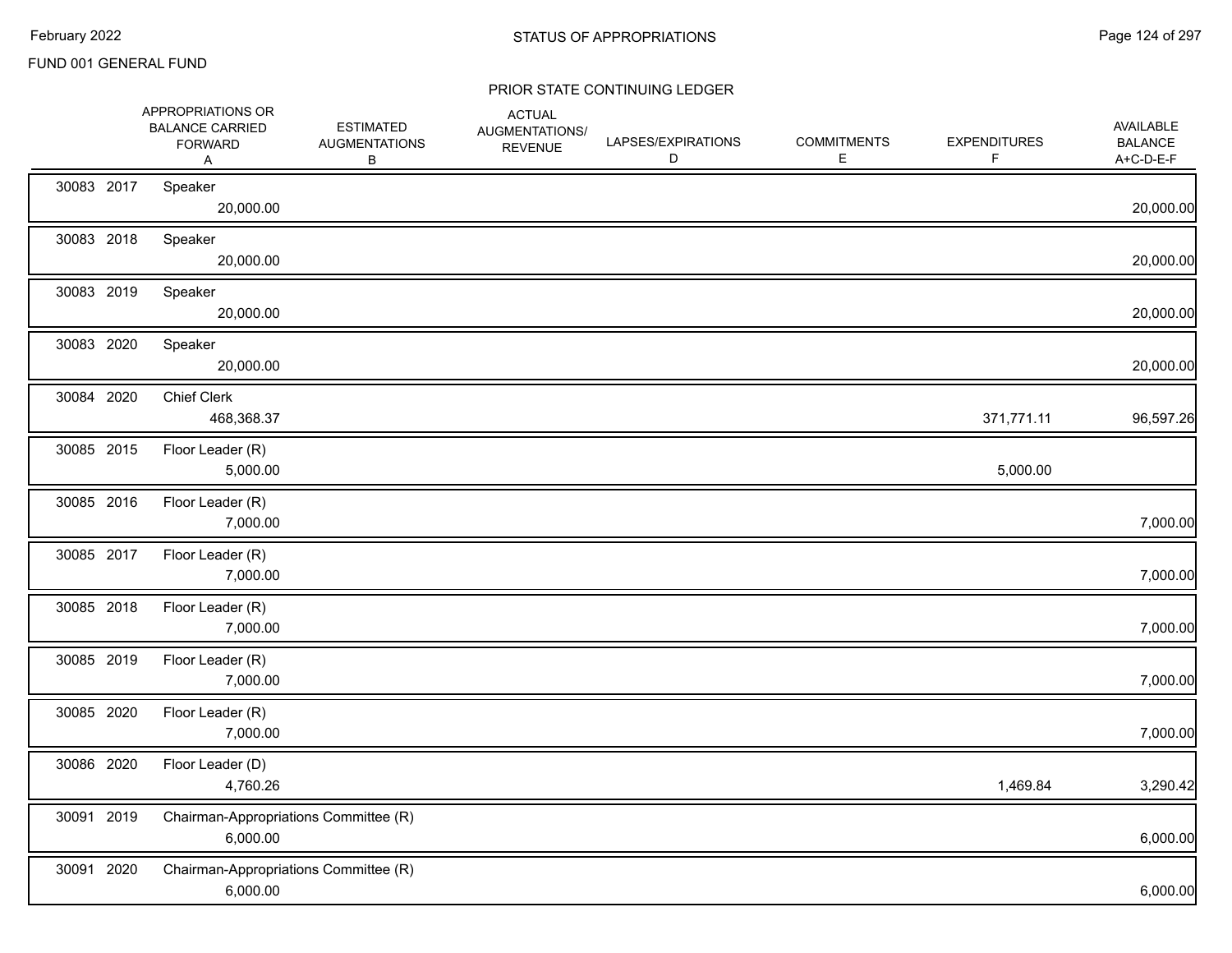|            | APPROPRIATIONS OR<br><b>BALANCE CARRIED</b><br><b>FORWARD</b><br>A | <b>ESTIMATED</b><br><b>AUGMENTATIONS</b><br>В | <b>ACTUAL</b><br>AUGMENTATIONS/<br><b>REVENUE</b> | LAPSES/EXPIRATIONS<br>D | <b>COMMITMENTS</b><br>E | <b>EXPENDITURES</b><br>F. | AVAILABLE<br><b>BALANCE</b><br>A+C-D-E-F |
|------------|--------------------------------------------------------------------|-----------------------------------------------|---------------------------------------------------|-------------------------|-------------------------|---------------------------|------------------------------------------|
| 30095 2018 | <b>Incidental Expenses</b><br>163,249.25                           |                                               |                                                   |                         |                         |                           | 163,249.25                               |
| 30095 2019 | <b>Incidental Expenses</b><br>46,700.05                            |                                               |                                                   |                         |                         |                           | 46,700.05                                |
| 30095 2020 | <b>Incidental Expenses</b><br>3,528,551.15                         |                                               |                                                   |                         |                         | 2,401,841.30              | 1,126,709.85                             |
| 30097 2019 | Committee on Appropriations (R)<br>2,781,977.50                    |                                               |                                                   |                         |                         | 2,552,398.67              | 229,578.83                               |
| 30097 2020 | Committee on Appropriations (R)<br>3,223,000.00                    |                                               |                                                   |                         |                         |                           | 3,223,000.00                             |
| 30099 2018 | Expenses-Representative<br>1,012,391.44                            |                                               |                                                   |                         |                         | 1,012,391.44              |                                          |
| 30099 2019 | Expenses-Representative<br>1,205,649.20                            |                                               |                                                   |                         |                         | 1,205,564.20              | 85.00                                    |
| 30099 2020 | Expenses-Representative<br>3,113,127.18                            |                                               |                                                   |                         |                         | 1,118,950.19              | 1,994,176.99                             |
| 30100 2019 | Legislative Printing & Expenses<br>111,331.78                      |                                               |                                                   |                         |                         | 111,331.78                |                                          |
| 30100 2020 | Legislative Printing & Expenses<br>4,825,649.25                    |                                               |                                                   |                         |                         | 3,915,877.66              | 909,771.59                               |
| 30102 2014 | Special Leadership Account (R)                                     |                                               |                                                   |                         |                         | $-244,200.00$             | 244,200.00                               |
| 30102 2015 | Special Leadership Account (R)<br>3,497,013.06                     |                                               |                                                   |                         |                         | $-933, 198.04$            | 4,430,211.10                             |
| 30102 2016 | Special Leadership Account (R)<br>6,045,000.00                     |                                               |                                                   |                         |                         |                           | 6,045,000.00                             |
| 30102 2017 | Special Leadership Account (R)<br>6,045,000.00                     |                                               |                                                   |                         |                         |                           | 6,045,000.00                             |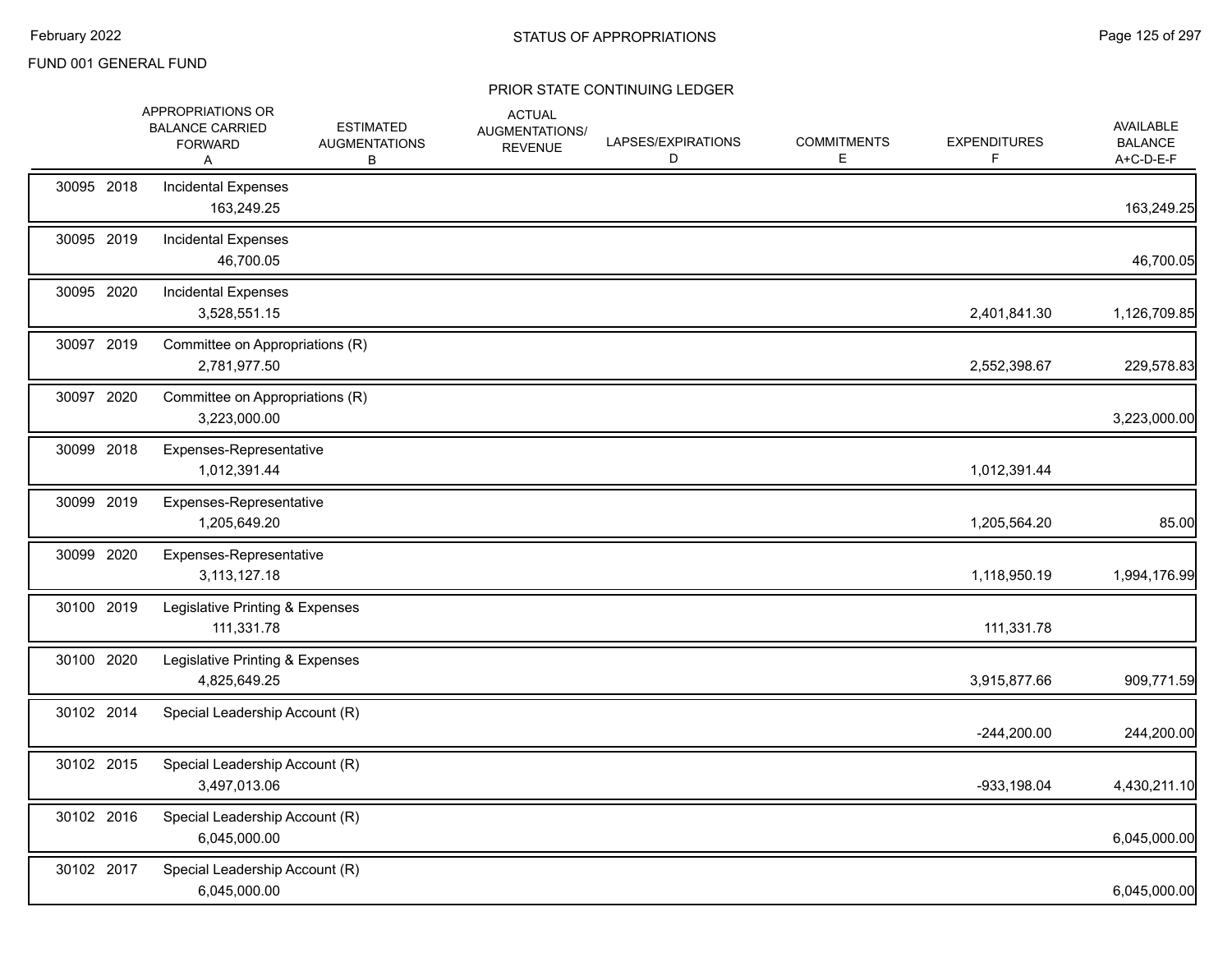|            | APPROPRIATIONS OR<br><b>BALANCE CARRIED</b><br><b>FORWARD</b><br>A | <b>ESTIMATED</b><br><b>AUGMENTATIONS</b><br>В | <b>ACTUAL</b><br>AUGMENTATIONS/<br><b>REVENUE</b> | LAPSES/EXPIRATIONS<br>D | <b>COMMITMENTS</b><br>Е | <b>EXPENDITURES</b> | <b>AVAILABLE</b><br><b>BALANCE</b><br>A+C-D-E-F |
|------------|--------------------------------------------------------------------|-----------------------------------------------|---------------------------------------------------|-------------------------|-------------------------|---------------------|-------------------------------------------------|
| 30102 2018 | Special Leadership Account (R)<br>6,045,000.00                     |                                               |                                                   |                         |                         |                     | 6,045,000.00                                    |
| 30102 2019 | Special Leadership Account (R)<br>6,045,000.00                     |                                               |                                                   |                         |                         |                     | 6,045,000.00                                    |
| 30102 2020 | Special Leadership Account (R)<br>6,045,000.00                     |                                               |                                                   |                         |                         |                     | 6,045,000.00                                    |
| 30103 2015 | Special Leadership Account (D)<br>452,138.77                       |                                               |                                                   |                         |                         | -4,265,748.83       | 4,717,887.60                                    |
| 30103 2016 | Special Leadership Account (D)<br>6,018,646.40                     |                                               |                                                   |                         |                         | 36.58               | 6,018,609.82                                    |
| 30103 2017 | Special Leadership Account (D)<br>6,045,000.00                     |                                               |                                                   |                         |                         |                     | 6,045,000.00                                    |
| 30103 2018 | Special Leadership Account (D)<br>6,045,000.00                     |                                               |                                                   |                         |                         |                     | 6,045,000.00                                    |
| 30103 2019 | Special Leadership Account (D)<br>6,045,000.00                     |                                               |                                                   |                         |                         |                     | 6,045,000.00                                    |
| 30103 2020 | Special Leadership Account (D)<br>6,045,000.00                     |                                               |                                                   |                         |                         |                     | 6,045,000.00                                    |
| 30105 2018 | Committee on Appropriations (D)<br>625,427.26                      |                                               |                                                   |                         |                         | 625,427.26          |                                                 |
| 30105 2019 | Committee on Appropriations (D)<br>3,223,000.00                    |                                               |                                                   |                         |                         | 1,774,572.74        | 1,448,427.26                                    |
| 30105 2020 | Committee on Appropriations (D)<br>3,223,000.00                    |                                               |                                                   |                         |                         |                     | 3,223,000.00                                    |
| 30107 2016 | Administrator for Staff (D)<br>12,636.00                           |                                               |                                                   |                         |                         | 9.00                | 12,627.00                                       |
| 30107 2017 | Administrator for Staff (D)<br>20,000.00                           |                                               |                                                   |                         |                         |                     | 20,000.00                                       |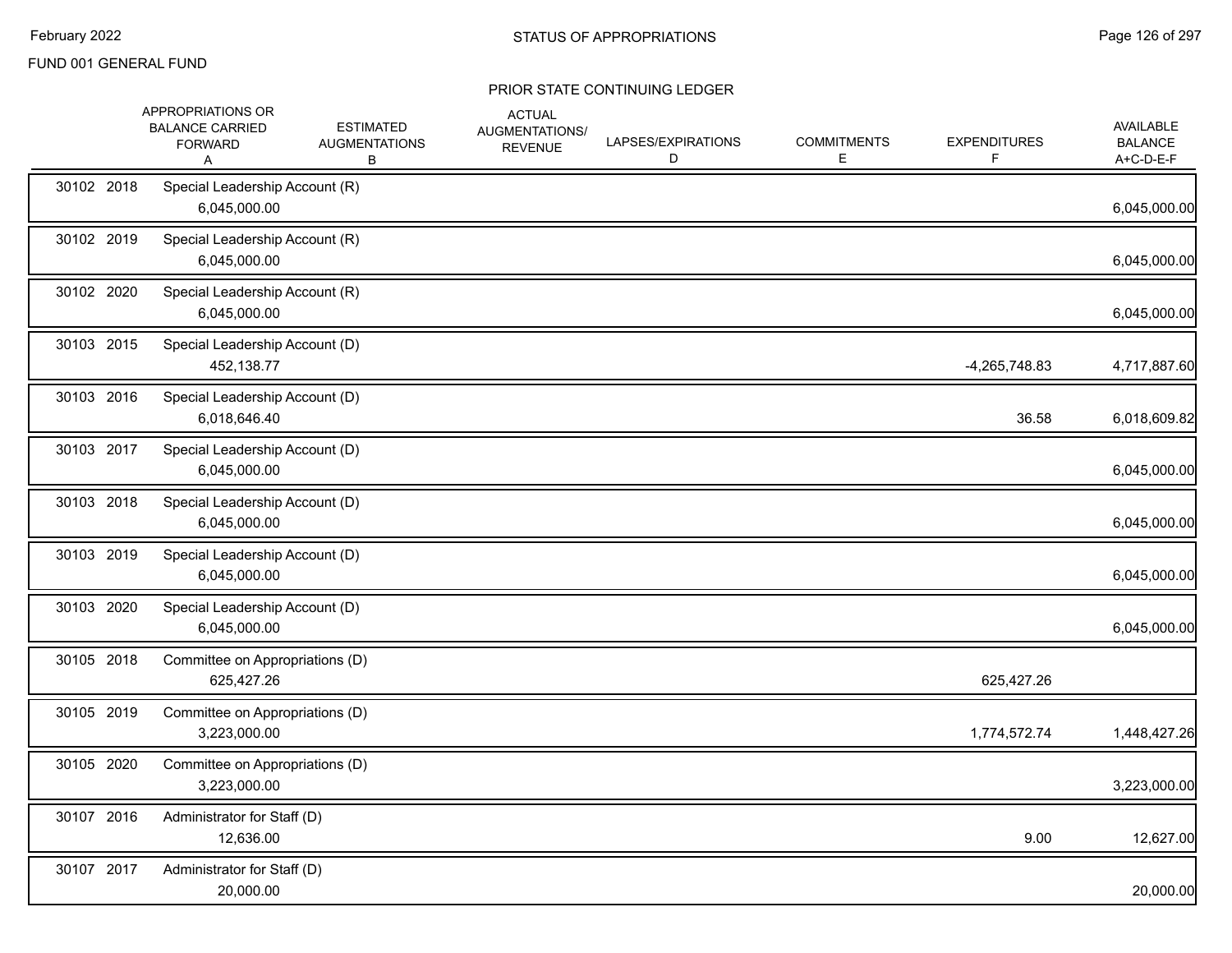|            | APPROPRIATIONS OR<br><b>BALANCE CARRIED</b><br><b>FORWARD</b><br>Α | <b>ESTIMATED</b><br><b>AUGMENTATIONS</b><br>В | <b>ACTUAL</b><br>AUGMENTATIONS/<br><b>REVENUE</b> | LAPSES/EXPIRATIONS<br>D | <b>COMMITMENTS</b><br>Е | <b>EXPENDITURES</b><br>F | <b>AVAILABLE</b><br><b>BALANCE</b><br>A+C-D-E-F |
|------------|--------------------------------------------------------------------|-----------------------------------------------|---------------------------------------------------|-------------------------|-------------------------|--------------------------|-------------------------------------------------|
| 30107 2018 | Administrator for Staff (D)<br>20,000.00                           |                                               |                                                   |                         |                         |                          | 20,000.00                                       |
| 30107 2019 | Administrator for Staff (D)<br>20,000.00                           |                                               |                                                   |                         |                         |                          | 20,000.00                                       |
| 30107 2020 | Administrator for Staff (D)<br>20,000.00                           |                                               |                                                   |                         |                         |                          | 20,000.00                                       |
| 30108 2019 | Chairman Appropriations Committee (D)<br>6,000.00                  |                                               |                                                   |                         |                         | 6,000.00                 |                                                 |
| 30108 2020 | Chairman Appropriations Committee (D)<br>6,000.00                  |                                               |                                                   |                         |                         | 6,000.00                 |                                                 |
| 30109 2014 | Administrator for Staff (R)<br>20,000.00                           |                                               |                                                   |                         |                         |                          | 20,000.00                                       |
| 30109 2015 | Administrator for Staff (R)<br>20,000.00                           |                                               |                                                   |                         |                         |                          | 20,000.00                                       |
| 30109 2016 | Administrator for Staff (R)<br>20,000.00                           |                                               |                                                   |                         |                         |                          | 20,000.00                                       |
| 30109 2017 | Administrator for Staff (R)<br>20,000.00                           |                                               |                                                   |                         |                         |                          | 20,000.00                                       |
| 30109 2018 | Administrator for Staff (R)<br>20,000.00                           |                                               |                                                   |                         |                         |                          | 20,000.00                                       |
| 30109 2019 | Administrator for Staff (R)<br>20,000.00                           |                                               |                                                   |                         |                         |                          | 20,000.00                                       |
| 30109 2020 | Administrator for Staff (R)<br>20,000.00                           |                                               |                                                   |                         |                         |                          | 20,000.00                                       |
| 30109 2012 | Administrator for Staff (R)<br>20,000.00                           |                                               |                                                   |                         |                         | 20,000.00                |                                                 |
| 30109 2013 | Administrator for Staff (R)<br>20,000.00                           |                                               |                                                   |                         |                         |                          | 20,000.00                                       |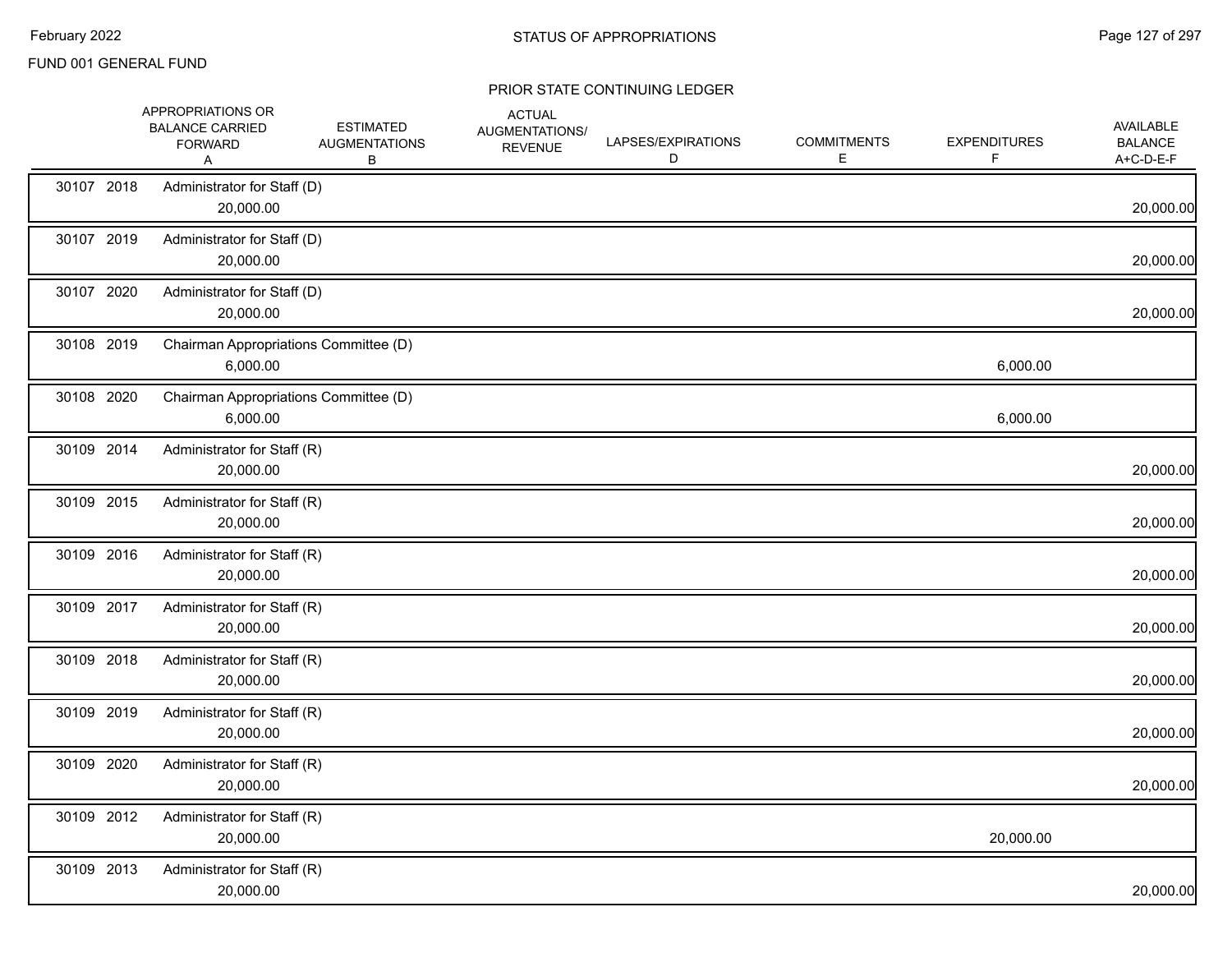|                   | APPROPRIATIONS OR<br><b>BALANCE CARRIED</b><br><b>FORWARD</b><br>A             | <b>ESTIMATED</b><br><b>AUGMENTATIONS</b><br>в | <b>ACTUAL</b><br>AUGMENTATIONS/<br><b>REVENUE</b> | LAPSES/EXPIRATIONS<br>D | <b>COMMITMENTS</b><br>Е | <b>EXPENDITURES</b><br>F | AVAILABLE<br><b>BALANCE</b><br>A+C-D-E-F |
|-------------------|--------------------------------------------------------------------------------|-----------------------------------------------|---------------------------------------------------|-------------------------|-------------------------|--------------------------|------------------------------------------|
| 30311 2020        | Caucus Operations (R)<br>7,926,490.64                                          |                                               |                                                   |                         |                         | 6,063,381.72             | 1,863,108.92                             |
| 30312 2020        | Caucus Operations (D)<br>17,304,458.71                                         |                                               |                                                   |                         |                         | 17,304,449.70            | 9.01                                     |
| <b>DEPT TOTAL</b> |                                                                                |                                               |                                                   |                         |                         |                          |                                          |
|                   | 141,395,422.67                                                                 |                                               |                                                   |                         |                         | 42,661,005.28            | 98,734,417.39                            |
|                   | <b>BA 44 - Legislative Reference Bureau</b><br><b>GENERAL GOVERNMENT</b>       |                                               |                                                   |                         |                         |                          |                                          |
| 30115 2019        | <b>LRB-Salaries &amp; Expenses</b><br>62,552.03                                |                                               |                                                   |                         |                         | 62,552.03                |                                          |
| 30115 2020        | <b>LRB-Salaries &amp; Expenses</b><br>6,881,047.98                             |                                               |                                                   |                         |                         | 5,887,659.22             | 993,388.76                               |
| 30117 2019        | Printing of Pa Bulletin & Pa Code<br>149,520.34                                |                                               |                                                   |                         |                         | 149,520.34               |                                          |
| 30117 2020        | Printing of Pa Bulletin & Pa Code<br>886,000.00                                |                                               |                                                   |                         |                         | 641,738.41               | 244,261.59                               |
| 30286 2006        | Legislative Drafting System<br>66,053.10                                       |                                               |                                                   |                         |                         |                          | 66,053.10                                |
| <b>DEPT TOTAL</b> |                                                                                |                                               |                                                   |                         |                         |                          |                                          |
|                   | 8,045,173.45                                                                   |                                               |                                                   |                         |                         | 6,741,470.00             | 1,303,703.45                             |
|                   | <b>BA 45 - Legislative Misc &amp; Commissions</b><br><b>GENERAL GOVERNMENT</b> |                                               |                                                   |                         |                         |                          |                                          |
| 30118 2019        | <b>Local Government Commission</b><br>375,146.48                               |                                               |                                                   |                         |                         | 375,146.48               |                                          |
| 30118 2020        | <b>Local Government Commission</b><br>1,081,980.72                             |                                               |                                                   |                         |                         | 112,176.79               | 969,803.93                               |
| 30119 2017        | Legislative Audit Advisory Commission<br>6,242.00                              |                                               |                                                   |                         |                         |                          | 6,242.00                                 |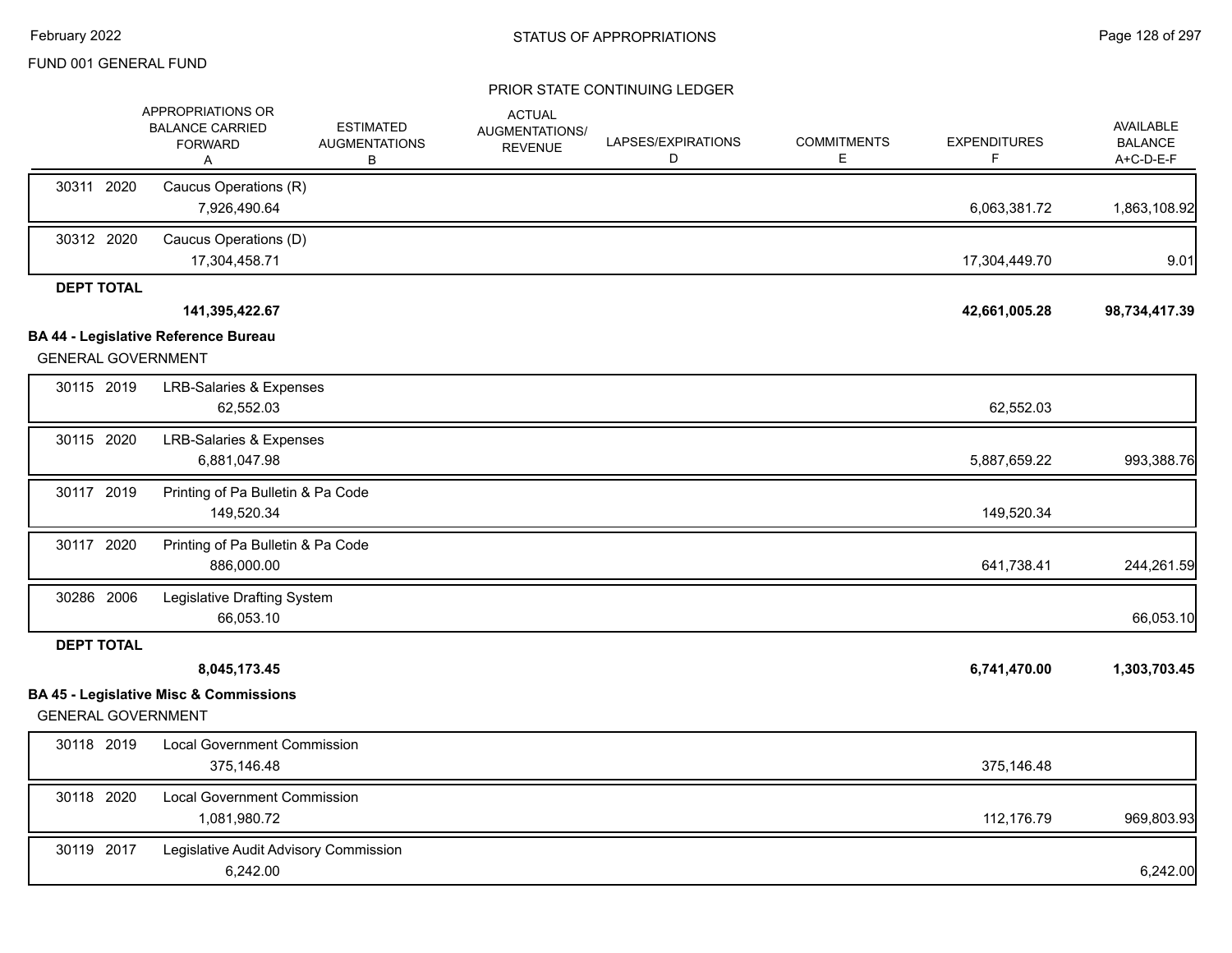|            | APPROPRIATIONS OR<br><b>BALANCE CARRIED</b><br><b>FORWARD</b><br>Α | <b>ESTIMATED</b><br><b>AUGMENTATIONS</b><br>В | <b>ACTUAL</b><br>AUGMENTATIONS/<br><b>REVENUE</b> | LAPSES/EXPIRATIONS<br>D | <b>COMMITMENTS</b><br>E. | <b>EXPENDITURES</b><br>F. | <b>AVAILABLE</b><br><b>BALANCE</b><br>A+C-D-E-F |
|------------|--------------------------------------------------------------------|-----------------------------------------------|---------------------------------------------------|-------------------------|--------------------------|---------------------------|-------------------------------------------------|
| 30119 2018 | Legislative Audit Advisory Commission<br>244,000.00                |                                               |                                                   |                         |                          | 167,500.00                | 76,500.00                                       |
| 30119 2019 | Legislative Audit Advisory Commission<br>285,000.00                |                                               |                                                   |                         |                          |                           | 285,000.00                                      |
| 30119 2020 | Legislative Audit Advisory Commission<br>285,000.00                |                                               |                                                   |                         |                          |                           | 285,000.00                                      |
| 30121 2017 | <b>Local Government Codes</b><br>117,355.54                        |                                               |                                                   |                         |                          |                           | 117,355.54                                      |
| 30121 2018 | <b>Local Government Codes</b><br>23,065.40                         |                                               |                                                   |                         |                          |                           | 23,065.40                                       |
| 30121 2019 | <b>Local Government Codes</b><br>24,063.00                         |                                               |                                                   |                         |                          |                           | 24,063.00                                       |
| 30121 2020 | <b>Local Government Codes</b><br>24,000.00                         |                                               |                                                   |                         |                          |                           | 24,000.00                                       |
| 30122 2020 | <b>Capitol Preservation Committee</b><br>381,319.90                |                                               |                                                   |                         |                          | 381,319.90                |                                                 |
| 30123 2019 | <b>Capitol Restoration</b><br>485,469.37                           |                                               |                                                   |                         |                          | 485,469.37                |                                                 |
| 30123 2020 | <b>Capitol Restoration</b><br>3,157,000.00                         |                                               |                                                   |                         |                          | 1,468,673.85              | 1,688,326.15                                    |
| 30127 2015 | <b>Commission on Sentencing</b><br>615,100.00                      |                                               |                                                   |                         |                          | $-132,000.00$             | 747,100.00                                      |
| 30127 2019 | <b>Commission on Sentencing</b><br>244,000.00                      |                                               |                                                   |                         |                          | 33,127.63                 | 210,872.37                                      |
| 30127 2020 | Commission on Sentencing<br>603,306.20                             |                                               |                                                   |                         |                          | 249,507.00                | 353,799.20                                      |
| 30128 1989 | Health Care Cost Containment<br>1,927,492.95                       |                                               | 363,557.51                                        |                         |                          | 135,692.76                | 2,155,357.70                                    |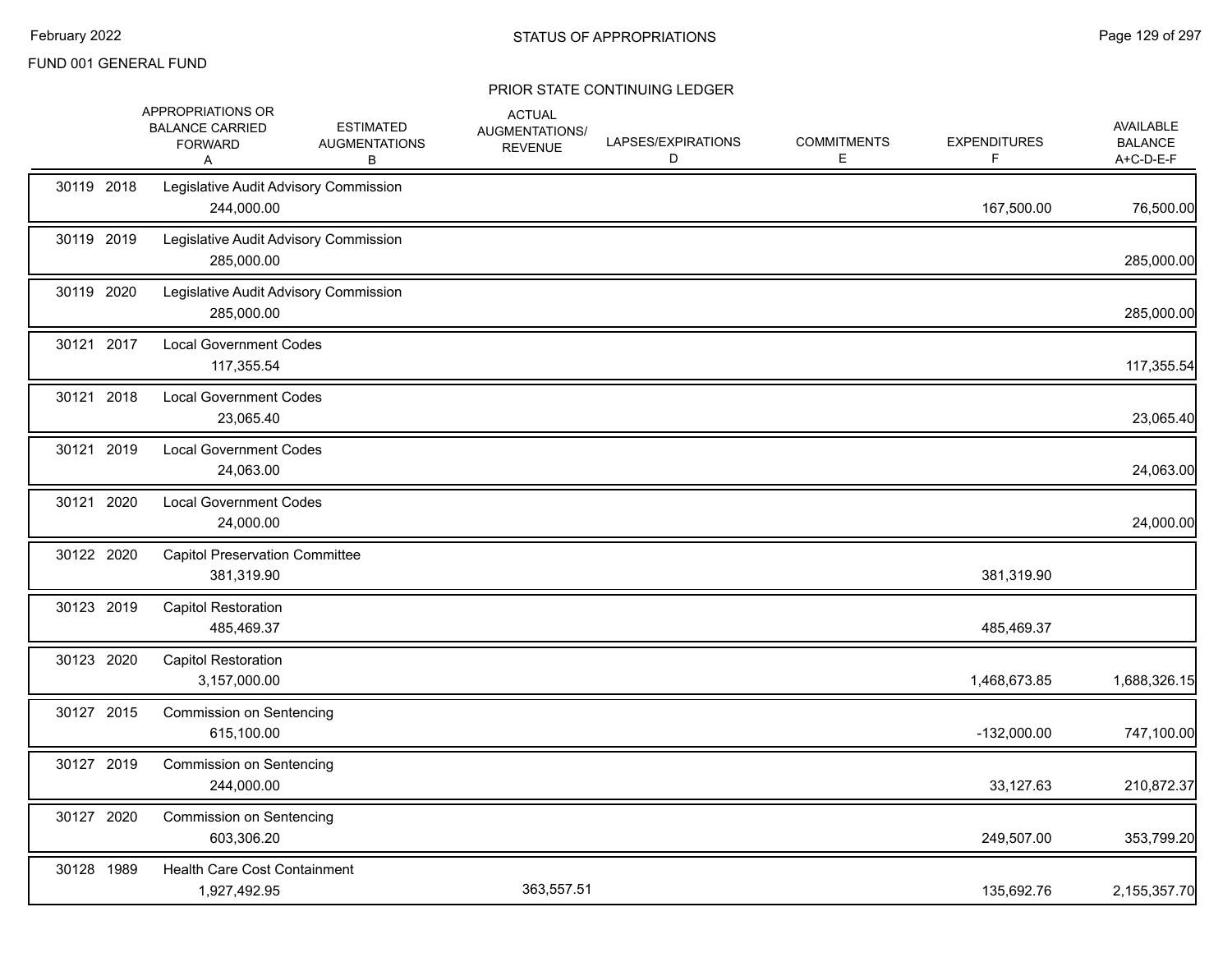|            | APPROPRIATIONS OR<br><b>BALANCE CARRIED</b><br><b>FORWARD</b><br>A | <b>ESTIMATED</b><br><b>AUGMENTATIONS</b><br>В | <b>ACTUAL</b><br>AUGMENTATIONS/<br><b>REVENUE</b> | LAPSES/EXPIRATIONS<br>D | <b>COMMITMENTS</b><br>Е | <b>EXPENDITURES</b><br>F. | AVAILABLE<br><b>BALANCE</b><br>A+C-D-E-F |
|------------|--------------------------------------------------------------------|-----------------------------------------------|---------------------------------------------------|-------------------------|-------------------------|---------------------------|------------------------------------------|
| 30129 2019 | Center for Rural Pennsylvania<br>194,132.85                        |                                               |                                                   |                         |                         | 73,436.83                 | 120,696.02                               |
| 30129 2020 | Center for Rural Pennsylvania<br>785,766.47                        |                                               |                                                   |                         |                         | 680,097.07                | 105,669.40                               |
| 30131 2014 | 177,000.00                                                         | Legislative Reapportionment Commissions       |                                                   |                         |                         | 177,000.00                |                                          |
| 30131 2015 | 707,000.00                                                         | Legislative Reapportionment Commissions       |                                                   |                         |                         | 707,000.00                |                                          |
| 30131 2016 | 756,000.00                                                         | Legislative Reapportionment Commissions       |                                                   |                         |                         | 11,818.28                 | 744,181.72                               |
| 30131 2017 | 1,000,000.00                                                       | Legislative Reapportionment Commissions       |                                                   |                         |                         |                           | 1,000,000.00                             |
| 30131 2018 | 1,030,000.00                                                       | Legislative Reapportionment Commissions       |                                                   |                         |                         |                           | 1,030,000.00                             |
| 30131 2019 | 1,053,000.00                                                       | Legislative Reapportionment Commissions       |                                                   |                         |                         |                           | 1,053,000.00                             |
| 30131 2020 | 1,053,000.00                                                       | Legislative Reapportionment Commissions       |                                                   |                         |                         |                           | 1,053,000.00                             |
| 30131 2012 | 14,999.53                                                          | Legislative Reapportionment Commissions       |                                                   |                         |                         | 14,999.53                 |                                          |
| 30131 2013 | 105,000.00                                                         | Legislative Reapportionment Commissions       |                                                   |                         |                         | 105,000.00                |                                          |
| 30308 2017 | Independent Fiscal Office<br>7.75                                  |                                               |                                                   |                         |                         | 7.75                      |                                          |
| 30308 2018 | Independent Fiscal Office<br>1,728,592.54                          |                                               |                                                   |                         |                         | 1,728,592.54              |                                          |
| 30308 2019 | Independent Fiscal Office<br>98,532.30                             |                                               |                                                   |                         |                         | $-1,053,121.84$           | 1,151,654.14                             |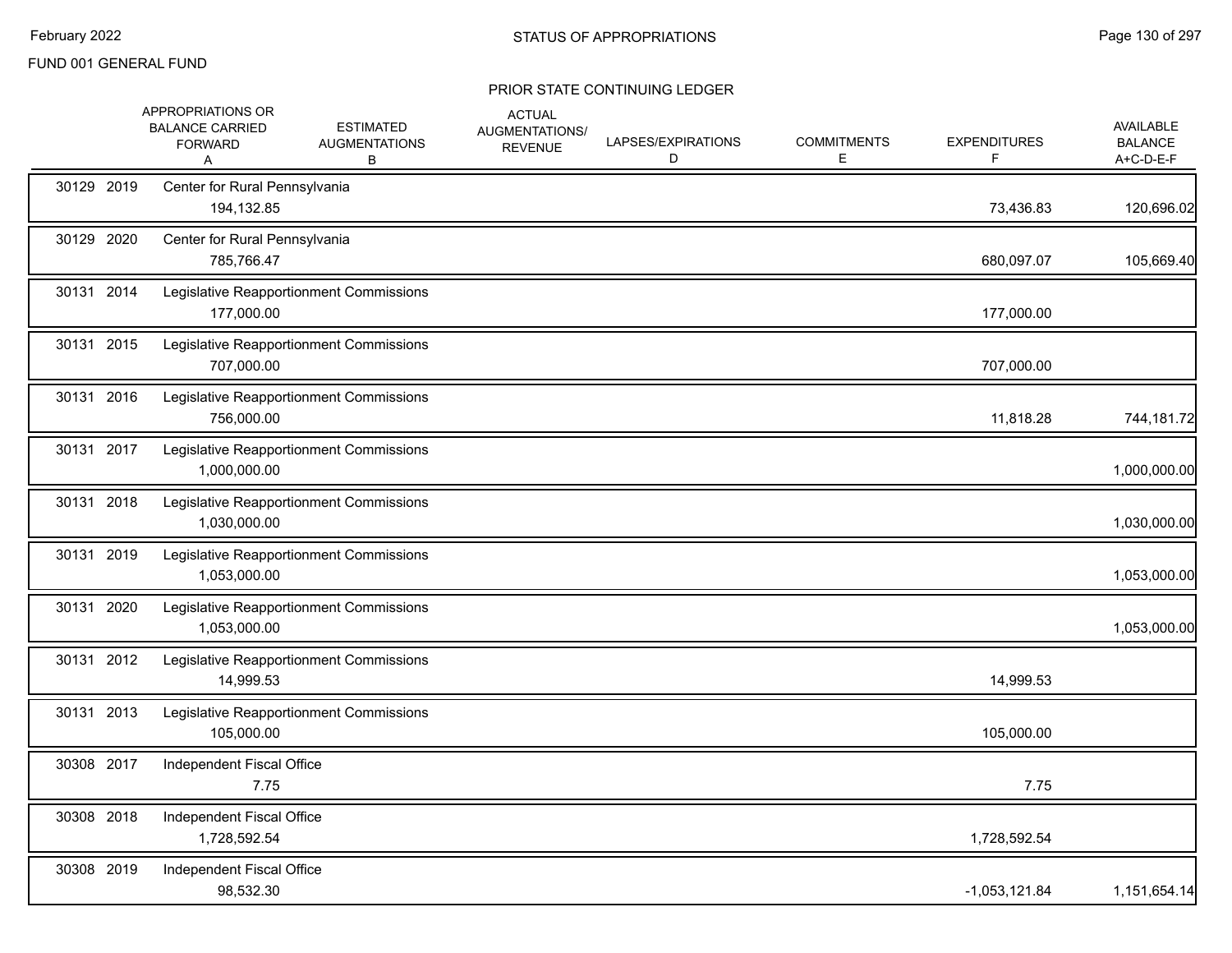|                           | APPROPRIATIONS OR<br><b>BALANCE CARRIED</b><br><b>FORWARD</b><br>Α | <b>ESTIMATED</b><br><b>AUGMENTATIONS</b><br>в | <b>ACTUAL</b><br>AUGMENTATIONS/<br><b>REVENUE</b> | LAPSES/EXPIRATIONS<br>D | <b>COMMITMENTS</b><br>E. | <b>EXPENDITURES</b><br>F. | <b>AVAILABLE</b><br><b>BALANCE</b><br>A+C-D-E-F |
|---------------------------|--------------------------------------------------------------------|-----------------------------------------------|---------------------------------------------------|-------------------------|--------------------------|---------------------------|-------------------------------------------------|
| 30308 2020                | Independent Fiscal Office<br>2,272,369.57                          |                                               |                                                   |                         |                          | 1,165,873.49              | 1,106,496.08                                    |
| 30721 2018                | <b>Commonwealth Mail Processing Center</b><br>198,475.18           |                                               |                                                   |                         |                          | 198,475.18                |                                                 |
| 30721 2019                | <b>Commonwealth Mail Processing Center</b><br>2,207,784.60         |                                               |                                                   |                         |                          | 275,511.61                | 1,932,272.99                                    |
| 30721 2020                | <b>Commonwealth Mail Processing Center</b><br>3,396,335.94         |                                               |                                                   |                         |                          | $-623.72$                 | 3,396,959.66                                    |
| <b>DEPT TOTAL</b>         | 26,657,538.29                                                      |                                               | 363,557.51                                        |                         |                          | 7,360,680.50              | 19,660,415.30                                   |
| <b>GENERAL GOVERNMENT</b> | <b>BA 46 - Joint State Government Comm.</b>                        |                                               |                                                   |                         |                          |                           |                                                 |
| 30133 2019                | Joint State Government Commission<br>937,448.49                    |                                               |                                                   |                         |                          | 727,016.41                | 210,432.08                                      |
| 30133 2020                | Joint State Government Commission<br>551,139.43                    |                                               |                                                   |                         |                          |                           | 551,139.43                                      |
| <b>DEPT TOTAL</b>         |                                                                    |                                               |                                                   |                         |                          |                           |                                                 |
| <b>GENERAL GOVERNMENT</b> | 1,488,587.92<br><b>BA 47 - Legislative Budget and Finance</b>      |                                               |                                                   |                         |                          | 727,016.41                | 761,571.51                                      |
| 30134 2015                | Legislative Budget & Finance Committee<br>336.88                   |                                               |                                                   |                         |                          | 236.00                    | 100.88                                          |
| 30134 2018                | Legislative Budget & Finance Committee<br>593,258.92               |                                               |                                                   |                         |                          | 94,723.31                 | 498,535.61                                      |
| 30134 2019                | Legislative Budget & Finance Committee<br>1,689,191.11             |                                               |                                                   |                         |                          | 232,363.70                | 1,456,827.41                                    |
| 30134 2020                | Legislative Budget & Finance Committee<br>629,283.30               |                                               |                                                   |                         |                          | 509,476.21                | 119,807.09                                      |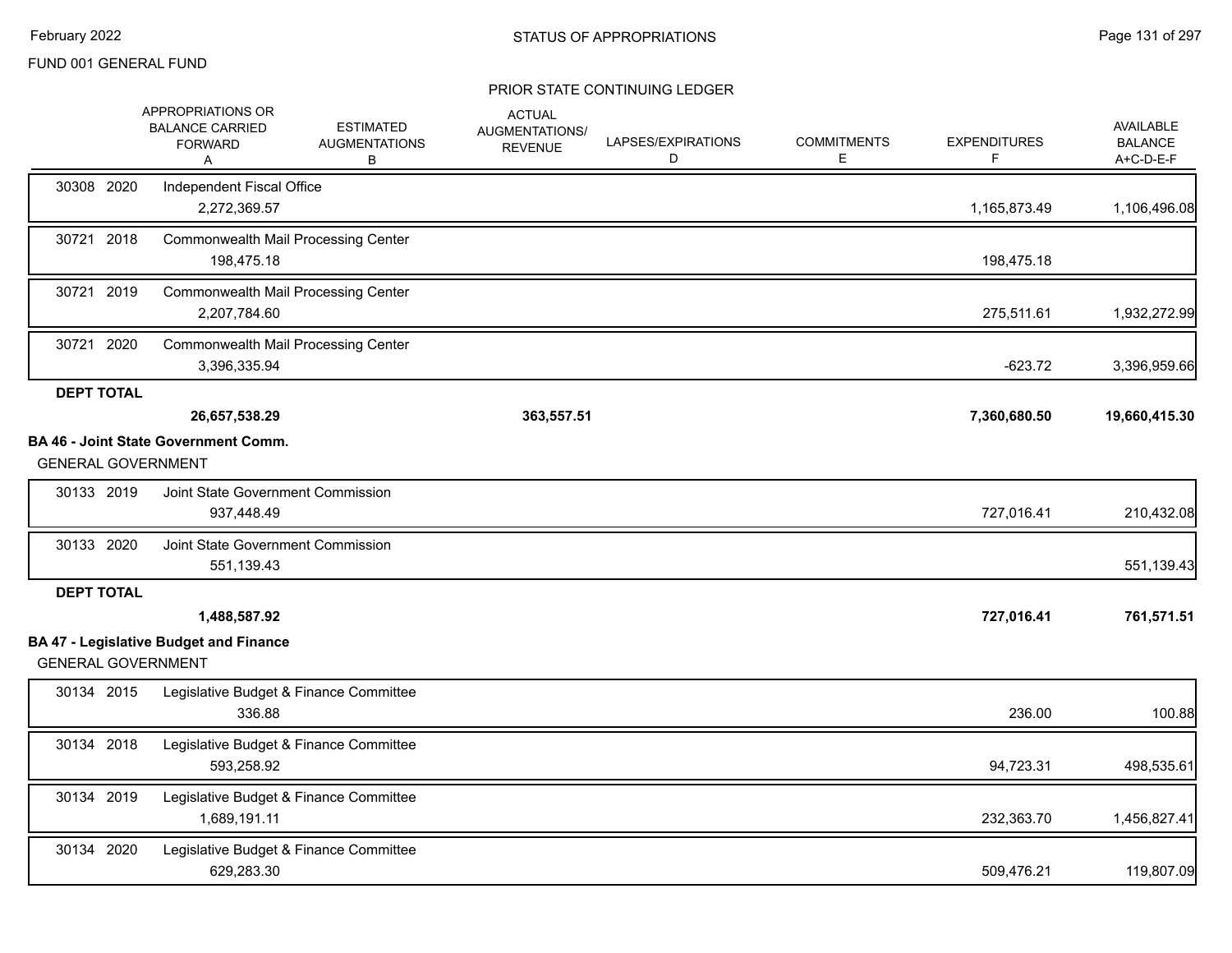|                           | APPROPRIATIONS OR<br><b>BALANCE CARRIED</b>         | <b>ESTIMATED</b>                         | <b>ACTUAL</b><br>AUGMENTATIONS/ |                         |                         |                          | AVAILABLE                   |
|---------------------------|-----------------------------------------------------|------------------------------------------|---------------------------------|-------------------------|-------------------------|--------------------------|-----------------------------|
|                           | <b>FORWARD</b><br>Α                                 | <b>AUGMENTATIONS</b><br>в                | <b>REVENUE</b>                  | LAPSES/EXPIRATIONS<br>D | <b>COMMITMENTS</b><br>E | <b>EXPENDITURES</b><br>F | <b>BALANCE</b><br>A+C-D-E-F |
| <b>DEPT TOTAL</b>         |                                                     |                                          |                                 |                         |                         |                          |                             |
|                           | 2,912,070.21                                        |                                          |                                 |                         |                         | 836,799.22               | 2,075,270.99                |
|                           | <b>BA 48 - Legislative Data Processing</b>          |                                          |                                 |                         |                         |                          |                             |
| <b>GENERAL GOVERNMENT</b> |                                                     |                                          |                                 |                         |                         |                          |                             |
| 30135 2015                | Legislative Data Processing Center<br>400,000.00    |                                          |                                 |                         |                         |                          | 400,000.00                  |
| 30135 2016                | Legislative Data Processing Center<br>400,000.00    |                                          |                                 |                         |                         |                          | 400,000.00                  |
| 30135 2017                | Legislative Data Processing Center<br>2,109,536.83  |                                          |                                 |                         |                         | 51,571.75                | 2,057,965.08                |
| 30135 2018                | Legislative Data Processing Center<br>9,286,976.85  |                                          |                                 |                         |                         | 2,772,061.44             | 6,514,915.41                |
| 30135 2019                | Legislative Data Processing Center<br>13,209,372.51 |                                          |                                 |                         |                         | 2,145,372.51             | 11,064,000.00               |
| 30135 2020                | Legislative Data Processing Center<br>24,212,749.12 |                                          |                                 |                         |                         | 3,744,742.27             | 20,468,006.85               |
| 30360 2019                | 2,420,543.76                                        | LDP-Information Technology Modernization |                                 |                         |                         | 18,945.00                | 2,401,598.76                |
| 30360 2020                | 2,500,000.00                                        | LDP-Information Technology Modernization |                                 |                         |                         |                          | 2,500,000.00                |
| <b>DEPT TOTAL</b>         |                                                     |                                          |                                 |                         |                         |                          |                             |
|                           | 54,539,179.07                                       |                                          |                                 |                         |                         | 8,732,692.97             | 45,806,486.10               |
| <b>GENERAL GOVERNMENT</b> | BA 49 - Air & Water Pollution Control               |                                          |                                 |                         |                         |                          |                             |
| 30136 2019                | 112,300.23                                          | Joint Leg Air & Water Poll Cont Committ  |                                 |                         |                         | 112,300.23               |                             |
| <b>DEPT TOTAL</b>         |                                                     |                                          |                                 |                         |                         |                          |                             |
|                           | 112,300.23                                          |                                          |                                 |                         |                         | 112,300.23               |                             |
|                           | <b>BA 63 - Regulatory Review Commission</b>         |                                          |                                 |                         |                         |                          |                             |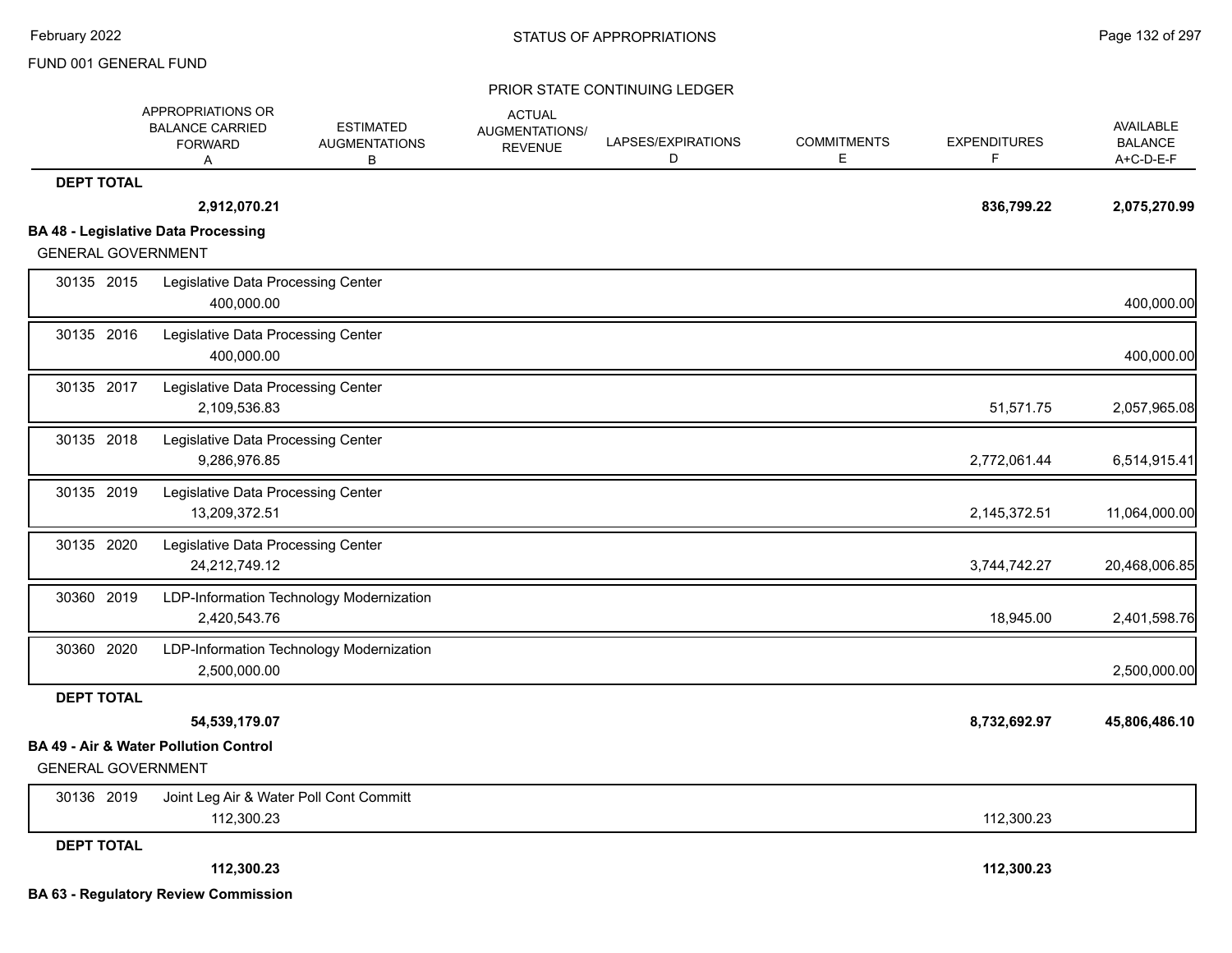|                                                                | APPROPRIATIONS OR<br><b>BALANCE CARRIED</b><br><b>FORWARD</b><br>A | <b>ESTIMATED</b><br><b>AUGMENTATIONS</b><br>в | <b>ACTUAL</b><br>AUGMENTATIONS/<br><b>REVENUE</b> | LAPSES/EXPIRATIONS<br>D | <b>COMMITMENTS</b><br>E | <b>EXPENDITURES</b><br>F | <b>AVAILABLE</b><br><b>BALANCE</b><br>A+C-D-E-F |
|----------------------------------------------------------------|--------------------------------------------------------------------|-----------------------------------------------|---------------------------------------------------|-------------------------|-------------------------|--------------------------|-------------------------------------------------|
| <b>GENERAL GOVERNMENT</b>                                      |                                                                    |                                               |                                                   |                         |                         |                          |                                                 |
| 30138 2019                                                     | 400,419.38                                                         | Independent Regulatory Review Commission      |                                                   |                         |                         | 400,419.38               |                                                 |
| 30138 2020                                                     | 2,155,000.00                                                       | Independent Regulatory Review Commission      |                                                   |                         |                         | 987,193.04               | 1,167,806.96                                    |
| <b>DEPT TOTAL</b>                                              |                                                                    |                                               |                                                   |                         |                         |                          |                                                 |
|                                                                | 2,555,419.38                                                       |                                               |                                                   |                         |                         | 1,387,612.42             | 1,167,806.96                                    |
| <b>BA 51 - Supreme Court</b><br><b>GENERAL GOVERNMENT</b>      |                                                                    |                                               |                                                   |                         |                         |                          |                                                 |
| 30249 2018                                                     | Unified Judicial System Security<br>620,414.56                     |                                               |                                                   |                         |                         | 422,294.41               | 198,120.15                                      |
| 30249 2019                                                     | Unified Judicial System Security<br>1,434,550.80                   |                                               |                                                   |                         |                         |                          | 1,434,550.80                                    |
| 30249 2020                                                     | Unified Judicial System Security<br>1,473,232.36                   |                                               |                                                   |                         |                         | 12,613.89                | 1,460,618.47                                    |
| <b>DEPT TOTAL</b>                                              |                                                                    |                                               |                                                   |                         |                         |                          |                                                 |
|                                                                | 3,528,197.72                                                       |                                               |                                                   |                         |                         | 434,908.30               | 3,093,289.42                                    |
| <b>BA 58 - Commonwealth Court</b><br><b>GENERAL GOVERNMENT</b> |                                                                    |                                               |                                                   |                         |                         |                          |                                                 |
| 30300 2007                                                     | <b>Commonwealth Court</b><br>2,184,726.47                          |                                               |                                                   |                         |                         |                          | 2,184,726.47                                    |
| <b>DEPT TOTAL</b>                                              |                                                                    |                                               |                                                   |                         |                         |                          |                                                 |
|                                                                | 2,184,726.47                                                       |                                               |                                                   |                         |                         |                          | 2,184,726.47                                    |
| <b>LEDGER TOTAL</b>                                            |                                                                    |                                               |                                                   |                         |                         |                          |                                                 |
|                                                                | 346,412,547.87                                                     |                                               | 363,557.51                                        |                         | 11,924,441.28           | 111,580,754.13           | 223,270,909.97                                  |
|                                                                | TOTAL TOTAL ALL PRIOR STATE LEDGERS                                |                                               |                                                   |                         |                         |                          |                                                 |
|                                                                | 5,413,326,519.61                                                   |                                               | -74.617.892.31                                    |                         | 320.605.050.78          | 3,748,827,208.05         | 1,269,276,368.47                                |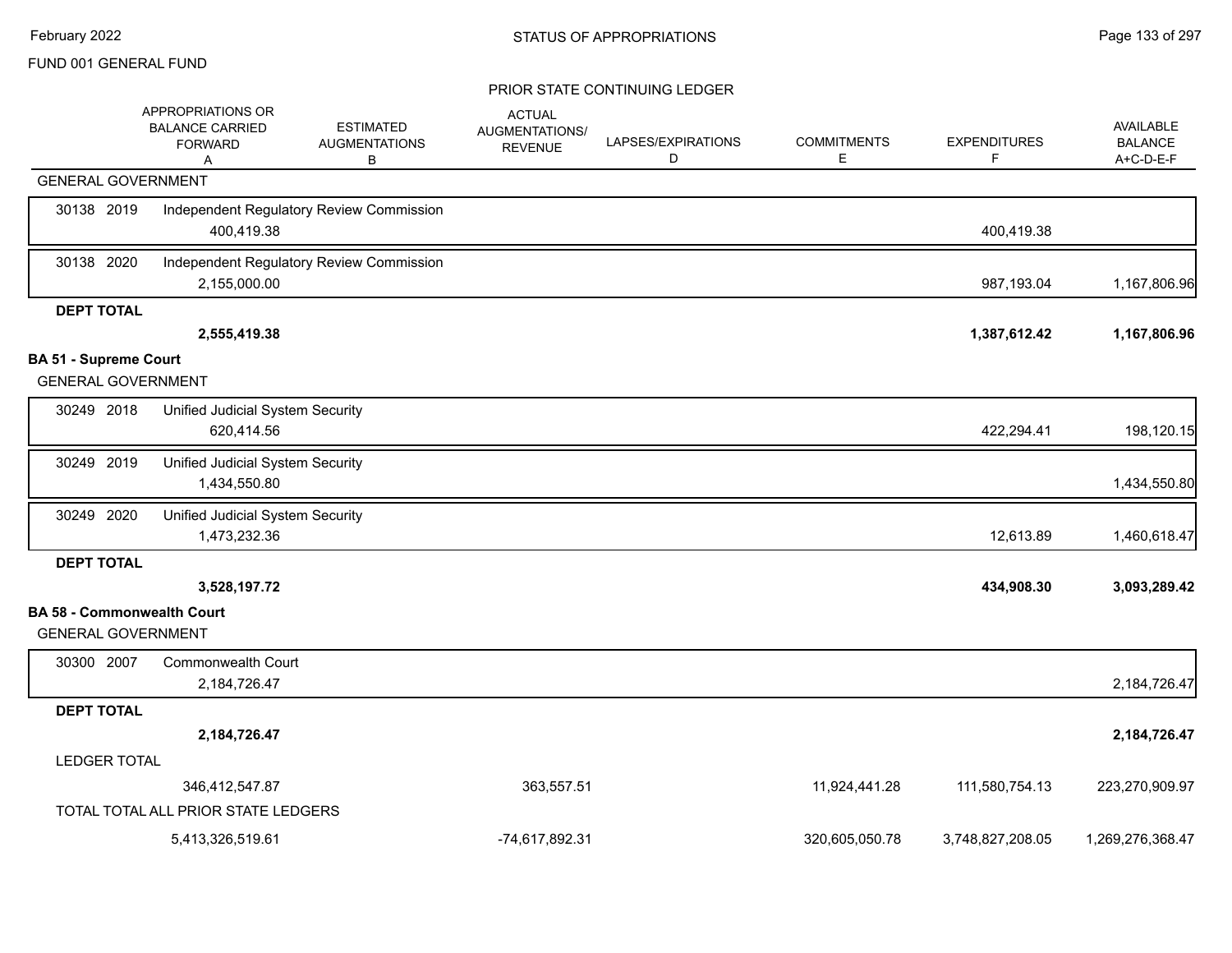|                                                              | APPROPRIATIONS OR<br><b>BALANCE CARRIED</b><br><b>FORWARD</b><br>A | <b>ESTIMATED</b><br><b>AUGMENTATIONS</b><br>В | <b>ACTUAL</b><br>AUGMENTATIONS/<br><b>REVENUE</b> | LAPSES/EXPIRATIONS<br>D | <b>COMMITMENTS</b><br>Е | <b>EXPENDITURES</b><br>F | <b>AVAILABLE</b><br><b>BALANCE</b><br>A+C-D-E-F |
|--------------------------------------------------------------|--------------------------------------------------------------------|-----------------------------------------------|---------------------------------------------------|-------------------------|-------------------------|--------------------------|-------------------------------------------------|
| <b>BA 81 - Executive Offices</b>                             |                                                                    |                                               |                                                   |                         |                         |                          |                                                 |
| <b>GENERAL GOVERNMENT</b>                                    |                                                                    |                                               |                                                   |                         |                         |                          |                                                 |
| 40092 2021                                                   | State Workmen's Comp Third Party Admin<br>3,884,324.72             |                                               |                                                   |                         | 17,614,597.30           |                          | -13,730,272.58                                  |
| 40123 2021                                                   | <b>Payroll Deductions</b><br>900,919,111.38                        |                                               | 3,635,769,527.59                                  |                         | 13,094,192.04           | 3,771,318,886.35         | 752,275,560.58                                  |
| 40161 2021                                                   | State Employees Combined Appeal<br>698,040.65                      |                                               | 1,567,128.67                                      |                         | 45,000.00               | 1,482,679.82             | 737,489.50                                      |
| 40245 2021                                                   | PPA-Assess of Fares of Prearranged Rides                           |                                               | 5,713,026.00                                      |                         |                         | 5,713,026.00             |                                                 |
| <b>DEPT TOTAL</b>                                            |                                                                    |                                               |                                                   |                         |                         |                          |                                                 |
|                                                              | 905,501,476.75                                                     |                                               | 3,643,049,682.26                                  |                         | 30,753,789.34           | 3,778,514,592.17         | 739,282,777.50                                  |
| <b>BA 14 - Attorney General</b><br><b>GENERAL GOVERNMENT</b> |                                                                    |                                               |                                                   |                         |                         |                          |                                                 |
| 40010 2021                                                   | Fee Duction System - Collect of Bad Debt<br>571,097.98             |                                               | 1,177,795.63                                      |                         | 615,399.26              | 1,042,560.61             | 90,933.74                                       |
| <b>DEPT TOTAL</b>                                            | 571,097.98                                                         |                                               | 1,177,795.63                                      |                         | 615,399.26              | 1,042,560.61             | 90,933.74                                       |
| BA 73 - Treasury<br><b>GENERAL GOVERNMENT</b>                |                                                                    |                                               |                                                   |                         |                         |                          |                                                 |
| 40064 2021                                                   | Claim Payment for Unclaimed Property<br>1,049,154.95               |                                               | 90,000,000.00                                     |                         |                         | 86,306,352.79            | 4,742,802.16                                    |
| 40066 2021                                                   | US Savings Bond Deductions<br>1,480.00                             |                                               |                                                   |                         |                         |                          | 1,480.00                                        |
| 40069 2021                                                   | Payroll Deduction<br>1,341,601.15                                  |                                               | 4,459,343.26                                      |                         |                         | 4,690,272.94             | 1,110,671.47                                    |
| 40072 2021                                                   | Purchase of Saving Bonds-Series I<br>950.00                        |                                               |                                                   |                         |                         |                          | 950.00                                          |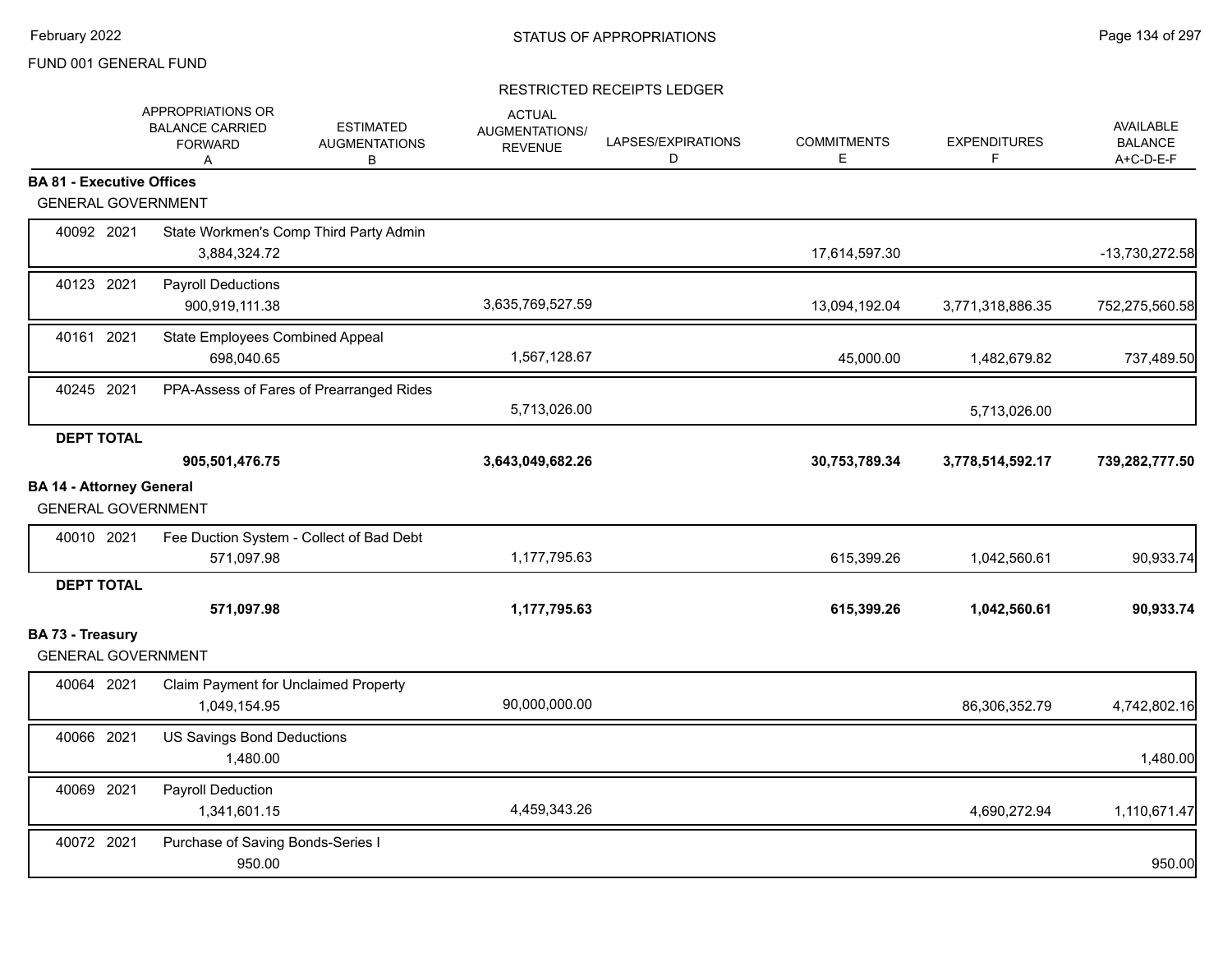#### RESTRICTED RECEIPTS LEDGER

|                                                         | APPROPRIATIONS OR<br><b>BALANCE CARRIED</b><br><b>FORWARD</b><br>Α | <b>ESTIMATED</b><br><b>AUGMENTATIONS</b><br>В | <b>ACTUAL</b><br>AUGMENTATIONS/<br><b>REVENUE</b> | LAPSES/EXPIRATIONS<br>D | <b>COMMITMENTS</b><br>Ε | <b>EXPENDITURES</b><br>F | AVAILABLE<br><b>BALANCE</b><br>A+C-D-E-F |
|---------------------------------------------------------|--------------------------------------------------------------------|-----------------------------------------------|---------------------------------------------------|-------------------------|-------------------------|--------------------------|------------------------------------------|
| 40359 2021                                              | Unclaimed Property- Restitution Transfer<br>594,737.41             |                                               | 277,585.02                                        |                         |                         | 486,184.43               | 386,138.00                               |
| <b>DEPT TOTAL</b>                                       |                                                                    |                                               |                                                   |                         |                         |                          |                                          |
|                                                         | 2,987,923.51                                                       |                                               | 94,736,928.28                                     |                         |                         | 91,482,810.16            | 6,242,041.63                             |
|                                                         | <b>BA 24 - Community &amp; Economic Develop</b>                    |                                               |                                                   |                         |                         |                          |                                          |
| <b>GENERAL GOVERNMENT</b>                               |                                                                    |                                               |                                                   |                         |                         |                          |                                          |
| 40037 2021                                              | 1989 Trade Shows                                                   |                                               |                                                   |                         |                         |                          |                                          |
|                                                         | 73,009.02                                                          |                                               | 10,200.00                                         |                         |                         |                          | 83,209.02                                |
| 40166 2021                                              | CDBG Section 108 Loan Guarantee<br>2,655,677.84                    |                                               |                                                   |                         |                         | 1,264,360.00             | 1,391,317.84                             |
| <b>DEPT TOTAL</b>                                       |                                                                    |                                               |                                                   |                         |                         |                          |                                          |
|                                                         | 2,728,686.86                                                       |                                               | 10,200.00                                         |                         |                         | 1,264,360.00             | 1,474,526.86                             |
|                                                         | <b>BA 38 - Conservation &amp; Natural Resourc</b>                  |                                               |                                                   |                         |                         |                          |                                          |
| <b>GENERAL GOVERNMENT</b>                               |                                                                    |                                               |                                                   |                         |                         |                          |                                          |
| 40099 2021                                              | <b>State Parks User Fees</b>                                       |                                               |                                                   |                         |                         |                          |                                          |
|                                                         | 10,700,128.87                                                      |                                               | 21,892,160.86                                     |                         |                         | 18,000,333.83            | 14,591,955.90                            |
| 40100 2021                                              | <b>Forestry Stumpage Sales</b>                                     |                                               |                                                   |                         |                         |                          |                                          |
|                                                         | 7,695,173.79                                                       |                                               | 11,430,453.70                                     |                         |                         | 9,712,746.00             | 9,412,881.49                             |
| 40102 2021                                              | <b>Security Deposit Receipts</b>                                   |                                               |                                                   |                         |                         |                          |                                          |
|                                                         | 2,312,986.20                                                       |                                               | 839,113.25                                        |                         |                         | 197,427.00               | 2,954,672.45                             |
| 40272 2021                                              | Military Installation Forest Products                              |                                               |                                                   |                         |                         |                          |                                          |
|                                                         |                                                                    |                                               | 2,638.53                                          |                         |                         | 2,638.53                 |                                          |
| <b>DEPT TOTAL</b>                                       |                                                                    |                                               |                                                   |                         |                         |                          |                                          |
|                                                         | 20,708,288.86                                                      |                                               | 34, 164, 366. 34                                  |                         |                         | 27,913,145.36            | 26,959,509.84                            |
| <b>BA 11 - Corrections</b><br><b>GENERAL GOVERNMENT</b> |                                                                    |                                               |                                                   |                         |                         |                          |                                          |
| 42041 2021                                              | <b>State Supervision Fees</b>                                      |                                               |                                                   |                         |                         |                          |                                          |
|                                                         | 142,235.24                                                         |                                               | 2,416,547.81                                      |                         |                         |                          | 2,558,783.05                             |

**INSTITUTIONAL**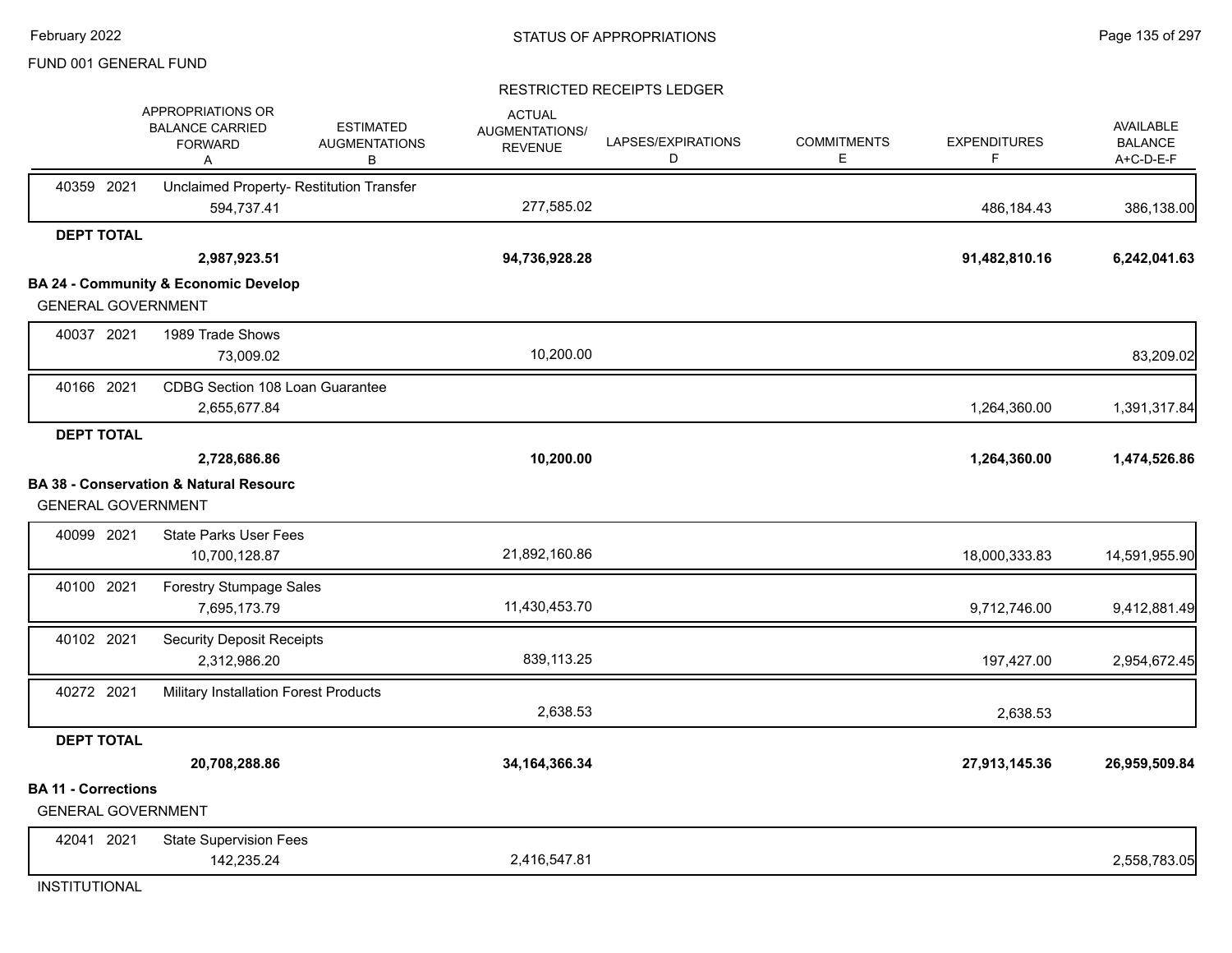|                                                         | APPROPRIATIONS OR<br><b>BALANCE CARRIED</b><br><b>FORWARD</b><br>A | <b>ESTIMATED</b><br><b>AUGMENTATIONS</b><br>B | <b>ACTUAL</b><br>AUGMENTATIONS/<br><b>REVENUE</b> | LAPSES/EXPIRATIONS<br>D | <b>COMMITMENTS</b><br>E. | <b>EXPENDITURES</b><br>F | AVAILABLE<br><b>BALANCE</b><br>A+C-D-E-F |
|---------------------------------------------------------|--------------------------------------------------------------------|-----------------------------------------------|---------------------------------------------------|-------------------------|--------------------------|--------------------------|------------------------------------------|
| 40109 2021                                              | 91,376.27                                                          | Fines-Correction Officers-SCI Pittsburgh      |                                                   |                         |                          |                          | 91,376.27                                |
| <b>GRANTS AND SUBSIDIES</b>                             |                                                                    |                                               |                                                   |                         |                          |                          |                                          |
| 42042 2021                                              | <b>County Supervision Fees</b>                                     |                                               |                                                   |                         |                          |                          |                                          |
|                                                         | 1,977,204.42                                                       |                                               | 10,777,498.80                                     |                         | 25,468.78                | 1,914,782.27             | 10,814,452.17                            |
| <b>DEPT TOTAL</b>                                       |                                                                    |                                               |                                                   |                         |                          |                          |                                          |
|                                                         | 2,210,815.93                                                       |                                               | 13,194,046.61                                     |                         | 25,468.78                | 1,914,782.27             | 13,464,611.49                            |
| <b>BA 16 - Education</b><br><b>GRANTS AND SUBSIDIES</b> |                                                                    |                                               |                                                   |                         |                          |                          |                                          |
|                                                         |                                                                    |                                               |                                                   |                         |                          |                          |                                          |
| 40018 2021                                              | 510.20                                                             | Sur Bond Proceeds-Bankrupt Private Schls      |                                                   |                         |                          |                          | 510.20                                   |
| 40114 2021                                              | 24,198.34                                                          | LEA-Interest Earned On Federal Funds (F)      |                                                   |                         |                          |                          | 24,198.34                                |
| 40132 2021                                              | <b>Empowerment School Districts</b><br>3,267,350.65                |                                               | 7,000,000.00                                      |                         | 1,175,638.38             | 4,706,897.33             | 4,384,814.94                             |
| <b>DEPT TOTAL</b>                                       |                                                                    |                                               |                                                   |                         |                          |                          |                                          |
|                                                         | 3,292,059.19                                                       |                                               | 7,000,000.00                                      |                         | 1,175,638.38             | 4,706,897.33             | 4,409,523.48                             |
| <b>GRANTS AND SUBSIDIES</b>                             | <b>BA 31 - PA Emergency Management Agency</b>                      |                                               |                                                   |                         |                          |                          |                                          |
| 40357 2021                                              | Aloca Foundation Grant<br>49.69                                    |                                               |                                                   |                         |                          |                          | 49.69                                    |
| <b>DEPT TOTAL</b>                                       |                                                                    |                                               |                                                   |                         |                          |                          |                                          |
|                                                         | 49.69                                                              |                                               |                                                   |                         |                          |                          | 49.69                                    |
| <b>GENERAL GOVERNMENT</b>                               | <b>BA 37 - Environmental Hearing Board</b>                         |                                               |                                                   |                         |                          |                          |                                          |
| 40229 2021                                              | <b>EHB - Appellant Escrow</b>                                      |                                               |                                                   |                         |                          |                          |                                          |
|                                                         | 1,582.59                                                           |                                               | 0.12                                              |                         |                          |                          | 1,582.71                                 |
| <b>DEPT TOTAL</b>                                       |                                                                    |                                               |                                                   |                         |                          |                          |                                          |
|                                                         | 1,582.59                                                           |                                               | 0.12                                              |                         |                          |                          | 1,582.71                                 |
|                                                         | <b>BA 35 - Environmental Protection</b>                            |                                               |                                                   |                         |                          |                          |                                          |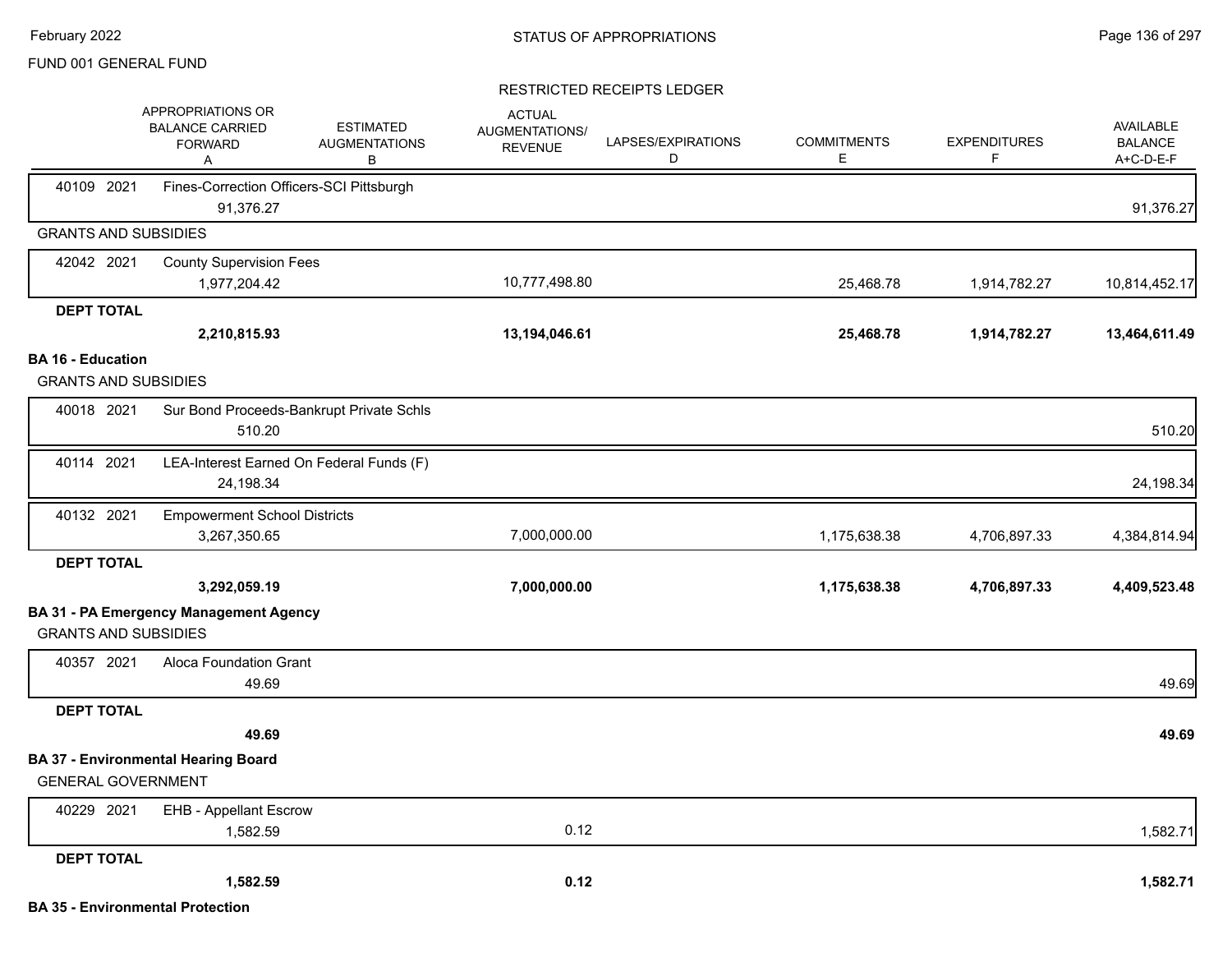|                                 | APPROPRIATIONS OR<br><b>BALANCE CARRIED</b><br><b>FORWARD</b><br>Α | <b>ESTIMATED</b><br><b>AUGMENTATIONS</b><br>B | <b>ACTUAL</b><br>AUGMENTATIONS/<br><b>REVENUE</b> | LAPSES/EXPIRATIONS<br>D | <b>COMMITMENTS</b><br>Е | <b>EXPENDITURES</b><br>F | AVAILABLE<br><b>BALANCE</b><br>A+C-D-E-F |
|---------------------------------|--------------------------------------------------------------------|-----------------------------------------------|---------------------------------------------------|-------------------------|-------------------------|--------------------------|------------------------------------------|
|                                 | <b>GENERAL GOVERNMENT</b>                                          |                                               |                                                   |                         |                         |                          |                                          |
| 40047 2021                      | <b>Security Deposit Receipts</b><br>99,385,084.18                  |                                               | 1,530,018.65                                      |                         |                         | -569,926.00              | 101,485,028.83                           |
| 40049 2021                      | Depositis for Susidence Claims<br>117,400.00                       |                                               |                                                   |                         |                         |                          | 117,400.00                               |
| <b>DEPT TOTAL</b>               |                                                                    |                                               |                                                   |                         |                         |                          |                                          |
|                                 | 99,502,484.18                                                      |                                               | 1,530,018.65                                      |                         |                         | $-569,926.00$            | 101,602,428.83                           |
| <b>BA 15 - General Services</b> |                                                                    |                                               |                                                   |                         |                         |                          |                                          |
|                                 | <b>GENERAL GOVERNMENT</b>                                          |                                               |                                                   |                         |                         |                          |                                          |
| 40011 2021                      | <b>Rmbrsmnt Bd-Prfrmnc Scurity Payment</b><br>33,175.00            |                                               |                                                   |                         |                         |                          | 33,175.00                                |
| 40012 2021                      | <b>Tort Claims</b><br>24,829.51                                    |                                               | 545,000.03                                        |                         |                         | 169,939.96               | 399,889.58                               |
| 40013 2021                      | Emplye Lblty SIf Insrnc Prgrm<br>102,814.76                        |                                               | 6,499,999.99                                      |                         | 68,741.25               | 5,648,108.43             | 885,965.07                               |
| 40014 2021                      | Auto Lblty Slf-Insrnc Program<br>3,367,300.86                      |                                               | 2,500,119.99                                      |                         |                         | 814,689.03               | 5,052,731.82                             |
| 40015 2021                      | <b>Agency Construction Projects</b><br>8,740,926.31                |                                               | 295,104.70                                        |                         | 1,272,972.54            | 190,052.73               | 7,573,005.74                             |
| <b>DEPT TOTAL</b>               |                                                                    |                                               |                                                   |                         |                         |                          |                                          |
|                                 | 12,269,046.44                                                      |                                               | 9,840,224.71                                      |                         | 1,341,713.79            | 6,822,790.15             | 13,944,767.21                            |
| BA 67 - Health                  | <b>GENERAL GOVERNMENT</b>                                          |                                               |                                                   |                         |                         |                          |                                          |
| 40350 2021                      | Med Facility Lic Fee Surcharge Asmt Acct<br>1,330,597.29           |                                               | -1,326,828.09                                     |                         |                         |                          | 3,769.20                                 |
| <b>DEPT TOTAL</b>               |                                                                    |                                               |                                                   |                         |                         |                          |                                          |
|                                 | 1,330,597.29                                                       |                                               | $-1,326,828.09$                                   |                         |                         |                          | 3,769.20                                 |
| <b>BA 79 - Insurance</b>        | <b>GENERAL GOVERNMENT</b>                                          |                                               |                                                   |                         |                         |                          |                                          |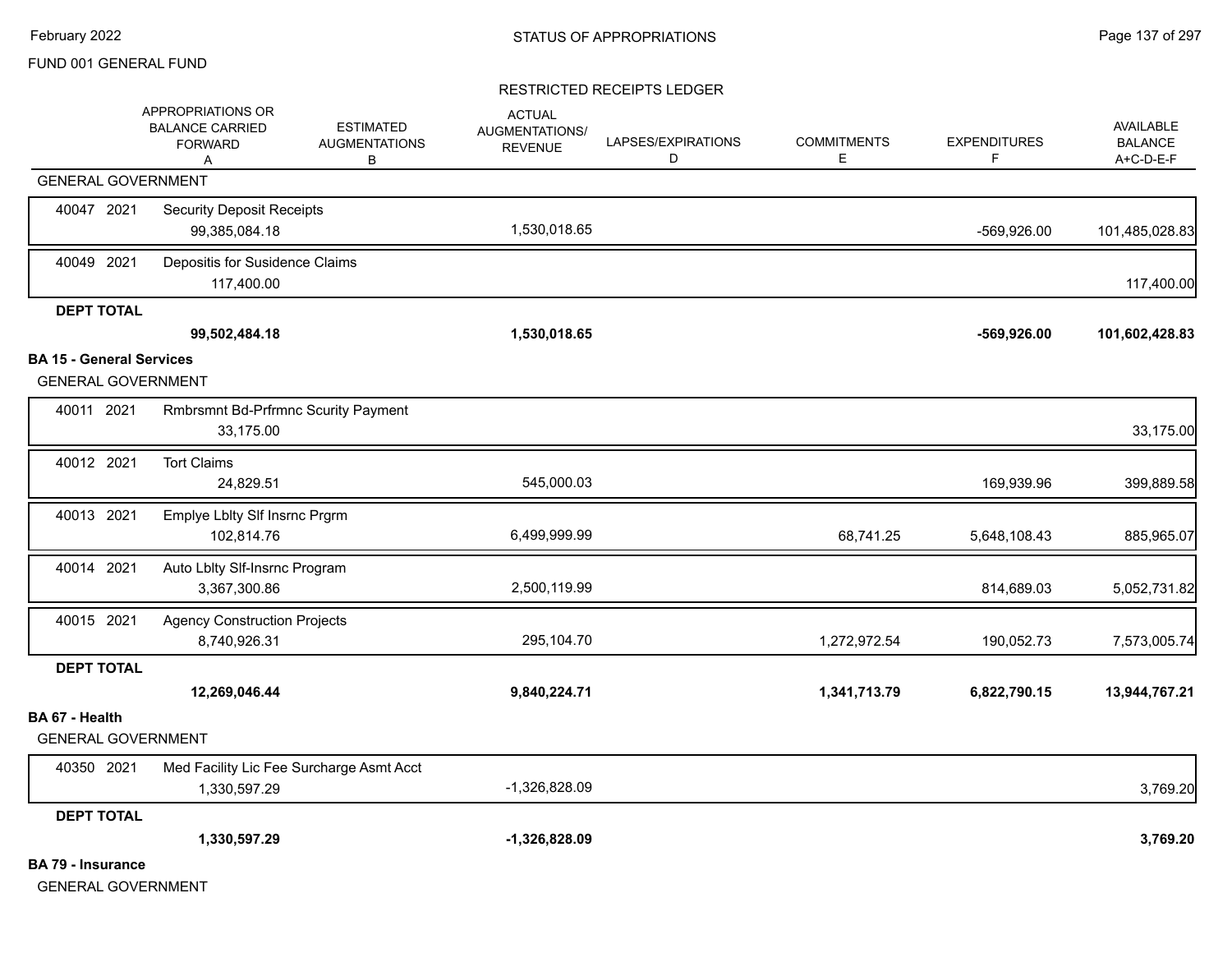|                                                       | APPROPRIATIONS OR<br><b>BALANCE CARRIED</b><br><b>FORWARD</b><br>Α | <b>ESTIMATED</b><br><b>AUGMENTATIONS</b><br>B | <b>ACTUAL</b><br>AUGMENTATIONS/<br><b>REVENUE</b> | LAPSES/EXPIRATIONS<br>D | <b>COMMITMENTS</b><br>Е | <b>EXPENDITURES</b><br>F | <b>AVAILABLE</b><br><b>BALANCE</b><br>A+C-D-E-F |
|-------------------------------------------------------|--------------------------------------------------------------------|-----------------------------------------------|---------------------------------------------------|-------------------------|-------------------------|--------------------------|-------------------------------------------------|
| 40107 2021                                            | <b>Statutory Liquidator Unclaimed Funds</b><br>13,108,127.17       |                                               |                                                   |                         |                         |                          | 13,108,127.17                                   |
| <b>DEPT TOTAL</b>                                     |                                                                    |                                               |                                                   |                         |                         |                          |                                                 |
|                                                       | 13,108,127.17                                                      |                                               |                                                   |                         |                         |                          | 13,108,127.17                                   |
| BA 12 - Labor & Industry<br><b>GENERAL GOVERNMENT</b> |                                                                    |                                               |                                                   |                         |                         |                          |                                                 |
|                                                       |                                                                    |                                               |                                                   |                         |                         |                          |                                                 |
| 40001 2021                                            | Subsequent Injury Account                                          |                                               |                                                   |                         |                         |                          |                                                 |
|                                                       | 304,841.25                                                         |                                               | 147,873.00                                        |                         |                         | 88,021.20                | 364,693.05                                      |
| 40131 2021                                            | <b>Labor Law Settlements</b>                                       |                                               |                                                   |                         |                         |                          |                                                 |
|                                                       | 371,855.46                                                         |                                               | 22,203.50                                         |                         |                         | 26,105.21                | 367,953.75                                      |
| <b>DEPT TOTAL</b>                                     |                                                                    |                                               |                                                   |                         |                         |                          |                                                 |
|                                                       | 676,696.71                                                         |                                               | 170,076.50                                        |                         |                         | 114,126.41               | 732,646.80                                      |
|                                                       | <b>BA 13 - Military &amp; Veterans Affairs</b>                     |                                               |                                                   |                         |                         |                          |                                                 |
| <b>INSTITUTIONAL</b>                                  |                                                                    |                                               |                                                   |                         |                         |                          |                                                 |
| 40226 2021                                            | Holding Account-Member Funds                                       |                                               |                                                   |                         |                         |                          |                                                 |
|                                                       | 1,554,872.90                                                       |                                               | 503,093.95                                        |                         |                         | 695,910.44               | 1,362,056.41                                    |
| <b>DEPT TOTAL</b>                                     |                                                                    |                                               |                                                   |                         |                         |                          |                                                 |
|                                                       | 1,554,872.90                                                       |                                               | 503,093.95                                        |                         |                         | 695,910.44               | 1,362,056.41                                    |
| <b>BA 21 - Human Services</b>                         |                                                                    |                                               |                                                   |                         |                         |                          |                                                 |
| <b>GENERAL GOVERNMENT</b>                             |                                                                    |                                               |                                                   |                         |                         |                          |                                                 |
| 40030 2021                                            | Non-Welfare Child Support Collections                              |                                               |                                                   |                         |                         |                          |                                                 |
|                                                       | 528,096.64                                                         |                                               | 151,347.11                                        |                         |                         | 147,622.63               | 531,821.12                                      |
| 40032 2021                                            |                                                                    | Unemployment Compensation Intercept Fund      |                                                   |                         |                         |                          |                                                 |
|                                                       | 33,359.00                                                          |                                               | 28,444,825.22                                     |                         |                         | 28,444,621.22            | 33,563.00                                       |
| 40034 2021                                            | Gift to State Owned Institutions                                   |                                               |                                                   |                         |                         |                          |                                                 |
|                                                       | 20,392.28                                                          |                                               |                                                   |                         |                         | 2,640.60                 | 17,751.68                                       |
| 40035 2021                                            | Stwd Child Support Collections & Disb                              |                                               |                                                   |                         |                         |                          |                                                 |
|                                                       | 66,587.45                                                          |                                               | 14,604.20                                         |                         |                         |                          | 81,191.65                                       |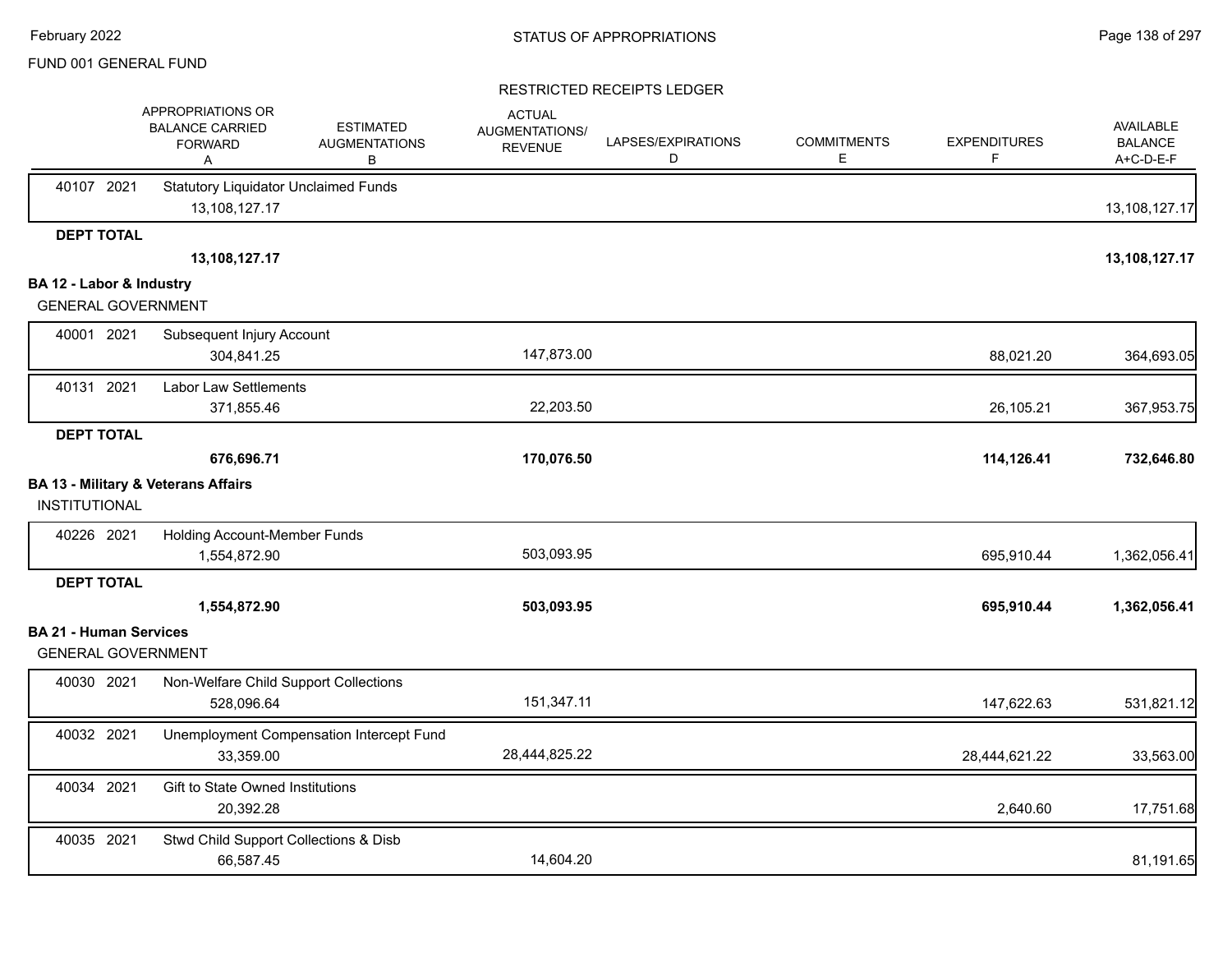|                                                                | APPROPRIATIONS OR<br><b>BALANCE CARRIED</b><br><b>FORWARD</b><br>Α | <b>ESTIMATED</b><br><b>AUGMENTATIONS</b><br>В | <b>ACTUAL</b><br>AUGMENTATIONS/<br><b>REVENUE</b> | LAPSES/EXPIRATIONS<br>D | <b>COMMITMENTS</b><br>E. | <b>EXPENDITURES</b><br>F | <b>AVAILABLE</b><br><b>BALANCE</b><br>A+C-D-E-F |
|----------------------------------------------------------------|--------------------------------------------------------------------|-----------------------------------------------|---------------------------------------------------|-------------------------|--------------------------|--------------------------|-------------------------------------------------|
| 40151 2021                                                     | 199,522.28                                                         | Act 66-Protection From Abuse Fee Account      | 26,780.17                                         |                         |                          |                          | 226,302.45                                      |
| <b>GRANTS AND SUBSIDIES</b>                                    |                                                                    |                                               |                                                   |                         |                          |                          |                                                 |
| 40028 2021                                                     | Act 222 Domestic Violence Programs<br>80,509.85                    |                                               | 483,673.25                                        |                         |                          |                          | 564,183.10                                      |
| 40029 2021                                                     | State Tax Refund Intercept Program<br>10,768.52                    |                                               | 154,455.92                                        |                         |                          | 160,498.82               | 4,725.62                                        |
| 40031 2021                                                     | Act 170-94 Attendant Care Program<br>60,071.20                     |                                               | 31,559.75                                         |                         |                          |                          | 91,630.95                                       |
| <b>DEPT TOTAL</b>                                              | 999,307.22                                                         |                                               | 29,307,245.62                                     |                         |                          | 28,755,383.27            | 1,551,169.57                                    |
| <b>BA 18 - Revenue</b><br><b>GENERAL GOVERNMENT</b>            |                                                                    |                                               |                                                   |                         |                          |                          |                                                 |
| 40019 2021                                                     | Offer in Compromice Program<br>756,391.01                          |                                               | 238.00                                            |                         |                          |                          | 756,629.01                                      |
| 40022 2021                                                     | <b>Transient Vendor's Bond</b><br>28,000.00                        |                                               |                                                   |                         |                          |                          | 28,000.00                                       |
| 40024 2021                                                     | Cigarette Tax Enforcement<br>373,286.54                            |                                               |                                                   |                         |                          | 199,000.00               | 174,286.54                                      |
| 40025 2021                                                     | Auto Rental Tax<br>10,658,807.06                                   |                                               | 18,609,093.86                                     |                         |                          |                          | 29,267,900.92                                   |
| 40230 2021                                                     | 40,357.14                                                          | HostMunicipalityTavernGamesLocalShareAcc      | 61,321.50                                         |                         |                          | 96,665.20                | 5,013.44                                        |
| <b>DEPT TOTAL</b>                                              |                                                                    |                                               |                                                   |                         |                          |                          |                                                 |
|                                                                | 11,856,841.75                                                      |                                               | 18,670,653.36                                     |                         |                          | 295,665.20               | 30,231,829.91                                   |
| <b>BA 19 - State Department</b><br><b>GRANTS AND SUBSIDIES</b> |                                                                    |                                               |                                                   |                         |                          |                          |                                                 |
| 40027 2021                                                     | App Fees-National Registry of Real Est<br>78,497.30                |                                               | 18,340.00                                         |                         |                          | 76,995.00                | 19,842.30                                       |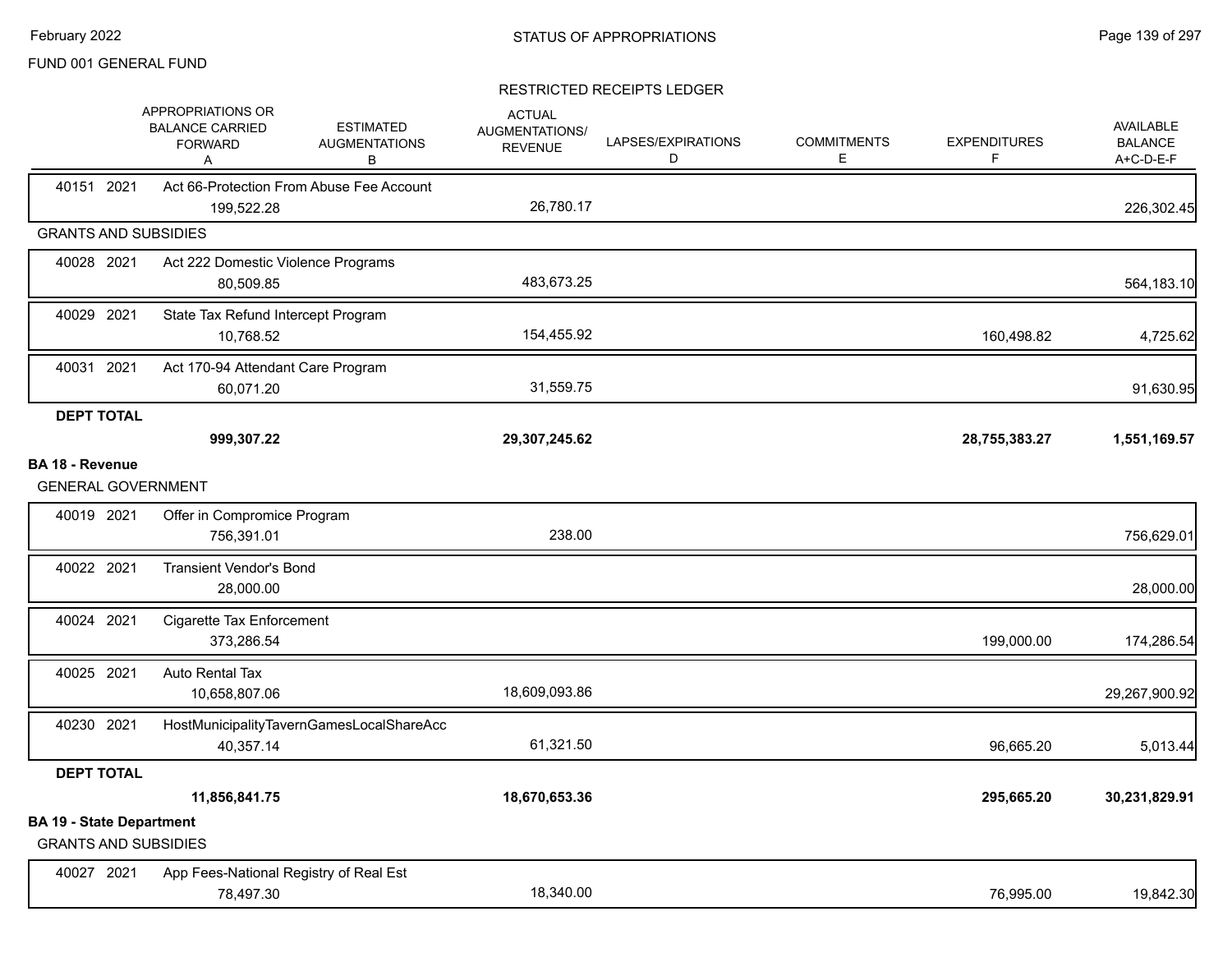#### RESTRICTED RECEIPTS LEDGER

|                               | APPROPRIATIONS OR<br><b>BALANCE CARRIED</b><br><b>FORWARD</b><br>Α | <b>ESTIMATED</b><br><b>AUGMENTATIONS</b><br>В | <b>ACTUAL</b><br>AUGMENTATIONS/<br><b>REVENUE</b> | LAPSES/EXPIRATIONS<br>D | <b>COMMITMENTS</b><br>E | <b>EXPENDITURES</b><br>F | <b>AVAILABLE</b><br><b>BALANCE</b><br>A+C-D-E-F |
|-------------------------------|--------------------------------------------------------------------|-----------------------------------------------|---------------------------------------------------|-------------------------|-------------------------|--------------------------|-------------------------------------------------|
| <b>DEPT TOTAL</b>             |                                                                    |                                               |                                                   |                         |                         |                          |                                                 |
|                               | 78,497.30                                                          |                                               | 18,340.00                                         |                         |                         | 76,995.00                | 19,842.30                                       |
| <b>BA 78 - Transportation</b> |                                                                    |                                               |                                                   |                         |                         |                          |                                                 |
| <b>GRANTS AND SUBSIDIES</b>   |                                                                    |                                               |                                                   |                         |                         |                          |                                                 |
| 40228 2021                    | ReimburseMuncipalitiesVehicleCodeFines                             |                                               |                                                   |                         |                         |                          |                                                 |
|                               | 1,521,881.26                                                       |                                               | 3,915,700.48                                      |                         |                         | 2,939,429.81             | 2,498,151.93                                    |
| <b>DEPT TOTAL</b>             |                                                                    |                                               |                                                   |                         |                         |                          |                                                 |
|                               | 1,521,881.26                                                       |                                               | 3,915,700.48                                      |                         |                         | 2,939,429.81             | 2,498,151.93                                    |
| BA 41 - Senate                |                                                                    |                                               |                                                   |                         |                         |                          |                                                 |
| <b>GENERAL GOVERNMENT</b>     |                                                                    |                                               |                                                   |                         |                         |                          |                                                 |
| 40170 2021                    | Local Services Tax - Senate                                        |                                               |                                                   |                         |                         |                          |                                                 |
|                               | 21,787.36                                                          |                                               | 55,145.52                                         |                         |                         | 61,479.30                | 15,453.58                                       |
| 40203 2021                    | Earned Income Tax-Senate (EIT)                                     |                                               |                                                   |                         |                         |                          |                                                 |
|                               | 89,635.17                                                          |                                               | 533,407.33                                        |                         |                         | 520,423.58               | 102,618.92                                      |
| 40246 2021                    | PA Unemployment Compensation - Senate                              |                                               |                                                   |                         |                         |                          |                                                 |
|                               | 8,093.74                                                           |                                               | 22,875.15                                         |                         |                         | 24,606.14                | 6,362.75                                        |
| <b>DEPT TOTAL</b>             |                                                                    |                                               |                                                   |                         |                         |                          |                                                 |
|                               | 119,516.27                                                         |                                               | 611,428.00                                        |                         |                         | 606,509.02               | 124,435.25                                      |
|                               | <b>BA 42 - House of Representatives</b>                            |                                               |                                                   |                         |                         |                          |                                                 |
| <b>GENERAL GOVERNMENT</b>     |                                                                    |                                               |                                                   |                         |                         |                          |                                                 |
| 40171 2021                    | Local Services Tax - House                                         |                                               |                                                   |                         |                         |                          |                                                 |
|                               | 42,259.48                                                          |                                               | 107,058.67                                        |                         |                         | 118,429.78               | 30,888.37                                       |
| 40204 2021                    | Earned Income Tax-House (EIT)                                      |                                               |                                                   |                         |                         |                          |                                                 |
|                               | 142,062.68                                                         |                                               | 799,347.19                                        |                         |                         | 796,107.86               | 145,302.01                                      |
| 40247 2021                    | PA Unemployment Compensation - House                               |                                               |                                                   |                         |                         |                          |                                                 |
|                               | 11,503.93                                                          |                                               | 30,006.47                                         |                         |                         | 33,119.46                | 8,390.94                                        |
| <b>DEPT TOTAL</b>             |                                                                    |                                               |                                                   |                         |                         |                          |                                                 |
|                               | 195,826.09                                                         |                                               | 936,412.33                                        |                         |                         | 947,657.10               | 184,581.32                                      |
|                               | <b>BA 44 - Legislative Reference Bureau</b>                        |                                               |                                                   |                         |                         |                          |                                                 |

GENERAL GOVERNMENT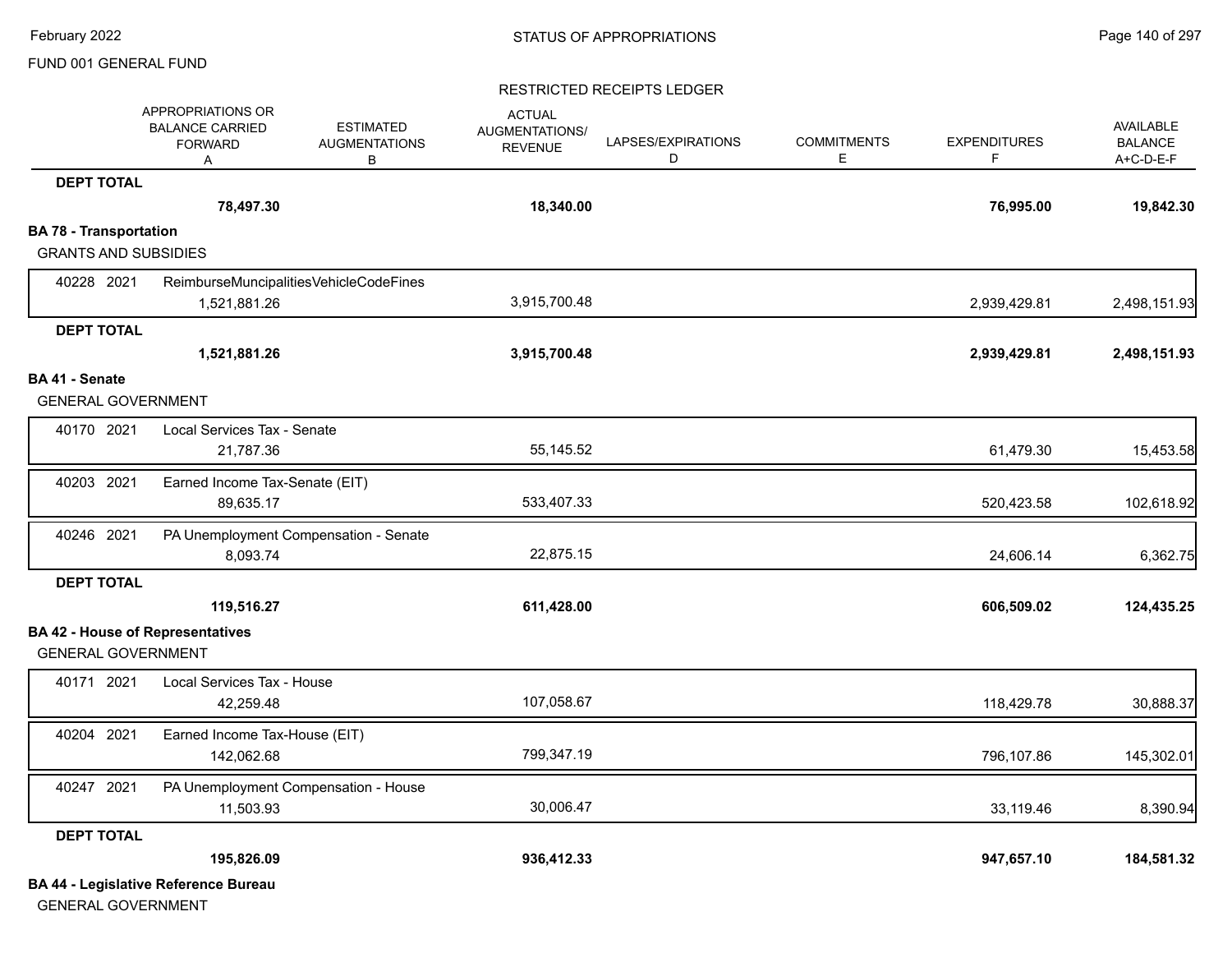|                             | APPROPRIATIONS OR<br><b>BALANCE CARRIED</b><br><b>FORWARD</b><br>Α | <b>ESTIMATED</b><br><b>AUGMENTATIONS</b><br>В | <b>ACTUAL</b><br>AUGMENTATIONS/<br><b>REVENUE</b> | LAPSES/EXPIRATIONS<br>D | <b>COMMITMENTS</b><br>E. | <b>EXPENDITURES</b><br>F. | AVAILABLE<br><b>BALANCE</b><br>A+C-D-E-F |
|-----------------------------|--------------------------------------------------------------------|-----------------------------------------------|---------------------------------------------------|-------------------------|--------------------------|---------------------------|------------------------------------------|
| 40208 2021                  | 16,805.00                                                          | EarnedIncomeTaxLegislativeReferencBureau      | 50,815.84                                         |                         |                          | 52,953.90                 | 14,666.94                                |
| <b>GRANTS AND SUBSIDIES</b> |                                                                    |                                               |                                                   |                         |                          |                           |                                          |
| 40056 2021                  | Pa Consolidated Statues                                            |                                               |                                                   |                         |                          |                           |                                          |
|                             | 218,202.04                                                         |                                               | 6,077.50                                          |                         |                          | 66,960.34                 | 157,319.20                               |
| <b>DEPT TOTAL</b>           |                                                                    |                                               |                                                   |                         |                          |                           |                                          |
|                             | 235,007.04                                                         |                                               | 56,893.34                                         |                         |                          | 119,914.24                | 171,986.14                               |
|                             | <b>BA 45 - Legislative Misc &amp; Commissions</b>                  |                                               |                                                   |                         |                          |                           |                                          |
| <b>GENERAL GOVERNMENT</b>   |                                                                    |                                               |                                                   |                         |                          |                           |                                          |
| 40209 2021                  |                                                                    | EarnedIncomeTaxLocalGovernmentCommission      |                                                   |                         |                          |                           |                                          |
|                             | 2,054.82                                                           |                                               | 6,132.92                                          |                         |                          | 6,567.98                  | 1,619.76                                 |
| 40210 2021                  |                                                                    | EarnedIncomeTaxCapitolPreservationCommit      |                                                   |                         |                          |                           |                                          |
|                             | 1,751.20                                                           |                                               | 3,761.98                                          |                         |                          | 4,389.68                  | 1,123.50                                 |
| 40216 2021                  |                                                                    | EarnedIncomeTax IndependentFiscalOffice       |                                                   |                         |                          |                           |                                          |
|                             | 4,932.07                                                           |                                               | 10,277.70                                         |                         |                          | 12,366.12                 | 2,843.65                                 |
| 40217 2021                  | EarnedIncomeTaxCenterForRuralPA                                    |                                               |                                                   |                         |                          |                           |                                          |
|                             | 1,502.21                                                           |                                               | 3,532.72                                          |                         |                          | 3,967.38                  | 1,067.55                                 |
| 40224 2021                  | Leave Payout Expense                                               |                                               |                                                   |                         |                          |                           |                                          |
|                             | 717,233.31                                                         |                                               |                                                   |                         |                          | 179,677.30                | 537,556.01                               |
| <b>DEPT TOTAL</b>           |                                                                    |                                               |                                                   |                         |                          |                           |                                          |
|                             | 727,473.61                                                         |                                               | 23,705.32                                         |                         |                          | 206,968.46                | 544,210.47                               |
| <b>GENERAL GOVERNMENT</b>   | <b>BA 46 - Joint State Government Comm.</b>                        |                                               |                                                   |                         |                          |                           |                                          |
| 40211 2021                  |                                                                    | EarnedIncomeTaxJointStateGovtCommission       |                                                   |                         |                          |                           |                                          |
|                             | 2,590.92                                                           |                                               | 7,221.85                                          |                         |                          | 7,707.69                  | 2,105.08                                 |
| <b>DEPT TOTAL</b>           |                                                                    |                                               |                                                   |                         |                          |                           |                                          |
|                             | 2,590.92                                                           |                                               | 7,221.85                                          |                         |                          | 7,707.69                  | 2,105.08                                 |
| <b>GENERAL GOVERNMENT</b>   | <b>BA 47 - Legislative Budget and Finance</b>                      |                                               |                                                   |                         |                          |                           |                                          |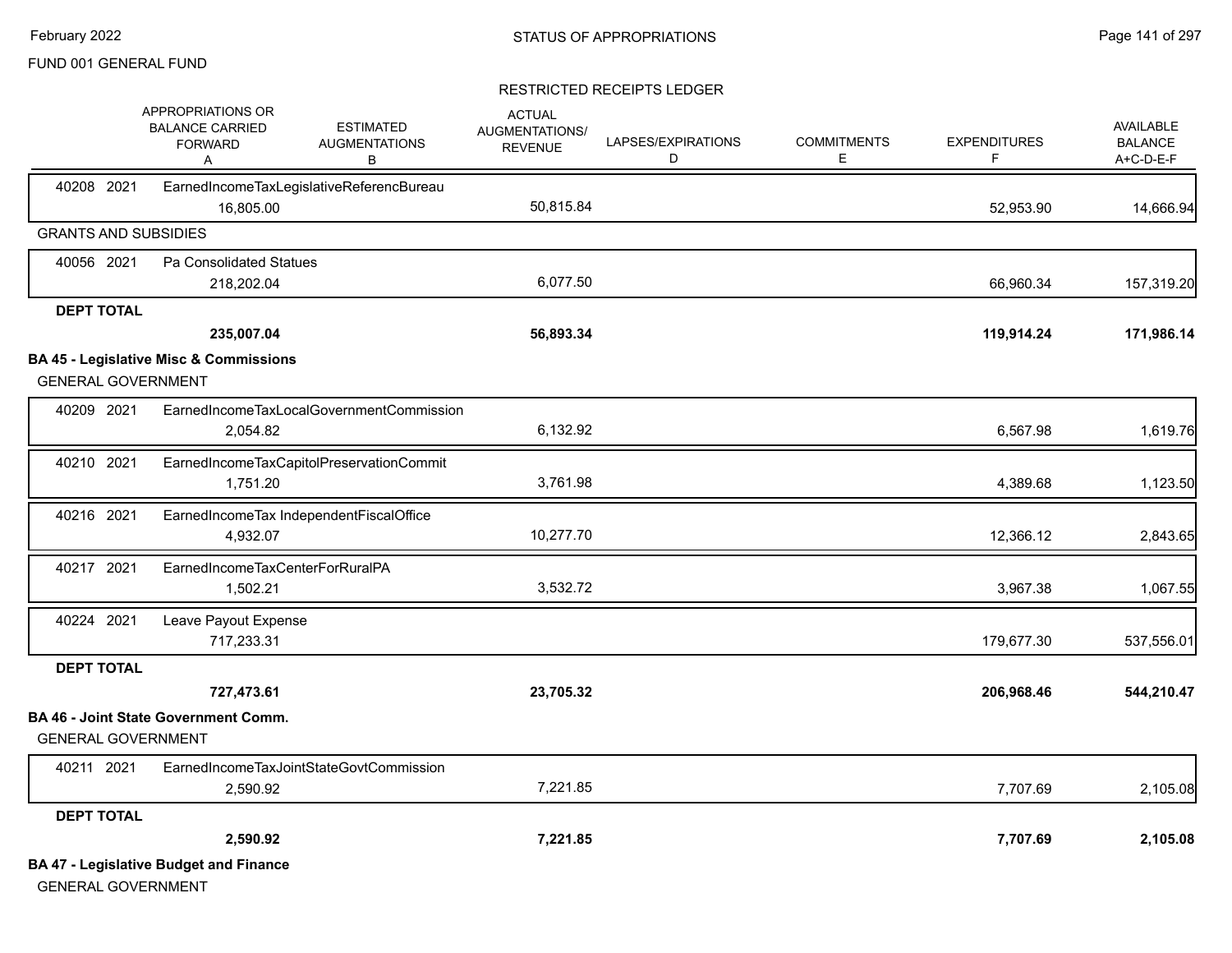|                              | APPROPRIATIONS OR<br><b>BALANCE CARRIED</b><br><b>FORWARD</b><br>A | <b>ESTIMATED</b><br><b>AUGMENTATIONS</b><br>В | <b>ACTUAL</b><br><b>AUGMENTATIONS/</b><br><b>REVENUE</b> | LAPSES/EXPIRATIONS<br>D | <b>COMMITMENTS</b><br>E. | <b>EXPENDITURES</b><br>F | <b>AVAILABLE</b><br><b>BALANCE</b><br>A+C-D-E-F |
|------------------------------|--------------------------------------------------------------------|-----------------------------------------------|----------------------------------------------------------|-------------------------|--------------------------|--------------------------|-------------------------------------------------|
| 40212 2021                   | 3,066.31                                                           | EarnedIncomeTaxLegisItvBdgtFinanceComm        | 8,422.81                                                 |                         |                          | 9,245.43                 | 2,243.69                                        |
| <b>DEPT TOTAL</b>            |                                                                    |                                               |                                                          |                         |                          |                          |                                                 |
|                              | 3,066.31                                                           |                                               | 8,422.81                                                 |                         |                          | 9,245.43                 | 2,243.69                                        |
|                              | <b>BA 48 - Legislative Data Processing</b>                         |                                               |                                                          |                         |                          |                          |                                                 |
| <b>GENERAL GOVERNMENT</b>    |                                                                    |                                               |                                                          |                         |                          |                          |                                                 |
| 40213 2021                   |                                                                    | EarnedIncomeTaxLegislaDataProcessingCntr      |                                                          |                         |                          |                          |                                                 |
|                              | 8,082.81                                                           |                                               | 22,659.13                                                |                         |                          | 25,369.01                | 5,372.93                                        |
| <b>DEPT TOTAL</b>            |                                                                    |                                               |                                                          |                         |                          |                          |                                                 |
|                              | 8,082.81                                                           |                                               | 22,659.13                                                |                         |                          | 25,369.01                | 5,372.93                                        |
| <b>GENERAL GOVERNMENT</b>    | <b>BA 49 - Air &amp; Water Pollution Control</b>                   |                                               |                                                          |                         |                          |                          |                                                 |
| 40214 2021                   |                                                                    | EarnedIncomeTaxJointLegislAirWaterComm        |                                                          |                         |                          |                          |                                                 |
|                              | 2,335.15                                                           |                                               |                                                          |                         |                          | 2,335.15                 |                                                 |
| <b>DEPT TOTAL</b>            |                                                                    |                                               |                                                          |                         |                          |                          |                                                 |
|                              | 2,335.15                                                           |                                               |                                                          |                         |                          | 2,335.15                 |                                                 |
|                              | <b>BA 63 - Regulatory Review Commission</b>                        |                                               |                                                          |                         |                          |                          |                                                 |
| <b>GENERAL GOVERNMENT</b>    |                                                                    |                                               |                                                          |                         |                          |                          |                                                 |
| 40215 2021                   |                                                                    | EarnedIncomeTaxIndepndtRegulatoryRvwComm      |                                                          |                         |                          |                          |                                                 |
|                              | 4,972.08                                                           |                                               | 11,066.89                                                |                         |                          | 12,784.32                | 3,254.65                                        |
| <b>DEPT TOTAL</b>            |                                                                    |                                               |                                                          |                         |                          |                          |                                                 |
|                              | 4,972.08                                                           |                                               | 11,066.89                                                |                         |                          | 12,784.32                | 3,254.65                                        |
| <b>BA 51 - Supreme Court</b> |                                                                    |                                               |                                                          |                         |                          |                          |                                                 |
| <b>GENERAL GOVERNMENT</b>    |                                                                    |                                               |                                                          |                         |                          |                          |                                                 |
| 40057 2021                   | <b>Payroll Deduction Account</b><br>$-200,040.02$                  |                                               | 121,395,591.48                                           |                         |                          | 120,061,896.41           | 1,133,655.05                                    |
| 40058 2021                   | <b>Benefits</b><br>17,853.79                                       |                                               | 64,251,996.44                                            |                         |                          | 59,546,696.37            | 4,723,153.86                                    |
| 40059 2021                   | Judicial Computer System<br>38,028,349.02                          |                                               | -31,089,033.58                                           |                         |                          |                          | 6,939,315.44                                    |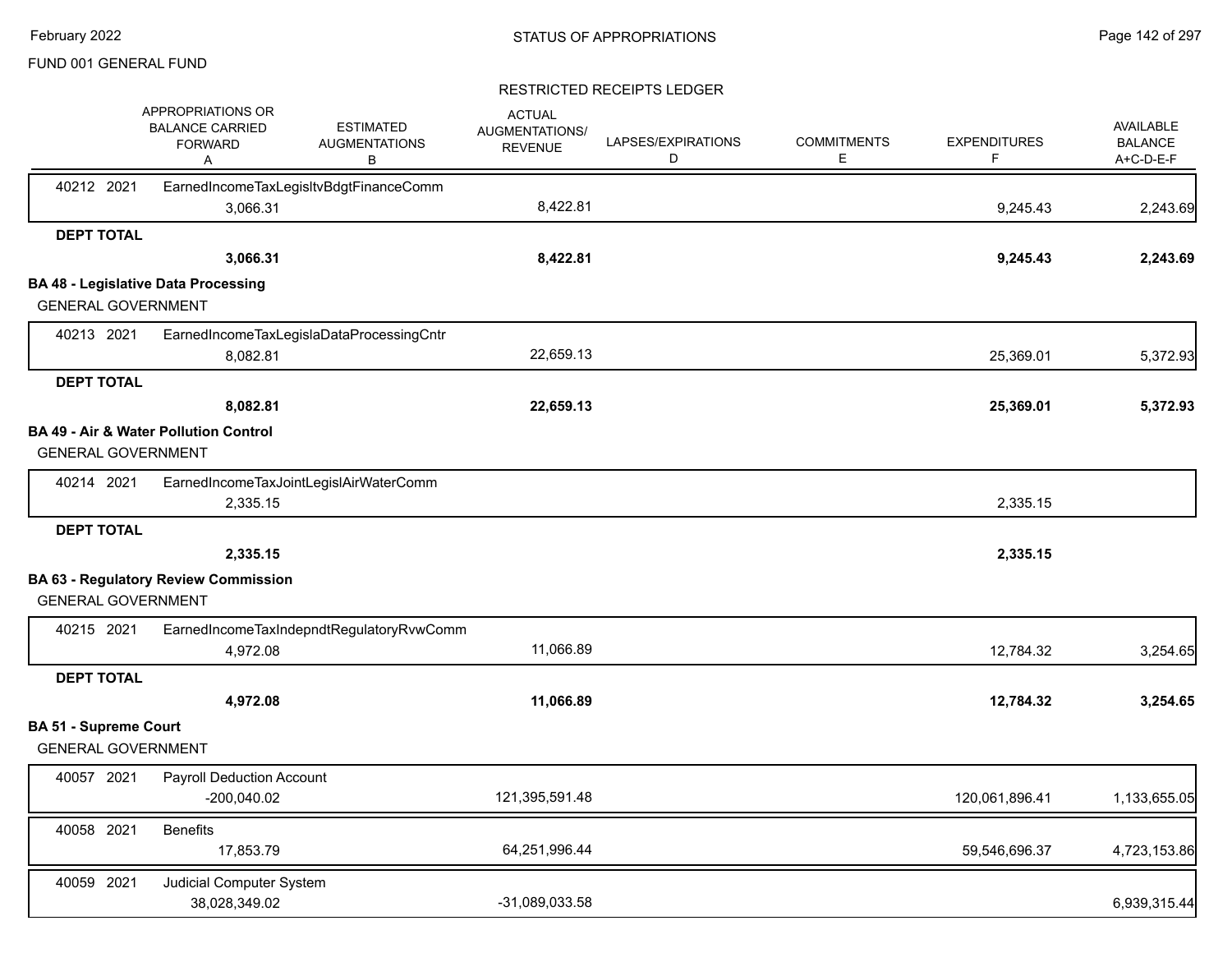|                                                        | <b>APPROPRIATIONS OR</b><br><b>BALANCE CARRIED</b><br><b>FORWARD</b><br>A | <b>ESTIMATED</b><br><b>AUGMENTATIONS</b><br>В | <b>ACTUAL</b><br><b>AUGMENTATIONS/</b><br><b>REVENUE</b> | LAPSES/EXPIRATIONS<br>D | <b>COMMITMENTS</b><br>Е | <b>EXPENDITURES</b><br>F. | AVAILABLE<br><b>BALANCE</b><br>A+C-D-E-F |
|--------------------------------------------------------|---------------------------------------------------------------------------|-----------------------------------------------|----------------------------------------------------------|-------------------------|-------------------------|---------------------------|------------------------------------------|
| 40060 2021                                             | Jen and Dave's Law<br>50,000.00                                           |                                               | 87,167.10                                                |                         |                         |                           | 137,167.10                               |
| 40140 2021                                             | Access to Justice Account<br>1,353,407.34                                 |                                               | 12,439,243.04                                            |                         |                         | 11,275,354.83             | 2,517,295.55                             |
| 40354 2021                                             | <b>Health Benefits Reserve Account</b><br>253,955.31                      |                                               | 1,687,321.04                                             |                         |                         | 1,723,857.95              | 217,418.40                               |
| <b>DEPT TOTAL</b><br><b>BA 58 - Commonwealth Court</b> | 39,503,525.44                                                             |                                               | 168,772,285.52                                           |                         |                         | 192,607,805.56            | 15,668,005.40                            |
| <b>GENERAL GOVERNMENT</b>                              |                                                                           |                                               |                                                          |                         |                         |                           |                                          |
| 40242 2021                                             | <b>Commonwealth Court Escrow Account</b><br>4,612,105.22                  |                                               | 4,721.09                                                 |                         |                         |                           | 4,616,826.31                             |
| <b>DEPT TOTAL</b>                                      |                                                                           |                                               |                                                          |                         |                         |                           |                                          |
| <b>LEDGER TOTAL</b>                                    | 4,612,105.22                                                              |                                               | 4,721.09                                                 |                         |                         |                           | 4,616,826.31                             |
|                                                        | 1,126,314,834.52                                                          |                                               | 4,026,416,360.70                                         |                         | 33,912,009.55           | 4,140,515,818.16          | 978,303,367.51                           |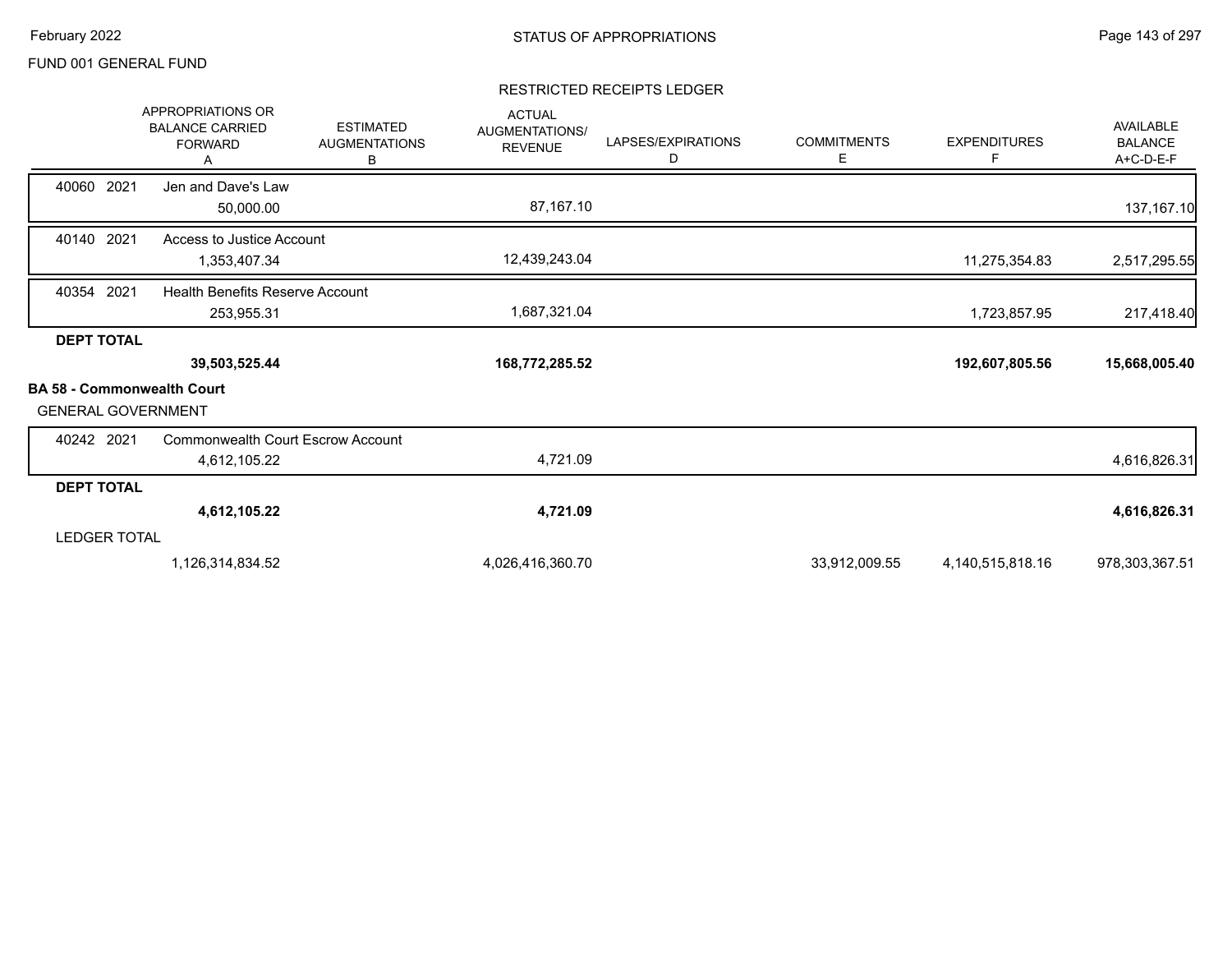#### NON-BUDGETED LEDGER

|                   | APPROPRIATIONS OR<br><b>BALANCE CARRIED</b><br><b>FORWARD</b><br>A | <b>ESTIMATED</b><br><b>AUGMENTATIONS</b><br>В | <b>ACTUAL</b><br>AUGMENTATIONS/<br><b>REVENUE</b> | LAPSES/EXPIRATIONS<br>D | <b>COMMITMENTS</b><br>Е | <b>EXPENDITURES</b> | AVAILABLE<br><b>BALANCE</b><br>A+C-D-E-F |
|-------------------|--------------------------------------------------------------------|-----------------------------------------------|---------------------------------------------------|-------------------------|-------------------------|---------------------|------------------------------------------|
|                   | <b>BA 21 - Human Services</b>                                      |                                               |                                                   |                         |                         |                     |                                          |
|                   | <b>GENERAL GOVERNMENT</b>                                          |                                               |                                                   |                         |                         |                     |                                          |
| 50150 2021        | <b>Mandatory Programs</b>                                          |                                               |                                                   |                         |                         |                     |                                          |
|                   |                                                                    |                                               |                                                   |                         |                         | -4,879,348,546.72   | 4,879,348,546.72                         |
| 54226 2021        | MP-Medical Assistance-Capitation                                   |                                               |                                                   |                         |                         |                     |                                          |
|                   |                                                                    |                                               |                                                   |                         |                         | 1,222,018,647.01    | $-1,222,018,647.01$                      |
| <b>DEPT TOTAL</b> |                                                                    |                                               |                                                   |                         |                         |                     |                                          |
|                   |                                                                    |                                               |                                                   |                         |                         | $-3,657,329,899.71$ | 3,657,329,899.71                         |
|                   | <b>LEDGER TOTAL</b>                                                |                                               |                                                   |                         |                         |                     |                                          |
|                   |                                                                    |                                               |                                                   |                         |                         | -3,657,329,899.71   | 3,657,329,899.71                         |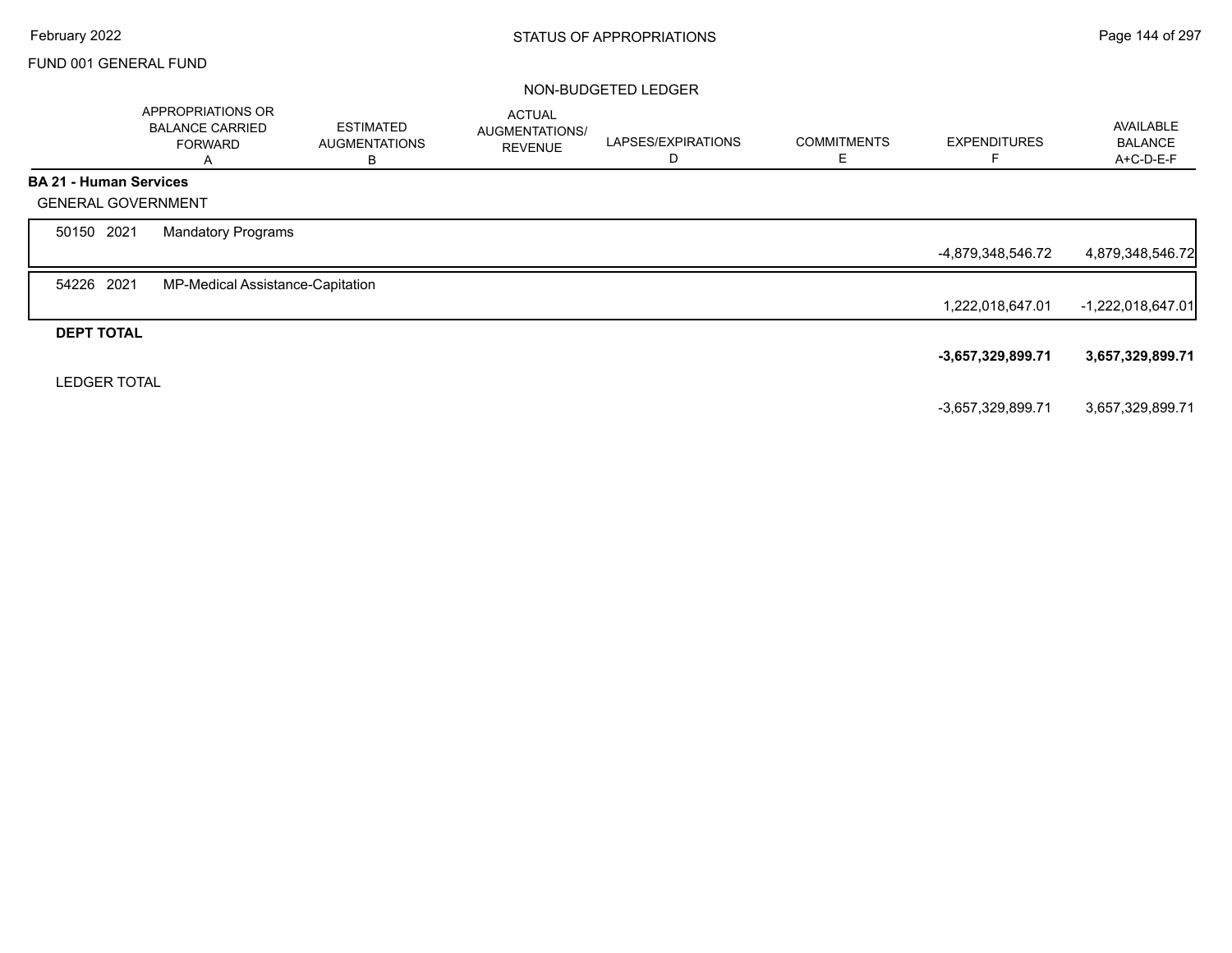### RESTRICTED REVENUE LEDGER

|                                                               | APPROPRIATIONS OR<br><b>ESTIMATED</b><br><b>BALANCE CARRIED</b><br><b>AUGMENTATIONS</b><br><b>FORWARD</b><br>B<br>A | <b>ACTUAL</b><br>AUGMENTATIONS/<br><b>REVENUE</b> | LAPSES/EXPIRATIONS<br>D | <b>COMMITMENTS</b><br>E | <b>EXPENDITURES</b><br>F | <b>AVAILABLE</b><br><b>BALANCE</b><br>A+C-D-E-F |
|---------------------------------------------------------------|---------------------------------------------------------------------------------------------------------------------|---------------------------------------------------|-------------------------|-------------------------|--------------------------|-------------------------------------------------|
| <b>BA 81 - Executive Offices</b><br><b>GENERAL GOVERNMENT</b> |                                                                                                                     |                                                   |                         |                         |                          |                                                 |
|                                                               |                                                                                                                     |                                                   |                         |                         |                          |                                                 |
| 60135 2021                                                    | <b>Victim/Witness Services</b><br>4,120,425.56                                                                      | 3,479,425.21                                      |                         | 6,245,939.10            | 3,745,850.67             | -2,391,939.00                                   |
| 60136 2021                                                    | <b>Crime Victims Payments</b><br>5,261,298.96                                                                       | 5,301,677.28                                      |                         | 289,573.01              | 4,487,795.93             | 5,785,607.30                                    |
| 60137 2021                                                    | <b>Constables Education &amp; Training Account</b><br>2,478,756.38                                                  | 818,929.51                                        |                         | 2,856,183.37            | 396,430.22               | 45,072.30                                       |
| 60184 2021                                                    | <b>CULTURAL PROGRAMS</b><br>1,578.49                                                                                |                                                   |                         |                         |                          | 1,578.49                                        |
| 60185 2021                                                    | <b>AUDIT SETTLEMENTS</b><br>146,336.56                                                                              |                                                   |                         |                         |                          | 146,336.56                                      |
| 60221 2021                                                    | Firearms License to Carry Modernization<br>2,840.00                                                                 |                                                   |                         |                         |                          | 2,840.00                                        |
| 60291 2021                                                    | Sheriff & Deputy Sheriff's Educ&Trng Acc<br>4,439,405.55                                                            | 2,132,354.00                                      |                         | 7,441,545.29            | 3,520,138.86             | -4,389,924.60                                   |
| 60308 2021                                                    | Agency IT Projects<br>2,757,453.01                                                                                  | 21,078,547.98                                     |                         |                         | 16,655,183.53            | 7,180,817.46                                    |
| 60326 2021                                                    | Luzerne County Youth Settlement<br>72.35                                                                            |                                                   |                         |                         |                          | 72.35                                           |
| 60380 2021                                                    | Child Advocacy Centers<br>3,029,891.47                                                                              | 1,285,392.99                                      |                         | 2,358,544.88            | 1,756,671.05             | 200,068.53                                      |
| 60484 2021                                                    | Nonprofit Security Grant Fund<br>2,345,224.18                                                                       | 9,501,225.75                                      |                         | 3,472,392.51            | 2,037,494.15             | 6,336,563.27                                    |
| 63054 2021                                                    | Firearms Education & Training Commission<br>929,553.89                                                              | 228,543.84                                        |                         | 424,546.45              | 197,776.26               | 535,775.02                                      |

GRANTS AND SUBSIDIES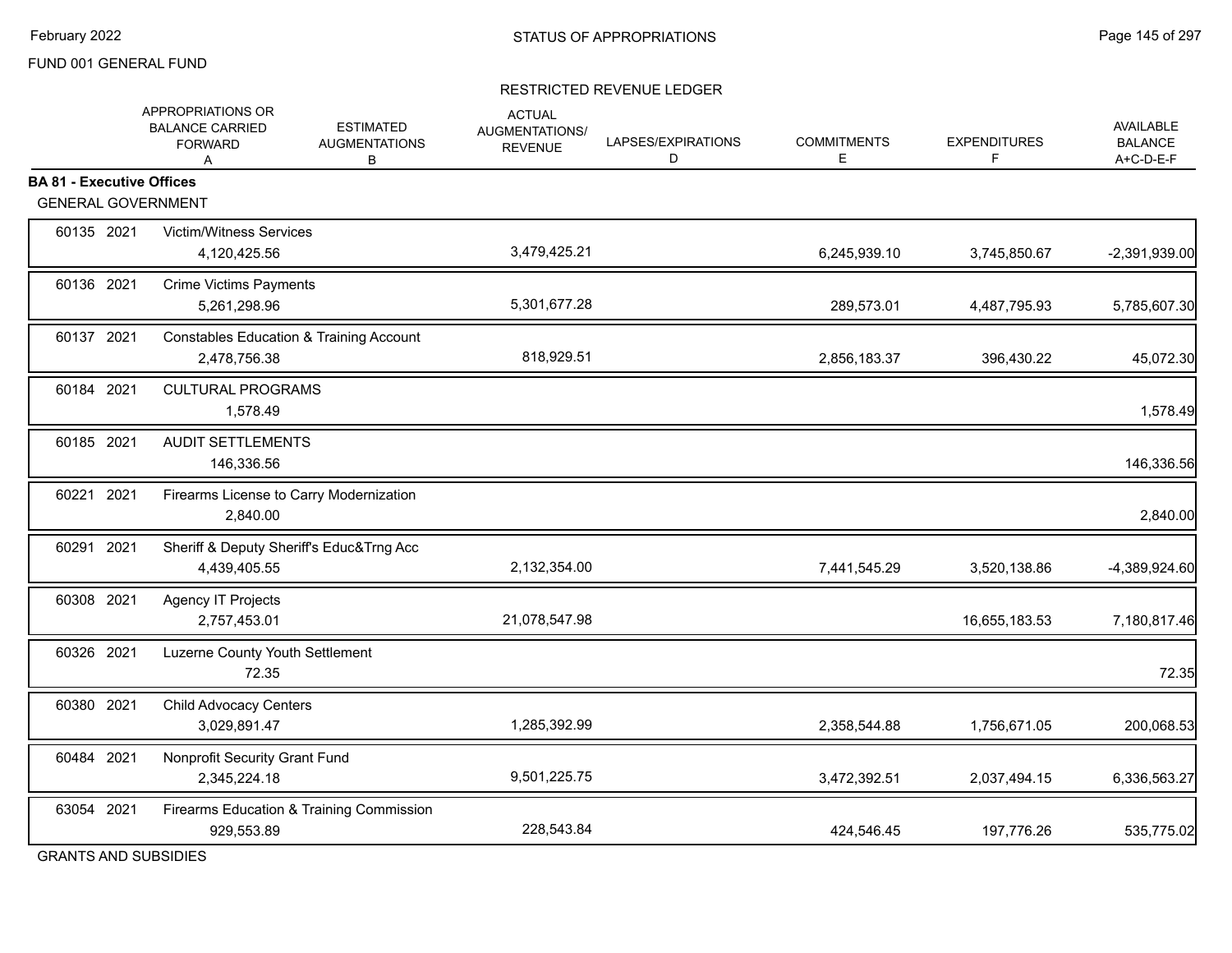|                                 |                   | APPROPRIATIONS OR<br><b>BALANCE CARRIED</b><br><b>FORWARD</b><br>Α | <b>ESTIMATED</b><br><b>AUGMENTATIONS</b><br>В | <b>ACTUAL</b><br>AUGMENTATIONS/<br><b>REVENUE</b> | LAPSES/EXPIRATIONS<br>D | <b>COMMITMENTS</b><br>Е | <b>EXPENDITURES</b><br>F | AVAILABLE<br><b>BALANCE</b><br>A+C-D-E-F |
|---------------------------------|-------------------|--------------------------------------------------------------------|-----------------------------------------------|---------------------------------------------------|-------------------------|-------------------------|--------------------------|------------------------------------------|
|                                 | 60503 2021        | Angel Investment Venture Capital                                   |                                               | 5,000,000.00                                      |                         |                         |                          | 5,000,000.00                             |
|                                 | <b>DEPT TOTAL</b> | 25,512,836.40                                                      |                                               | 48,826,096.56                                     |                         | 23,088,724.61           | 32,797,340.67            | 18,452,867.68                            |
| <b>BA 14 - Attorney General</b> |                   | <b>GENERAL GOVERNMENT</b>                                          |                                               |                                                   |                         |                         |                          |                                          |
|                                 | 60009 2021        | Seized/Forfeit Prop-State Court Awarded<br>18,388,141.14           |                                               | 11,012,723.44                                     |                         | 743,965.70              | 11,887,582.18            | 16,769,316.70                            |
|                                 | 60010 2021        | Seized/Forfeit Prop-U.S.Depart Justice<br>3,470,513.67             |                                               | 31,174.23                                         |                         | 167,828.46              | 1,607,850.54             | 1,726,008.90                             |
|                                 | 60012 2021        | OAG Investigative Funds-Outside Sources<br>1,506,988.82            |                                               | 4,406,790.67                                      |                         | 73,457.11               | 5,405,671.74             | 434,650.64                               |
|                                 | 60013 2021        | Seized/Forfeit Prop-US Treasury Depart<br>443,729.79               |                                               | 133.72                                            |                         | 9,155.46                | 118,082.46               | 316,625.59                               |
|                                 | 60014 2021        | <b>Public Protection Law Enforcement</b><br>46,234,204.02          |                                               | 5,470,879.88                                      |                         | 1,035,343.84            | $-210,530.22$            | 50,880,270.28                            |
|                                 | 60015 2021        | <b>Coroners Education Board</b><br>24.955.57                       |                                               | 59,725.00                                         |                         |                         |                          | 84,680.57                                |
|                                 | 60215 2021        | Seized/Forfeited Prpty-Dpt-HomeInd Scrty<br>2,685,697.17           |                                               | 586,965.64                                        |                         |                         | 491,290.72               | 2,781,372.09                             |
|                                 | 60238 2021        | <b>Criminal Justice Enhancement Account</b><br>3,534,149.05        |                                               | 5,841,026.89                                      |                         |                         |                          | 9,375,175.94                             |
|                                 | 60298 2021        | Community Drug Abuse Prevention Grant Pr<br>2,186,525.24           |                                               | 341,160.00                                        |                         | 32,838.80               | 245,530.05               | 2,249,316.39                             |
|                                 | 60316 2021        | Home Improvement Account<br>3,218,481.27                           |                                               | 1,406,673.06                                      |                         |                         | 2,893,000.00             | 1,732,154.33                             |
|                                 | 60431 2021        | <b>Judicial Fee Account</b><br>421,447.71                          |                                               | 4,142,048.54                                      |                         |                         |                          | 4,563,496.25                             |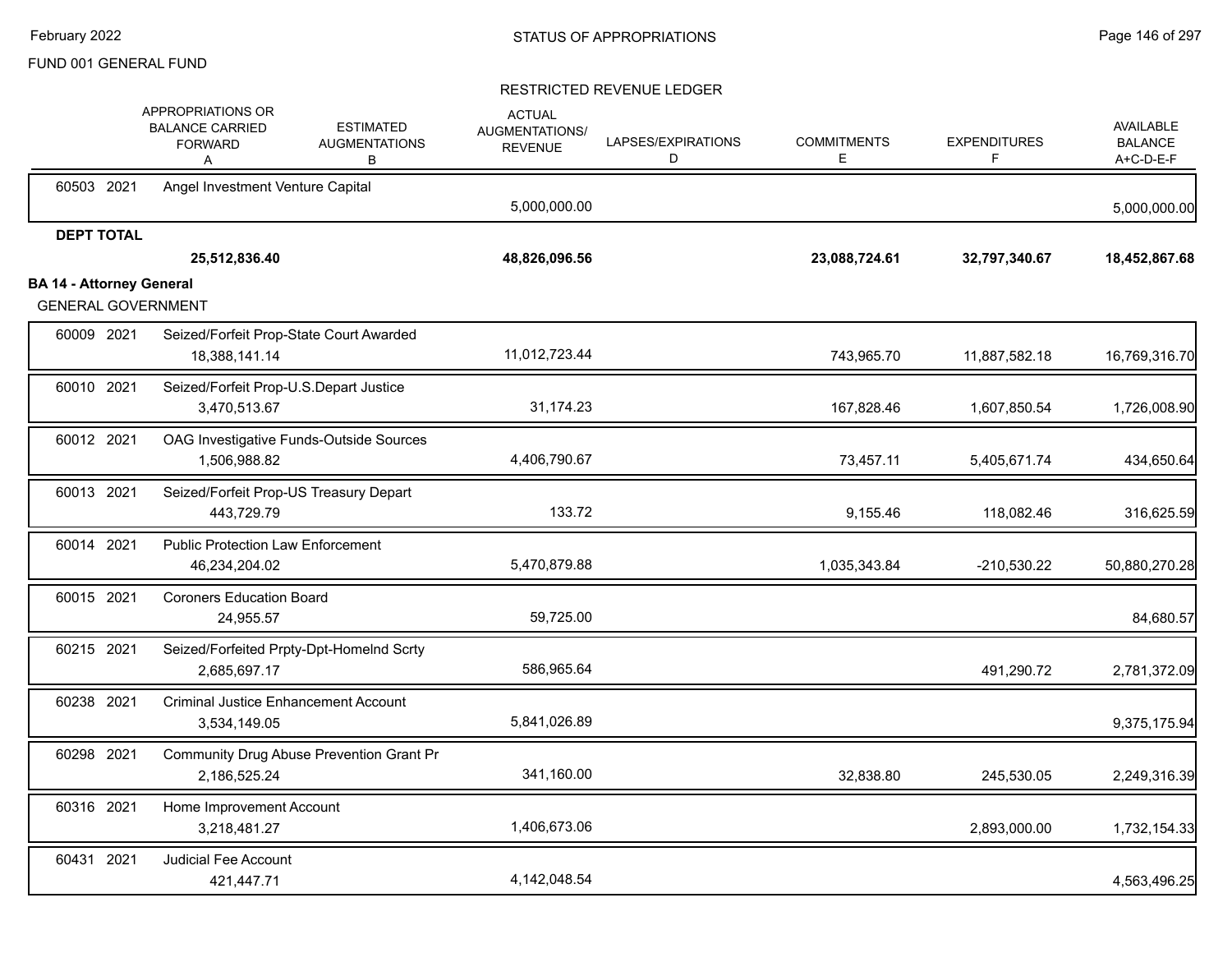|                                                         | APPROPRIATIONS OR<br><b>BALANCE CARRIED</b><br><b>FORWARD</b><br>A | <b>ESTIMATED</b><br><b>AUGMENTATIONS</b><br>В | <b>ACTUAL</b><br>AUGMENTATIONS/<br><b>REVENUE</b> | LAPSES/EXPIRATIONS<br>D | <b>COMMITMENTS</b><br>Е | <b>EXPENDITURES</b><br>F. | <b>AVAILABLE</b><br><b>BALANCE</b><br>A+C-D-E-F |
|---------------------------------------------------------|--------------------------------------------------------------------|-----------------------------------------------|---------------------------------------------------|-------------------------|-------------------------|---------------------------|-------------------------------------------------|
| 60437 2021                                              | <b>Collection Adminstration Account</b>                            |                                               | 2,480,484.06                                      |                         |                         | 1,279,731.44              | 1,200,752.62                                    |
| 60449 2021                                              | <b>Criminal Enforcement Account</b><br>15,400,000.00               |                                               |                                                   |                         | 1,669,089.19            |                           | 13,730,910.81                                   |
| <b>DEPT TOTAL</b>                                       | 97,514,833.45                                                      |                                               | 35,779,785.13                                     |                         | 3,731,678.56            | 23,718,208.91             | 105,844,731.11                                  |
| <b>BA 68 - Agriculture</b><br><b>GENERAL GOVERNMENT</b> |                                                                    |                                               |                                                   |                         |                         |                           |                                                 |
| 60118 2021                                              | Dog Law<br>1,421,436.68                                            |                                               | 3,597,260.38                                      |                         | 88,144.80               | 3,308,794.70              | 1,621,757.56                                    |
| 60119 2021                                              | PA Rural Rehabilitation Program<br>32,316.17                       |                                               |                                                   |                         |                         |                           | 32,316.17                                       |
| 60120 2021                                              | Farm Operations<br>595,044.91                                      |                                               | 345,511.21                                        |                         | 128,018.40              | 223,277.20                | 589,260.52                                      |
| 60121 2021                                              | Pesticide Regulatory Account<br>14,407,307.56                      |                                               | 4,824,626.50                                      |                         | 4,808,475.58            | 2,404,616.29              | 12,018,842.19                                   |
| 60123 2021                                              | <b>Plant Pest Management</b><br>376,087.75                         |                                               | 360,207.76                                        |                         |                         | 365,557.09                | 370,738.42                                      |
| 60124 2021                                              | <b>Federal State Option Contract</b><br>1,695,314.60               |                                               |                                                   |                         | 36,368.56               | $-55,303.62$              | 1,714,249.66                                    |
| 60152 2021                                              | AGRONOMIC REGULATORY ACCOUNT<br>1,621,170.93                       |                                               | 390,143.14                                        |                         | 6,196.03                | 234,019.88                | 1,771,098.16                                    |
| 60268 2021                                              | Fruit & Vegetable Inspection & Grading<br>349,519.84               |                                               | 149,016.77                                        |                         |                         | 145,330.12                | 353,206.49                                      |
| 60310 2021                                              | Cervidae Livestock Operations<br>430,009.11                        |                                               | 35,315.25                                         |                         |                         | 25,007.46                 | 440,316.90                                      |
| 60327 2021                                              | PA Preferred Trademark Licensing Fund<br>4,156,635.21              |                                               | 3,236,712.77                                      |                         | 919,012.33              | 1,712,303.12              | 4,762,032.53                                    |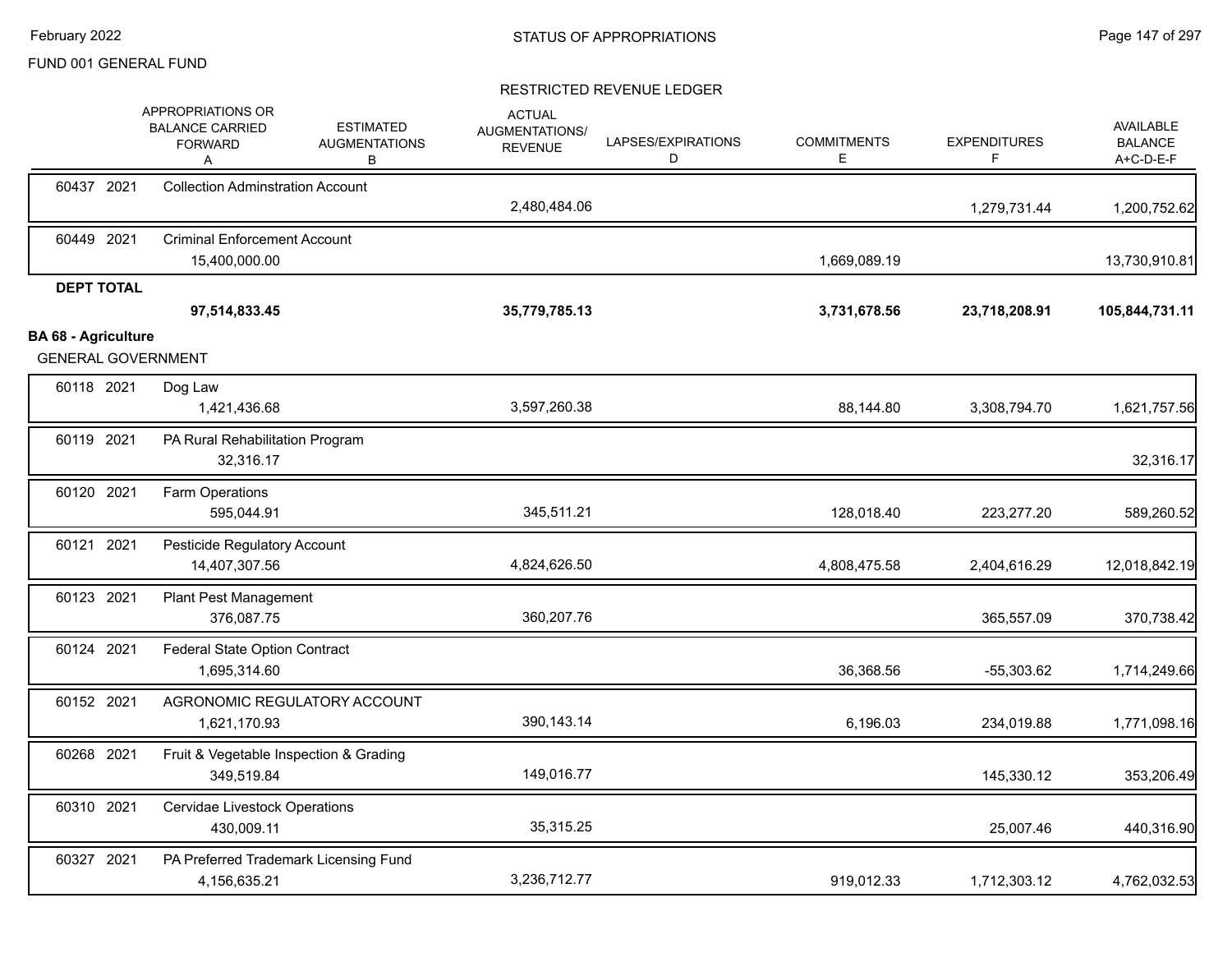|                                                                      | APPROPRIATIONS OR<br><b>BALANCE CARRIED</b><br><b>FORWARD</b><br>A | <b>ESTIMATED</b><br><b>AUGMENTATIONS</b><br>В | <b>ACTUAL</b><br><b>AUGMENTATIONS/</b><br><b>REVENUE</b> | LAPSES/EXPIRATIONS<br>D | <b>COMMITMENTS</b><br>E. | <b>EXPENDITURES</b><br>F | <b>AVAILABLE</b><br><b>BALANCE</b><br>A+C-D-E-F |
|----------------------------------------------------------------------|--------------------------------------------------------------------|-----------------------------------------------|----------------------------------------------------------|-------------------------|--------------------------|--------------------------|-------------------------------------------------|
| 60477 2021                                                           | Rapid Response Disaster Readiness<br>3,074,753.71                  |                                               | 3,001,106.07                                             |                         | 1,403,346.59             | 3,350,448.79             | 1,322,064.40                                    |
| 60478 2021                                                           | AgriculturalBusinessDevelopmentCenterFnd<br>2,462,347.83           |                                               | 2,000,907.29                                             |                         | 1,325,568.70             | 864,760.51               | 2,272,925.91                                    |
| 60479 2021                                                           | Specialty Crop Block Grant Fund<br>972,460.65                      |                                               | 500,269.13                                               |                         | 774,925.43               | 196,437.34               | 501,367.01                                      |
| <b>GRANTS AND SUBSIDIES</b>                                          |                                                                    |                                               |                                                          |                         |                          |                          |                                                 |
| 60114 2021                                                           | Animal Health and Diagnostic Program<br>916,123.91                 |                                               | 5,351,320.88                                             |                         | 2,961,952.09             | 3,060,704.13             | 244,788.57                                      |
| 60116 2021                                                           | Aquaculture Development Account<br>57,670.55                       |                                               | 4,550.00                                                 |                         |                          | 10,000.00                | 52,220.55                                       |
| <b>DEPT TOTAL</b>                                                    | 32,568,199.41                                                      |                                               | 23,796,947.15                                            |                         | 12,452,008.51            | 15,845,953.01            | 28,067,185.04                                   |
| <b>BA 75 - Banking &amp; Securities</b><br><b>GENERAL GOVERNMENT</b> |                                                                    |                                               |                                                          |                         |                          |                          |                                                 |
| 60339 2021                                                           | <b>Securities Operation</b><br>22,011,505.18                       |                                               | 13,888,117.94                                            |                         |                          | 9,477,000.00             | 26,422,623.12                                   |
| 60372 2021                                                           | <b>Securities Regulation Account</b><br>8,662,055.69               |                                               |                                                          |                         |                          |                          | 8,662,055.69                                    |
| <b>DEPT TOTAL</b>                                                    |                                                                    |                                               |                                                          |                         |                          |                          |                                                 |
|                                                                      | 30,673,560.87                                                      |                                               | 13,888,117.94                                            |                         |                          | 9,477,000.00             | 35,084,678.81                                   |
| <b>GENERAL GOVERNMENT</b>                                            | <b>BA 24 - Community &amp; Economic Develop</b>                    |                                               |                                                          |                         |                          |                          |                                                 |
| 60199 2021                                                           |                                                                    |                                               |                                                          |                         |                          |                          |                                                 |
|                                                                      | Municipal Code Official Training account<br>722,472.50             |                                               | 913,311.09                                               |                         | 471,670.90               | 400,672.24               |                                                 |
| 60414 2021                                                           | Comm Finance Auth Debt Service                                     |                                               | 125,796,200.00                                           |                         |                          | 49,030,034.95            | 763,440.45<br>76,766,165.05                     |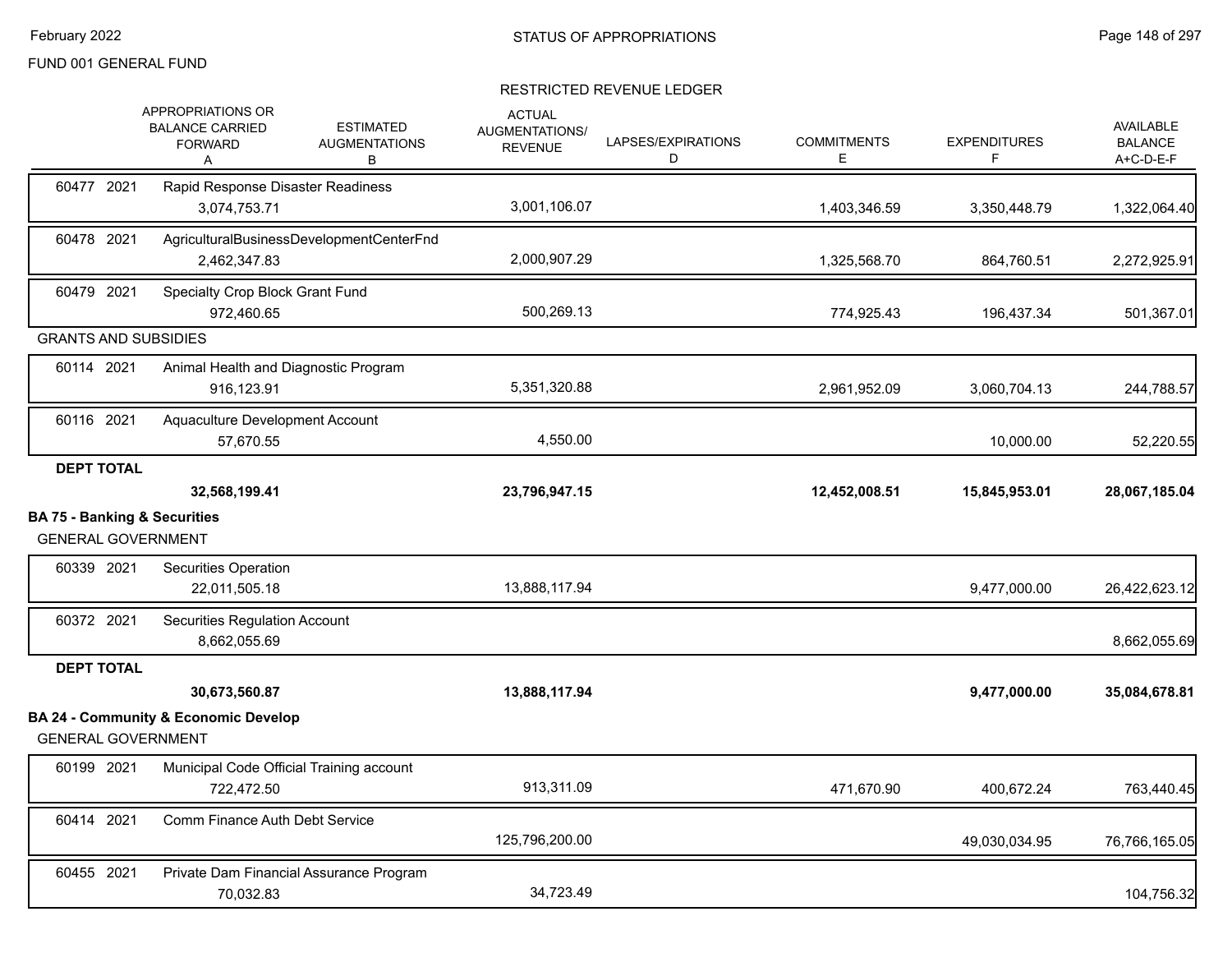|                             | APPROPRIATIONS OR<br><b>BALANCE CARRIED</b><br><b>FORWARD</b><br>A | <b>ESTIMATED</b><br><b>AUGMENTATIONS</b><br>В | <b>ACTUAL</b><br>AUGMENTATIONS/<br><b>REVENUE</b> | LAPSES/EXPIRATIONS<br>D | <b>COMMITMENTS</b><br>E | <b>EXPENDITURES</b><br>F | <b>AVAILABLE</b><br><b>BALANCE</b><br>A+C-D-E-F |
|-----------------------------|--------------------------------------------------------------------|-----------------------------------------------|---------------------------------------------------|-------------------------|-------------------------|--------------------------|-------------------------------------------------|
| 60456 2021                  | <b>Tourism Promotion Fund</b><br>4,508,807.84                      |                                               | 4,490,701.89                                      |                         |                         | 5,000,000.00             | 3,999,509.73                                    |
| <b>GRANTS AND SUBSIDIES</b> |                                                                    |                                               |                                                   |                         |                         |                          |                                                 |
| 60051 2021                  | Indust. Sites Environmental Assmt. Fund<br>9,080,434.82            |                                               |                                                   |                         | 2,083,669.00            | 800,074.00               | 6,196,691.82                                    |
| 60052 2021                  | Zoological Enhancement Fund<br>116,624.95                          |                                               | 2,121.02                                          |                         |                         |                          | 118,745.97                                      |
| 60368 2021                  | Industrialized Housing<br>253,623.83                               |                                               | 215,818.00                                        |                         | 8,260.92                | 210,977.38               | 250,203.53                                      |
| 60399 2021                  | <b>CDBG Program Income</b><br>847,845.24                           |                                               | 17,255.63                                         |                         | 276,885.16              | $-38,155.95$             | 626,371.66                                      |
| 60424 2021                  | TransitRevitalizationInvestmentDistricts<br>0.04                   |                                               | 25.07                                             |                         |                         |                          | 25.11                                           |
| <b>DEPT TOTAL</b>           | 15,599,842.05                                                      |                                               | 131,470,156.19                                    |                         | 2,840,485.98            | 55,403,602.62            | 88,825,909.64                                   |
| <b>GENERAL GOVERNMENT</b>   | <b>BA 38 - Conservation &amp; Natural Resourc</b>                  |                                               |                                                   |                         |                         |                          |                                                 |
| 60145 2021                  | <b>Forest Regeneration</b><br>143,295.13                           |                                               | 4,500,000.00                                      |                         |                         | 4,448,835.46             | 194,459.67                                      |
| 60146 2021                  | <b>Forest Lands Beautification</b><br>307.37                       |                                               |                                                   |                         |                         |                          | 307.37                                          |
| 60147 2021                  | Quehanna Fund-Act 275<br>41,009.44                                 |                                               | 20,000.00                                         |                         |                         | 400.00                   | 60,609.44                                       |
| 60149 2021                  | Snowmobile/All Terrain Vehicle (ATV) Prg                           |                                               | 34,289.05                                         |                         |                         |                          | 34,289.05                                       |
| 60150 2021                  | Quehanna Fund-Act 55<br>39.86                                      |                                               |                                                   |                         |                         |                          | 39.86                                           |
| 60151 2021                  | Purchase of State Forest Land<br>3,503,640.19                      |                                               | 1,459,400.00                                      |                         | 1,200,000.00            | 1,729,379.60             | 2,033,660.59                                    |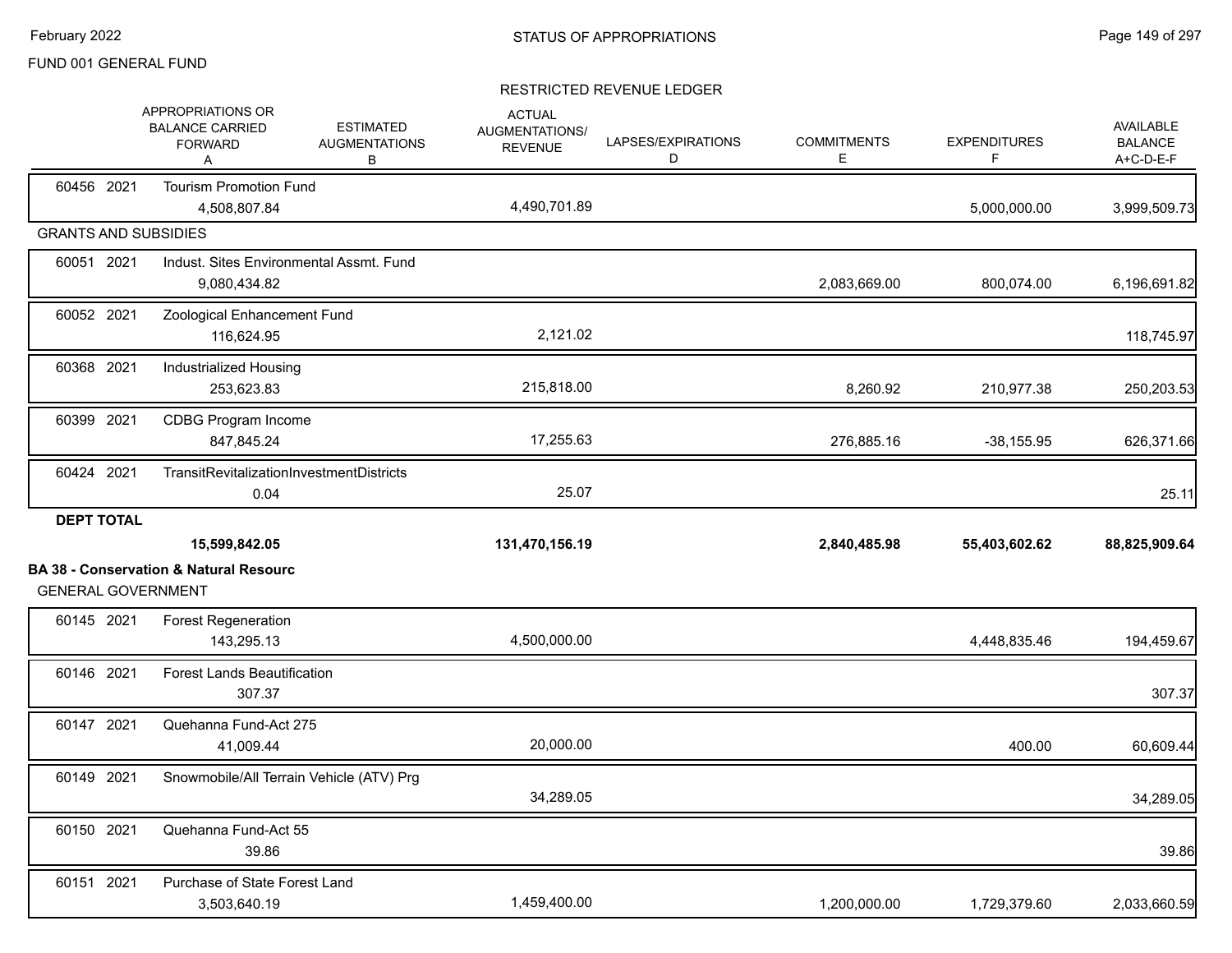## RESTRICTED REVENUE LEDGER

|                                                 | APPROPRIATIONS OR<br><b>BALANCE CARRIED</b><br><b>FORWARD</b><br>Α | <b>ESTIMATED</b><br><b>AUGMENTATIONS</b><br>В | <b>ACTUAL</b><br>AUGMENTATIONS/<br><b>REVENUE</b> | LAPSES/EXPIRATIONS<br>D | <b>COMMITMENTS</b><br>Е | <b>EXPENDITURES</b><br>F | <b>AVAILABLE</b><br><b>BALANCE</b><br>A+C-D-E-F |
|-------------------------------------------------|--------------------------------------------------------------------|-----------------------------------------------|---------------------------------------------------|-------------------------|-------------------------|--------------------------|-------------------------------------------------|
| 60290 2021                                      | Forestry Rearch Account<br>105,245.79                              |                                               | 250,000.00                                        |                         | 17,266.45               | 7,607.17                 | 330,372.17                                      |
| 60362 2021                                      | <b>Foundation Grants</b><br>10,832.80                              |                                               | 17,712.69                                         |                         |                         | 10,446.49                | 18,099.00                                       |
| 60419 2021                                      | <b>ATV Management</b><br>7,684,006.67                              |                                               | $-1,446,312.57$                                   |                         | 3,500,000.00            | 57,137.36                | 2,680,556.74                                    |
| 60420 2021                                      | Snowmobile Management<br>654,153.98                                |                                               | -284,776.25                                       |                         | 31,578.87               | 76,912.13                | 260,886.73                                      |
| 60425 2021                                      | PENNVEST Riparian Buffer<br>741,276.50                             |                                               | 59.35                                             |                         | 290,526.00              | 427,145.00               | 23,664.85                                       |
| 60429 2021                                      | <b>State Park Resource Restoration</b><br>458,703.24               |                                               | 4,087,521.59                                      |                         | 4,000,807.17            | 16,592.75                | 528,824.91                                      |
| <b>GRANTS AND SUBSIDIES</b>                     |                                                                    |                                               |                                                   |                         |                         |                          |                                                 |
| 60481 2021                                      | Keystone Tree Account<br>184,920.52                                |                                               | 180,993.00                                        |                         |                         | 110,952.00               | 254,961.52                                      |
| <b>DEPT TOTAL</b><br><b>BA 11 - Corrections</b> | 13,527,431.49                                                      |                                               | 8,818,886.86                                      |                         | 9,040,178.49            | 6,885,407.96             | 6,420,731.90                                    |
| <b>GENERAL GOVERNMENT</b>                       |                                                                    |                                               |                                                   |                         |                         |                          |                                                 |
| 60440 2021                                      | Rockview Farm Program<br>65,698.17                                 |                                               | 129,230.65                                        |                         |                         | 128,673.78               | 66,255.04                                       |
| 62054 2021                                      | 61,768.00                                                          | County Firearms Trng & Education Comm         |                                                   |                         |                         | 61,880.36                | $-112.36$                                       |
| 62359 2021                                      | Seized/Forfeiture Property-OAG<br>56,333.89                        |                                               | 31,302.29                                         |                         |                         | 5,210.25                 | 82,425.93                                       |
| 62408 2021                                      | Delegated Agency Construction Projects<br>12,807.05                |                                               |                                                   |                         |                         |                          | 12,807.05                                       |

INSTITUTIONAL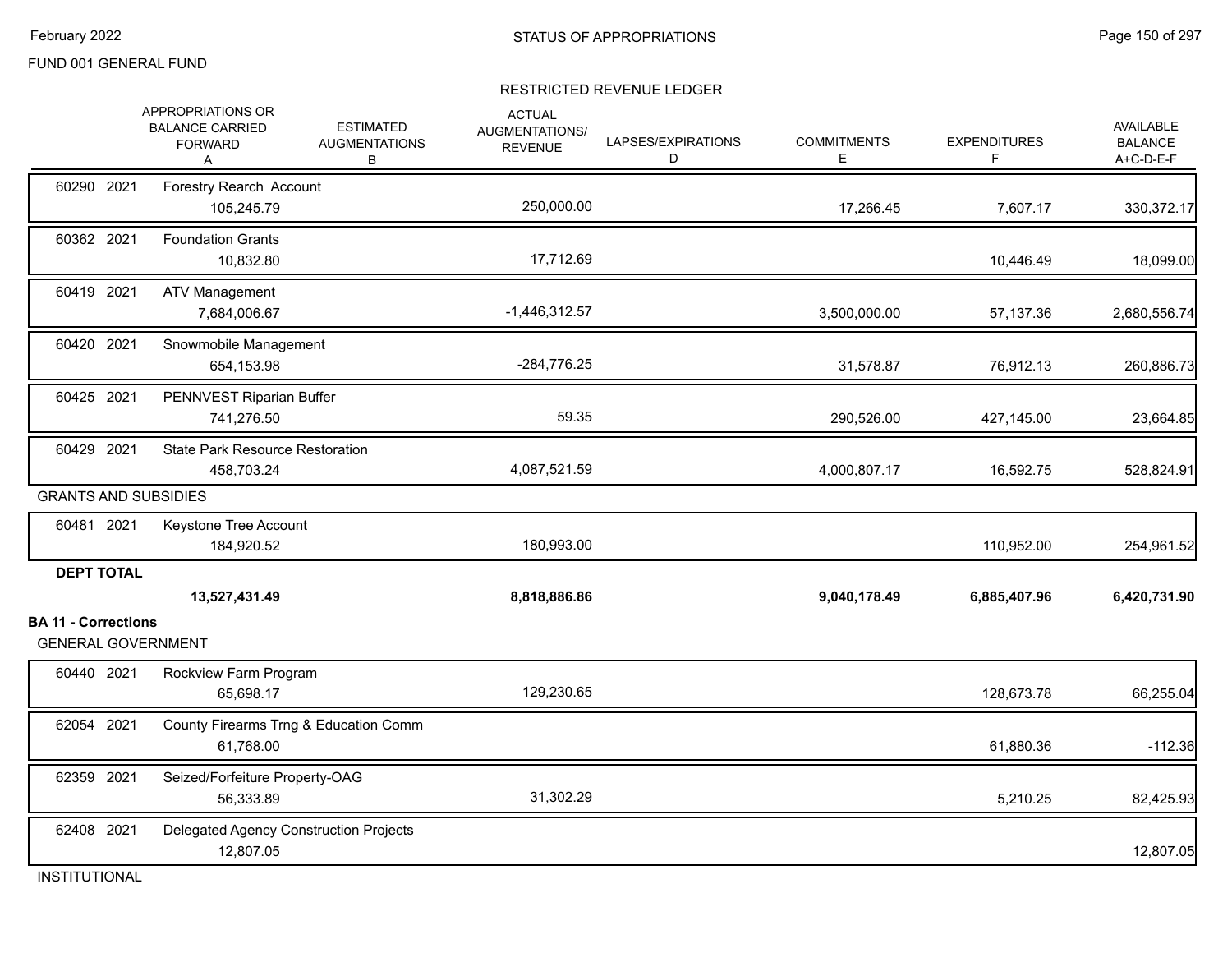|                          | APPROPRIATIONS OR<br><b>BALANCE CARRIED</b><br><b>FORWARD</b><br>Α | <b>ESTIMATED</b><br><b>AUGMENTATIONS</b><br>B | <b>ACTUAL</b><br><b>AUGMENTATIONS/</b><br><b>REVENUE</b> | LAPSES/EXPIRATIONS<br>D | <b>COMMITMENTS</b><br>E. | <b>EXPENDITURES</b><br>F | AVAILABLE<br><b>BALANCE</b><br>A+C-D-E-F |
|--------------------------|--------------------------------------------------------------------|-----------------------------------------------|----------------------------------------------------------|-------------------------|--------------------------|--------------------------|------------------------------------------|
| 60337 2021               | PSCOA Scholarship Fund<br>28,506.09                                |                                               | 8.30                                                     |                         |                          |                          | 28,514.39                                |
| <b>DEPT TOTAL</b>        |                                                                    |                                               |                                                          |                         |                          |                          |                                          |
|                          | 225,113.20                                                         |                                               | 160,541.24                                               |                         |                          | 195,764.39               | 189,890.05                               |
|                          | <b>BA 74 - Drug and Alcohol Programs</b>                           |                                               |                                                          |                         |                          |                          |                                          |
|                          | <b>GRANTS AND SUBSIDIES</b>                                        |                                               |                                                          |                         |                          |                          |                                          |
| 60497 2021               | <b>Opioid Settlements</b>                                          |                                               |                                                          |                         |                          |                          |                                          |
|                          | 21,347,602.00                                                      |                                               | 5,411.72                                                 |                         |                          |                          | 21,353,013.72                            |
| <b>DEPT TOTAL</b>        |                                                                    |                                               |                                                          |                         |                          |                          |                                          |
|                          | 21,347,602.00                                                      |                                               | 5,411.72                                                 |                         |                          |                          | 21,353,013.72                            |
| <b>BA 16 - Education</b> |                                                                    |                                               |                                                          |                         |                          |                          |                                          |
|                          | <b>GENERAL GOVERNMENT</b>                                          |                                               |                                                          |                         |                          |                          |                                          |
| 60018 2021               | <b>Private Licensed Schools</b>                                    |                                               |                                                          |                         |                          |                          |                                          |
|                          | 1,078,042.50                                                       |                                               | 713,610.00                                               |                         | 2,870.83                 | 344,295.40               | 1,444,486.27                             |
| 60022 2021               | <b>Telcommunications Education Fund Grant</b>                      |                                               |                                                          |                         |                          |                          |                                          |
|                          | 0.90                                                               |                                               |                                                          |                         |                          |                          | 0.90                                     |
| 60194 2021               | Dormitary Sprinklers - Interest Subsidy                            |                                               |                                                          |                         |                          |                          |                                          |
|                          | 832,024.00                                                         |                                               |                                                          |                         |                          | 82,563.00                | 749,461.00                               |
| 60212 2021               | Community College Nonmandated Capital Pr                           |                                               |                                                          |                         |                          |                          |                                          |
|                          | 2.32                                                               |                                               |                                                          |                         |                          |                          | 2.32                                     |
| 60351 2021               | Cross State Learning Collaborative(CSLC)                           |                                               |                                                          |                         |                          |                          |                                          |
|                          | 228.41                                                             |                                               | 0.07                                                     |                         |                          |                          | 228.48                                   |
| 60353 2021               | ProfessionIEducatrDisciplineAcctFees                               |                                               |                                                          |                         |                          |                          |                                          |
|                          | 4,285,696.62                                                       |                                               | 1,334,858.50                                             |                         |                          | 1,130,921.37             | 4,489,633.75                             |
| 60371 2021               | Alternative Education Program Account                              |                                               |                                                          |                         |                          |                          |                                          |
|                          | 263,911.47                                                         |                                               | 25,000.00                                                |                         | 24,968.90                | 68,657.09                | 195,285.48                               |
| 60402 2021               | New Skills For Youth Grant                                         |                                               |                                                          |                         |                          |                          |                                          |
|                          | 10,379.38                                                          |                                               |                                                          |                         |                          |                          | 10,379.38                                |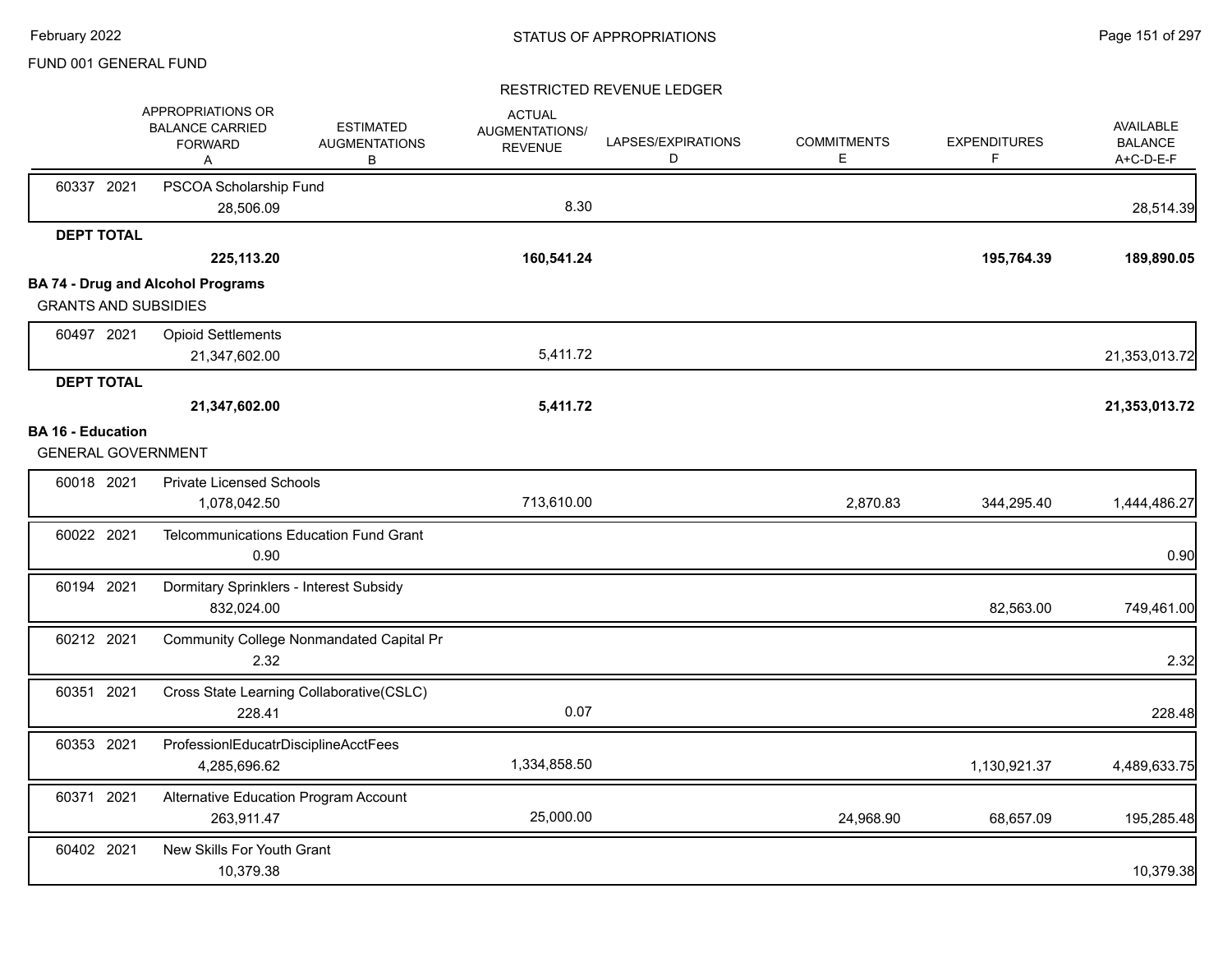|                             | APPROPRIATIONS OR<br><b>BALANCE CARRIED</b><br><b>FORWARD</b><br>A | <b>ESTIMATED</b><br><b>AUGMENTATIONS</b><br>В | <b>ACTUAL</b><br>AUGMENTATIONS/<br><b>REVENUE</b> | LAPSES/EXPIRATIONS<br>D | <b>COMMITMENTS</b><br>E. | <b>EXPENDITURES</b><br>F. | <b>AVAILABLE</b><br><b>BALANCE</b><br>A+C-D-E-F |
|-----------------------------|--------------------------------------------------------------------|-----------------------------------------------|---------------------------------------------------|-------------------------|--------------------------|---------------------------|-------------------------------------------------|
| 60416 2021                  | PDE Interstate Reciprocity Agreement<br>1,274,381.14               |                                               |                                                   |                         |                          | 106,830.61                | 1,167,550.53                                    |
| 60439 2021                  | <b>Higher Education Regulatory Account</b><br>553,072.86           |                                               | 200,400.00                                        |                         |                          | 82,894.17                 | 670,578.69                                      |
| <b>GRANTS AND SUBSIDIES</b> |                                                                    |                                               |                                                   |                         |                          |                           |                                                 |
| 60020 2021                  | Panet-Local Education Agencies<br>59,221.84                        |                                               |                                                   |                         |                          |                           | 59,221.84                                       |
| 60159 2021                  | TEMPORARY SPECIAL AID<br>693.00                                    |                                               |                                                   |                         |                          |                           | 693.00                                          |
| 60332 2021                  | FinanclRecovrySchoolDistrctTransLoanAcct<br>2,535,000.00           |                                               | 60,000.00                                         |                         |                          |                           | 2,595,000.00                                    |
| 60476 2021                  | KeystoneTelepresenceEducationGrant Prgrm<br>314,922.56             |                                               | 300,000.00                                        |                         | 59,511.46                | 162,277.62                | 393,133.48                                      |
| <b>DEPT TOTAL</b>           | 11,207,577.00                                                      |                                               | 2,633,868.57                                      |                         | 87,351.19                | 1,978,439.26              | 11,775,655.12                                   |
| <b>GENERAL GOVERNMENT</b>   | <b>BA 31 - PA Emergency Management Agency</b>                      |                                               |                                                   |                         |                          |                           |                                                 |
| 60060 2021                  | Act147-RERF<br>78,592.86                                           |                                               | 750,000.00                                        |                         | 111,945.98               | 592,176.83                | 124,470.05                                      |
| 60061 2021                  | Act147-RTERF<br>817,933.83                                         |                                               | 35,000.00                                         |                         |                          | $-5,221.01$               | 858,154.84                                      |
| 60063 2021                  | Act85-RERP<br>755,798.33                                           |                                               | 1,411,697.50                                      |                         | 504,636.56               | 954,135.57                | 708,723.70                                      |
| 60249 2021                  | VoIP 911 Emergency Servies Fund<br>1.14                            |                                               |                                                   |                         |                          |                           | 1.14                                            |
| 60410 2021                  | DelegatedAgencyConstructionProjects-PEMA<br>25,417.58              |                                               |                                                   |                         | 5,853.45                 | 25,417.58                 | $-5,853.45$                                     |
| 60436 2021                  | OnlineTraingEducatr&TrngReimbursementAcc<br>621,058.65             |                                               | 500,000.00                                        |                         |                          | 12,818.95                 | 1,108,239.70                                    |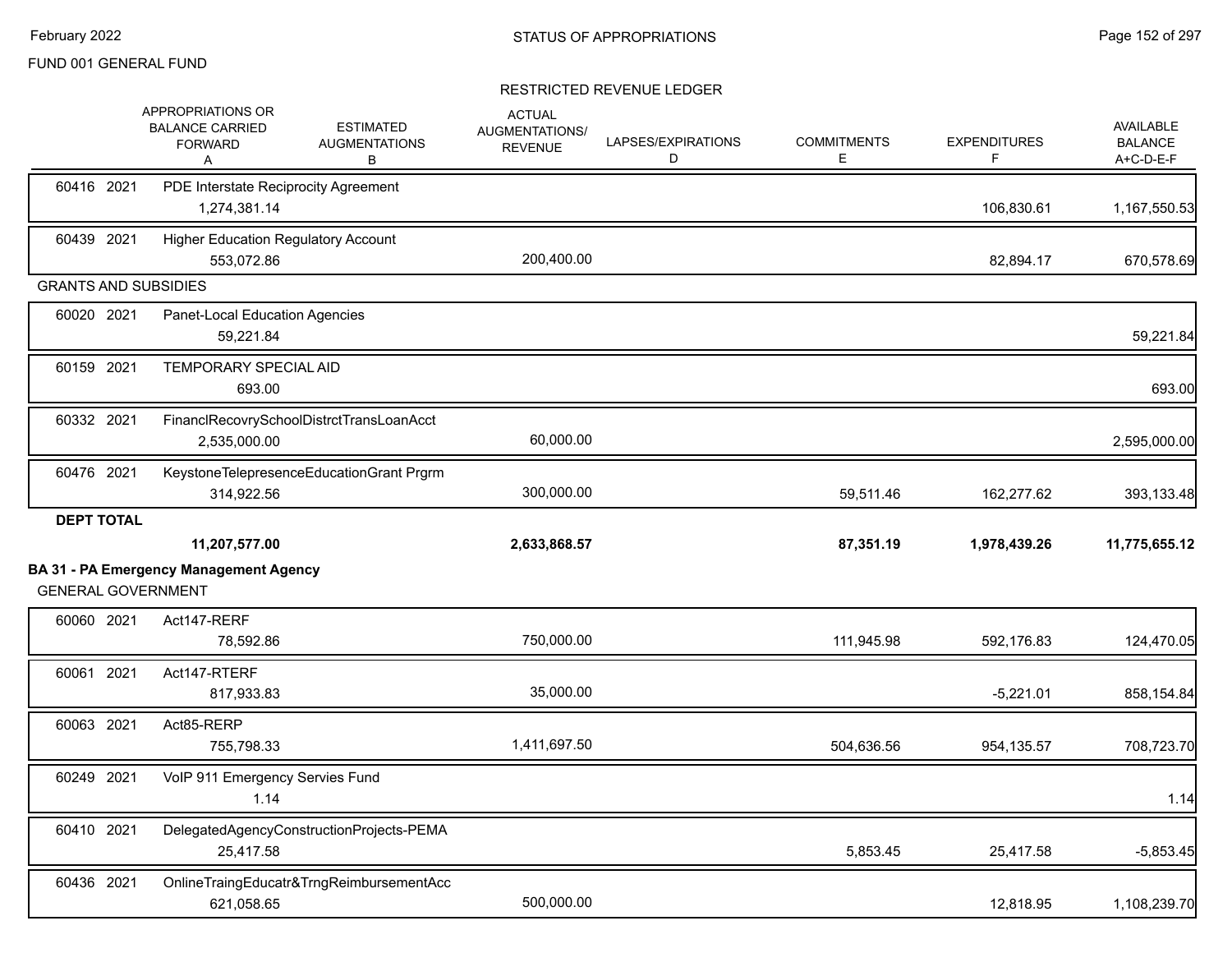|                             | APPROPRIATIONS OR<br><b>BALANCE CARRIED</b><br><b>FORWARD</b><br>A | <b>ESTIMATED</b><br><b>AUGMENTATIONS</b><br>В | <b>ACTUAL</b><br>AUGMENTATIONS/<br><b>REVENUE</b> | LAPSES/EXPIRATIONS<br>D | <b>COMMITMENTS</b><br>E | <b>EXPENDITURES</b><br>F. | <b>AVAILABLE</b><br><b>BALANCE</b><br>A+C-D-E-F |
|-----------------------------|--------------------------------------------------------------------|-----------------------------------------------|---------------------------------------------------|-------------------------|-------------------------|---------------------------|-------------------------------------------------|
| <b>GRANTS AND SUBSIDIES</b> |                                                                    |                                               |                                                   |                         |                         |                           |                                                 |
| 60062 2021                  | Satellite Truck<br>685.41                                          |                                               |                                                   |                         |                         |                           | 685.41                                          |
| 60227 2021                  | Volunteer Company Grants Program<br>12,917,224.26                  |                                               | 31,500,324.65                                     |                         | 6,313.46                | 15,564,345.64             | 28,846,889.81                                   |
| <b>DEPT TOTAL</b>           |                                                                    |                                               |                                                   |                         |                         |                           |                                                 |
|                             | 15,216,712.06                                                      |                                               | 34, 197, 022. 15                                  |                         | 628,749.45              | 17,143,673.56             | 31,641,311.20                                   |
| <b>GENERAL GOVERNMENT</b>   | <b>BA 35 - Environmental Protection</b>                            |                                               |                                                   |                         |                         |                           |                                                 |
| 60065 2021                  | Safe Drinking Water Account<br>19,111,012.05                       |                                               | 4,992,387.17                                      |                         | 169,725.86              | 6,200,487.69              | 17,733,185.67                                   |
| 60066 2021                  | Used Tire Pile Remediation<br>1,285,631.20                         |                                               | 20,500.00                                         |                         |                         |                           | 1,306,131.20                                    |
| 60067 2021                  | Coal Refuse Disposal Control Fd Act-154<br>4,686,154.99            |                                               | 61,310.85                                         |                         | 39,410.00               | 143,785.56                | 4,564,270.28                                    |
| 60069 2021                  | 453,448.42                                                         | Bituminous Mine Sub&Land Cons Fd Act-156      | 69,362.65                                         |                         |                         | 205.49                    | 522,605.58                                      |
| 60070 2021                  | <b>Radiation Protection Fund</b><br>12,371,016.29                  |                                               | 9,388,245.39                                      |                         | 889,057.75              | 7,705,377.02              | 13,164,826.91                                   |
| 60072 2021                  | <b>Clean Water Fund</b><br>16,774,871.07                           |                                               | 10,829,135.62                                     |                         | 7,854,430.04            | 12,322,071.62             | 7,427,505.03                                    |
| 60073 2021                  | Sewage Facilities Program Admin<br>765,989.30                      |                                               | 448,398.10                                        |                         |                         | 641,568.19                | 572,819.21                                      |
| 60074 2021                  | Solid Waste Abatement Fund<br>6,508,873.98                         |                                               | 1,002,654.15                                      |                         | 1,706,870.01            | 2,511,085.55              | 3,293,572.57                                    |
| 60075 2021                  | Abandoned Well Plugging Fund<br>771,626.99                         |                                               | 1,035,395.52                                      |                         | 164,700.00              | 6,145.99                  | 1,636,176.52                                    |
| 60076 2021                  | Orphan Well Plugging Fund<br>1,378,355.64                          |                                               | 235,923.60                                        |                         | 14,310.33               | 214,023.05                | 1,385,945.86                                    |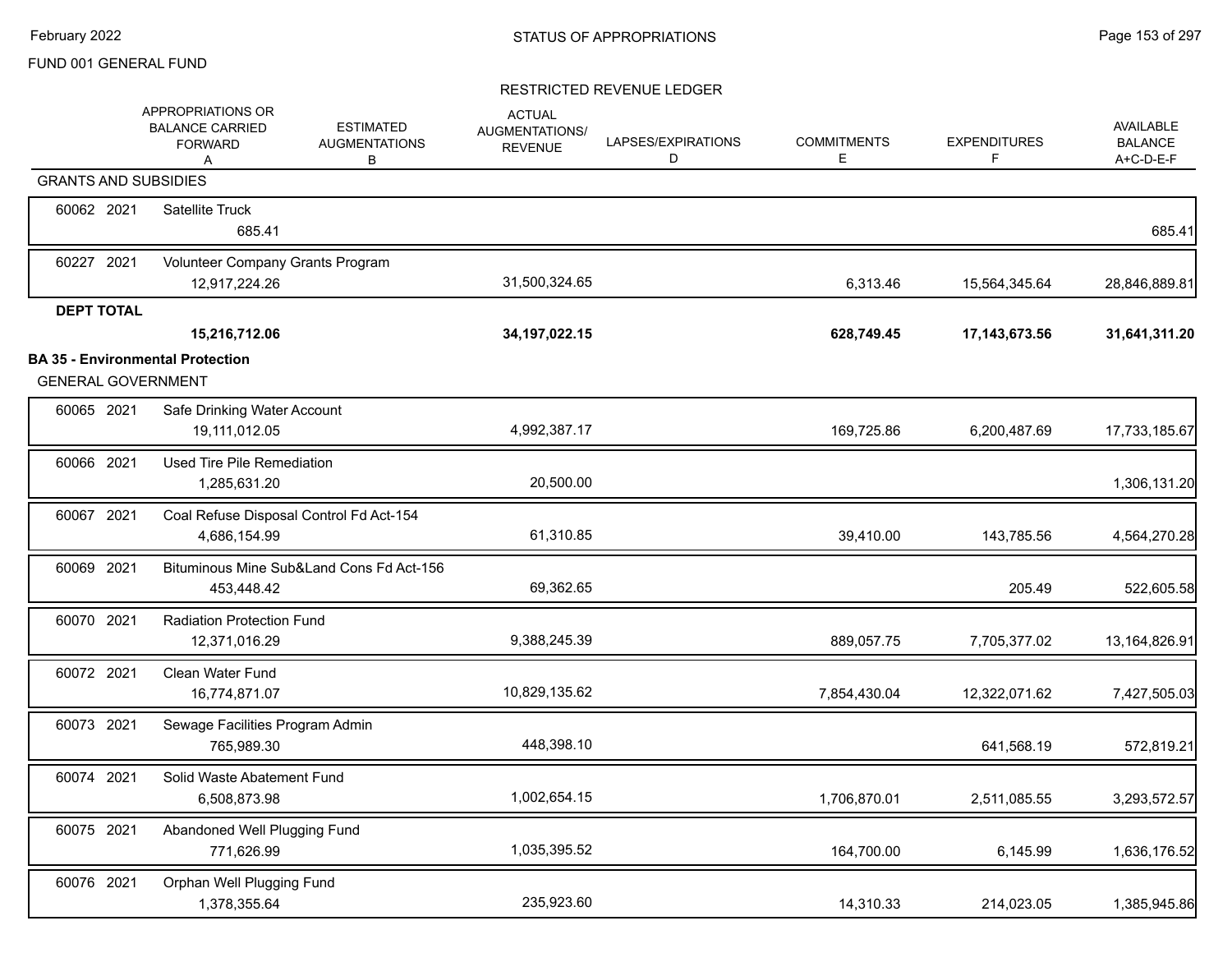|                                                              | APPROPRIATIONS OR<br><b>BALANCE CARRIED</b><br><b>FORWARD</b><br>A | <b>ESTIMATED</b><br><b>AUGMENTATIONS</b><br>В | <b>ACTUAL</b><br>AUGMENTATIONS/<br><b>REVENUE</b> | LAPSES/EXPIRATIONS<br>D | <b>COMMITMENTS</b><br>E. | <b>EXPENDITURES</b><br>F | <b>AVAILABLE</b><br><b>BALANCE</b><br>A+C-D-E-F |
|--------------------------------------------------------------|--------------------------------------------------------------------|-----------------------------------------------|---------------------------------------------------|-------------------------|--------------------------|--------------------------|-------------------------------------------------|
| 60077 2021                                                   | Dams and Encroachment Fund<br>2.677.673.58                         |                                               | 298,279.87                                        |                         | 925,485.68               | 68,928.06                | 1,981,539.71                                    |
| 60078 2021                                                   | 48,750.00                                                          | Municipalities Sewage Facilities Compl        |                                                   |                         |                          |                          | 48,750.00                                       |
| 60079 2021                                                   | Alter Fuels Inc. Grants<br>16,948,096.90                           |                                               |                                                   |                         | 5,898,522.14             | 4,131,517.89             | 6,918,056.87                                    |
| 60080 2021                                                   | Industrial Land Recycling Fund<br>1,844,201.57                     |                                               | 168,700.00                                        |                         | 5,955.15                 | 255,371.06               | 1,751,575.36                                    |
| 60083 2021                                                   | <b>Well Plugging Account</b><br>21,971,727.06                      |                                               | 7,267,880.86                                      |                         | 2,295,638.26             | 15,396,960.45            | 11,547,009.21                                   |
| 60202 2021                                                   | Waste Transportation Safety Account<br>18, 124, 414. 19            |                                               | 2,232,494.45                                      |                         | 3,680,702.99             | 1,925,161.92             | 14,751,043.73                                   |
| 60314 2021                                                   | <b>Electronic Materials Recycling</b><br>1,357,169.12              |                                               | 303,659.54                                        |                         |                          | 296,077.12               | 1,364,751.54                                    |
| <b>GRANTS AND SUBSIDIES</b>                                  |                                                                    |                                               |                                                   |                         |                          |                          |                                                 |
| 60487 2021                                                   | 1,149,665.02                                                       | EnvironmentalMitigationTrustAgreementAc       | 1,235,581.46                                      |                         | 19,312,113.11            | 2,300,305.46             | -19,227,172.09                                  |
| <b>DEPT TOTAL</b>                                            |                                                                    |                                               |                                                   |                         |                          |                          |                                                 |
|                                                              | 128,228,677.37                                                     |                                               | 39,589,909.23                                     |                         | 42,956,921.32            | 54,119,072.12            | 70,742,593.16                                   |
| <b>BA 15 - General Services</b><br><b>GENERAL GOVERNMENT</b> |                                                                    |                                               |                                                   |                         |                          |                          |                                                 |
| 60017 2021                                                   | <b>Temporary Fleet Vehicles</b><br>755,222.55                      |                                               | 54,400.09                                         |                         |                          | 3,300.69                 | 806,321.95                                      |
| 60395 2021                                                   | Act 147 Lease Payments<br>47,355.83                                |                                               | 32,554.85                                         |                         |                          | 885.61                   | 79,025.07                                       |
| 60415 2021                                                   | 251,229.68                                                         | Delegated Agency Construction Projects        |                                                   |                         | 251,301.87               | 50.10                    | $-122.29$                                       |
| 60475 2021                                                   | Farm Show Complex Account                                          |                                               | 4,567,118.75                                      |                         |                          | 4,567,118.68             | 0.07                                            |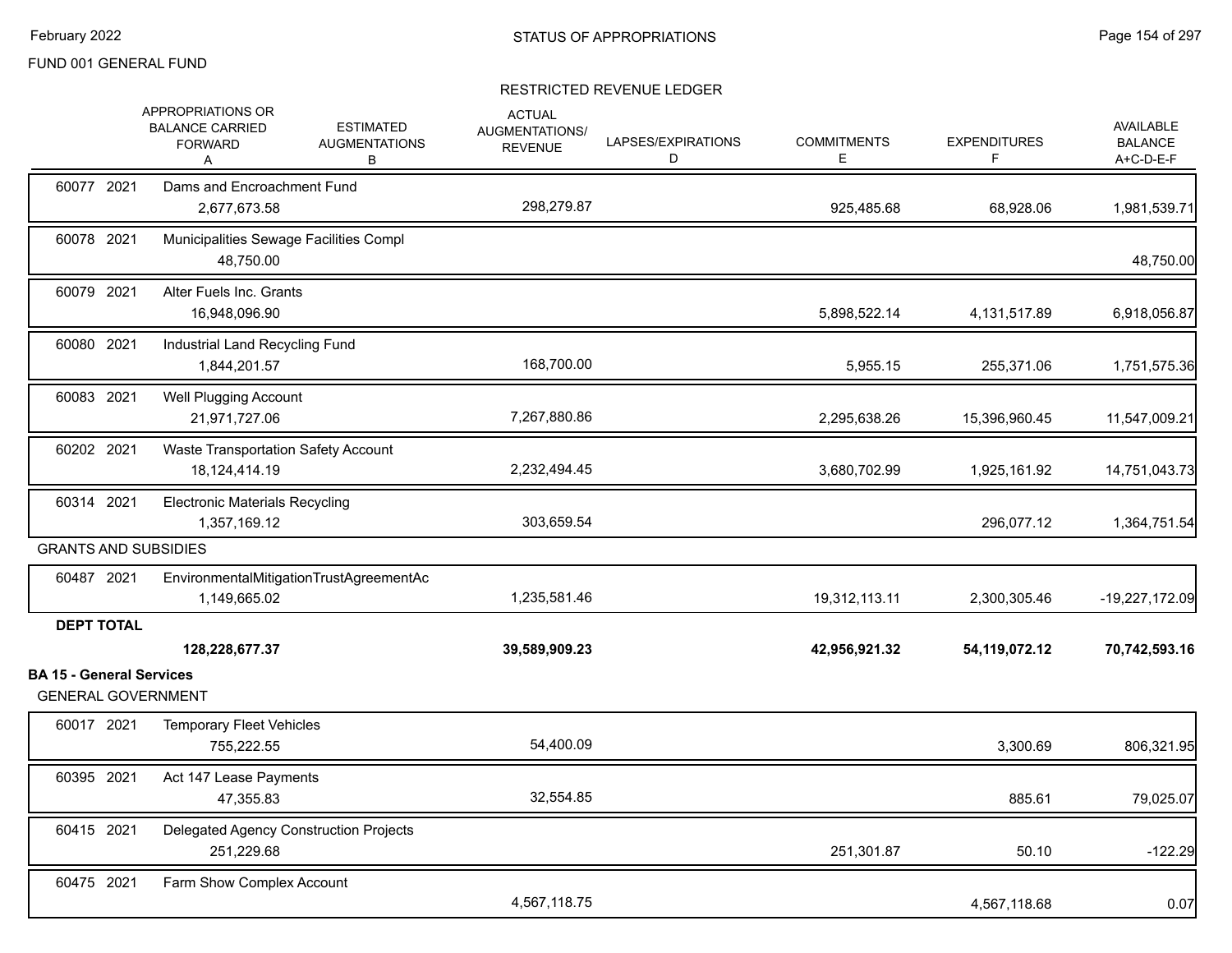|                                             | APPROPRIATIONS OR<br><b>BALANCE CARRIED</b><br><b>FORWARD</b><br>Α | <b>ESTIMATED</b><br><b>AUGMENTATIONS</b><br>в | <b>ACTUAL</b><br>AUGMENTATIONS/<br><b>REVENUE</b> | LAPSES/EXPIRATIONS<br>D | <b>COMMITMENTS</b><br>E | <b>EXPENDITURES</b><br>F | AVAILABLE<br><b>BALANCE</b><br>A+C-D-E-F |
|---------------------------------------------|--------------------------------------------------------------------|-----------------------------------------------|---------------------------------------------------|-------------------------|-------------------------|--------------------------|------------------------------------------|
| <b>DEPT TOTAL</b>                           |                                                                    |                                               |                                                   |                         |                         |                          |                                          |
|                                             | 1,053,808.06                                                       |                                               | 4,654,073.69                                      |                         | 251,301.87              | 4,571,355.08             | 885,224.80                               |
| BA 67 - Health<br><b>GENERAL GOVERNMENT</b> |                                                                    |                                               |                                                   |                         |                         |                          |                                          |
| 60108 2021                                  | Hodge Trust Fund - Butler County                                   |                                               |                                                   |                         |                         |                          |                                          |
|                                             | 130,510.16                                                         |                                               | 37.98                                             |                         |                         |                          | 130,548.14                               |
| 60109 2021                                  | Health Care Facilities - Civil Penalties                           |                                               |                                                   |                         |                         |                          |                                          |
|                                             | 7,006,094.54                                                       |                                               | 2,036,250.00                                      |                         | 1,536,835.44            | 1,498,389.39             | 6,007,119.71                             |
| 60110 2021                                  | <b>Reimold Trust Funds</b>                                         |                                               |                                                   |                         |                         |                          |                                          |
|                                             | 191,214.72                                                         |                                               | 14,250.00                                         |                         |                         | 7,184.74                 | 198,279.98                               |
| 60220 2021                                  | Juvenile Diebetes Cure Research                                    |                                               |                                                   |                         |                         |                          |                                          |
|                                             | 202,731.67                                                         |                                               | 9,995.25                                          |                         | 5.15                    |                          | 212,721.77                               |
| 60222 2021                                  | Vital Statistics Improvement Account                               |                                               |                                                   |                         |                         |                          |                                          |
|                                             | 25,298,394.50                                                      |                                               | 11,917,591.21                                     |                         |                         | 9,655,000.00             | 27,560,985.71                            |
| 60369 2021                                  | Indoor Tanning Regulation Fund                                     |                                               |                                                   |                         |                         |                          |                                          |
|                                             | 343,542.68                                                         |                                               | 104,330.00                                        |                         |                         |                          | 447,872.68                               |
| 60423 2021                                  | <b>Nursing Home Oversight</b>                                      |                                               |                                                   |                         |                         |                          |                                          |
|                                             | 634,194.99                                                         |                                               |                                                   |                         |                         |                          | 634,194.99                               |
| 60443 2021                                  | PA Opioid Dashboard                                                |                                               |                                                   |                         |                         |                          |                                          |
|                                             | 179,443.43                                                         |                                               | 69.43                                             |                         |                         | 93,750.00                | 85,762.86                                |
| <b>GRANTS AND SUBSIDIES</b>                 |                                                                    |                                               |                                                   |                         |                         |                          |                                          |
| 60341 2021                                  | SPBP Manufacturer Drug Rebates<br>2,500,000.00                     |                                               |                                                   |                         | 1,201,318.00            | 1,226,256.00             | 72,426.00                                |
|                                             |                                                                    |                                               |                                                   |                         |                         |                          |                                          |
| 60427 2021                                  | <b>RWHAP Rebates</b><br>77,940,927.07                              |                                               | 87,213,371.73                                     |                         | 60,789,464.69           | 43,955,889.28            | 60,408,944.83                            |
|                                             |                                                                    |                                               |                                                   |                         |                         |                          |                                          |
| 60452 2021                                  | Pediatric Cancer Research Fund<br>1,828,328.15                     |                                               | 535,872.22                                        |                         |                         |                          | 2,364,200.37                             |
| <b>DEPT TOTAL</b>                           |                                                                    |                                               |                                                   |                         |                         |                          |                                          |
|                                             | 116,255,381.91                                                     |                                               | 101,831,767.82                                    |                         | 63,527,623.28           | 56,436,469.41            | 98,123,057.04                            |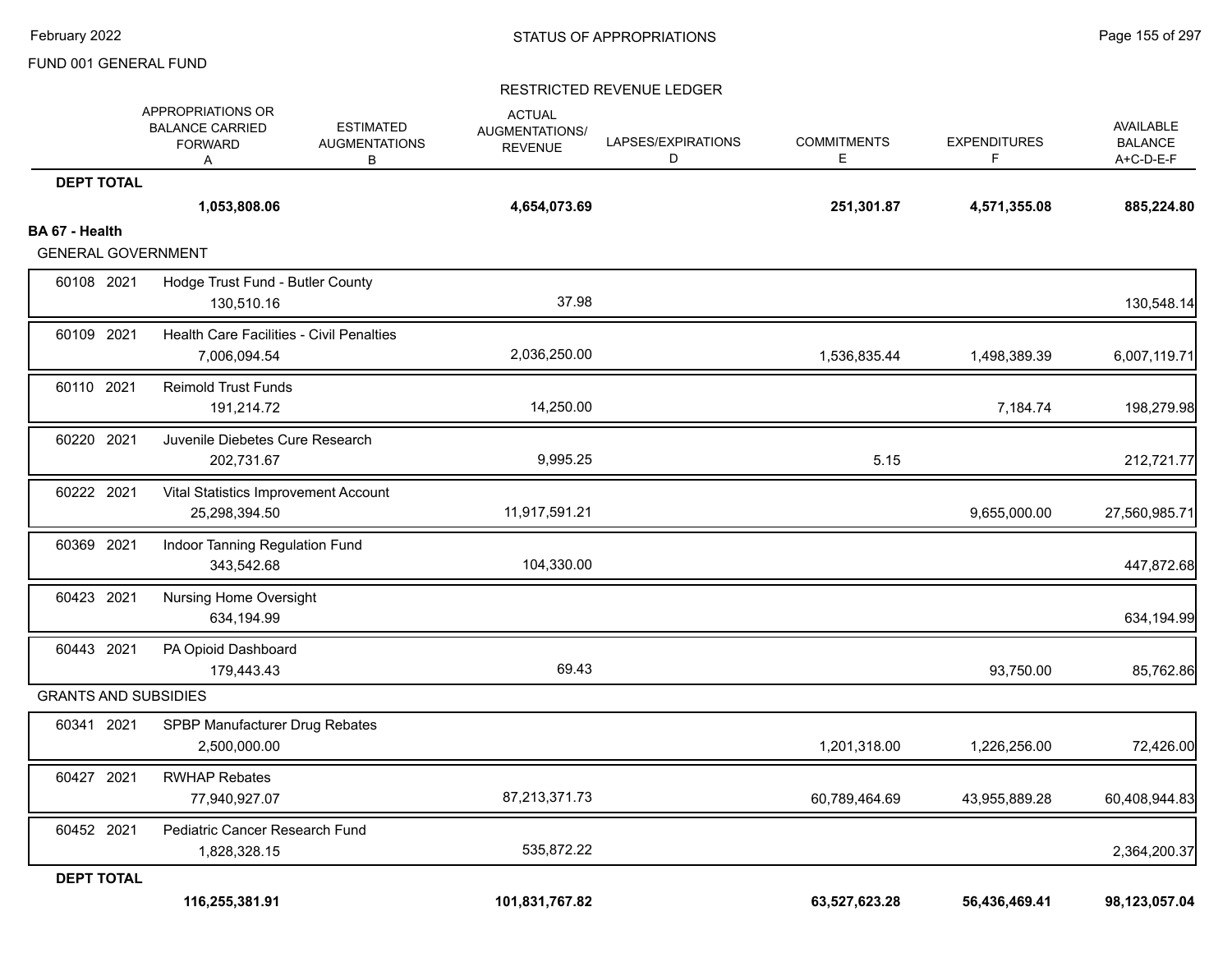|                                                       | APPROPRIATIONS OR<br><b>BALANCE CARRIED</b><br><b>FORWARD</b><br>A | <b>ESTIMATED</b><br><b>AUGMENTATIONS</b><br>В | <b>ACTUAL</b><br><b>AUGMENTATIONS/</b><br><b>REVENUE</b> | LAPSES/EXPIRATIONS<br>D | <b>COMMITMENTS</b><br>E | <b>EXPENDITURES</b><br>F | <b>AVAILABLE</b><br><b>BALANCE</b><br>A+C-D-E-F |
|-------------------------------------------------------|--------------------------------------------------------------------|-----------------------------------------------|----------------------------------------------------------|-------------------------|-------------------------|--------------------------|-------------------------------------------------|
|                                                       | <b>BA 30 - Historical &amp; Museum Commission</b>                  |                                               |                                                          |                         |                         |                          |                                                 |
| <b>GENERAL GOVERNMENT</b>                             |                                                                    |                                               |                                                          |                         |                         |                          |                                                 |
| 60056 2021                                            | Rent/Other Income Hist Sites and Mseum<br>433,508.07               |                                               | 34,000.00                                                |                         | 27,056.73               | 150,184.02               | 290,267.32                                      |
| 60058 2021                                            | 194.00                                                             | Sarah Mellon Scaife Found Grant WP Mseum      |                                                          |                         |                         |                          | 194.00                                          |
| 60059 2021                                            | Pur And Item-Donation-A Atwater Kent Jr<br>17,189.75               |                                               |                                                          |                         |                         |                          | 17,189.75                                       |
| 60409 2021                                            | Delegated Agency Construction Projects<br>8,339.74                 |                                               |                                                          |                         | 421.39                  | 6,108.60                 | 1,809.75                                        |
| <b>DEPT TOTAL</b>                                     |                                                                    |                                               |                                                          |                         |                         |                          |                                                 |
|                                                       | 459,231.56                                                         |                                               | 34,000.00                                                |                         | 27,478.12               | 156,292.62               | 309,460.82                                      |
| <b>BA 79 - Insurance</b><br><b>GENERAL GOVERNMENT</b> |                                                                    |                                               |                                                          |                         |                         |                          |                                                 |
| 60154 2021                                            | Single Licensing Conversion<br>55,393.05                           |                                               |                                                          |                         |                         |                          | 55,393.05                                       |
| <b>GRANTS AND SUBSIDIES</b>                           |                                                                    |                                               |                                                          |                         |                         |                          |                                                 |
| 60376 2021                                            | 366,606.84                                                         | WestPAConsumerResrchMarktg&OutreachFund       |                                                          |                         |                         |                          | 366,606.84                                      |
| <b>DEPT TOTAL</b>                                     |                                                                    |                                               |                                                          |                         |                         |                          |                                                 |
|                                                       | 421,999.89                                                         |                                               |                                                          |                         |                         |                          | 421,999.89                                      |
| BA 12 - Labor & Industry<br><b>GENERAL GOVERNMENT</b> |                                                                    |                                               |                                                          |                         |                         |                          |                                                 |
| 60004 2021                                            | Vending Machine Proceeds<br>674,324.45                             |                                               | 165,791.86                                               |                         |                         | 44,651.17                | 795,465.14                                      |
| 60005 2021                                            | Asbestos Occ Accreditation & Cert<br>5,857,149.78                  |                                               | 941,824.57                                               |                         |                         | 2,025,608.27             | 4,773,366.08                                    |
| 60404 2021                                            | Delegated Agency Construction Projects<br>50,729.23                |                                               |                                                          |                         | 60,537.54               | 7,881.12                 | $-17,689.43$                                    |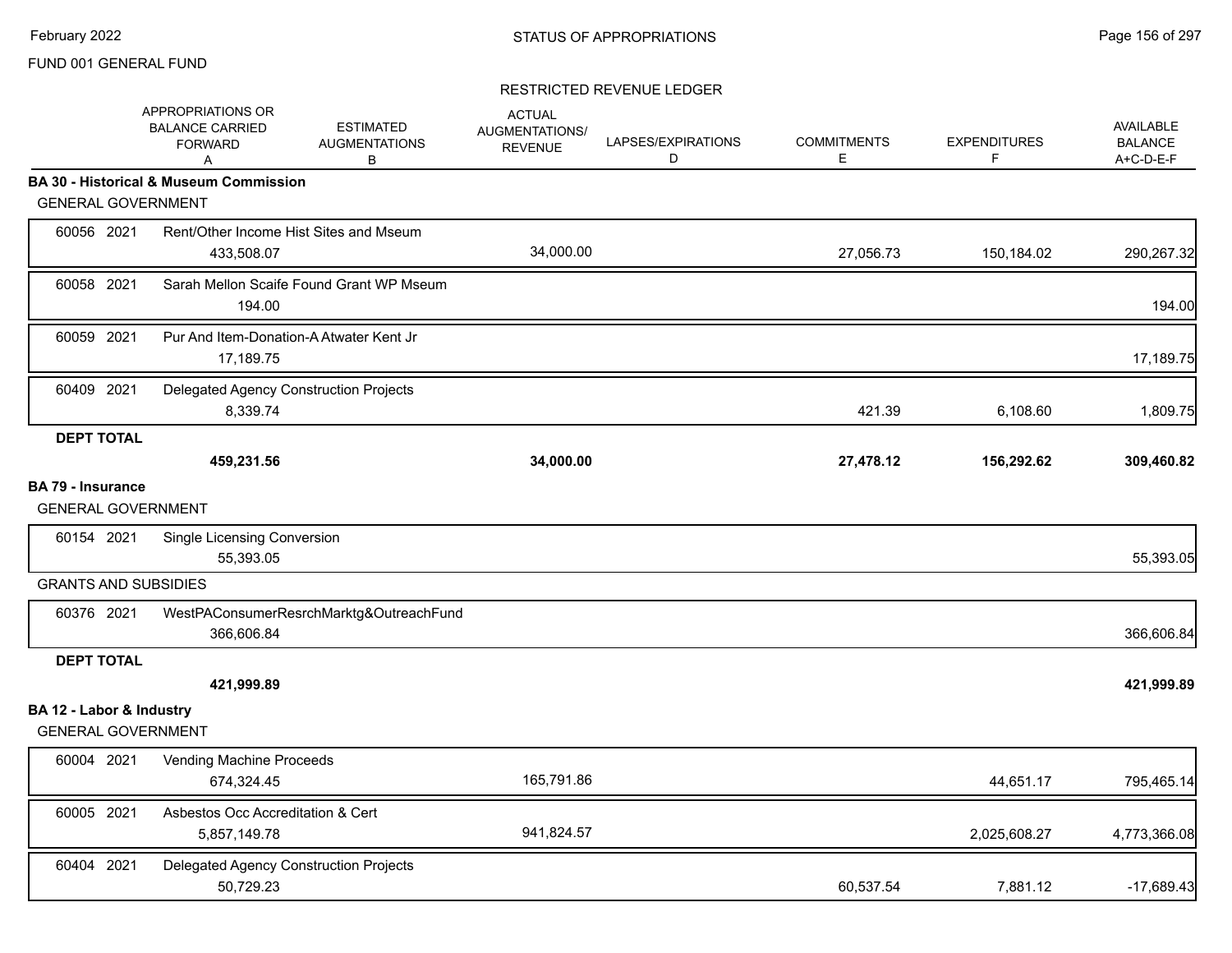|                               | APPROPRIATIONS OR<br><b>BALANCE CARRIED</b><br><b>FORWARD</b><br>Α | <b>ESTIMATED</b><br><b>AUGMENTATIONS</b><br>В | <b>ACTUAL</b><br><b>AUGMENTATIONS/</b><br><b>REVENUE</b> | LAPSES/EXPIRATIONS<br>D | <b>COMMITMENTS</b><br>Е | <b>EXPENDITURES</b><br>F | <b>AVAILABLE</b><br><b>BALANCE</b><br>A+C-D-E-F |
|-------------------------------|--------------------------------------------------------------------|-----------------------------------------------|----------------------------------------------------------|-------------------------|-------------------------|--------------------------|-------------------------------------------------|
| 60432 2021                    | Review & Advisory Council Administration                           |                                               |                                                          |                         |                         |                          |                                                 |
|                               | 485,214.40                                                         |                                               | 85,001.69                                                |                         |                         | 105.00                   | 570,111.09                                      |
| <b>DEPT TOTAL</b>             |                                                                    |                                               |                                                          |                         |                         |                          |                                                 |
|                               | 7,067,417.86                                                       |                                               | 1,192,618.12                                             |                         | 60,537.54               | 2,078,245.56             | 6,121,252.88                                    |
|                               | <b>BA 13 - Military &amp; Veterans Affairs</b>                     |                                               |                                                          |                         |                         |                          |                                                 |
| <b>GENERAL GOVERNMENT</b>     |                                                                    |                                               |                                                          |                         |                         |                          |                                                 |
| 60157 2021                    | Distance Learning Project- Civilian Use                            |                                               |                                                          |                         |                         |                          |                                                 |
|                               | 1,719.23                                                           |                                               |                                                          |                         |                         |                          | 1,719.23                                        |
| 60158 2021                    | Seized/Forfeited Property - Federal                                |                                               |                                                          |                         |                         |                          |                                                 |
|                               | 63,009.18                                                          |                                               | 13,140.38                                                |                         | 50,806.00               |                          | 25,343.56                                       |
| 60216 2021                    | Military Family Relief Assistance                                  |                                               |                                                          |                         |                         |                          |                                                 |
|                               | 1,045,783.46                                                       |                                               | 38,563.37                                                |                         |                         | 8,000.00                 | 1,076,346.83                                    |
| 60356 2021                    | State Military Justice Fund                                        |                                               |                                                          |                         |                         |                          |                                                 |
|                               | 17,557.53                                                          |                                               | 850.00                                                   |                         |                         |                          | 18,407.53                                       |
| <b>DEPT TOTAL</b>             |                                                                    |                                               |                                                          |                         |                         |                          |                                                 |
|                               | 1,128,069.40                                                       |                                               | 52,553.75                                                |                         | 50,806.00               | 8,000.00                 | 1,121,817.15                                    |
|                               | <b>BA 17 - Public Utility Commission</b>                           |                                               |                                                          |                         |                         |                          |                                                 |
| <b>GENERAL GOVERNMENT</b>     |                                                                    |                                               |                                                          |                         |                         |                          |                                                 |
| 60024 2021                    | <b>General Government Operations</b>                               |                                               |                                                          |                         |                         |                          |                                                 |
|                               | 38,674,989.03                                                      |                                               | 75,092,389.39                                            |                         |                         | 75,215,321.32            | 38,552,057.10                                   |
| <b>DEPT TOTAL</b>             |                                                                    |                                               |                                                          |                         |                         |                          |                                                 |
|                               | 38,674,989.03                                                      |                                               | 75,092,389.39                                            |                         |                         | 75,215,321.32            | 38,552,057.10                                   |
| <b>BA 21 - Human Services</b> |                                                                    |                                               |                                                          |                         |                         |                          |                                                 |
| <b>GENERAL GOVERNMENT</b>     |                                                                    |                                               |                                                          |                         |                         |                          |                                                 |
| 60033 2021                    | Act 185 Personal Care Homes                                        |                                               |                                                          |                         |                         |                          |                                                 |
|                               | 1,306,643.68                                                       |                                               | 162,331.00                                               |                         |                         | 49,805.27                | 1,419,169.41                                    |
| 60034 2021                    | <b>OBRA 87-Civil Monetary Penalties</b>                            |                                               |                                                          |                         |                         |                          |                                                 |
|                               | 16,907,830.39                                                      |                                               | 397,946.49                                               |                         | 305,163.88              | 1,011,344.00             | 15,989,269.00                                   |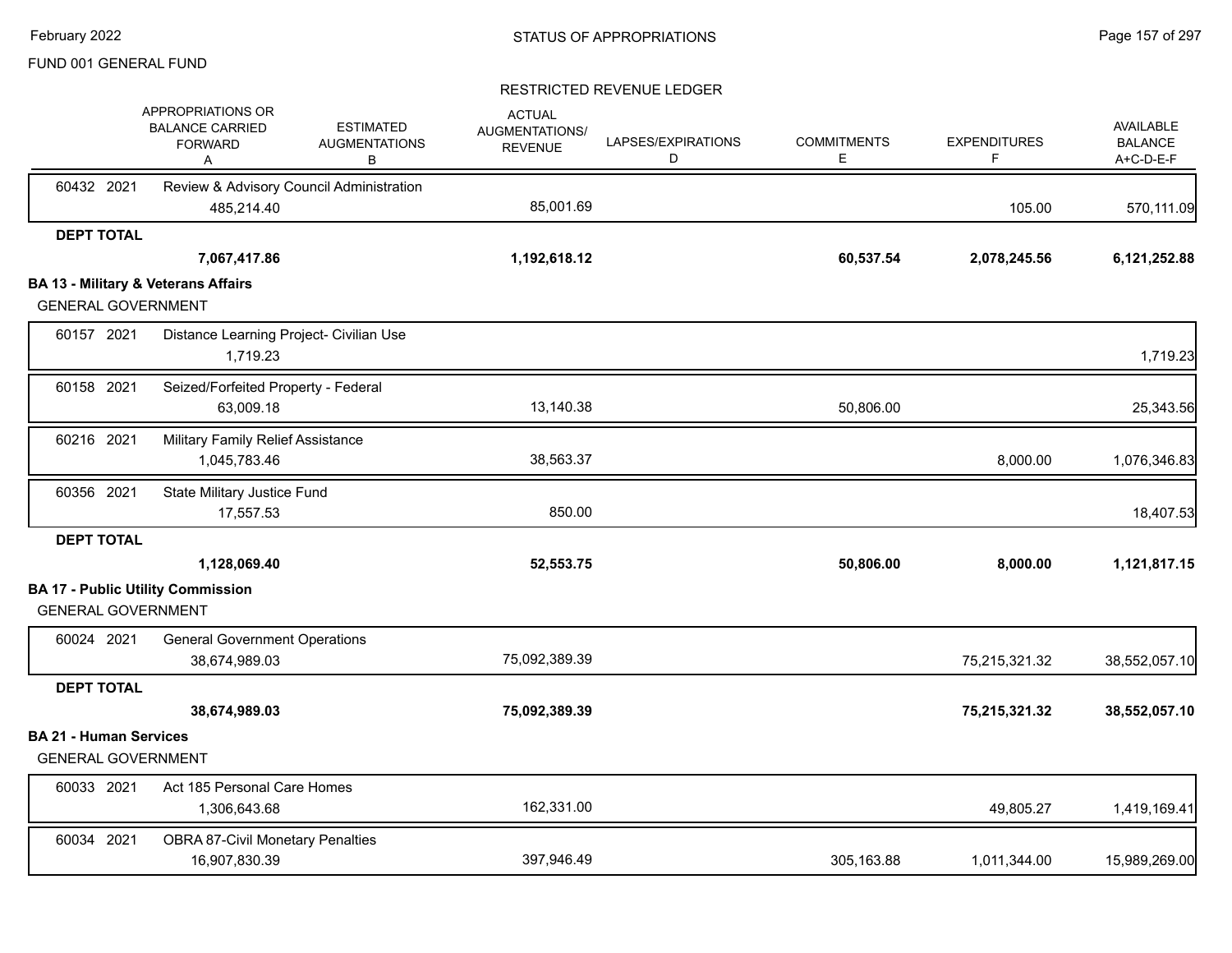|                        | APPROPRIATIONS OR<br><b>BALANCE CARRIED</b><br><b>FORWARD</b><br>A | <b>ESTIMATED</b><br><b>AUGMENTATIONS</b><br>В | <b>ACTUAL</b><br><b>AUGMENTATIONS/</b><br><b>REVENUE</b> | LAPSES/EXPIRATIONS<br>D | <b>COMMITMENTS</b><br>Е | <b>EXPENDITURES</b><br>F. | <b>AVAILABLE</b><br><b>BALANCE</b><br>A+C-D-E-F             |
|------------------------|--------------------------------------------------------------------|-----------------------------------------------|----------------------------------------------------------|-------------------------|-------------------------|---------------------------|-------------------------------------------------------------|
| 60035 2021             | Title IV-D Child Support Incentive Funds<br>5,330,722.99           |                                               | 12,294,453.00                                            |                         |                         | 10,429,009.16             | 7,196,166.83                                                |
| 60243 2021             | 16,070,982.25                                                      | Food Stamp Quality Control Enhanced Fndg      |                                                          |                         |                         |                           | 16,070,982.25                                               |
| 60289 2021             | <b>Nursing Facility Assessments</b>                                |                                               | 69,077,383.69                                            |                         |                         |                           | 69,077,383.69                                               |
| 60370 2021             | Act 28 Training<br>1,173,817.83                                    |                                               | 428,464.33                                               |                         |                         |                           | 1,602,282.16                                                |
| 60462 2021             | 307.84                                                             | SafeHarborForSexuallyExploitedChildrenFd      | 370.12                                                   |                         |                         |                           | 677.96                                                      |
|                        | <b>GRANTS AND SUBSIDIES</b>                                        |                                               |                                                          |                         |                         |                           |                                                             |
| 60260 2021             | <b>Hospital Assessment Program</b><br>11,309,661.12                |                                               | $-11,309,661.12$                                         |                         |                         |                           |                                                             |
| 60262 2021             |                                                                    | Medicaid Managed Care Gross Receipt Tax       | 109,672.42                                               |                         |                         |                           | 109,672.42                                                  |
| 60309 2021             | <b>Quality Care Assessment Account</b>                             |                                               |                                                          |                         |                         |                           |                                                             |
|                        | 202,569,691.68                                                     |                                               | 296,409,305.97                                           |                         |                         |                           |                                                             |
| 60396 2021             | Children's Health Insurance Program<br>7,952,597.94                |                                               | 30,730,000.00                                            |                         | 15,307,284.00           | 17,561,814.71             |                                                             |
| 60397 2021             | <b>Medical Assistance Enrollment</b><br>602,241.00                 |                                               | 81,868.00                                                |                         |                         |                           |                                                             |
| 60398 2021             | MA - MCO Assessment                                                |                                               | 13,231.72                                                |                         |                         |                           |                                                             |
| <b>DEPT TOTAL</b>      |                                                                    |                                               |                                                          |                         |                         |                           |                                                             |
|                        | 263,224,496.72                                                     |                                               | 398,395,365.62                                           |                         | 15,612,447.88           | 29,051,973.14             | 5,813,499.23                                                |
| <b>BA 18 - Revenue</b> | <b>GENERAL GOVERNMENT</b>                                          |                                               |                                                          |                         |                         |                           | 498,978,997.65<br>684,109.00<br>13,231.72<br>616,955,441.32 |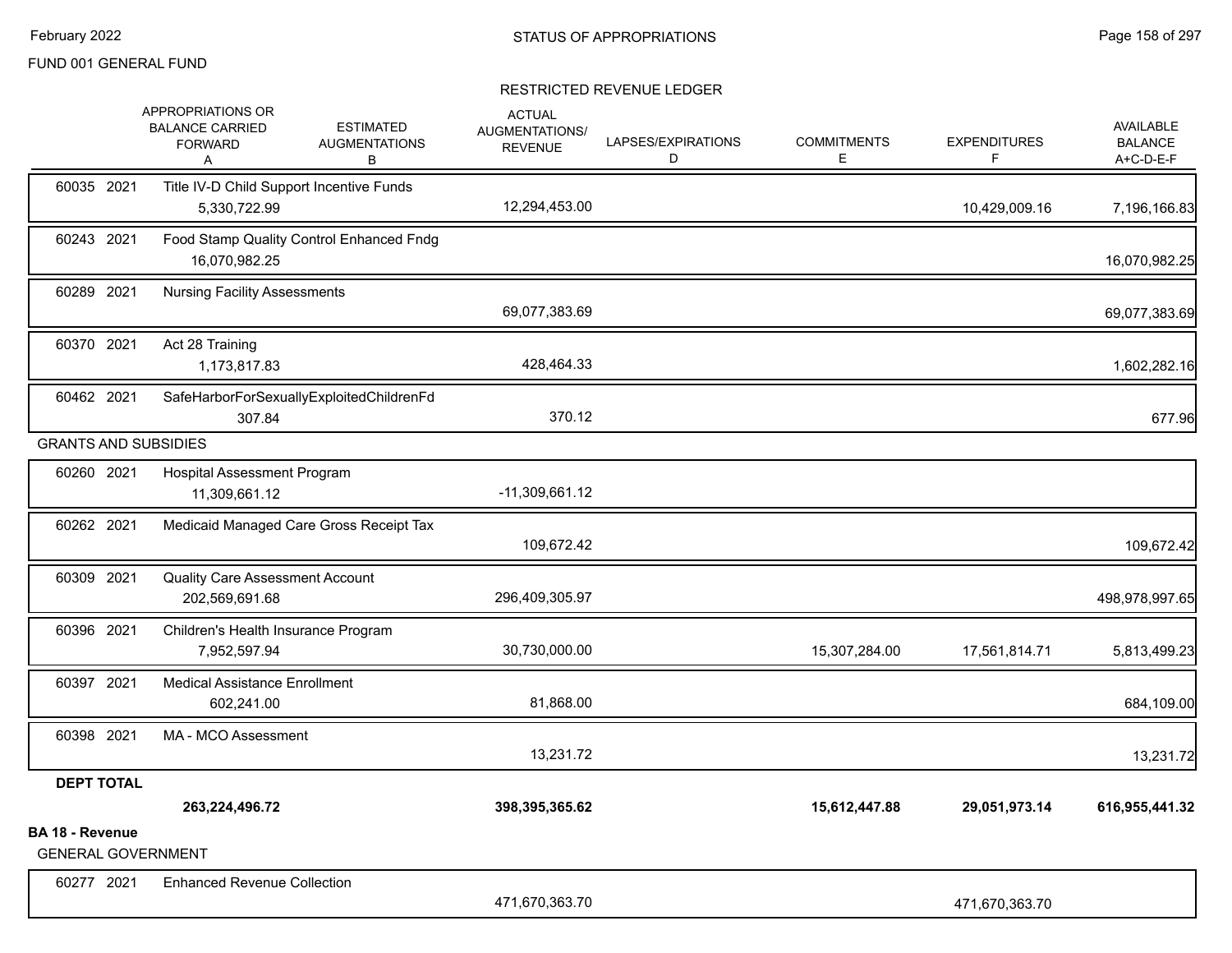|                                                              | APPROPRIATIONS OR<br><b>BALANCE CARRIED</b><br><b>FORWARD</b><br>A | <b>ESTIMATED</b><br><b>AUGMENTATIONS</b><br>В | <b>ACTUAL</b><br><b>AUGMENTATIONS/</b><br><b>REVENUE</b> | LAPSES/EXPIRATIONS<br>D | <b>COMMITMENTS</b><br>E. | <b>EXPENDITURES</b><br>F | <b>AVAILABLE</b><br><b>BALANCE</b><br>A+C-D-E-F |
|--------------------------------------------------------------|--------------------------------------------------------------------|-----------------------------------------------|----------------------------------------------------------|-------------------------|--------------------------|--------------------------|-------------------------------------------------|
| 60342 2021                                                   | <b>Contingent Fee Contract Collections</b><br>97,084.61            |                                               | 407,872.28                                               |                         |                          | 404,705.51               | 100,251.38                                      |
| <b>GRANTS AND SUBSIDIES</b>                                  |                                                                    |                                               |                                                          |                         |                          |                          |                                                 |
| 60473 2021                                                   | Certified Service Provider Fees Act 43<br>167,728.43               |                                               | 1,503,917.41                                             |                         | 4,709,058.71             | 1,671,645.84             | $-4,709,058.71$                                 |
| <b>DEPT TOTAL</b>                                            | 264,813.04                                                         |                                               | 473,582,153.39                                           |                         | 4,709,058.71             | 473,746,715.05           | -4,608,807.33                                   |
| <b>BA 19 - State Department</b><br><b>GENERAL GOVERNMENT</b> |                                                                    |                                               |                                                          |                         |                          |                          |                                                 |
| 60027 2021                                                   | <b>Corporation Bureau</b><br>10,910,485.38                         |                                               | 7,553,456.41                                             |                         |                          | 11,000,000.00            | 7,463,941.79                                    |
| 60028 2021                                                   | 23,752,396.72                                                      | Professional Licensure Augmentation Acct      | 31,221,322.07                                            |                         |                          | 39,957,000.00            | 15,016,718.79                                   |
| 60029 2021                                                   | State Board of Podiatry<br>2,227,950.50                            |                                               | 11,299.72                                                |                         |                          | 393,000.00               | 1,846,250.22                                    |
| 60030 2021                                                   | State Board of Medicine Account<br>26,260,223.39                   |                                               | 521,240.51                                               |                         |                          | 8,849,000.00             | 17,932,463.90                                   |
| 60031 2021                                                   | State Board of Osteopathic Medicine<br>2,991,795.84                |                                               | 247,381.66                                               |                         |                          | 2,490,000.00             | 749,177.50                                      |
| 60032 2021                                                   | 1,131,219.77                                                       | Athletic Commission Augmentation Account      | 350,797.49                                               |                         |                          | 868,000.00               | 614,017.26                                      |
| 60226 2021                                                   | Lobbying Disclosure Fund<br>751,520.20                             |                                               | 92,469.57                                                |                         |                          | 516,000.00               | 327,989.77                                      |
| 60483 2021                                                   | Census Outreach - Complete Count<br>180,186.79                     |                                               | 1,036.61                                                 |                         |                          |                          | 181,223.40                                      |
| <b>GRANTS AND SUBSIDIES</b>                                  |                                                                    |                                               |                                                          |                         |                          |                          |                                                 |
| 60201 2021                                                   | Help America Vote Act<br>14,309,507.27                             |                                               | -4,899,097.35                                            |                         |                          |                          | 9,410,409.92                                    |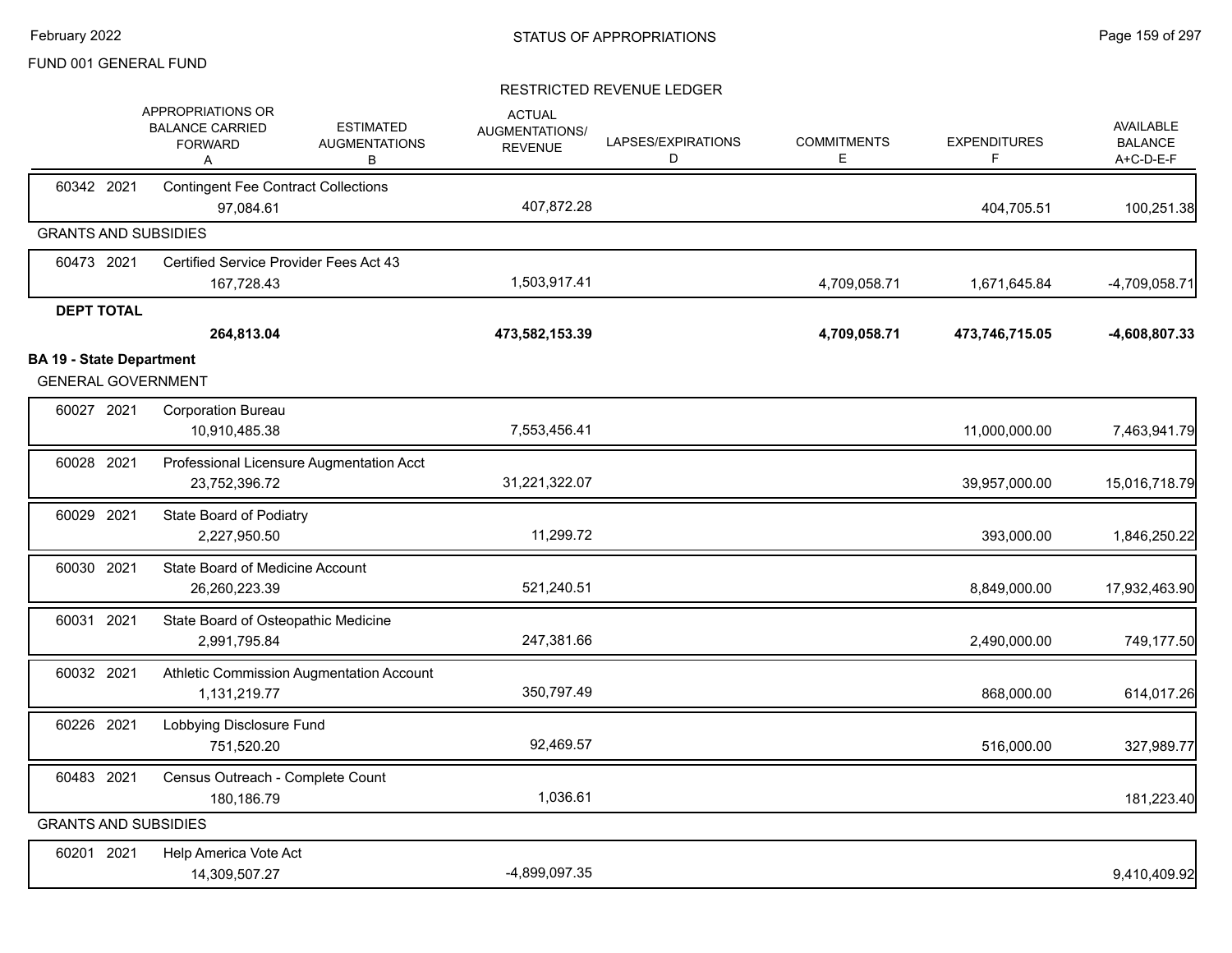|                             | APPROPRIATIONS OR<br><b>BALANCE CARRIED</b><br><b>FORWARD</b><br>A | <b>ESTIMATED</b><br><b>AUGMENTATIONS</b><br>B | <b>ACTUAL</b><br>AUGMENTATIONS/<br><b>REVENUE</b> | LAPSES/EXPIRATIONS<br>D | <b>COMMITMENTS</b><br>E. | <b>EXPENDITURES</b><br>F. | <b>AVAILABLE</b><br><b>BALANCE</b><br>A+C-D-E-F |
|-----------------------------|--------------------------------------------------------------------|-----------------------------------------------|---------------------------------------------------|-------------------------|--------------------------|---------------------------|-------------------------------------------------|
| <b>DEPT TOTAL</b>           |                                                                    |                                               |                                                   |                         |                          |                           |                                                 |
|                             | 82,515,285.86                                                      |                                               | 35,099,906.69                                     |                         |                          | 64,073,000.00             | 53,542,192.55                                   |
| <b>BA 20 - State Police</b> |                                                                    |                                               |                                                   |                         |                          |                           |                                                 |
| <b>GENERAL GOVERNMENT</b>   |                                                                    |                                               |                                                   |                         |                          |                           |                                                 |
| 60160 2021                  | 1,885,143.68                                                       | Auto Theft & Insurance Fraud Investigati      | 2,341,058.51                                      |                         | 1,783,637.65             | 1,760,371.07              | 682,193.47                                      |
| 60161 2021                  | 7,567,337.73                                                       | CRIMINAL LABORATORY USER FEE FUND             | 1,131,368.96                                      |                         | 934,008.36               | 662,483.62                | 7,102,214.71                                    |
| 60163 2021                  | Firearm Records Check Fund<br>3,594,361.26                         |                                               | 1,345,927.29                                      |                         |                          | 243,305.39                | 4,696,983.16                                    |
| 60164 2021                  | <b>State Criminal Enforcement/Forfeiture</b><br>119,222.19         |                                               |                                                   |                         |                          |                           | 119,222.19                                      |
| 60165 2021                  | State Drug Act-Forfeiture-Attg<br>11,080,849.29                    |                                               | 4,090,442.54                                      |                         | 8,035,774.16             | 918,101.22                | 6,217,416.45                                    |
| 60166 2021                  | State Drug Act-Forfeiture-Municipal<br>360,362.91                  |                                               | 43,940.07                                         |                         |                          |                           | 404,302.98                                      |
| 60167 2021                  | 9,102,600.62                                                       | SEIZED/FORFEITED PROP-FED COURT AWARDED       | 578,297.54                                        |                         | 5,674,824.95             | 1,071,839.09              | 2,934,234.12                                    |
| 60223 2021                  | 975,940.53                                                         | Firearms License Validation System Acct.      |                                                   |                         |                          |                           | 975,940.53                                      |
| 60333 2021                  | Radio Systems Development Project<br>1,306,437.77                  |                                               |                                                   |                         |                          | 1,025,227.00              | 281,210.77                                      |
| 60334 2021                  | <b>Tower Management</b><br>2,742,189.04                            |                                               | 382,549.72                                        |                         | 171,827.92               | 222,412.00                | 2,730,498.84                                    |
| 60335 2021                  | <b>ARRA Broadband Middle Mile</b><br>33,318.64                     |                                               | 17,466.02                                         |                         |                          |                           | 50,784.66                                       |
| 60360 2021                  | <b>Vehicle Code Fines</b><br>2,345,583.90                          |                                               | 440,028.59                                        |                         |                          |                           | 2,785,612.49                                    |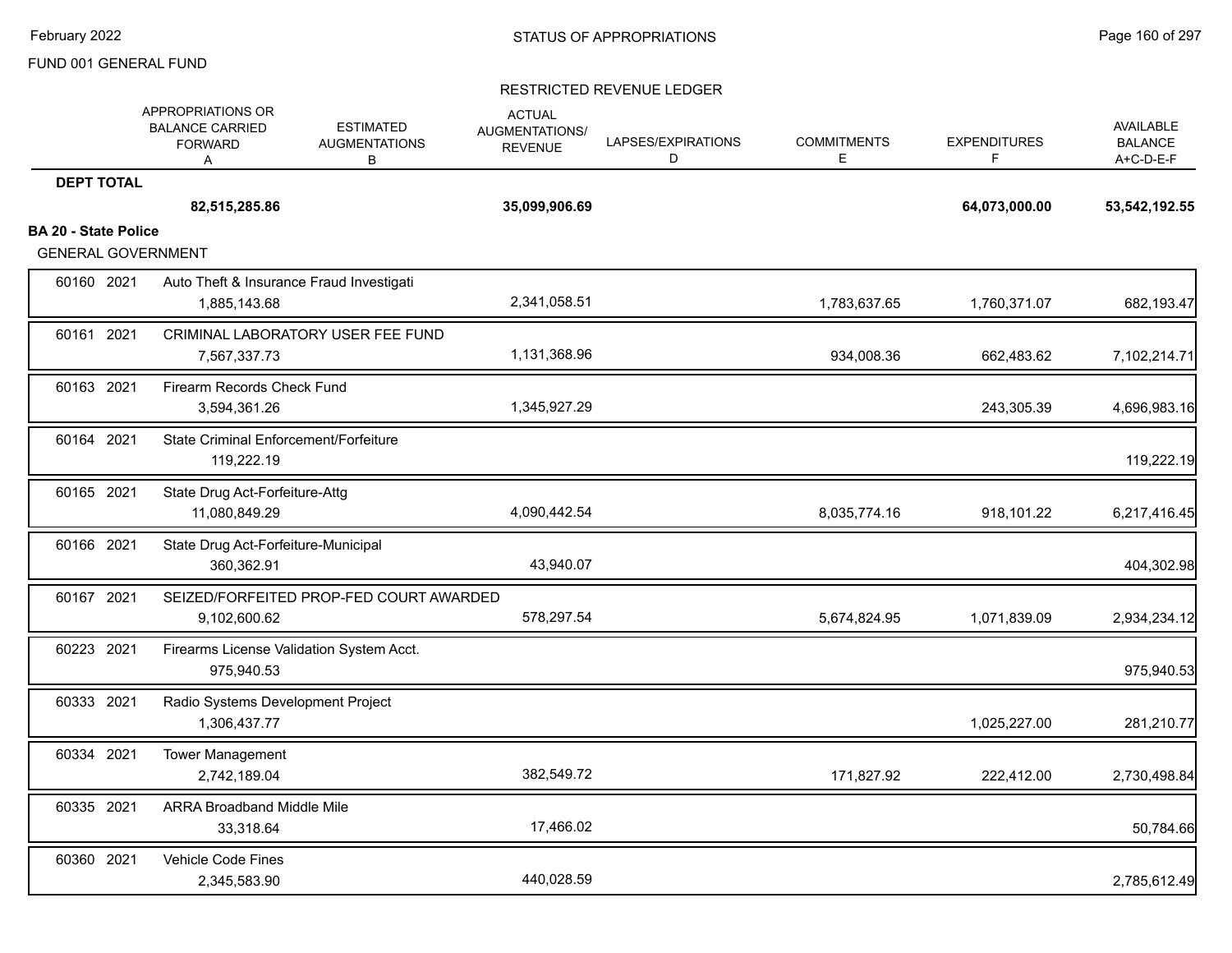|                                                            | APPROPRIATIONS OR<br><b>BALANCE CARRIED</b><br><b>ESTIMATED</b><br><b>AUGMENTATIONS</b><br><b>FORWARD</b><br>В<br>Α | <b>ACTUAL</b><br>AUGMENTATIONS/<br><b>REVENUE</b> | LAPSES/EXPIRATIONS<br>D | <b>COMMITMENTS</b><br>Ε | <b>EXPENDITURES</b><br>F | AVAILABLE<br><b>BALANCE</b><br>A+C-D-E-F |
|------------------------------------------------------------|---------------------------------------------------------------------------------------------------------------------|---------------------------------------------------|-------------------------|-------------------------|--------------------------|------------------------------------------|
| 60406 2021                                                 | Delegated Agency Construction Projects<br>646.82                                                                    |                                                   |                         |                         | 646.82                   |                                          |
| <b>GRANTS AND SUBSIDIES</b>                                |                                                                                                                     |                                                   |                         |                         |                          |                                          |
| 60336 2021                                                 | PSTA Scholarship Fund<br>370,485.14                                                                                 | 107.82                                            |                         |                         |                          | 370,592.96                               |
| <b>DEPT TOTAL</b>                                          |                                                                                                                     |                                                   |                         |                         |                          |                                          |
|                                                            | 41,484,479.52                                                                                                       | 10,371,187.06                                     |                         | 16,600,073.04           | 5,904,386.21             | 29,351,207.33                            |
| <b>BA 78 - Transportation</b><br><b>GENERAL GOVERNMENT</b> |                                                                                                                     |                                                   |                         |                         |                          |                                          |
| 60129 2021                                                 | Child Passenger Restraint Fund<br>537,770.95                                                                        | 106,004.32                                        |                         | 305,394.22              |                          | 338,381.05                               |
| 60461 2021                                                 | School Bus Safety Grant Program<br>19,296.60                                                                        | 7,862.96                                          |                         |                         |                          | 27,159.56                                |
| <b>DEPT TOTAL</b>                                          | 557,067.55                                                                                                          | 113,867.28                                        |                         | 305,394.22              |                          | 365,540.61                               |
| <b>BA 51 - Supreme Court</b><br><b>GENERAL GOVERNMENT</b>  |                                                                                                                     |                                                   |                         |                         |                          |                                          |
| 60106 2021                                                 | <b>State Board of Law Examiners</b><br>348,267.79                                                                   | 1,995,391.41                                      |                         |                         | 1,522,047.60             | 821,611.60                               |
| 60428 2021                                                 | Administrv Office Of Pennsylvania Courts<br>34,061,684.05                                                           | -16,645,824.05                                    |                         |                         |                          | 17,415,860.00                            |
| <b>DEPT TOTAL</b>                                          |                                                                                                                     |                                                   |                         |                         |                          |                                          |
|                                                            | 34,409,951.84                                                                                                       | $-14,650,432.64$                                  |                         |                         | 1,522,047.60             | 18,237,471.60                            |
| <b>LEDGER TOTAL</b>                                        |                                                                                                                     |                                                   |                         |                         |                          |                                          |
|                                                            | 979,139,377.54                                                                                                      | 1,424,936,192.91                                  |                         | 195,970,818.77          | 930,328,268.49           | 1,277,776,483.19                         |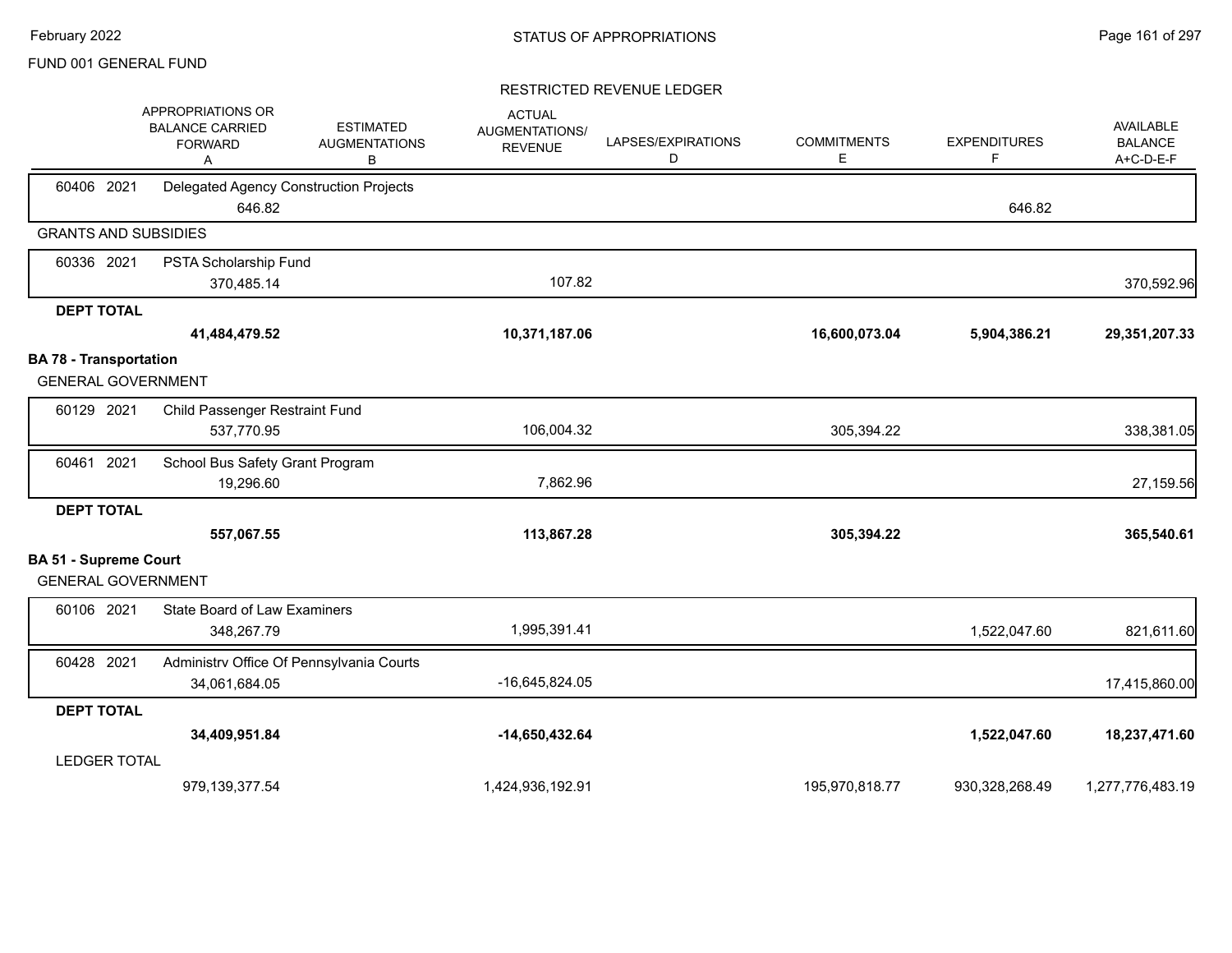# FUND SUMMARY OF FEDERAL LEDGERS BY TYPE

| APPROPRIATIONS OR<br><b>BALANCE CARRIED</b><br><b>FORWARD</b><br>А | <b>ESTIMATED</b><br><b>AUGMENTATIONS</b><br>B | <b>ACTUAL</b><br>AUGMENTATIONS/<br><b>REVENUE</b> | LAPSES/EXPIRATIONS<br>D | <b>COMMITMENTS</b><br>Е | <b>EXPENDITURES</b><br>F | <b>AVAILABLE</b><br><b>BALANCE</b><br>A+C-D-E-F |
|--------------------------------------------------------------------|-----------------------------------------------|---------------------------------------------------|-------------------------|-------------------------|--------------------------|-------------------------------------------------|
| <b>CURRENT FEDERAL APPROPRIATIONS LEDGER</b>                       |                                               |                                                   |                         |                         |                          |                                                 |
| 33,585,374,000.00                                                  |                                               | 20,671,602,052.19                                 |                         | 2,051,845,881.73        | 21,178,831,773.61        | 10,354,696,344.66                               |
| CURRENT FEDERAL EXECUTIVE AUTHORIZATIONS LEDGER                    |                                               |                                                   |                         |                         |                          |                                                 |
| 16,662,960,057.00                                                  |                                               | 7,476,010,378.59                                  |                         | 1,845,843,147.62        | 7,111,408,928.17         | 7,705,707,981.21                                |
| TOTAL ALL CURRENT FEDERAL LEDGERS                                  |                                               |                                                   |                         |                         |                          |                                                 |
| 50,248,334,057.00                                                  |                                               | 28, 147, 612, 430. 78                             |                         | 3,897,689,029.35        | 28,290,240,701.78        | 18,060,404,325.87                               |
| <b>PRIOR FEDERAL APPROPRIATIONS LEDGER</b>                         |                                               |                                                   |                         |                         |                          |                                                 |
| 5,095,824,138.30                                                   |                                               | 932,562,212.06                                    |                         | 100,261,687.05          | 655,682,439.83           | 4,339,880,011.42                                |
| PRIOR FEDERAL EXECUTIVE AUTHORIZATIONS LEDGER                      |                                               |                                                   |                         |                         |                          |                                                 |
| 9.148.976.163.69                                                   |                                               | -3,350,479,985.45                                 |                         | 2,343,700,727.86        | 1,838,413,177.35         | 4,966,862,258.48                                |
| TOTAL ALL PRIOR FEDERAL LEDGERS                                    |                                               |                                                   |                         |                         |                          |                                                 |
| 14,244,800,301.99                                                  |                                               | -2,417,917,773.39                                 |                         | 2,443,962,414.91        | 2,494,095,617.18         | 9,306,742,269.90                                |
| FEDERAL RESTRICTED RECEIPTS LEDGER                                 |                                               |                                                   |                         |                         |                          |                                                 |
| 232,025,841.36                                                     |                                               | 135,899,390.41                                    |                         | 258,356,182.68          | 82,334,546.79            | 27,234,502.30                                   |
| <b>GRAND TOTAL</b>                                                 |                                               |                                                   |                         |                         |                          |                                                 |
| 64,725,160,200.35                                                  |                                               | 25,865,594,047.80                                 |                         | 6,600,007,626.94        | 30,866,670,865.75        | 27,394,381,098.07                               |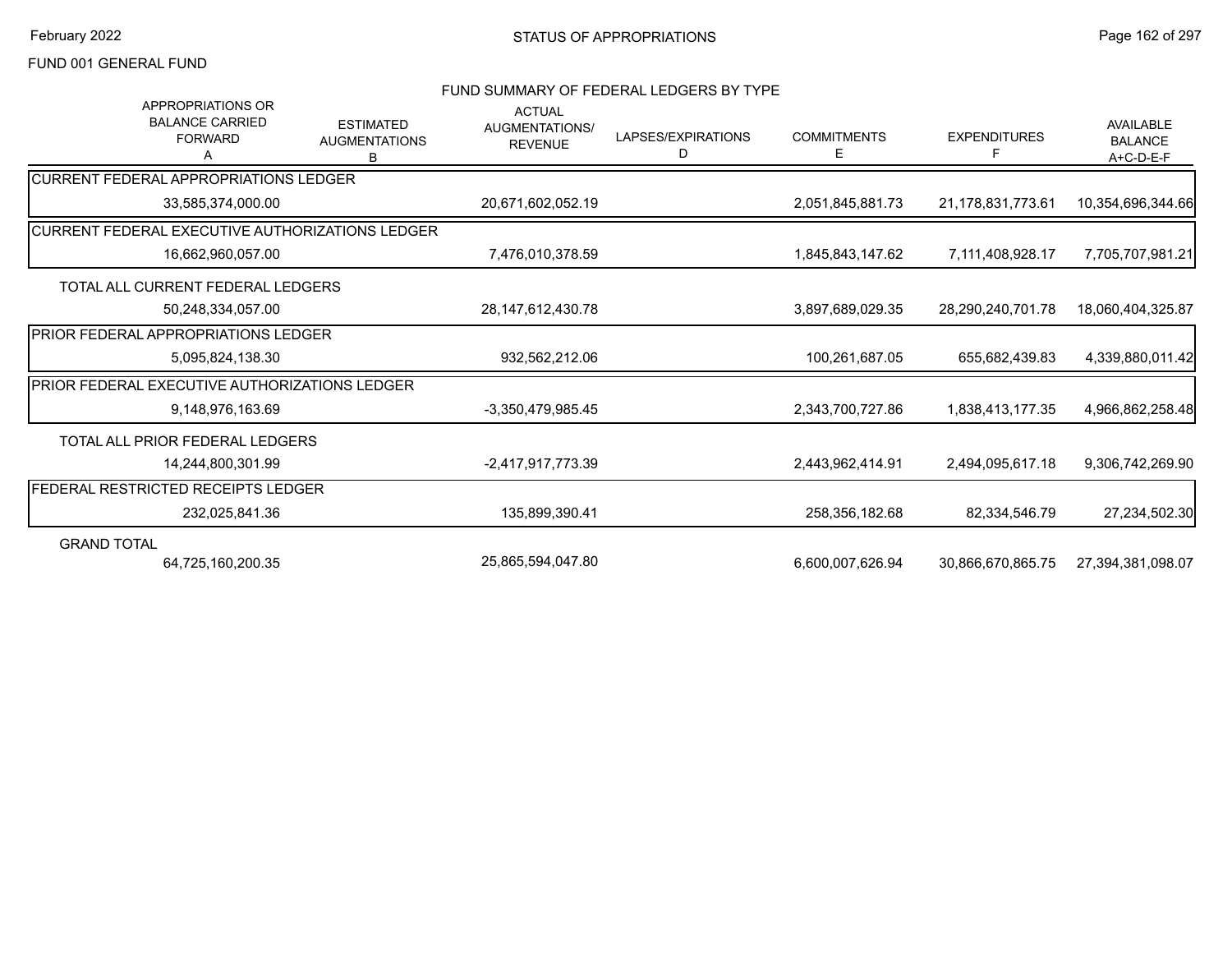# SUMMARY OF ALL CURRENT FEDERAL LEDGERS BY DEPARTMENT

|                            | APPROPRIATIONS OR<br><b>BALANCE CARRIED</b><br><b>FORWARD</b><br>A | <b>ESTIMATED</b><br><b>AUGMENTATIONS</b><br>R | <b>ACTUAL</b><br>AUGMENTATIONS/<br><b>REVENUE</b> | LAPSES/EXPIRATIONS<br>D | <b>COMMITMENTS</b><br>Е | <b>EXPENDITURES</b><br>F | <b>AVAILABLE</b><br><b>BALANCE</b><br>$A + C - D - F - F$ |
|----------------------------|--------------------------------------------------------------------|-----------------------------------------------|---------------------------------------------------|-------------------------|-------------------------|--------------------------|-----------------------------------------------------------|
| <b>EXECUTIVE BRANCH</b>    |                                                                    |                                               |                                                   |                         |                         |                          |                                                           |
| BA 81 - Executive Offices  | 4,327,930,655.00                                                   |                                               | 4,168,841,945.98                                  |                         | 69,740,324.02           | 3,920,649,573.53         | 337,540,757.45                                            |
| BA 14 - Attorney General   | 17,539,000.00                                                      |                                               | 6,712,087.43                                      |                         | 111,614.28              | 8,088,983.62             | 9,338,402.10                                              |
| BA 10 - Aging              | 113,534,052.00                                                     |                                               | 36, 184, 722.03                                   |                         | 27,411,111.38           | 49,960,748.31            | 36, 162, 192. 31                                          |
| BA 68 - Agriculture        | 108,124,249.00                                                     |                                               | 18,403,633.25                                     |                         | 4,221,821.07            | 20,311,211.97            | 83,591,215.96                                             |
|                            | BA 24 - Community & Economic Develop<br>671,524,396.00             |                                               | 110,588,793.78                                    |                         | 53,204,711.15           | 80,816,429.98            | 537,503,254.87                                            |
|                            | BA 38 - Conservation & Natural Resourc<br>67,290,000.00            |                                               | 250,405.06                                        |                         | 3,299,619.75            | 1,305,366.52             | 62,685,013.73                                             |
| <b>BA 11 - Corrections</b> | 19,579,000.00                                                      |                                               | 5,840,858.20                                      |                         | 1,333,315.60            | 6,146,453.59             | 12,099,230.81                                             |
|                            | BA 74 - Drug and Alcohol Programs<br>303,650,000.00                |                                               | 50,103,728.36                                     |                         | 64,677,570.27           | 52,298,027.78            | 186,674,401.95                                            |
| BA 16 - Education          | 7,888,088,000.00                                                   |                                               | 1,335,106,941.33                                  |                         | 2,290,918,194.32        | 1,358,026,051.32         | 4,239,143,754.36                                          |
|                            | BA 31 - PA Emergency Management Agency<br>481,257,000.00           |                                               | 119,687,980.28                                    |                         | 113,392,317.89          | 111,479,530.26           | 256,385,151.85                                            |
|                            | BA 35 - Environmental Protection<br>256, 157, 000.00               |                                               | 61,645,096.26                                     |                         | 40,970,700.50           | 50,721,395.79            | 164,464,903.71                                            |
| BA 67 - Health             | 825,919,000.00                                                     |                                               | 155,243,094.44                                    |                         | 192,323,390.39          | 172,744,366.10           | 460,851,243.51                                            |
|                            | BA 39 - PA Higher Education Assistance<br>20,000,000.00            |                                               | 20,000,000.00                                     |                         |                         | 20,000,000.00            |                                                           |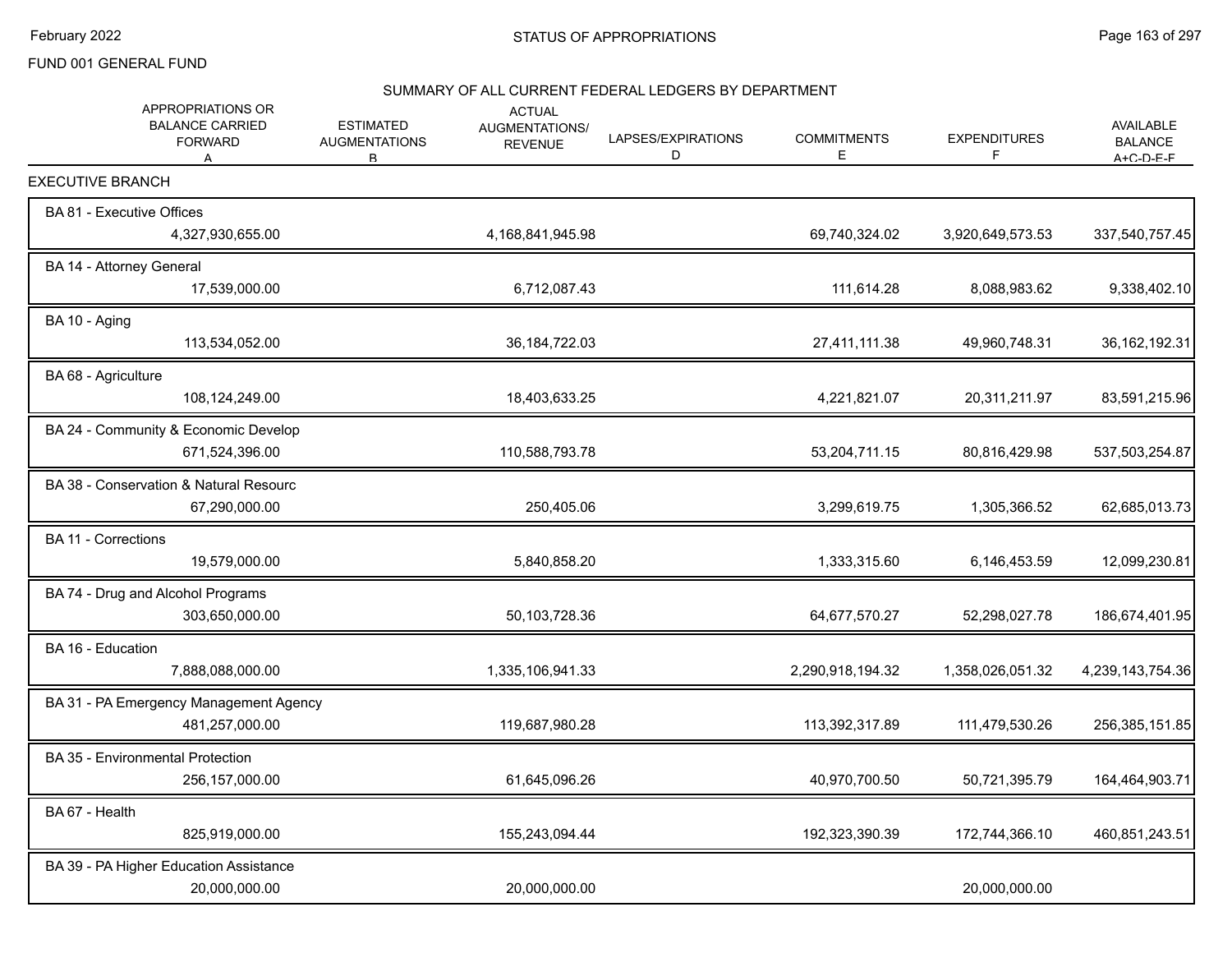#### SUMMARY OF ALL CURRENT FEDERAL LEDGERS BY DEPARTMENT

| APPROPRIATIONS OR<br><b>BALANCE CARRIED</b><br><b>FORWARD</b><br>А | <b>ESTIMATED</b><br><b>AUGMENTATIONS</b><br>R. | <b>ACTUAL</b><br>AUGMENTATIONS/<br><b>REVENUE</b> | LAPSES/EXPIRATIONS<br>D | <b>COMMITMENTS</b><br>E | <b>EXPENDITURES</b><br>F | AVAILABLE<br><b>BALANCE</b><br>$A + C - D - F - F$ |
|--------------------------------------------------------------------|------------------------------------------------|---------------------------------------------------|-------------------------|-------------------------|--------------------------|----------------------------------------------------|
| BA 30 - Historical & Museum Commission<br>12,375,000.00            |                                                | 396,623.02                                        |                         | 117,839.75              | 884,045.18               | 11,373,115.07                                      |
| BA 79 - Insurance<br>5,000,000.00                                  |                                                |                                                   |                         | 160,775.00              |                          | 4,839,225.00                                       |
| BA 12 - Labor & Industry<br>538,074,750.00                         |                                                | 155,515,294.66                                    |                         | 184,071,778.88          | 162,583,132.64           | 191,419,838.48                                     |
| BA 13 - Military & Veterans Affairs<br>222,901,000.00              |                                                | 63,472,785.99                                     |                         | 28,160,523.18           | 82,847,273.26            | 111,893,203.56                                     |
| BA 17 - Public Utility Commission<br>5,128,000.00                  |                                                | 280,244.36                                        |                         |                         | 510,006.41               | 4,617,993.59                                       |
| BA 21 - Human Services<br>33,647,600,955.00                        |                                                | 21,702,361,158.20                                 |                         | 724,273,508.39          | 22,037,193,151.62        | 10,886,134,294.99                                  |
| BA 19 - State Department<br>18,199,000.00                          |                                                | 692,855.97                                        |                         | 6,967,726.87            | 806,238.20               | 10,425,034.93                                      |
| BA 20 - State Police<br>40,609,000.00                              |                                                | 5,658,221.32                                      |                         | 2,080,175.81            | 8,230,916.51             | 30,297,907.68                                      |
| BA 90 - System of Higher Education<br>50,000,000.00                |                                                | 50,000,000.00                                     |                         |                         | 26,000,000.00            | 24,000,000.00                                      |
| BA 78 - Transportation<br>205,750,000.00                           |                                                | 29,927,145.35                                     |                         | 90,252,010.85           | 33,401,143.96            | 82,096,845.19                                      |
| BA 94 - PA Housing Finance Agency<br>400,362,000.00                |                                                | 50,000,000.00                                     |                         |                         | 85,036,165.50            | 315,325,834.50                                     |
| TOTAL EXECUTIVE BRANCH<br>50,246,592,057.00                        |                                                | 28, 146, 913, 615. 27                             |                         | 3,897,689,029.35        | 28,290,040,212.05        | 18,058,862,815.60                                  |
| <b>JUDICIAL BRANCH</b>                                             |                                                |                                                   |                         |                         |                          |                                                    |
| BA 51 - Supreme Court<br>1,742,000.00                              |                                                | 698,815.51                                        |                         |                         | 200,489.73               | 1,541,510.27                                       |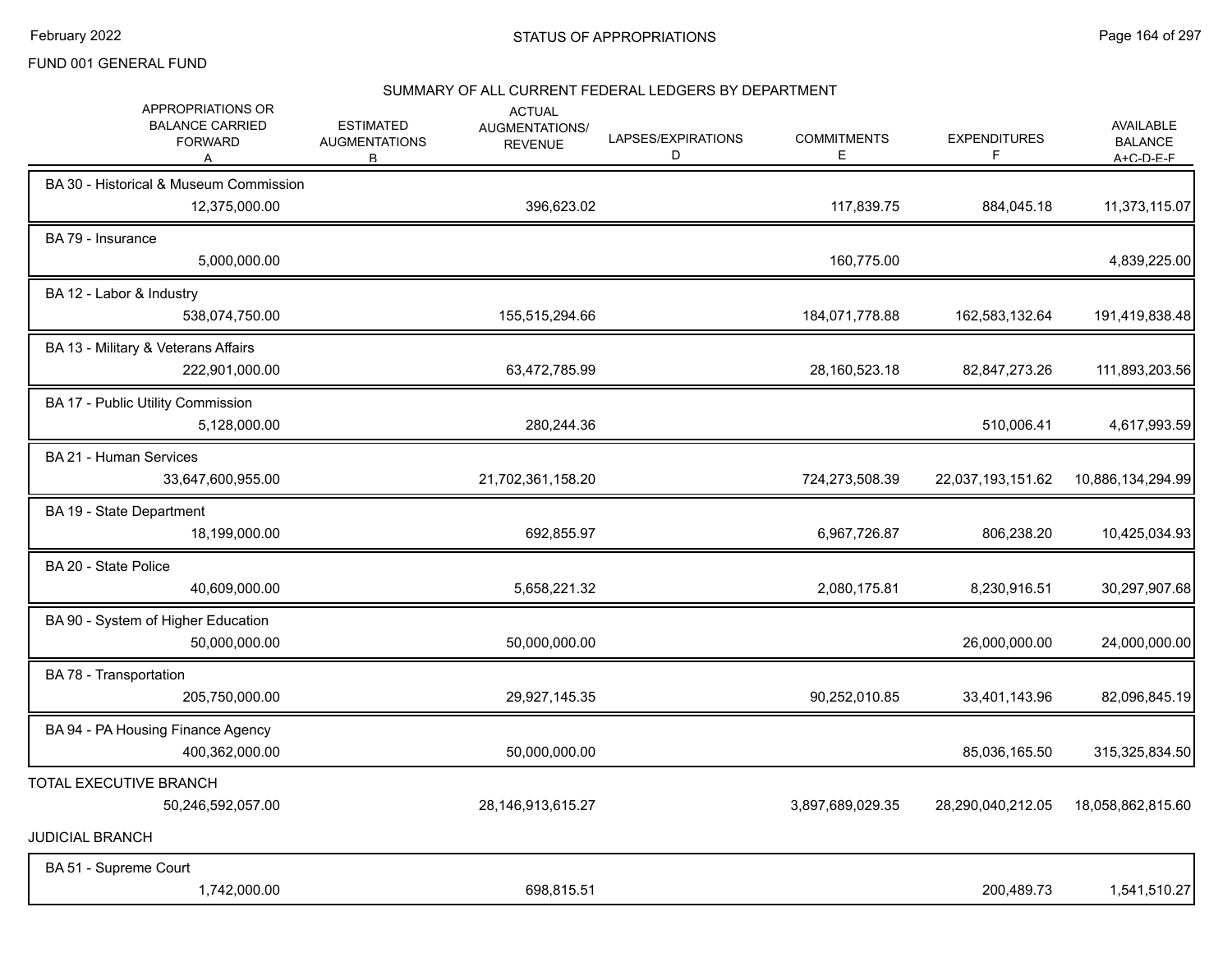#### SUMMARY OF ALL CURRENT FEDERAL LEDGERS BY DEPARTMENT

|                              | APPROPRIATIONS OR<br><b>BALANCE CARRIED</b><br><b>FORWARD</b> | <b>ESTIMATED</b><br><b>AUGMENTATIONS</b><br>R | <b>ACTUAL</b><br>AUGMENTATIONS/<br><b>REVENUE</b> | LAPSES/EXPIRATIONS<br>◡ | <b>COMMITMENTS</b> | <b>EXPENDITURES</b> | AVAILABLE<br><b>BALANCE</b><br>$A + C - D - F - F$ |
|------------------------------|---------------------------------------------------------------|-----------------------------------------------|---------------------------------------------------|-------------------------|--------------------|---------------------|----------------------------------------------------|
| <b>TOTAL JUDICIAL BRANCH</b> |                                                               |                                               |                                                   |                         |                    |                     |                                                    |
|                              | 1,742,000.00                                                  |                                               | 698.815.51                                        |                         |                    | 200.489.73          | 1,541,510.27                                       |
| <b>GRAND TOTAL</b>           |                                                               |                                               |                                                   |                         |                    |                     |                                                    |
|                              | 50,248,334,057.00                                             |                                               | 28,147,612,430.78                                 |                         | 3.897.689.029.35   | 28,290,240,701.78   | 18,060,404,325.87                                  |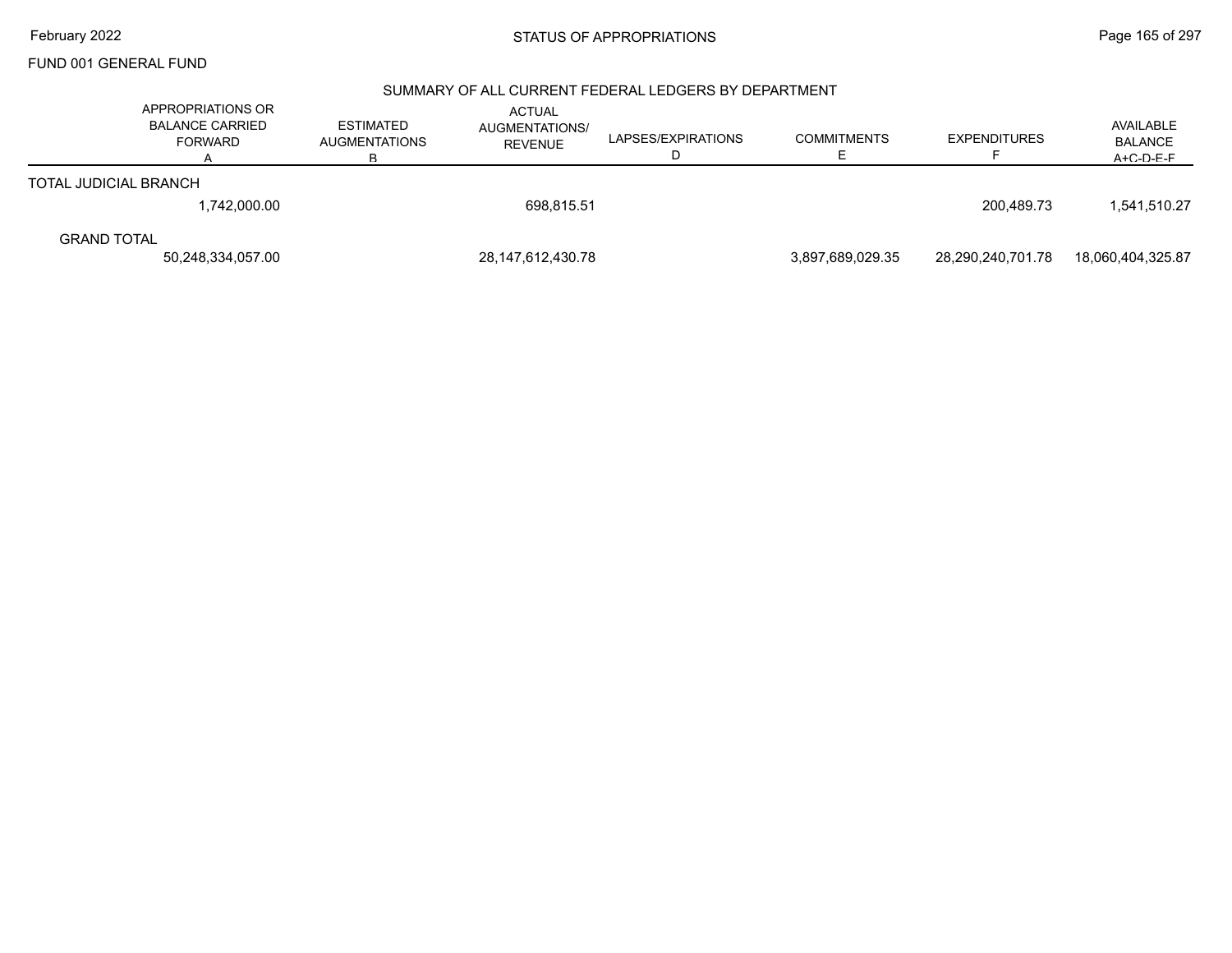## February 2022 **STATUS OF APPROPRIATIONS** STATUS OF APPROPRIATIONS

# FUND 001 GENERAL FUND

#### SUMMARY OF ALL CURRENT FEDERAL LEDGERS BY CHARACTER OF EXPENDITURE

|                             | APPROPRIATIONS OR<br><b>BALANCE CARRIED</b><br><b>FORWARD</b> | <b>ESTIMATED</b><br><b>AUGMENTATIONS</b><br>в | <b>ACTUAL</b><br><b>AUGMENTATIONS/</b><br><b>REVENUE</b> | LAPSES/EXPIRATIONS<br>D | <b>COMMITMENTS</b> | <b>EXPENDITURES</b> | AVAILABLE<br><b>BALANCE</b><br>A+C-D-E-F |
|-----------------------------|---------------------------------------------------------------|-----------------------------------------------|----------------------------------------------------------|-------------------------|--------------------|---------------------|------------------------------------------|
| <b>GENERAL GOVERNMENT</b>   |                                                               |                                               |                                                          |                         |                    |                     |                                          |
|                             | 7,133,745,126.00                                              |                                               | 5,006,630,849.04                                         |                         | 470,731,577.02     | 4,868,492,769.74    | 1,794,520,779.24                         |
| INSTITUTIONAL               |                                                               |                                               |                                                          |                         |                    |                     |                                          |
|                             | 584,105,000.00                                                |                                               | 456,728,895.54                                           |                         | 3,958,475.67       | 314,306,303.71      | 265,840,220.62                           |
| <b>GRANTS AND SUBSIDIES</b> |                                                               |                                               |                                                          |                         |                    |                     |                                          |
|                             | 42,530,483,931.00                                             |                                               | 22,684,252,686.20                                        |                         | 3,422,998,976.66   | 23,107,441,628.33   | 16,000,043,326.01                        |
| <b>GRAND TOTAL</b>          |                                                               |                                               |                                                          |                         |                    |                     |                                          |
|                             | 50,248,334,057.00                                             |                                               | 28, 147, 612, 430. 78                                    |                         | 3,897,689,029.35   | 28,290,240,701.78   | 18,060,404,325.87                        |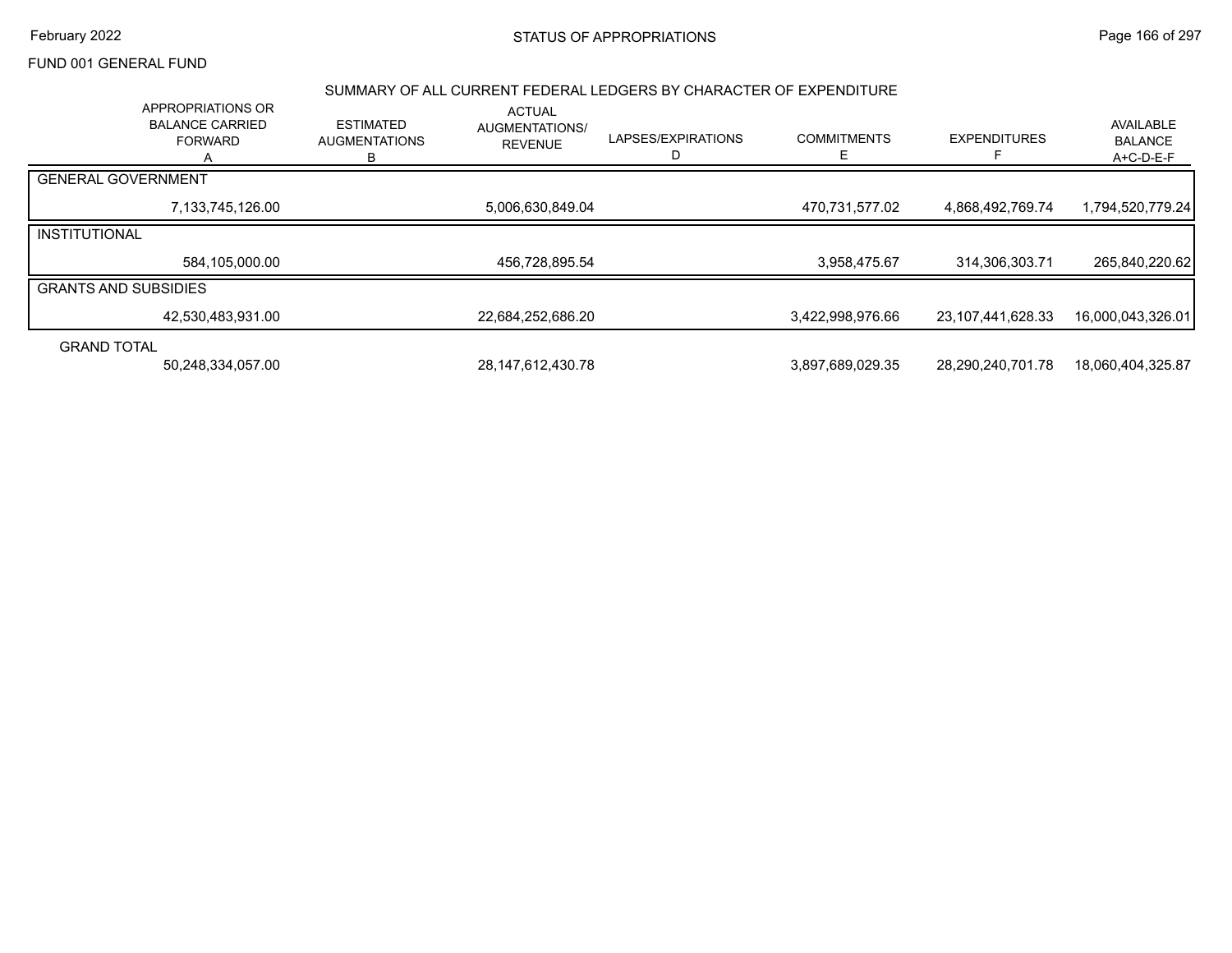|                                  | APPROPRIATIONS OR<br><b>BALANCE CARRIED</b><br><b>FORWARD</b>       | <b>ESTIMATED</b><br><b>AUGMENTATIONS</b><br>В | <b>ACTUAL</b><br>AUGMENTATIONS/<br><b>REVENUE</b> | LAPSES/EXPIRATIONS<br>D | <b>COMMITMENTS</b><br>E | <b>EXPENDITURES</b><br>F | <b>AVAILABLE</b><br><b>BALANCE</b><br>$A+C-D-E-F$ |
|----------------------------------|---------------------------------------------------------------------|-----------------------------------------------|---------------------------------------------------|-------------------------|-------------------------|--------------------------|---------------------------------------------------|
| <b>BA 81 - Executive Offices</b> | <b>GENERAL GOVERNMENT</b>                                           |                                               |                                                   |                         |                         |                          |                                                   |
|                                  | 70366 2021 Natl Endowment for the Arts - Admin<br>1,031,000.00      |                                               |                                                   |                         |                         | 625,855.82               | 405,144.18                                        |
|                                  | 70369 2021 SNAP - Program Accountability<br>7,000,000.00            |                                               | 2,505,468.77                                      |                         |                         | 2,505,468.77             | 4,494,531.23                                      |
|                                  | 70370 2021 Medical Assistance - Prog Accountability<br>5,500,000.00 |                                               | 2,334,451.83                                      |                         |                         | 2,334,451.83             | 3,165,548.17                                      |
|                                  | 70372 2021 TANFBG - Program Accountability<br>1,500,000.00          |                                               | 305,688.34                                        |                         |                         | 305,688.34               | 1,194,311.66                                      |
|                                  | 70373 2021 Subsidized Day Care Fraud<br>905,000.00                  |                                               | 7,030.81                                          |                         |                         | 69,946.67                | 835,053.33                                        |
|                                  | 70376 2021 Crime Victims Compensation Services<br>8,500,000.00      |                                               | 159,135.55                                        |                         | 2,220.42                | 4,853,489.78             | 3,644,289.80                                      |
|                                  | 70382 2021 Rsdntl Sbstnc Abse Treatment Program<br>1,700,000.00     |                                               | 57,231.69                                         |                         | 649,340.36              | 91,471.10                | 959,188.54                                        |
|                                  | 70383 2021 Victims of Crime Act<br>5,000,000.00                     |                                               | 1,566,677.09                                      |                         | 176,008.45              | 1,994,628.92             | 2,829,362.63                                      |
|                                  | 70385 2021 Violence Against Women<br>7,000,000.00                   |                                               | 1,999,562.08                                      |                         | 2,782,793.25            | 2,155,436.53             | 2,061,770.22                                      |
|                                  | 70386 2021 Violence Against Women - Administration<br>600.000.00    |                                               | 158,896.72                                        |                         | 7,862.97                | 217,099.15               | 375,037.88                                        |
|                                  | 70389 2021 Plan for Juvenile Justice<br>150,000.00                  |                                               | 2,256.19                                          |                         | 622.19                  | 120,901.85               | 28,475.96                                         |
|                                  | 70390 2021 Statistical Analysis Center<br>400,000.00                |                                               | 117,025.22                                        |                         | 179,993.81              | 117,025.22               | 102,980.97                                        |
|                                  | 70391 2021 Criminal Identification Technology<br>10,500,000.00      |                                               | 224,876.23                                        |                         | 257,766.43              | 282,255.27               | 9,959,978.30                                      |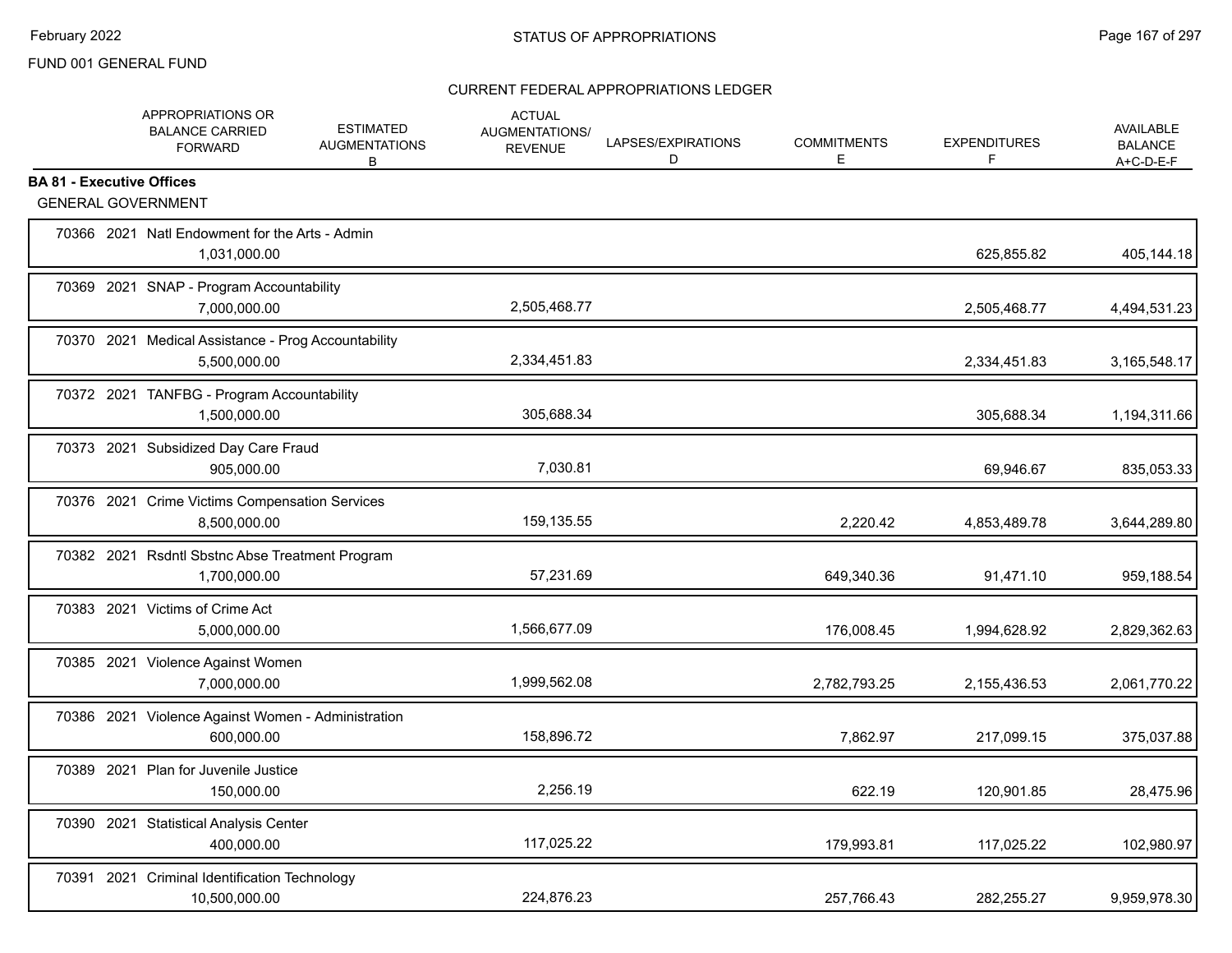|  | APPROPRIATIONS OR<br><b>BALANCE CARRIED</b><br><b>FORWARD</b>       | <b>ESTIMATED</b><br><b>AUGMENTATIONS</b><br>B | <b>ACTUAL</b><br>AUGMENTATIONS/<br><b>REVENUE</b> | LAPSES/EXPIRATIONS<br>D | <b>COMMITMENTS</b><br>Е | <b>EXPENDITURES</b><br>F. | <b>AVAILABLE</b><br><b>BALANCE</b><br>A+C-D-E-F |
|--|---------------------------------------------------------------------|-----------------------------------------------|---------------------------------------------------|-------------------------|-------------------------|---------------------------|-------------------------------------------------|
|  | 70400 2021 Juvenile Justice& Delinquency Prevention<br>3,000,000.00 |                                               | 591,786.76                                        |                         | 902,436.78              | 625,788.17                | 1,471,775.05                                    |
|  | 70401 2021 Crime Victims Assistance<br>120,000,000.00               |                                               | 40,445,242.70                                     |                         | 47,542,619.83           | 43,311,353.12             | 29,146,027.05                                   |
|  | 70403 2021 HUD - Special Project Grant<br>500,000.00                |                                               | 110,431.48                                        |                         |                         |                           | 500,000.00                                      |
|  | 70404 2021 EEOC - Special Project Grants<br>900,000.00              |                                               |                                                   |                         |                         |                           | 900,000.00                                      |
|  | 70452 2021 Project Safe Neighborhoods (F)<br>1,000,000.00           |                                               | 156,189.76                                        |                         | 163,341.76              | 210,058.41                | 626,599.83                                      |
|  | 70530 2021 Assault Services Program<br>700,000.00                   |                                               | 44,076.99                                         |                         | 406,538.52              | 287,538.47                | 5,923.01                                        |
|  | 70550 2021 Forence Science Program (F)<br>1,500,000.00              |                                               | 112,646.36                                        |                         | 459,549.78              | 112,646.36                | 927,803.86                                      |
|  | 70657 2021 Justice Assistance Grant<br>11,500,000.00                |                                               | 2,128,710.68                                      |                         | 4,234,725.50            | 2,128,710.68              | 5,136,563.82                                    |
|  | 70727 2021 Justice Assistance Grant-Administration<br>1,000,000.00  |                                               | 280,494.85                                        |                         | 12,219.61               | 280,494.85                | 707,285.54                                      |
|  | 70778 2021 Prosecutor and Defender Incentives<br>180,000.00         |                                               |                                                   |                         |                         |                           | 180,000.00                                      |
|  | 71001 2021 Adam Walsh Implementation (F)<br>1,000,000.00            |                                               |                                                   |                         |                         |                           | 1,000,000.00                                    |
|  | 71002 2021 Byrne Competitive Program (F)<br>450,000.00              |                                               |                                                   |                         |                         |                           | 450,000.00                                      |
|  | 71058 2021 VOCA Training<br>600,000.00                              |                                               |                                                   |                         |                         |                           | 600,000.00                                      |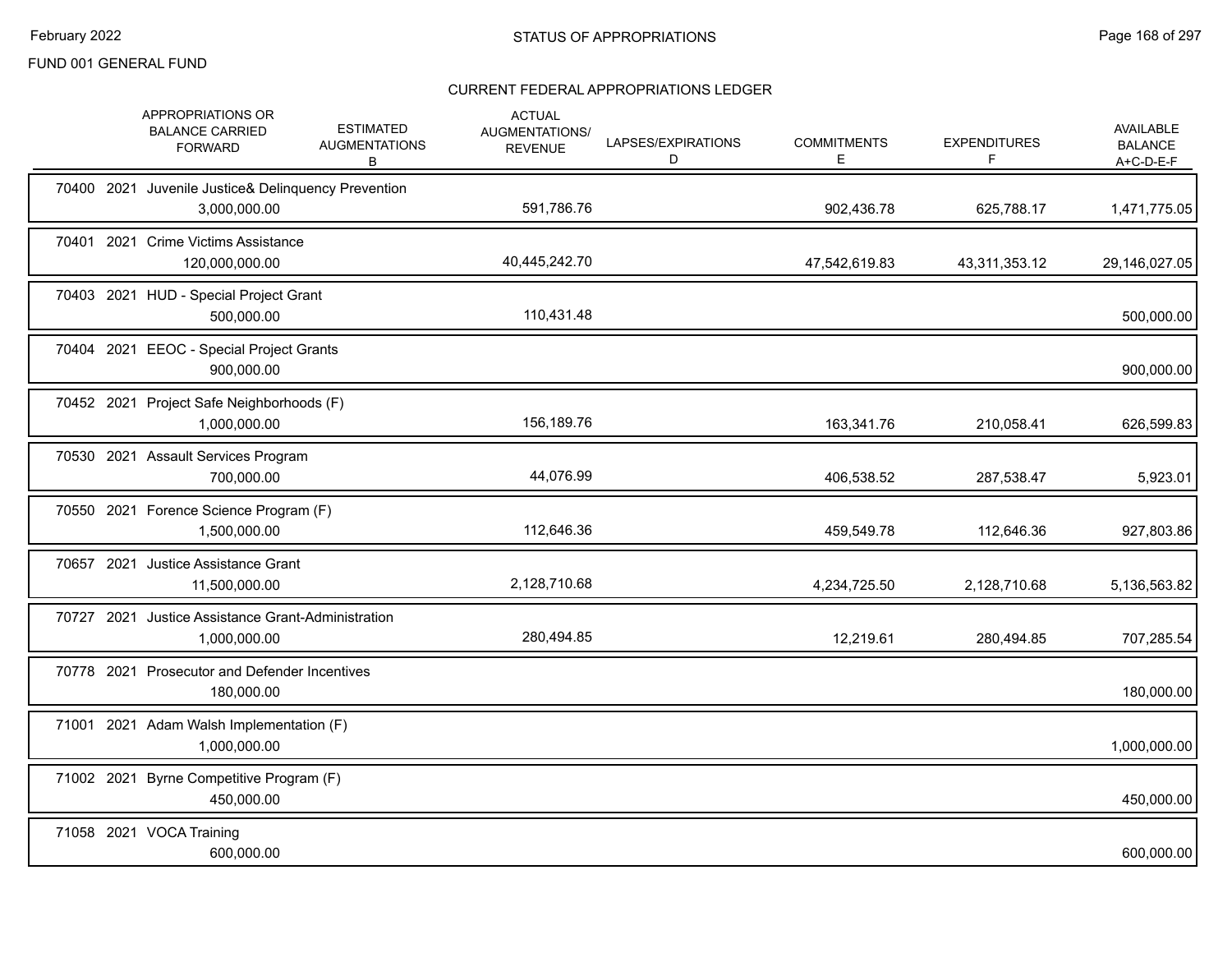## CURRENT FEDERAL APPROPRIATIONS LEDGER

|                                                              | APPROPRIATIONS OR<br><b>BALANCE CARRIED</b><br><b>FORWARD</b>      | <b>ESTIMATED</b><br><b>AUGMENTATIONS</b><br>В | <b>ACTUAL</b><br>AUGMENTATIONS/<br><b>REVENUE</b> | LAPSES/EXPIRATIONS<br>D | <b>COMMITMENTS</b><br>Е | <b>EXPENDITURES</b><br>F | <b>AVAILABLE</b><br><b>BALANCE</b><br>$A+C-D-E-F$ |
|--------------------------------------------------------------|--------------------------------------------------------------------|-----------------------------------------------|---------------------------------------------------|-------------------------|-------------------------|--------------------------|---------------------------------------------------|
|                                                              | 71092 2021 Comprehens Opioid Abuse Site-Based Prog<br>5,000,000.00 |                                               | 155,305.09                                        |                         | 2,452,375.16            | 178,354.73               | 2,369,270.11                                      |
|                                                              | 71093 2021 Pennsylvania NCS-X Implementation<br>550,000.00         |                                               | 186,643.48                                        |                         |                         | 186,643.48               | 363,356.52                                        |
|                                                              | 71094 2021 Body Worn Camera Policy and Implementat<br>2,000,000.00 |                                               | 283,086.26                                        |                         | 173,278.69              | 501,886.10               | 1,324,835.21                                      |
|                                                              | 71101 2021 State Deliquency Prevention Programs<br>200.000.00      |                                               |                                                   |                         |                         |                          | 200,000.00                                        |
|                                                              | 71115 2021 STOP School Violence<br>777,000.00                      |                                               | 66,793.29                                         |                         | 337,248.44              | 138,504.01               | 301,247.55                                        |
|                                                              | 71116 2021 Prosecuting Cold Cases Using DNA<br>446,000.00          |                                               |                                                   |                         |                         |                          | 446,000.00                                        |
|                                                              | 71117 2021 Targeted Violence & Terrorism Prevention<br>525,000.00  |                                               |                                                   |                         | 419,800.00              |                          | 105,200.00                                        |
| <b>DEPT TOTAL</b>                                            | 201,614,000.00                                                     |                                               | 53,999,708.22                                     |                         | 61,160,741.95           | 63,635,697.63            | 76,817,560.42                                     |
| <b>BA 14 - Attorney General</b><br><b>GENERAL GOVERNMENT</b> |                                                                    |                                               |                                                   |                         |                         |                          |                                                   |
|                                                              | 70046 2021 Medicaid Fraud<br>9,375,000.00                          |                                               | 4,400,484.37                                      |                         |                         | 4,998,176.16             | 4,376,823.84                                      |
|                                                              | 70047 2021 High Intensity Drug Trafficking Areas<br>5,308,000.00   |                                               | 1,319,680.15                                      |                         | 111,614.28              | 1,995,585.59             | 3,200,800.13                                      |
|                                                              | 71126 2021 Innovative Prosecution Program<br>142,000.00            |                                               | 69,115.30                                         |                         |                         | 76,451.39                | 65,548.61                                         |
| <b>DEPT TOTAL</b>                                            | 14,825,000.00                                                      |                                               | 5,789,279.82                                      |                         | 111,614.28              | 7,070,213.14             | 7,643,172.58                                      |
| BA 10 - Aging                                                |                                                                    |                                               |                                                   |                         |                         |                          |                                                   |

GENERAL GOVERNMENT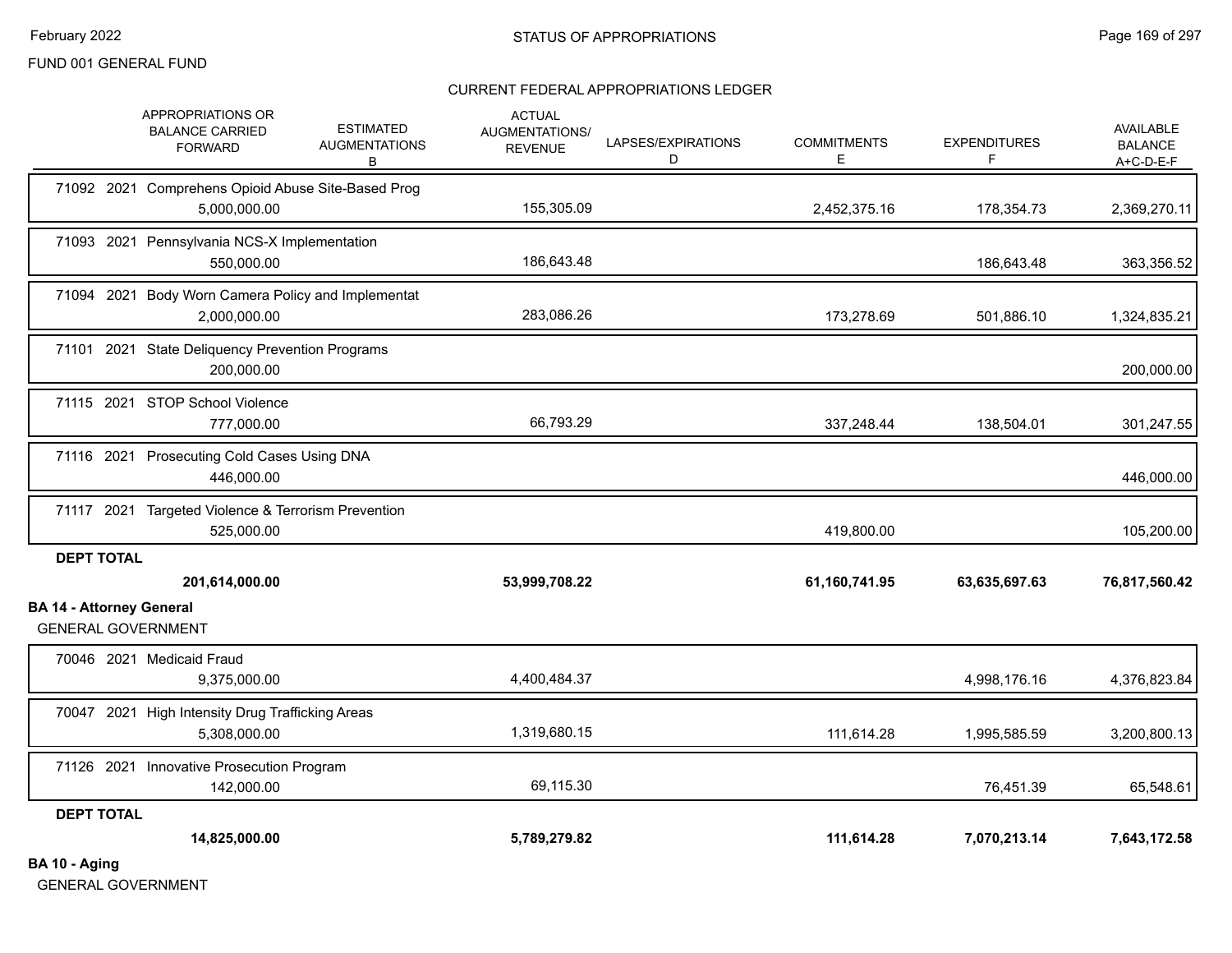|  | APPROPRIATIONS OR<br><b>ESTIMATED</b><br><b>BALANCE CARRIED</b><br><b>AUGMENTATIONS</b><br><b>FORWARD</b><br>В | <b>ACTUAL</b><br>AUGMENTATIONS/<br><b>REVENUE</b> | LAPSES/EXPIRATIONS<br>D | <b>COMMITMENTS</b><br>Е | <b>EXPENDITURES</b><br>F | AVAILABLE<br><b>BALANCE</b><br>$A+C-D-E-F$ |
|--|----------------------------------------------------------------------------------------------------------------|---------------------------------------------------|-------------------------|-------------------------|--------------------------|--------------------------------------------|
|  | 70007 2021 Programs for the Aging-Title III-Admin<br>1,781,000.00                                              |                                                   |                         |                         | 1,719,000.00             | 62,000.00                                  |
|  | 70008 2021 Programs for the Aging-Title V-Admin<br>127.000.00                                                  | 113,819.08                                        |                         |                         | 113,819.08               | 13,180.92                                  |
|  | 70009 2021 Medical Assistance - Administration<br>888,000.00                                                   |                                                   |                         |                         | 54,270.25                | 833,729.75                                 |
|  | 71048 2021 Programs for the Aging-Title VII-Admin<br>352,000.00                                                |                                                   |                         |                         | 305,812.04               | 46,187.96                                  |
|  | <b>GRANTS AND SUBSIDIES</b>                                                                                    |                                                   |                         |                         |                          |                                            |
|  | 70006 2021 Pre-Admission Assessments<br>4,000,000.00                                                           |                                                   |                         |                         |                          | 4,000,000.00                               |
|  | 70011 2021 Prog for the Aging - Title 111 - Fam Car<br>10,000,000.00                                           | 4,414,995.00                                      |                         | 2,207,579.00            | 4,414,995.00             | 3,377,426.00                               |
|  | 70425 2021 Medical Assistance Support<br>9.000.000.00                                                          | 2,189,607.15                                      |                         | 2,729,396.76            | 2,483,010.68             | 3,787,592.56                               |
|  | 71049 2021 Programs for the Aging-Title III<br>52,000,000.00                                                   | 22,173,838.15                                     |                         | 15,737,304.62           | 33,079,517.02            | 3,183,178.36                               |
|  | 71050 2021 Programs for the Aging-Nutrition<br>10,000,000.00                                                   | 3,807,915.00                                      |                         | 2,115,229.00            | 3,884,771.00             | 4,000,000.00                               |
|  | 71051 2021 Programs/Aging-Title V-Employment<br>8,000,000.00                                                   | 1,200,446.38                                      |                         | 2,583,915.11            | 1,590,902.89             | 3,825,182.00                               |
|  | 71052 2021 P/Aging-TitleVII-Elder Rights Protection<br>7,800,000.00                                            | 2,096,481.12                                      |                         | 1,540,161.45            | 2,035,364.83             | 4,224,473.72                               |
|  | 71053 2021 MA Nursing Home Transition Admin<br>700.000.00                                                      |                                                   |                         |                         |                          | 700,000.00                                 |
|  | 71120 2021 Chronic Disease Self-ManagementEducation<br>271,000.00                                              | 27,485.00                                         |                         | 31,885.00               | 27.725.00                | 211,390.00                                 |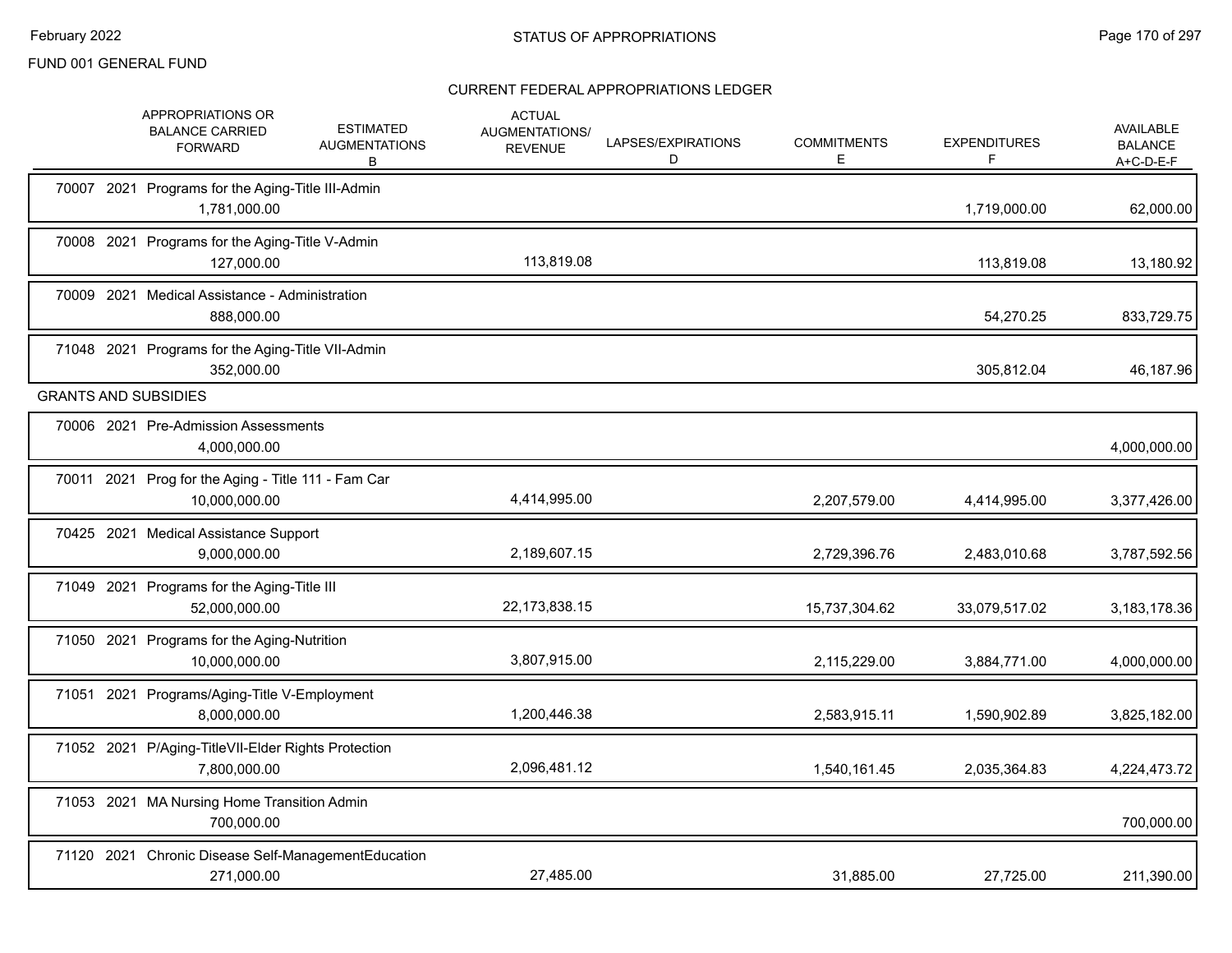|                            | APPROPRIATIONS OR<br><b>BALANCE CARRIED</b><br><b>FORWARD</b> | <b>ESTIMATED</b><br><b>AUGMENTATIONS</b><br>В | <b>ACTUAL</b><br>AUGMENTATIONS/<br><b>REVENUE</b> | LAPSES/EXPIRATIONS<br>D | <b>COMMITMENTS</b><br>Е | <b>EXPENDITURES</b><br>F | <b>AVAILABLE</b><br><b>BALANCE</b><br>$A+C-D-E-F$ |
|----------------------------|---------------------------------------------------------------|-----------------------------------------------|---------------------------------------------------|-------------------------|-------------------------|--------------------------|---------------------------------------------------|
| <b>DEPT TOTAL</b>          | 104,919,000.00                                                |                                               | 36,024,586.88                                     |                         | 26,945,470.94           | 49,709,187.79            | 28, 264, 341. 27                                  |
| <b>BA 68 - Agriculture</b> | <b>GENERAL GOVERNMENT</b>                                     |                                               |                                                   |                         |                         |                          |                                                   |
|                            | 70341 2021 Farmers' Market Food Coupons<br>3,500,000.00       |                                               | 1,015,580.17                                      |                         |                         | 1,015,580.17             | 2,484,419.83                                      |
|                            | 70342 2021 Emergency Food Assistance Program<br>11,500,000.00 |                                               | 7,226,016.66                                      |                         | 76,593.05               | 7,351,107.40             | 4,072,299.55                                      |
|                            | 70344 2021 Farmland Protection<br>6,000,000.00                |                                               | 97,240.00                                         |                         |                         | 148,430.00               | 5,851,570.00                                      |
|                            | 70345 2021 Agricultural Risk Protection<br>1,000,000.00       |                                               |                                                   |                         |                         |                          | 1,000,000.00                                      |
|                            | 70346 2021 Medicated Feed Mill Inspection<br>200,000.00       |                                               | 31,419.11                                         |                         |                         | 30,485.43                | 169,514.57                                        |
|                            | 70347 2021 Poultry Grading Service<br>100,000.00              |                                               |                                                   |                         |                         |                          | 100,000.00                                        |
|                            | 70348 2021 National School Lunch<br>1,700,000.00              |                                               | 772,547.06                                        |                         | 202,067.45              | 772,547.06               | 725,385.49                                        |
|                            | 70349 2021 Pesticide Control<br>1,000,000.00                  |                                               | 379,608.67                                        |                         |                         | 379,608.67               | 620,391.33                                        |
|                            | 70350 2021 Plant Pest Detection System<br>1,300,000.00        |                                               | 119,327.41                                        |                         |                         | 331,800.35               | 968,199.65                                        |
|                            | 70455 2021 Commodity Supplemental Food<br>3,500,000.00        |                                               | 510,478.00                                        |                         | 605,623.00              | 510,478.00               | 2,383,899.00                                      |
|                            | 70457 2021 Organic Cost Distribution<br>650,000.00            |                                               |                                                   |                         |                         |                          | 650,000.00                                        |
|                            | 70458 2021 Animal Disease Control<br>4,000,000.00             |                                               | 295,577.31                                        |                         | 272,907.05              | 204,688.67               | 3,522,404.28                                      |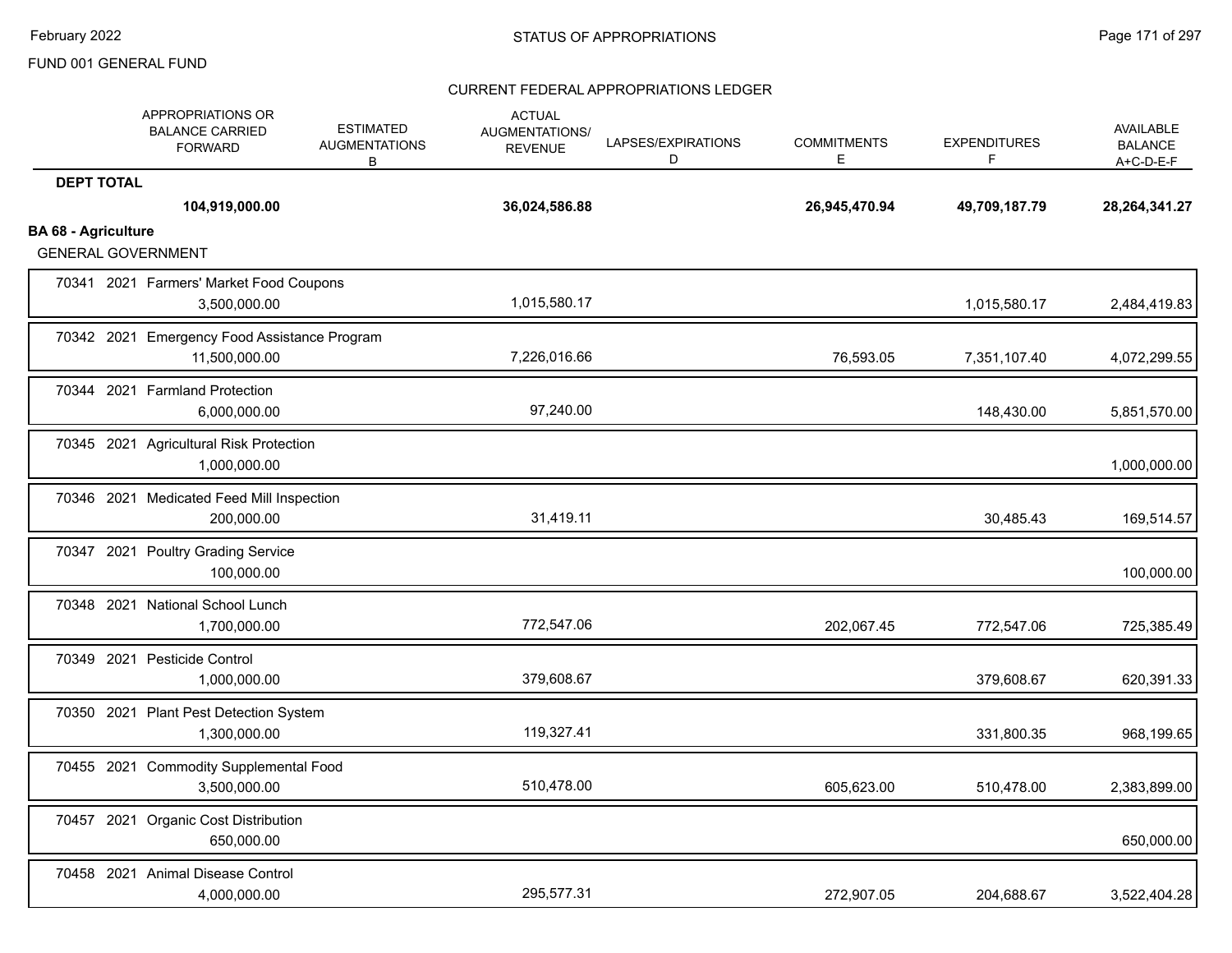|  | APPROPRIATIONS OR<br><b>BALANCE CARRIED</b><br><b>FORWARD</b>  | <b>ESTIMATED</b><br><b>AUGMENTATIONS</b><br>в | <b>ACTUAL</b><br>AUGMENTATIONS/<br><b>REVENUE</b> | LAPSES/EXPIRATIONS<br>D | <b>COMMITMENTS</b><br>E. | <b>EXPENDITURES</b><br>F | <b>AVAILABLE</b><br><b>BALANCE</b><br>$A+C-D-E-F$ |
|--|----------------------------------------------------------------|-----------------------------------------------|---------------------------------------------------|-------------------------|--------------------------|--------------------------|---------------------------------------------------|
|  | 70459 2021 Food Establishment Inspections<br>5,000,000.00      |                                               | 1,274,570.05                                      |                         | 10,975.25                | 1,277,477.53             | 3,711,547.22                                      |
|  | 70461 2021 Senior Farmers' Market Nutrition<br>2,200,000.00    |                                               | 1,632,450.44                                      |                         |                          | 1,632,450.44             | 567,549.56                                        |
|  | 70554 2021 Integrated Pest Management (F)<br>250,000.00        |                                               |                                                   |                         |                          |                          | 250,000.00                                        |
|  | 70555 2021 Johnes Disease Herd Project (F)<br>2,000,000.00     |                                               |                                                   |                         |                          |                          | 2,000,000.00                                      |
|  | 70565 2021 Avian Influenza Surveillance (F)<br>25,000,000.00   |                                               |                                                   |                         |                          | 515.00                   | 24,999,485.00                                     |
|  | 70567 2021 Scrapie Disease Control (F)<br>60,000.00            |                                               |                                                   |                         |                          |                          | 60,000.00                                         |
|  | 70568 2021 Crop Insurance (F)<br>2,000,000.00                  |                                               |                                                   |                         |                          |                          | 2,000,000.00                                      |
|  | 70573 2021 Foot and Mouth Disease Monitoring (F)<br>150,000.00 |                                               |                                                   |                         |                          |                          | 150,000.00                                        |
|  | 70586 2021 Animal Identification<br>2,000,000.00               |                                               | 7,800.00                                          |                         |                          | 7,800.00                 | 1,992,200.00                                      |
|  | 70700 2021 Speciality Crops<br>3,500,000.00                    |                                               |                                                   |                         | 1,256,733.50             | 511,393.15               | 1,731,873.35                                      |
|  | 70728 2021 Emerald Ash Borer Mitigation<br>800,000.00          |                                               | 88.33                                             |                         |                          | 11,967.94                | 788,032.06                                        |
|  | 71041 2021 Spotted Lanternfly<br>12,000,000.00                 |                                               | 3,392,184.10                                      |                         | 314,855.30               | 4,420,901.06             | 7,264,243.64                                      |
|  | 71059 2021 Innov Nutrient&Sediment Reduct<br>750,000.00        |                                               |                                                   |                         |                          |                          | 750,000.00                                        |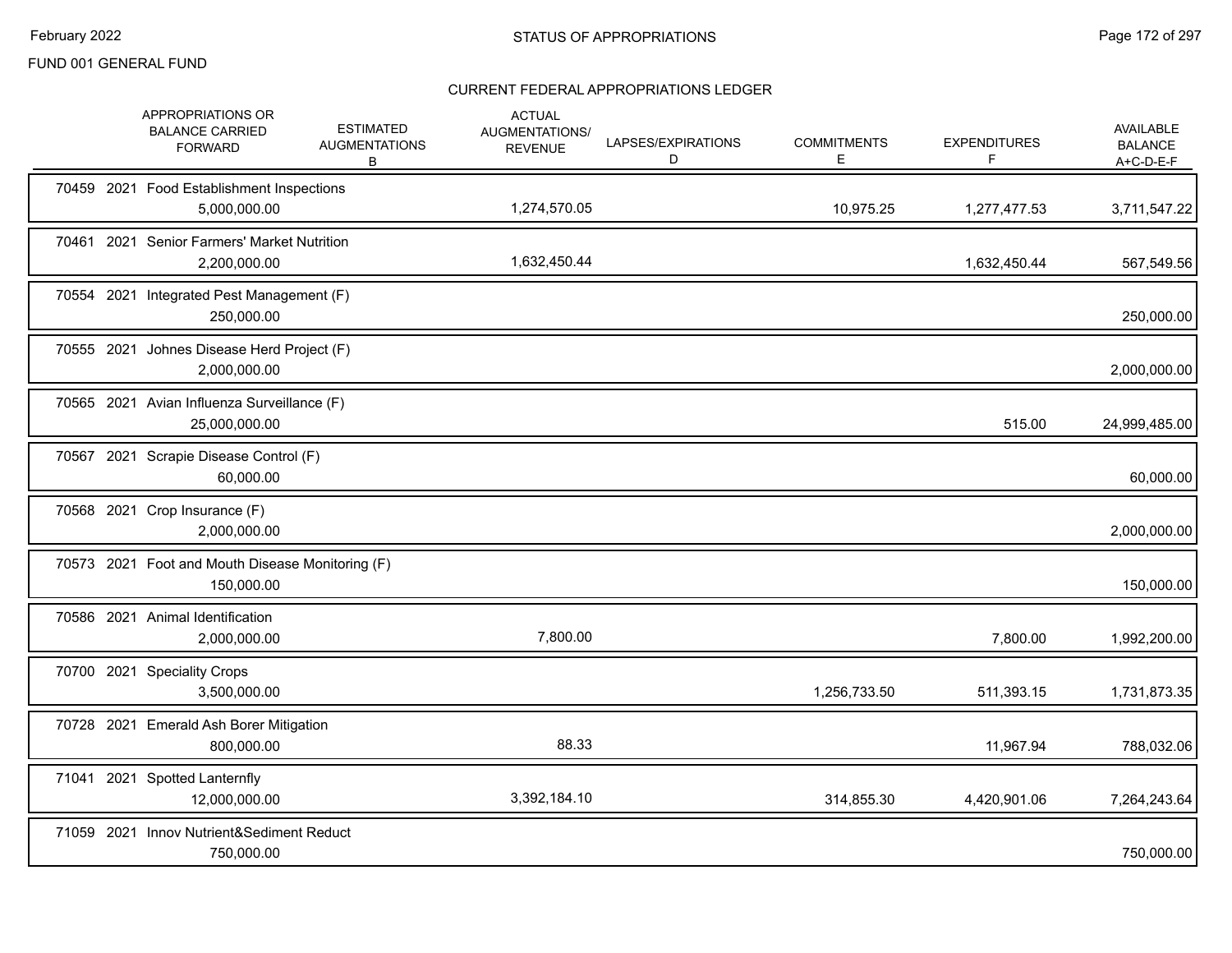|                   | APPROPRIATIONS OR<br><b>BALANCE CARRIED</b><br><b>FORWARD</b>                | <b>ESTIMATED</b><br><b>AUGMENTATIONS</b><br>В | <b>ACTUAL</b><br><b>AUGMENTATIONS/</b><br><b>REVENUE</b> | LAPSES/EXPIRATIONS<br>D | <b>COMMITMENTS</b><br>E. | <b>EXPENDITURES</b><br>F. | AVAILABLE<br><b>BALANCE</b><br>A+C-D-E-F |
|-------------------|------------------------------------------------------------------------------|-----------------------------------------------|----------------------------------------------------------|-------------------------|--------------------------|---------------------------|------------------------------------------|
|                   | 71060 2021 Animal Feed Regulatory Prgram<br>2,000,000.00                     |                                               | 74,518.46                                                |                         |                          | 81,252.44                 | 1,918,747.56                             |
|                   | 71080 2021 Conservation Partnrship Farmland Preserv<br>6,500,000.00          |                                               |                                                          |                         |                          | 7,617.51                  | 6,492,382.49                             |
|                   | <b>GRANTS AND SUBSIDIES</b>                                                  |                                               |                                                          |                         |                          |                           |                                          |
|                   | 70343 2021 Market Improvement<br>250,000.00                                  |                                               |                                                          |                         |                          |                           | 250,000.00                               |
| <b>DEPT TOTAL</b> |                                                                              |                                               |                                                          |                         |                          |                           |                                          |
|                   | 98,910,000.00                                                                |                                               | 16,829,405.77                                            |                         | 2,739,754.60             | 18,696,100.82             | 77,474,144.58                            |
|                   | <b>BA 24 - Community &amp; Economic Develop</b><br><b>GENERAL GOVERNMENT</b> |                                               |                                                          |                         |                          |                           |                                          |
|                   | 70140 2021 SCDBG Neighborhood Stabilizati<br>800,000.00                      |                                               | 24,982.71                                                |                         |                          | 43,082.49                 | 756,917.51                               |
|                   | 70212 2021 LIHEABG Admin<br>1,500,000.00                                     |                                               | 593,995.93                                               |                         | 33,847.86                | 606,911.90                | 859,240.24                               |
|                   | 70215 2021 CoC Planning Grant<br>2,000,000.00                                |                                               | 159,683.72                                               |                         | 677,940.00               | 284,856.25                | 1,037,203.75                             |
|                   | 70216 2021 DOE Admin<br>6,000,000.00                                         |                                               | 1,945,060.65                                             |                         | 1,316,385.30             | 1,965,132.86              | 2,718,481.84                             |
|                   | 70224 2021 SCDBG Admin<br>4,000,000.00                                       |                                               | 605,579.28                                               |                         |                          | 577,665.58                | 3,422,334.42                             |
|                   | 70225 2021 CSBG Admin<br>1,607,000.00                                        |                                               | 577,688.68                                               |                         | 101,079.46               | 604,571.12                | 901,349.42                               |
|                   | 70229 2021 ARC Technical Assistance<br>1,000,000.00                          |                                               |                                                          |                         |                          | 142,918.37                | 857,081.63                               |
|                   | 70448 2021 SBAState Trade & Export Promotion-STEP<br>1,500,000.00            |                                               | 12,500.00                                                |                         | 2,957.50                 | 227, 152.85               | 1,269,889.65                             |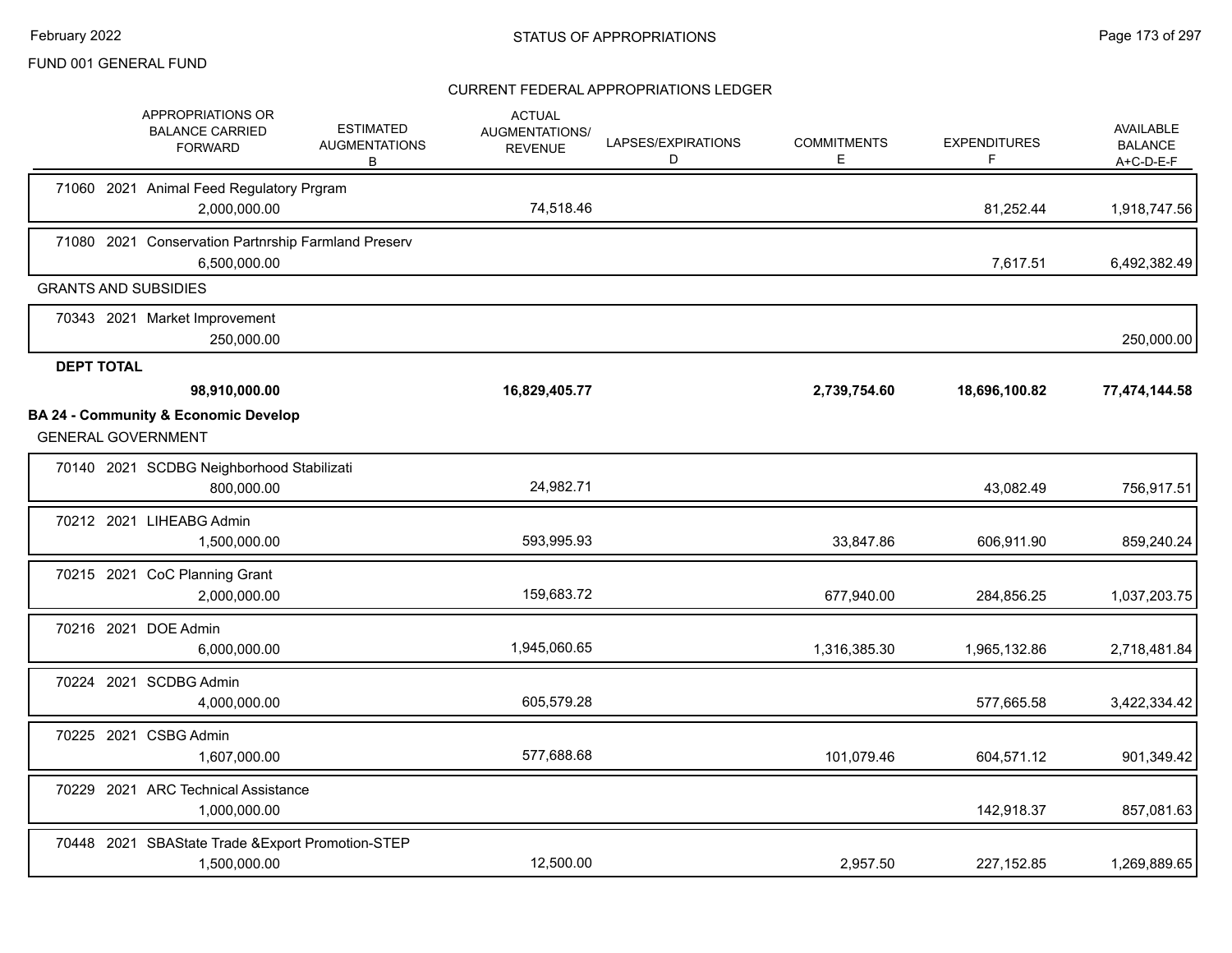|  | APPROPRIATIONS OR<br><b>BALANCE CARRIED</b><br><b>FORWARD</b>      | <b>ESTIMATED</b><br><b>AUGMENTATIONS</b><br>B | <b>ACTUAL</b><br><b>AUGMENTATIONS/</b><br><b>REVENUE</b> | LAPSES/EXPIRATIONS<br>D | <b>COMMITMENTS</b><br>E. | <b>EXPENDITURES</b><br>F | <b>AVAILABLE</b><br><b>BALANCE</b><br>$A+C-D-E-F$ |
|--|--------------------------------------------------------------------|-----------------------------------------------|----------------------------------------------------------|-------------------------|--------------------------|--------------------------|---------------------------------------------------|
|  | 70512 2021 SCDBG/HUD Special Projects<br>2,000,000.00              |                                               | 229,524.24                                               |                         | 3,862.68                 | 244,933.28               | 1,751,204.04                                      |
|  | 70967 2021 SCDBG-Disaster Recovery Administration<br>1,500,000.00  |                                               |                                                          |                         |                          | 47,517.14                | 1,452,482.86                                      |
|  | 70970 2021 ESG Program Admin<br>1,000,000.00                       |                                               | 167,204.01                                               |                         | 5,476.86                 | 176,137.92               | 818,385.22                                        |
|  | 71012 2021 Economic Adjustment Assistance<br>5,000,000.00          |                                               | 38,503.83                                                |                         | 23,222.26                | 108,478.85               | 4,868,298.89                                      |
|  | 71070 2021 Federal Grant Initiatives<br>10,000,000.00              |                                               |                                                          |                         |                          | 16,467.80                | 9,983,532.20                                      |
|  | 71129 2021 Recovery Housing Admin<br>1,000,000.00                  |                                               |                                                          |                         |                          | 1,899.96                 | 998,100.04                                        |
|  | 71130 2021 ARC Area Development<br>6,000,000.00                    |                                               |                                                          |                         | 46,395.00                |                          | 5,953,605.00                                      |
|  | <b>GRANTS AND SUBSIDIES</b>                                        |                                               |                                                          |                         |                          |                          |                                                   |
|  | 70139 2021 SCDBG Neighborhood Stabilization<br>5,000,000.00        |                                               | 417,779.02                                               |                         | 574,820.57               | 417,779.02               | 4,007,400.41                                      |
|  | 70213 2021 LIHEABG Weatherization<br>48,000,000.00                 |                                               | 7,102,893.26                                             |                         | 1,820,377.00             | 7,273,368.26             | 38,906,254.74                                     |
|  | 70214 2021 FEMA - Technical Assistance<br>450,000.00               |                                               |                                                          |                         |                          |                          | 450,000.00                                        |
|  | 70222 2021 DOE Weatherization<br>26,000,000.00                     |                                               | 5,823,391.00                                             |                         | 9,901,982.36             | 6,705,461.00             | 9,392,556.64                                      |
|  | 70228 2021 Community Services Block Grant Program<br>50,000,000.00 |                                               | 11,014,980.00                                            |                         | 9,295,013.00             | 12,308,065.00            | 28,396,922.00                                     |
|  | 70968 2021 SCDBG-Disaster Recovery Grant<br>56,000,000.00          |                                               |                                                          |                         | 9,692,274.84             |                          | 46,307,725.16                                     |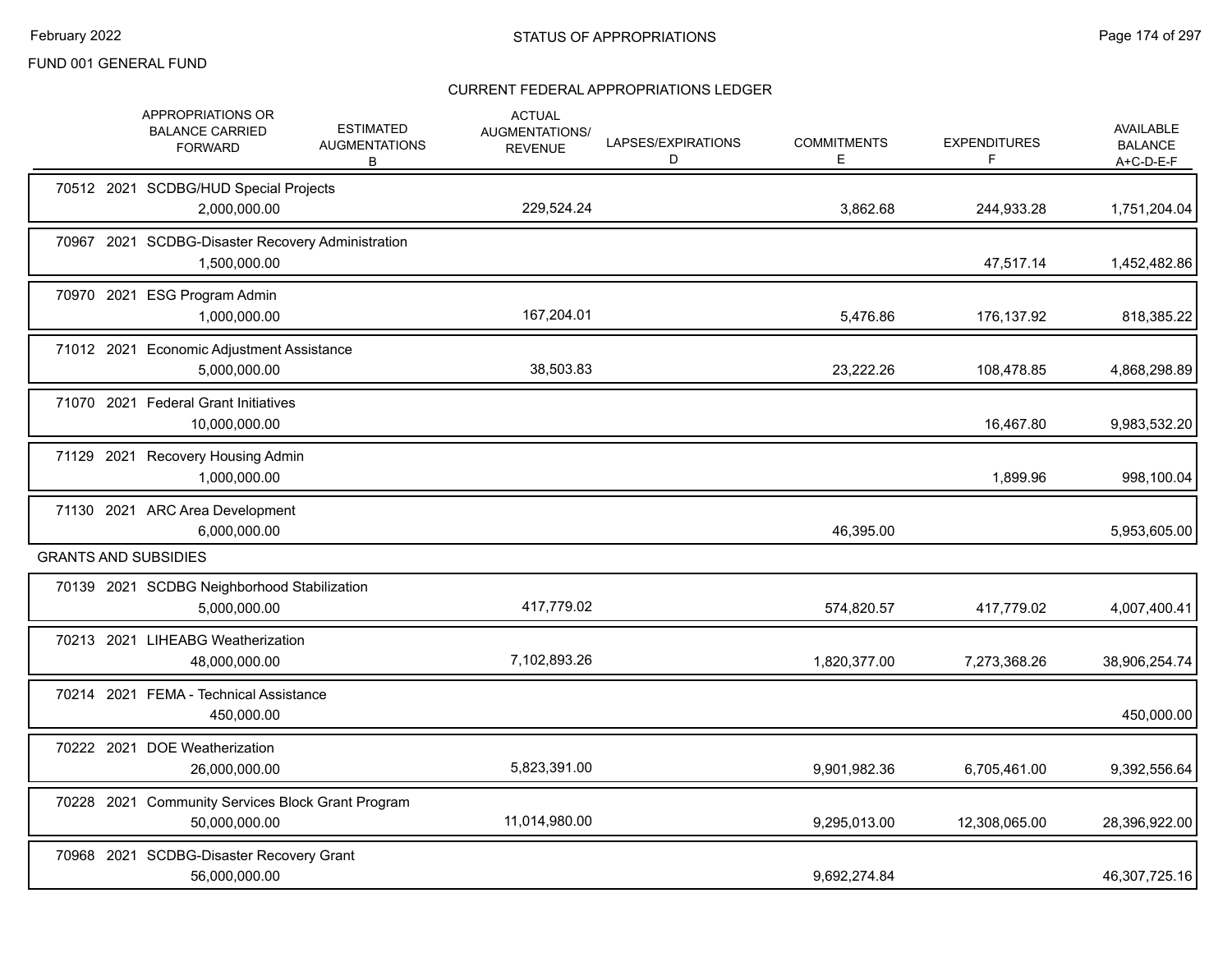|                   | APPROPRIATIONS OR<br><b>BALANCE CARRIED</b><br><b>FORWARD</b>                  | <b>ESTIMATED</b><br><b>AUGMENTATIONS</b><br>В | <b>ACTUAL</b><br><b>AUGMENTATIONS/</b><br><b>REVENUE</b> | LAPSES/EXPIRATIONS<br>D | <b>COMMITMENTS</b><br>E | <b>EXPENDITURES</b><br>F | <b>AVAILABLE</b><br><b>BALANCE</b><br>A+C-D-E-F |
|-------------------|--------------------------------------------------------------------------------|-----------------------------------------------|----------------------------------------------------------|-------------------------|-------------------------|--------------------------|-------------------------------------------------|
|                   | 70972 2021 EMG Solutions Program<br>12,000,000.00                              |                                               | 1,304,506.69                                             |                         | 7,259,162.63            | 1,420,840.18             | 3,319,997.19                                    |
|                   | 71081 2021 EDA Power Grant<br>3,000,000.00                                     |                                               |                                                          |                         | 118,354.28              | 11,417.58                | 2,870,228.14                                    |
|                   | 71095 2021 SCDBG Program<br>6,000,000.00                                       |                                               | 17,698.97                                                |                         | 316,997.39              | 17,698.97                | 5,665,303.64                                    |
|                   | 71102 2021 ARC Construction-RSBA Program<br>20,000,000.00                      |                                               | $-25,655.89$                                             |                         | 8,500,000.00            | $-25,655.89$             | 11,525,655.89                                   |
|                   | 71127 2021 Broadband Infrastructure Program<br>20,000,000.00                   |                                               |                                                          |                         |                         |                          | 20,000,000.00                                   |
|                   | 71128 2021 Recovery Housing Program<br>5,000,000.00                            |                                               |                                                          |                         |                         |                          | 5,000,000.00                                    |
|                   |                                                                                |                                               |                                                          |                         |                         |                          |                                                 |
| <b>DEPT TOTAL</b> | 296,357,000.00                                                                 |                                               | 30,010,316.10                                            |                         | 49,690,148.99           | 33,176,700.49            | 213,490,150.52                                  |
|                   | <b>BA 38 - Conservation &amp; Natural Resourc</b><br><b>GENERAL GOVERNMENT</b> |                                               |                                                          |                         |                         |                          |                                                 |
|                   | 70278 2021 Forest Fire Protect & Control<br>2,750,000.00                       |                                               | 30,261.43                                                |                         | 200,175.00              | 396,310.20               | 2,153,514.80                                    |
|                   | 70279 2021 Forestry Incent & Ag Control<br>50,000.00                           |                                               |                                                          |                         |                         |                          | 50,000.00                                       |
|                   | 70281 2021 Forest Management & Process<br>4,000,000.00                         |                                               | 2,768.65                                                 |                         | 224,297.99              | 9,896.68                 | 3,765,805.33                                    |
|                   | 70285 2021 Forest Insect & Disease Contr<br>3,000,000.00                       |                                               | 2,784.53                                                 |                         | 594,780.45              | 122,152.08               | 2,283,067.47                                    |
|                   | 70286 2021 Topo and Geo Survey Grants<br>1,000,000.00                          |                                               | 70,557.28                                                |                         | 29,375.00               | 70,235.15                | 900,389.85                                      |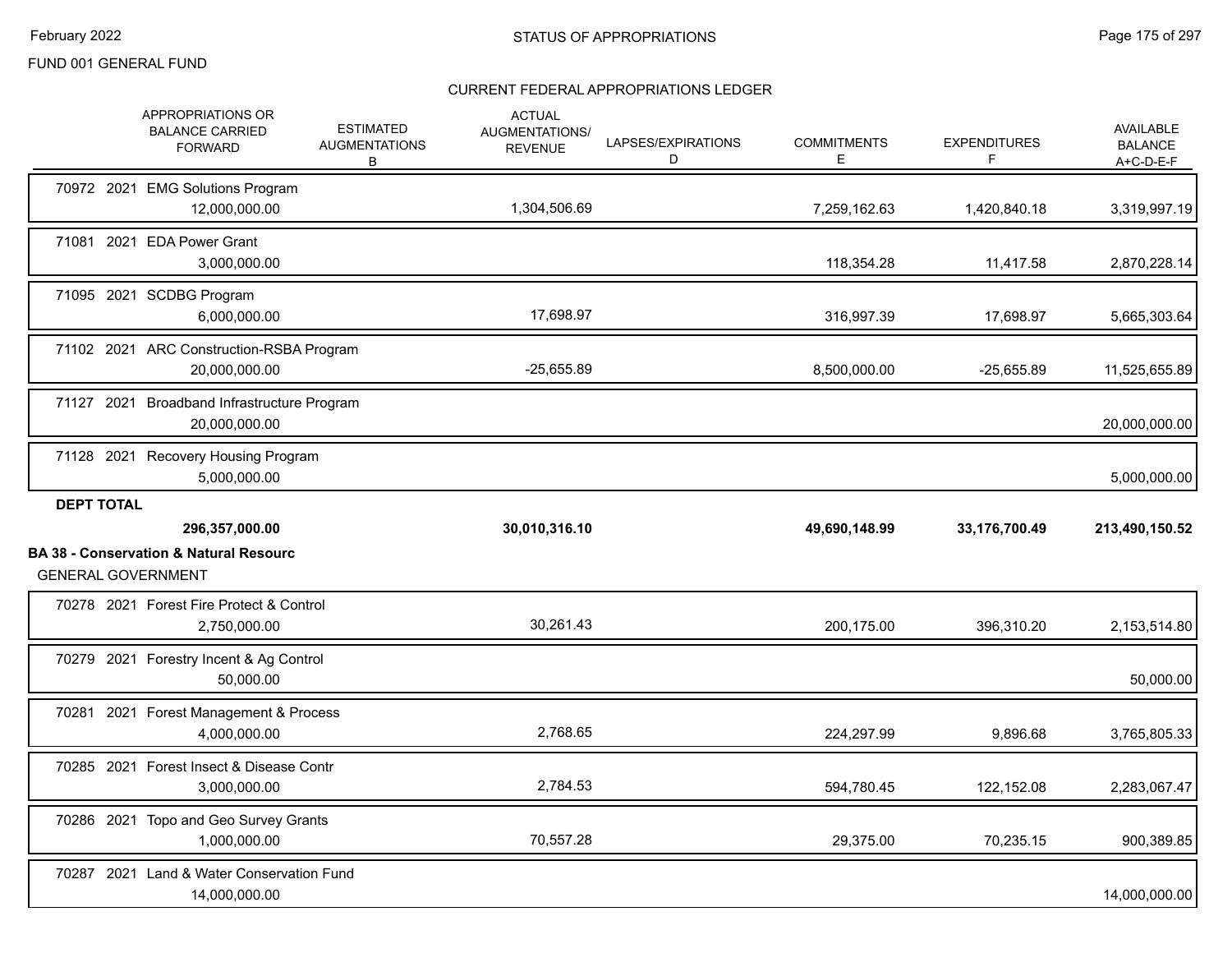|            | APPROPRIATIONS OR<br><b>BALANCE CARRIED</b><br><b>FORWARD</b>        | <b>ESTIMATED</b><br><b>AUGMENTATIONS</b><br>B | <b>ACTUAL</b><br>AUGMENTATIONS/<br><b>REVENUE</b> | LAPSES/EXPIRATIONS<br>D | <b>COMMITMENTS</b><br>Е | <b>EXPENDITURES</b><br>F | <b>AVAILABLE</b><br><b>BALANCE</b><br>A+C-D-E-F |
|------------|----------------------------------------------------------------------|-----------------------------------------------|---------------------------------------------------|-------------------------|-------------------------|--------------------------|-------------------------------------------------|
|            | 70464 2021 Aid to volunteer Fire Companies<br>1,500,000.00           |                                               | 3,113.00                                          |                         | 127,389.75              | 434,742.22               | 937,868.03                                      |
|            | 70465 2021 Wetland Protection Fund<br>400,000.00                     |                                               | 30,518.41                                         |                         | 120,155.29              | 30,518.41                | 249,326.30                                      |
|            | 70736 2021 Highlands Conservation Program<br>7,500,000.00            |                                               | 44,430.00                                         |                         |                         | 44,430.00                | 7,455,570.00                                    |
|            | 70796 2021 Cooperative Endangered Species<br>40,000.00               |                                               | 1,456.73                                          |                         | 19,738.60               | 1,456.73                 | 18,804.67                                       |
|            | 71031 2021 Natural Resource Conservation Service<br>200,000.00       |                                               |                                                   |                         |                         |                          | 200,000.00                                      |
|            | 71071 2021 National Fish and Wildlife Foundation<br>1,000,000.00     |                                               | 49,773.65                                         |                         |                         |                          | 1,000,000.00                                    |
|            | 71072 2021 US Endowment-Healthy Watershed<br>200,000.00              |                                               | 10,248.11                                         |                         |                         | 10,248.11                | 189,751.89                                      |
|            | 71096 2021 Chesapeake Bay Gateway Network<br>600,000.00              |                                               |                                                   |                         | 7,950.00                |                          | 592,050.00                                      |
|            | 71097 2021 Port Security Grant Program<br>1,200,000.00               |                                               |                                                   |                         |                         |                          | 1,200,000.00                                    |
|            | 71104 2021 EPA Chesapeake Bay Grant<br>1,500,000.00                  |                                               |                                                   |                         |                         |                          | 1,500,000.00                                    |
| 71111 2021 | <b>USDA Good Neighbor Agreement</b><br>500.000.00                    |                                               | 1,074.94                                          |                         | 20,145.67               | 50,109.14                | 429,745.19                                      |
|            | 71139 2021 Mental Health Training<br>150,000.00                      |                                               |                                                   |                         |                         |                          | 150,000.00                                      |
|            | 71140 2021 BuildResilient Infrastructur&Communities<br>10,000,000.00 |                                               |                                                   |                         |                         |                          | 10,000,000.00                                   |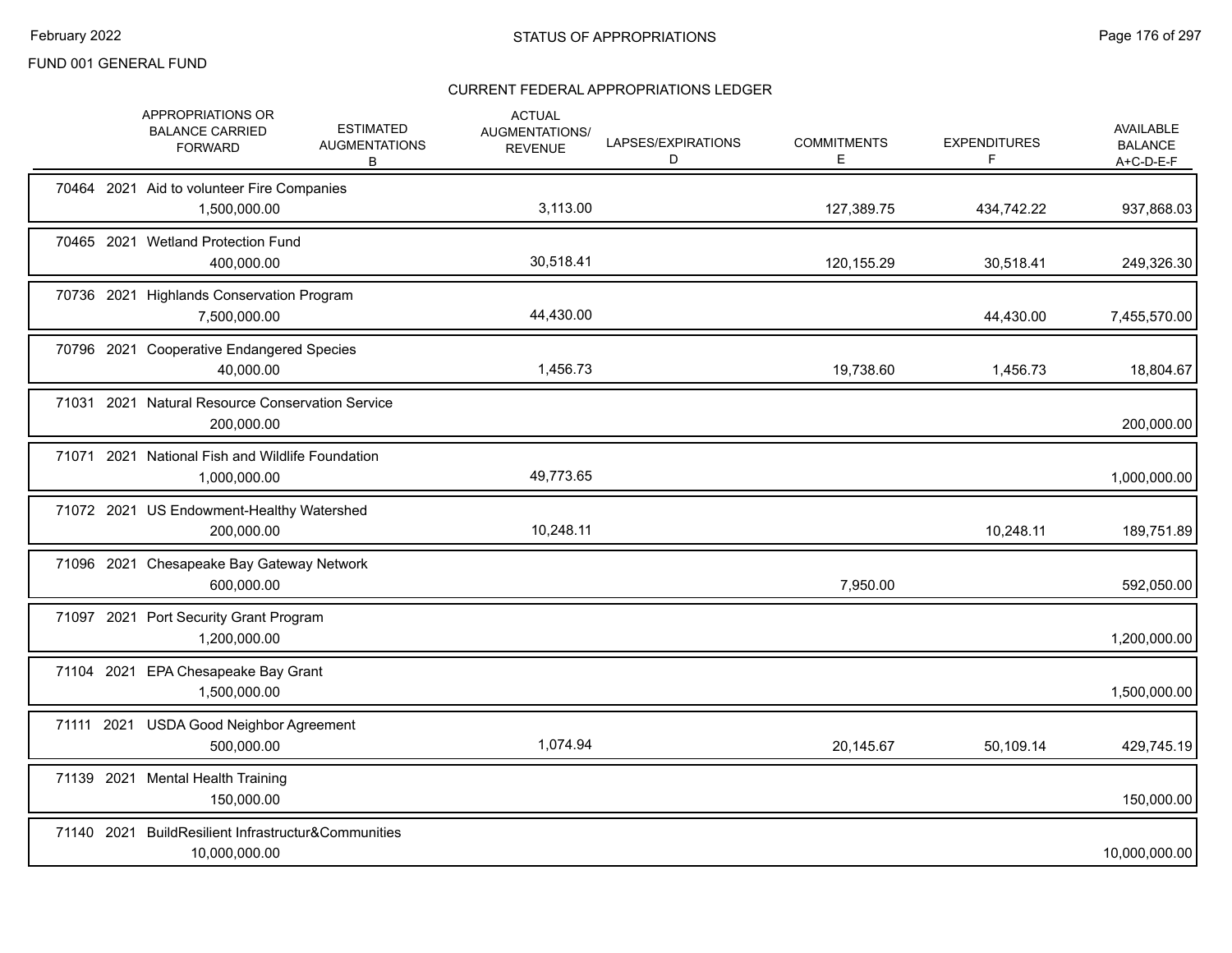|                            | APPROPRIATIONS OR<br><b>BALANCE CARRIED</b><br><b>FORWARD</b>     | <b>ESTIMATED</b><br><b>AUGMENTATIONS</b><br>B | <b>ACTUAL</b><br>AUGMENTATIONS/<br><b>REVENUE</b> | LAPSES/EXPIRATIONS<br>D | <b>COMMITMENTS</b><br>E. | <b>EXPENDITURES</b><br>F. | <b>AVAILABLE</b><br><b>BALANCE</b><br>$A+C-D-E-F$ |
|----------------------------|-------------------------------------------------------------------|-----------------------------------------------|---------------------------------------------------|-------------------------|--------------------------|---------------------------|---------------------------------------------------|
|                            | 71141 2021 Agriculture and Food Research<br>100,000.00            |                                               |                                                   |                         |                          |                           | 100,000.00                                        |
| <b>DEPT TOTAL</b>          | 49,690,000.00                                                     |                                               | 246,986.73                                        |                         | 1,344,007.75             | 1,170,098.72              | 47, 175, 893.53                                   |
| <b>BA 11 - Corrections</b> | <b>GENERAL GOVERNMENT</b>                                         |                                               |                                                   |                         |                          |                           |                                                   |
|                            | 71082 2021 Swift Fair And Certain<br>384,000.00                   |                                               | 120.00                                            |                         | 79,016.00                | 120.00                    | 304,864.00                                        |
|                            | 71083 2021 Smart Supervision<br>225,000.00                        |                                               | 128,334.66                                        |                         | 22,202.00                | 130,125.96                | 72,672.04                                         |
|                            | 71121 2021 PREA Prgm Strategic Supp for PREA Implem<br>250,000.00 |                                               |                                                   |                         |                          |                           | 250,000.00                                        |
|                            | 71122 2021 Smart Probation<br>715,000.00                          |                                               |                                                   |                         |                          |                           | 715,000.00                                        |
|                            | 71123 2021 Innovations in Reentry Initiative<br>1,000,000.00      |                                               |                                                   |                         |                          |                           | 1,000,000.00                                      |
|                            | 71124 2021 Pay for Success<br>1,100,000.00                        |                                               |                                                   |                         |                          |                           | 1,100,000.00                                      |
|                            | 71125 2021 Adult Reentry Education Employ&Treatment<br>900,000.00 |                                               |                                                   |                         |                          |                           | 900,000.00                                        |
| <b>INSTITUTIONAL</b>       |                                                                   |                                               |                                                   |                         |                          |                           |                                                   |
|                            | 70013 2021 Reimbursement for Alien Inmates<br>5,000,000.00        |                                               |                                                   |                         |                          |                           | 5,000,000.00                                      |
|                            | 70017 2021 Correctional Education<br>850,000.00                   |                                               | 489,137.72                                        |                         | 1,151.00                 | 517,951.76                | 330,897.24                                        |
|                            | 70713 2021 Changing Offender Behavior<br>33,000.00                |                                               |                                                   |                         |                          |                           | 33,000.00                                         |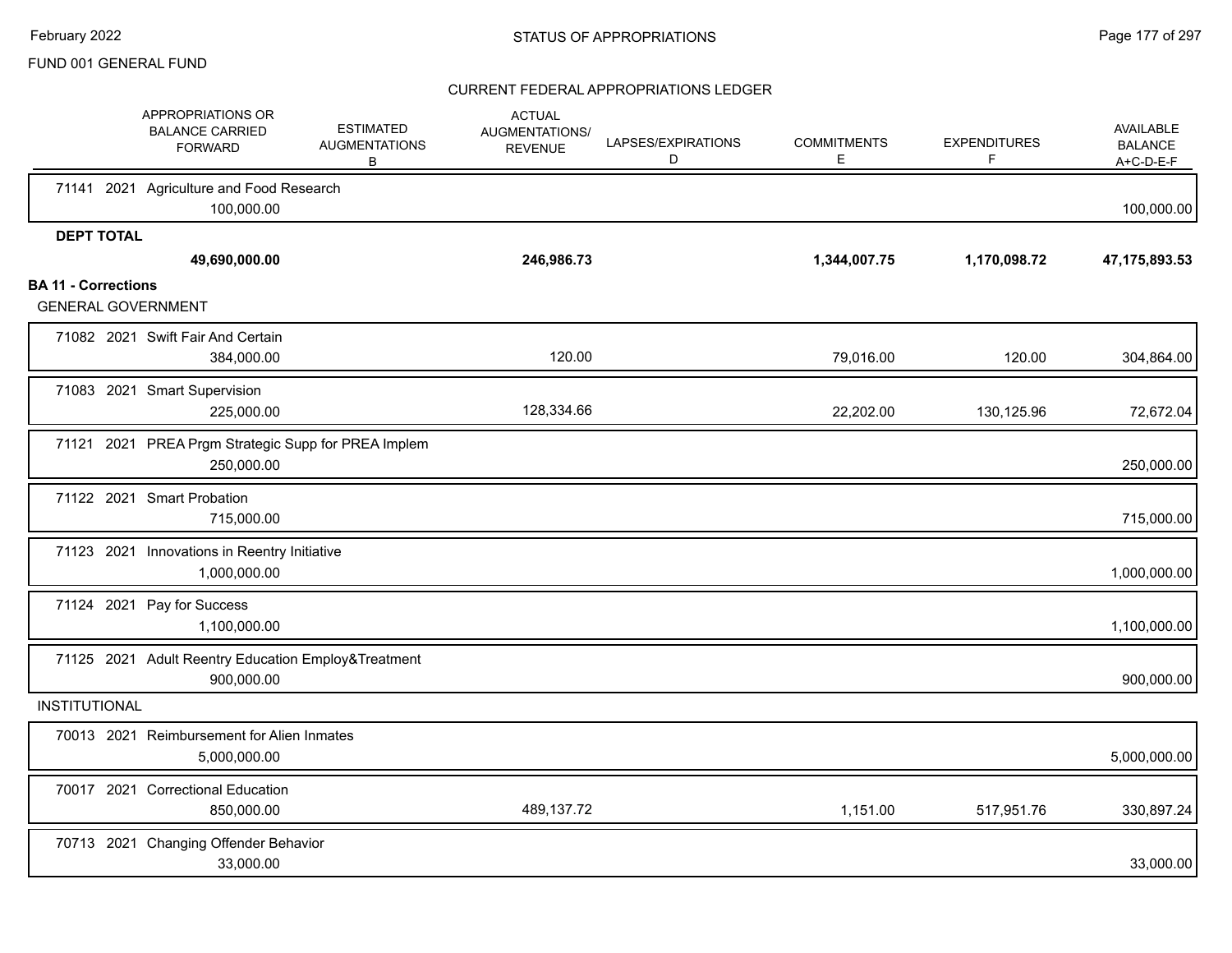|                          | APPROPRIATIONS OR<br><b>BALANCE CARRIED</b><br><b>FORWARD</b>         | <b>ESTIMATED</b><br><b>AUGMENTATIONS</b><br>В | <b>ACTUAL</b><br><b>AUGMENTATIONS/</b><br><b>REVENUE</b> | LAPSES/EXPIRATIONS<br>D | <b>COMMITMENTS</b><br>Е | <b>EXPENDITURES</b><br>F | AVAILABLE<br><b>BALANCE</b><br>A+C-D-E-F |
|--------------------------|-----------------------------------------------------------------------|-----------------------------------------------|----------------------------------------------------------|-------------------------|-------------------------|--------------------------|------------------------------------------|
|                          | 71098 2021 Naloxone Reentry Tracking Program<br>915,000.00            |                                               |                                                          |                         |                         |                          | 915,000.00                               |
|                          | 71119 2021 Second Chance Act<br>681,000.00                            |                                               | 45,877.10                                                |                         | 241,344.00              | 45,877.10                | 393,778.90                               |
| <b>DEPT TOTAL</b>        | 12,053,000.00                                                         |                                               | 663,469.48                                               |                         | 343,713.00              | 694,074.82               | 11,015,212.18                            |
|                          | <b>BA 74 - Drug and Alcohol Programs</b><br><b>GENERAL GOVERNMENT</b> |                                               |                                                          |                         |                         |                          |                                          |
|                          | 70961 2021 SABG Administration and Operations<br>8,785,000.00         |                                               | 4,487,244.74                                             |                         | 371,629.39              | 4,494,489.32             | 3,918,881.29                             |
|                          | 70962 2021 SASP Administration and Operations<br>4,617,000.00         |                                               | 26,266.01                                                |                         | 548,210.27              | 27,714.07                | 4,041,075.66                             |
|                          | 71099 2021 State Opioid Response Administration<br>6,058,000.00       |                                               | 569,990.12                                               |                         | 424.56                  | 570,269.11               | 5,487,306.33                             |
|                          | <b>GRANTS AND SUBSIDIES</b>                                           |                                               |                                                          |                         |                         |                          |                                          |
|                          | 70963 2021 SABG Drug and Alcohol Services<br>79,870,000.00            |                                               | 26,210,993.50                                            |                         | 29,343,274.89           | 27,638,686.57            | 22,888,038.54                            |
|                          | 70964 2021 SASP Grants<br>25,413,000.00                               |                                               | 1,121,682.00                                             |                         |                         | 1,121,682.00             | 24,291,318.00                            |
|                          | 71084 2021 State Opioid Response<br>178,261,000.00                    |                                               | 17,687,551.99                                            |                         | 34,414,031.16           | 18,445,186.71            | 125,401,782.13                           |
| <b>DEPT TOTAL</b>        | 303,004,000.00                                                        |                                               | 50,103,728.36                                            |                         | 64,677,570.27           | 52,298,027.78            | 186,028,401.95                           |
| <b>BA 16 - Education</b> | <b>GENERAL GOVERNMENT</b>                                             |                                               |                                                          |                         |                         |                          |                                          |
|                          | 70054 2021 Special Education Improvement<br>2,500,000.00              |                                               | 682,561.94                                               |                         | 891,602.96              | 742,547.70               | 865,849.34                               |
|                          | 70057 2021 ImprovingTeachrQuality-TitleII-AdmnState<br>7,400,000.00   |                                               | 1,389,918.00                                             |                         | 699,402.60              | 1,455,554.23             | 5,245,043.17                             |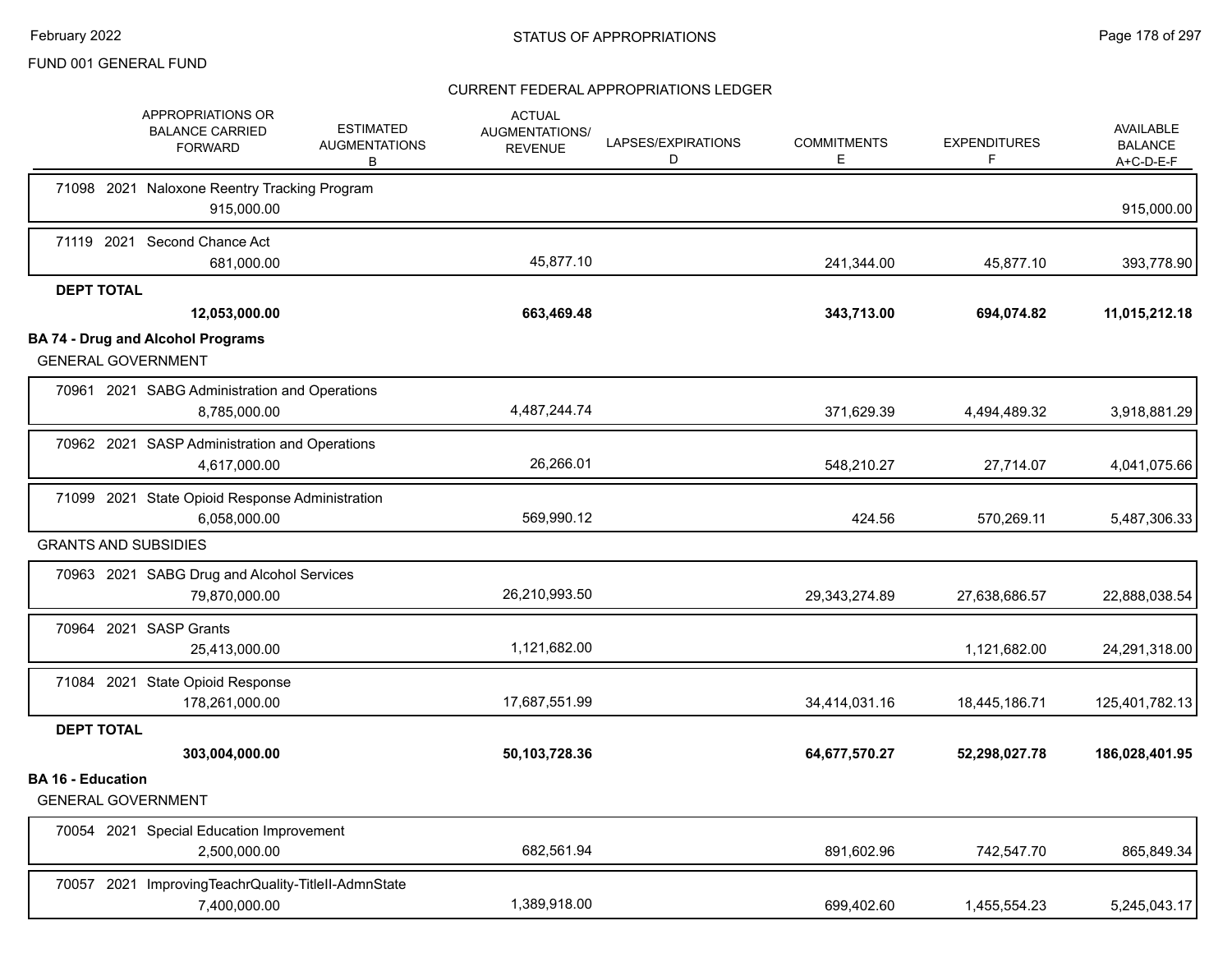| APPROPRIATIONS OR<br><b>BALANCE CARRIED</b><br><b>FORWARD</b>     | <b>ESTIMATED</b><br><b>AUGMENTATIONS</b><br>B | <b>ACTUAL</b><br>AUGMENTATIONS/<br><b>REVENUE</b> | LAPSES/EXPIRATIONS<br>D | <b>COMMITMENTS</b><br>Е | <b>EXPENDITURES</b><br>F | AVAILABLE<br><b>BALANCE</b><br>$A+C-D-E-F$ |
|-------------------------------------------------------------------|-----------------------------------------------|---------------------------------------------------|-------------------------|-------------------------|--------------------------|--------------------------------------------|
| 70059 2021 LSTA - Library Development<br>8,500,000.00             |                                               | 3,455,298.36                                      |                         | 1,208,600.90            | 4,027,262.66             | 3,264,136.44                               |
| 70061 2021 Food and Nutrition Services<br>21,000,000.00           |                                               | 5,283,171.70                                      |                         | 1,748,080.76            | 5,371,613.13             | 13,880,306.11                              |
| 70067 2021 Medical Assist - Nurse's Aide Program<br>670,000.00    |                                               | 130,386.70                                        |                         |                         | 134,233.99               | 535,766.01                                 |
| 70070 2021 Adult Basic Education Admin<br>2,000,000.00            |                                               | 402,354.88                                        |                         | 1,377.44                | 454,475.22               | 1,544,147.34                               |
| 70077 2021 Education of Exceptional Children<br>13,000,000.00     |                                               | 5,581,058.40                                      |                         | 844,724.79              | 5,718,355.88             | 6,436,919.33                               |
| 70078 2021 ESEA Title I-Administration<br>12,333,000.00           |                                               | 1,942,314.94                                      |                         | 2,201,081.00            | 2,006,005.33             | 8,125,913.67                               |
| 70079 2021 Migrant Education Administration<br>700,000.00         |                                               | 319,531.21                                        |                         | 799.41                  | 319,583.56               | 379,617.03                                 |
| 70080 2021 Homeless Assistance<br>4,870,000.00                    |                                               | 2,290,043.48                                      |                         | 2,166,209.46            | 2,290,086.07             | 413,704.47                                 |
| 70081 2021 Preschool Grant<br>960,000.00                          |                                               | 383,866.94                                        |                         |                         | 383,866.94               | 576,133.06                                 |
| 70083 2021 Vocational Education Administration<br>3,910,000.00    |                                               | 1,081,758.89                                      |                         | 28,907.17               | 1,133,053.14             | 2,748,039.69                               |
| 70085 2021 State Approving Agency (VA)<br>1,800,000.00            |                                               | 1,009,641.32                                      |                         | 2,692.97                | 803,759.60               | 993,547.43                                 |
| 70090 2021 School Health Education Programs<br>100,000.00         |                                               | 43,213.81                                         |                         |                         | 43,963.81                | 56,036.19                                  |
| 70471 2021 Title IV-21st Cent Com Learn Cent-Admn<br>4,000,000.00 |                                               | 1,351,885.44                                      |                         | 704,872.87              | 1,420,156.02             | 1,874,971.11                               |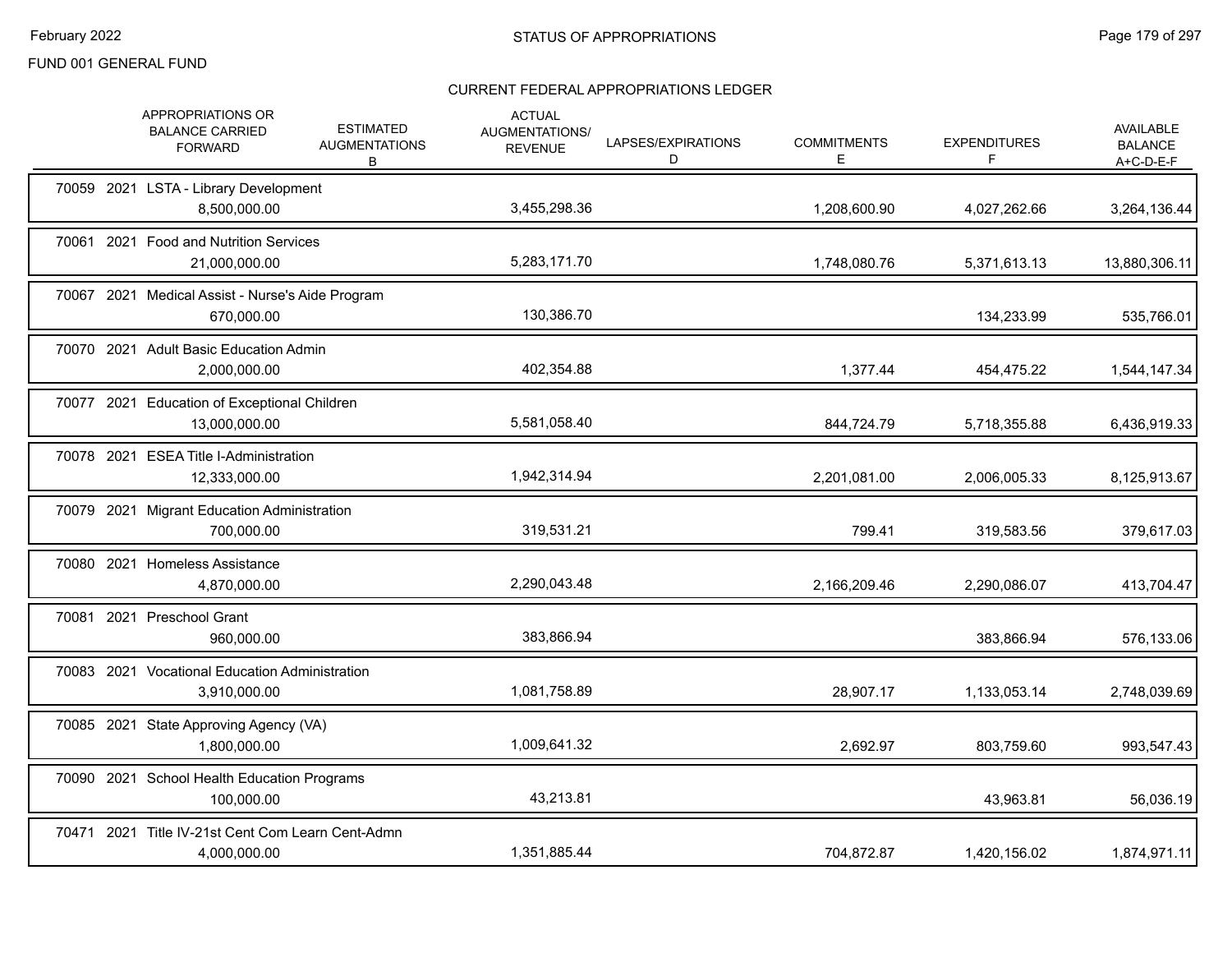|            | APPROPRIATIONS OR<br><b>BALANCE CARRIED</b><br><b>FORWARD</b>       | <b>ESTIMATED</b><br><b>AUGMENTATIONS</b><br>В | <b>ACTUAL</b><br><b>AUGMENTATIONS/</b><br><b>REVENUE</b> | LAPSES/EXPIRATIONS<br>D | <b>COMMITMENTS</b><br>E | <b>EXPENDITURES</b><br>F | <b>AVAILABLE</b><br><b>BALANCE</b><br>$A+C-D-E-F$ |
|------------|---------------------------------------------------------------------|-----------------------------------------------|----------------------------------------------------------|-------------------------|-------------------------|--------------------------|---------------------------------------------------|
|            | 70514 2021 Title VI - Part A State Assessments<br>15,000,000.00     |                                               | 4,453,407.67                                             |                         | 2,554,276.06            | 6,986,959.78             | 5,458,764.16                                      |
|            | 70558 2021 National Assessment of Education Progres<br>165,000.00   |                                               | 289,698.50                                               |                         | 88.89                   | 93,484.70                | 71,426.41                                         |
|            | 70624 2021 St & Community Higway Safety<br>1,500,000.00             |                                               | 184,947.70                                               |                         | 26,925.85               | 471,423.79               | 1,001,650.36                                      |
|            | 70693 2021 Migrant Education Coordination Prgm (F)<br>130,000.00    |                                               |                                                          |                         | 49,242.00               |                          | 80,758.00                                         |
|            | 70715 2021 School Improvement Grants<br>12,000,000.00               |                                               | 2,140,615.97                                             |                         | 1,875,614.82            | 2,140,615.97             | 7,983,769.21                                      |
|            | 71014 2021 Pennsylvania Project Aware<br>1,800,000.00               |                                               |                                                          |                         |                         |                          | 1,800,000.00                                      |
|            | 71033 2021 Statewide Longitudinal Data Systems<br>5,110,000.00      |                                               | 421,905.97                                               |                         | 538,733.75              | 506,669.44               | 4,064,596.81                                      |
|            | 71105 2021 StudentSupport&Academic Enrichment-Admin<br>2,200,000.00 |                                               | 356,448.20                                               |                         | 505,099.98              | 358,871.12               | 1,336,028.90                                      |
|            | 71106 2021 Troops to Teachers<br>400,000.00                         |                                               | 4,488.00                                                 |                         | 11,968.00               | 28,832.00                | 359,200.00                                        |
|            | 71109 2021 Emergency Impact Aid Program<br>2,000,000.00             |                                               | 1,024,099.23                                             |                         | 262,500.00              | 1,111,395.07             | 626,104.93                                        |
|            | <b>GRANTS AND SUBSIDIES</b>                                         |                                               |                                                          |                         |                         |                          |                                                   |
|            | 70071 2021 Food and Nutrition - Local<br>795,869,000.00             |                                               | 509,344,058.46                                           |                         | 847,264.78              | 537,303,382.94           | 257,718,352.28                                    |
| 70075 2021 | ESEA-Title 1 Local<br>875,000,000.00                                |                                               | 302,005,174.72                                           |                         | 299,544,088.06          | 301,930,174.72           | 273,525,737.22                                    |
|            | 70086 2021 Vocational Education Act - Local<br>49,000,000.00        |                                               | 22.332.611.12                                            |                         | 21,296,640.20           | 22,332,611.12            | 5,370,748.68                                      |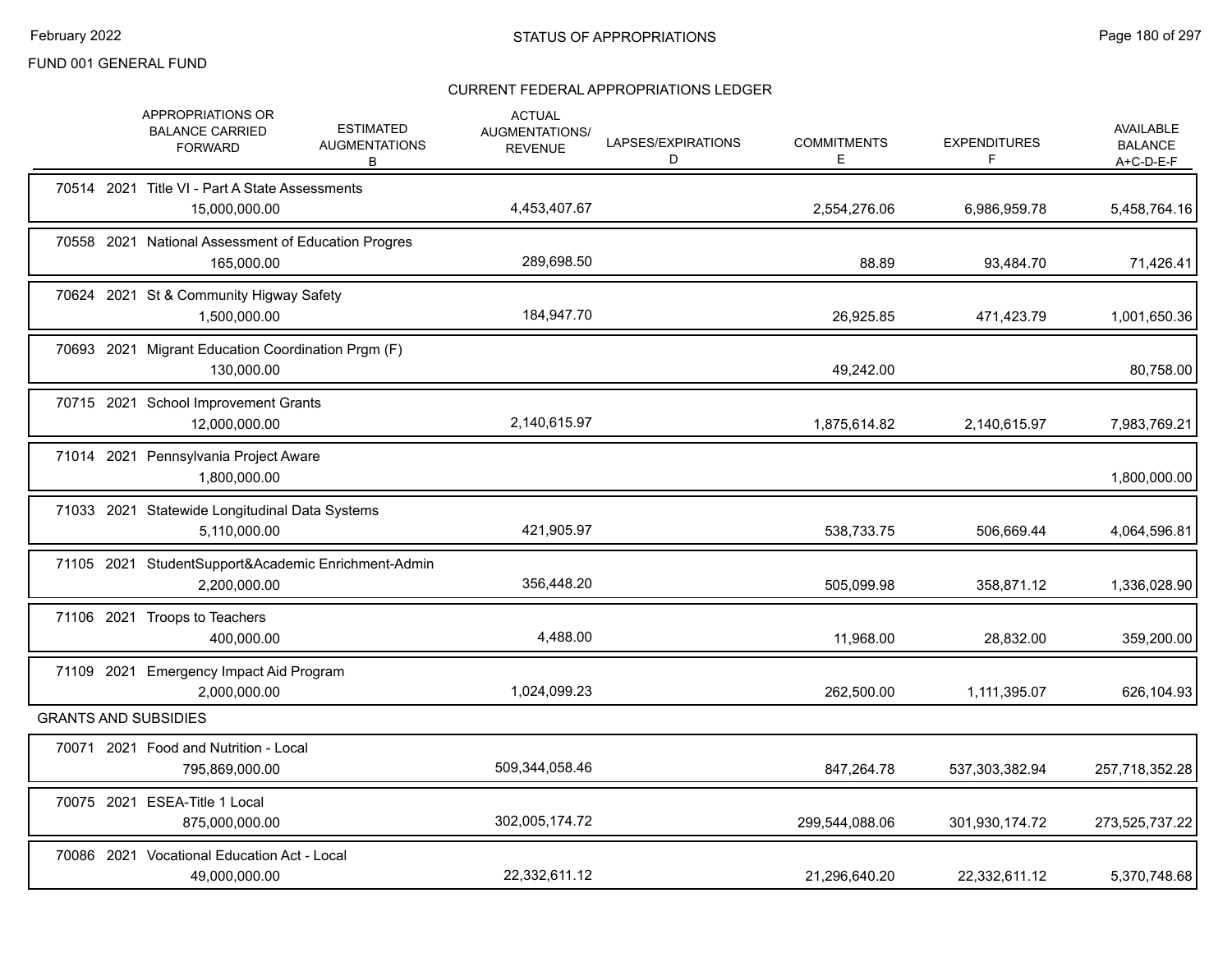|                   | APPROPRIATIONS OR<br><b>ESTIMATED</b><br><b>BALANCE CARRIED</b><br><b>AUGMENTATIONS</b><br><b>FORWARD</b><br>В | <b>ACTUAL</b><br><b>AUGMENTATIONS/</b><br><b>REVENUE</b> | LAPSES/EXPIRATIONS<br>D | <b>COMMITMENTS</b><br>E | <b>EXPENDITURES</b><br>F | <b>AVAILABLE</b><br><b>BALANCE</b><br>A+C-D-E-F |
|-------------------|----------------------------------------------------------------------------------------------------------------|----------------------------------------------------------|-------------------------|-------------------------|--------------------------|-------------------------------------------------|
|                   | 70087 2021 Prof Development - Title II Local<br>105,000,000.00                                                 | 32,139,915.24                                            |                         | 34,250,590.34           | 32,139,915.24            | 38,609,494.42                                   |
|                   | 70088 2021 Individuals w/Disabilities Educ - Local<br>470,000,000.00                                           | 190,274,923.50                                           |                         | 252, 182, 162.89        | 190,274,923.50           | 27,542,913.61                                   |
|                   | 70093 2021 Adult Basic Education - Local<br>23,000,000.00                                                      | 8,441,736.79                                             |                         | 9,359,150.21            | 8,441,736.79             | 5,199,113.00                                    |
|                   | 70516 2021 Title IV - 21st Cent. Comm Learn - Local<br>90,000,000.00                                           | 16,288,685.75                                            |                         | 26,168,106.88           | 19,408,257.40            | 44,423,635.72                                   |
|                   | 70517 2021 Title III - Lan Inst Lep & Immig Student<br>24,000,000.00                                           | 6,536,829.94                                             |                         | 7,785,969.37            | 6,565,518.68             | 9,648,511.95                                    |
|                   | 70518 2021 Title VI Rural & Low Income School-Local<br>1,830,000.00                                            | 207,304.88                                               |                         | 219,139.62              | 207,304.88               | 1,403,555.50                                    |
|                   | 70714 2021 Individuals With Disabilities-Education<br>16,000,000.00                                            | 6,765,909.47                                             |                         | 6,196,876.53            | 6,765,909.47             | 3,037,214.00                                    |
|                   | 71107 2021 StudentSupport&Academic Enrichment-Local<br>60,000,000.00                                           | 20,713,365.99                                            |                         | 20,952,375.38           | 20,713,365.99            | 18,334,258.63                                   |
| <b>DEPT TOTAL</b> | 2,633,747,000.00<br><b>BA 31 - PA Emergency Management Agency</b>                                              | 1,149,273,133.11                                         |                         | 695,125,165.94          | 1,184,085,869.88         | 754,535,964.18                                  |
|                   | <b>GENERAL GOVERNMENT</b>                                                                                      |                                                          |                         |                         |                          |                                                 |
|                   | 70238 2021 Fire Prevention<br>20,000.00                                                                        | 12,773.51                                                |                         |                         | 15,177.08                | 4,822.92                                        |
|                   | 70239 2021 Civil Preparedness<br>35,000,000.00                                                                 | 15, 171, 947. 24                                         |                         | 6,755,953.32            | 15,873,027.41            | 12,371,019.27                                   |
|                   | 70241 2021 Hazardous Materials Planning & Training<br>1,500,000.00                                             | 63,850.58                                                |                         | 5,600.00                | 345,747.85               | 1,148,652.15                                    |
| <b>DEPT TOTAL</b> | 36,520,000.00                                                                                                  | 15,248,571.33                                            |                         | 6,761,553.32            | 16,233,952.34            | 13,524,494.34                                   |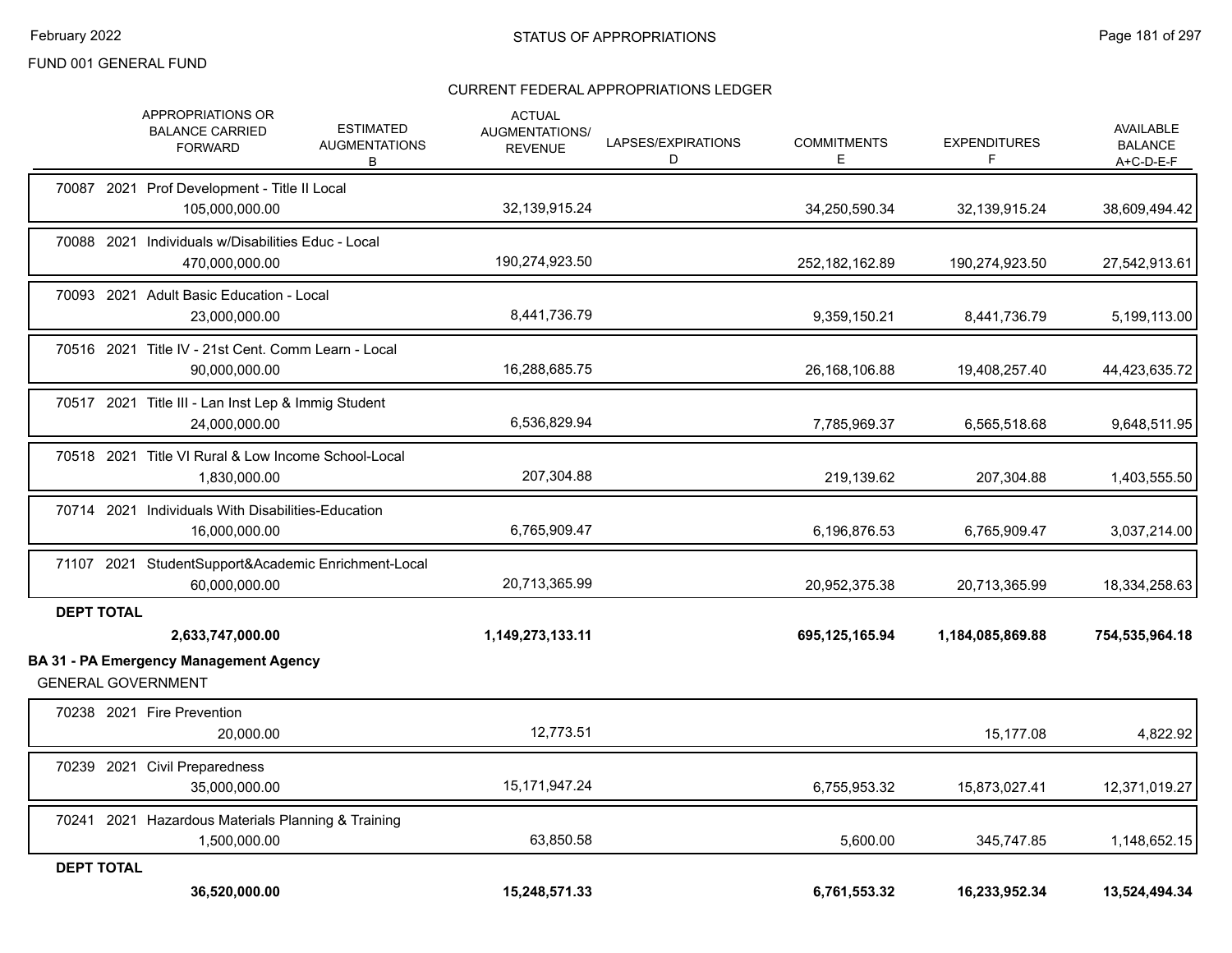|  | APPROPRIATIONS OR<br><b>BALANCE CARRIED</b><br><b>FORWARD</b>        | <b>ESTIMATED</b><br><b>AUGMENTATIONS</b><br>В | <b>ACTUAL</b><br>AUGMENTATIONS/<br><b>REVENUE</b> | LAPSES/EXPIRATIONS<br>D | <b>COMMITMENTS</b><br>Е | <b>EXPENDITURES</b><br>F | <b>AVAILABLE</b><br><b>BALANCE</b><br>$A+C-D-E-F$ |
|--|----------------------------------------------------------------------|-----------------------------------------------|---------------------------------------------------|-------------------------|-------------------------|--------------------------|---------------------------------------------------|
|  | <b>BA 35 - Environmental Protection</b><br><b>GENERAL GOVERNMENT</b> |                                               |                                                   |                         |                         |                          |                                                   |
|  | 70242 2021 Coastal Zone Management                                   |                                               |                                                   |                         |                         |                          |                                                   |
|  | 4,700,000.00                                                         |                                               | 1,661,365.95                                      |                         | 841,069.05              | 934,518.86               | 2,924,412.09                                      |
|  | 70243 2021 Surf. Mine Cons. A & E-Title V-Mgmt.<br>6,500,000.00      |                                               | 1,738,449.70                                      |                         | 22,580.54               | 923,712.79               | 5,553,706.67                                      |
|  | 70244 2021 State Energy Program (SEP)<br>15.000.000.00               |                                               | 946,395.06                                        |                         | 1,046,252.54            | 454,422.47               | 13,499,324.99                                     |
|  | 70245 2021 Surf. Mine Cons. A & E-Title V-Legal<br>680,000.00        |                                               | 404,189.21                                        |                         | 12,911.85               | 169,534.66               | 497,553.49                                        |
|  | 70246 2021 Trg & Educ of Underground Miners-MSHA<br>1,700,000.00     |                                               | 88,791.79                                         |                         | 227,956.75              | 93,867.81                | 1,378,175.44                                      |
|  | 70247 2021 Diagonstic X-Ray Equipment Testing<br>550,000.00          |                                               | 194,160.00                                        |                         |                         | 335,090.00               | 214,910.00                                        |
|  | 70249 2021 Water Quality Outreach Training<br>200,000.00             |                                               |                                                   |                         |                         |                          | 200,000.00                                        |
|  | 70250 2021 Surf. Mine Cons. A & E-Title V-Oper.<br>12,344,000.00     |                                               | 7,445,042.03                                      |                         | 389,345.83              | 4,605,540.02             | 7,349,114.15                                      |
|  | 70251 2021 Miscellaneous Survey Studies<br>6,000,000.00              |                                               | 788,555.88                                        |                         | 458,742.00              | 482,609.27               | 5,058,648.73                                      |
|  | 70252 2021 Indoor Radon Abatement - SIRG<br>700,000.00               |                                               | 368,434.92                                        |                         | 47,941.50               | 250,952.86               | 401,105.64                                        |
|  | 70253 2021 EPA Planning Grant - Admin. - RCRA<br>8,400,000.00        |                                               | 3,663,885.26                                      |                         | 136,165.51              | 3,281,786.74             | 4,982,047.75                                      |
|  | 70254 2021 Hydroelectric Power Construction Fund<br>51,000.00        |                                               | 7,410.05                                          |                         |                         |                          | 51,000.00                                         |
|  | 70255 2021 Wetland Protection Fund<br>840,000.00                     |                                               | 58,205.52                                         |                         |                         | 306.95                   | 839,693.05                                        |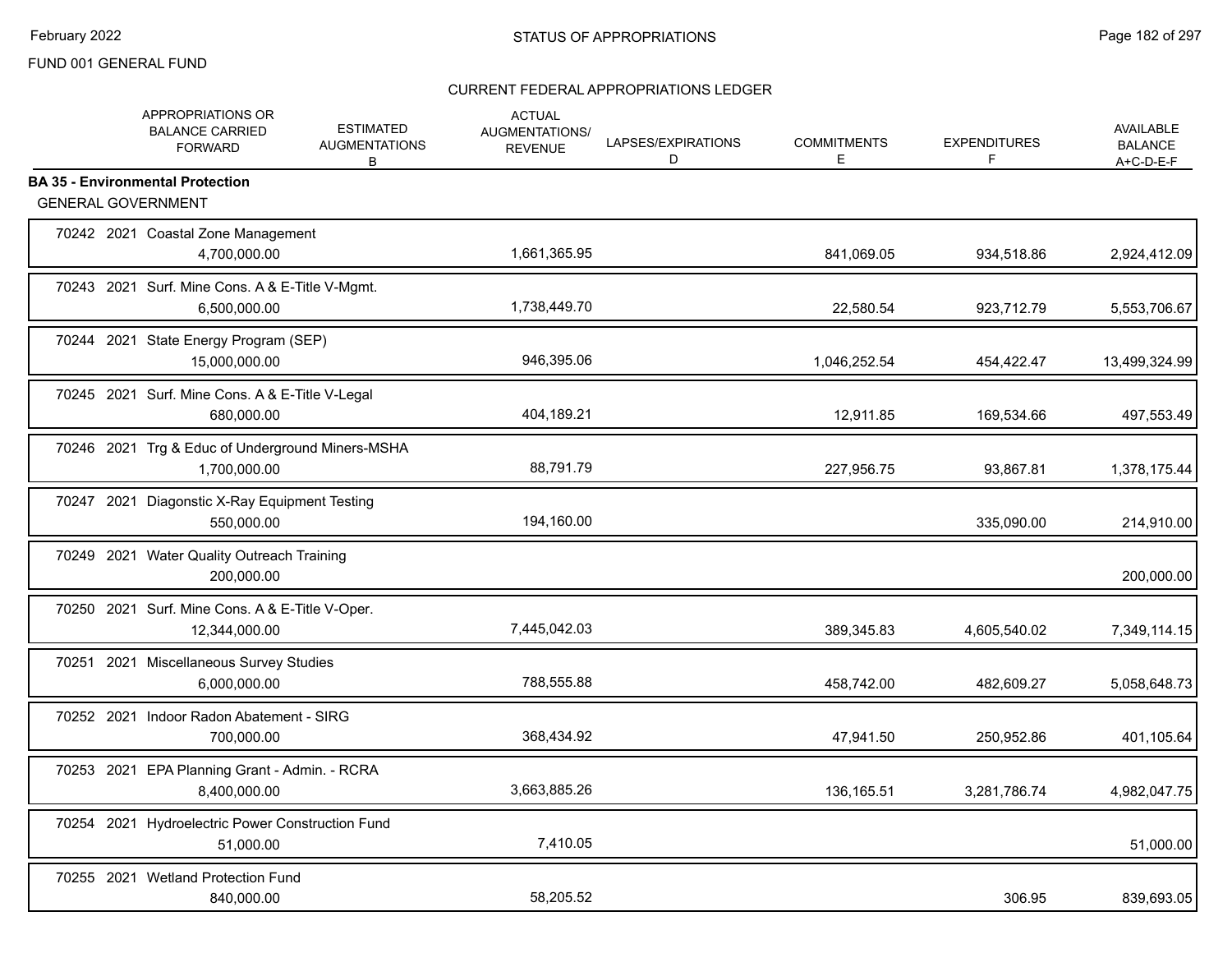|  | APPROPRIATIONS OR<br><b>BALANCE CARRIED</b><br><b>FORWARD</b>        | <b>ESTIMATED</b><br><b>AUGMENTATIONS</b><br>B | <b>ACTUAL</b><br>AUGMENTATIONS/<br><b>REVENUE</b> | LAPSES/EXPIRATIONS<br>D | <b>COMMITMENTS</b><br>Е | <b>EXPENDITURES</b><br>F | <b>AVAILABLE</b><br><b>BALANCE</b><br>$A+C-D-E-F$ |
|--|----------------------------------------------------------------------|-----------------------------------------------|---------------------------------------------------|-------------------------|-------------------------|--------------------------|---------------------------------------------------|
|  | 70256 2021 Wellhead Protection Fund<br>250,000.00                    |                                               |                                                   |                         |                         |                          | 250,000.00                                        |
|  | 70257 2021 National Dam Safety Program<br>1,500,000.00               |                                               | 152,790.12                                        |                         |                         | 120,292.17               | 1,379,707.83                                      |
|  | 70258 2021 Chesapeake Bay Pollution Abatement<br>15,000,000.00       |                                               | 3,819,119.33                                      |                         | 3,071,343.64            | 3,817,492.23             | 8,111,164.13                                      |
|  | 70259 2021 Safe Water Drinking Act - PWSSP - Oper.<br>5,700,000.00   |                                               | 2,699,451.52                                      |                         |                         | 2,319,864.13             | 3,380,135.87                                      |
|  | 70260 2021 Non-Point Source Implementation - 319(H)<br>14,800,000.00 |                                               | 2,002,626.52                                      |                         | 10,719,448.96           | 1,546,274.72             | 2,534,276.32                                      |
|  | 70261 2021 Water Pollution Control 106 Grant-Oper.<br>8,900,000.00   |                                               | 2,630,119.02                                      |                         |                         | 4,026,566.76             | 4,873,433.24                                      |
|  | 70262 2021 Air Pollution Control 105 Grant-Oper.<br>5,500,000.00     |                                               | 458,045.25                                        |                         |                         | 1,112,398.14             | 4,387,601.86                                      |
|  | 70264 2021 Stormwtr Permit Initiative-NPDES 104(b)3<br>2,300,000.00  |                                               | 92,877.83                                         |                         | 175,927.07              | 50,298.58                | 2,073,774.35                                      |
|  | 70265 2021 Energy & Environmental Opportunities<br>1,200,000.00      |                                               |                                                   |                         |                         |                          | 1,200,000.00                                      |
|  | 70266 2021 Construction Mgmt Assistance Grant-Oper<br>350,000.00     |                                               |                                                   |                         |                         |                          | 350,000.00                                        |
|  | 70267 2021 Wtr Quality Mgmt Plan Gr 205(j)(1)-604b<br>1,150,000.00   |                                               | 523,301.63                                        |                         |                         | 343,271.21               | 806,728.79                                        |
|  | 70268 2021 Construction Mgmt Assistance Grant-Mgmt<br>1,400,000.00   |                                               | 7,859.29                                          |                         |                         |                          | 1,400,000.00                                      |
|  | 70269 2021 Pollution Prevention<br>800,000.00                        |                                               |                                                   |                         |                         |                          | 800,000.00                                        |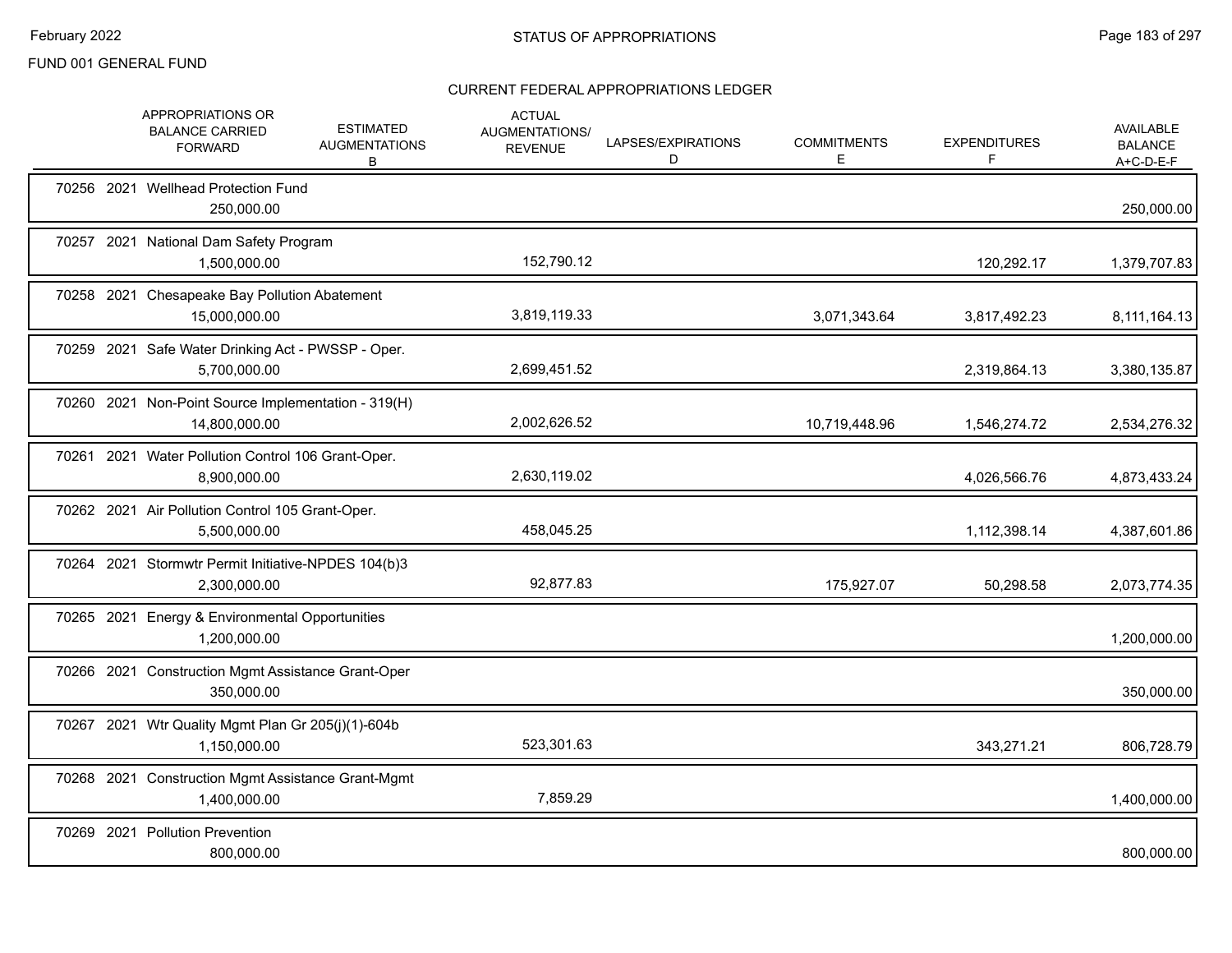|                   | APPROPRIATIONS OR<br><b>BALANCE CARRIED</b><br><b>FORWARD</b>       | <b>ESTIMATED</b><br><b>AUGMENTATIONS</b><br>В | <b>ACTUAL</b><br>AUGMENTATIONS/<br><b>REVENUE</b> | LAPSES/EXPIRATIONS<br>D | <b>COMMITMENTS</b><br>E. | <b>EXPENDITURES</b> | <b>AVAILABLE</b><br><b>BALANCE</b><br>A+C-D-E-F |
|-------------------|---------------------------------------------------------------------|-----------------------------------------------|---------------------------------------------------|-------------------------|--------------------------|---------------------|-------------------------------------------------|
|                   | 70270 2021 Small Operators Assistance - SOAP<br>300,000.00          |                                               |                                                   |                         |                          |                     | 300,000.00                                      |
|                   | 70271 2021 Safe Water Drinking Act - PWSSP - Mgmt<br>7.000.000.00   |                                               | 1,105,399.59                                      |                         |                          | 502,940.45          | 6,497,059.55                                    |
|                   | 70272 2021 Water Pollution Control 106 Grants-MGMT<br>5,500,000.00  |                                               | 661,738.35                                        |                         | 222,175.27               | 986,815.13          | 4,291,009.60                                    |
|                   | 70273 2021 Air Polution Control 105 Grant - MGMT<br>3,200,000.00    |                                               | 1,009,671.68                                      |                         | 116,960.00               | 856,706.94          | 2,226,333.06                                    |
|                   | 70274 2021 Oil Pollution Spills Removal<br>1,000,000.00             |                                               |                                                   |                         |                          |                     | 1,000,000.00                                    |
|                   | 70523 2021 Training Reimbursement for Small Systems<br>3.500.000.00 |                                               |                                                   |                         |                          |                     | 3,500,000.00                                    |
|                   | 71062 2021 Multipurp Grants-States&Tribes<br>600,000.00             |                                               | 58,410.58                                         |                         | 30,000.00                | 78,918.10           | 491,081.90                                      |
|                   | 71138 2021 USDA Good Neighbor Authority<br>200,000.00               |                                               |                                                   |                         |                          |                     | 200,000.00                                      |
| <b>DEPT TOTAL</b> |                                                                     |                                               |                                                   |                         |                          |                     |                                                 |
|                   | 137,815,000.00                                                      |                                               | 32,586,296.08                                     |                         | 17,518,820.51            | 27,294,180.99       | 93,001,998.50                                   |
| BA 67 - Health    | <b>GENERAL GOVERNMENT</b>                                           |                                               |                                                   |                         |                          |                     |                                                 |
|                   | 70295 2021 Clinical Laboratory Improvement<br>674,000.00            |                                               | $-7,070.87$                                       |                         |                          | 138,885.13          | 535,114.87                                      |
|                   | 70296 2021 Health Assessment<br>613,000.00                          |                                               | 265,101.30                                        |                         | 3,132.20                 | 268,284.69          | 341,583.11                                      |
|                   | 70297 2021 Primary Care Co-operative Agreement<br>463,000.00        |                                               | 123,950.93                                        |                         | 100,840.25               | 128,845.62          | 233,314.13                                      |
|                   | 70298 2021 TB - Administration and Operation<br>1,328,000.00        |                                               | 480,759.28                                        |                         | 62.004.53                | 489,318.73          | 776,676.74                                      |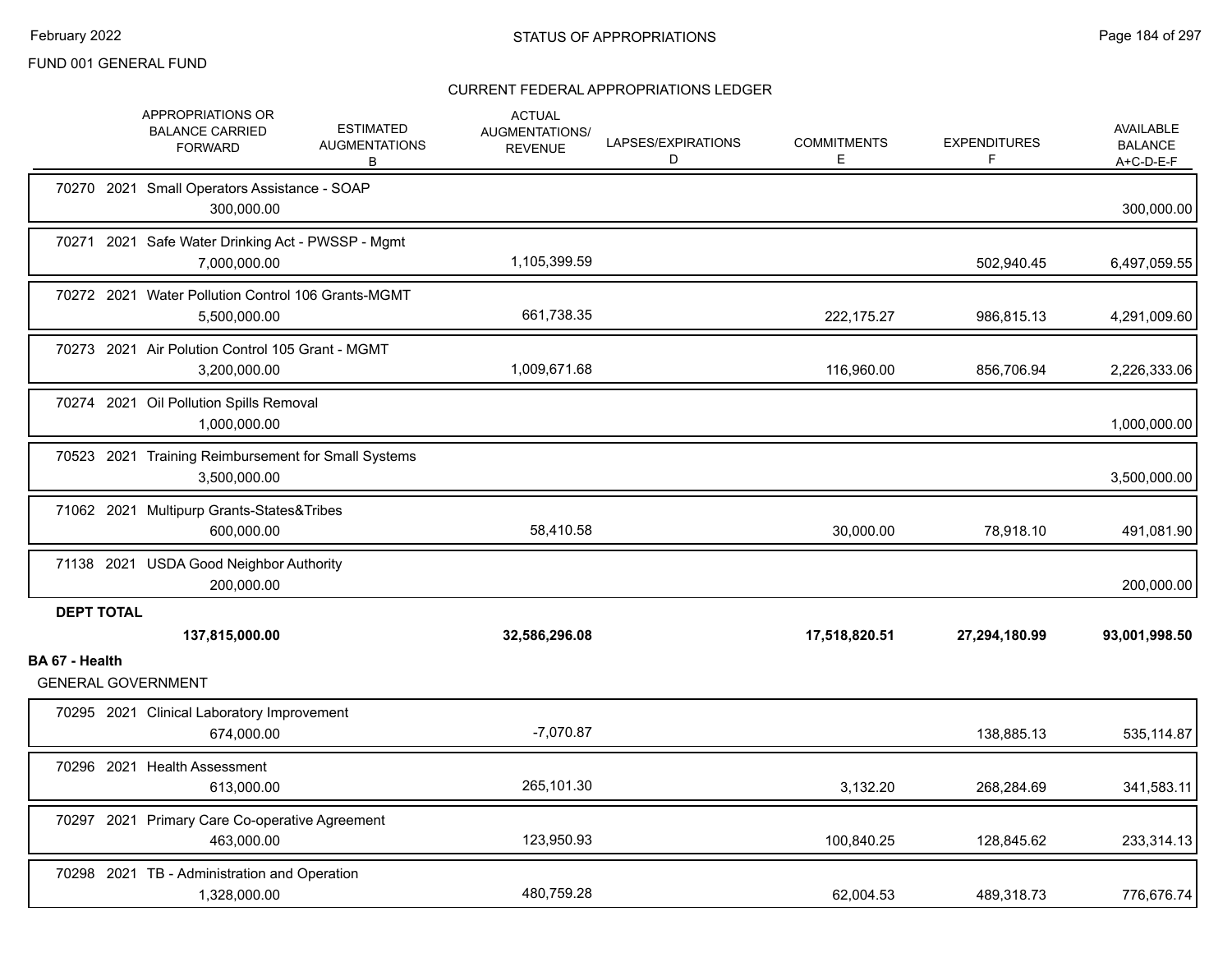|  | APPROPRIATIONS OR<br><b>BALANCE CARRIED</b><br><b>FORWARD</b>        | <b>ESTIMATED</b><br><b>AUGMENTATIONS</b><br>В | <b>ACTUAL</b><br>AUGMENTATIONS/<br><b>REVENUE</b> | LAPSES/EXPIRATIONS<br>D | <b>COMMITMENTS</b><br>E. | <b>EXPENDITURES</b><br>F | <b>AVAILABLE</b><br><b>BALANCE</b><br>$A+C-D-E-F$ |
|--|----------------------------------------------------------------------|-----------------------------------------------|---------------------------------------------------|-------------------------|--------------------------|--------------------------|---------------------------------------------------|
|  | 70300 2021 PHHSBG - Block Program Services<br>7,108,000.00           |                                               | 1,854,598.78                                      |                         | 3,296,043.73             | 2,182,610.53             | 1,629,345.74                                      |
|  | 70301 2021 Health Statistics<br>90,000.00                            |                                               | $-28,599.93$                                      |                         |                          | 47,330.28                | 42,669.72                                         |
|  | 70304 2021 Disease Control Immunization<br>14,269,000.00             |                                               | 4,853,675.18                                      |                         | 1,524,010.85             | 5,304,093.45             | 7,440,895.70                                      |
|  | 70305 2021 Survey & Follow-up STD<br>3,295,000.00                    |                                               | 1,129,400.98                                      |                         | 546,373.87               | 1,224,373.70             | 1,524,252.43                                      |
|  | 70307 2021 Epidemiology & Lab Surveillance & Resp<br>6,450,000.00    |                                               | 1,342,001.73                                      |                         | 892,649.39               | 1,414,090.91             | 4, 143, 259. 70                                   |
|  | 70310 2021 Medicare Hlth Serv. Agency Certification<br>14,100,000.00 |                                               | 5,495,237.80                                      |                         |                          | 8,280,304.00             | 5,819,696.00                                      |
|  | 70313 2021 Cooperative Health Statistics<br>2,275,000.00             |                                               | 3,536,504.95                                      |                         | 103,692.37               | 1,201,995.27             | 969,312.36                                        |
|  | 70314 2021 Lead - Administration and Operation<br>1,001,000.00       |                                               | 67,571.32                                         |                         | 1,596.67                 | 126,595.01               | 872,808.32                                        |
|  | 70315 2021 Medicaid Certification<br>11,300,000.00                   |                                               | 3,726,491.00                                      |                         |                          | 6,247,041.59             | 5,052,958.41                                      |
|  | 70316 2021 AIDS HIth Ed. - Admin and Oper<br>8,511,000.00            |                                               | 1,701,682.54                                      |                         | 1,904,751.67             | 1,839,916.22             | 4,766,332.11                                      |
|  | 70317 2021 MCHSBG - Administration and Operation<br>16,659,000.00    |                                               | 2,112,326.80                                      |                         | 1,003,731.80             | 4,756,718.48             | 10,898,549.72                                     |
|  | 70318 2021 PHHSBG - Administration and Operation<br>4,693,000.00     |                                               | 490,042.09                                        |                         | 342,722.26               | 1,020,438.85             | 3,329,838.89                                      |
|  | 70319 2021 WIC Administration and Operation<br>42,959,000.00         |                                               | 7,055,830.45                                      |                         | 2,401,013.25             | 7,452,034.80             | 33,105,951.95                                     |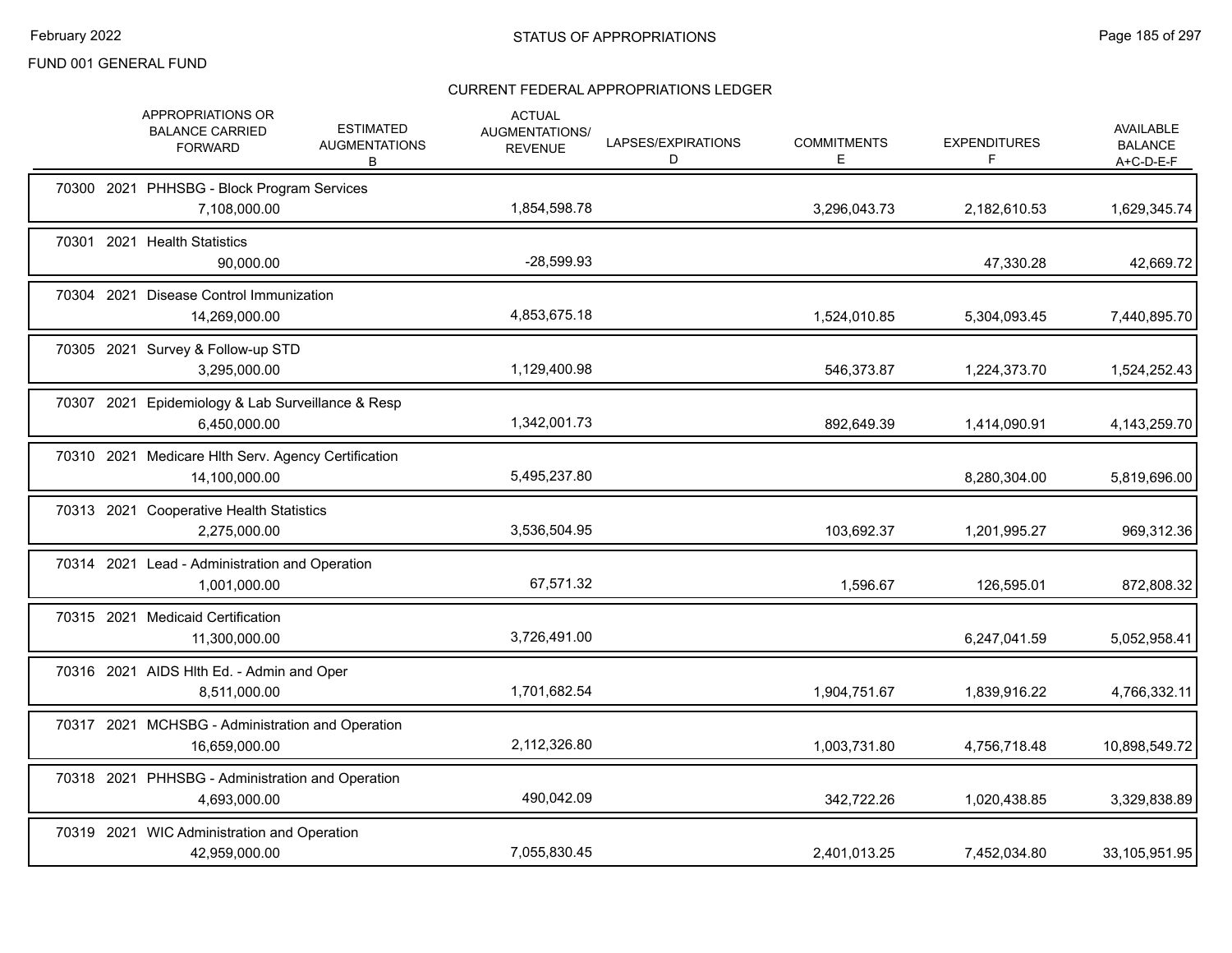| APPROPRIATIONS OR<br><b>BALANCE CARRIED</b><br><b>FORWARD</b>      | <b>ESTIMATED</b><br><b>AUGMENTATIONS</b><br>В | <b>ACTUAL</b><br>AUGMENTATIONS/<br><b>REVENUE</b> | LAPSES/EXPIRATIONS<br>D | <b>COMMITMENTS</b><br>E. | <b>EXPENDITURES</b><br>F | <b>AVAILABLE</b><br><b>BALANCE</b><br>$A+C-D-E-F$ |
|--------------------------------------------------------------------|-----------------------------------------------|---------------------------------------------------|-------------------------|--------------------------|--------------------------|---------------------------------------------------|
| 70323 2021 HIV Care - Administration and Operation<br>4,136,000.00 |                                               | 102,297.07                                        |                         | 67.00                    | 103,795.58               | 4,032,137.42                                      |
| 70329 2021 EMS for Children (F)<br>304,000.00                      |                                               | 65,682.00                                         |                         | 29,010.72                | 65,682.00                | 209,307.28                                        |
| 70331 2021 HIV / AIDS Surveillance<br>506,000.00                   |                                               | 176,042.91                                        |                         | 13,596.52                | 180,658.62               | 311,744.86                                        |
| 70339 2021 Preventive Health Special Projects (F)<br>3,221,000.00  |                                               | 785,802.19                                        |                         | 653,669.62               | 877,402.16               | 1,689,928.22                                      |
| 70340 2021 Adult Blood Lead Epidemiology<br>26,000.00              |                                               |                                                   |                         |                          | 6,090.74                 | 19,909.26                                         |
| 70528 2021 Environmental Public Health Tracking<br>244,000.00      |                                               |                                                   |                         | 155,495.08               |                          | 88,504.92                                         |
| 70529 2021 Cancer Prevention & Control<br>8,308,000.00             |                                               | 2,582,221.55                                      |                         | 1,328,216.45             | 2,781,247.17             | 4,198,536.38                                      |
| 70685 2021 Sexual Violence Prevention & Education<br>1,655,000.00  |                                               | 618,513.57                                        |                         | 655,162.54               | 625,528.03               | 374,309.43                                        |
| 70952 2021 Behavorial Risk Factor Surveilance Syste<br>742,000.00  |                                               | 70,608.39                                         |                         | 22,907.00                | 71,298.05                | 647,794.95                                        |
| 70953 2021 Collaborative Chronic Disease Programs<br>4,630,000.00  |                                               | 1,185,106.59                                      |                         | 625,254.16               | 1,463,240.48             | 2,541,505.36                                      |
| 71005 2021 Special Preparedness Initiatives<br>500,000.00          |                                               |                                                   |                         |                          |                          | 500,000.00                                        |
| 71036 2021 Live Healthy<br>4,703,000.00                            |                                               | 1,214,176.25                                      |                         | 1,299,934.36             | 1,356,588.35             | 2,046,477.29                                      |
| 71037 2021 Prescription Drug Monitoring<br>18,124,000.00           |                                               | 3,049,777.44                                      |                         | 5,315,102.15             | 3,353,152.94             | 9,455,744.91                                      |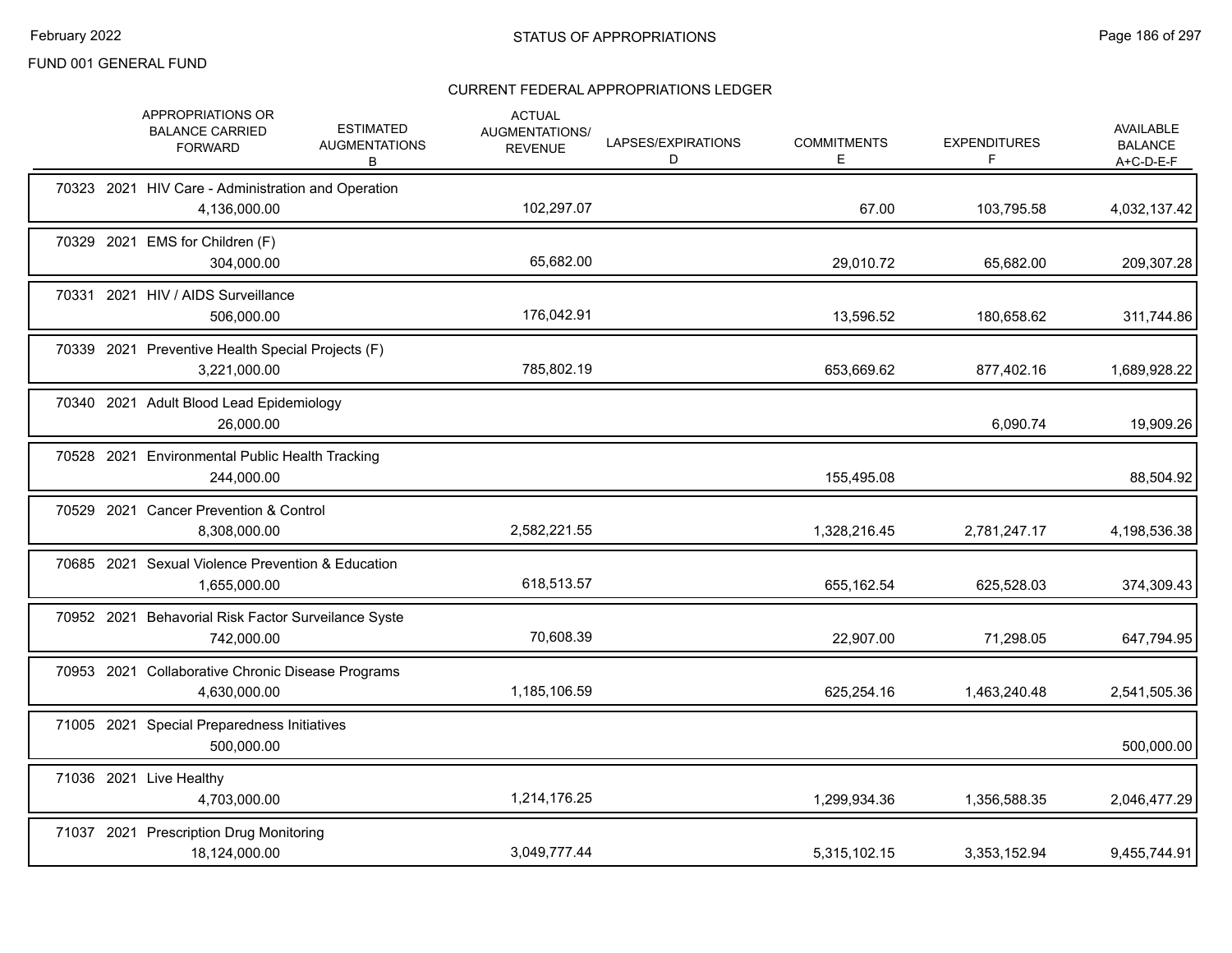|  | <b>APPROPRIATIONS OR</b><br><b>BALANCE CARRIED</b><br><b>FORWARD</b> | <b>ESTIMATED</b><br><b>AUGMENTATIONS</b><br>В | <b>ACTUAL</b><br>AUGMENTATIONS/<br><b>REVENUE</b> | LAPSES/EXPIRATIONS<br>D | <b>COMMITMENTS</b><br>Ε | <b>EXPENDITURES</b><br>F | AVAILABLE<br><b>BALANCE</b><br>$A+C-D-E-F$ |
|--|----------------------------------------------------------------------|-----------------------------------------------|---------------------------------------------------|-------------------------|-------------------------|--------------------------|--------------------------------------------|
|  | 71064 2021 Rural Health<br>4,967,000.00                              |                                               | 1,372.00                                          |                         |                         | 1,372.00                 | 4,965,628.00                               |
|  | 71085 2021 State Loan Repayment Program<br>1,500,000.00              |                                               |                                                   |                         | 934,282.50              |                          | 565,717.50                                 |
|  | <b>GRANTS AND SUBSIDIES</b>                                          |                                               |                                                   |                         |                         |                          |                                            |
|  | 70293 2021 MCH Lead Poisoning Prevent.& Abatement<br>2,705,000.00    |                                               | 61,140.98                                         |                         | 945,786.47              | 199,329.20               | 1,559,884.33                               |
|  | 70294 2021 Tuberculosis Control Program<br>47,000.00                 |                                               |                                                   |                         | 29,941.92               | 155.08                   | 16,903.00                                  |
|  | 70306 2021 WIC-Women Infants and Children<br>278,219,000.00          |                                               | 73,268,551.18                                     |                         | 32,621,662.84           | 75,238,137.26            | 170,359,199.90                             |
|  | 70320 2021 MCHSBG-Program Services<br>19,855,000.00                  |                                               | 4,307,160.03                                      |                         | 8,400,348.02            | 6,904,013.34             | 4,550,638.64                               |
|  | 70324 2021 Family Health Special Projects<br>2,545,000.00            |                                               | 412,266.79                                        |                         | 193,972.10              | 426,349.79               | 1,924,678.11                               |
|  | 70334 2021 Traumatic Brain Injury<br>627,000.00                      |                                               | 33,190.09                                         |                         | 169,745.59              | 33,190.09                | 424,064.32                                 |
|  | 70335 2021 Abstinence Education<br>4,609,000.00                      |                                               | 487,721.47                                        |                         | 893,793.66              | 522,023.03               | 3,193,183.31                               |
|  | 70336 2021 Screening Newborns<br>1,680,000.00                        |                                               | 366,955.34                                        |                         | 490,409.96              | 865,698.81               | 323,891.23                                 |
|  | 70338 2021 Newborn Hearing Screening & Intervention<br>528,000.00    |                                               | 33,269.94                                         |                         | 237,832.07              | 33,350.97                | 256,816.96                                 |
|  | 70776 2021 Teen Pregnancy Prevention<br>5,383,000.00                 |                                               | 348,970.89                                        |                         | 701,745.74              | 408,109.45               | 4,273,144.81                               |
|  | 71015 2021 AIDS Health Education Program<br>2,613,000.00             |                                               | 412,044.67                                        |                         | 661,800.99              | 492,806.77               | 1,458,392.24                               |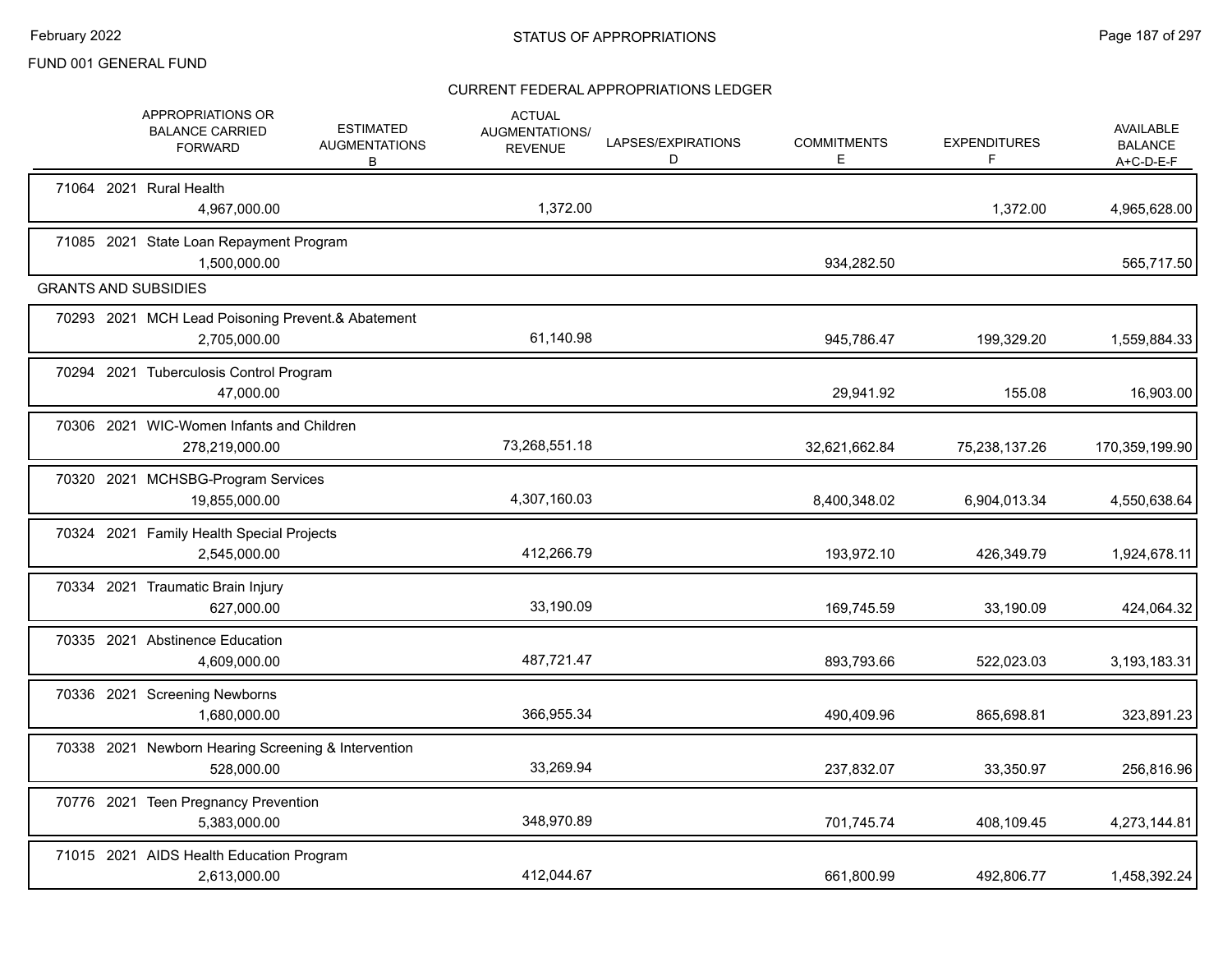|                                                         | APPROPRIATIONS OR<br><b>BALANCE CARRIED</b><br><b>FORWARD</b>      | <b>ESTIMATED</b><br><b>AUGMENTATIONS</b><br>В | <b>ACTUAL</b><br>AUGMENTATIONS/<br><b>REVENUE</b> | LAPSES/EXPIRATIONS<br>D | <b>COMMITMENTS</b><br>E. | <b>EXPENDITURES</b><br>F | <b>AVAILABLE</b><br><b>BALANCE</b><br>$A+C-D-E-F$ |
|---------------------------------------------------------|--------------------------------------------------------------------|-----------------------------------------------|---------------------------------------------------|-------------------------|--------------------------|--------------------------|---------------------------------------------------|
|                                                         | 71016 2021 AIDS Ryan White And HIV Care                            |                                               |                                                   |                         |                          |                          |                                                   |
|                                                         | 61,864,000.00                                                      |                                               | 10,908,639.16                                     |                         | 27,360,727.01            | 10,908,639.16            | 23,594,633.83                                     |
|                                                         | 71017 2021 Housing For Persons With Aids<br>4,079,000.00           |                                               | 537,973.00                                        |                         | 1,875,419.59             | 1,454,776.49             | 748,803.92                                        |
| <b>DEPT TOTAL</b>                                       |                                                                    |                                               |                                                   |                         |                          |                          |                                                   |
|                                                         | 574,108,000.00                                                     |                                               | 135,228,987.83                                    |                         | 97,798,446.90            | 150,495,512.82           | 325,814,040.28                                    |
|                                                         | <b>BA 30 - Historical &amp; Museum Commission</b>                  |                                               |                                                   |                         |                          |                          |                                                   |
| <b>GENERAL GOVERNMENT</b>                               |                                                                    |                                               |                                                   |                         |                          |                          |                                                   |
|                                                         | 70235 2021 Historic Preservation<br>4,237,000.00                   |                                               | 291,610.01                                        |                         | 2,381.53                 | 702,654.16               | 3,531,964.31                                      |
|                                                         | 70507 2021 Surface Mining Review<br>155,000.00                     |                                               | 67,843.15                                         |                         | 610.50                   | 68,295.41                | 86,094.09                                         |
|                                                         | 70509 2021 Environmental Review<br>358,000.00                      |                                               | 37,169.86                                         |                         |                          | 113,095.61               | 244,904.39                                        |
|                                                         | 71028 2021 American Battlefield Protection Program<br>7,000,000.00 |                                               |                                                   |                         | 114,847.72               |                          | 6,885,152.28                                      |
|                                                         | 71038 2021 Maritime Heritage<br>525,000.00                         |                                               |                                                   |                         |                          |                          | 525,000.00                                        |
|                                                         | 71090 2021 Appalacian Development<br>100,000.00                    |                                               |                                                   |                         |                          |                          | 100,000.00                                        |
| <b>DEPT TOTAL</b>                                       |                                                                    |                                               |                                                   |                         |                          |                          |                                                   |
|                                                         | 12,375,000.00                                                      |                                               | 396,623.02                                        |                         | 117,839.75               | 884,045.18               | 11,373,115.07                                     |
| <b>BA 79 - Insurance</b><br><b>GRANTS AND SUBSIDIES</b> |                                                                    |                                               |                                                   |                         |                          |                          |                                                   |
|                                                         | 71077 2021 Insurance Market Reform                                 |                                               |                                                   |                         |                          |                          |                                                   |
|                                                         | 5,000,000.00                                                       |                                               |                                                   |                         | 160,775.00               |                          | 4,839,225.00                                      |
| <b>DEPT TOTAL</b>                                       |                                                                    |                                               |                                                   |                         |                          |                          |                                                   |
|                                                         | 5,000,000.00                                                       |                                               |                                                   |                         | 160,775.00               |                          | 4,839,225.00                                      |
| BA 12 - Labor & Industry                                |                                                                    |                                               |                                                   |                         |                          |                          |                                                   |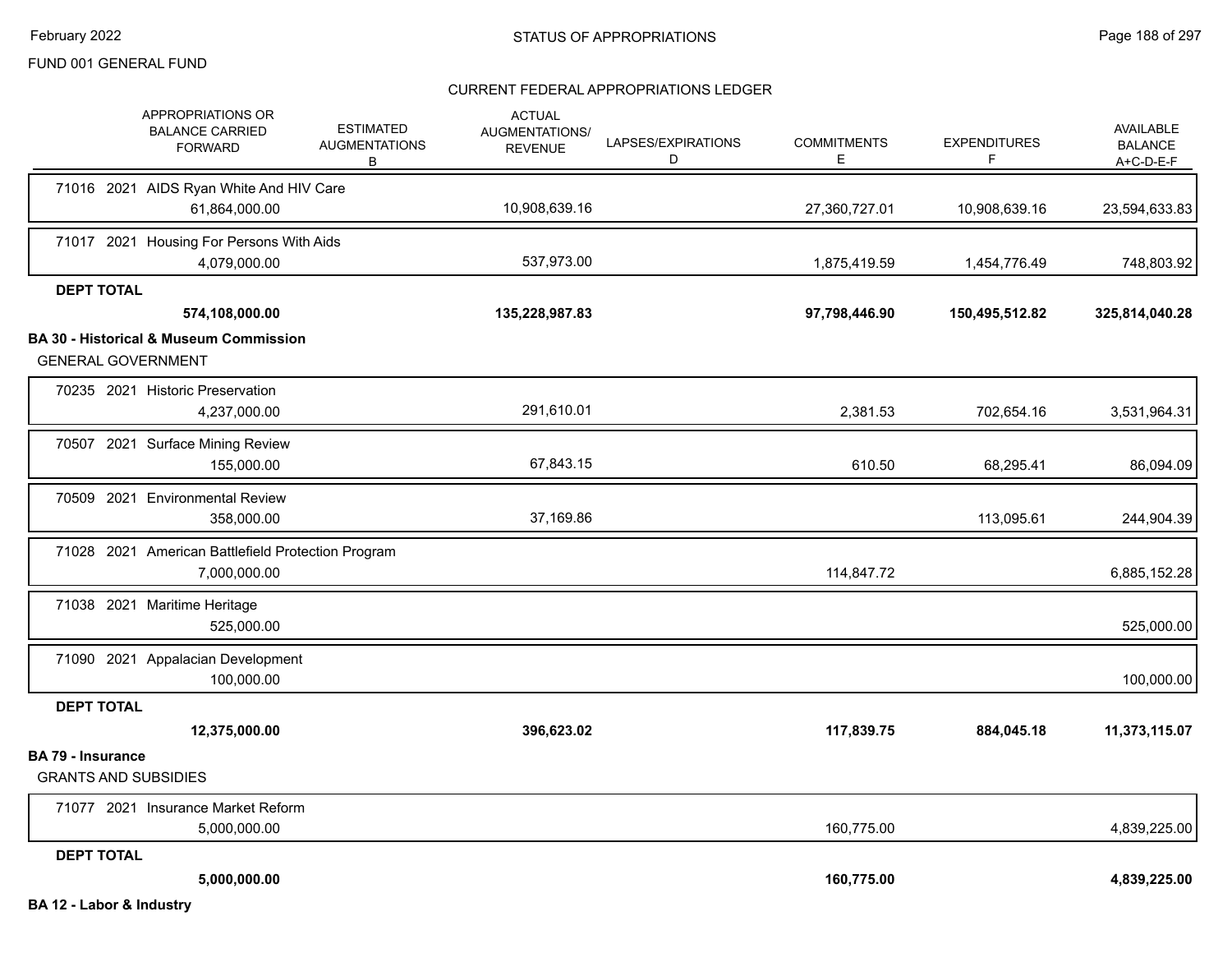|                   | APPROPRIATIONS OR<br><b>BALANCE CARRIED</b><br><b>FORWARD</b>    | <b>ESTIMATED</b><br><b>AUGMENTATIONS</b><br>В | <b>ACTUAL</b><br><b>AUGMENTATIONS/</b><br><b>REVENUE</b> | LAPSES/EXPIRATIONS<br>D | <b>COMMITMENTS</b><br>Е | <b>EXPENDITURES</b><br>F | <b>AVAILABLE</b><br><b>BALANCE</b><br>A+C-D-E-F |
|-------------------|------------------------------------------------------------------|-----------------------------------------------|----------------------------------------------------------|-------------------------|-------------------------|--------------------------|-------------------------------------------------|
|                   | <b>GENERAL GOVERNMENT</b>                                        |                                               |                                                          |                         |                         |                          |                                                 |
|                   | 70023 2021 WIA-Administration<br>11,000,000.00                   |                                               | 4,094,959.12                                             |                         | 792,614.11              | 4,406,514.07             | 5,800,871.82                                    |
|                   | 70024 2021 New Hires<br>1,701,000.00                             |                                               | 415,945.04                                               |                         | 163,383.58              | 464,714.58               | 1,072,901.84                                    |
|                   | 70027 2021 Community Service and Corps<br>13,415,000.00          |                                               | 3,583,302.32                                             |                         | 6,885,226.44            | 4,643,934.63             | 1,885,838.93                                    |
|                   | 70029 2021 Disability Determination<br>155,439,000.00            |                                               | 76,143,529.62                                            |                         | 28,245,391.79           | 80,867,630.31            | 46,325,977.90                                   |
|                   | 71078 2021 Lead Certification and Accreditation<br>494,000.00    |                                               | 83,718.48                                                |                         |                         | 83,718.48                | 410,281.52                                      |
|                   | <b>GRANTS AND SUBSIDIES</b>                                      |                                               |                                                          |                         |                         |                          |                                                 |
|                   | 70018 2021 Reed Act-Uemployment Insurance<br>5,000,000.00        |                                               |                                                          |                         |                         |                          | 5,000,000.00                                    |
|                   | 70019 2021 WIOA-Dislocated Workers<br>109,000,000.00             |                                               | 24,489,862.31                                            |                         | 43,646,414.43           | 25,097,908.11            | 40,255,677.46                                   |
|                   | 70020 2021 WIA-Adult Employment and Training<br>50,000,000.00    |                                               | 15,444,963.82                                            |                         | 29,298,142.57           | 15,890,482.56            | 4,811,374.87                                    |
|                   | 70021 2021 WIA-Youth Employment and Training<br>52,000,000.00    |                                               | 18,597,772.25                                            |                         | 33,822,312.80           | 18,877,266.46            | -699,579.26                                     |
|                   | 70022 2021 WIOA-Statewide Activities<br>30,000,000.00            |                                               | 3,758,536.67                                             |                         | 20,141,079.18           | 4,456,875.29             | 5,402,045.53                                    |
|                   | 70026 2021 TANFBG-Youth Employment and Training<br>25,000,000.00 |                                               | 5,548,764.82                                             |                         | 18,964,982.84           | 5,671,612.44             | 363,404.72                                      |
|                   | 70480 2021 Reed Act - Employment Services<br>72,000,000.00       |                                               |                                                          |                         |                         |                          | 72,000,000.00                                   |
| <b>DEPT TOTAL</b> | 525,049,000.00                                                   |                                               | 152, 161, 354. 45                                        |                         | 181,959,547.74          | 160,460,656.93           | 182,628,795.33                                  |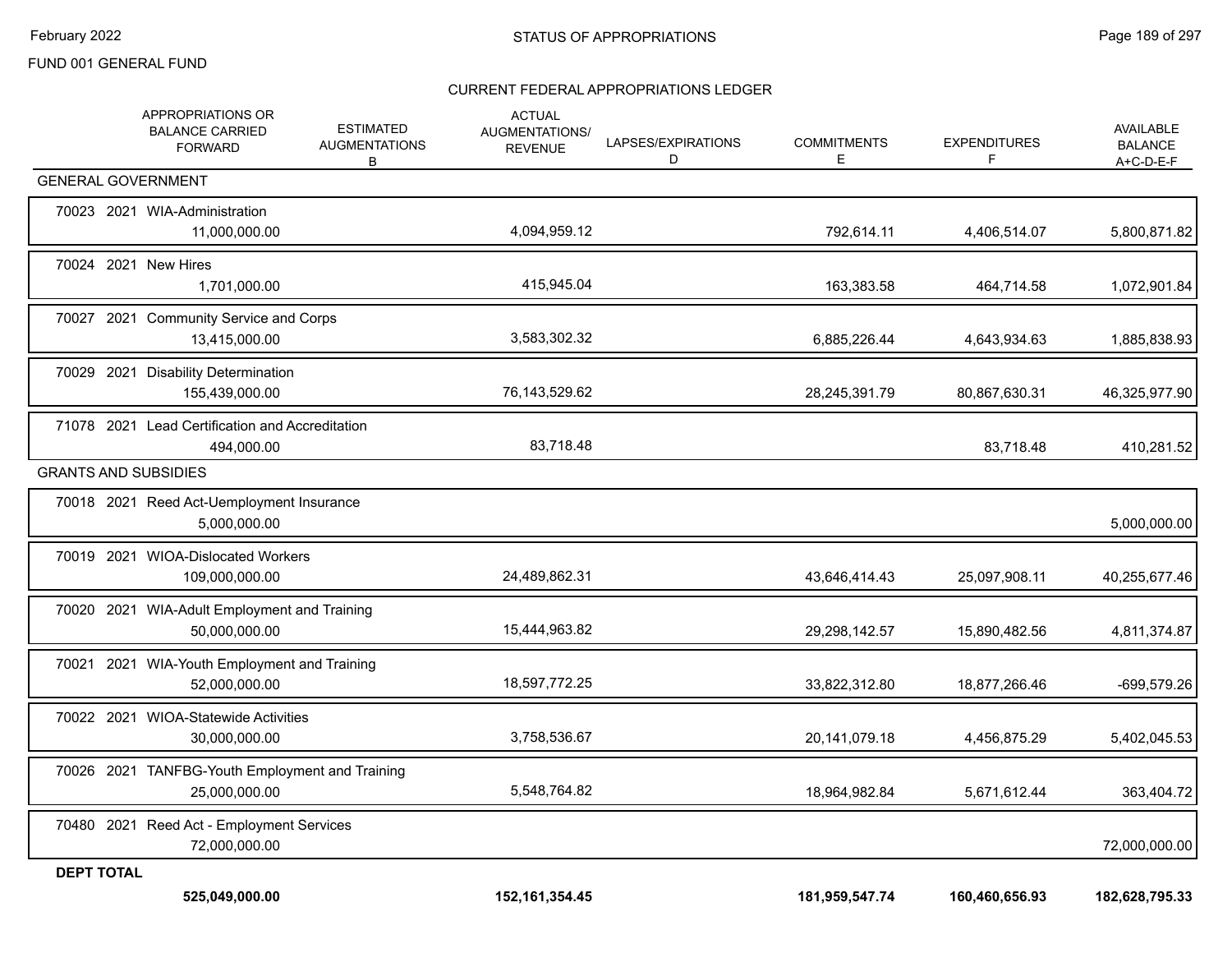|                                                            | APPROPRIATIONS OR<br><b>BALANCE CARRIED</b><br><b>FORWARD</b>    | <b>ESTIMATED</b><br><b>AUGMENTATIONS</b><br>В | <b>ACTUAL</b><br>AUGMENTATIONS/<br><b>REVENUE</b> | LAPSES/EXPIRATIONS<br>D | <b>COMMITMENTS</b><br>E. | <b>EXPENDITURES</b><br>F | <b>AVAILABLE</b><br><b>BALANCE</b><br>$A+C-D-E-F$ |
|------------------------------------------------------------|------------------------------------------------------------------|-----------------------------------------------|---------------------------------------------------|-------------------------|--------------------------|--------------------------|---------------------------------------------------|
| <b>GENERAL GOVERNMENT</b>                                  | <b>BA 13 - Military &amp; Veterans Affairs</b>                   |                                               |                                                   |                         |                          |                          |                                                   |
|                                                            |                                                                  |                                               |                                                   |                         |                          |                          |                                                   |
|                                                            | 70035 2021 Facilities Maintenance<br>84,000,000.00               |                                               | 17,505,540.33                                     |                         | 21,064,167.38            | 40,573,679.39            | 22,362,153.23                                     |
|                                                            | 70481 2021 Federal Construction Grants<br>40,000,000.00          |                                               |                                                   |                         | 7,096,355.80             | 22,193.26                | 32,881,450.94                                     |
| <b>INSTITUTIONAL</b>                                       |                                                                  |                                               |                                                   |                         |                          |                          |                                                   |
|                                                            | 70602 2021 Operations and Maintenance<br>53,156,000.00           |                                               | 19,042,147.63                                     |                         |                          | 19,093,848.68            | 34,062,151.32                                     |
|                                                            | 70603 2021 Medical Reimbursements (F)<br>159,000.00              |                                               | 78,907.40                                         |                         |                          | 59,414.93                | 99,585.07                                         |
|                                                            | 70746 2021 Enhanced Veterans Reimbursement<br>34,791,000.00      |                                               | 18,590,990.81                                     |                         |                          | 14,915,531.98            | 19,875,468.02                                     |
| <b>DEPT TOTAL</b>                                          |                                                                  |                                               |                                                   |                         |                          |                          |                                                   |
|                                                            | 212,106,000.00                                                   |                                               | 55,217,586.17                                     |                         | 28, 160, 523. 18         | 74,664,668.24            | 109,280,808.58                                    |
| <b>GENERAL GOVERNMENT</b>                                  | <b>BA 17 - Public Utility Commission</b>                         |                                               |                                                   |                         |                          |                          |                                                   |
|                                                            | 70102 2021 Natural Gas Pipeline Safety<br>3,995,000.00           |                                               | 48,931.00                                         |                         |                          | 48,931.00                | 3,946,069.00                                      |
|                                                            | 70525 2021 Motor Carrier Safety(F)<br>1,133,000.00               |                                               | 231,313.36                                        |                         |                          | 461,075.41               | 671,924.59                                        |
| <b>DEPT TOTAL</b>                                          |                                                                  |                                               |                                                   |                         |                          |                          |                                                   |
|                                                            | 5,128,000.00                                                     |                                               | 280,244.36                                        |                         |                          | 510,006.41               | 4,617,993.59                                      |
| <b>BA 21 - Human Services</b><br><b>GENERAL GOVERNMENT</b> |                                                                  |                                               |                                                   |                         |                          |                          |                                                   |
|                                                            | 70119 2021 Child Welfare Services - Administration<br>867,000.00 |                                               |                                                   |                         |                          |                          | 867,000.00                                        |
|                                                            | 70120 2021 Medical Assistance - Administration<br>36,779,000.00  |                                               | 15,737,001.95                                     |                         | 1,292,910.40             | 16,806,698.93            | 18,679,390.67                                     |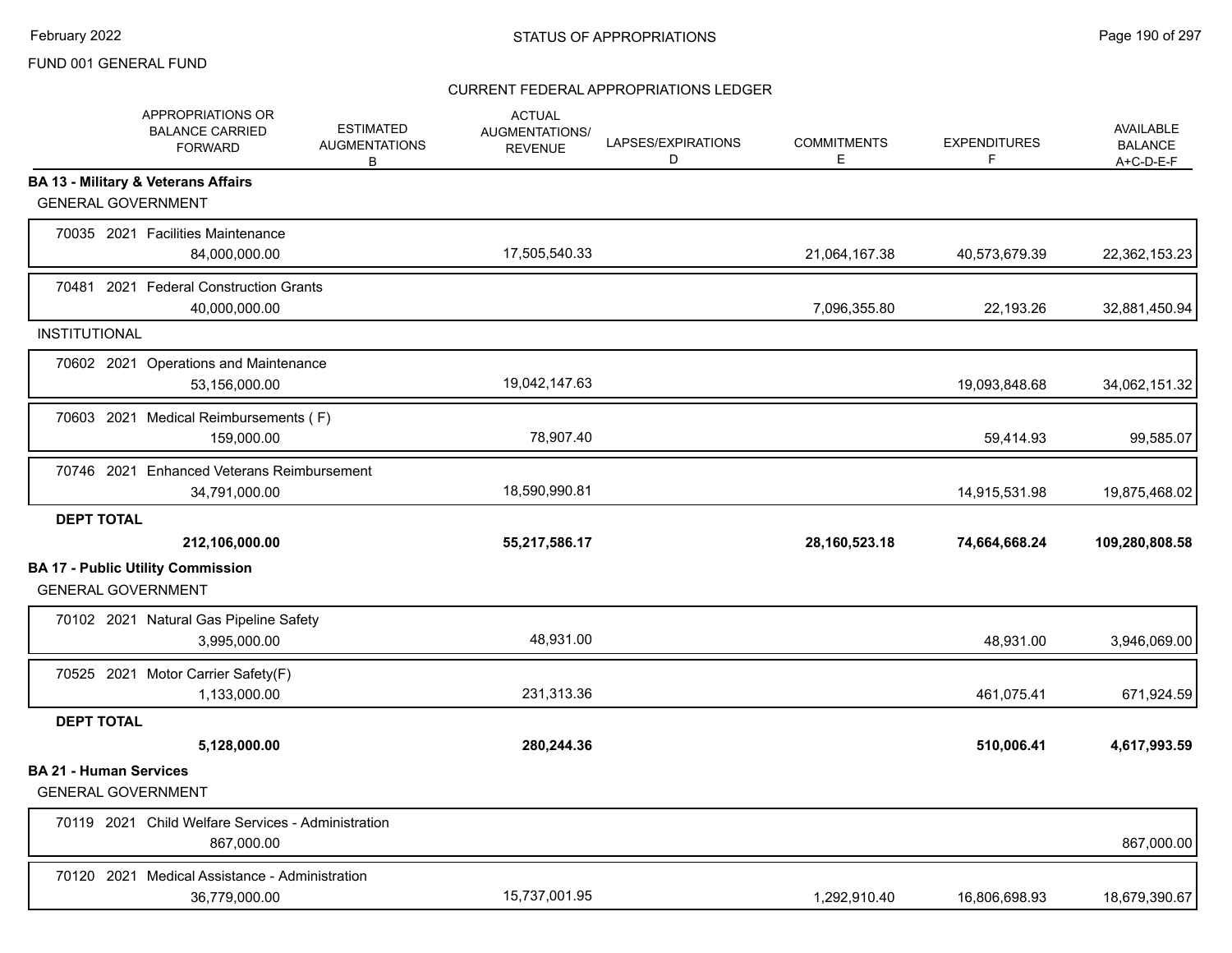|  | APPROPRIATIONS OR<br><b>BALANCE CARRIED</b><br><b>FORWARD</b>       | <b>ESTIMATED</b><br><b>AUGMENTATIONS</b><br>В | <b>ACTUAL</b><br>AUGMENTATIONS/<br><b>REVENUE</b> | LAPSES/EXPIRATIONS<br>D | <b>COMMITMENTS</b><br>E. | <b>EXPENDITURES</b><br>F | <b>AVAILABLE</b><br><b>BALANCE</b><br>$A+C-D-E-F$ |
|--|---------------------------------------------------------------------|-----------------------------------------------|---------------------------------------------------|-------------------------|--------------------------|--------------------------|---------------------------------------------------|
|  | 70121 2021 TANFBG - New Directions<br>126,197,000.00                |                                               | 31,561,443.46                                     |                         | 60,213,542.42            | 40,154,529.00            | 25,828,928.58                                     |
|  | 70122 2021 SSBG - Administration<br>358,000.00                      |                                               | 319,000.00                                        |                         |                          | 319,000.00               | 39,000.00                                         |
|  | 70123 2021 Child Welfare - Title IV-E<br>8,329,000.00               |                                               | 5,531,798.14                                      |                         |                          | 6,095,202.84             | 2,233,797.16                                      |
|  | 70130 2021 SNAP-New Directions<br>17,817,000.00                     |                                               | 6,880,941.28                                      |                         | 5,848,556.01             | 7,244,757.87             | 4,723,686.12                                      |
|  | 70131 2021 SSBG - County Assistance Offices<br>3,000,000.00         |                                               | 3,000,000.00                                      |                         |                          | 3,000,000.00             |                                                   |
|  | 70132 2021 Medical Assistance-Information Systems<br>99,693,000.00  |                                               | 23,767,944.74                                     |                         | 5,747,876.31             | 41,588,124.54            | 52,356,999.15                                     |
|  | 70133 2021 SNAP-Administration<br>5,747,000.00                      |                                               | 2,198,289.71                                      |                         |                          | 2,398,289.71             | 3,348,710.29                                      |
|  | 70136 2021 SNAP-Information Systems<br>27,949,000.00                |                                               | 16,229,871.92                                     |                         |                          | 14,945,289.86            | 13,003,710.14                                     |
|  | 70142 2021 Refugees/Persons Seeking Asylum - Adm<br>2,303,000.00    |                                               | 762,912.02                                        |                         | 84,592.68                | 787,536.51               | 1,430,870.81                                      |
|  | 70144 2021 Disabled Education - Administration<br>392,000.00        |                                               | 1,121,229.18                                      |                         |                          | 356,000.00               | 36,000.00                                         |
|  | 70146 2021 Development Disabilities - Basic Support<br>4,299,000.00 |                                               | 1,399,681.85                                      |                         | 2,004,277.17             | 1,538,778.96             | 755,943.87                                        |
|  | 70147 2021 MHSBG - Administration<br>890,000.00                     |                                               | 467,626.33                                        |                         | 87,048.00                | 486,331.36               | 316,620.64                                        |
|  | 70148 2021 LIHEABG-Administration<br>27,000,000.00                  |                                               | 9,813,601.87                                      |                         | 4,624,504.14             | 10,218,038.54            | 12, 157, 457. 32                                  |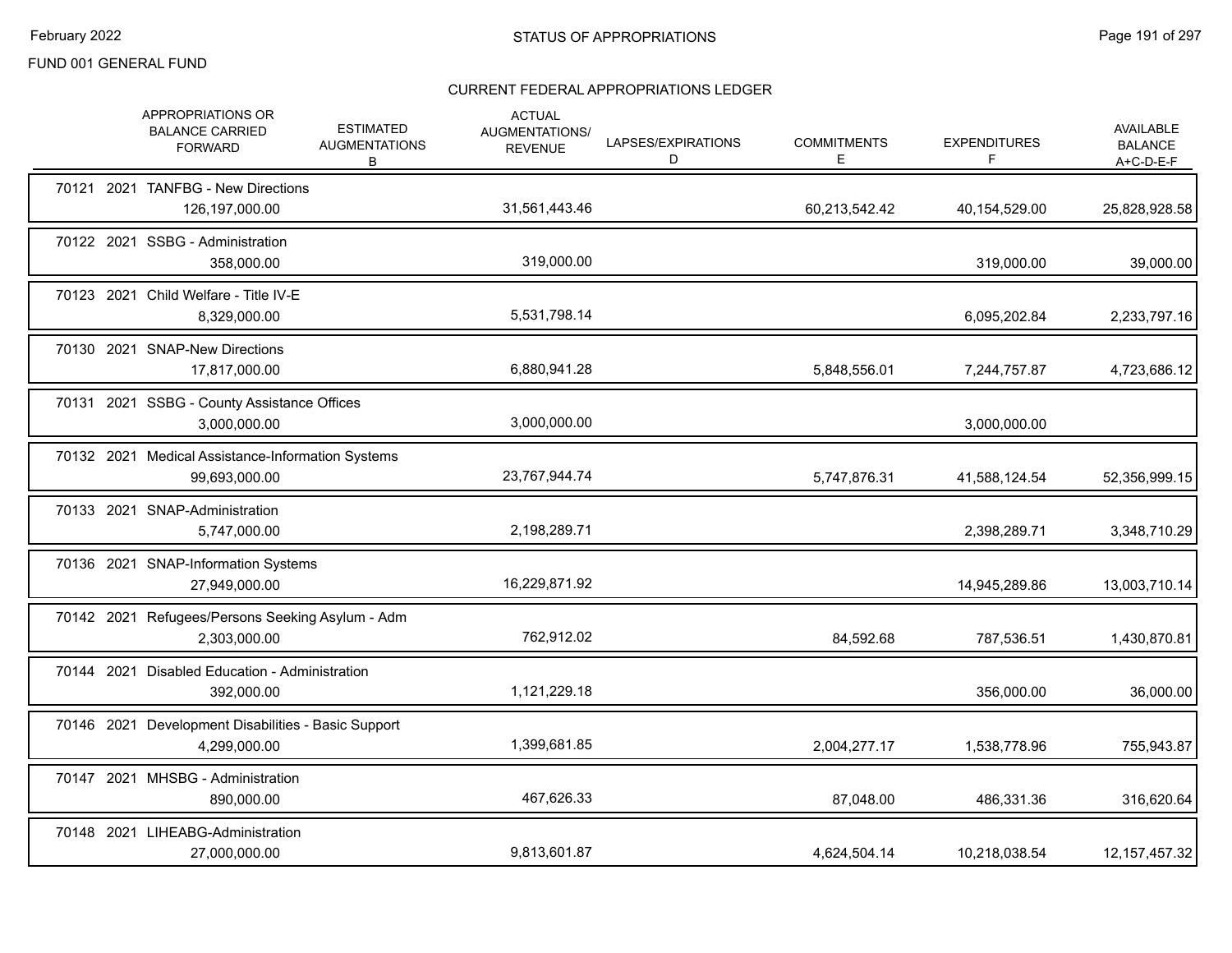|       | APPROPRIATIONS OR<br><b>BALANCE CARRIED</b><br><b>FORWARD</b>       | <b>ESTIMATED</b><br><b>AUGMENTATIONS</b><br>B | <b>ACTUAL</b><br>AUGMENTATIONS/<br><b>REVENUE</b> | LAPSES/EXPIRATIONS<br>D | <b>COMMITMENTS</b><br>E. | <b>EXPENDITURES</b><br>F. | <b>AVAILABLE</b><br><b>BALANCE</b><br>$A+C-D-E-F$ |
|-------|---------------------------------------------------------------------|-----------------------------------------------|---------------------------------------------------|-------------------------|--------------------------|---------------------------|---------------------------------------------------|
|       | 70149 2021 TANFBG - County Assistance Offices<br>42,543,000.00      |                                               | 18,365,581.34                                     |                         |                          | 20,839,985.48             | 21,703,014.52                                     |
|       | 70150 2021 Medical Asst-County Assistance Offices<br>204,296,000.00 |                                               | 125,385,542.04                                    |                         |                          | 132,218,531.07            | 72,077,468.93                                     |
| 70151 | 2021 Title IV-D<br>159,467,000.00                                   |                                               | 70,607,259.46                                     |                         | 10,358,878.15            | 78,158,650.64             | 70,949,471.21                                     |
|       | 70163 2021 Child Support Enf - Information Systems<br>6,712,000.00  |                                               | 3,878,575.01                                      |                         |                          | 4,341,356.38              | 2,370,643.62                                      |
|       | 70164 2021 SNAP-County Assistance Offices<br>124,362,000.00         |                                               | 62,809,110.61                                     |                         |                          | 65,075,048.98             | 59,286,951.02                                     |
|       | 70166 2021 Child Welfare Title IV-E<br>11,422,000.00                |                                               | 3,352,370.27                                      |                         |                          | 3,762,531.42              | 7,659,468.58                                      |
|       | 70174 2021 CCDFBG - Administration<br>32,091,000.00                 |                                               | 11,923,241.58                                     |                         | 6,762,189.44             | 12,881,043.71             | 12,447,766.85                                     |
|       | 70179 2021 TANFBG-Statewide<br>1,072,000.00                         |                                               | 1,007,576.31                                      |                         |                          | 1,072,000.00              |                                                   |
|       | 70182 2021 Medical Assistance<br>67,797,000.00                      |                                               | 32, 112, 741.01                                   |                         | 1,068,209.17             | 40,362,642.27             | 26,366,148.56                                     |
|       | 70183 2021 SNAP-Statewide<br>37,574,000.00                          |                                               | 27, 143, 628.50                                   |                         | 20,641,895.13            | 13,110,189.80             | 3,821,915.07                                      |
|       | 70193 2021 TANFBG - Administration<br>15,208,000.00                 |                                               | 5,466,421.04                                      |                         |                          | 6,100,320.48              | 9,107,679.52                                      |
|       | 70194 2021 TANFBG - Information Systems<br>13,424,000.00            |                                               | 2,979,424.92                                      |                         | 2,331,905.16             | 3,897,742.02              | 7,194,352.82                                      |
|       | 70205 2021 Comm Based Family Res & Support-Admin<br>689,000.00      |                                               | 438,431.24                                        |                         | 228,742.43               | 460,257.57                |                                                   |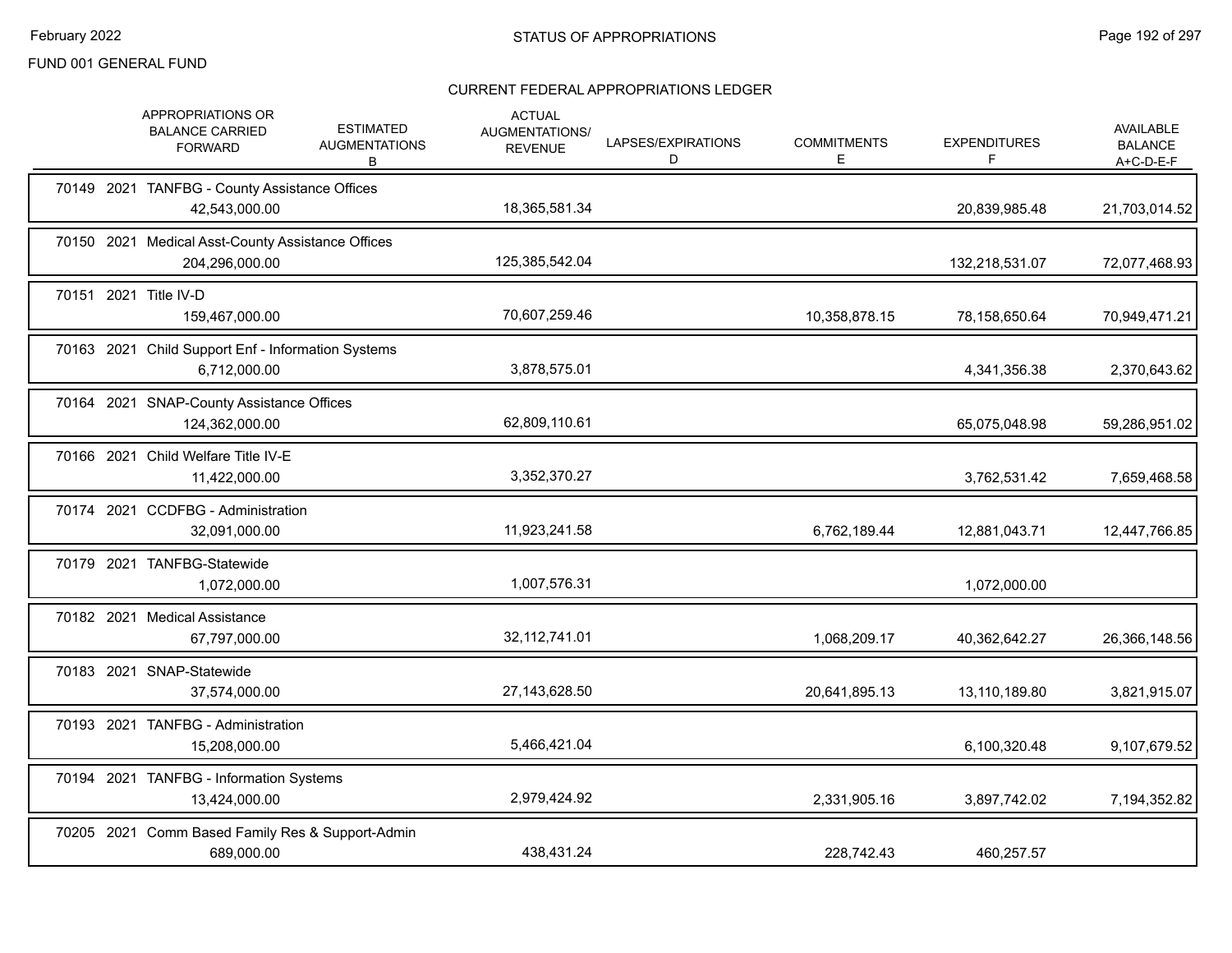|                      | APPROPRIATIONS OR<br><b>BALANCE CARRIED</b><br><b>FORWARD</b>        | <b>ESTIMATED</b><br><b>AUGMENTATIONS</b><br>В | <b>ACTUAL</b><br>AUGMENTATIONS/<br><b>REVENUE</b> | LAPSES/EXPIRATIONS<br>D | <b>COMMITMENTS</b><br>E. | <b>EXPENDITURES</b><br>F | AVAILABLE<br><b>BALANCE</b><br>$A+C-D-E-F$ |
|----------------------|----------------------------------------------------------------------|-----------------------------------------------|---------------------------------------------------|-------------------------|--------------------------|--------------------------|--------------------------------------------|
|                      | 70206 2021 Medical Assistance - New Directions<br>8,448,000.00       |                                               | 7,739,932.01                                      |                         |                          | 6,934,406.69             | 1,513,593.31                               |
|                      | 70955 2021 MCHSBG - Administration<br>236,000.00                     |                                               | 89,702.43                                         |                         |                          | 93,281.77                | 142,718.23                                 |
|                      | 70975 2021 Early Head Start Expansion Program<br>14,950,000.00       |                                               | 4,237,330.13                                      |                         | 2,415,385.03             | 5,599,266.58             | 6,935,348.39                               |
|                      | 71056 2021 Children's Health Insurance Admin<br>6,366,000.00         |                                               | 1,008,061.01                                      |                         | 153,185.44               | 1,736,973.55             | 4,475,841.01                               |
|                      | 71074 2021 CHIP-Information Systems<br>12,887,000.00                 |                                               | 1,904,646.77                                      |                         | 3,076,501.87             | 2,332,395.57             | 7,478,102.56                               |
|                      | 77917 2021 ARRA-Health Information Technology<br>12,394,000.00       |                                               | 3,814,178.19                                      |                         | 479,719.28               | 3,833,883.59             | 8,080,397.13                               |
| <b>INSTITUTIONAL</b> |                                                                      |                                               |                                                   |                         |                          |                          |                                            |
|                      | 70127 2021 Medical Assistance - Mental Health<br>189,590,000.00      |                                               | 190,063,838.69                                    |                         |                          | 113,583,316.08           | 76,006,683.92                              |
|                      | 70134 2021 Medicare Services - State Centers<br>463,000.00           |                                               | 668,879.84                                        |                         |                          | 308,666.66               | 154,333.34                                 |
|                      | 70135 2021 SSBG - Community Mental Health Services<br>10,366,000.00  |                                               | 7,774,485.00                                      |                         |                          | 7,774,485.00             | 2,591,515.00                               |
|                      | 70145 2021 Medicare Services-State Mental Hospitals<br>17,900,000.00 |                                               | 17,396,548.64                                     |                         |                          | 11,933,333.35            | 5,966,666.65                               |
|                      | 70154 2021 Homeless Mentally III<br>2,496,000.00                     |                                               | 1,581,446.00                                      |                         |                          | 1,738,112.67             | 757,887.33                                 |
|                      | 70160 2021 SSBG - Basic Institutional Program<br>10,000,000.00       |                                               | 5,000,000.00                                      |                         |                          | 5,000,000.00             | 5,000,000.00                               |
|                      | 70167 2021 MHSBG - Community Mental Health Service<br>38,000,000.00  |                                               | 18,322,595.53                                     |                         | 715,656.60               | 18,572,556.53            | 18,711,786.87                              |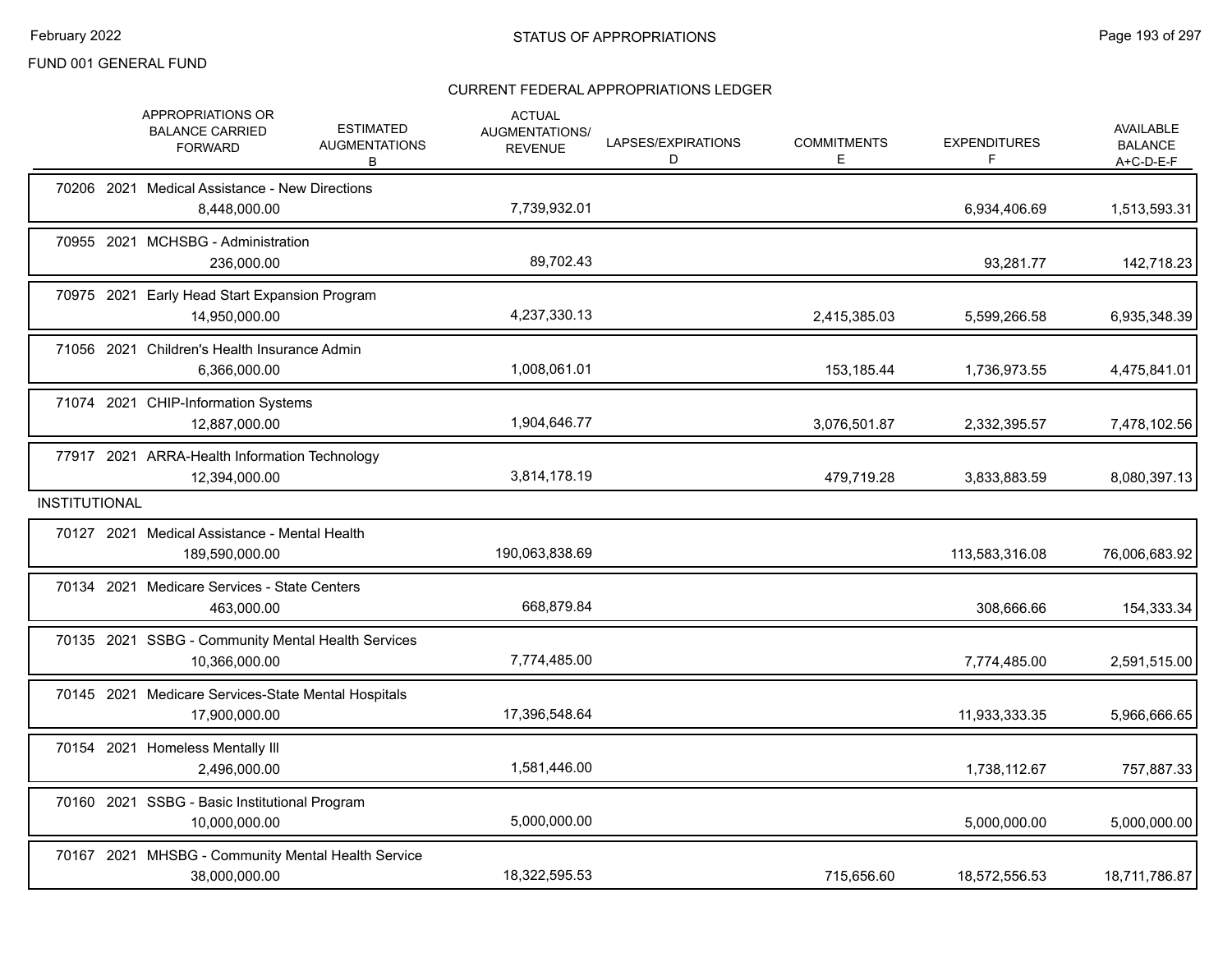|  | APPROPRIATIONS OR<br><b>BALANCE CARRIED</b><br><b>FORWARD</b>            | <b>ESTIMATED</b><br><b>AUGMENTATIONS</b><br>В | <b>ACTUAL</b><br>AUGMENTATIONS/<br><b>REVENUE</b> | LAPSES/EXPIRATIONS<br>D | <b>COMMITMENTS</b><br>E. | <b>EXPENDITURES</b> | <b>AVAILABLE</b><br><b>BALANCE</b><br>$A+C-D-E-F$ |
|--|--------------------------------------------------------------------------|-----------------------------------------------|---------------------------------------------------|-------------------------|--------------------------|---------------------|---------------------------------------------------|
|  | 70172 2021 Food Nutrition Services<br>650,000.00                         |                                               | 213,640.28                                        |                         |                          | 213,640.28          | 436,359.72                                        |
|  | 70409 2021 Medical Assistance-State Centers (F)<br>154,030,000.00        |                                               | 152,955,297.11                                    |                         |                          | 93,620,000.00       | 60,410,000.00                                     |
|  | 70522 2021 Mental Health Data Infrastructure<br>145,000.00               |                                               |                                                   |                         | 64,637.30                | 72,624.40           | 7,738.30                                          |
|  | 70651 2021 Suicide Prevention<br>2,236,000.00                            |                                               | 396,000.00                                        |                         |                          | 396,000.00          | 1,840,000.00                                      |
|  | 70976 2021 Syst of Care Expansion Implementation<br>7,000,000.00         |                                               | 2,275,251.36                                      |                         | 333,846.33               | 2,516,784.03        | 4,149,369.64                                      |
|  | 71022 2021 Youth Suicide Prevention<br>736,000.00                        |                                               | 731,110.88                                        |                         |                          | 731,110.88          | 4,889.12                                          |
|  | 71076 2021 Promoting Integration of Health Care<br>3,500,000.00          |                                               | 736,500.79                                        |                         | 941,714.56               | 901,167.84          | 1,657,117.60                                      |
|  | 71087 2021 TreatmntForIndividExperiencHomelessness<br>1,000,000.00       |                                               |                                                   |                         |                          |                     | 1,000,000.00                                      |
|  | 71088 2021 Adolesc& Young Adult At High Risk For Psychosis<br>400,000.00 |                                               | 399,476.00                                        |                         |                          | 399,476.00          | 524.00                                            |
|  | <b>GRANTS AND SUBSIDIES</b>                                              |                                               |                                                   |                         |                          |                     |                                                   |
|  | 70118 2021 Family Resource & Support - Family Ctrs<br>480,000.00         |                                               | 56,000.00                                         |                         | 24,000.00                | 56,000.00           | 400,000.00                                        |
|  | 70124 2021 SSBG - Domestic Violence<br>5,705,000.00                      |                                               | 3,475,854.24                                      |                         | 1,738,499.85             | 3,966,500.15        |                                                   |
|  | 70125 2021 SSBG - Homeless Services<br>4,183,000.00                      |                                               | 3,137,250.00                                      |                         |                          | 3,137,250.00        | 1,045,750.00                                      |
|  | 70128 2021 Other Federal Supports - Cash Grants<br>6,428,000.00          |                                               | 2,461,271.00                                      |                         | 275.778.53               | 2,458,251.87        | 3,693,969.60                                      |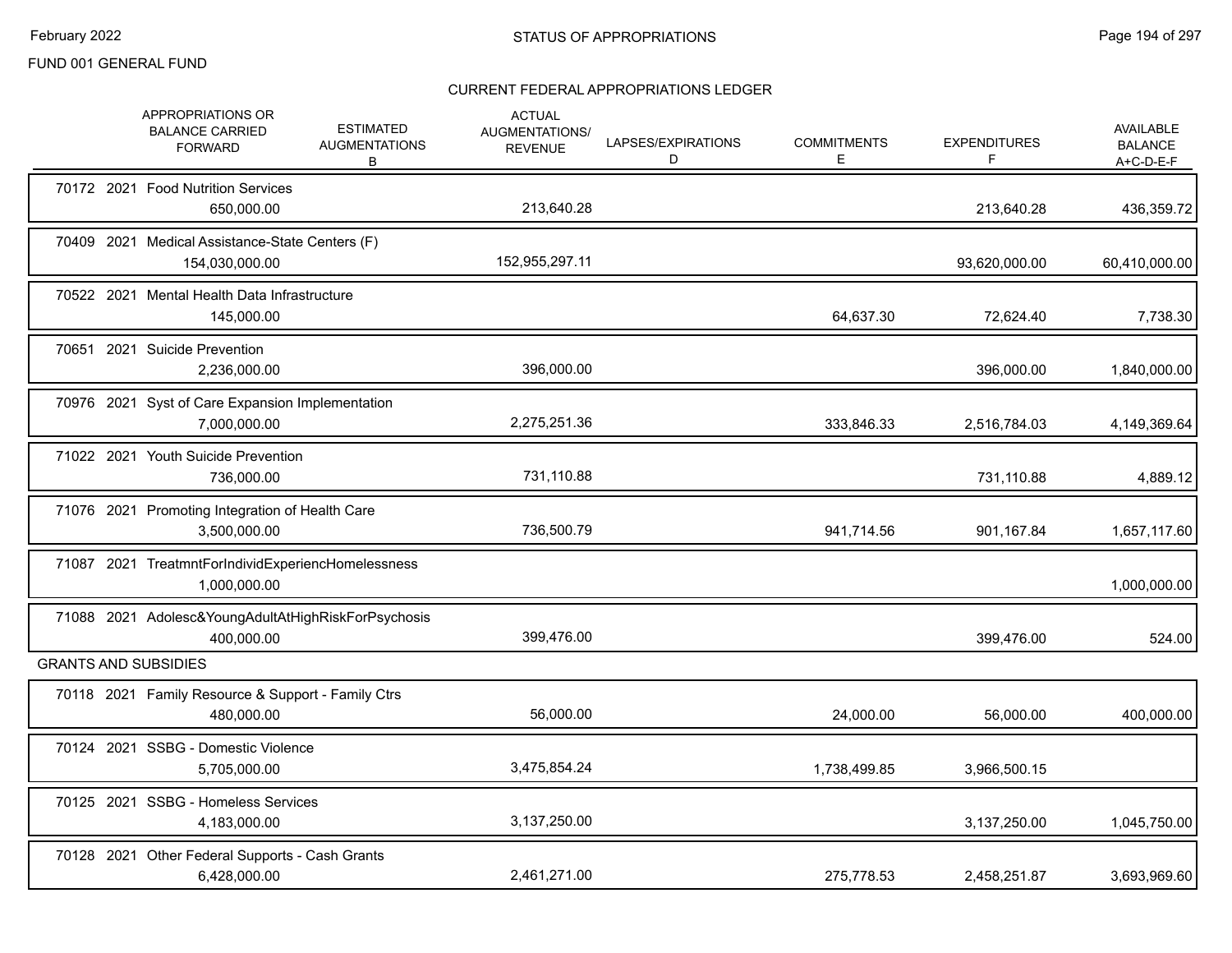|  | APPROPRIATIONS OR<br><b>BALANCE CARRIED</b><br><b>FORWARD</b>         | <b>ESTIMATED</b><br><b>AUGMENTATIONS</b><br>B | <b>ACTUAL</b><br>AUGMENTATIONS/<br><b>REVENUE</b> | LAPSES/EXPIRATIONS<br>D | <b>COMMITMENTS</b><br>E. | <b>EXPENDITURES</b><br>F | <b>AVAILABLE</b><br><b>BALANCE</b><br>$A+C-D-E-F$ |
|--|-----------------------------------------------------------------------|-----------------------------------------------|---------------------------------------------------|-------------------------|--------------------------|--------------------------|---------------------------------------------------|
|  | 70129 2021 Medical Assistance-ID/ICF (F)<br>211,607,000.00            |                                               | 152,905,332.95                                    |                         |                          | 155,462,728.63           | 56, 144, 271. 37                                  |
|  | 70137 2021 CCDFBG - School Age<br>1,260,000.00                        |                                               |                                                   |                         |                          |                          | 1,260,000.00                                      |
|  | 70155 2021 Child Welfare Services<br>34,174,000.00                    |                                               | 6,719,627.14                                      |                         | 3,825,625.03             | 7,265,271.04             | 23,083,103.93                                     |
|  | 70157 2021 Child Welfare - Title IV-E<br>405,460,000.00               |                                               | 70,543,457.77                                     |                         | 17,885,487.89            | 99,666,121.18            | 287,908,390.93                                    |
|  | 70158 2021 SSBG - Child Care<br>30,977,000.00                         |                                               | 9,616,486.28                                      |                         | 21,360,513.72            | 9,616,486.28             |                                                   |
|  | 70159 2021 SSBG - Child Welfare<br>12,021,000.00                      |                                               | 9,015,774.00                                      |                         |                          | 9,015,774.00             | 3,005,226.00                                      |
|  | 70161 2021 Medical Assistance-Long-Term Living<br>107,898,000.00      |                                               | 54,515,666.90                                     |                         | 9,070,341.94             | 53,826,212.39            | 45,001,445.67                                     |
|  | 70165 2021 SSBG - Family Planning<br>2,000,000.00                     |                                               | 1,000,000.00                                      |                         | 707,700.00               | 1,292,300.00             |                                                   |
|  | 70168 2021 LIEABG-Low Income Families & Individuals<br>188,563,000.00 |                                               | 24,050,135.10                                     |                         |                          | 38,486,987.42            | 150,076,012.58                                    |
|  | 70169 2021 Medical Assistance - Child Welfare<br>1,477,000.00         |                                               | 4,392.28                                          |                         |                          | 7,989.93                 | 1,469,010.07                                      |
|  | 70170 2021 Education for Children with Disabilities<br>15,026,000.00  |                                               | 10,934,579.55                                     |                         | 471,759.54               | 11,110,999.46            | 3,443,241.00                                      |
|  | 70171 2021 Child Welfare Training & Certification<br>20,000,000.00    |                                               | 3,318,521.73                                      |                         | 12,597,769.86            | 4,477,855.51             | 2,924,374.63                                      |
|  | 70175 2021 Med Assist-Community ID Services<br>57,133,000.00          |                                               | 11,763,291.74                                     |                         | 6,758,064.81             | 19,223,979.60            | 31,150,955.59                                     |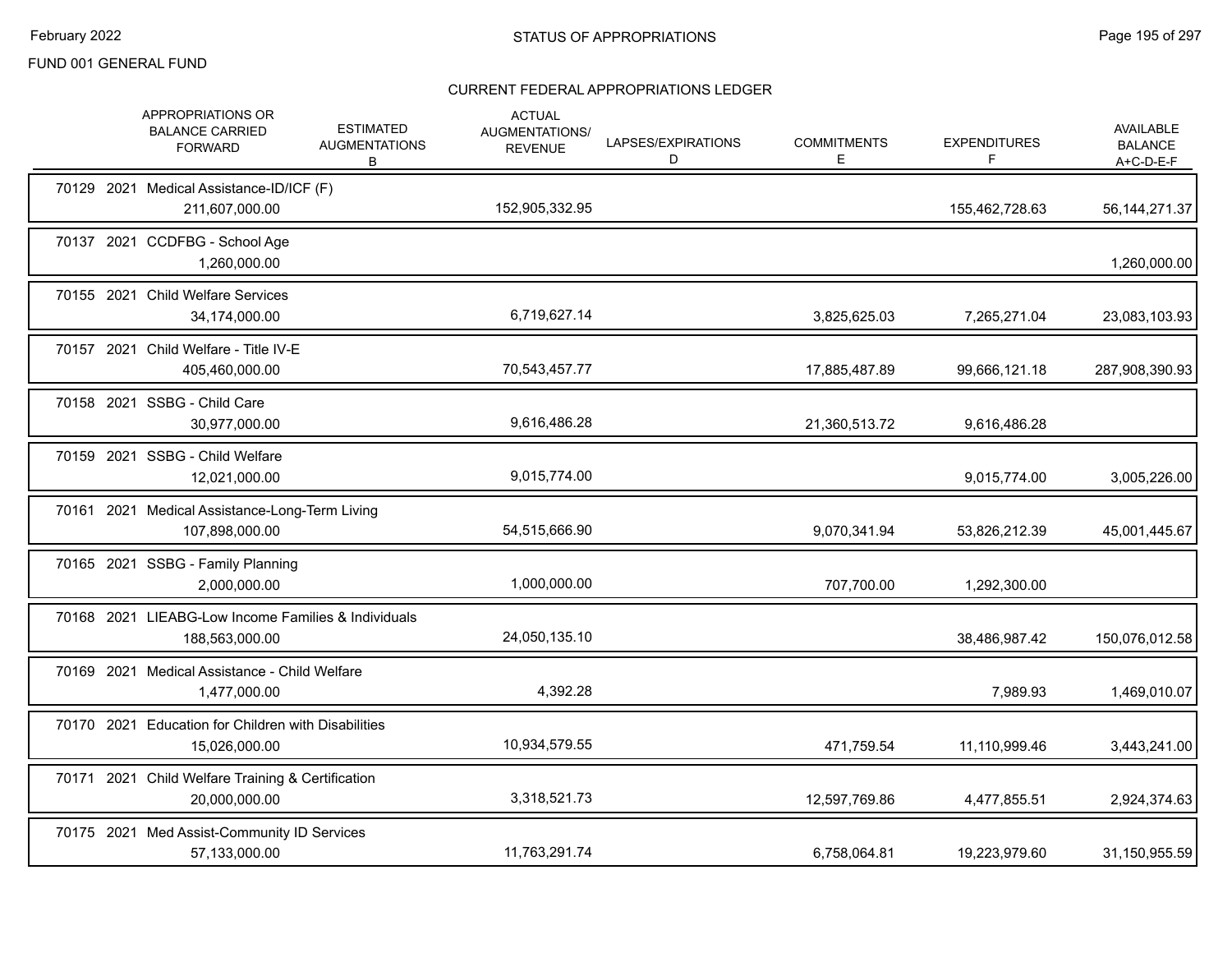|  | APPROPRIATIONS OR<br><b>BALANCE CARRIED</b><br><b>FORWARD</b>     | <b>ESTIMATED</b><br><b>AUGMENTATIONS</b><br>В | <b>ACTUAL</b><br>AUGMENTATIONS/<br><b>REVENUE</b> | LAPSES/EXPIRATIONS<br>D | <b>COMMITMENTS</b><br>E. | <b>EXPENDITURES</b><br>F | <b>AVAILABLE</b><br><b>BALANCE</b><br>$A+C-D-E-F$ |
|--|-------------------------------------------------------------------|-----------------------------------------------|---------------------------------------------------|-------------------------|--------------------------|--------------------------|---------------------------------------------------|
|  | 70176 2021 SSBG - Rape Crisis<br>1,721,000.00                     |                                               | 1,195,821.00                                      |                         | 386,042.00               | 1,334,958.00             |                                                   |
|  | 70177 2021 SSBG-Community ID Services<br>7,451,000.00             |                                               | 5,588,236.00                                      |                         |                          | 5,588,236.00             | 1,862,764.00                                      |
|  | 70184 2021 Medical Assistance-Early Intervention<br>72,400,000.00 |                                               | 34,071,053.22                                     |                         |                          | 34,027,153.86            | 38,372,846.14                                     |
|  | 70185 2021 Medical Assistance - Transportation<br>80,755,000.00   |                                               | 7,271,714.21                                      |                         | 6,385,852.60             | 39,430,166.43            | 34,938,980.97                                     |
|  | 70186 2021 Medical Assistance-Capitation<br>13,280,662,000.00     |                                               | 10,254,745,145.68                                 |                         | 34,921,124.07            | 10,285,625,291.58        | 2,960,115,584.35                                  |
|  | 70187 2021 SSBG - Legal Services<br>5,049,000.00                  |                                               | 1,655,464.92                                      |                         | 3,038,637.81             | 2,010,362.19             |                                                   |
|  | 70189 2021 Family Violence Prevention Services<br>4,355,000.00    |                                               | 1,721,676.29                                      |                         | 2,088,661.71             | 1,721,676.29             | 544,662.00                                        |
|  | 70191 2021 Family Preservation - Family Centers<br>2,691,000.00   |                                               | 333,609.00                                        |                         | 1,291,151.52             | 674,848.48               | 725,000.00                                        |
|  | 70192 2021 Head Start Collaboration Project<br>225,000.00         |                                               | 98,117.35                                         |                         | 112,440.22               | 112,559.78               |                                                   |
|  | 70195 2021 TANFBG - Cash Grants<br>207,093,000.00                 |                                               | 73,586,655.60                                     |                         | 920,392.73               | 75,599,066.88            | 130,573,540.39                                    |
|  | 70197 2021 TANFBG - Child Welfare<br>58,508,000.00                |                                               | 360,209.01                                        |                         |                          | 360,209.01               | 58,147,790.99                                     |
|  | 70199 2021 CCDFBG - Child Care<br>422,961,000.00                  |                                               | 151,890,161.23                                    |                         | 156,789,974.24           | 181,920,181.26           | 84,250,844.50                                     |
|  | 70204 2021 Comm. Based Family Resource & Support<br>143,000.00    |                                               | 73,145.38                                         |                         | 44,831.50                | 98,168.50                |                                                   |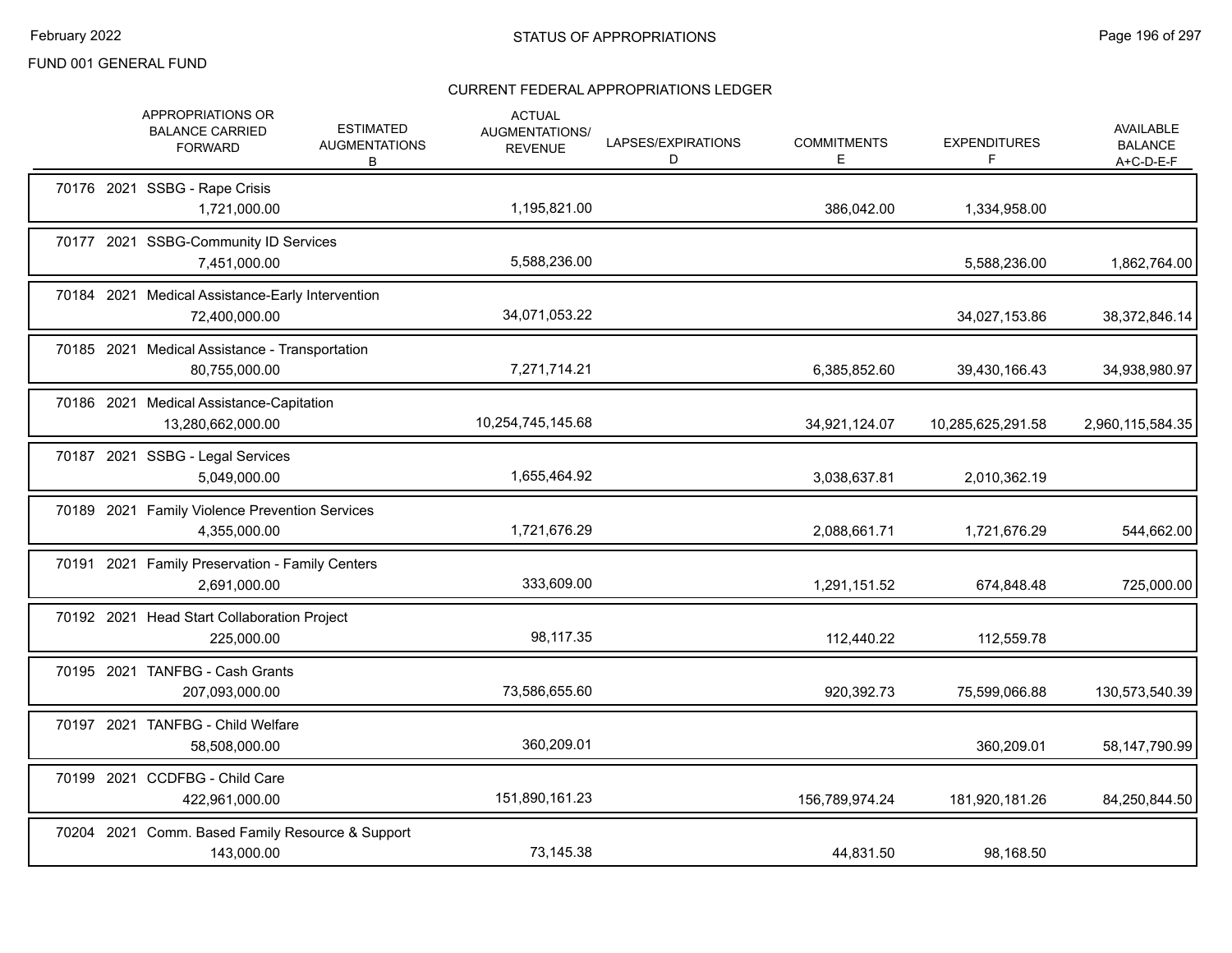|  | APPROPRIATIONS OR<br><b>BALANCE CARRIED</b><br><b>FORWARD</b>         | <b>ESTIMATED</b><br><b>AUGMENTATIONS</b><br>B | <b>ACTUAL</b><br>AUGMENTATIONS/<br><b>REVENUE</b> | LAPSES/EXPIRATIONS<br>D | <b>COMMITMENTS</b><br>E. | <b>EXPENDITURES</b><br>F. | AVAILABLE<br><b>BALANCE</b><br>A+C-D-E-F |
|--|-----------------------------------------------------------------------|-----------------------------------------------|---------------------------------------------------|-------------------------|--------------------------|---------------------------|------------------------------------------|
|  | 70527 2021 TANF - Alternatives to Abortion<br>1,000,000.00            |                                               | 750,058.00                                        |                         | 249,942.00               | 750,058.00                |                                          |
|  | 70578 2021 Medical Assistance - Trauma Centers (F)<br>9,637,000.00    |                                               |                                                   |                         |                          |                           | 9,637,000.00                             |
|  | 70600 2021 Medical Assistance Community ID Waiver<br>1,963,561,000.00 |                                               | 1,208,173,109.79                                  |                         |                          | 1,285,764,040.32          | 677,796,959.68                           |
|  | 70649 2021 Medical Assistance-Academic Medical Cntr<br>27,350,000.00  |                                               |                                                   |                         |                          |                           | 27,350,000.00                            |
|  | 70661 2021 Title IV-B Family Centers<br>5,871,000.00                  |                                               | 888,451.88                                        |                         | 822,734.70               | 1,351,383.68              | 3,696,881.62                             |
|  | 70669 2021 Medical Astnc-Nurse Family Prtnrshp (F)<br>2,544,000.00    |                                               | 313,606.87                                        |                         |                          | 333,846.31                | 2,210,153.69                             |
|  | 70707 2021 Child Abuse Prevention and Treatment Act<br>12,500,000.00  |                                               | 550,144.83                                        |                         | 2,426,473.01             | 719,217.53                | 9,354,309.46                             |
|  | 70711 2021 MA-Autism Intervention and Services<br>28,953,000.00       |                                               | 17,458,846.87                                     |                         |                          | 18,250,833.60             | 10,702,166.40                            |
|  | 70718 2021 TITLE IV B Caseworker Visits<br>1,000,000.00               |                                               |                                                   |                         |                          |                           | 1,000,000.00                             |
|  | 70719 2021 TANF-Child Care Assistance<br>220,820,000.00               |                                               | 19,526,916.74                                     |                         | 141,566,550.87           | 25,621,319.43             | 53,632,129.70                            |
|  | 70720 2021 CCDFBG-Child Care Assistance<br>47,614,000.00              |                                               | 1,288,042.76                                      |                         | 37,161.14                | 2,487,838.86              | 45,089,000.00                            |
|  | 70721 2021 SNAP-Child Care Assistance<br>3,093,000.00                 |                                               | 606,100.52                                        |                         | 259,838.12               | 703,138.88                | 2,130,023.00                             |
|  | 70729 2021 MA-Obstetric and Neonatal Services<br>7,438,000.00         |                                               | 176,822.61                                        |                         |                          |                           | 7,438,000.00                             |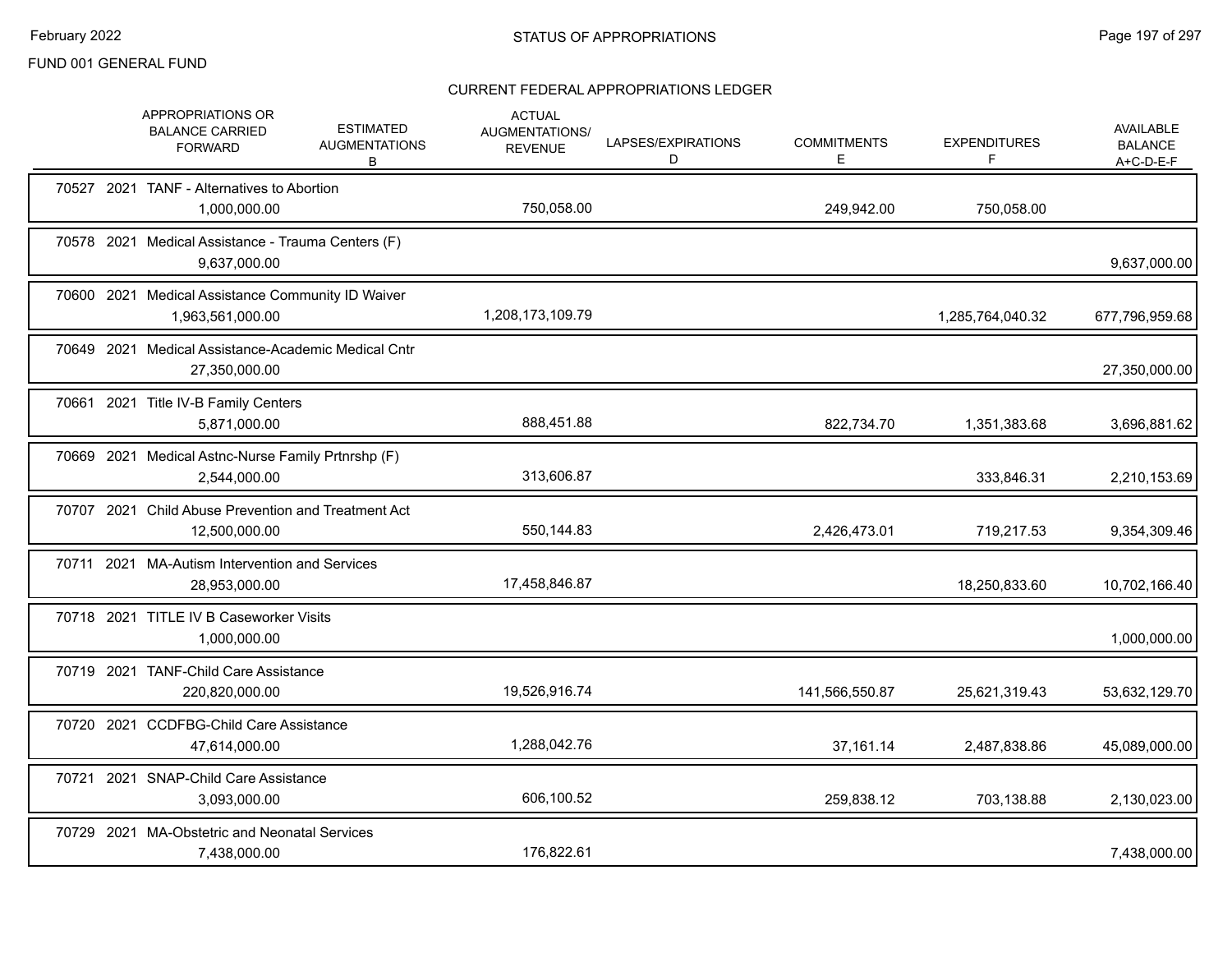#### CURRENT FEDERAL APPROPRIATIONS LEDGER

| <b>DEPT TOTAL</b> | 28,120,832,000.00                                                                                              | 18,905,116,247.84                                 |                         | 719,284,410.73          | 19,301,374,268.60        | 8,100,173,320.67                           |
|-------------------|----------------------------------------------------------------------------------------------------------------|---------------------------------------------------|-------------------------|-------------------------|--------------------------|--------------------------------------------|
|                   | 77933 2021 ARRA - MA Health Information Technology<br>10,000,000.00                                            | 2,997,411.00                                      |                         |                         | 2,997,411.00             | 7,002,589.00                               |
|                   | 71089 2021 Medical Assist - Community Healthchoices<br>6,481,347,000.00                                        | 4,554,421,977.97                                  |                         | 27,915,538.61           | 4,569,865,016.96         | 1,883,566,444.43                           |
|                   | 71055 2021 Children's Health Insurance Program<br>237,906,000.00                                               | 124,912,459.96                                    |                         | 92,548,624.60           | 142,514,169.13           | 2,843,206.27                               |
|                   | 71030 2021 Medical Assistance-Fee for Service<br>1,912,769,000.00                                              | 1,111,489,203.78                                  |                         | 31,324,514.59           | 1,256,098,600.69         | 625,345,884.72                             |
|                   | 70977 2021 Childrens Justice Act<br>1.200.000.00                                                               | 7,608.67                                          |                         | 24,025.03               | 11,988.97                | 1,163,986.00                               |
|                   | 70960 2021 MA - Long-Term Care Managed Care<br>193,815,000.00                                                  | 122,582,378.43                                    |                         |                         | 122,582,378.43           | 71,232,621.57                              |
|                   | 70958 2021 Refugees/Persons Seeking Asylum-Soc Serv<br>14,758,000.00                                           | 2,952,025.22                                      |                         | 8,818,068.83            | 3,840,475.40             | 2,099,455.77                               |
|                   | 70798 2021 MA- Workers with Disabilities<br>66,683,000.00                                                      | -15,278,622.12                                    |                         |                         |                          | 66,683,000.00                              |
|                   | 70791 2021 MCHSBG - Early Childhood Home Visiting<br>16,300,000.00                                             | 7,867,539.87                                      |                         | 3,120,516.64            | 7,871,996.97             | 5,307,486.39                               |
|                   | 70750 2021 Med Assist- Physician Practice Plans<br>11,159,000.00                                               | -54,246,651.82                                    |                         |                         | 5,526,609.31             | 5,632,390.69                               |
|                   | 70748 2021 Med Assist - Critical Access Hospitals<br>18,098,000.00                                             |                                                   |                         |                         |                          | 18,098,000.00                              |
|                   | 70730 2021 MA-Hospital Based Burn Centers<br>4,940,000.00                                                      |                                                   |                         |                         |                          | 4,940,000.00                               |
|                   | APPROPRIATIONS OR<br><b>ESTIMATED</b><br><b>BALANCE CARRIED</b><br><b>AUGMENTATIONS</b><br><b>FORWARD</b><br>B | <b>ACTUAL</b><br>AUGMENTATIONS/<br><b>REVENUE</b> | LAPSES/EXPIRATIONS<br>D | <b>COMMITMENTS</b><br>Е | <b>EXPENDITURES</b><br>F | AVAILABLE<br><b>BALANCE</b><br>$A+C-D-E-F$ |

**BA 19 - State Department**

GENERAL GOVERNMENT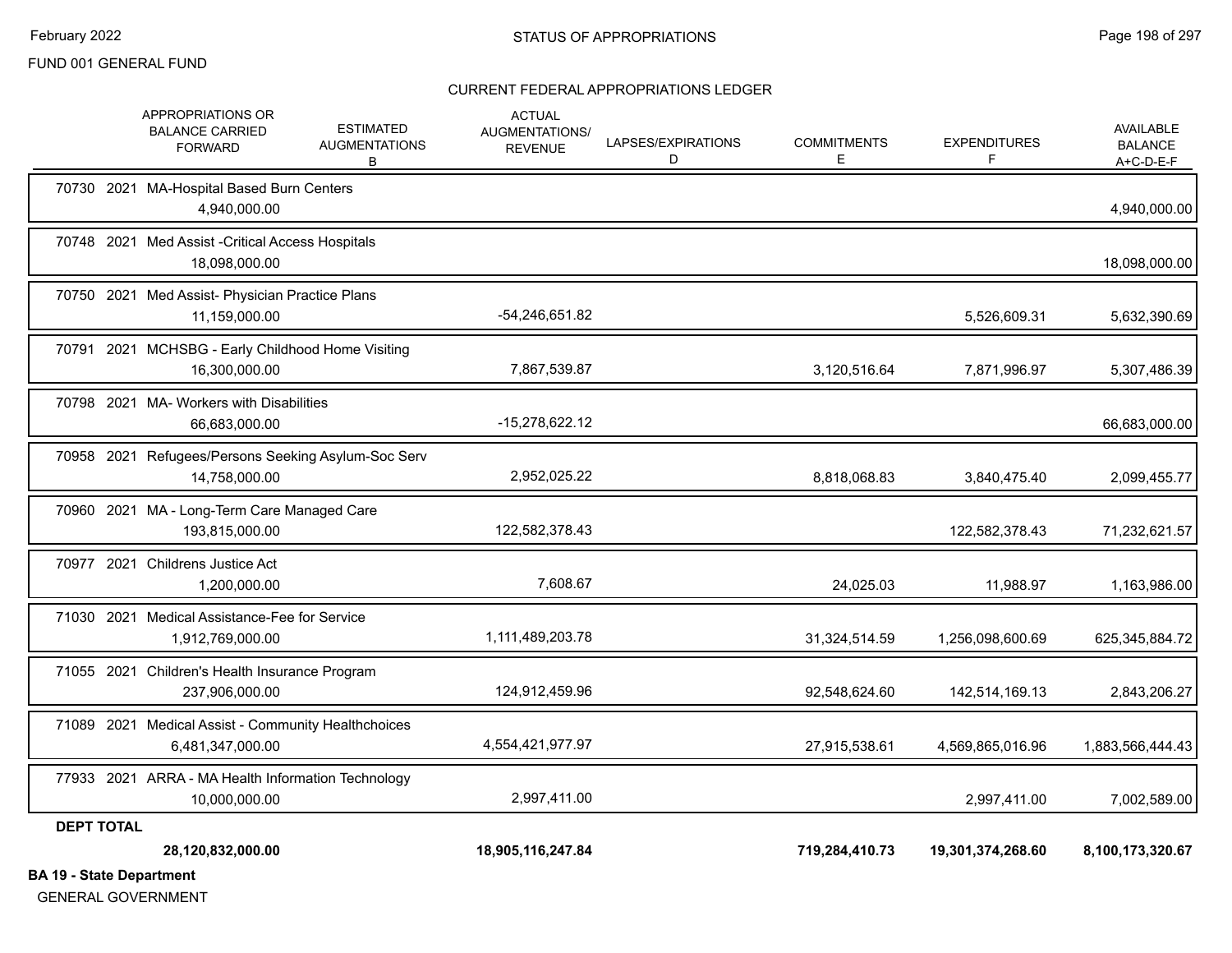|                             | <b>APPROPRIATIONS OR</b><br><b>BALANCE CARRIED</b><br><b>FORWARD</b> | <b>ESTIMATED</b><br><b>AUGMENTATIONS</b><br>В | <b>ACTUAL</b><br><b>AUGMENTATIONS/</b><br><b>REVENUE</b> | LAPSES/EXPIRATIONS<br>D | <b>COMMITMENTS</b><br>Е | <b>EXPENDITURES</b><br>F | <b>AVAILABLE</b><br><b>BALANCE</b><br>$A+C-D-E-F$ |
|-----------------------------|----------------------------------------------------------------------|-----------------------------------------------|----------------------------------------------------------|-------------------------|-------------------------|--------------------------|---------------------------------------------------|
|                             | 70490 2021 Federal Election Reform                                   |                                               |                                                          |                         |                         |                          |                                                   |
|                             | 18,122,000.00                                                        |                                               | 642,893.65                                               |                         | 6,967,726.87            | 775,198.27               | 10,379,074.86                                     |
|                             | <b>DEPT TOTAL</b><br>18,122,000.00                                   |                                               | 642,893.65                                               |                         | 6,967,726.87            | 775,198.27               | 10,379,074.86                                     |
| <b>BA 20 - State Police</b> |                                                                      |                                               |                                                          |                         |                         |                          |                                                   |
|                             | <b>GENERAL GOVERNMENT</b>                                            |                                               |                                                          |                         |                         |                          |                                                   |
|                             | 70541 2021 Area Computer Crime<br>12,095,000.00                      |                                               | 1,220,029.47                                             |                         | 726,039.16              | 2,009,515.86             | 9,359,444.98                                      |
|                             | 71007 2021 Broadband Network Planning (F)<br>4,050,000.00            |                                               |                                                          |                         |                         |                          | 4,050,000.00                                      |
|                             | <b>DEPT TOTAL</b>                                                    |                                               |                                                          |                         |                         |                          |                                                   |
|                             | 16,145,000.00                                                        |                                               | 1,220,029.47                                             |                         | 726,039.16              | 2,009,515.86             | 13,409,444.98                                     |
|                             | <b>BA 78 - Transportation</b><br><b>GRANTS AND SUBSIDIES</b>         |                                               |                                                          |                         |                         |                          |                                                   |
|                             | 70356 2021 Surface Transportation Assist-Operating<br>15,000,000.00  |                                               | 2,425,454.00                                             |                         | 875,975.00              | 3,022,235.00             | 11,101,790.00                                     |
|                             | 70357 2021 Surface Transportation Assist -Capital<br>40,000,000.00   |                                               | 11,544,204.00                                            |                         | 24,073,653.00           | 13,419,262.00            | 2,507,085.00                                      |
|                             | 70358 2021 Sur Transp Assist-Operations & Planning<br>750,000.00     |                                               | 111,617.00                                               |                         | 583,680.00              | 125,573.00               | 40,747.00                                         |
|                             | 70360 2021 TEA 21 - Access to Jobs<br>2,000,000.00                   |                                               | 447,907.00                                               |                         | 1,016,855.00            | 447,907.00               | 535,238.00                                        |
|                             | 70361 2021 FTA-Capital Improvements<br>70,000,000.00                 |                                               | 7,511,579.00                                             |                         | 44,332,058.37           | 7,568,498.00             | 18,099,443.63                                     |
|                             | 70362 2021 FTA Capital Improvement Grants<br>30.000.000.00           |                                               | 6,917,131.69                                             |                         | 15,307,225.44           | 7,623,686.69             | 7,069,087.87                                      |
|                             | 70752 2021 FTA-Hybrid MassTransit Vehicles<br>30,000,000.00          |                                               | 340,741.00                                               |                         | 3,684,260.68            | 386,362.00               | 25,929,377.32                                     |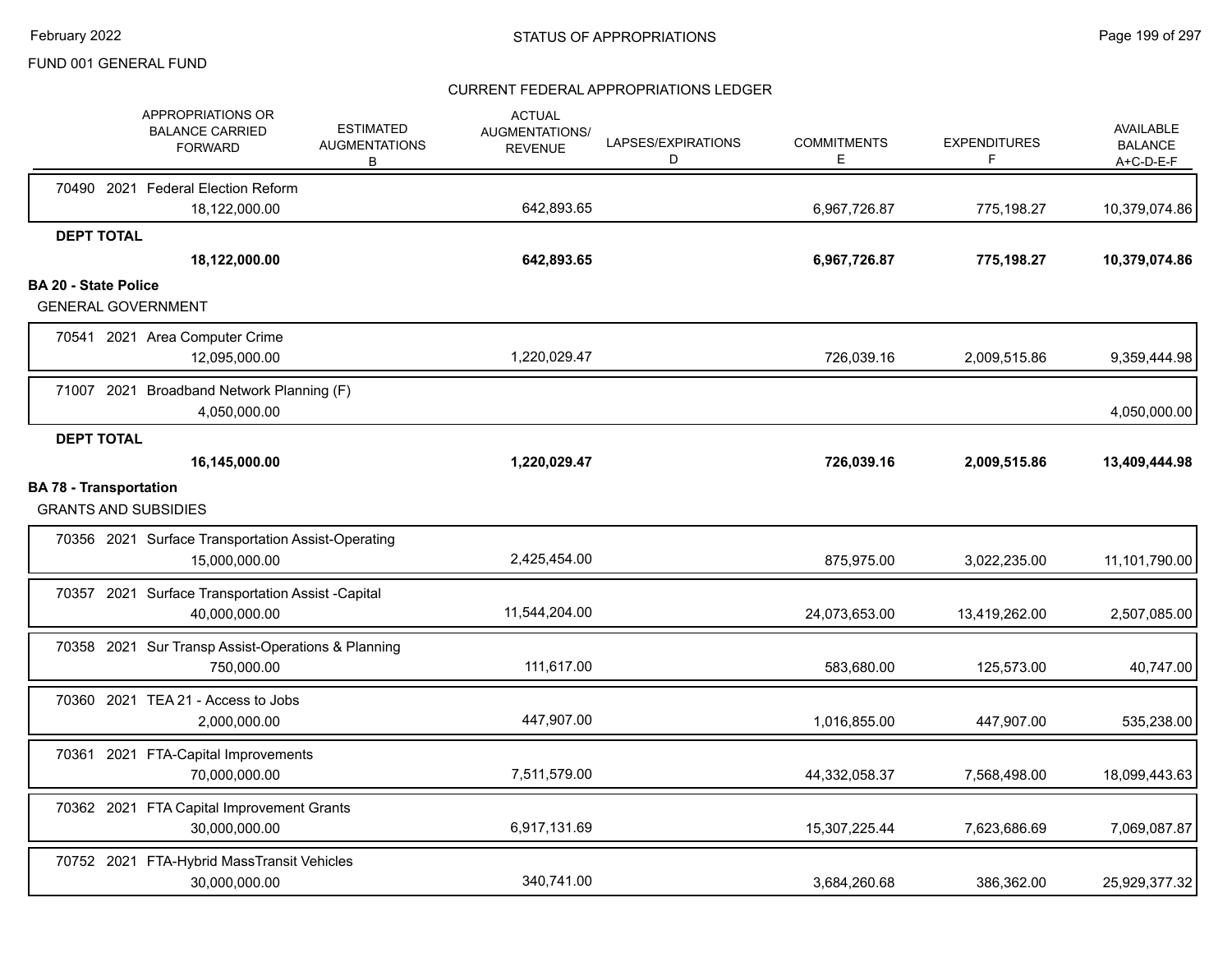|                                                           | <b>APPROPRIATIONS OR</b><br><b>BALANCE CARRIED</b><br><b>FORWARD</b> | <b>ESTIMATED</b><br><b>AUGMENTATIONS</b><br>в | <b>ACTUAL</b><br><b>AUGMENTATIONS/</b><br><b>REVENUE</b> | LAPSES/EXPIRATIONS<br>D | <b>COMMITMENTS</b><br>E | <b>EXPENDITURES</b><br>F | AVAILABLE<br><b>BALANCE</b><br>A+C-D-E-F |
|-----------------------------------------------------------|----------------------------------------------------------------------|-----------------------------------------------|----------------------------------------------------------|-------------------------|-------------------------|--------------------------|------------------------------------------|
| 71027<br>2021                                             | FTA-Safety Oversight                                                 |                                               |                                                          |                         |                         |                          |                                          |
|                                                           | 3,000,000.00                                                         |                                               | 628,511.66                                               |                         | 378,303.36              | 807,620.27               | 1,814,076.37                             |
| 71112 2021                                                | FRA-State of Good Repair<br>15,000,000.00                            |                                               |                                                          |                         |                         |                          | 15,000,000.00                            |
| <b>DEPT TOTAL</b>                                         |                                                                      |                                               |                                                          |                         |                         |                          |                                          |
|                                                           | 205,750,000.00                                                       |                                               | 29,927,145.35                                            |                         | 90,252,010.85           | 33,401,143.96            | 82,096,845.19                            |
| <b>BA 51 - Supreme Court</b><br><b>GENERAL GOVERNMENT</b> |                                                                      |                                               |                                                          |                         |                         |                          |                                          |
|                                                           | 70654 2021 Court Improvement Project                                 |                                               |                                                          |                         |                         |                          |                                          |
|                                                           | 1,130,000.00                                                         |                                               | 460,458.17                                               |                         |                         | 192,652.94               | 937,347.06                               |
| 71068 2021                                                | Adult Drug Court Outcome Eval                                        |                                               |                                                          |                         |                         |                          |                                          |
|                                                           | 175,000.00                                                           |                                               | 175,000.00                                               |                         |                         |                          | 175,000.00                               |
| <b>DEPT TOTAL</b>                                         |                                                                      |                                               |                                                          |                         |                         |                          |                                          |
|                                                           | 1,305,000.00                                                         |                                               | 635,458.17                                               |                         |                         | 192,652.94               | 1,112,347.06                             |
| <b>LEDGER TOTAL</b>                                       |                                                                      |                                               |                                                          |                         |                         |                          |                                          |
|                                                           | 33,585,374,000.00                                                    |                                               | 20,671,602,052.19                                        |                         | 2,051,845,881.73        | 21,178,831,773.61        | 10,354,696,344.66                        |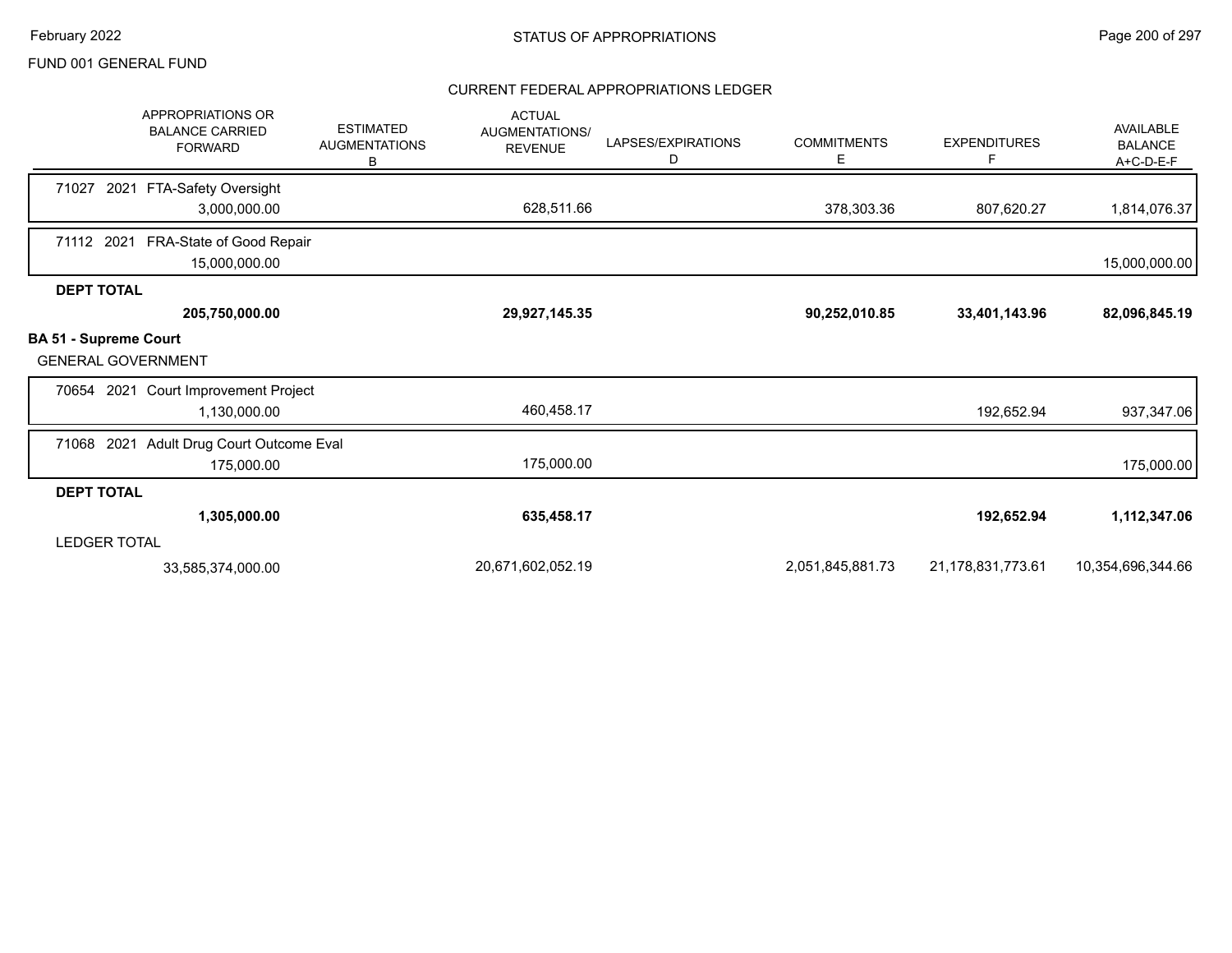|                                  | APPROPRIATIONS OR<br><b>BALANCE CARRIED</b><br><b>FORWARD</b>      | <b>ESTIMATED</b><br><b>AUGMENTATIONS</b><br>В | <b>ACTUAL</b><br>AUGMENTATIONS/<br><b>REVENUE</b> | LAPSES/EXPIRATIONS<br>D | <b>COMMITMENTS</b><br>E. | <b>EXPENDITURES</b><br>F | <b>AVAILABLE</b><br><b>BALANCE</b><br>$A+C-D-E-F$ |
|----------------------------------|--------------------------------------------------------------------|-----------------------------------------------|---------------------------------------------------|-------------------------|--------------------------|--------------------------|---------------------------------------------------|
| <b>BA 81 - Executive Offices</b> |                                                                    |                                               |                                                   |                         |                          |                          |                                                   |
|                                  | <b>GENERAL GOVERNMENT</b>                                          |                                               |                                                   |                         |                          |                          |                                                   |
|                                  | 80492 2021 Children's Justice Act<br>400.000.00                    |                                               | 57,229.90                                         |                         | 228,761.50               | 59,076.94                | 112,161.56                                        |
|                                  | 80569 2021 PA State Opioid Response (SOR)<br>16,555,000.00         |                                               | 5,952,352.86                                      |                         | 8,245,820.57             | 6,454,798.96             | 1,854,380.47                                      |
|                                  | 80876 2021 PA Youth Survey-DDAP<br>75,000.00                       |                                               |                                                   |                         |                          |                          | 75,000.00                                         |
|                                  | 80888 2021 Substance Abuse Prevention DDAP<br>281,000.00           |                                               |                                                   |                         | 105,000.00               |                          | 176,000.00                                        |
| 87301                            | 2021 COVID-SFR Transfer to General Fund<br>3,841,000,000.00        |                                               | 3,841,000,000.00                                  |                         |                          | 3,841,000,000.00         |                                                   |
|                                  | 87302 2021 COVID-Trsfr EmergencyMedicalSrvcsOpFund<br>5,000,000.00 |                                               | 5,000,000.00                                      |                         |                          | 5,000,000.00             |                                                   |
|                                  | 87306 2021 COVID-SFR Pandemic Response<br>243,332,655.00           |                                               | 243,332,655.00                                    |                         |                          |                          | 243,332,655.00                                    |
|                                  | 87452 2021 COVID-SubstanceAbusePrevention&Treatment<br>173,000.00  |                                               |                                                   |                         |                          |                          | 173,000.00                                        |
|                                  | <b>GRANTS AND SUBSIDIES</b>                                        |                                               |                                                   |                         |                          |                          |                                                   |
|                                  | 87312 2021 COVID-SFR Pandemic Response PCCD<br>19,500,000.00       |                                               | 19,500,000.00                                     |                         |                          | 4,500,000.00             | 15,000,000.00                                     |
| <b>DEPT TOTAL</b>                |                                                                    |                                               |                                                   |                         |                          |                          |                                                   |
|                                  | 4,126,316,655.00                                                   |                                               | 4,114,842,237.76                                  |                         | 8,579,582.07             | 3,857,013,875.90         | 260,723,197.03                                    |
| <b>BA 14 - Attorney General</b>  | <b>GENERAL GOVERNMENT</b>                                          |                                               |                                                   |                         |                          |                          |                                                   |
|                                  | 80587 2021 Project Safe Neighborhoods (F)<br>280,000.00            |                                               | 157,344.88                                        |                         |                          | 163,306.05               | 116,693.95                                        |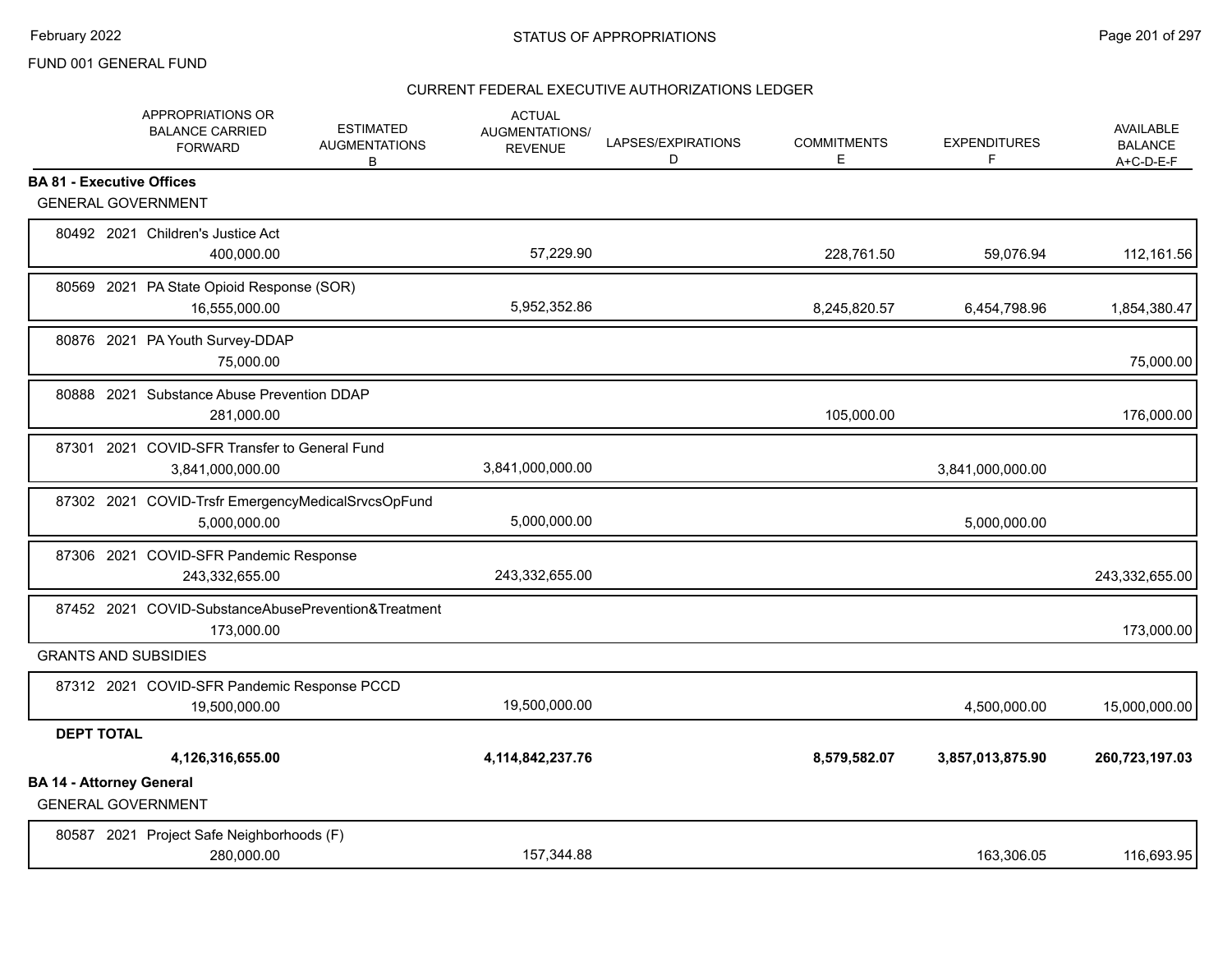|                            | APPROPRIATIONS OR<br><b>BALANCE CARRIED</b><br><b>FORWARD</b>       | <b>ESTIMATED</b><br><b>AUGMENTATIONS</b><br>В | <b>ACTUAL</b><br>AUGMENTATIONS/<br><b>REVENUE</b> | LAPSES/EXPIRATIONS<br>D | <b>COMMITMENTS</b><br>E | <b>EXPENDITURES</b><br>F | AVAILABLE<br><b>BALANCE</b><br>A+C-D-E-F |
|----------------------------|---------------------------------------------------------------------|-----------------------------------------------|---------------------------------------------------|-------------------------|-------------------------|--------------------------|------------------------------------------|
| 80599 2021                 | ProjectSafeNeighborhoods-SW Philadelphia<br>134,000.00              |                                               | 77,292.01                                         |                         |                         | 82,326.44                | 51,673.56                                |
|                            | 82589 2021 COPS Anti-Heroin Task Force<br>1,500,000.00              |                                               | 497,803.80                                        |                         |                         | 512,579.43               | 987,420.57                               |
|                            | 82590 2021 COPS Anti-Methamphetamine Program<br>800,000.00          |                                               | 190,366.92                                        |                         |                         | 260,558.56               | 539,441.44                               |
| <b>DEPT TOTAL</b>          |                                                                     |                                               |                                                   |                         |                         |                          |                                          |
|                            | 2,714,000.00                                                        |                                               | 922,807.61                                        |                         |                         | 1,018,770.48             | 1,695,229.52                             |
| BA 10 - Aging              | <b>GRANTS AND SUBSIDIES</b>                                         |                                               |                                                   |                         |                         |                          |                                          |
|                            | 80594 2021 Overdose Data to Action (F)<br>700,000.00                |                                               | 155,298.00                                        |                         | 433,907.00              | 246,391.00               | 19,702.00                                |
|                            | 80910 2021 State Opioid Response<br>57,000.00                       |                                               | 4,837.15                                          |                         |                         | 5,169.52                 | 51,830.48                                |
|                            | 87445 2021 COVID-CommunityVaccineEducation&Outreach<br>250,000.00   |                                               |                                                   |                         |                         |                          | 250,000.00                               |
|                            | 87453 2021 COVID-PublicHealthWorkforceExpansnAging<br>4,088,000.00  |                                               |                                                   |                         |                         |                          | 4,088,000.00                             |
|                            | 87650 2021 COVID-PFTA-Title III-Supportive Services<br>3,520,052.00 |                                               |                                                   |                         | 31,733.44               |                          | 3,488,318.56                             |
| <b>DEPT TOTAL</b>          |                                                                     |                                               |                                                   |                         |                         |                          |                                          |
|                            | 8,615,052.00                                                        |                                               | 160,135.15                                        |                         | 465,640.44              | 251,560.52               | 7,897,851.04                             |
| <b>BA 68 - Agriculture</b> | <b>GENERAL GOVERNMENT</b>                                           |                                               |                                                   |                         |                         |                          |                                          |
|                            | 80889 2021 Invasive Plant Suppression<br>56,000.00                  |                                               |                                                   |                         |                         | 762.02                   | 55,237.98                                |
|                            | 80992 2021 Chesapeake Bay Pollution Abatement<br>3,118,000.00       |                                               | 933,371.73                                        |                         | 1,187,080.62            | 973,493.38               | 957,426.00                               |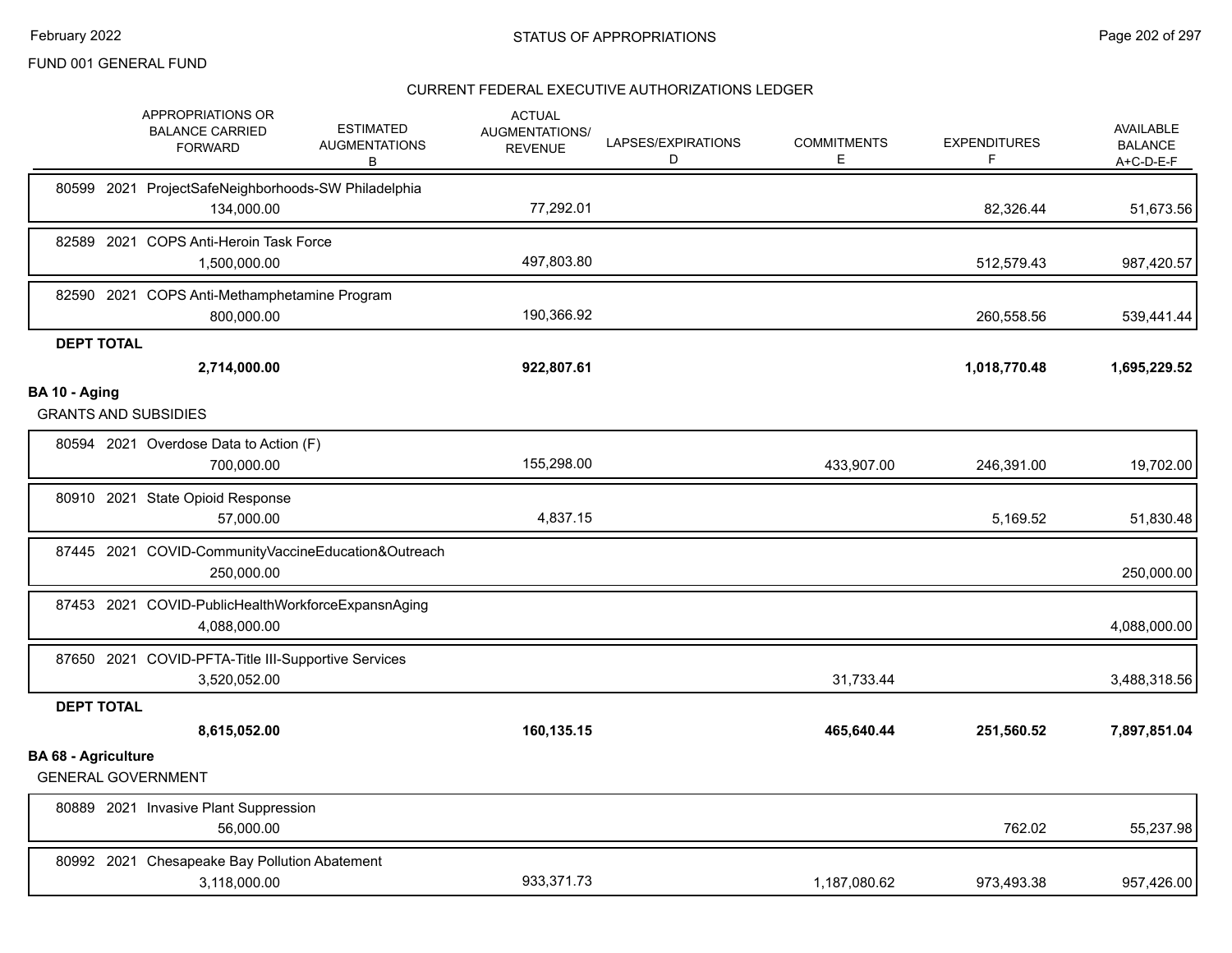#### CURRENT FEDERAL EXECUTIVE AUTHORIZATIONS LEDGER

|                   | APPROPRIATIONS OR<br><b>BALANCE CARRIED</b><br><b>FORWARD</b>                | <b>ESTIMATED</b><br><b>AUGMENTATIONS</b><br>В | <b>ACTUAL</b><br><b>AUGMENTATIONS/</b><br><b>REVENUE</b> | LAPSES/EXPIRATIONS<br>D | <b>COMMITMENTS</b><br>E. | <b>EXPENDITURES</b><br>F | AVAILABLE<br><b>BALANCE</b><br>$A+C-D-E-F$ |
|-------------------|------------------------------------------------------------------------------|-----------------------------------------------|----------------------------------------------------------|-------------------------|--------------------------|--------------------------|--------------------------------------------|
|                   | 87440 2021 COVID-Epidemiology&LabSurveillance&Rspns<br>1,972,000.00          |                                               | 640,855.75                                               |                         | 294,985.85               | 640,855.75               | 1,036,158.40                               |
|                   | 87646 2021 COVID-Emergency Food Assistance<br>4,068,249.00                   |                                               |                                                          |                         |                          |                          | 4,068,249.00                               |
| <b>DEPT TOTAL</b> |                                                                              |                                               |                                                          |                         |                          |                          |                                            |
|                   | 9,214,249.00                                                                 |                                               | 1,574,227.48                                             |                         | 1,482,066.47             | 1,615,111.15             | 6,117,071.38                               |
|                   | <b>BA 24 - Community &amp; Economic Develop</b><br><b>GENERAL GOVERNMENT</b> |                                               |                                                          |                         |                          |                          |                                            |
|                   | 87656 2021 COVID-CommunityDevelopmntBlockGrantAdmin<br>600,000.00            |                                               | 240,947.67                                               |                         | 101,122.79               | 248,101.39               | 250,775.82                                 |
|                   | 87658 2021 COVID-Emergency Solutions Grant Admin<br>600.000.00               |                                               | 277,333.55                                               |                         | 103,169.89               | 298,362.14               | 198,467.97                                 |
|                   | 87674 2021 COVID-CommunityServicesBlockGrantAdmin<br>300,000.00              |                                               | 86,679.11                                                |                         |                          | 95,604.57                | 204,395.43                                 |
|                   | 87678 2021 COVID-LowIncomeHomeEnergyAssistPrgmAdmin<br>1,650,722.00          |                                               | 61,359.22                                                |                         | 219,056.65               | 71,531.67                | 1,360,133.68                               |
|                   | <b>GRANTS AND SUBSIDIES</b>                                                  |                                               |                                                          |                         |                          |                          |                                            |
|                   | 87307 2021 COVID-SFR Pandemic Response<br>79,092,345.00                      |                                               | 79,092,345.00                                            |                         | 200,000.00               | 44,992,345.00            | 33,900,000.00                              |
|                   | 87441 2021 COVID-CARES Vaccine Outreach<br>8.000.000.00                      |                                               | 819,813.13                                               |                         | 2,891,212.83             | 1,933,784.72             | 3,175,002.45                               |
|                   | 87450 2021 COVID-Tourism Non-Comp<br>17,086,197.00                           |                                               |                                                          |                         |                          |                          | 17,086,197.00                              |
|                   | 87486 2021 COVID-StateSmallBusinessCreditInitiative<br>267,838,132.00        |                                               |                                                          |                         |                          |                          | 267,838,132.00                             |
| <b>DEPT TOTAL</b> |                                                                              |                                               |                                                          |                         |                          |                          |                                            |
|                   | 375,167,396.00                                                               |                                               | 80,578,477.68                                            |                         | 3,514,562.16             | 47,639,729.49            | 324,013,104.35                             |
|                   | <b>BA 38 - Conservation &amp; Natural Resourc</b>                            |                                               |                                                          |                         |                          |                          |                                            |

GENERAL GOVERNMENT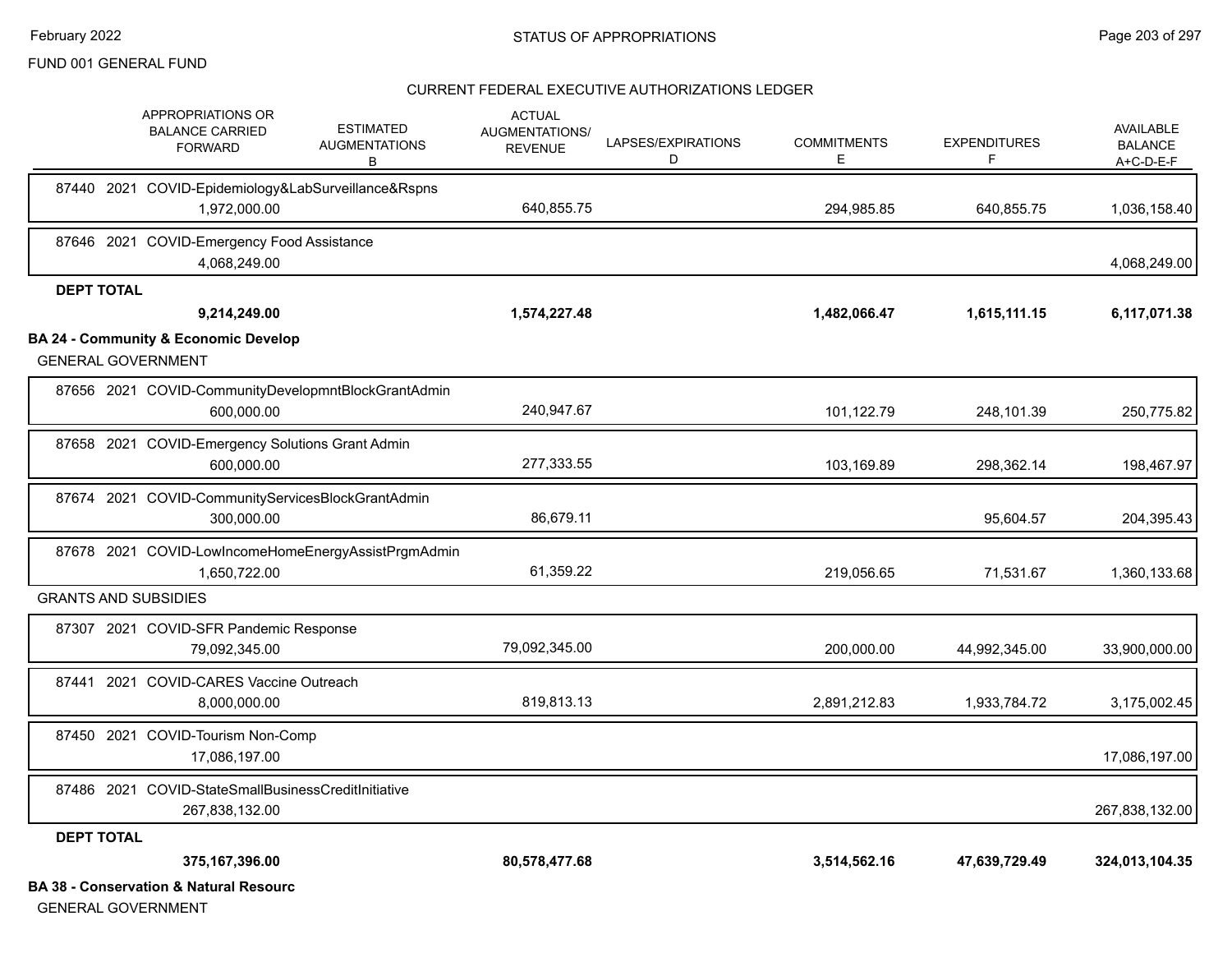|                            | APPROPRIATIONS OR<br><b>BALANCE CARRIED</b><br><b>FORWARD</b>     | <b>ESTIMATED</b><br><b>AUGMENTATIONS</b><br>В | <b>ACTUAL</b><br><b>AUGMENTATIONS/</b><br><b>REVENUE</b> | LAPSES/EXPIRATIONS<br>D | <b>COMMITMENTS</b><br>Е | <b>EXPENDITURES</b><br>F | <b>AVAILABLE</b><br><b>BALANCE</b><br>A+C-D-E-F |
|----------------------------|-------------------------------------------------------------------|-----------------------------------------------|----------------------------------------------------------|-------------------------|-------------------------|--------------------------|-------------------------------------------------|
|                            | 80591 2021 Chesapeake Bay Program<br>700,000.00                   |                                               |                                                          |                         |                         |                          | 700,000.00                                      |
|                            | 80848 2021 Wetlands Program Development<br>250,000.00             |                                               | 2,337.50                                                 |                         |                         | 2,337.50                 | 247,662.50                                      |
|                            | 80860 2021 PA Recreation Trails<br>8,500,000.00                   |                                               | 1,080.83                                                 |                         | 1,955,612.00            | 132,930.30               | 6,411,457.70                                    |
|                            | 80861 2021 Coastal Zone Management Special Projects<br>150,000.00 |                                               |                                                          |                         |                         |                          | 150,000.00                                      |
|                            | 82548 2021 Disaster Relief<br>8,000,000.00                        |                                               |                                                          |                         |                         |                          | 8,000,000.00                                    |
| <b>DEPT TOTAL</b>          | 17,600,000.00                                                     |                                               | 3,418.33                                                 |                         | 1,955,612.00            | 135,267.80               | 15,509,120.20                                   |
| <b>BA 11 - Corrections</b> |                                                                   |                                               |                                                          |                         |                         |                          |                                                 |
|                            | <b>GENERAL GOVERNMENT</b>                                         |                                               |                                                          |                         |                         |                          |                                                 |
|                            | 80556 2021 OVA Dialogue Program<br>27,000.00                      |                                               |                                                          |                         |                         |                          | 27,000.00                                       |
|                            | 80579 2021 OVA STOP GrantTraining&TechnicalAssistnc<br>20,000.00  |                                               | 9,346.88                                                 |                         | 3,928.22                | 9,346.88                 | 6,724.90                                        |
|                            | 80580 2021 OVA TechnologicalUpgrades&TrainingGrant<br>54,000.00   |                                               | 38,641.00                                                |                         |                         | 38,641.00                | 15,359.00                                       |
|                            | 80584 2021 OVA TraumaInfrmdRetrofitng&JuvenilJustic<br>100,000.00 |                                               | 43,361.60                                                |                         |                         | 43,361.60                | 56,638.40                                       |
|                            | 80595 2021 SORNA Notifications<br>99,000.00                       |                                               | 59,399.65                                                |                         |                         | 59,399.65                | 39,600.35                                       |
|                            | 80902 2021 OVA PostConvictionVictimsRights&Services<br>486,000.00 |                                               | 254,673.72                                               |                         |                         | 273,133.59               | 212,866.41                                      |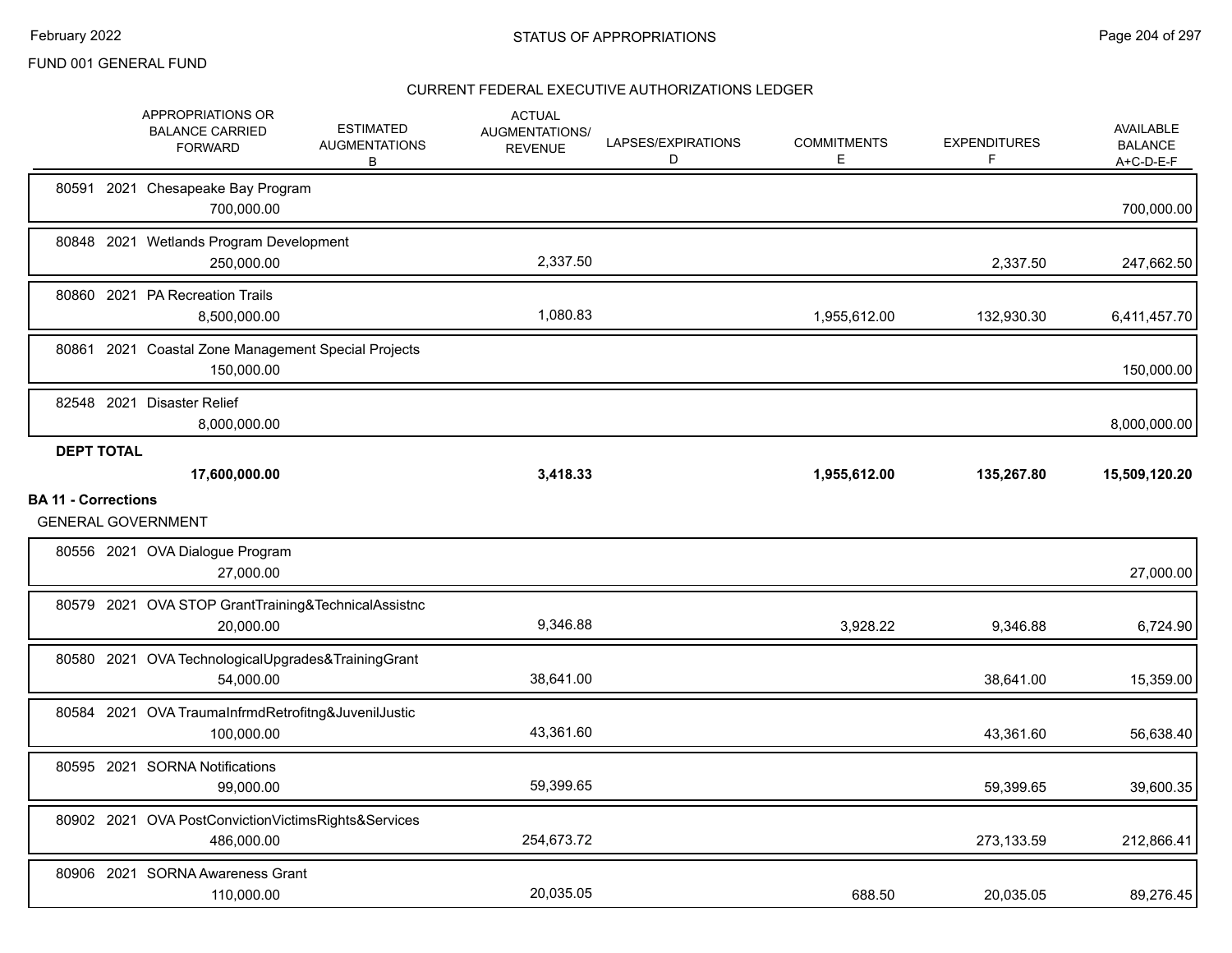|                             | APPROPRIATIONS OR<br><b>BALANCE CARRIED</b><br><b>FORWARD</b>       | <b>ESTIMATED</b><br><b>AUGMENTATIONS</b><br>В | <b>ACTUAL</b><br><b>AUGMENTATIONS/</b><br><b>REVENUE</b> | LAPSES/EXPIRATIONS<br>D | <b>COMMITMENTS</b><br>Е | <b>EXPENDITURES</b><br>F | <b>AVAILABLE</b><br><b>BALANCE</b><br>$A+C-D-E-F$ |
|-----------------------------|---------------------------------------------------------------------|-----------------------------------------------|----------------------------------------------------------|-------------------------|-------------------------|--------------------------|---------------------------------------------------|
| <b>INSTITUTIONAL</b>        |                                                                     |                                               |                                                          |                         |                         |                          |                                                   |
|                             | 80419 2021 RSAT-State Incarcerated Individuals<br>465,000.00        |                                               | 211,865.30                                               |                         | 61,430.00               | 222,211.64               | 181,358.36                                        |
|                             | 80572 2021 PA State Opioid Response (SOR)<br>4,200,000.00           |                                               | 2,575,065.52                                             |                         | 923,555.88              | 2,821,249.36             | 455,194.76                                        |
|                             | 80880 2021 SABG-Drug & Alcohol Programs<br>1,965,000.00             |                                               | 1,965,000.00                                             |                         |                         | 1,965,000.00             |                                                   |
| <b>DEPT TOTAL</b>           |                                                                     |                                               |                                                          |                         |                         |                          |                                                   |
|                             | 7,526,000.00                                                        |                                               | 5,177,388.72                                             |                         | 989,602.60              | 5,452,378.77             | 1,084,018.63                                      |
| <b>GENERAL GOVERNMENT</b>   | <b>BA 74 - Drug and Alcohol Programs</b>                            |                                               |                                                          |                         |                         |                          |                                                   |
|                             | 87406 2021 COVID-SABG Administration & Operation<br>646.000.00      |                                               |                                                          |                         |                         |                          | 646,000.00                                        |
| <b>DEPT TOTAL</b>           |                                                                     |                                               |                                                          |                         |                         |                          |                                                   |
|                             | 646,000.00                                                          |                                               |                                                          |                         |                         |                          | 646,000.00                                        |
| <b>BA 16 - Education</b>    | <b>GENERAL GOVERNMENT</b>                                           |                                               |                                                          |                         |                         |                          |                                                   |
|                             | 80399 2021 Refugee School Impact Development (F)<br>850,000.00      |                                               | 182,816.94                                               |                         | 86.01                   | 182,831.25               | 667,082.74                                        |
|                             | 87426 2021 COVID-Homeless Children & Youth<br>32,749,000.00         |                                               |                                                          |                         |                         |                          | 32,749,000.00                                     |
|                             | 87666 2021 COVID-LSTA-LibraryDevelpmntEmrgncyRelief<br>4,786,000.00 |                                               |                                                          |                         | 427,641.73              | 180,923.27               | 4,177,435.00                                      |
| <b>GRANTS AND SUBSIDIES</b> |                                                                     |                                               |                                                          |                         |                         |                          |                                                   |
|                             | 80027 2021 TANFBG - Teen Parenting Education<br>13,784,000.00       |                                               | 2,786,655.77                                             |                         | 8,477,987.76            | 4,435,863.41             | 870,148.83                                        |
|                             | 87309 2021 COVID-SFR Pandemic Response<br>13,725,000.00             |                                               | 13,725,000.00                                            |                         |                         |                          | 13,725,000.00                                     |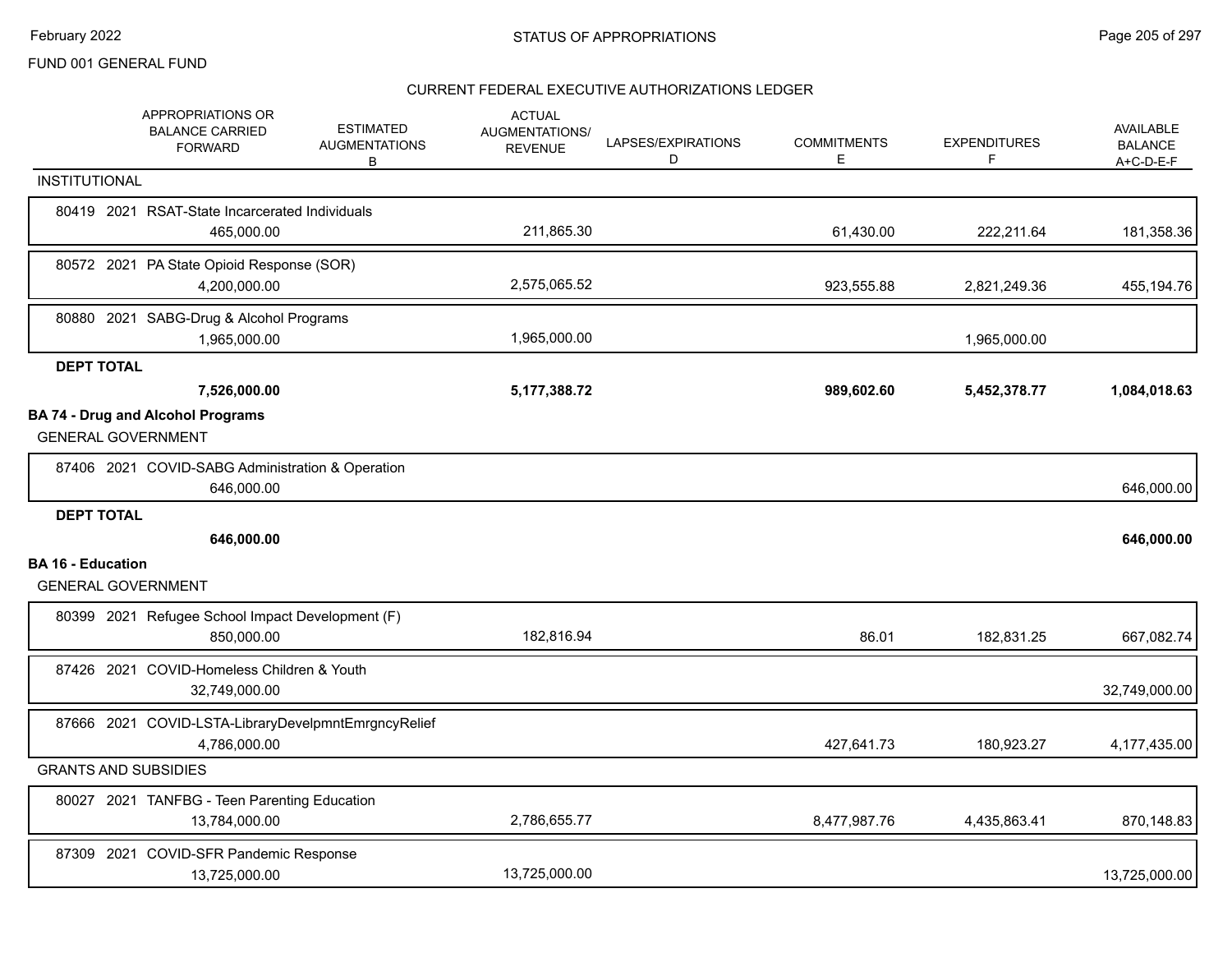|                   | APPROPRIATIONS OR<br><b>BALANCE CARRIED</b><br><b>FORWARD</b>              | <b>ESTIMATED</b><br><b>AUGMENTATIONS</b><br>В | <b>ACTUAL</b><br>AUGMENTATIONS/<br><b>REVENUE</b> | LAPSES/EXPIRATIONS<br>D | <b>COMMITMENTS</b><br>Е | <b>EXPENDITURES</b> | <b>AVAILABLE</b><br><b>BALANCE</b><br>A+C-D-E-F |
|-------------------|----------------------------------------------------------------------------|-----------------------------------------------|---------------------------------------------------|-------------------------|-------------------------|---------------------|-------------------------------------------------|
|                   | 87444 2021 COVID-Food & Nutrition P-EBT Admin<br>1,156,000.00              |                                               | 1,153,698.96                                      |                         |                         | 1,154,926.96        | 1,073.04                                        |
|                   | 87492 2021 COVID-GovnrEmrgncyEducReliefNonPblcSchls<br>152,742,000.00      |                                               |                                                   |                         |                         |                     | 152,742,000.00                                  |
|                   | 87667 2021 COVID-Food & Nutrition Emergency Relief<br>34,039,000.00        |                                               |                                                   |                         |                         |                     | 34,039,000.00                                   |
|                   | 87669 2021 COVID-ESSER-SEA Administration<br>14,000,000.00                 |                                               | 459,776.43                                        |                         | 181,945.00              | 459,776.43          | 13,358,278.57                                   |
|                   | 87670 2021 COVID-ESSER-SEA<br>485,696,000.00                               |                                               | 1,263,481.80                                      |                         | 137,425,598.20          | 1,263,481.80        | 347,006,920.00                                  |
|                   | 87671 2021 COVID-ESSER-LEA<br>4,500,814,000.00                             |                                               | 166,262,378.32                                    |                         | 1,449,279,769.68        | 166,262,378.32      | 2,885,271,852.00                                |
|                   |                                                                            |                                               |                                                   |                         |                         |                     |                                                 |
| <b>DEPT TOTAL</b> |                                                                            |                                               |                                                   |                         |                         |                     |                                                 |
|                   | 5,254,341,000.00                                                           |                                               | 185,833,808.22                                    |                         | 1,595,793,028.38        | 173,940,181.44      | 3,484,607,790.18                                |
|                   | <b>BA 31 - PA Emergency Management Agency</b><br><b>GENERAL GOVERNMENT</b> |                                               |                                                   |                         |                         |                     |                                                 |
|                   | 82284 2021 Domestic Preparedness - First Responders<br>100,000,000.00      |                                               | 9,533,193.94                                      |                         | 4,327,659.45            | 11,250,379.53       | 84,421,961.02                                   |
|                   | 82588 2021 Next Generation 911 (F)<br>4,000,000.00                         |                                               |                                                   |                         |                         | 2,766,737.00        | 1,233,263.00                                    |
|                   | 82873 2021 Firefighters Assistance Program<br>500,000.00                   |                                               |                                                   |                         |                         | 34,237.18           | 465,762.82                                      |
|                   | <b>GRANTS AND SUBSIDIES</b>                                                |                                               |                                                   |                         |                         |                     |                                                 |
|                   | 82545 2021 SCDBG - Disaster Recovery<br>4,450,000.00                       |                                               |                                                   |                         |                         |                     | 4,450,000.00                                    |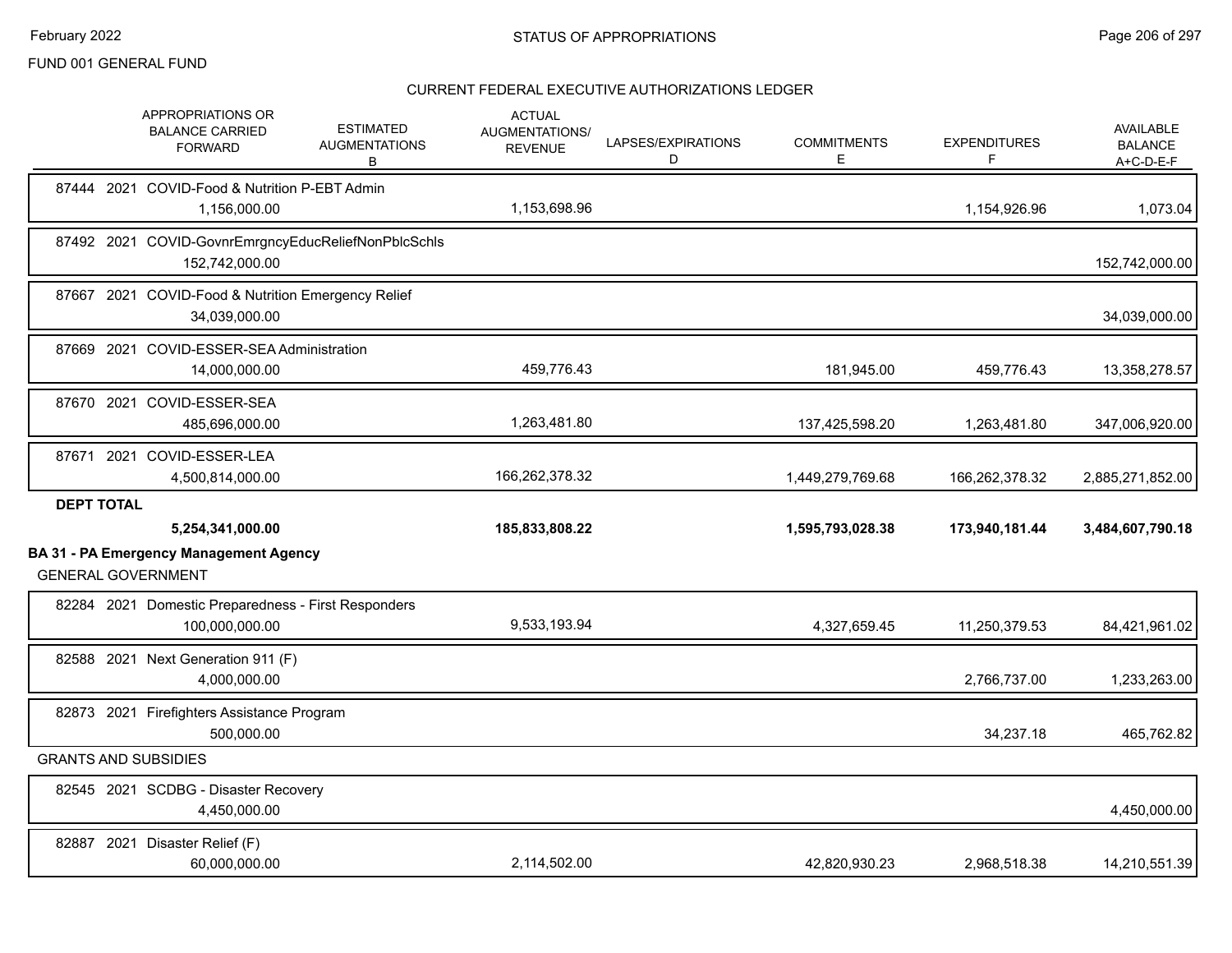|                   | 118,342,000.00                                                                                                 | 29,058,800.18                                            |                         | 23,451,879.99            | 23,427,214.80            | 71,462,905.21                                     |
|-------------------|----------------------------------------------------------------------------------------------------------------|----------------------------------------------------------|-------------------------|--------------------------|--------------------------|---------------------------------------------------|
| <b>DEPT TOTAL</b> |                                                                                                                |                                                          |                         |                          |                          |                                                   |
|                   | 82122 2021 Abandoned Mine Reclamation<br>100,000,000.00                                                        | 25,945,777.67                                            |                         | 22,571,901.82            | 20,361,574.58            | 57,066,523.60                                     |
|                   | 80995 2021 HazardousMaterialsEmergencyPreparedness<br>55,000.00                                                |                                                          |                         |                          |                          | 55,000.00                                         |
|                   | 80546 2021 Zika Vector Control Response<br>37.000.00                                                           |                                                          |                         |                          |                          | 37,000.00                                         |
|                   | 80212 2021 Homeland Security Initiative<br>1,000,000.00                                                        | 641,293.86                                               |                         | 2,160.00                 | 254,770.11               | 743,069.89                                        |
|                   | 80121 2021 Local Assistance & Source Wtr Protection<br>8,500,000.00                                            | 1,195,059.08                                             |                         | 679,351.38               | 940,929.60               | 6,879,719.02                                      |
|                   | 80120 2021 Assistance to State Program<br>7,000,000.00                                                         | 1,184,827.43                                             |                         | 17,574.99                | 1,659,637.27             | 5,322,787.74                                      |
|                   | 80119 2021 Technical Assistance To Small Systems<br>1,750,000.00                                               | 91,842.14                                                |                         | 180,891.80               | 210,303.24               | 1,358,804.96                                      |
|                   | <b>BA 35 - Environmental Protection</b><br><b>GENERAL GOVERNMENT</b>                                           |                                                          |                         |                          |                          |                                                   |
|                   | 444,737,000.00                                                                                                 | 104,439,408.95                                           |                         | 106,630,764.57           | 95,245,577.92            | 242,860,657.51                                    |
| <b>DEPT TOTAL</b> | 87602 2021 COVID-PA Disaster Relief (F)<br>237,240,000.00                                                      | 60,692,959.16                                            |                         | 53,750,231.41            | 71,132,068.21            | 112,357,700.38                                    |
|                   | 87374 2021 COVID-SFR EMS Recovery Grant Program<br>25,000,000.00                                               | 25,000,000.00                                            |                         |                          |                          | 25,000,000.00                                     |
|                   | 82899 2021 Hazard Mitigation<br>10.000.000.00                                                                  | 3,554,283.63                                             |                         | 5,731,943.48             | 3,554,352.57             | 713,703.95                                        |
|                   | 82894 2021 EmergencyFederalLawEnforcementAssistance<br>3,547,000.00                                            | 3,544,470.22                                             |                         |                          | 3,539,285.05             | 7,714.95                                          |
|                   | APPROPRIATIONS OR<br><b>ESTIMATED</b><br><b>BALANCE CARRIED</b><br><b>AUGMENTATIONS</b><br><b>FORWARD</b><br>В | <b>ACTUAL</b><br><b>AUGMENTATIONS/</b><br><b>REVENUE</b> | LAPSES/EXPIRATIONS<br>D | <b>COMMITMENTS</b><br>E. | <b>EXPENDITURES</b><br>F | <b>AVAILABLE</b><br><b>BALANCE</b><br>$A+C-D-E-F$ |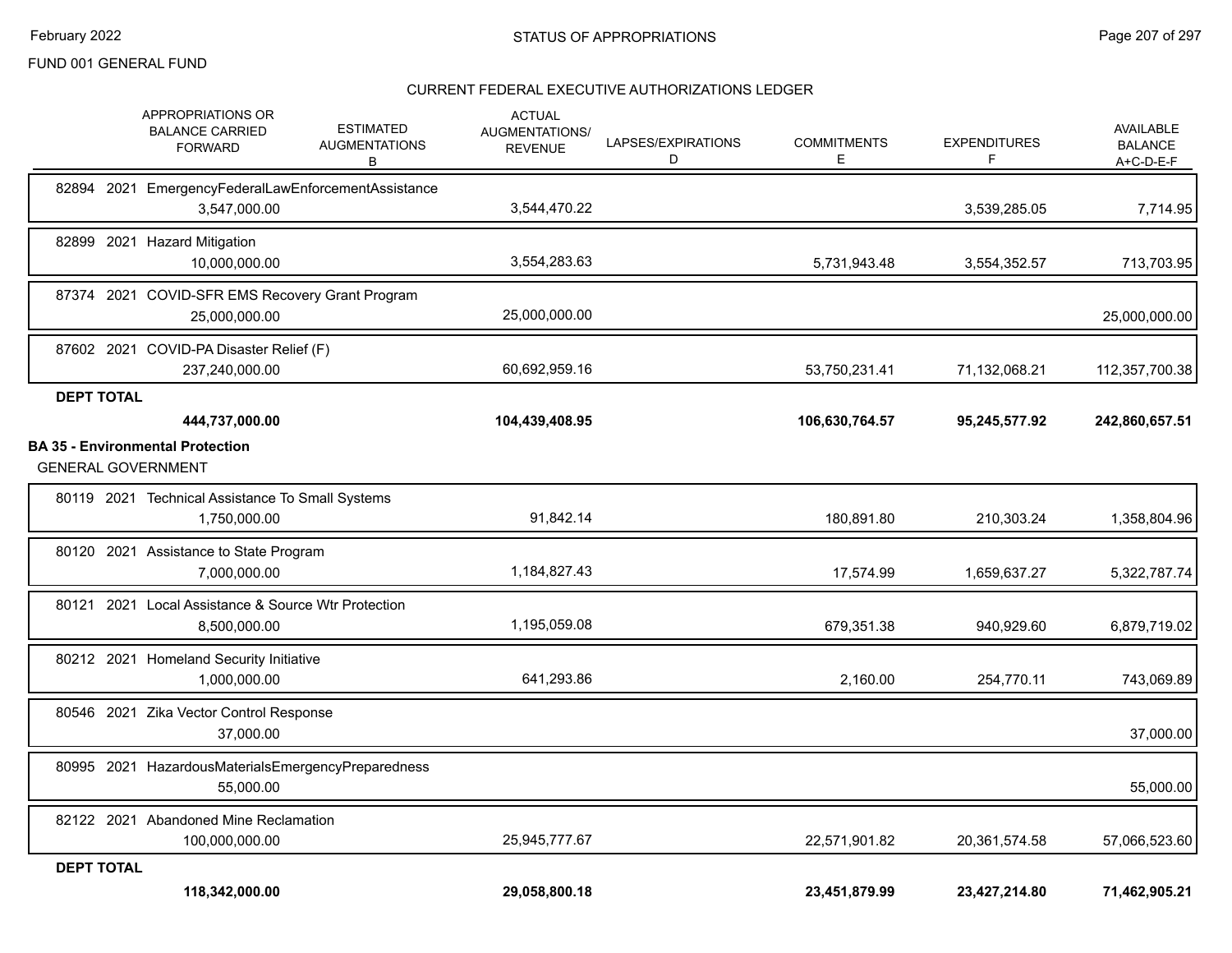|                | APPROPRIATIONS OR<br><b>BALANCE CARRIED</b><br><b>FORWARD</b>        | <b>ESTIMATED</b><br><b>AUGMENTATIONS</b><br>В | <b>ACTUAL</b><br>AUGMENTATIONS/<br><b>REVENUE</b> | LAPSES/EXPIRATIONS<br>D | <b>COMMITMENTS</b><br>E | <b>EXPENDITURES</b><br>F | AVAILABLE<br><b>BALANCE</b><br>$A+C-D-E-F$ |
|----------------|----------------------------------------------------------------------|-----------------------------------------------|---------------------------------------------------|-------------------------|-------------------------|--------------------------|--------------------------------------------|
| BA 67 - Health |                                                                      |                                               |                                                   |                         |                         |                          |                                            |
|                | <b>GENERAL GOVERNMENT</b>                                            |                                               |                                                   |                         |                         |                          |                                            |
|                | 80407 2021 Learning Management System (F)<br>42,000.00               |                                               |                                                   |                         |                         |                          | 42,000.00                                  |
|                | 80558 2021 State Opioid Response Programs<br>3,110,000.00            |                                               | 480,294.15                                        |                         | 58,945.13               | 551,111.69               | 2,499,943.18                               |
|                | 80576 2021 VehicularSafetyAssessment&OutreachProgrm<br>165.000.00    |                                               | 46,257.68                                         |                         | 85,830.10               | 75,317.10                | 3,852.80                                   |
|                | 80837 2021 SABG-DDAP Support Services<br>98,000.00                   |                                               | 77,278.71                                         |                         |                         | 77,278.71                | 20,721.29                                  |
|                | 82155 2021 Public Hlth Emgcy Preparedness& Respnse<br>54,680,000.00  |                                               | 10,682,488.31                                     |                         | 7,901,918.36            | 11,903,645.45            | 34,874,436.19                              |
|                | 87435 2021 COVID-Strengthening STD Prvntn & Control<br>4,186,000.00  |                                               |                                                   |                         | 35,661.20               |                          | 4,150,338.80                               |
|                | 87446 2021 COVID-BehavorlRiskFactrSurveillanceSystm<br>313,000.00    |                                               |                                                   |                         |                         |                          | 313,000.00                                 |
|                | 87604 2021 COVID-PublicHealthEmergPrepare/Response<br>1,000,000.00   |                                               | 276,662.10                                        |                         |                         | 310,418.95               | 689,581.05                                 |
|                | 87645 2021 COVID-Public Assistance<br>106,500,000.00                 |                                               | 21,713.75                                         |                         | 86,430,861.20           | 622,022.41               | 19,447,116.39                              |
|                | 87664 2021 COVID-EpidemlgyLaboratrySurveilInceRespn<br>76,341,000.00 |                                               | 7,350,949.28                                      |                         | 11,727.50               | 7,362,192.54             | 68,967,079.96                              |
|                | 87689 2021 COVID-Medicare-HIthSrvcAgncyCertificaton<br>1,495,000.00  |                                               | 267,580.00                                        |                         |                         | 423,571.00               | 1,071,429.00                               |
|                | 87690 2021 COVID-Medicaid Certification<br>1,641,000.00              |                                               | 194,028.03                                        |                         |                         | 306,073.40               | 1,334,926.60                               |
|                | 87691 2021 COVID-Disease Control Immunization<br>2,000,000.00        |                                               | 589,015.55                                        |                         |                         | 589,382.98               | 1,410,617.02                               |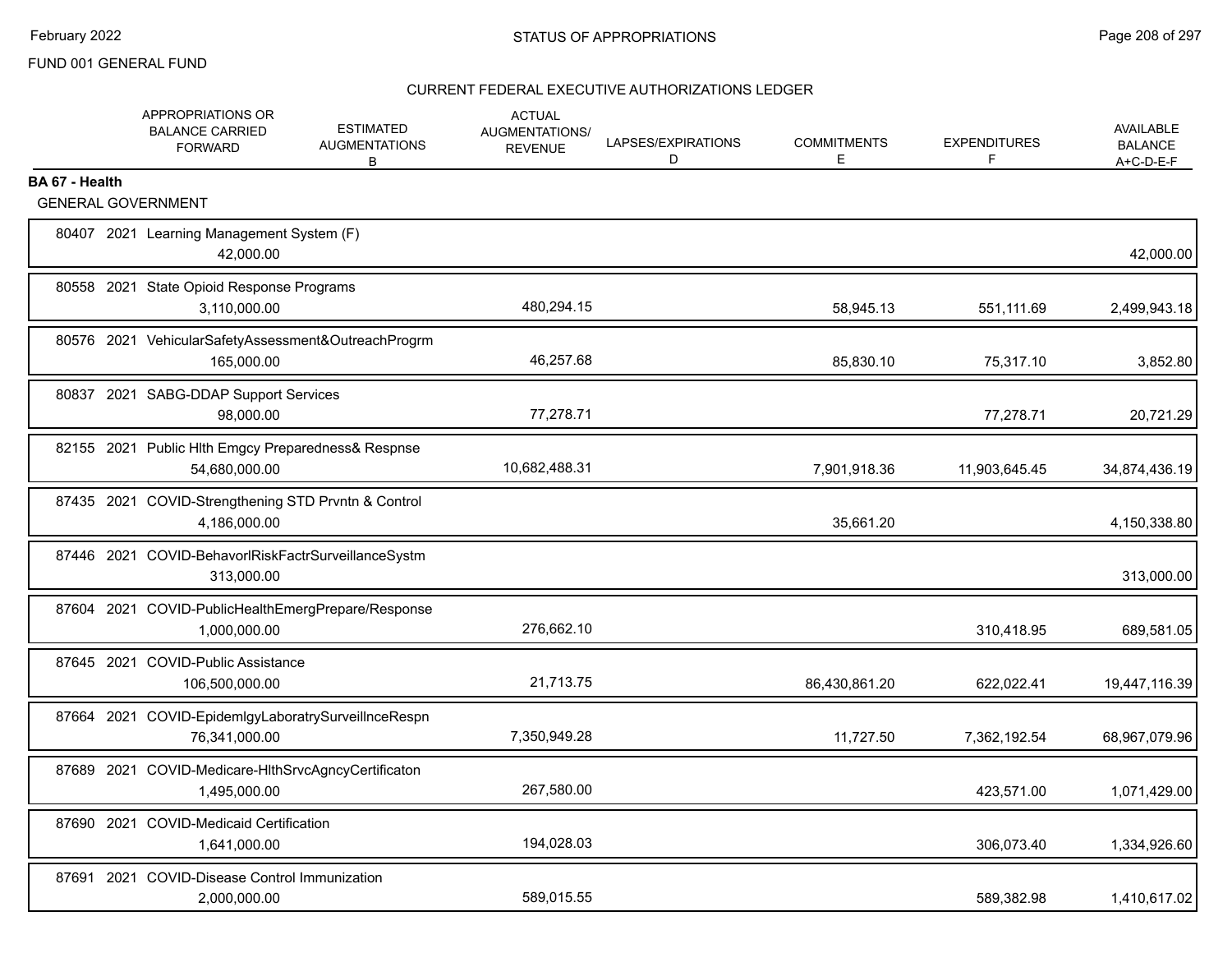|                          | APPROPRIATIONS OR<br><b>BALANCE CARRIED</b><br><b>FORWARD</b>                | <b>ESTIMATED</b><br><b>AUGMENTATIONS</b><br>B | <b>ACTUAL</b><br><b>AUGMENTATIONS/</b><br><b>REVENUE</b> | LAPSES/EXPIRATIONS<br>D | <b>COMMITMENTS</b><br>E | <b>EXPENDITURES</b><br>F | AVAILABLE<br><b>BALANCE</b><br>$A+C-D-E-F$ |
|--------------------------|------------------------------------------------------------------------------|-----------------------------------------------|----------------------------------------------------------|-------------------------|-------------------------|--------------------------|--------------------------------------------|
|                          | <b>GRANTS AND SUBSIDIES</b>                                                  |                                               |                                                          |                         |                         |                          |                                            |
|                          | 87653 2021 COVID-Screening Newborns<br>240,000.00                            |                                               | 27,839.05                                                |                         |                         | 27,839.05                | 212,160.95                                 |
| <b>DEPT TOTAL</b>        |                                                                              |                                               |                                                          |                         |                         |                          |                                            |
|                          | 251,811,000.00                                                               |                                               | 20,014,106.61                                            |                         | 94,524,943.49           | 22,248,853.28            | 135,037,203.23                             |
|                          | <b>BA 39 - PA Higher Education Assistance</b><br><b>GRANTS AND SUBSIDIES</b> |                                               |                                                          |                         |                         |                          |                                            |
|                          | 87308 2021 COVID-SFR Pandemic Response<br>5,000,000.00                       |                                               | 5,000,000.00                                             |                         |                         | 5,000,000.00             |                                            |
|                          | 87373 2021 COVID-SFR Student Loan Relief for Nurses<br>15,000,000.00         |                                               | 15,000,000.00                                            |                         |                         | 15,000,000.00            |                                            |
| <b>DEPT TOTAL</b>        |                                                                              |                                               |                                                          |                         |                         |                          |                                            |
|                          | 20,000,000.00                                                                |                                               | 20,000,000.00                                            |                         |                         | 20,000,000.00            |                                            |
| BA 12 - Labor & Industry | <b>GENERAL GOVERNMENT</b>                                                    |                                               |                                                          |                         |                         |                          |                                            |
|                          | 87405 2021 COVID-CommnwlthCivilianCoronavirusCorps<br>1,012,500.00           |                                               | 9,914.02                                                 |                         | 942,240.74              | 14,758.26                | 55,501.00                                  |
|                          | 87489 2021 COVID-Community Service and Corps<br>8,262,000.00                 |                                               | 642.365.76                                               |                         | 563,115.29              | 838,554.71               | 6,860,330.00                               |
|                          | <b>GRANTS AND SUBSIDIES</b>                                                  |                                               |                                                          |                         |                         |                          |                                            |
|                          | 80388 2021 Comprehensive Workforce Development<br>2,065,000.00               |                                               | 1,087,464.57                                             |                         | 606,874.11              | 1,146,714.72             | 311,411.17                                 |
|                          | 82909 2021 DUA Administration Payments<br>86,250.00                          |                                               | 71,851.09                                                |                         |                         | 76,572.15                | 9,677.85                                   |
|                          | 87311 2021 COVID-SFR Pandemic Response<br>1,500,000.00                       |                                               | 1,500,000.00                                             |                         |                         |                          | 1,500,000.00                               |
|                          | 87668 2021 COVID-WIOA-National Dislocated Worker<br>100,000.00               |                                               | 42.344.77                                                |                         | 1.00                    | 45.875.87                | 54,123.13                                  |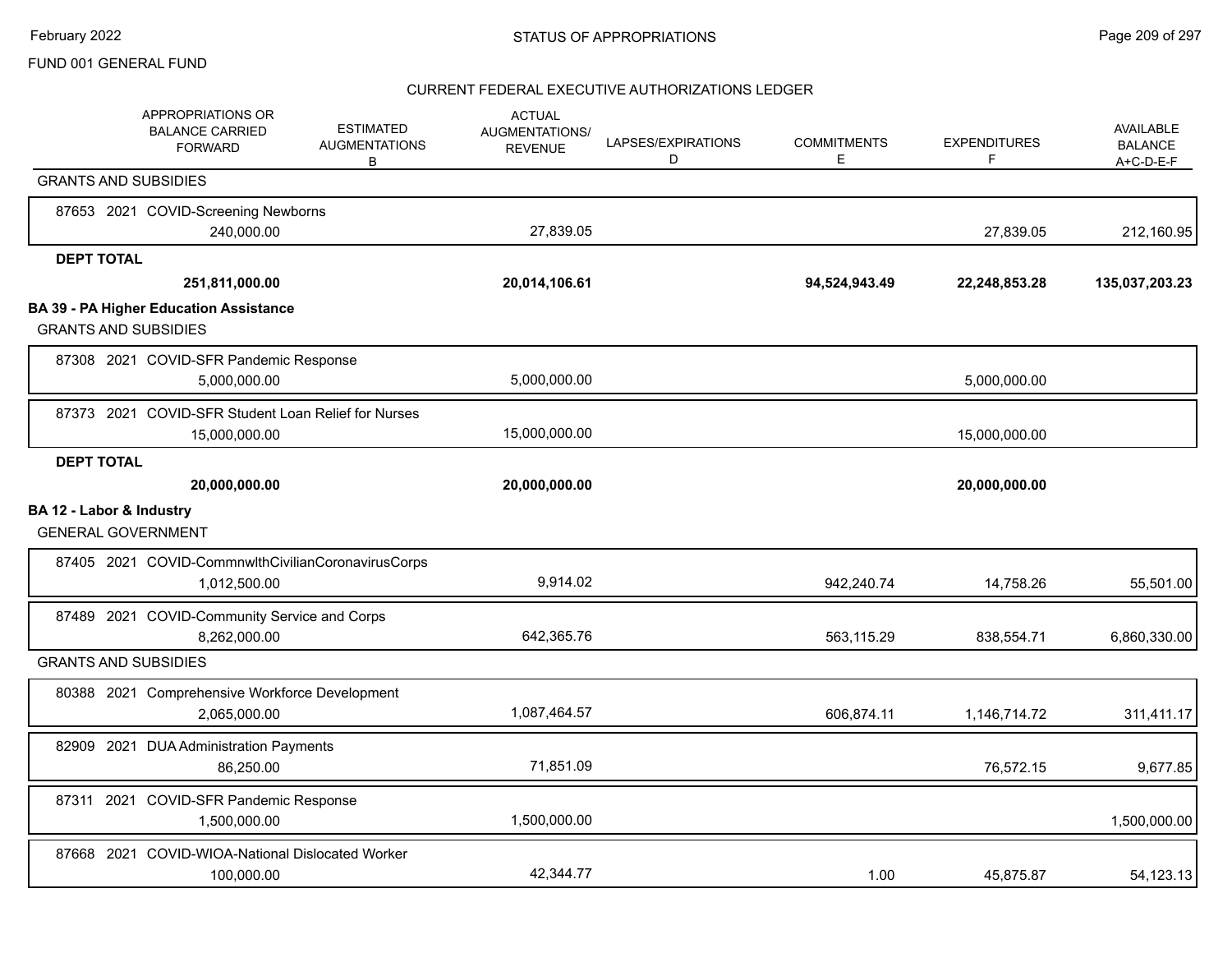|                               | APPROPRIATIONS OR<br><b>BALANCE CARRIED</b><br><b>FORWARD</b>               | <b>ESTIMATED</b><br><b>AUGMENTATIONS</b><br>B | <b>ACTUAL</b><br><b>AUGMENTATIONS/</b><br><b>REVENUE</b> | LAPSES/EXPIRATIONS<br>D | <b>COMMITMENTS</b><br>E | <b>EXPENDITURES</b><br>F | <b>AVAILABLE</b><br><b>BALANCE</b><br>$A+C-D-E-F$ |
|-------------------------------|-----------------------------------------------------------------------------|-----------------------------------------------|----------------------------------------------------------|-------------------------|-------------------------|--------------------------|---------------------------------------------------|
| <b>DEPT TOTAL</b>             |                                                                             |                                               |                                                          |                         |                         |                          |                                                   |
|                               | 13,025,750.00                                                               |                                               | 3,353,940.21                                             |                         | 2,112,231.14            | 2,122,475.71             | 8,791,043.15                                      |
|                               | <b>BA 13 - Military &amp; Veterans Affairs</b><br><b>GENERAL GOVERNMENT</b> |                                               |                                                          |                         |                         |                          |                                                   |
|                               | 80565 2021 Spotted Lanternfly<br>100,000.00                                 |                                               |                                                          |                         |                         | 13,400.00                | 86,600.00                                         |
|                               | 80573 2021 PA State Opioid Response (SOR)<br>2,000,000.00                   |                                               | 2,000,000.00                                             |                         |                         | 2,000,000.00             |                                                   |
|                               | 87649 2021 COVID-Operations & Maintenance<br>5,482,000.00                   |                                               | 5,478,568.40                                             |                         |                         | 5,478,568.40             | 3,431.60                                          |
| <b>INSTITUTIONAL</b>          |                                                                             |                                               |                                                          |                         |                         |                          |                                                   |
|                               | 87600 2021 COVID-Veterans'HomesEnhancdVetsReimbrsmt<br>3,000,000.00         |                                               | 690,636.62                                               |                         |                         | 690,636.62               | 2,309,363.38                                      |
|                               | 87697 2021 COVID-DirectReliefProvidersVeteran'sHome<br>213,000.00           |                                               | 85,994.80                                                |                         |                         |                          | 213,000.00                                        |
| <b>DEPT TOTAL</b>             |                                                                             |                                               |                                                          |                         |                         |                          |                                                   |
|                               | 10,795,000.00                                                               |                                               | 8,255,199.82                                             |                         |                         | 8,182,605.02             | 2,612,394.98                                      |
| <b>BA 21 - Human Services</b> | <b>GENERAL GOVERNMENT</b>                                                   |                                               |                                                          |                         |                         |                          |                                                   |
|                               | 80897 2021 Homeland Security<br>75,000.00                                   |                                               |                                                          |                         |                         |                          | 75,000.00                                         |
|                               | 87415 2021 COVID-SNAP P-EBT Administration<br>13,688,000.00                 |                                               | 12,839,101.97                                            |                         | 746,250.00              | 12,867,632.94            | 74,117.06                                         |
|                               | 87488 2021 COVID-LIHWAP Admin<br>6,488,000.00                               |                                               | 2,625,630.55                                             |                         | 62,529.80               | 2,625,630.55             | 3,799,839.65                                      |
|                               | 87607 2021 COVID-Children's Health Insurance Admin<br>227,000.00            |                                               |                                                          |                         |                         | 36,107.15                | 190,892.85                                        |
|                               | 87665 2021 COVID-CHIP-Information Systems<br>300,000.00                     |                                               | 76,402.53                                                |                         |                         | 95,778.79                | 204,221.21                                        |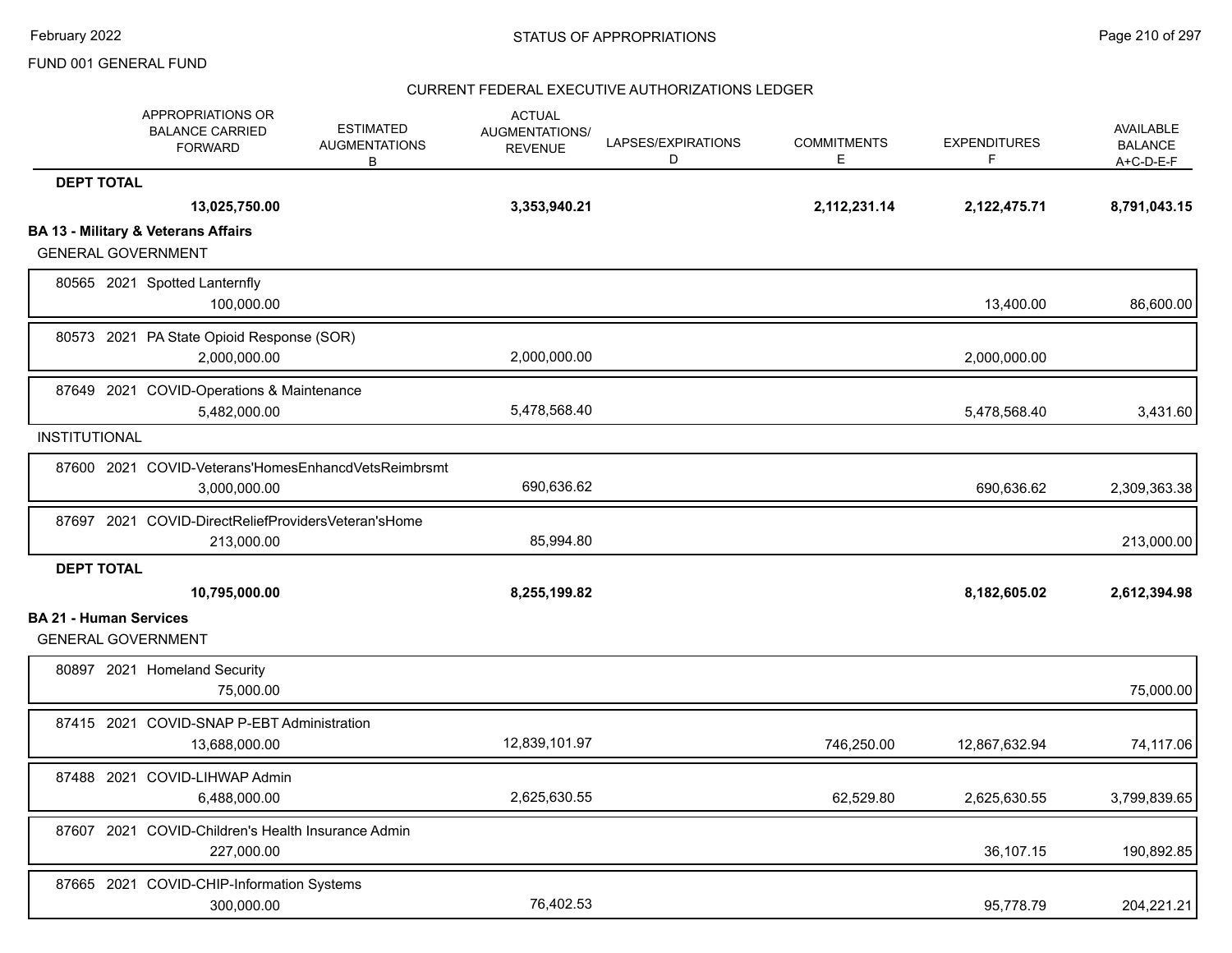|                             | APPROPRIATIONS OR<br><b>BALANCE CARRIED</b><br><b>FORWARD</b>         | <b>ESTIMATED</b><br><b>AUGMENTATIONS</b><br>В | <b>ACTUAL</b><br>AUGMENTATIONS/<br><b>REVENUE</b> | LAPSES/EXPIRATIONS<br>D | <b>COMMITMENTS</b><br>Е | <b>EXPENDITURES</b><br>F | AVAILABLE<br><b>BALANCE</b><br>A+C-D-E-F |
|-----------------------------|-----------------------------------------------------------------------|-----------------------------------------------|---------------------------------------------------|-------------------------|-------------------------|--------------------------|------------------------------------------|
| <b>INSTITUTIONAL</b>        |                                                                       |                                               |                                                   |                         |                         |                          |                                          |
|                             | 80343 2021 Bioterrorism Hospital Preparedness<br>45,000.00            |                                               | 16,090.00                                         |                         | 5,540.00                | 32,154.00                | 7,306.00                                 |
|                             | 87410 2021 COVID-Mental Health Services Block Grant<br>1,613,000.00   |                                               | 133,194.00                                        |                         |                         | 133,194.00               | 1,479,806.00                             |
|                             | 87448 2021 COVID-MobileCrisis Intervention Services<br>773,000.00     |                                               |                                                   |                         | 669,600.00              |                          | 103,400.00                               |
|                             | 87608 2021 COVID-Medical Assistance-Mental Health<br>21,350,000.00    |                                               | 10,254,775.64                                     |                         |                         | 9,064,209.92             | 12,285,790.08                            |
|                             | 87609 2021 COVID-Medical Assistance-StateCenters<br>16,384,000.00     |                                               | 4,034,142.88                                      |                         |                         | 6,983,750.00             | 9,400,250.00                             |
| <b>GRANTS AND SUBSIDIES</b> |                                                                       |                                               |                                                   |                         |                         |                          |                                          |
|                             | 80866 2021 PHHSBG Domestic Violence<br>100,000.00                     |                                               | 19,768.22                                         |                         | 80,231.78               | 19,768.22                |                                          |
|                             | 80908 2021 Early Chldhood Comprehensive Systems<br>256,000.00         |                                               |                                                   |                         | 255,408.65              | 191.35                   | 400.00                                   |
|                             | 87303 2021 COVID-SFR Long-Term Living Programs<br>282,000,000.00      |                                               | 282,000,000.00                                    |                         | 318,070.03              | 270,815,636.26           | 10,866,293.71                            |
|                             | 87310 2021 COVID-SFR Pandemic Response<br>9,850,000.00                |                                               | 9,850,000.00                                      |                         |                         |                          | 9,850,000.00                             |
|                             | 87371 2021 COVID-SFR Hospital Workforce Assistance<br>100,000,000.00  |                                               | 100,000,000.00                                    |                         |                         |                          | 100,000,000.00                           |
|                             | 87372 2021 COVID-SFR Healthcare WorkforceAssistance<br>110,000,000.00 |                                               | 110,000,000.00                                    |                         |                         |                          | 110,000,000.00                           |
| 87421                       | 2021 COVID-MCH-Early Childhood Home Visiting<br>2,780,955.00          |                                               |                                                   |                         |                         |                          | 2,780,955.00                             |
|                             | 87436 2021 COVID-RegnalCongrigateCareAssistancTeam<br>11,500,000.00   |                                               | 3,072,987.28                                      |                         | 2,825,000.00            | 3,072,987.28             | 5,602,012.72                             |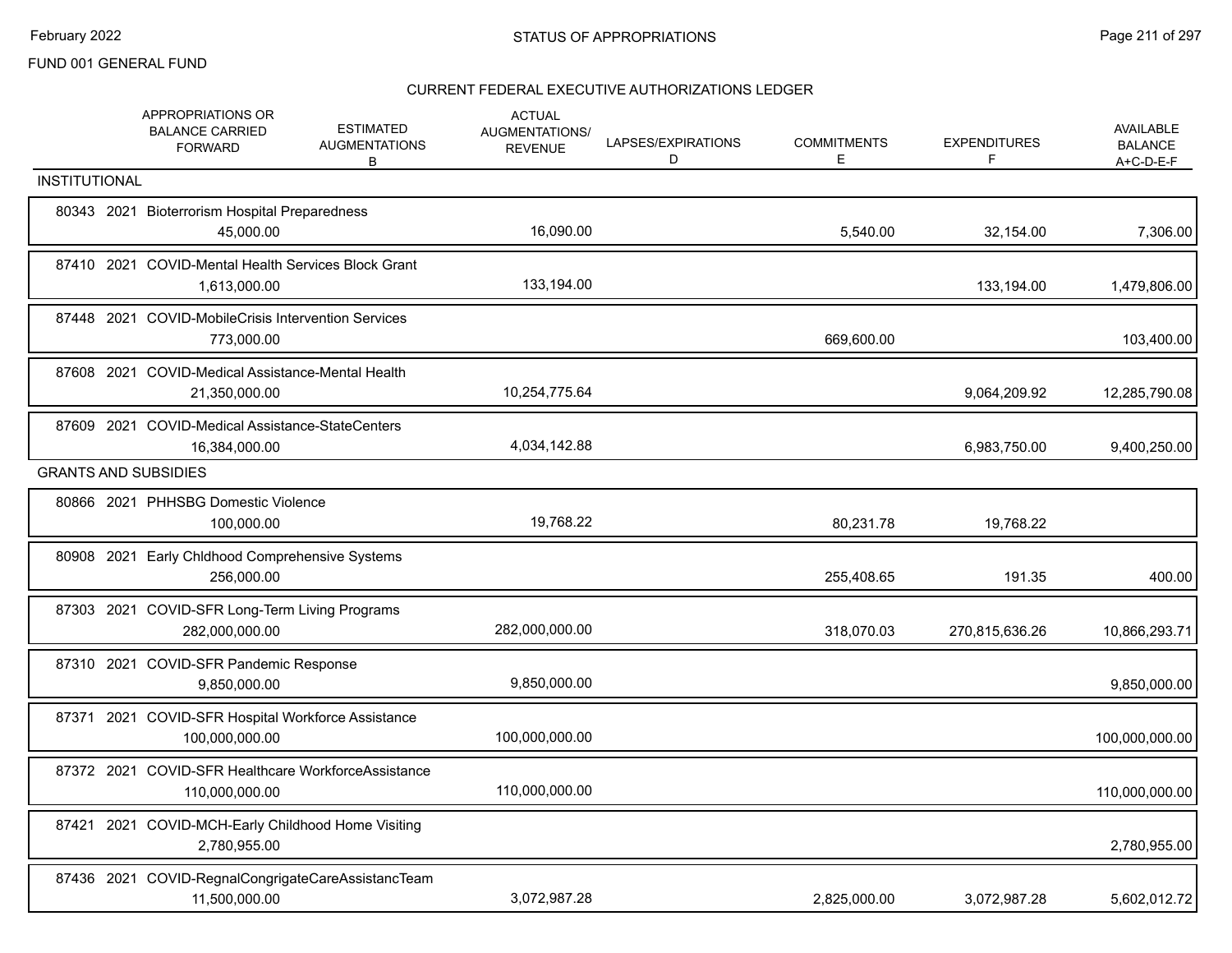|  | APPROPRIATIONS OR<br><b>BALANCE CARRIED</b><br><b>FORWARD</b>        | <b>ESTIMATED</b><br><b>AUGMENTATIONS</b><br>В | <b>ACTUAL</b><br><b>AUGMENTATIONS/</b><br><b>REVENUE</b> | LAPSES/EXPIRATIONS<br>D | <b>COMMITMENTS</b><br>Е | <b>EXPENDITURES</b><br>F | AVAILABLE<br><b>BALANCE</b><br>$A+C-D-E-F$ |
|--|----------------------------------------------------------------------|-----------------------------------------------|----------------------------------------------------------|-------------------------|-------------------------|--------------------------|--------------------------------------------|
|  | 87442 2021 COVID-RiskScreeningToolAmongResidntlSttg<br>460,000.00    |                                               | 172,501.00                                               |                         |                         | 172,501.00               | 287,499.00                                 |
|  | 87443 2021 COVID-HCBS Provider Testing Needs<br>2,000,000.00         |                                               |                                                          |                         |                         |                          | 2,000,000.00                               |
|  | 87451 2021 COVID-Rape Crisis<br>5,483,000.00                         |                                               |                                                          |                         |                         |                          | 5,483,000.00                               |
|  | 87487 2021 COVID-Low-IncomeHsholdWaterAssistancPrgm<br>36,763,000.00 |                                               | 2,213,868.78                                             |                         |                         | 5,155,230.03             | 31,607,769.97                              |
|  | 87491 2021 COVID Rental & Utility Assistance<br>500,168,000.00       |                                               | 480,444,975.12                                           |                         | 26,353.40               | 473,930,333.26           | 26,211,313.34                              |
|  | 87611 2021 COVID-Medical Assistance-Capitation<br>1,268,223,000.00   |                                               | 533,709,467.33                                           |                         |                         | 616,396,557.92           | 651,826,442.08                             |
|  | 87612 2021 COVID-Medical Assistance-FeeForService<br>159,014,000.00  |                                               | 31,571,275.65                                            |                         |                         | 60,237,791.81            | 98,776,208.19                              |
|  | 87613 2021 COVID-MA-Workers with Disabilities<br>14,287,000.00       |                                               |                                                          |                         |                         |                          | 14,287,000.00                              |
|  | 87614 2021 COVID-MA-Physician Practice Plans<br>459,000.00           |                                               |                                                          |                         |                         |                          | 459,000.00                                 |
|  | 87615 2021 COVID-MA-Hospital-Based Burn Centers<br>582,000.00        |                                               |                                                          |                         |                         |                          | 582,000.00                                 |
|  | 87616 2021 COVID-MA-Critical Access Hospitals<br>2,131,000.00        |                                               |                                                          |                         |                         |                          | 2,131,000.00                               |
|  | 87617 2021 COVID-MA-Obstetric & Neonatal Services<br>876,000.00      |                                               |                                                          |                         |                         |                          | 876,000.00                                 |
|  | 87618 2021 COVID-Medical Assistance-Trauma Center<br>1,135,000.00    |                                               |                                                          |                         |                         |                          | 1,135,000.00                               |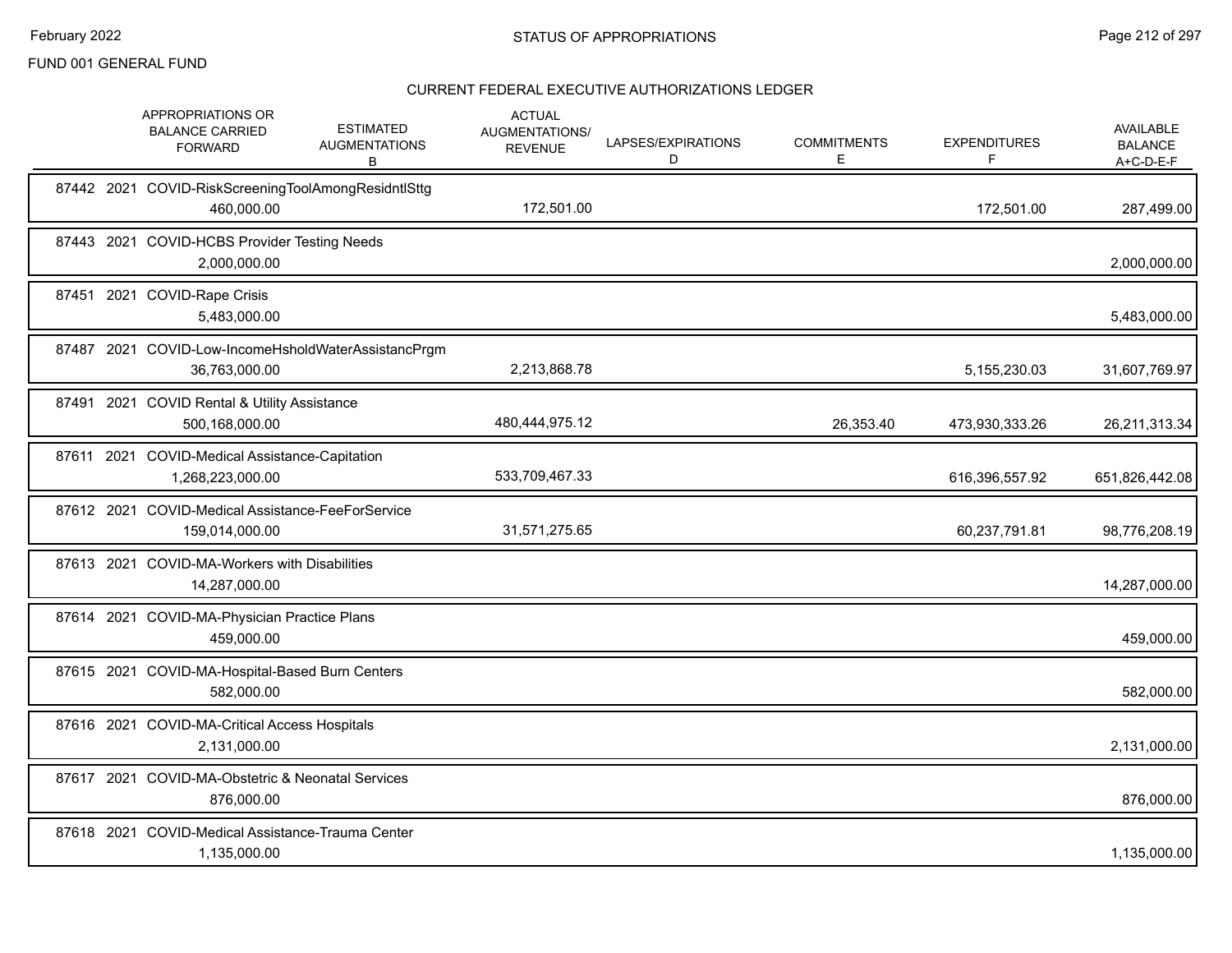|       | APPROPRIATIONS OR<br><b>BALANCE CARRIED</b><br><b>FORWARD</b>        | <b>ESTIMATED</b><br><b>AUGMENTATIONS</b><br>В | <b>ACTUAL</b><br>AUGMENTATIONS/<br><b>REVENUE</b> | LAPSES/EXPIRATIONS<br>D | <b>COMMITMENTS</b><br>E. | <b>EXPENDITURES</b><br>F | <b>AVAILABLE</b><br><b>BALANCE</b><br>$A+C-D-E-F$ |
|-------|----------------------------------------------------------------------|-----------------------------------------------|---------------------------------------------------|-------------------------|--------------------------|--------------------------|---------------------------------------------------|
|       | 87619 2021 COVID-MA-Academic Medical Centers<br>3,234,000.00         |                                               |                                                   |                         |                          |                          | 3,234,000.00                                      |
|       | 87620 2021 COVID-Medical Assistance-Transportation<br>2,091,000.00   |                                               | 293,068.78                                        |                         |                          | 293,068.78               | 1,797,931.22                                      |
|       | 87621 2021 COVID-Children's Health Insurance Prgrm<br>14,907,000.00  |                                               |                                                   |                         |                          |                          | 14,907,000.00                                     |
|       | 87622 2021 COVID-Medical Assistance-Long-TermLiving<br>60,239,000.00 |                                               | 3,712,890.67                                      |                         |                          | 6,203,398.95             | 54,035,601.05                                     |
|       | 87623 2021 COVID-MA-Community HealthChoices<br>1,463,887,000.00      |                                               | 471,833,931.62                                    |                         |                          | 526,625,783.03           | 937,261,216.97                                    |
|       | 87625 2021 COVID-MA-Long-Term Care Managed Care<br>45,224,000.00     |                                               | 14,420,852.19                                     |                         |                          | 14,420,852.19            | 30,803,147.81                                     |
|       | 87628 2021 COVID-MA-Community ID Services<br>3,355,000.00            |                                               | 279,886.85                                        |                         |                          | 279,886.85               | 3,075,113.15                                      |
|       | 87629 2021 COVID-Medical Assistance-ID/ICF<br>22,510,000.00          |                                               | 7,057,134.79                                      |                         |                          | 7,057,134.79             | 15,452,865.21                                     |
|       | 87630 2021 COVID-MA-Community ID Waiver Program<br>567,669,000.00    |                                               | 52,138,510.35                                     |                         |                          | 52,138,510.35            | 515,530,489.65                                    |
| 87631 | 2021 COVID-MA-Autism Intervention Services<br>8,514,000.00           |                                               | 1,044,403.52                                      |                         |                          | 1,044,403.52             | 7,469,596.48                                      |
|       | 87633 2021 COVID-CCDFBG-Child Care Services<br>728,864,000.00        |                                               | 658,316,147.75                                    |                         | 114.00                   | 658,822,232.93           | 70,041,653.07                                     |
|       | 87636 2021 COVID-MA-Nurse Family Partnership<br>95,000.00            |                                               | 11,452.16                                         |                         |                          | 11,452.16                | 83,547.84                                         |
|       | 87637 2021 COVID-MA-Early Intervention<br>6,995,000.00               |                                               | 1,352,168.55                                      |                         |                          | 1,352,168.55             | 5,642,831.45                                      |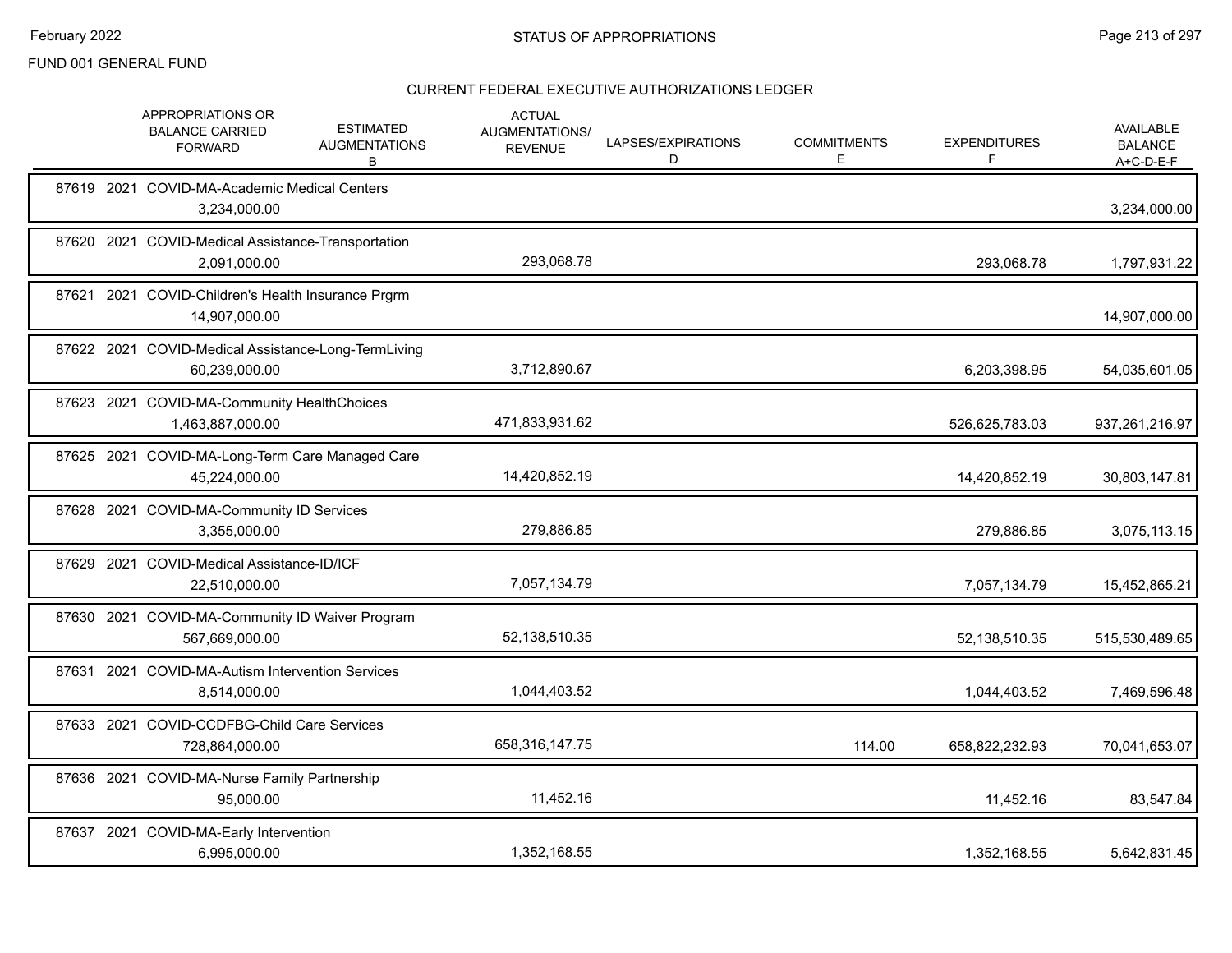|                                 | APPROPRIATIONS OR<br><b>BALANCE CARRIED</b><br><b>FORWARD</b>            | <b>ESTIMATED</b><br><b>AUGMENTATIONS</b><br>В | <b>ACTUAL</b><br>AUGMENTATIONS/<br><b>REVENUE</b> | LAPSES/EXPIRATIONS<br>D | <b>COMMITMENTS</b><br>Е | <b>EXPENDITURES</b><br>F | <b>AVAILABLE</b><br><b>BALANCE</b><br>A+C-D-E-F |
|---------------------------------|--------------------------------------------------------------------------|-----------------------------------------------|---------------------------------------------------|-------------------------|-------------------------|--------------------------|-------------------------------------------------|
|                                 | 87638 2021 COVID-FamilyViolence PreventionServices<br>12,174,000.00      |                                               |                                                   |                         |                         |                          | 12,174,000.00                                   |
|                                 | 87654 2021 COVID-Child Welfare-Title IV-E<br>18,000,000.00               |                                               | 3,750,282.18                                      |                         |                         | 5,930,536.44             | 12,069,463.56                                   |
| <b>DEPT TOTAL</b>               |                                                                          |                                               |                                                   |                         |                         |                          |                                                 |
|                                 | 5,526,768,955.00                                                         |                                               | 2,797,244,910.36                                  |                         | 4,989,097.66            | 2,735,818,883.02         | 2,785,960,974.32                                |
| <b>BA 19 - State Department</b> | <b>GENERAL GOVERNMENT</b>                                                |                                               |                                                   |                         |                         |                          |                                                 |
|                                 | 80566 2021 Occupational Licensing Assessment<br>77,000.00                |                                               | 49,962.32                                         |                         |                         | 31,039.93                | 45,960.07                                       |
| <b>DEPT TOTAL</b>               |                                                                          |                                               |                                                   |                         |                         |                          |                                                 |
|                                 | 77,000.00                                                                |                                               | 49,962.32                                         |                         |                         | 31,039.93                | 45,960.07                                       |
| <b>BA 20 - State Police</b>     | <b>GENERAL GOVERNMENT</b>                                                |                                               |                                                   |                         |                         |                          |                                                 |
|                                 | 80463 2021 Law Enforcements Projects<br>8,778,000.00                     |                                               | 930,916.58                                        |                         | 1,201,420.32            | 932,166.94               | 6,644,412.74                                    |
|                                 | 80574 2021 PA State Opioid Response (SOR)<br>1,250,000.00                |                                               | 469,161.57                                        |                         |                         | 541,981.98               | 708,018.02                                      |
|                                 | 82235 2021 Law Enforcement Preparedness<br>7,450,000.00                  |                                               | 2,269,273.05                                      |                         |                         | 3,923,729.66             | 3,526,270.34                                    |
|                                 | 82340 2021 Homeland Security Grants<br>4,965,000.00                      |                                               | 266,082.90                                        |                         | 71,412.54               | 267,152.90               | 4,626,434.56                                    |
|                                 | 82825 2021 Office of Homeland Security<br>2,021,000.00                   |                                               | 502,757.75                                        |                         | 81,303.79               | 556,369.17               | 1,383,327.04                                    |
| <b>DEPT TOTAL</b>               |                                                                          |                                               |                                                   |                         |                         |                          |                                                 |
|                                 | 24,464,000.00                                                            |                                               | 4,438,191.85                                      |                         | 1,354,136.65            | 6,221,400.65             | 16,888,462.70                                   |
|                                 | <b>BA 90 - System of Higher Education</b><br><b>GRANTS AND SUBSIDIES</b> |                                               |                                                   |                         |                         |                          |                                                 |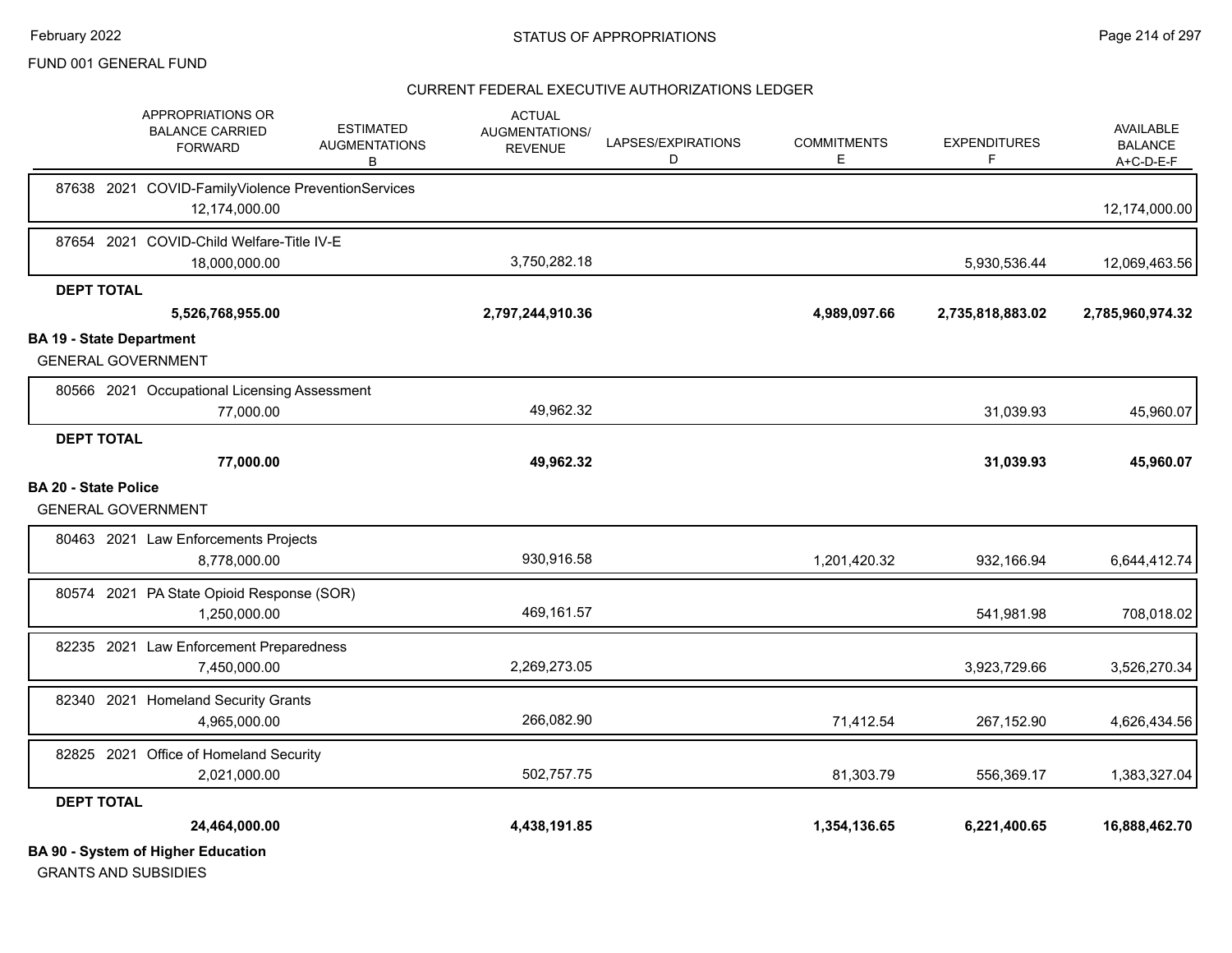| APPROPRIATIONS OR<br><b>BALANCE CARRIED</b><br><b>FORWARD</b> | <b>ESTIMATED</b><br><b>AUGMENTATIONS</b><br>В | <b>ACTUAL</b><br><b>AUGMENTATIONS/</b><br><b>REVENUE</b> | LAPSES/EXPIRATIONS<br>D | <b>COMMITMENTS</b><br>E | <b>EXPENDITURES</b><br>F | <b>AVAILABLE</b><br><b>BALANCE</b><br>A+C-D-E-F |
|---------------------------------------------------------------|-----------------------------------------------|----------------------------------------------------------|-------------------------|-------------------------|--------------------------|-------------------------------------------------|
| 87304 2021 COVID-SFR State System Higher Education            |                                               |                                                          |                         |                         |                          |                                                 |
| 50,000,000.00                                                 |                                               | 50,000,000.00                                            |                         |                         | 26,000,000.00            | 24,000,000.00                                   |
| <b>DEPT TOTAL</b>                                             |                                               |                                                          |                         |                         |                          |                                                 |
| 50,000,000.00                                                 |                                               | 50,000,000.00                                            |                         |                         | 26,000,000.00            | 24,000,000.00                                   |
| <b>BA 51 - Supreme Court</b><br><b>GENERAL GOVERNMENT</b>     |                                               |                                                          |                         |                         |                          |                                                 |
| 80400 2021 STOP Violence Against Women                        |                                               |                                                          |                         |                         |                          |                                                 |
| 237,000.00                                                    |                                               | 57,596.05                                                |                         |                         |                          | 237,000.00                                      |
| 82585 2021 Veteran's Treatment Court Strategic Planning       |                                               |                                                          |                         |                         |                          |                                                 |
| 200,000.00                                                    |                                               | 5,761.29                                                 |                         |                         | 7,836.79                 | 192,163.21                                      |
| <b>DEPT TOTAL</b>                                             |                                               |                                                          |                         |                         |                          |                                                 |
| 437,000.00                                                    |                                               | 63,357.34                                                |                         |                         | 7,836.79                 | 429,163.21                                      |
| <b>BA 94 - PA Housing Finance Agency</b>                      |                                               |                                                          |                         |                         |                          |                                                 |
| <b>GRANTS AND SUBSIDIES</b>                                   |                                               |                                                          |                         |                         |                          |                                                 |
| 87305 2021 COVID-SFR Construction Cost Relief                 |                                               |                                                          |                         |                         |                          |                                                 |
| 50,000,000.00                                                 |                                               | 50,000,000.00                                            |                         |                         | 50,000,000.00            |                                                 |
| 87483 2021 COVID-Homeowner Assistance                         |                                               |                                                          |                         |                         |                          |                                                 |
| 350,362,000.00                                                |                                               |                                                          |                         |                         | 35,036,165.50            | 315,325,834.50                                  |
| <b>DEPT TOTAL</b>                                             |                                               |                                                          |                         |                         |                          |                                                 |
| 400,362,000.00                                                |                                               | 50,000,000.00                                            |                         |                         | 85,036,165.50            | 315,325,834.50                                  |
| <b>LEDGER TOTAL</b>                                           |                                               |                                                          |                         |                         |                          |                                                 |
| 16,662,960,057.00                                             |                                               | 7,476,010,378.59                                         |                         | 1,845,843,147.62        | 7,111,408,928.17         | 7,705,707,981.21                                |
| TOTAL TOTAL ALL CURRENT FEDERAL LEDGERS                       |                                               |                                                          |                         |                         |                          |                                                 |
| 50,248,334,057.00                                             |                                               | 28, 147, 612, 430. 78                                    |                         | 3,897,689,029.35        | 28,290,240,701.78        | 18,060,404,325.87                               |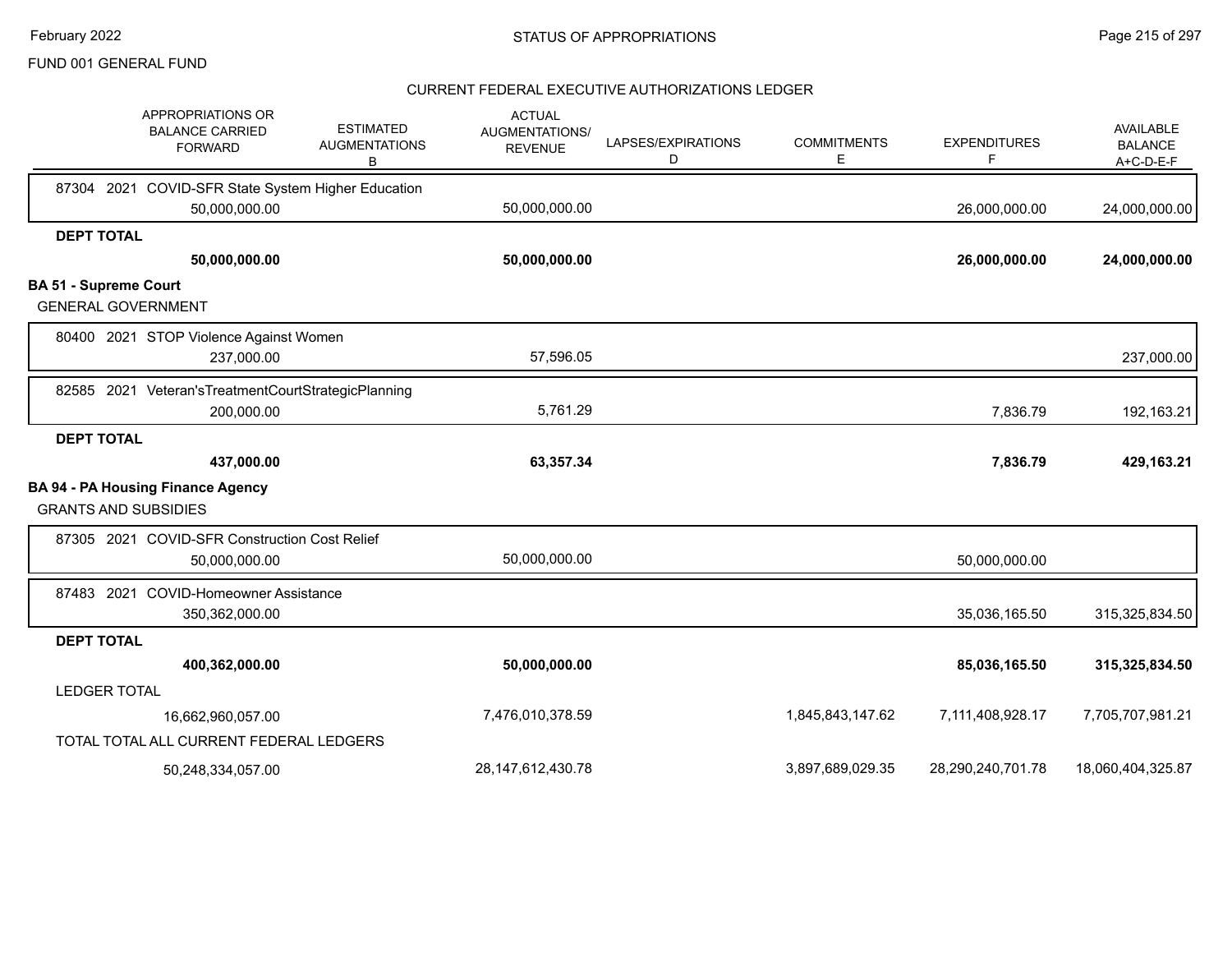# PRIOR FEDERAL APPROPRIATIONS LEDGER

|                                  | APPROPRIATIONS OR<br><b>BALANCE CARRIED</b><br><b>FORWARD</b>     | <b>ESTIMATED</b><br><b>AUGMENTATIONS</b><br>В | <b>ACTUAL</b><br>AUGMENTATIONS/<br><b>REVENUE</b> | LAPSES/EXPIRATIONS<br>D | <b>COMMITMENTS</b><br>E | <b>EXPENDITURES</b><br>F | <b>AVAILABLE</b><br><b>BALANCE</b><br>A+C-D-E-F |
|----------------------------------|-------------------------------------------------------------------|-----------------------------------------------|---------------------------------------------------|-------------------------|-------------------------|--------------------------|-------------------------------------------------|
| <b>BA 81 - Executive Offices</b> |                                                                   |                                               |                                                   |                         |                         |                          |                                                 |
|                                  | <b>GENERAL GOVERNMENT</b>                                         |                                               |                                                   |                         |                         |                          |                                                 |
|                                  | 70366 2020 Natl Endowment for the Arts - Admin<br>179,991.28      |                                               | 311,645.68                                        |                         |                         |                          | 179,991.28                                      |
|                                  | 70369 2020 SNAP - Program Accountability<br>2,022,363.51          |                                               | 679,466.92                                        |                         |                         |                          | 2,022,363.51                                    |
|                                  | 70370 2020 Medical Assistance - Prog Accountability<br>104,228.23 |                                               |                                                   |                         |                         |                          | 104,228.23                                      |
|                                  | 70372 2020 TANFBG - Program Accountability<br>510,286.12          |                                               |                                                   |                         |                         |                          | 510,286.12                                      |
|                                  | 70373 2020 Subsidized Day Care Fraud<br>766,532.23                |                                               |                                                   |                         |                         |                          | 766,532.23                                      |
|                                  | 70376 2017 Crime Victims Compensation Services<br>0.01            |                                               |                                                   |                         |                         | 0.01                     |                                                 |
|                                  | 70376 2020 Crime Victims Compensation Services<br>4,334,029.68    |                                               | 9,412.71                                          |                         |                         | 4,183.42                 | 4,329,846.26                                    |
|                                  | 70382 2019 Rsdntl Sbstnc Abse Treatment Program                   |                                               | $-7,633.30$                                       |                         |                         |                          |                                                 |
|                                  | 70382 2020 Rsdntl Sbstnc Abse Treatment Program<br>1,307,757.93   |                                               | 29,548.69                                         |                         | 132,644.96              | 25,959.00                | 1,149,153.97                                    |
|                                  | 70383 2017 Victims of Crime Act<br>0.01                           |                                               |                                                   |                         |                         | 0.01                     |                                                 |
|                                  | 70383 2018 Victims of Crime Act                                   |                                               | $-2,737.50$                                       |                         |                         | $-2,737.50$              | 2,737.50                                        |
|                                  | 70383 2020 Victims of Crime Act<br>2,167,346.44                   |                                               | 142,286.92                                        |                         | 786.12                  | 84,266.28                | 2,082,294.04                                    |
|                                  | 70385 2020 Violence Against Women<br>3,183,320.20                 |                                               | 1,048,715.61                                      |                         |                         | 955,909.20               | 2,227,411.00                                    |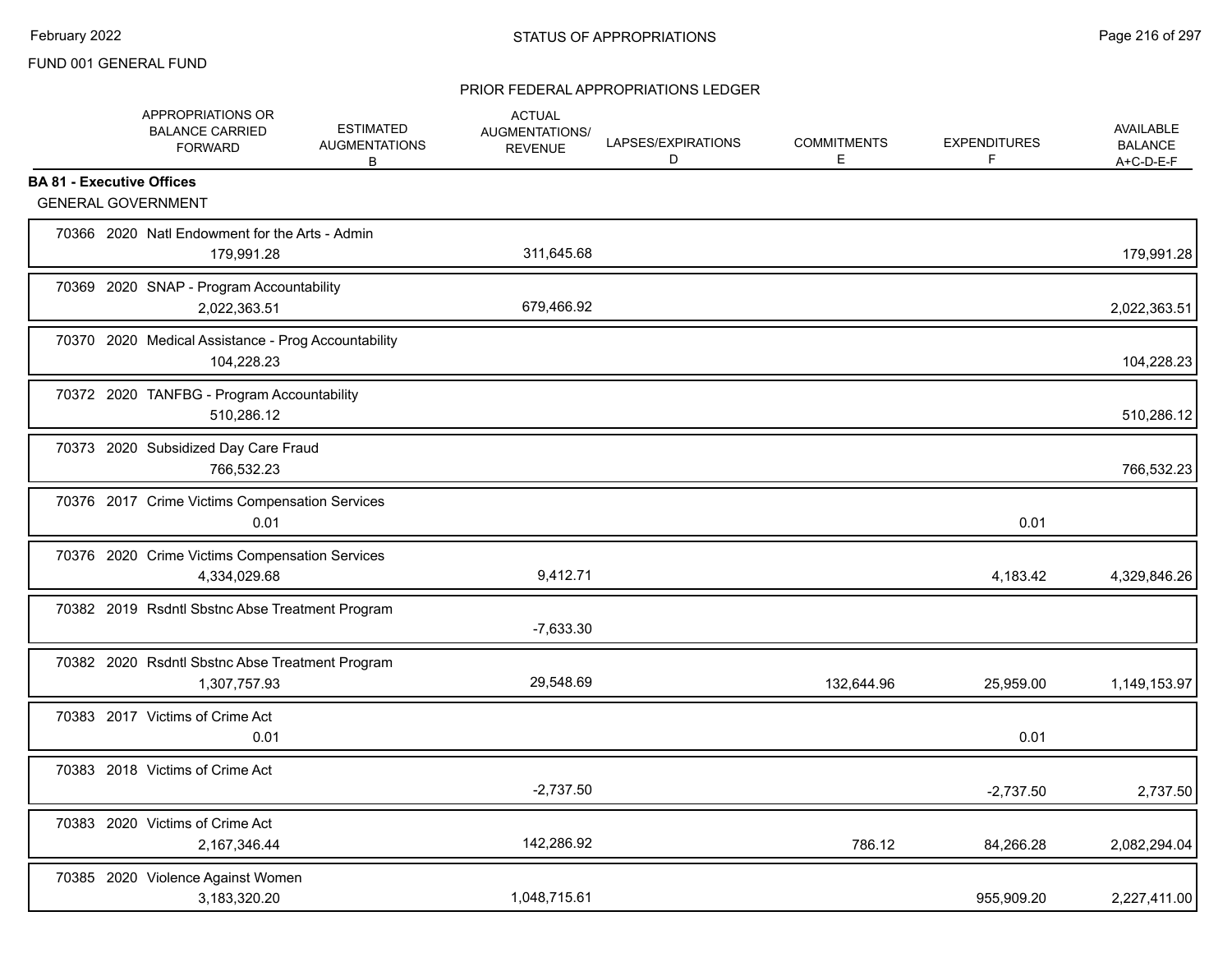|       | APPROPRIATIONS OR<br><b>BALANCE CARRIED</b><br><b>FORWARD</b>       | <b>ESTIMATED</b><br><b>AUGMENTATIONS</b><br>В | <b>ACTUAL</b><br>AUGMENTATIONS/<br><b>REVENUE</b> | LAPSES/EXPIRATIONS<br>D | <b>COMMITMENTS</b><br>E. | <b>EXPENDITURES</b> | <b>AVAILABLE</b><br><b>BALANCE</b><br>$A+C-D-E-F$ |
|-------|---------------------------------------------------------------------|-----------------------------------------------|---------------------------------------------------|-------------------------|--------------------------|---------------------|---------------------------------------------------|
|       | 70386 2017 Violence Against Women - Administration                  |                                               |                                                   |                         |                          | $-0.16$             | 0.16                                              |
|       | 70386 2020 Violence Against Women - Administration<br>235,645.62    |                                               | 18,855.70                                         |                         |                          | 11,333.87           | 224,311.75                                        |
|       | 70389 2020 Plan for Juvenile Justice<br>17,283.78                   |                                               | 115.23                                            |                         |                          | 177.88              | 17,105.90                                         |
|       | 70390 2020 Statistical Analysis Center<br>226,741.62                |                                               | 77,657.07                                         |                         |                          | 77,657.07           | 149,084.55                                        |
| 70391 | 2020 Criminal Identification Technology<br>7,613,846.75             |                                               | 37,385.16                                         |                         |                          | 37,385.16           | 7,576,461.59                                      |
|       | 70394 2014 Juvenile Accountability Incentive Prog                   |                                               | 40,703.35                                         |                         |                          |                     |                                                   |
|       | 70394 2015 Juvenile Accountability Incentive Prog                   |                                               | $-40,703.35$                                      |                         |                          |                     |                                                   |
|       | 70400 2020 Juvenile Justice& Delinquency Prevention<br>2,271,789.76 |                                               | 198,235.38                                        |                         |                          | 187,511.88          | 2,084,277.88                                      |
|       | 70401 2019 Crime Victims Assistance                                 |                                               | $-98,170.77$                                      |                         |                          | $-98,170.77$        | 98,170.77                                         |
|       | 70401 2020 Crime Victims Assistance<br>66,250,880.34                |                                               | 18,505,819.66                                     |                         | 262,295.56               | 16,250,516.06       | 49,738,068.72                                     |
|       | 70403 2020 HUD - Special Project Grant<br>129,236.61                |                                               |                                                   |                         |                          |                     | 129,236.61                                        |
|       | 70404 2020 EEOC - Special Project Grants<br>351,200.00              |                                               |                                                   |                         |                          |                     | 351,200.00                                        |
|       | 70452 2020 Project Safe Neighborhoods (F)<br>817,809.56             |                                               | 81,308.04                                         |                         |                          | 81,308.04           | 736,501.52                                        |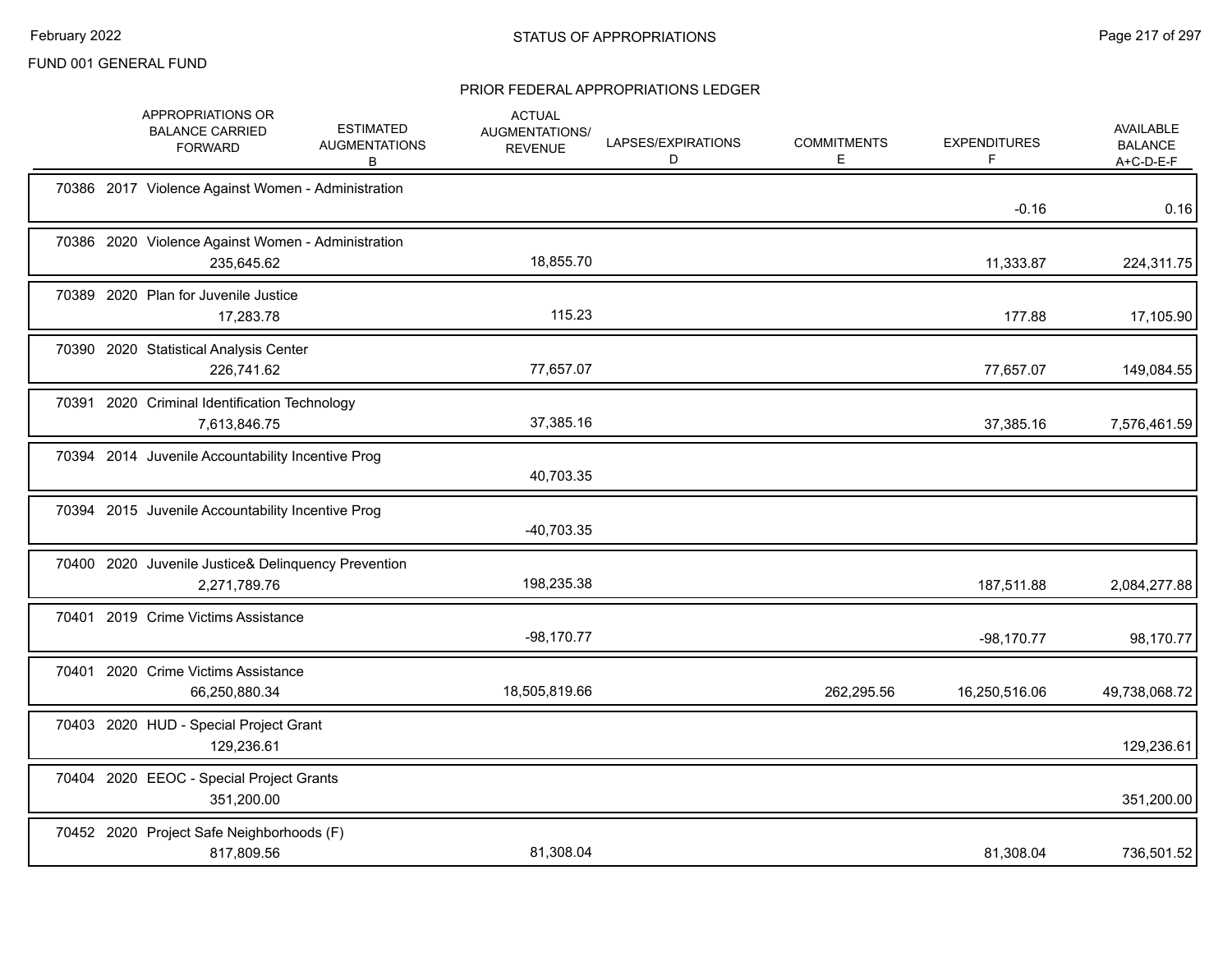| APPROPRIATIONS OR<br><b>BALANCE CARRIED</b><br><b>FORWARD</b>    | <b>ESTIMATED</b><br><b>AUGMENTATIONS</b><br>B      | <b>ACTUAL</b><br><b>AUGMENTATIONS/</b><br><b>REVENUE</b> | LAPSES/EXPIRATIONS<br>D | <b>COMMITMENTS</b><br>Е | <b>EXPENDITURES</b><br>F | AVAILABLE<br><b>BALANCE</b><br>$A+C-D-E-F$ |
|------------------------------------------------------------------|----------------------------------------------------|----------------------------------------------------------|-------------------------|-------------------------|--------------------------|--------------------------------------------|
| 70530 2020 Assault Services Program<br>185,142.67                |                                                    | 167,411.98                                               |                         |                         | 167,411.98               | 17,730.69                                  |
| 70550 2020 Forence Science Program (F)<br>1,260,214.05           |                                                    | 24,291.03                                                |                         |                         | 24,291.03                | 1,235,923.02                               |
| 70657 2019 Justice Assistance Grant                              |                                                    | 50,000.00                                                |                         |                         |                          |                                            |
| 70657 2020 Justice Assistance Grant<br>6,542,564.93              |                                                    | 1,024,673.69                                             |                         |                         | 1,024,673.69             | 5,517,891.24                               |
| 70727 2020 Justice Assistance Grant-Administration<br>450,841.25 |                                                    | 5,736.02                                                 |                         |                         | 5,736.02                 | 445,105.23                                 |
| 986,025.71                                                       | 70777 2020 SecondChanceAct-JuvenileOffenderReentry |                                                          |                         |                         |                          | 986,025.71                                 |
| 70778 2020 Prosecutor and Defender Incentives<br>160,000.00      |                                                    | 56,915.00                                                |                         |                         | 56,915.00                | 103,085.00                                 |
| 71001 2020 Adam Walsh Implementation (F)<br>1,000,000.00         |                                                    |                                                          |                         |                         |                          | 1,000,000.00                               |
| 71002 2020 Byrne Competitive Program (F)<br>450,000.00           |                                                    |                                                          |                         |                         |                          | 450,000.00                                 |
| 71039 2019 Justice Reinvestment Initiative<br>1,972.60           |                                                    |                                                          |                         |                         |                          | 1,972.60                                   |
| 71058 2020 VOCA Training<br>600.000.00                           |                                                    |                                                          |                         |                         |                          | 600,000.00                                 |
| 56,938.00                                                        | 71092 2019 Comprehens Opioid Abuse Site-Based Prog |                                                          |                         |                         |                          | 56,938.00                                  |
| 1,688,871.79                                                     | 71092 2020 Comprehens Opioid Abuse Site-Based Prog | 126,546.30                                               |                         |                         | 126,546.30               | 1,562,325.49                               |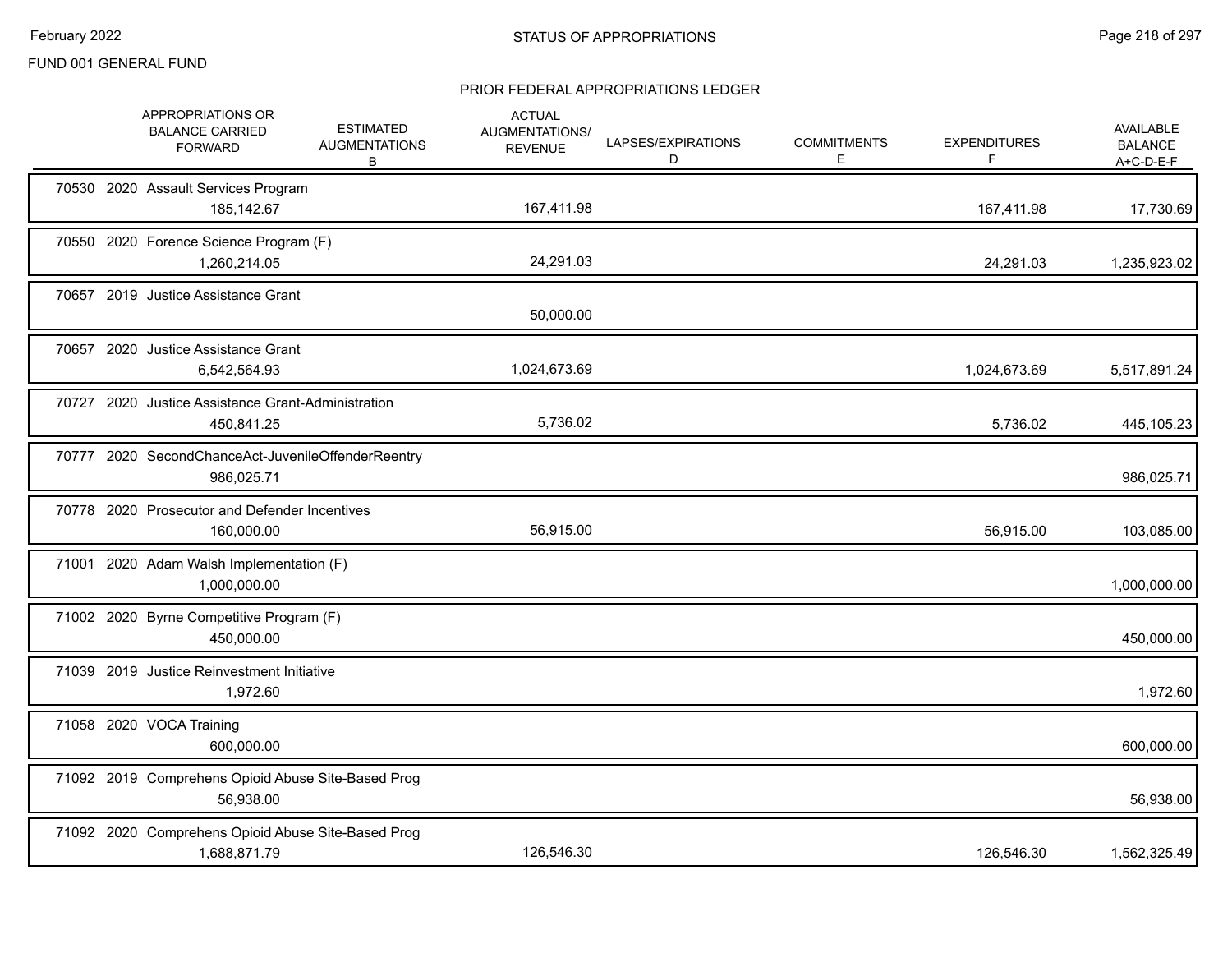#### PRIOR FEDERAL APPROPRIATIONS LEDGER

|                                 | APPROPRIATIONS OR<br><b>BALANCE CARRIED</b><br><b>FORWARD</b>     | <b>ESTIMATED</b><br><b>AUGMENTATIONS</b><br>В | <b>ACTUAL</b><br>AUGMENTATIONS/<br><b>REVENUE</b> | LAPSES/EXPIRATIONS<br>D | <b>COMMITMENTS</b><br>Е | <b>EXPENDITURES</b><br>F | AVAILABLE<br><b>BALANCE</b><br>$A+C-D-E-F$ |
|---------------------------------|-------------------------------------------------------------------|-----------------------------------------------|---------------------------------------------------|-------------------------|-------------------------|--------------------------|--------------------------------------------|
|                                 | 71093 2020 Pennsylvania NCS-X Implementation<br>447,631.88        |                                               | 1,512.29                                          |                         |                         | 1,512.29                 | 446,119.59                                 |
|                                 | 71094 2019 Body Worn Camera Policy and Implementat                |                                               |                                                   |                         |                         | $-9,147.37$              | 9,147.37                                   |
|                                 | 71094 2020 Body Worn Camera Policy and Implementat<br>541,575.32  |                                               | 89,253.33                                         |                         |                         | 161,944.56               | 379,630.76                                 |
|                                 | 71101 2020 State Deliquency Prevention Programs<br>200,000.00     |                                               |                                                   |                         |                         |                          | 200,000.00                                 |
|                                 | 71115 2020 STOP School Violence<br>717,702.50                     |                                               | 113,538.05                                        |                         |                         | 113,538.05               | 604,164.45                                 |
|                                 | 71116 2020 Prosecuting Cold Cases Using DNA<br>446,000.00         |                                               |                                                   |                         |                         |                          | 446,000.00                                 |
|                                 | 71117 2020 Targeted Violence & Terrorism Prevention<br>525,000.00 |                                               |                                                   |                         |                         |                          | 525,000.00                                 |
|                                 | 71118 2020 NICS Act Record ImprovementProgram NARIP<br>245,000.00 |                                               |                                                   |                         |                         |                          | 245,000.00                                 |
| <b>DEPT TOTAL</b>               | 108,995,770.38                                                    |                                               | 22,691,788.89                                     |                         | 395,726.64              | 19,288,721.00            | 89,311,322.74                              |
| <b>BA 14 - Attorney General</b> | <b>GENERAL GOVERNMENT</b>                                         |                                               |                                                   |                         |                         |                          |                                            |
|                                 | 70046 2020 Medicaid Fraud<br>2,233,786.56                         |                                               | 1,004,545.34                                      |                         |                         | 371,519.33               | 1,862,267.23                               |
|                                 | 70047 2020 High Intensity Drug Trafficking Areas<br>1,845,789.26  |                                               | 928,178.00                                        |                         |                         | 544,845.21               | 1,300,944.05                               |
| <b>DEPT TOTAL</b>               |                                                                   |                                               |                                                   |                         |                         |                          |                                            |
| BA 10 - Aging                   | 4,079,575.82                                                      |                                               | 1,932,723.34                                      |                         |                         | 916,364.54               | 3, 163, 211. 28                            |

GENERAL GOVERNMENT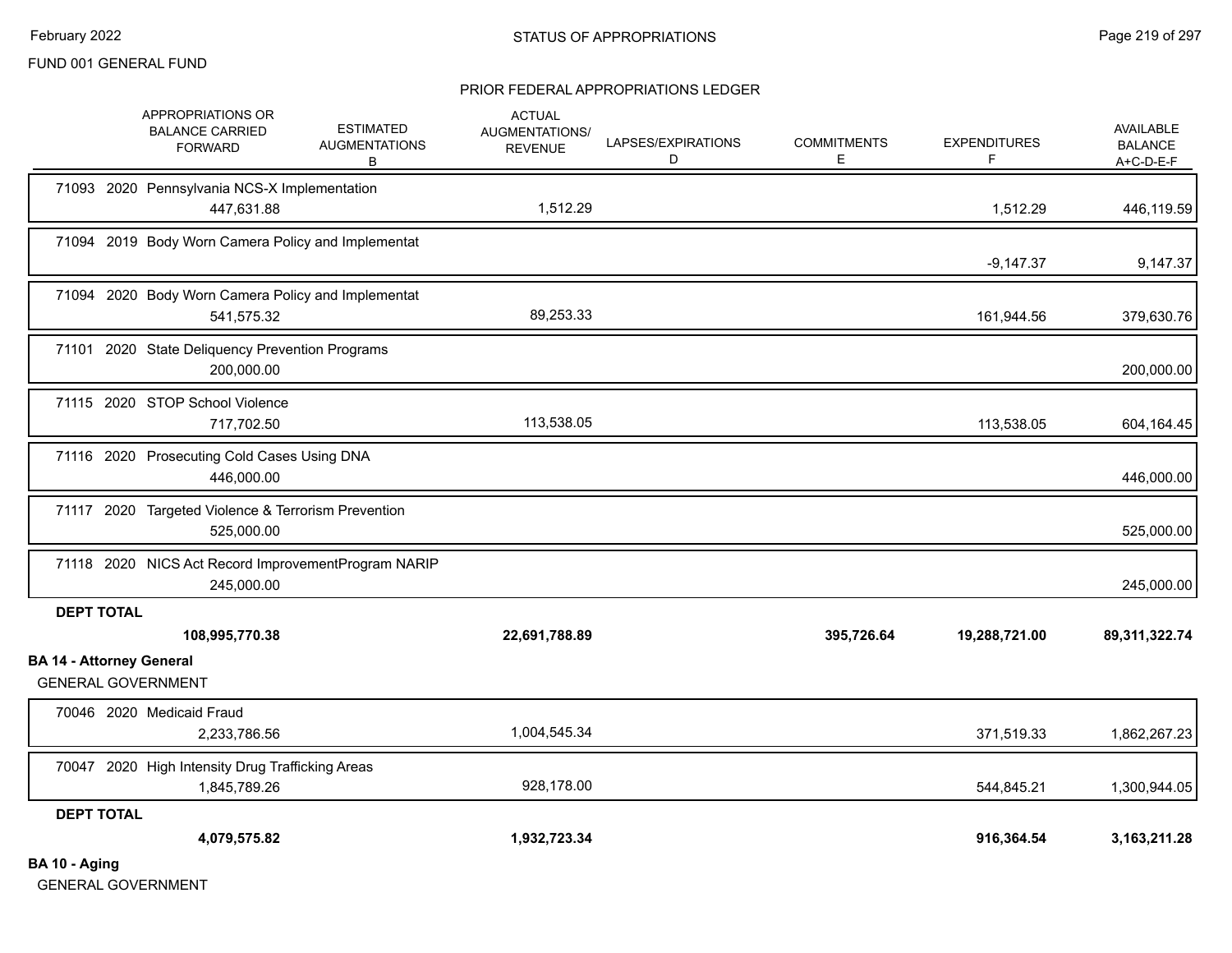|  | APPROPRIATIONS OR<br><b>BALANCE CARRIED</b><br><b>FORWARD</b>       | <b>ESTIMATED</b><br><b>AUGMENTATIONS</b><br>В | <b>ACTUAL</b><br>AUGMENTATIONS/<br><b>REVENUE</b> | LAPSES/EXPIRATIONS<br>D | <b>COMMITMENTS</b><br>E. | <b>EXPENDITURES</b><br>F | <b>AVAILABLE</b><br><b>BALANCE</b><br>A+C-D-E-F |
|--|---------------------------------------------------------------------|-----------------------------------------------|---------------------------------------------------|-------------------------|--------------------------|--------------------------|-------------------------------------------------|
|  | 70009 2020 Medical Assistance - Administration<br>166,000.00        |                                               |                                                   |                         |                          |                          | 166,000.00                                      |
|  | <b>GRANTS AND SUBSIDIES</b>                                         |                                               |                                                   |                         |                          |                          |                                                 |
|  | 70006 2020 Pre-Admission Assessments<br>4,000,000.00                |                                               |                                                   |                         |                          |                          | 4,000,000.00                                    |
|  | 70011 2019 Prog for the Aging - Title 111 - Fam Car                 |                                               | $-50.00$                                          |                         |                          | $-50.00$                 | 50.00                                           |
|  | 70011 2020 Prog for the Aging - Title 111 - Fam Car<br>3,427,423.00 |                                               | $-867,381.14$                                     |                         | 91,843.00                | $-959,224.14$            | 4,294,804.14                                    |
|  | 70141 2020 Medical Assistance-Attendant Care<br>54, 167. 78         |                                               | $-3,291.05$                                       |                         |                          | $-3,441.05$              | 57,608.83                                       |
|  | 70425 2019 Medical Assistance Support                               |                                               | $-7,509.95$                                       |                         |                          |                          |                                                 |
|  | 70425 2020 Medical Assistance Support<br>5,871,183.97               |                                               | 2,872,043.88                                      |                         | 55,389.97                | $-82,723.62$             | 5,898,517.62                                    |
|  | 71049 2020 Programs for the Aging-Title III<br>3,174,148.73         |                                               | $-161,547.06$                                     |                         | 37,167.03                | $-216,235.77$            | 3,353,217.47                                    |
|  | 71050 2020 Programs for the Aging-Nutrition<br>4,066,528.00         |                                               | $-25,219.00$                                      |                         | 25,219.00                | $-25,219.00$             | 4,066,528.00                                    |
|  | 71051 2020 Programs/Aging-Title V-Employment<br>4.852.590.74        |                                               | 934,061.43                                        |                         |                          | 651,548.71               | 4,201,042.03                                    |
|  | 71052 2017 P/Aging-TitleVII-Elder Rights Protection<br>8.05         |                                               |                                                   |                         | 8.05                     |                          |                                                 |
|  | 71052 2019 P/Aging-TitleVII-Elder Rights Protection<br>8.05         |                                               |                                                   |                         | 8.05                     |                          |                                                 |
|  | 71052 2020 P/Aging-TitleVII-Elder Rights Protection<br>4,278,600.07 |                                               | 59,718.65                                         |                         | 11,975.00                | 39,859.25                | 4,226,765.82                                    |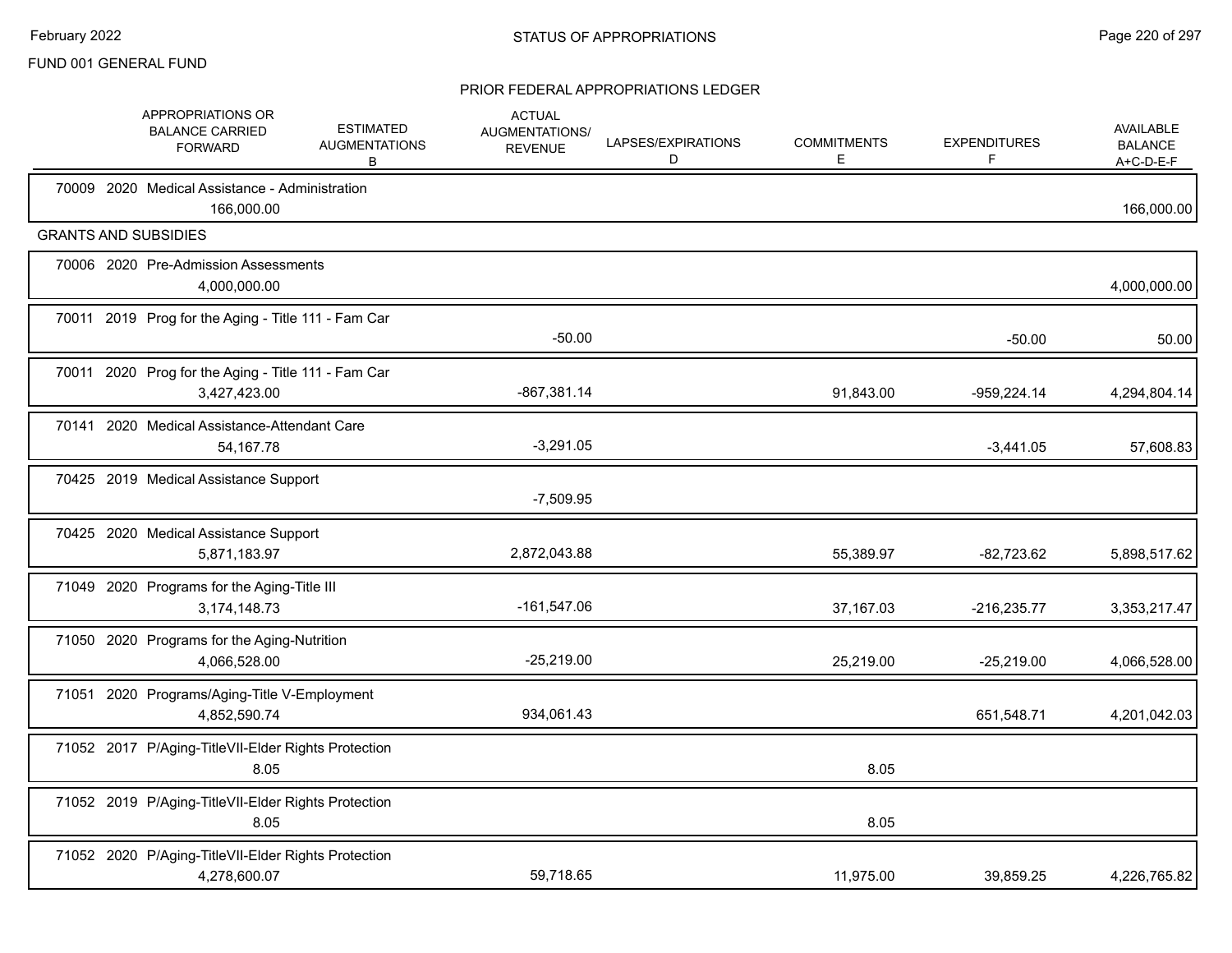|                            | APPROPRIATIONS OR<br><b>BALANCE CARRIED</b><br><b>FORWARD</b> | <b>ESTIMATED</b><br><b>AUGMENTATIONS</b><br>В | <b>ACTUAL</b><br>AUGMENTATIONS/<br><b>REVENUE</b> | LAPSES/EXPIRATIONS<br>D | <b>COMMITMENTS</b><br>E. | <b>EXPENDITURES</b> | <b>AVAILABLE</b><br><b>BALANCE</b><br>A+C-D-E-F |
|----------------------------|---------------------------------------------------------------|-----------------------------------------------|---------------------------------------------------|-------------------------|--------------------------|---------------------|-------------------------------------------------|
|                            | 71053 2020 MA Nursing Home Transition Admin<br>700,000.00     |                                               |                                                   |                         |                          |                     | 700,000.00                                      |
|                            | <b>DEPT TOTAL</b><br>30,590,658.39                            |                                               | 2,800,825.76                                      |                         | 221,610.10               | -595,485.62         | 30,964,533.91                                   |
| <b>BA 68 - Agriculture</b> | <b>GENERAL GOVERNMENT</b>                                     |                                               |                                                   |                         |                          |                     |                                                 |
|                            | 70341 2020 Farmers' Market Food Coupons<br>2,441,117.69       |                                               | 67,923.80                                         |                         |                          | 67,923.80           | 2,373,193.89                                    |
|                            | 70342 2020 Emergency Food Assistance Program<br>5,416,327.21  |                                               | 638,565.03                                        |                         |                          | 346,016.59          | 5,070,310.62                                    |
|                            | 70344 2020 Farmland Protection<br>5,743,162.00                |                                               |                                                   |                         |                          |                     | 5,743,162.00                                    |
|                            | 70345 2020 Agricultural Risk Protection<br>1,000,000.00       |                                               |                                                   |                         |                          |                     | 1,000,000.00                                    |
|                            | 70346 2020 Medicated Feed Mill Inspection<br>70,856.09        |                                               |                                                   |                         |                          |                     | 70,856.09                                       |
|                            | 70347 2020 Poultry Grading Service<br>100,000.00              |                                               |                                                   |                         |                          |                     | 100,000.00                                      |
|                            | 70348 2020 National School Lunch<br>910,689.83                |                                               | 80,861.85                                         |                         | 150,000.00               | 69,789.54           | 690,900.29                                      |
|                            | 70349 2020 Pesticide Control<br>362,790.97                    |                                               | 31,288.18                                         |                         |                          | 14,313.04           | 348,477.93                                      |
|                            | 70350 2019 Plant Pest Detection System                        |                                               | 30,074.09                                         |                         |                          |                     |                                                 |
|                            | 70350 2020 Plant Pest Detection System<br>870,865.09          |                                               | 304,950.22                                        |                         |                          | 44,826.72           | 826,038.37                                      |
|                            | 70455 2020 Commodity Supplemental Food<br>364,578.75          |                                               | 745,366.00                                        |                         |                          |                     | 364,578.75                                      |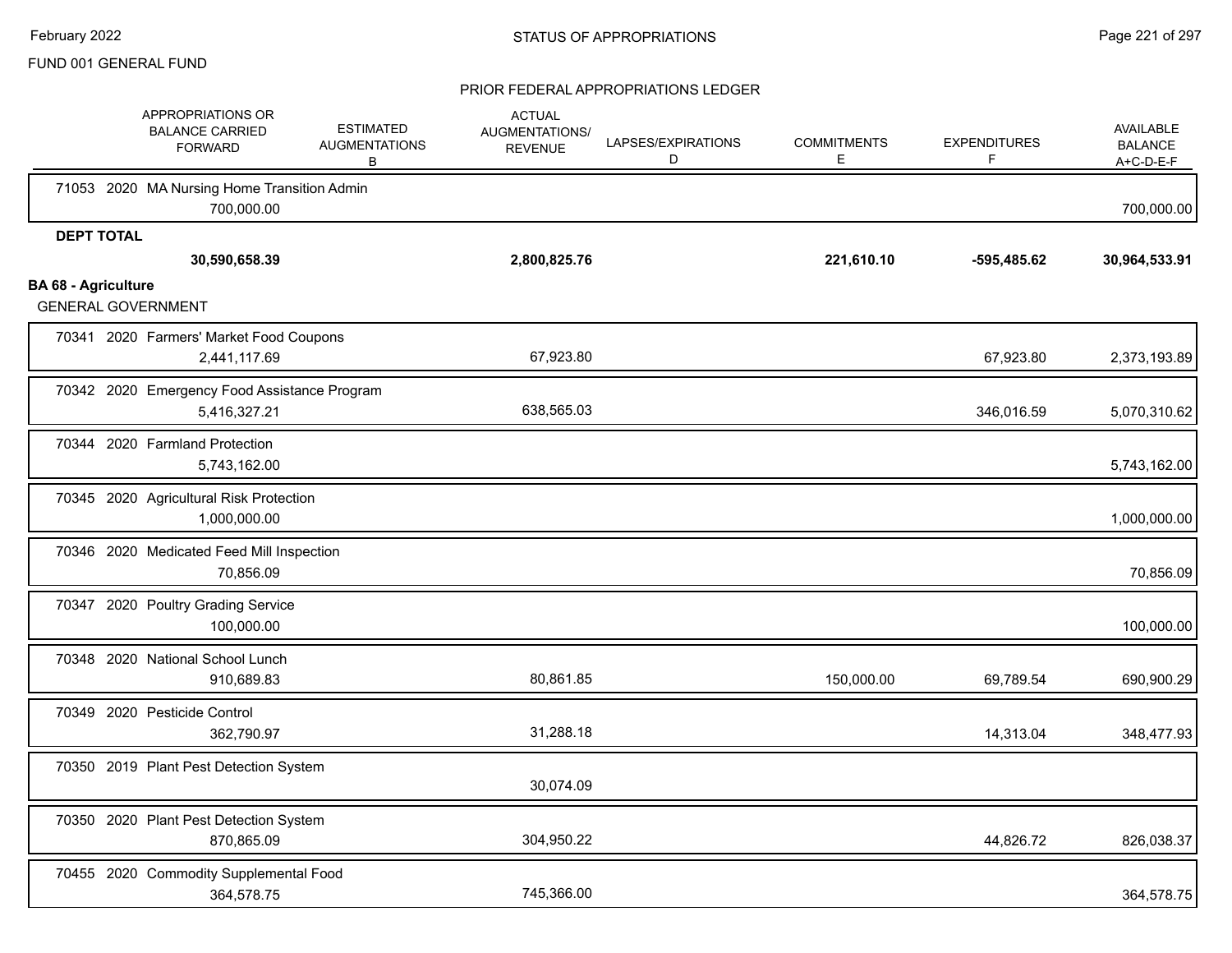|       | APPROPRIATIONS OR<br><b>BALANCE CARRIED</b><br><b>FORWARD</b>  | <b>ESTIMATED</b><br><b>AUGMENTATIONS</b><br>В | <b>ACTUAL</b><br>AUGMENTATIONS/<br><b>REVENUE</b> | LAPSES/EXPIRATIONS<br>D | <b>COMMITMENTS</b><br>Е | <b>EXPENDITURES</b><br>F | AVAILABLE<br><b>BALANCE</b><br>$A+C-D-E-F$ |
|-------|----------------------------------------------------------------|-----------------------------------------------|---------------------------------------------------|-------------------------|-------------------------|--------------------------|--------------------------------------------|
|       | 70457 2020 Organic Cost Distribution<br>474,473.64             |                                               |                                                   |                         |                         |                          | 474,473.64                                 |
|       | 70458 2020 Animal Disease Control<br>3,639,684.33              |                                               | 131,422.97                                        |                         |                         | 23,016.72                | 3,616,667.61                               |
|       | 70459 2018 Food Establishment Inspections                      |                                               |                                                   |                         |                         | $-523.03$                | 523.03                                     |
|       | 70459 2019 Food Establishment Inspections                      |                                               |                                                   |                         |                         | $-3.51$                  | 3.51                                       |
|       | 70459 2020 Food Establishment Inspections<br>2,145,758.54      |                                               | 167,921.07                                        |                         |                         | 111,521.37               | 2,034,237.17                               |
|       | 70461 2020 Senior Farmers' Market Nutrition<br>1,172,412.00    |                                               | 36,789.34                                         |                         |                         | 36,789.34                | 1,135,622.66                               |
|       | 70554 2020 Integrated Pest Management (F)<br>250,000.00        |                                               |                                                   |                         |                         |                          | 250,000.00                                 |
|       | 70555 2020 Johnes Disease Herd Project (F)<br>2,000,000.00     |                                               |                                                   |                         |                         |                          | 2,000,000.00                               |
|       | 70565 2020 Avian Influenza Surveillance (F)<br>24,505,792.04   |                                               | 339,242.02                                        |                         |                         |                          | 24,505,792.04                              |
| 70567 | 2020 Scrapie Disease Control (F)<br>60,000.00                  |                                               |                                                   |                         |                         |                          | 60,000.00                                  |
|       | 70568 2020 Crop Insurance (F)<br>2,000,000.00                  |                                               |                                                   |                         |                         |                          | 2,000,000.00                               |
|       | 70573 2020 Foot and Mouth Disease Monitoring (F)<br>150,000.00 |                                               |                                                   |                         |                         |                          | 150,000.00                                 |
|       | 70586 2020 Animal Identification<br>1,878,129.00               |                                               | 27,712.58                                         |                         |                         |                          | 1,878,129.00                               |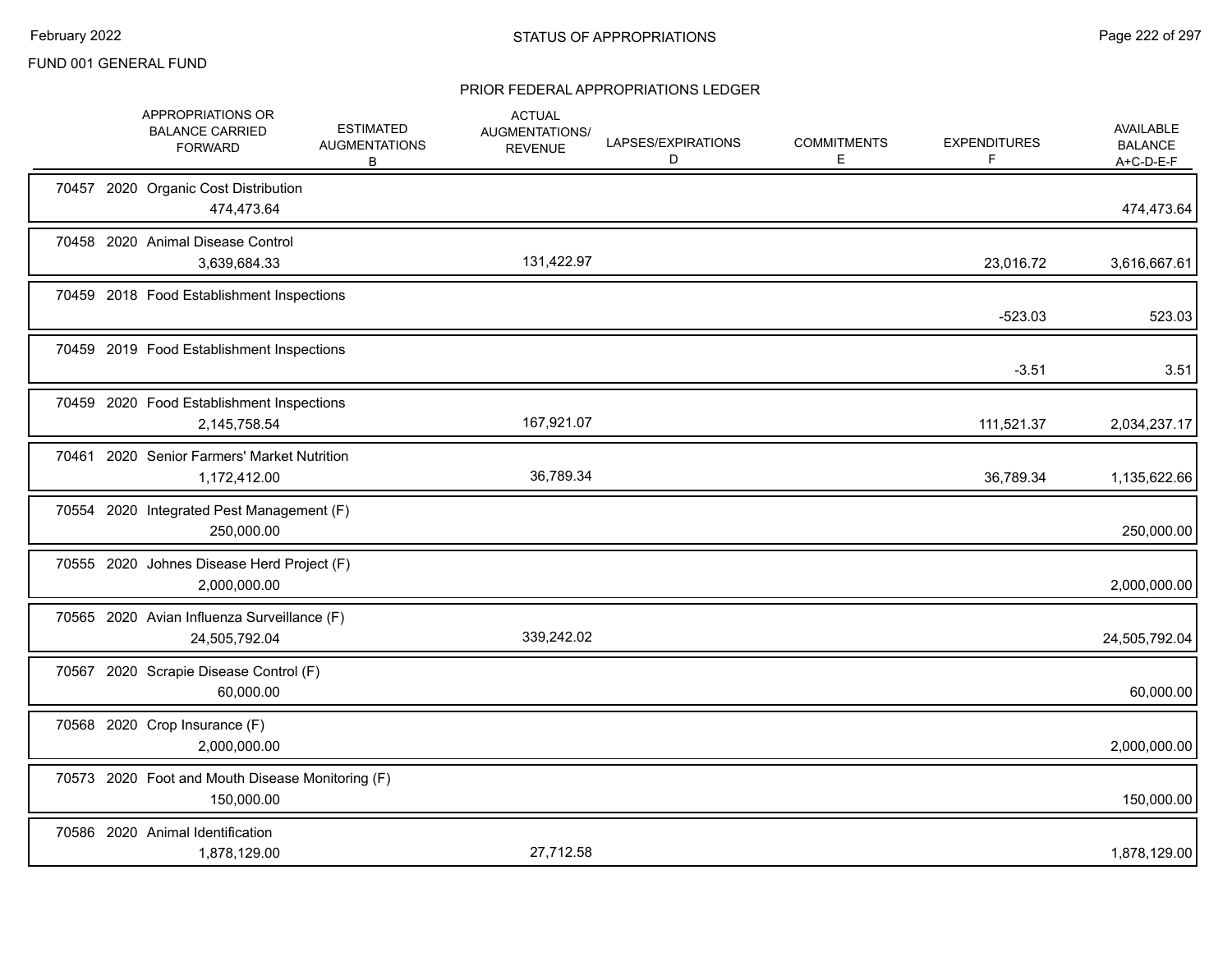|                   | APPROPRIATIONS OR<br><b>BALANCE CARRIED</b><br><b>FORWARD</b>                | <b>ESTIMATED</b><br><b>AUGMENTATIONS</b><br>В | <b>ACTUAL</b><br>AUGMENTATIONS/<br><b>REVENUE</b> | LAPSES/EXPIRATIONS<br>D | <b>COMMITMENTS</b><br>Е | <b>EXPENDITURES</b><br>F | AVAILABLE<br><b>BALANCE</b><br>$A+C-D-E-F$ |
|-------------------|------------------------------------------------------------------------------|-----------------------------------------------|---------------------------------------------------|-------------------------|-------------------------|--------------------------|--------------------------------------------|
|                   | 70700 2018 Speciality Crops<br>46,688.16                                     |                                               |                                                   |                         |                         |                          | 46,688.16                                  |
|                   | 70700 2019 Speciality Crops<br>488,131.99                                    |                                               | 384,959.67                                        |                         | 128,118.06              | 25,339.93                | 334,674.00                                 |
|                   | 70700 2020 Speciality Crops<br>3,061,444.80                                  |                                               | 644,944.89                                        |                         | 854,479.39              | 970,387.87               | 1,236,577.54                               |
|                   | 70728 2020 Emerald Ash Borer Mitigation<br>779,251.67                        |                                               | 19,719.67                                         |                         |                         | 634.59                   | 778,617.08                                 |
|                   | 71041 2020 Spotted Lanternfly<br>7,388,094.58                                |                                               | 1,226,913.67                                      |                         |                         | 86,423.72                | 7,301,670.86                               |
|                   | 71059 2020 Innov Nutrient&Sediment Reduct<br>632,232.86                      |                                               | 115,266.79                                        |                         |                         | $-1,946.01$              | 634,178.87                                 |
|                   | 71060 2019 Animal Feed Regulatory Prgram<br>13,500.00                        |                                               |                                                   |                         |                         |                          | 13,500.00                                  |
|                   | 71060 2020 Animal Feed Regulatory Prgram<br>1,859,935.63                     |                                               | 719.08                                            |                         |                         | 719.08                   | 1,859,216.55                               |
|                   | 71080 2020 Conservation Partnrship Farmland Preserv<br>6,500,000.00          |                                               |                                                   |                         |                         |                          | 6,500,000.00                               |
|                   | <b>GRANTS AND SUBSIDIES</b>                                                  |                                               |                                                   |                         |                         |                          |                                            |
|                   | 70343 2020 Market Improvement<br>250,000.00                                  |                                               |                                                   |                         |                         |                          | 250,000.00                                 |
| <b>DEPT TOTAL</b> |                                                                              |                                               |                                                   |                         |                         |                          |                                            |
|                   | 76,575,916.87                                                                |                                               | 4,994,640.92                                      |                         | 1,132,597.45            | 1,795,229.76             | 73,648,089.66                              |
|                   | <b>BA 24 - Community &amp; Economic Develop</b><br><b>GENERAL GOVERNMENT</b> |                                               |                                                   |                         |                         |                          |                                            |
|                   | 70140 2019 SCDBG Neighborhood Stabilizati                                    |                                               | 15.212.59                                         |                         |                         |                          |                                            |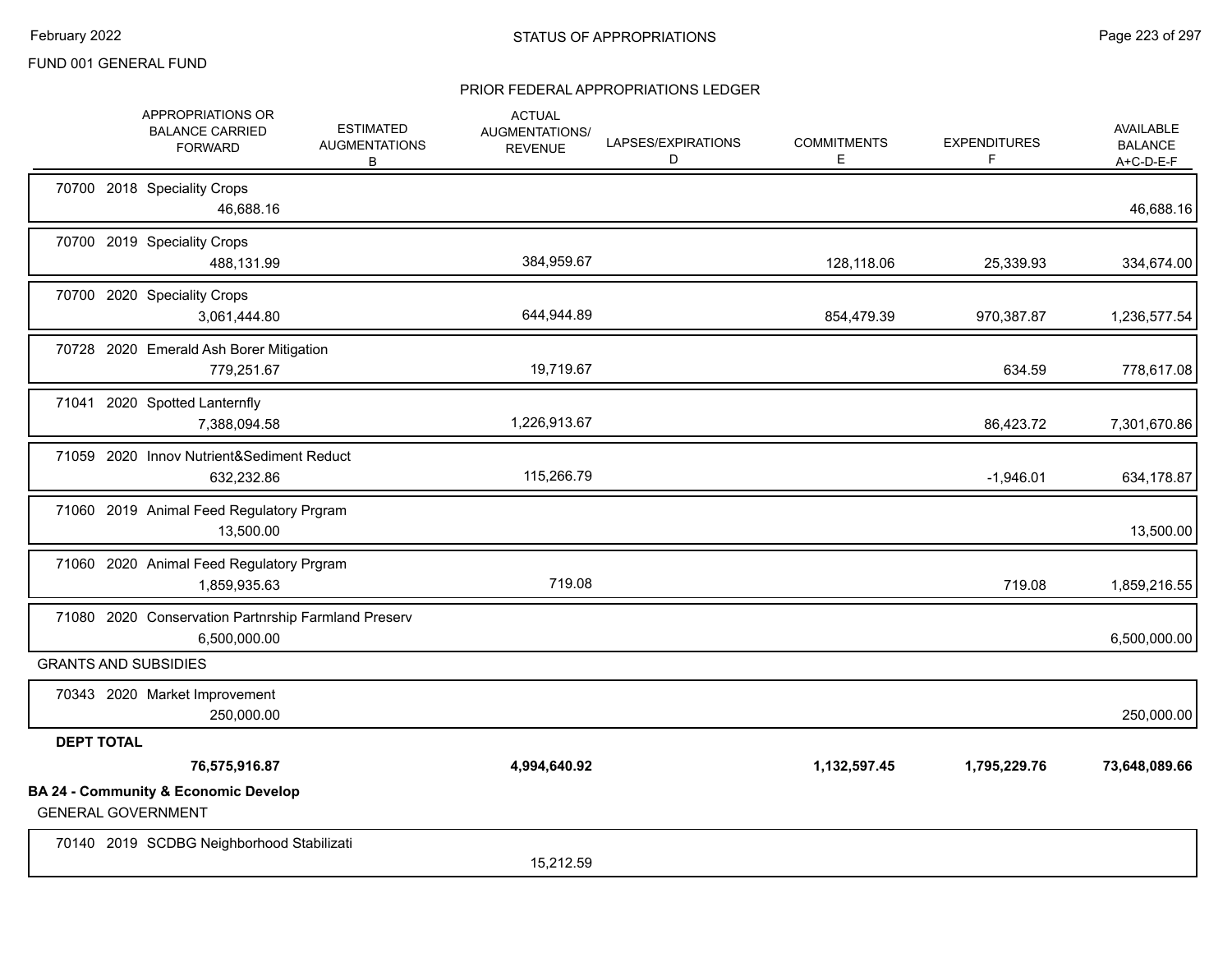|  | APPROPRIATIONS OR<br><b>BALANCE CARRIED</b><br><b>FORWARD</b>     | <b>ESTIMATED</b><br><b>AUGMENTATIONS</b><br>В | <b>ACTUAL</b><br>AUGMENTATIONS/<br><b>REVENUE</b> | LAPSES/EXPIRATIONS<br>D | <b>COMMITMENTS</b><br>Е | <b>EXPENDITURES</b><br>F | AVAILABLE<br><b>BALANCE</b><br>A+C-D-E-F |
|--|-------------------------------------------------------------------|-----------------------------------------------|---------------------------------------------------|-------------------------|-------------------------|--------------------------|------------------------------------------|
|  | 70140 2020 SCDBG Neighborhood Stabilizati<br>729,827.24           |                                               | 71,149.63                                         |                         |                         | 976.87                   | 728,850.37                               |
|  | 70212 2020 LIHEABG Admin<br>728,504.28                            |                                               | 69,001.48                                         |                         |                         | 69,001.48                | 659,502.80                               |
|  | 70215 2020 CoC Planning Grant<br>1,508,920.20                     |                                               | 154,508.52                                        |                         |                         | 142,508.52               | 1,366,411.68                             |
|  | 70216 2020 DOE Admin<br>3,375,959.10                              |                                               | 670,783.83                                        |                         |                         | 438,804.83               | 2,937,154.27                             |
|  | 70224 2020 SCDBG Admin<br>3,170,379.05                            |                                               | 57,297.65                                         |                         |                         | 57,248.38                | 3,113,130.67                             |
|  | 70225 2020 CSBG Admin<br>1,052,652.83                             |                                               | 61,099.35                                         |                         |                         | 61,099.35                | 991,553.48                               |
|  | 70229 2020 ARC Technical Assistance<br>773,385.82                 |                                               | 110,075.93                                        |                         |                         | 15,932.27                | 757,453.55                               |
|  | 70448 2020 SBAState Trade & Export Promotion-STEP<br>1,318,077.03 |                                               | 148,938.60                                        |                         |                         | 221,231.20               | 1,096,845.83                             |
|  | 70512 2020 SCDBG/HUD Special Projects<br>1,562,959.94             |                                               | -134,660.05                                       |                         |                         | $-143,300.05$            | 1,706,259.99                             |
|  | 70967 2020 SCDBG-Disaster Recovery Administration<br>1,372,965.96 |                                               |                                                   |                         |                         | 2,326.98                 | 1,370,638.98                             |
|  | 70970 2020 ESG Program Admin<br>754,131.64                        |                                               | 22,190.41                                         |                         |                         | 22,190.41                | 731,941.23                               |
|  | 71012 2018 Economic Adjustment Assistance                         |                                               | 0.44                                              |                         |                         |                          |                                          |
|  | 71012 2019 Economic Adjustment Assistance                         |                                               | 218,552.24                                        |                         |                         |                          |                                          |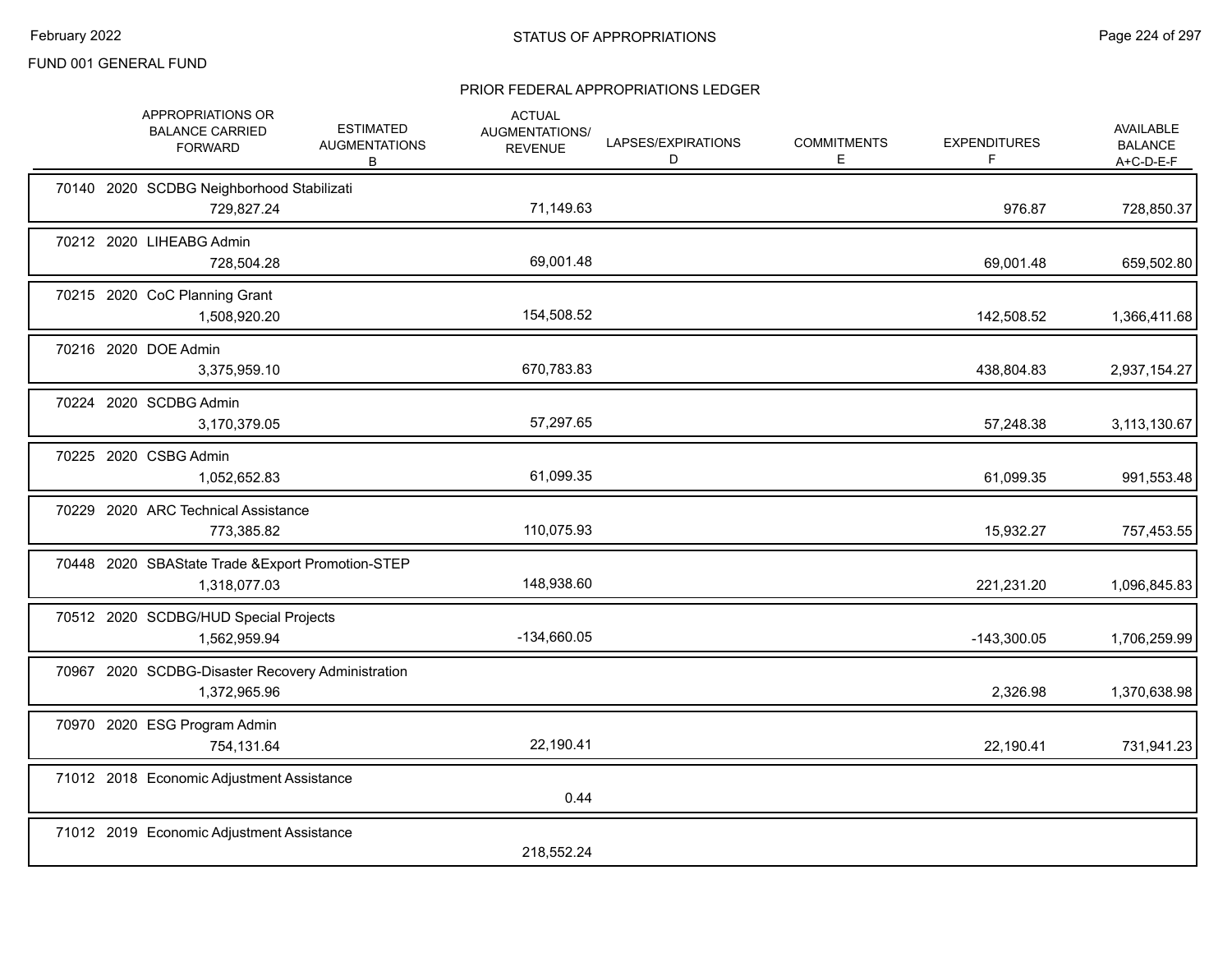|  | APPROPRIATIONS OR<br><b>BALANCE CARRIED</b><br><b>FORWARD</b>      | <b>ESTIMATED</b><br><b>AUGMENTATIONS</b><br>В | <b>ACTUAL</b><br>AUGMENTATIONS/<br><b>REVENUE</b> | LAPSES/EXPIRATIONS<br>D | <b>COMMITMENTS</b><br>Е. | <b>EXPENDITURES</b><br>F | AVAILABLE<br><b>BALANCE</b><br>$A+C-D-E-F$ |
|--|--------------------------------------------------------------------|-----------------------------------------------|---------------------------------------------------|-------------------------|--------------------------|--------------------------|--------------------------------------------|
|  | 71012 2020 Economic Adjustment Assistance<br>4,187,130.98          |                                               | 645,896.88                                        |                         |                          | 26,435.70                | 4,160,695.28                               |
|  | 71070 2020 Federal Grant Initiatives<br>4,000,000.00               |                                               |                                                   |                         |                          |                          | 4,000,000.00                               |
|  | 71130 2020 ARC Area Development<br>6,000,000.00                    |                                               | 145,925.00                                        |                         |                          | 145,925.00               | 5,854,075.00                               |
|  | <b>GRANTS AND SUBSIDIES</b>                                        |                                               |                                                   |                         |                          |                          |                                            |
|  | 70139 2020 SCDBG Neighborhood Stabilization<br>4,403,346.83        |                                               | 168,257.95                                        |                         | 180,026.70               | 101,780.93               | 4,121,539.20                               |
|  | 70213 2019 LIHEABG Weatherization                                  |                                               | -79,756.56                                        |                         |                          | -79,756.56               | 79,756.56                                  |
|  | 70213 2020 LIHEABG Weatherization<br>27,232,898.00                 |                                               | 6,203,280.12                                      |                         |                          | 6,767,216.12             | 20,465,681.88                              |
|  | 70214 2020 FEMA - Technical Assistance<br>350,784.12               |                                               | 50,056.99                                         |                         |                          | 959.99                   | 349,824.13                                 |
|  | 70222 2020 DOE Weatherization<br>16,208,958.00                     |                                               | 3,476,673.00                                      |                         |                          | 2,758,168.00             | 13,450,790.00                              |
|  | 70228 2020 Community Services Block Grant Program<br>33,537,788.00 |                                               | 8,368,266.00                                      |                         |                          | 7,199,082.00             | 26,338,706.00                              |
|  | 70968 2020 SCDBG-Disaster Recovery Grant<br>54,250,869.50          |                                               |                                                   |                         |                          |                          | 54,250,869.50                              |
|  | 70972 2020 EMG Solutions Program<br>8,707,052.48                   |                                               | 1,888,174.68                                      |                         |                          | 1,606,756.47             | 7,100,296.01                               |
|  | 71081 2020 EDA Power Grant<br>2,791,947.73                         |                                               | 90,269.17                                         |                         |                          | 28,446.44                | 2,763,501.29                               |
|  | 71095 2020 SCDBG Program<br>5,975,101.63                           |                                               | 205,963.97                                        |                         |                          | 205,963.97               | 5,769,137.66                               |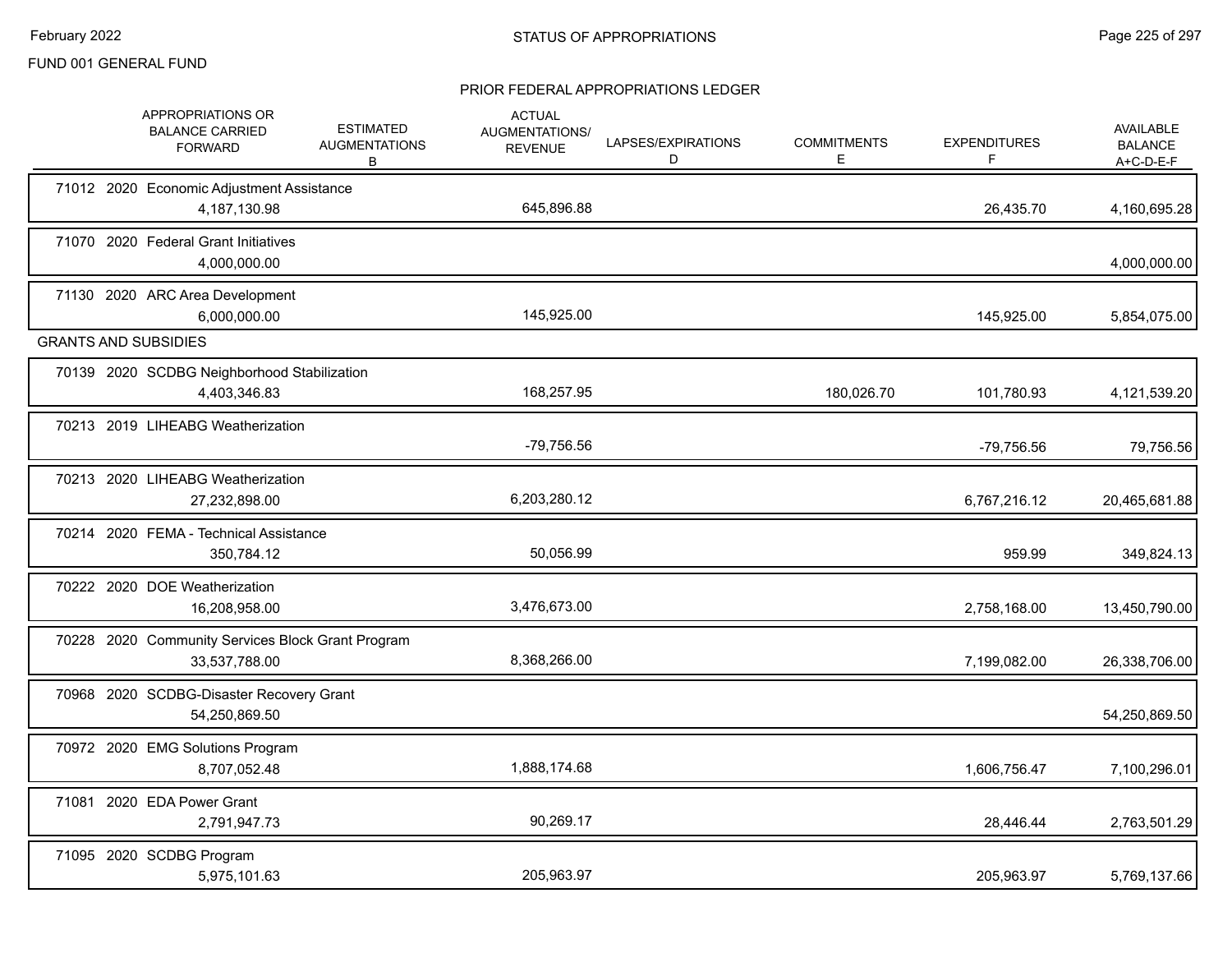|                   | APPROPRIATIONS OR<br><b>BALANCE CARRIED</b><br><b>FORWARD</b>                  | <b>ESTIMATED</b><br><b>AUGMENTATIONS</b><br>B | <b>ACTUAL</b><br><b>AUGMENTATIONS/</b><br><b>REVENUE</b> | LAPSES/EXPIRATIONS<br>D | <b>COMMITMENTS</b><br>Е | <b>EXPENDITURES</b><br>F | AVAILABLE<br><b>BALANCE</b><br>$A+C-D-E-F$ |
|-------------------|--------------------------------------------------------------------------------|-----------------------------------------------|----------------------------------------------------------|-------------------------|-------------------------|--------------------------|--------------------------------------------|
|                   | 71102 2020 ARC Construction-RSBA Program<br>19,958,543.92                      |                                               | 6,354.97                                                 |                         |                         | 363.10                   | 19,958,180.82                              |
| <b>DEPT TOTAL</b> |                                                                                |                                               |                                                          |                         |                         |                          |                                            |
|                   | 203,952,184.28                                                                 |                                               | 22,633,512.79                                            |                         | 180,026.70              | 19,649,361.40            | 184, 122, 796. 18                          |
|                   | <b>BA 38 - Conservation &amp; Natural Resourc</b><br><b>GENERAL GOVERNMENT</b> |                                               |                                                          |                         |                         |                          |                                            |
|                   | 70278 2018 Forest Fire Protect & Control                                       |                                               | 26.95                                                    |                         |                         |                          |                                            |
|                   | 70278 2019 Forest Fire Protect & Control<br>26,000.00                          |                                               | $-542.49$                                                |                         |                         | 463.16                   | 25,536.84                                  |
|                   | 70278 2020 Forest Fire Protect & Control<br>1,888,593.64                       |                                               | 477,889.72                                               |                         |                         | 7,300.20                 | 1,881,293.44                               |
|                   | 70279 2020 Forestry Incent & Ag Control<br>50,000.00                           |                                               |                                                          |                         |                         |                          | 50,000.00                                  |
|                   | 70281 2019 Forest Management & Process                                         |                                               | $-36.42$                                                 |                         |                         |                          |                                            |
|                   | 70281 2020 Forest Management & Process<br>3,984,838.94                         |                                               | 42,485.32                                                |                         |                         | 40,602.15                | 3,944,236.79                               |
|                   | 70285 2018 Forest Insect & Disease Contr                                       |                                               | $-42.04$                                                 |                         |                         |                          |                                            |
|                   | 70285 2019 Forest Insect & Disease Contr                                       |                                               | $-9,856.51$                                              |                         |                         | $-0.89$                  | 0.89                                       |
|                   | 70285 2020 Forest Insect & Disease Contr<br>3,381,341.37                       |                                               | 545,463.33                                               |                         |                         | 17,136.94                | 3,364,204.43                               |
|                   | 70286 2020 Topo and Geo Survey Grants<br>710,405.68                            |                                               | 47,162.74                                                |                         |                         | 47,191.40                | 663,214.28                                 |
|                   | 70287 2015 Land & Water Conservation Fund<br>250,000.00                        |                                               | 250,000.00                                               |                         |                         | 250,000.00               |                                            |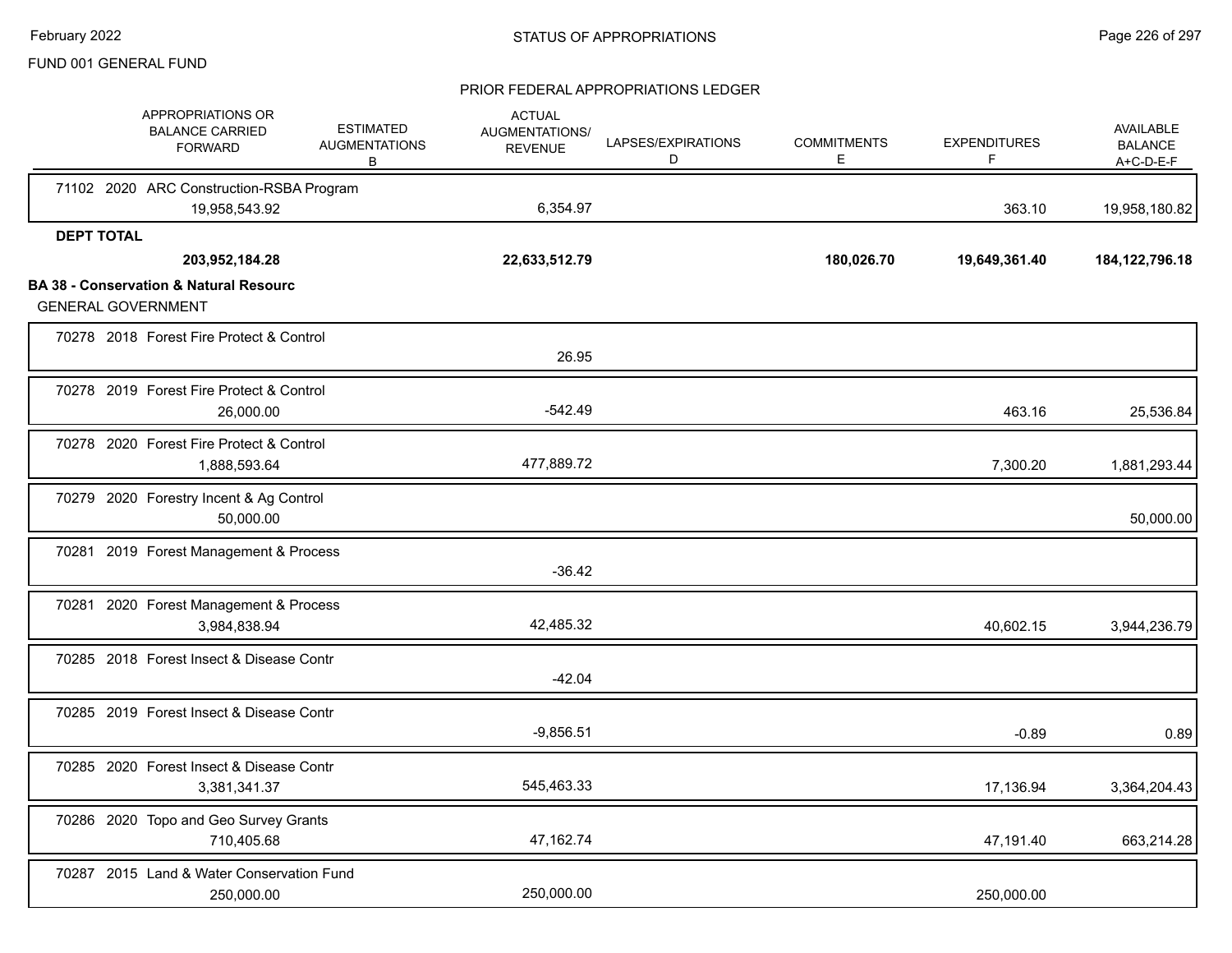|  | APPROPRIATIONS OR<br><b>BALANCE CARRIED</b><br><b>FORWARD</b>  | <b>ESTIMATED</b><br><b>AUGMENTATIONS</b><br>B | <b>ACTUAL</b><br>AUGMENTATIONS/<br><b>REVENUE</b> | LAPSES/EXPIRATIONS<br>D | <b>COMMITMENTS</b><br>Е. | <b>EXPENDITURES</b><br>F | <b>AVAILABLE</b><br><b>BALANCE</b><br>$A+C-D-E-F$ |
|--|----------------------------------------------------------------|-----------------------------------------------|---------------------------------------------------|-------------------------|--------------------------|--------------------------|---------------------------------------------------|
|  | 70287 2016 Land & Water Conservation Fund<br>1,247,000.00      |                                               |                                                   |                         | 903,500.00               | 93,500.00                | 250,000.00                                        |
|  | 70287 2017 Land & Water Conservation Fund<br>6,342,550.00      |                                               | 291,400.00                                        |                         | 2,278,700.00             | 591,400.00               | 3,472,450.00                                      |
|  | 70287 2018 Land & Water Conservation Fund<br>8,979,359.09      |                                               |                                                   |                         | 233,200.00               |                          | 8,746,159.09                                      |
|  | 70287 2019 Land & Water Conservation Fund<br>11,971,516.55     |                                               |                                                   |                         | 7,333,384.00             |                          | 4,638,132.55                                      |
|  | 70287 2020 Land & Water Conservation Fund<br>13,992,752.75     |                                               |                                                   |                         | 1,500,000.00             |                          | 12,492,752.75                                     |
|  | 70464 2018 Aid to volunteer Fire Companies                     |                                               | $-8.15$                                           |                         |                          |                          |                                                   |
|  | 70464 2019 Aid to volunteer Fire Companies                     |                                               | 17.06                                             |                         |                          |                          |                                                   |
|  | 70464 2020 Aid to volunteer Fire Companies<br>218,277.13       |                                               | 609,772.67                                        |                         |                          | $-1,364.26$              | 219,641.39                                        |
|  | 70465 2020 Wetland Protection Fund<br>272,637.09               |                                               | 32,973.88                                         |                         |                          | 32,973.88                | 239,663.21                                        |
|  | 70736 2020 Highlands Conservation Program<br>6,807,447.00      |                                               | 348,194.00                                        |                         |                          |                          | 6,807,447.00                                      |
|  | 70796 2020 Cooperative Endangered Species<br>35,129.79         |                                               | 16,934.46                                         |                         |                          | 16,934.46                | 18,195.33                                         |
|  | 71031 2020 Natural Resource Conservation Service<br>200,000.00 |                                               |                                                   |                         |                          |                          | 200,000.00                                        |
|  | 71071 2020 National Fish and Wildlife Foundation<br>552,226.35 |                                               | 98,000.00                                         |                         |                          |                          | 552,226.35                                        |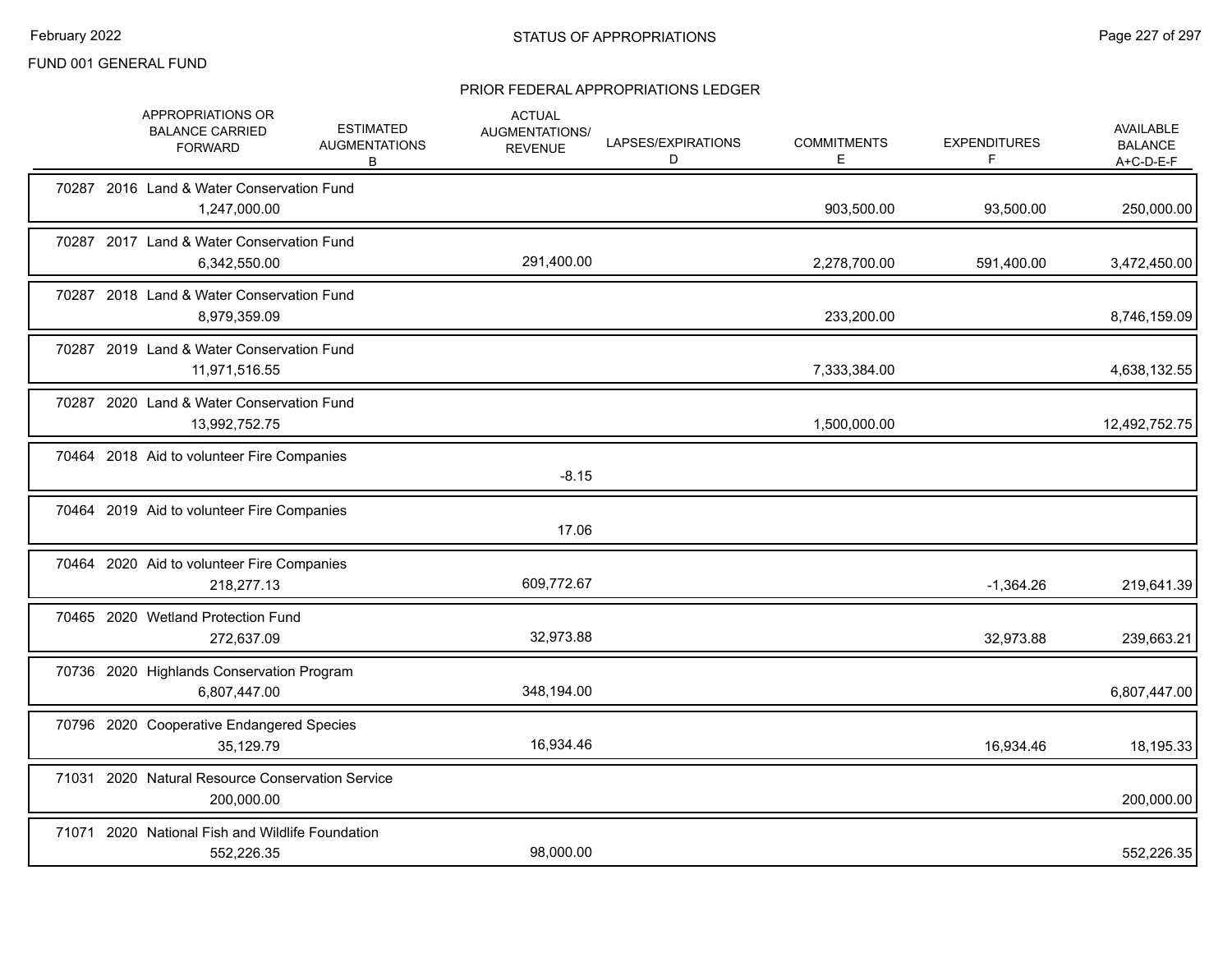|                            | APPROPRIATIONS OR<br><b>BALANCE CARRIED</b><br><b>FORWARD</b>       | <b>ESTIMATED</b><br><b>AUGMENTATIONS</b><br>B | <b>ACTUAL</b><br>AUGMENTATIONS/<br><b>REVENUE</b> | LAPSES/EXPIRATIONS<br>D | <b>COMMITMENTS</b><br>E. | <b>EXPENDITURES</b><br>F | <b>AVAILABLE</b><br><b>BALANCE</b><br>$A+C-D-E-F$ |
|----------------------------|---------------------------------------------------------------------|-----------------------------------------------|---------------------------------------------------|-------------------------|--------------------------|--------------------------|---------------------------------------------------|
|                            | 71072 2020 US Endowment-Healthy Watershed<br>144,643.53             |                                               | 9,493.16                                          |                         |                          | 2,293.16                 | 142,350.37                                        |
|                            | 71096 2020 Chesapeake Bay Gateway Network<br>600,000.00             |                                               |                                                   |                         | 30,000.00                |                          | 570,000.00                                        |
|                            | 71097 2020 Port Security Grant Program<br>1,200,000.00              |                                               |                                                   |                         |                          |                          | 1,200,000.00                                      |
|                            | 71103 2020 Regional Conservation PartnershipProgram<br>1,500,000.00 |                                               |                                                   |                         |                          |                          | 1,500,000.00                                      |
|                            | 71104 2020 EPA Chesapeake Bay Grant<br>815,593.00                   |                                               | 301,253.00                                        |                         |                          |                          | 815,593.00                                        |
|                            | 71111 2020 USDA Good Neighbor Agreement<br>467,651.88               |                                               | 20,564.10                                         |                         |                          | 18,930.70                | 448,721.18                                        |
| <b>DEPT TOTAL</b>          |                                                                     |                                               |                                                   |                         |                          |                          |                                                   |
|                            | 65,637,963.79                                                       |                                               | 3,081,144.78                                      |                         | 12,278,784.00            | 1,117,360.90             | 52,241,818.89                                     |
| <b>BA 11 - Corrections</b> | <b>GENERAL GOVERNMENT</b>                                           |                                               |                                                   |                         |                          |                          |                                                   |
|                            | 71082 2020 Swift Fair And Certain<br>486,560.00                     |                                               | 46,974.12                                         |                         |                          | 46,854.12                | 439,705.88                                        |
|                            | 71083 2020 Smart Supervision<br>428,313.89                          |                                               | 121,269.07                                        |                         |                          | 99,599.89                | 328,714.00                                        |
| <b>INSTITUTIONAL</b>       |                                                                     |                                               |                                                   |                         |                          |                          |                                                   |
|                            | 70013 2019 Reimbursement for Alien Inmates                          |                                               | $-1,540,272.00$                                   |                         |                          |                          |                                                   |
|                            | 70013 2020 Reimbursement for Alien Inmates<br>3,353,225.96          |                                               | 1,638,774.04                                      |                         |                          |                          | 3,353,225.96                                      |
|                            | 70017 2020 Correctional Education<br>124,200.17                     |                                               | 42.043.01                                         |                         |                          | 42,043.01                | 82,157.16                                         |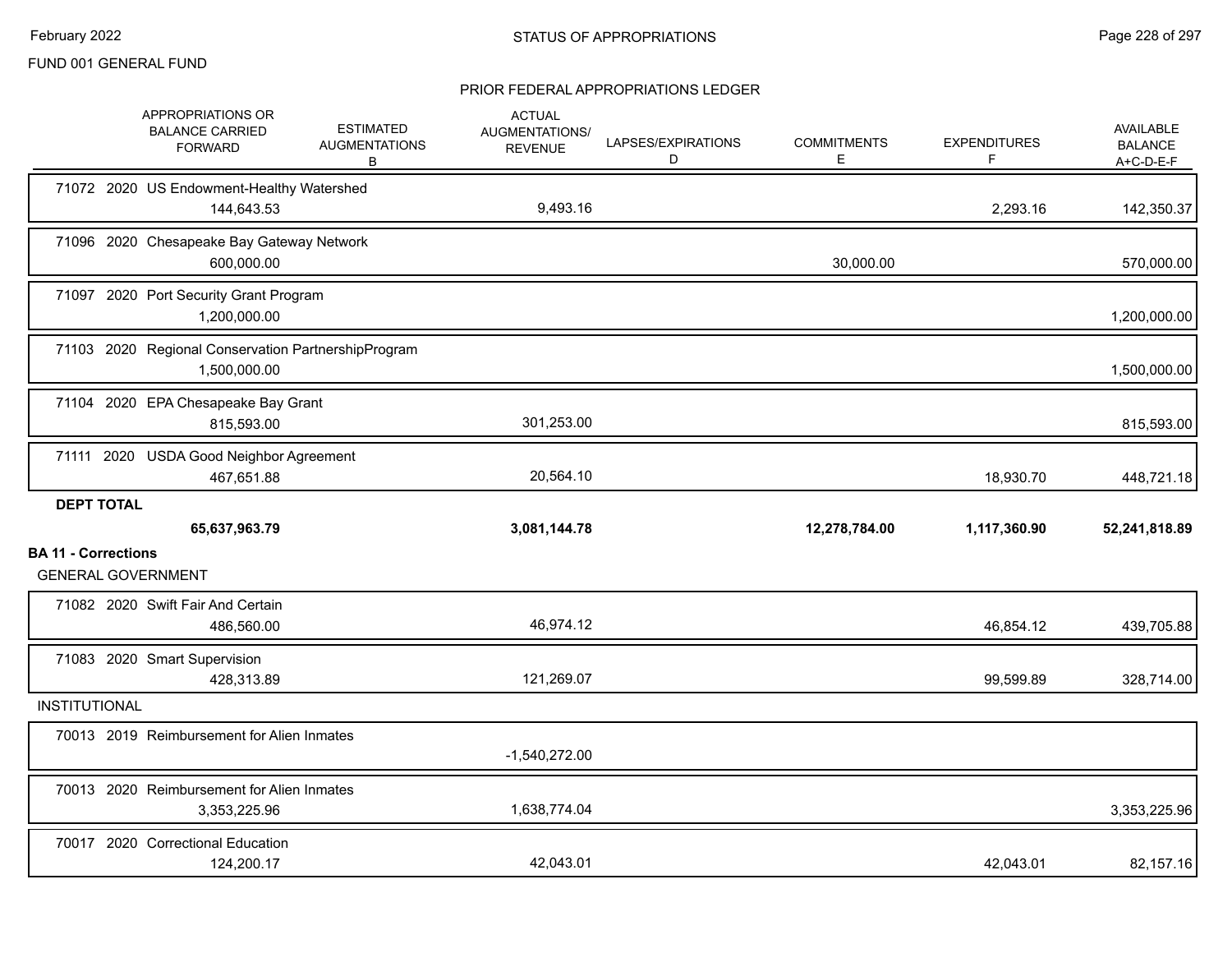|                   | APPROPRIATIONS OR<br><b>BALANCE CARRIED</b><br><b>FORWARD</b>   | <b>ESTIMATED</b><br><b>AUGMENTATIONS</b><br>В | <b>ACTUAL</b><br>AUGMENTATIONS/<br><b>REVENUE</b> | LAPSES/EXPIRATIONS<br>D | <b>COMMITMENTS</b><br>Е | <b>EXPENDITURES</b><br>F | AVAILABLE<br><b>BALANCE</b><br>$A+C-D-E-F$ |
|-------------------|-----------------------------------------------------------------|-----------------------------------------------|---------------------------------------------------|-------------------------|-------------------------|--------------------------|--------------------------------------------|
|                   | 70713 2020 Changing Offender Behavior<br>37,890.71              |                                               |                                                   |                         |                         |                          | 37,890.71                                  |
|                   | 71098 2019 Naloxone Reentry Tracking Program<br>375,552.40      |                                               |                                                   |                         | 140,056.00              | 83,103.00                | 152,393.40                                 |
|                   | 71098 2020 Naloxone Reentry Tracking Program<br>947,000.00      |                                               |                                                   |                         |                         |                          | 947,000.00                                 |
|                   | 71119 2020 Second Chance Act<br>681,000.00                      |                                               |                                                   |                         |                         |                          | 681,000.00                                 |
| <b>DEPT TOTAL</b> |                                                                 |                                               |                                                   |                         |                         |                          |                                            |
|                   | 6,433,743.13<br><b>BA 74 - Drug and Alcohol Programs</b>        |                                               | 308,788.24                                        |                         | 140,056.00              | 271,600.02               | 6,022,087.11                               |
|                   | <b>GENERAL GOVERNMENT</b>                                       |                                               |                                                   |                         |                         |                          |                                            |
|                   | 70961 2014 SABG Administration and Operations                   |                                               | 12,135.13                                         |                         |                         |                          |                                            |
|                   | 70961 2015 SABG Administration and Operations                   |                                               | $-12, 135.13$                                     |                         |                         |                          |                                            |
|                   | 70961 2020 SABG Administration and Operations<br>2,763,443.48   |                                               | 669,075.09                                        |                         |                         | 118,033.31               | 2,645,410.17                               |
|                   | 70962 2020 SASP Administration and Operations<br>4,309,062.95   |                                               | 104,463.42                                        |                         |                         | 104,485.58               | 4,204,577.37                               |
|                   | 71099 2020 State Opioid Response Administration<br>6,088,860.07 |                                               | 178,730.87                                        |                         |                         | 149,897.51               | 5,938,962.56                               |
|                   | <b>GRANTS AND SUBSIDIES</b>                                     |                                               |                                                   |                         |                         |                          |                                            |
|                   | 70963 2019 SABG Drug and Alcohol Services<br>1,470,496.83       |                                               | $-1,470,496.83$                                   |                         |                         |                          | 1,470,496.83                               |
|                   | 70963 2020 SABG Drug and Alcohol Services<br>35,544,604.08      |                                               | 5,385,879.63                                      |                         |                         | 2,991,497.67             | 32,553,106.41                              |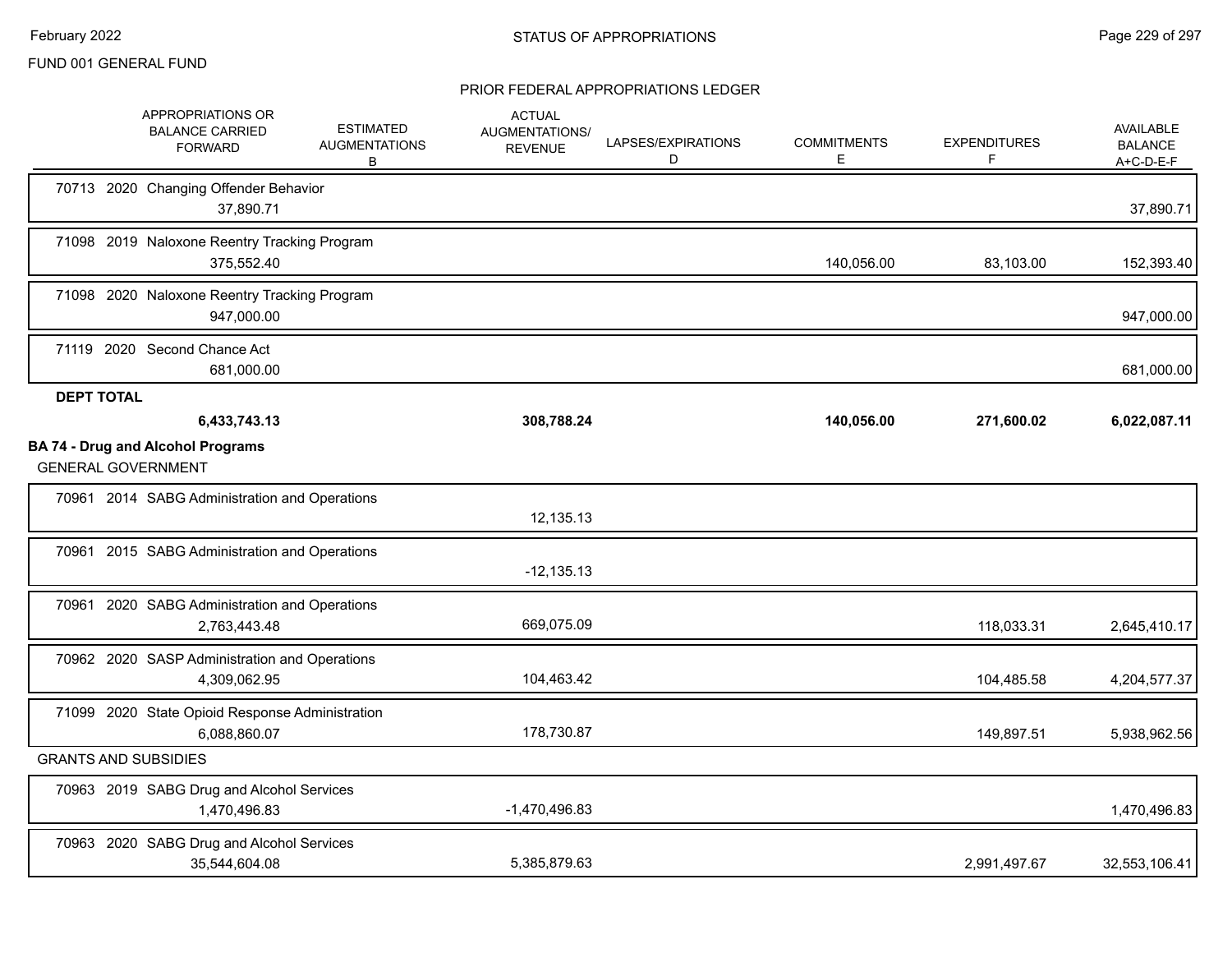|                          |                   | APPROPRIATIONS OR<br><b>BALANCE CARRIED</b><br><b>FORWARD</b>       | <b>ESTIMATED</b><br><b>AUGMENTATIONS</b><br>В | <b>ACTUAL</b><br>AUGMENTATIONS/<br><b>REVENUE</b> | LAPSES/EXPIRATIONS<br>D | <b>COMMITMENTS</b><br>E. | <b>EXPENDITURES</b><br>F | AVAILABLE<br><b>BALANCE</b><br>A+C-D-E-F |
|--------------------------|-------------------|---------------------------------------------------------------------|-----------------------------------------------|---------------------------------------------------|-------------------------|--------------------------|--------------------------|------------------------------------------|
|                          |                   | 70964 2019 SASP Grants<br>351,046.22                                |                                               |                                                   |                         |                          |                          | 351,046.22                               |
|                          |                   | 70964 2020 SASP Grants<br>26,044,436.07                             |                                               | 1,047,782.48                                      |                         |                          | 731,428.48               | 25,313,007.59                            |
|                          |                   | 71084 2018 State Opioid Response<br>5,000.00                        |                                               |                                                   |                         |                          |                          | 5,000.00                                 |
|                          |                   | 71084 2019 State Opioid Response<br>797.35                          |                                               |                                                   |                         |                          |                          | 797.35                                   |
|                          |                   | 71084 2020 State Opioid Response<br>151,434,472.64                  |                                               | 10,216,268.86                                     |                         |                          | 7,349,811.62             | 144,084,661.02                           |
|                          | <b>DEPT TOTAL</b> | 228,012,219.69                                                      |                                               | 16, 131, 703.52                                   |                         |                          | 11,445,154.17            | 216,567,065.52                           |
| <b>BA 16 - Education</b> |                   | <b>GENERAL GOVERNMENT</b>                                           |                                               |                                                   |                         |                          |                          |                                          |
|                          |                   | 70054 2020 Special Education Improvement<br>1,295,796.31            |                                               | 604,099.42                                        |                         |                          | 204,029.85               | 1,091,766.46                             |
|                          |                   | 70057 2018 ImprovingTeachrQuality-TitleII-AdmnState<br>0.75         |                                               |                                                   |                         | 0.75                     |                          |                                          |
|                          |                   | 70057 2019 ImprovingTeachrQuality-TitleII-AdmnState<br>70,415.93    |                                               | 11,921.93                                         |                         |                          | 11,921.93                | 58,494.00                                |
|                          |                   | 70057 2020 ImprovingTeachrQuality-TitleII-AdmnState<br>4,036,383.24 |                                               | 1,346,059.12                                      |                         | 303,933.86               | 884,419.47               | 2,848,029.91                             |
|                          |                   | 70059 2020 LSTA - Library Development<br>4,420,466.38               |                                               | 1,052,557.07                                      |                         | 2,270.12                 | 623,131.65               | 3,795,064.61                             |
|                          |                   | 70061 2019 Food and Nutrition Services                              |                                               |                                                   |                         |                          |                          |                                          |
|                          |                   |                                                                     |                                               | 28,150.38                                         |                         |                          |                          |                                          |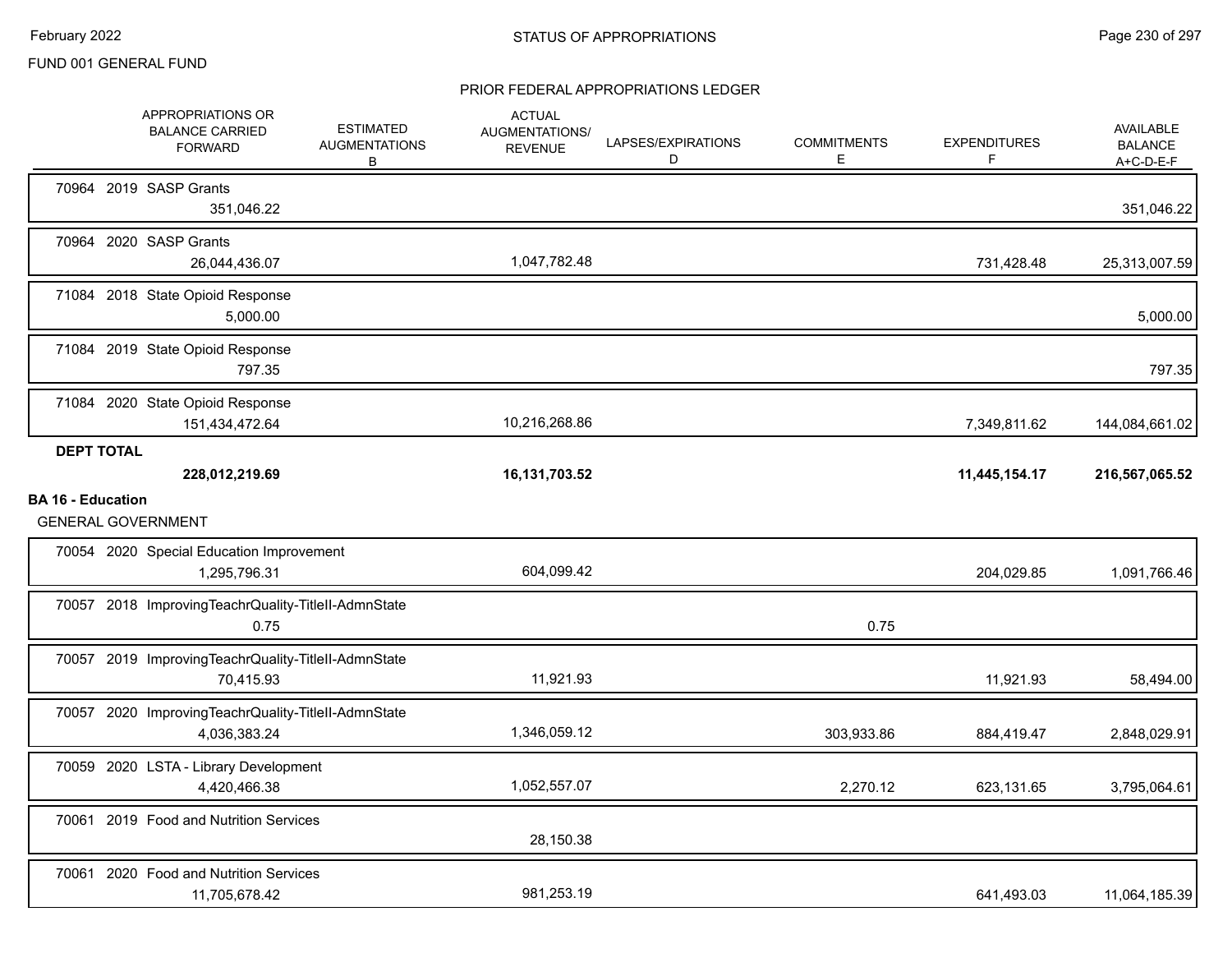|  | APPROPRIATIONS OR<br><b>BALANCE CARRIED</b><br><b>FORWARD</b>  | <b>ESTIMATED</b><br><b>AUGMENTATIONS</b><br>В | <b>ACTUAL</b><br>AUGMENTATIONS/<br><b>REVENUE</b> | LAPSES/EXPIRATIONS<br>D | <b>COMMITMENTS</b><br>E | <b>EXPENDITURES</b><br>F | <b>AVAILABLE</b><br><b>BALANCE</b><br>$A+C-D-E-F$ |
|--|----------------------------------------------------------------|-----------------------------------------------|---------------------------------------------------|-------------------------|-------------------------|--------------------------|---------------------------------------------------|
|  | 70067 2020 Medical Assist - Nurse's Aide Program<br>457,633.59 |                                               | 31.25                                             |                         |                         | 31.25                    | 457,602.34                                        |
|  | 70070 2020 Adult Basic Education Admin<br>882,049.64           |                                               | 44,908.19                                         |                         |                         | 18,723.82                | 863,325.82                                        |
|  | 70077 2020 Education of Exceptional Children<br>2,636,100.77   |                                               | 599,742.85                                        |                         |                         | 261,122.25               | 2,374,978.52                                      |
|  | 70078 2018 ESEA Title I-Administration                         |                                               | 7,600.00                                          |                         |                         |                          |                                                   |
|  | 70078 2019 ESEA Title I-Administration<br>50,966.76            |                                               | 17,760.60                                         |                         | 5,342.99                | 11,934.00                | 33,689.77                                         |
|  | 70078 2020 ESEA Title I-Administration<br>7,172,808.39         |                                               | 783,320.00                                        |                         | 791,165.22              | 553,150.83               | 5,828,492.34                                      |
|  | 70079 2020 Migrant Education Administration<br>287,196.59      |                                               | 29,823.42                                         |                         |                         | 13,258.76                | 273,937.83                                        |
|  | 70080 2020 Homeless Assistance<br>2,135,183.45                 |                                               | 526,438.25                                        |                         | 109,333.00              | 521,531.47               | 1,504,318.98                                      |
|  | 70081 2020 Preschool Grant<br>329,046.06                       |                                               | 48,501.84                                         |                         |                         | 21,556.39                | 307,489.67                                        |
|  | 70083 2020 Vocational Education Administration<br>2,196,312.30 |                                               | 71,892.63                                         |                         |                         | 29,914.20                | 2,166,398.10                                      |
|  | 70085 2019 State Approving Agency (VA)                         |                                               | $-219,890.16$                                     |                         |                         |                          |                                                   |
|  | 70085 2020 State Approving Agency (VA)<br>614,326.65           |                                               | $-143,331.13$                                     |                         |                         | 37,991.48                | 576,335.17                                        |
|  | 70090 2020 School Health Education Programs<br>95,962.62       |                                               | 53.05                                             |                         |                         |                          | 95,962.62                                         |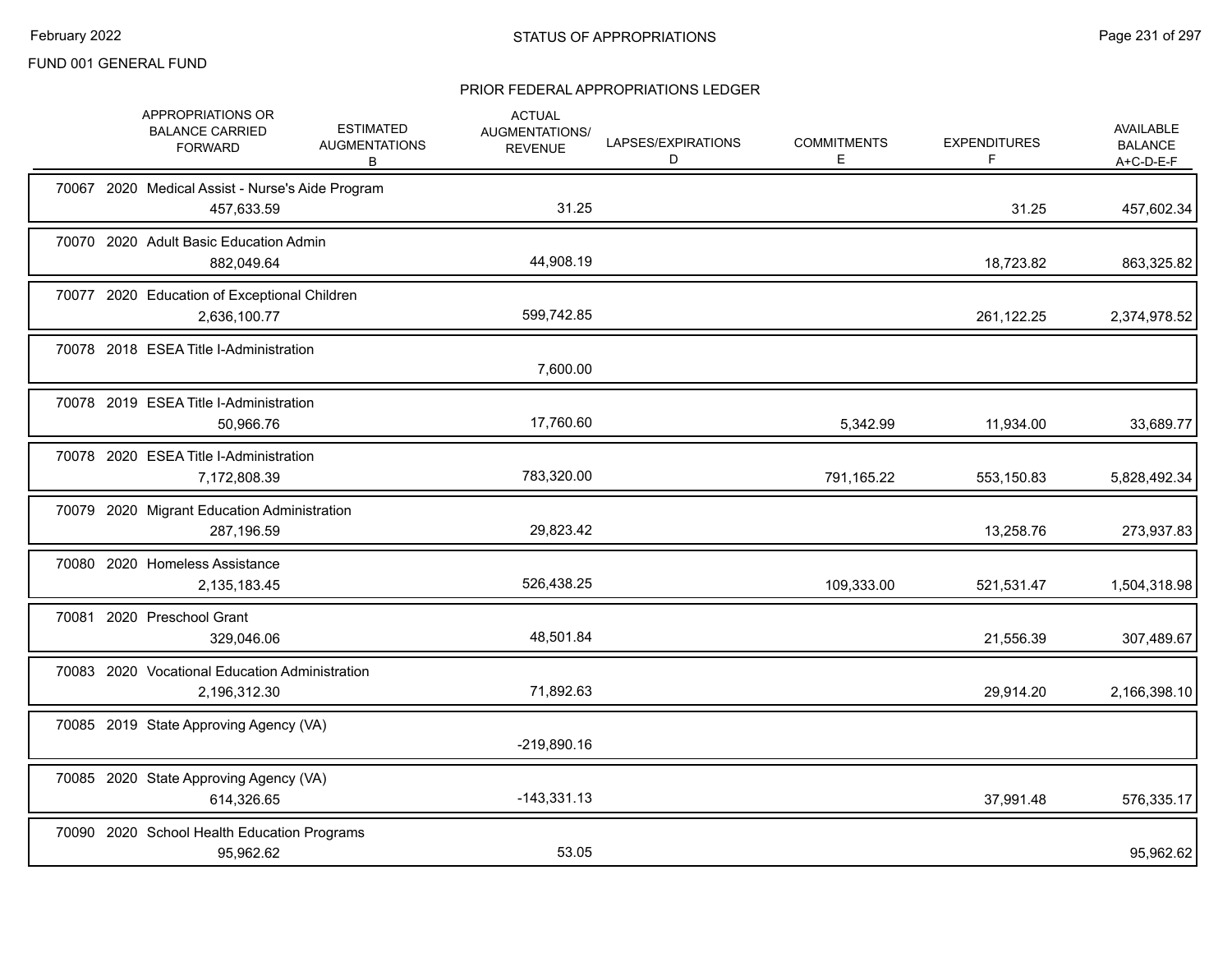|  | APPROPRIATIONS OR<br><b>BALANCE CARRIED</b><br><b>FORWARD</b>     | <b>ESTIMATED</b><br><b>AUGMENTATIONS</b><br>В | <b>ACTUAL</b><br>AUGMENTATIONS/<br><b>REVENUE</b> | LAPSES/EXPIRATIONS<br>D | <b>COMMITMENTS</b><br>Е | <b>EXPENDITURES</b><br>F | AVAILABLE<br><b>BALANCE</b><br>$A+C-D-E-F$ |
|--|-------------------------------------------------------------------|-----------------------------------------------|---------------------------------------------------|-------------------------|-------------------------|--------------------------|--------------------------------------------|
|  | 70471 2020 Title IV-21st Cent Com Learn Cent-Admn<br>2,162,044.09 |                                               | 229,231.30                                        |                         | 214,363.42              | 121,978.59               | 1,825,702.08                               |
|  | 70514 2019 Title VI - Part A State Assessments<br>61,328.18       |                                               |                                                   |                         |                         |                          | 61,328.18                                  |
|  | 70514 2020 Title VI - Part A State Assessments<br>5,363,159.26    |                                               | 2,568,256.82                                      |                         |                         | 33,167.63                | 5,329,991.63                               |
|  | 70558 2019 National Assessment of Education Progres               |                                               | $-192,208.61$                                     |                         |                         |                          |                                            |
|  | 70558 2020 National Assessment of Education Progres<br>5,309.34   |                                               | $-85,930.89$                                      |                         |                         | 4,469.02                 | 840.32                                     |
|  | 70624 2019 St & Community Higway Safety                           |                                               | $-1,652.00$                                       |                         |                         |                          |                                            |
|  | 70624 2020 St & Community Higway Safety<br>825,234.35             |                                               | 528,555.58                                        |                         |                         | 19,515.56                | 805,718.79                                 |
|  | 70693 2020 Migrant Education Coordination Prgm (F)<br>70,712.00   |                                               |                                                   |                         |                         |                          | 70,712.00                                  |
|  | 70715 2017 School Improvement Grants<br>290,043.48                |                                               |                                                   |                         |                         |                          | 290,043.48                                 |
|  | 70715 2018 School Improvement Grants<br>1,258,635.89              |                                               | 126,302.85                                        |                         |                         | 126,302.85               | 1,132,333.04                               |
|  | 70715 2019 School Improvement Grants<br>1,643,709.28              |                                               | 816,324.64                                        |                         |                         | 816,324.64               | 827,384.64                                 |
|  | 70715 2020 School Improvement Grants<br>15,403,039.23             |                                               | 909,122.41                                        |                         |                         | 909,122.30               | 14,493,916.93                              |
|  | 71014 2020 Pennsylvania Project Aware<br>1,800,000.00             |                                               |                                                   |                         |                         |                          | 1,800,000.00                               |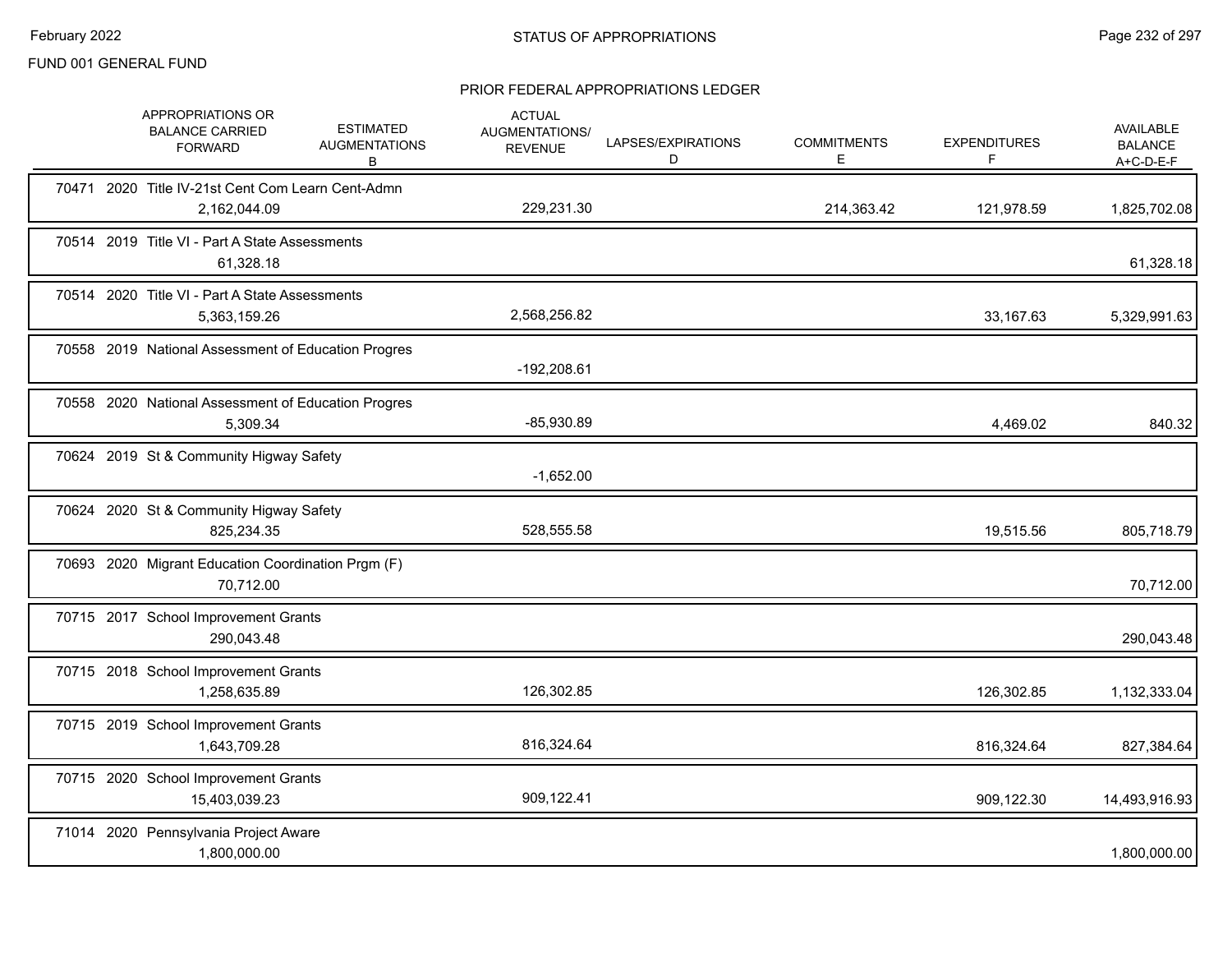| APPROPRIATIONS OR<br><b>BALANCE CARRIED</b><br><b>FORWARD</b>       | <b>ESTIMATED</b><br><b>AUGMENTATIONS</b><br>B | <b>ACTUAL</b><br>AUGMENTATIONS/<br><b>REVENUE</b> | LAPSES/EXPIRATIONS<br>D | <b>COMMITMENTS</b><br>E | <b>EXPENDITURES</b><br>F | <b>AVAILABLE</b><br><b>BALANCE</b><br>A+C-D-E-F |
|---------------------------------------------------------------------|-----------------------------------------------|---------------------------------------------------|-------------------------|-------------------------|--------------------------|-------------------------------------------------|
| 71032 2020 Preschool Development Grants<br>30,000,000.00            |                                               |                                                   |                         |                         |                          | 30,000,000.00                                   |
| 71033 2019 Statewide Longitudinal Data Systems<br>23.50             |                                               | 4.99                                              |                         | 0.23                    | 4.99                     | 18.28                                           |
| 71033 2020 Statewide Longitudinal Data Systems<br>4,222,034.88      |                                               | 564,999.53                                        |                         | 59,893.83               | 331,918.41               | 3,830,222.64                                    |
| 71105 2018 StudentSupport&Academic Enrichment-Admin<br>3,995.00     |                                               |                                                   |                         |                         |                          | 3,995.00                                        |
| 71105 2020 StudentSupport&Academic Enrichment-Admin<br>1,641,811.77 |                                               | 470,023.86                                        |                         | 378,825.13              | 463,824.86               | 799,161.78                                      |
| 71106 2018 Troops to Teachers<br>19,692.81                          |                                               | 14,565.16                                         |                         | 19,692.81               |                          |                                                 |
| 71106 2019 Troops to Teachers<br>79,226.80                          |                                               | 9,645.00                                          |                         | 79,226.80               |                          |                                                 |
| 71106 2020 Troops to Teachers<br>283,878.34                         |                                               | 234,286.91                                        |                         | 63,000.24               | 118,165.25               | 102,712.85                                      |
| 71108 2020 Education Innovation & Research Program<br>4,000,000.00  |                                               |                                                   |                         |                         |                          | 4,000,000.00                                    |
| 71109 2019 Emergency Impact Aid Program                             |                                               | 229.87                                            |                         |                         |                          |                                                 |
| 71109 2020 Emergency Impact Aid Program<br>1,999,735.91             |                                               | 264.09                                            |                         |                         |                          | 1,999,735.91                                    |
| 71110 2020 Assistance For Homeless Children & Youth<br>20,833.41    |                                               |                                                   |                         |                         |                          | 20,833.41                                       |
| <b>GRANTS AND SUBSIDIES</b>                                         |                                               |                                                   |                         |                         |                          |                                                 |
| 70071 2015 Food and Nutrition - Local                               |                                               | $-0.27$                                           |                         |                         | $-0.27$                  | 0.27                                            |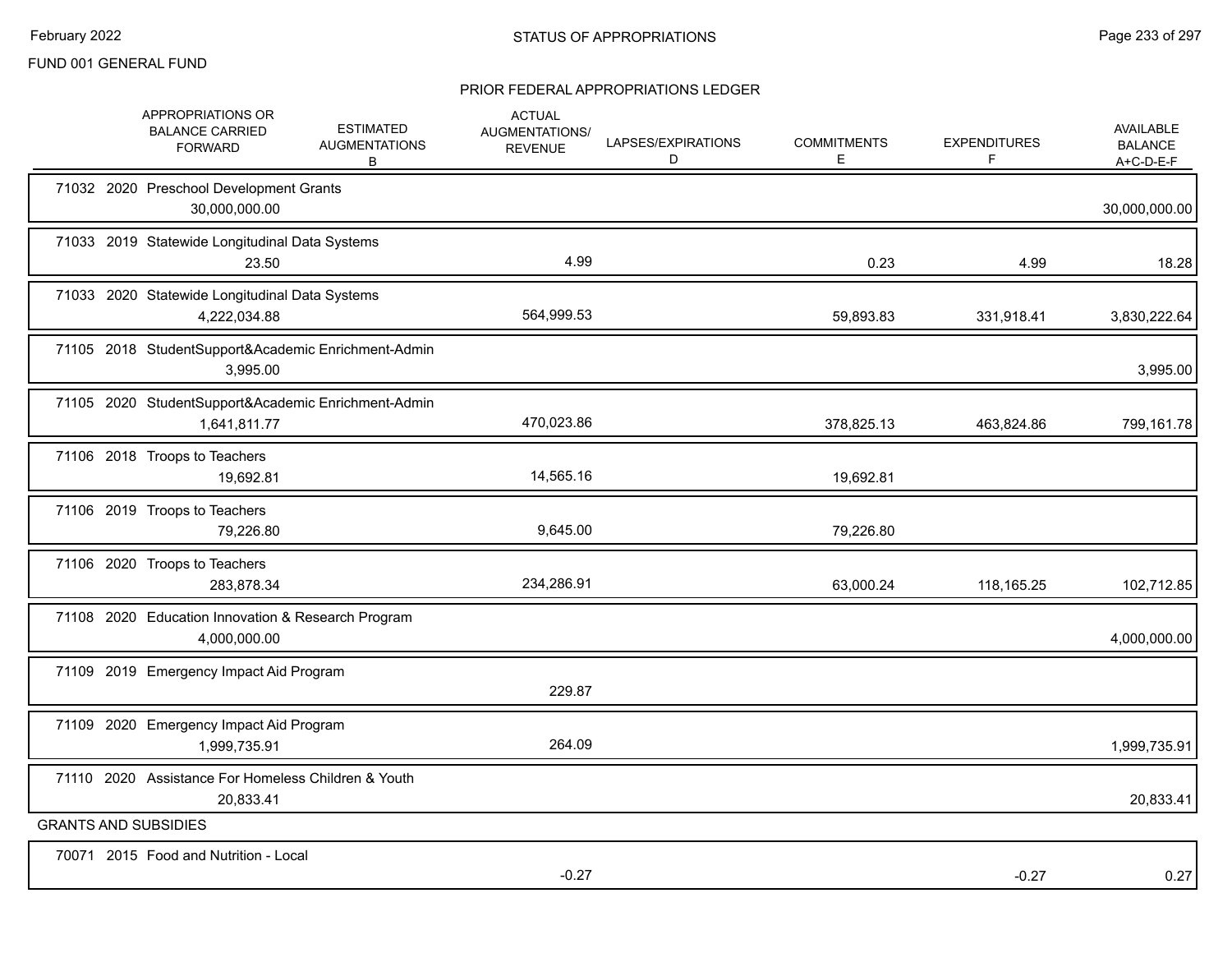|  | APPROPRIATIONS OR<br><b>BALANCE CARRIED</b><br><b>FORWARD</b> | <b>ESTIMATED</b><br><b>AUGMENTATIONS</b><br>B | <b>ACTUAL</b><br>AUGMENTATIONS/<br><b>REVENUE</b> | LAPSES/EXPIRATIONS<br>D | <b>COMMITMENTS</b><br>E | <b>EXPENDITURES</b><br>F | AVAILABLE<br><b>BALANCE</b><br>A+C-D-E-F |
|--|---------------------------------------------------------------|-----------------------------------------------|---------------------------------------------------|-------------------------|-------------------------|--------------------------|------------------------------------------|
|  | 70071 2016 Food and Nutrition - Local                         |                                               | $-3,724.61$                                       |                         |                         | $-3,724.61$              | 3,724.61                                 |
|  | 70071 2017 Food and Nutrition - Local                         |                                               | $-3,678.00$                                       |                         |                         | $-3,678.00$              | 3,678.00                                 |
|  | 70071 2018 Food and Nutrition - Local                         |                                               | $-29,489.38$                                      |                         |                         | $-29,489.38$             | 29,489.38                                |
|  | 70071 2019 Food and Nutrition - Local<br>157,519.53           |                                               | $-22,509.80$                                      |                         |                         | $-49,537.40$             | 207,056.93                               |
|  | 70071 2020 Food and Nutrition - Local<br>307,969,224.84       |                                               | 77,000,155.71                                     |                         |                         | 50,970,015.79            | 256,999,209.05                           |
|  | 70071 2012 Food and Nutrition Local                           |                                               | $-79,629.75$                                      |                         |                         | $-28,179.77$             | 28,179.77                                |
|  | 70075 2017 ESEA-Title 1 Local<br>72,447.23                    |                                               | $-74,067.26$                                      |                         | 72,447.23               |                          |                                          |
|  | 70075 2018 ESEA-Title 1 Local<br>91,978.83                    |                                               | $-11,770.37$                                      |                         |                         | $-11,770.37$             | 103,749.20                               |
|  | 70075 2019 ESEA-Title 1 Local<br>5,508,370.33                 |                                               | 1,523,509.18                                      |                         | 3,770.71                | 1,523,509.18             | 3,981,090.44                             |
|  | 70075 2020 ESEA-Title 1 Local<br>250,930,297.48               |                                               | 40,163,425.51                                     |                         | 380,136.01              | 40,009,655.99            | 210,540,505.48                           |
|  | 70086 2020 Vocational Education Act - Local<br>12,984,979.52  |                                               | 5,184,183.11                                      |                         |                         | 5,159,696.19             | 7,825,283.33                             |
|  | 70087 2014 Prof Development - Title II Local                  |                                               | $-24,868.92$                                      |                         |                         |                          |                                          |
|  | 70087 2017 Prof Development - Title II Local<br>61,426.49     |                                               |                                                   |                         |                         |                          | 61,426.49                                |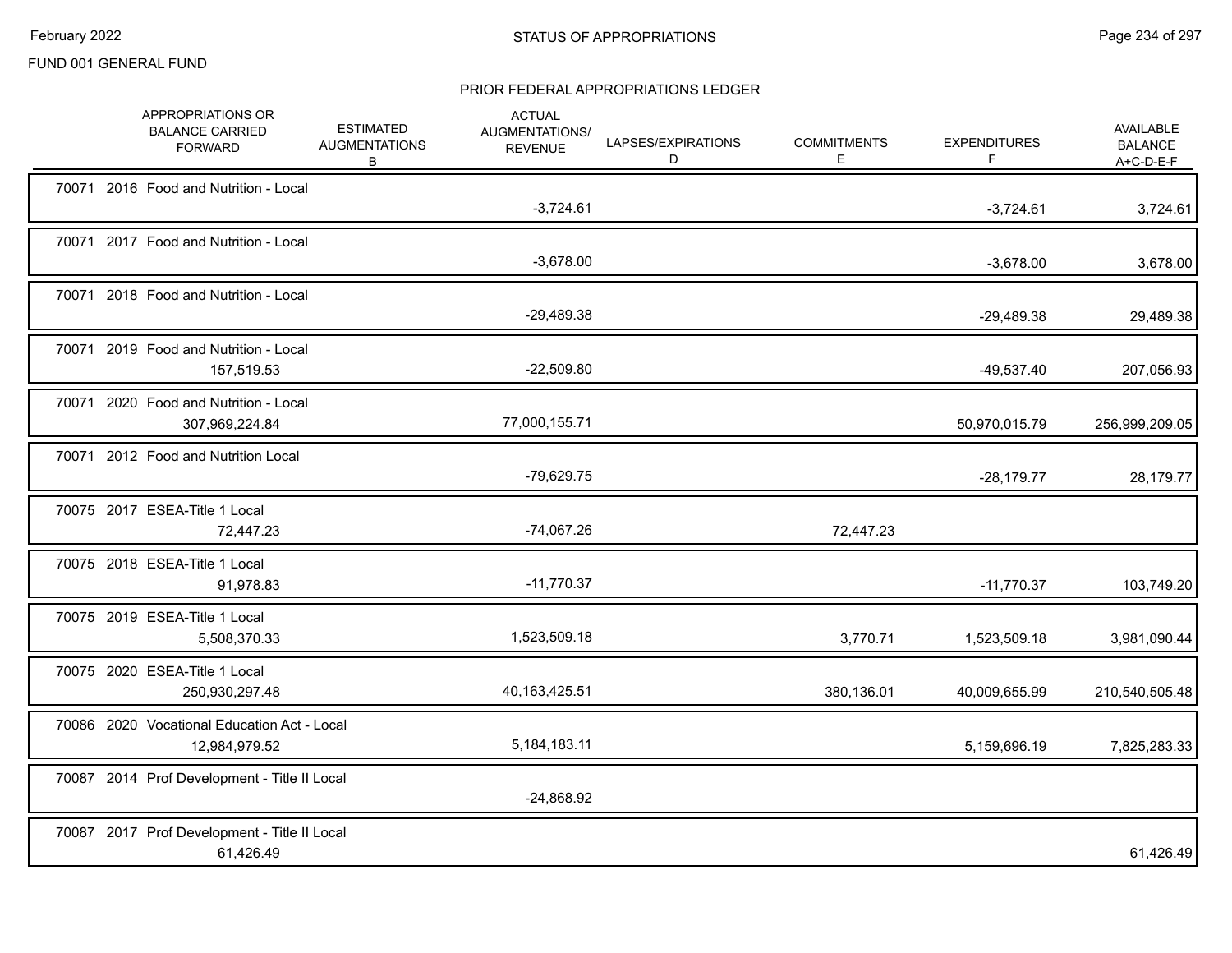| APPROPRIATIONS OR<br><b>ESTIMATED</b><br><b>BALANCE CARRIED</b><br><b>AUGMENTATIONS</b><br><b>FORWARD</b><br>B | <b>ACTUAL</b><br>AUGMENTATIONS/<br><b>REVENUE</b> | LAPSES/EXPIRATIONS<br>D | <b>COMMITMENTS</b><br>E. | <b>EXPENDITURES</b><br>F | <b>AVAILABLE</b><br><b>BALANCE</b><br>$A+C-D-E-F$ |
|----------------------------------------------------------------------------------------------------------------|---------------------------------------------------|-------------------------|--------------------------|--------------------------|---------------------------------------------------|
| 70087 2018 Prof Development - Title II Local<br>199,194.32                                                     | $-964.00$                                         |                         | 514.80                   | $-1,478.80$              | 200,158.32                                        |
| 70087 2019 Prof Development - Title II Local<br>804,807.71                                                     | 95,373.79                                         |                         | 7,036.54                 | 95,373.79                | 702,397.38                                        |
| 70087 2020 Prof Development - Title II Local<br>45, 177, 914. 79                                               | 6,614,541.14                                      |                         | 24,494.00                | 6,602,999.05             | 38,550,421.74                                     |
| 70087 2006 Improve Teacher Quality - Title II - Local<br>1,334.49                                              |                                                   |                         |                          |                          | 1,334.49                                          |
| 70087 2013 Improve Teacher Quality - Title II- Local                                                           | $-53,607.00$                                      |                         |                          |                          |                                                   |
| 70088 2019 Individuals w/Disabilities Educ - Local<br>1,140.17                                                 | -162,667.32                                       |                         |                          | $-162,667.32$            | 163,807.49                                        |
| 70088 2020 Individuals w/Disabilities Educ - Local<br>61,807,891.43                                            | 40,644,663.24                                     |                         | 342,142.19               | 40,644,329.89            | 20,821,419.35                                     |
| 70093 2020 Adult Basic Education - Local<br>5,735,107.38                                                       | $-318,452.57$                                     |                         | 38,051.74                | $-318,452.57$            | 6,015,508.21                                      |
| 70516 2018 Title IV - 21st Cent. Comm Learn - Local<br>141,658.00                                              |                                                   |                         |                          |                          | 141,658.00                                        |
| 70516 2019 Title IV - 21st Cent. Comm Learn - Local<br>957,282.88                                              | 12,255.34                                         |                         |                          |                          | 957,282.88                                        |
| 70516 2020 Title IV - 21st Cent. Comm Learn - Local<br>55, 134, 269. 57                                        | 14,200,980.01                                     |                         | 826,272.34               | 10,426,230.95            | 43,881,766.28                                     |
| 70516 2012 Title IV - 21st Cent. Comm Learn - Local                                                            | $-77,865.58$                                      |                         |                          |                          |                                                   |
| 70517 2016 Title III - Lan Inst Lep & Immig Student                                                            | $-8,499.76$                                       |                         |                          | $-8,499.76$              | 8,499.76                                          |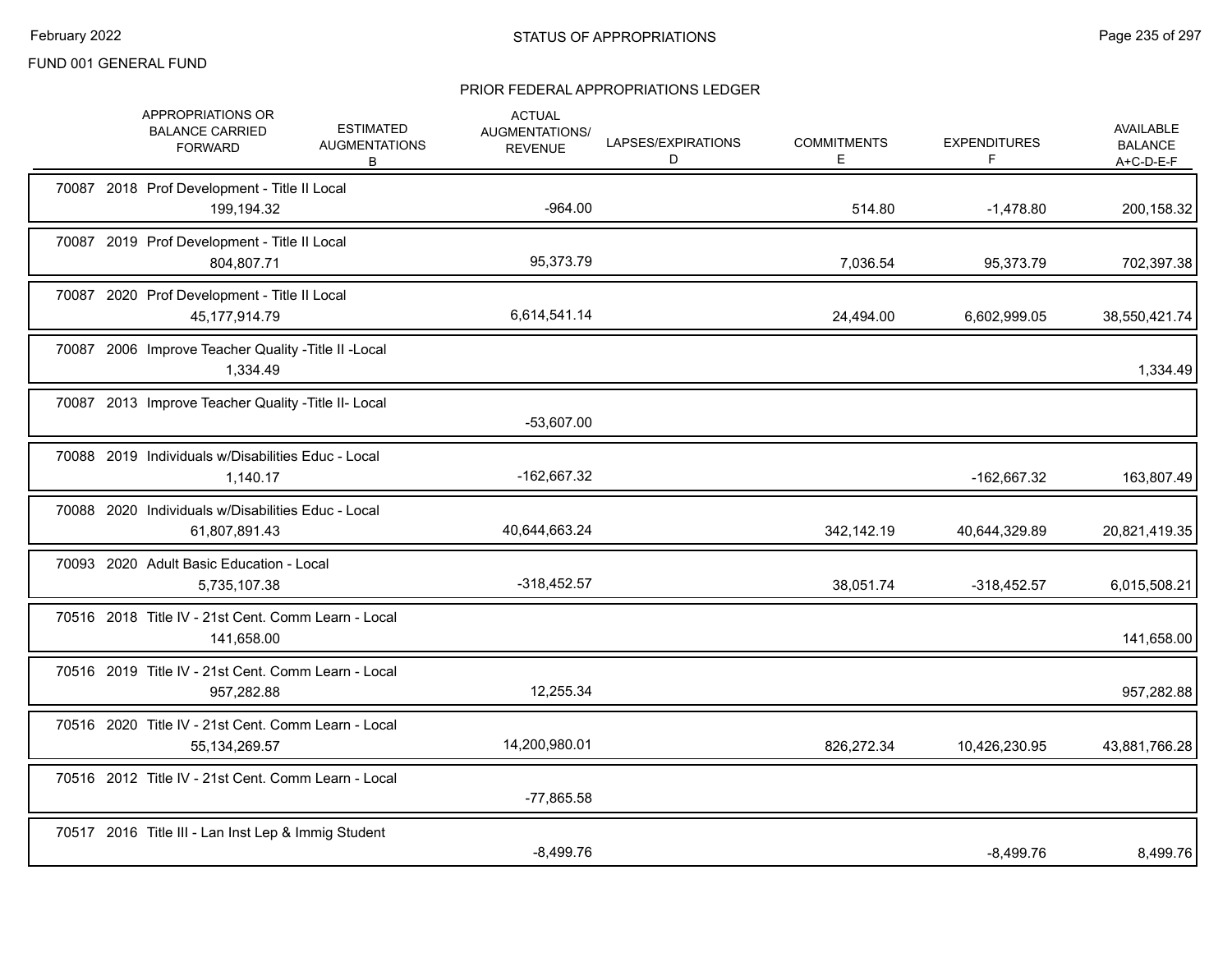|                   | APPROPRIATIONS OR<br><b>BALANCE CARRIED</b><br><b>FORWARD</b>              | <b>ESTIMATED</b><br><b>AUGMENTATIONS</b><br>в | <b>ACTUAL</b><br>AUGMENTATIONS/<br><b>REVENUE</b> | LAPSES/EXPIRATIONS<br>D | <b>COMMITMENTS</b><br>E | <b>EXPENDITURES</b><br>F. | AVAILABLE<br><b>BALANCE</b><br>$A+C-D-E-F$ |
|-------------------|----------------------------------------------------------------------------|-----------------------------------------------|---------------------------------------------------|-------------------------|-------------------------|---------------------------|--------------------------------------------|
|                   | 70517 2018 Title III - Lan Inst Lep & Immig Student<br>3,027.39            |                                               | $-1,123.74$                                       |                         |                         | $-1,123.74$               | 4,151.13                                   |
|                   | 70517 2019 Title III - Lan Inst Lep & Immig Student<br>249,405.19          |                                               | 124,742.07                                        |                         | 137,076.46              | 30,518.39                 | 81,810.34                                  |
|                   | 70517 2020 Title III - Lan Inst Lep & Immig Student<br>10,481,550.29       |                                               | 1,751,497.89                                      |                         | 10,133.05               | 1,697,442.01              | 8,773,975.23                               |
|                   | 70518 2019 Title VI Rural & Low Income School-Local<br>40,451.35           |                                               |                                                   |                         |                         |                           | 40,451.35                                  |
|                   | 70518 2020 Title VI Rural & Low Income School-Local<br>784,080.04          |                                               | 173,646.27                                        |                         |                         | 173,646.27                | 610,433.77                                 |
|                   | 70714 2020 Individuals With Disabilities-Education<br>3,121,878.00         |                                               | $-6,576.96$                                       |                         |                         | $-6,576.96$               | 3,128,454.96                               |
|                   | 71107 2018 StudentSupport&Academic Enrichment-Local<br>17,055.36           |                                               | 7,965.58                                          |                         |                         | 7,965.58                  | 9,089.78                                   |
|                   | 71107 2019 StudentSupport&Academic Enrichment-Local<br>855,310.47          |                                               | 121,099.79                                        |                         | 16,000.00               | 121,099.79                | 718,210.68                                 |
|                   | 71107 2020 StudentSupport&Academic Enrichment-Local<br>20,319,846.13       |                                               | 3,665,973.78                                      |                         | 3,399.37                | 3,657,883.82              | 16,658,562.94                              |
|                   | 77826 2011 ARRA-ESEA-Title I-School Improvement<br>15,800.93               |                                               |                                                   |                         |                         |                           | 15,800.93                                  |
| <b>DEPT TOTAL</b> | 893,166,025.51                                                             |                                               | 202,387,430.53                                    |                         | 3,888,522.84            | 167,274,192.22            | 722,003,310.45                             |
|                   | <b>BA 31 - PA Emergency Management Agency</b><br><b>GENERAL GOVERNMENT</b> |                                               |                                                   |                         |                         |                           |                                            |
|                   | 70238 2020 Fire Prevention<br>42,000.00                                    |                                               |                                                   |                         |                         |                           | 42,000.00                                  |
|                   | 70239 2020 Civil Preparedness<br>10,028,318.22                             |                                               | 2,883,214.85                                      |                         |                         | 1,891,133.67              | 8,137,184.55                               |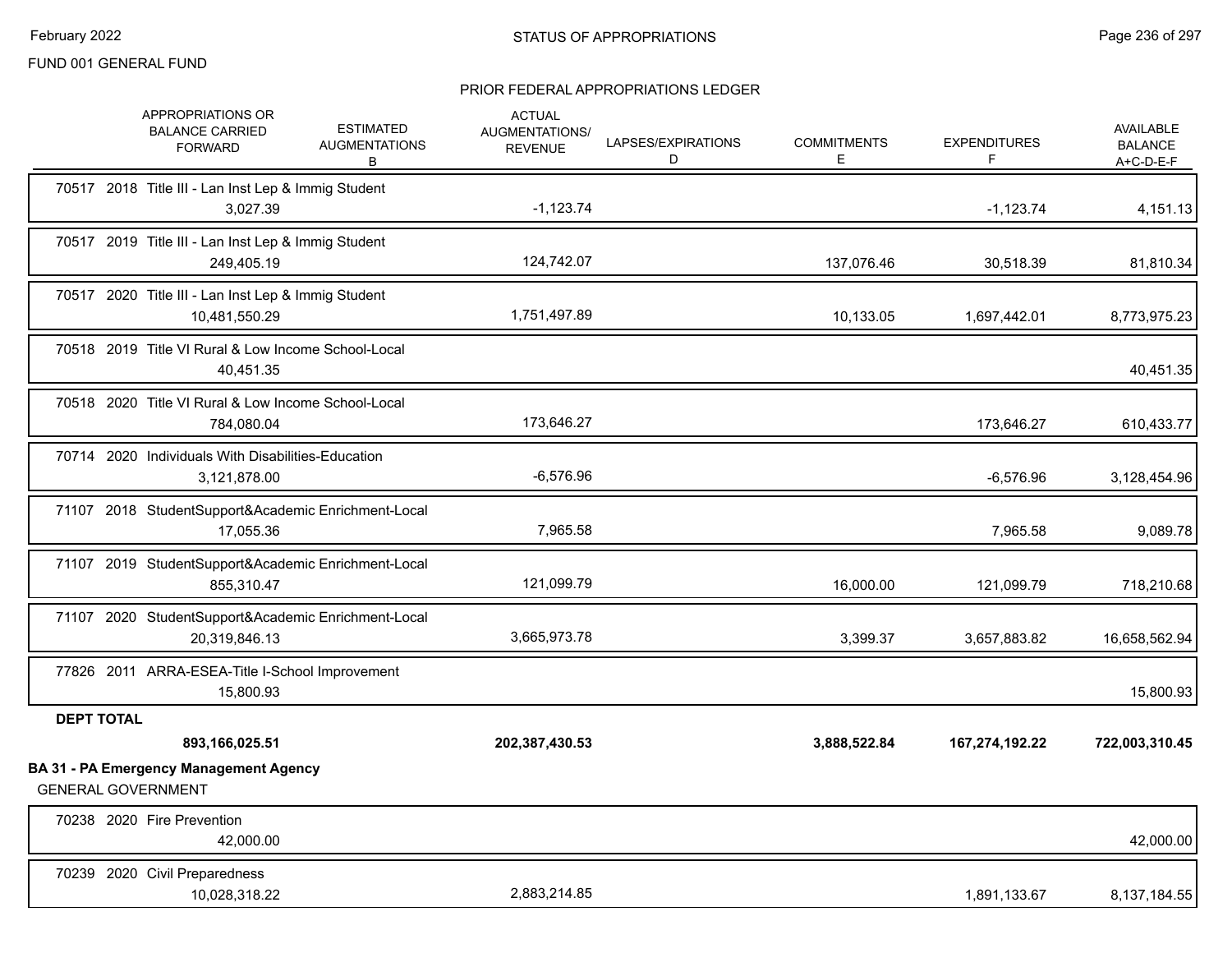|                           |                   | APPROPRIATIONS OR<br><b>BALANCE CARRIED</b><br><b>FORWARD</b>    | <b>ESTIMATED</b><br><b>AUGMENTATIONS</b><br>В | <b>ACTUAL</b><br><b>AUGMENTATIONS/</b><br><b>REVENUE</b> | LAPSES/EXPIRATIONS<br>D | <b>COMMITMENTS</b><br>Е | <b>EXPENDITURES</b><br>F | <b>AVAILABLE</b><br><b>BALANCE</b><br>$A+C-D-E-F$ |
|---------------------------|-------------------|------------------------------------------------------------------|-----------------------------------------------|----------------------------------------------------------|-------------------------|-------------------------|--------------------------|---------------------------------------------------|
|                           |                   | 70241 2020 Hazardous Materials Planning & Training               |                                               |                                                          |                         |                         |                          |                                                   |
|                           |                   | 1,203,188.42                                                     |                                               | 64,655.36                                                |                         |                         | 17,689.76                | 1,185,498.66                                      |
|                           | <b>DEPT TOTAL</b> | 11,273,506.64                                                    |                                               | 2,947,870.21                                             |                         |                         | 1,908,823.43             | 9,364,683.21                                      |
| <b>GENERAL GOVERNMENT</b> |                   | <b>BA 35 - Environmental Protection</b>                          |                                               |                                                          |                         |                         |                          |                                                   |
|                           |                   | 70242 2018 Coastal Zone Management                               |                                               |                                                          |                         |                         |                          |                                                   |
|                           |                   | 25,335.57                                                        |                                               | 14,396.71                                                |                         | 24,917.00               |                          | 418.57                                            |
|                           |                   | 70242 2019 Coastal Zone Management<br>42,523.11                  |                                               |                                                          |                         | 42,523.11               |                          |                                                   |
|                           |                   | 70242 2020 Coastal Zone Management<br>3,376,090.85               |                                               | -469,448.22                                              |                         | 507,711.44              | 126,426.59               | 2,741,952.82                                      |
|                           |                   | 70243 2020 Surf. Mine Cons. A & E-Title V-Mgmt.<br>4,312,316.42  |                                               | -438,337.64                                              |                         |                         | 144,989.39               | 4, 167, 327.03                                    |
|                           |                   | 70244 2020 State Energy Program (SEP)<br>13,173,518.39           |                                               | 344,610.51                                               |                         |                         | 630,653.57               | 12,542,864.82                                     |
|                           |                   | 70245 2020 Surf. Mine Cons. A & E-Title V-Legal<br>478,715.58    |                                               | $-303,734.18$                                            |                         |                         | $-65,027.79$             | 543,743.37                                        |
|                           |                   | 70246 2020 Trg & Educ of Underground Miners-MSHA<br>1,477,353.61 |                                               | 353,350.12                                               |                         |                         | 351,188.12               | 1,126,165.49                                      |
|                           |                   | 70247 2020 Diagonstic X-Ray Equipment Testing<br>320,693.21      |                                               | 91,168.00                                                |                         |                         | 0.01                     | 320,693.20                                        |
|                           |                   | 70249 2020 Water Quality Outreach Training<br>200.000.00         |                                               |                                                          |                         |                         |                          | 200,000.00                                        |
|                           |                   | 70250 2020 Surf. Mine Cons. A & E-Title V-Oper.<br>5,325,879.97  |                                               | $-1,648,253.31$                                          |                         | 19,064.65               | 532,797.24               | 4,774,018.08                                      |
|                           |                   | 70251 2020 Miscellaneous Survey Studies<br>5,312,544.22          |                                               | -369,046.80                                              |                         |                         | 92,764.88                | 5,219,779.34                                      |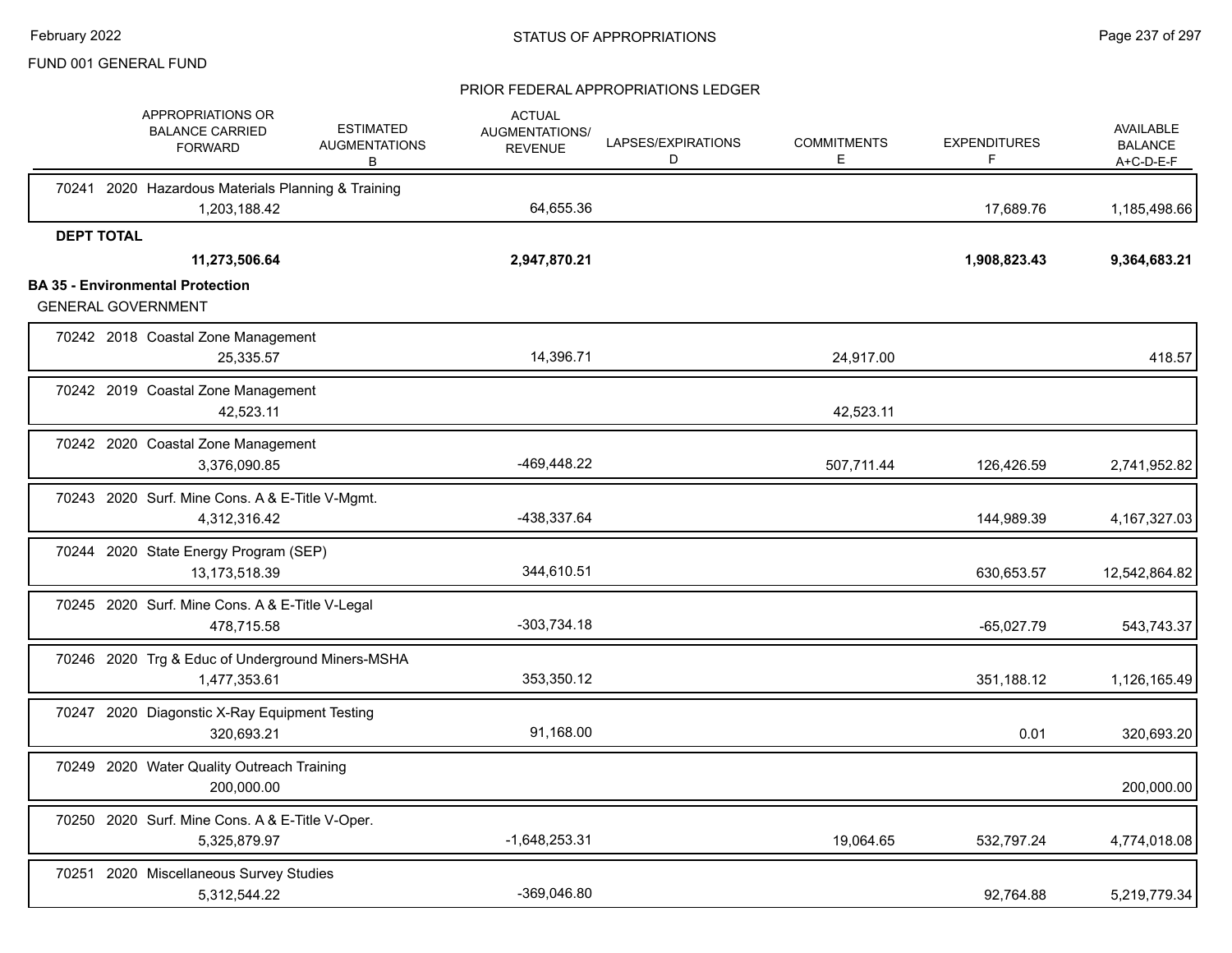|  | APPROPRIATIONS OR<br><b>BALANCE CARRIED</b><br><b>FORWARD</b>        | <b>ESTIMATED</b><br><b>AUGMENTATIONS</b><br>В | <b>ACTUAL</b><br>AUGMENTATIONS/<br><b>REVENUE</b> | LAPSES/EXPIRATIONS<br>D | <b>COMMITMENTS</b><br>E | <b>EXPENDITURES</b><br>F | <b>AVAILABLE</b><br><b>BALANCE</b><br>$A+C-D-E-F$ |
|--|----------------------------------------------------------------------|-----------------------------------------------|---------------------------------------------------|-------------------------|-------------------------|--------------------------|---------------------------------------------------|
|  | 70252 2020 Indoor Radon Abatement - SIRG<br>235,361.51               |                                               | $-117,731.24$                                     |                         |                         | 24,220.04                | 211, 141. 47                                      |
|  | 70253 2020 EPA Planning Grant - Admin. - RCRA<br>3,846,548.32        |                                               | 296,983.29                                        |                         | 11,259.07               | 253,329.01               | 3,581,960.24                                      |
|  | 70254 2020 Hydroelectric Power Construction Fund<br>51,000.00        |                                               |                                                   |                         |                         |                          | 51,000.00                                         |
|  | 70255 2020 Wetland Protection Fund<br>638,685.48                     |                                               | 105,150.17                                        |                         |                         | 159,833.48               | 478,852.00                                        |
|  | 70256 2020 Wellhead Protection Fund<br>250,000.00                    |                                               |                                                   |                         |                         |                          | 250,000.00                                        |
|  | 70257 2020 National Dam Safety Program<br>1,261,495.79               |                                               | $-17,746.63$                                      |                         |                         | 3,480.41                 | 1,258,015.38                                      |
|  | 70258 2020 Chesapeake Bay Pollution Abatement<br>10,666,457.83       |                                               | 620,085.37                                        |                         | 64,891.25               | 1,575,114.67             | 9,026,451.91                                      |
|  | 70259 2020 Safe Water Drinking Act - PWSSP - Oper.<br>2,805,254.95   |                                               | $-494, 179.11$                                    |                         |                         | 83.882.03                | 2,721,372.92                                      |
|  | 70260 2020 Non-Point Source Implementation - 319(H)<br>12,582,095.35 |                                               | 318,072.74                                        |                         | 10,949.26               | 578,092.84               | 11,993,053.25                                     |
|  | 70261 2020 Water Pollution Control 106 Grant-Oper.<br>5,292,913.04   |                                               | $-329, 193.62$                                    |                         |                         | $-83,593.85$             | 5,376,506.89                                      |
|  | 70262 2020 Air Pollution Control 105 Grant-Oper.<br>1,945,321.42     |                                               | -458,045.25                                       |                         |                         | 161,985.18               | 1,783,336.24                                      |
|  | 70264 2019 Stormwtr Permit Initiative-NPDES 104(b)3<br>96,630.29     |                                               | 26,734.31                                         |                         | 35,115.59               | 61,514.70                |                                                   |
|  | 70264 2020 Stormwtr Permit Initiative-NPDES 104(b)3<br>2,139,950.95  |                                               | 43,097.62                                         |                         | 110,910.62              | 75,015.77                | 1,954,024.56                                      |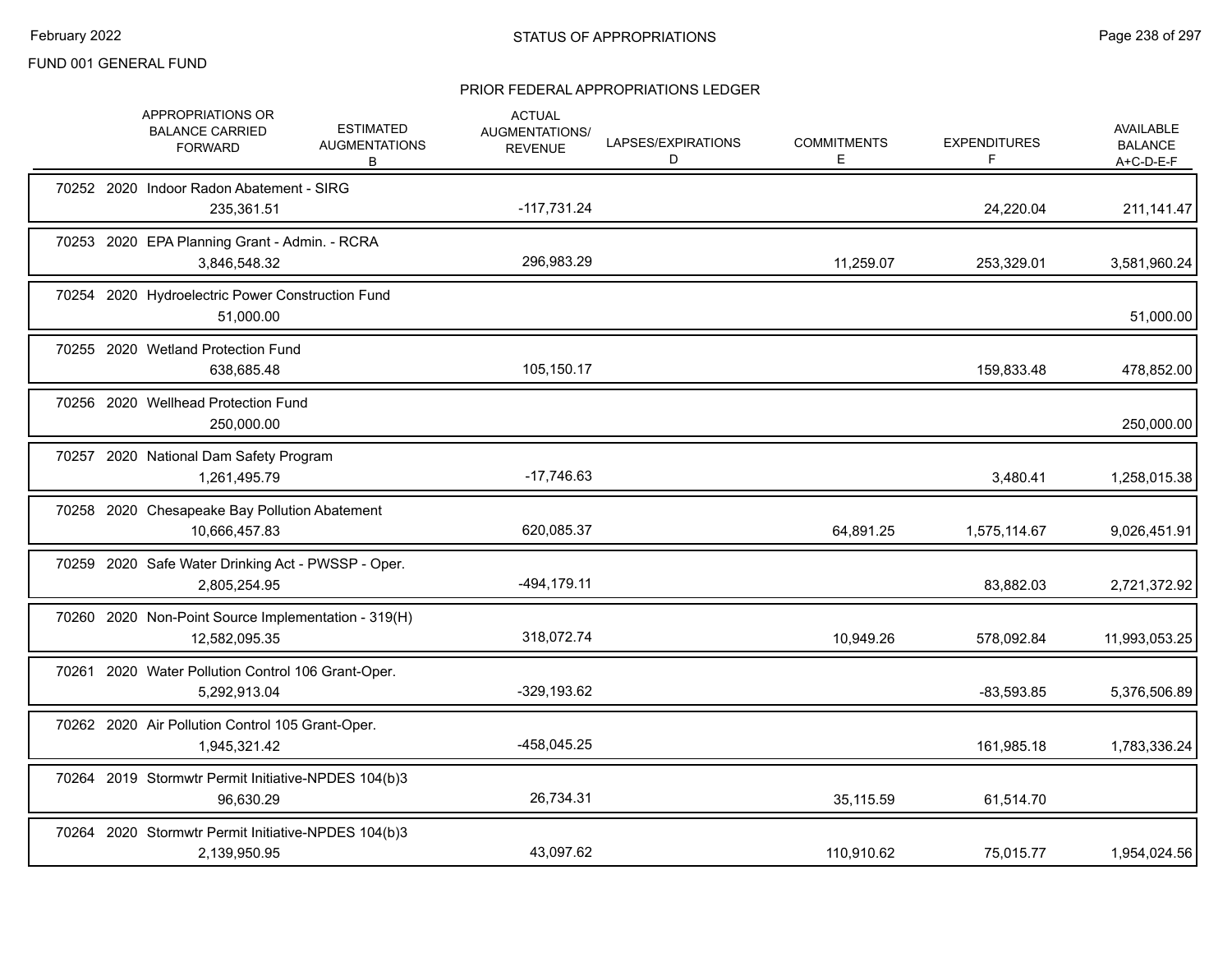#### PRIOR FEDERAL APPROPRIATIONS LEDGER

| $A = 11.11$       | 94,553,985.30                                                                                                  | $-2,979,020.20$                                          |                         | 886,120.90              | 4,873,715.41             | 88,794,148.99                              |
|-------------------|----------------------------------------------------------------------------------------------------------------|----------------------------------------------------------|-------------------------|-------------------------|--------------------------|--------------------------------------------|
| <b>DEPT TOTAL</b> |                                                                                                                |                                                          |                         |                         |                          |                                            |
|                   | 71062 2020 Multipurp Grants-States&Tribes<br>576,025.18                                                        | 28,926.38                                                |                         |                         | 30,945.74                | 545,079.44                                 |
|                   | 70523 2020 Training Reimbursement for Small Systems<br>3,500,000.00                                            |                                                          |                         |                         |                          | 3,500,000.00                               |
|                   | 70274 2020 Oil Pollution Spills Removal<br>1,000,000.00                                                        |                                                          |                         |                         |                          | 1,000,000.00                               |
|                   | 70273 2020 Air Polution Control 105 Grant - MGMT<br>992,945.07                                                 | $-179,160.67$                                            |                         |                         | 128,074.82               | 864,870.25                                 |
|                   | 70272 2020 Water Pollution Control 106 Grants-MGMT<br>2,883,430.72                                             | 187,461.94                                               |                         | 58,778.91               | 22,802.34                | 2,801,849.47                               |
|                   | 70271 2020 Safe Water Drinking Act - PWSSP - Mgmt<br>5,033,565.43                                              | -461,230.42                                              |                         |                         | 10,965.18                | 5,022,600.25                               |
|                   | 70270 2020 Small Operators Assistance - SOAP<br>300,000.00                                                     |                                                          |                         |                         |                          | 300,000.00                                 |
|                   | 70269 2020 Pollution Prevention<br>800,000.00                                                                  |                                                          |                         |                         |                          | 800,000.00                                 |
|                   | 70268 2020 Construction Mgmt Assistance Grant-Mgmt<br>1,375,000.00                                             | $-7,859.29$                                              |                         |                         |                          | 1,375,000.00                               |
|                   | 70267 2020 Wtr Quality Mgmt Plan Gr 205(j)(1)-604b<br>686,333.04                                               | $-115,090.98$                                            |                         |                         | $-25,738.96$             | 712,072.00                                 |
|                   | 70266 2020 Construction Mgmt Assistance Grant-Oper<br>350,000.00                                               |                                                          |                         |                         |                          | 350,000.00                                 |
|                   | 70265 2020 Energy & Environmental Opportunities<br>1,200,000.00                                                |                                                          |                         |                         |                          | 1,200,000.00                               |
|                   | APPROPRIATIONS OR<br><b>ESTIMATED</b><br><b>BALANCE CARRIED</b><br><b>AUGMENTATIONS</b><br><b>FORWARD</b><br>В | <b>ACTUAL</b><br><b>AUGMENTATIONS/</b><br><b>REVENUE</b> | LAPSES/EXPIRATIONS<br>D | <b>COMMITMENTS</b><br>Е | <b>EXPENDITURES</b><br>F | AVAILABLE<br><b>BALANCE</b><br>$A+C-D-E-F$ |

**BA 67 - Health**

GENERAL GOVERNMENT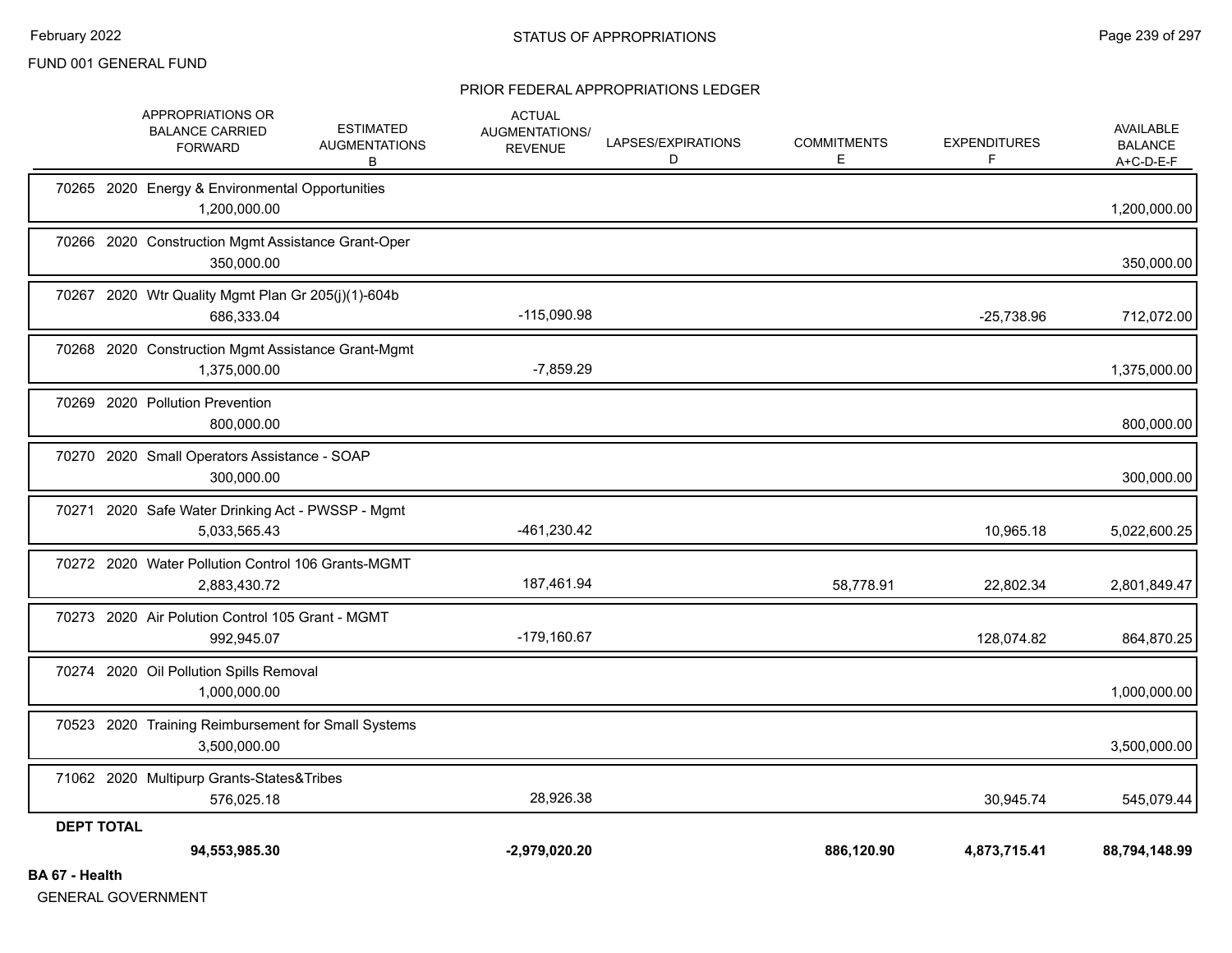|  | APPROPRIATIONS OR<br><b>BALANCE CARRIED</b><br><b>FORWARD</b>       | <b>ESTIMATED</b><br><b>AUGMENTATIONS</b><br>В | <b>ACTUAL</b><br>AUGMENTATIONS/<br><b>REVENUE</b> | LAPSES/EXPIRATIONS<br>D | <b>COMMITMENTS</b><br>Е | <b>EXPENDITURES</b><br>F | <b>AVAILABLE</b><br><b>BALANCE</b><br>$A+C-D-E-F$ |
|--|---------------------------------------------------------------------|-----------------------------------------------|---------------------------------------------------|-------------------------|-------------------------|--------------------------|---------------------------------------------------|
|  | 70295 2020 Clinical Laboratory Improvement<br>78,576.87             |                                               | 135,112.00                                        |                         |                         |                          | 78,576.87                                         |
|  | 70296 2020 Health Assessment<br>422,994.28                          |                                               | 16,894.40                                         |                         | 1,550.90                | 8,772.51                 | 412,670.87                                        |
|  | 70297 2020 Primary Care Co-operative Agreement<br>324,150.57        |                                               | 9,213.62                                          |                         |                         | 4,516.05                 | 319,634.52                                        |
|  | 70298 2020 TB - Administration and Operation<br>532,519.56          |                                               | 61,614.66                                         |                         |                         | 38,163.63                | 494,355.93                                        |
|  | 70300 2020 PHHSBG - Block Program Services<br>3,537,276.96          |                                               | 2,159,778.05                                      |                         |                         | 1,509,329.73             | 2,027,947.23                                      |
|  | 70301 2020 Health Statistics<br>29,477.70                           |                                               | 52,400.81                                         |                         |                         | 1,882.73                 | 27,594.97                                         |
|  | 70304 2020 Disease Control Immunization<br>6,145,785.27             |                                               | 1,415,462.46                                      |                         |                         | 964,776.71               | 5,181,008.56                                      |
|  | 70305 2020 Survey & Follow-up STD<br>1,517,107.63                   |                                               | 170,208.51                                        |                         |                         | 137,698.77               | 1,379,408.86                                      |
|  | 70307 2020 Epidemiology & Lab Surveillance & Resp<br>3,216,535.48   |                                               | 210,400.07                                        |                         | 286,573.00              | 87,291.69                | 2,842,670.79                                      |
|  | 70310 2020 Medicare Hlth Serv. Agency Certification<br>5,146,496.62 |                                               | 26,646.88                                         |                         |                         | $-1,426,056.90$          | 6,572,553.52                                      |
|  | 70313 2014 Cooperative Health Statistics                            |                                               | $-1,247,549.60$                                   |                         |                         |                          |                                                   |
|  | 70313 2015 Cooperative Health Statistics                            |                                               | 298,597.70                                        |                         |                         |                          |                                                   |
|  | 70313 2016 Cooperative Health Statistics                            |                                               | -238,791.24                                       |                         |                         |                          |                                                   |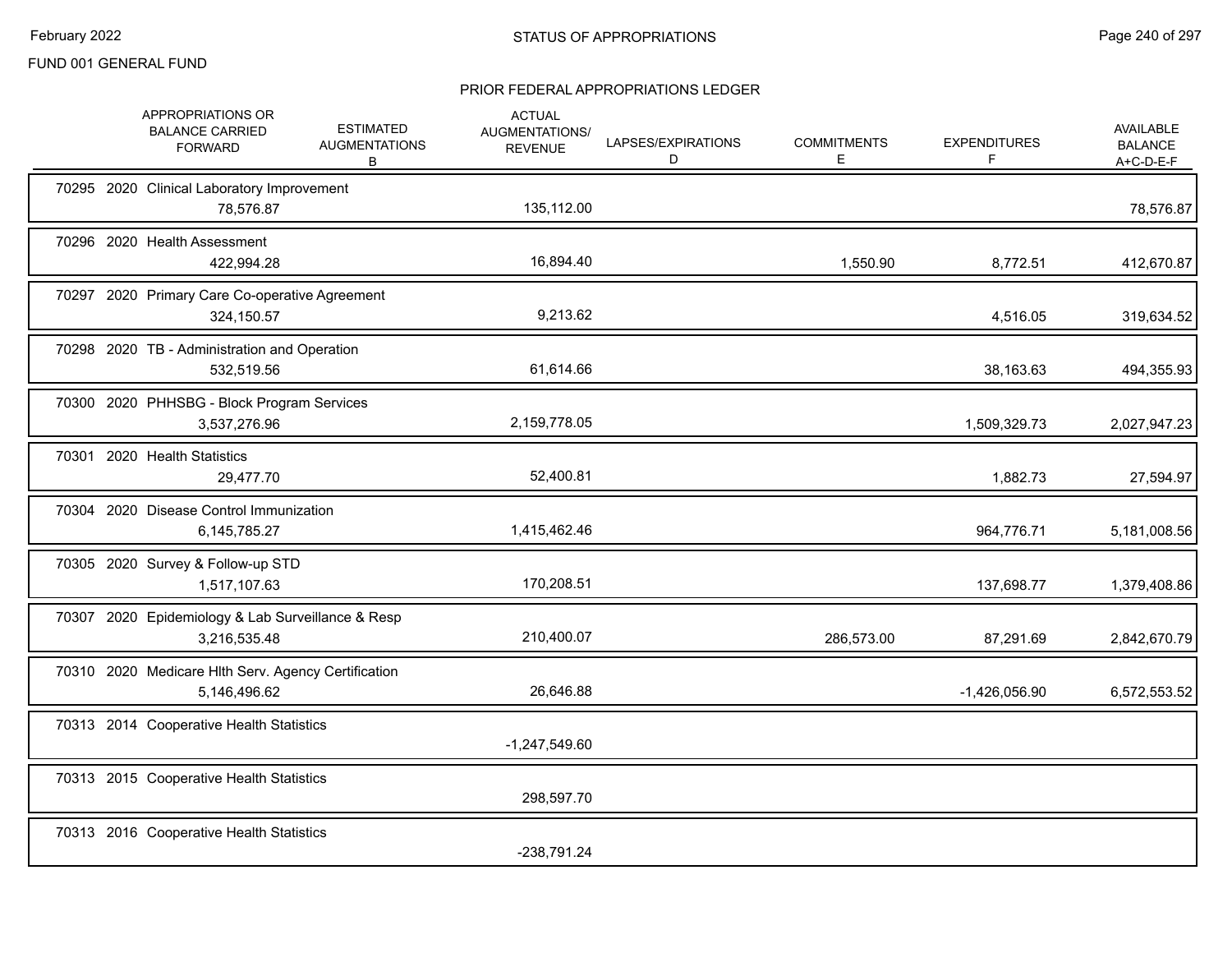|  | APPROPRIATIONS OR<br><b>BALANCE CARRIED</b><br><b>FORWARD</b>    | <b>ESTIMATED</b><br><b>AUGMENTATIONS</b><br>В | <b>ACTUAL</b><br>AUGMENTATIONS/<br><b>REVENUE</b> | LAPSES/EXPIRATIONS<br>D | <b>COMMITMENTS</b><br>Е | <b>EXPENDITURES</b><br>F | <b>AVAILABLE</b><br><b>BALANCE</b><br>$A+C-D-E-F$ |
|--|------------------------------------------------------------------|-----------------------------------------------|---------------------------------------------------|-------------------------|-------------------------|--------------------------|---------------------------------------------------|
|  | 70313 2017 Cooperative Health Statistics                         |                                               | -449,064.20                                       |                         |                         |                          |                                                   |
|  | 70313 2018 Cooperative Health Statistics                         |                                               | -176,337.32                                       |                         |                         |                          |                                                   |
|  | 70313 2019 Cooperative Health Statistics                         |                                               | -192,766.65                                       |                         |                         |                          |                                                   |
|  | 70313 2020 Cooperative Health Statistics<br>605,139.33           |                                               | 1,806.00                                          |                         |                         | 112,548.54               | 492,590.79                                        |
|  | 70313 2013 Cooperative Health Statistics                         |                                               | $-1,018,240.35$                                   |                         |                         |                          |                                                   |
|  | 70313 1993 Cooperative Health Statistics                         |                                               | 92,619.49                                         |                         |                         |                          |                                                   |
|  | 70313 1994 Cooperative Health Statistics                         |                                               | 95,135.05                                         |                         |                         |                          |                                                   |
|  | 70313 1995 Cooperative Health Statistics                         |                                               | $-27,673.11$                                      |                         |                         |                          |                                                   |
|  | 70313 1996 Cooperative Health Statistics                         |                                               | $-160,081.43$                                     |                         |                         |                          |                                                   |
|  | 70314 2020 Lead - Administration and Operation<br>689,125.02     |                                               | 184,815.51                                        |                         |                         | 4,960.23                 | 684,164.79                                        |
|  | 70315 2020 Medicaid Certification<br>4,537,632.35                |                                               |                                                   |                         |                         | $-1,236,755.42$          | 5,774,387.77                                      |
|  | 70316 2020 AIDS HIth Ed. - Admin and Oper<br>5,343,203.16        |                                               | 958,353.85                                        |                         |                         | 855,147.97               | 4,488,055.19                                      |
|  | 70317 2020 MCHSBG - Administration and Operation<br>7,923,371.58 |                                               | 652,757.23                                        |                         | 56,424.58               | 430,354.28               | 7,436,592.72                                      |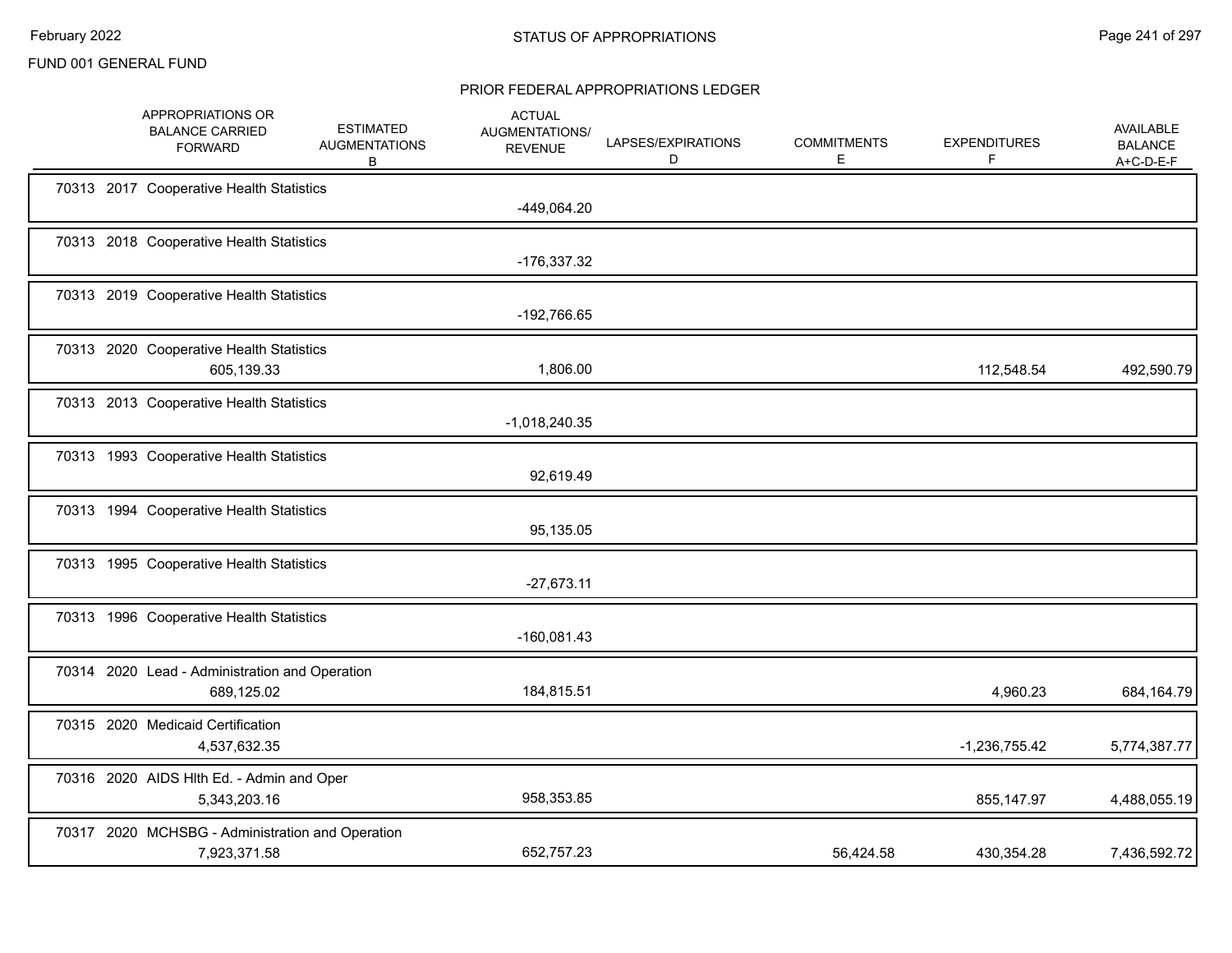|  | APPROPRIATIONS OR<br><b>BALANCE CARRIED</b><br><b>FORWARD</b>      | <b>ESTIMATED</b><br><b>AUGMENTATIONS</b><br>B | <b>ACTUAL</b><br>AUGMENTATIONS/<br><b>REVENUE</b> | LAPSES/EXPIRATIONS<br>D | <b>COMMITMENTS</b><br>Е | <b>EXPENDITURES</b><br>F. | AVAILABLE<br><b>BALANCE</b><br>$A+C-D-E-F$ |
|--|--------------------------------------------------------------------|-----------------------------------------------|---------------------------------------------------|-------------------------|-------------------------|---------------------------|--------------------------------------------|
|  | 70318 2020 PHHSBG - Administration and Operation<br>2,627,855.08   |                                               | 1,275,495.85                                      |                         | 1,550.90                | 163,129.35                | 2,463,174.83                               |
|  | 70319 2019 WIC Administration and Operation                        |                                               | 4,563.22                                          |                         |                         |                           |                                            |
|  | 70319 2020 WIC Administration and Operation<br>31,466,237.91       |                                               | 987,317.52                                        |                         | 774,123.00              | 928,716.46                | 29,763,398.45                              |
|  | 70323 2019 HIV Care - Administration and Operation<br>684.91       |                                               |                                                   |                         |                         |                           | 684.91                                     |
|  | 70323 2020 HIV Care - Administration and Operation<br>3,990,235.77 |                                               | 8,143.76                                          |                         |                         | 3,860.71                  | 3,986,375.06                               |
|  | 70329 2020 EMS for Children (F)<br>154,156.57                      |                                               |                                                   |                         | 33,500.00               | $-8,597.46$               | 129,254.03                                 |
|  | 70331 2020 HIV / AIDS Surveillance<br>167,995.60                   |                                               | 21,130.36                                         |                         |                         | 13,418.48                 | 154,577.12                                 |
|  | 70339 2020 Preventive Health Special Projects (F)<br>1,826,525.86  |                                               | 335,226.51                                        |                         |                         | 226,158.90                | 1,600,366.96                               |
|  | 70340 2020 Adult Blood Lead Epidemiology<br>166,115.80             |                                               |                                                   |                         |                         |                           | 166,115.80                                 |
|  | 70528 2020 Environmental Public Health Tracking<br>177,328.11      |                                               | 65,348.79                                         |                         |                         | 65,348.79                 | 111,979.32                                 |
|  | 70529 2020 Cancer Prevention & Control<br>3,248,441.25             |                                               | 641,472.33                                        |                         | 3,934.30                | 479,411.86                | 2,765,095.09                               |
|  | 70685 2020 Sexual Violence Prevention & Education<br>515,073.46    |                                               | 213,614.87                                        |                         |                         | 116,753.62                | 398,319.84                                 |
|  | 70774 2020 Food Emergency Response<br>199,795.95                   |                                               |                                                   |                         |                         |                           | 199,795.95                                 |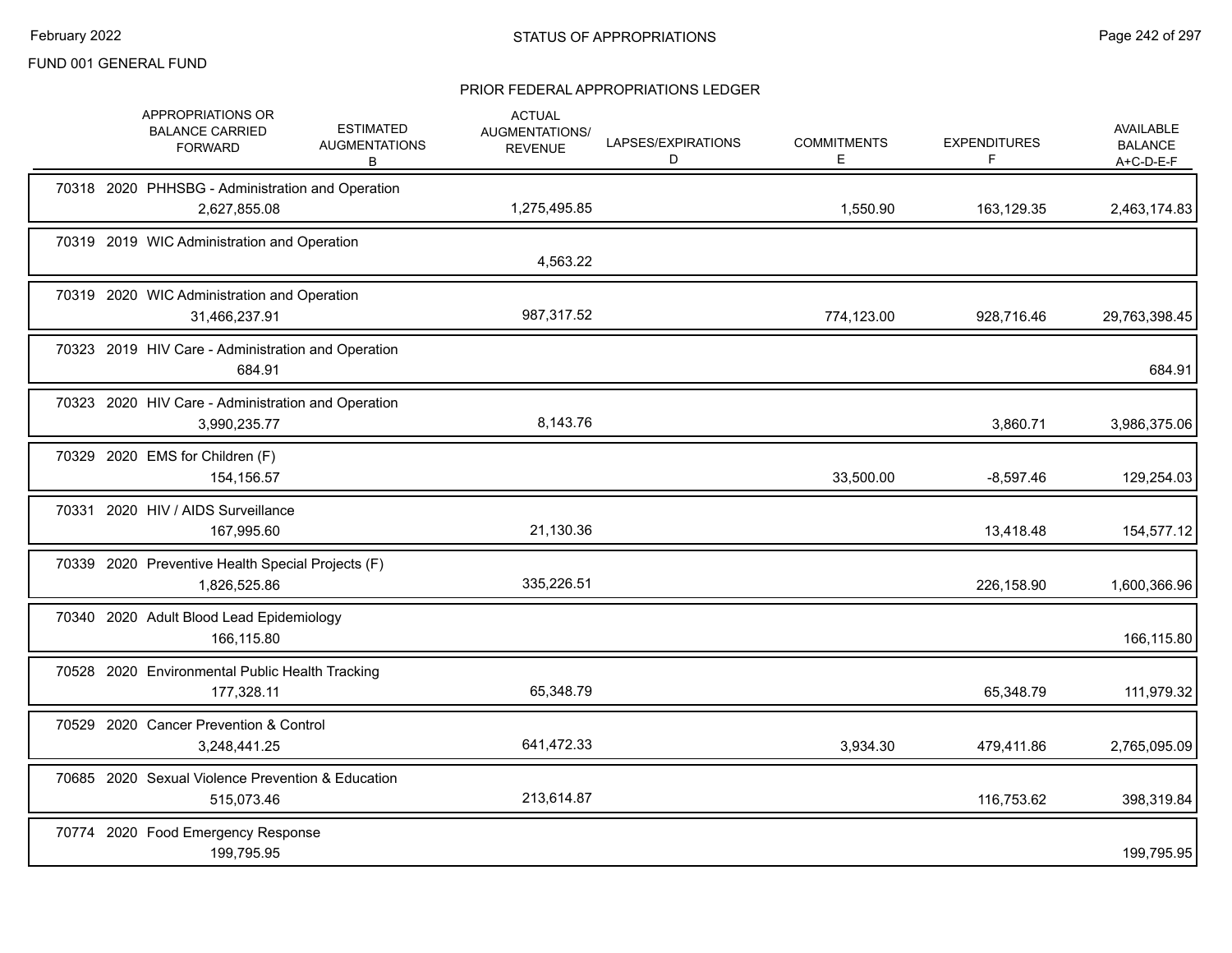|  | APPROPRIATIONS OR<br><b>BALANCE CARRIED</b><br><b>FORWARD</b>     | <b>ESTIMATED</b><br><b>AUGMENTATIONS</b><br>В | <b>ACTUAL</b><br><b>AUGMENTATIONS/</b><br><b>REVENUE</b> | LAPSES/EXPIRATIONS<br>D | <b>COMMITMENTS</b><br>E. | <b>EXPENDITURES</b><br>F | AVAILABLE<br><b>BALANCE</b><br>$A+C-D-E-F$ |
|--|-------------------------------------------------------------------|-----------------------------------------------|----------------------------------------------------------|-------------------------|--------------------------|--------------------------|--------------------------------------------|
|  | 70952 2020 Behavorial Risk Factor Surveilance Syste<br>385,424.90 |                                               | 127,148.98                                               |                         |                          | 136,876.62               | 248,548.28                                 |
|  | 70953 2020 Collaborative Chronic Disease Programs<br>3,575,161.84 |                                               | 237,685.60                                               |                         |                          | 173,439.09               | 3,401,722.75                               |
|  | 71005 2020 Special Preparedness Initiatives<br>500,000.00         |                                               |                                                          |                         |                          |                          | 500,000.00                                 |
|  | 71036 2020 Live Healthy<br>2,477,707.91                           |                                               | 808,933.07                                               |                         | 42,924.26                | 756,311.57               | 1,678,472.08                               |
|  | 71037 2020 Prescription Drug Monitoring<br>11,004,326.25          |                                               | 2,388,434.93                                             |                         | 29,747.34                | 1,855,532.77             | 9,119,046.14                               |
|  | 71064 2020 Rural Health<br>7,115,161.12                           |                                               | 4,551.00                                                 |                         |                          | 4,551.00                 | 7,110,610.12                               |
|  | 71085 2020 State Loan Repayment Program<br>400,669.00             |                                               | 952,513.12                                               |                         |                          | 22,397.37                | 378,271.63                                 |
|  | <b>GRANTS AND SUBSIDIES</b>                                       |                                               |                                                          |                         |                          |                          |                                            |
|  | 70293 2019 MCH Lead Poisoning Prevent.& Abatement<br>0.09         |                                               | 16,800.00                                                |                         |                          |                          | 0.09                                       |
|  | 70293 2020 MCH Lead Poisoning Prevent.& Abatement<br>2,002,424.76 |                                               | 155,184.15                                               |                         |                          | 107,061.24               | 1,895,363.52                               |
|  | 70294 2020 Tuberculosis Control Program<br>326,000.00             |                                               |                                                          |                         |                          |                          | 326,000.00                                 |
|  | 70306 2020 WIC-Women Infants and Children<br>187, 156, 110.04     |                                               | 6,134,257.82                                             |                         |                          | 4,319,311.49             | 182,836,798.55                             |
|  | 70320 2020 MCHSBG-Program Services<br>9,393,536.81                |                                               | 4,732,448.98                                             |                         |                          | 3,971,041.54             | 5,422,495.27                               |
|  | 70324 2020 Family Health Special Projects<br>4,050,709.29         |                                               | 107,766.52                                               |                         |                          | 76.749.88                | 3,973,959.41                               |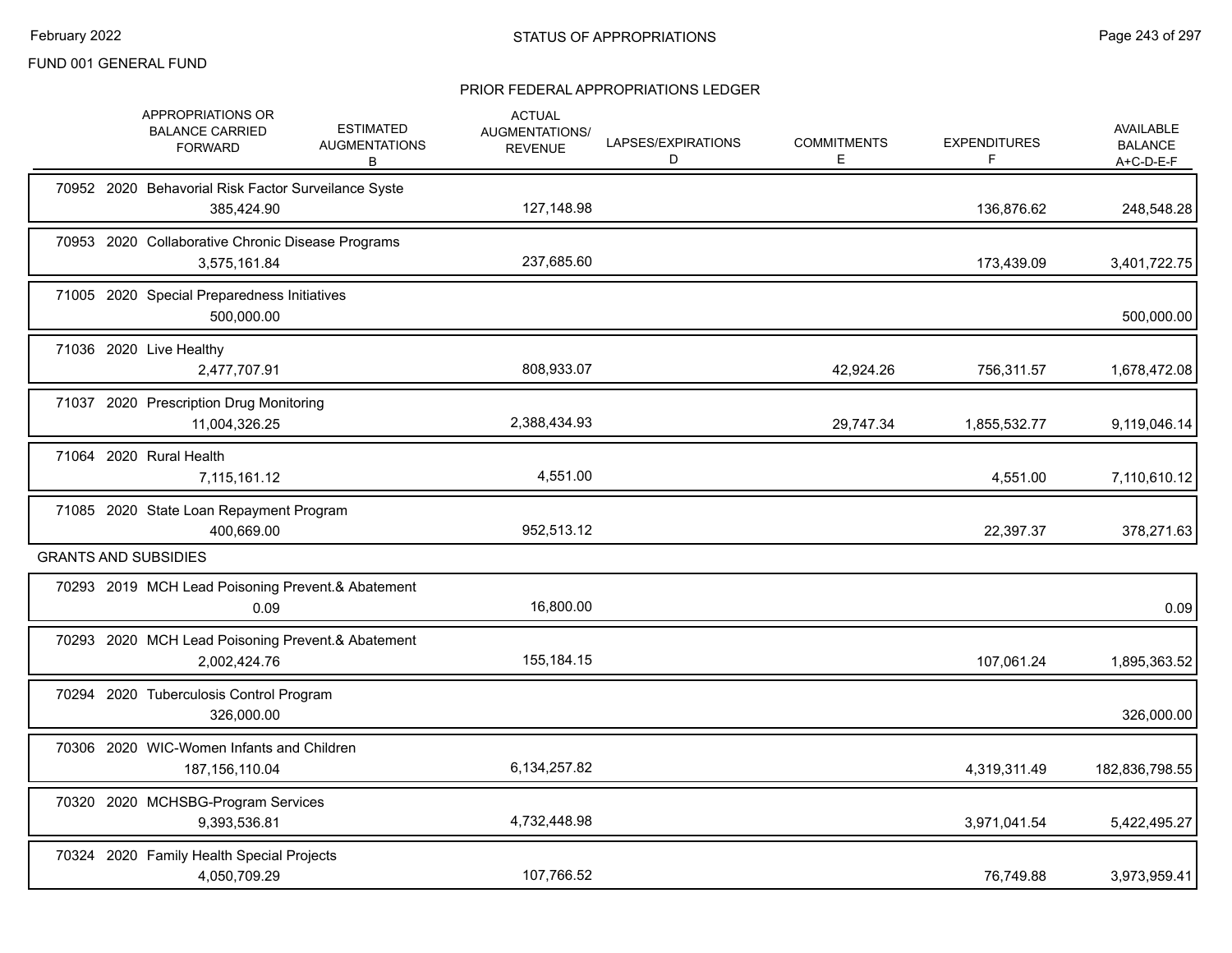|                   | APPROPRIATIONS OR<br><b>BALANCE CARRIED</b><br><b>FORWARD</b>                                    | <b>ESTIMATED</b><br><b>AUGMENTATIONS</b><br>B | <b>ACTUAL</b><br><b>AUGMENTATIONS/</b><br><b>REVENUE</b> | LAPSES/EXPIRATIONS<br>D | <b>COMMITMENTS</b><br>E. | <b>EXPENDITURES</b><br>F | AVAILABLE<br><b>BALANCE</b><br>$A+C-D-E-F$ |
|-------------------|--------------------------------------------------------------------------------------------------|-----------------------------------------------|----------------------------------------------------------|-------------------------|--------------------------|--------------------------|--------------------------------------------|
|                   | 70334 2020 Traumatic Brain Injury<br>178,679.98                                                  |                                               | 68,861.69                                                |                         |                          | 42,766.52                | 135,913.46                                 |
|                   | 70335 2020 Abstinence Education<br>3,659,508.54                                                  |                                               | 335,544.11                                               |                         |                          | 209,985.69               | 3,449,522.85                               |
|                   | 70336 2020 Screening Newborns<br>791,790.41                                                      |                                               | 340,327.11                                               |                         |                          | 329,812.01               | 461,978.40                                 |
|                   | 70338 2019 Newborn Hearing Screening & Intervention<br>25,434.54                                 |                                               |                                                          |                         |                          |                          | 25,434.54                                  |
|                   | 70338 2020 Newborn Hearing Screening & Intervention<br>355,257.90                                |                                               | 114,345.20                                               |                         |                          | 24,655.86                | 330,602.04                                 |
|                   | 70776 2020 Teen Pregnancy Prevention<br>4,645,732.19                                             |                                               | 238,643.44                                               |                         |                          | 204,909.56               | 4,440,822.63                               |
|                   | 71015 2020 AIDS Health Education Program<br>1,739,578.25                                         |                                               | 175,769.21                                               |                         |                          | 153,644.05               | 1,585,934.20                               |
|                   | 71016 2020 AIDS Ryan White And HIV Care<br>32,566,294.18                                         |                                               | 7,668,192.91                                             |                         |                          | 7,628,114.20             | 24,938,179.98                              |
|                   | 71017 2020 Housing For Persons With Aids<br>1,788,180.42                                         |                                               | 784,632.73                                               |                         |                          | 422,186.96               | 1,365,993.46                               |
| <b>DEPT TOTAL</b> |                                                                                                  |                                               |                                                          |                         |                          |                          |                                            |
|                   | 358,727,527.07<br><b>BA 30 - Historical &amp; Museum Commission</b><br><b>GENERAL GOVERNMENT</b> |                                               | 31,975,666.17                                            |                         | 1,230,328.28             | 23,920,178.65            | 333,577,020.14                             |
|                   | 70235 2019 Historic Preservation<br>124,989.27                                                   |                                               |                                                          |                         |                          |                          | 124,989.27                                 |
|                   | 70235 2020 Historic Preservation<br>818,184.41                                                   |                                               | 949,313.09                                               |                         |                          | 34,243.48                | 783,940.93                                 |
|                   | 70507 2020 Surface Mining Review<br>61,415.95                                                    |                                               | 5,894.82                                                 |                         |                          | 2,612.07                 | 58,803.88                                  |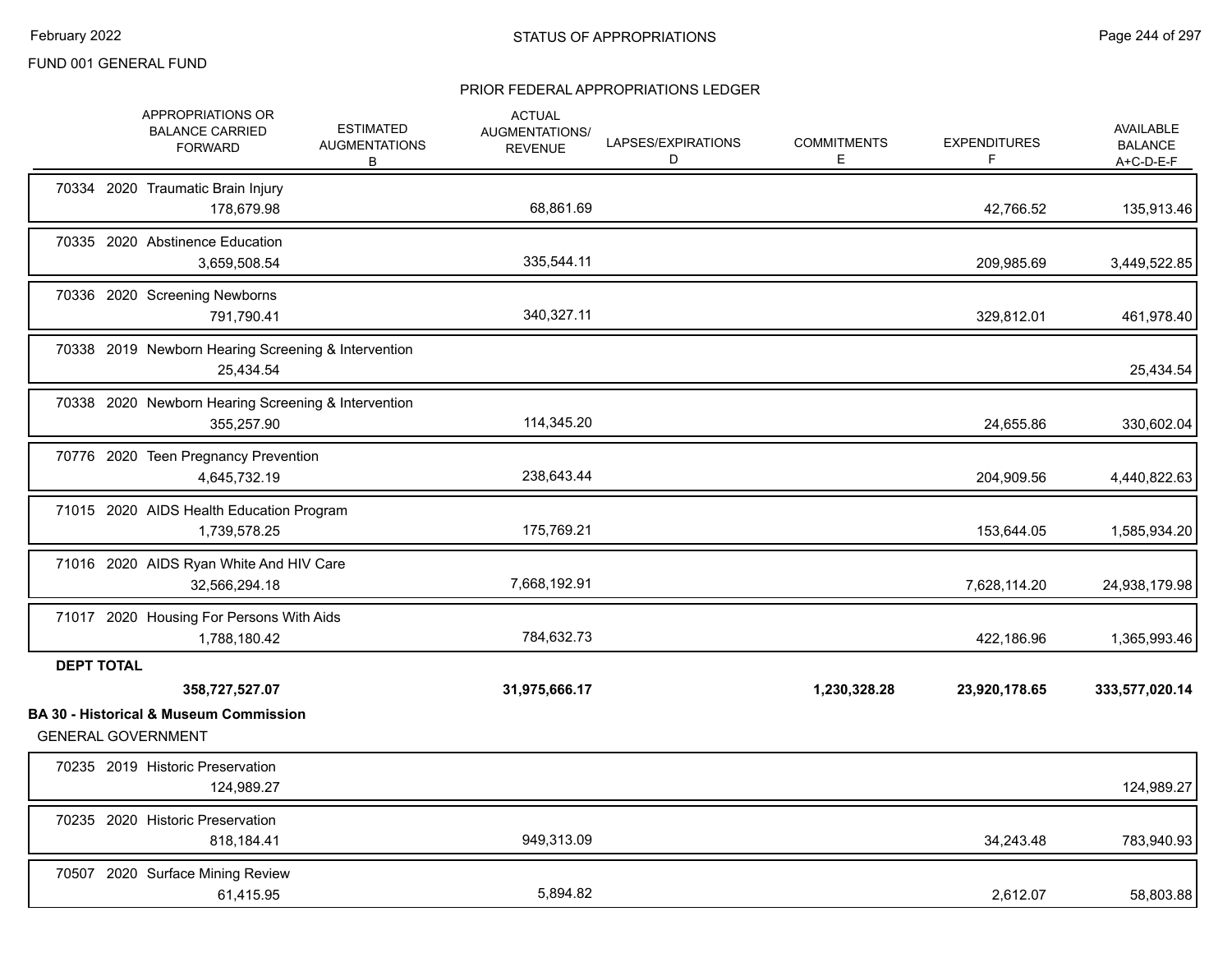|                          | APPROPRIATIONS OR<br><b>BALANCE CARRIED</b><br><b>FORWARD</b>              | <b>ESTIMATED</b><br><b>AUGMENTATIONS</b><br>В | <b>ACTUAL</b><br>AUGMENTATIONS/<br><b>REVENUE</b> | LAPSES/EXPIRATIONS<br>D | <b>COMMITMENTS</b><br>E. | <b>EXPENDITURES</b><br>F | <b>AVAILABLE</b><br><b>BALANCE</b><br>$A+C-D-E-F$ |
|--------------------------|----------------------------------------------------------------------------|-----------------------------------------------|---------------------------------------------------|-------------------------|--------------------------|--------------------------|---------------------------------------------------|
|                          | 70509 2020 Environmental Review<br>150,241.54                              |                                               | 70,083.61                                         |                         |                          | 8,148.42                 | 142,093.12                                        |
|                          | 71028 2020 American Battlefield Protection Program<br>1,052,362.72         |                                               |                                                   |                         |                          |                          | 1,052,362.72                                      |
|                          | 71090 2020 Appalacian Development<br>100,000.00                            |                                               |                                                   |                         |                          |                          | 100,000.00                                        |
| <b>DEPT TOTAL</b>        |                                                                            |                                               |                                                   |                         |                          |                          |                                                   |
|                          | 2,307,193.89                                                               |                                               | 1,025,291.52                                      |                         |                          | 45,003.97                | 2,262,189.92                                      |
|                          | <b>BA 33 - PA Infrastructure Investment</b><br><b>GRANTS AND SUBSIDIES</b> |                                               |                                                   |                         |                          |                          |                                                   |
|                          | 70411 2020 Drinking Water Revolving Loan Fund<br>66,982,000.00             |                                               |                                                   |                         |                          |                          | 66,982,000.00                                     |
|                          | 70412 2020 Sewage Projects Revolving Loan Fund<br>127,200,000.00           |                                               |                                                   |                         |                          |                          | 127,200,000.00                                    |
|                          | 71113 2020 Infrastructure Improvement Projects<br>1,589,344.66             |                                               |                                                   |                         | 1,524,874.66             | 64,470.00                |                                                   |
| <b>DEPT TOTAL</b>        | 195,771,344.66                                                             |                                               |                                                   |                         | 1,524,874.66             | 64,470.00                | 194,182,000.00                                    |
| <b>BA 79 - Insurance</b> | <b>GRANTS AND SUBSIDIES</b>                                                |                                               |                                                   |                         |                          |                          |                                                   |
|                          | 71077 2020 Insurance Market Reform<br>4,901,582.72                         |                                               | 115,603.50                                        |                         |                          | 115,603.50               | 4,785,979.22                                      |
| <b>DEPT TOTAL</b>        |                                                                            |                                               |                                                   |                         |                          |                          |                                                   |
|                          | 4,901,582.72                                                               |                                               | 115,603.50                                        |                         |                          | 115,603.50               | 4,785,979.22                                      |
| BA 12 - Labor & Industry | <b>GENERAL GOVERNMENT</b>                                                  |                                               |                                                   |                         |                          |                          |                                                   |
|                          | 70023 2019 WIA-Administration<br>7,486,231.62                              |                                               | 65,922.67                                         |                         |                          | 65,922.67                | 7,420,308.95                                      |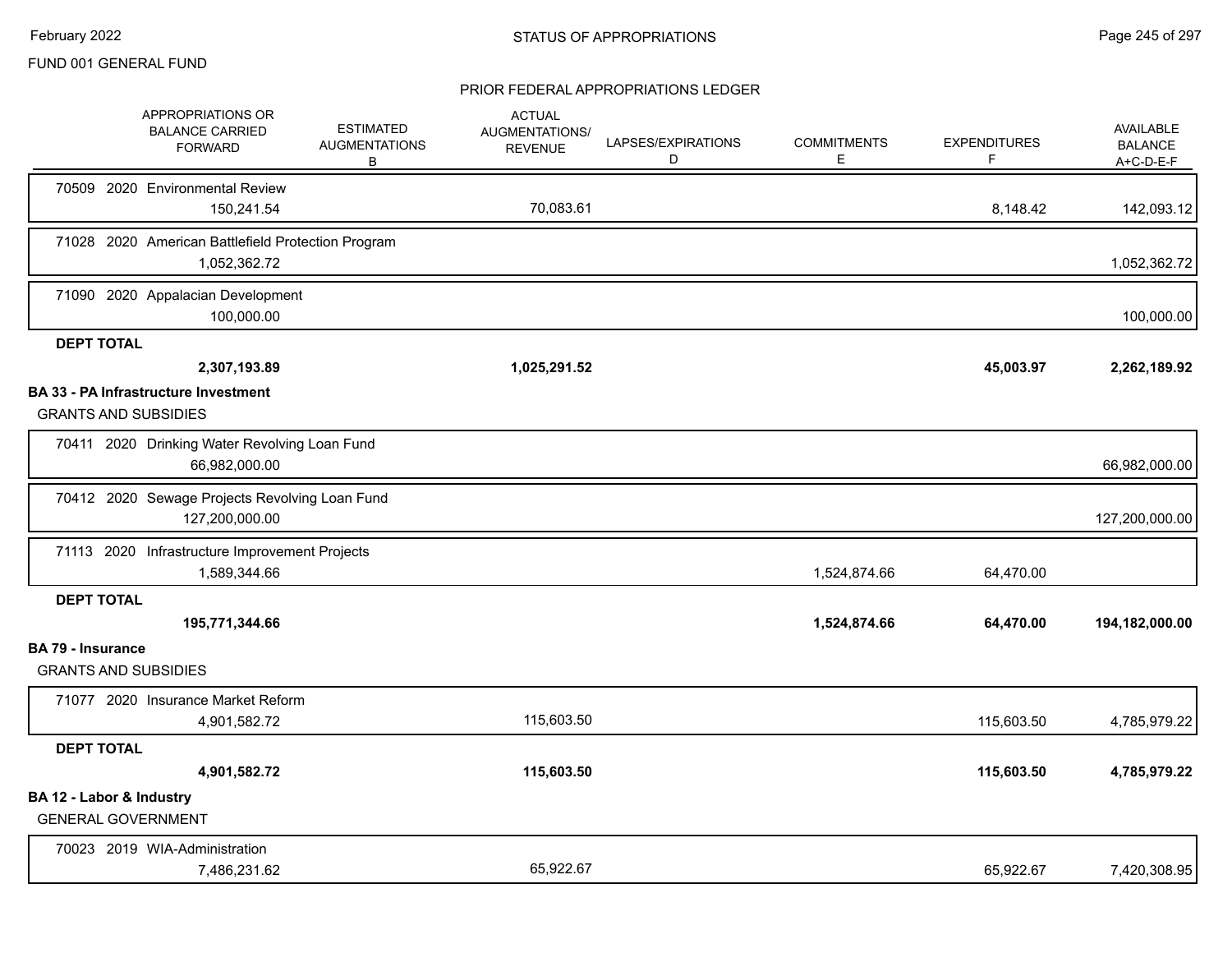|  | APPROPRIATIONS OR<br><b>BALANCE CARRIED</b><br><b>FORWARD</b> | <b>ESTIMATED</b><br><b>AUGMENTATIONS</b><br>В | <b>ACTUAL</b><br>AUGMENTATIONS/<br><b>REVENUE</b> | LAPSES/EXPIRATIONS<br>D | <b>COMMITMENTS</b><br>E. | <b>EXPENDITURES</b><br>F | AVAILABLE<br><b>BALANCE</b><br>$A+C-D-E-F$ |
|--|---------------------------------------------------------------|-----------------------------------------------|---------------------------------------------------|-------------------------|--------------------------|--------------------------|--------------------------------------------|
|  | 70023 2020 WIA-Administration<br>5,253,876.78                 |                                               | 415,663.93                                        |                         | 44,303.80                | 411,440.09               | 4,798,132.89                               |
|  | 70024 2019 New Hires                                          |                                               | 203.25                                            |                         |                          |                          |                                            |
|  | 70024 2020 New Hires<br>1,121,453.37                          |                                               | 103,977.85                                        |                         | 145.18                   | 100,313.95               | 1,020,994.24                               |
|  | 70027 2020 Community Service and Corps<br>3,165,884.47        |                                               | 1,650,937.78                                      |                         | 490,173.73               | 1,112,370.01             | 1,563,340.73                               |
|  | 70029 2015 Disability Determination<br>164.88                 |                                               | $-54.96$                                          |                         |                          | 164.88                   |                                            |
|  | 70029 2016 Disability Determination                           |                                               | $-1,718.30$                                       |                         |                          |                          |                                            |
|  | 70029 2017 Disability Determination                           |                                               |                                                   |                         |                          | $-908.55$                | 908.55                                     |
|  | 70029 2018 Disability Determination                           |                                               |                                                   |                         |                          | $-71.50$                 | 71.50                                      |
|  | 70029 2019 Disability Determination<br>68,505.65              |                                               | 95.47                                             |                         |                          | $-1,105.44$              | 69,611.09                                  |
|  | 70029 2020 Disability Determination<br>32,066,709.99          |                                               | 8,998,849.73                                      |                         | 8,978,177.53             | 4,072,745.30             | 19,015,787.16                              |
|  | 71078 2020 Lead Certification and Accreditation<br>167,466.06 |                                               | 42,624.06                                         |                         |                          | 41,278.95                | 126,187.11                                 |
|  | <b>GRANTS AND SUBSIDIES</b>                                   |                                               |                                                   |                         |                          |                          |                                            |
|  | 70018 2020 Reed Act-Uemployment Insurance<br>5,000,000.00     |                                               |                                                   |                         |                          |                          | 5,000,000.00                               |
|  | 70019 2018 WIOA-Dislocated Workers                            |                                               | 26,685.00                                         |                         |                          | $-20,775.00$             | 20,775.00                                  |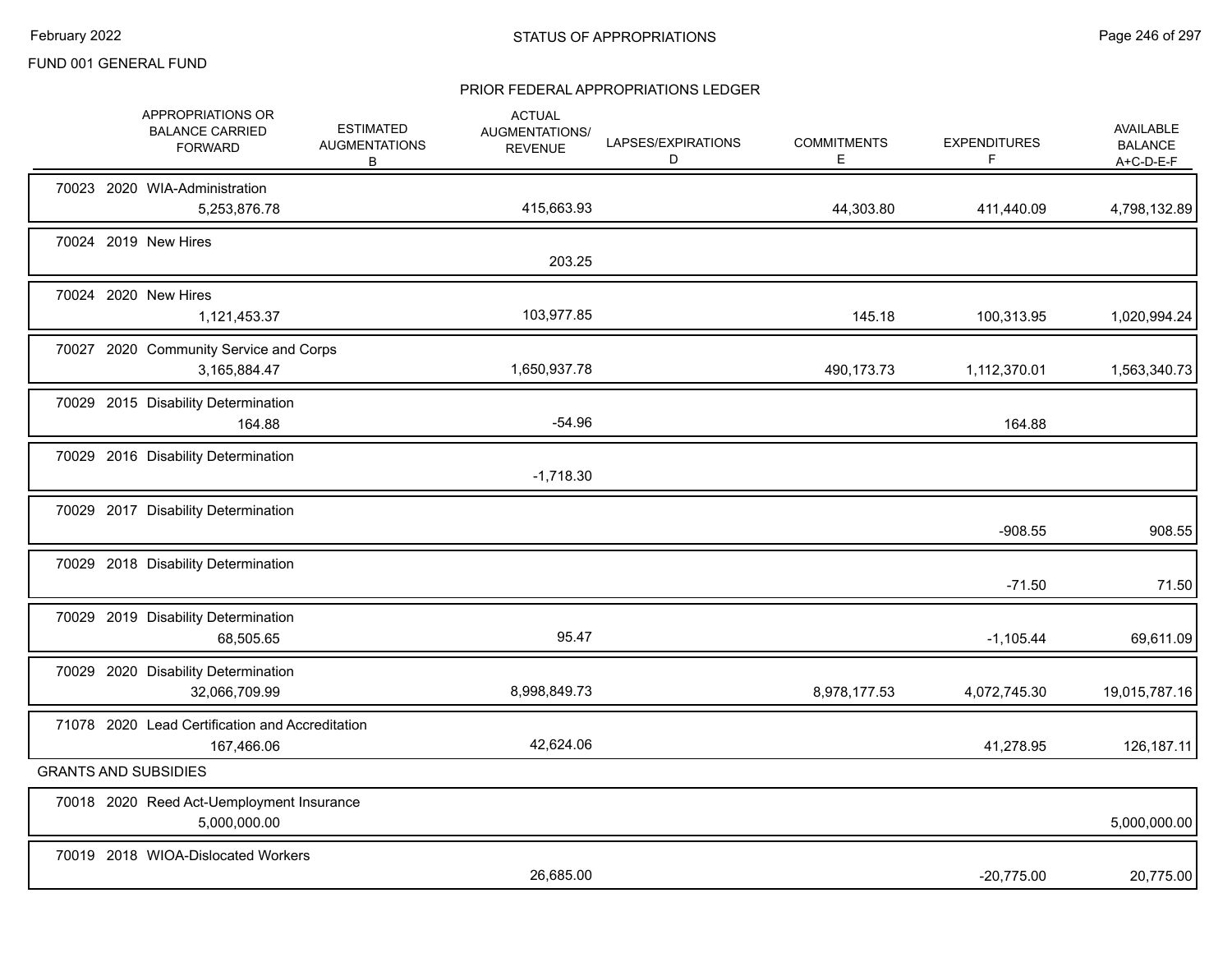|  | APPROPRIATIONS OR<br><b>BALANCE CARRIED</b><br><b>FORWARD</b>    | <b>ESTIMATED</b><br><b>AUGMENTATIONS</b><br>В | <b>ACTUAL</b><br>AUGMENTATIONS/<br><b>REVENUE</b> | LAPSES/EXPIRATIONS<br>D | <b>COMMITMENTS</b><br>E | <b>EXPENDITURES</b><br>F. | AVAILABLE<br><b>BALANCE</b><br>$A+C-D-E-F$ |
|--|------------------------------------------------------------------|-----------------------------------------------|---------------------------------------------------|-------------------------|-------------------------|---------------------------|--------------------------------------------|
|  | 70019 2019 WIOA-Dislocated Workers<br>65,809,049.88              |                                               | 156,342.05                                        |                         |                         | 226,921.54                | 65,582,128.34                              |
|  | 70019 2020 WIOA-Dislocated Workers<br>63,808,249.37              |                                               | 6,375,271.98                                      |                         | 2,760.12                | 4,701,166.27              | 59,104,322.98                              |
|  | 70020 2019 WIA-Adult Employment and Training<br>22,486,830.52    |                                               |                                                   |                         |                         |                           | 22,486,830.52                              |
|  | 70020 2020 WIA-Adult Employment and Training<br>29,433,008.67    |                                               | 2,733,157.94                                      |                         |                         | 1,907,554.40              | 27,525,454.27                              |
|  | 70021 2019 WIA-Youth Employment and Training<br>23,944,186.46    |                                               |                                                   |                         |                         |                           | 23,944,186.46                              |
|  | 70021 2020 WIA-Youth Employment and Training<br>27,344,931.41    |                                               | 3,858,906.45                                      |                         |                         | 3,514,535.56              | 23,830,395.85                              |
|  | 70022 2017 WIOA-Statewide Activities                             |                                               | 67.03                                             |                         |                         |                           |                                            |
|  | 70022 2018 WIOA-Statewide Activities                             |                                               | $-67.03$                                          |                         |                         |                           |                                            |
|  | 70022 2019 WIOA-Statewide Activities<br>15,019,259.15            |                                               | 63,485.77                                         |                         |                         | 62,080.15                 | 14,957,179.00                              |
|  | 70022 2020 WIOA-Statewide Activities<br>14,574,623.04            |                                               | 3,205,651.87                                      |                         | 20,600.00               | 2,079,478.52              | 12,474,544.52                              |
|  | 70026 2018 TANFBG-Youth Employment and Training                  |                                               | $-84,625.19$                                      |                         |                         |                           |                                            |
|  | 70026 2019 TANFBG-Youth Employment and Training<br>1,080,378.01  |                                               | 1,138,483.96                                      |                         | 28,960.50               | 1,045,030.12              | 6,387.39                                   |
|  | 70026 2020 TANFBG-Youth Employment and Training<br>15,230,679.27 |                                               | 12,797,456.53                                     |                         | 2,778,252.40            | 12,366,052.62             | 86,374.25                                  |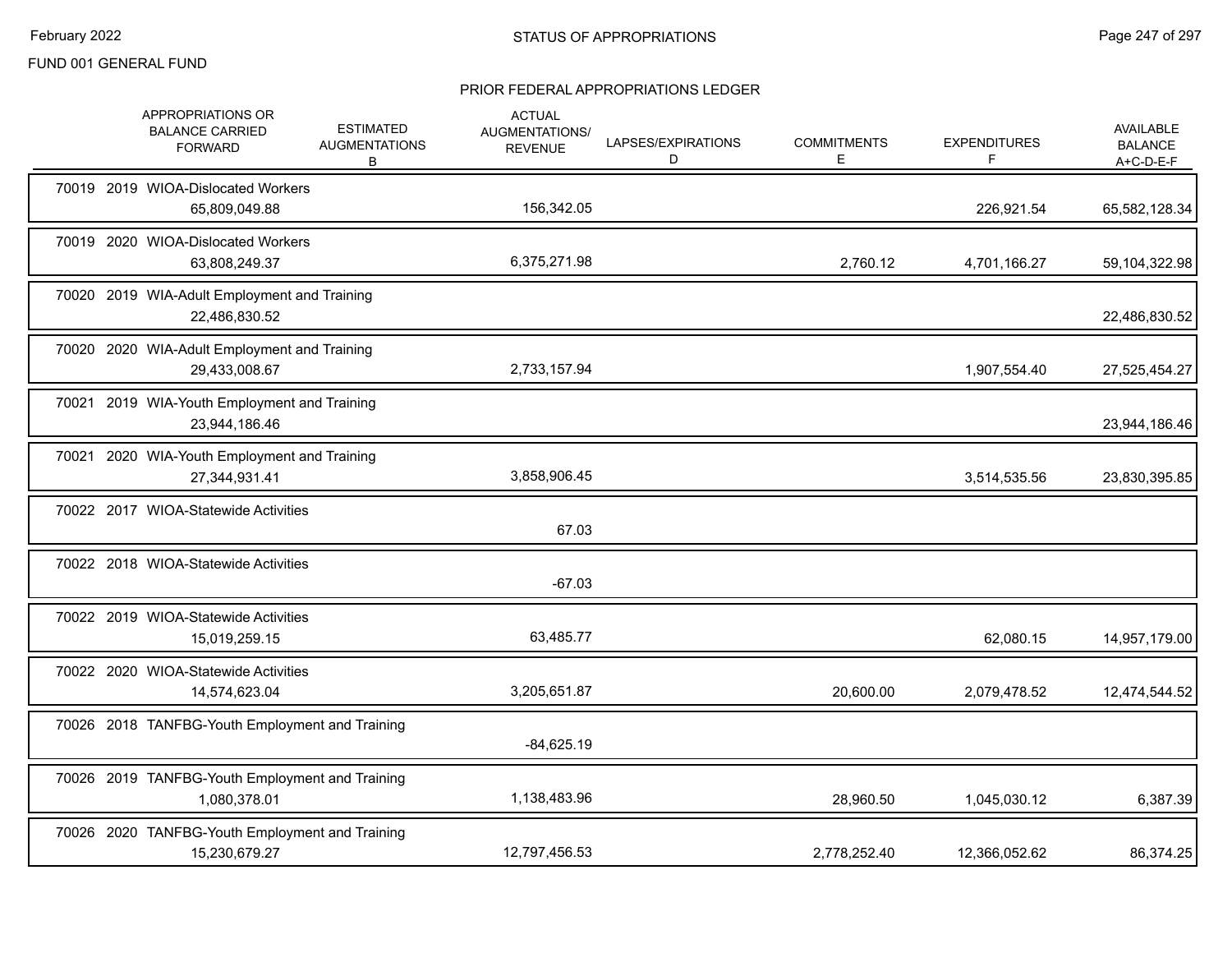#### PRIOR FEDERAL APPROPRIATIONS LEDGER

|                      | APPROPRIATIONS OR<br><b>BALANCE CARRIED</b><br><b>FORWARD</b>               | <b>ESTIMATED</b><br><b>AUGMENTATIONS</b><br>В | <b>ACTUAL</b><br><b>AUGMENTATIONS/</b><br><b>REVENUE</b> | LAPSES/EXPIRATIONS<br>D | <b>COMMITMENTS</b><br>Е | <b>EXPENDITURES</b><br>F | AVAILABLE<br><b>BALANCE</b><br>A+C-D-E-F |
|----------------------|-----------------------------------------------------------------------------|-----------------------------------------------|----------------------------------------------------------|-------------------------|-------------------------|--------------------------|------------------------------------------|
|                      | 70480 2020 Reed Act - Employment Services<br>72,000,000.00                  |                                               |                                                          |                         |                         |                          | 72,000,000.00                            |
| <b>DEPT TOTAL</b>    |                                                                             |                                               |                                                          |                         |                         |                          |                                          |
|                      | 405,061,488.60                                                              |                                               | 41,547,317.84                                            |                         | 12,343,373.26           | 31,684,194.54            | 361,033,920.80                           |
|                      | <b>BA 13 - Military &amp; Veterans Affairs</b><br><b>GENERAL GOVERNMENT</b> |                                               |                                                          |                         |                         |                          |                                          |
|                      | 70035 2017 Facilities Maintenance                                           |                                               |                                                          |                         |                         | $-1,453.83$              | 1,453.83                                 |
|                      | 70035 2018 Facilities Maintenance<br>29,192.39                              |                                               | 261,893.47                                               |                         |                         | 29,192.39                |                                          |
|                      | 70035 2019 Facilities Maintenance<br>2,252,577.18                           |                                               | 8,378,207.43                                             |                         | 418,528.67              | 1,713,892.25             | 120,156.26                               |
|                      | 70035 2020 Facilities Maintenance<br>19,801,652.00                          |                                               | 34,779,795.78                                            |                         | 3,088,525.21            | 13,553,773.76            | 3,159,353.03                             |
|                      | 70481 2019 Federal Construction Grants<br>8,475,613.27                      |                                               | 6,644,236.24                                             |                         | 7,188,536.87            | 1,287,076.40             |                                          |
|                      | 70481 2020 Federal Construction Grants<br>24,980,276.03                     |                                               |                                                          |                         | 169,999.54              | 153,079.81               | 24,657,196.68                            |
| <b>INSTITUTIONAL</b> |                                                                             |                                               |                                                          |                         |                         |                          |                                          |
|                      | 70602 2020 Operations and Maintenance<br>5,200,000.00                       |                                               | 7,217,654.76                                             |                         |                         |                          | 5,200,000.00                             |
|                      | 70603 2020 Medical Reimbursements (F)<br>45,507.68                          |                                               |                                                          |                         |                         |                          | 45,507.68                                |
|                      | 70746 2020 Enhanced Veterans Reimbursement                                  |                                               | 9,405.73                                                 |                         |                         |                          |                                          |
| <b>DEPT TOTAL</b>    |                                                                             |                                               |                                                          |                         |                         |                          |                                          |
|                      | 60,784,818.55                                                               |                                               | 57,291,193.41                                            |                         | 10,865,590.29           | 16,735,560.78            | 33, 183, 667. 48                         |
|                      | <b>BA 17 - Public Utility Commission</b>                                    |                                               |                                                          |                         |                         |                          |                                          |

GENERAL GOVERNMENT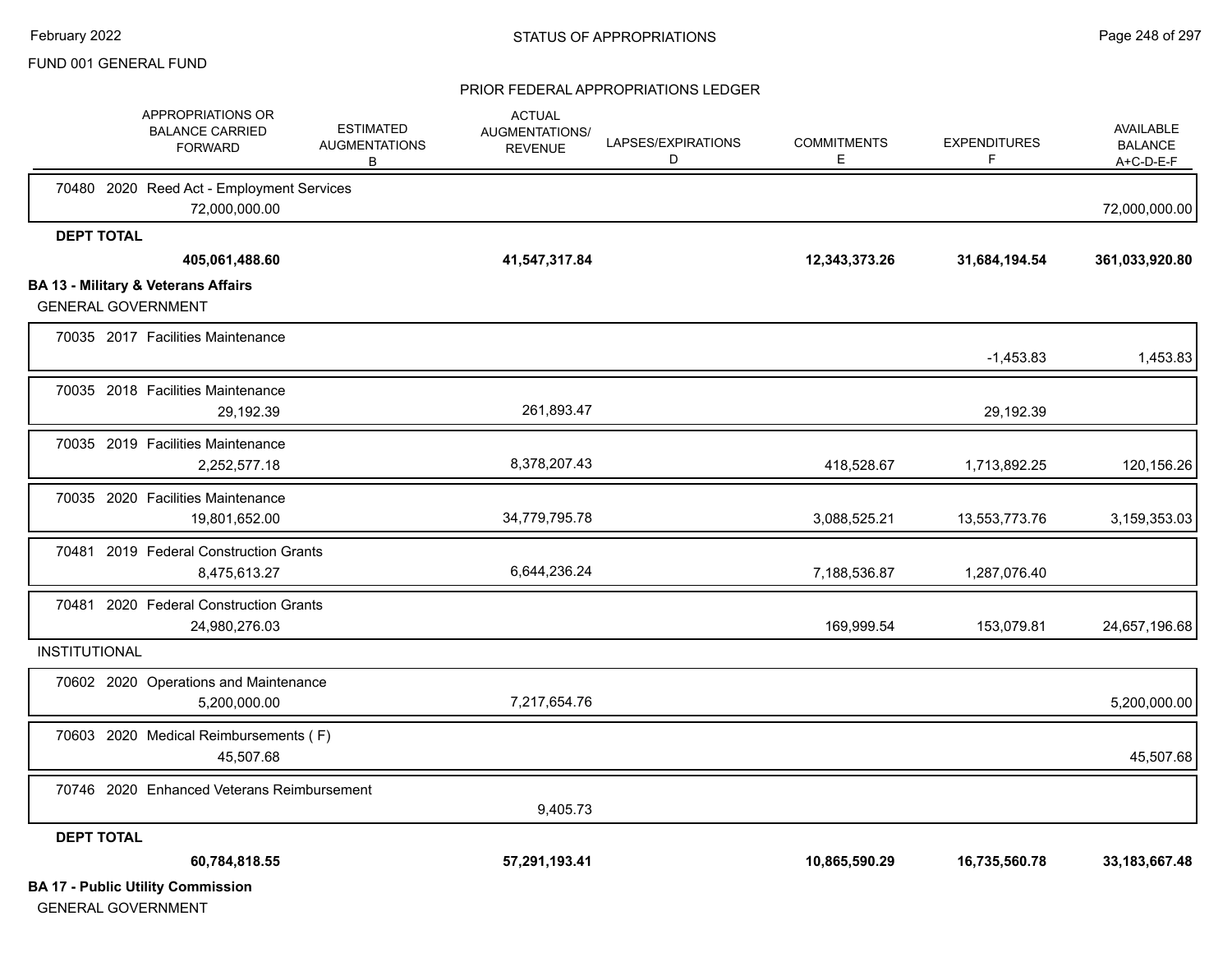|                                                            | APPROPRIATIONS OR<br><b>BALANCE CARRIED</b><br><b>FORWARD</b>   | <b>ESTIMATED</b><br><b>AUGMENTATIONS</b><br>В | <b>ACTUAL</b><br>AUGMENTATIONS/<br><b>REVENUE</b> | LAPSES/EXPIRATIONS<br>D | <b>COMMITMENTS</b><br>Ε | <b>EXPENDITURES</b><br>F | <b>AVAILABLE</b><br><b>BALANCE</b><br>A+C-D-E-F |
|------------------------------------------------------------|-----------------------------------------------------------------|-----------------------------------------------|---------------------------------------------------|-------------------------|-------------------------|--------------------------|-------------------------------------------------|
|                                                            | 70102 2019 Natural Gas Pipeline Safety                          |                                               | $-1,043.00$                                       |                         |                         |                          |                                                 |
|                                                            | 70102 2020 Natural Gas Pipeline Safety<br>1,679,581.77          |                                               | 323,917.00                                        |                         |                         | $-0.23$                  | 1,679,582.00                                    |
|                                                            | 70525 2020 Motor Carrier Safety(F)<br>440,111.01                |                                               | 389,524.15                                        |                         |                         | 198,057.55               | 242,053.46                                      |
| <b>DEPT TOTAL</b>                                          | 2,119,692.78                                                    |                                               | 712,398.15                                        |                         |                         | 198,057.32               | 1,921,635.46                                    |
| <b>BA 21 - Human Services</b><br><b>GENERAL GOVERNMENT</b> |                                                                 |                                               |                                                   |                         |                         |                          |                                                 |
|                                                            | 70119 2020 Child Welfare Services - Administration<br>15,000.00 |                                               |                                                   |                         |                         |                          | 15,000.00                                       |
|                                                            | 70120 2020 Medical Assistance - Administration<br>569,833.34    |                                               | -587,312.38                                       |                         | 206,314.00              | 280,670.32               | 82,849.02                                       |
|                                                            | 70121 2017 TANFBG - New Directions<br>151,189.85                |                                               |                                                   |                         |                         |                          | 151,189.85                                      |
|                                                            | 70121 2018 TANFBG - New Directions<br>1,138,330.40              |                                               | 1,171.22                                          |                         | 730,306.47              | 1,171.22                 | 406,852.71                                      |
|                                                            | 70121 2019 TANFBG - New Directions<br>3,839,454.31              |                                               | 116,351.42                                        |                         | 3,408,516.54            | 116,351.42               | 314,586.35                                      |
|                                                            | 70121 2020 TANFBG - New Directions<br>64,385,977.88             |                                               | 21,230,206.70                                     |                         | 10,360,522.12           | 16, 116, 441. 44         | 37,909,014.32                                   |
|                                                            | 70122 2020 SSBG - Administration<br>16,000.00                   |                                               |                                                   |                         |                         |                          | 16,000.00                                       |
|                                                            | 70123 2020 Child Welfare - Title IV-E                           |                                               | 241,499.46                                        |                         |                         | $-3,589.05$              | 3,589.05                                        |
|                                                            | 70130 2017 SNAP-New Directions<br>46,276.26                     |                                               |                                                   |                         |                         |                          | 46,276.26                                       |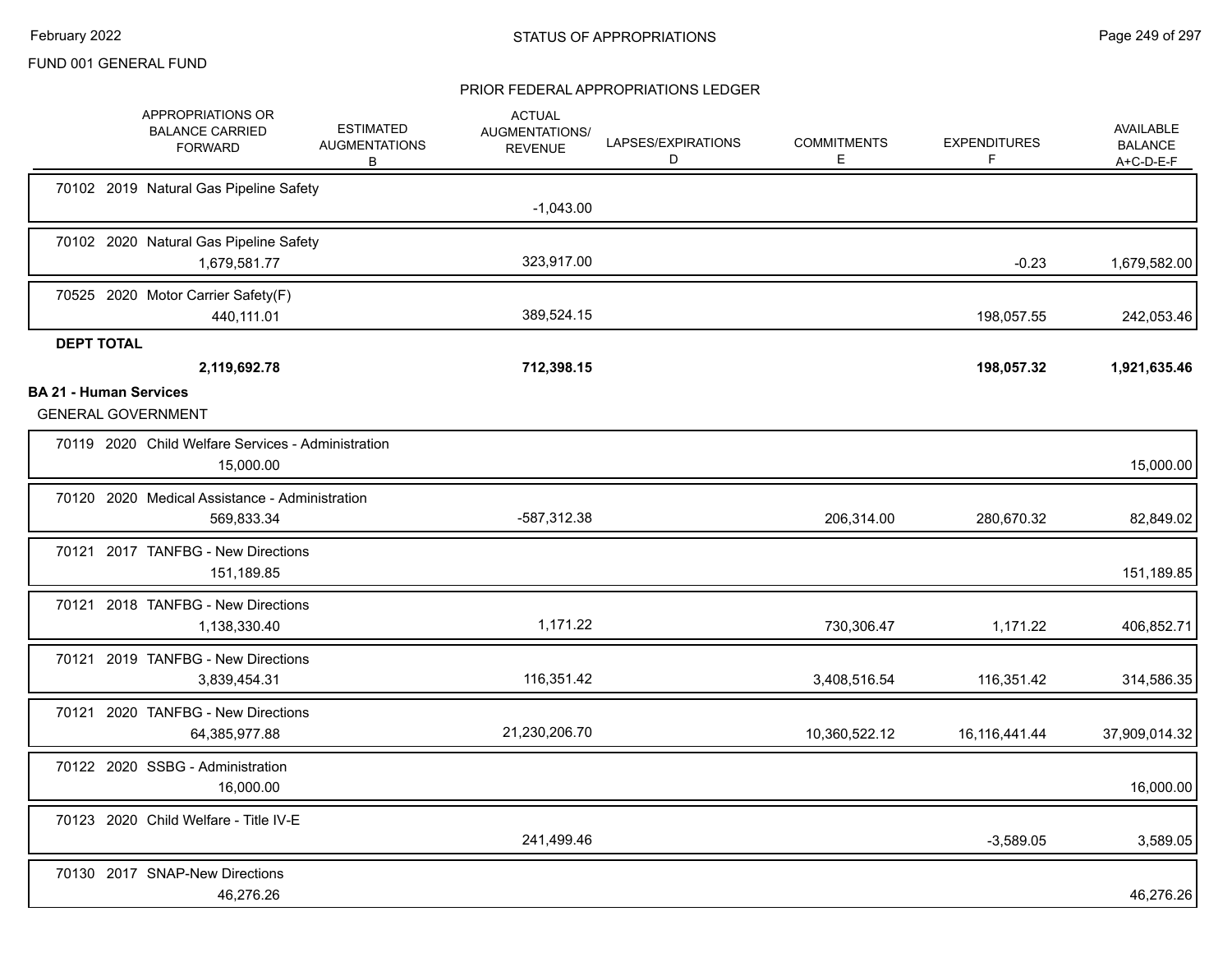|  | APPROPRIATIONS OR<br><b>BALANCE CARRIED</b><br><b>FORWARD</b>        | <b>ESTIMATED</b><br><b>AUGMENTATIONS</b><br>B | <b>ACTUAL</b><br>AUGMENTATIONS/<br><b>REVENUE</b> | LAPSES/EXPIRATIONS<br>D | <b>COMMITMENTS</b><br>E. | <b>EXPENDITURES</b><br>F | <b>AVAILABLE</b><br><b>BALANCE</b><br>$A+C-D-E-F$ |
|--|----------------------------------------------------------------------|-----------------------------------------------|---------------------------------------------------|-------------------------|--------------------------|--------------------------|---------------------------------------------------|
|  | 70130 2018 SNAP-New Directions<br>135,521.70                         |                                               | 44,941.70                                         |                         | 29,212.00                |                          | 106,309.70                                        |
|  | 70130 2019 SNAP-New Directions<br>396,863.74                         |                                               | 336,488.42                                        |                         | 324,372.00               | 16,409.16                | 56,082.58                                         |
|  | 70130 2020 SNAP-New Directions<br>5,169,008.84                       |                                               | 1,302,651.19                                      |                         | 143,182.08               | 1,306,228.06             | 3,719,598.70                                      |
|  | 70132 2018 Medical Assistance-Information Systems<br>77,563,718.21   |                                               |                                                   |                         |                          |                          | 77,563,718.21                                     |
|  | 70132 2019 Medical Assistance-Information Systems<br>36,289,006.00   |                                               | $-50,299.52$                                      |                         |                          |                          | 36,289,006.00                                     |
|  | 70132 2020 Medical Assistance-Information Systems<br>37, 345, 471.59 |                                               | 12,253,401.31                                     |                         | 137,005.26               | 317,956.04               | 36,890,510.29                                     |
|  | 70133 2019 SNAP-Administration                                       |                                               | $-15,980.60$                                      |                         |                          |                          |                                                   |
|  | 70133 2020 SNAP-Administration<br>1,188,538.55                       |                                               | 342,891.37                                        |                         |                          |                          | 1,188,538.55                                      |
|  | 70136 2019 SNAP-Information Systems                                  |                                               | 588,537.68                                        |                         |                          |                          |                                                   |
|  | 70136 2020 SNAP-Information Systems<br>3,243,617.04                  |                                               | -506,345.68                                       |                         |                          |                          | 3,243,617.04                                      |
|  | 70142 2019 Refugees/Persons Seeking Asylum - Adm<br>64,167.59        |                                               |                                                   |                         | 64,167.59                |                          |                                                   |
|  | 70142 2020 Refugees/Persons Seeking Asylum - Adm<br>480,622.88       |                                               | 109,094.99                                        |                         | 190,368.95               | 86,759.37                | 203,494.56                                        |
|  | 70144 2020 Disabled Education - Administration<br>7,000.00           |                                               | -663,046.58                                       |                         |                          |                          | 7,000.00                                          |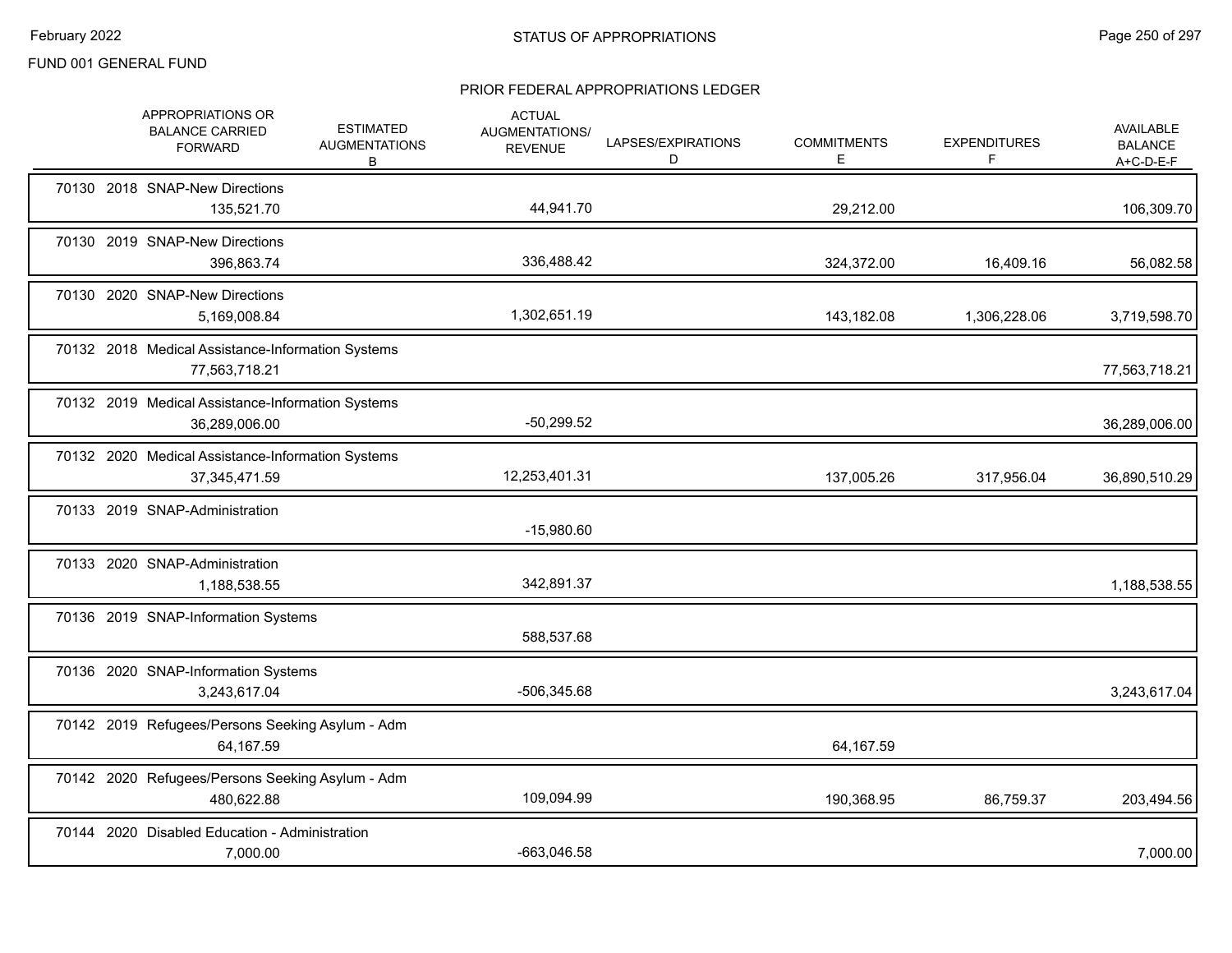|  | APPROPRIATIONS OR<br><b>BALANCE CARRIED</b><br><b>FORWARD</b>       | <b>ESTIMATED</b><br><b>AUGMENTATIONS</b><br>B | <b>ACTUAL</b><br>AUGMENTATIONS/<br><b>REVENUE</b> | LAPSES/EXPIRATIONS<br>D | <b>COMMITMENTS</b><br>E. | <b>EXPENDITURES</b><br>F | <b>AVAILABLE</b><br><b>BALANCE</b><br>A+C-D-E-F |
|--|---------------------------------------------------------------------|-----------------------------------------------|---------------------------------------------------|-------------------------|--------------------------|--------------------------|-------------------------------------------------|
|  | 70146 2016 Development Disabilities - Basic Support<br>344.45       |                                               |                                                   |                         | 344.45                   |                          |                                                 |
|  | 70146 2017 Development Disabilities - Basic Support<br>0.03         |                                               |                                                   |                         | 0.03                     |                          |                                                 |
|  | 70146 2018 Development Disabilities - Basic Support<br>63,322.37    |                                               |                                                   |                         | 63,322.37                |                          |                                                 |
|  | 70146 2019 Development Disabilities - Basic Support<br>238,406.84   |                                               | 3,528.74                                          |                         | 52,950.43                |                          | 185,456.41                                      |
|  | 70146 2020 Development Disabilities - Basic Support<br>1,794,267.44 |                                               | 821,039.64                                        |                         | 411,598.09               | 569,984.94               | 812,684.41                                      |
|  | 70147 2020 MHSBG - Administration<br>360,044.61                     |                                               | 24,536.18                                         |                         |                          | $-3,976.78$              | 364,021.39                                      |
|  | 70148 2019 LIHEABG-Administration<br>10,604.00                      |                                               |                                                   |                         |                          |                          | 10,604.00                                       |
|  | 70148 2020 LIHEABG-Administration<br>6,453,350.64                   |                                               | -412,656.22                                       |                         | 3,667,764.85             | -431,387.61              | 3,216,973.40                                    |
|  | 70149 2020 TANFBG - County Assistance Offices<br>8,370,091.48       |                                               |                                                   |                         |                          |                          | 8,370,091.48                                    |
|  | 70150 2016 Medical Asst-County Assistance Offices                   |                                               | 1,416,465.52                                      |                         |                          |                          |                                                 |
|  | 70150 2020 Medical Asst-County Assistance Offices<br>19,038,000.00  |                                               | -7,724,028.84                                     |                         |                          |                          | 19,038,000.00                                   |
|  | 70151 2019 Title IV-D                                               |                                               | 116.93                                            |                         |                          |                          |                                                 |
|  | 70151 2020 Title IV-D<br>41,136,698.94                              |                                               | 34,140,961.68                                     |                         | 965,698.35               | 29,420,768.48            | 10,750,232.11                                   |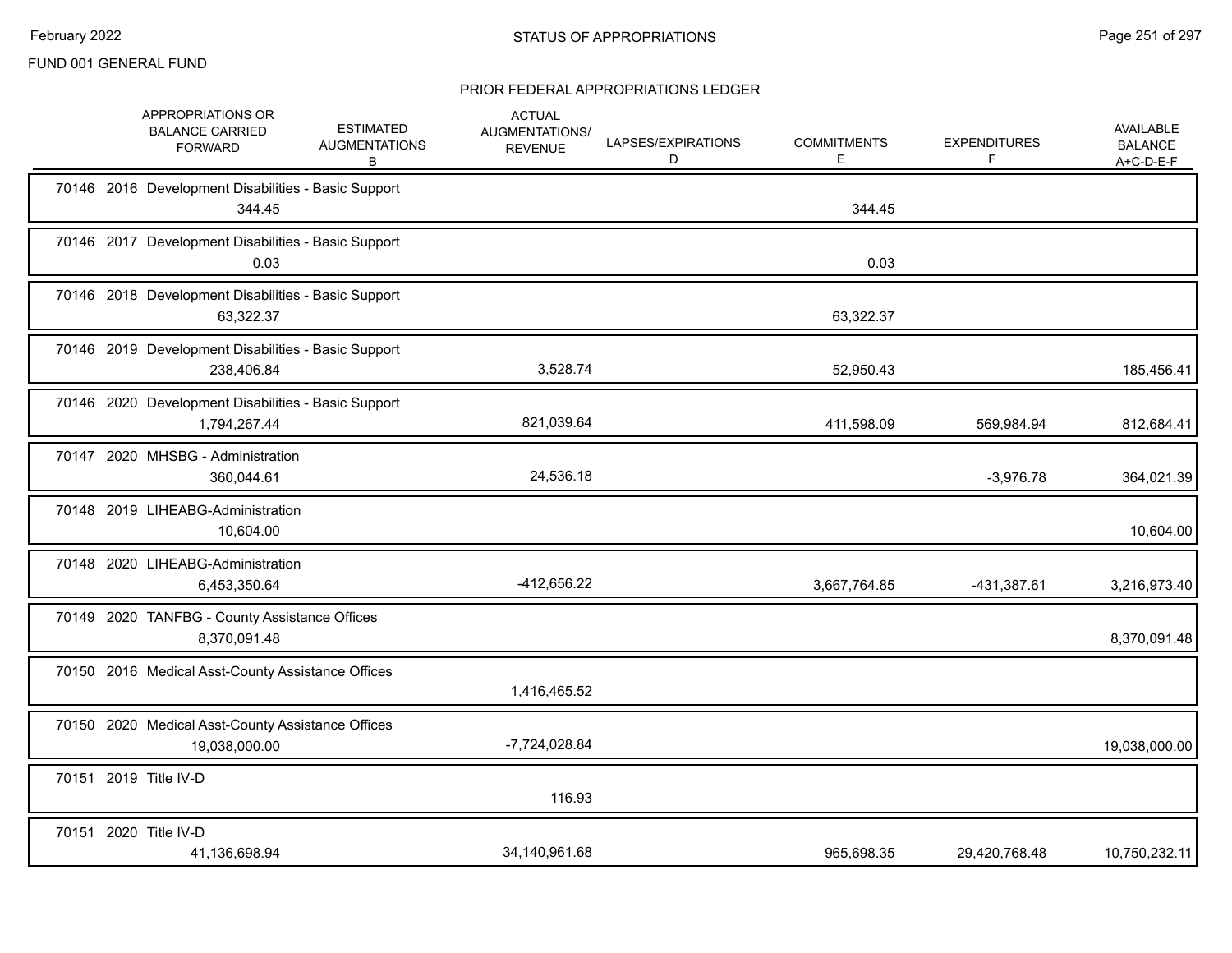|  | APPROPRIATIONS OR<br><b>BALANCE CARRIED</b><br><b>FORWARD</b>      | <b>ESTIMATED</b><br><b>AUGMENTATIONS</b><br>B | <b>ACTUAL</b><br>AUGMENTATIONS/<br><b>REVENUE</b> | LAPSES/EXPIRATIONS<br>D | <b>COMMITMENTS</b><br>E. | <b>EXPENDITURES</b><br>F | <b>AVAILABLE</b><br><b>BALANCE</b><br>A+C-D-E-F |
|--|--------------------------------------------------------------------|-----------------------------------------------|---------------------------------------------------|-------------------------|--------------------------|--------------------------|-------------------------------------------------|
|  | 70163 2020 Child Support Enf - Information Systems<br>1,032,634.72 |                                               | 462,781.37                                        |                         |                          |                          | 1,032,634.72                                    |
|  | 70164 2019 SNAP-County Assistance Offices                          |                                               | $-304,098.21$                                     |                         |                          |                          |                                                 |
|  | 70164 2020 SNAP-County Assistance Offices<br>12,261,074.63         |                                               | $-6,488,846.54$                                   |                         |                          |                          | 12,261,074.63                                   |
|  | 70166 2020 Child Welfare Title IV-E<br>1,903,344.67                |                                               | 344,085.58                                        |                         |                          |                          | 1,903,344.67                                    |
|  | 70174 2019 CCDFBG - Administration<br>44,114.25                    |                                               |                                                   |                         |                          |                          | 44,114.25                                       |
|  | 70174 2020 CCDFBG - Administration<br>7,759,564.23                 |                                               | 2,277,645.94                                      |                         | 735,008.83               | 1,626,085.55             | 5,398,469.85                                    |
|  | 70179 2020 TANFBG-Statewide                                        |                                               | $-12,576.31$                                      |                         |                          |                          |                                                 |
|  | 70182 2019 Medical Assistance                                      |                                               | $-159.36$                                         |                         |                          |                          |                                                 |
|  | 70182 2020 Medical Assistance<br>6,082,466.01                      |                                               | 4,604,608.86                                      |                         |                          | 489,829.30               | 5,592,636.71                                    |
|  | 70183 2019 SNAP-Statewide                                          |                                               | 22,246.17                                         |                         |                          |                          |                                                 |
|  | 70183 2020 SNAP-Statewide<br>21,958,811.06                         |                                               | 1,045,973.73                                      |                         | 2,636,320.90             | 15,826,549.48            | 3,495,940.68                                    |
|  | 70193 2020 TANFBG - Administration<br>4,646,661.45                 |                                               |                                                   |                         |                          |                          | 4,646,661.45                                    |
|  | 70194 2018 TANFBG - Information Systems<br>4,188,263.80            |                                               |                                                   |                         |                          |                          | 4,188,263.80                                    |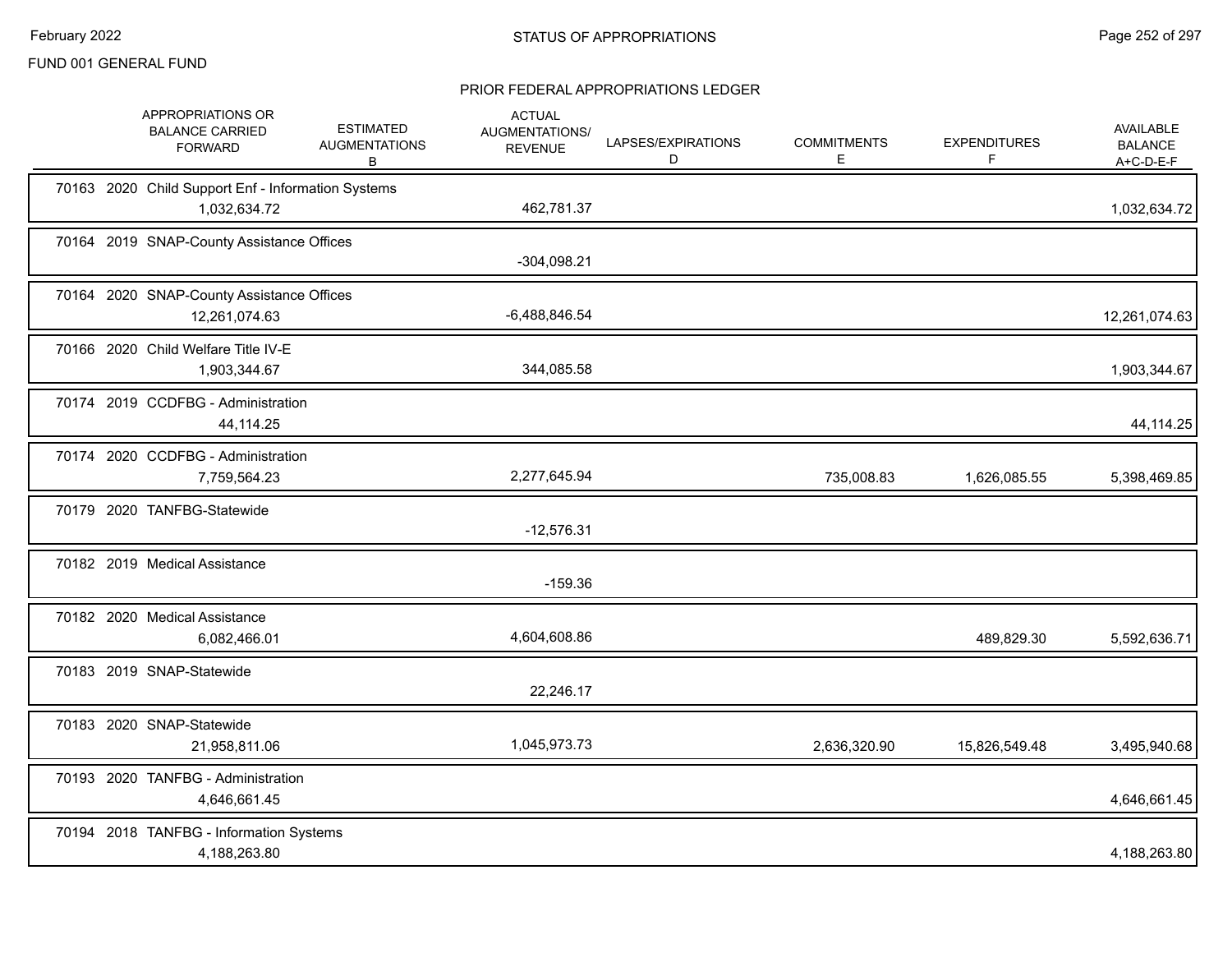|  | APPROPRIATIONS OR<br><b>BALANCE CARRIED</b><br><b>FORWARD</b>  | <b>ESTIMATED</b><br><b>AUGMENTATIONS</b><br>B | <b>ACTUAL</b><br>AUGMENTATIONS/<br><b>REVENUE</b> | LAPSES/EXPIRATIONS<br>D | <b>COMMITMENTS</b><br>E. | <b>EXPENDITURES</b><br>F. | AVAILABLE<br><b>BALANCE</b><br>$A+C-D-E-F$ |
|--|----------------------------------------------------------------|-----------------------------------------------|---------------------------------------------------|-------------------------|--------------------------|---------------------------|--------------------------------------------|
|  | 70194 2019 TANFBG - Information Systems<br>5,421,018.84        |                                               |                                                   |                         |                          |                           | 5,421,018.84                               |
|  | 70194 2020 TANFBG - Information Systems<br>4,296,353.94        |                                               | 1,272,653.26                                      |                         | 14,148.52                | 463,257.92                | 3,818,947.50                               |
|  | 70205 2020 Comm Based Family Res & Support-Admin<br>201,711.21 |                                               | 137,209.55                                        |                         |                          | 130,041.40                | 71,669.81                                  |
|  | 70206 2020 Medical Assistance - New Directions<br>3,397,700.00 |                                               | $-1,575,752.12$                                   |                         |                          |                           | 3,397,700.00                               |
|  | 70955 2020 MCHSBG - Administration<br>36,952.33                |                                               | 9,094.09                                          |                         |                          | 9,094.09                  | 27,858.24                                  |
|  | 70975 2020 Early Head Start Expansion Program<br>8,044,860.12  |                                               | 1,177,485.70                                      |                         |                          | 1,177,485.70              | 6,867,374.42                               |
|  | 71056 2018 Children's Health Insurance Admin<br>322.30         |                                               |                                                   |                         |                          |                           | 322.30                                     |
|  | 71056 2019 Children's Health Insurance Admin                   |                                               | 27.88                                             |                         |                          |                           |                                            |
|  | 71056 2020 Children's Health Insurance Admin<br>1,728,653.28   |                                               | 747,123.86                                        |                         | 752.44                   | 174,533.87                | 1,553,366.97                               |
|  | 71074 2018 CHIP-Information Systems<br>45,458.44               |                                               |                                                   |                         |                          |                           | 45,458.44                                  |
|  | 71074 2019 CHIP-Information Systems<br>1,673,536.65            |                                               | 1,014,168.67                                      |                         | 18,917.39                | 473,655.60                | 1,180,963.66                               |
|  | 71074 2020 CHIP-Information Systems<br>10,476,643.07           |                                               | 1,717,874.85                                      |                         | 13,413.04                | 1,502,540.92              | 8,960,689.11                               |
|  | 71207 2020 CHIP-Statewide<br>1,341,596.17                      |                                               |                                                   |                         |                          |                           | 1,341,596.17                               |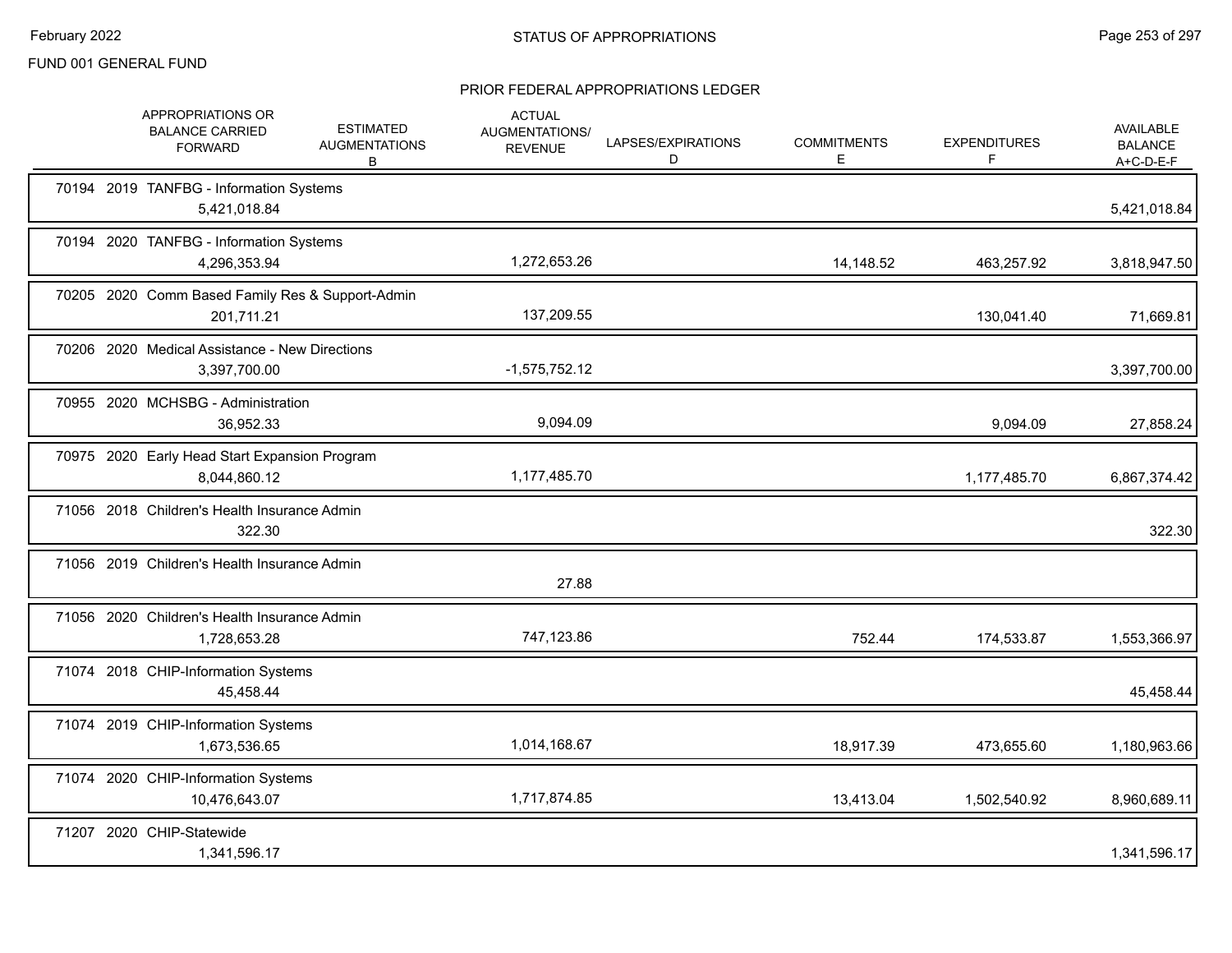|               | APPROPRIATIONS OR<br><b>BALANCE CARRIED</b><br><b>FORWARD</b>      | <b>ESTIMATED</b><br><b>AUGMENTATIONS</b><br>В | <b>ACTUAL</b><br>AUGMENTATIONS/<br><b>REVENUE</b> | LAPSES/EXPIRATIONS<br>D | <b>COMMITMENTS</b><br>Е | <b>EXPENDITURES</b><br>F | AVAILABLE<br><b>BALANCE</b><br>$A+C-D-E-F$ |
|---------------|--------------------------------------------------------------------|-----------------------------------------------|---------------------------------------------------|-------------------------|-------------------------|--------------------------|--------------------------------------------|
|               | 77917 2019 ARRA-Health Information Technology<br>8,268,087.04      |                                               |                                                   |                         |                         |                          | 8,268,087.04                               |
|               | 77917 2020 ARRA-Health Information Technology<br>8,362,997.73      |                                               | 1,012,828.19                                      |                         |                         | 926.810.24               | 7,436,187.49                               |
| INSTITUTIONAL |                                                                    |                                               |                                                   |                         |                         |                          |                                            |
|               | 70127 2019 Medical Assistance - Mental Health                      |                                               | -35,389,686.17                                    |                         |                         | $-52.08$                 | 52.08                                      |
|               | 70127 2020 Medical Assistance - Mental Health<br>7,034,899.44      |                                               | $-8,424,139.84$                                   |                         | 34,982.00               | 1,208,496.78             | 5,791,420.66                               |
|               | 70134 2020 Medicare Services - State Centers<br>44,000.00          |                                               | -477,924.62                                       |                         |                         |                          | 44,000.00                                  |
|               | 70145 2019 Medicare Services-State Mental Hospitals                |                                               | -5,313,859.72                                     |                         |                         |                          |                                            |
|               | 70145 2020 Medicare Services-State Mental Hospitals                |                                               | $-3,558,753.80$                                   |                         |                         |                          |                                            |
|               | 70154 2019 Homeless Mentally III                                   |                                               | $-94,000.00$                                      |                         |                         |                          |                                            |
|               | 70154 2020 Homeless Mentally III<br>109,818.00                     |                                               | 282,000.00                                        |                         |                         |                          | 109,818.00                                 |
|               | 70167 2019 MHSBG - Community Mental Health Service<br>22,029.00    |                                               |                                                   |                         |                         |                          | 22,029.00                                  |
|               | 70167 2020 MHSBG - Community Mental Health Service<br>8,497,410.68 |                                               | 19,999.98                                         |                         | 3,750.00                | 23,333.31                | 8,470,327.37                               |
|               | 70172 2020 Food Nutrition Services<br>258,315.88                   |                                               |                                                   |                         |                         |                          | 258,315.88                                 |
|               | 70409 2018 Medical Assistance-State Centers (F)<br>11,394,000.00   |                                               |                                                   |                         |                         |                          | 11,394,000.00                              |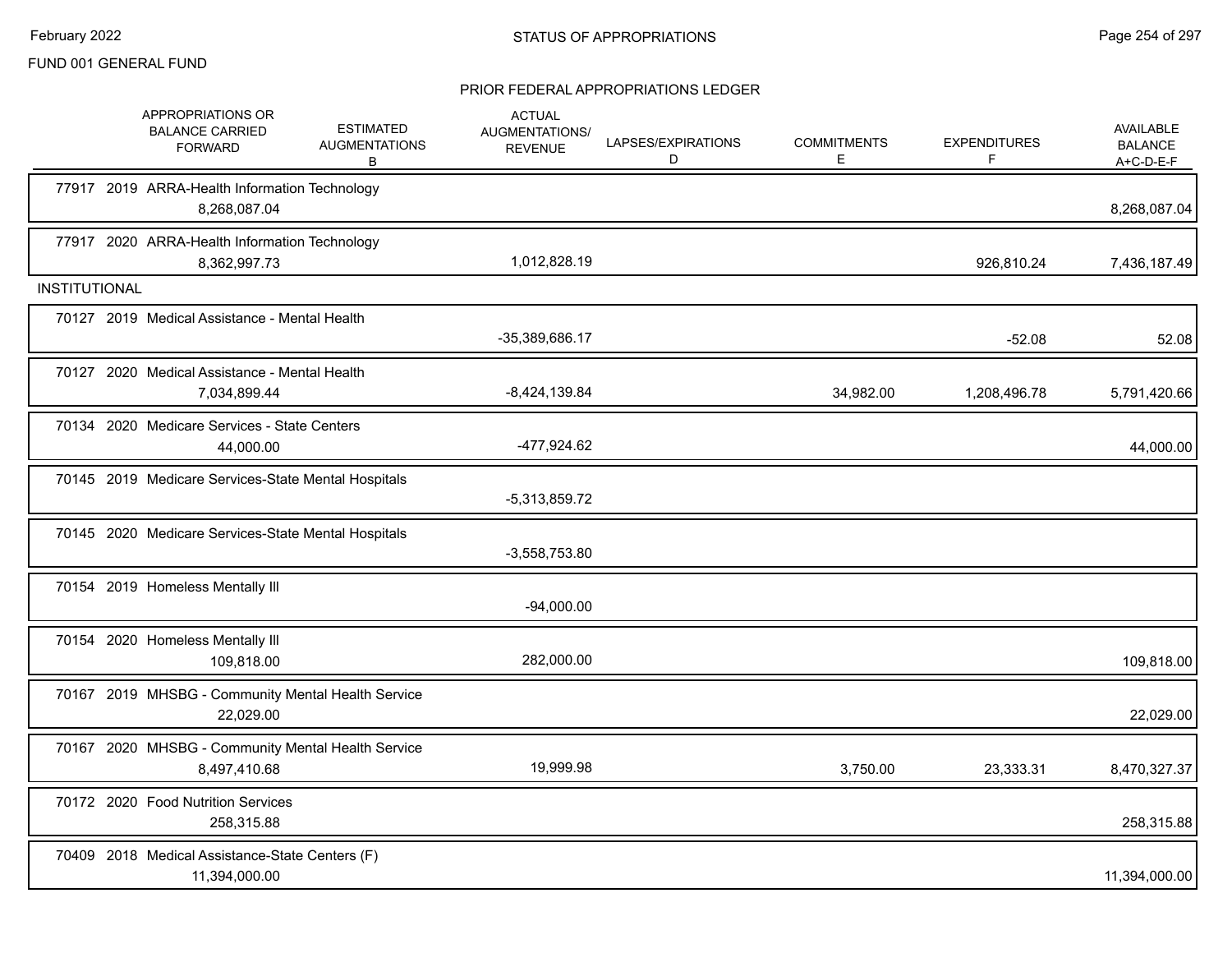#### PRIOR FEDERAL APPROPRIATIONS LEDGER

| APPROPRIATIONS OR<br><b>BALANCE CARRIED</b><br><b>FORWARD</b>      | <b>ESTIMATED</b><br><b>AUGMENTATIONS</b><br>В | <b>ACTUAL</b><br>AUGMENTATIONS/<br><b>REVENUE</b> | LAPSES/EXPIRATIONS<br>D | <b>COMMITMENTS</b><br>E | <b>EXPENDITURES</b><br>F | AVAILABLE<br><b>BALANCE</b><br>$A+C-D-E-F$ |
|--------------------------------------------------------------------|-----------------------------------------------|---------------------------------------------------|-------------------------|-------------------------|--------------------------|--------------------------------------------|
| 70409 2019 Medical Assistance-State Centers (F)<br>17,073,000.00   |                                               |                                                   |                         |                         |                          | 17,073,000.00                              |
| 70409 2020 Medical Assistance-State Centers (F)<br>19,675,000.00   |                                               | $-60, 156, 491.47$                                |                         |                         |                          | 19,675,000.00                              |
| 70522 2020 Mental Health Data Infrastructure<br>16,093.81          |                                               |                                                   |                         |                         | 65.00                    | 16,028.81                                  |
| 70651 2020 Suicide Prevention<br>1,376,000.00                      |                                               |                                                   |                         |                         | $-25,000.00$             | 1,401,000.00                               |
| 70976 2019 Syst of Care Expansion Implementation<br>19,970.00      |                                               |                                                   |                         | 19,970.00               |                          |                                            |
| 70976 2020 Syst of Care Expansion Implementation<br>4,888,741.51   |                                               | 601,632.00                                        |                         | 16,970.00               | 601,632.00               | 4,270,139.51                               |
| 71022 2020 Youth Suicide Prevention<br>5,000.00                    |                                               |                                                   |                         |                         |                          | 5,000.00                                   |
| 71024 2020 Transition Age Youth<br>1,500,000.00                    |                                               |                                                   |                         |                         |                          | 1,500,000.00                               |
| 71076 2019 Promoting Integration of Health Care<br>21,768.08       |                                               | 31,642.35                                         |                         |                         |                          | 21,768.08                                  |
| 71076 2020 Promoting Integration of Health Care<br>2,273,518.68    |                                               | 517,655.97                                        |                         |                         | 431,598.01               | 1,841,920.67                               |
| 71086 2020 Early Childhood Mental Health<br>500,000.00             |                                               |                                                   |                         |                         |                          | 500,000.00                                 |
| 71087 2020 TreatmntForIndividExperiencHomelessness<br>1,000,000.00 |                                               |                                                   |                         |                         |                          | 1,000,000.00                               |
| 71088 2020 Adolesc&YoungAdultAtHighRiskForPsychosis<br>524.00      |                                               |                                                   |                         |                         |                          | 524.00                                     |

GRANTS AND SUBSIDIES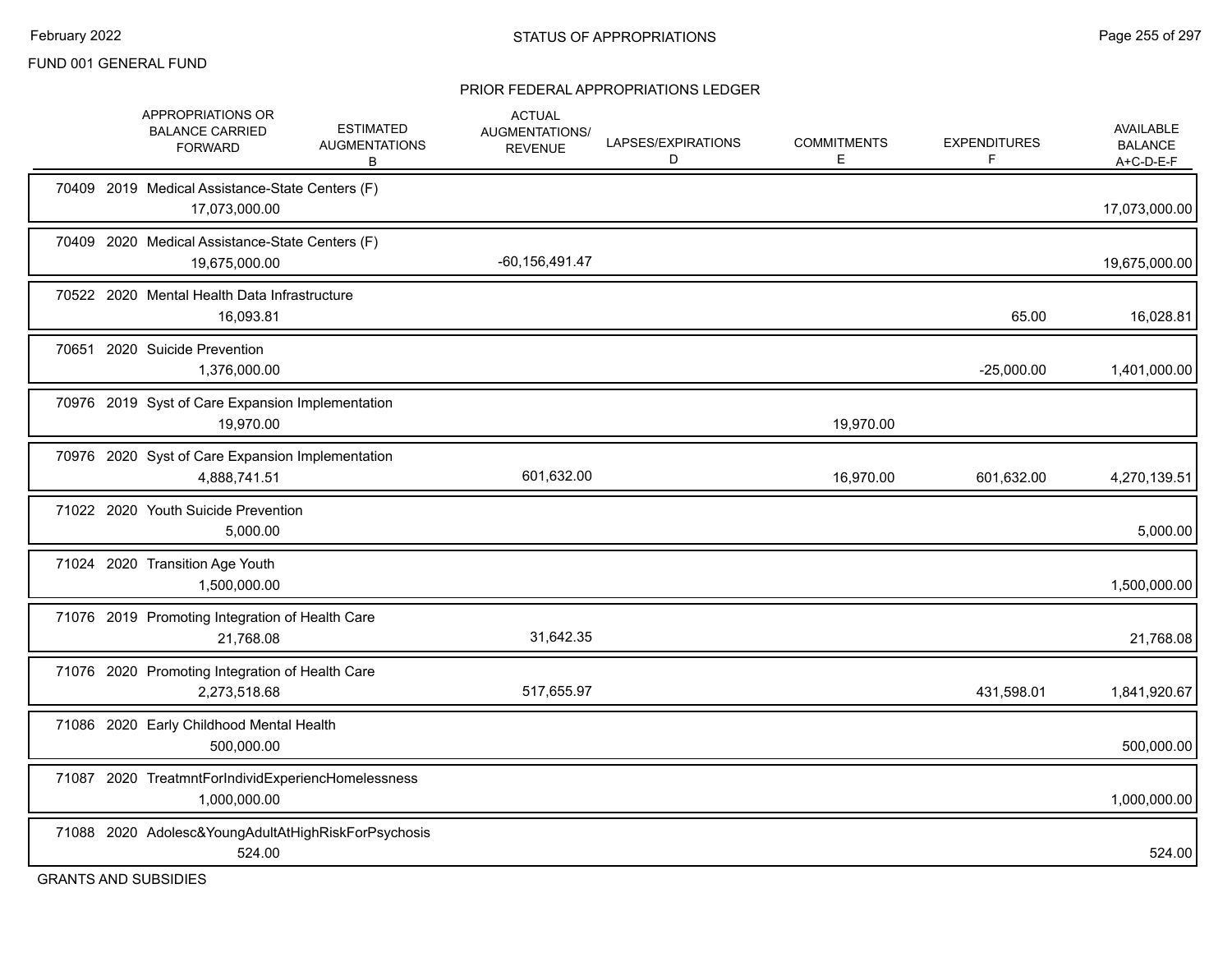|  | APPROPRIATIONS OR<br><b>BALANCE CARRIED</b><br><b>FORWARD</b>    | <b>ESTIMATED</b><br><b>AUGMENTATIONS</b><br>В | <b>ACTUAL</b><br>AUGMENTATIONS/<br><b>REVENUE</b> | LAPSES/EXPIRATIONS<br>D | <b>COMMITMENTS</b><br>E | <b>EXPENDITURES</b><br>F | AVAILABLE<br><b>BALANCE</b><br>$A+C-D-E-F$ |
|--|------------------------------------------------------------------|-----------------------------------------------|---------------------------------------------------|-------------------------|-------------------------|--------------------------|--------------------------------------------|
|  | 70118 2020 Family Resource & Support - Family Ctrs<br>419,000.00 |                                               | 16,953.75                                         |                         |                         | 16,953.75                | 402,046.25                                 |
|  | 70124 2019 SSBG - Domestic Violence<br>323,657.49                |                                               |                                                   |                         |                         |                          | 323,657.49                                 |
|  | 70124 2020 SSBG - Domestic Violence<br>1,143,075.86              |                                               | 1,302,426.27                                      |                         |                         | 828,663.27               | 314,412.59                                 |
|  | 70128 2018 Other Federal Supports - Cash Grants<br>232.75        |                                               | $-222.66$                                         |                         |                         |                          | 232.75                                     |
|  | 70128 2019 Other Federal Supports - Cash Grants<br>45,335.67     |                                               | 2,600.72                                          |                         | 45,335.67               |                          |                                            |
|  | 70128 2020 Other Federal Supports - Cash Grants<br>1,808,364.72  |                                               | 8,701.05                                          |                         | 89,028.04               | 15,563.91                | 1,703,772.77                               |
|  | 70129 2020 Medical Assistance-ID/ICF (F)                         |                                               | $-8,611,529.18$                                   |                         |                         |                          |                                            |
|  | 70137 2020 CCDFBG - School Age<br>1,260,000.00                   |                                               |                                                   |                         |                         |                          | 1,260,000.00                               |
|  | 70155 2019 Child Welfare Services<br>1,055,436.92                |                                               | 13,312.29                                         |                         |                         |                          | 1,055,436.92                               |
|  | 70155 2020 Child Welfare Services<br>22,561,904.56               |                                               | 484,879.94                                        |                         |                         | 933,423.08               | 21,628,481.48                              |
|  | 70157 2014 Child Welfare - Title IV-E                            |                                               |                                                   |                         |                         | $-3, 174, 745.39$        | 3,174,745.39                               |
|  | 70157 2015 Child Welfare - Title IV-E                            |                                               |                                                   |                         |                         | $-3,229,285.81$          | 3,229,285.81                               |
|  | 70157 2016 Child Welfare - Title IV-E                            |                                               |                                                   |                         |                         | $-3,289,835.51$          | 3,289,835.51                               |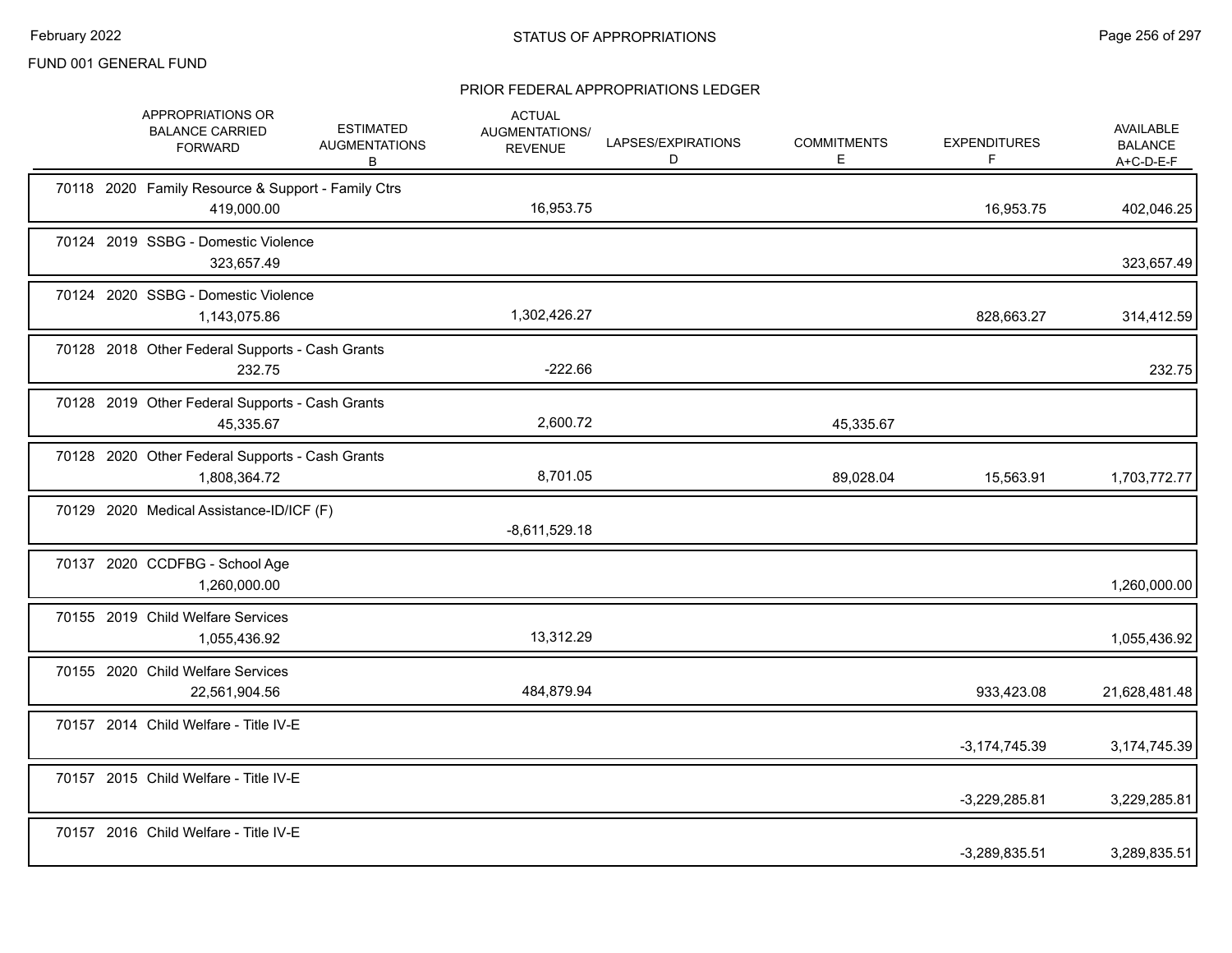|  | APPROPRIATIONS OR<br><b>BALANCE CARRIED</b><br><b>FORWARD</b>  | <b>ESTIMATED</b><br><b>AUGMENTATIONS</b><br>В | <b>ACTUAL</b><br>AUGMENTATIONS/<br><b>REVENUE</b> | LAPSES/EXPIRATIONS<br>D | <b>COMMITMENTS</b><br>E. | <b>EXPENDITURES</b><br>F | AVAILABLE<br><b>BALANCE</b><br>$A+C-D-E-F$ |
|--|----------------------------------------------------------------|-----------------------------------------------|---------------------------------------------------|-------------------------|--------------------------|--------------------------|--------------------------------------------|
|  | 70157 2017 Child Welfare - Title IV-E<br>9,697,954.25          |                                               |                                                   |                         |                          | $-3,166,207.28$          | 12,864,161.53                              |
|  | 70157 2018 Child Welfare - Title IV-E<br>14,423,030.80         |                                               |                                                   |                         |                          | $-3,674,300.74$          | 18,097,331.54                              |
|  | 70157 2019 Child Welfare - Title IV-E<br>35,597,927.35         |                                               | 8,745,231.50                                      |                         |                          | 8,474,625.30             | 27,123,302.05                              |
|  | 70157 2020 Child Welfare - Title IV-E<br>255,788,686.61        |                                               | 162,260,709.85                                    |                         | 4,973,868.64             | 145,053,871.37           | 105,760,946.60                             |
|  | 70157 2012 Child Welfare - Title IV-E<br>1,294.44              |                                               |                                                   |                         |                          | 1,294.44                 |                                            |
|  | 70158 2020 SSBG - Child Care<br>5,778,676.40                   |                                               | 205,674.32                                        |                         |                          | 205,674.32               | 5,573,002.08                               |
|  | 70161 2017 Medical Assistance-Long-Term Living<br>1.17         |                                               |                                                   |                         | 1.17                     |                          |                                            |
|  | 70161 2018 Medical Assistance-Long-Term Living<br>219,272.45   |                                               |                                                   |                         | 219,272.45               |                          |                                            |
|  | 70161 2019 Medical Assistance-Long-Term Living<br>7,514,243.89 |                                               |                                                   |                         | 7,426,801.30             | 4,399.61                 | 83,042.98                                  |
|  | 70161 2020 Medical Assistance-Long-Term Living<br>3,800,780.29 |                                               | 25,622,491.57                                     |                         |                          | $-65,108.70$             | 3,865,888.99                               |
|  | 70165 2017 SSBG - Family Planning                              |                                               | $-4,035.06$                                       |                         | 4,035.06                 | $-4,035.06$              |                                            |
|  | 70165 2018 SSBG - Family Planning                              |                                               | $-6,470.01$                                       |                         | 6,470.01                 | $-6,470.01$              |                                            |
|  | 70165 2019 SSBG - Family Planning                              |                                               | $-3,988.68$                                       |                         |                          | $-3,988.68$              | 3,988.68                                   |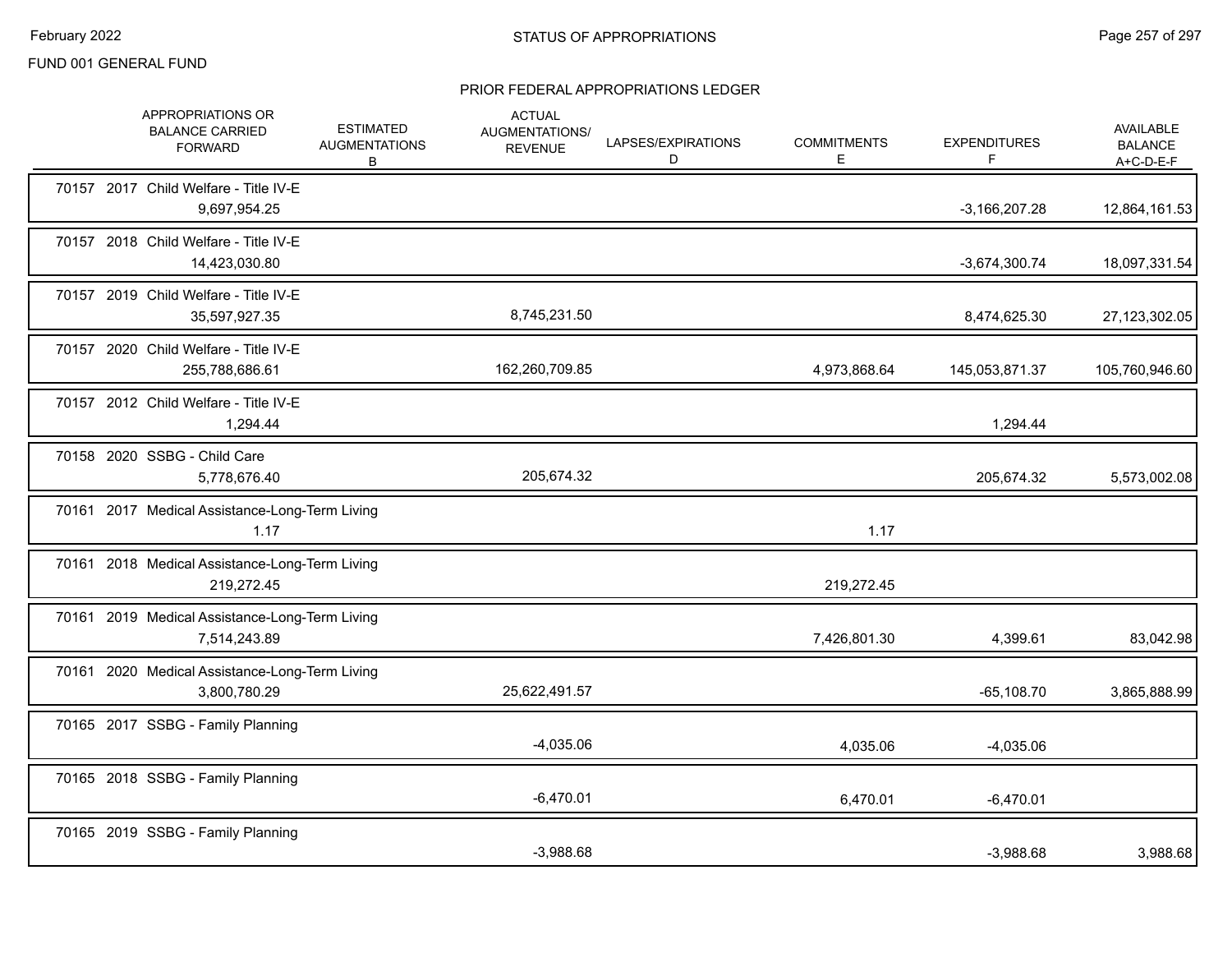|  | APPROPRIATIONS OR<br><b>BALANCE CARRIED</b><br><b>FORWARD</b>        | <b>ESTIMATED</b><br><b>AUGMENTATIONS</b><br>B | <b>ACTUAL</b><br>AUGMENTATIONS/<br><b>REVENUE</b> | LAPSES/EXPIRATIONS<br>D | <b>COMMITMENTS</b><br>Е | <b>EXPENDITURES</b><br>F | <b>AVAILABLE</b><br><b>BALANCE</b><br>A+C-D-E-F |
|--|----------------------------------------------------------------------|-----------------------------------------------|---------------------------------------------------|-------------------------|-------------------------|--------------------------|-------------------------------------------------|
|  | 70165 2020 SSBG - Family Planning<br>266,300.00                      |                                               | 505,866.52                                        |                         | 2,133.48                | 264,166.52               |                                                 |
|  | 70168 2019 LIEABG-Low Income Families & Individuals<br>1,234.42      |                                               | $-148.47$                                         |                         |                         | $-8,735.66$              | 9,970.08                                        |
|  | 70168 2020 LIEABG-Low Income Families & Individuals<br>62,573,989.11 |                                               | 39,002,482.53                                     |                         |                         | 39,263,147.67            | 23,310,841.44                                   |
|  | 70169 2018 Medical Assistance - Child Welfare<br>1,010,164.42        |                                               | 132.74                                            |                         |                         | 132.74                   | 1,010,031.68                                    |
|  | 70169 2019 Medical Assistance - Child Welfare<br>852,609.23          |                                               | 11,963.11                                         |                         |                         | 11,963.11                | 840,646.12                                      |
|  | 70169 2020 Medical Assistance - Child Welfare<br>1,820,037.15        |                                               | 28,416.03                                         |                         |                         | 38,966.42                | 1,781,070.73                                    |
|  | 70170 2020 Education for Children with Disabilities<br>453,127.53    |                                               | 544,337.63                                        |                         |                         | 422,708.13               | 30,419.40                                       |
|  | 70171 2020 Child Welfare Training & Certification<br>8,021,716.07    |                                               | 3,777,259.62                                      |                         | 4,235,464.00            | 2,615,477.07             | 1,170,775.00                                    |
|  | 70175 2015 Med Assist-Community ID Services<br>435,681.99            |                                               |                                                   |                         |                         |                          | 435,681.99                                      |
|  | 70175 2016 Med Assist-Community ID Services<br>309,587.84            |                                               | $-0.05$                                           |                         | 172,571.66              | $-0.01$                  | 137,016.19                                      |
|  | 70175 2017 Med Assist-Community ID Services<br>1,564,146.92          |                                               |                                                   |                         | 138,443.53              | $-0.09$                  | 1,425,703.48                                    |
|  | 70175 2018 Med Assist-Community ID Services<br>4,148,029.70          |                                               | 72,890.40                                         |                         | 6.39                    | 3,498.19                 | 4, 144, 525. 12                                 |
|  | 70175 2019 Med Assist-Community ID Services<br>3,904,834.42          |                                               | 2,683,134.00                                      |                         | 0.35                    | $-126,472.00$            | 4,031,306.07                                    |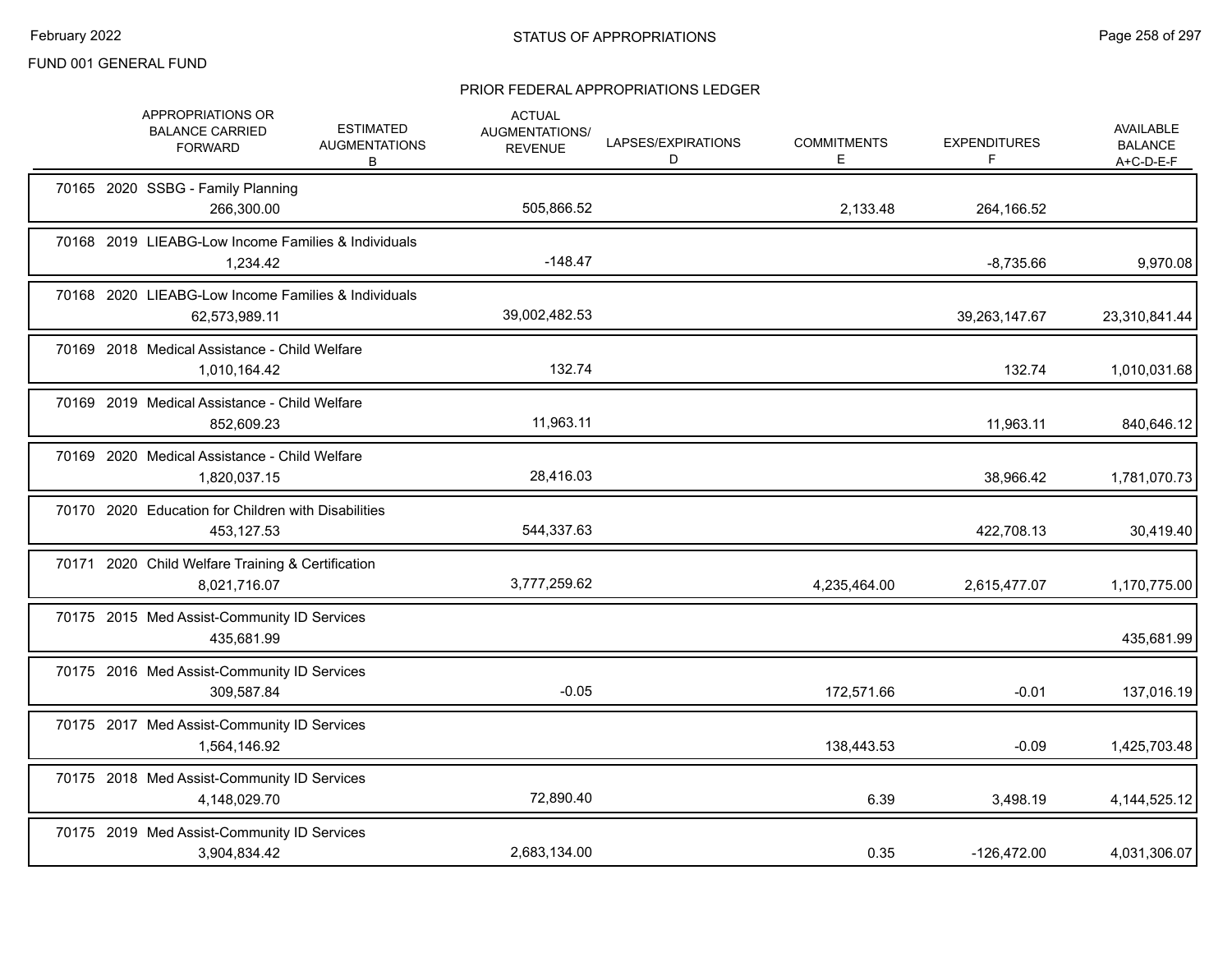|  | APPROPRIATIONS OR<br><b>BALANCE CARRIED</b><br><b>FORWARD</b>     | <b>ESTIMATED</b><br><b>AUGMENTATIONS</b><br>B | <b>ACTUAL</b><br>AUGMENTATIONS/<br><b>REVENUE</b> | LAPSES/EXPIRATIONS<br>D | <b>COMMITMENTS</b><br>E. | <b>EXPENDITURES</b><br>F. | <b>AVAILABLE</b><br><b>BALANCE</b><br>A+C-D-E-F |
|--|-------------------------------------------------------------------|-----------------------------------------------|---------------------------------------------------|-------------------------|--------------------------|---------------------------|-------------------------------------------------|
|  | 70175 2020 Med Assist-Community ID Services<br>19,582,288.07      |                                               | 19,864,139.74                                     |                         |                          | 12,656,704.82             | 6,925,583.25                                    |
|  | 70176 2019 SSBG - Rape Crisis<br>77.00                            |                                               |                                                   |                         |                          |                           | 77.00                                           |
|  | 70176 2020 SSBG - Rape Crisis                                     |                                               | $-4,105.22$                                       |                         | 728.00                   | $-4,105.22$               | 3,377.22                                        |
|  | 70184 2019 Medical Assistance-Early Intervention<br>536.33        |                                               | $-276,401.80$                                     |                         |                          | $-10,031.83$              | 10,568.16                                       |
|  | 70184 2020 Medical Assistance-Early Intervention<br>11,270,977.26 |                                               | 2,307,947.45                                      |                         |                          | 2,035,696.60              | 9,235,280.66                                    |
|  | 70184 2009 Medical Assistance-Early Intervention<br>197.58        |                                               |                                                   |                         |                          |                           | 197.58                                          |
|  | 70185 2017 Medical Assistance - Transportation<br>8,501,972.21    |                                               |                                                   |                         |                          |                           | 8,501,972.21                                    |
|  | 70185 2018 Medical Assistance - Transportation<br>8,056,664.86    |                                               |                                                   |                         |                          |                           | 8,056,664.86                                    |
|  | 70185 2019 Medical Assistance - Transportation<br>13,555,709.64   |                                               | 869,984.00                                        |                         |                          |                           | 13,555,709.64                                   |
|  | 70185 2020 Medical Assistance - Transportation<br>14,462,463.56   |                                               | 36,701,117.30                                     |                         |                          | 456,779.55                | 14,005,684.01                                   |
|  | 70185 2012 Medical Assistance - Transportation                    |                                               | 40,308,518.67                                     |                         |                          |                           |                                                 |
|  | 70185 2013 Medical Assistance - Transportation                    |                                               | 1,593,566.05                                      |                         |                          |                           |                                                 |
|  | 70186 2019 Medical Assistance-Capitation                          |                                               | -472,936.95                                       |                         |                          |                           |                                                 |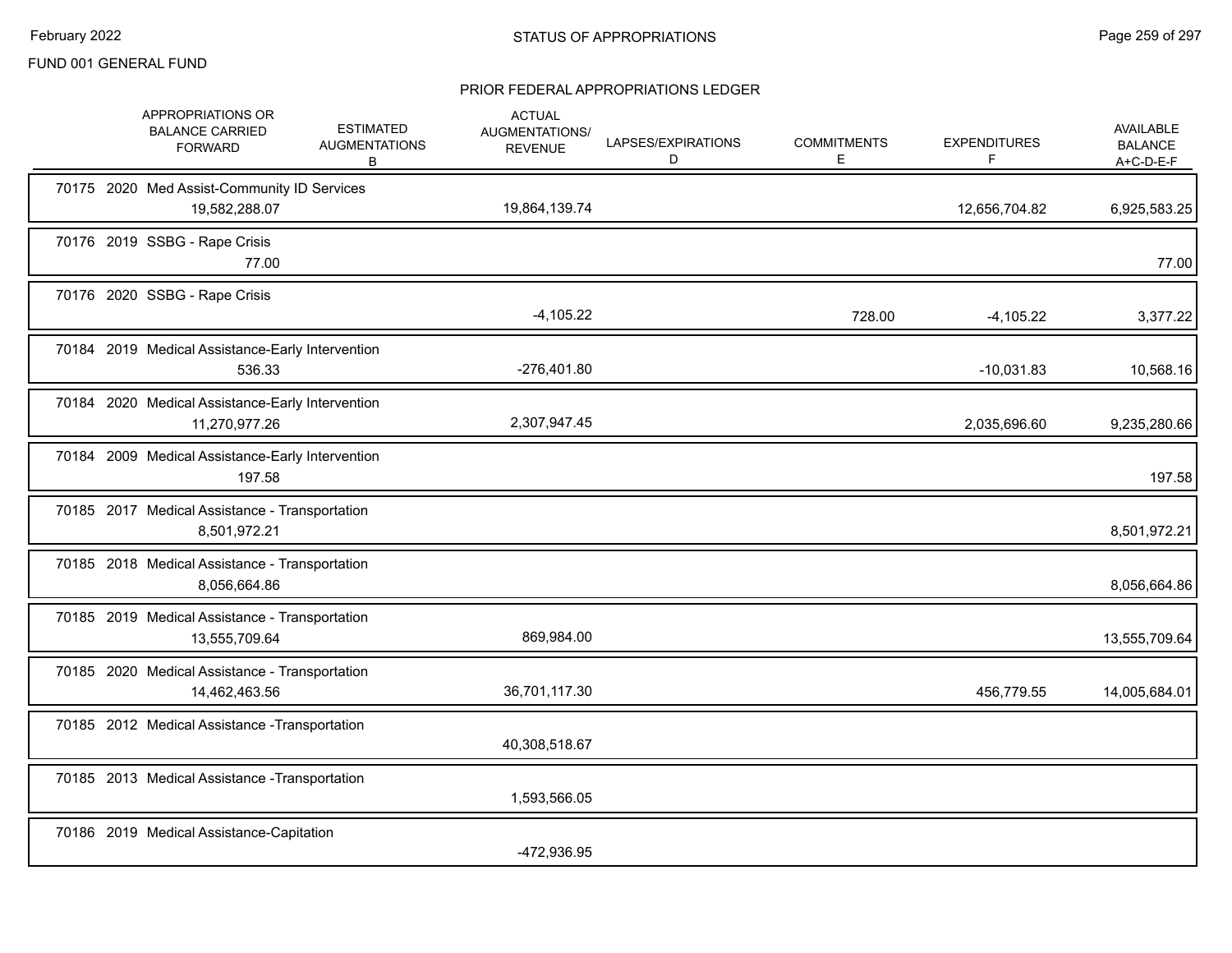|  | APPROPRIATIONS OR<br><b>BALANCE CARRIED</b><br><b>FORWARD</b>   | <b>ESTIMATED</b><br><b>AUGMENTATIONS</b><br>B | <b>ACTUAL</b><br>AUGMENTATIONS/<br><b>REVENUE</b> | LAPSES/EXPIRATIONS<br>D | <b>COMMITMENTS</b><br>E | <b>EXPENDITURES</b><br>F | AVAILABLE<br><b>BALANCE</b><br>A+C-D-E-F |
|--|-----------------------------------------------------------------|-----------------------------------------------|---------------------------------------------------|-------------------------|-------------------------|--------------------------|------------------------------------------|
|  | 70186 2020 Medical Assistance-Capitation<br>25,081,946.06       |                                               | $-90,715,535.73$                                  |                         | 28,968.75               | 5,253,225.84             | 19,799,751.47                            |
|  | 70187 2020 SSBG - Legal Services<br>385,259.78                  |                                               | 385,259.78                                        |                         |                         | 385,259.78               |                                          |
|  | 70189 2020 Family Violence Prevention Services<br>1,117,590.24  |                                               | 1,299,293.14                                      |                         |                         | 635,453.78               | 482,136.46                               |
|  | 70191 2020 Family Preservation - Family Centers<br>1,147,852.61 |                                               | 531,279.57                                        |                         | 96,146.34               | 325,331.27               | 726,375.00                               |
|  | 70192 2020 Head Start Collaboration Project<br>39,119.93        |                                               | 39,119.93                                         |                         |                         | 39,119.93                |                                          |
|  | 70195 2017 TANFBG - Cash Grants<br>142,630.86                   |                                               |                                                   |                         | 142,630.86              |                          |                                          |
|  | 70195 2018 TANFBG - Cash Grants<br>277,897.54                   |                                               |                                                   |                         | 277,897.54              |                          |                                          |
|  | 70195 2019 TANFBG - Cash Grants<br>222,158.82                   |                                               | 26,735.35                                         |                         | 184,294.12              | 37,864.70                |                                          |
|  | 70195 2020 TANFBG - Cash Grants<br>95,701,663.30                |                                               | 2,205,494.88                                      |                         | 324,891.92              | 1,269,535.91             | 94, 107, 235. 47                         |
|  | 70197 2018 TANFBG - Child Welfare<br>88,700.77                  |                                               | 21,313.12                                         |                         |                         | 21,313.12                | 67,387.65                                |
|  | 70197 2019 TANFBG - Child Welfare<br>8,675,356.76               |                                               | 389,074.56                                        |                         |                         | 257,543.24               | 8,417,813.52                             |
|  | 70197 2020 TANFBG - Child Welfare<br>44,261,459.28              |                                               | 10,988,367.08                                     |                         |                         | 8,638,213.44             | 35,623,245.84                            |
|  | 70199 2019 CCDFBG - Child Care<br>74,048.25                     |                                               |                                                   |                         |                         |                          | 74,048.25                                |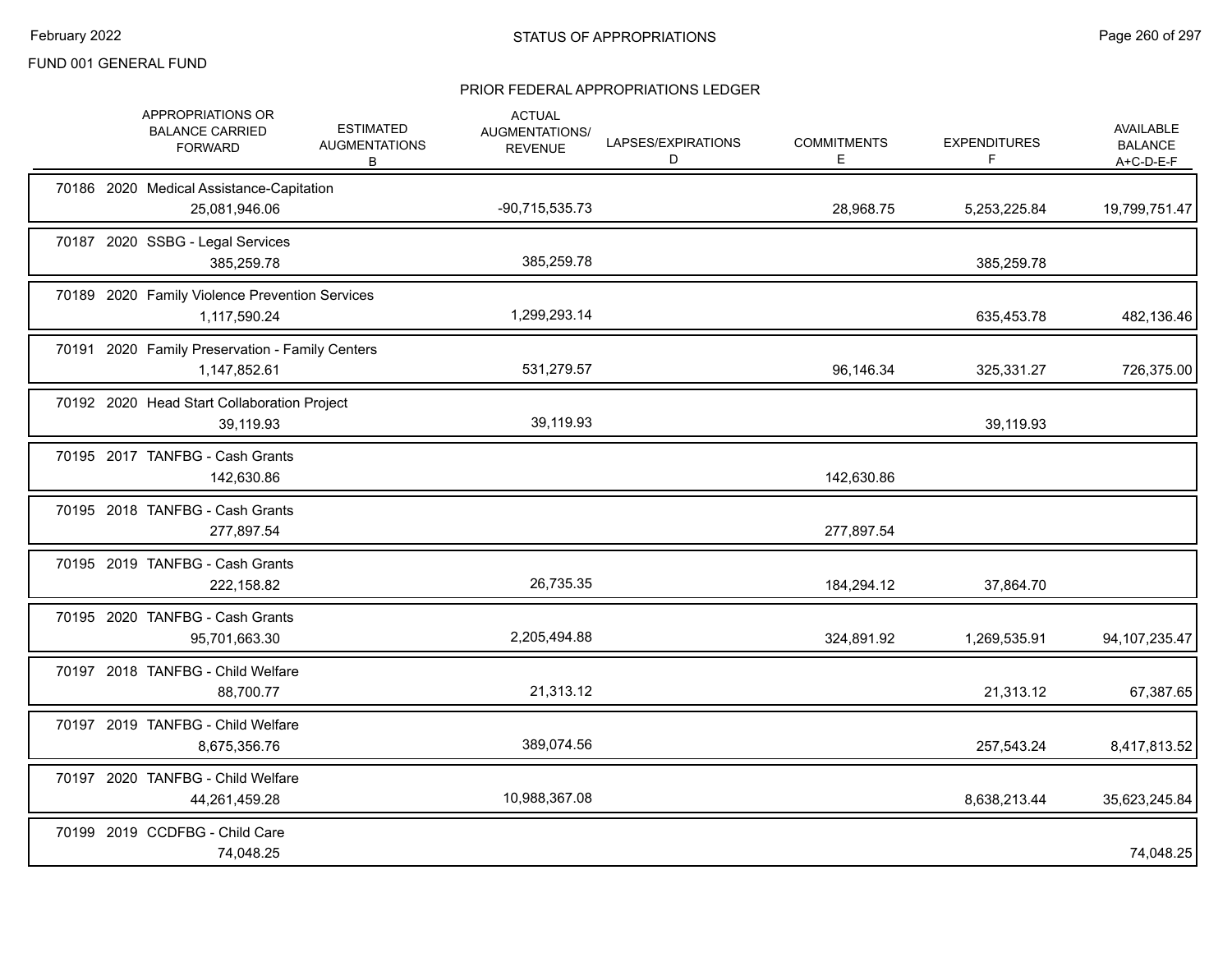|  | APPROPRIATIONS OR<br><b>BALANCE CARRIED</b><br><b>FORWARD</b>       | <b>ESTIMATED</b><br><b>AUGMENTATIONS</b><br>B | <b>ACTUAL</b><br>AUGMENTATIONS/<br><b>REVENUE</b> | LAPSES/EXPIRATIONS<br>D | <b>COMMITMENTS</b><br>Е. | <b>EXPENDITURES</b><br>F | <b>AVAILABLE</b><br><b>BALANCE</b><br>$A+C-D-E-F$ |
|--|---------------------------------------------------------------------|-----------------------------------------------|---------------------------------------------------|-------------------------|--------------------------|--------------------------|---------------------------------------------------|
|  | 70199 2020 CCDFBG - Child Care<br>139,350,432.51                    |                                               | 3,142,274.49                                      |                         | 1,287,076.99             | 2,747,443.45             | 135,315,912.07                                    |
|  | 70204 2020 Comm. Based Family Resource & Support                    |                                               | 3,688.48                                          |                         |                          |                          |                                                   |
|  | 70527 2019 TANF - Alternatives to Abortion<br>582.06                |                                               |                                                   |                         |                          |                          | 582.06                                            |
|  | 70527 2020 TANF - Alternatives to Abortion                          |                                               | $-19,076.57$                                      |                         |                          | $-19,076.57$             | 19,076.57                                         |
|  | 70578 2020 Medical Assistance - Trauma Centers (F)<br>213.39        |                                               | 9,452,786.61                                      |                         |                          |                          | 213.39                                            |
|  | 70600 2019 Medical Assistance Community ID Waiver<br>14,658.08      |                                               | $-3,339.54$                                       |                         |                          | $-57,200.65$             | 71,858.73                                         |
|  | 70600 2020 Medical Assistance Community ID Waiver<br>56,179,117.79  |                                               | 70,533,596.92                                     |                         |                          | $-36,829.95$             | 56,215,947.74                                     |
|  | 70649 2020 Medical Assistance-Academic Medical Cntr<br>421,108.79   |                                               | 25,860,841.00                                     |                         |                          |                          | 421,108.79                                        |
|  | 70661 2020 Title IV-B Family Centers<br>2,523,870.11                |                                               | 419,309.01                                        |                         |                          | 419,309.01               | 2,104,561.10                                      |
|  | 70669 2020 Medical Astnc-Nurse Family Prtnrshp (F)<br>1,841,458.88  |                                               | 96,410.82                                         |                         |                          | 79,450.52                | 1,762,008.36                                      |
|  | 70707 2020 Child Abuse Prevention and Treatment Act<br>3,832,231.18 |                                               | 335, 111.21                                       |                         | 270,485.01               | 335,111.21               | 3,226,634.96                                      |
|  | 70711 2018 MA-Autism Intervention and Services<br>1,193,332.18      |                                               | $-20,666.44$                                      |                         |                          | $-20,666.44$             | 1,213,998.62                                      |
|  | 70711 2019 MA-Autism Intervention and Services<br>9,174,355.17      |                                               |                                                   |                         |                          |                          | 9,174,355.17                                      |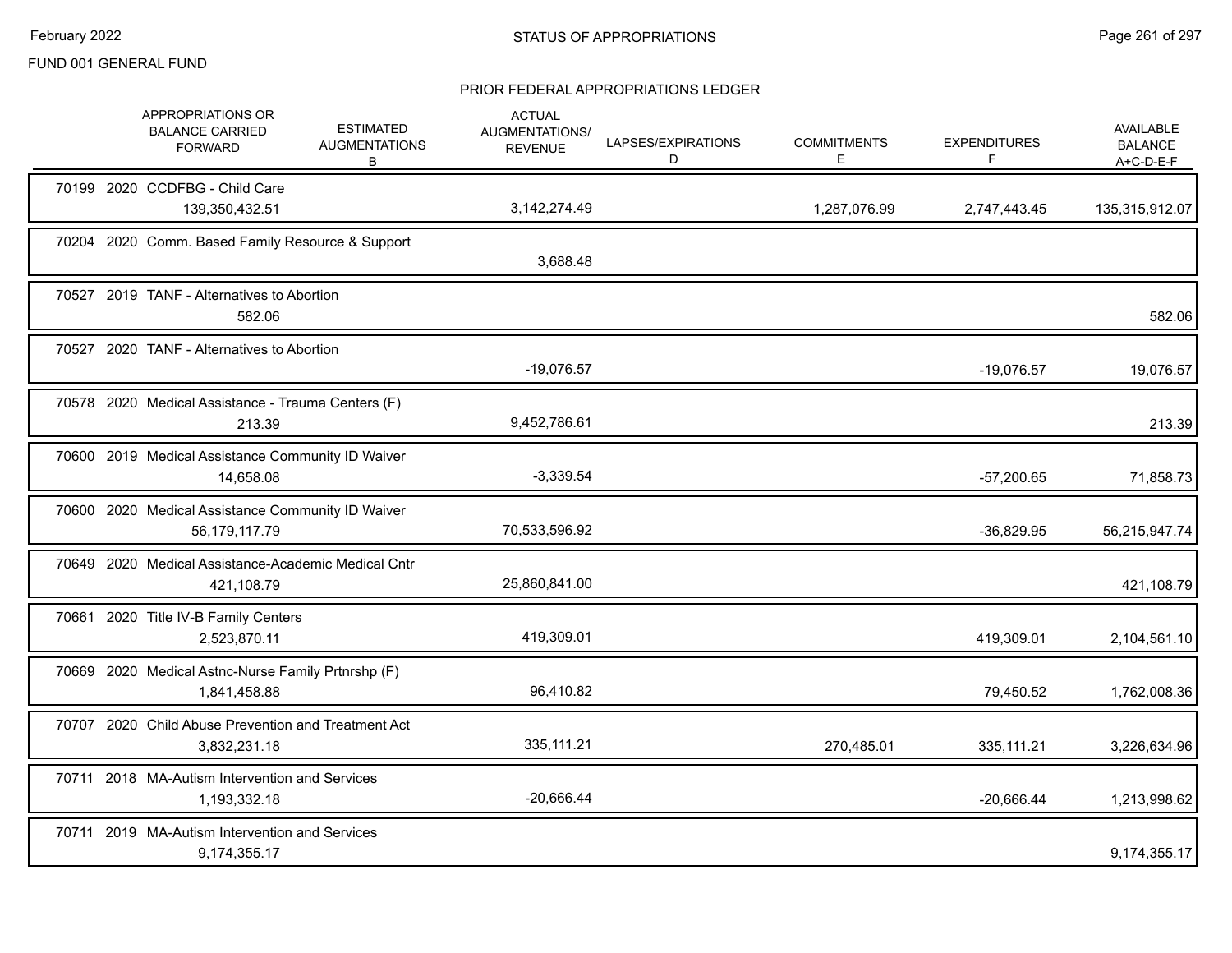|  | APPROPRIATIONS OR<br><b>BALANCE CARRIED</b><br><b>FORWARD</b>     | <b>ESTIMATED</b><br><b>AUGMENTATIONS</b><br>В | <b>ACTUAL</b><br>AUGMENTATIONS/<br><b>REVENUE</b> | LAPSES/EXPIRATIONS<br>D | <b>COMMITMENTS</b><br>E. | <b>EXPENDITURES</b><br>F. | <b>AVAILABLE</b><br><b>BALANCE</b><br>A+C-D-E-F |
|--|-------------------------------------------------------------------|-----------------------------------------------|---------------------------------------------------|-------------------------|--------------------------|---------------------------|-------------------------------------------------|
|  | 70711 2020 MA-Autism Intervention and Services<br>1,662,848.24    |                                               | 1,835,696.69                                      |                         |                          | 583,043.63                | 1,079,804.61                                    |
|  | 70718 2020 TITLE IV B Caseworker Visits<br>671,960.00             |                                               |                                                   |                         |                          |                           | 671,960.00                                      |
|  | 70719 2020 TANF-Child Care Assistance<br>171,261,340.65           |                                               | 4,697.77                                          |                         |                          | 4,697.77                  | 171,256,642.88                                  |
|  | 70720 2020 CCDFBG-Child Care Assistance<br>916,039.00             |                                               | -389,528.61                                       |                         |                          | -389,528.61               | 1,305,567.61                                    |
|  | 70721 2018 SNAP-Child Care Assistance                             |                                               | $-28,823.50$                                      |                         |                          |                           |                                                 |
|  | 70721 2020 SNAP-Child Care Assistance<br>1,596,655.17             |                                               | 2,088.79                                          |                         |                          | 2,088.79                  | 1,594,566.38                                    |
|  | 70729 2019 MA-Obstetric and Neonatal Services<br>893,627.90       |                                               |                                                   |                         |                          |                           | 893,627.90                                      |
|  | 70729 2020 MA-Obstetric and Neonatal Services<br>464,787.83       |                                               | -516,854.50                                       |                         |                          | -369,301.05               | 834,088.88                                      |
|  | 70730 2020 MA-Hospital Based Burn Centers<br>573.22               |                                               | 4,845,426.78                                      |                         |                          |                           | 573.22                                          |
|  | 70748 2020 Med Assist - Critical Access Hospitals<br>1,408,417.19 |                                               | 266,225.68                                        |                         |                          | 266,225.68                | 1,142,191.51                                    |
|  | 70750 2019 Med Assist- Physician Practice Plans                   |                                               | 472,936.95                                        |                         |                          |                           |                                                 |
|  | 70750 2020 Med Assist- Physician Practice Plans<br>1,640,075.30   |                                               | 55,957,815.28                                     |                         |                          | 1,640,075.30              |                                                 |
|  | 70791 2020 MCHSBG - Early Childhood Home Visiting<br>7,011,827.52 |                                               | 795,696.80                                        |                         |                          | 795,696.80                | 6,216,130.72                                    |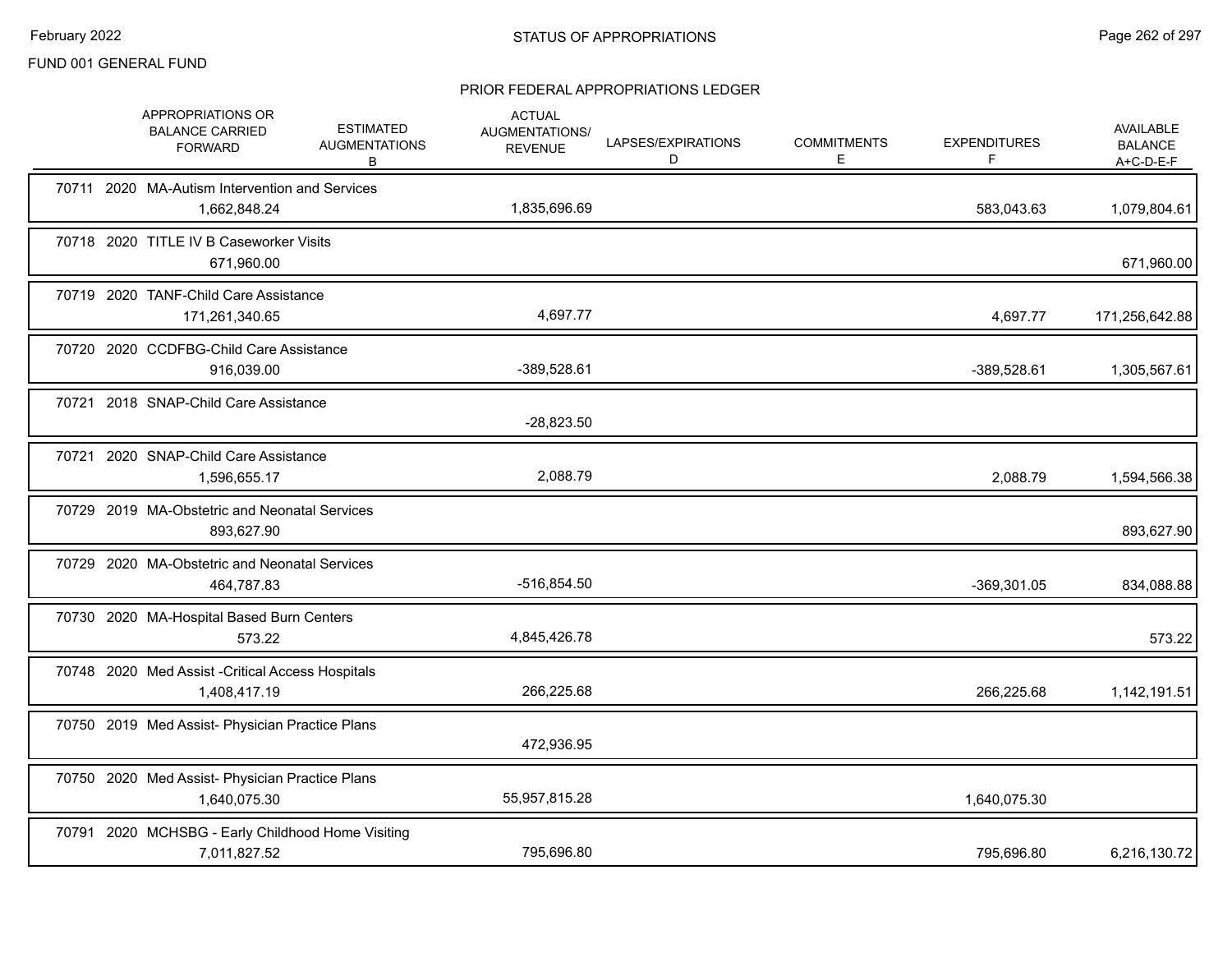|  | APPROPRIATIONS OR<br><b>BALANCE CARRIED</b><br><b>FORWARD</b>        | <b>ESTIMATED</b><br><b>AUGMENTATIONS</b><br>В | <b>ACTUAL</b><br>AUGMENTATIONS/<br><b>REVENUE</b> | LAPSES/EXPIRATIONS<br>D | <b>COMMITMENTS</b><br>E. | <b>EXPENDITURES</b> | <b>AVAILABLE</b><br><b>BALANCE</b><br>A+C-D-E-F |
|--|----------------------------------------------------------------------|-----------------------------------------------|---------------------------------------------------|-------------------------|--------------------------|---------------------|-------------------------------------------------|
|  | 70798 2020 MA- Workers with Disabilities<br>23,571,390.69            |                                               | 35,058,527.81                                     |                         |                          | 19,779,905.69       | 3,791,485.00                                    |
|  | 70958 2019 Refugees/Persons Seeking Asylum-Soc Serv<br>1,190,550.88  |                                               |                                                   |                         | 307,821.86               |                     | 882,729.02                                      |
|  | 70958 2020 Refugees/Persons Seeking Asylum-Soc Serv<br>8,825,299.96  |                                               | 2,105,035.60                                      |                         | 244,290.63               | 1,499,439.33        | 7,081,570.00                                    |
|  | 70960 2020 MA - Long-Term Care Managed Care                          |                                               | -400,522.55                                       |                         |                          |                     |                                                 |
|  | 70977 2019 Childrens Justice Act<br>769,046.44                       |                                               |                                                   |                         |                          |                     | 769,046.44                                      |
|  | 70977 2020 Childrens Justice Act<br>1,094,210.11                     |                                               | 6,328.32                                          |                         | 15,485.79                | 6,328.32            | 1,072,396.00                                    |
|  | 71030 2019 Medical Assistance-Fee for Service<br>128,987,938.10      |                                               | $-6,931,219.38$                                   |                         |                          | $-14,287.95$        | 129,002,226.05                                  |
|  | 71030 2020 Medical Assistance-Fee for Service<br>133,928,748.75      |                                               | 66,060,973.65                                     |                         | 69,300.00                | 16,501,953.96       | 117,357,494.79                                  |
|  | 71055 2019 Children's Health Insurance Program                       |                                               | $-39,929.32$                                      |                         |                          |                     |                                                 |
|  | 71055 2020 Children's Health Insurance Program<br>11, 193, 287. 13   |                                               | 9,504,955.13                                      |                         | 0.01                     | 8,763,705.45        | 2,429,581.67                                    |
|  | 71066 2020 Access to Medication-AssistedTreatment<br>1,963,354.00    |                                               |                                                   |                         |                          |                     | 1,963,354.00                                    |
|  | 71067 2018 Line And Track Improvement                                |                                               | 10,710.00                                         |                         |                          |                     |                                                 |
|  | 71089 2020 Medical Assist - Community Healthchoices<br>15,570,321.47 |                                               | 8,425,157.79                                      |                         | 9,175,051.92             | 4,280,668.22        | 2,114,601.33                                    |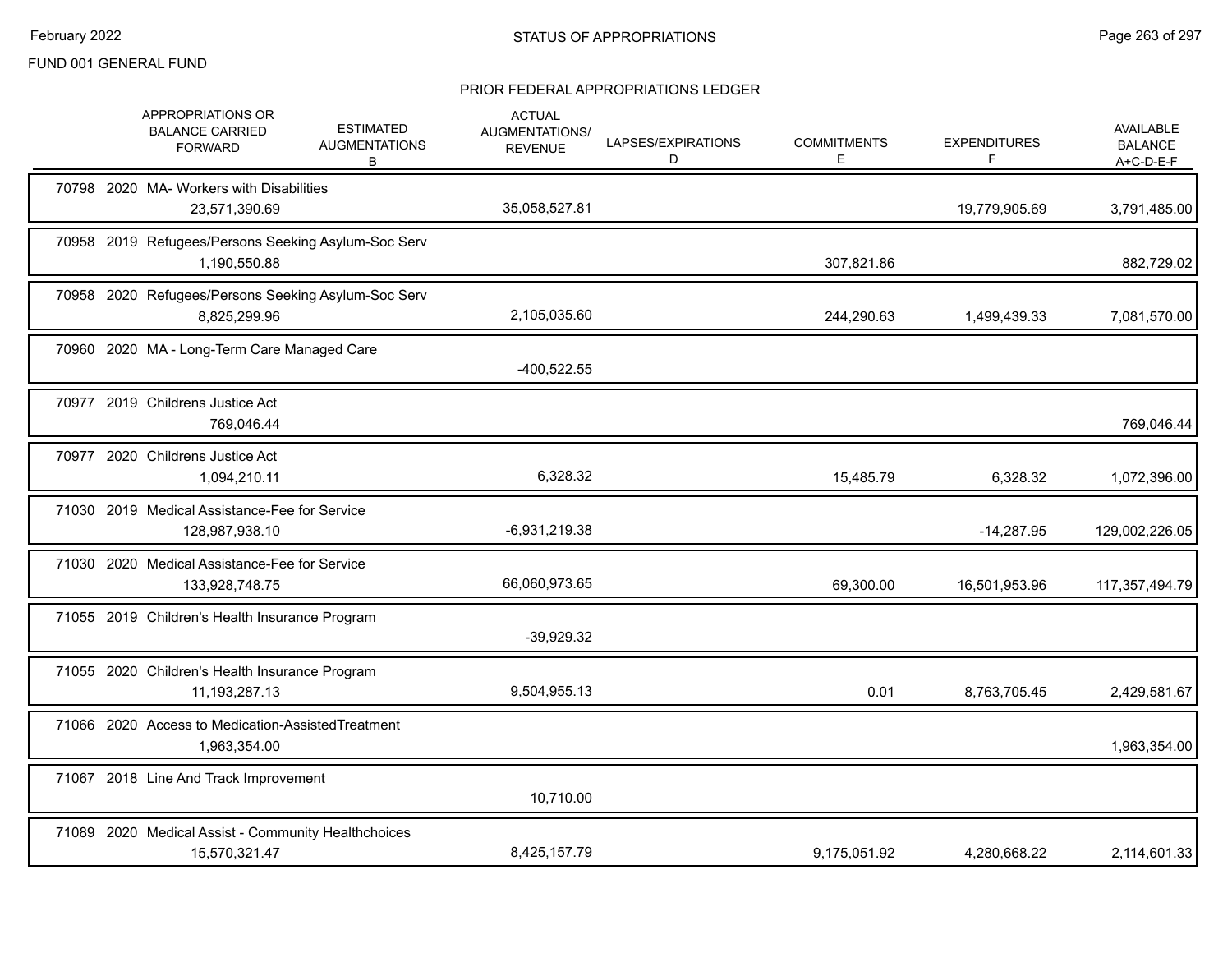|                                 | APPROPRIATIONS OR<br><b>BALANCE CARRIED</b><br><b>FORWARD</b>       | <b>ESTIMATED</b><br><b>AUGMENTATIONS</b><br>В | <b>ACTUAL</b><br>AUGMENTATIONS/<br><b>REVENUE</b> | LAPSES/EXPIRATIONS<br>D | <b>COMMITMENTS</b><br>E | <b>EXPENDITURES</b><br>F | <b>AVAILABLE</b><br><b>BALANCE</b><br>$A+C-D-E-F$ |
|---------------------------------|---------------------------------------------------------------------|-----------------------------------------------|---------------------------------------------------|-------------------------|-------------------------|--------------------------|---------------------------------------------------|
|                                 | 77846 2010 ARRA-Child Welfare-Title IV-E<br>2,993.37                |                                               |                                                   |                         |                         | 365.89                   | 2,627.48                                          |
|                                 | 77933 2019 ARRA - MA Health Information Technology<br>34,818,371.53 |                                               |                                                   |                         |                         |                          | 34,818,371.53                                     |
|                                 | 77933 2020 ARRA - MA Health Information Technology<br>42,375,051.43 |                                               | 33,997.00                                         |                         |                         |                          | 42,375,051.43                                     |
| <b>DEPT TOTAL</b>               |                                                                     |                                               |                                                   |                         |                         |                          |                                                   |
|                                 | 2,004,190,625.15                                                    |                                               | 508,122,292.99                                    |                         | 53,988,380.19           | 343,035,610.79           | 1,607,166,634.17                                  |
| <b>BA 19 - State Department</b> | <b>GENERAL GOVERNMENT</b>                                           |                                               |                                                   |                         |                         |                          |                                                   |
|                                 | 70490 2019 Federal Election Reform<br>7,001.99                      |                                               |                                                   |                         |                         |                          | 7,001.99                                          |
|                                 | 70490 2020 Federal Election Reform<br>22,640,650.07                 |                                               | 2,435,727.13                                      |                         | 375,012.49              | 1,689,590.24             | 20,576,047.34                                     |
| <b>DEPT TOTAL</b>               | 22,647,652.06                                                       |                                               | 2,435,727.13                                      |                         | 375,012.49              | 1,689,590.24             | 20,583,049.33                                     |
| <b>BA 20 - State Police</b>     |                                                                     |                                               |                                                   |                         |                         |                          |                                                   |
|                                 | <b>GENERAL GOVERNMENT</b>                                           |                                               |                                                   |                         |                         |                          |                                                   |
|                                 | 70541 2015 Area Computer Crime                                      |                                               | 24,183.63                                         |                         |                         |                          |                                                   |
|                                 | 70541 2016 Area Computer Crime                                      |                                               | 66,667.27                                         |                         |                         |                          |                                                   |
|                                 | 70541 2017 Area Computer Crime                                      |                                               | 60,369.17                                         |                         |                         |                          |                                                   |
|                                 | 70541 2018 Area Computer Crime                                      |                                               | 38,092.92                                         |                         |                         |                          |                                                   |
|                                 | 70541 2019 Area Computer Crime                                      |                                               | 55,514.39                                         |                         |                         |                          |                                                   |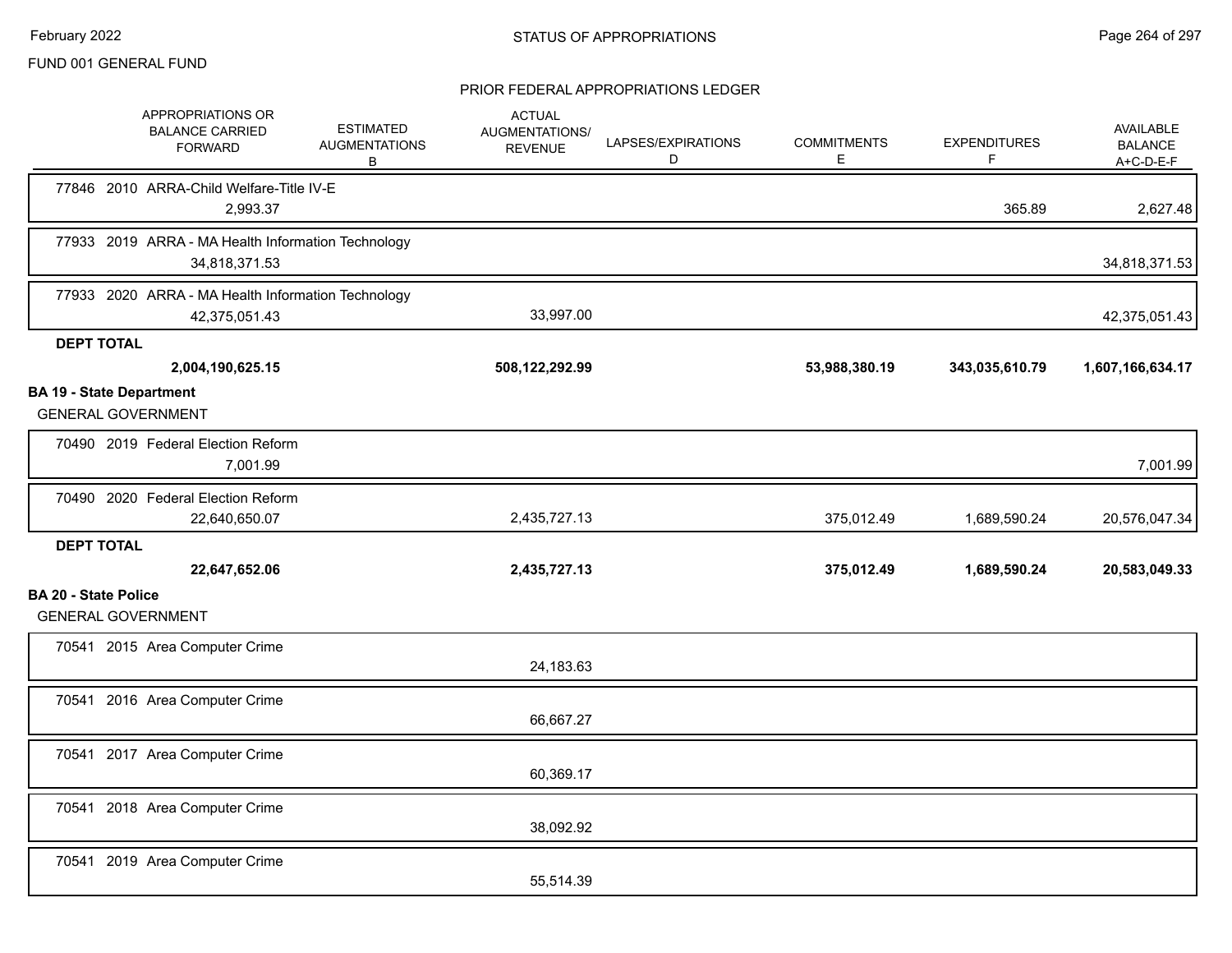|                               | APPROPRIATIONS OR<br><b>BALANCE CARRIED</b><br><b>FORWARD</b>       | <b>ESTIMATED</b><br><b>AUGMENTATIONS</b><br>В | <b>ACTUAL</b><br><b>AUGMENTATIONS/</b><br><b>REVENUE</b> | LAPSES/EXPIRATIONS<br>D | <b>COMMITMENTS</b><br>E. | <b>EXPENDITURES</b><br>F | AVAILABLE<br><b>BALANCE</b><br>A+C-D-E-F |
|-------------------------------|---------------------------------------------------------------------|-----------------------------------------------|----------------------------------------------------------|-------------------------|--------------------------|--------------------------|------------------------------------------|
|                               | 70541 2020 Area Computer Crime<br>7,092,125.61                      |                                               | 167,639.54                                               |                         | 33,945.25                | 434,373.57               | 6,623,806.79                             |
|                               | 71007 2020 Broadband Network Planning (F)<br>4,050,000.00           |                                               |                                                          |                         |                          |                          | 4,050,000.00                             |
| <b>DEPT TOTAL</b>             | 11, 142, 125.61                                                     |                                               | 412,466.92                                               |                         | 33,945.25                | 434,373.57               | 10,673,806.79                            |
| <b>BA 78 - Transportation</b> | <b>GRANTS AND SUBSIDIES</b>                                         |                                               |                                                          |                         |                          |                          |                                          |
|                               | 70356 2019 Surface Transportation Assist-Operating<br>4,451,960.00  |                                               |                                                          |                         |                          |                          | 4,451,960.00                             |
|                               | 70356 2020 Surface Transportation Assist-Operating<br>14,781,777.00 |                                               |                                                          |                         |                          |                          | 14,781,777.00                            |
|                               | 70357 2019 Surface Transportation Assist -Capital<br>22,938,627.00  |                                               |                                                          |                         |                          |                          | 22,938,627.00                            |
|                               | 70357 2020 Surface Transportation Assist -Capital<br>15,840,670.00  |                                               | 5,969,557.00                                             |                         |                          | 4,243,121.00             | 11,597,549.00                            |
|                               | 70358 2019 Sur Transp Assist-Operations & Planning<br>225,241.00    |                                               | 51,858.00                                                |                         |                          | 23,854.00                | 201,387.00                               |
|                               | 70358 2020 Sur Transp Assist-Operations & Planning<br>533,051.00    |                                               |                                                          |                         |                          |                          | 533,051.00                               |
|                               | 70360 2019 TEA 21 - Access to Jobs<br>1.880.879.00                  |                                               |                                                          |                         |                          |                          | 1,880,879.00                             |
| 70360                         | 2020 TEA 21 - Access to Jobs<br>2,000,000.00                        |                                               | 73,437.00                                                |                         |                          | 73,437.00                | 1,926,563.00                             |
| 70361                         | 2019 FTA-Capital Improvements<br>65,810,900.00                      |                                               |                                                          |                         |                          |                          | 65,810,900.00                            |
| 70361                         | 2020 FTA-Capital Improvements<br>52,444,243.00                      |                                               | 3,915,408.00                                             |                         | 776,738.00               | 3,960,391.00             | 47,707,114.00                            |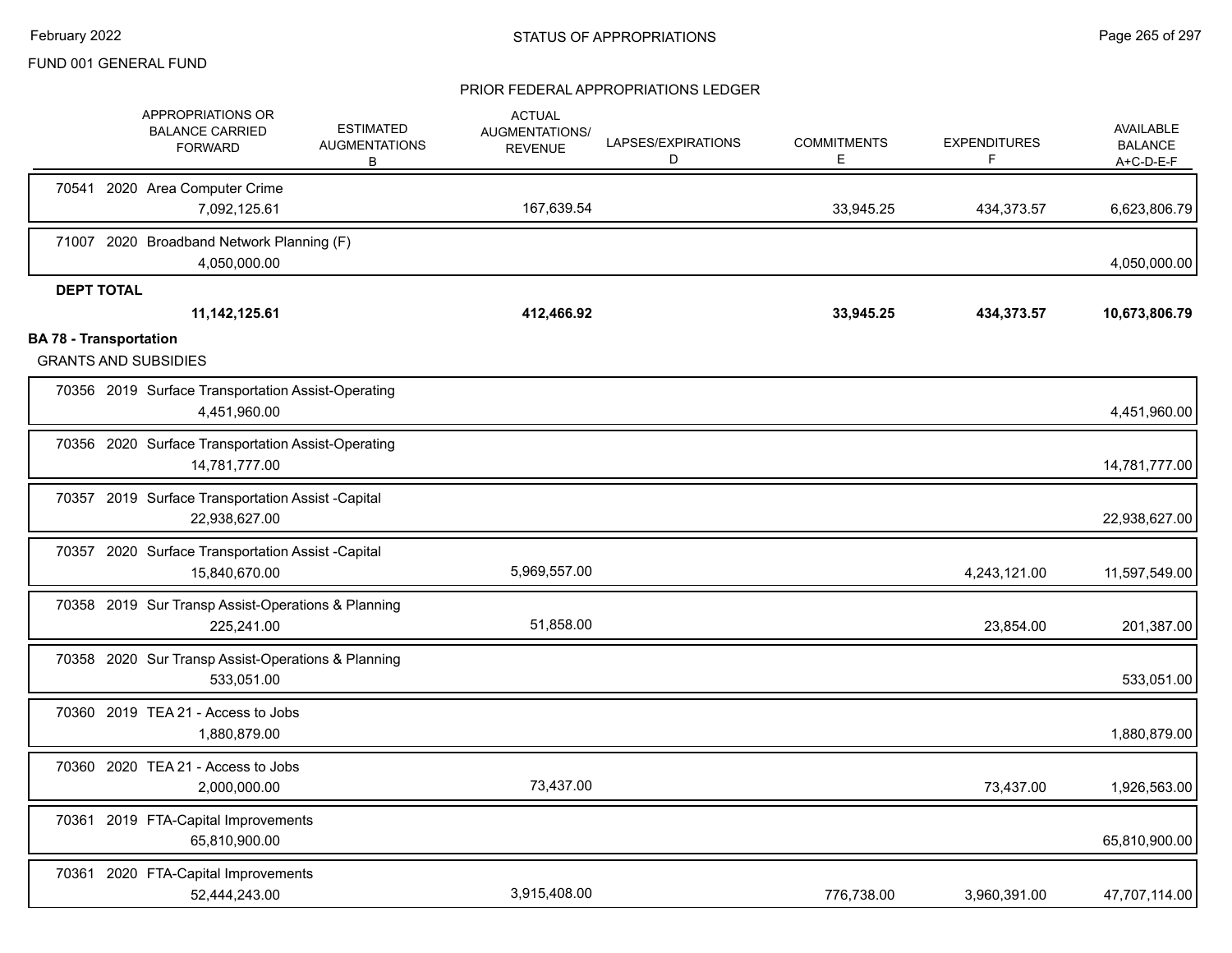|                              | APPROPRIATIONS OR<br><b>BALANCE CARRIED</b><br><b>FORWARD</b> | <b>ESTIMATED</b><br><b>AUGMENTATIONS</b><br>B | <b>ACTUAL</b><br>AUGMENTATIONS/<br><b>REVENUE</b> | LAPSES/EXPIRATIONS<br>D | <b>COMMITMENTS</b><br>E. | <b>EXPENDITURES</b><br>F | AVAILABLE<br><b>BALANCE</b><br>$A+C-D-E-F$ |
|------------------------------|---------------------------------------------------------------|-----------------------------------------------|---------------------------------------------------|-------------------------|--------------------------|--------------------------|--------------------------------------------|
|                              | 70362 2019 FTA Capital Improvement Grants<br>16,993,992.00    |                                               |                                                   |                         |                          |                          | 16,993,992.00                              |
|                              | 70362 2020 FTA Capital Improvement Grants<br>20,075,549.00    |                                               | 1,782,773.31                                      |                         |                          | 850,597.31               | 19,224,951.69                              |
|                              | 70752 2019 FTA-Hybrid MassTransit Vehicles<br>28,925,784.00   |                                               |                                                   |                         |                          |                          | 28,925,784.00                              |
|                              | 70752 2020 FTA-Hybrid MassTransit Vehicles<br>29,913,974.00   |                                               | 96,241.00                                         |                         |                          | 96,241.00                | 29,817,733.00                              |
|                              | 71027 2018 FTA-Safety Oversight<br>1,972,556.00               |                                               | 92.00                                             |                         |                          | 92.00                    | 1,972,464.00                               |
|                              | 71027 2019 FTA-Safety Oversight<br>1,936,084.63               |                                               | $-23.00$                                          |                         |                          |                          | 1,936,084.63                               |
|                              | 71027 2020 FTA-Safety Oversight<br>2,259,978.37               |                                               | 103,502.34                                        |                         |                          | 8,177.34                 | 2,251,801.03                               |
|                              | 71067 2019 Line And Track Improvement<br>3,000,000.00         |                                               |                                                   |                         |                          |                          | 3,000,000.00                               |
|                              | 71067 2020 Line And Track Improvement<br>3,000,000.00         |                                               |                                                   |                         |                          |                          | 3,000,000.00                               |
|                              | 71112 2020 FRA-State of Good Repair<br>15,000,000.00          |                                               |                                                   |                         |                          |                          | 15,000,000.00                              |
| <b>DEPT TOTAL</b>            | 303,985,266.00                                                |                                               | 11,992,845.65                                     |                         | 776,738.00               | 9,255,910.65             | 293,952,617.35                             |
| <b>BA 51 - Supreme Court</b> | <b>GENERAL GOVERNMENT</b>                                     |                                               |                                                   |                         |                          |                          |                                            |
|                              | 70654 2020 Court Improvement Project<br>688,271.41            |                                               |                                                   |                         |                          | 383,848.59               | 304,422.82                                 |
|                              | 71068 2020 Adult Drug Court Outcome Eval<br>225,000.00        |                                               |                                                   |                         |                          | 175,000.00               | 50,000.00                                  |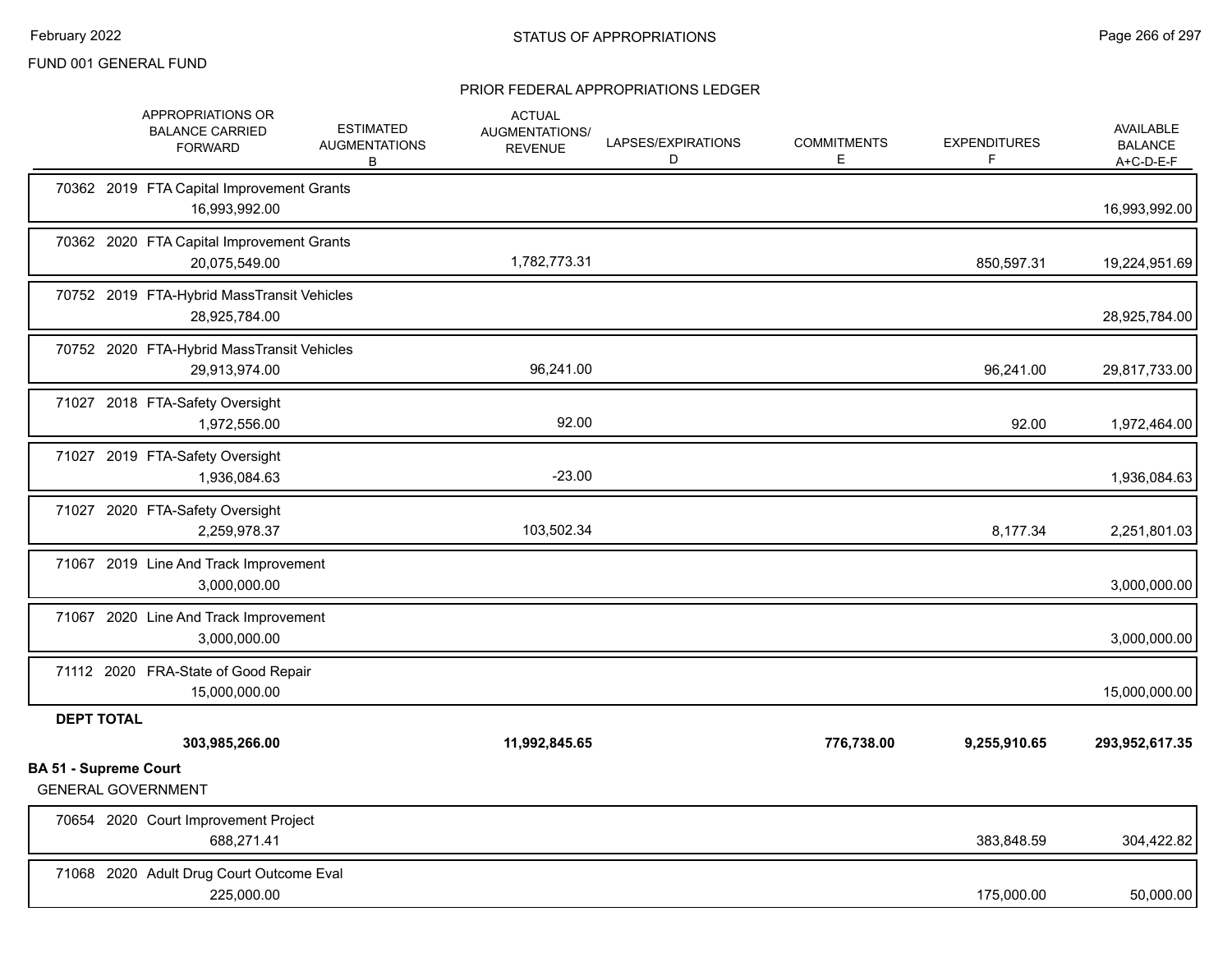|                     | APPROPRIATIONS OR<br><b>BALANCE CARRIED</b><br>FORWARD | <b>ESTIMATED</b><br><b>AUGMENTATIONS</b> | <b>ACTUAL</b><br><b>AUGMENTATIONS/</b><br><b>REVENUE</b> | LAPSES/EXPIRATIONS<br>ш | <b>COMMITMENTS</b> | <b>EXPENDITURES</b> | AVAILABLE<br><b>BALANCE</b><br>A+C-D-E-F |
|---------------------|--------------------------------------------------------|------------------------------------------|----------------------------------------------------------|-------------------------|--------------------|---------------------|------------------------------------------|
| <b>DEPT TOTAL</b>   |                                                        |                                          |                                                          |                         |                    |                     |                                          |
|                     | 913.271.41                                             |                                          |                                                          |                         |                    | 558.848.59          | 354.422.82                               |
| <b>LEDGER TOTAL</b> |                                                        |                                          |                                                          |                         |                    |                     |                                          |
|                     | 5,095,824,138.30                                       |                                          | 932,562,212.06                                           |                         | 100,261,687.05     | 655,682,439.83      | 4,339,880,011.42                         |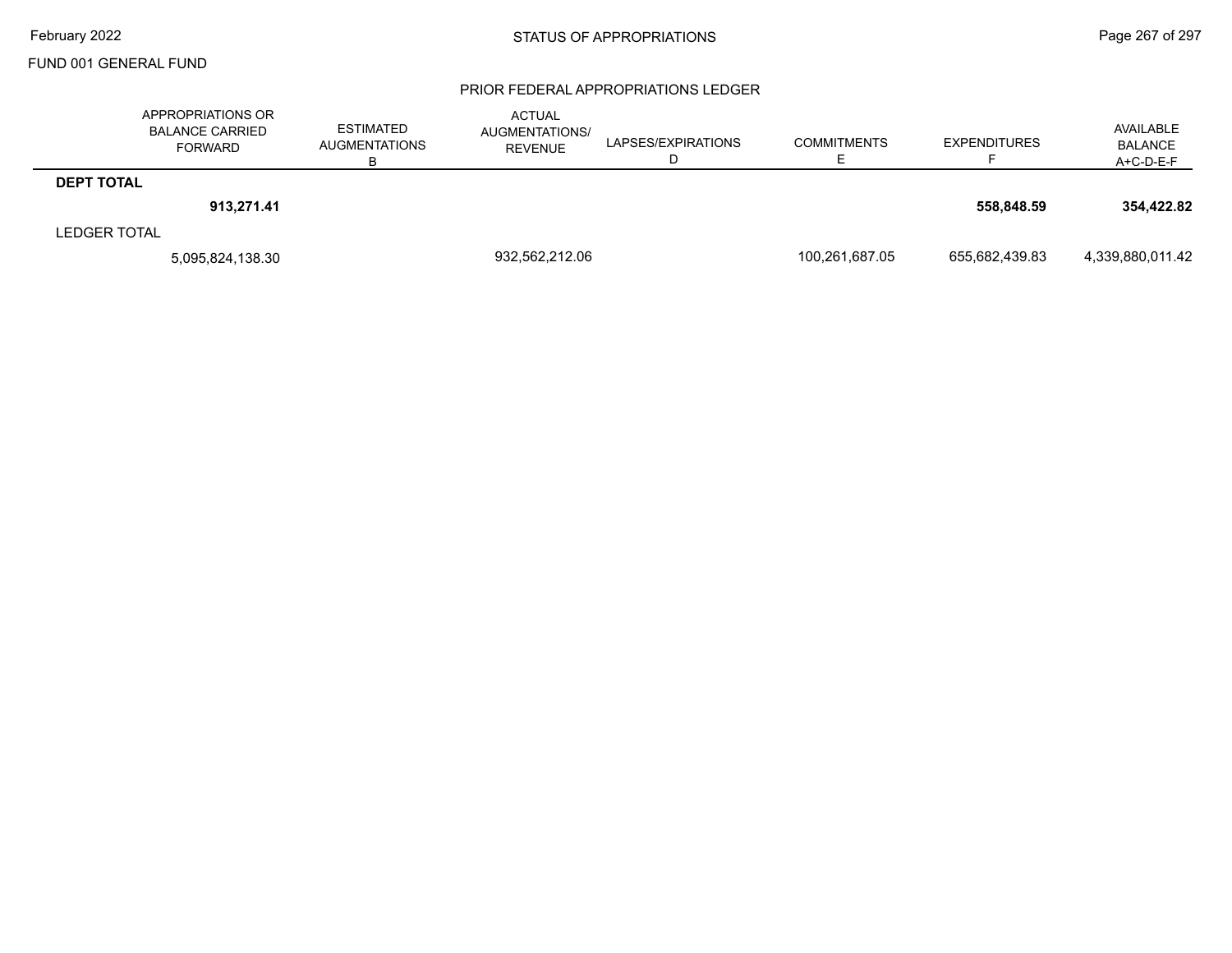|                                  | APPROPRIATIONS OR<br><b>BALANCE CARRIED</b><br><b>FORWARD</b> | <b>ESTIMATED</b><br><b>AUGMENTATIONS</b><br>В | <b>ACTUAL</b><br>AUGMENTATIONS/<br><b>REVENUE</b> | LAPSES/EXPIRATIONS<br>D | <b>COMMITMENTS</b><br>E | <b>EXPENDITURES</b><br>F | <b>AVAILABLE</b><br><b>BALANCE</b><br>A+C-D-E-F |
|----------------------------------|---------------------------------------------------------------|-----------------------------------------------|---------------------------------------------------|-------------------------|-------------------------|--------------------------|-------------------------------------------------|
| <b>BA 81 - Executive Offices</b> |                                                               |                                               |                                                   |                         |                         |                          |                                                 |
|                                  | <b>GENERAL GOVERNMENT</b>                                     |                                               |                                                   |                         |                         |                          |                                                 |
|                                  | 80492 2019 Children's Justice Act<br>79,626.01                |                                               | 72,088.23                                         |                         |                         | 72,088.23                | 7,537.78                                        |
|                                  | 80492 2020 Children's Justice Act<br>277,770.76               |                                               | 2,588.82                                          |                         | 135,020.57              | 36,959.71                | 105,790.48                                      |
|                                  | 80550 2019 PA JCMS Assessment Evaluation<br>24,881.00         |                                               |                                                   |                         |                         |                          | 24,881.00                                       |
|                                  | 80550 2020 PA JCMS Assessment Evaluation<br>200,000.00        |                                               | 184,416.00                                        |                         |                         | 184,416.00               | 15,584.00                                       |
|                                  | 80559 2019 Drug Court Operations<br>834,302.71                |                                               |                                                   |                         |                         |                          | 834,302.71                                      |
|                                  | 80568 2019 JNET AOPC E-Filing Rewrite<br>137,481.75           |                                               |                                                   |                         |                         |                          | 137,481.75                                      |
|                                  | 80569 2019 PA State Opioid Response (SOR)<br>1,189,049.37     |                                               | 675,274.65                                        |                         | 255,950.29              | 660,534.65               | 272,564.43                                      |
|                                  | 80569 2020 PA State Opioid Response (SOR)<br>7,360,023.65     |                                               | 5,041,519.82                                      |                         | 2,399,174.06            | 4,467,365.34             | 493,484.25                                      |
|                                  | 80592 2019 JNET NCHIP (F)<br>265,576.73                       |                                               | 13,885.67                                         |                         | 46,040.00               | 13,885.67                | 205,651.06                                      |
|                                  | 80593 2019 JNET Recidivator (F)<br>2,185.17                   |                                               |                                                   |                         |                         |                          | 2,185.17                                        |
|                                  | 80876 2019 PA Youth Survey-DDAP<br>50.000.00                  |                                               |                                                   |                         |                         |                          | 50,000.00                                       |
|                                  | 80888 2020 Substance Abuse Prevention DDAP<br>177,085.71      |                                               | 138,222.38                                        |                         |                         | 138,222.38               | 38,863.33                                       |
|                                  | 80905 2020 OIT PS DC NCHIP<br>1,333,000.00                    |                                               | 1,331,888.08                                      |                         |                         | 1,331,888.08             | 1,111.92                                        |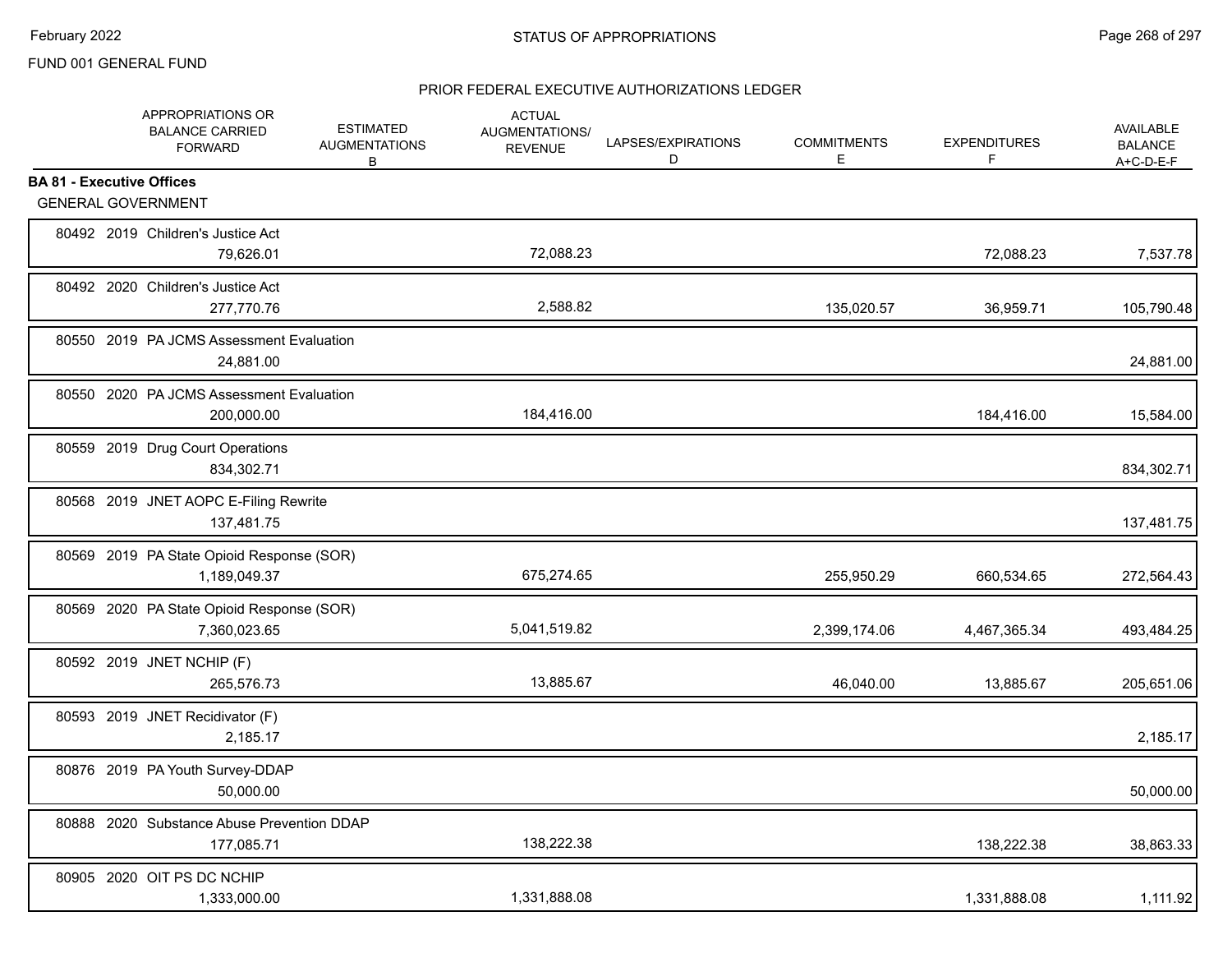|                                 | APPROPRIATIONS OR<br><b>ESTIMATED</b><br><b>BALANCE CARRIED</b><br><b>AUGMENTATIONS</b><br><b>FORWARD</b><br>В | <b>ACTUAL</b><br>AUGMENTATIONS/<br><b>REVENUE</b> | LAPSES/EXPIRATIONS<br>D | <b>COMMITMENTS</b><br>E. | <b>EXPENDITURES</b><br>F | AVAILABLE<br><b>BALANCE</b><br>A+C-D-E-F |
|---------------------------------|----------------------------------------------------------------------------------------------------------------|---------------------------------------------------|-------------------------|--------------------------|--------------------------|------------------------------------------|
|                                 | 82596 2019 Antiterrorism and Emergency Assist Prgm<br>2,009,555.44                                             | 590,506.92                                        |                         | 1,301,385.48             | 546,997.96               | 161,172.00                               |
|                                 | 82893 2020 Emergency Federal Law Enforcement<br>3,547,000.00                                                   |                                                   |                         |                          |                          | 3,547,000.00                             |
|                                 | 87300 2020 COVID-State Fiscal Recovery<br>2,187,328,098.40                                                     | $-5,129,000,000.00$                               |                         |                          |                          | 2,187,328,098.40                         |
|                                 | 87490 2020 COVID-Emergency Rental Assistance                                                                   | -180,344,853.12                                   |                         |                          |                          |                                          |
|                                 | 87647 2019 COVID-NEA Grants to the Arts-Admin<br>5,792.00                                                      |                                                   |                         |                          |                          | 5,792.00                                 |
|                                 | 87647 2020 COVID-NEA Grants to the Arts-Admin<br>937,000.00                                                    |                                                   |                         | 51,399.18                | 844,415.10               | 41,185.72                                |
|                                 | 87655 2019 COVID-Justice Assistance Grants<br>11,584,096.79                                                    | 3,589,298.94                                      |                         | 2,045,063.33             | 3,579,619.90             | 5,959,413.56                             |
| <b>DEPT TOTAL</b>               | 2,217,342,525.49                                                                                               | -5,297,705,163.61                                 |                         | 6,234,032.91             | 11,876,393.02            | 2,199,232,099.56                         |
| <b>BA 14 - Attorney General</b> | <b>GENERAL GOVERNMENT</b>                                                                                      |                                                   |                         |                          |                          |                                          |
|                                 | 80586 2020 Innovative Prosecution Program<br>27,863.30                                                         | 68,647.56                                         |                         |                          | 8,729.93                 | 19,133.37                                |
|                                 | 80587 2020 Project Safe Neighborhoods (F)<br>35,585.98                                                         | 13,573.63                                         |                         |                          | 13,768.72                | 21,817.26                                |
|                                 | 80599 2020 ProjectSafeNeighborhoods-SW Philadelphia<br>52,453.02                                               | 11,149.45                                         |                         |                          | 6,378.85                 | 46,074.17                                |
|                                 | 82589 2019 COPS Anti-Heroin Task Force                                                                         | $-6,793.35$                                       |                         |                          |                          |                                          |
|                                 | 82589 2020 COPS Anti-Heroin Task Force<br>243,512.78                                                           | 420,110.65                                        |                         |                          | 70,716.08                | 172,796.70                               |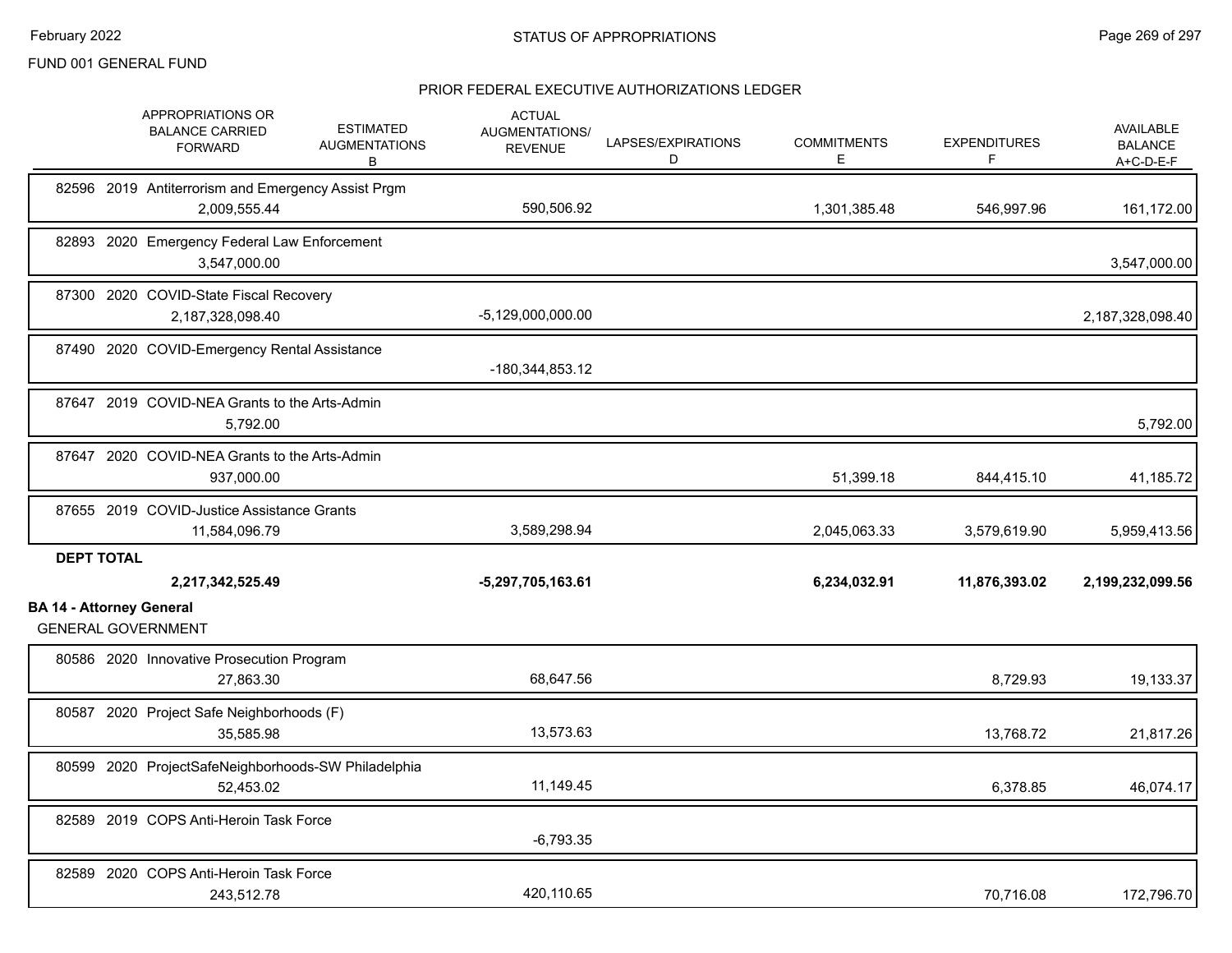|                   | APPROPRIATIONS OR<br><b>BALANCE CARRIED</b><br><b>FORWARD</b>       | <b>ESTIMATED</b><br><b>AUGMENTATIONS</b><br>B | <b>ACTUAL</b><br>AUGMENTATIONS/<br><b>REVENUE</b> | LAPSES/EXPIRATIONS<br>D | <b>COMMITMENTS</b><br>E | <b>EXPENDITURES</b><br>F | <b>AVAILABLE</b><br><b>BALANCE</b><br>A+C-D-E-F |
|-------------------|---------------------------------------------------------------------|-----------------------------------------------|---------------------------------------------------|-------------------------|-------------------------|--------------------------|-------------------------------------------------|
|                   | 82590 2019 COPS Anti-Methamphetamine Program                        |                                               | $-537.99$                                         |                         |                         |                          |                                                 |
|                   | 82590 2020 COPS Anti-Methamphetamine Program<br>87,636.00           |                                               | 429,818.54                                        |                         |                         | 87.636.00                |                                                 |
|                   | <b>GRANTS AND SUBSIDIES</b>                                         |                                               |                                                   |                         |                         |                          |                                                 |
|                   | 87401 2020 COVID-Emergency Supplemental Funding<br>0.70             |                                               |                                                   |                         |                         |                          | 0.70                                            |
| <b>DEPT TOTAL</b> |                                                                     |                                               |                                                   |                         |                         |                          |                                                 |
|                   | 447,051.78                                                          |                                               | 935,968.49                                        |                         |                         | 187,229.58               | 259,822.20                                      |
| BA 10 - Aging     | <b>GRANTS AND SUBSIDIES</b>                                         |                                               |                                                   |                         |                         |                          |                                                 |
|                   | 80594 2020 Overdose Data to Action (F)<br>372,693.86                |                                               | 301,724.27                                        |                         |                         | 301,724.27               | 70,969.59                                       |
|                   | 87429 2020 COVID-PrgmAgingTitleIII-SuprtvSrvc-ADMIN<br>1,031,000.00 |                                               |                                                   |                         |                         |                          | 1,031,000.00                                    |
|                   | 87430 2020 COVID-Programs for Aging-Title III-ADMIN<br>1,594,000.00 |                                               |                                                   |                         |                         |                          | 1,594,000.00                                    |
|                   | 87431 2020 COVID-PrgmAgingTitleIII-CaregvrSpp-ADMIN<br>311,000.00   |                                               |                                                   |                         |                         |                          | 311,000.00                                      |
|                   | 87601 2019 COVID-Programs for the Aging Title III<br>119,756.82     |                                               | -7,785,904.01                                     |                         | 536,250.70              | -7,918,554.01            | 7,502,060.13                                    |
|                   | 87601 2020 COVID-Programs for the Aging Title III<br>37,375,000.00  |                                               | 5,245,555.00                                      |                         | 2,622,983.00            | 5,245,555.00             | 29,506,462.00                                   |
|                   | 87603 2019 COVID-Medical Assistance-Attendant Care<br>84,240.07     |                                               |                                                   |                         |                         |                          | 84,240.07                                       |
|                   | 87603 2020 COVID-Medical Assistance-Attendant Care<br>8,170.48      |                                               |                                                   |                         |                         |                          | 8,170.48                                        |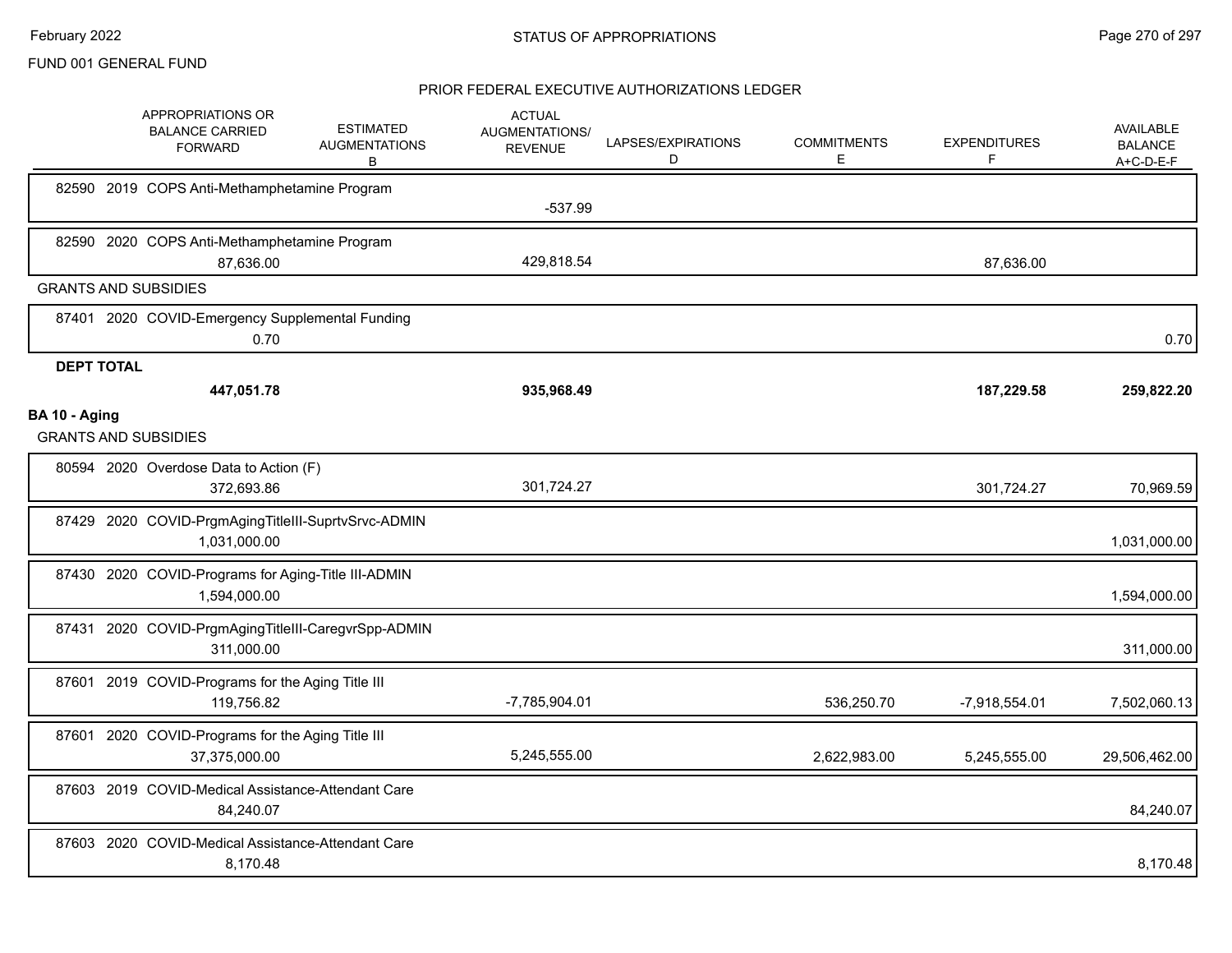|                            | APPROPRIATIONS OR<br><b>BALANCE CARRIED</b><br><b>FORWARD</b>        | <b>ESTIMATED</b><br><b>AUGMENTATIONS</b><br>В | <b>ACTUAL</b><br>AUGMENTATIONS/<br><b>REVENUE</b> | LAPSES/EXPIRATIONS<br>D | <b>COMMITMENTS</b><br>E. | <b>EXPENDITURES</b><br>F | AVAILABLE<br><b>BALANCE</b><br>A+C-D-E-F  |
|----------------------------|----------------------------------------------------------------------|-----------------------------------------------|---------------------------------------------------|-------------------------|--------------------------|--------------------------|-------------------------------------------|
|                            | 87650 2019 COVID-PFTA-Title III-Supportive Services<br>1,686,978.00  |                                               | $-2,757,791.79$                                   |                         | 596,073.50               | $-2,854,301.79$          | 3,945,206.29                              |
|                            | 87650 2020 COVID-PFTA-Title III-Supportive Services<br>28,951,000.00 |                                               | 4,370,154.00                                      |                         | 4,876,206.79             | 4,370,154.00             | 19,704,639.21                             |
|                            | 87651 2019 COVID-PFTA-Title VII-ElderRightsProtect<br>660,910.00     |                                               | $-8,373.97$                                       |                         | 706.70                   | $-8,373.97$              | 668,577.27                                |
|                            | 87652 2019 COVID-PFTA-Title III-Caregiver Support<br>1,306.71        |                                               | $-1,074,234.25$                                   |                         | 26,621.00                | $-1,100,734.25$          | 1,075,419.96                              |
|                            | 87652 2020 COVID-PFTA-Title III-Caregiver Support<br>6,491,000.00    |                                               | 1,378,923.00                                      |                         | 689,561.00               | 1,378,923.00             | 4,422,516.00                              |
| <b>DEPT TOTAL</b>          | 78,687,055.94                                                        |                                               | $-329,947.75$                                     |                         | 9,348,402.69             | -585,607.75              | 69,924,261.00                             |
| <b>BA 68 - Agriculture</b> |                                                                      |                                               |                                                   |                         |                          |                          |                                           |
|                            | <b>GENERAL GOVERNMENT</b>                                            |                                               |                                                   |                         |                          |                          |                                           |
|                            | 80889 2019 Invasive Plant Suppression<br>56,000.95                   |                                               |                                                   |                         |                          |                          |                                           |
|                            | 80992 2020 Chesapeake Bay Pollution Abatement<br>3,120,974.50        |                                               | 109,052.33                                        |                         | 466,548.17               | 109,052.33               |                                           |
|                            | 87423 2020 COVID-Specialty Crops<br>1,399,000.00                     |                                               |                                                   |                         |                          |                          | 56,000.95<br>2,545,374.00<br>1,399,000.00 |
|                            | 87424 2020 COVID-Commodity Supplemental Food<br>122,493.00           |                                               | 122,493.00                                        |                         |                          | 122,493.00               |                                           |
|                            | 87646 2019 COVID-Emergency Food Assistance<br>13,197.00              |                                               |                                                   |                         |                          |                          | 13,197.00                                 |
|                            | 87646 2020 COVID-Emergency Food Assistance<br>194,421.00             |                                               | 194,421.00                                        |                         |                          | 194,421.00               |                                           |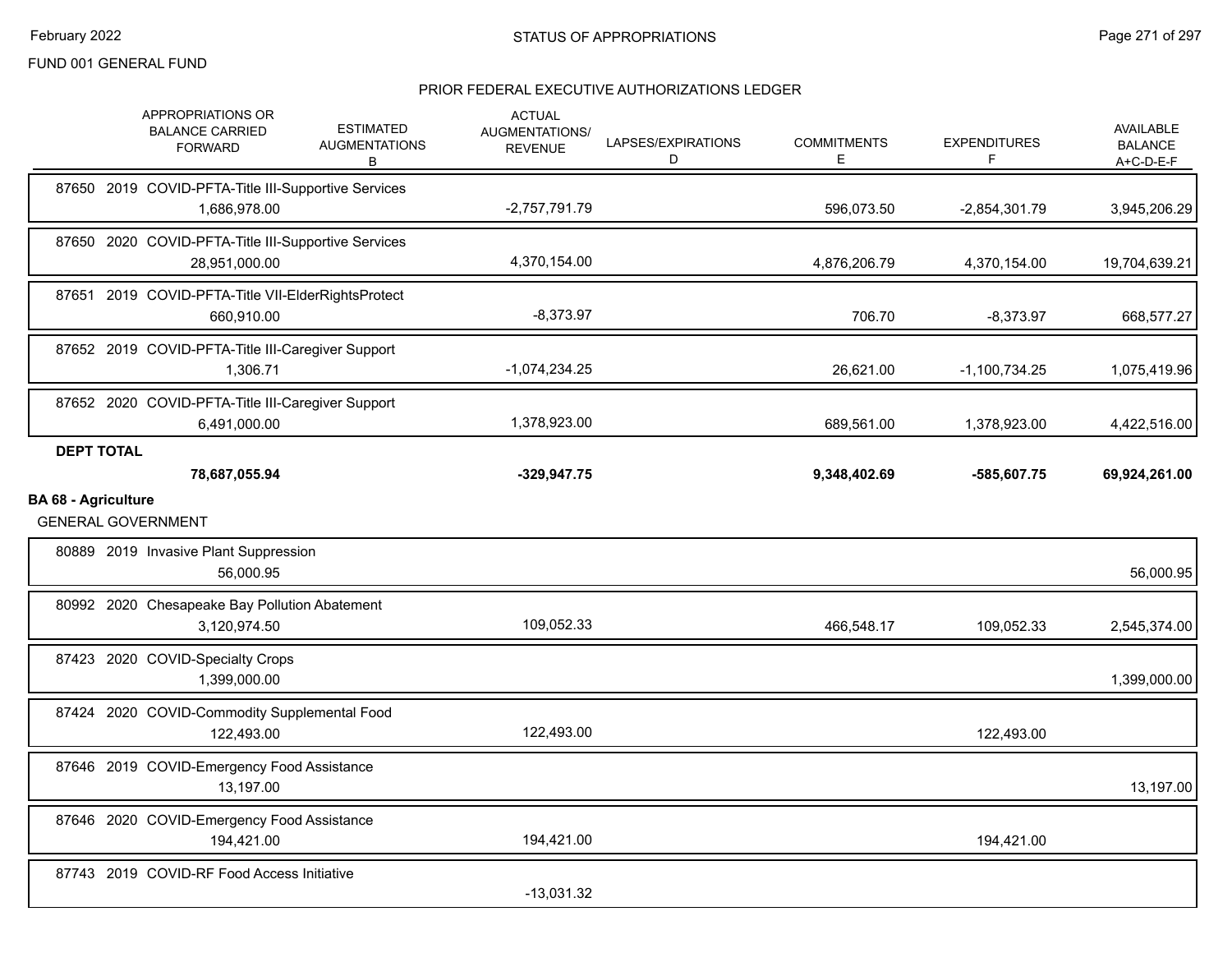|                   | APPROPRIATIONS OR<br><b>BALANCE CARRIED</b><br><b>FORWARD</b>                | <b>ESTIMATED</b><br><b>AUGMENTATIONS</b><br>B | <b>ACTUAL</b><br>AUGMENTATIONS/<br><b>REVENUE</b> | LAPSES/EXPIRATIONS<br>D | <b>COMMITMENTS</b><br>E | <b>EXPENDITURES</b><br>F | AVAILABLE<br><b>BALANCE</b><br>$A+C-D-E-F$ |
|-------------------|------------------------------------------------------------------------------|-----------------------------------------------|---------------------------------------------------|-------------------------|-------------------------|--------------------------|--------------------------------------------|
| <b>DEPT TOTAL</b> |                                                                              |                                               |                                                   |                         |                         |                          |                                            |
|                   | 4,906,086.45                                                                 |                                               | 412,935.01                                        |                         | 466,548.17              | 425,966.33               | 4,013,571.95                               |
|                   | <b>BA 24 - Community &amp; Economic Develop</b><br><b>GENERAL GOVERNMENT</b> |                                               |                                                   |                         |                         |                          |                                            |
|                   | 87481 2020 COVID-Local Fiscal Recovery<br>70,164,096.30                      |                                               |                                                   |                         |                         | 68,374,645.39            | 1,789,450.91                               |
|                   | 87656 2019 COVID-CommunityDevelopmntBlockGrantAdmin<br>1,543,520.30          |                                               |                                                   |                         |                         |                          | 1,543,520.30                               |
|                   | 87656 2020 COVID-CommunityDevelopmntBlockGrantAdmin<br>3,246,845.17          |                                               | 13,571.67                                         |                         |                         | 13,571.67                | 3,233,273.50                               |
|                   | 87658 2019 COVID-Emergency Solutions Grant Admin<br>222.575.00               |                                               | 17,954.73                                         |                         | 204,446.27              | 17,954.73                | 174.00                                     |
|                   | 87658 2020 COVID-Emergency Solutions Grant Admin<br>87,388.93                |                                               | 28,745.28                                         |                         |                         | 28,745.28                | 58,643.65                                  |
|                   | 87674 2019 COVID-CommunityServicesBlockGrantAdmin<br>392.00                  |                                               |                                                   |                         |                         |                          | 392.00                                     |
|                   | 87674 2020 COVID-CommunityServicesBlockGrantAdmin<br>14,545.21               |                                               | 7,015.66                                          |                         |                         | 7,015.66                 | 7,529.55                                   |
|                   | <b>GRANTS AND SUBSIDIES</b>                                                  |                                               |                                                   |                         |                         |                          |                                            |
|                   | 87657 2019 COVID-CommunityDevelopmntBlockGrantPrgrm<br>90,440,000.00         |                                               |                                                   |                         |                         |                          | 90,440,000.00                              |
|                   | 87659 2019 COVID-Emergency Solutions Grant Program<br>33,709,818.31          |                                               | 4,878,485.47                                      |                         | 28,578,327.43           | 5,131,319.88             | 171.00                                     |
|                   | 87675 2019 COVID-CommunityServicesBlockGrantProgram<br>32,645,559.00         |                                               | 8,554,076.00                                      |                         | 23,386,768.00           | 8,008,656.00             | 1,250,135.00                               |
|                   | 87679 2019 COVID-LowIncomeHomeEnergyAssistanceProgm<br>316,264.00            |                                               | 394,174.00                                        |                         |                         | 316,041.00               | 223.00                                     |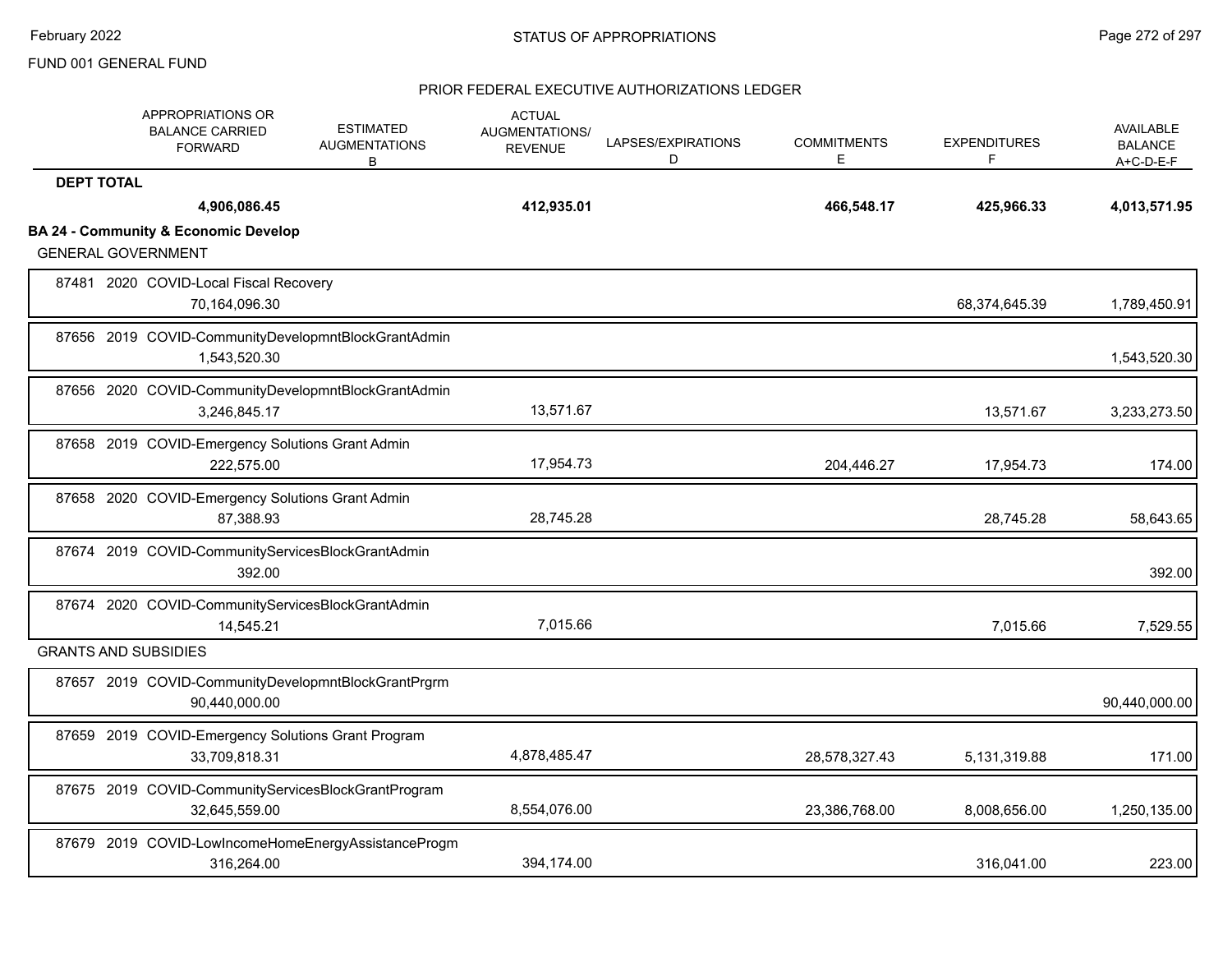|                   | APPROPRIATIONS OR<br><b>BALANCE CARRIED</b><br><b>FORWARD</b>                  | <b>ESTIMATED</b><br><b>AUGMENTATIONS</b><br>B       | <b>ACTUAL</b><br><b>AUGMENTATIONS/</b><br><b>REVENUE</b> | LAPSES/EXPIRATIONS<br>D | <b>COMMITMENTS</b><br>E. | <b>EXPENDITURES</b><br>F | AVAILABLE<br><b>BALANCE</b><br>A+C-D-E-F |
|-------------------|--------------------------------------------------------------------------------|-----------------------------------------------------|----------------------------------------------------------|-------------------------|--------------------------|--------------------------|------------------------------------------|
|                   | 43,000,000.00                                                                  | 87679 2020 COVID-LowIncomeHomeEnergyAssistanceProgm | 4,064,847.00                                             |                         | 36,947,822.00            | 5,699,760.00             | 352,418.00                               |
|                   | 87728 2019 COVID-RF Hazard Pay<br>-47,366.14                                   |                                                     | $-47,366.14$                                             |                         |                          | $-47,366.14$             |                                          |
|                   | 87742 2019 COVID-RF V, T&T Develop-Qualified Biotech<br>$-19.12$               |                                                     | $-19.12$                                                 |                         |                          | $-19.12$                 |                                          |
| <b>DEPT TOTAL</b> |                                                                                |                                                     |                                                          |                         |                          |                          |                                          |
|                   | 275,343,618.96                                                                 |                                                     | 17,911,484.55                                            |                         | 89,117,363.70            | 87,550,324.35            | 98,675,930.91                            |
|                   | <b>BA 38 - Conservation &amp; Natural Resourc</b><br><b>GENERAL GOVERNMENT</b> |                                                     |                                                          |                         |                          |                          |                                          |
|                   | 80557 2019 PA Adoptive Toolbox Conservation Saturation<br>75,000.00            |                                                     |                                                          |                         |                          |                          | 75,000.00                                |
|                   | 80557 2020 PA Adoptive Toolbox Conservation Saturation<br>75,000.00            |                                                     |                                                          |                         |                          |                          | 75,000.00                                |
|                   | 80591 2020 Chesapeake Bay Program<br>153,829.85                                |                                                     | 116,080.85                                               |                         |                          | 116,080.85               | 37,749.00                                |
|                   | 80848 2019 Wetlands Program Development<br>205,297.36                          |                                                     |                                                          |                         |                          |                          | 205,297.36                               |
|                   | 80848 2020 Wetlands Program Development<br>243.252.55                          |                                                     | 11,193.62                                                |                         |                          | 11,193.62                | 232,058.93                               |
|                   | 80860 2015 PA Recreation Trails<br>8.00                                        |                                                     | 106,100.00                                               |                         |                          |                          | 8.00                                     |
|                   | 80860 2016 PA Recreation Trails<br>15,458.00                                   |                                                     |                                                          |                         |                          |                          | 15,458.00                                |
|                   | 80860 2017 PA Recreation Trails<br>4,595,390.02                                |                                                     | 525,545.00                                               |                         | 471,012.00               | 128,700.00               | 3,995,678.02                             |
|                   | 80860 2018 PA Recreation Trails<br>6,055,324.18                                |                                                     | 217,533.00                                               |                         | 929,048.00               | 258,364.00               | 4,867,912.18                             |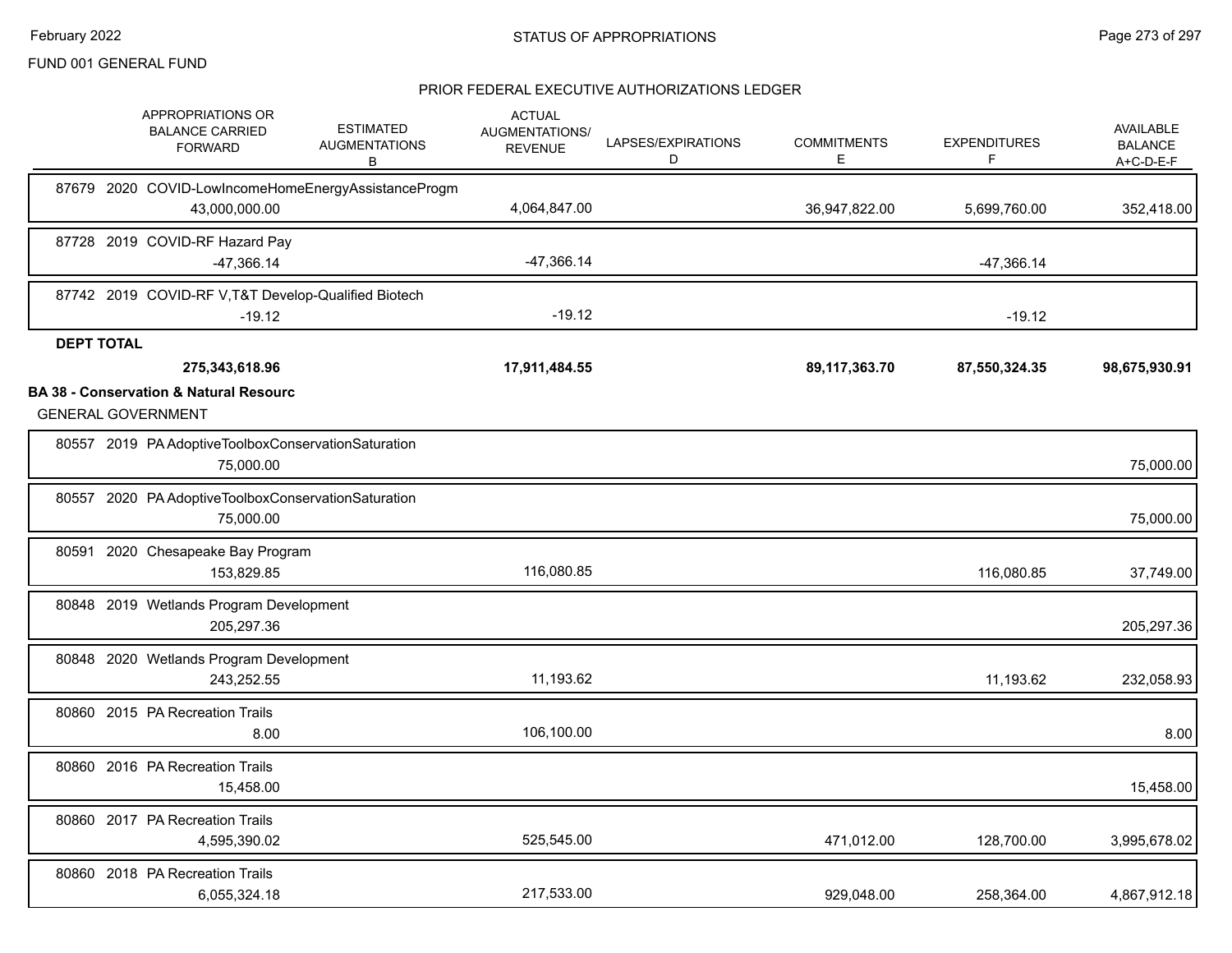|                            |                   | APPROPRIATIONS OR<br><b>BALANCE CARRIED</b><br><b>FORWARD</b>     | <b>ESTIMATED</b><br><b>AUGMENTATIONS</b><br>В | <b>ACTUAL</b><br>AUGMENTATIONS/<br><b>REVENUE</b> | LAPSES/EXPIRATIONS<br>D | <b>COMMITMENTS</b><br>Е | <b>EXPENDITURES</b><br>F | AVAILABLE<br><b>BALANCE</b><br>A+C-D-E-F |
|----------------------------|-------------------|-------------------------------------------------------------------|-----------------------------------------------|---------------------------------------------------|-------------------------|-------------------------|--------------------------|------------------------------------------|
|                            |                   | 80860 2019 PA Recreation Trails<br>6,355,147.44                   |                                               | 19,363.37                                         |                         | 330,750.00              | 346,088.00               | 5,678,309.44                             |
|                            |                   | 80860 2020 PA Recreation Trails<br>6,387,475.34                   |                                               | 563,351.92                                        |                         | 685,270.00              | 303,298.55               | 5,398,906.79                             |
|                            |                   | 80861 2019 Coastal Zone Management Special Projects<br>109,933.97 |                                               |                                                   |                         |                         |                          | 109,933.97                               |
|                            |                   | 80861 2020 Coastal Zone Management Special Projects<br>150,000.00 |                                               |                                                   |                         |                         |                          | 150,000.00                               |
|                            |                   | 82548 2019 Disaster Relief<br>760,892.90                          |                                               |                                                   |                         | 4,662.60                | 756,230.30               |                                          |
|                            |                   | 82548 2020 Disaster Relief<br>8,000,000.00                        |                                               |                                                   |                         |                         |                          | 8,000,000.00                             |
|                            | <b>DEPT TOTAL</b> |                                                                   |                                               |                                                   |                         |                         |                          |                                          |
|                            |                   | 33,182,009.61                                                     |                                               | 1,559,167.76                                      |                         | 2,420,742.60            | 1,919,955.32             | 28,841,311.69                            |
| <b>BA 11 - Corrections</b> |                   | <b>GENERAL GOVERNMENT</b>                                         |                                               |                                                   |                         |                         |                          |                                          |
|                            |                   | 80555 2019 OVA Sex Offender Regist & Notification<br>380.00       |                                               |                                                   |                         |                         |                          | 380.00                                   |
|                            |                   | 80556 2019 OVA Dialogue Program<br>26,159.69                      |                                               |                                                   |                         |                         |                          | 26,159.69                                |
|                            |                   | 80556 2020 OVA Dialogue Program<br>99,696.23                      |                                               |                                                   |                         |                         |                          | 99,696.23                                |
|                            |                   | 80563 2019 Victim Voices Post Conviction<br>41,296.26             |                                               |                                                   |                         |                         |                          | 41,296.26                                |
|                            |                   | 80563 2020 Victim Voices Post Conviction<br>305,382.20            |                                               |                                                   |                         |                         |                          | 305,382.20                               |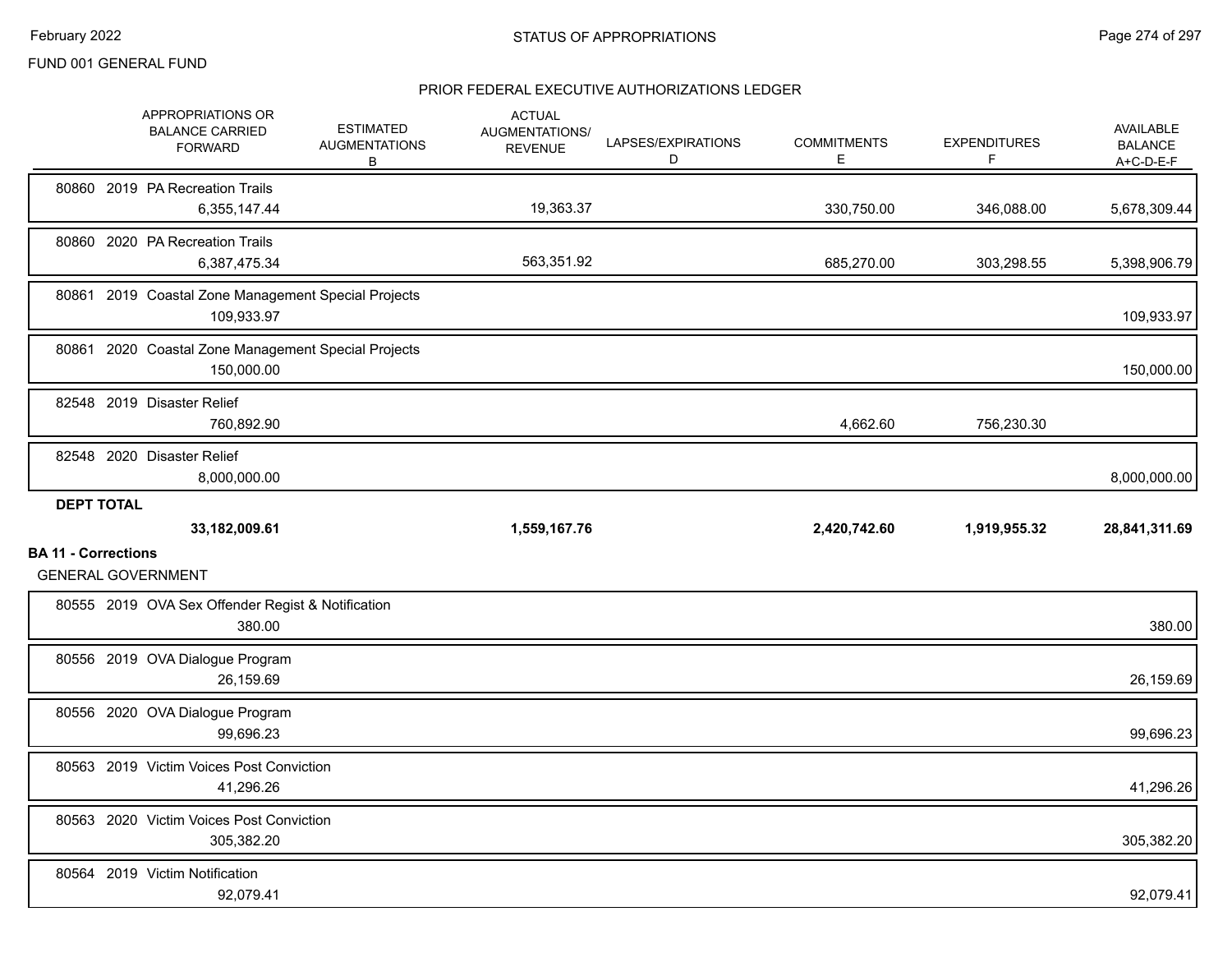|                      | APPROPRIATIONS OR<br><b>BALANCE CARRIED</b><br><b>FORWARD</b>     | <b>ESTIMATED</b><br><b>AUGMENTATIONS</b><br>В | <b>ACTUAL</b><br>AUGMENTATIONS/<br><b>REVENUE</b> | LAPSES/EXPIRATIONS<br>D | <b>COMMITMENTS</b><br>E | <b>EXPENDITURES</b><br>F. | AVAILABLE<br><b>BALANCE</b><br>$A+C-D-E-F$ |
|----------------------|-------------------------------------------------------------------|-----------------------------------------------|---------------------------------------------------|-------------------------|-------------------------|---------------------------|--------------------------------------------|
|                      | 80579 2019 OVA STOP GrantTraining&TechnicalAssistnc<br>36,737.94  |                                               |                                                   |                         |                         |                           | 36,737.94                                  |
|                      | 80579 2020 OVA STOP GrantTraining&TechnicalAssistnc<br>70,000.00  |                                               |                                                   |                         |                         |                           | 70,000.00                                  |
|                      | 80580 2019 OVA TechnologicalUpgrades&TrainingGrant<br>101,890.82  |                                               |                                                   |                         |                         |                           | 101,890.82                                 |
|                      | 80580 2020 OVA TechnologicalUpgrades&TrainingGrant<br>86,473.47   |                                               | 65,293.60                                         |                         |                         | 64,980.95                 | 21,492.52                                  |
|                      | 80584 2020 OVA TraumaInfrmdRetrofitng&JuvenilJustic<br>386,883.77 |                                               | 83,655.03                                         |                         |                         | 83,655.03                 | 303,228.74                                 |
|                      | 80595 2020 SORNA Notifications<br>8,930.52                        |                                               |                                                   |                         |                         |                           | 8,930.52                                   |
|                      | 80902 2020 OVA PostConvictionVictimsRights&Services<br>32,335.18  |                                               | 33,768.07                                         |                         |                         | 15,870.68                 | 16,464.50                                  |
|                      | 80906 2020 SORNA Awareness Grant<br>3,000.00                      |                                               |                                                   |                         |                         |                           | 3,000.00                                   |
| <b>INSTITUTIONAL</b> |                                                                   |                                               |                                                   |                         |                         |                           |                                            |
|                      | 80419 2019 RSAT-State Incarcerated Individuals<br>277,032.50      |                                               |                                                   |                         |                         |                           | 277,032.50                                 |
|                      | 80419 2020 RSAT-State Incarcerated Individuals<br>106,687.87      |                                               | 39,112.80                                         |                         |                         | 24,686.97                 | 82,000.90                                  |
|                      | 80572 2019 PA State Opioid Response (SOR)<br>2,869,987.26         |                                               | 623.87                                            |                         |                         | 623.87                    | 2,869,363.39                               |
|                      | 80572 2020 PA State Opioid Response (SOR)<br>2,510,902.65         |                                               | 590,742.11                                        |                         |                         | 400,183.65                | 2,110,719.00                               |
|                      | 87402 2020 COVID-Emergency Supplemental Funding<br>369,471.00     |                                               | 369,471.00                                        |                         |                         | 369.471.00                |                                            |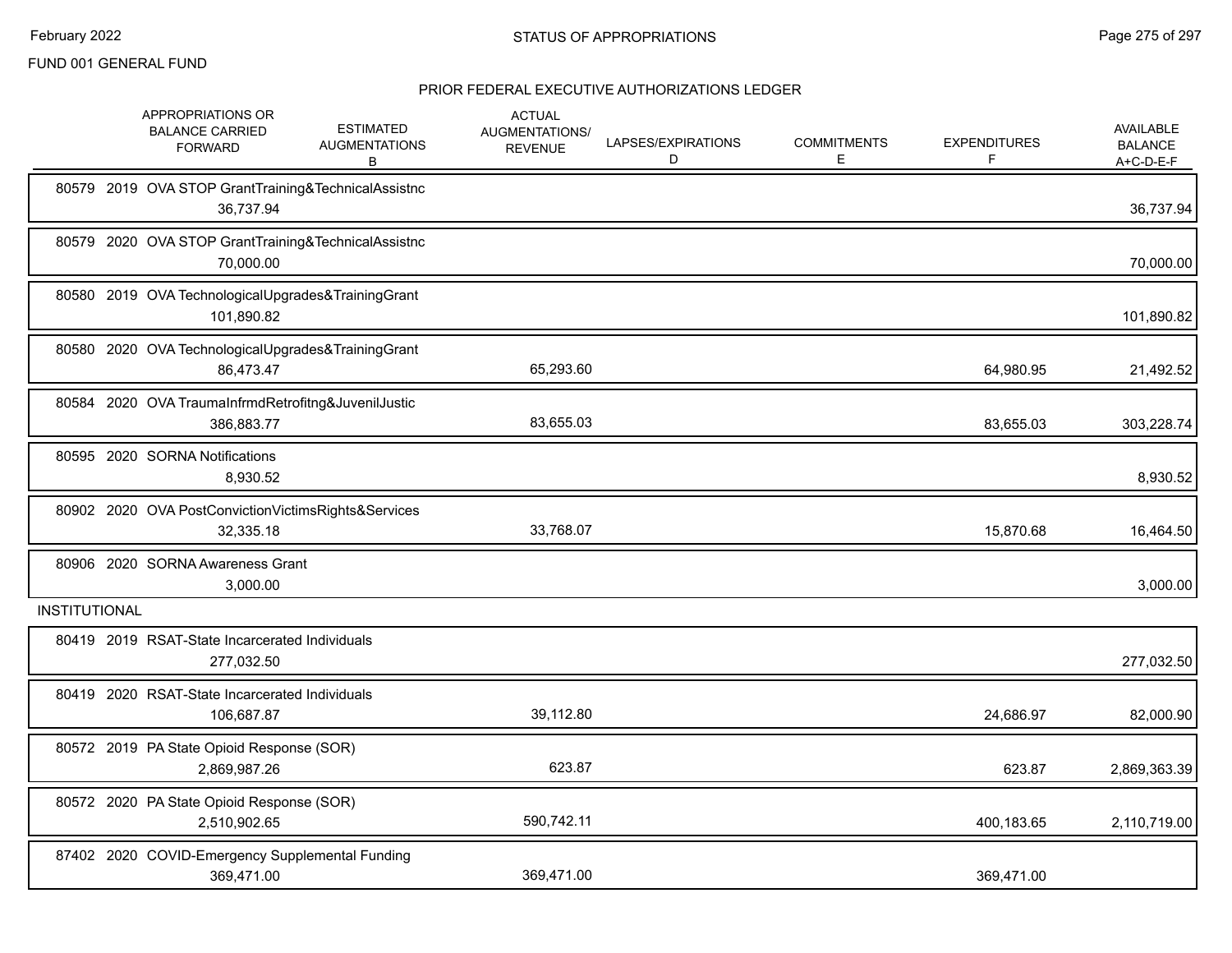|                          | APPROPRIATIONS OR<br><b>BALANCE CARRIED</b><br><b>FORWARD</b>         | <b>ESTIMATED</b><br><b>AUGMENTATIONS</b><br>В | <b>ACTUAL</b><br>AUGMENTATIONS/<br><b>REVENUE</b> | LAPSES/EXPIRATIONS<br>D | <b>COMMITMENTS</b><br>E | <b>EXPENDITURES</b><br>F | <b>AVAILABLE</b><br><b>BALANCE</b><br>A+C-D-E-F |
|--------------------------|-----------------------------------------------------------------------|-----------------------------------------------|---------------------------------------------------|-------------------------|-------------------------|--------------------------|-------------------------------------------------|
|                          | 87437 2020 COVID-Enhanced Detection Expansion<br>13,600,000.00        |                                               | 7,254,370.25                                      |                         | 2,823,882.80            | 8,264,402.20             | 2,511,715.00                                    |
|                          | 87438 2020 COVID-DisasterReliefStateCorrectnalInst<br>74,468,000.00   |                                               | 69,461,646.90                                     |                         |                         | 74,468,000.00            |                                                 |
|                          | 87439 2020 COVID-Disaster Relief Medical Care<br>3,000,000.00         |                                               |                                                   |                         |                         | 3,000,000.00             |                                                 |
|                          | 87746 2020 COVID-RF State Correctional Institutions<br>13,406,950.67  |                                               | 13,406,950.67                                     |                         |                         | 13,406,950.67            |                                                 |
| <b>DEPT TOTAL</b>        | 111,900,277.44                                                        |                                               | 91,305,634.30                                     |                         | 2,823,882.80            | 100,098,825.02           | 8,977,569.62                                    |
|                          | <b>BA 74 - Drug and Alcohol Programs</b><br><b>GENERAL GOVERNMENT</b> |                                               |                                                   |                         |                         |                          |                                                 |
|                          | 80895 2019 DUI Intervention Project<br>41,095.12                      |                                               |                                                   |                         |                         |                          | 41,095.12                                       |
|                          | 87406 2020 COVID-SABG Administration & Operation<br>4,516,000.00      |                                               | 76,074.66                                         |                         | 284,829.99              | 76.185.87                | 4,154,984.14                                    |
|                          | <b>GRANTS AND SUBSIDIES</b>                                           |                                               |                                                   |                         |                         |                          |                                                 |
|                          | 87407 2020 COVID-SABG-Drug & Alcohol Services<br>98,075,000.00        |                                               | 146,263.80                                        |                         | 25,460,563.82           | 222,753.27               | 72,391,682.91                                   |
| <b>DEPT TOTAL</b>        |                                                                       |                                               |                                                   |                         |                         |                          |                                                 |
|                          | 102,632,095.12                                                        |                                               | 222,338.46                                        |                         | 25,745,393.81           | 298,939.14               | 76,587,762.17                                   |
| <b>BA 16 - Education</b> | <b>GENERAL GOVERNMENT</b>                                             |                                               |                                                   |                         |                         |                          |                                                 |
|                          | 80399 2019 Refugee School Impact Development (F)<br>489,297.04        |                                               | 8,131.32                                          |                         |                         | 8,131.32                 | 481,165.72                                      |
|                          | 80399 2020 Refugee School Impact Development (F)<br>153.510.02        |                                               | 97,155.59                                         |                         |                         | 93,395.43                | 60,114.59                                       |
|                          | 87666 2019 COVID-LSTA-LibraryDevelpmntEmrgncyRelief<br>1,023,331.90   |                                               | 1,023,315.18                                      |                         |                         | 1,023,099.90             | 232.00                                          |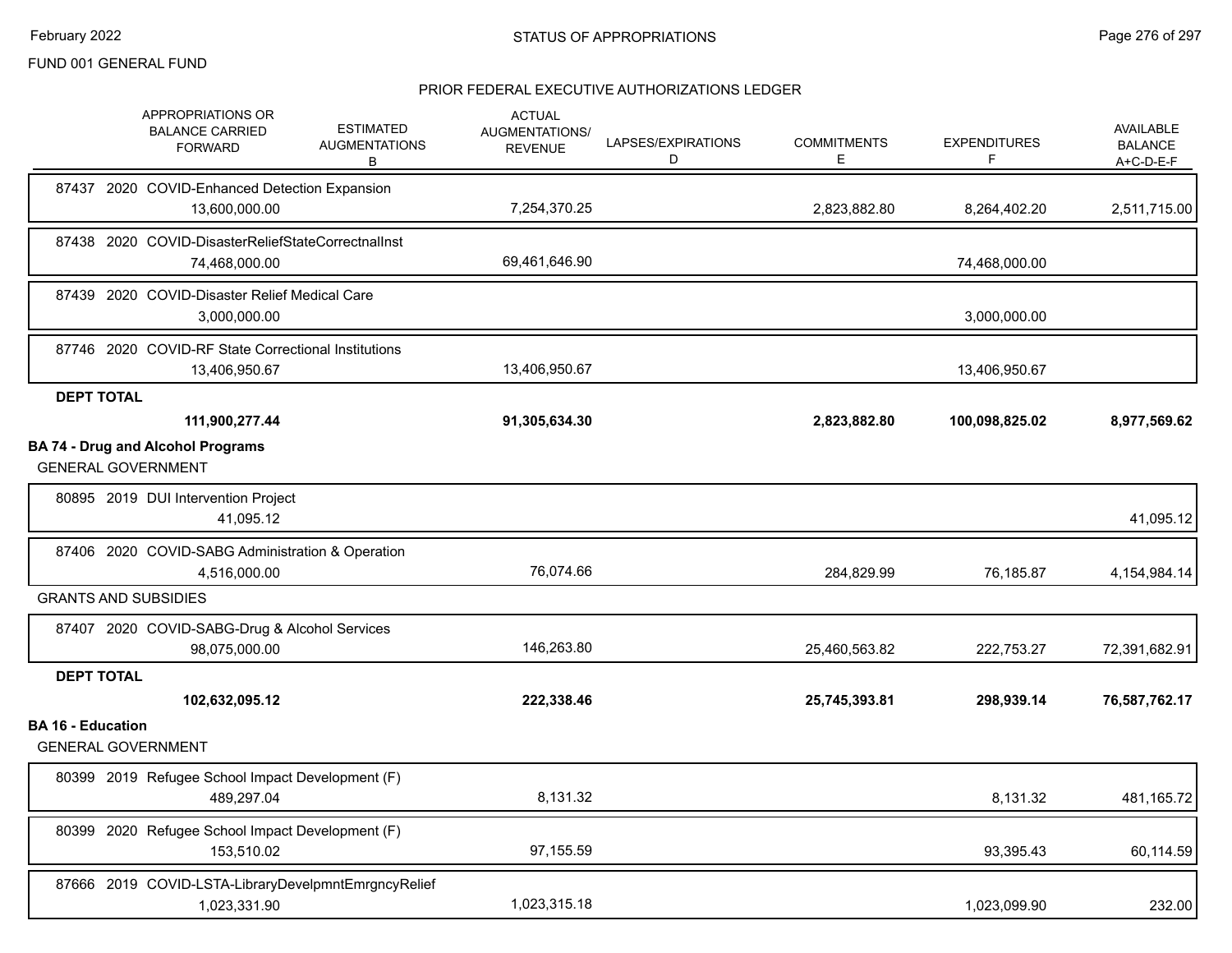|       | APPROPRIATIONS OR<br><b>BALANCE CARRIED</b><br><b>FORWARD</b>         | <b>ESTIMATED</b><br><b>AUGMENTATIONS</b><br>В | <b>ACTUAL</b><br>AUGMENTATIONS/<br><b>REVENUE</b> | LAPSES/EXPIRATIONS<br>D | <b>COMMITMENTS</b><br>E. | <b>EXPENDITURES</b><br>F | <b>AVAILABLE</b><br><b>BALANCE</b><br>A+C-D-E-F |
|-------|-----------------------------------------------------------------------|-----------------------------------------------|---------------------------------------------------|-------------------------|--------------------------|--------------------------|-------------------------------------------------|
|       | 87695 2020 COVID-Training & Outreach<br>107.73                        |                                               |                                                   |                         |                          |                          | 107.73                                          |
|       | <b>GRANTS AND SUBSIDIES</b>                                           |                                               |                                                   |                         |                          |                          |                                                 |
|       | 80027 2019 TANFBG - Teen Parenting Education<br>1,036,474.55          |                                               |                                                   |                         |                          |                          | 1,036,474.55                                    |
|       | 80027 2020 TANFBG - Teen Parenting Education<br>5,075,720.00          |                                               | 4,415,672.18                                      |                         | 5,359.35                 | 4,403,418.52             | 666,942.13                                      |
|       | 87427 2020 COVID-IDEA-Grants to States<br>93,476,000.00               |                                               | 26,871,006.61                                     |                         | 63,601,811.39            | 26,871,006.61            | 3,003,182.00                                    |
| 87428 | 2020 COVID-IDEA-Preschool<br>7,302,000.00                             |                                               | 2,511,549.78                                      |                         | 4,436,862.22             | 2,511,549.78             | 353,588.00                                      |
|       | 87492 2020 COVID-GovnrEmrgncyEducReliefNonPblcSchls<br>149,189,868.25 |                                               | 37,594,359.01                                     |                         | 109,697,440.24           | 37,594,359.01            | 1,898,069.00                                    |
|       | 87493 2020 COVID-GovnrEmergencyEducationReliefOther<br>46,983,601.02  |                                               | 24,888,470.42                                     |                         | 21,987,107.29            | 24,996,264.73            | 229.00                                          |
|       | 87667 2019 COVID-Food & Nutrition Emergency Relief<br>37,747,062.26   |                                               | $-482.94$                                         |                         |                          | $-21,761.04$             | 37,768,823.30                                   |
|       | 87667 2020 COVID-Food & Nutrition Emergency Relief<br>110,690,124.97  |                                               | 59,011,923.11                                     |                         |                          | 59,033,871.25            | 51,656,253.72                                   |
|       | 87669 2019 COVID-ESSER-SEA Administration<br>2,584,275.43             |                                               | 99,710.84                                         |                         | 411,080.82               | 95,121.68                | 2,078,072.93                                    |
|       | 87670 2019 COVID-ESSER-SEA<br>49,762,000.00                           |                                               |                                                   |                         |                          |                          | 49,762,000.00                                   |
|       | 87671 2019 COVID-ESSER-LEA<br>90,063,416.33                           |                                               | 76,370,534.02                                     |                         | 12,884,548.79            | 76,321,172.54            | 857,695.00                                      |
|       | 87671 2020 COVID-ESSER-LEA<br>2,143,313,534.33                        |                                               | 781,844,346.22                                    |                         | 1,346,985,477.29         | 781,835,939.06           | 14,492,117.98                                   |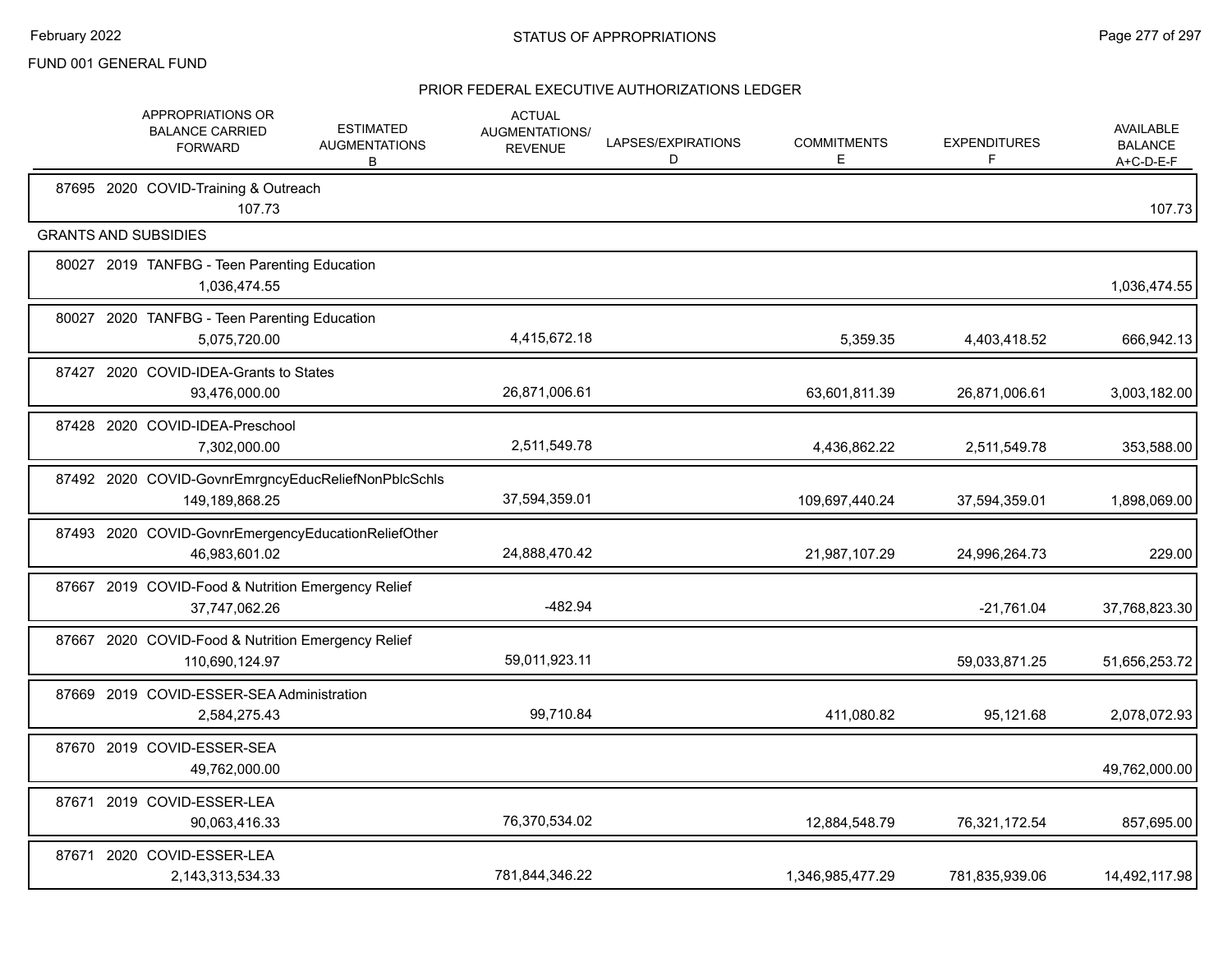|                   | APPROPRIATIONS OR<br><b>BALANCE CARRIED</b><br><b>FORWARD</b>              | <b>ESTIMATED</b><br><b>AUGMENTATIONS</b><br>В       | <b>ACTUAL</b><br>AUGMENTATIONS/<br><b>REVENUE</b> | LAPSES/EXPIRATIONS<br>D | <b>COMMITMENTS</b><br>E. | <b>EXPENDITURES</b><br>F. | AVAILABLE<br><b>BALANCE</b><br>$A+C-D-E-F$ |
|-------------------|----------------------------------------------------------------------------|-----------------------------------------------------|---------------------------------------------------|-------------------------|--------------------------|---------------------------|--------------------------------------------|
|                   |                                                                            | 87680 2019 COVID-Governor'sEmrgncyEducationReliefFd |                                                   |                         |                          |                           |                                            |
|                   | 36,680,055.18                                                              |                                                     | 19,789,323.65                                     |                         | 15,031,075.67            | 19,861,679.64             | 1,787,299.87                               |
|                   | 87723 2019 COVID-RF Pre-K Counts                                           |                                                     |                                                   |                         |                          |                           |                                            |
|                   | $-5,720.00$                                                                |                                                     | $-5,720.00$                                       |                         |                          | $-5,720.00$               |                                            |
| <b>DEPT TOTAL</b> |                                                                            |                                                     |                                                   |                         |                          |                           |                                            |
|                   | 2,775,564,659.01                                                           |                                                     | 1,034,519,294.99                                  |                         | 1,575,040,763.06         | 1,034,621,528.43          | 165,902,367.52                             |
|                   | <b>BA 31 - PA Emergency Management Agency</b><br><b>GENERAL GOVERNMENT</b> |                                                     |                                                   |                         |                          |                           |                                            |
|                   | 27,403.08                                                                  | 82284 2017 Domestic Preparedness - First Responders | 403,595.43                                        |                         |                          |                           | 27,403.08                                  |
|                   |                                                                            | 82284 2018 Domestic Preparedness - First Responders | 90,784.94                                         |                         |                          |                           |                                            |
|                   |                                                                            | 82284 2019 Domestic Preparedness - First Responders | 573,029.73                                        |                         |                          |                           |                                            |
|                   | 75,068,457.42                                                              | 82284 2020 Domestic Preparedness - First Responders | 4,009,021.55                                      |                         |                          | 1,095,900.65              | 73,972,556.77                              |
|                   | 82588 2020 Next Generation 911 (F)<br>2,880,057.00                         |                                                     | 2,119,943.00                                      |                         |                          |                           | 2,880,057.00                               |
|                   | 82873 2019 Firefighters Assistance Program                                 |                                                     | 26,573.91                                         |                         |                          |                           |                                            |
|                   | 82873 2020 Firefighters Assistance Program<br>193,810.66                   |                                                     | 151,849.55                                        |                         |                          | 81,607.20                 | 112,203.46                                 |
|                   | <b>GRANTS AND SUBSIDIES</b>                                                |                                                     |                                                   |                         |                          |                           |                                            |
|                   | 82887 2020 Disaster Relief (F)<br>62,795,273.51                            |                                                     | 4,240,928.90                                      |                         | 964,811.68               | 4,053,979.24              | 57,776,482.59                              |
|                   | 3,547,000.00                                                               | 82894 2020 EmergencyFederalLawEnforcementAssistance |                                                   |                         |                          |                           | 3,547,000.00                               |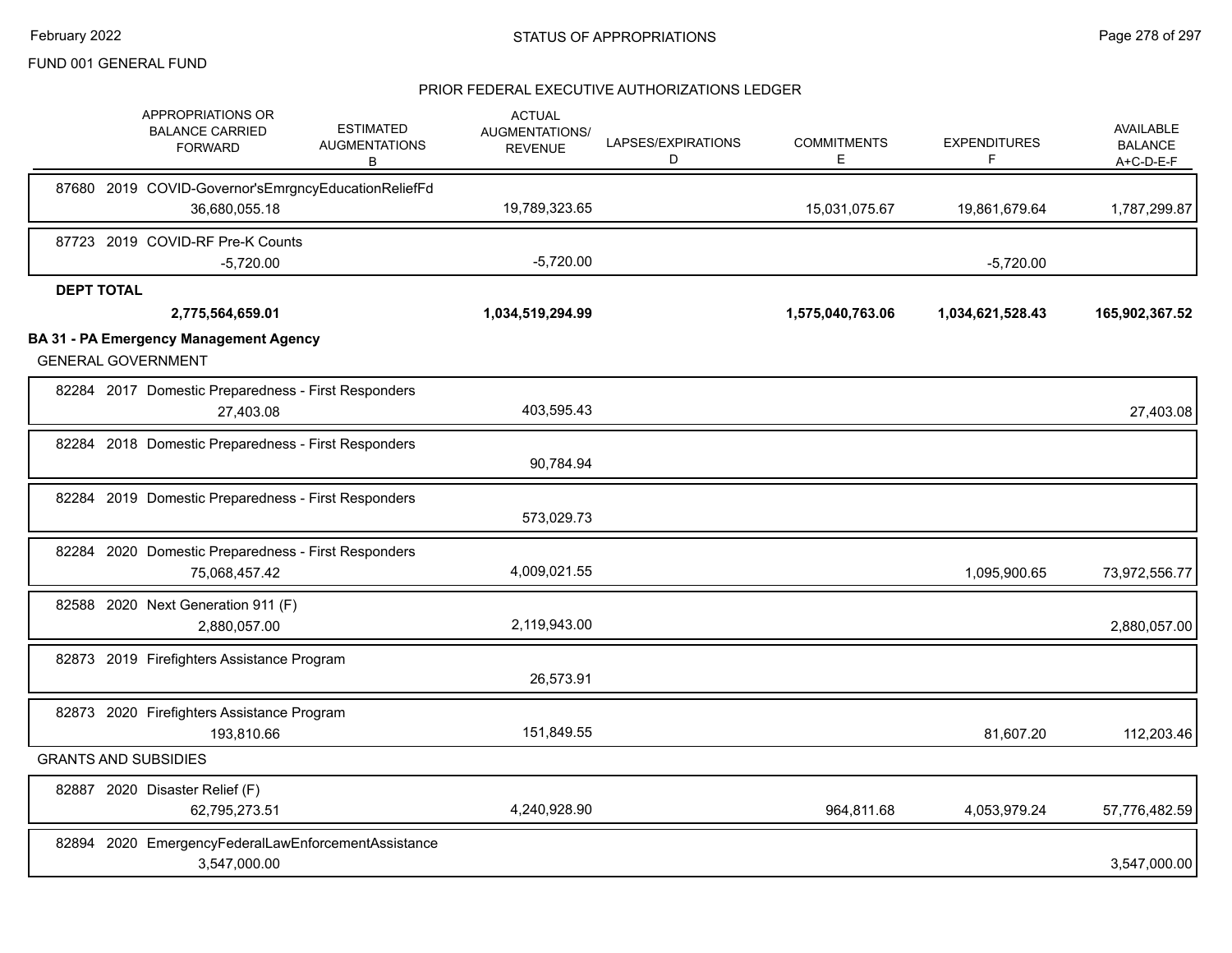|                   | APPROPRIATIONS OR<br><b>BALANCE CARRIED</b><br><b>FORWARD</b>        | <b>ESTIMATED</b><br><b>AUGMENTATIONS</b><br>B | <b>ACTUAL</b><br>AUGMENTATIONS/<br><b>REVENUE</b> | LAPSES/EXPIRATIONS<br>D | <b>COMMITMENTS</b><br>E. | <b>EXPENDITURES</b><br>F | <b>AVAILABLE</b><br><b>BALANCE</b><br>A+C-D-E-F |
|-------------------|----------------------------------------------------------------------|-----------------------------------------------|---------------------------------------------------|-------------------------|--------------------------|--------------------------|-------------------------------------------------|
|                   | 82899 2019 Hazard Mitigation                                         |                                               | 122,770.20                                        |                         |                          |                          |                                                 |
|                   | 82899 2020 Hazard Mitigation<br>9,355,091.77                         |                                               | 1,256,328.43                                      |                         |                          | 402,598.69               | 8,952,493.08                                    |
|                   | 87602 2019 COVID-PA Disaster Relief (F)<br>38,646,021.91             |                                               | 3,623,039.28                                      |                         | 27,492.00                | 914,239.13               | 37,704,290.78                                   |
|                   | 87602 2020 COVID-PA Disaster Relief (F)<br>187,679,340.54            |                                               | 54,525,906.23                                     |                         | 40,378,833.51            | 51,333,860.78            | 95,966,646.25                                   |
|                   | 87681 2019 COVID-EmergncyPerfrmncManagmntGrantCARES<br>2,938,860.00  |                                               | 127,810.95                                        |                         | 42,642.02                | 132,375.95               | 2,763,842.03                                    |
|                   | 87681 2020 COVID-EmergncyPerfrmncManagmntGrantCARES<br>3,053,000.00  |                                               |                                                   |                         |                          |                          | 3,053,000.00                                    |
|                   | 87738 2019 COVID-RF FireCo & Emerg Medical Services<br>-719,308.80   |                                               | -719,308.80                                       |                         |                          | -719,308.80              |                                                 |
| <b>DEPT TOTAL</b> | 385,465,007.09                                                       |                                               | 70,552,273.30                                     |                         | 41,413,779.21            | 57,295,252.84            | 286,755,975.04                                  |
|                   | <b>BA 35 - Environmental Protection</b><br><b>GENERAL GOVERNMENT</b> |                                               |                                                   |                         |                          |                          |                                                 |
|                   | 80119 2019 Technical Assistance To Small Systems<br>771,559.09       |                                               |                                                   |                         |                          |                          | 771,559.09                                      |
|                   | 80119 2020 Technical Assistance To Small Systems<br>1,017,401.86     |                                               | $-78,313.08$                                      |                         |                          | 23,809.67                | 993,592.19                                      |
|                   | 80120 2019 Assistance to State Program<br>3,291,880.88               |                                               |                                                   |                         |                          |                          | 3,291,880.88                                    |
|                   | 80120 2020 Assistance to State Program<br>3,716,994.69               |                                               | $-262,056.61$                                     |                         |                          | -156,297.23              | 3,873,291.92                                    |
|                   | 80121 2019 Local Assistance & Source Wtr Protection<br>4,856,362.75  |                                               |                                                   |                         | 14,809.90                |                          | 4,841,552.85                                    |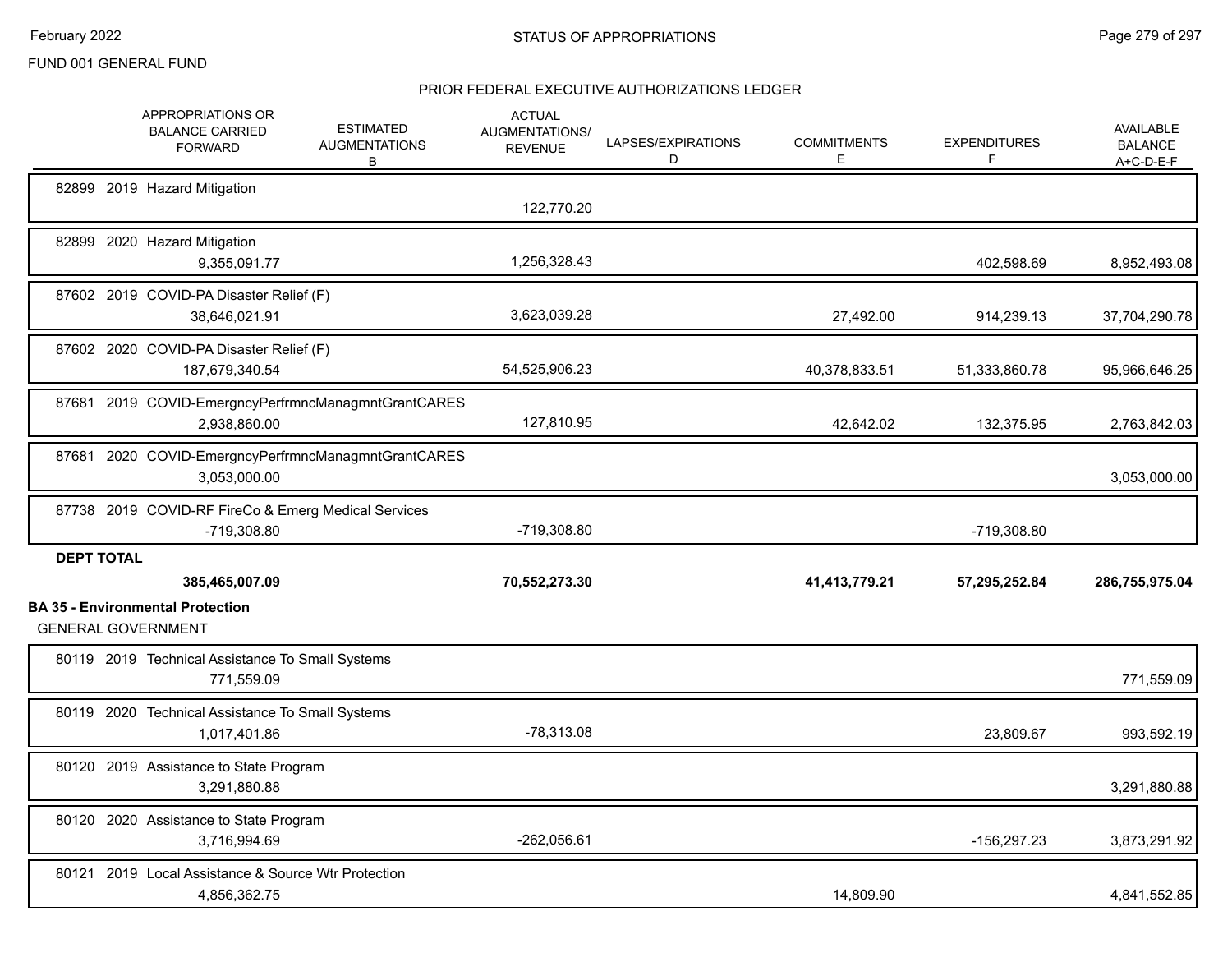|                                 | APPROPRIATIONS OR<br><b>BALANCE CARRIED</b><br><b>FORWARD</b>          | <b>ESTIMATED</b><br><b>AUGMENTATIONS</b><br>В | <b>ACTUAL</b><br>AUGMENTATIONS/<br><b>REVENUE</b> | LAPSES/EXPIRATIONS<br>D | <b>COMMITMENTS</b><br>E | <b>EXPENDITURES</b><br>F | AVAILABLE<br><b>BALANCE</b><br>$A+C-D-E-F$ |
|---------------------------------|------------------------------------------------------------------------|-----------------------------------------------|---------------------------------------------------|-------------------------|-------------------------|--------------------------|--------------------------------------------|
|                                 | 80121 2020 Local Assistance & Source Wtr Protection<br>5, 167, 842. 33 |                                               | -883,837.52                                       |                         | 37,281.07               | 142,772.80               | 4,987,788.46                               |
|                                 | 80212 2019 Homeland Security Initiative<br>440,731.60                  |                                               |                                                   |                         |                         |                          | 440,731.60                                 |
|                                 | 80212 2020 Homeland Security Initiative<br>707,499.20                  |                                               | $-315,288.06$                                     |                         |                         | $-14,270.01$             | 721,769.21                                 |
|                                 | 80546 2019 Zika Vector Control Response<br>15,384.04                   |                                               |                                                   |                         |                         |                          | 15,384.04                                  |
|                                 | 80546 2020 Zika Vector Control Response<br>822.00                      |                                               |                                                   |                         |                         |                          | 822.00                                     |
|                                 | 80896 2019 Great Lakes Restoration<br>202.91                           |                                               |                                                   |                         |                         |                          | 202.91                                     |
|                                 | 80995 2020 HazardousMaterialsEmergencyPreparedness<br>55,000.00        |                                               |                                                   |                         |                         |                          | 55,000.00                                  |
|                                 | 82122 2018 Abandoned Mine Reclamation<br>547,511.21                    |                                               | 162,586.03                                        |                         |                         | 10,097.24                | 537,413.97                                 |
|                                 | 82122 2019 Abandoned Mine Reclamation<br>8,318,426.02                  |                                               | 3,236,944.53                                      |                         | 1,968,388.23            | 2,771,882.63             | 3,578,155.16                               |
|                                 | 82122 2020 Abandoned Mine Reclamation<br>59,929,845.89                 |                                               | 8,192,911.31                                      |                         | 5,968,835.98            | 9,739,747.97             | 44,221,261.94                              |
| <b>DEPT TOTAL</b>               | 88,837,464.47                                                          |                                               | 10,052,946.60                                     |                         | 7,989,315.18            | 12,517,743.07            | 68,330,406.22                              |
| <b>BA 15 - General Services</b> |                                                                        |                                               |                                                   |                         |                         |                          |                                            |
|                                 | <b>GENERAL GOVERNMENT</b>                                              |                                               |                                                   |                         |                         |                          |                                            |
|                                 | 87425 2020 COVID-Disaster Relief<br>7,000,000.00                       |                                               |                                                   |                         |                         | 1,711,586.78             | 5,288,413.22                               |
| <b>DEPT TOTAL</b>               |                                                                        |                                               |                                                   |                         |                         |                          |                                            |
|                                 | 7,000,000.00                                                           |                                               |                                                   |                         |                         | 1,711,586.78             | 5,288,413.22                               |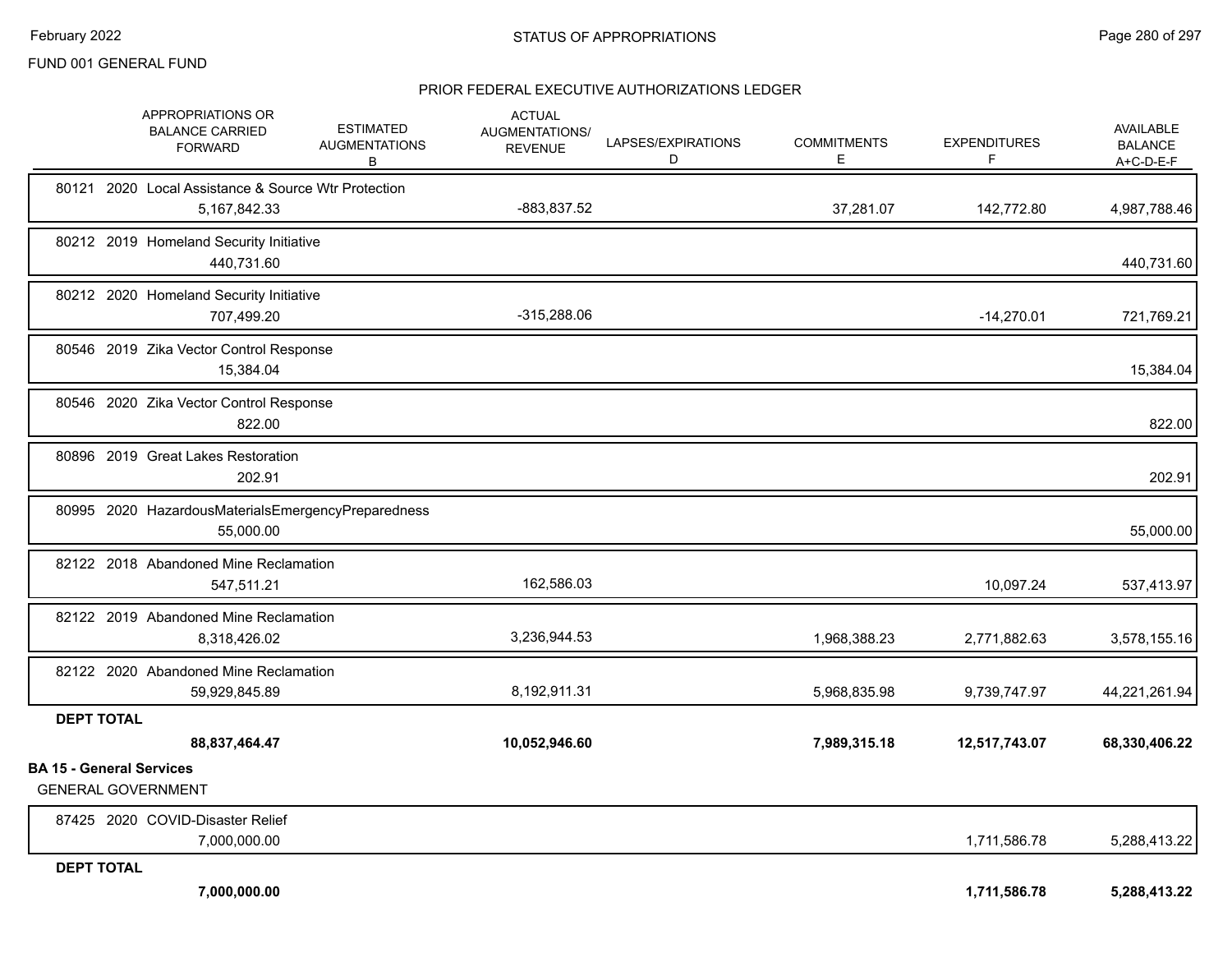|                | APPROPRIATIONS OR<br><b>BALANCE CARRIED</b><br><b>FORWARD</b>    | <b>ESTIMATED</b><br><b>AUGMENTATIONS</b><br>B | <b>ACTUAL</b><br>AUGMENTATIONS/<br><b>REVENUE</b> | LAPSES/EXPIRATIONS<br>D | <b>COMMITMENTS</b><br>E | <b>EXPENDITURES</b><br>F | <b>AVAILABLE</b><br><b>BALANCE</b><br>$A+C-D-E-F$ |
|----------------|------------------------------------------------------------------|-----------------------------------------------|---------------------------------------------------|-------------------------|-------------------------|--------------------------|---------------------------------------------------|
| BA 67 - Health |                                                                  |                                               |                                                   |                         |                         |                          |                                                   |
|                | <b>GENERAL GOVERNMENT</b>                                        |                                               |                                                   |                         |                         |                          |                                                   |
|                | 80407 2019 Learning Management System (F)<br>36,500.00           |                                               |                                                   |                         |                         |                          | 36,500.00                                         |
|                | 80407 2020 Learning Management System (F)<br>18,500.00           |                                               |                                                   |                         |                         |                          | 18,500.00                                         |
|                | 80558 2019 State Opioid Response Programs<br>8,046,835.78        |                                               |                                                   |                         |                         |                          | 8,046,835.78                                      |
|                | 80558 2020 State Opioid Response Programs<br>15,574,076.51       |                                               | 1,327,051.00                                      |                         |                         | 829,409.27               | 14,744,667.24                                     |
|                | 80570 2019 Educate Older Adults Program<br>186,000.00            |                                               |                                                   |                         |                         |                          | 186,000.00                                        |
|                | 80570 2020 Educate Older Adults Program<br>454,489.09            |                                               |                                                   |                         |                         |                          | 454,489.09                                        |
|                | 80576 2019 VehicularSafetyAssessment&OutreachProgrm<br>39,256.34 |                                               |                                                   |                         |                         |                          | 39,256.34                                         |
|                | 80576 2020 VehicularSafetyAssessment&OutreachProgrm<br>51,942.88 |                                               | 85,114.42                                         |                         |                         | 15,078.38                | 36,864.50                                         |
|                | 80837 2019 SABG-DDAP Support Services<br>1.106.79                |                                               |                                                   |                         |                         |                          | 1,106.79                                          |
|                | 80837 2020 SABG-DDAP Support Services<br>34,866.64               |                                               | 10,237.91                                         |                         |                         | 2,966.07                 | 31,900.57                                         |
|                | 82155 2017 Public Hlth Emgcy Preparedness& Respnse<br>28,313.16  |                                               |                                                   |                         |                         |                          | 28,313.16                                         |
|                | 82155 2018 Public Hlth Emgcy Preparedness& Respnse<br>119,541.00 |                                               |                                                   |                         |                         |                          | 119,541.00                                        |
|                | 82155 2019 Public Hlth Emgcy Preparedness& Respnse<br>340,039.11 |                                               | 97,673.35                                         |                         | 0.10                    | 267,167.95               | 72,871.06                                         |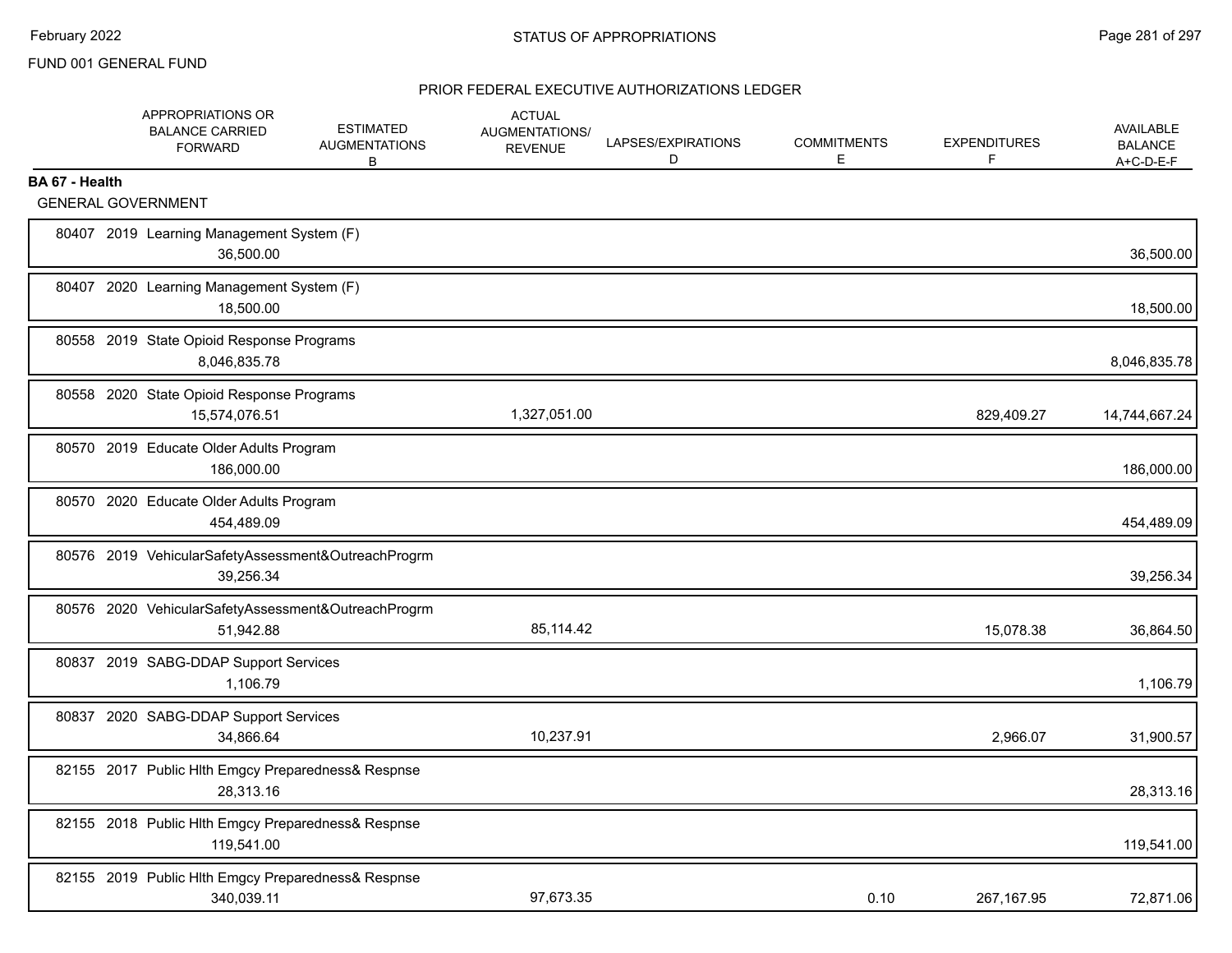|       | APPROPRIATIONS OR<br><b>BALANCE CARRIED</b><br><b>FORWARD</b>         | <b>ESTIMATED</b><br><b>AUGMENTATIONS</b><br>В | <b>ACTUAL</b><br><b>AUGMENTATIONS/</b><br><b>REVENUE</b> | LAPSES/EXPIRATIONS<br>D | <b>COMMITMENTS</b><br>Е | <b>EXPENDITURES</b><br>F | AVAILABLE<br><b>BALANCE</b><br>$A+C-D-E-F$ |
|-------|-----------------------------------------------------------------------|-----------------------------------------------|----------------------------------------------------------|-------------------------|-------------------------|--------------------------|--------------------------------------------|
|       | 82155 2020 Public Hlth Emgcy Preparedness& Respnse<br>37,528,961.00   |                                               | 12,418,969.97                                            |                         | 199,475.77              | 11,238,057.69            | 26,091,427.54                              |
|       | 87422 2020 COVID-Health Equity<br>27,676,000.00                       |                                               | 688,939.82                                               |                         | 13,664,079.19           | 1,017,470.07             | 12,994,450.74                              |
|       | 87538 2018 ARRA-Health Information ExchangeCapacity<br>277,645.62     |                                               |                                                          |                         |                         |                          | 277,645.62                                 |
|       | 87538 2019 ARRA-Health Information ExchangeCapacity<br>1,267,434.86   |                                               |                                                          |                         |                         |                          | 1,267,434.86                               |
|       | 87538 2020 ARRA-Health Information ExchangeCapacity<br>1,305,000.00   |                                               |                                                          |                         |                         |                          | 1,305,000.00                               |
|       | 87604 2019 COVID-PublicHealthEmergPrepare/Response<br>6,628,911.12    |                                               | $-5,683,923.41$                                          |                         | 1,800,714.15            | 1,110,811.63             | 3,717,385.34                               |
|       | 87604 2020 COVID-PublicHealthEmergPrepare/Response<br>74,240,938.15   |                                               | 1,713,332.33                                             |                         | 22,833,098.16           | 2,964,182.38             | 48,443,657.61                              |
|       | 87645 2019 COVID-Public Assistance<br>2.502.860.48                    |                                               |                                                          |                         |                         |                          | 2,502,860.48                               |
|       | 87645 2020 COVID-Public Assistance<br>3,636,489.26                    |                                               | $-21,713.75$                                             |                         |                         | 5,667.22                 | 3,630,822.04                               |
|       | 87664 2019 COVID-EpidemIgyLaboratrySurveilInceRespn<br>211,272,472.91 |                                               | 30,100,138.11                                            |                         | 146,960,979.23          | 34,986,140.55            | 29,325,353.13                              |
|       | 87664 2020 COVID-EpidemIgyLaboratrySurveilInceRespn<br>996,479,934.89 |                                               | 15,290,712.27                                            |                         | 262,148,520.19          | 46,450,331.02            | 687,881,083.68                             |
| 87676 | 2019 COVID-SexualViolencePreventionActivities<br>13,183.68            |                                               |                                                          |                         |                         |                          | 13,183.68                                  |
|       | 87689 2019 COVID-Medicare-HIthSrvcAgncyCertificaton<br>10,304,000.00  |                                               |                                                          |                         |                         |                          | 10,304,000.00                              |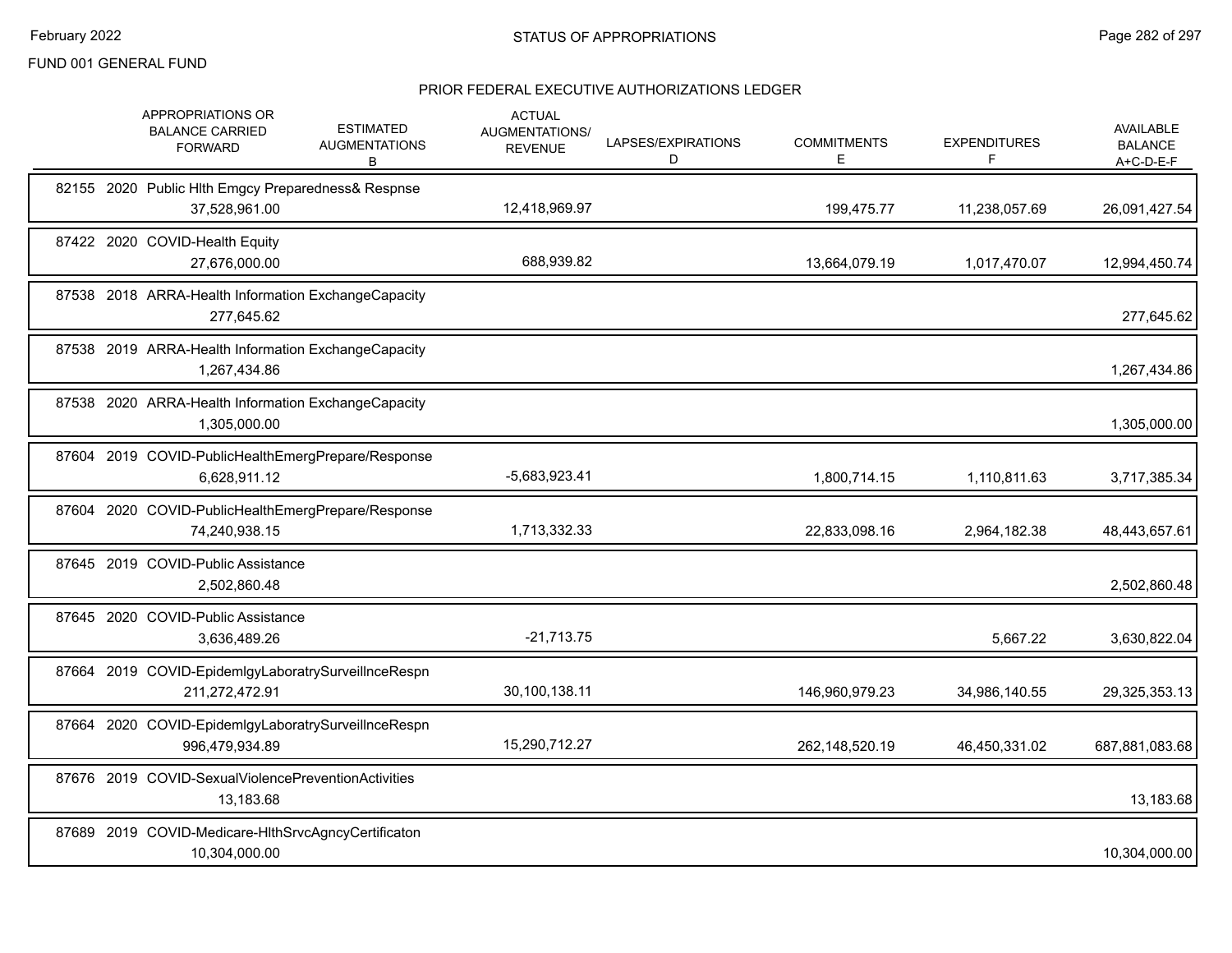#### PRIOR FEDERAL EXECUTIVE AUTHORIZATIONS LEDGER

|                   | APPROPRIATIONS OR<br><b>BALANCE CARRIED</b><br><b>FORWARD</b>       | <b>ESTIMATED</b><br><b>AUGMENTATIONS</b><br>В | <b>ACTUAL</b><br>AUGMENTATIONS/<br><b>REVENUE</b> | LAPSES/EXPIRATIONS<br>D | <b>COMMITMENTS</b><br>E. | <b>EXPENDITURES</b><br>F. | <b>AVAILABLE</b><br><b>BALANCE</b><br>$A+C-D-E-F$ |
|-------------------|---------------------------------------------------------------------|-----------------------------------------------|---------------------------------------------------|-------------------------|--------------------------|---------------------------|---------------------------------------------------|
|                   | 87689 2020 COVID-Medicare-HIthSrvcAgncyCertificaton<br>1,690,167.00 |                                               |                                                   |                         |                          |                           | 1,690,167.00                                      |
|                   | 87690 2019 COVID-Medicaid Certification<br>10,752,000.00            |                                               |                                                   |                         |                          |                           | 10,752,000.00                                     |
|                   | 87690 2020 COVID-Medicaid Certification<br>809,332.15               |                                               |                                                   |                         |                          |                           | 809,332.15                                        |
|                   | 87691 2019 COVID-Disease Control Immunization<br>766,679.38         |                                               | 704,404.59                                        |                         | 19,600.00                | 378,025.26                | 369,054.12                                        |
|                   | 87691 2020 COVID-Disease Control Immunization<br>215,676,848.57     |                                               | 31,986,371.39                                     |                         | 83,937,239.00            | 43, 142, 635.88           | 88,596,973.69                                     |
|                   | 87693 2020 COVID-Health Assessment<br>68,921.93                     |                                               |                                                   |                         |                          |                           | 68,921.93                                         |
|                   | <b>GRANTS AND SUBSIDIES</b>                                         |                                               |                                                   |                         |                          |                           |                                                   |
|                   | 87653 2019 COVID-Screening Newborns<br>57,475.00                    |                                               |                                                   |                         |                          |                           | 57,475.00                                         |
|                   | 87653 2020 COVID-Screening Newborns<br>244,235.57                   |                                               | 20,284.13                                         |                         |                          | 20,284.13                 | 223,951.44                                        |
|                   | 87660 2019 COVID-RW HIV/AIDS Program Part B<br>704,748.00           |                                               | 268,245.00                                        |                         | 161,783.00               | 420,992.00                | 121,973.00                                        |
|                   | 87661 2019 COVID-Women, Infants & Children (WIC)                    |                                               | 43.90                                             |                         |                          |                           |                                                   |
|                   | 87661 2020 COVID-Women, Infants & Children (WIC)<br>14,861,255.43   |                                               | 3,302,950.52                                      |                         |                          | 4,557,462.88              | 10,303,792.55                                     |
|                   | 87663 2019 COVID-Housing for Persons with AIDS<br>4,531.69          |                                               | 70,698.94                                         |                         |                          | 3,028.69                  | 1,503.00                                          |
| <b>DEPT TOTAL</b> | 1,643,701,493.99                                                    |                                               | 92,379,530.49                                     |                         | 531,725,488.79           | 147,409,711.07            | 964,566,294.13                                    |

**BA 30 - Historical & Museum Commission**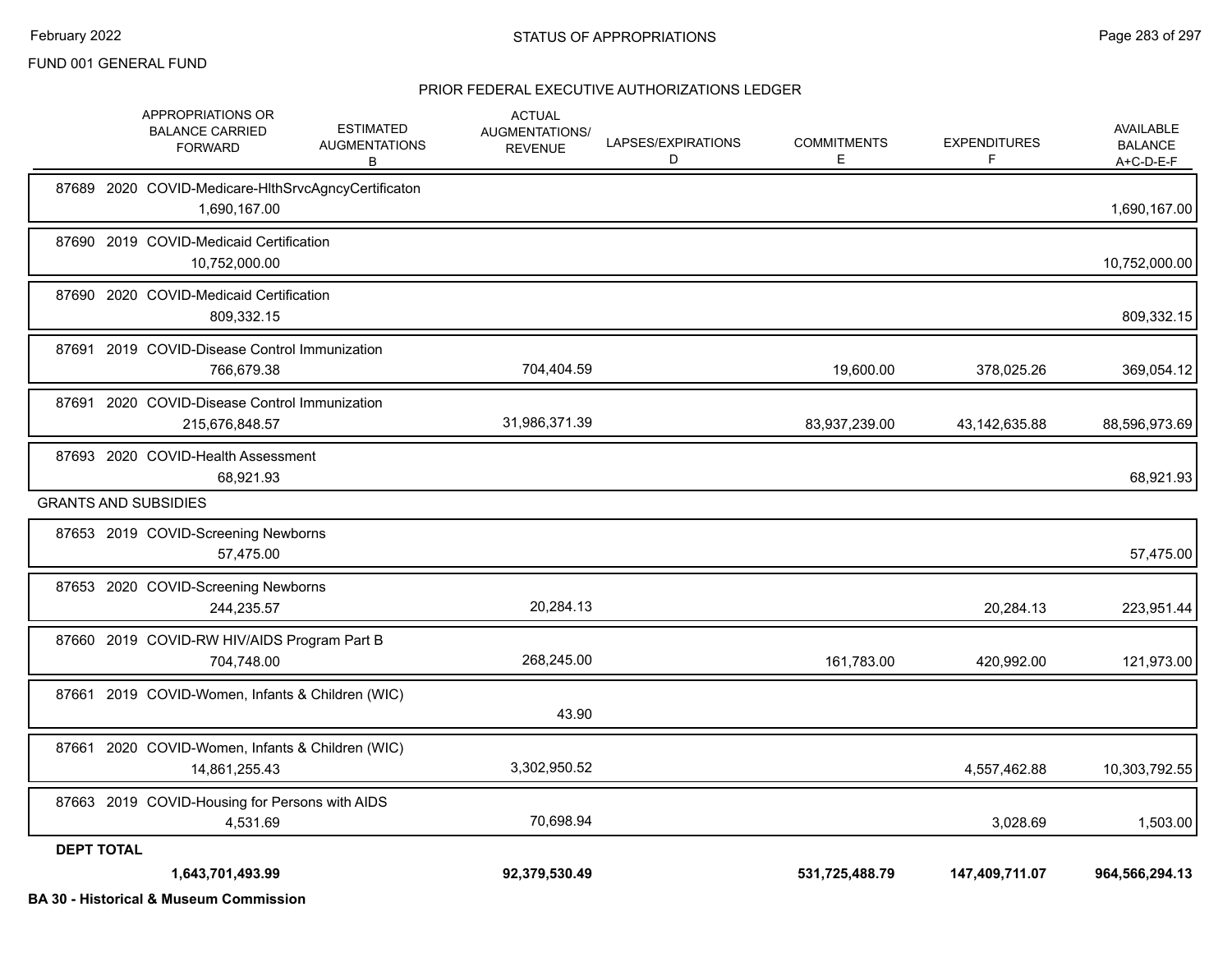|                          | APPROPRIATIONS OR<br><b>BALANCE CARRIED</b><br><b>FORWARD</b>               | <b>ESTIMATED</b><br><b>AUGMENTATIONS</b><br>B | <b>ACTUAL</b><br><b>AUGMENTATIONS/</b><br><b>REVENUE</b> | LAPSES/EXPIRATIONS<br>D | <b>COMMITMENTS</b><br>Е | <b>EXPENDITURES</b><br>F | AVAILABLE<br><b>BALANCE</b><br>$A+C-D-E-F$ |
|--------------------------|-----------------------------------------------------------------------------|-----------------------------------------------|----------------------------------------------------------|-------------------------|-------------------------|--------------------------|--------------------------------------------|
|                          | <b>GENERAL GOVERNMENT</b>                                                   |                                               |                                                          |                         |                         |                          |                                            |
|                          | 82853 2019 Hurricane Sandy Disaster Relief                                  |                                               | 2,695.87                                                 |                         |                         |                          |                                            |
|                          | 82853 2020 Hurricane Sandy Disaster Relief<br>171,234.39                    |                                               | $-2,695.87$                                              |                         |                         |                          | 171,234.39                                 |
|                          | 87696 2020 COVID-PA History To-GO<br>164,526.28                             |                                               | 165,031.72                                               |                         | 1,400.00                | 144,992.61               | 18,133.67                                  |
| <b>DEPT TOTAL</b>        | 335,760.67                                                                  |                                               | 165,031.72                                               |                         | 1,400.00                | 144,992.61               | 189,368.06                                 |
| BA 12 - Labor & Industry | <b>GENERAL GOVERNMENT</b>                                                   |                                               |                                                          |                         |                         |                          |                                            |
|                          | 87405 2020 COVID-CommnwlthCivilianCoronavirusCorps<br>582,517.50            |                                               | 264,909.94                                               |                         | 295,093.75              | 287,423.75               |                                            |
|                          | <b>GRANTS AND SUBSIDIES</b>                                                 |                                               |                                                          |                         |                         |                          |                                            |
|                          | 80388 2019 Comprehensive Workforce Development<br>392,954.37                |                                               | 2,744.17                                                 |                         |                         |                          | 392,954.37                                 |
|                          | 80388 2020 Comprehensive Workforce Development<br>423,714.12                |                                               | 201,410.38                                               |                         |                         | 201,410.38               | 222,303.74                                 |
|                          | 87668 2019 COVID-WIOA-National Dislocated Worker<br>5,254,714.19            |                                               | 113,099.29                                               |                         | 321,844.41              | 114,635.29               | 4,818,234.49                               |
|                          | 87668 2020 COVID-WIOA-National Dislocated Worker<br>1,140,449.80            |                                               | 498,275.64                                               |                         | 492,983.33              | 496,537.77               | 150,928.70                                 |
| <b>DEPT TOTAL</b>        |                                                                             |                                               |                                                          |                         |                         |                          |                                            |
|                          | 7,794,349.98                                                                |                                               | 1,080,439.42                                             |                         | 1,109,921.49            | 1,100,007.19             | 5,584,421.30                               |
|                          | <b>BA 13 - Military &amp; Veterans Affairs</b><br><b>GENERAL GOVERNMENT</b> |                                               |                                                          |                         |                         |                          |                                            |
|                          | 80565 2020 Spotted Lanternfly<br>85,824.17                                  |                                               |                                                          |                         |                         |                          | 85,824.17                                  |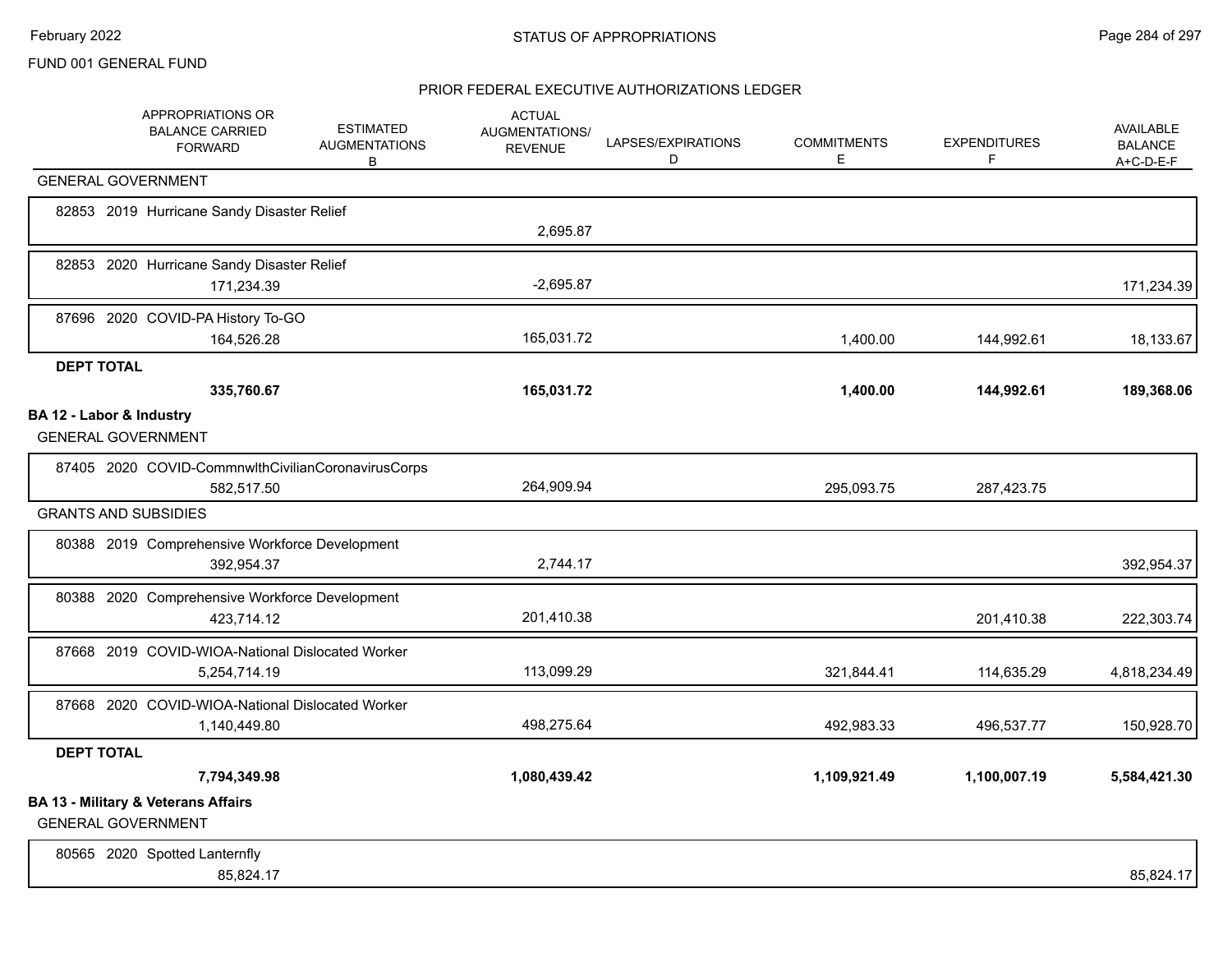# PRIOR FEDERAL EXECUTIVE AUTHORIZATIONS LEDGER

|                               | 87649 2020 COVID-Operations & Maintenance<br>3,191.01            |                                                     | 1,330,693.00  |              |              | 3,191.01     |
|-------------------------------|------------------------------------------------------------------|-----------------------------------------------------|---------------|--------------|--------------|--------------|
| <b>INSTITUTIONAL</b>          |                                                                  |                                                     |               |              |              |              |
|                               | 87411 2020 COVID-COVID Testing<br>11,336,560.77                  |                                                     | 8,630,449.50  | 3,984,723.35 | 7,147,973.15 | 203,864.27   |
|                               | 87600 2019 COVID-Veterans'HomesEnhancdVetsReimbrsmt<br>40,764.34 |                                                     |               |              |              | 40,764.34    |
|                               | 533,901.18                                                       | 87600 2020 COVID-Veterans'HomesEnhancdVetsReimbrsmt |               |              |              | 533,901.18   |
|                               | 87683 2019 COVID-Facilities Maintenance Cares Act<br>210,918.24  |                                                     |               |              |              | 210,918.24   |
|                               | 87683 2020 COVID-Facilities Maintenance Cares Act<br>29,686.27   |                                                     |               |              |              | 29,686.27    |
|                               | 87697 2019 COVID-DirectReliefProvidersVeteran'sHome<br>129.89    |                                                     |               |              |              | 129.89       |
|                               | 87697 2020 COVID-DirectReliefProvidersVeteran'sHome<br>873.42    |                                                     |               |              |              | 873.42       |
| <b>DEPT TOTAL</b>             |                                                                  |                                                     |               |              |              |              |
| <b>BA 21 - Human Services</b> | 12,350,538.09                                                    |                                                     | 10,227,596.07 | 3,984,723.35 | 7,098,850.15 | 1,266,964.59 |
|                               |                                                                  |                                                     |               |              |              |              |

GENERAL GOVERNMENT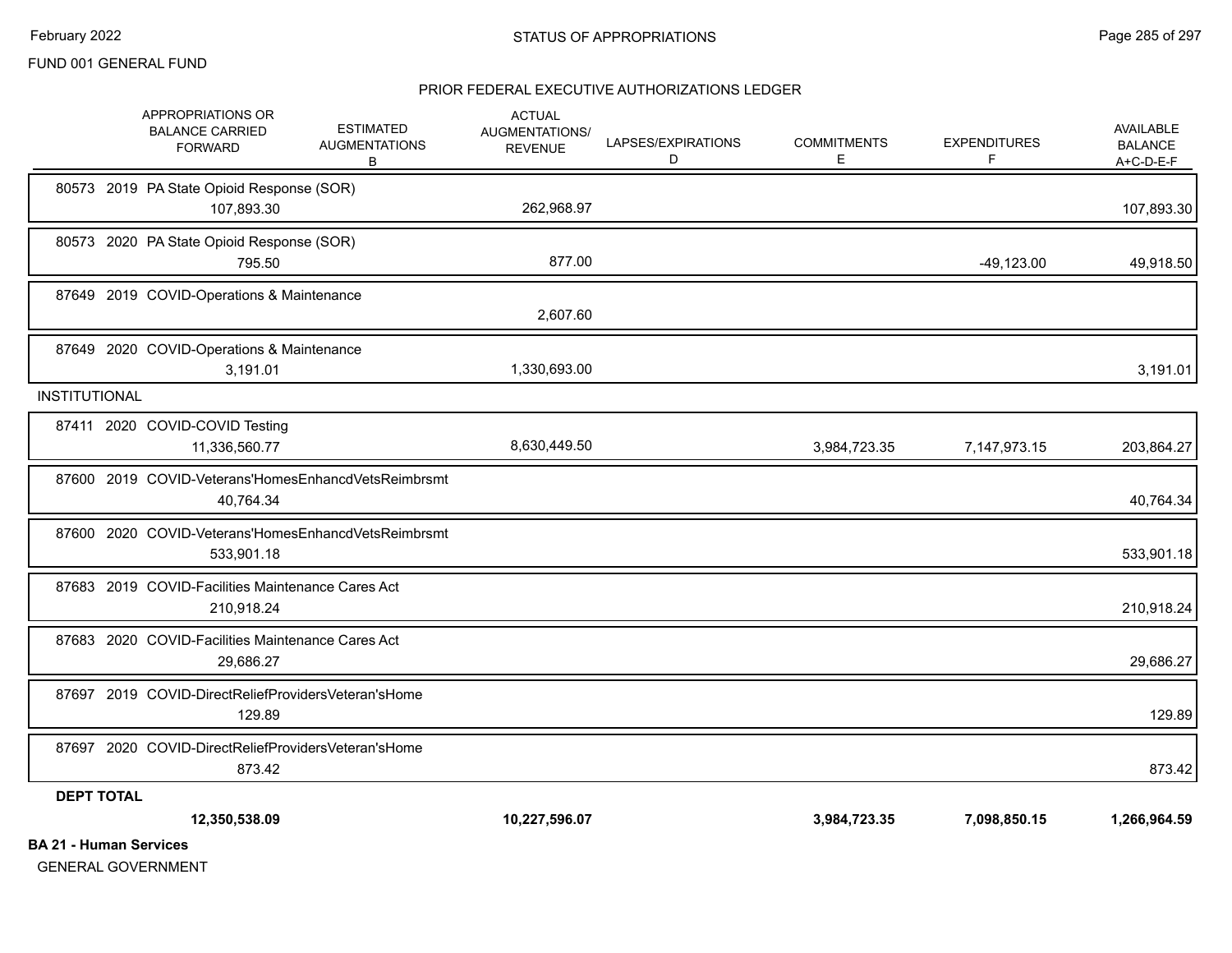## PRIOR FEDERAL EXECUTIVE AUTHORIZATIONS LEDGER

|  | APPROPRIATIONS OR<br><b>BALANCE CARRIED</b><br><b>FORWARD</b>     | <b>ESTIMATED</b><br><b>AUGMENTATIONS</b><br>B | <b>ACTUAL</b><br><b>AUGMENTATIONS/</b><br><b>REVENUE</b> | LAPSES/EXPIRATIONS<br>D | <b>COMMITMENTS</b><br>Е | <b>EXPENDITURES</b><br>F | AVAILABLE<br><b>BALANCE</b><br>$A+C-D-E-F$ |
|--|-------------------------------------------------------------------|-----------------------------------------------|----------------------------------------------------------|-------------------------|-------------------------|--------------------------|--------------------------------------------|
|  | 80577 2019 Preschool Development Grant (F)<br>5,132,906.91        |                                               |                                                          |                         |                         |                          | 5,132,906.91                               |
|  | 80897 2019 Homeland Security<br>75,000.00                         |                                               |                                                          |                         |                         |                          | 75,000.00                                  |
|  | 80897 2020 Homeland Security<br>75.000.00                         |                                               |                                                          |                         |                         |                          | 75,000.00                                  |
|  | 87414 2020 COVID-EarlyHeadStartExpnsnChildCarePrtsp<br>782,951.87 |                                               | 742,745.00                                               |                         |                         | 742,745.00               | 40,206.87                                  |
|  | 87415 2020 COVID-SNAP P-EBT Administration<br>6,739,653.86        |                                               | 6,786,987.31                                             |                         | 93,835.75               | 6,640,057.31             | 5,760.80                                   |
|  | 87416 2020 COVID-SNAP-State Admin Expense Grants<br>48,173,000.00 |                                               | 6,357,217.00                                             |                         | 6,054,257.08            | 8,165,720.50             | 33,953,022.42                              |
|  | 87432 2020 COVID-DvlopmntIDisabilities-BasicSupport<br>149,000.00 |                                               | 100,470.00                                               |                         |                         | 100,470.00               | 48,530.00                                  |
|  | 87606 2019 COVID-LIHEABG-Administration<br>760,950.97             |                                               | 760,950.97                                               |                         |                         | 760,950.97               |                                            |
|  | 87606 2020 COVID-LIHEABG-Administration<br>29,768,000.00          |                                               |                                                          |                         |                         |                          | 29,768,000.00                              |
|  | 87607 2019 COVID-Children's Health Insurance Admin<br>49,093.56   |                                               |                                                          |                         |                         |                          | 49,093.56                                  |
|  | 87607 2020 COVID-Children's Health Insurance Admin<br>155,258.34  |                                               | 12,146.91                                                |                         |                         | 35,079.58                | 120,178.76                                 |
|  | 87665 2019 COVID-CHIP-Information Systems<br>84,132.81            |                                               |                                                          |                         |                         |                          | 84,132.81                                  |
|  | 87665 2020 COVID-CHIP-Information Systems<br>58,126.61            |                                               |                                                          |                         |                         | 57,739.20                | 387.41                                     |

INSTITUTIONAL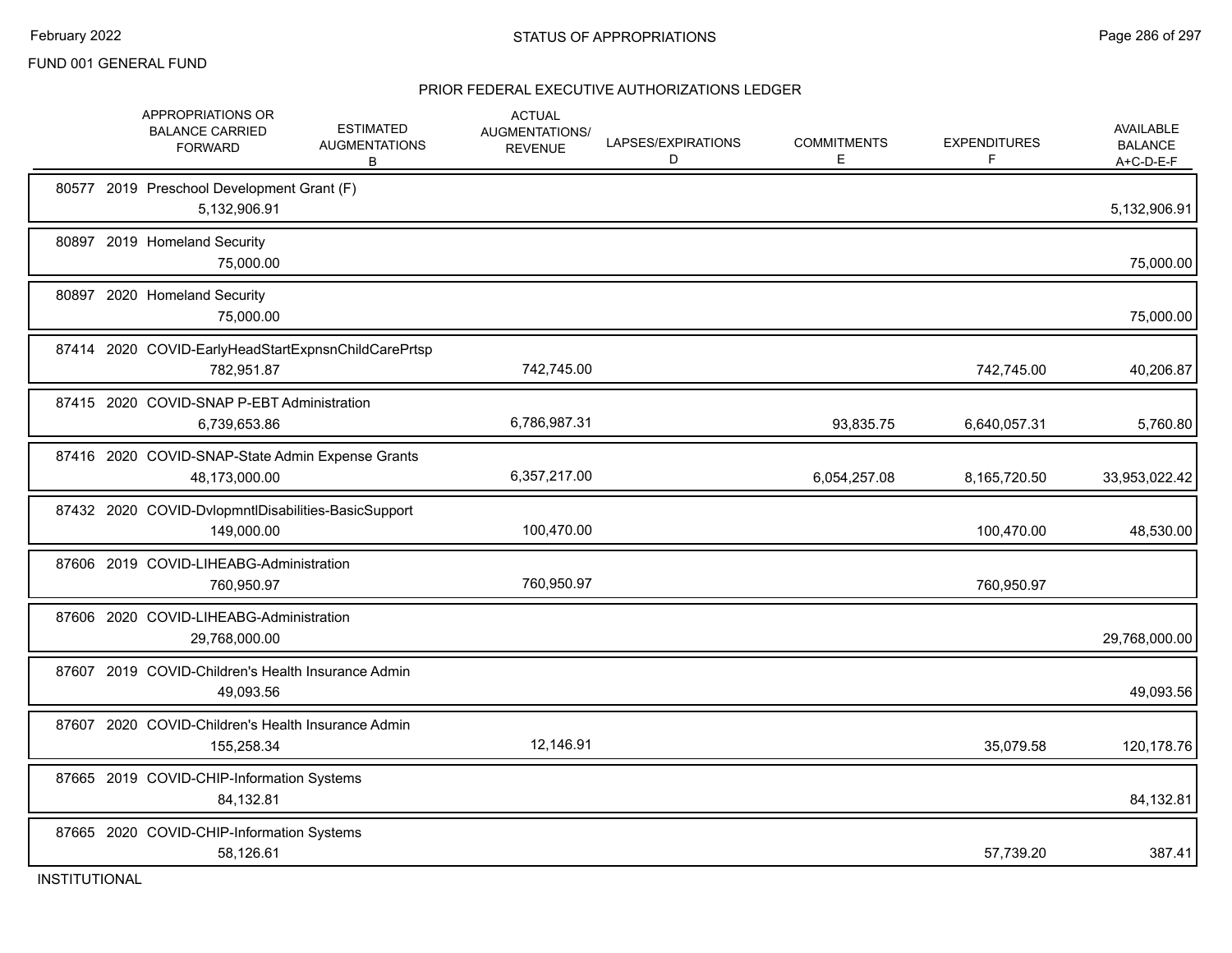|                             | APPROPRIATIONS OR<br><b>BALANCE CARRIED</b><br><b>FORWARD</b> | <b>ESTIMATED</b><br><b>AUGMENTATIONS</b><br>B       | <b>ACTUAL</b><br>AUGMENTATIONS/<br><b>REVENUE</b> | LAPSES/EXPIRATIONS<br>D | <b>COMMITMENTS</b><br>E | <b>EXPENDITURES</b><br>F. | <b>AVAILABLE</b><br><b>BALANCE</b><br>$A+C-D-E-F$ |
|-----------------------------|---------------------------------------------------------------|-----------------------------------------------------|---------------------------------------------------|-------------------------|-------------------------|---------------------------|---------------------------------------------------|
|                             | 80343 2019 Bioterrorism Hospital Preparedness<br>5,000.00     |                                                     |                                                   |                         |                         |                           | 5,000.00                                          |
|                             | 80343 2020 Bioterrorism Hospital Preparedness<br>75,454.00    |                                                     | 20,454.00                                         |                         |                         | 20,454.00                 | 55,000.00                                         |
|                             | 73,963,000.00                                                 | 87410 2020 COVID-Mental Health Services Block Grant | 21,762,011.00                                     |                         |                         | 21,762,011.00             | 52,200,989.00                                     |
|                             | 404,608.72                                                    | 87608 2019 COVID-Medical Assistance-Mental Health   |                                                   |                         |                         |                           | 404,608.72                                        |
|                             | 10,775.53                                                     | 87608 2020 COVID-Medical Assistance-Mental Health   | 1,185,635.26                                      |                         |                         | 2,550.71                  | 8,224.82                                          |
|                             | 87609 2020 COVID-Medical Assistance-StateCenters              |                                                     | 4,294,425.94                                      |                         |                         |                           |                                                   |
|                             | 87677 2019 COVID-Crisis Counseling<br>485,781.93              |                                                     |                                                   |                         |                         |                           | 485,781.93                                        |
|                             | 87677 2020 COVID-Crisis Counseling<br>5,363,879.89            |                                                     | 588,650.17                                        |                         | 4,253,029.71            | 689,195.28                | 421,654.90                                        |
|                             | 26,838.90                                                     | 87698 2019 COVID-DirectReliefProviders/StateCenters |                                                   |                         |                         |                           | 26,838.90                                         |
|                             | 75,041.93                                                     | 87698 2020 COVID-DirectReliefProviders/StateCenters |                                                   |                         | 106.00                  | 29,045.04                 | 45,890.89                                         |
|                             | 1,626.66                                                      | 87699 2019 COVID-DirectReliefProvdrs/StateHospitals |                                                   |                         |                         |                           | 1,626.66                                          |
|                             | 112,354.11                                                    | 87699 2020 COVID-DirectReliefProvdrs/StateHospitals |                                                   |                         | 8,800.00                | 102,688.25                | 865.86                                            |
| <b>GRANTS AND SUBSIDIES</b> |                                                               |                                                     |                                                   |                         |                         |                           |                                                   |
|                             | 80571 2019 State Opioid Response<br>1,522,581.90              |                                                     | 1,927,510.04                                      |                         |                         |                           | 1,522,581.90                                      |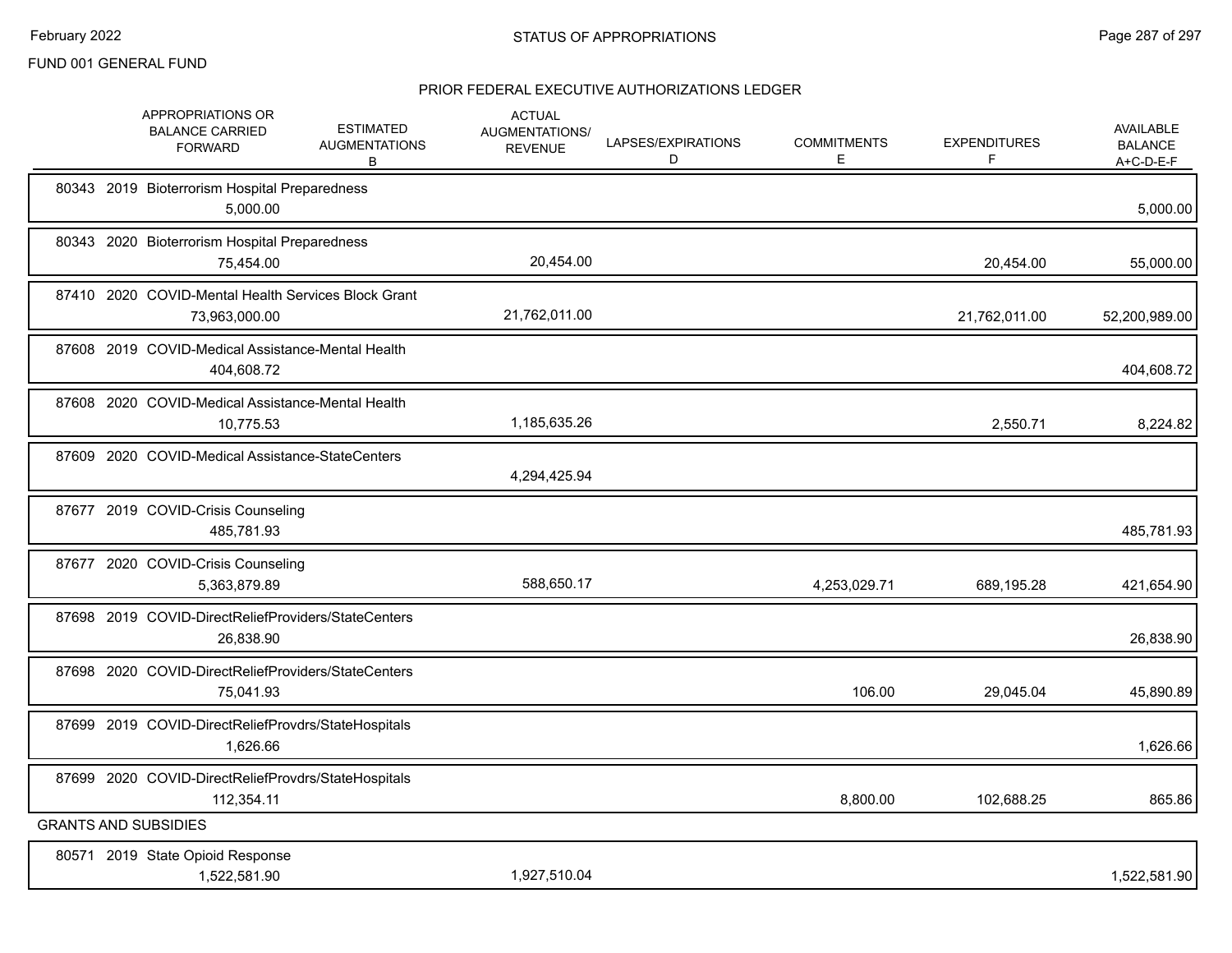|       | APPROPRIATIONS OR<br><b>BALANCE CARRIED</b><br><b>FORWARD</b>        | <b>ESTIMATED</b><br><b>AUGMENTATIONS</b><br>В | <b>ACTUAL</b><br>AUGMENTATIONS/<br><b>REVENUE</b> | LAPSES/EXPIRATIONS<br>D | <b>COMMITMENTS</b><br>E. | <b>EXPENDITURES</b><br>F. | <b>AVAILABLE</b><br><b>BALANCE</b><br>$A+C-D-E-F$ |
|-------|----------------------------------------------------------------------|-----------------------------------------------|---------------------------------------------------|-------------------------|--------------------------|---------------------------|---------------------------------------------------|
|       | 80571 2020 State Opioid Response<br>1,722,749.96                     |                                               | 1,528,747.24                                      |                         |                          | 209,348.95                | 1,513,401.01                                      |
|       | 80866 2019 PHHSBG Domestic Violence<br>100,000.00                    |                                               |                                                   |                         |                          |                           | 100,000.00                                        |
|       | 80866 2020 PHHSBG Domestic Violence<br>67,898.27                     |                                               | 62,574.27                                         |                         |                          | 62,574.27                 | 5,324.00                                          |
|       | 87408 2020 COVID-Chafee Foster Care Prgm & ETV (EA)<br>12,510,686.00 |                                               | 2,990,351.46                                      |                         |                          | 5,427,155.71              | 7,083,530.29                                      |
|       | 87409 2020 COVID-Promoting Safe & Stable Families<br>2,739,000.00    |                                               | 687,422.50                                        |                         |                          | 687,422.50                | 2,051,577.50                                      |
|       | 87417 2020 COVID-PandemicEmergencyAssistncFd<br>26,445,000.00        |                                               | 10,927,935.91                                     |                         |                          | 15,000,000.00             | 11,445,000.00                                     |
|       | 87418 2020 COVID-Child Abuse State Grants<br>3,574,000.00            |                                               |                                                   |                         | 123,461.00               |                           | 3,450,539.00                                      |
|       | 87419 2020 COVID-Community-BasedChild busePreventin<br>8,788,000.00  |                                               |                                                   |                         |                          |                           | 8,788,000.00                                      |
|       | 87420 2020 COVID-IDEA-Infants & Toddlers<br>7,180,000.00             |                                               |                                                   |                         |                          |                           | 7,180,000.00                                      |
| 87421 | 2020 COVID-MCH-Early Childhood Home Visiting<br>1,369,000.00         |                                               | 518,338.74                                        |                         | 720,489.78               | 648,296.22                | 214.00                                            |
|       | 87491 2020 COVID Rental & Utility Assistance<br>5,272,608.60         |                                               |                                                   |                         | 4,792,803.08             | 479,805.52                |                                                   |
|       | 87610 2019 COVID-LIHEABG-Low-Income Family/Individ<br>8,486,025.27   |                                               | 3,916,432.48                                      |                         |                          | 3,245,624.27              | 5,240,401.00                                      |
|       | 87610 2020 COVID-LIHEABG-Low-Income Family/Individ<br>267,905,000.00 |                                               | 152,815,033.05                                    |                         |                          | 152,815,033.05            | 115,089,966.95                                    |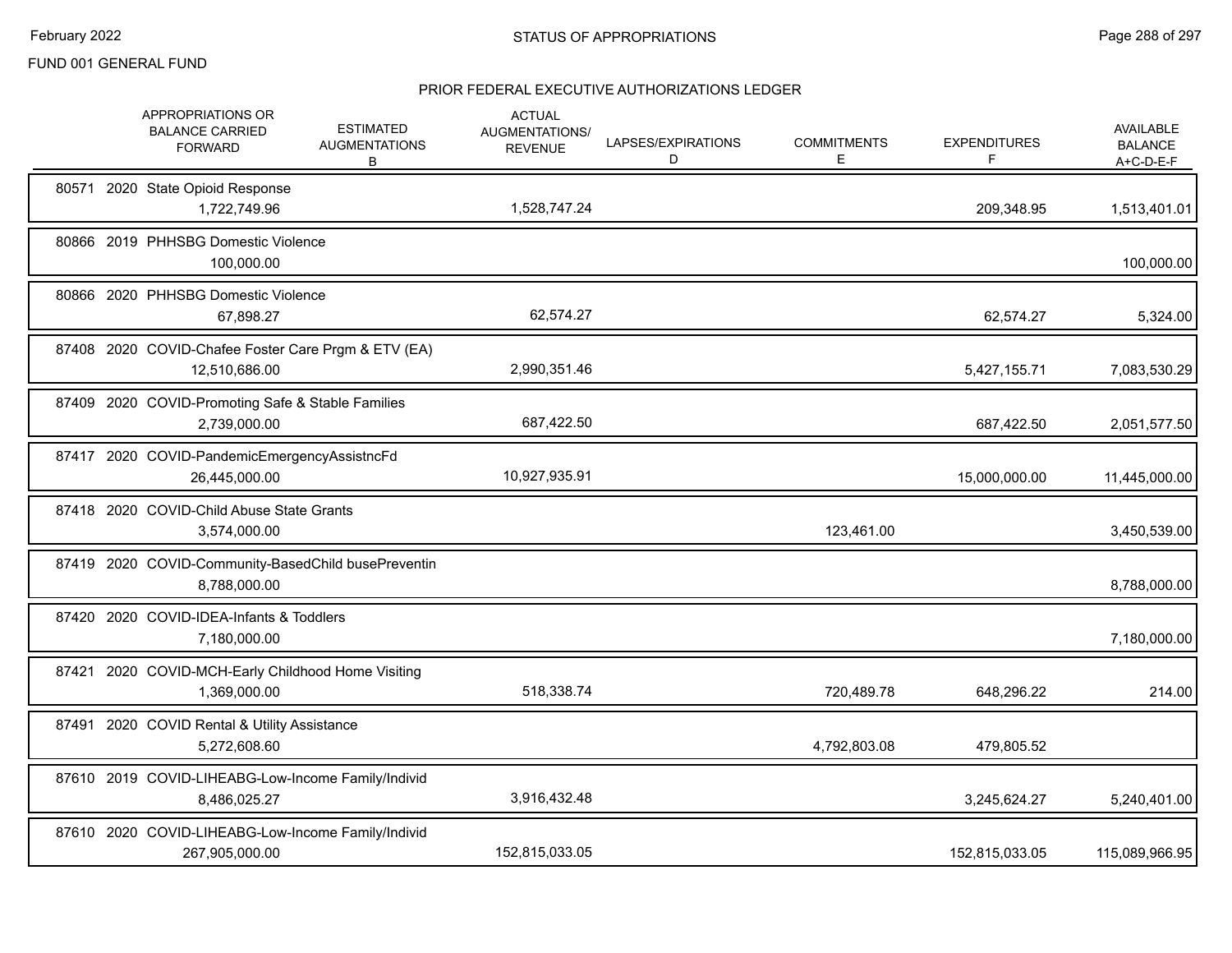| APPROPRIATIONS OR<br><b>BALANCE CARRIED</b><br><b>FORWARD</b>  | <b>ESTIMATED</b><br><b>AUGMENTATIONS</b><br>B             | <b>ACTUAL</b><br>AUGMENTATIONS/<br><b>REVENUE</b> | LAPSES/EXPIRATIONS<br>D | <b>COMMITMENTS</b><br>E | <b>EXPENDITURES</b><br>F | <b>AVAILABLE</b><br><b>BALANCE</b><br>$A+C-D-E-F$ |
|----------------------------------------------------------------|-----------------------------------------------------------|---------------------------------------------------|-------------------------|-------------------------|--------------------------|---------------------------------------------------|
| 87611 2019 COVID-Medical Assistance-Capitation<br>5,725,024.79 |                                                           |                                                   |                         |                         |                          | 5,725,024.79                                      |
| 87611 2020 COVID-Medical Assistance-Capitation                 |                                                           | 134,969,342.46                                    |                         |                         | -5,478,901.49            | 5,478,901.49                                      |
| 29,122,053.64                                                  | 87612 2019 COVID-Medical Assistance-FeeForService         | $-148.50$                                         |                         |                         | $-148.50$                | 29,122,202.14                                     |
|                                                                | 87612 2020 COVID-Medical Assistance-FeeForService         | 33,191,581.92                                     |                         |                         | $-203,219.43$            | 203,219.43                                        |
| 87613 2020 COVID-MA-Workers with Disabilities<br>13,929,795.13 |                                                           | 4,057,640.79                                      |                         |                         | 5,911,845.66             | 8,017,949.47                                      |
| 87614 2019 COVID-MA-Physician Practice Plans<br>2,114,549.74   |                                                           |                                                   |                         |                         |                          | 2,114,549.74                                      |
| 87614 2020 COVID-MA-Physician Practice Plans<br>308,611.68     |                                                           | 259,414.23                                        |                         |                         | 194,560.67               | 114,051.01                                        |
| 87615 2019 COVID-MA-Hospital-Based Burn Centers<br>68,886.91   |                                                           |                                                   |                         |                         |                          | 68,886.91                                         |
|                                                                | 87615 2020 COVID-MA-Hospital-Based Burn Centers<br>489.54 | 575,510.46                                        |                         |                         |                          | 489.54                                            |
| 87616 2019 COVID-MA-Critical Access Hospitals<br>222,602.98    |                                                           |                                                   |                         |                         |                          | 222,602.98                                        |
| 87616 2020 COVID-MA-Critical Access Hospitals<br>167,099.36    |                                                           | 31,620.65                                         |                         |                         | 31,620.66                | 135,478.70                                        |
| 169,636.14                                                     | 87617 2019 COVID-MA-Obstetric & Neonatal Services         |                                                   |                         |                         |                          | 169,636.14                                        |
| 96,074.36                                                      | 87617 2020 COVID-MA-Obstetric & Neonatal Services         |                                                   |                         |                         |                          | 96,074.36                                         |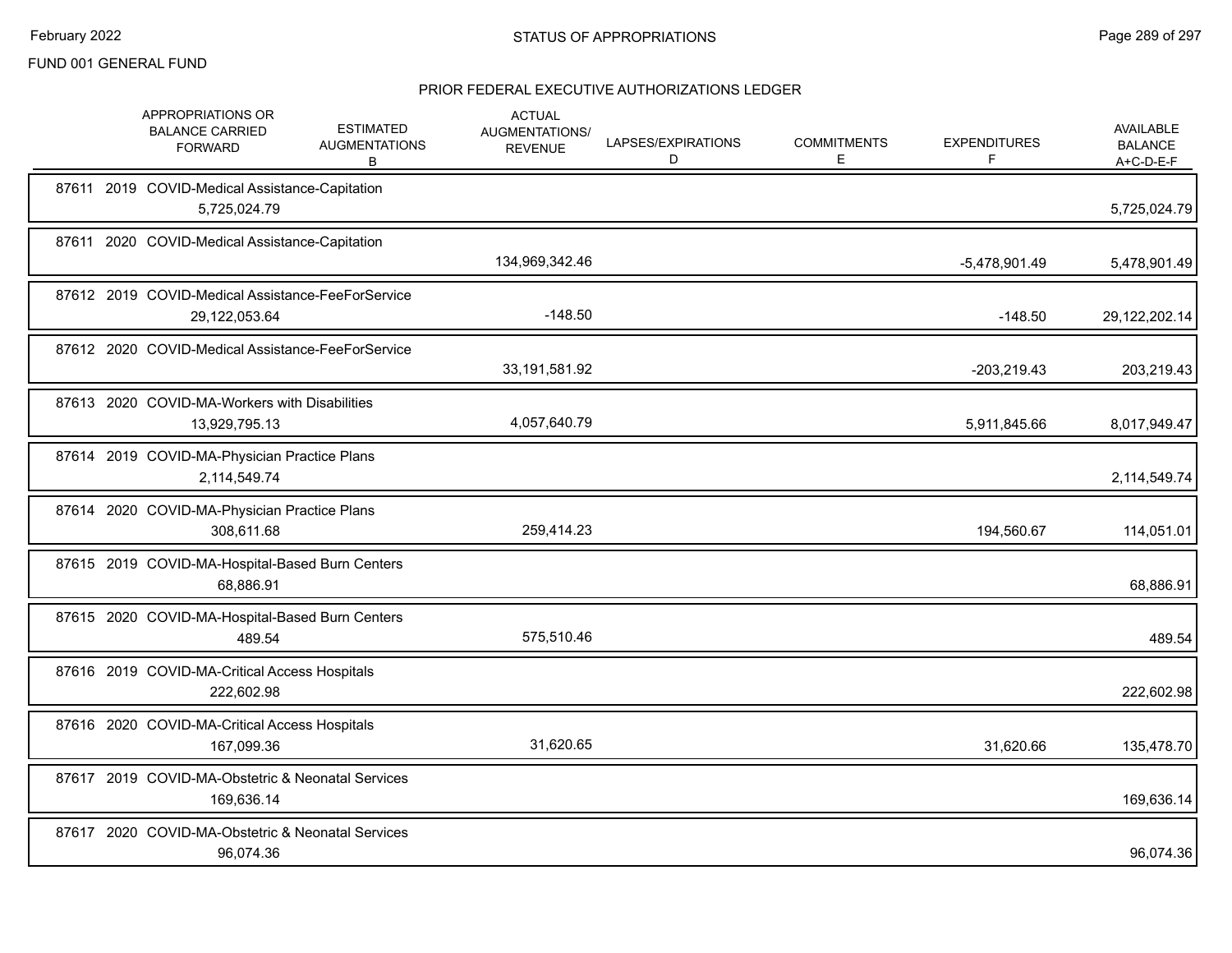|       | APPROPRIATIONS OR<br><b>BALANCE CARRIED</b><br><b>FORWARD</b>        | <b>ESTIMATED</b><br><b>AUGMENTATIONS</b><br>В | <b>ACTUAL</b><br>AUGMENTATIONS/<br><b>REVENUE</b> | LAPSES/EXPIRATIONS<br>D | <b>COMMITMENTS</b><br>E. | <b>EXPENDITURES</b><br>F | AVAILABLE<br><b>BALANCE</b><br>$A+C-D-E-F$ |
|-------|----------------------------------------------------------------------|-----------------------------------------------|---------------------------------------------------|-------------------------|--------------------------|--------------------------|--------------------------------------------|
|       | 87618 2019 COVID-Medical Assistance-Trauma Center<br>135,079.58      |                                               |                                                   |                         |                          |                          | 135,079.58                                 |
|       | 87618 2020 COVID-Medical Assistance-Trauma Center<br>255.23          |                                               | 1,122,744.77                                      |                         |                          |                          | 255.23                                     |
|       | 87619 2019 COVID-MA-Academic Medical Centers<br>384,346.60           |                                               |                                                   |                         |                          |                          | 384,346.60                                 |
| 87619 | 2020 COVID-MA-Academic Medical Centers<br>698.75                     |                                               | 3,071,594.14                                      |                         |                          |                          | 698.75                                     |
|       | 87620 2019 COVID-Medical Assistance-Transportation<br>1,138,440.96   |                                               |                                                   |                         |                          |                          | 1,138,440.96                               |
| 87620 | 2020 COVID-Medical Assistance-Transportation<br>272,897.28           |                                               | 423,122.48                                        |                         |                          |                          | 272,897.28                                 |
|       | 87621 2019 COVID-Children's Health Insurance Prgrm<br>386,662.13     |                                               |                                                   |                         |                          |                          | 386,662.13                                 |
| 87621 | 2020 COVID-Children's Health Insurance Prgrm<br>3,456,873.69         |                                               |                                                   |                         |                          | 2,779,007.53             | 677,866.16                                 |
|       | 87622 2019 COVID-Medical Assistance-Long-TermLiving<br>45,069,713.96 |                                               |                                                   |                         |                          |                          | 45,069,713.96                              |
|       | 87622 2020 COVID-Medical Assistance-Long-TermLiving                  |                                               | 6,647,691.90                                      |                         |                          | $-3,492.27$              | 3,492.27                                   |
|       | 87623 2019 COVID-MA-Community HealthChoices<br>2,951,158.46          |                                               |                                                   |                         |                          |                          | 2,951,158.46                               |
|       | 87623 2020 COVID-MA-Community HealthChoices                          |                                               | 13,251,702.18                                     |                         |                          | -281,781.03              | 281,781.03                                 |
|       | 87624 2019 COVID-MA-Home&Community-Based Services<br>5,810,655.68    |                                               |                                                   |                         |                          |                          | 5,810,655.68                               |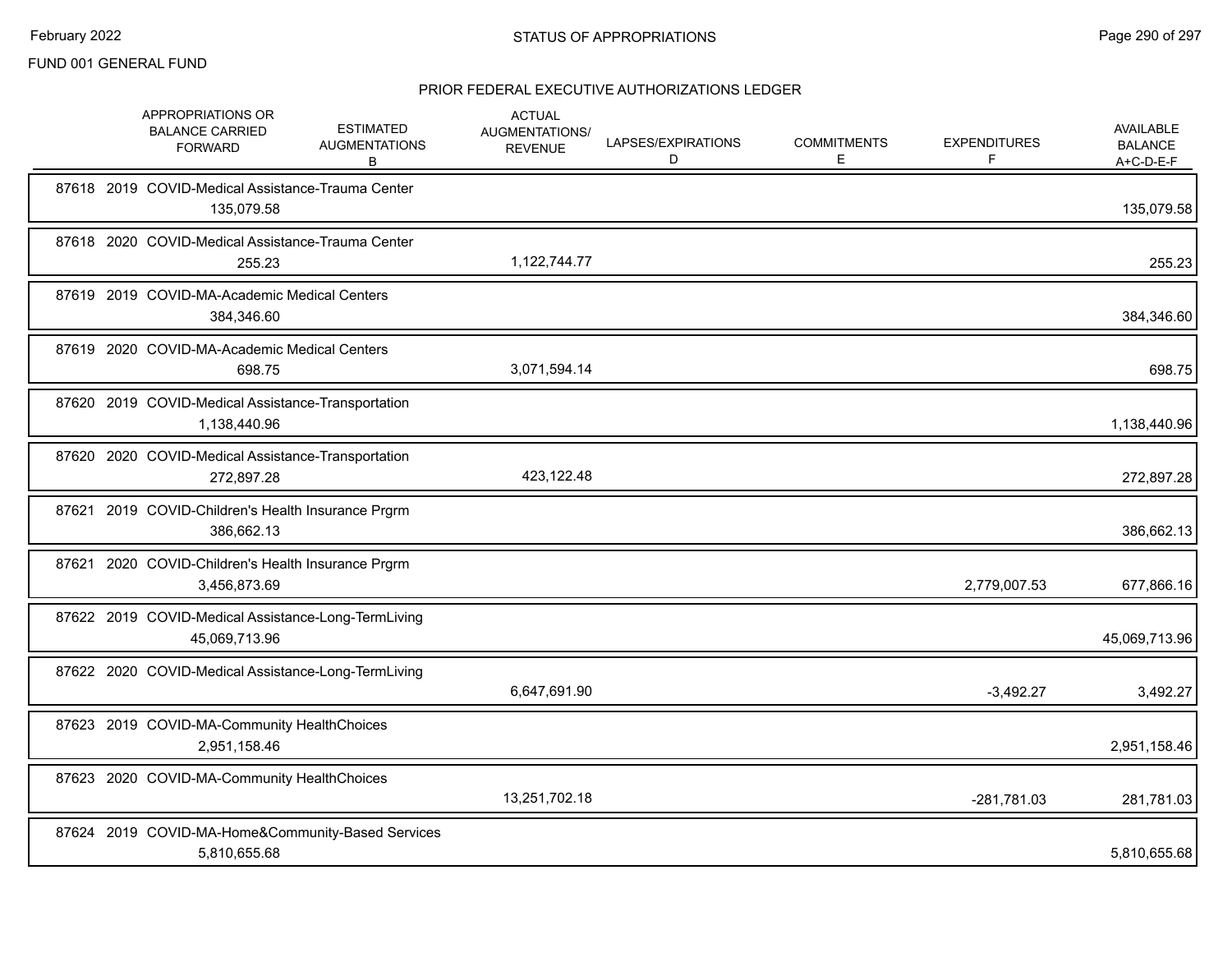|       | APPROPRIATIONS OR<br><b>BALANCE CARRIED</b><br><b>FORWARD</b>    | <b>ESTIMATED</b><br><b>AUGMENTATIONS</b><br>B | <b>ACTUAL</b><br><b>AUGMENTATIONS/</b><br><b>REVENUE</b> | LAPSES/EXPIRATIONS<br>D | <b>COMMITMENTS</b><br>E | <b>EXPENDITURES</b><br>F | <b>AVAILABLE</b><br><b>BALANCE</b><br>$A+C-D-E-F$ |
|-------|------------------------------------------------------------------|-----------------------------------------------|----------------------------------------------------------|-------------------------|-------------------------|--------------------------|---------------------------------------------------|
|       | 87625 2020 COVID-MA-Long-Term Care Managed Care<br>134,174.60    |                                               | $-14,561.93$                                             |                         |                         |                          | 134,174.60                                        |
|       | 87626 2019 COVID-MA-Services to Persons w/Disab<br>3,516,018.33  |                                               |                                                          |                         |                         |                          | 3,516,018.33                                      |
|       | 87627 2019 COVID-Medical Assistance-Attendant Care<br>637,133.29 |                                               |                                                          |                         |                         |                          | 637,133.29                                        |
|       | 87628 2019 COVID-MA-Community ID Services<br>51,977.86           |                                               | $-38.11$                                                 |                         |                         | $-38.11$                 | 52,015.97                                         |
|       | 87628 2020 COVID-MA-Community ID Services<br>562,460.00          |                                               | 471,982.26                                               |                         |                         | 137,232.03               | 425,227.97                                        |
|       | 87629 2019 COVID-Medical Assistance-ID/ICF<br>1,512,781.33       |                                               |                                                          |                         |                         |                          | 1,512,781.33                                      |
| 87629 | 2020 COVID-Medical Assistance-ID/ICF<br>1,593,563.81             |                                               | 6,082,628.25                                             |                         |                         | 439,720.27               | 1,153,843.54                                      |
|       | 87630 2020 COVID-MA-Community ID Waiver Program<br>5,724,061.85  |                                               | 52,128,725.11                                            |                         |                         | 3,561,329.74             | 2,162,732.11                                      |
|       | 87631 2019 COVID-MA-Autism Intervention Services<br>46,296.32    |                                               |                                                          |                         |                         |                          | 46,296.32                                         |
|       | 87631 2020 COVID-MA-Autism Intervention Services<br>134,275.28   |                                               | 739,312.79                                               |                         |                         | 134,275.28               |                                                   |
|       | 87632 2019 COVID-Child Welfare Services<br>389.00                |                                               |                                                          |                         |                         |                          | 389.00                                            |
|       | 87633 2019 COVID-CCDFBG-Child Care Services<br>3,609,400.00      |                                               |                                                          |                         |                         |                          | 3,609,400.00                                      |
|       | 87633 2020 COVID-CCDFBG-Child Care Services<br>550, 167, 177.00  |                                               | 133,806,441.58                                           |                         | 1,018,560.78            | 150,353,438.43           | 398,795,177.79                                    |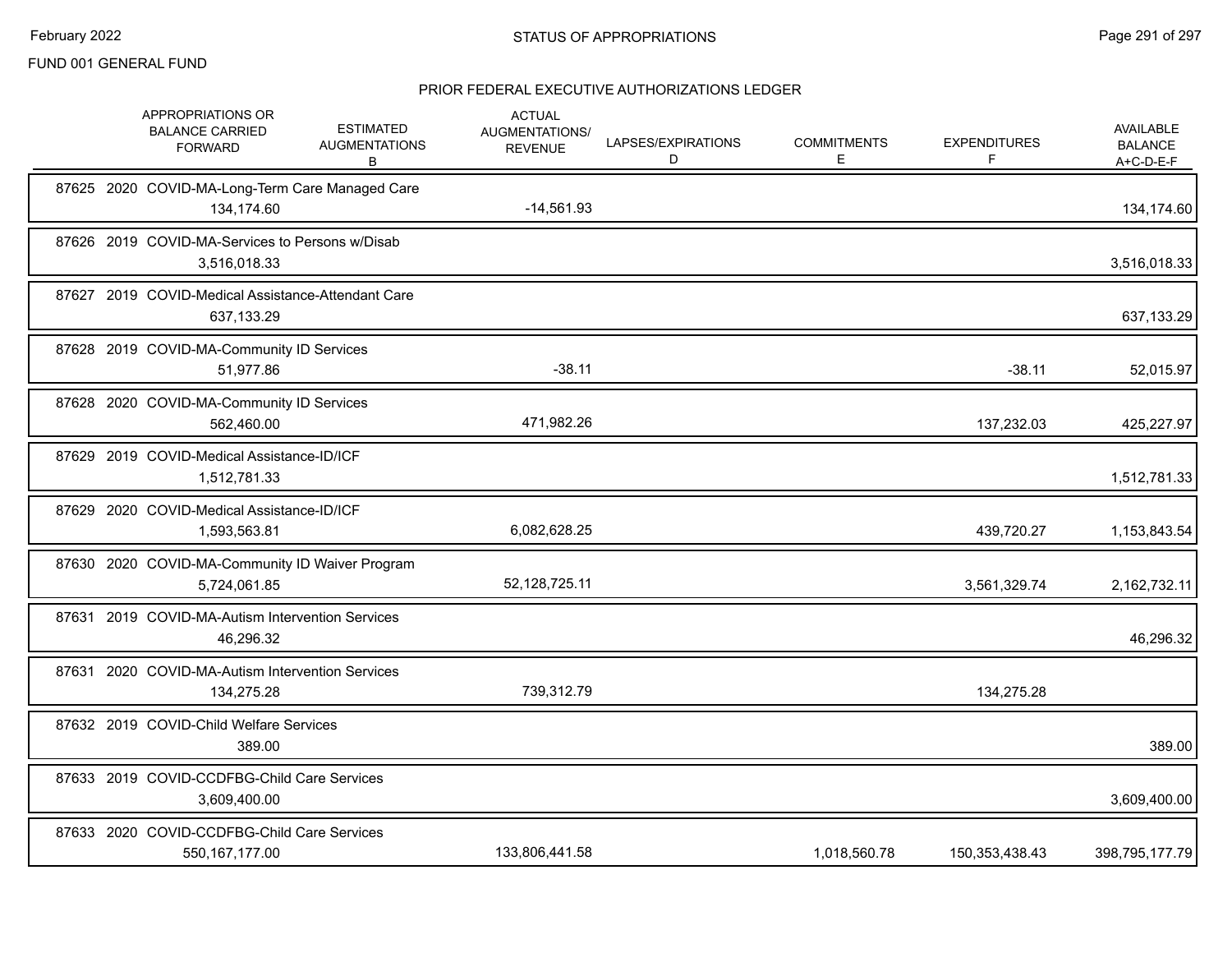|  | APPROPRIATIONS OR<br><b>BALANCE CARRIED</b><br><b>FORWARD</b>      | <b>ESTIMATED</b><br><b>AUGMENTATIONS</b><br>В | <b>ACTUAL</b><br>AUGMENTATIONS/<br><b>REVENUE</b> | LAPSES/EXPIRATIONS<br>D | <b>COMMITMENTS</b><br>E. | <b>EXPENDITURES</b><br>F | <b>AVAILABLE</b><br><b>BALANCE</b><br>A+C-D-E-F |
|--|--------------------------------------------------------------------|-----------------------------------------------|---------------------------------------------------|-------------------------|--------------------------|--------------------------|-------------------------------------------------|
|  | 87636 2019 COVID-MA-Nurse Family Partnership<br>20,506.00          |                                               |                                                   |                         |                          |                          | 20,506.00                                       |
|  | 87636 2020 COVID-MA-Nurse Family Partnership<br>7,070.24           |                                               | 25,877.92                                         |                         |                          | 7,070.24                 |                                                 |
|  | 87637 2019 COVID-MA-Early Intervention<br>199,637.04               |                                               | $-487.70$                                         |                         |                          | $-487.70$                | 200,124.74                                      |
|  | 87637 2020 COVID-MA-Early Intervention<br>267,574.51               |                                               | 1,469,414.45                                      |                         |                          | 169,968.60               | 97,605.91                                       |
|  | 87638 2019 COVID-FamilyViolence PreventionServices<br>599,885.94   |                                               | 599,113.25                                        |                         |                          | 599,113.25               | 772.69                                          |
|  | 87638 2020 COVID-FamilyViolence PreventionServices<br>4,507,000.00 |                                               | 224,913.56                                        |                         | 4,118,963.00             | 387,308.00               | 729.00                                          |
|  | 87654 2019 COVID-Child Welfare-Title IV-E<br>10,425,578.27         |                                               | 198,041.43                                        |                         |                          | 190,319.09               | 10,235,259.18                                   |
|  | 87654 2020 COVID-Child Welfare-Title IV-E<br>6,016,418.25          |                                               | 7,638,631.93                                      |                         |                          | 6,010,286.83             | 6,131.42                                        |
|  | 87672 2019 COVID-PA Disaster Relief (F)<br>22,076,849.09           |                                               |                                                   |                         |                          | 525,594.82               | 21,551,254.27                                   |
|  | 87688 2019 COVID-RefugeesPersonsSeekingAsylumSclSvc<br>421,000.00  |                                               |                                                   |                         |                          |                          | 421,000.00                                      |
|  | 87711 2019 COVID-RF Long Term Living<br>$-11,383,008.78$           |                                               | $-11,536,509.10$                                  |                         | 7,429,921.94             | -18,933,195.72           | 120,265.00                                      |
|  | 87712 2019 COVID-RF Community HealthChoices<br>$-226,838.29$       |                                               | -226,838.29                                       |                         |                          | -226,838.29              |                                                 |
|  | 87713 2019 COVID-RF Long-Term Care Managed Care<br>$-64,764.34$    |                                               | $-64,764.34$                                      |                         |                          | $-64,764.34$             |                                                 |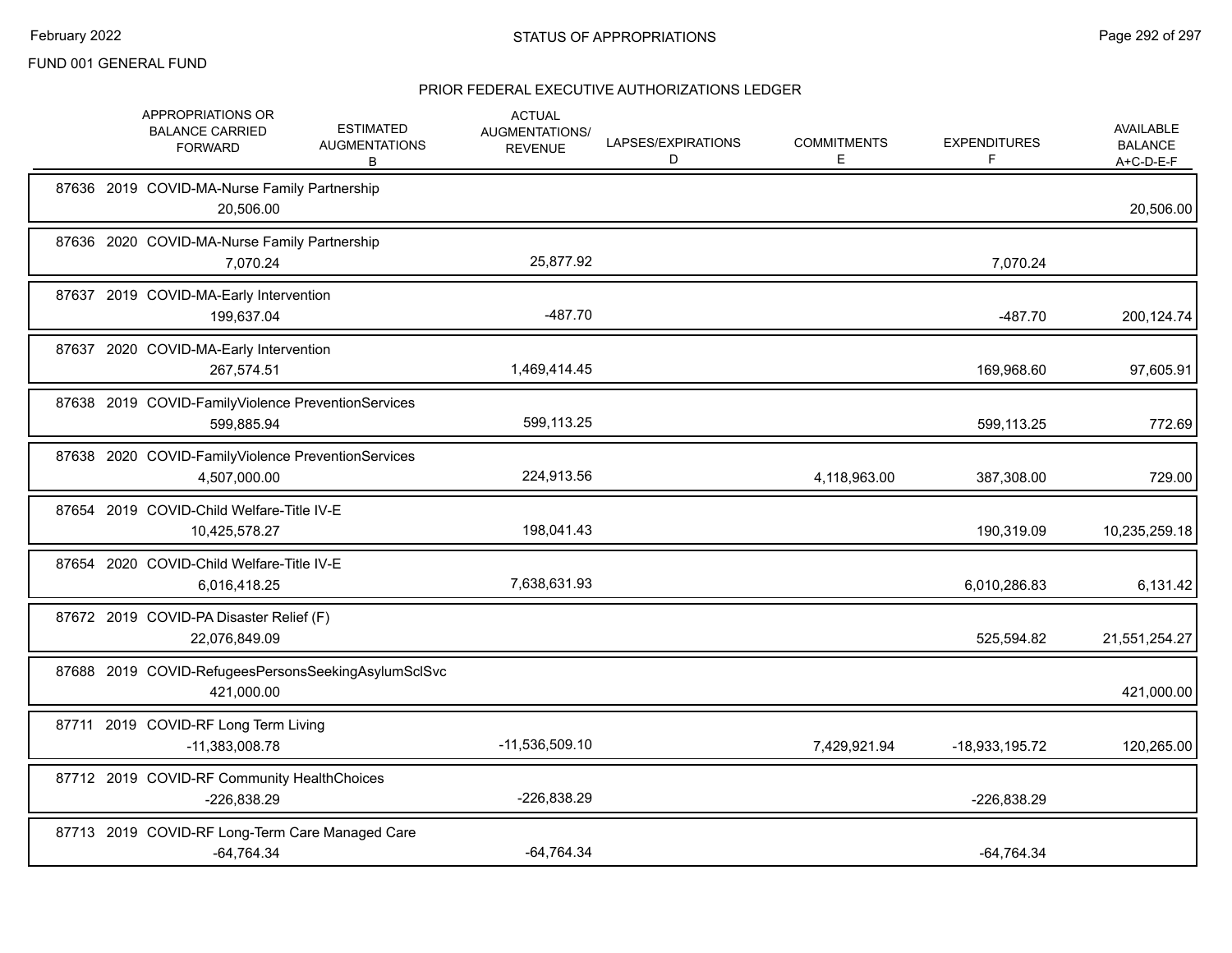|                                 | APPROPRIATIONS OR<br><b>BALANCE CARRIED</b><br><b>FORWARD</b>   | <b>ESTIMATED</b><br><b>AUGMENTATIONS</b><br>в | <b>ACTUAL</b><br><b>AUGMENTATIONS/</b><br><b>REVENUE</b> | LAPSES/EXPIRATIONS<br>D | <b>COMMITMENTS</b><br>E | <b>EXPENDITURES</b><br>F | <b>AVAILABLE</b><br><b>BALANCE</b><br>A+C-D-E-F |
|---------------------------------|-----------------------------------------------------------------|-----------------------------------------------|----------------------------------------------------------|-------------------------|-------------------------|--------------------------|-------------------------------------------------|
|                                 | 87714 2019 COVID-RF ID Community Waiver Program<br>-233,786.62  |                                               | -299,596.74                                              |                         |                         | $-277,176.65$            | 43,390.03                                       |
|                                 | 87717 2019 COVID-RF Domestic Violence Programs<br>$-15.000.00$  |                                               | $-15,000.00$                                             |                         |                         | $-15,000.00$             |                                                 |
|                                 | 87718 2019 COVID-RF Homeless Assistance Services<br>-421,865.00 |                                               | $-421,865.00$                                            |                         |                         | $-422,519.00$            | 654.00                                          |
| <b>DEPT TOTAL</b>               |                                                                 |                                               |                                                          |                         |                         |                          |                                                 |
|                                 | 1,231,627,558.17                                                |                                               | 606,393,278.05                                           |                         | 28,614,228.12           | 363,209,095.90           | 839,804,234.15                                  |
| <b>BA 19 - State Department</b> | <b>GENERAL GOVERNMENT</b>                                       |                                               |                                                          |                         |                         |                          |                                                 |
|                                 | 80566 2020 Occupational Licensing Assessment<br>193,948.87      |                                               | 6,020.28                                                 |                         |                         | 6,020.28                 | 187,928.59                                      |
|                                 | 87641 2019 COVID-Election Security<br>2,366,054.42              |                                               |                                                          |                         |                         |                          | 2,366,054.42                                    |
| <b>DEPT TOTAL</b>               | 2,560,003.29                                                    |                                               | 6,020.28                                                 |                         |                         | 6,020.28                 | 2,553,983.01                                    |
| <b>BA 20 - State Police</b>     |                                                                 |                                               |                                                          |                         |                         |                          |                                                 |
|                                 | <b>GENERAL GOVERNMENT</b>                                       |                                               |                                                          |                         |                         |                          |                                                 |
|                                 | 80463 2019 Law Enforcements Projects<br>2,637,989.96            |                                               | 104,323.00                                               |                         |                         |                          | 2,637,989.96                                    |
|                                 | 80463 2020 Law Enforcements Projects<br>4,104,940.22            |                                               | 1,575,697.10                                             |                         | 428,000.00              | 672,007.18               | 3,004,933.04                                    |
|                                 | 80574 2019 PA State Opioid Response (SOR)<br>168,416.55         |                                               |                                                          |                         |                         |                          | 168,416.55                                      |
|                                 | 82235 2019 Law Enforcement Preparedness<br>227.17               |                                               |                                                          |                         | 227.17                  |                          |                                                 |
|                                 | 82235 2020 Law Enforcement Preparedness<br>1,953,651.19         |                                               | 2,099,010.21                                             |                         |                         | 373,802.40               | 1,579,848.79                                    |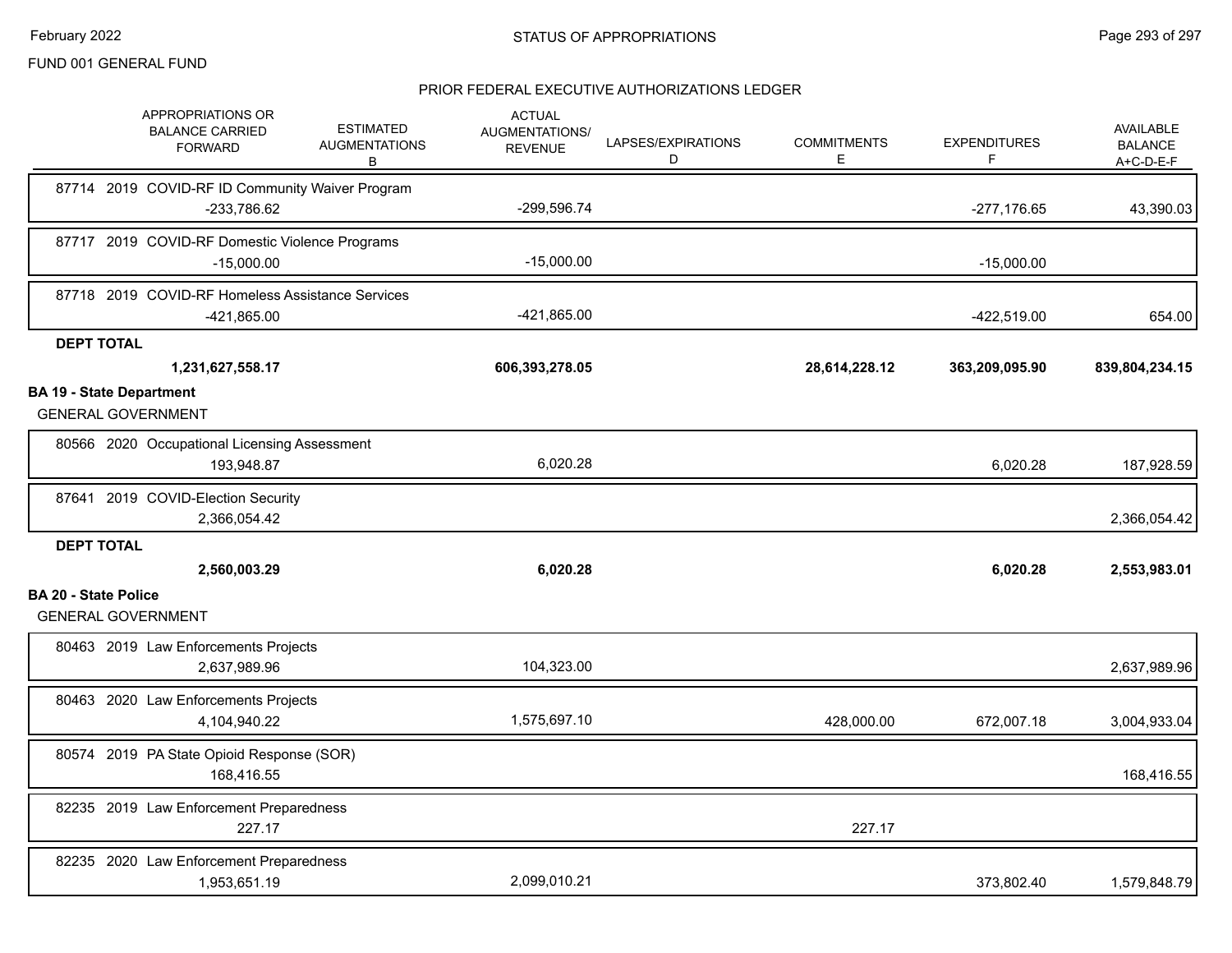|                   | <b>APPROPRIATIONS OR</b><br><b>BALANCE CARRIED</b><br><b>FORWARD</b>           | <b>ESTIMATED</b><br><b>AUGMENTATIONS</b><br>В       | <b>ACTUAL</b><br>AUGMENTATIONS/<br><b>REVENUE</b> | LAPSES/EXPIRATIONS<br>D | <b>COMMITMENTS</b><br>Е | <b>EXPENDITURES</b><br>F | AVAILABLE<br><b>BALANCE</b><br>$A+C-D-E-F$ |
|-------------------|--------------------------------------------------------------------------------|-----------------------------------------------------|---------------------------------------------------|-------------------------|-------------------------|--------------------------|--------------------------------------------|
|                   | 82340 2019 Homeland Security Grants<br>2,756,505.34                            |                                                     |                                                   |                         |                         |                          | 2,756,505.34                               |
|                   | 82340 2020 Homeland Security Grants<br>3,779,736.57                            |                                                     | 366,138.83                                        |                         | 72,705.80               | 210,963.00               | 3,496,067.77                               |
|                   | 82825 2019 Office of Homeland Security<br>1,052,777.10                         |                                                     | 359.76                                            |                         |                         | 359.76                   | 1,052,417.34                               |
|                   | 82825 2020 Office of Homeland Security<br>1,217,667.61                         |                                                     | 92,297.79                                         |                         | 0.01                    | 74,471.98                | 1,143,195.62                               |
|                   | 822,876.00                                                                     | 87403 2020 COVID-Emergency Supplemental Funding     |                                                   |                         |                         |                          | 822,876.00                                 |
| <b>DEPT TOTAL</b> |                                                                                |                                                     |                                                   |                         |                         |                          |                                            |
|                   | 18,494,787.71<br><b>BA 78 - Transportation</b>                                 |                                                     | 4,237,826.69                                      |                         | 500,932.98              | 1,331,604.32             | 16,662,250.41                              |
|                   | <b>GRANTS AND SUBSIDIES</b>                                                    |                                                     |                                                   |                         |                         |                          |                                            |
|                   | 87412 2020 COVID-FTA-Enhanced Mobility<br>4,580,000.00                         |                                                     |                                                   |                         |                         |                          | 4,580,000.00                               |
|                   | 87684 2019 COVID-FTA-Non-Urbanized Formula<br>44,945,963.00                    |                                                     | 4,649,898.00                                      |                         | 17,163,809.00           | 9,191,321.00             | 18,590,833.00                              |
|                   | 87684 2020 COVID-FTA-Non-Urbanized Formula<br>5,426,000.00                     |                                                     |                                                   |                         |                         |                          | 5,426,000.00                               |
|                   | 92,929,000.00                                                                  | 87685 2020 COVID-FTA-KeystoneCorridorEquipmnt&Purch |                                                   |                         |                         |                          | 92,929,000.00                              |
| <b>DEPT TOTAL</b> |                                                                                |                                                     |                                                   |                         |                         |                          |                                            |
|                   | 147,880,963.00                                                                 |                                                     | 4,649,898.00                                      |                         | 17,163,809.00           | 9,191,321.00             | 121,525,833.00                             |
|                   | <b>BA 45 - Legislative Misc &amp; Commissions</b><br><b>GENERAL GOVERNMENT</b> |                                                     |                                                   |                         |                         |                          |                                            |
|                   | 80362 2017 JAG-Consolidated Project Grants<br>1,280,000.00                     |                                                     |                                                   |                         |                         |                          | 1,280,000.00                               |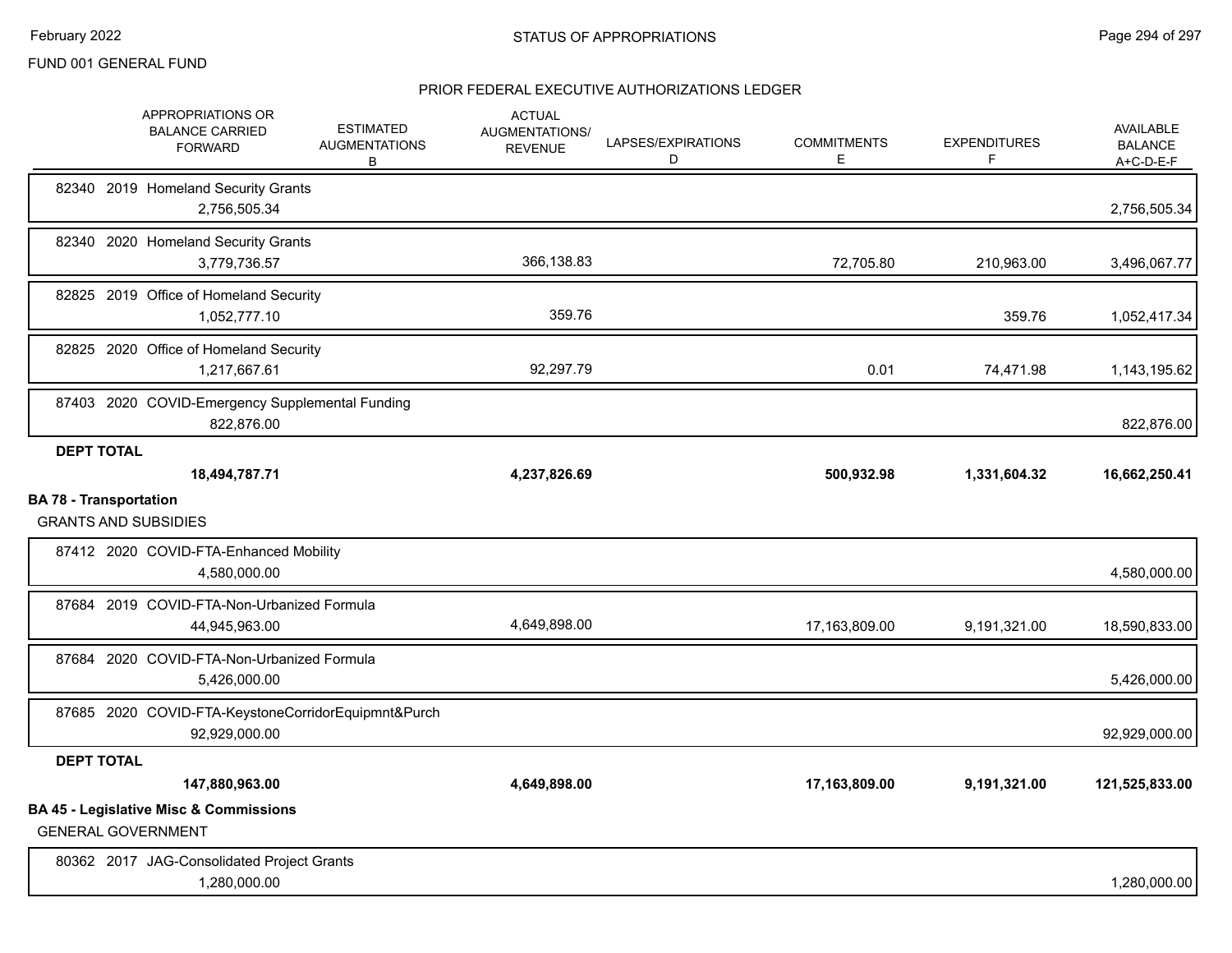|                              | APPROPRIATIONS OR<br><b>BALANCE CARRIED</b><br><b>FORWARD</b>         | <b>ESTIMATED</b><br><b>AUGMENTATIONS</b><br>в | <b>ACTUAL</b><br>AUGMENTATIONS/<br><b>REVENUE</b> | LAPSES/EXPIRATIONS<br>D | <b>COMMITMENTS</b><br>Е | <b>EXPENDITURES</b><br>F | AVAILABLE<br><b>BALANCE</b><br>$A+C-D-E-F$ |
|------------------------------|-----------------------------------------------------------------------|-----------------------------------------------|---------------------------------------------------|-------------------------|-------------------------|--------------------------|--------------------------------------------|
| <b>DEPT TOTAL</b>            |                                                                       |                                               |                                                   |                         |                         |                          |                                            |
|                              | 1,280,000.00                                                          |                                               |                                                   |                         |                         |                          | 1,280,000.00                               |
| <b>BA 51 - Supreme Court</b> |                                                                       |                                               |                                                   |                         |                         |                          |                                            |
| <b>GENERAL GOVERNMENT</b>    |                                                                       |                                               |                                                   |                         |                         |                          |                                            |
|                              | 80400 2019 STOP Violence Against Women<br>4,279.82                    |                                               |                                                   |                         |                         | 4,279.82                 |                                            |
| 80400                        | 2020 STOP Violence Against Women<br>268,000.00                        |                                               |                                                   |                         |                         | 86,847.00                | 181,153.00                                 |
|                              | 82585 2020 Veteran's Treatment Court Strategic Planning<br>100,000.00 |                                               |                                                   |                         |                         |                          | 100,000.00                                 |
| 87404                        | 2020 COVID-Emergency Supplemental Funding<br>1,279,417.61             |                                               | 952,301.73                                        |                         |                         | 921,151.88               | 358,265.73                                 |
| <b>DEPT TOTAL</b>            |                                                                       |                                               |                                                   |                         |                         |                          |                                            |
|                              | 1,651,697.43                                                          |                                               | 952,301.73                                        |                         |                         | 1,012,278.70             | 639,418.73                                 |
| <b>GRANTS AND SUBSIDIES</b>  | <b>BA 94 - PA Housing Finance Agency</b>                              |                                               |                                                   |                         |                         |                          |                                            |
|                              | 87740 2019 COVID-RF Mortgage & Rental Assistance<br>$-8,840.00$       |                                               | $-8,840.00$                                       |                         |                         | $-8,840.00$              |                                            |
| <b>DEPT TOTAL</b>            |                                                                       |                                               |                                                   |                         |                         |                          |                                            |
|                              | $-8,840.00$                                                           |                                               | $-8,840.00$                                       |                         |                         | $-8,840.00$              |                                            |
| <b>LEDGER TOTAL</b>          |                                                                       |                                               |                                                   |                         |                         |                          |                                            |
|                              | 9,148,976,163.69                                                      |                                               | -3,350,479,985.45                                 |                         | 2,343,700,727.86        | 1,838,413,177.35         | 4,966,862,258.48                           |
|                              | TOTAL TOTAL ALL PRIOR FEDERAL LEDGERS                                 |                                               |                                                   |                         |                         |                          |                                            |
|                              | 14,244,800,301.99                                                     |                                               | -2,417,917,773.39                                 |                         | 2,443,962,414.91        | 2,494,095,617.18         | 9,306,742,269.90                           |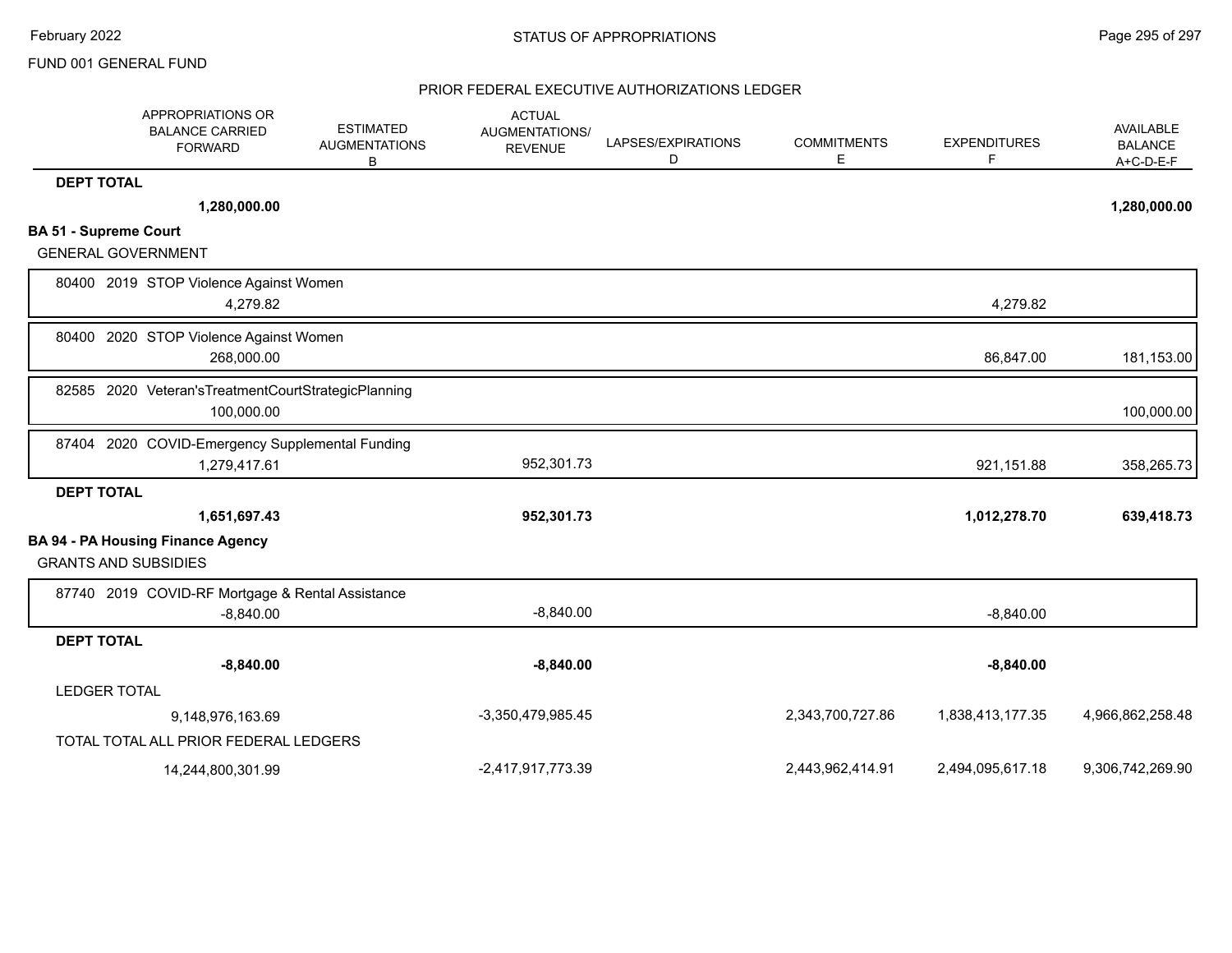## FEDERAL RESTRICTED RECEIPTS LEDGER

|                                                         | APPROPRIATIONS OR<br><b>BALANCE CARRIED</b><br><b>FORWARD</b>         | <b>ESTIMATED</b><br><b>AUGMENTATIONS</b><br>B | <b>ACTUAL</b><br>AUGMENTATIONS/<br><b>REVENUE</b> | LAPSES/EXPIRATIONS<br>D | <b>COMMITMENTS</b><br>Е | <b>EXPENDITURES</b><br>F | <b>AVAILABLE</b><br><b>BALANCE</b><br>$A+C-D-E-F$ |
|---------------------------------------------------------|-----------------------------------------------------------------------|-----------------------------------------------|---------------------------------------------------|-------------------------|-------------------------|--------------------------|---------------------------------------------------|
| <b>BA 81 - Executive Offices</b>                        |                                                                       |                                               |                                                   |                         |                         |                          |                                                   |
| <b>GRANTS AND SUBSIDIES</b>                             |                                                                       |                                               |                                                   |                         |                         |                          |                                                   |
|                                                         | 49148 2021 Justice Assistance Grant<br>20,211,698.53                  |                                               | 2,679,520.32                                      |                         |                         |                          | 22,891,218.85                                     |
|                                                         | 49159 2021 Medicare Part D - Retiree Health                           |                                               |                                                   |                         |                         |                          |                                                   |
|                                                         | 1,060,975.55                                                          |                                               | $-1,060,975.55$                                   |                         |                         |                          |                                                   |
| <b>DEPT TOTAL</b>                                       |                                                                       |                                               |                                                   |                         |                         |                          |                                                   |
|                                                         | 21,272,674.08                                                         |                                               | 1,618,544.77                                      |                         |                         |                          | 22,891,218.85                                     |
| <b>GRANTS AND SUBSIDIES</b>                             | <b>BA 38 - Conservation &amp; Natural Resourc</b>                     |                                               |                                                   |                         |                         |                          |                                                   |
|                                                         | 49101 2021 Federal Land & Water Conservation Fd Act<br>3,637.00       |                                               | $-3,637.00$                                       |                         |                         |                          |                                                   |
|                                                         | 49103 2021 Federal Aid to Volunteer Fire Companies                    |                                               |                                                   |                         |                         |                          |                                                   |
|                                                         | 2,830.67                                                              |                                               | $-2,830.67$                                       |                         |                         |                          |                                                   |
| <b>DEPT TOTAL</b>                                       |                                                                       |                                               |                                                   |                         |                         |                          |                                                   |
|                                                         | 6,467.67                                                              |                                               | $-6,467.67$                                       |                         |                         |                          |                                                   |
| <b>GRANTS AND SUBSIDIES</b>                             | <b>BA 74 - Drug and Alcohol Programs</b>                              |                                               |                                                   |                         |                         |                          |                                                   |
|                                                         | 49218 2021 SHARE Loan Program                                         |                                               |                                                   |                         |                         |                          |                                                   |
|                                                         | 212,647.49                                                            |                                               | 61.89                                             |                         |                         |                          | 212,709.38                                        |
| <b>DEPT TOTAL</b>                                       |                                                                       |                                               |                                                   |                         |                         |                          |                                                   |
|                                                         | 212,647.49                                                            |                                               | 61.89                                             |                         |                         |                          | 212,709.38                                        |
| <b>BA 16 - Education</b><br><b>GRANTS AND SUBSIDIES</b> |                                                                       |                                               |                                                   |                         |                         |                          |                                                   |
|                                                         | 49017 2021 Medical Assistance Reimbursement - LEA's<br>210,500,524.32 |                                               | 133,844,224.33                                    |                         | 258,289,519.68          | 81,891,547.70            | 4,163,681.27                                      |
|                                                         | 49115 2021 Homeless Adult Assistance Program<br>2.21                  |                                               |                                                   |                         |                         |                          | 2.21                                              |